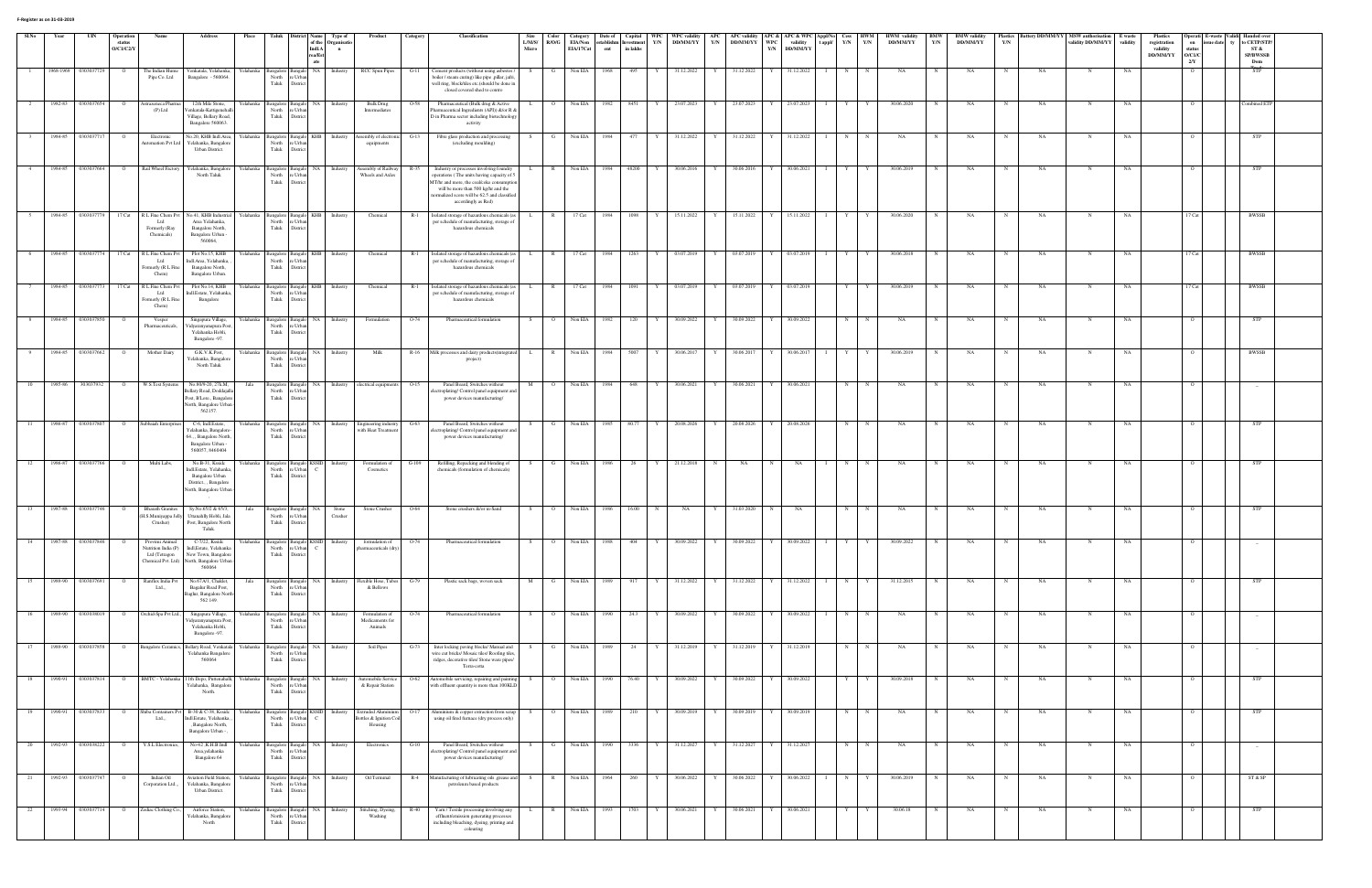|            | 1994-95              |                         |                | Krishnadevaraya<br>Sy.No.104, Nellikunte<br>relahanka<br><b>Educational Trus</b><br>Village,<br>Sir M. Vivesvaraya<br>Hunsemaranahalli,<br>Institute of<br>Yelahanka, Bangalore<br>Technologies)<br>North Taluk. | sangalore<br>North<br>: Urba<br>Taluk<br>Distri                | Bangalo NA<br>Educational<br>Institute     | <b>Educational Institute</b><br>R-82                              | STPs Established at Residential apartments.<br>ommercial complex, Housing colony with<br>wastewater generation more than 100KLD.                                                                                                 |              |                         | Non EIA           |      |                      |              |   |                           |             |              |                   |             |            |            |         |           |             |           |            |                |              |                          |
|------------|----------------------|-------------------------|----------------|------------------------------------------------------------------------------------------------------------------------------------------------------------------------------------------------------------------|----------------------------------------------------------------|--------------------------------------------|-------------------------------------------------------------------|----------------------------------------------------------------------------------------------------------------------------------------------------------------------------------------------------------------------------------|--------------|-------------------------|-------------------|------|----------------------|--------------|---|---------------------------|-------------|--------------|-------------------|-------------|------------|------------|---------|-----------|-------------|-----------|------------|----------------|--------------|--------------------------|
| 24         |                      | 1995-96 0303038186      | - 0            | Ramanashree<br>Ananthapur Gate,<br>D,B.Pura Road,<br>hopping Arcade P<br>Ltd., (Ramanshree<br>elahanka, Bangalore.,<br>California)<br>Bangalore North,<br>Bangalore Urban -<br>560064.                           | North<br>e Urbs<br>Taluk<br>Distric                            | Yelahanka Bangalore Bangalo NA Hospitality | Resort<br>$O-38$                                                  | Hotels (< 3 star) or hotels/Resorts having ><br>20 rooms and less than 100 rooms. and<br>waste-water generation less than 100 KLD<br>and having a coal / oil fired boiler                                                        |              | $\overline{O}$          | Non EIA           | 1995 | 330<br>Y             | 30.09.2020   |   | Y 30.09.2020 Y 30.09.2020 |             |              | Y                 | N           | NA         |            | NA      | NA        | N           | <b>NA</b> |            |                | <b>BWSSB</b> |                          |
| 25         |                      | 1995-96 0303037859      |                | <b>Bangalore Spokes</b><br>Sy.No.3/16, Meghan<br>relahanka<br>Pvt Ltd<br>Estate, Venkatala<br>Village, Yelahanka,<br><b>Bangalore North Taluk</b>                                                                | Bangalore<br>North<br>e Urbar<br>Taluk<br>District             | Bangalo NA Industry                        | Spokes<br>R-44                                                    | Industry or process involving metal surface<br>treatment or process such as pickling/<br>electroplating/paint stripping/heat treatment<br>sing cyanide bath/phosphating or finishing<br>and anodizing / enamellings/ galvanizing |              | R                       | Non EIA 1994      |      | 389<br>Y             | 30.06.2018   |   | Y 30.06.2018              |             | Y 30.06.2018 | N                 |             | NA         |            | NA      | <b>NA</b> |             | NA        |            |                | ST & SP      |                          |
| -26        | 1996-97              | 030303743               |                | M.V.M Crusher<br>Sy.No.48,<br>Jala<br>Maranayakanahalli<br>Village, Jala Post,<br>Bangalore North Talul                                                                                                          | Bangalore Bangalo AAA<br>North re Urban<br>Taluk<br>District   | Stone<br>Crusher                           | Stone Crusher<br>$O-64$                                           | Stone crushers &/or m-Sand                                                                                                                                                                                                       |              | $\Omega$                | Non EIA           | 1995 | 21.00<br>$\mathbf N$ | NA           | Y | 31.03.2020                | $_{\rm N}$  | NA           | N                 |             | NA         |            | NA      | NA        | N           | NA        |            |                |              | <b>STP</b>               |
| 27         |                      | 1996-97 0303037721      | $\overline{O}$ | Go Go Internationa<br>Yelahanka<br>No.6, KHB Industrial<br>Area Yelahanka,<br>(Stiching),<br>Bangalore North -<br>560064                                                                                         | North<br>e Urba<br>Taluk<br>District                           |                                            |                                                                   | Bangalore Bangalo KHB Industry Garment Stitching R-72 Garment Stitching/Stitching of shoe uppers/<br>Cotton knitting including Socks, Shoe lace/<br>Readymade leather garments                                                   |              |                         | M G Non EIA       | 1996 | 992                  | Y 31.12.2026 |   | Y 31.12.2026 Y 31.12.2026 |             |              | N                 | Y           | 31.12.2026 |            | NA<br>N | NA        | $\mathbf N$ | NA        |            |                |              | STP                      |
|            | 1997-98              | 0303038187              |                | Doddis Dominio<br>Sy. No. 196-207<br>relahanka<br>Club (Maruthi<br>Allalsandra, Bellary<br>Comforts Inn<br>Road, Yelahanka, Nea<br>Pvt.Ltd.,)<br>jakkur Flying<br>Club, Bangalore-56006:                         | Bangalore<br>Bangal<br>North<br>e Urbar<br>Taluk<br>District   | NA<br>Hospitality                          | Resort<br>$O-38$                                                  | Hotels (< 3 star) or hotels/Resorts having ><br>20 rooms and less than 100 rooms. and<br>waste-water generation less than 100 KLD<br>and having a coal / oil fired boiler                                                        |              | $\circ$                 | Non EIA           | 1997 | 815                  | 30.09.2021   | Y | 30.09.2021                |             | 30.09.2021   | N                 |             | NA         |            | NA      | NA        |             | NA        |            |                |              | STP                      |
|            | 1998-99              | 030303770               |                | Kendriya Vihar<br>llary Road, Yelahank:<br>Yelahanka<br>partments, (Central<br>Post, Bangalore North<br>Government<br>Taluk<br><b>Employees Welfare</b><br>Housing<br>Organisation)                              | Bangalore<br>North<br>: Urba<br>Taluk<br>Distric               | NA.<br>Apartment                           | Apartment<br>R-82                                                 | STPs Established at Residential apartments,<br>ommercial complex, Housing colony with<br>wastewater generation more than 100KLD                                                                                                  |              | $\mathbb{R}$            | Non EIA           | 1998 | 276                  | 12.31.2022   | N | NA                        |             | NA           | N                 |             | NA         |            | NA      | NA        |             | NA        |            |                | STP          |                          |
| 30         |                      | 1998-99 0303037835      |                | Shilpa Latex<br>No.C-21, Kssidc<br>Products,<br>ndl.Estate, Yelahanka<br>Bangalore North,<br>Bangalore Urban<br>560064,                                                                                          | North<br>e Urban<br>Taluk<br>District                          | Yelahanka Bangalore Bangalo KSSID Industry | Dipped Latex<br>$G-65$                                            | Surgical and medical products including<br>prophylactics and latex                                                                                                                                                               |              | G                       | Non EIA           | 1998 | 25<br>Y              | 12.31.2023   | Y | NA                        | N           | NA           | N                 | N           | NA         |            | NA<br>N | NA        | $\mathbf N$ | NA        |            |                | STP          |                          |
|            | 1998-99              | 0303038145              |                | Adithya Birla Fashi<br>Sy. No.10/1,<br>relahanka<br>& Retail Ltd<br>3ytarayanapura, Bellar<br>Road, Jakkur, Bangalor<br>92.                                                                                      | Bangalore Bangalo<br>North<br>e Urban<br>Taluk<br>District     | Industry<br>NA 1                           | <b>Garment Stitching</b><br>$R-72$                                | Garment Stitching/ Stitching of shoe uppers/<br>Cotton knitting including Socks, Shoe lace/<br>Readymade leather garments                                                                                                        |              | G                       | Non EIA           | 1998 | 3000                 | 31.12.2025   |   | Y 31.12.2025              | Y           | 31.12.2025   | Y                 |             | 31.12.2022 |            | NA      | NA        | N           | NA        |            |                |              |                          |
| 32         |                      | 1998-99 0303037657      | - 0            | Federal Mughal<br>Yelahanka<br>Yelahanka Town,<br>Goetze (India) Ltd.,<br>Doddaballapura Road,<br>Bangalore North Taluk<br>Bangalore-560064                                                                      | Bangalore Bangalo NA<br>North<br>e Urba<br>Taluk<br>District   | Industry                                   | R-44<br>Piston Rings                                              | Industry or process involving metal surface<br>treatment or process such as pickling/<br>lectroplating/paint stripping/heat treatmen<br>ising cyanide bath/phosphating or finishing<br>and anodizing                             | L.           | R                       | Non EIA           | 1977 | 41051<br>Y           | 30.06.2021   | Y | 30.06.2021                |             | Y 30.06.2021 | Y                 | Y           | 6.30.2018  |            | NA<br>N | NA        | N           | NA        |            |                | STP          |                          |
|            |                      | 33 1999-2000 0303038046 | $\overline{O}$ | Purva Graces,<br>Sy.No.3/1, Amruthahalli,<br>Off Bellary Road,<br>Yelahanka Hobli,<br><b>Bangalore North Taluk</b><br>92.                                                                                        | North<br>: Urbs<br>Taluk<br>District                           | Yelahanka Bangalore Bangalo NA Apartment   | $O-100$<br>Apartment                                              | STPs Established at Residential apartments,<br>Commeri Such types of industrial sectors<br>generate all sorts of pollution.cal complex.<br>Iousing colony with wastewater generation<br>less than 100KLD.                        | $\mathbf{L}$ | $\overline{\mathbf{O}}$ | Non EIA 2000 1306 |      | Y                    | 31.12.2012   | N | NA                        | N           | NA           | N                 | $\mathbb N$ | NA         | N          | NA<br>N | NA        | N           | NA        |            |                |              | STP                      |
| 34         |                      | 1999-2000 0303037892    | - 0            | R.V.Kalyana<br>Vear Maruthi Nagar Bu<br>Yelahanka  <br>Stop, Maruthi Nagar,<br>Mantapa<br>Yelahanka, Bangalore<br>North - 560064.                                                                                | Bangalore Bangalo<br>North<br>e Urbar<br>Taluk<br>District     | NA<br>Others                               | Convention Hall                                                   | G-75 Kalvanamantapams & Community Halls (for<br>DG Sets)                                                                                                                                                                         |              | G                       | Non EIA           | 1999 | 10.85<br>Y           | 31.12.2019   | Y | 31.12.2019                | N           | 08/07/08     | N                 | N           | NA         |            | NA      | NA        | -N          | NA        |            |                |              | $-$                      |
| - 35       | 1999-2000 0303037660 |                         |                | ITC Ltd<br>Meenakunte Village,<br>Jala<br>ellary Road, Bangalor<br>North Taluk                                                                                                                                   | Bangalore<br>3angalo<br>North<br>e Urba<br>Taluk<br>District   | NA<br>Industry                             | Cigarette<br>O-68                                                 | Tobacco products including cigarettes and<br>tobacco/opium processes                                                                                                                                                             |              | $\overline{O}$          | Non EIA           | 1999 | 10802021             | 30.09.2020   | Y | 30.09.2020                |             | 30.09.2020   | 1/6/00            |             | 30.06.2020 |            | NA      | NA        |             | NA        |            |                |              | ombined ET               |
|            | 999-200              |                         |                | rederal Mughal<br>Yelahanka, Bellary<br>r elahanka<br>Goetze TPR (India)<br>Road, Bangalore North<br>Taluk<br>Ltd.,                                                                                              | North<br>re Urban<br>Taluk<br>District                         | Industry                                   | Steel Piston Rings<br>K-44                                        | ustry or process involving metal surface<br>treatment or process such as pickling/<br>electroplating/paint stripping/heat treatment<br>ising cyanide bath/phosphating or finishing<br>and anodizing / enamellings/ galvanizing   |              |                         | N00 EIA           |      |                      | 50.06.2021   |   |                           |             | J.U6.2UZ     |                   |             |            |            |         |           |             |           |            |                |              |                          |
| 37         |                      | 2000-01 0303038102      |                | Prestige Dorcheste<br>No.103/2, Jakkur<br>Village, Jakkur Flying<br>Club, Bangalore.                                                                                                                             | North<br>e Urban<br>Taluk<br>District                          | Yelahanka Bangalore Bangalo NA Apartment   | $R-82$<br>Apartment                                               | STPs Established at Residential apartments,<br>'ommercial complex, Housing colony with<br>wastewater generation more than 100KLD.                                                                                                |              | R                       | Non EIA 2001      |      | 2000<br>Y            | 31.12.2022   | N | NA                        | $_{\rm N}$  | NA           | N                 |             | NA         |            | NA      | NA        |             | NA        |            |                | STP          |                          |
| 38         |                      | 2000-01 0303037670      | $\circ$        | Prestige Montecarlo<br>Sy.No.72/73,<br>relahanka<br>Doddaballapur Road,<br>Puttanehalli, Yelahanka<br><b>Bangalore North Taluk</b>                                                                               | <b>Bangalore</b><br>North<br>re Urban<br>Taluk<br>District     | Bangalo NA<br>Apartment                    | Apartment<br>R-82                                                 | STPs Established at Residential apartments,<br>'ommercial complex, Housing colony with<br>wastewater generation more than 100KLD.                                                                                                |              | R                       | Non EIA 2000      |      | 4710                 | Y 31.12.2022 | N | NA                        | N           | NA           | N                 | $\mathbf N$ | NA         | N          | NA<br>N | NA        | N           | NA        |            |                |              | STP                      |
| 39         |                      | 2000-01 0303037560      | $\overline{O}$ | Purvankara Plaza<br>Sy.No. 29/1, 29/P1,<br>Yelahanka<br>Jakkur village,<br>Yelahanka hobli,<br>Bangalore.                                                                                                        | North<br>e Urban<br>Taluk<br>District                          | Bangalore Bangalo NA Apartment             | $G-101$<br>Apartment                                              | Infrastructure development projects<br>ncluding apartments/commercial complex <<br>$20,000$ sq.m                                                                                                                                 | S.           | $\mathbf{G}$            | Non EIA 2000      |      | 4710                 | Y 31.12.2022 | N | <b>NA</b>                 | N           | NA           | N<br>$\mathbf{I}$ | N           | NA         | N          | NA<br>N | NA        | N           | NA        |            | $\overline{O}$ |              | <b>STP</b>               |
| 40         |                      | 2000-01 0303037908      |                | Yelahanka<br>Sheshadripuram<br>felahanka New Town,<br><b>Educational Trust</b><br>Bangalore North Taluk.                                                                                                         | Bangalore Bangalo<br>North<br>e Urban<br>Taluk<br>District     | NA Educational<br>Institute                | <b>Educational Institute</b><br>$O-100$                           | STPs Established at Residential apartments,<br>Commeri Such types of industrial sectors<br>generate all sorts of pollution.cal complex,<br>Iousing colony with wastewater generation<br>less than 100KLD.                        |              | $\overline{O}$          | Non EIA           | 2000 | N<br>13              | NA           | Y | 31.12.2003                | N           | NA           | N                 | N           | NA         |            | NA      | NA        | N           | NA        |            |                |              | $\overline{\phantom{a}}$ |
| $-41$      | 2000-01              | 0303037736              |                | 3asaveshwara Stone Sy.No.62/1, Chikkajala<br>Jala<br>Crusher (Nagaraju) Village, Chikkajala Pos<br>Bangalore North Taluk.                                                                                        | Bangalore<br>Bangalo<br>North<br>re Urban<br>Taluk<br>District | NA<br>Stone<br>Crusher                     | Stone Crusher<br>$O-64$                                           | Stone crushers &/or m-Sand                                                                                                                                                                                                       |              | $\circ$                 | Non EIA           | 2.71 | 4.88<br>N            | NA           | Y | 31.03.2020                | $\mathbf N$ | NA           | N                 |             | NA         |            | NA      | NA        | N           | NA        |            |                |              | STP                      |
| 42         | 2000-01              | 0303037699              | - 0            | Hobel Flexibles Inc<br>No.67/A1, Chaklet,<br>Jala<br>Baglur Road, Baglur,<br><b>Bangalore North</b>                                                                                                              | Bangalore<br>North<br>e Urban<br>Taluk<br>District             | Bangalo NA<br>Industry                     | Flexible Hose Tubes<br>$G-73$                                     | Inter locking paving blocks/ Manual and<br>wire cut bricks/ Mosaic tiles/ Roofing tiles,<br>ridges, decorative tiles/ Stone ware pipes/<br>Terra-cotta                                                                           | M            | G                       | Non EIA           | 2000 | 509                  | 31.12.2026   | Y | 31.12.2026                | Y           | 31.12.2026   | N                 |             | 30.06.2020 |            | NA<br>N | NA        | N           | NA        |            |                | ST & SP      |                          |
| 43 2001-02 |                      |                         | YTC            | Sri. Venkateshwara<br>Sy.No. 76,126 & 128<br>Yelahanka  <br><b>Education Society</b><br>Vidyanagara Cross,<br>Yelahanka Bangalore<br>North Taluk-562157                                                          | North<br>e Urba<br>Taluk<br>District                           | Institute                                  | Bangalore Bangalo NA Educational Educational Institute<br>$G-101$ | Infrastructure development projects<br>rcluding apartments/commercial complex -<br>20,000 sq.m                                                                                                                                   |              | - G                     | Non EIA 2001      |      | 3989<br>Y            | NA           | N | NA                        | N           | NA           | N                 | N           | NA         | $_{\rm N}$ | NA<br>N | NA        | $\mathbf N$ | NA        |            | YTC            |              |                          |
| 44         | 2001-02              | 0303038117              |                | National Centre fo<br><b>GKVK Post</b> , Bellary<br>Yelahanka<br><b>Biological Sciences</b><br>Road, Bangalore-65.<br>University of<br><b>Agricultural Science</b><br><b>GKVK</b> Campus,                        | Bangalore Bangalo<br>North<br>e Urban<br>Taluk<br>District     | Industry<br>NA                             | Research Institute<br>R-58                                        | Pharmaceutical (Bulk drug & Active<br>Pharmaceutical Ingredients (API)) &/or R &<br>D in Pharma sector including Bio<br>Technology activity.                                                                                     |              | $\mathbb{R}$            | Non EIA           | 2001 | 27894                | 30.06.2022   | Y | 30.06.2022                |             | 30.06.2022   | N                 |             | 30.06.2020 |            | NA      | NA        | N           | NA        | 30.06.2017 |                |              | <b>STP</b>               |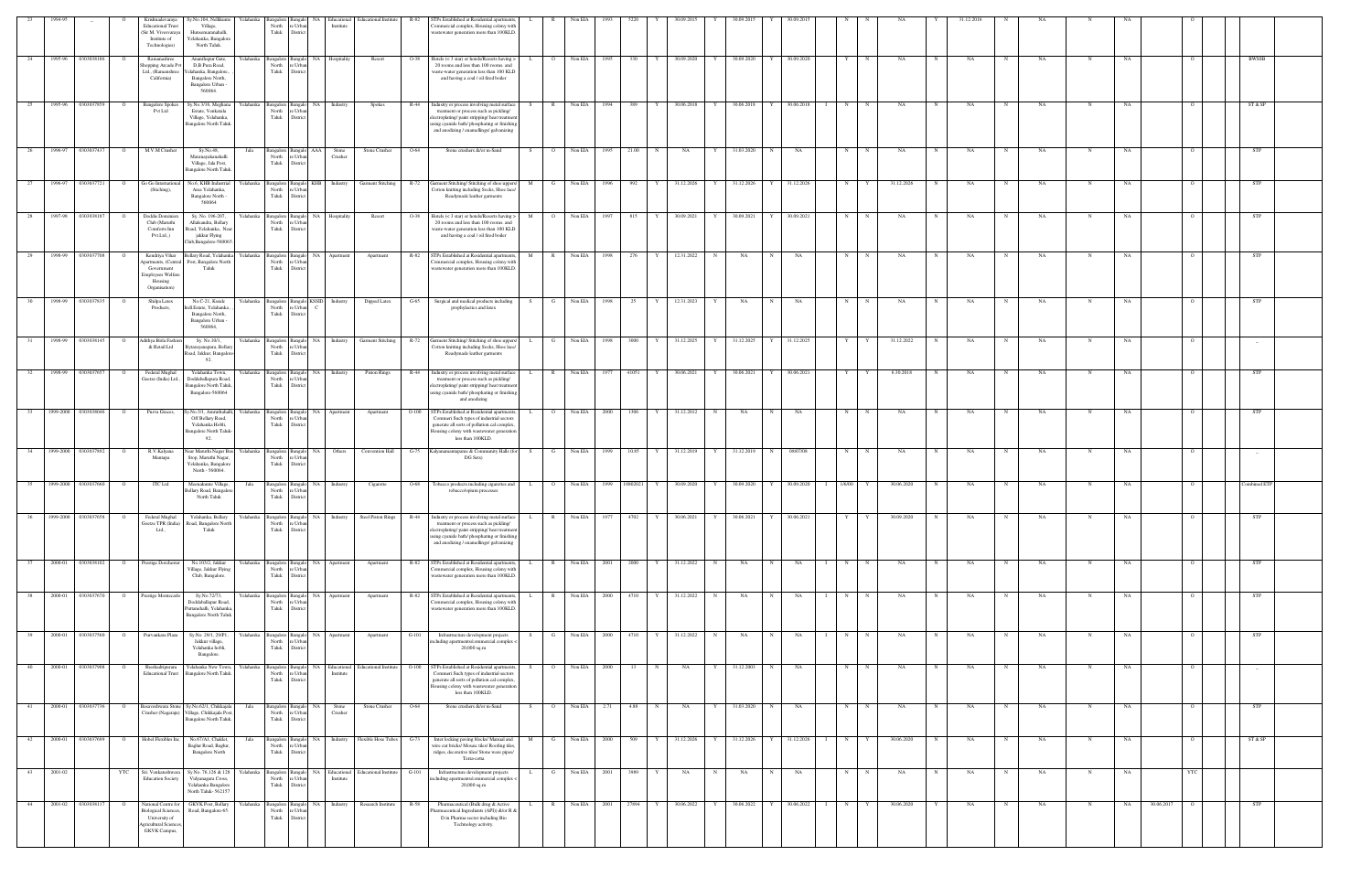|    | 2001-02 | 030303808          | Comviva<br>Technologies<br>Jataayu Software Pv<br>Ltd)                                                      | Sy.No.4, 12th K.M,<br>Bellary Road, Jakkur,<br>Bangalore-64.                                                                          | Yelahanka | Bangalore<br>North<br>e Urba<br>Taluk<br>District                             |              |                          | Software                                                      | Software units generating wastewater less<br>G-84<br>than 10 KLD and DG set capacity upto<br><b>IMVA</b>                                                                                                                       |              |                |              |      |           |            |     |                           |   |              |                     |              |            |   |    |             |           |             |           |            |                |              |  |
|----|---------|--------------------|-------------------------------------------------------------------------------------------------------------|---------------------------------------------------------------------------------------------------------------------------------------|-----------|-------------------------------------------------------------------------------|--------------|--------------------------|---------------------------------------------------------------|--------------------------------------------------------------------------------------------------------------------------------------------------------------------------------------------------------------------------------|--------------|----------------|--------------|------|-----------|------------|-----|---------------------------|---|--------------|---------------------|--------------|------------|---|----|-------------|-----------|-------------|-----------|------------|----------------|--------------|--|
| 46 | 2001-02 | 0303038092         | $\overline{O}$                                                                                              | Integra Micro System No.4, 12th K.M, Bellary<br>Road, Jakkur Bangalore<br>64.                                                         | Yelahanka | Bangalore<br><b>Bangalo</b><br>North<br>e Urban<br>Taluk<br>District          | NA 1         | Industry                 | Software                                                      | $G-84$<br>Software units generating wastewater less<br>than 10 KLD and DG set capacity upto<br>1MVA                                                                                                                            | M            | G              | Non EIA      | 1982 | 601<br>Y  | 31.12.2022 |     | Y 31.12.2022 Y 31.12.2022 |   |              | N                   | $\mathbb{N}$ | NA         | N | NA | N           | NA.       | N           | NA        |            |                |              |  |
|    | 2002-03 | 0303037690         | <b>YTC</b><br>Puravakura Projec<br>Ltd                                                                      | Purva Pavillion,<br>No.25, Kempapura<br>Village, Yelahanka<br>Hobli, Bangalore.<br>Bangalore Urban.<br>Bangalore Urban -              | Yelahanka | Bangalore<br>langalo<br>North<br>e Urbar<br>Taluk<br>District                 | NA           | Apartment                | Apartment                                                     | Infrastructure development projects<br>G-101<br>ncluding apartments/commercial complex <<br>$20,000$ sq.m                                                                                                                      |              |                | Non EIA      | 2002 | 1531      | NA         | Y   | NA                        |   | NA           | N                   |              | NA         |   | NA |             | NA        |             | NA        |            |                | BWSSB        |  |
| 48 | 2002-03 | $-$                | <b>BMS</b> Insitute of<br>Technology                                                                        | P.B.No.6443,<br>Doddaballapur Main<br>Road, Yelahanka,<br>Bangalore-560 064.                                                          |           | Yelahanka Bangalore<br><b>Bangal</b><br>North<br>e Urbar<br>Taluk<br>District | NA           | Educational<br>Institute | <b>Educational Institute</b>                                  | $O-100$<br>STPs Established at Residential apartments,<br>Commeri Such types of industrial sectors<br>generate all sorts of pollution.cal complex.<br>Iousing colony with wastewater generation<br>less than 100KLD.           |              | $\overline{O}$ | Non EIA      | 2002 | 2629<br>Y | 30.09.2016 | Y   | 30.09.2016                | Y | 30.09.2016   | N                   |              | NΑ         |   | NA |             | NA        |             | NA        |            |                | <b>STP</b>   |  |
| 49 | 2002-03 | 0303037694         | Solectron Centum<br>Formerly Solectron<br><b>Centum Electronics</b><br>Formerly C-Mac<br>entum Electronics) | No.43 & 44, Khb<br>Indl.Area, Yelahanka<br>New Town Ship,<br>Bangalore - 560064                                                       |           | Yelahanka Bangalore<br><b>Bangalo</b><br>North<br>e Urba<br>Taluk<br>District | KHB          | Industry                 | Electronic<br>Components                                      | Panel Board, Switches without<br>$G-10$<br>lectroplating/Control panel equipment and<br>power devices manufacturing/                                                                                                           |              | G              | Non EIA      | 2003 | 5086      | 31.12.2026 | Y   | 31.12.2026                |   | 31.12.2026   | Y                   |              | 31.12.2013 |   | NA |             | NA        | N           | NA        |            |                |              |  |
|    | 2002-03 | 0303038287         | Cotton World                                                                                                | No 40/B, A, KHB Indl<br>Estate, Yelahanka Indl<br>Area, Bangalore-64                                                                  | Yelahanka | Bangalore<br>langalo<br>North<br>: Urba<br>Taluk<br>Distri                    | NA           | Industry                 | <b>Garment Stitching</b>                                      | arment Stitching/Stitching of shoe uppers/<br>$G-72$<br>Cotton knitting including Socks, Shoe lace/<br>Readymade leather garments                                                                                              |              |                | Non EIA      |      | 264       | 31.12.2023 | Y   | 31.12.2023                |   | 31.12.2023   | N                   |              | 31.12.2020 |   | NA |             |           |             |           |            |                |              |  |
| 51 | 2002-03 | 0303037753         | K.N.Srinivasa Hot<br>$\circ$<br>Mixing                                                                      | 65/2 & 65/3, Chikkajala<br>Hobli, Bangalore North<br>Bangalore Urban                                                                  | Jala      | Bangalore<br>3angal<br>North<br>e Urbs<br>Taluk<br>Distric                    | NA           | Industry                 | Hot Mix Plant                                                 | $O-37$<br>Hot mix plants                                                                                                                                                                                                       |              | $\overline{O}$ | Non EIA      | 2002 | 20        | 6.30.2019  | Y   | 6.30.2019                 |   | 6.30.2019    | N                   |              | NA         |   | NA | $\mathbf N$ | NA        | N           | NA        |            |                |              |  |
|    | 2002-03 | 0303037920         | T.T. Minerals (King<br>Fisher premium)                                                                      | No.6,<br>Thirumalappanagar,<br>Attur Post, Yelahanka<br>Bangalore North,<br>Bangalore Urban<br>8563243.                               | Yelahanka | Bangalore<br>Bangal<br>North<br>e Urbar<br>Taluk<br>District                  | NA 1         | Industry                 | Packing of Drinking<br>Water                                  | $G-54$<br>Mineralized water                                                                                                                                                                                                    |              | G              | Non EIA      | 2002 | 43.33     | 31.12.2025 |     | Y 31.12.2025              |   | 31.12.2025   | Y                   |              | NA         |   | NA |             | NA        |             | <b>NA</b> |            |                |              |  |
| 53 | 2002-03 | 0303037693         | Rmc Ready Mix<br>$\circ$<br>ndia Pvt. Ltd (Prism<br>Cement)                                                 | Sy. No.53/1, 64 &<br>65part, Venkatala<br>Village, N.H.7,<br>Yelahanka, Bangalore<br>Vorth, Bangalore Urbar                           | Yelahanka | Bangalore<br><b>Bangalo</b><br>North<br>: Urba<br>Taluk<br>District           | NA           | Industry                 | $\rm RMC$                                                     | $G-37$<br>Ready mix cement concrete                                                                                                                                                                                            | M            | G              | Non EIA      | 2003 | 860<br>Y  | 31.12.2023 | Y   | 31.12.2023                | Y | 31.12.2023   | N                   | $\mathbf N$  | NA         | N | NA | $_{\rm N}$  | <b>NA</b> | N           | NA        |            |                | <b>STP</b>   |  |
| 54 |         | 2002-03 0303037796 | Sri Shakthi Gravur<br>$\overline{O}$<br>Pvt. Ltd                                                            | No.C-5, Ksside Indl.<br>Area, Yelahanka,<br><b>Bangalore North Taluk</b>                                                              | Yelahanka | Bangalore<br>North<br>e Urbar<br>Taluk<br>District                            |              | Bangalo KSSID Industry   | Cyclinder                                                     | Roto Gravure Printing R-65 Block making for printing without foundry<br>(excluding wooden block making)                                                                                                                        |              | S R            | Non EIA 2001 |      | 300<br>Y  | 30.06.2019 | Y I | 30.06.2019 Y 30.06.2019   |   |              | N                   |              | NΑ         |   | NA | N           | NA        |             | NA        |            |                | CETP         |  |
|    | 2002-03 | 0303038118         | <b>Balan Agro Product</b><br>Private Limited<br>(Balan Natural Food<br>Products Pvt ltd)                    | Singapura Village,<br>Vidyaranayanpura Pos<br>Bangalore-97.                                                                           |           | Yelahanka Bangalore<br>Bangal<br>North<br>e Urbar<br>Taluk<br>District        | NA           | Industry                 | Standardized Milk &<br>Milk Product, Yoghurt<br>& Fruit Juice | Food and food processing including fruits<br>and vegetable processing<br>2. Milk chilling center                                                                                                                               |              | $\overline{O}$ | Non EIA      | 2002 | 4559      | 30.09.2021 | Y   | 30.09.2021                |   | 30.09.2021   | Y                   |              | 30.06.2014 |   | NA |             | NA        |             | NA        |            |                | Combined ETP |  |
| 56 | 2003-04 | 0303037678         | Acc Rmc Plant<br>$\overline{O}$                                                                             | Sy.No.66,<br>mappanahalli Village<br>Bettahalsur Post,<br><b>Bangalore North Taluk</b>                                                | Jala      | Bangalore<br>North<br>e Urba<br>Taluk<br>District                             | NA.          | Industry                 | Mechanised concre<br>batch mixing                             | G-37<br>Ready mix cement concrete                                                                                                                                                                                              | M            | G              | Non EIA      | 2003 | 665       | 31.12.2023 | Y   | 31.12.2023                |   | 31.12.2023   | N                   |              | NA         |   | NA |             | NA        | N           | NA        |            |                |              |  |
|    | 2003-04 | 0303037869         | Decofix Papers &<br>Tapes.                                                                                  | No.28, Kssidc<br>Indl.Estate, Yelahanka<br>Bangalore, , Bangalore<br>North, Bangalore Urban<br>560064,                                | Yelahanka | Bangalore<br>langal<br>North<br>: Urba<br>Taluk<br>Distric                    | <b>KSSID</b> | Industry                 | Self Adhesive label<br>stock and tapes                        | Modular wooden furniture from particle<br>oard, MDF< swan timber etc, Ceiling tiles<br>partition board from saw dust, wood chips<br>etc., and other agricultural waste using<br>synthetic adhesive resin, wooden box<br>making |              |                | Non EIA      | 2003 | 12.2      | 31.12.2026 | Y   | 31.12.2026                |   | 31.12.2026   | N                   |              | NA         |   | NA | $_{\rm N}$  | NA        | N           | NA        |            |                |              |  |
| 58 | 2003-04 | 0303037656         | Bwssb Yelahanka<br>$\circ$<br>Sanitary Construction<br>Division,                                            | Yelahanka Stp Plant,<br>Yelahanka Town,<br>Bangalore-560064.                                                                          |           | Yelahanka Bangalore Bangalo<br>North<br>re Urban<br>Taluk<br>Distric          | NA           | Industry                 | STP                                                           | R-82 STPs Established at Residential apartments,<br>Commercial complex, Housing colony with<br>wastewater generation more than 100KLD.                                                                                         |              | R              | Non EIA      | 2003 | 38895     | 30.06.2021 | N   | 30.06.2021                | N | 30.06.2021   | N<br>Appl           |              | NA         |   | NA |             | NA        | $\mathbf N$ | <b>NA</b> |            |                |              |  |
| 59 | 2004-05 | 0303038078         | $\overline{O}$<br>Centum Electronic<br>Ltd<br>Formerly Known as<br>Centum Industries<br>Pvt Ltd)            | No 14 & 15, KHB Indl<br>Area, Yelahanka New<br>Town, Bangalore                                                                        |           | Yelahanka Bangalore<br>North<br>e Urban<br>Taluk<br>District                  |              | Bangalo KHB Industry     | Assembly of electronic<br>equipments                          | $G-34$<br>Panel Board, Switches without<br>lectroplating/ Control panel equipment and<br>power devices manufacturing/                                                                                                          |              | $\mathbf{G}$   | Non EIA      | 2004 | 1091<br>Y | 31.12.2022 |     | Y 31.12.2022              |   | Y 31.12.2022 | N<br>$\blacksquare$ | Y            | 31.12.2018 | N | NA | N           | NA.       | $\mathbf N$ | NA        |            | $\Omega$       |              |  |
| 60 | 2004-05 | 0303038113         | Bearys Lakeside<br>$\circ$<br>Habitat (Hara<br>Properties and<br>Holdings)                                  | Sy.No.18, Kodigehalli,<br>Yelahanaka Hobli,<br><b>Bangalore North Taluk</b>                                                           | Yelahanka | Bangalore<br>sangak<br>North<br>: Urba<br>Taluk<br>District                   | NA           | Apartment                | Apartment                                                     | STPs Established at Residential apartments,<br>$O-100$<br>Commeri Such types of industrial sectors<br>generate all sorts of pollution.cal complex<br>Jousing colony with wastewater generation<br>less than 100KLD.            | S.           | $\overline{O}$ | Non EIA      | 2004 | 192<br>Y  | 31.12.2016 | N   | NA                        | N | NA           | N                   |              | NA         |   | NA | N           | NA.       | $\mathbf N$ | NA        |            |                | <b>STP</b>   |  |
| 61 |         | 2004-05 0305021286 | <b>YTC</b><br>Kiran Kumar .M                                                                                | Sy No.108/1, Horamavu K.R.Puram<br>Village, K.R.Puram<br>Hobli, Bangalore East<br>Taluk                                               |           | Bangalore<br>East Taluk<br>re Urba<br><b>District</b>                         | NA           | Apartment                | Apartment                                                     | G-101<br>Infrastructure development projects<br>ncluding apartments/commercial complex ·<br>20,000 sq.m                                                                                                                        |              | G              | Non EIA      |      | 150<br>Y  | NA         | N   | NA                        | N | NA           | N                   | $\mathbf N$  | NA         |   | NA | $_{\rm N}$  | NA        | N           | NA        | <b>YTC</b> |                | <b>STP</b>   |  |
| 62 | 2004-05 | 0303038077         | $\overline{O}$<br>maissance Prosp<br>Reality Ltd                                                            | Sy.No.18/1 to 18/5,<br>Bytarayanapura,<br>Sy.No.117/3 & 118/1,<br>mruthahalli, Yelahanka<br>Hobli, Bangalore.                         |           | Yelahanka Bangalore<br>North<br>e Urbar<br>Taluk<br>District                  | Bangalo NA   | Apartment                | Apartment                                                     | $O-100$<br>STPs Established at Residential apartments,<br>Commeri Such types of industrial sectors<br>generate all sorts of pollution.cal complex,<br>Jousing colony with wastewater generation<br>less than 100KLD.           | $\mathbf{L}$ | $\overline{O}$ | Non EIA      | 2004 | 1173<br>Y | 31.12.2018 | N   | NA                        | N | NA           | N                   | $\mathbf N$  | NA         | N | NA | N           | NA        | N           | NA        |            | $\overline{O}$ |              |  |
| 63 | 2004-05 | 0303038129         | Sobha Amber<br>$\circ$                                                                                      | Sy.No.1B<br>Block1,2,3,8,9 & 10<br>Khata No.60/2/1B/9/12<br>Jakkur Plantation,<br>Jakkur Village,<br>Yelahanka Hobli,<br>Bangalore.   |           | Yelahanka Bangalore<br>langalo<br>North<br>: Urba<br>Taluk<br>Distri          | NA           | Apartment                | Apartment                                                     | STPs Established at Residential apartments,<br>$O-100$<br>Commeri Such types of industrial sectors<br>generate all sorts of pollution.cal complex<br>lousing colony with wastewater generation<br>less than 100KLD.            |              | $\circ$        | Non EIA      | 2004 | 844       | 31.12.2012 | N   | NA                        | N | NA           | N                   |              | NA         | N | NA | N           | NA.       | N           | NA        |            |                | <b>STP</b>   |  |
| 64 |         | 2004-05 0303038124 | Sobha Develope<br>Pvt Ltd., (Sobha<br>Jade),                                                                | y.No.1/3 & 1/4, Jakkur<br>Village, Yelahanka<br>Hobli, Bangalore.                                                                     |           | Yelahanka Bangalore<br>3angal<br>North<br>e Urbar<br>Taluk<br>District        | NA I         | Apartment                | Apartment                                                     | $G-101$<br>Infrastructure development projects<br>ncluding apartments/commercial complex <<br>20,000 sq.m                                                                                                                      |              | G              | Non EIA      | 2004 | 361<br>Y  | 12.31.2012 | N   | NA                        | N | NA           | N                   | $\mathbf N$  | NA         | N | NA | N           | NA        | N           | NA        |            | $\Omega$       |              |  |
| 65 | 2004-05 | 0303038194         | $\overline{O}$                                                                                              | Sobha Malachite-I, Sy.No.1B Block, No.22<br>Khata<br>No.70/1A/2/1B/21,<br>Jakkur Plantation,<br>Jakkur Village,<br>Yelahanka Hobli,   | Yelahanka | Bangalore<br><b>Bangalo</b><br>North<br>e Urbar<br>${\rm Tauk}$<br>District   | NA           | Apartment                | Apartment                                                     | $G-101$<br>Infrastructure development projects<br>acluding apartments/commercial complex -<br>20,000 sq.m                                                                                                                      | M            | $\mathbf{G}$   | Non EIA      | 2004 | 49<br>Y   | 31.12.2020 | N   | <b>NA</b>                 | N | NA           | N                   | $\mathbf N$  | NA         | N | NA | N           | NA.       | N           | NA        |            | $\overline{O}$ | <b>STP</b>   |  |
| 66 | 2004-05 | 0303038195         | Sobha Malachite-II,<br>$\overline{O}$                                                                       | Bangalore.<br>y.No.1B Block, No.22<br>Khata No.68/1B/10/11<br>Jakkur Plantation,<br>Jakkur Village,<br>Yelahanka Hobli,<br>Bangalore. | Yelahanka | Bangalore<br>langalo<br>North<br>: Urba<br>Taluk<br>District                  | NA           | Apartment                | Apartment                                                     | G-101<br>Infrastructure development projects<br>ncluding apartments/commercial complex <<br>$20,000$ sq.m                                                                                                                      |              |                | Non EIA      | 2005 | 900<br>Y  | 31.12.2020 | N   | NA                        | N | NA           | N                   |              | NA         |   | NA | N           | NA.       | N           | NA        |            |                |              |  |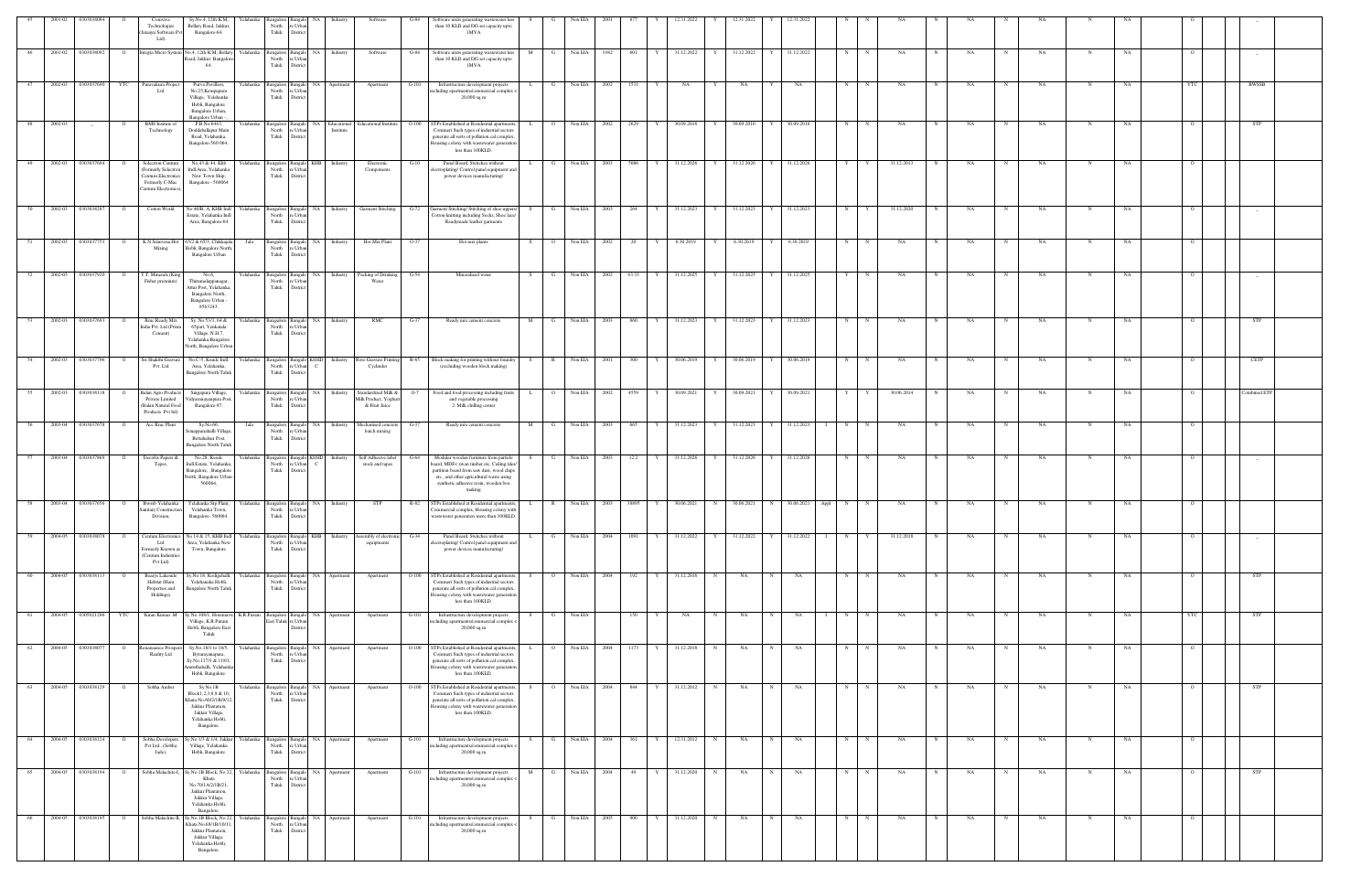|      | 2004-05 | 0303038126         | $\circ$        |                                                                | Sobha Malachite-III, Sy.No.1B Block, No.22, Yelahanka<br>Shata No.60/2/1B/9/12                                              |              | angalore<br>North                       | : Urb                             |                                  | Apartment                                                     | $G-101$ | Infrastructure development projects<br>ncluding apartments/commercial complex                                                                                                                          |                     | Non EIA        |          | 4200       | 1.12.2020      |   |            |              |                      |   |             |            |   | NA          |            |             |             |              |                |                                 |            |  |
|------|---------|--------------------|----------------|----------------------------------------------------------------|-----------------------------------------------------------------------------------------------------------------------------|--------------|-----------------------------------------|-----------------------------------|----------------------------------|---------------------------------------------------------------|---------|--------------------------------------------------------------------------------------------------------------------------------------------------------------------------------------------------------|---------------------|----------------|----------|------------|----------------|---|------------|--------------|----------------------|---|-------------|------------|---|-------------|------------|-------------|-------------|--------------|----------------|---------------------------------|------------|--|
|      |         |                    |                |                                                                | Jakkur Plantation,<br>Jakkur Village,<br>Yelahanka Hobli,<br>Bangalore.                                                     |              | Taluk                                   | Distric                           |                                  |                                                               |         | $20,000$ sq.m                                                                                                                                                                                          |                     |                |          |            |                |   |            |              |                      |   |             |            |   |             |            |             |             |              |                |                                 |            |  |
| 68   | 2004-05 | 0303038104         | $\Omega$       | Sobha Orchid                                                   | Sv.No.108/8, 108/9.<br>Jakkur Village,<br>Yelahanka, Bangalore                                                              | Yelahanka    | <b>Bangalore</b><br>North<br>Taluk      | NA 1<br>e Urba<br>Distric         | Apartment                        | Apartment                                                     | G-101   | Infrastructure development projects<br>including apartments/commercial complex <<br>$20,000$ sq.m                                                                                                      | M<br>G              | Non EIA        | 2004     | 945        | 30.09.2017     | N | NA         | $\mathbf N$  | NA                   | N |             | NA         |   | NA          |            | NA          | N           | NA           |                | <b>STP</b>                      |            |  |
| 69   | 2004-05 | 0303038196         | $\overline{O}$ | Sobha Zircon                                                   | Sy.No.1A Block1 Khata Yelahanka<br>No.21/1B/10 & 1B/1,<br>Jakkur Plantation,<br>Jakkur Village,<br>Yelahanka Hobli,         |              | Bangalore Bangal<br>North<br>Taluk      | 'e Urb<br>Distric                 | NA Apartment                     | Apartment                                                     | $G-101$ | Infrastructure development projects<br>including apartments/commercial complex <<br>$20,000$ sq.m                                                                                                      | M<br>$\mathbf{G}$   | Non EIA        | 2004     | 500<br>Y   | 31.12.2021     | N | NA         | N            | NA                   | N | $\mathbf N$ | NA         | N | NA          | $_{\rm N}$ | NA          | N           | NA           | $\Omega$       |                                 |            |  |
| 70   | 2004-05 | 0303037722         | $\circ$        | HDFC Bank Ltd.,                                                | Bangalore.<br>MVM, Nh-7, B.B.Road,<br>elahanka, Bangalore.<br>Bangalore North,<br>Bangalore Urban-<br>560064,               | Yelahanka    | <b>Bangalore</b><br>North<br>Taluk      | Bangal<br>Distri                  | NA Others                        | Bank                                                          | $G-101$ | Infrastructure development projects<br>including apartments/commercial complex -<br>$20,000$ sq.m                                                                                                      | G<br>S.             | Non EIA        | 2004     | 125        | NA             | Y | 31.12.2019 |              | NA                   | N |             | NA         |   | NA          |            | NA          | N           | NA           |                | <b>STP</b>                      |            |  |
|      | 2004-05 | 0303038101         | $\Omega$       | MRO Tek Ltd                                                    | Bellary Road, Hebbal,<br>Bangalore-24.                                                                                      | Yelahanka    | angalore Banga<br>North<br>Taluk        | NA<br>e Urb.<br>Distric           | Others                           | Corporate Office                                              | $G-101$ | Infrastructure development projects<br>including apartments/commercial complex <<br>$20,000$ sq.m                                                                                                      | G                   | Non EIA        | 2005     | 3092       | 31.12.2022     | Y | 31.12.2022 | Y            | 31.12.2022           | N |             | 30.06.2018 |   | NA          | N          | NA          | N           | NA           |                |                                 | $-$        |  |
| 72   | 2004-05 | 0303037692         | $\mathbf{o}$   | enaissance Holding<br>& Developers<br>(H.V.V.Valley),          | Sy.No.42, 43 (P),<br>Jarakabandekaval,<br>Yelahanka Hobli,<br>Bangalore North,                                              | Yelahanka    | <b>Bangalore</b><br>North<br>Taluk      | Banga<br>re Urba<br>District      | NA Layout                        | Layout                                                        | $G-102$ | Townships and Residential Area<br>development Projects covering an area>10<br>Acers                                                                                                                    | $_{\rm LB}$<br>LB   | Non EIA        | 2004     | 1275<br>Y  | 12.31.2021     | N | NA         | N            | NA                   | N | N           | NA         |   | NA          | N          | NA          |             | NA           |                | STP                             |            |  |
| 73   | 2004-05 | 0305021442         | YTC            | Pavani Estate                                                  | - Sv<br>Vo.107/P/A.Horamavi<br>Agrahara Village,<br>K.R.Puram Hobli,<br><b>Bangalore East Taluk</b>                         | K.R.Puram    | sangalore<br>last Taluk re Urba         | Bangalo<br>Distri                 | NA Layout                        | Layout                                                        | $G-102$ | Townships and Residential Area<br>development Projects covering an area>10<br>Acers                                                                                                                    | LB<br>LB            | Non EIA        | 1/2/2007 | 1000<br>Y  | NA             | N | NA         | $_{\rm N}$   | NA                   | N | N           | N          |   | N           | N          | N           | N           |              |                |                                 | NA         |  |
| 74   |         | 2004-05 0305021540 | $\overline{O}$ | S.M.Apparels Pvt.<br>Ltd.                                      | No.459/2, Nagavara<br>Main Road, Arabic<br>College Post,<br>Thanisandra, Bangalore                                          | ınisandra    | Bangalore Bangal<br>East Taluk re Urba  | Distri                            |                                  | NA Industry Readymade Garments G-72                           |         | Garment Stitching/ Stitching of shoe uppers<br>Cotton knitting including Socks, Shoe lace,<br>Readymade leather garments                                                                               | G                   | Non EIA        | 2005     | 96<br>Y    | 31.12.2014     | Y | 31.12.2014 | Y            | 31.12.2014           | N | N           |            |   |             | N          |             |             |              |                | ST & SP                         |            |  |
|      | 2004-05 | 0303038074         |                | Jawaharlal Nehru<br>lentre for Advanced<br>Scientific Research | 45<br>Sy.No.82, 80, 84/1,2,<br>Jakkur Village, Jakkur<br>campus, Jakkur Post,<br>Bangalore-64.                              | Yelahanka    | Bangalore<br>North<br>Taluk             | NA<br>Banga<br>'e Urba<br>Distric | Industry                         | Scientific Research<br>Centre                                 | $G-81$  | Research laboratories not involving<br>chemicals/animals                                                                                                                                               |                     | Non EIA        | 2004     | 22894      | 31.12.2022     |   | 31.12.2022 |              | 31.12.2022           | N |             | NA         |   | NA          |            | NA          |             | NA           |                | $\hspace{0.1mm}-\hspace{0.1mm}$ |            |  |
|      | 2004-05 |                    | $\circ$        | Hybrid Metals Pvt<br>Ltd                                       | No.1 & 2, Site No.1,<br>Khatha No.185/1,<br>Ioramavu Agra Village<br>K.R.Puram Hobli,<br>Bangalore-43                       | K.R.Puram    | angalore<br>iast Taluk re Urba          | NA<br>Banga<br>Distric            | Industry                         | Solder Alloys                                                 | O-66    | Tephlon based products                                                                                                                                                                                 | S.<br>$\circ$       | Non EIA        | 2000     | 159        | 30.06.2018     | Y | 30.06.2018 |              | 30.06.2018           | N |             | 30.06.2018 |   |             |            |             |             |              |                | ST & SP                         |            |  |
|      | 2004-05 | 0303037668         |                | ymbio Pharma P<br>Ltd                                          | No.23/4, Venkatala<br>'illage, Yelahanka Hob<br>Near St.Thersa Church,<br><b>Bangalore North Taluk</b>                      | Yelahanka    | Bangalore<br>North<br>Taluk             | NA<br>Banga<br>Distric            | Industry                         | Solvent Extraction                                            | $O-71$  | Vegetable oil manufacturing including<br>solvent extraction and refinery<br>/hydrogenated oils                                                                                                         | M                   | Non EIA        | 2005     | 718        | 30.09.2021     |   | 30.09.2021 |              | 30.09.2021           | Y |             | 30.09.2021 |   | NA          |            | NA          |             | NA           |                |                                 |            |  |
| 78   | 2004-05 | 0305021338         | $\Omega$       | Manpho Exports                                                 | Sy No.90, Veeranapalya,<br>Nagawara Ring Road<br>Bangalore-45.                                                              |              | Bangalore Bangal<br>East Taluk re Urba  |                                   | NA Industry                      | Weaving of Textile ans<br>Stitching of Ready<br>Made Garments | $G-72$  | Garment Stitching/ Stitching of shoe uppers<br>Cotton knitting including Socks, Shoe lace,<br>Readymade leather garments                                                                               | M<br>G              | Non EIA        | 2004     | 607        | 31.12.2022     |   |            |              |                      | N |             |            |   |             |            |             | N           |              |                | ST & SP                         |            |  |
| 79   | 2005-06 |                    | $\overline{O}$ | <b>Trident Automobiles</b><br>Pvt Ltd                          | No.122/1, C.Shankar<br>Reddy Layout, Kalyan<br>Nagar, Outer Ring Road,<br>Bangalore-560 048                                 | K.R.Puram    | Bangalore Bangalo<br>East Taluk re Urba | Distri                            | NA Industry                      | Automobile Service<br>& Repair Station                        | O-62    | Automobile servicing, repairing and painting<br>with effluent quantity is more than 100KLD                                                                                                             | S<br>$\overline{O}$ | Non EIA        | 2004     | 302<br>Y   | 30.09.2022     | Y | 30.09.2022 | Y 30.09.2022 |                      | Y | Y           | 30.09.2018 |   | N           | N          | $\mathbf N$ | 30.06.2019  |              | $\overline{O}$ | BWSSB                           |            |  |
| 80   | 2005-06 | 0303037878         | $\overline{O}$ | Jupiter Concrete<br><b>Blocks &amp; Allied</b><br>Products,    | Sy.No.40/P-13, Bandi<br>Kodigenahalli, Jala<br>Hobli,, , Bangalore<br>North, Bangalore Urban                                | Jala         | Bangalore Bangalo<br>North<br>Taluk     | e Urba<br>Distric                 | NA Industry                      | <b>Cement Concrete</b><br><b>Blocks</b>                       | G-11    | Cement products (without using asbestos /<br>boiler / steam curing) like pipe ,pillar, jafri<br>well ring, block/tiles etc.(should be done in<br>closed covered shed to control fugitive<br>emissions) | G<br>S.             | Non EIA        | 2005     | 12.25<br>Y | 31.12.2024     | Y | 31.12.2024 | Y            | 31.12.2024           | N | N           | NA         |   | NA          | N          | NA          | N           | NA           |                |                                 |            |  |
| 81 1 |         | 2005-06 0303037875 | $\overline{O}$ | Hotel Presidency<br>(J.D.Nanjappa)                             | Sy.No.80/P1, Plot<br>No.22, Settigere Village<br>Jala Hobli,, , Bangalore<br>North, Bangalore Urban -                       | Jala         | North<br>Taluk District                 | re Urban                          | Bangalore Bangalo NA Hospitality | Hotel                                                         | $G-52$  | The Hotels/Resorts having more than 20<br>rooms and waste-water generation less than<br>10 KLD and having no-boiler & no<br>hazardous waste generation                                                 | S                   | G Non EIA      | 2005     | 106        | Y 12.31.2020 N |   | NA         | N            | NA                   | N | N           | NA         | N | NA          | N          | NA          | N           | NA           |                |                                 |            |  |
| 82   | 2005-06 | $\sim$             | YTC            | Royal stiching                                                 | Sy.No.63, Kadiganahalli Kadigenaha<br>Village, Jala Hobli,<br>Bangalore North -<br>562157.                                  | village      | angalore Bangal<br>North<br>Taluk       | re Urban<br>District              | NA industry                      | Readymade Garments                                            | $G-72$  | Garment Stitching/ Stitching of shoe uppers<br>Cotton knitting including Socks, Shoe lace/<br>Readymade leather garments                                                                               | G                   | Non EIA        | 2005     | 10.15      | 30.06.2020     |   |            |              |                      | N |             |            |   |             |            |             |             |              |                |                                 | $-$        |  |
| 83   | 2005-06 | 0305022045         | YTC            | Genex enterprises                                              | Sy.No.26/1(P), 23/4(P)<br>& 23/3(P), Shivanahalli<br>Villages, Yelahanka<br>Hobli, Bangalore North<br>Taluk.                | Shivanahalli | Bangalore Bangalo<br>North<br>Taluk     | NA<br>e Urba<br>District          | industry                         | Automobile Service<br>& Repair Station                        | $G-62$  | Automobile servicing, repairing and paintin<br>with effluent quantity is more than 100KLD                                                                                                              | S.<br>G             | Non EIA        | 2005     |            | 30.06.2020     |   |            |              |                      | N |             |            |   | N           | N          | N           | N           |              | YTC            | ETP                             |            |  |
| 84   | 2005-06 | 0305022238         | YTC            | S.V.V Enterprises                                              | Sy.No. 197/31, Plot No.<br>, Kemapapura Village<br>Hebbal Near<br>Vidynikethan School,                                      | Kempapun     | Bangalore Bangalo<br>North<br>Taluk     | NA  <br>e Urba<br>District        | industry                         | Engineering industry                                          | $G-63$  | Panel Board, Switches without<br>troplating/ Control panel equipment an<br>power devices manufacturing/                                                                                                | G                   | Non EIA        | 2005     | 112        | 30.12.2020     |   |            |              |                      | N |             |            |   |             | N          | N           | N           |              | YTC            | $-$                             |            |  |
| 85   | 2016-07 | 303091485          | YTC            | <b>RCC Product Mix</b>                                         | Bangalore.<br>Sy.No. 52, Thanisandra<br>Main Road,<br>Chokkanahalli Village,<br>Bengaluru-560064                            | Yelahanka    | Bangalore Banga<br>North<br>Taluk       | e Urba<br>District                | NA Industry                      | Homeopathi Medicine                                           | $G-2$   | Ayurvedic and homeopathic medicines<br>(without boiler)                                                                                                                                                | G<br>S.             | Non EIA        | 2016     | 420        |                | Y |            | Y            |                      | N | $\mathbf N$ | N          |   | N           | $_{\rm N}$ | N           | $_{\rm N}$  |              | <b>YTC</b>     |                                 |            |  |
| 86   |         | 2005-06 030500212  | <b>YTC</b>     | Laserjet industry                                              | Sy.No.16,<br>Chikkabettahalli Village,<br>Bharath Nagar,<br>M.S.Palya Circle,<br>Yelahanka Hobli,<br>Bangalore North Taluk. | harathnaga   | Bangalore Bangalo<br>North<br>Taluk     | re Urban<br>$\hbox{\bf District}$ |                                  | NA industry PCM Assembly                                      | $G-78$  | Panel Board, Switches without<br>electroplating/ Control panel equipment and<br>power devices manufacturing/                                                                                           | G<br>S.             | Non EIA        | 2005     | 146<br>Y   | 30.12.2020     | Y |            | $\mathbf{Y}$ |                      | N | Y           |            | N | N           | N          | N           | $\mathbf N$ | $\mathbf N$  | YTC            |                                 |            |  |
| 87   |         | 2005-06 0305021003 | YTC            | Canopy Dwellings<br>Pvt Ltd                                    | Sy.No.126/3 & 127,<br>Horamavu Village,<br>K.R.Puram Hobli,<br><b>Bangalore East Taluk</b>                                  | K.R.Puram    | East Taluk re Urban                     | Distric                           | Bangalore Bangalo NA Apartment   | Apartment                                                     | $G-101$ | Infrastructure development projects<br>including apartments/commercial complex <<br>20,000 sq.m                                                                                                        | G<br>L.             | Non EIA        | 2006     | 1981<br>Y  | NA             | N | NA         | $\mathbf N$  | NA                   | N | N           | N          | N | $\mathbf N$ | N          | $_{\rm N}$  | N           | $\mathbb{N}$ | <b>YTC</b>     | <b>BWSSB</b>                    |            |  |
| 88   |         | 2005-06 0305022296 | <b>YTC</b>     | Golden Gate<br>roperties Ltd (North<br>bridge)                 | Sy No.77/2, Nagawara, Nagawara Bangalore Bangalo NA Apartment<br>Bangalore                                                  |              | East Taluk re Urban                     | District                          |                                  | Apartment                                                     | $G-101$ | Infrastructure development projects<br>including apartments/commercial complex <<br>$20,000$ sq.m                                                                                                      | M                   | G Non EIA 2006 |          | 990<br>Y   | <b>NA</b>      | N | NA         | N            | NA<br>$\blacksquare$ | N | N           | N          | N | N           | N          | $\mathbf N$ | $\mathbf N$ | $\mathbf N$  | <b>YTC</b>     |                                 | <b>STP</b> |  |
| 89   | 2005-06 | 0303038131         | $\circ$        | <b>MIMS Builders</b>                                           | Sy.No.105/8 & 106/1,<br>Jakkur Village,<br>Yelahanka Hobli,<br>Bangalore.                                                   | Yelahanka    | Bangalore Bangalo<br>North<br>Taluk     | re Urba<br>District               | NA Apartment                     | Apartment                                                     | $G-101$ | Infrastructure development projects<br>including apartments/commercial complex <<br>20,000 sq.m                                                                                                        | M<br>G              | Non EIA        | 2005     | 5650       | 31.12.2018     | N | NA         | $_{\rm N}$   | NA                   | N | N           | NA         |   | NA          | N          | NA          | N           | NA           | $\circ$        |                                 |            |  |
| 90   | 2005-06 | 0303038121         | $\circ$        | Prakruthi Meadows                                              | Sy.No.124, Kashinagar,<br>Amruthahalli,<br>3ytaranayanapura CMC<br>Bangalore North Taluk.                                   | Yelahanka    | angalore<br>North<br>Taluk              | NA.<br>e Urbi<br>Distric          | Apartment                        | Apartment                                                     | G-101   | Infrastructure development projects<br>including apartments/commercial complex <<br>20,000 sq.m                                                                                                        | M                   | Non EIA        | 2005     | 937        | 31.12.2022     | N | NA         |              | NA                   | N |             | NA         |   | NA          |            | NA          | N           | NA           |                |                                 |            |  |
|      |         |                    |                |                                                                |                                                                                                                             |              |                                         |                                   |                                  |                                                               |         |                                                                                                                                                                                                        |                     |                |          |            |                |   |            |              |                      |   |             |            |   |             |            |             |             |              |                |                                 |            |  |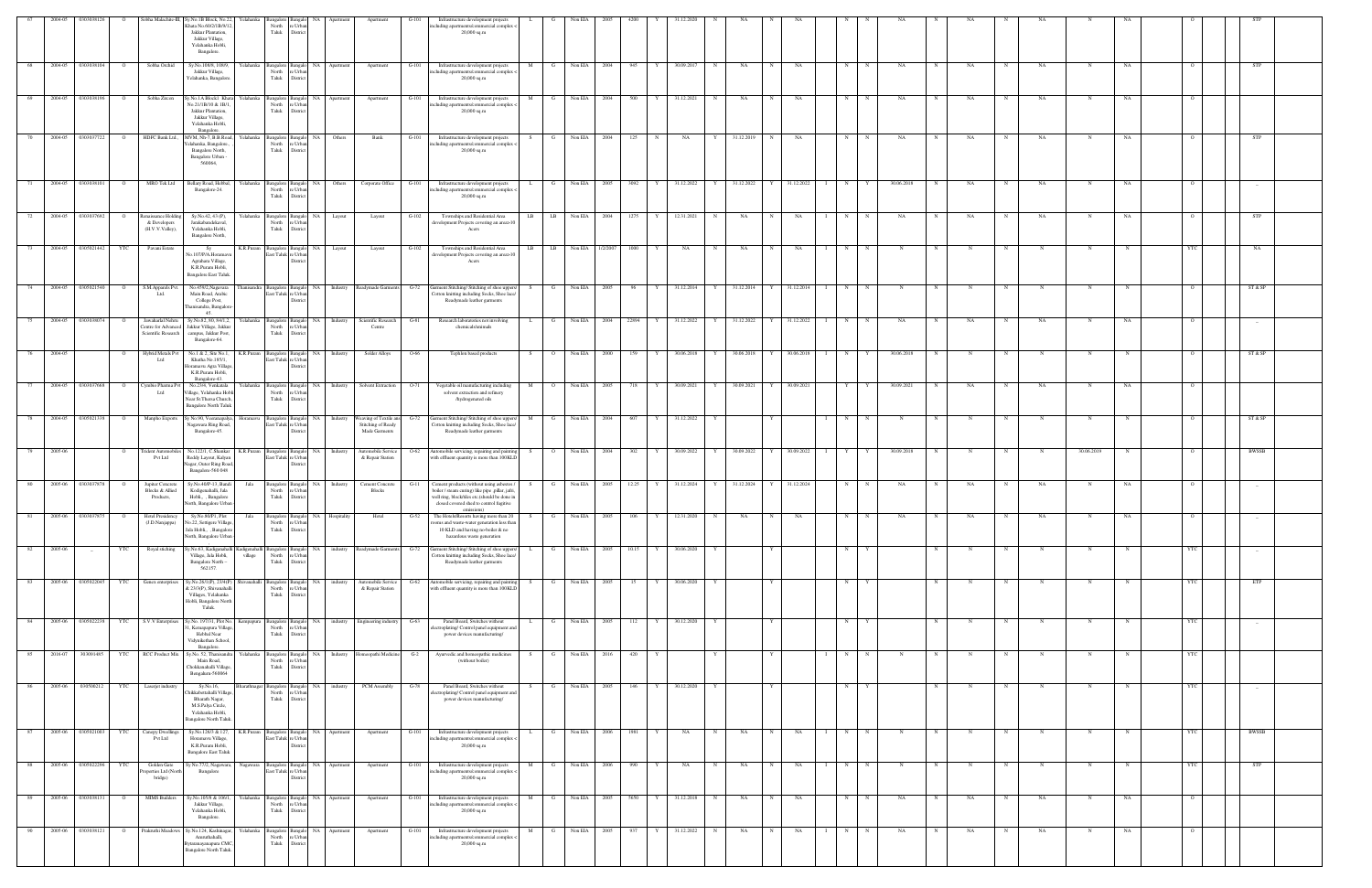|       | 2005-06            | 03030380           |                | Purvanakara Projec<br>Ltd., " Purva<br>Venezia"                                           | y No. 5/2 (P), 6/3, 6/4<br>r elahanka<br>$6/5$ & $6/6$ ,<br>Mandalakunte Village<br>Yelahanaka Hobli,<br>CMC Yelahanaka<br>Limites, Bangalore<br>North Taluk, Bangalore<br>District. | North<br>Taluk                                | e Urba<br>District                                           |                                                            | Apartmer                                       |         | Ps Established at Residential apartments<br>'ommercial complex, Housing colony with<br>vastewater generation more than 100KLD.   |              |                |                  |        |                     |   | 80.06.202  |   |            |             |            |                     |              |             |   |    |              |           |             |    |                |            |  |
|-------|--------------------|--------------------|----------------|-------------------------------------------------------------------------------------------|--------------------------------------------------------------------------------------------------------------------------------------------------------------------------------------|-----------------------------------------------|--------------------------------------------------------------|------------------------------------------------------------|------------------------------------------------|---------|----------------------------------------------------------------------------------------------------------------------------------|--------------|----------------|------------------|--------|---------------------|---|------------|---|------------|-------------|------------|---------------------|--------------|-------------|---|----|--------------|-----------|-------------|----|----------------|------------|--|
| - 92  | 2005-06            | 0303038130         |                | Shriram Properties<br>Shriram Shreyas),                                                   | Sy.No.184/3 & 184/4,<br>Yelahanka<br>Kodigehalli Village,<br>Yelahanka Hobli,<br>Bangalore North Talu                                                                                | North<br>Taluk                                | Bangalore Bangalo NA<br>e Urba<br>District                   | Apartment                                                  | Apartment                                      | R-82    | STPs Established at Residential apartments,<br>ommercial complex, Housing colony with<br>vastewater generation more than 100KLD  | - L -        | R.             | EIA              | -2005  | 1000                |   | 30.06.2022 | N | NA         |             | NA         | N                   |              | NA          |   | NA |              | NA        |             | NA |                | STP        |  |
| 93    |                    | 2005-06 0305021620 | YTC            | Skyline construction<br>& Housing Pvt Ltd                                                 | Sy.No.85/2, Horamavi<br>Agrahara Village,<br>K.R.Puram Hobli, Agra<br>Main Road, Bangalore                                                                                           | East Taluk re Urba                            | Distric                                                      | K.R.Puram Bangalore Bangalo NA Apartment                   | Apartment                                      | $G-101$ | Infrastructure development projects<br>ncluding apartments/commercial complex <<br>20,000 sq.m                                   | M            | $\mathbf{G}$   | Non EIA 2006     |        | 643                 |   | NA         | N | NA         | N           | NA         | N                   |              |             |   |    |              |           |             |    | YTC            | <b>STP</b> |  |
|       | 2005-06            | 0305022301         | YTC            | Sycon Construction<br>Pvt. Ltd                                                            | y No.124/2, Horamav<br>K.R.Puram<br>Main Road, Horamav<br>Village, K.R.Puram<br>Hobli, Bangalore East<br>Taluk                                                                       |                                               | NA 1<br>Bangalore Bangalo<br>East Taluk re Urban<br>District | Apartment                                                  | Apartment                                      | G-101   | Infrastructure development projects<br>cluding apartments/commercial complex <<br>$20,000$ sq.m                                  | M            | G              | Non EIA          | - 2005 | 617                 |   | NA         |   | NA         |             | NA         | N                   |              |             |   |    |              | N         | N           |    | YTC            | <b>STP</b> |  |
| 95    |                    | 2005-06 0305021789 | <b>YTC</b>     | V.M.Constructions                                                                         | K.R.Puram<br>" V.M.Meadows",<br>Sy.No.57/1, Horamavi<br>Village, K.R.Puram<br>Hobli, Bangalore East<br>Taluk                                                                         |                                               | Bangalore Bangalo NA<br>East Taluk re Urban<br>District      | Apartment                                                  | Apartment                                      | $G-101$ | Infrastructure development projects<br>ncluding apartments/commercial complex <<br>20,000 sq.m                                   | L.           | $\mathbf{G}$   | Non EIA 2008     |        | 1720                | Y | NA         | N | NA         | N           | NA         | N                   |              | N           |   |    | $\mathbf N$  | N         |             |    | YTC            | <b>STP</b> |  |
| 96    |                    | 2005-06 0305021796 | YTC            | Valmika Nagari by<br>M/s. Nagaraju                                                        | y.No.101/2, Horamavu<br>K.R.Puram<br>Agrahara Village,<br>K.R.Puram Hobli,<br><b>Bangalore East Taluk.</b>                                                                           |                                               | Bangalore Bangalo NA<br>last Taluk re Urba<br>District       | Layout                                                     | Layout                                         | $G-102$ | Townships and Residential Area<br>development Projects covering an area>10<br>Acers                                              | LB           | LB             | Non EIA 1/1/2006 |        | 15.5                |   | NA         | N | NA         |             | NA         | N                   |              |             |   |    |              |           |             |    |                | STP        |  |
| 97    |                    | 2005-06 0303022284 | YTC            | <b>Telecom Employees</b><br>Co-Operative                                                  | y No. 84/2, 84/3, 85/1<br>Hennur<br>86/1, 86/2, 87, 88/1A<br>Housing Society Ltd 88/1B, 89, 92/3 & 79/3<br>Hennur Village, Kasaba<br>Hobli, Bangalore North<br>Taluk                 | East Taluk re Urba                            | NA 1<br>Bangalore Bangalo<br>District                        | Layout                                                     | Layout                                         | $G-102$ | Townships and Residential Area<br>development Projects covering an area>10<br>Acers                                              | LB           | LB             | Non EIA 2005     |        | 516                 |   | NA         | N | NA         | N           | NA         | N                   | $\mathbb{N}$ |             |   |    | N            |           |             |    |                | NA         |  |
|       | 2005-06            | 0303037912         | YTC            | Sri.B.Venkataranga<br>h (Residential<br>Layout),                                          | Sy.No.17 & 19/2,<br>Jala<br>illamaranahalli Villag<br>Jala Hobli., , Bangalore<br>North, Bangalore Urban                                                                             | <b>Bangalore</b><br>North<br>Taluk            | NA<br>Bangal<br>re Urba<br>District                          | Layout                                                     | Layout                                         | $G-102$ | Townships and Residential Area<br>development Projects covering an area>10<br>Acers                                              | LB           | LB             | Non EIA          | 2006   | 134                 |   | NA         | N | NA         |             | NA         | N                   |              | NΑ          |   | NA |              | NA        |             | NA | YTC            | STP        |  |
|       | 2005-06            | 030303789          |                | Ramesh Arun<br>Residential Layout),                                                       | /.No.33/2, Gadenahal<br>Jala<br>Jala Hobli, Bangalore<br>Jorth, Bangalore Urbar                                                                                                      | North<br>Taluk                                | NA<br>Bangalore Bangal<br>e Urba<br>District                 | Layout                                                     | Layout                                         | $G-102$ | Townships and Residential Area<br>development Projects covering an area>10<br>Acers                                              | LB           | LB             | Non EIA          |        | 24.2                |   | 31.12.2007 |   | NA         |             | NA         |                     |              |             |   | NA |              | <b>NA</b> |             |    |                |            |  |
| 100   | 2005-06            |                    | YTC            | Royal Concorde                                                                            | 6th B Main Road,<br>nternational School Kalyan Nagar, Chalake<br>Post, Bangalore-43                                                                                                  | East Taluk re Urba                            | Distric                                                      | Kalyan Nagar Bangalore Bangalo NA Educational<br>Institute | School                                         | $G-101$ | Infrastructure development projects<br>ncluding apartments/commercial complex -<br>20,000 sq.m                                   |              | G              | Non EIA          |        | 400                 |   | NA         |   |            |             |            | N                   |              |             |   |    | N            |           | N           |    | - YTC          | ST & SP    |  |
| 101   | 2005-06            | 0303037799         |                | asaveshwara Ston<br>Crusher<br>(Dushyathappa)                                             | Sy.No.63/1, Chikkajala<br>Jala<br>Village & Post, Jala<br>Hobli, Bangalore North<br>Taluk.                                                                                           | North<br>Taluk                                | Bangalore Bangalo<br>NA<br>re Urban<br>District              | Stone<br>Crusher                                           | Stone Crusher                                  | $O-64$  | Stone crushers &/or m-Sand                                                                                                       | S.           | $\overline{O}$ | Non EIA 2004     |        | 5.27<br>$\mathbf N$ |   | NA         |   | 31.03.2020 |             | NA         | N                   |              | NA          |   | NA |              | NA        | N           | NA |                | STP        |  |
| 102   | 2005-06 0305021277 |                    | $\circ$        |                                                                                           | Kaveri Coats Pvt Ltd No.29, Patel Shamann<br>Horamavu<br>ayout, Railway Parallel<br>Road, Horamavu,<br>Bangalore-43.                                                                 |                                               | Bangalore Bangalo NA<br>East Taluk re Urban<br>Distric       | Industry                                                   | Painting of Industrial<br>items (General Engg) | $O-35$  | Engineering and fabrication units (dry<br>process without any heat treatment / metal<br>surface finishing operations / painting) |              | $\overline{O}$ | Non EIA 2005     |        | 19.99               | Y | 30.09.2020 | Y | 30.09.2020 | Y           | 30.09.2020 | N                   |              | 30.09.2018  |   | N  | N            | N         | $\mathbf N$ |    | $\circ$        | ST & SP    |  |
| 103   |                    | 2005-06 0303038054 |                | Cenveo Publishe<br>Services India Ltd<br>(formerly known as<br>CEPHA Imaging Pvt<br>Ltd., | y.No. 197/31, Plot No.<br>I, Kemapapura Village<br>Hebbal Near<br>Vidynikethan School,<br>Bangalore.                                                                                 | Yelahanka Bangalore Bangalo<br>North<br>Taluk | e Urba<br>District                                           | NA Industry                                                | Software                                       |         | Software units generating wastewater less<br>than 10 KLD and DG set capacity upto<br>1MVA                                        |              | $\mathbf{G}$   | Non EIA 2005     |        | 1534                |   | 31.12.2024 | Y | 31.12.2024 |             | 31.12.2024 | N                   |              | NA          |   | NA |              | NA        |             | NA |                |            |  |
| 104   | 2005-06 0303038159 |                    | - 0            | Kirloskar Busines<br>Park                                                                 | Sy.No.52(P), Kasaba<br>Hobli, Hebbal Village,<br>Bangalore.                                                                                                                          | Yelahanka Bangalore Bangalo<br>North          | NA<br>re Urban<br>Taluk District                             | Industry                                                   | Software Tech Park                             | $O-99$  | Software units generating wastewater less<br>than 10 KLD and DG set capacity upto<br>1MVA                                        |              | $\overline{O}$ | Non EIA 2005     |        | 7869                |   | 31.12.2022 | Y | 31.12.2022 | Y           | 31.12.2022 | N                   |              | 31.12.2019  |   | NA |              | NA        | N           | NA |                |            |  |
| 105   |                    | 2005-06 0305021859 | $\mathbf{o}$   |                                                                                           | umbini Gardens Ltd Nagawara Lake, Ring<br>Road, Hebbal, Bangalore<br>ra<br>45.                                                                                                       | East Taluk re Urban                           | ytarayanapu Bangalore Bangalo NA<br>District                 | Industry                                                   | Water Amusement<br>Park                        | $G-89$  | Amusement Theme Park                                                                                                             | M            | G              | Non EIA          | 2005   | 859                 | Y | 12.31.2023 | Y | 12.31.2023 |             | 12.31.2023 | N<br>$\blacksquare$ |              | $\mathbf N$ |   |    | N            | N         |             |    |                | BWSSB      |  |
| 106   | 2006-07            | $-$                |                | BMTC                                                                                      | No.28, Hebbal,<br>relahanka<br>Bangalore-560 024.                                                                                                                                    | Bangalore<br>North<br>Taluk                   | NA<br>sangak<br>e Urbar<br>District                          | Industry                                                   | Automobile Service<br>& Repair Station         | O-62    | Automobile servicing, repairing and painting<br>with effluent quantity is more than 100KLD                                       |              |                | Non EIA          | 2006   | 295                 |   | 9.30.2022  |   | 9.30.2022  |             | 9.30.2022  | N                   |              | 30.09.2013  |   | NA |              | NA        |             | NA |                | $-$        |  |
| 107   |                    | 2006-07 0303038125 | $\circ$        | (Nitesh Long Island)<br><b>ITC</b> Garden Enclave                                         | 1B, Jakkur Plantation<br>Yelahanka<br>yelahanka hobli,<br>Bangalore North Talul                                                                                                      | North<br>Taluk                                | e Urbar<br>District                                          | Bangalore Bangalo NA Apartment                             | Apartment                                      | R-82    | STPs Established at Residential apartments,<br>ommercial complex, Housing colony with<br>vastewater generation more than 100KLD. | $\mathbf{L}$ | R              | Non EIA 2006     |        | 11872               | Y | 30.09.2017 | N | NA         | $_{\rm N}$  | NA         | N                   | Y            | 31.12.2015  | N | NA | N            | NA        | $\mathbf N$ | NA | $\overline{O}$ | <b>STP</b> |  |
| 108   | 2006-07            | 0303038177         |                | Alpine Housing<br>Developments<br>Corporation Ltd.,<br>(Alpine Pyramid),                  | Sy.No.209/3, 209/4.<br>relahanka<br>209/6, 209/7, 209/8,<br>Kodigehalli Village,<br>Yelahanka Hobli,<br><b>Bangalore North Taluk</b>                                                 | North<br>Taluk                                | NA 1<br>Bangalore Bangalo<br>re Urban<br>District            | Apartment                                                  | Apartment                                      | R-82    | TPs Established at Residential apartments,<br>'ommercial complex, Housing colony with<br>vastewater generation more than 100KLD. | L.           | $\mathbb{R}$   | EIA              | 2007   | 7619                | Y | 30.06.2021 | N | NA         | $\mathbf N$ | NA         | N                   | $_{\rm N}$   | NA          |   | NA | $\mathbb{N}$ | NA        | N           | NA | $\overline{O}$ | <b>STP</b> |  |
| 109   |                    | 2006-07 0305022299 | YTC            | Ananda Reddy                                                                              | K.R.Puram<br>y No. 128/3, Horamay<br>Village, K.R.Puram<br>Hobli, Bangalore East<br>Taluk                                                                                            |                                               | Bangalore Bangalo NA<br>East Taluk re Urban<br>District      | Apartment                                                  | Apartment                                      | G-101   | Infrastructure development projects<br>ncluding apartments/commercial complex <<br>$20,000$ sq.m                                 | M            | G              | Non EIA          |        | 600                 |   | NA         | N | NA         | N           | NA         | N                   | N            | N           |   |    | N            | N         | N           |    | YTC.           | STP        |  |
| 110   |                    | 2006-07 0303038140 | $\overline{O}$ |                                                                                           | Arun Shelters Pvt Ltd Sy.No.108/1B, Jakkur<br>Yelahanka<br>Village, Yelahanka<br>Hobli, Bangalore North                                                                              | North<br>Taluk                                | e Urbar<br>District                                          | sangalore Bangalo NA Apartment                             | Apartment                                      | $G-101$ | Infrastructure development projects<br>cluding apartments/commercial complex -<br>$20,000$ sq.m                                  |              | $\mathbf{G}$   | Non EIA 2006     |        | 2500                | Y | 31.12.2020 | N | <b>NA</b>  | N           | NA         | N                   | $\mathbb N$  | NA          | N | NA | N            | NA        | N           | NA | $\circ$        |            |  |
| - 111 |                    | 2006-07 0303038096 | YTC            | Century Carbel,                                                                           | Sy.No.40/1 & 42/2,<br>Yelahanka<br>3ytarayanapura Villag<br>Yelahanka Hobli,<br><b>Bangalore North Taluk</b>                                                                         | North<br>Taluk                                | NA<br>Bangalore Bangalo<br>re Urbar<br>District              | Apartment                                                  | Apartment                                      | G-101   | Infrastructure development projects<br>ncluding apartments/commercial complex <<br>$20,000$ sq.m                                 | M            | G              | Non EIA          | - 2007 | 627                 |   | NA         | N | NA         | N           | NA         | N                   | N            | NA          |   | NA |              | NA        | N           | NA | YTC            | <b>STP</b> |  |
| 112   | 2006-07            |                    | YTC            | Challa Ramarao                                                                            | Sy No.102/1, 102/2,<br>K.R.Puram<br>Kalyana Nagar, Chelker<br>Gram, K.R.Puram Hobli,<br><b>Bangalore East Taluk</b>                                                                  |                                               | Bangalore Bangalo NA<br>East Taluk re Urban<br>District      | Apartment                                                  | Apartment                                      | G-101   | Infrastructure development projects<br>ncluding apartments/commercial complex <<br>$20,000$ sq.m                                 | M            | G              | Non EIA 2008     |        | 550                 |   | NA         | N |            |             | N          | N                   |              | N           | N |    | $\mathbf N$  | N         | N           |    | YTC            | <b>STP</b> |  |
| 113   | 2006-07            | 305022294          |                | Classic Habitat (P)<br>Ltd                                                                | Classic Royale Garder<br>Hennur<br>Y.No.7, Kasaba Hobl<br>Hennur Main Road,<br><b>Bangalore East Taluk</b>                                                                           | sangalore                                     | Bangalo NA<br>East Taluk re Urbar<br>District                | Apartment                                                  | Apartment                                      |         | Infrastructure development projects<br>ncluding apartments/commercial complex -<br>$20,000$ sq.m                                 |              |                | Non EIA          | - 2012 | 1180                |   | 31.12.2019 | N | NA         |             | NA         | N                   |              | NA          |   | NA |              | NA        |             | NA |                | STP        |  |
| 114   |                    | 2006-07 0305022265 | YTC            | Inland Everglades                                                                         | Sy No.32/5A,<br>K.R.Puram<br>Dasarahalli Village,<br>K.R.Puram Hobli,<br><b>Bangalore East Taluk</b>                                                                                 | East Taluk re Urba                            | Bangalore Bangalo NA<br>Distric                              | Apartment                                                  | Apartment                                      | $G-101$ | Infrastructure development projects<br>ncluding apartments/commercial complex <<br>20,000 sq.m                                   | M            | G              | Non EIA 2008     |        | 990                 |   | NA         | N | NA         | N           | NA         | N                   |              |             |   |    |              |           | N           |    | <b>YTC</b>     | <b>STP</b> |  |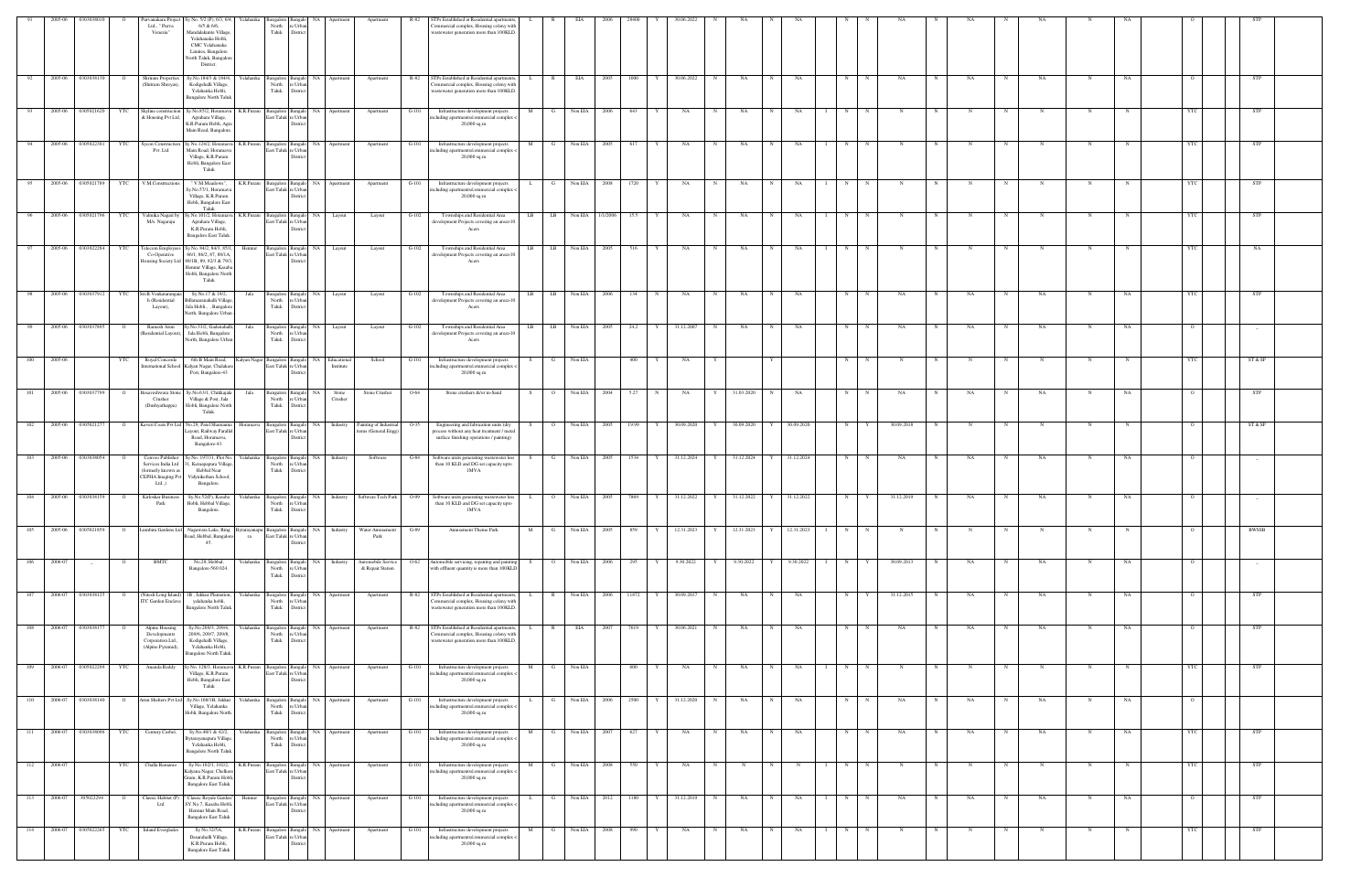| 115 | 2006-07                | 030303802          |                | Jana Jeeva<br>Properties,<br>Residential<br>Apartment,                 | relahanka<br>Sy.No.192/2A,<br>Kodigehalli Village,<br>Yelahanka Hobli,<br>Bangalore.                                                           | <b>Bangalore</b><br>North<br>Taluk                    | Bangalo<br>NA<br>e Urban<br>District                            | Apartment | Apartment | STPs Established at Residential apartments,<br>$O-100$<br>Commeri Such types of industrial sectors<br>generate all sorts of pollution.cal complex.<br>Iousing colony with wastewater generation<br>less than 100KLD. | S.           |                | Non EIA            |        |           |              |   |            |            |             |                   |             |            |   |                   |             |             |    |                |                                 |
|-----|------------------------|--------------------|----------------|------------------------------------------------------------------------|------------------------------------------------------------------------------------------------------------------------------------------------|-------------------------------------------------------|-----------------------------------------------------------------|-----------|-----------|----------------------------------------------------------------------------------------------------------------------------------------------------------------------------------------------------------------------|--------------|----------------|--------------------|--------|-----------|--------------|---|------------|------------|-------------|-------------------|-------------|------------|---|-------------------|-------------|-------------|----|----------------|---------------------------------|
|     | 116 2006-07 0303038166 |                    | $\mathbf{o}$   | K.M.Giri,<br>G.R.V.Residency<br>Residential<br>Apartment               | Sy.No.43/4P,<br>Kodigehalli Village,<br>Yelahanka Hobli,<br>Bangalore North Taluk                                                              | North<br>Taluk                                        | Yelahanka Bangalore Bangalo NA Apartment<br>e Urba<br>District  |           | Apartment | $G-101$<br>Infrastructure development projects<br>rcluding apartments/commercial complex -<br>$20,000$ sq.m                                                                                                          |              | $\mathbf{G}$   | Non EIA 2007       |        | 450<br>Y  | 31.12.2007   | N | NA         | N          | NA          | N                 | N           | NA         | N | NA<br>$\mathbf N$ | NA          | $\mathbf N$ | NA |                | BWSSB                           |
| 117 | 2006-07                | 0305022274         | YTC            | M.S.Arshad                                                             | ' Polaris" Sy.No.12/7,<br>Thanisandra Village,<br>K.R.Puram Hobli,<br><b>Bangalore East Taluk</b>                                              | K.R.Puram Bangalore Bangalo NA<br>East Taluk re Urban | District                                                        | Apartment | Apartment | $G-101$<br>Infrastructure development projects<br>ncluding apartments/commercial complex <<br>$20,000$ sq.m                                                                                                          |              | G              | Non EIA            | 2006   | 1000      | NA           | N | NA         | - N        | NA          | N                 |             |            |   |                   | N           | N           |    |                | <b>STP</b>                      |
| 118 | 2006-07                | 0303021379         |                | Monarch Serenity<br>Canopy) Apartment                                  | Sy. No. 84/2 & 3,<br>Thanisandra Village,<br>K.R.Puram Hobli,<br><b>Bangalore East Taluk</b>                                                   | K.R.Puram Bangalore Bangalo NA<br>East Taluk re Urban | District                                                        | Apartment | Apartment | STPs Established at Residential apartments,<br>R-82<br>'ommercial complex, Housing colony with<br>vastewater generation more than 100KLD.                                                                            |              | $\mathbb{R}$   | EIA                | 2009   | 4500      | 30.09.2017   | N |            |            |             | N                 |             |            |   |                   | N           |             |    |                | STP                             |
| 119 | 2006-07                | 0305021398         |                | N.R.Developers                                                         | K.R.Puram<br>' N.R.Green wood<br>Classic Life"<br>Sy.No.105/1,<br>Rachenahalli,<br>K.R.Puram Hobli,<br><b>Bangalore East Taluk</b>             | Bangalore Bangalo NA<br>East Taluk re Urbar           | <b>Distric</b>                                                  | Apartment | Apartment | $G-101$<br>Infrastructure development projects<br>ncluding apartments/commercial complex <<br>$20,000$ sq.m                                                                                                          | M            | - G            | Non EIA            | 2009   | 773       | 31.12.2019   | N | NA         | N          | NA          | N                 |             | N          |   |                   | N           | N           |    |                | <b>STP</b>                      |
|     | 120 2006-07 0303038127 |                    | $\overline{O}$ | Nagarjuna Meadov<br>Ltd.,                                              | Sy.No.82/1 & 82/2,<br>Puttenahalli Village,<br>Yelahanka Hobli,<br><b>Bangalore North Taluk</b>                                                | North<br>Taluk                                        | Yelahanka Bangalore Bangalo NA Apartment<br>e Urbar<br>District |           | Apartment | R-82<br>STPs Established at Residential apartments,<br>'ommercial complex, Housing colony with<br>wastewater generation more than 100KLD.                                                                            | L.           | R              | EIA                | 2006   | 1000<br>Y | 30.06.2021   | N | NA         | N          | NA          | N                 | $\mathbf N$ | NA         |   | NA<br>N           | NA          | N           | NA |                |                                 |
| 121 |                        | 2006-07 0305022216 |                | Oceanus Dwelling<br>Pvt Ltd                                            | <sup>'</sup> Oceanus Greendale'<br>K.R.Puram<br>Phase I & II, Sy.No.94 &<br>104/2, Horamavu<br>Village, K.R.Puram<br>Hobli, Bangalore.         | Bangalore Bangalo NA<br>East Taluk re Urban           | District                                                        | Apartment | Apartment | R-82<br>STPs Established at Residential apartments,<br>Commercial complex, Housing colony with<br>wastewater generation more than 100KLD.                                                                            |              | $\mathbb{R}$   | EIA                | 2012   | 1701      | 9.30.2015    | N | NA         |            | NA          | N                 |             |            |   |                   |             |             |    |                | <b>STP</b>                      |
| 122 | 2006-07                |                    | $\overline{O}$ | Magala S Promoters                                                     | Sy No.17, Rachenahalli<br>/illage, Bangalore Eas<br>Taluk.                                                                                     | East Taluk re Urban                                   | K.R.Puram Bangalore Bangalo NA Apartment<br>Distric             |           | Apartment | $G-101$<br>Infrastructure development projects<br>ncluding apartments/commercial complex <<br>$20,000$ sq.m                                                                                                          | L.           | G              | Non EIA 2011       |        | 810       | Y 31.12.2018 | N | NA         | N          | NA          | N<br>$\mathbf{I}$ | N           | N          | N | N<br>N            | $_{\rm N}$  | N           |    | $\overline{O}$ | <b>STP</b>                      |
|     | 123 2006-07 0303037994 |                    | $\overline{O}$ | Purple Garden,<br>Residential<br>Apartment                             | Sy.No.3/4,<br>Venkateshapura Jakku<br>Post, Yelahanka Hobli<br>Bangalore North Taluk.                                                          | North<br>Taluk                                        | Yelahanka Bangalore Bangalo NA Apartment<br>e Urbar<br>District |           | Apartment | $G-101$<br>Infrastructure development projects<br>ncluding apartments/commercial complex <<br>$20,000$ sq.m                                                                                                          |              |                | M G Non EIA 2006   |        | 9<br>Y    | 31.12.2021   | N | NA         | N          | NA          | N                 | N           | NA         | N | NA<br>N           | <b>NA</b>   | $\mathbf N$ | NA |                |                                 |
| 124 | 2006-07                | 0305022283         | YTC            | S.K. Builders &<br>Developers "SK<br>IRIS"                             | y No. 85/2, Horama<br>Agra Village,<br>K.R.Puram Hobli,<br><b>Bangalore East Taluk</b>                                                         | K.R.Puram Bangalore Bangalo<br>East Taluk re Urban    | NA<br>District                                                  | Apartment | Apartment | Infrastructure development projects<br>$G-101$<br>ncluding apartments/commercial complex <<br>$20,000$ sq.m                                                                                                          |              |                | Non EIA            | 2006   | 250       | NA           |   | NA         |            | NA          | N                 |             |            |   |                   |             |             |    |                | <b>STP</b>                      |
| 125 | 2006-07                |                    | YTC            | Shamala                                                                | Sy.No.398/1, Near<br>Lakshmi Narasimha<br>Temple, Manjunatha<br>Nagar, Kalkere,<br>K.R.Puram Hobli,<br><b>Bangalore East Taluk</b>             | K.R.Puram Bangalore Bangalo NA<br>East Taluk re Urban | District                                                        | Apartment | Apartment | G-101<br>Infrastructure development projects<br>ncluding apartments/commercial complex <<br>$20,000$ sq.m                                                                                                            | L.           | $\mathbf{G}$   | Non EIA            | 2006   | 1518<br>Y | NA           | N | N          | N          | $\mathbf N$ | N                 | $\mathbf N$ | N          | N | $_{\rm N}$<br>N   | $\mathbf N$ | N           |    | YTC            | STP                             |
| 126 | 2006-07 0305022009     |                    | YTC            | Skyline Construction<br>k Housing Pvt. Ltd<br>"Skyline Retreat"        | "Skyline Retreat", Sy<br>No. 1/5, Amani<br>Byrathikani Village,<br>K.R.Puram Hobli,<br><b>Bangalore East Taluk</b>                             | K.R.Puram Bangalore Bangalo NA<br>East Taluk re Urba  | <b>District</b>                                                 | Apartment | Apartment | Infrastructure development projects<br>$G-101$<br>rcluding apartments/commercial complex -<br>20,000 sq.m                                                                                                            | M            | G              | Non EIA            | 2006   | 926       | NA           | N |            |            |             | N                 |             |            |   |                   |             |             |    |                | STP                             |
| 127 |                        | 2006-07 0305022292 | YTC            | <b>Skyline Construction</b><br>& Housing Pvt. Ltd<br>"Skyline Retreat" | Sy.No.41,<br>K.Narayanapura Village<br>K.R.Puram Hobli,<br><b>Bangalore East Taluk</b>                                                         | K.R.Puram Bangalore Bangalo NA<br>East Taluk re Urban | District                                                        | Apartment | Apartment | Infrastructure development projects<br>G-101<br>ncluding apartments/commercial complex <<br>$20,000$ sq.m                                                                                                            |              | G              | Non EIA            | - 2007 | 1415      | NA           |   |            |            |             |                   |             |            |   |                   |             |             |    |                | <b>STP</b>                      |
| 128 |                        | 2006-07 0303038012 | YTC            | Skyline Housing &<br>Construction Pvt.<br>Ltd.                         | Sy No. 68/2, 70/2 and<br>Yelahanka<br>71/2 Allalasandra<br>Village, Yelahanka<br>Hobli, Bangalore North<br>Faluk, Bangalore Urban<br>District. | North<br>Taluk                                        | Bangalore Bangalo NA Apartment<br>re Urban<br>District          |           | Apartment | $O-100$<br>STPs Established at Residential apartments,<br>Commeri Such types of industrial sectors<br>generate all sorts of pollution.cal complex,<br>Iousing colony with wastewater generation<br>less than 100KLD. | $\mathbf{L}$ | $\overline{O}$ | EIA                | 2007   | 2117<br>Y | NA           | N | <b>NA</b>  | N          | NA          | N                 | N           | NA         | N | NA<br>$\mathbf N$ | NA          | $\mathbf N$ | NA | YTC            | STP                             |
| 129 |                        | 2006-07 0305021625 | $\overline{O}$ | <b>SMR Vinay Cresent</b>                                               | Sy No. 6/4B, Hennur<br>Hennur<br>Village, Kasaba Hobli,<br><b>Bangalore East Taluk</b>                                                         | East Taluk re Urban                                   | Bangalore Bangalo NA Apartment<br>District                      |           | Apartment | $G-101$<br>Infrastructure development projects<br>ncluding apartments/commercial complex <<br>20,000 sq.m                                                                                                            | S.           | G              | Non EIA            | 2010   | 320<br>Y  | 31.12.2010   | N |            |            |             | N                 |             |            |   |                   |             |             |    |                |                                 |
|     | 130 2006-07 0303038056 |                    | $\overline{O}$ | Sobha Althea &<br>Azalea,                                              | Sy No.55/2, 41/1 &<br>41/2, Harohalli Village<br>Yelahanka Hobli,<br><b>Bangalore North Taluk</b><br>Bangalore District.                       | North<br>Taluk                                        | Yelahanka Bangalore Bangalo NA Apartment<br>e Urban<br>District |           | Apartment | R-82 STPs Established at Residential apartments,<br>Commercial complex, Housing colony with<br>wastewater generation more than 100KLD.                                                                               | L.           | R              | EIA                |        | 2006 4701 | Y 30.06.2022 | N | NA         | N          | NA          | N<br>$\mathbf{I}$ | Y           | 30.06.2015 | N | NA<br>$\mathbf N$ | NA          | N           | NA |                | <b>STP</b>                      |
| 131 |                        | 2006-07 0305022270 |                | Sobha<br>Chrysanthemum                                                 | Sobha<br>Chrysanthemum", Sy.N<br>98/1, 98/2, 99/1, 99/36,<br>Thanisandra Village,<br>K.R.Puram Hobli,<br><b>Bangalore East Taluk</b>           | K.R.Puram Bangalore<br>East Taluk re Urban            | NA 1<br>Bangalo<br>District                                     | Apartment | Apartment | TPs Established at Residential apartments,<br>R-82<br>Commercial complex, Housing colony with<br>vastewater generation more than 100KLD.                                                                             |              | $\mathbb{R}$   | EIA                | 2011   | 6425      | 30.09.2017   | N | NA         | $_{\rm N}$ | NA          | N                 |             | 31.12.2014 |   |                   |             |             |    |                | STP                             |
| 132 | 2006-07                | 0305022282         | YTC            | Pvt. Ltd                                                               | eerabhadra Projects Sy No. 85/2, Horamavu<br>Agra Village, K.R.Puran<br>Hobli, Bangalore East<br>Taluk                                         | K.R.Puram Bangalore Bangalo NA<br>East Taluk re Urban | District                                                        | Apartment | Apartment | G-101<br>Infrastructure development projects<br>ncluding apartments/commercial complex <<br>20,000 sq.m                                                                                                              |              | G              | Non EIA            | 2007   | 198<br>Y  | NA           | N | NA         | N          | NA          | N                 | N           | NA         | N | NA<br>N           | NA          | N           | NA | YTC            | STP                             |
|     | 133 2006-07 0303037961 |                    |                | ICICI Bank Ltd.,                                                       | No.2019 A 3rd B'Cross<br>Sector, Yelahanka Nev<br>Town, Bangalore-64.                                                                          | Yelahanka Bangalore Bangalo NA<br>North<br>Taluk      | e Urban<br>District                                             | Others    | Bank      | G-101<br>Infrastructure development projects<br>ncluding apartments/commercial complex <<br>20,000 sq.m                                                                                                              |              |                | Non EIA 2006       |        | 278       | NA           |   | Y 31-12-15 | N          | NA          | N                 | N           | NA         |   | NA<br>N           | NA          | N           | NA |                | $\hspace{0.1mm}-\hspace{0.1mm}$ |
| 134 |                        | 2006-07 0303038116 |                | Columbia Asia<br>Hospital                                              | Khata No.338, Hebbal<br>relahanka<br>Kirloskar Business Parl<br>H.A.Farm Post,<br>Kempapur, Bangalore-<br>24.                                  | <b>Bangalore</b><br>North<br>Taluk                    | NA<br>Bangalo<br>re Urban<br>District                           | Hospital  | Hospital  | O-85<br>Health-care Establishment (as defined in<br><b>BMW Rules</b> ) with                                                                                                                                          |              | $\overline{O}$ | Non EIA            | 2006   | 5421<br>Y | 30.09.2021   | Y | 30.09.2021 | Y          | 30.09.2021  | Y                 |             | 30.06.2019 |   | NA                | NA          | N           | NA |                | Common ETP                      |
| 135 |                        | 2006-07 0303038067 | YTC            | Rathnamma                                                              | y.No.108, Huttanahal<br>Jala<br>Jala Hobli, Bangalore<br>North Taluk.                                                                          | North<br>Taluk                                        | Bangalore Bangalo NA Layout<br>re Urban<br>District             |           | Layout    | $G-102$<br>Townships and Residential Area<br>development Projects covering an area>10<br>Acers                                                                                                                       |              | $LB$ $LB$      | Non EIA 2006       |        | 98<br>N   | NA           | N | NA         | N          | NA          | N                 | N           | NA         | N | NA<br>N           | NA          | N           | NA | YTC            | <b>STP</b>                      |
|     | 136 2006-07            |                    | YTC            | C.Ramesh                                                               | Sy.No.162/180,<br>K.R.Puram<br>Chellakere, K.R.Puran<br>Hobli, Bangalore East<br>Taluk.                                                        | East Taluk re Urban                                   | Bangalore Bangalo NA Layout<br>District                         |           | Layout    | $G-102$<br>Townships and Residential Area<br>development Projects covering an area>10<br>Acers                                                                                                                       |              |                | LB LB Non EIA 2007 |        | 70<br>Y   | NA           | N | NA         | N          | NA          | N                 | N           | N          | N | N                 | N           | N           |    | <b>YTC</b>     | ST & SP                         |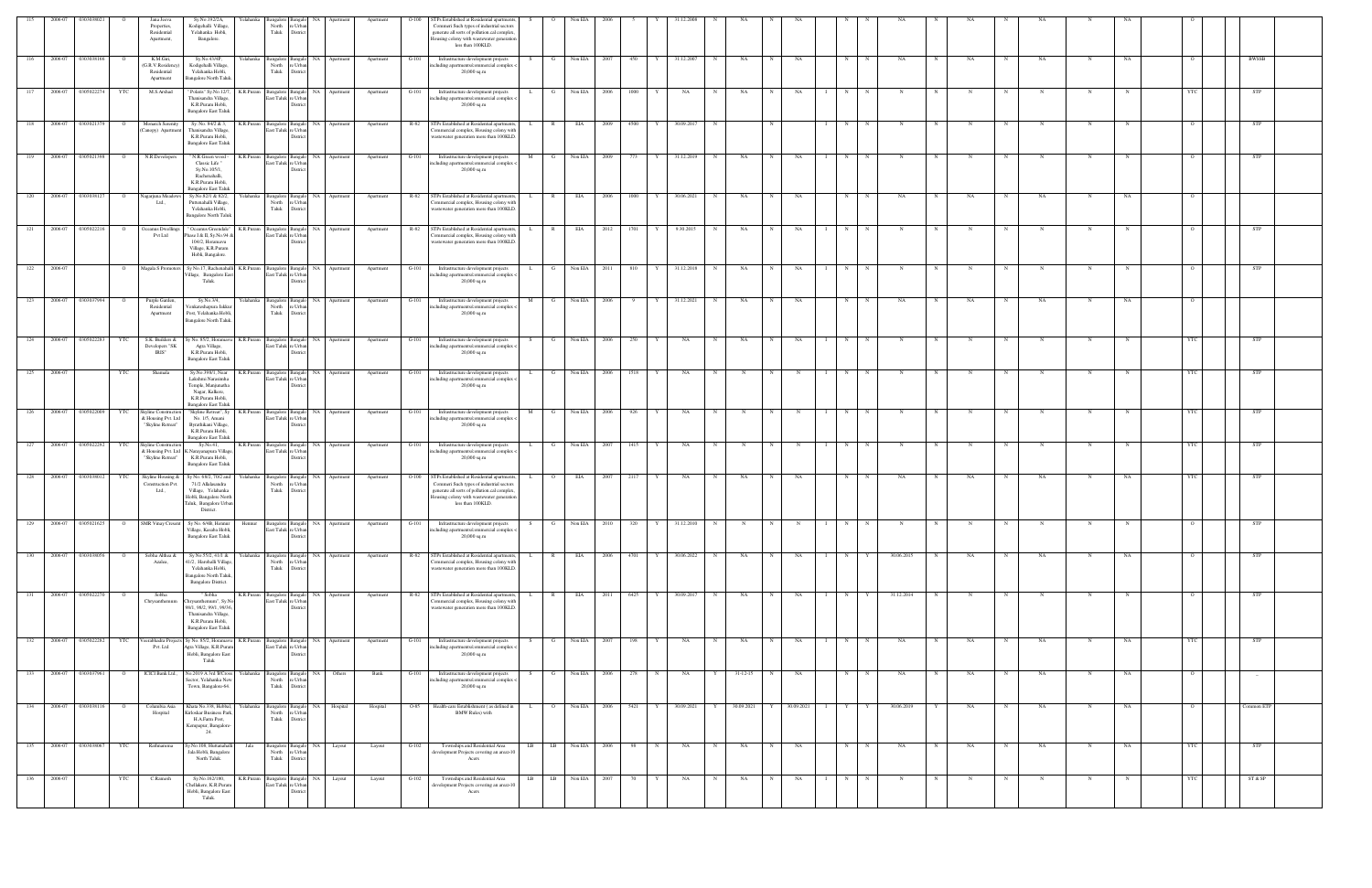| 137 |                          | 2006-07 0303037680   |                | Army Welfare<br>Housing<br>Organisation                        | šy.No.50, 49/1, 12/1,2,<br>14/1,2, 47/3, 8/1,2,3,<br>12/3, 13/1, 13/3, 11/1.<br>19/1, 19/2, 20/2, 24/1.<br>24/2, 18/1, 18/2, 18/3.<br>24/3, 24/4, 23 & 14/3<br>36/1, 36/2, 36/4, 37 8<br>$38)$ Billamaranahalli<br>Village, Jala Hobli,<br>Sonnapanahalli<br>Panchayath, Bangalor<br>North Taluk | North<br>Taluk              | e Urbs<br>District                                      |                                |                                    |         | Townships and Residential Area<br>levelopment Projects covering an area>10<br>Acers                                                                                                                       |     | LB             |              |                       |       |   |              |   |                         |             |            |                                                 |              |              |   |    |             |     |             |    |                |            |  |
|-----|--------------------------|----------------------|----------------|----------------------------------------------------------------|--------------------------------------------------------------------------------------------------------------------------------------------------------------------------------------------------------------------------------------------------------------------------------------------------|-----------------------------|---------------------------------------------------------|--------------------------------|------------------------------------|---------|-----------------------------------------------------------------------------------------------------------------------------------------------------------------------------------------------------------|-----|----------------|--------------|-----------------------|-------|---|--------------|---|-------------------------|-------------|------------|-------------------------------------------------|--------------|--------------|---|----|-------------|-----|-------------|----|----------------|------------|--|
| 138 | 2006-07                  | 0305022289           | YTC            | Kanakashree House<br>ailding co operative<br>society Ltd       | "River Spring", Sy No.<br>K.R.Puram<br>47/1, 47/2, 48/2, 48/6.<br>51, 55/5, 55/9, 48/4,<br>48/5, 48/7, 49/2, 50/2<br>55/2, 55/3, 55/4, 53,<br>54/3, 54/4, 60/1, 52/1<br>52/8, 52/2 & 52/7,<br>Thanisandra Village,<br>K.R.Puram Hobli,<br><b>Bangalore East Taluk</b>                            |                             | Bangalore Bangalo NA<br>East Taluk re Urbar<br>Distri   | Layout                         | Layout                             | $G-102$ | Townships and Residential Area<br>development Projects covering an area>10<br>Acers                                                                                                                       | L.  | $\overline{O}$ | EIA          |                       | 30000 |   |              | N |                         | N           |            | N                                               | N            | $_{\rm N}$   |   |    |             | N   | N           |    |                | STP        |  |
| 139 |                          | 2006-07 0303038220   |                | Reliance Retail Ltd                                            | CMC 504-32/3,<br>empapura<br>Cempapura Main Road<br>Opp.Presidency College<br>Bangalore-24.                                                                                                                                                                                                      | Bangalore Bangal<br>Taluk   | NA<br>North re Urban<br>District                        | Commerc<br>Complex             | Retail Shop                        | $O-100$ | STPs Established at Residential apartments,<br>Commeri Such types of industrial sectors<br>generate all sorts of pollution.cal complex.<br>Iousing colony with wastewater generation<br>less than 100KLD. |     | $\overline{O}$ | Non EIA 2007 |                       | 2400  |   | NA           |   | $31 - 12 - 17$          |             | NA         | N                                               |              | NA           |   | NA |             | NA  |             | NA |                |            |  |
| 140 | 2006-07                  | 0303038080           |                | mbuja Embroider<br>(I) Pvt. Ltd.,                              | No.57 (P),<br>Jala<br>eenanakunte Industr<br>Area, Jala Hobli,<br>Bangalore North -<br>562115.                                                                                                                                                                                                   | Bangalore<br>North<br>Taluk | NA<br>Bangal<br>e Urba<br>District                      | Industry                       | Embroidery                         | G-72    | Jarment Stitching/ Stitching of shoe uppers/<br>Cotton knitting including Socks, Shoe lace/<br>Readymade leather garments                                                                                 |     | G              | Non EIA      | 2006                  | 54.3  |   | 31.12.2025   | Y | 31.12.2025              |             | 31.12.2025 | N                                               |              | NA           |   | NA |             | NA  |             | NA |                |            |  |
| 141 | 2006-07                  |                      |                | A.J.B Granites                                                 | Sy.No.65/2, Chikkajala<br>Jala<br>Village, Jala Hobli,<br><b>Bangalore North Taluk</b>                                                                                                                                                                                                           | North<br>Taluk              | Bangalore Bangalo NA<br>e Urba<br>District              | Stone<br>Crusher               | Stone Crusher                      | O-64    | Stone crushers &/or m-Sand                                                                                                                                                                                | - S |                | Non EIA      | 2006                  | 23.00 |   | NA           |   | 31.03.2020              |             | NA         | N                                               |              | NA           |   | NA |             | NA  |             | NA |                |            |  |
| 142 | 2006-07                  | 0303038168           |                | Gujarath Stone<br>Crusher                                      | y.No.425, Bagalur, Ja<br>Jala<br>Hobli, Hosur Bande,<br><b>Bangalore North Taluk</b>                                                                                                                                                                                                             | North<br>Taluk              | <b>NA</b><br>Bangalore Bangalo<br>re Urbar<br>District  | Stone<br>Crusher               | Stone Crusher                      | $O-64$  | Stone crushers &/or m-Sand                                                                                                                                                                                | - S | $\overline{O}$ | Non EIA 2006 |                       | 72.00 |   | NA           |   | 31.03.2020              |             | NA         | N                                               |              | NA           |   | NA | N           | NA  | N           | NA |                | $\sim$     |  |
| 143 |                          | 2006-07 0303038106   | $\overline{O}$ | Madeshwara Stone<br>Crusher (formerly<br>Stone Crusher)        | Sy.No.132, Uttanahalli<br>Jala<br>Chikkajala, Jala Hobli,<br>Manjunatheshwara Bangalore North Taluk.                                                                                                                                                                                             | Taluk                       | Bangalore Bangalo NA<br>North re Urban<br>District      | Stone<br>Crusher               | Stone Crusher                      | $O-64$  | Stone crushers &/or m-Sand                                                                                                                                                                                | S   | $\overline{O}$ | Non EIA 2006 |                       | 13.50 | N | NA           | Y | 31.03.2020              | N           | NA         | N                                               | $_{\rm N}$   | NA           | N | NA | N           | NA. | N           | NA | $\circ$        |            |  |
| 144 | 2006-07                  | 0303037941           | $\circ$        | ri Manjunatha Stor<br>Crusher owned by<br>(Swamy)              | Sy No 376, Bagalur<br>Jala<br>Village, Jala Hobli,<br>Bangalore North Taluk.                                                                                                                                                                                                                     | North<br>Taluk              | Bangalore Bangalo NA<br>e Urban<br>District             | Stone<br>Crusher               | Stone Crusher                      | $O-64$  | Stone crushers &/or m-Sand                                                                                                                                                                                | S – | $\overline{O}$ | Non EIA      | 2006                  | 24    | N | NA           | Y | 31.03.2020              | N           | NA         | N                                               | N            | NA           | N | NA | N           | NA  | N           | NA | $\circ$        | $\sim$     |  |
|     | 145 2006-07 303037939    |                      | $\overline{O}$ | Sri Manjunatha Stone<br>Crusher owned by<br>Smt R.Bagyalakshmi | W/O R.Anadhakumar a<br>Jala<br>Sy No 376, Bagalur<br>Village, Jala Hobli,<br><b>Bangalore North Taluk</b>                                                                                                                                                                                        | North<br>Taluk              | Bangalore Bangalo NA<br>re Urbar<br>District            | Stone<br>Crusher               | Stone Crusher                      | $O-64$  | Stone crushers &/or m-Sand                                                                                                                                                                                | S – | $\overline{O}$ | Non EIA 2006 |                       | 99.50 | N | NA           | Y | 31.03.2020 N            |             | NA         | N                                               | N            | NA           | N | NA | N           | NA  | N           | NA |                |            |  |
| 146 | 2006-07                  | 0303037973           | YTC            | <b>Bio Diversity</b><br>onservation (India<br>Ltd.,            | y.No.109/4, Avalahalli<br>Yelahanka<br>Village, Yelahanka<br>Hobli, Bangalore North<br>Taluk.                                                                                                                                                                                                    | Taluk                       | Bangalore Bangalo<br>NA<br>North re Urban<br>District   | Apartment                      | Apartment                          | $G-101$ | Infrastructure development projects<br>ncluding apartments/commercial complex <<br>$20,000$ sq.m                                                                                                          | - S | $\mathbf G$    | Non EIA 2006 |                       | 94.6  |   | NA           | N | NA                      | N           | NA         | N                                               |              | NA           |   | NA | $_{\rm N}$  | NA  | N           | NA | YTC            |            |  |
| 147 |                          | 2006-07  0303038179  |                | Venkateshwara<br>Clothing Company<br>(Unit-II),                | No.10, KHB Colony<br>indl.Estate, Yelahanka<br>Bangalore-560 064.                                                                                                                                                                                                                                | North<br>Taluk              | Yelahanka Bangalore Bangalo KHB<br>e Urbar<br>District  |                                | Industry Garment Stitching         | $G-72$  | Garment Stitching/ Stitching of shoe uppers/<br>Cotton knitting including Socks, Shoe lace/<br>Readymade leather garments                                                                                 | L.  | G              | Non EIA 2006 |                       | 19048 | Y | 31.12.2028   | Y | 31.12.2028              |             | 31.12.2028 | Y                                               | N            | NA           | N | NA | N           | NA  | N           | NA | $\overline{O}$ | BWSSB      |  |
| 148 | 2006-07                  | 0303037971           |                | <b>Bharath Road</b><br>uilders Hot Mixing<br>Plant             | Sy.No.59/60, Bagalur<br>Jala<br>Village, Jala Hobli,<br>Bangalore North Taluk.                                                                                                                                                                                                                   | North<br>Taluk              | NA 1<br>Bangalore Bangalo<br>e Urba<br>District         | Industry                       | Hot Mix Plant                      | $O-37$  | Hot Mix Plant                                                                                                                                                                                             | S.  | $\overline{O}$ | Non EIA      | 2006                  | 33.64 |   | 30.06.2017   | Y | 30.06.2017              |             | 30.06.2017 | N                                               |              | NA           |   | NA | N           | NA  | N           | NA |                | $-$        |  |
| 149 |                          | 2006-07 0305022210   | $\overline{O}$ | Pallavi Chemical<br>Corporation                                | 3rd Main, Nanda Gokula T<br>Thanisandra<br>Layout, Thanisandra<br>Main Road, Bangalore-<br>45.                                                                                                                                                                                                   |                             | East Taluk re Urbar<br>District                         | Bangalore Bangalo NA Industry  | Refilling & trading of<br>chemical | O-48    | Refilling & trading of chemical                                                                                                                                                                           | S.  | $\overline{O}$ | Non EIA      | 2006                  | 63.00 | Y | 30.09.2017   | N | NA                      |             | NA         |                                                 |              |              |   |    |             |     |             |    |                | ST & SP    |  |
| 150 | 2006-07                  |                      |                | 3.L.Kashyap & Sor<br>Ltd                                       | ite: Manyatha Emb<br>Nagawara<br>Tech Park, C/o.<br>Manyatha Tech Park,<br>Outer Ring Road,<br>lagawara Bangalore-24                                                                                                                                                                             |                             | East Taluk re Urban<br>District                         | Bangalore Bangalo NA Industry  | RMC                                | $G-37$  | Ready mix cement concrete                                                                                                                                                                                 |     | G              | Non EIA 2006 |                       | 96.25 |   | 31.12.2026   |   | 31.12.2026              |             | 31.12.2026 | N                                               |              |              |   |    |             |     |             |    |                |            |  |
| 151 |                          | 2006-07 0303038052   | $\circ$        | <b>IJM</b> Concrete<br>Products Pvt. Ltd                       | y.No.63, Kadiganahall<br>Jala<br>Village, Jala Hobli,<br>Bangalore North -<br>562157.                                                                                                                                                                                                            | North<br>Taluk              | re Urban<br>District                                    | Bangalore Bangalo NA Industry  | RMC                                | $G-37$  | Ready mix cement concrete                                                                                                                                                                                 | M   | $\mathbf{G}$   | Non EIA 2006 |                       | 799   |   | Y 31.12.2024 | Y | 31.12.2024 Y 31.12.2024 |             |            | Y                                               | N            | NA           | N | NA | N           | NA  | N           | NA | $\overline{O}$ | ST & SP    |  |
|     | 152 2006-07 0303038208   |                      | $\mathbf{o}$   | Bwssb Jakkur<br>unitary Construction<br>Division,              | Jakkur, Bangalore<br>Yelahanka<br>North, Bangalore<br>560064.                                                                                                                                                                                                                                    | North<br>Taluk              | re Urbar<br>District                                    | Bangalore Bangalo NA Industry  | STP                                |         | R-82 STPs Established at Residential apartments,<br>Commercial complex, Housing colony with<br>wastewater generation more than 100KLD.                                                                    |     |                |              | L R Non EIA 2006 2000 |       |   |              |   |                         |             |            | Y 30.06.2021 Y 30.06.2021 N 30.06.2021 Appl N N |              | NA           | N | NA | N           | NA  | $\mathbf N$ | NA | $\Omega$       | <b>STP</b> |  |
| 153 | 2006-07                  | 0303038086           |                | Ganapathi Brick<br>Industries,                                 | No.359, Bettahalsur,<br>Jala<br><b>Bangalore North Taluk</b>                                                                                                                                                                                                                                     | Taluk                       | NA<br>Bangalore Bangalo<br>North re Urban<br>District   | Industry                       | Table mould Bricks                 | $G-73$  | Inter locking paving blocks/ Manual and<br>wire cut bricks/ Mosaic tiles/ Roofing tiles,<br>ridges, decorative tiles/ Stone ware pipes/<br>Terra-cotta                                                    |     | G              | Non EIA      | 2007                  |       |   | 31.12.2017   | Y | 31.12.2017              |             | 31.12.2017 | N                                               |              | NA           |   | NA |             | NA  | N           | NA |                | $-$        |  |
| 154 |                          | 2006-2007 0305021100 | YTC            | G.Munireddy                                                    | y No.108/1, Horamavi<br>K.R.Puram<br>Village, K.R.Puram<br>Hobli, Bangalore East<br>Taluk                                                                                                                                                                                                        |                             | Bangalore Bangalo NA<br>East Taluk re Urban<br>District | Apartment                      | Apartment                          | G-101   | Infrastructure development projects<br>ncluding apartments/commercial complex <<br>$20,000$ sq.m                                                                                                          |     |                | Non EIA      | 2006                  | 214   |   | NA           | N |                         |             |            | N                                               |              |              |   |    |             |     |             |    |                | <b>STP</b> |  |
| 155 |                          | 2006-2007 0305021823 | YTC            | Construction                                                   | K.R.Puram<br>ineyard Builders & Sy.No.116/1, Muniredd<br>Layout, 2nd Main,<br>Horamavu Village,<br>K.R.Puram, Bangalore<br>East Taluk                                                                                                                                                            | East Taluk re Urba          | Bangalore Bangalo NA<br>District                        | Apartment                      | Apartment                          | $G-101$ | Infrastructure development projects<br>cluding apartments/commercial complex <<br>20,000 sq.m                                                                                                             |     |                | Non EIA 2006 |                       | 477   |   | NA           | N |                         |             | N          | N                                               |              | $\mathbb{N}$ |   |    |             |     | N           |    |                | <b>STP</b> |  |
|     | 156 2006-2007 0305021824 |                      | YTC            | Vineyard Builders &<br>Construction,                           | Sy.No.105, Horamavu<br>K.R.Puram<br>Village, K.R.Puram,<br><b>Bangalore East Taluk</b>                                                                                                                                                                                                           |                             | East Taluk re Urban<br>District                         | Bangalore Bangalo NA Apartment | Apartment                          | G-101   | Infrastructure development projects<br>cluding apartments/commercial complex <<br>$20,000$ sq.m                                                                                                           | M   | $\mathbf G$    | Non EIA 2006 |                       | 507   |   | NA           | N |                         |             | N          | N                                               | $_{\rm N}$   | N            |   |    | $\mathbf N$ | N   | N           |    | YTC            | <b>STP</b> |  |
|     | 157 2006-2007 303037940  |                      |                | Sri Srinivasa Stone                                            | Sy No 377, Bagalur<br>Jala<br>'rusher owned by Sri Village, Jala Hobli,<br>N.N Srinivasiaha Bangalore North Taluk.                                                                                                                                                                               | Taluk                       | NA<br>Bangalore Bangalo<br>North re Urban<br>District   | Stone<br>Crusher               | Stone Crusher                      | O-64    | Stone crushers &/or m-Sand                                                                                                                                                                                |     | $\overline{O}$ | Non EIA 2006 |                       | 98.68 | N | NA           |   | 31.03.2020              | $\mathbf N$ | NA         | N                                               |              | NA           |   | NA |             | NA  |             | NA |                |            |  |
| 158 |                          | 2007-08 0305022231   | $\circ$        | <b>Bangalore Biotech</b><br>Labs (P) Ltd                       | No.49/2, Gubbi Cross,<br>Hennur<br>Hennur-Baglur Road,<br>Kothanur Post,<br>Bangalore-77                                                                                                                                                                                                         |                             | Bangalore Bangalo NA<br>East Taluk re Urban<br>District | Industry                       | Assembling of<br>fermentation      | R-58    | Pharmaceutical (Bulk drug & Active<br>harmaceutical Ingredients (API)) &/or R &<br>D in Pharma sector including Bio<br>Technology activity.                                                               |     | $\mathbb{R}$   | Non EIA      | 2006                  | 1323  | Y | 30.06.2021   | Y | 30.06.2021              | Y           | 30.06.2021 | N<br>$\blacksquare$                             | $\mathbf{Y}$ | 30.06.2017   | N | N  | N           | N   | N           |    | $\circ$        | <b>STP</b> |  |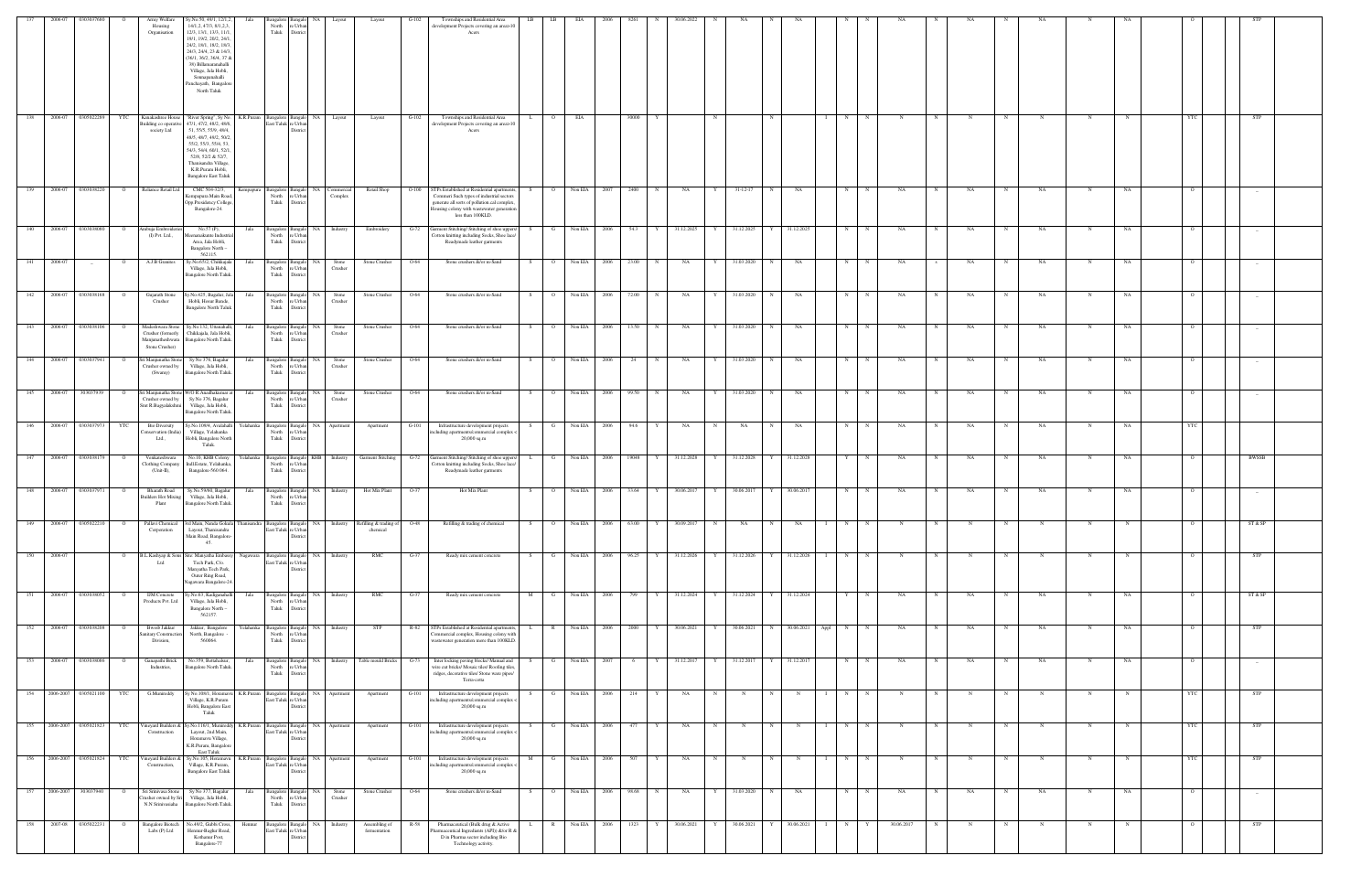| 159  | 2007-08     | 0303038312             |                | Centum Electronics                                                                         | No 44, KHB Indl Area,                                                                                                                                                                          | Yelahanka              | Bangalore<br>angalo                                                          | <b>NA</b>                        | Assembly of                                      | Panel Board, Switches without                                                                                                                                                                             |          |                | Non EIA      |      |             | 31.12.2022   |   | 31.12.2022 |             | 1.12.2022    |                            |            | 31.12.2022  |            |             |             |            |             |    |            |              |  |
|------|-------------|------------------------|----------------|--------------------------------------------------------------------------------------------|------------------------------------------------------------------------------------------------------------------------------------------------------------------------------------------------|------------------------|------------------------------------------------------------------------------|----------------------------------|--------------------------------------------------|-----------------------------------------------------------------------------------------------------------------------------------------------------------------------------------------------------------|----------|----------------|--------------|------|-------------|--------------|---|------------|-------------|--------------|----------------------------|------------|-------------|------------|-------------|-------------|------------|-------------|----|------------|--------------|--|
|      |             |                        |                | Ltd<br>entum Rakon Ind<br>Pvt Ltd) (Centum<br>Frequency Products<br>Pvt Ltd,)              | Yelahanka New Town.<br>Bangalore                                                                                                                                                               |                        | North<br>e Urba<br>Taluk<br>Distric                                          |                                  | Electronics<br>Equipments                        | lectroplating/Control panel equipment and<br>power devices manufacturing/                                                                                                                                 |          |                |              |      |             |              |   |            |             |              |                            |            |             |            |             |             |            |             |    |            |              |  |
| 160  | 2007-08     | 0303038293             |                | Bimal Auto Ltd,                                                                            | Sy No 60/3, Venkatala<br>Village, Yelahanka,<br>Bangalore-64                                                                                                                                   |                        | Yelahanka Bangalore<br>Bangalo<br>North<br>: Urba<br>Taluk<br><b>Distric</b> | NA Industry                      | Automobile Service<br>$O-62$<br>& Repair Station | Automobile servicing, repairing and painting<br>with effluent quantity is more than 100KLD                                                                                                                | S –      | $\overline{O}$ | Non EIA      | 2008 | 464         | 30.09.2022   | Y | 30.09.2022 |             | 30.09.2022   | Y                          |            | 30.09.2020  |            | NA          |             | NA         |             | NA |            |              |  |
|      |             | 2007-08 0305021850     | YTC            | Akshaya Builders &<br>Developers),                                                         | Prominade Winds", Site K.R.Puram Bangalore<br>No.28, 29, Sy No. 66,<br>67/1, 67/2, Katha<br>No.2349 (New Katha<br>No.3056) Dasarahalli<br>Village K.R. Puram<br>Hobli, Bangalore East<br>Taluk |                        | East Taluk re Urbar<br>Distric                                               | NA<br>Apartment                  | Apartment<br>G-101                               | Infrastructure development projects<br>acluding apartments/commercial complex -<br>$20,000$ sq.m                                                                                                          |          |                | Non EIA      |      |             | NA.          |   |            |             |              |                            |            |             |            |             |             |            |             |    |            |              |  |
| 162  |             | 2007-08 0303022262 YTC |                | Anriya Project<br>Management<br>Services Pvt. Ltd                                          | No.708, Sy No. 82,<br><b>Jennur Village</b> , Kasaba<br>Hobli, Kalyanagar Post,<br>Bangalore.                                                                                                  | Hennur                 | Bangalore<br>East Taluk re Urban<br><b>Distric</b>                           | Bangalo NA Apartment             | Apartment<br>$G-101$                             | Infrastructure development projects<br>ncluding apartments/commercial complex <<br>$20,000$ sq.m                                                                                                          | L.       | $\mathbf{G}$   | Non EIA 2008 |      | 1385<br>Y I | NA           | N | <b>NA</b>  | N           | NA           | N<br>$\blacksquare$        | $_{\rm N}$ | N           | N          | N           | N           | $_{\rm N}$ | $\mathbf N$ | N  | YTC        | <b>STP</b>   |  |
| 163  | 2007-08     | 0305022227             | $\circ$        | Ashed Properties and<br>nvestment Private<br>Ltd (Regency<br>Magnum Owners<br>Association) | No.34/2, 34/4, 34/5,<br>Hennur Main Road,<br>Kalyan Nagar, Bangalor<br>43.                                                                                                                     | Kalyan Nagar Bangalore | East Taluk<br>re Urbar<br><b>Distric</b>                                     | Bangalo NA Apartment             | Apartment<br>$G-101$                             | Infrastructure development projects<br>acluding apartments/commercial complex<br>$20,000$ sq.m                                                                                                            | <b>L</b> | $\mathbf{G}$   | Non EIA 2008 |      | 252<br>Y    | 31.12.2011   | N | NA         | $\mathbf N$ | NA           | N                          | N          | $\mathbf N$ |            |             | N           | N          | N           | N  |            | <b>BWSSB</b> |  |
| -164 |             | 2007-08 0303038219     |                | Green Valleys<br>Shelters Pvt Ltd<br>(Green Square)                                        | Sy.No.78, 79 & 80,<br>Ananthapura Villages<br>Yelahanka Hobli,<br>Bangalore North.                                                                                                             |                        | Yelahanka Bangalore<br>saneal<br>North<br>e Urbar<br>Taluk<br>District       | NA<br>Apartment                  | Apartment<br>$G-101$                             | Infrastructure development projects<br>ncluding apartments/commercial complex <<br>$20,000$ sq.m                                                                                                          |          | G              | Non EIA      | 2007 | 1635        | 31.12.2021   | N | NA         | NA.         | NA           | N                          |            | NA          |            | NA          |             | NA         |             | NA |            | STP          |  |
| 165  | 2007-08     | 0303038301             | $\overline{O}$ | Gulf Oil Corporati<br>Ltd,                                                                 | IT/Park, Sy No 5/1A,<br>5/1B, 5/1C, Venkatala<br>Village, Yelahanka Hobli.                                                                                                                     |                        | Yelahanka Bangalore<br><b>Bangalo</b><br>North<br>e Urba<br>Taluk<br>Distric | NA<br>Apartment                  | R-82<br>Apartment                                | STPs Established at Residential apartments,<br>'ommercial complex, Housing colony with<br>wastewater generation more than 100KLD.                                                                         | L.       | $\mathbb{R}$   | EIA          | 2008 | 850         | 30.06.2021   | N | 30.06.2021 | NA N        | 30.06.2021   | N                          |            | NA          |            | NA          | N           | NA         |             | NA |            | STP          |  |
| 166  | 2007-08     | 0305022290             |                | J.S. Estates &<br>Shelters Pvt. Ltd                                                        | J.S.Harmony" Sy No.<br>93/2, No. 676,<br>Horamavu Village,<br>K.R.Puram Hobli,                                                                                                                 | K.R.Puram Bangalore    | 3angalo<br><b>East Taluk</b><br>re Urbar<br>Distri                           | NA<br>Apartment                  | Apartment<br>G-101                               | Infrastructure development projects<br>ncluding apartments/commercial complex <<br>$20,000$ sq.m                                                                                                          | M        |                | Non EIA      | 2009 | 740         | 31.12.2020   | N | NA         |             | NA           | N                          |            |             |            |             |             |            |             |    |            | STP          |  |
|      | 167 2007-08 | 0303038233             | <b>YTC</b>     | Lake View Properti<br>(Century Celeste)                                                    | <b>Bangalore East Taluk</b><br>Sy No.14/2, Jakkur<br>Village, Yelahanka<br>Hobli, Bangalore North                                                                                              |                        | Yelahanka Bangalore<br>North<br>e Urbs<br>Taluk<br>District                  | Bangalo NA Apartment             | Apartment<br>$O-100$                             | STPs Established at Residential apartments,<br>Commeri Such types of industrial sectors<br>generate all sorts of pollution.cal complex,<br>Iousing colony with wastewater generation<br>less than 100KLD. | L        | $\overline{O}$ | EIA          | 2007 | 850<br>Y    | Y            | N | NA         | $\mathbf N$ | NA           | N                          | N          | NA          |            | NA          | N           | NA         | N           | NA | <b>YTC</b> | <b>STP</b>   |  |
| 168  | 2007-08     | 0305021939             |                | Mantri Homes Py<br>Ltd                                                                     | Sy.No.116/1 (P),<br>Chelakere Village,<br>K.R.Puram Hobli,<br><b>Bangalore East Taluk</b>                                                                                                      |                        | K.R.Puram Bangalore Bangalo<br>East Taluk re Urban<br>Distri                 | NA 1<br>Apartment                | R-82<br>Apartment                                | STPs Established at Residential apartments,<br>'ommercial complex, Housing colony with<br>wastewater generation more than 100KLD.                                                                         |          | $\mathbb{R}$   | Non EIA      | 2011 | 4367        | 31.12.2021   | N | NA         | $_{\rm N}$  | NA           | N                          |            |             |            |             |             |            | N           |    |            | STP          |  |
| 169  |             | 2007-08 0305021975     | $\overline{O}$ | N.R.Greenwood<br>onstruction Pvt Ltd                                                       | " Royal Manor<br>Apartment" Sy.No.88/<br>& 70, Rachenahalli,<br>K.R.Puram<br>Hobli, Bangalore East<br>Taluk                                                                                    | K.R.Puram              | Bangalore<br>East Taluk re Urban<br>Distric                                  | Bangalo NA<br>Apartment          | Apartment<br>G-101                               | Infrastructure development projects<br>ncluding apartments/commercial complex <<br>$20,000$ sq.m                                                                                                          |          | G              | Non EIA      | 2012 | 2298        | Y 31.12.2019 | N | NA         | N           | NA           | N                          | $_{\rm N}$ | N           | N          | $\mathbf N$ | $_{\rm N}$  | N          | $\mathbf N$ |    |            | STP          |  |
|      |             | 2007-08 0303038221     | $\overline{O}$ | NCC Urban<br>Infrastructure Ltd                                                            | Sy.No.5, (New<br>Sy.No.5/2), Mandala<br>Kunte Village,<br>Yelahanka Hobli,<br>Bangalore North Taluk                                                                                            |                        | Yelahanka Bangalore<br><b>Bangalo</b><br>North<br>: Urbs<br>Taluk<br>Distric | NA 1<br>Apartment                | R-82<br>Apartment                                | STPs Established at Residential apartments,<br>Commercial complex, Housing colony with<br>wastewater generation more than 100KLD.                                                                         | L.       | R              | Non EIA      | 2008 | 1250<br>Y   | 30.06.2022   | N | NA         | NA -        | NA           | N                          |            | NA          |            | NA          |             | NA         |             | NA |            | <b>STP</b>   |  |
|      | 2007-08     | 0303038069             |                | Nipuna Heritago<br>(K.N.Vasanthappa &<br>K.N.Umesh)                                        | Sy.No.213/6,<br>Kodigehalli Village,<br>Yelahanka Hobli,<br><b>Bangalore North Taluk</b>                                                                                                       |                        | Yelahanka Bangalore<br>North<br>e Urbar<br>Taluk<br>District                 | NA<br>Apartment                  | Apartment<br>G-101                               | Infrastructure development projects<br>including apartments/commercial complex <<br>20,000 sq.m                                                                                                           |          |                | Non EIA      | 2008 | 483         | 31.12.2020   |   | NA         |             | NA           | N                          |            | NA          |            | NA          |             | NA.        |             |    |            | STP          |  |
|      |             | 2007-08 0303038278     |                | <b>Nitesh Estates</b><br>Projects Pvt Ltd,<br>(Nitesh Central Park)                        | Sv No<br>148/2, Kathigenahalli<br>Village, Jala<br>Hobli, Bangalore                                                                                                                            | Jala                   | North<br>re Urban<br>Taluk<br>District                                       | NA<br>Apartment                  | Apartment<br>O-100                               | STPs Established at Residential apartments,<br>Commeri Such types of industrial sectors<br>generate all sorts of pollution.cal complex,<br>ousing colony with wastewater generation<br>less than 100KLD.  |          |                | EIA          | 2008 | 372994      | 30.09.201    |   | NA         |             | NA.          |                            |            |             |            |             |             |            |             |    |            |              |  |
| 173  | 2007-08     | 0303038099             |                | R.S. Construction<br>P.Padmakar Reddy                                                      | No.12/13, Sy.No.6/3,<br>Kodigehalli Village,<br>Yelahanka Hobli,<br>Bangalore North Taluk                                                                                                      | Yelahanka              | Bangalore<br>sangak<br>North<br>: Urb<br>Taluk<br><b>Distric</b>             | NA 1<br>Apartment                | Apartment<br>$G-101$                             | Infrastructure development projects<br>cluding apartments/commercial complex<br>20,000 sq.m                                                                                                               |          |                | Non EIA      | 2007 | 128         | 31.12.2007   | N | 31.12.2007 | $\mathbb N$ | NA           | N                          |            | NA          |            | NA          |             | NA         | N           | NA |            | <b>BWSSB</b> |  |
|      |             | 174 2007-08 0305021941 | $\overline{O}$ | Ramesh V Shetty                                                                            | " R & S Trunkey<br>Contractors Pvt Ltd, Sv<br>No.105/3B,<br>Rachenahalli Village,<br>K.R.Puram Hobli,                                                                                          | K.R.Puram Bangalore    | Bangalo<br>East Taluk re Urban<br><b>Distri</b>                              | NA 1<br>Apartment                | $G-101$<br>Apartment                             | Infrastructure development projects<br>ncluding apartments/commercial complex <<br>$20,000$ sq.m                                                                                                          |          |                | Non EIA      |      | 1063        | 31.12.2022   | N | NA         |             | NA           | <b>FBO</b><br>$\mathbb{N}$ |            |             |            |             |             |            |             |    |            | STP          |  |
| 175  |             | 2007-08 0303021854     | $\Omega$       | SLV Spring Fields<br><b>Apartment Owners</b><br>Association                                | <b>Bangalore East Taluk</b><br>No.83/5-A, Nagawara<br>Village, Kasaba Hobli,<br>Bangalore-45                                                                                                   | Nagawara               | Bangalore<br>East Taluk re Urban<br>Distric                                  | Bangalo NA<br>Apartment          | $G-101$<br>Apartment                             | Infrastructure development projects<br>ncluding apartments/commercial complex <<br>$20,000$ sq.m                                                                                                          |          | $\mathbf{G}$   | Non EIA      | 2007 | 950<br>Y    | 31.12.2022   | N | NA         | $\mathbf N$ | NA           | N                          | N          | N           |            |             | $_{\rm N}$  | N          | N           |    | $\circ$    | <b>STP</b>   |  |
| 176  | 2007-08     | 0303021872             | $\overline{O}$ | Sobha Developer<br>Ltd                                                                     | " Sobha Petunia".<br>Sy.No.49/1, 49/2 &<br>49/6, (Old Composite<br>site No.49/3), Nagawar<br>Village, Kasaba Hobli,<br><b>Bangalore East Taluk.</b>                                            | Nagawara               | Bangalore Bangalo<br>East Taluk re Urban<br>Distric                          | Bangalo NA<br>Apartment          | R-82<br>Apartment                                | STPs Established at Residential apartments,<br>ommercial complex, Housing colony with<br>wastewater generation more than 100KLD.                                                                          |          | $\mathbb{R}$   | EIA          | 2007 | 5714<br>Y   | 30.09.2017   | N | NA         | N           | NA           | N                          | N          | $\mathbf N$ |            |             | N           | N          | N           |    |            | <b>STP</b>   |  |
| 177  |             | 2007-08 0303038213     |                | Value Design Build<br>Pvt Ltd<br>S.V.Balakrishna &<br>Others)                              | Sy.No.26/1(P), 23/4(P)<br>& 23/3(P), Shivanahall<br>Villages, Yelahanka<br>Hobli, Bangalore North<br>Taluk.                                                                                    | Yelahanka              | Bangalore<br>3angalo<br>North<br>e Urbar<br>Taluk<br>District                | NA 1<br>Apartment                | $R-82$<br>Apartment                              | STPs Established at Residential apartments,<br>Commercial complex, Housing colony with<br>wastewater generation more than 100KLD.                                                                         |          | $\mathbb{R}$   | EIA          | 2007 | 4800<br>Y   | 30.06.2013   | N | NA         | $_{\rm N}$  | NA           | $\mathbf{N}$               |            | NA          |            | NA          |             | <b>NA</b>  |             | NA |            | STP          |  |
| 178  | 2007-08     | 0303038276             | YTC            | Indu Infrastructur<br>Pvt Ltd,                                                             | Sy No 8/2B, 8/2C,<br>Bytarayanapura<br>Village, Yelahanka Hobli                                                                                                                                | Yelahanka              | Bangalore<br>e Urban<br>North<br>Taluk<br>District                           | Bangalo NA Commercial<br>Complex | ommercial Complex<br>$O-100$                     | STPs Established at Residential apartments,<br>Commeri Such types of industrial sectors<br>generate all sorts of pollution.cal complex,<br>Iousing colony with wastewater generation<br>less than 100KLD. |          | $\overline{O}$ | Non EIA      | 2007 | 31<br>Y     | NA           | N | NA         | NA          | NA           | N                          | N          | NA          | $_{\rm N}$ | NA          | $\mathbf N$ | NA         | N           | NA | <b>YTC</b> |              |  |
| 179  | 2007-08     |                        |                | Services Pvt Ltd                                                                           | Regalia Buildtech & Sy.No.132/1A, 132/1B, K.R.Puram<br>133/1, 133/2 & 134/1,<br>Nagawara Village,<br>Thanisandra Main Road<br><b>Bangalore East Taluk</b>                                      |                        | Bangalore<br>East Taluk<br>e Urbar<br>Distri                                 | Bangalo NA Commercial<br>Complex | Commercial Complex R-82                          | STPs Established at Residential apartments,<br>ommercial complex, Housing colony with<br>wastewater generation more than 100KLD.                                                                          |          | $\mathbb{R}$   | EIA          | 2007 | 112         | 30.09.2022   | Y | 30.09.2022 |             | 30.09.2022   | N                          |            |             |            |             |             |            | N           |    |            | <b>STP</b>   |  |
| 180  |             | 2007-08 0303038262     |                | RMZ Galeria India<br>Pvt Ltd, (GPA<br>Holder)                                              | Sy No 144, Khata No<br>898/755 of Yelhanka<br>Village, Yelahanka Hobli.                                                                                                                        | Yelahanka              | Bangalore<br><b>Bangalo</b><br>North<br>e Urban<br>Taluk<br>District         | NA 1<br>Commercia<br>Complex     | $R-82$<br>ommercial Complex                      | STPs Established at Residential apartments,<br>ommercial complex, Housing colony with<br>wastewater generation more than 100KLD.                                                                          |          | $\mathbb{R}$   | Non EIA      | 2008 | 500<br>Y    | 30.06.2021   | Y | 30.06.2021 |             | Y 30.06.2021 | $\mathbb{N}$               |            |             |            | NA          |             | NA         |             | NA |            | STP          |  |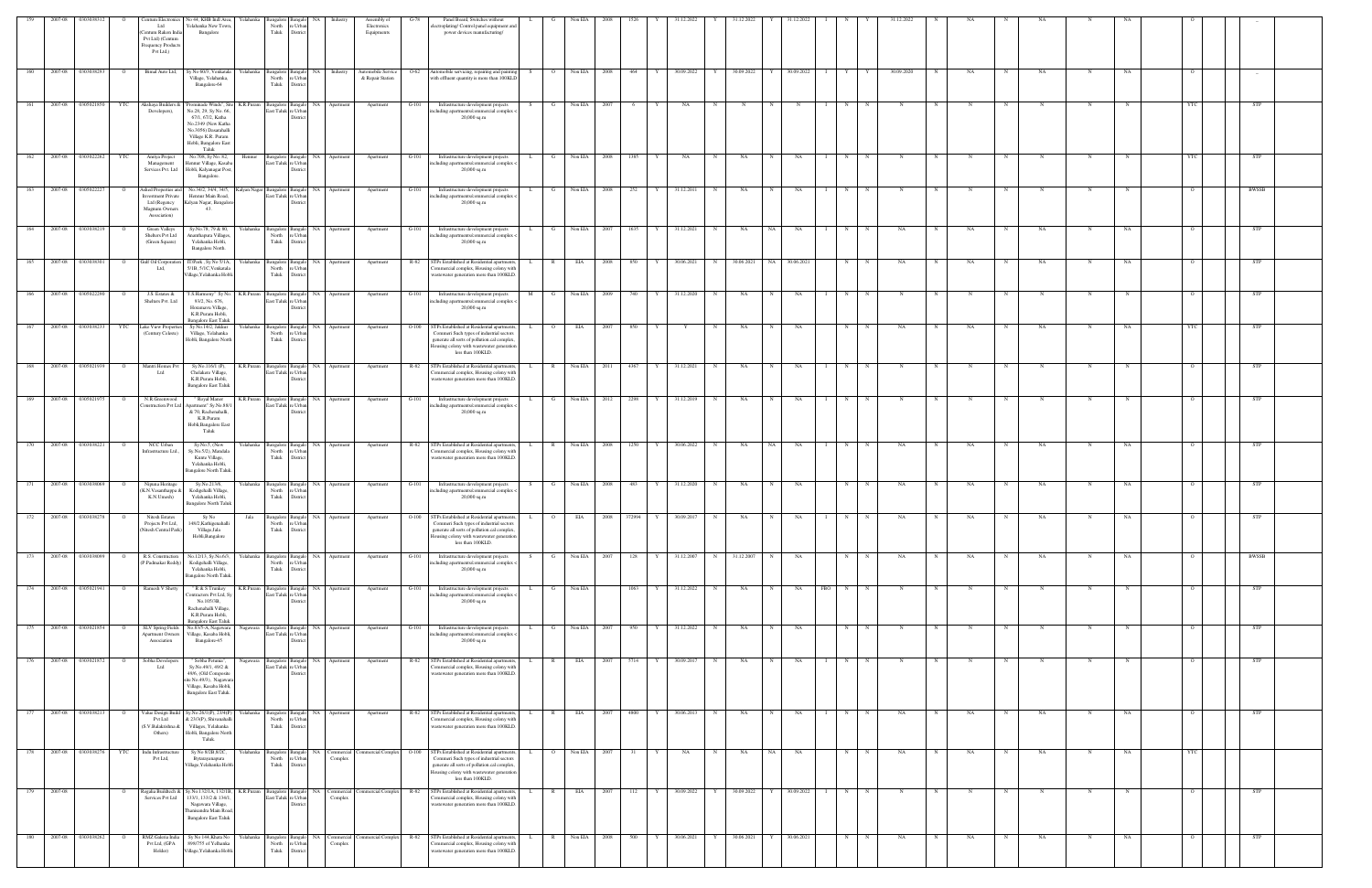|                  | 2007-08       | 030303826              |                           | 'ountry Club India<br>Ltd,                                                           | No.67/A,Yelahanka,Sath<br>ur Village Jala Hobli,<br><b>Bangalore North Taluk</b>                                                                          | Yelahanka              | Bangalore<br>North<br>Taluk                                                                  | : Urba<br>District                         |                         | Resort                                                  | The Hotels/Resorts having more than 20<br>G-52<br>boms and waste-water generation less than<br>10 KLD and having no-boiler & no<br>hazardous waste generation                                                        |    |                |              |              |            |            |     |                                |              |                |                 |              |            |   |          |            |    |             |            |          |                |            |  |
|------------------|---------------|------------------------|---------------------------|--------------------------------------------------------------------------------------|-----------------------------------------------------------------------------------------------------------------------------------------------------------|------------------------|----------------------------------------------------------------------------------------------|--------------------------------------------|-------------------------|---------------------------------------------------------|----------------------------------------------------------------------------------------------------------------------------------------------------------------------------------------------------------------------|----|----------------|--------------|--------------|------------|------------|-----|--------------------------------|--------------|----------------|-----------------|--------------|------------|---|----------|------------|----|-------------|------------|----------|----------------|------------|--|
| 182              | 2007-08       | 0303038298             |                           | Big Bazar, (maruth<br>Arcade)                                                        | No 52/3, Bytarayanapura<br>CMC. Maruthi Arcade,<br>Nagashettihalli Village,<br>Kasaba Hobli, Bangalore                                                    | Yelahanka              | Bangalore<br>North<br>Taluk                                                                  | NA<br><b>Bangal</b><br>e Urbar<br>District | Commercia<br>Complex    | Retail Shop                                             | STPs Established at Residential apartments,<br>R-82<br>'ommercial complex, Housing colony with<br>wastewater generation more than 100KLD.                                                                            |    | $\mathbb{R}$   | Non EIA      | 2007         | 46         | 31.12.2020 | Y   | 31.12.2020                     |              | 31.12.2020     | N               |              | 31.12.2014 |   | NA       |            | NA | $\mathbf N$ | NA         |          |                |            |  |
| 183              | 2007-08       | 0303038265             | $\circ$                   | Reliance Fresh<br>Stores.                                                            | <b>Javali Apartment</b> , No.23<br>to 30, Amruthahalli<br>Main Road, Yelahanka<br>Hobli, Bangalore North<br>Taluk.                                        |                        | $\begin{tabular}{ll} \bf{Yelahanka} & \bf{Bangalore} \\ & \bf{North} \end{tabular}$<br>Taluk | NA<br>Bangalo<br>: Urbar<br>District       | Commercial<br>Complex   | Retail Shop                                             | STPs Established at Residential apartments,<br>$O-100$<br>Commeri Such types of industrial sectors<br>generate all sorts of pollution.cal complex.<br>Iousing colony with wastewater generation<br>less than 100KLD. | S. | $\overline{O}$ | Non EIA      | 2007         | 230<br>N   | NA         | Y   | $31 - 12 - 14$                 | N            | NA             | N               |              | NA         |   | NA       | N          | NA | N           | NA         |          |                |            |  |
| 184              |               | 2007-08 0303038266     | $\overline{O}$            | Reliance Fresh<br>Stores.                                                            | Site No.6, No.898, Ist<br>Main Sector 'A'<br>Yelahanka New Town<br>Bangalore North Taluk.                                                                 |                        | Yelahanka Bangalore<br>North<br>Taluk                                                        | <b>Bangalo</b><br>e Urba<br>District       | NA Commercia<br>Complex | Retail Shop                                             | $O-100$<br>STPs Established at Residential apartments,<br>Commeri Such types of industrial sectors<br>generate all sorts of pollution.cal complex,<br>Iousing colony with wastewater generation<br>less than 100KLD. | S. | $\circ$ 0      | Non EIA 2007 |              | 254<br>N   | <b>NA</b>  | Y   | $31 - 12 - 14$                 | N            | <b>NA</b>      | N               | $\mathbf N$  | NA         |   | NA       | $_{\rm N}$ | NA | N           | NA         |          |                |            |  |
|                  | 2007-08       | 0303038207             |                           | S.L.N. Stone Crush<br>Lakshminarasimha<br>vamy Stone Crusher)<br>Gopal krishna       | No.88, Jala Hobli,<br>Chagalahatti Village,<br>Bangalore.                                                                                                 | Jala                   | Bangalore<br>North<br>Taluk                                                                  | e Urbar<br>District                        | Stone<br>Crusher        | Stone Crusher                                           | Stone crushers &/or m-Sand<br>$O-64$                                                                                                                                                                                 |    |                | Non EIA      | 2008         | 33.00      | NA         | Y   | 31.03.2020                     |              | NA             | N               |              | NA         |   | NA       |            | NA |             | NA         |          |                |            |  |
| 186              | 2007-08       | 0303038286             |                           | Cotton World (Unit-<br>V)                                                            | No 40/B, A, KHB Indl<br>Estate, Yelahanka Indl<br>Area, Bangalore-64                                                                                      |                        | Yelahanka Bangalore<br>North<br>Taluk                                                        | NA<br>: Urb<br>Distric                     | Industry                | <b>Garment Stitching</b>                                | Jarment Stitching/ Stitching of shoe uppers/<br>$G-78$<br>Cotton knitting including Socks, Shoe lace/<br>Readymade leather garments                                                                                  |    |                | Non EIA      | 2008         | 312        | 31.12.2018 | Y   | 31.12.2018                     |              | 31.12.2018     | N               |              | 31.12.2020 |   | NA       |            | NA | N           | NA         |          |                | $-$        |  |
|                  |               | 187 2007-08 0303038272 |                           | Tata Institute of<br>Fundamental<br>Research Centre fo<br>Applicable<br>Mathematics. | Sy No 10/3,<br>Chikkabommasandr<br>Campus, B' Main 3rd<br>Stage, Yelahanka New<br>Town, Bangalore-65.                                                     |                        | Yelahanka Bangalore<br>North<br>Taluk                                                        | <b>Bangalo</b><br>: Urbs<br><b>Distric</b> |                         | NA Industry Research Institute G-81                     | Research laboratories not involving<br>chemicals/animals                                                                                                                                                             |    | $\mathbf{G}$   | Non EIA 2007 |              | 1524<br>N  | NA         |     | Y 31.12.2018 N                 |              | NA             | N               |              | NA         |   | NA       | N          | NA |             | NA         |          |                |            |  |
| 188              | 2007-08       | 0303038255             |                           | <b>Emmyee Photo</b><br>Voltaics Power Pv<br>Ltd                                      | No-13/1, Bellary Road,<br>Sonoppanahalli,<br>Betthalsur Post, Jala<br>Hobli, Banglore North.                                                              | Jala                   | Bangalore<br>North<br>Taluk                                                                  | <b>NA</b><br>e Urba<br>District            | Industry                | Sloar Panel<br>Assembling                               | Solar power generation through solar<br>$G-114$<br>notovoltaic cell, wind power and mini hydel<br>power (more than 25 MW)                                                                                            |    | G              | Non EIA      | 2007         | 6484       | 31.12.2023 | Y   | 31.12.2023                     | $\mathbf{Y}$ | 31.12.2023     | Y               |              | 30.09.2019 |   | NA       |            | NA | N           | 30.09.2016 | 30-09-16 |                | $-$        |  |
| 189              | 2007-08       | 0305022320             | $\overline{O}$            | Fraun Designer<br>Coatings                                                           | No.1, Patel Shamanna<br>Layou, Railway Parallel<br>Road, Horamavu<br>Village, Bangalore-43.                                                               | Horamavu               | Bangalore<br>East Taluk re Urbar                                                             | Bangalo NA<br>Distric                      | Industry                | Spray Painting                                          | STPs Established at Residential apartments,<br>$G-46$<br>ommercial complex, Housing colony with<br>wastewater generation more than 100KLD.                                                                           | S  | $\overline{O}$ |              | Non EIA 2006 | 14.00<br>Y | 30.09.2022 |     | Y 30.09.2022 Y 30.09.2022 I    |              |                | N               | $\mathbb N$  | N          |   | N        | $_{\rm N}$ | N  | $\mathbf N$ |            |          | $\circ$        | ST & SP    |  |
|                  | 2007-08       |                        |                           | <b>Bwssb Hebbal</b><br>nitary Constructio<br>Division,                               | Hebbal Stp Plant,<br>Hebbal Ring Road Opp<br>to Nagawara Lake<br>Bangalore-560032.                                                                        | Yelahanka              | Bangalore<br>North<br>Taluk                                                                  | : Urb<br>Distric                           | Bangalo NA Industry     | STP                                                     | R-82<br>STPs Established at Residential apartments,<br>ommercial complex, Housing colony with<br>wastewater generation more than 100KLD.                                                                             |    | $\mathbb{R}$   | Non EIA 2003 |              | 38895<br>Y | 30.06.2021 |     | N 30.06.2021 N 30.06.2021 Appl |              |                | N               |              | NA         |   | NA       |            | NA |             | NA         |          |                | STP        |  |
| -191             | 2007-08       |                        |                           | Bwssb Raja Cana<br>anitary Constructio<br>Division,                                  | Raja Canal Byrathi<br>Khane Hennur Road<br>Bangalore-43                                                                                                   | Yelahanka              | Bangalore<br>North<br>Taluk                                                                  | <b>NA</b><br>e Urba<br>District            | Industry                | <b>STP</b>                                              | R-82<br>Infrastructure development projects<br>ncluding apartments/commercial complex <<br>20,000 sq.m                                                                                                               |    | $\mathbb{R}$   | Non EIA      | 2003         | 38895      | 30.06.2021 | N   | 30.06.2021                     | $_{\rm N}$   | 30.06.2021     | N<br>Appl       |              | NA         |   | NA       |            | NA |             | NA         |          |                | STP        |  |
| 192              | 2007-2008     | 0203021028             |                           | Churiwala<br>Developers Pvt. Ltd                                                     | Ganga Heights'<br>Sy.No.80/2, Hennur<br>Village, Kasaba Hobli,<br>Bangalore.                                                                              | Hennur                 | Bangalore<br>East Taluk re Urbar                                                             | NA<br><b>Bangal</b><br><b>Distri</b>       | Apartment               | Apartment                                               | STPs Established at Residential apartments,<br>$G-101$<br>Commeri Such types of industrial sectors<br>generate all sorts of pollution.cal complex,<br>lousing colony with wastewater generation<br>less than 100KLD. |    |                | Non EIA      |              | 24626      | 31.12.2020 | N   |                                |              |                | N               |              |            |   |          |            |    |             |            |          |                | STP        |  |
|                  | 2007-2008     |                        |                           | Dinesh Ranka                                                                         | v No.71. Horamav<br>Agara Village,<br>K.R.Puram Hobli,                                                                                                    | K.R.Puram              | Bangalor<br>East Taluk                                                                       | NA<br>langalo<br>e Urba                    | Apartment               | Apartment                                               | <b>STPs</b> Established at Residential apartments,<br>$O-100$<br>ommercial complex, Housing colony with<br>wastewater generation more than 100KLD.                                                                   |    |                | EIA          |              | 131        |            |     |                                |              |                | N               |              |            |   |          |            |    |             |            |          |                | STP        |  |
|                  | 194 2007-2008 |                        |                           | Mantri Splendor<br>Apartment                                                         | Sy.No.45/1A, 45/1B,<br>46/2, Geddalahalli<br>Village, K.R.Puram<br>Hobli                                                                                  |                        | K.R.Puram Bangalore<br>East Taluk                                                            | NA.<br>Bangal<br>e Urba<br><b>Distric</b>  | Apartment               | Apartment                                               | STPs Established at Residential apartments<br>R-82<br>Commeri Such types of industrial sectors<br>generate all sorts of pollution.cal complex,<br>busing colony with wastewater generatio<br>less than 100KLD.       |    | $\mathbb{R}$   | EIA          | 2007         | 2482       | 30.09.2017 |     |                                |              |                | N<br><b>FBO</b> |              | 30.06.2015 |   |          |            |    |             |            |          |                | <b>STP</b> |  |
| 195              | 2007-2008     |                        | YTC Agra Shelters Pvt Ltd |                                                                                      | Sy. No. 11, K.<br>Narayanpura Village,<br>K.R.Puram Hobli,<br><b>Bangalore North Taluk</b>                                                                | Narayanpura<br>Village | Bangalore<br>North<br>Taluk                                                                  | NA<br>Bangalo<br>re Urban<br>District      | Apartment               | Apartment                                               | $O-100$<br>luminium & copper extraction from scrap<br>using oil fired furnace (dry process only)                                                                                                                     |    | $\circ$        | Non EIA      | 2007         |            | NA         | N   | NA                             | NA           | NA             | N               |              | NA         |   | NA       |            | NA | N           | NA         |          | YTC            |            |  |
| 196              |               | 2008-09 0305022026     | $\circ$                   | Air Action<br>Equipments                                                             | o. 02, K. Narayanap<br>Road, Thanisandra,<br>Bangalore-45                                                                                                 | aanisandra             | Bangalore<br>East Taluk re Urban                                                             | Bangalo NA<br>Distric                      | Industry                | Aluminium grilles                                       | Facility of handling, storage and<br>$O-17$<br>transportation of food grains in bulk                                                                                                                                 |    | $\circ$        | Non EIA      | 2008         | 187<br>Y   | 30.06.2020 | Y I | 30.06.2020                     |              | Y 30.06.2020 I | N               | N            |            |   |          | N          |    |             |            |          |                | ST & SP    |  |
| 197              |               | 2008-09 0303038336     | $\overline{O}$            | Sindu Cargo Service<br>Ltd.,                                                         | Khata<br>No.556/1025/139/1/6 &<br>553/1024/139/1/5, War<br>No.10, Yelahanka By<br>Pass Road, KHB<br>Colony, Yelahanka<br>Hobli, Bangalore North<br>Taluk. |                        | Yelahanka Bangalore<br>North<br>Taluk                                                        | Bangalo NA<br>: Urba<br>Distric            | Industry                | Cargo                                                   | $G-19$<br>Health-care Establishment (as<br>defined in BMW Rules)                                                                                                                                                     | M  | $\mathbf{G}$   | Non EIA      | 2008         | 442<br>Y   | 31.12.2021 |     | Y 31.12.2021 Y                 |              | 31.12.2021     | N               | $\mathbb{N}$ | NA         | N | NA       | N          | NA | $\mathbf N$ | NA         |          | $\Omega$       |            |  |
| 198              | 2008-09       | 0303038327             | $\overline{O}$            |                                                                                      | Lotus Labs (Pvt) Ltd, M.M.Towers, No-1, Sy<br>Vo-8, Yelahanka Hobli<br>Near Jakkur Aerodrum<br>Bangalore-64                                               | Yelahanka              | Bangalore<br>North<br>Taluk                                                                  | NA<br><b>Bangalo</b><br>e Urba<br>District | Industry                | Collection of Blood<br>Samples                          | $R-30$<br>Pharmaceutical formulation                                                                                                                                                                                 |    | $\mathbb{R}$   | Non EIA      | 2008         | 1924<br>Y  | 30.06.2021 | Y   | 30.06.2021                     |              | 30.06.2021     | N               |              | 30.06.2020 |   | 30-06-10 | $_{\rm N}$ | NA | N           | NA         |          | $\Omega$       | UGD        |  |
| 199              | 2008-09       | $\sim$                 | $\circ$                   | Healthline Pvt Ltd                                                                   | Plot No.ISA-21, KHB<br>Indl.Estate, Bangalore-<br>64.                                                                                                     | Yelahanka              | Bangalore<br>North<br>Taluk                                                                  | NA<br>langalo<br>: Urba<br>Distric         | Industry                | Formulation of<br>armaceuticals (Silk<br>Protein Films) | Infrastructure development projects<br>O-74<br>ncluding apartments/commercial complex <<br>$20,000$ sq.m                                                                                                             |    |                | Non EIA      | 2009         | 114        | 31.12.2026 | Y   | 31.12.2026                     |              | 31.12.2026     | N               |              | NA         |   | NA       | N          | NA | N           | NA         |          |                | $\sim$     |  |
| $\overline{200}$ |               | 2008-09 0303038032     |                           | Datla Construction<br>Ltd., (Satya Greens                                            | Sy.No.45/7, Thindlu<br>Village, Kodigehalli<br>Road, Yelahanka Hobli,<br>Vidyarayanapura Post,<br><b>Bangalore North Taluk</b>                            | Yelahanka              | Bangalore<br>North<br>Taluk                                                                  | NA<br><b>Bangal</b><br>: Urbs<br>District  | Apartment               | Apartment                                               | $G-101$<br>Infrastructure development projects<br>rcluding apartments/commercial complex -<br>$20,000$ sq.m                                                                                                          |    | G              | Non EIA      | 2008         | 800<br>Y   | 31.12.2020 | N   | NA                             | $\mathbf N$  | NA             | N               | $_{\rm N}$   | NA         | N | NA       | N          | NA | N           | NA         |          | $\Omega$       | <b>STP</b> |  |
| 201              | 2008-09       | 0303038244             |                           | Dr.B.Vijayapal<br>Reddy & Pothalinga<br>Reddy (SLS<br>Builders)                      | Sy No.66 & 70,<br>Amruthahalli, Yelahank<br>Hobli, Bangalore.                                                                                             | Yelahanka              | Bangalore<br>North<br>Taluk                                                                  | NA  <br>Bangalo<br>re Urban<br>District    | Apartment               | Apartment                                               | $G-101$<br>Infrastructure development projects<br>acluding apartments/commercial complex <<br>$20,000$ sq.m                                                                                                          |    | G              | Non EIA      | 2009         | 1527       | 31.12.2018 | N   | NA                             | NA           | NA             | N               | N            | NA         |   | NA       |            | NA | N           | NA         |          | $\overline{O}$ | STP        |  |
| 202              | 2008-09       | 0303038300             | $\overline{O}$            | <b>Edifice Builders</b> (I<br>Ltd,                                                   | Sy No 33/2,<br>Kenchanahalli Village.<br>Yelahanka<br>Hobli, Bangalore                                                                                    | Yelahanka              | Bangalore<br>North<br>Taluk                                                                  | Bangalo NA<br>e Urban<br>District          | Apartment               | Apartment                                               | STPs Established at Residential apartments,<br>$G-101$<br>ommercial complex, Housing colony with<br>wastewater generation more than 100KLD.                                                                          | M  |                | Non EIA      | 2008         | 850<br>Y   | 31.12.2021 | N   | NA                             | N            | NA             | N               |              | NA         |   | NA       | N          | NA | N           | NA         |          |                | STP        |  |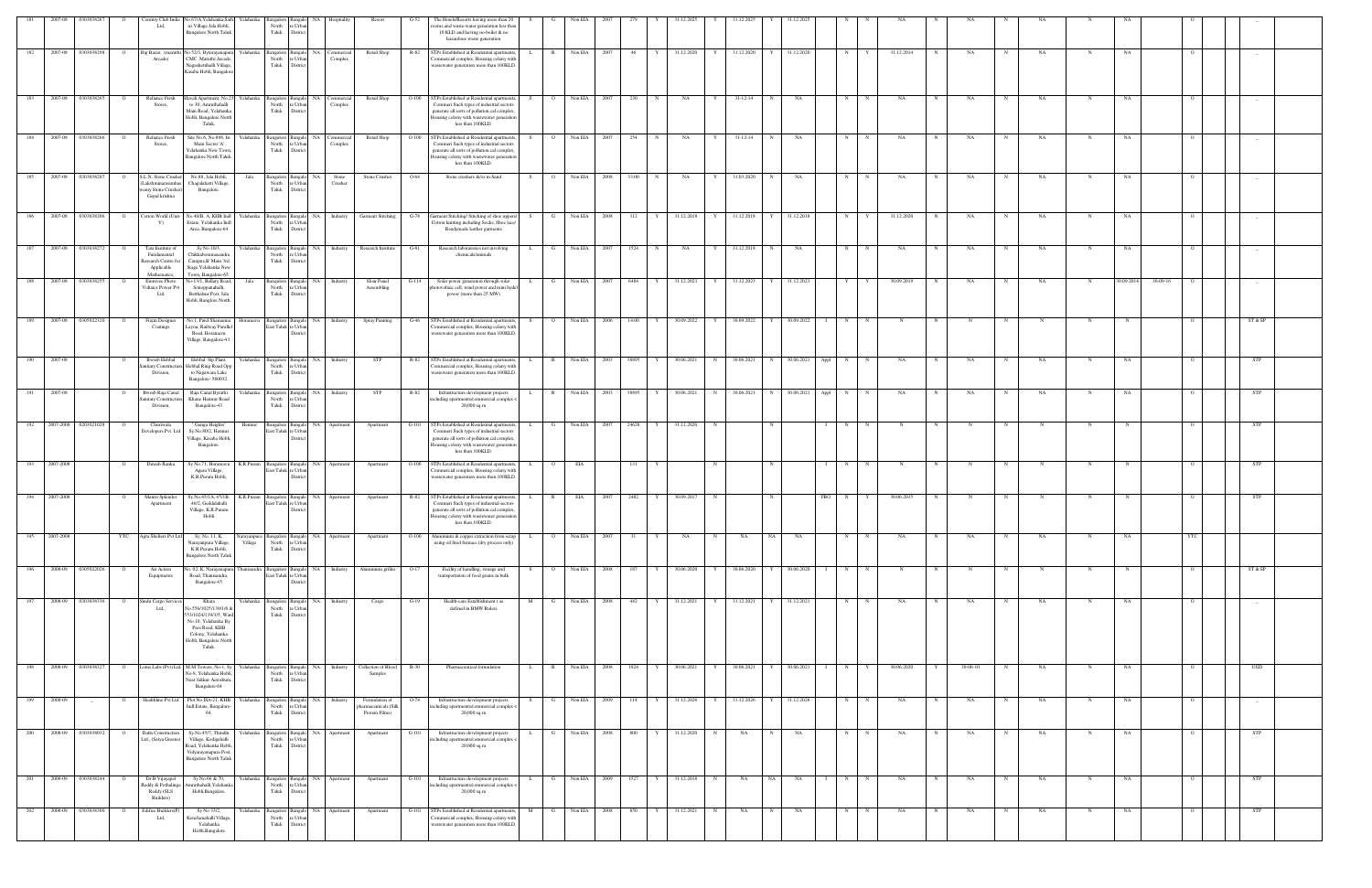|     |         |                    |                | Karle Infra Projects                                                             | 59/1, 60/2,                                                                                                                                                                                                                                                                                                                           |             |                                          |                                    |                                               | Apartment                      | R-82    | Infrastructure development projects                                                                                                                                                                        |                     | Non EIA |              |                          |   | 30.06.202    |            | 30.06.2022                 |              | 0.06.202       |   |              | 80.06.2019 |              |              |             |             |             |             |  |                |                                 |  |
|-----|---------|--------------------|----------------|----------------------------------------------------------------------------------|---------------------------------------------------------------------------------------------------------------------------------------------------------------------------------------------------------------------------------------------------------------------------------------------------------------------------------------|-------------|------------------------------------------|------------------------------------|-----------------------------------------------|--------------------------------|---------|------------------------------------------------------------------------------------------------------------------------------------------------------------------------------------------------------------|---------------------|---------|--------------|--------------------------|---|--------------|------------|----------------------------|--------------|----------------|---|--------------|------------|--------------|--------------|-------------|-------------|-------------|-------------|--|----------------|---------------------------------|--|
|     |         |                    |                | Pvt Ltd                                                                          | ,6,7,8,9,10,11,12,13,1<br>61/1, 62, 63/1, 2, 6, 64<br>65, 66, 67, 68, 69, 70/<br>2, 71, 72, 73/1, 2, 91/1<br>2, 3, 4, 92/1, 2, 93/1, 3<br>4, 5, 6, 94/1, 94/2,3,<br>945, 6, 7, 8, 9, 10, 11, 12, 13<br>14, 95/1, 2,<br>96/1,2,3,4,5,6, 98, 99,<br>100, 101/1,2, 102/1 &<br>102/3, Nagawara,<br>Kasaba Hobli, Bangalore<br>North Taluk |             | ast Taluk                                | 'e Urb<br>Distric                  |                                               |                                |         | ncluding apartments/commercial complex -<br>20,000 sq.m                                                                                                                                                    |                     |         |              |                          |   |              |            |                            |              |                |   |              |            |              |              |             |             |             |             |  |                |                                 |  |
| 204 | 2008-09 | 0303038333         | $\overline{O}$ | Krishna Enterprises<br>(Housing and<br>nfrastructure India<br>Pvt Ltd.,)         | Sy.No.109/4, B-1,<br>Sri.Krishna Temple<br>Road, Kodigehalli,<br>Behind BEL, Bangalore.                                                                                                                                                                                                                                               | Yelahanka   | <b>Bangalore</b><br>North<br>Taluk       | Bangak<br>e Urba<br>District       | NA Apartment                                  | Apartment                      | $G-101$ | Infrastructure development projects<br>including apartments/commercial complex <<br>$20,000$ sq.m                                                                                                          | G                   | Non EIA | 2008         | 1000                     | Y | 31.12.2009   | N          | NA                         | $\mathbf N$  | NA             | N |              | NA         | N            | NA           | N           | NA          |             | NA          |  | $\overline{O}$ | STP                             |  |
| 205 | 2008-09 | 0305022330         | $\overline{O}$ | Aahaveer Propertie<br>'Radiant Daffodils"                                        | Sy No.33/2A, 2B, 2C,<br>Horamavu Village,<br>K.R.Puram Hobli,<br><b>Bangalore East Taluk</b>                                                                                                                                                                                                                                          | K.R.Puram   | angalore<br>last Taluk re Urba           | NA  <br>Distri                     | Apartment                                     | Apartment                      | $G-101$ | STPs Established at Residential apartments,<br>Commercial complex, Housing colony with<br>wastewater generation more than 100KLD.                                                                          | M<br>G              | Non EIA | 2009         | 877                      | Y | 12.31.2022   | N          | NA                         | N            | NA             | N | N            | $_{\rm N}$ |              |              |             | N           | N           |             |  | $\overline{O}$ | STP                             |  |
| 206 |         | 2008-09 0303038319 | $\overline{O}$ | Radiant Jasmine<br>Properties                                                    | Sy No 24/1, Jakkur<br>Road, Shivanhalli,<br><b>Bangalore North</b>                                                                                                                                                                                                                                                                    | Yelahanka   | angalore<br>North<br>Taluk               | Bangal<br>∘ Urb:<br>District       | NA Apartment                                  | Apartment                      |         | R-82 STPs Established at Residential apartments,<br>Commercial complex, Housing colony with<br>wastewater generation more than 100KLD.                                                                     | R<br>S.             |         | Non EIA 2008 | 90                       | Y | 30.09.2016   |            | N 30.09.2016 NA 30.09.2016 |              |                | N | N            | NA         |              | NA           | N           | NA          |             | NA          |  |                | STP                             |  |
|     | 2008-09 | 0303038330         |                | triprop Housing I<br>Ltd                                                         | Shriram Suhana<br>Sy.No.70/1, 2, 75/1, 2<br>3, 4, 6, 8, 77/1, 3, 4, 5,<br>& 76, Harohalli Village,<br>Yelahanka Hobli,<br><b>Bangalore North Taluk,</b><br>Bangalore Urban<br>District.                                                                                                                                               | Yelahanka   | Bangalore<br>North<br>Taluk              | NA.<br>Banga<br>'e Urba<br>Distric | Apartment                                     | Apartment                      | R-82    | Infrastructure development projects<br>ncluding apartments/commercial complex -<br>20,000 sq.m                                                                                                             | R                   | EIA     | 2008         | 383                      |   | 30.06.2020   | N          | NA                         |              | NA             | N |              | NA         |              | NA           |             | NA          |             | NA          |  | $\circ$        | <b>STP</b>                      |  |
| 208 | 2008-09 | 0305022191         | YTC            | Skyline Eternity<br>Developers Pvt Ltd                                           | " Skyline Silver End"<br>Sy.No.41,<br>C.Narayanapura Village,<br>K.R.Puram Hobli,<br><b>Bangalore East Taluk</b>                                                                                                                                                                                                                      | K.R.Puram   | Bangalore<br>ast Taluk r                 | Bangalo<br>re Urba                 | NA Apartment                                  | Apartment                      | $G-101$ | Infrastructure development projects<br>ncluding apartments/commercial complex -<br>20,000 sq.m                                                                                                             | м                   | Non EIA | 2010         | 2012                     |   | NA           | $_{\rm N}$ |                            |              | N              | N |              |            |              |              |             |             | N           |             |  | YTC            | <b>STP</b>                      |  |
| 209 | 2008-09 |                    | $\Omega$       | Southridge Home<br>Owners Welfare<br><b>Association</b> (Eshwar<br>Construction) | Sy.No.351/352 of<br>Sy.No.96/2, Jakkur,<br>Jakkur Main Road,<br>Bellary Road, Bangalore<br>North Taluk, Bangalore<br><b>Urban District</b>                                                                                                                                                                                            | Yelahanka   | Bangalore<br>North<br>Taluk              | e Urba<br>District                 | NA Apartment                                  | Apartment                      | $G-101$ | STPs Established at Residential apartments,<br>Commercial complex, Housing colony with<br>wastewater generation more than 100KLD.                                                                          | M<br>$\mathbf{G}$   | Non EIA | 2008         | 693                      | Y | 31.12.2012   | N          | NA                         | $\mathbf N$  | NA             | N | N            | NA         | N            | $_{\rm NA}$  | N           | NA          | N           | NA          |  | $\Omega$       |                                 |  |
| 210 | 2008-09 |                    | YTC            | Valmark Builders<br>(Valmark Homes)                                              | " Valmark Abodh",<br>Sy.No.35/13, Nagawara<br>Village, Kasaba Hobli,<br>Bangalore North Taluk.                                                                                                                                                                                                                                        | Nagawara    | East Taluk re Urban                      | Distric                            | Bangalore Bangalo NA Apartment                | Apartment                      | R-82    | Infrastructure development projects<br>ncluding apartments/commercial complex <<br>$20,\!000$ sq.m                                                                                                         | R                   | EIA     | 2008         | 3703                     | Y | 30.09.2015   | N          | NA                         | $\mathbf N$  | NA             | N | N            | N          | N            | $_{\rm N}$   | N           | $\mathbf N$ | $\mathbf N$ |             |  | YTC            | STP                             |  |
| 211 | 2006-07 |                    | $\overline{O}$ | HDFC Bank                                                                        | No.02, 5 Block, 3rd<br>Main Road,<br>Sahakarnagar, Bangalor                                                                                                                                                                                                                                                                           | Yelahanka   | <b>Bangalore</b><br>North<br>Taluk       | Bangalo<br>Distric                 | NA Others                                     | Bank                           | $G-101$ | Infrastructure development projects<br>ncluding apartments/commercial complex <<br>20,000 sq.m                                                                                                             | G<br>S.             |         | Non EIA 2009 | 5973                     | N | N            | Y I        | 31.12.2015                 | N            | NA             | N |              | NA         |              | N            | $\mathbf N$ | NA          | N           | NA          |  | $\mathbf{o}$   | $-$                             |  |
| 212 | 2008-09 | $\sim$             | $\mathbf{o}$   | <b>ICICI Bank Ltd</b>                                                            | No.6, 7, 60 feet Road,<br>Sahakarnagar,<br>Bangalore.                                                                                                                                                                                                                                                                                 | Yelahanka   | Bangalore<br>North<br>Taluk              | NA<br>e Urba<br>District           | Others                                        | Bank                           | $G-101$ | Infrastructure development projects<br>ncluding apartments/commercial complex <<br>$20,000$ sq.m                                                                                                           | G                   | Non EIA | 2009         | 959                      | N | NA           | Y          | $31 - 12 - 13$             | N            | <b>NA</b>      | N | $\mathbf N$  | NA         | $_{\rm N}$   | NA           | N           | NA          | N           | NA          |  | $\Omega$       |                                 |  |
| 213 | 2008-09 |                    | YTC            | ayasurya Develope<br>(Vidhana Souda<br><b>Employees Housing</b><br>Society)      | Sy.No.4, 8 of<br>Gastikempanahalli<br>Village, Yelahanka<br>Hobli, Bangalore North<br>Taluk                                                                                                                                                                                                                                           | Yelahanka   | Bangalore<br>North<br>Taluk              | NA.<br>Banga<br>'e Urba<br>Distric | Layout                                        | Layout                         | $G-102$ | STPs Established at Residential apartments<br>Commeri Such types of industrial sectors<br>generate all sorts of pollution.cal complex.<br>Housing colony with wastewater generation<br>less than 100KLD.   | LB<br>LB 1          | Non EIA | 2009         | 2600                     |   | NA           | N          | NA                         |              | NA             | N |              | NA         |              | NA           |             | NA          | N           | NA          |  | YTC            | STP                             |  |
| 214 | 2008-09 |                    |                | Rehance Retail Ltd                                                               | 60/60, 60 Feet Road.<br>Sahakaranagar,<br>Bangalore-560 92.                                                                                                                                                                                                                                                                           | Yelahanka   | North<br>Taluk                           | re Urban<br>District               | Commercial<br>Complex                         | Retail Shop                    | $O-100$ | s IPs Established at Residential apartments.<br>Commeri Such types of industrial sectors<br>generate all sorts of pollution.cal complex,<br>Housing colony with wastewater generation<br>less than 100KLD. | -S-                 | Non EIA | -2008 -      | 1455                     |   | - NA         |            | $31 - 12 - 14$             |              | NA.            |   |              |            |              |              |             |             |             |             |  |                |                                 |  |
| 215 |         | 2008-09 303067490  | $\overline{O}$ | Stone Hill<br>ternational School                                                 | Stone Hill International<br>School, Sy.No.259/P8,<br>333, 334,<br>335Bettahalsur Village,<br>Jala Hobli, Bangalore                                                                                                                                                                                                                    | Jala        | North<br>Taluk                           | e Urba<br>District                 | Bangalore Bangalo NA Educational<br>Institute | School                         | $O-100$ | Stone crushers &/or m-Sand                                                                                                                                                                                 | $\overline{O}$      |         | Non EIA 2008 | 7612                     | Y | 31.12.2022   |            | Y 31.12.2022 Y             |              | 31.12.2022 1   |   | $N$ $Y$      | 31.12.2020 | N            | NA           | N           | <b>NA</b>   | N           | NA          |  | $\overline{O}$ |                                 |  |
| 216 | 2008-09 | $-$                | $\overline{O}$ | S.L.V (formerly<br>Basaveshwara) Stone<br>Crusher                                | Sy.No.86, Chagalatti<br>Village, Jala Hobli,<br><b>Bangalore North Taluk</b>                                                                                                                                                                                                                                                          | Jala        | Bangalore Bangalo<br>North<br>Taluk      | NA .<br>re Urban<br>District       | Stone<br>Crusher                              | Stone Crusher                  | O-64    | Garment Stitching/ Stitching of shoe uppers/<br>Cotton knitting including Socks, Shoe lace/<br>Readymade leather garments                                                                                  | $\overline{O}$      | Non EIA | 2009         | 21.76                    | N | NA           |            | Y 31.03.2020               | N            | NA             | N | $\mathbf N$  | NA         | N            | NA           | N           | NA.         | $\mathbf N$ | NA          |  | $\overline{O}$ | $-$                             |  |
| 217 | 2008-09 |                    | $\overline{O}$ | Adithya Design Pvt<br>Ltd                                                        | Sy. No.10/1,<br>Bytarayanapura, Bellary<br>Road, Jakkur, Bangalore-<br>92.                                                                                                                                                                                                                                                            | Thanisandra | Bangalore Bangalo<br>East Taluk re Urban | District                           |                                               | NA Industry Readymade Garments |         | G-78 Manufacturing of nuts and bolts with cold<br>forging                                                                                                                                                  | M<br>$\mathbf{G}$   | Non EIA | 2005         | 591                      |   | Y 31.12.2022 |            | Y 31.12.2022               |              | Y 31.12.2022 I | N | $\mathbb{N}$ | N          | N            | N            | N           | $\mathbf N$ | $\mathbf N$ | $\mathbf N$ |  | $\overline{O}$ | ST & SP &<br><b>BWSSB</b>       |  |
| 218 | 2008-09 |                    | YTC            | Enercon system pvt<br>ltd                                                        | No.23, Khb Indl.Estate,<br>Yelahanka, Bangalore<br>Urban District.,<br>Bangalore North,<br>Bangalore Urban -<br>560064, 8460666                                                                                                                                                                                                       | Yelahanka   | East Taluk re Urban                      | Distric                            | Bangalore Bangalo NA Industry                 | Industry                       | $G-93$  | Ready mix cement concrete                                                                                                                                                                                  | M<br>G              | Non EIA | 2008         | $\overline{\phantom{a}}$ | Y | N            | N          | $_{\rm N}$                 | $\mathbf N$  |                | N | $_{\rm N}$   | N          | N            | $\mathbb{N}$ | N           | $\mathbf N$ | N           |             |  | YTC            |                                 |  |
| 219 | 2008-09 | 0303038345         | $\overline{O}$ | Lafarge Aggregates<br>Ltd,                                                       | Ready Mix Concrete<br>k Concrete India Pvt Plant, Sy.No.10, 11,12.<br>Thirumanahalli Village,<br>Yelahana Hobli,<br>Bangalore North Taluk.                                                                                                                                                                                            | Yelahanka   | Bangalore<br>North<br>Taluk              | Bangal<br>e Urban<br>District      | NA Industry                                   | RMC                            | $G-37$  | Ready mix cement concrete                                                                                                                                                                                  | M                   | Non EIA | 2008         |                          |   | 31.12.2022   | Y          | 31.12.2022                 |              | 31.12.2022     | N |              | NA         |              | NA           |             | NA          |             | NA          |  | $\circ$        | $-$                             |  |
| 220 | 2008-09 | 0303038340         | $\overline{O}$ | Grade Mix (Ready<br>Mix Concrete Plant),                                         | Sy.No.138, Kudaregere<br>Village, Jala Hobli,<br>Chaparadallu Main<br>Road, Bangalore North<br>Taluk.                                                                                                                                                                                                                                 | Jala        | Bangalore<br>North<br>Taluk              | NA<br>angal<br>e Urba<br>District  | Industry                                      | RMC                            | G-37    | Ready mix cement concrete                                                                                                                                                                                  | G<br>S.             | Non EIA | 2008         | 1717                     | Y | 31.12.2022   | Y          | 31.12.2022                 |              | 31.12.2022     | N | N            | NA         | N            | NA           |             | NA          | N           | NA          |  | $\overline{O}$ |                                 |  |
| 221 |         | 2008-09 0303038339 | YTC            | NCC Urban<br>Infrastructure Ltd.,                                                | Sy.No.81, 82/3,<br>Puttenahalli Village,<br>Yelahanka Hobli,<br>Bangalore North Taluk.                                                                                                                                                                                                                                                | Yelahanka   | North<br>Taluk                           | e Urb:<br>District                 | Bangalore Bangalo NA Industry                 | RMC                            | $G-37$  | Winery                                                                                                                                                                                                     | $\mathbf{G}$<br>S   |         | Non EIA 2008 | 750                      | Y | 30.09.2021   | Y          | NA                         | Y            | <b>NA</b>      | N | $\mathbb{N}$ | NA         | $\mathbb{N}$ | NA           | N           | <b>NA</b>   | $\mathbf N$ | NA          |  | YTC            | $\hspace{0.1mm}-\hspace{0.1mm}$ |  |
| 222 | 2008-09 | $\sim$             | $\circ$        | Nandi Valley Winer<br>Pvt Ltd                                                    | Sy. No.55, 56,<br>Nagadasanahalli,<br>Rajakunte Post,<br>Yelahanka Hobli,<br>Bangalore North Taluk.                                                                                                                                                                                                                                   | Yelahanka   | Bangalore Bangalo<br>North<br>Taluk      | e Urba<br>District                 | NA Industry                                   | Winery                         | $G-93$  | Infrastructure development projects<br>including apartments/commercial complex <<br>20,000 sq.m                                                                                                            | M<br>$\overline{O}$ | Non EIA | 2009         | 691                      | Y | 30.06.2020   | Y          | 30.06.2020                 | $\mathbf{Y}$ | 30.06.2020     | N | N            | NA         |              | $_{\rm NA}$  | $\mathbf N$ | NA          | N           | NA          |  | $\overline{O}$ | ST & SP                         |  |
|     |         |                    |                |                                                                                  |                                                                                                                                                                                                                                                                                                                                       |             |                                          |                                    |                                               |                                |         |                                                                                                                                                                                                            |                     |         |              |                          |   |              |            |                            |              |                |   |              |            |              |              |             |             |             |             |  |                |                                 |  |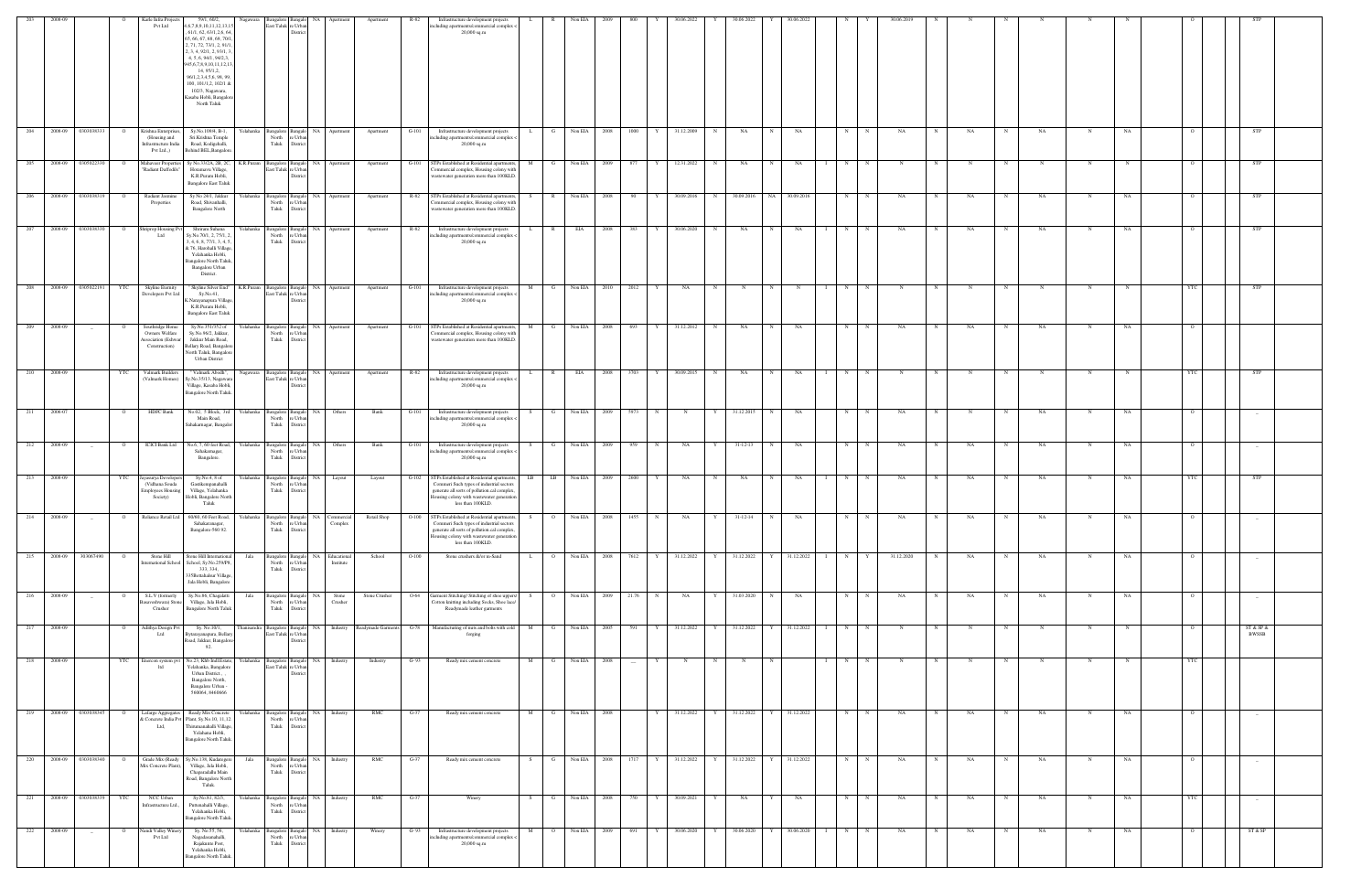|     |           | 223 2008-2009 0305021879 | YTC            |                                                | Gina Developers Ltd " Gina Ronville" Sy No. K.R.Puram                                                                             |                                          | Bangalore Bangalo NA                                    |                                          | Apartment                                     |         |                                                                                                                                                                                                           |     |                | Non EIA      |        |            |            |   |              |             |            |                     |    |             |   |    |   |            |            |    |            |            |  |
|-----|-----------|--------------------------|----------------|------------------------------------------------|-----------------------------------------------------------------------------------------------------------------------------------|------------------------------------------|---------------------------------------------------------|------------------------------------------|-----------------------------------------------|---------|-----------------------------------------------------------------------------------------------------------------------------------------------------------------------------------------------------------|-----|----------------|--------------|--------|------------|------------|---|--------------|-------------|------------|---------------------|----|-------------|---|----|---|------------|------------|----|------------|------------|--|
|     |           |                          |                |                                                | 28/2, K.Narayanapura<br>Village, K.R.Puram<br>Hobli, Bangalore East<br>Taluk                                                      |                                          | East Taluk re Urbar<br>Distric                          |                                          |                                               |         | TPs Established at Residential apartments,<br>Commeri Such types of industrial sectors<br>generate all sorts of pollution.cal complex.<br>ousing colony with wastewater generation<br>less than 100KLD.   |     |                |              |        |            |            |   |              |             |            |                     |    |             |   |    |   |            |            |    |            |            |  |
| 224 | 2008-2009 |                          | YTC            | Mantri Technology<br>Constellations Pvt<br>Ltd | Sy.No.29/1, 30/3, 31/5<br>K.R.Puram<br>2/1,2,3, 34/1,2,3, 35<br>42/2, 43/1, 2, 3,<br>Rachenahalli Village<br>K.R.Puram Hobli      | East Taluk re Urba                       | <b>Distric</b>                                          | Bangalore Bangalo NA Apartment           | Apartment                                     | $O-100$ | Automobile servicing, repairing and painting<br>with effluent quantity is more than 100KLD                                                                                                                |     | $\overline{O}$ | EIA          | 2008   | 230        |            |   |              | $\mathbf N$ |            | N                   |    | $_{\rm N}$  |   |    |   |            |            |    |            | <b>STP</b> |  |
| 225 | 2009-10   | $\sim$                   | $\overline{O}$ | Sireesh Auto Pvt Ltd                           | B.B.M.Khatha<br>Yelahanka<br>No.360/321, 10/2B,<br>Bytarayanapura,<br>Yelahanaka Hobli,                                           | North<br>Taluk                           | Bangalore Bangalo<br>e Urba<br>District                 | NA Industry                              | Automobile Service<br>& Repair Station        | $O-62$  | Automobile servicing, repairing and painting<br>with effluent quantity is more than 100KLD                                                                                                                | M   | $\overline{O}$ | Non EIA 2009 |        | 606<br>Y   | 30.09.2021 | Y | 30.09.2021   | Y           | 30.09.2021 | N                   | Y  | 30.09.2017  |   | NA | N | NA         | N          | NA |            |            |  |
| 226 | 2009-10   |                          |                | rident Automob<br>Pvt Ltd                      | Bangalore.<br>Sy.No.90, Chelekere<br>K.R.Puram<br>Village, K.R.Puram<br>Hobli, Outer Ring Road<br>Bangalore-560 074               | Bangalore Bangalo<br>East Taluk re Urban | NA<br>Distric                                           | Industry                                 | Automobile Service<br>& Repair Station        | $O-62$  | Automobile servicing, repairing and painting<br>with effluent quantity is more than 100KLD                                                                                                                |     | $\overline{O}$ | Non EIA 2009 |        | 240        | 30.09.2022 |   | 30.09.2022   |             | 30.09.2022 | N                   |    | 30.09.2022  |   |    |   |            | N          |    |            | ST & SP    |  |
| 227 | 2009-10   |                          |                | rident Automobile<br><b>Pvt Ltd</b>            | K.R.Puram<br>lo.141/2, 149 & 147/.<br>Chelekere Village,<br>K.R.Puram Hobli, Agar<br>Panchayath, Bangalore                        | East Taluk re Urbar                      | Bangalore Bangalo NA                                    | Industry                                 | <b>Automobile Service</b><br>& Repair Station | O-62    | Automobile servicing, repairing and painting<br>with effluent quantity is more than 100KLD                                                                                                                | - S | $\overline{O}$ | Non EIA      | - 2009 | 228        | 30.09.2019 | Y | 30.09.2019   | Y           | 30.09.2019 | N                   |    | 31.12.2019  |   |    |   | N          | N          |    |            | ST & SP    |  |
| 228 | 2009-10   |                          |                | Adya Motors (Ebony<br>utomobiles Pvt Ltd)      | 560 043.<br>No.56, Opp.Lumbini<br>Gardens Main Gate,<br>Service Ring Road,                                                        | last Taluk re Urba                       |                                                         | hanisandra Bangalore Bangalo NA Industry | Automobile Service<br>& Repair Station        | $O-62$  | Infrastructure development projects<br>ncluding apartments/commercial complex <<br>20,000 sq.m                                                                                                            |     | $\overline{O}$ | Non EIA 2011 |        | 53.50<br>Y | 30.09.2017 | Y | 30.09.2017 Y |             | 30.09.2017 | N<br>$\blacksquare$ | Y  | 30.09.2015  |   |    | N |            |            |    |            | ST & SP    |  |
| 229 | 2009-10   |                          |                | <b>HDFC Bank Ltd</b>                           | Veeranapalya Main<br>Road, Bangalore-45.<br>No.P-4, KVS Complex<br>alvananagar<br>NRI Layout, Kalakere<br>Main Road, Bangalore    | angalore<br>East Taluk re Urba           | <b>NA</b><br>District                                   | Others                                   | Bank                                          |         | TPs Established at Residential apartments<br>'ommercial complex, Housing colony with<br>vastewater generation more than 100KLD.                                                                           |     |                | Non EIA      |        | NA         |            |   | 31.12.2012   |             | NA         | N<br>Not appl       |    |             |   |    |   |            |            |    |            | STP        |  |
| 230 | 2009-10   |                          |                | Sumadhura's<br>Mathrushree<br>Smt.Parvathamm   | 48.<br>Sy.No.42, Thindlu<br>relahanka<br>Village, Yelahanka<br>Hobli, North Taluk                                                 | Bangalore<br>North<br>Taluk              | NA<br>e Urba<br>District                                | Apartment                                | Apartment                                     | R-82    | STPs Established at Residential apartments<br>'ommercial complex, Housing colony with<br>vastewater generation more than 100KLD.                                                                          |     |                | EIA          |        | 3900       | 30.09.2014 | N | NA           |             | NA         | N                   |    | NA          |   | NA |   | NA         |            | NA |            | STP        |  |
| 231 | 2009-10   | $-$                      |                | Arun Shelters Pvt<br>Ltd.                      | Sy.No.32,<br>relahanka<br>Kenchenahalli,<br>Yelahanka Hobli,                                                                      | Bangalore<br>North<br>Taluk              | NA<br>Bangak<br>: Urb<br>Distri                         | Apartment                                | Apartment                                     | R-82    | TPs Established at Residential apartments,<br>Commeri Such types of industrial sectors<br>generate all sorts of pollution.cal complex.                                                                    |     |                | Non EIA      | - 2009 | 2500       | 30.06.2020 | N | NA           |             | NA         | N                   |    | NA          |   | NA |   | NA         |            |    |            | STP        |  |
| 232 | 2009-10   |                          | <b>YTC</b>     | Canopy Estates (F<br>Ltd                       | Bangalore North Talul<br>K.R.Puram<br>y No. 43/3, Banaswa<br>Village, K.R.Puram                                                   | East Taluk re Urba                       | Bangalore Bangalo                                       | NA Apartment                             | Apartment                                     | $O-100$ | lousing colony with wastewater generation<br>less than 100KLD.<br>STPs Established at Residential apartments.<br>Commeri Such types of industrial sectors                                                 |     | $\overline{O}$ | <b>EIA</b>   | - 2009 | 2400       |            |   | NA           |             | NA         | N                   |    |             |   |    |   |            |            |    |            | STP        |  |
| 233 | 2009-10   |                          |                | CRPF Township                                  | Hobli, Bangalore East<br>Taluk<br>CRPF Group Centre<br>relahanka                                                                  |                                          | Bangalore Bangalo                                       | NA 1<br>Apartment                        | Apartment                                     | $O-100$ | generate all sorts of pollution.cal complex.<br>lousing colony with wastewater generation<br>less than 100KLD.<br>STPs Established at Residential apartments                                              |     | $\overline{O}$ | Non EIA      | 2009   | 9467<br>Y  | 31.12.2020 | N | NA           | N           | NA         | N                   |    | NA          |   | NA |   | NA         |            | NA |            | STP        |  |
|     |           |                          |                |                                                | r'elahanka, Bangalore<br>560 064.                                                                                                 | North<br>Taluk                           | re Urbar<br>District                                    |                                          |                                               |         | Commeri Such types of industrial sectors<br>generate all sorts of pollution.cal complex<br>lousing colony with wastewater generation<br>less than 100KLD.                                                 |     |                |              |        |            |            |   |              |             |            |                     |    |             |   |    |   |            |            |    |            |            |  |
| 234 | 2009-10   | 303050361                |                | Edifice Builders (<br>Ltd                      | Sy No.96/1 & 96/2,<br>Yelahanka<br>Ananthapura Village,<br>Yelahanka, Bangalore                                                   | North<br>Taluk                           | Bangalore Bangalo<br><b>NA</b><br>e Urba<br>District    | Apartment                                | Apartment                                     | $O-100$ | STPs Established at Residential apartments,<br>Commeri Such types of industrial sectors<br>generate all sorts of pollution.cal complex.<br>Iousing colony with wastewater generation<br>less than 100KLD. |     | $\overline{O}$ | Non EIA 2009 |        | 29         | 30.09.2017 | N | NA           |             | NA         | N                   |    | NA          |   | NA |   | NA         |            | NA |            | <b>STP</b> |  |
| 235 | 2009-10   |                          |                | G. Corp Homes                                  | K.R.Puram<br>No. 13/2, Thanisandra<br>Ward No. 6,<br>hanisandra Main Roa<br>Bangalore                                             |                                          | angalore Bangalo<br>ast Taluk re Urba<br>Distric        | NA 1<br>Apartment                        | Apartment                                     | $O-100$ | STPs Established at Residential apartments<br>Commeri Such types of industrial sectors<br>generate all sorts of pollution.cal complex.<br>Iousing colony with wastewater generation<br>less than 100KLD.  |     | $\overline{O}$ | EIA          | - 2009 | 33000      | 30.09.2017 |   |              |             |            | N                   |    |             |   |    |   |            |            |    |            | STP        |  |
| 236 | 2009-10   |                          |                |                                                | Godrej Properties Ltd Sy No 47/4B, Hebbal<br>r′elahanka<br>Village, Bangalore<br>Urban District.                                  | <b>Bangalore</b><br>North<br>Taluk       | NA<br>Banga<br>e Urba<br>District                       | Apartmer                                 | Apartment                                     | $O-100$ | Infrastructure development projects<br>ncluding apartments/commercial complex -<br>$20,000$ sq.m                                                                                                          |     | $\circ$        | EIA          | 2009   | 671        | 30.09.2017 | N | NA           |             | NA         | N                   |    | NA          |   | NA |   | NA         |            | NA |            | STP        |  |
| 237 | 2009-10   |                          | YTC            |                                                | Kripa Chandrashekar Katha No.KTR, 66/09-<br>Rachenahalli<br>0, Sy No. 384, Kalkere<br>Village, K.R.Puram<br>Hobli, Bangalore East | East Taluk re Urbar                      | Bangalore Bangalo NA<br>District                        | Apartment                                | Apartment                                     | G-101   | <b>STPs Established at Residential apartments</b><br>Commeri Such types of industrial sectors<br>generate all sorts of pollution.cal complex,<br>lousing colony with wastewater generation                |     |                | Non EIA      | 2009   | 850        | NA         | N | NA           |             | NA         | N                   |    |             |   |    |   |            |            |    |            | STP        |  |
| 238 | 2009-10   | $\sim$                   | YTC            | Multi Sahajaa<br>Builders                      | Taluk.<br>Sy.No.30/8A & 30/8B<br>relahanka<br>Kodigehalli Village,<br>Yelahanak Hobli,                                            | North<br>Taluk                           | e Urba<br>District                                      | angalore Bangalo NA Apartment            | Apartment                                     | $O-100$ | less than 100KLD.<br>STPs Established at Residential apartments<br>ommercial complex, Housing colony with<br>vastewater generation more than 100KLD.                                                      |     | $\Omega$       | Non EIA 2009 |        | 987        |            |   | NA           | N           | NA         | N                   |    | NΑ          |   | NA | N | NA         |            | NA | <b>YTC</b> | STP        |  |
| 239 | 2009-10   |                          |                | N.R.Green<br>onstruction Pvt Ltc               | Bangalore North Taluk<br>" N.R.Greenwood<br>K.R.Puram<br>Gardenia" Sy.No.85/1<br>85/3A, 85/3B (85/2,                              | Bangalore Bangal                         | East Taluk re Urban<br>Distric                          | NA 1<br>Apartment                        | Apartment                                     | R-82    | Infrastructure development projects<br>cluding apartments/commercial complex <<br>20,000 sq.m                                                                                                             |     | $\mathbb{R}$   | Non EIA 2009 |        | 3410       | 30.09.2017 | N | NA           |             | NA         | N                   |    | N           |   |    |   | N          | N          |    | $\circ$    | <b>STP</b> |  |
|     |           |                          |                |                                                | 85/3B, 85/4), 87,<br>Rachenahalli,<br>K.R.Puram Hobli,<br><b>Bangalore East Taluk</b>                                             |                                          |                                                         |                                          |                                               |         |                                                                                                                                                                                                           |     |                |              |        |            |            |   |              |             |            |                     |    |             |   |    |   |            |            |    |            |            |  |
| 240 | 2009-10   |                          | YTC            | R.R.Constructions                              | No. 59/1 & 59/2,<br>K.R.Puram<br>Dasarahalli, K.R.Puran<br>Hobli, Bangalore East<br>Taluk                                         |                                          | Bangalore Bangalo NA<br>East Taluk re Urbar<br>District | Apartment                                | Apartment                                     | $G-101$ | Infrastructure development projects<br>ncluding apartments/commercial complex <<br>$20,000$ sq.m                                                                                                          | M   | G              | Non EIA      | 2009   | 822        | NA         | N |              | N           |            | N                   | -N | N           | N | N  | N | $_{\rm N}$ | N          |    | <b>YTC</b> | <b>STP</b> |  |
| 241 | 2009-10   | $\sim$                   | $\overline{O}$ | Radiant Jasmine<br>Properties                  | y.No.26/2, Shivanahall<br>Yelahanka<br>Village, Yelahanka<br>Hobli, Bangalore North<br>Taluk,                                     | North<br>Taluk                           | e Urba<br>District                                      | Bangalore Bangalo NA Apartment           | Apartment                                     | $G-101$ | Infrastructure development projects<br>acluding apartments/commercial complex -<br>$20,000$ sq.m                                                                                                          |     | G              | Non EIA 2009 |        | 1507<br>Y  | 30.09.2015 | N | NA           | N           | NA         | N                   | N  | NA          | N | NA | N | NA         | $_{\rm N}$ | NA | $\Omega$   | <b>STP</b> |  |
| 242 | 2009-10   |                          | YTC            | Sai Charita Builder                            | Sy.No.123, Horamay<br>K.R.Puram<br>Village, K.R.Puram<br>Hobli, Bangalore East<br>Taluk                                           | sangalore Bangal<br>East Taluk re Urbar  | NA<br>District                                          | Apartmen                                 | Apartment                                     | G-101   | Infrastructure development projects<br>ncluding apartments/commercial complex <<br>20,000 sq.m                                                                                                            |     | G              | Non EIA      | -2009  | 1714       | NA         |   |              |             |            | N                   |    |             |   |    |   |            |            |    | YTC        | STP        |  |
| 243 | 2009-10   |                          | YTC            | Samhita<br>Constructions                       | K.R.Puram<br>Katha No.06,<br>Sy.No.96/1, Horama<br>Village, K.R.Puram<br>Hobli, Bangalore East<br>Taluk.                          |                                          | Bangalore Bangalo NA<br>East Taluk re Urban<br>District | Apartment                                | Apartment                                     | G-101   | Infrastructure development projects<br>ncluding apartments/commercial complex -<br>$20,000$ sq.m                                                                                                          |     | G              | Non EIA      | 2009   | 856        | NA         | N | NA           | N           | NA         | N                   |    | $\mathbf N$ | N |    | N | N          | N          |    | <b>YTC</b> | <b>STP</b> |  |
| 244 | 2009-10   |                          | YTC            | Shri Sai Builders                              | No. 69, BBMP katha<br>K.R.Puram<br>No.10, Horamavu<br>Village, K.R.Puram<br>Hobli, Bangalore East<br>Taluk                        | last Taluk re Urba                       | Bangalore Bangalo NA<br>District                        | Apartment                                | Apartment                                     | $G-101$ | Infrastructure development projects<br>cluding apartments/commercial complex<br>20,000 sq.m                                                                                                               |     | G              | Non EIA      | 2009   | 1600       | NA         | N |              |             |            | N                   |    | N           |   |    | N |            | N          |    | YTC        | <b>STP</b> |  |
| 245 | 2009-10   |                          | YTC            | overeign Develop                               | No. 511, Kalkere Main<br>K.R.Puram<br>Road, Banasawadi,<br>K.R.Puram Hobli,<br><b>Bangalore East Taluk</b>                        | East Taluk re Urbar                      | sangalore Bangalo<br>District                           | NA Apartment                             | Apartment                                     | G-101   | STPs Established at Residential apartments<br>Commeri Such types of industrial sectors<br>generate all sorts of pollution.cal complex.<br>lousing colony with wastewater generation<br>less than 100KLD.  |     | $\overline{O}$ | EIA          | - 2009 | 4943       |            |   |              |             |            | N                   |    |             |   |    |   |            |            |    | YTC        | STP        |  |
|     |           |                          |                |                                                |                                                                                                                                   |                                          |                                                         |                                          |                                               |         |                                                                                                                                                                                                           |     |                |              |        |            |            |   |              |             |            |                     |    |             |   |    |   |            |            |    |            |            |  |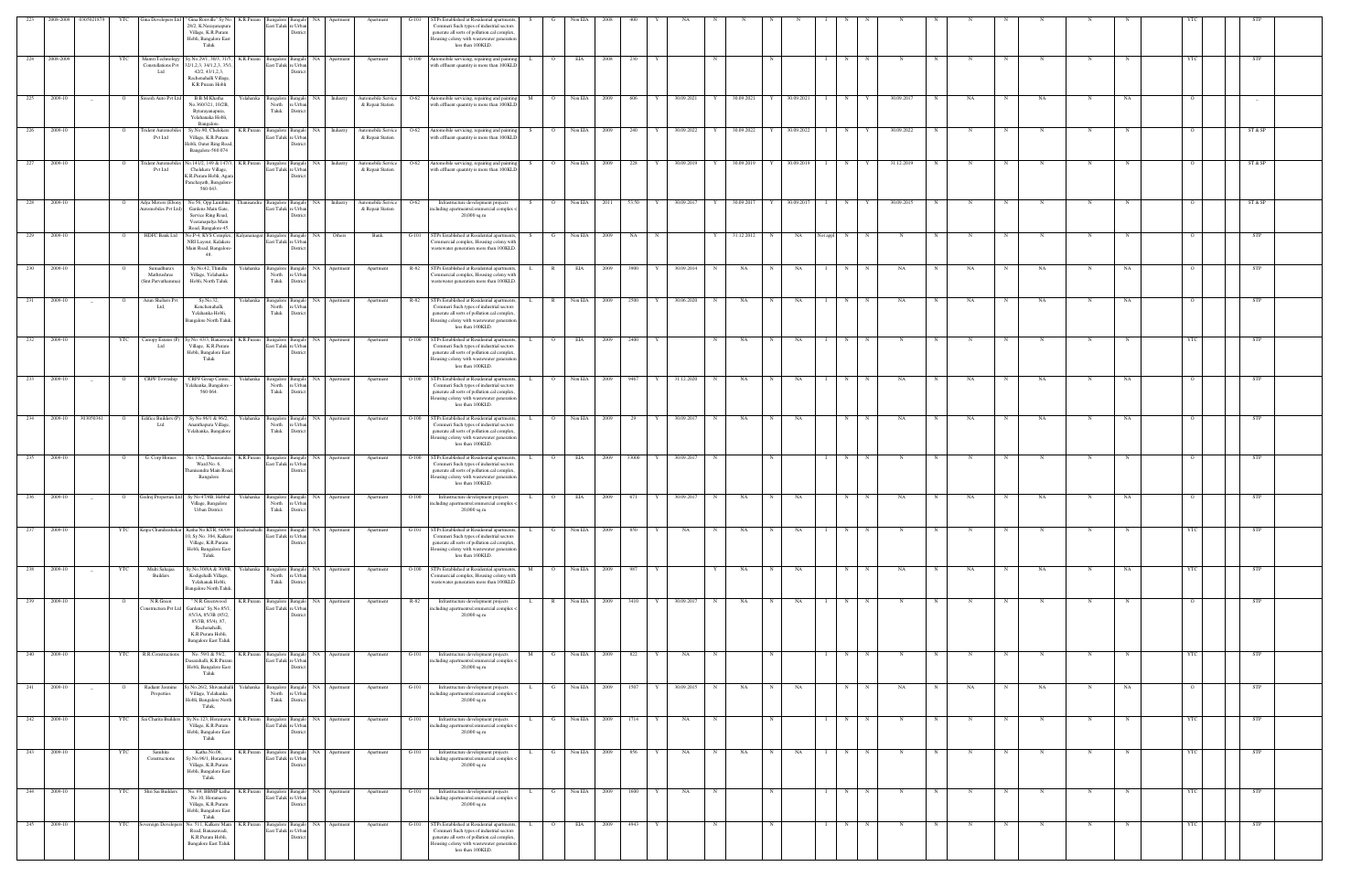|     | 2009-10                  | YTC            | vereign Develope                                                                                       | Sy. No. 586, Kalkere K.R.Puram<br>Village, K.R.Puram<br>Hobli, Bangalore East<br>Taluk                                                             | Bangalore Bangalo<br>East Taluk re Urban               | NA<br>Distric                                    | Apartment                                     | Apartment                                                                                                   | $O-100$ | Infrastructure development projects<br>including apartments/commercial complex <<br>$20,000$ sq.m                                                                                                       |                     |                |      |                |                            |   |                         |              |              |                   |             |            |   |            |             |            |             |    |                |                                 |  |
|-----|--------------------------|----------------|--------------------------------------------------------------------------------------------------------|----------------------------------------------------------------------------------------------------------------------------------------------------|--------------------------------------------------------|--------------------------------------------------|-----------------------------------------------|-------------------------------------------------------------------------------------------------------------|---------|---------------------------------------------------------------------------------------------------------------------------------------------------------------------------------------------------------|---------------------|----------------|------|----------------|----------------------------|---|-------------------------|--------------|--------------|-------------------|-------------|------------|---|------------|-------------|------------|-------------|----|----------------|---------------------------------|--|
| 247 | 2009-10                  | $\overline{O}$ | Swami Vivekananda<br>Developers                                                                        | Sy.No.52/1B, 52/1C & K.R.Puram<br>54/1C, Horamavu<br>Village, K.R.Puram<br>Hobli, Bangalore East<br>Taluk                                          | East Taluk re Urban                                    |                                                  | Bangalore Bangalo NA Apartment                | Apartment                                                                                                   | $G-101$ | Infrastructure development projects<br>including apartments/commercial complex <<br>$20,000$ sq.m                                                                                                       | $\mathbf{G}$<br>S.  | Non EIA        | 2009 | 450 Y          | 30.09.2014                 | N | NA                      | N            | NA           | N<br>$\mathbf{I}$ | N           | N          | N | N          | N           | $_{\rm N}$ | N           |    |                | <b>STP</b>                      |  |
|     | 248 2009-10              |                | Vayu Shakthi<br>Constructions                                                                          | Sy.No.84/5,<br>Jayanthinagar,<br>Horamavu, Bangalore<br>43.                                                                                        | Horamavu<br>Bangalore Bangalo<br>East Taluk re Urba    | Distric                                          | NA Apartment                                  | Apartment                                                                                                   | G-101   | STPs Established at Residential apartment<br>Commeri Such types of industrial sector<br>generate all sorts of pollution.cal complex<br>lousing colony with wastewater generation<br>less than 100KLD.   | M<br>GI             | Non EIA 2009   |      | 859            | 31.12.2022                 | N | NA                      |              | NA           | N                 |             |            |   |            |             |            |             |    |                | STP                             |  |
| 249 | 2009-10                  | YTC            | Vora Reality Pvt Ltd                                                                                   | Sy.No. 98/3A,<br>Horamavu Village,<br>K.R.Puram Hobli,<br><b>Bangalore East Taluk</b>                                                              | hanisandra<br>Bangalore Bangalo<br>East Taluk re Urban | <b>NA</b><br>District                            | Apartment                                     | Apartment                                                                                                   | $O-100$ | STPs Established at Residential apartments<br>Commeri Such types of industrial sectors<br>generate all sorts of pollution.cal complex<br>lousing colony with wastewater generation<br>less than 100KLD. |                     | EIA            | 2009 | 2400           |                            |   |                         |              |              | N                 |             | N          |   |            |             | N          | N           |    |                | STP                             |  |
| 250 | 2009-10                  |                | Aster CMI Hospital<br>Formerly Cauvery<br>Medical Centre Ltd)                                          | No.43/2, Bellary Road,<br>Kodigehalli Gate,<br>Hebbal, Bangalore-560<br>092                                                                        | Yelahanka<br>Bangalore Bangalo<br>North<br>Taluk       | <b>NA</b><br>e Urba<br>District                  | Hospital                                      | Hospital                                                                                                    | $R-30$  | STPs Established at Residential apartments<br>Commercial complex, Housing colony with<br>wastewater generation more than 100KLD                                                                         |                     | Non EIA        | 2009 | 6621           | 07.08.2021                 | Y | 07.08.2021              |              | 07.08.2021   | N                 |             | NA         |   | NA         |             | NA         |             | NA |                | STP                             |  |
| 251 | 2009-10                  |                | Sattva Housing Pv<br>ht I<br>" Sattva Galleria'<br>(Formerly known as<br>Rajendra Hinduja &<br>others) | Sy No, 19/2 & 20/1,<br>Khata No. 277,278,31<br>Bytarayanapura,<br>Yelahanka Hobli,<br><b>Bangalore North Talul</b><br>Bangalore Urban<br>District. | Yelahanka<br>North<br>Taluk                            | e Urh<br>Distric                                 | Bangalore Bangalo NA Educational<br>Institute | Office Building                                                                                             | $R-82$  | Stone crushers &/or m-Sand                                                                                                                                                                              | R<br>L.             | Non EIA        | 2010 | $17$ Y         | 30.09.2021                 | Y | 30.09.2021              |              | 30.09.2021   | N                 | $\mathbf N$ | NA         |   | NA         |             | NA         |             | NA |                | <b>STP</b>                      |  |
| 252 | 2009-10<br>$\sim$        | $\circ$        | S.L.N Crusher                                                                                          | Sy.No.271/P1 of<br>Bagalur Village,<br><b>Bangalore North</b>                                                                                      | Bangalore Bangalo<br>Jala<br>North<br>Taluk            | <b>NA</b><br>re Urban<br>District                | Stone<br>Crusher                              | Stone Crusher                                                                                               | $O-64$  | Carpentry & wooden furniture<br>nanufacturing (excluding saw mill) with the<br>help of electrical (motorized) machines such<br>as electrical wood planner, steel saw cutting<br>circular blade, etc.    | $\circ$             | Non EIA        | 2009 | 42.86          | $\mathbf N$<br>NA          | Y | 18.03.2021              | N            | NA           | N                 |             | NA         |   | NA         |             | NA         | N           | NA |                | $-$                             |  |
| 253 | 2009-10                  | $\overline{O}$ | S.B.Automats                                                                                           | Vo.10, Ist Main, Tooba<br>Layout, Near M.S.R<br>Layout, Thanisandra<br>Main Road, Bangalore<br>45.                                                 | hanisandra<br>East Taluk re Urban                      |                                                  | Bangalore Bangalo NA Industry                 | General Engineering<br>(Spray Painting)                                                                     | G-10    | Carpentry & wooden furniture<br>anufacturing (excluding saw mill) with the<br>help of electrical (motorized) machines such<br>as electrical wood planner, steel saw cutting<br>circular blade, etc.     | G                   | Non EIA        | 2009 | 17.17          | 31.12.2018<br>Y            | N | NA                      | N            | NA           | N                 |             | N          |   |            |             | N          | N           |    |                | ST & SP                         |  |
| 254 | 2009-10                  | $\mathbf{o}$   | Manucho Machine:<br>$(P)$ Ltd,                                                                         | Pallanahalli, Yelahanka,<br>Bangalore-560 064                                                                                                      | Yelahanka<br>North<br>Taluk                            | e Urb<br>District                                |                                               | Bangalore Bangalo NA Industry Machined components<br>from steel, brass,<br>copper, cast iron &<br>aluminium | $G-10$  | Pharmaceutical (Bulk drug & Active<br>Pharmaceutical Ingredients (API)) &/or R &<br>D in Pharma sector including Bio<br>Technology activity.                                                            | S.                  | G Non EIA 2010 |      | 3600           | 31.12.2027<br>Y            | Y | 31.12.2027              | Y 31.12.2027 |              | N                 | $\mathbf N$ | NA         |   | NA         | N           | NA         |             | NA |                | ST & SP                         |  |
| 255 | 2009-10<br>$\sim$        |                | Troy Life Sciences                                                                                     | C-14, KSSIDC<br>indl.Estate, Yelahanka<br>Bangalore-64.                                                                                            | relahanka<br>Bangalore Banga<br>North<br>Taluk         | NA<br>e Urba<br>District                         | Industry                                      | R & D                                                                                                       | R-58    | Ready mix cement concrete                                                                                                                                                                               |                     | Non EIA        | 2010 | 172            | 30.06.2022                 |   | 30.06.2022              |              | 30.06.2022   | N                 |             | NA         |   | NA         |             | NA.        |             |    |                | $-$                             |  |
| 256 | 2009-10                  |                | Nagarajuna<br>Construction<br>Company Ltd                                                              | Iennur Bande, Hennur<br>Main Road, Kalyan<br>Nagar Post, Bangalore-<br>42.                                                                         | Kalyan Nagar Bangalore Bangalo<br>East Taluk re Urbar  | NA<br>Distric                                    | Industry                                      | RMC                                                                                                         | G-37    | Ready mix cement concrete                                                                                                                                                                               | S.                  | Non EIA        | 2010 | 125            | 30.12.2022                 | Y | 30.12.2022              |              | 30.12.2022   | N                 |             |            |   |            |             |            |             |    |                | ST & SP                         |  |
|     | 2009-10                  |                | RDC Concrete<br>(India) Pvt Ltd                                                                        | nnappanahalli Village,<br>Jala Hobli, Bangalor<br>North Taluk.                                                                                     | Jala<br>North<br>Taluk                                 | e Urb<br>Distri                                  | Bangalore Bangalo NA Industry                 | RMC                                                                                                         | $G-37$  | Wire drawing and wire netting                                                                                                                                                                           | G<br>S.             | Non EIA        | 2009 | 3200           | 31.12.2023                 | Y | 31.12.2023              |              | 31.12.2023   | N                 |             | NA         |   | NA         |             | <b>NA</b>  |             | NA |                |                                 |  |
| 258 | 2009-10<br>$\sim$        | $\overline{O}$ | San Electromec<br>Industries                                                                           | No.B-29/A, KSSIDC<br>Indl.Estate, Yelahank<br>Bangalore                                                                                            | Yelahanka<br>Bangalore Bangalo<br>North<br>Taluk       | e Urba<br>District                               |                                               | NA Industry Wire Harness & Cable<br>assembly                                                                | R-96    | Infrastructure development projects<br>including apartments/commercial complex <<br>$20,000$ sq.m                                                                                                       | G                   | Non EIA        | 2001 | 390            | 31.12.2014                 | N |                         |              |              | N                 | N           | NA         |   | NA         | N           | NA         | N           | NA |                |                                 |  |
|     | 259 2009-2010            |                | Jain heights &<br>Structures Pvt Ltd<br>(Golden Linkage<br>Projects Ltd)                               | Sy.No.107/3 & 113/1,<br>Rachenahalli Village<br>K.R.Puram Hobli,<br>Bangalore East Taluk.                                                          | K.R.Puram<br>East Taluk re Urbar                       | Distri                                           | Bangalore Bangalo NA Apartment                | Apartment                                                                                                   | $G-101$ | Infrastructure development projects<br>including apartments/commercial complex <<br>$20,000$ sq.m                                                                                                       | M<br>G              | Non EIA        | 2009 | 850            | 30.09.2015                 |   |                         | N            |              | N                 |             |            |   |            |             |            |             |    |                | <b>STP</b>                      |  |
| 260 | 2009-2010                | YTC            | <b>Bairavi Properties</b><br><b>Cosntructions Pvt</b><br>Ltd                                           | Sy.No.110/2 & 110/3,<br>Opp.St.Rock Church.<br>Chelekere Main,<br>Chelekere Village,<br>K.R.Puram Hobli                                            | Chelekere<br>East Taluk re Urban                       | Bangalore Bangalo NA<br>District                 | Apartment                                     | Apartment                                                                                                   | $G-101$ | STPs Established at Residential apartment<br>Commeri Such types of industrial sectors<br>generate all sorts of pollution.cal complex<br>lousing colony with wastewater generation<br>less than 100KLD.  | L.<br>G             | EIA            | 2009 |                |                            |   |                         |              |              |                   |             |            |   |            |             |            |             |    |                |                                 |  |
|     | 261 2009-2010 0305021940 | $\overline{O}$ | Indira Developers                                                                                      | Sy No. 66/43,<br>Thanisandra Village.<br>K.R.Puram Hobli,<br><b>Bangalore East Taluk</b>                                                           | K.R.Puram<br>East Taluk re Urba                        | District                                         | Bangalore Bangalo NA Apartment                | Apartment                                                                                                   | $O-100$ | STPs Established at Residential apartments<br>Commeri Such types of industrial sector<br>generate all sorts of pollution.cal complex<br>Housing colony with wastewater generation<br>less than 100KLD.  | $\Omega$            | Non EIA        | 2009 | 858            | 30.09.2020<br>$\mathbf{v}$ | N | N                       | N            | N            | N                 | N           | N          | N |            | $\mathbf N$ | N          | $\mathbf N$ |    |                | <b>STP</b>                      |  |
| 262 | 2009-2010 0305064846     |                | ishalakshi Housi<br>Projects                                                                           | Rajatha Greens", Katha<br>No.171, Sy No. 5/1B,<br>Nagawara Village,<br>Kasaba Hobli, Bangalor<br>North Taluk                                       | Nagawara<br>Bangalore Bangalo<br>East Taluk re Urbar   | NA 1<br>District                                 | Apartment                                     | Apartment                                                                                                   | $O-100$ | Automobile servicing, repairing and painting<br>with effluent quantity is more than 100KLD                                                                                                              |                     | Non EIA        | 2009 | 3221           | 30.09.2019                 | N |                         |              |              | N                 |             |            |   |            |             |            |             |    |                | STP                             |  |
| 263 | 2010-11                  |                | Viva Magna<br>Wheelers Pvt Ltd                                                                         | No.552/512,<br>Maruthinagar, Kogilu<br>Main Road, Yelahanka,<br>Bangalore.                                                                         | Yelahanka<br>North<br>Taluk                            | angalore Bangalo<br>  NA<br>re Urbar<br>District | Industry                                      | Automobile Service<br>& Repair Station                                                                      | O-62    | Automobile servicing, repairing and painting<br>with effluent quantity is more than 100KLD                                                                                                              |                     | Non EIA        | 2011 |                | 30.09.2023                 | Y | 30.09.2023              |              | 30.09.2023   | N                 |             | 30.09.2021 |   |            |             | NA         | N           | NA |                |                                 |  |
| 264 | 2010-11                  |                | <b>Bhagath Motors</b>                                                                                  | o.118, Hormavu Cross.<br>Banaswadi Ring Road<br>Bangalore-43.                                                                                      | Bangalore Bangalo<br>Nagawara<br>East Taluk re Urba    | Distric                                          | NA Industry                                   | Automobile Service<br>& Repair Station                                                                      | O-62    | Automobile servicing, repairing and painting<br>with effluent quantity is more than 100KLD                                                                                                              |                     | Non EIA        | 2011 | 505            | 30.09.2021                 |   | 30.09.2021              |              | 30.09.2021   | N                 |             | 30.09.2015 |   |            |             |            |             |    |                | STP                             |  |
| 265 | 2010-11                  | $\overline{O}$ | Viva Magna<br>Wheelers Pvt Ltd                                                                         | Sy No. 171/1, 171/3 &<br>172/2, Hunsemaranahal<br>Village, Jala Hobli,<br>Bangalore North Taluk.                                                   | Yelahanka<br>Bangalore Bangalo<br>North<br>Taluk       | re Urban<br>District                             | NA Industry                                   | Automobile Service<br>& Repair Station                                                                      | $O-62$  | Spray painting, paint baking, paint shipping                                                                                                                                                            | $\overline{O}$<br>L | Non EIA        | 2010 | 3767           | 30.09.2021                 | Y | 30.09.2021              | Y            | 30.09.2021   | N                 |             | 30.09.2021 |   | NA         | $_{\rm N}$  | NA         | N           | NA |                | $-$                             |  |
|     | 266 2010-11              | $\overline{O}$ | Sindu Cargo Service<br>Ltd                                                                             | Block No.3, Sindu<br>Logistic Park, No.34,<br>Nellakunte, Jala Hobli,<br><b>Bangalore North Taluk</b>                                              | Jala<br>Taluk                                          | North re Urban<br>District                       | Bangalore Bangalo NA industry                 | Cargo                                                                                                       | $G-19$  | Cement products (without using asbestos /<br>boiler / steam curing) like pipe ,pillar, jafri<br>well ring, block/tiles etc.(should be done in<br>closed covered shed to control fugitive<br>emissions)  | L<br>$\mathbf{G}$   | Non EIA        | 2011 | 1980 Y         | 31.12.2021                 | Y | 31.12.2021 Y 31.12.2021 |              |              | N                 | N           | NA         | N | N          | N           | <b>NA</b>  | N           | NA | $\overline{O}$ |                                 |  |
| 267 | 2010-11                  | $\overline{O}$ | Sukh Sagar Cemen<br>Products                                                                           | Sy.No.3 & 4,<br>Ramachandrapura, Jala<br>Hobli, Bangalore North<br>Taluk                                                                           | Yelahanka<br>North<br>Taluk                            | e Urbar<br>District                              | Bangalore Bangalo NA Industry                 | Cement Blocks                                                                                               | $G-11$  | Cement products (without using asbestos /<br>boiler / steam curing) like pipe ,pillar, jafri<br>well ring, block/tiles etc.(should be done in<br>closed covered shed to control fugitive<br>emissions)  | S<br>G              | Non EIA        | 2011 | 3 <sup>3</sup> | 31.12.2020<br>Y            | N | NA                      | N            | NA           | N                 | $\mathbf N$ | NA         | N | N          | N           | NA         | N           | NA |                | $\hspace{0.1mm}-\hspace{0.1mm}$ |  |
|     | 268 2010-11              | $\overline{O}$ | RCC Mix                                                                                                | Sy.No.153/2,<br>Kattigenahalli Village<br>Jala Hobli, Bangalore<br>North Taluk                                                                     | Jala<br>North<br>Taluk                                 | re Urban<br>District                             |                                               | Bangalore Bangalo NA Industry Concrete Mixing Plant G-11                                                    |         | Engineering and fabrication units (dry<br>process without any heat treatment / metal<br>surface finishing operations / painting)                                                                        | S.<br>G             | Non EIA        |      | $3^{\circ}$    | 31.12.2022<br>Y            | Y | 31.12.2022              |              | Y 31.12.2022 | N                 | N           | NA         | N | $_{\rm N}$ | N           | NA         | $\mathbf N$ | NA | $\Omega$       | $-$                             |  |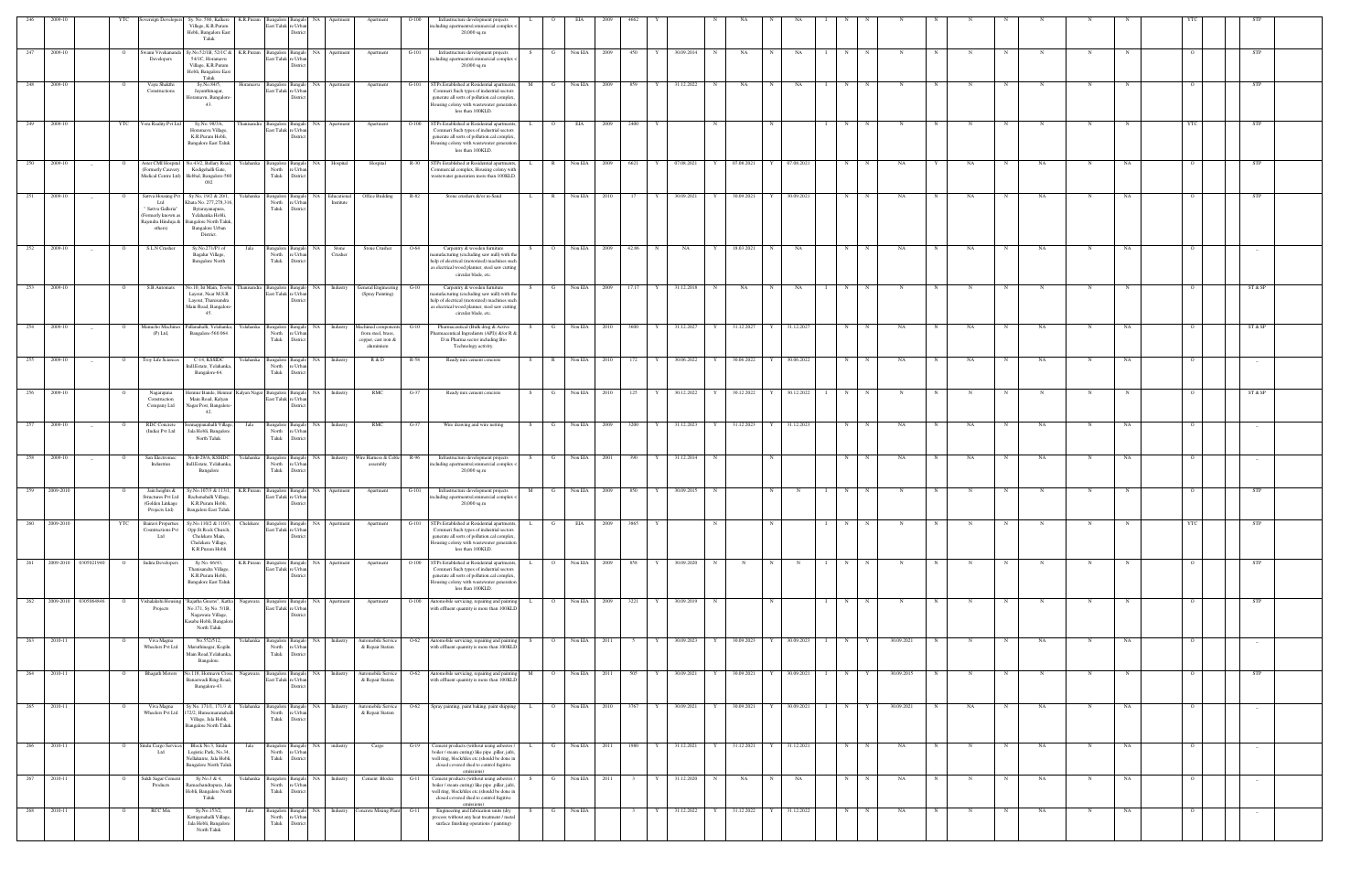| 269 | 2010-11 |                                |                | Anlon Ips                                                                                      | No.C-8, KSSIDC<br>ngineering Pvt Ltd Indl.Estate, Yelahanka,<br>Bangalore.                                                                                                                                                  | Yelahanka | Bangalore 1<br>North<br>${\rm Tauk}$ | Bangalo<br>e Urb<br>Distric  |              | NA industry Engineering industry | $G-63$  | Food and food processing including fruits<br>and vegetable processing                                                                                                                                        | S –<br>G       | Non EIA   | 2009 | 110<br>Y  | 31.12.2022 | Y | 31.12.2022              | $\mathbf{Y}$ | 31.12.2022 | N          |             | NA         |   |    |             | NA        |   |    |            |            |  |
|-----|---------|--------------------------------|----------------|------------------------------------------------------------------------------------------------|-----------------------------------------------------------------------------------------------------------------------------------------------------------------------------------------------------------------------------|-----------|--------------------------------------|------------------------------|--------------|----------------------------------|---------|--------------------------------------------------------------------------------------------------------------------------------------------------------------------------------------------------------------|----------------|-----------|------|-----------|------------|---|-------------------------|--------------|------------|------------|-------------|------------|---|----|-------------|-----------|---|----|------------|------------|--|
| 270 | 2010-11 |                                | $\overline{O}$ | Pristine Organics (P)<br>Ltd                                                                   | Pristine Organics (P) Yelahanka<br>Ltd, No.44/2A,<br>Kodigehalli Gate, NH-7.<br>Sahakaranagar Post,<br>Bangalore-92                                                                                                         |           | Bangalore Bangalo<br>North<br>Taluk  | e Urba<br>Distric            |              | NA Industry Food processing      |         | O-7 Garment Stitching/ Stitching of shoe uppers/<br>Cotton knitting including Socks, Shoe lace/<br>Readymade leather garments                                                                                | S              | O Non EIA |      | 331<br>Y  | 31.12.2021 | Y | 31.12.2021 Y 31.12.2021 |              |            | N          | N           | NA         | N | NA | N           | NA        | N | NA |            | $\sim$     |  |
| 271 | 2010-11 |                                |                | S & G Life Style (P)<br>td, Arviva Industrie<br>(India) Ltd                                    | Sy.No.29, 37/29,<br>Hegdenagar Main Road,<br>Thirumenahalli Village,<br>Yelahanka Hobli,<br><b>Bangalore North Taluk</b>                                                                                                    | Yelahanka | <b>Bangalore</b><br>North<br>Taluk   | 'e Urba<br>District          | Industry     | Garment Stitching                | G-72    | Garment Stitching/ Stitching of shoe uppers<br>Cotton knitting including Socks, Shoe lace/<br>Readymade leather garments                                                                                     |                | Non EIA   |      | 477       | 31.12.2022 |   | 31.12.2022              |              | 31.12.2022 | N          |             | NA         |   |    |             | NA        |   |    |            |            |  |
| 272 | 2010-11 | $\Omega$                       |                | Turquoise & Gold<br>Apparels Pvt Ltd                                                           | B-24, KSSIDC Indl<br>Estate, Yelahanka,<br>Bangalore                                                                                                                                                                        | Yelahanka | 3angalore<br>North<br>Taluk          | Bangak<br>Distri             | NA Industry  | Garment Stitching G-72           |         | Garment Stitching/ Stitching of shoe uppers/<br>Cotton knitting including Socks, Shoe lace/<br>Readymade leather garments                                                                                    | S.<br>G        | Non EIA   | 2011 | 2650      | 31.12.2022 | Y | 31-12-21                |              | 31.12.2022 | N          |             | 31.12.2020 |   |    |             | NA        | N | NA |            | $-$        |  |
| 273 | 2010-11 | $\Omega$                       |                | Turquoise & Gold<br>Apparels Pvt Ltd                                                           | No.507, 26/A, 8th Cross,<br>3rd 'A' Main, Agrahara<br>Layout, Yelahanka,<br>Bangalore                                                                                                                                       | Yelahanka | Bangalore Banga<br>North<br>Taluk    | e Urb<br>Distric             |              | NA industry Garment Stitching    | $G-72$  | Infrastructure development projects<br>ncluding apartments/commercial complex<br>$20,000$ sq.m                                                                                                               | <b>G</b>       | Non EIA   | 2011 | 389       | 31.12.2022 | Y | 31.12.2022              | Y            | 31.12.2022 | N          |             | NA         |   |    |             | NA        |   | NA |            |            |  |
| 274 |         | 2010-11 0303038338<br>$\Omega$ |                | Saravana Build We<br>Pvt Ltd,                                                                  | Sy No. 24/2,<br>Chikkbettahalli Village<br>Yelahanka Hobli,<br>Bangalore North Taluk,<br><b>Bangalore Rural District.</b>                                                                                                   | Yelahanka | Bangalore Bangal<br>North<br>Taluk   | re Urba<br>Distric           | NA Apartment | Apartment                        | $G-101$ | STPs Established at Residential apartment<br>Commeri Such types of industrial sectors<br>generate all sorts of pollution.cal complex<br>Housing colony with wastewater generation<br>less than 100KLD.       | G              | Non EIA   | 2011 | 3011      | 30.09.2020 | N | NA                      | NA 1         | NA         | N          | $_{\rm N}$  | NA         |   | NA |             | NA        |   | NA |            | <b>STP</b> |  |
| 275 | 2010-11 | YTC                            |                | Canter B & B<br>frastructure (P) Ltc<br>(Super Tech)                                           | Sy No.39, Khatha<br>No.43/39, Bellahalli<br>Village, Yelahanka<br>Hobli, Bangalore North<br>Taluk                                                                                                                           | Yelahanka | angalore 1<br>North<br>Taluk         | Bangalo<br>e Urbi<br>Distric | NA Apartment | Apartment                        | $O-100$ | STPs Established at Residential apartment<br>Commeri Such types of industrial sectors<br>generate all sorts of pollution.cal complex<br>lousing colony with wastewater generation<br>less than 100KLD.       | $\circ$<br>L.  | EIA       | 2012 | 4200<br>Y | NA         | N | NA                      | N            | NA         | N          | N           | NA         |   | N  | N           | <b>NA</b> | N | NA |            | <b>STP</b> |  |
| 276 | 2010-11 | $\circ$                        |                | Rennaisance Exotica<br>(Century Realtors)                                                      | Century Realtors,<br>Renaissance Holding &<br>Developers (P) Ltd)<br>Sy.No.1A, Block-1 &<br>Block -3, Jakkur<br>Plantation Village,<br>Yelahanka Hobli,<br>Bangalore North Taluk.                                           | Yelahanka | angalore Bangalo<br>North<br>Taluk   | Distric                      | NA Apartment | Apartment                        |         | R-82 STPs Established at Residential apartments<br>Commeri Such types of industrial sectors<br>generate all sorts of pollution.cal complex<br>lousing colony with wastewater generation<br>less than 100KLD. | R              | EIA       | 2004 | 960<br>Y  | 30.09.2018 | N | NA                      | N            | NA         | N          |             | 30.06.2015 |   | NA | N           | NA        |   | NA |            | <b>STP</b> |  |
| 277 | 2010-11 | YTC                            |                | Century Shelters                                                                               | Sy.No.116/1, 117/3,<br>107/1, 18/6, 18/7, 18/8,<br>18/9, 19/1, 19/4, 19/5,<br>9/6, 116/2, 121, 113/2<br>Bytarayanapura,<br>Amruthahalli Village,<br>Yelahanka Hobli,<br><b>Bangalore North Taluk</b>                        | Yelahanka | angalore<br>North<br>Taluk           | NA<br>'e Urb<br>Distric      | Apartment    | Apartment                        | $O-100$ | STPs Established at Residential apartment<br>Commeri Such types of industrial sectors<br>generate all sorts of pollution.cal complex<br>lousing colony with wastewater generatio<br>less than 100KLD.        | $\circ$        | EIA       | 2012 | 4200      | NA         | N | NA                      |              | NA         | N          |             | NA         |   |    |             | NA        |   | NA |            | STP        |  |
| 278 | 2010-11 | YTC                            |                | Fortuna Projects Pvt<br>ht I                                                                   | Fortuna Projects Pvt Ltd,<br>Sy.No.190/1,<br>Kodigehalli Village,<br>Yelahanka Hobli,<br>Bangalore North Taluk,<br>Bangalore Urban<br>District.                                                                             | Yelahanka | Bangalore Bangal<br>North<br>Taluk   | e Urb<br>District            | NA Apartment | Apartment                        | $O-100$ | STPs Established at Residential apartments<br>Commeri Such types of industrial sectors<br>generate all sorts of pollution.cal complex<br>lousing colony with wastewater generation<br>less than 100KLD.      | $\overline{O}$ | EIA       | 2009 | 488       | NA         | N | NA                      | NA 1         | NA         | N          |             | NA         |   | NA |             | NA        |   | NA |            | <b>STP</b> |  |
| 279 | 2010-11 | $\circ$                        |                |                                                                                                | G.K. Shelters (P) Ltd Sy. No.94/2, Ananthapur<br>Village, Yelanhanka,<br>Bangalore                                                                                                                                          | Yelahanka | angalore Bangal<br>North<br>Taluk    | re Urba<br>District          | NA Apartment | Apartment                        | R-82    | STPs Established at Residential apartment<br>Commeri Such types of industrial sectors<br>generate all sorts of pollution.cal complex<br>Housing colony with wastewater generation<br>less than 100KLD.       | $\mathbb{R}$   | EIA       | 2010 | - 24      | 30.06.2016 | N | NA                      | N            | NA         | N          |             | NA         |   |    |             | NA        |   | NA |            | STP        |  |
| 280 | 2010-11 | $\Omega$                       |                | Godrej Properties<br>Ltd., (Godrej<br>Woodsman Estate),<br>(old name Amco<br>Batteries Ltd., ) | Sy.No.46/2,3,4,5,<br>47/1,2,4A,3,5, 48/4,<br>125/5 & 126(P), Hebbal<br>Bellary Road, Bangalore-<br>24.                                                                                                                      | Hebbal    | Bangalore Bangalo<br>North<br>Taluk  | e Urba<br>Distric            | NA Apartment | Apartment                        | $O-100$ | Infrastructure development projects<br>including apartments/commercial complex <<br>20,000 sq.m                                                                                                              | $\mathbb{R}$   | EIA       | 2009 | 28600     | 30.09.2017 | N | NA                      | N            | NA         | N          |             | 30.09.2021 |   | NA | N           | <b>NA</b> | N | NA |            | <b>STP</b> |  |
| 281 | 2010-11 | $\circ$                        |                | J.K.Shanthilal                                                                                 | Sy.No.43/P2, Doddajala<br>Village, Jala Hobli,<br><b>Bangalore North Taluk</b>                                                                                                                                              | Jala      | angalore<br>North<br>Taluk           | Bangak<br>∘ Urb:<br>District | NA Apartment | Apartment                        | $G-101$ | Infrastructure development projects<br>ncluding apartments/commercial complex -<br>20,000 sq.m                                                                                                               | S.<br>G        | Non EIA   | 2010 | 1500      | 31.09.2015 | N | NA                      | NA           | NA         | $_{\rm N}$ |             | NA         |   | NA | $\mathbf N$ | NA        |   | NA |            | STP        |  |
| 282 | 2010-11 | YTC                            |                | Carnataka Hous<br>Board                                                                        | 15th 'A' Cross,<br>Sy.No.164, Yelahanka<br>New Town, Bangalore<br>North Taluk                                                                                                                                               | Yelahanka | angalore<br>North<br>Taluk           | ŃА<br>e Urba<br>District     | Apartmer     | Apartment                        | G-10    | TPs Established at Residential apartmen<br>Commeri Such types of industrial sectors<br>generate all sorts of pollution.cal complex<br>lousing colony with wastewater generation<br>less than 100KLD.         |                | Non EIA   |      | 200       | NA         |   | NA                      |              | NA         | N          |             | NA         |   |    |             | NA        |   |    |            | <b>STP</b> |  |
| 283 | 2010-11 |                                |                | Mahaveer Clove<br>(Red Coral<br>Properties)                                                    | Sy.No.59/1, Kogilu<br>Village, Yelahanka<br>Hobli, Bangalore North<br>Taluk.                                                                                                                                                | Yelahanka | angalore<br>North<br>Taluk           | NΑ<br>e Urbi<br>Distric      | Apartment    | Apartment                        | $O-100$ | STPs Established at Residential apartments<br>Commercial complex, Housing colony with<br>wastewater generation more than 100KLD.                                                                             |                | Non EIA   | 2011 |           | 30.09.2017 | N | NA                      |              | NA         | N          |             | NA         |   |    |             | NA        |   | NA |            | STP        |  |
| 284 | 2010-11 | $\circ$                        |                | Millennia Realtors<br>$(P)$ Ltd                                                                | RMZ latitude,<br>iy.No.48/4, 48/2, 125/.<br>Kasaba Hobli, Hebbal<br>Village, Bangalore North<br>Taluk                                                                                                                       | Yelahanka | Bangalore<br>North<br>Taluk          | Bangal<br>e Urb<br>Distric   | NA Apartment | Apartment                        | R-82    | STPs Established at Residential apartment<br>Commeri Such types of industrial sectors<br>generate all sorts of pollution.cal complex<br>lousing colony with wastewater generation<br>less than 100KLD.       |                | EIA       | 2012 | 453       | 30.06.2021 | N | NA                      |              | NA         | N          |             | NA         |   |    |             | NA        |   | NA |            | <b>STP</b> |  |
| 285 | 2010-11 | YTC                            |                | Nam Estates Pvt Ltd<br>(Embassy Spring)                                                        | Navarathna Agarahara<br>Village, Jala Hobli,<br>Bangalore North Taluk,<br>Sy.No.44/1, 2, 3, 45/2,<br>Village & Sy.Nos.50, 51,<br>52/1, 52/2, 52/3 & 54 --<br>of Nagamangala Village,<br>Kundana Hobli,<br>Devanahalli Taluk | Yelahanka | angalore Bangal<br>North<br>Taluk    | e Urba<br>District           | NA Apartment | Apartment                        | $O-100$ | STPs Established at Residential apartmen<br>Commeri Such types of industrial sectors<br>generate all sorts of pollution.cal complex<br>lousing colony with wastewater generation<br>less than 100KLD.        | $\overline{O}$ | EIA       | 2010 | 952       | NA         | N | NA                      | $_{\rm N}$   | NA         | N          | $_{\rm N}$  | NA         |   |    | N           | NA        | N | NA | <b>YTC</b> | <b>STP</b> |  |
| 286 | 2010-11 | $\circ$                        |                | NCC Urban<br>Infrastructure Ltd                                                                | Vagarjuna Meadows,<br>Sy.No.81 & 82/3,<br>Puttenahalli Village,<br>Yelahanka Hobli,<br><b>Bangalore North Taluk.</b>                                                                                                        | Yelahanka | <b>Bangalore</b><br>North<br>Taluk   | Bangal<br>e Urba<br>Distric  | NA Apartment | Apartment                        | $O-100$ | Infrastructure development projects<br>ncluding apartments/commercial complex -<br>20,000 sq.m                                                                                                               | $\mathbb{R}$   | EIA       | 2010 | 8185      | 30.09.2021 | N | NA                      |              | NA         | N          |             | NA         |   | NA | $\mathbf N$ | NA        | N | NA |            | <b>STP</b> |  |
| 287 | 2010-11 | $\mathbf{o}$                   |                | Prasiddhi Properties                                                                           | Sy.No.51/2, 4,5,6,7,<br>Billamaranahalli, Jak<br>Hobli, Bangalore North.                                                                                                                                                    | Yelahanka | angalore<br>North<br>Taluk           | e Urba<br>District           | NA Apartment | Apartment                        | $G-101$ | STPs Established at Residential apartmen<br>Commeri Such types of industrial sectors<br>generate all sorts of pollution.cal complex<br>lousing colony with wastewater generation<br>less than 100KLD.        | <b>G</b>       | Non EIA   | 2011 | 145       | 30.09.2020 | N | NA                      | $_{\rm N}$   | NA         | N          | $\mathbf N$ | NA         |   |    | N           | NA        | N | NA |            |            |  |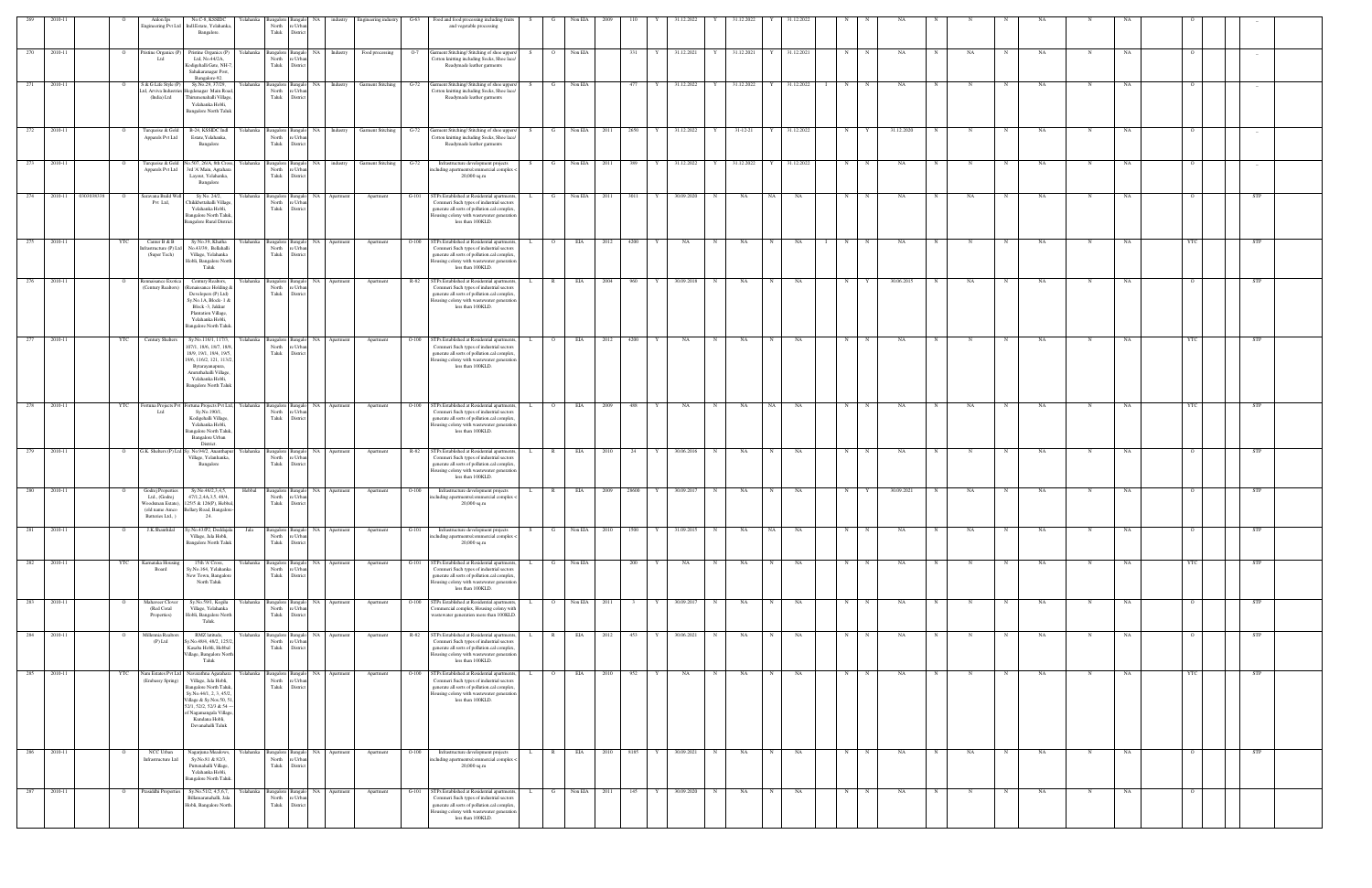| 288         |                       |     |                                                                                                      | istine Buildcon Pvt Pristine Buildcon Pvt                                                                                                                                                               | Jala                        |                                                        |                                                             |                       | Apartmen                               |         | Infrastructure development projects                                                                                                                                                                      |    |                |                 |              |                     |              |             |                          |      |              |                   |            |            |            |            |             |     |             |    |                |            |             |
|-------------|-----------------------|-----|------------------------------------------------------------------------------------------------------|---------------------------------------------------------------------------------------------------------------------------------------------------------------------------------------------------------|-----------------------------|--------------------------------------------------------|-------------------------------------------------------------|-----------------------|----------------------------------------|---------|----------------------------------------------------------------------------------------------------------------------------------------------------------------------------------------------------------|----|----------------|-----------------|--------------|---------------------|--------------|-------------|--------------------------|------|--------------|-------------------|------------|------------|------------|------------|-------------|-----|-------------|----|----------------|------------|-------------|
|             |                       |     | Ltd (Pristine Hill<br>View)                                                                          | Ltd, (Pristine Hill View)<br>Sy.No.94/1 (P), 94/2 (P)<br>95/2, 96/1, 96/2, 97 (P)<br>102/1, 102/2 & 111,<br>Tarabanahalli Village.<br>Jala Hobli, Bangalore<br>North Taluk, Bangalon<br>Urban District. |                             | North<br>Taluk                                         | re Urba<br>District                                         |                       |                                        |         | ncluding apartments/commercial complex<br>20,000 sq.m                                                                                                                                                    |    |                |                 |              |                     |              |             |                          |      |              |                   |            |            |            |            |             |     |             |    |                |            |             |
| 289         | 2010-11               |     | Pyramid Green<br>Woods                                                                               | yramid Green Woods<br>Sy No 71/1 & 2,<br>Ayyappa Temple Road<br>Shabarinagar,<br>Bytarayanapura,<br><b>Bangalore North Taluk</b><br>Bangalore Urban<br>District.                                        |                             | North<br>Taluk                                         | e Urba<br>District                                          | NA Apartment          | Apartment                              |         | Engineering and fabrication units (dry<br>process without any heat treatment / meta<br>surface finishing operations / painting)                                                                          |    |                | Non EIA         | 830          |                     | 31.12.2012   |             | NA                       |      | NA           | NA                |            |            |            | Yes        |             | NA  |             |    |                |            |             |
| 290         | 2010-11               |     | Doosan Infracrore<br>india Pvt Ltd                                                                   | Doosan International<br>India (P) Ltd, No.106/10<br>11-12, Amruthahalli,<br>Bytarayanapura, Bellary<br>Road, Bangalore-92.                                                                              | felahanka                   | Bangalore Bangalo<br>North<br>Taluk                    | re Urba<br>District                                         | NA Industry           | Engineering industry                   | $G-63$  | STPs Established at Residential apartments,<br>Commercial complex, Housing colony with<br>wastewater generation more than 100KLD.                                                                        |    | G              | Non EIA 1433.31 |              |                     | 30.12.2021   |             | 30.12.2021               |      | 30.12.2021   | N                 |            | NA         |            | NA         |             | NA  |             | NA |                |            | Division 32 |
| 291         | 2010-11               |     | RMZ Galleria (India<br>Pvt Ltd                                                                       | Sy.No.144, BBMP<br>Khata<br>No.181/898/755/2,<br>Yelahanka Village,<br>Yelahanka Hobli,<br>Bangalore                                                                                                    | Yelahanka                   | North<br>Taluk                                         | angalore Bangalo NA Apartment<br>e Urba<br>District         |                       | Apartment                              | R-82    | STPs Established at Residential apartments<br>ommercial complex, Housing colony with<br>vastewater generation more than 100KLD                                                                           |    | $\mathbb{R}$   | EIA             | 2011         | 162.68<br>Y         | 30.06.2021   | Y           | NA                       |      | NA           | N                 |            | NA         |            |            | $_{\rm N}$  | NA  | N           | NA | $\circ$        |            |             |
| 292 2010-11 |                       |     | Sobha Developers<br>Ltd                                                                              | Sy.No. 7/1,9/1,9/2,<br>Nagareshwara<br>Jagenahalli, K.R. Purar<br>Hobli and 62/2, 62/3,<br>Chokkanahalli Village,<br>Yelahanka Hobli,<br>Bangalore.                                                     | Yelahanka                   | angalore Bangalo<br>North<br>Taluk                     | re Urba<br>District                                         | NA Apartment          | Apartment                              | R-82    | STPs Established at Residential apartments<br>Commeri Such types of industrial sectors<br>generate all sorts of pollution.cal complex,<br>Iousing colony with wastewater generation<br>less than 100KLD. |    | $\mathbb{R}$   | Non EIA         |              | Y                   | 30.06.2023   | N           | NA                       | N    | NA           | N                 | $_{\rm N}$ | NA         | $_{\rm N}$ | NA         | N           | NA  | N           | NA |                | <b>STP</b> |             |
| 293         | 2010-11               | YTC | Suresh Jain,<br>Residential<br>Apartment                                                             | Sy No.27, 28/2, 3, 4,<br>Kogilu Village,<br><b>Bangalore North Taluk</b>                                                                                                                                | Yelahanka                   | Bangalore Bangalo<br>North<br>Taluk                    | re Urbar<br>District                                        | NA Apartment          | Apartment                              | $O-100$ | STPs Established at Residential apartments<br>Commercial complex, Housing colony with<br>wastewater generation more than 100KLD.                                                                         |    | $\circ$        | EIA             | 2012         |                     | NA           | N           | NA                       |      | NA           | N                 |            | NA         |            |            | $_{\rm N}$  | NA  | N           | NA | YTC            | <b>STP</b> |             |
| 294         | 2010-11               |     | eracious Builders &<br>Developers<br>Residential<br>Apartment                                        | y No 74/1 & 74/2, Vani<br>Garden, Puttenahalli,<br>Yelahanka, Bangalore<br>North Taluk                                                                                                                  | Yelahanka                   | Bangalore Bangak<br>North<br>Taluk                     | NA<br>e Urba<br>District                                    | Apartmen              | Apartment                              | R-82    | Infrastructure development projects<br>ncluding apartments/commercial complex<br>20,000 sq.m                                                                                                             |    |                | EIA             | 2012         | 4500                | 30.06.2021   | N           | NA                       |      | NA           | N                 |            | NA         |            |            |             | NA  |             | NA |                | STP        |             |
|             | 295 2010-11           | YTC | Adithi Builders and<br>Developers                                                                    | Sy No. 317, Kalkere<br>Village, K.R.Puram<br>Hobli                                                                                                                                                      | K.R.Puram Bangalore Bangalo | East Taluk re Urba                                     | Distric                                                     | NA Apartment          | Apartment                              | $G-101$ | STPs Established at Residential apartments<br>ommercial complex, Housing colony with<br>wastewater generation more than 100KLD.                                                                          |    | G              | Non EIA         | 2010         | 460                 | NA           |             |                          |      |              | N                 |            |            |            |            |             |     | N           |    | - YTC          | <b>STP</b> |             |
| 296         | 2010-11<br>0305022099 |     | Sobha Developers<br>(Hara Global Estates)                                                            | Sobha Moonstone" Sy<br>No.69/2A, 69/2B &<br>69/2C2, Dasarahalli<br>Village, Bangalore East<br>Taluk                                                                                                     | <b>Dasarahalli</b>          | Bangalore Bangalo<br>East Taluk re Urbar               | Distri                                                      | NA Apartment          | Apartment                              | R-82    | Infrastructure development projects<br>ncluding apartments/commercial complex <<br>20,000 sq.m                                                                                                           |    | $\mathbb{R}$   | Non EIA         |              | 2360                | 31.12.2021   | N           |                          |      | $_{\rm N}$   | N                 |            |            |            |            |             |     |             |    |                | <b>STP</b> |             |
| 297         | 2010-11               |     | <b>HDFC</b> Bank                                                                                     | No.21, NTI Employee<br>Housing Society,<br>Vidyarnyapura Main<br>Road, Opp SBI<br>Vidyarnyapura                                                                                                         | Yelahanka                   | Bangalore Bangalo<br>North<br>Taluk                    | NA 1<br>re Urba<br>District                                 | Others                | Bank                                   | $G-101$ | Infrastructure development projects<br>ncluding apartments/commercial complex <<br>$20,000$ sq.m                                                                                                         | S. | $\mathbf{G}$   | Non EIA         | 2009         | 1500<br>$\mathbf N$ | N            | Y           | $31 - 12 - 13$           |      | NA           | N                 |            | NA         |            |            | N           | NA  | N           | NA | $\Omega$       |            |             |
| 298 2010-11 |                       |     | HDFC Bank                                                                                            | No.297/291/16 &<br>266/261/17, Hosahalli<br>Road,<br>Hunasemaranahalli,<br>Bangalore                                                                                                                    |                             | North<br>Taluk                                         | Yelahanka Bangalore Bangalo NA Others<br>e Urba<br>District |                       | Bank                                   | $G-101$ | Infrastructure development projects<br>ncluding apartments/commercial complex<br>$20,000$ sq.m                                                                                                           | S. | G Non EIA 2009 |                 |              | 65 —<br>N           | N            | Y           | $31 - 12 - 13$           | N    | NA           | N                 | N          | NA         | N          | $_{\rm N}$ | N           | NA  | $\mathbf N$ | NA | $\circ$        |            |             |
| 299         | 2010-11               |     | HDFC Bank                                                                                            | No.43, G Block, 60 Fee<br>Main Road,<br>Sahakarnagar, Bangalor                                                                                                                                          | Yelahanka                   | Bangalore Bangalo<br>North<br>Taluk District           | NA<br>re Urbar                                              | Others                | Bank                                   | $G-101$ | Health-care Establishment (as defined in<br><b>BMW Rules</b> ) with                                                                                                                                      |    | G              | Non EIA         | 5973<br>2009 |                     | - N          |             | $31 - 12 - 13$           |      | NA           | N                 |            | NA         |            |            |             | NA  | N           | NA |                |            |             |
| 300         | 2010-11<br>0303059255 |     | Semler Research<br>Centre (P) Ltd                                                                    | No. 21, 22 & 23,<br>Kodigehalli Main Road,<br>Sahakaranagar,<br>Bangalore                                                                                                                               |                             | Yelahanka Bangalore Bangalo<br>North re Urban<br>Taluk | District                                                    | NA Hospital           | Collection of Blood O-85<br>Samples    |         | Health-care Establishment (as defined in<br><b>BMW Rules</b> ) with                                                                                                                                      | L. | $\overline{O}$ | Non EIA 2010    |              | 1023<br>Y           | 30.06.2016   | Y           | 30.06.2016               |      | 30.06.2016   | $\mathbf{I}$<br>Y |            | NA         |            |            | N           | NA  | N           | NA |                | BWSSB      |             |
| 301         | 2010-11               |     | Milestone Buildcon<br>Pvt LTd (Bhartiya<br>City Developers (P)<br>Ltd) (Zigma<br>Developers (P) Ltd) | hartiya City Develope<br>(P) Ltd (Zigma<br>Developers (P)<br>Ltd)Sy.No.32/1 (P), 32/<br>(P), Chokkanahalli<br>Village, Yelahanka<br>Hobli, Bangalore North<br>Taluk                                     | ∕elahanka                   | Bangalore<br>North<br>Taluk                            | Bangalo<br>NA.<br>e Urba<br>District                        | Commercial<br>Complex | <b>Commercial Complex</b>              | $O-100$ | STPs Established at Residential apartments<br>Commeri Such types of industrial sectors<br>generate all sorts of pollution.cal complex<br>Iousing colony with wastewater generation<br>less than 100KLD.  |    |                | EIA             | 9/11/201     | 11.5                | 30.06.2021   | N           | 30.09.2017               |      | 30.09.2017   | N                 |            | 30.09.2021 |            | NA         |             | NA  |             | NA |                | STP        |             |
| 302 2010-11 |                       |     | Millennia Realtors<br>$(P)$ Ltd                                                                      | RMZ latitude,<br>Sy.No.48/4, 48/2, 125/2<br>Kasaba Hobli, Hebbal<br>Village, Bangalore North<br>Taluk                                                                                                   | Yelahanka                   | Bangalore Bangalo<br>North<br>Taluk                    | re Urban<br>District                                        | Complex               | NA Commercial Commercial Complex 0-100 |         | STPs Established at Residential apartments<br>Commeri Such types of industrial sectors<br>generate all sorts of pollution.cal complex,<br>lousing colony with wastewater generation<br>less than 100KLD. |    | $\overline{O}$ | <b>EIA</b>      | 2012         | 29<br>Y             | 30.09.2021   | $\mathbf N$ |                          |      |              | N                 |            | NA         |            |            |             | NA  | N           | NA | $\Omega$       | <b>STP</b> |             |
| 303 2010-11 |                       |     | NCC Urban<br>Infrastructure Ltd                                                                      | NCC Urban<br>Infrastructure Ltd,<br>Sy.No.76/2, Allasandra<br>Village, Yelahanka<br>Hobli, Bangalore North<br>Taluk.                                                                                    | Yelahanka                   | Taluk                                                  | North re Urban<br>District                                  | Complex               |                                        |         | Bangalore Bangalo NA Commercial Commercial Complex G-113 STPs Established at Residential apartments,<br>Commercial complex, Housing colony with<br>wastewater generation less than 10KLD.                | L. | $\mathbf{G}$   | Non EIA 2010    |              | Y<br>47             | 30.09.2015 Y |             | 30.09.2015               |      | Y 30.09.2015 | N                 | N          | NA         | N          | NA         | N           | NA  | $\mathbf N$ | NA | $\overline{O}$ |            |             |
|             | 304 2010-11           |     | Nitesh Housing                                                                                       | Nitesh Columbus<br>Developers Pvt Ltd Square" Sy.No.174/4<br>175/2, Kattigenahalli<br>Village, Jala Hobli,<br>Bangalore North Taluk.                                                                    | Jala                        | North<br>Taluk                                         | Bangalore Bangalo NA Apartment<br>re Urba<br>District       |                       | Apartment                              |         | R-82 STPs Established at Residential apartments,<br>Commercial complex, Housing colony with<br>wastewater generation more than 100KLD.                                                                   | L. | R              |                 | EIA 2010     | 2300 Y              | 30.06.2020 N |             | 30.06.2020 NA 30.06.2020 |      |              | N                 | N          | NA         | N          | NA         | N           | NA. | N           | NA | $\overline{O}$ |            |             |
| 305         | 2010-11               |     | Manipal Universal<br>Learning Pvt Ltd                                                                | Manipal Universal<br>Learning Pvt Ltd,<br>Sy.No.36, Hegadenaga<br>Chokkanahalli, Jakkur<br>Post, Bangalore North.                                                                                       | Yelahanka                   | Bangalore Bangalo<br>North re Urban<br>Taluk District  |                                                             | Institute             | NA Educational Educational Institute   |         | R-82 STPs Established at Residential apartments,<br>Commercial complex, Housing colony with<br>wastewater generation more than 100KLD.                                                                   |    | $\mathbb{R}$   | Non EIA         | 2008         | 9900                | 30.09.2018   | Y           | 30.09.2018               |      | 30.09.2018   | N                 |            | 31.12.2020 |            | NA         | $\mathbf N$ | NA  | N           | NA | $\overline{O}$ | $-$        |             |
| 306         | 2010-11               |     | Aveksha Hospital (<br>Unit of Aarogya<br><b>Health Care Services</b><br>$\rightarrow$                | y No.647/4, 5, 6, 102<br>103, 121, 122/A<br>Singapura Village,<br>/idyaranyapura, Yelaha<br>ka Hobli, Bangalore<br>North Taluk<br>Bangalore Urban<br>District.                                          | Yelahanka                   | Bangalore Bangalo<br>North<br>Taluk                    | NA<br>e Urbar<br>District                                   | Hospital              | Hospital                               | $O-85$  | Health-care Establishment (as defined in<br><b>BMW Rules)</b> with                                                                                                                                       |    | $\overline{O}$ | Non EIA         | - 2009       | 202<br>Y            | 30.09.2022   | N           | 30.09.2022               | - NA | 30.09.2022   | N                 |            | NA         |            | 30.09.2022 |             | NA  | N           | NA | $\circ$        |            |             |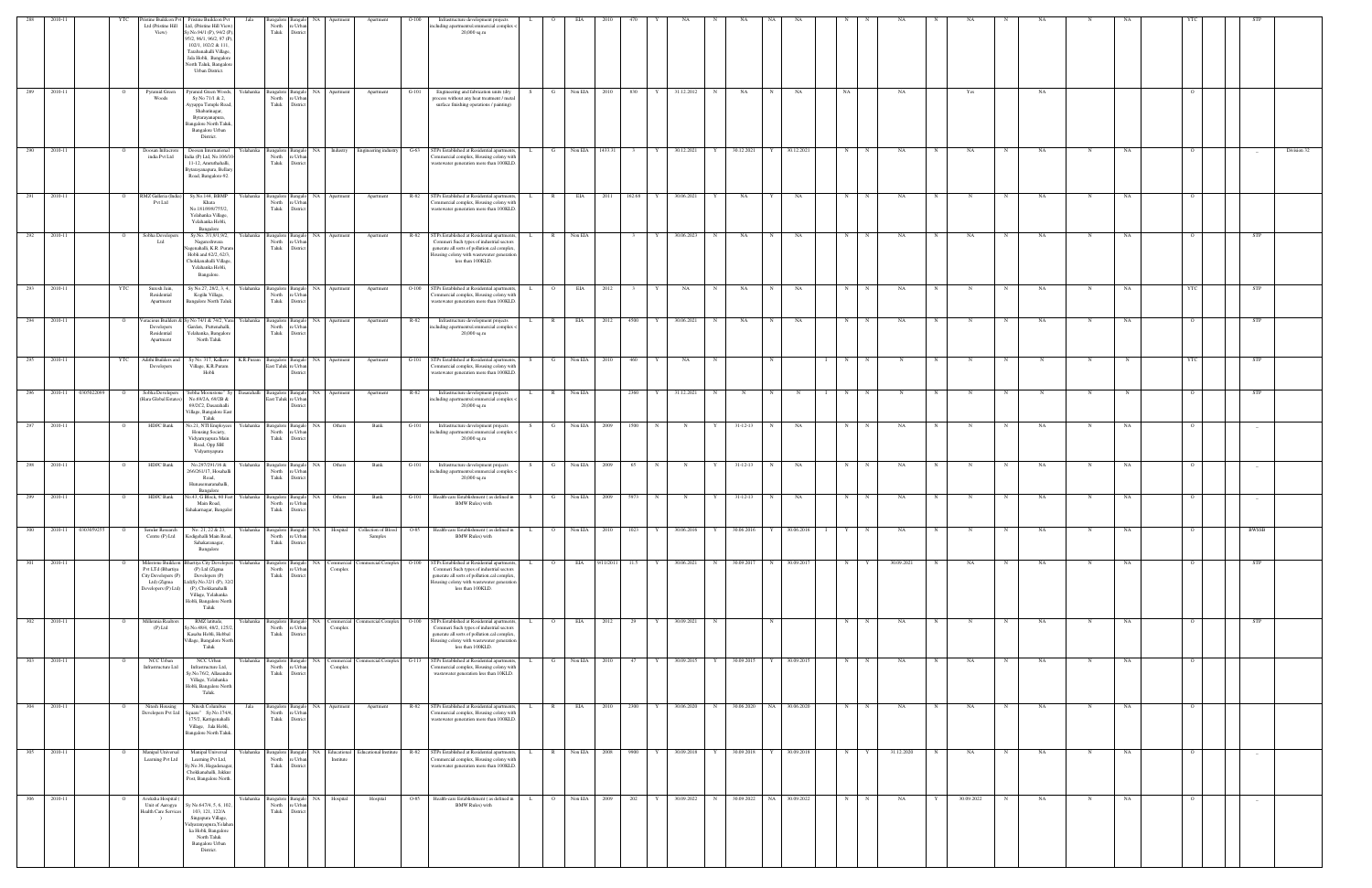|                 |         |                             | Nagappa Hadli<br>Hospital,                                                  | Sy.No.16,<br>Chikkabettahalli Villag<br>Bharath Nagar,<br>M.S.Palya Circle,<br>Yelahanka Hobli,<br>Bangalore North Taluk.           |           | North<br>Taluk                               | e Urb<br>Distric             |                  | Hospital                                          | $O-85$  | Health-care Establishment (as defined in<br><b>BMW Rules)</b> with                                                                                    |                   | Non EIA/No<br>17Cat        |      |        |                  |   |            |              |              |            |             |            |     |             |             |    |             |    |                |                                 |             |
|-----------------|---------|-----------------------------|-----------------------------------------------------------------------------|-------------------------------------------------------------------------------------------------------------------------------------|-----------|----------------------------------------------|------------------------------|------------------|---------------------------------------------------|---------|-------------------------------------------------------------------------------------------------------------------------------------------------------|-------------------|----------------------------|------|--------|------------------|---|------------|--------------|--------------|------------|-------------|------------|-----|-------------|-------------|----|-------------|----|----------------|---------------------------------|-------------|
| 308             | 2010-11 | $\circ$                     | <b>Bhagini Restauren</b>                                                    | Sy No 198/2, New<br>Khaneshumari<br>No.6692/683/198,<br>Hunasemaranahalli<br>Village, Jala Hobli,<br><b>Bnagalore North Taluk</b>   | Yelahanka | angalore Bangalo<br>North<br>Taluk           | re Urba<br>Distric           | NA Hospitality   | Hotel                                             | $G-52$  | The Hotels/Resorts having more than 20<br>coms and waste-water generation less than<br>10 KLD and having no-boiler & no<br>hazardous waste generation | G                 | Non EIA                    | 2009 |        | 31.12.2018       | Y | 31.12.2018 |              | Y 31.12.2018 | N          | N           | NA         |     |             |             | NA |             | NA |                |                                 |             |
| 309             | 2010-11 | YTC                         | Felecom Employer<br>Co-Operative<br>losuing Society Ltd<br>(Green Field-II) | Sy.No.49, 50P/2 (163),<br>$50P(165)$ , of<br>Kuderegere Village, Jal<br>Hobli, Bangalore North<br>Taluk                             | Yelahanka | Bangalore Bangalo<br>North<br>Taluk          | e Urb<br>Distric             | NA Layout        | Layout                                            | $G-102$ | Townships and Residential Area<br>development Projects covering an area>10<br>Acers                                                                   | LB                | LB<br>Non EIA              | 2011 | 1000   | NA               | N | NA         | N            | NA           | N          | N           | NA         |     |             | N           | NA | N           | NA | YTC            |                                 |             |
| 310             | 2010-11 | 305068759<br>$\overline{O}$ | Orchid Woods<br>Projects                                                    | Sy.No.49/1B Kothanur<br>Village K.R.Puram hob<br><b>Bangalore East taluk</b>                                                        | K.R.Puram | Bangalore Bangalo<br>North<br>Taluk          | e Urb<br>District            |                  | NA Apartment Residential Apartment R-82           |         | STPs Established at Residential apartment<br>Commercial complex, Housing colony with<br>wastewater generation more than 100KLD.                       |                   | R<br>Non EIA               | 2011 | 4900   | 30.06.2022       | N | NA         | N            | NA           | N          |             | NA         |     |             |             | NA |             | NA |                | STP                             |             |
| 311             | 2010-11 | $\circ$                     | SVS Infrastructures                                                         | Sy.No.13, Khatha<br>No.1307/1,<br>143/16/1/398/13,<br>Falacauvery Layout, BV<br>Road, Amruthahalli,<br><b>Bangalore North Taluk</b> | Yelahanka | Bangalore Bangal<br>North<br>Taluk           | 'e Urba<br>Distric           |                  | NA Apartment Residential Apartment R-82           |         | STPs Established at Residential apartments<br>Commercial complex, Housing colony with<br>wastewater generation more than 100KLD.                      | $\mathbb{R}$      | EIA                        | 2012 |        | 30.09.2016       |   | NA         |              | NA           | $_{\rm N}$ |             | NA         |     |             |             | NA |             | NA |                |                                 |             |
| 312             | 2010-11 | $\circ$                     | Chairmans Club &<br>Resort                                                  | Chairmans Club &<br>Resort, No.14/1,<br>Godigehalli Main Road<br>Sahakaranagar,<br>Bangalore.                                       | Yelahanka | Bangalore Bangalo<br>North<br>Taluk          | Distric                      | NA Hospitality   | Resort                                            | $G-52$  | The Hotels/Resorts having more than 20<br>coms and waste-water generation less than<br>10 KLD and having no-boiler & no<br>hazardous waste generation | M                 | Non EIA                    |      | 1307   | 31.12.2020       | Y | 31.12.2020 |              | 31.12.2020   | N          |             | NA         |     |             |             | NA | N           | NA |                | $\hspace{0.1mm}-\hspace{0.1mm}$ | Division 32 |
| 313             | 2010-11 | $\overline{O}$              |                                                                             | G.K Shelters (P) Ltd Sy.No.94/2, Ananthapur<br>Village, Yelanhanka,<br>Bangalore                                                    | Yelahanka | Bangalore Bangal<br>North<br>Taluk           | e Urb:<br>Distric            | NA Apartment     | Apartment                                         | R-82    | STPs Established at Residential apartments<br>ommercial complex, Housing colony wit<br>wastewater generation more than 100KLD.                        |                   | EIA<br>$\mathbb{R}$        | 2010 | 24     | 30.06.2016       | N | NA         | N            | NA           | N          | N           | NA         |     |             | $\mathbf N$ | NA | N           | NA |                | STP                             |             |
| 314             | 2010-11 | $\circ$                     | Sree Vinayaka Ston<br>Crusher                                               | Sy.No.271/P1/131<br>Bagalur hosur Bande<br><b>Bangalore East Taluk</b>                                                              | Bagalur   | Bangalore Banga<br>North<br>Taluk            | NA<br>e Urba<br>District     | Stone<br>Crusher | Stone Crusher                                     | O-64    | Stone crushers &/or m-Sand                                                                                                                            | $\circ$<br>S.     | Non EIA                    | 2009 |        | NA               |   | NA         | $_{\rm N}$   | NA           | N          | N           | NA         |     | NA          |             | NA | N           | NA |                | <b>STP</b>                      |             |
| $\frac{315}{ }$ | 2010-11 | $\overline{O}$              | Balaji Stone Crusher                                                        | Sy.No.424, Bagalur<br>Village, Jala Hobli,<br><b>Bangalore North Taluk</b>                                                          | Yelahanka | angalore Bangalo<br>North<br>Taluk           | NA 1<br>re Urba<br>Distric   | Stone<br>Crusher | Stone Crusher                                     | O-64    | Stone crushers &/or m-Sand                                                                                                                            | S.                | Non EIA<br>$\overline{O}$  |      | 94.69  | NA<br>N          | Y | 31.03.2020 | N            | NA           | N          | N           | NA         |     |             | N           | NA | N           | NA |                |                                 |             |
| 316             | 2010-11 | $\mathbf{o}$                | S.M.Stone Crusher<br>Manjunatha Stone<br>Crusher-Gajendra<br>Babu)          | Sy.No.132, Uttanahalli, Yelahanka<br>Chikkajala Village,<br><b>Bangalore North Taluk</b>                                            |           | Bangalore Bangalo<br>North<br>Taluk          | NA<br>'e Urba<br>Distric     | Stone<br>Crusher | Stone Crusher                                     | O-64    | Stone crushers &/or m-Sand                                                                                                                            | $\circ$<br>S.     | Non EIA                    | 2006 | 18.00  | NA<br>$_{\rm N}$ | Y | 31.03.2020 | N            | NA           | N          | N           | NA         |     |             | N           | NA | N           | NA |                |                                 |             |
| 317             | 2010-11 | $\circ$                     | Navayuga<br>Engineering<br>Company Ltd                                      | Sy.No.238, 237/1,<br>Bettahalasur, Jala Hobli.<br><b>Bangalore North Taluk</b>                                                      | Yelahanka | Bangalore Bangalo<br>North<br>Taluk          | e Urba<br>District           | NA Industry      | Hot Mix Plant                                     | $O-37$  | Hot Mix Plant                                                                                                                                         | M                 | Non EIA<br>$\circ$ $\circ$ | 2010 | 3      | 30.09.2021<br>Y  | Y | 30.09.2021 | Y            | 30.09.2021   | N          | N           | NA         | N   | N           | $\mathbf N$ | NA | N           | NA | $\Omega$       | $\sim$                          | Division 32 |
| 318             | 2010-11 | $\circ$                     | $-7$ Synergon (P) Lt                                                        | G.7.Synergon (P) Ltd,<br>No.537, 9th Cross, 5th<br>Main, Tatanagar,<br>Sahakaranagar,<br>Bangalore-92.                              | Yelahanka | Bangalore Bangal<br>North<br>Taluk           | ŃА<br>re Urba<br>Distric     | Industry         | Research laboratory<br>not involving<br>chemicals | R-83    | Research and Analytical laboratories<br>nvolving use of chemicals listed in .MSIHC<br>Rules/ animals.                                                 | $\mathbb{R}$<br>М | Non EIA                    |      | 2171   | 30.06.2017       |   | 30.06.2017 |              | 30.06.2017   | N          |             | NA         |     |             |             | NA |             | NA |                | STP                             |             |
| 319             | 2010-11 | YTC                         | <b>Trishul Developers</b>                                                   | v.No.32/3, 4, 5, 33/3 &<br>4, Shivanahalli,<br>Yelahanka                                                                            | Yelahanka | Bangalore Banga<br>North<br>Taluk            | Distri                       | NA Apartment     | Apartment                                         | $G-113$ | STPs Established at Residential apartment<br>Commercial complex, Housing colony with<br>wastewater generation less than 10KLD.                        | G<br>L.           | Non EIA                    | 2013 |        | NA               | N | NA         | N            | NA           | N          | N           | NA         |     | N           | N           | NA | N           | NA | YTC            | STP                             |             |
| 320             | 2010-11 | $\overline{O}$              | Centum Electronics<br>Ltd                                                   | Sy.No.4, 12th K.M, Yelahanka<br>Bellary Road, Jakkur,<br>ahanka, Bangalo                                                            |           | Bangalore Bangalo<br>North                   | e Urb:                       |                  | NA Industry PCB Assembly                          | $G-78$  | Panel Board, Switches without<br>electroplating/ Control panel equipment an<br>power devices manufacturing/                                           | L.                | G Non EIA                  |      | 1415 Y | 31.12.2022       | Y | 31.12.2022 |              | 31.12.2022   | N          | Y           | 31.12.2019 |     | $\mathbf N$ | $\mathbf N$ | NA | N           | NA |                |                                 |             |
| 321             | 2010-11 | $\Omega$                    | Tata Global<br>Beverages Ltd                                                | Katha No.338, Kirloskar Yelahanka<br>Busniess Park Hebbal,<br>Bangalore-560024.                                                     |           | 3angalore Bangalo<br>North<br>Taluk District | re Urbar                     |                  | NA industry R & D Coffee & Tea R-58               |         | Pharmaceutical (Bulk drug & Active<br>Pharmaceutical Ingredients (API)) &/or R &<br>D in Pharma sector including Bio<br>Technology activity.          |                   | Non EIA<br>R               | 2011 | 6602   | 30.06.2021       | Y | 30.06.2021 | $\mathbf{Y}$ | 30.06.2021   | N          | $\mathbf N$ | <b>NA</b>  |     |             | N           | NA | N           | NA |                | <b>STP</b>                      |             |
| 322             | 2010-11 | $\overline{O}$              | Penshibao Wang Pvt<br>Ltd                                                   | No 247/2-2,<br>Singanayakanahalli,<br>Yelahanka Hobli,<br>Bangalore                                                                 | Yelahanka | angalore Bangalo<br>North<br>Taluk           | re Urbar<br>District         | NA Industry      | Re-packing Finishing G-30<br>of product           |         | Packing materials manufacturing from non<br>asbestos fibre, vegetable fibre yarn                                                                      | S.                | Non EIA<br>G               |      |        | 30.09.2022<br>Y  | N | NA         | N            | NA           | N          | N           | NA         | N   | NA          | N           | NA | $\mathbf N$ | NA | $\overline{O}$ | ST & SP                         |             |
| 323             | 2010-11 | $\circ$                     | Topmix (RMC<br>Service)                                                     | No.22, Lakshmisagara,<br>Singanayakanahalli Post<br>Yelahanka Hobli,<br>Bangalore North Taluk.                                      | Yelahanka | Bangalore Bangalo<br>North<br>Taluk          | e Urba<br>District           | NA Industry      | RMC                                               | $G-37$  | Ready mix cement concrete                                                                                                                             | S.<br>G           | Non EIA                    | 2011 | 1500   | 31.12.2023<br>Y  | Y | 31.12.2023 | $\mathbf Y$  | 31.12.2023   | N          | N           | NA         | - N |             | N           | NA | $\mathbf N$ | NA |                |                                 |             |
| 324             | 2010-11 | $\overline{O}$<br>$\sim$    | Ultratech Cement                                                            | Sy.No.63, Kadiganahalli<br>Village, Jala Hobli,<br>Bangalore North -<br>562157.                                                     | Jala      | Bangalore Bangalo<br>North<br>Taluk          | e Urba<br>District           | NA Industry      | RMC                                               | $G-37$  | Ready mix cement concrete                                                                                                                             | S                 | G I<br>Non EIA             | 2006 | 489    | 31.12.2026<br>Y  | Y | 31.12.2026 |              | Y 31.12.2026 | N          | N           | NA         | N   | NA          | N           | NA | $\mathbf N$ | NA | $\circ$        | $\sim$                          |             |
| 325             | 2010-11 | $\circ$                     | Vishwas Concrete<br><b>Pvt Ltd</b>                                          | Sy.No.31,<br>Thirumenahalli Village,<br>Yelahanka Hobli,<br><b>Bangalore North Taluk</b>                                            | Yelahanka | angalore<br>North<br>Taluk                   | Banga<br>re Urba<br>District | NA Industry      | RMC                                               | $G-37$  | Ready mix cement concrete                                                                                                                             | L.                | Non EIA                    | 2011 | 1229   | 31.12.2023       | Y | 31.12.2023 |              | 31.12.2023   | N          |             | NA         |     | NA          |             | NA |             | NA |                | $-$                             |             |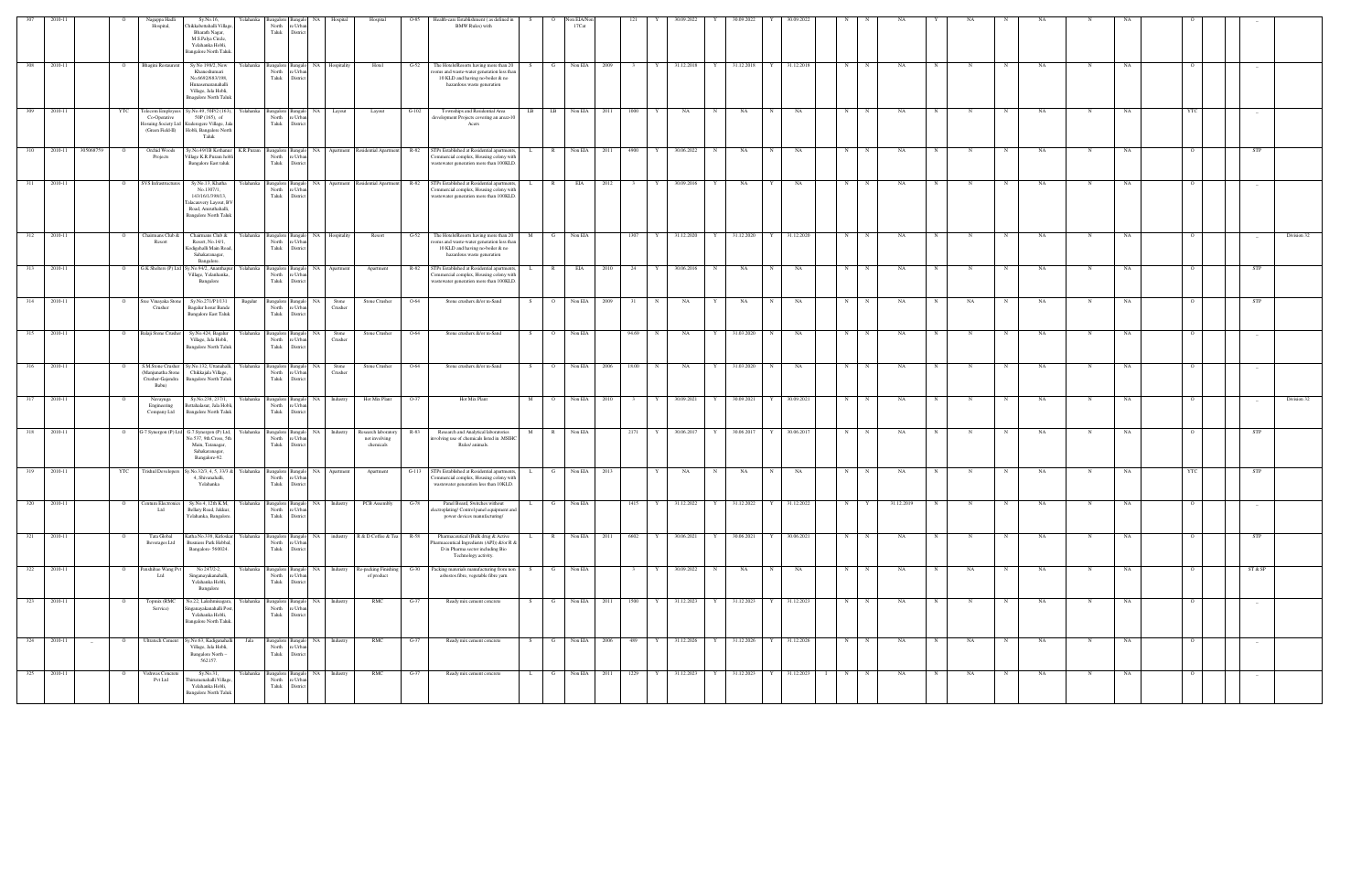| 326                       |                          | 2010-2011 0305022183 | YTC            | Mantri Developers<br>Pvt. Ltd                                                | "Mantri Webcity", Sy<br>Hennur<br>No. 15/4, 18/1, 19/1,<br>19/4 to 19/14, 19/16,<br>20/2, Katha No.666 to<br>668, Khatha<br>No.1026/19/16/1 to 4.<br>Khatha<br>No.1027/19/16/5, 6 of<br>Nagareshwara<br>Nagenahalli Village &<br>y.No.43/1, 45/1, 2, 5<br>55 & 58, Khatha<br>No.264/167/58/48/1,<br>Khatha<br>No.265/167/58/48/1,<br>Khatha<br>No.266/169/45/1.<br>Khatha No.267/170/45<br>Khatha<br>No.268/171/58/48/1,<br>Kothanur Village,<br>K.R.Puram Hobli,<br><b>Bangalore East Taluk</b> | last Taluk re Urba          | Bangalore Bangalo NA<br>Distric                         | Apartment                                | Apartment                                         | $O-100$ | TPs Established at Residential apartments,<br>ommeri Such types of industrial sectors<br>generate all sorts of pollution.cal complex.<br>lousing colony with wastewater generation<br>less than 100KLD. | $\mathbf{L}$ | $\circ$        | EIA              |      |           |              |              |       |                           |              |              |                               |                  |              |              |             |             |            |             |             |                |            |  |
|---------------------------|--------------------------|----------------------|----------------|------------------------------------------------------------------------------|--------------------------------------------------------------------------------------------------------------------------------------------------------------------------------------------------------------------------------------------------------------------------------------------------------------------------------------------------------------------------------------------------------------------------------------------------------------------------------------------------|-----------------------------|---------------------------------------------------------|------------------------------------------|---------------------------------------------------|---------|---------------------------------------------------------------------------------------------------------------------------------------------------------------------------------------------------------|--------------|----------------|------------------|------|-----------|--------------|--------------|-------|---------------------------|--------------|--------------|-------------------------------|------------------|--------------|--------------|-------------|-------------|------------|-------------|-------------|----------------|------------|--|
|                           | 327 2010-2011            |                      | YTC            | <b>TNT Builders</b>                                                          | Sy.No.64/2, Thanisan<br>K.R.Puram<br>Village, K.R.Puram<br>Hobli, Bangalore East<br>Taluk                                                                                                                                                                                                                                                                                                                                                                                                        | East Taluk re Urban         | Bangalore Bangalo<br>District                           | NA 1<br>Apartment                        | Apartment                                         | $G-113$ | STPs Established at Residential apartments,<br>Commercial complex, Housing colony with<br>wastewater generation less than 10KLD.                                                                        |              | G              | Non EIA 2010     |      | 990       | N            | NA           | N     | NA                        | N            | NA           | N                             | N                | N            |              |             |             | N          | N           |             | <b>YTC</b>     | <b>STP</b> |  |
|                           | 328 2010-2011 0305021789 |                      | YTC            | V.M. Construction                                                            | Sy.No.57/1, Ward<br>No.25, Horamavu<br>Village, K.R.Puram<br>Hobli, Bangalore East<br>Taluk                                                                                                                                                                                                                                                                                                                                                                                                      |                             | East Taluk re Urban<br>District                         | K.R.Puram Bangalore Bangalo NA Apartment | Apartment                                         | $G-113$ | STPs Established at Residential apartments,<br>Commercial complex, Housing colony with<br>wastewater generation less than 10KLD.                                                                        | L.           | $\mathbf{G}$   | Non EIA          |      | 1429      | Y            | NA           | N     |                           | N            |              | N                             | $_{\rm N}$       | N            | N            |             | $\mathbf N$ | N          | N           |             | YTC            | <b>STP</b> |  |
| 329                       | 2010-2011                |                      |                | <b>Tech Steel Products</b><br>Ltd                                            | No.671, Nagawara,<br>hanisandra Main Road<br><b>SRK Nagar Post,</b><br>Bangalore-77.                                                                                                                                                                                                                                                                                                                                                                                                             | East Taluk re Urbar         | hanisandra Bangalore Bangalo NA<br>Distric              | Industry                                 | M.S.Barrels                                       | $O-12$  | Silk screen printing, sari printing by wooden<br>blocks                                                                                                                                                 | - S          | $\circ$        | Non EIA          |      | 431       |              | 30.09.2017   | Y     | 30.09.2017                |              | 30.09.2017   | N                             |                  | $\mathbb{N}$ |              |             |             | N          | N           |             | - 0            | ST & SP    |  |
|                           | 330 2010-2011            |                      |                | (P) Ltd                                                                      | Alfaraa Infra Projects 15/4(P), 18/1, 19/1(P), 19<br>4 to 19/13,<br>19/14(P), 19/16(P), 20/2<br>of Nagareshwara<br>Nagenahalli village, &<br>Sy.No.43/1,45/1,2,54(P<br>,&58(P0 of kothanur<br>village, K.R.puram hobli<br><b>Bangalore East Taluk</b>                                                                                                                                                                                                                                            | East Taluk re Urba          |                                                         | K.R.Puram Bangalore Bangalo NA Industry  | RMC                                               | $G-37$  | Ready mix cement concrete                                                                                                                                                                               | S –          | $\mathbf{G}$   | Non EIA          |      | 6802.72 Y |              | 31.12.2022   | $Y =$ | 31.12.2022 Y              |              | 31.12.2022 Y |                               | $N$ N            | NA           | $\mathbb{N}$ | NA          | $\mathbf N$ | NA         | N           | NA          | $\Omega$       | <b>STP</b> |  |
|                           | $331$ 2010-2011          |                      | $\circ$        | Manyata Promoters<br>Pvt Ltd                                                 | Manyatha Embassy<br>Nagawara<br><b>Business Park</b> , Outer<br>Ring Road, Nagawara<br>village, Kasaba Hobli,<br>Bangalore-45.                                                                                                                                                                                                                                                                                                                                                                   | East Taluk re Urban         | District                                                | Bangalore Bangalo NA Industry            | Software                                          | R-81    | Software units generating wastewater more<br>than 100KLD and DG set capacity more<br>than 5MVA                                                                                                          | L            | R              | Non EIA          |      | 183505    | Y            | 30.06.2022   | Y     | 30.06.2022 Y 30.06.2022 I |              |              | N                             |                  | 30.09.2020   | N            | N           | $\mathbf N$ | $_{\rm N}$ | N           |             | $\overline{O}$ | <b>STP</b> |  |
| 332                       | 2011-12                  |                      |                | BMTC                                                                         | 30th Depo, Puttenahalli,<br>Yelahanka<br>relahanka, Bangalore<br>560 064                                                                                                                                                                                                                                                                                                                                                                                                                         | North<br>Taluk              | Bangalore Bangalo NA<br>e Urba<br>District              | Industry                                 | Automobile Service<br>& Repair Station            | $O-18$  | utomobile servicing, repairing and painting<br>(excluding only fuel dispensing)                                                                                                                         | S            | $\overline{O}$ | Non EIA 2007     |      | 195       | Y            | 30.09.2022   | Y     | 30.09.2022 Y              |              | 30.09.2022 I | Y                             | Y                | 30.09.2018   |              | NA          | $\mathbf N$ | NA         | N           | NA          | $\circ$        |            |  |
|                           | 333 2011-12              |                      | $\overline{O}$ | Mandovi Motors Pv<br>Ltd                                                     | No. 595, Shree Ganga<br>Hennur<br>Garden, Kalyanagar<br>Post, Hennur Main<br>Road, Bangalore-43                                                                                                                                                                                                                                                                                                                                                                                                  | East Taluk re Urbar         | Bangalore Bangalo NA<br>District                        | Industry                                 | Automobile Service<br>& Repair Station            | $O-18$  | Automobile servicing, repairing and painting<br>(excluding only fuel dispensing)                                                                                                                        |              |                | S 0 Non EIA 2010 |      | 267       |              | Y 30.09.2022 | Y     |                           |              |              | 30.09.2022 Y 30.09.2022 I N Y |                  | 30.09.2022   | N            | $\mathbf N$ | N           | N          | $_{\rm N}$  |             | $\Omega$       | ST & SP    |  |
| 334                       | 2011-12                  |                      |                | I-Aim Healthcan<br>Center (Institute of<br>Ayurveda &<br>tegrative Medicine) | Aim Healthcare Cent<br>relahanka<br>Institute of Ayurveda &<br>Integrative Medicine)<br>74/2, Jarakabande Kaval<br>(Behind CRPF), Post,<br>Attur Via Yelahanka,<br>Bangalore-560 106.                                                                                                                                                                                                                                                                                                            | Bangalore<br>North<br>Taluk | Bangal<br>re Urbar<br>Distric                           | NA 1<br>Industry                         | Ayurveda                                          |         | Ayurvedic and homeopathic medicine                                                                                                                                                                      |              | $\overline{O}$ | Non EIA 2011     |      | 150       |              | 30.09.2022   | Y     | 30.09.2022                |              | 30.09.2022   | N                             |                  | NA           |              |             |             | NA         |             | NA          |                |            |  |
| 335                       | 2011-12                  |                      |                | <b>Bindu Recepies Pvt</b><br>Ltd                                             | Sy.No.29, Katha<br>Yelahanka<br>No.37/29,<br>Thirumenahalli Village<br>Yelahanka Hobli,<br><b>Bangalore North Taluk</b>                                                                                                                                                                                                                                                                                                                                                                          | North<br>Taluk              | e Urba<br>District                                      | Bangalore Bangalo NA Industry            | <b>Bakery</b> products                            | $G-112$ | Fragrance, flavours essence etc. for food<br>additives                                                                                                                                                  | S            | $\mathbf{G}$   | Non EIA          | 2012 | 444       | Y            | 31.12.2024   | Y     | 31.12.2024                | $\mathbf{Y}$ | 31.12.2024   | N                             | $_{\rm N}$       | NA           | N            | NA          | $\mathbf N$ | NA         |             | NA          |                |            |  |
| $\overline{\textbf{336}}$ | 2011-12                  |                      |                | Nathan Foods PV<br>Ltd                                                       | Vo.36, 18th Cross, HBI<br>Nagawara<br>Layout, 5th Block,<br>Bangalore-43.                                                                                                                                                                                                                                                                                                                                                                                                                        |                             | Bangalore Bangalo<br>East Taluk re Urban<br>District    | NA 1                                     | Industry Breads, Loafs & Buns G-112               |         | Fragrance, flavours essence etc. for food<br>additives                                                                                                                                                  | <b>S</b>     | G              | Non EIA 2011     |      | 38.25     | Y            | 31.12.2012   | Y     | 31.12.2012 Y              |              | 31.12.2012   | l 1                           | N<br>$\mathbf N$ | $_{\rm N}$   | $\mathbf N$  |             |             | N          | N           |             | $\circ$        | BWSSB      |  |
| 337                       | 2011-12                  |                      |                | Penna Cement<br><b>Industries Ltd</b>                                        | relahanka<br>18/1, Vadderapura<br>Village, Yelahanka<br>Hobli, Bangalore North<br>Taluk                                                                                                                                                                                                                                                                                                                                                                                                          | Taluk                       | North re Urban<br>District                              |                                          | Bangalore Bangalo NA Industry Bulk cement storage | $G-37$  | Ready mix cement concrete                                                                                                                                                                               | S            | $\mathbf{G}$   | Non EIA 2012     |      | 50.3      | Y            | 30.09.2017   | Y     | 30.09.2017 Y 30.09.2017 I |              |              |                               | N<br>N           | NA           | N            | NA          | N           | NA         | N           | NA          | $\circ$        |            |  |
|                           | 338 2011-12              |                      |                | Sai Durga Concrete<br><b>Blocks Pvt Ltd,</b>                                 | y.No.369, Bettahalasur<br>Yelahanka<br>Chikkajala, Bangalore<br>North Taluk.                                                                                                                                                                                                                                                                                                                                                                                                                     | North<br>Taluk              | Bangalore Bangalo NA<br>e Urban<br>District             | Industry                                 | Cement Concrete<br>Blocks                         | $G-37$  | Ready mix cement concrete                                                                                                                                                                               | S.           | G              | Non EIA 2012     |      | 36.96     | $\mathbf{Y}$ | 31.12.2020   | N     | NA                        | $\mathbf N$  | NA           | N                             | $\mathbf N$      | NA           |              | NA          | N           | NA         | N           | NA          | $\circ$        |            |  |
|                           | 339 2011-12              |                      | $\circ$        | Stresscrete India<br>Products,                                               | #108, Chanasandra<br>Yelahanka<br>Road, Kogilu Village,<br>Yelahanka, Bangalore-<br>64.                                                                                                                                                                                                                                                                                                                                                                                                          | North<br>Taluk              | Bangalore Bangalo<br>re Urban<br>District               | NA 1<br>Industry                         | Cement Product RCC<br>poles                       | $G-37$  | Ready mix cement concrete                                                                                                                                                                               | S.           | G              | Non EIA 2009     |      | 6700      | Y            | 31.12.2018   | Y     | 31.12.2018 Y 31.12.2018   |              |              |                               | N<br>N           | NA           | N            |             | N           | NA         | N           | NA          | - 0            | $\sim$     |  |
| 340                       | 2011-12                  |                      |                | Asha Enterprises                                                             | #108, Kogilu,<br>relahanka<br>Yelahanka, Bangalore<br>64                                                                                                                                                                                                                                                                                                                                                                                                                                         | Bangalore Bangalo<br>Taluk  | North re Urban<br>$\sf District$                        | NA<br>Industry                           | Cement tiles                                      | $G-37$  | Ready mix cement concrete                                                                                                                                                                               |              | G              | Non EIA          | 2009 | 63.62     |              | 31.12.2019   | Y     | 31.12.2019                |              | 31.12.2019   | N                             |                  | NA           |              |             |             | NA         |             | NA          | $\circ$        | $\sim$     |  |
| 341                       | 2011-12                  |                      |                | Malu Housing<br>Products                                                     | #108, Kogilu,<br>Yelahanka<br>Yelahanka, Bangalore-<br>64                                                                                                                                                                                                                                                                                                                                                                                                                                        | North<br>Taluk              | Bangalore Bangalo NA<br>re Urban<br>District            | Industry                                 | Cement tiles                                      | G-37    | Ready mix cement concrete                                                                                                                                                                               |              | G              | Non EIA          |      |           |              | 31.12.2019   |       | 31.12.2019                |              | 31.12.2019   | N                             |                  | NA           |              |             |             | NA         |             | NA          |                |            |  |
|                           | 342 2011-12              |                      | $\overline{O}$ |                                                                              | Ashakiran Packaging #27/1, Byrappa Garden,<br>Bangalore<br>tamachandrapura Mair<br>North<br>Road, Bangalore-13                                                                                                                                                                                                                                                                                                                                                                                   | North<br>Taluk              | e Urbar<br>District                                     |                                          | Bangalore Bangalo NA Industry Corrugated box      | $G-9$   | Cardboard or corrugated box and paper<br>products (excluding paper or pulp<br>manufacturing and without using boilers)                                                                                  |              | $\mathbf{G}$   | Non EIA 2010     |      | 10000     | Y            | 31.12.2019   | Y     | 31.12.2019 Y              |              | 31.12.2019   |                               | N<br>$\mathbf N$ | NA           | N            | $\mathbf N$ | N           | NA         | $\mathbf N$ | NA          | $\overline{O}$ | $\sim$ $-$ |  |
| 343                       | 2011-12                  |                      | $\overline{O}$ | Window Studios In                                                            | 11/2B (207),<br>Hennur<br>Opp.Hennur Bande,<br>Hennur Main Road,<br>Bangalore-43.                                                                                                                                                                                                                                                                                                                                                                                                                |                             | Bangalore Bangalo NA<br>East Taluk re Urban<br>District | Industry                                 | Display & Dress<br>Mannequins                     | G-9     | Cardboard or corrugated box and paper<br>products (excluding paper or pulp<br>manufacturing and without using boilers)                                                                                  |              | $\mathbf{G}$   | Non EIA 2012     |      | 24.24     | Y            | 31.12.2021   | Y     | 31.12.2021                |              | 31.12.2021   |                               | N<br>N           | $_{\rm N}$   |              |             | $\mathbf N$ | N          | N           |             | $\Omega$       | ST & SP    |  |
| 344                       | 2011-12                  |                      | $\overline{O}$ | Banashankari<br>Enterprises                                                  | No. 151/1/B/1/3, HBR<br>Layout, Nagawara,<br>Kasaba Hobli, Bangaloro<br>43                                                                                                                                                                                                                                                                                                                                                                                                                       |                             | East Taluk re Urban<br>District                         | Nagawara Bangalore Bangalo NA Industry   | Edible Oil                                        | G112    | Fragrance, flavours essence etc. for food<br>additives                                                                                                                                                  | S            | $\mathbf{G}$   | Non EIA 2011     |      | 11.75     |              | Y 31.12.2020 | N     | <b>NA</b>                 | N            | NA           | $\mathbf{I}$                  | N<br>N           | N            | N            | N           | N           | N          | N           | $\mathbf N$ | $\overline{O}$ | BWSSB      |  |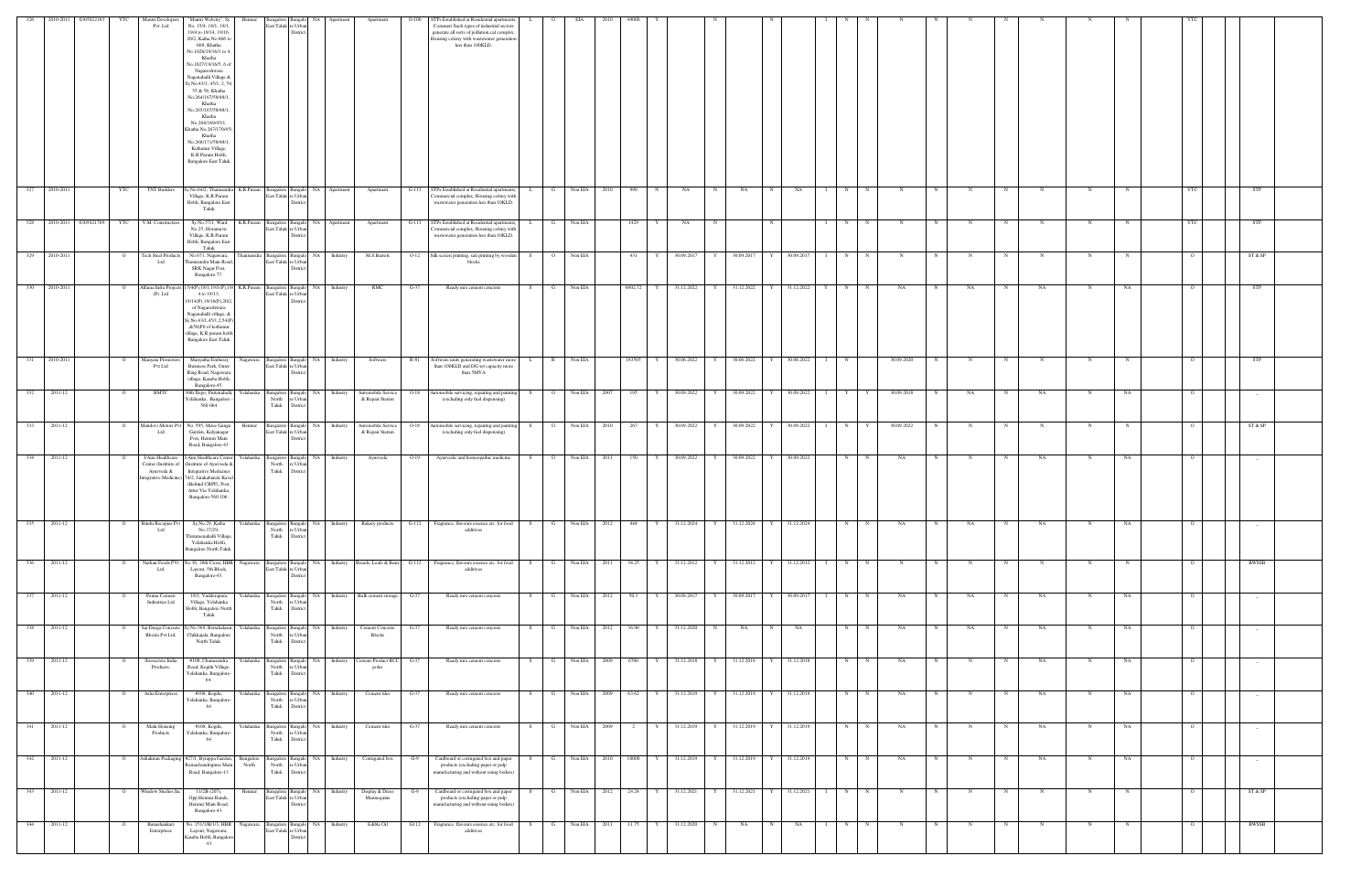|             | 2011-12 |                        |                | Sai Rag International                                             | No.C-15, KSSIDC<br>Yelahanka<br>indl.Estate, Yelahanka                                                                                                                                                                                   | North                                                                                     | Bangalore Bangalo NA<br>: Urba             | Industry                                                                                             | Embrodiery on sarees                                   | arment Stitching/ Stitching of shoe uppers/<br>G-72<br>otton knitting including Socks, Shoe lace/                                                                                                                    |              |                | Non EIA      |      |                      |            |   |                           |             |             |                   |              |             |   |                           |             |             |    |            |                |
|-------------|---------|------------------------|----------------|-------------------------------------------------------------------|------------------------------------------------------------------------------------------------------------------------------------------------------------------------------------------------------------------------------------------|-------------------------------------------------------------------------------------------|--------------------------------------------|------------------------------------------------------------------------------------------------------|--------------------------------------------------------|----------------------------------------------------------------------------------------------------------------------------------------------------------------------------------------------------------------------|--------------|----------------|--------------|------|----------------------|------------|---|---------------------------|-------------|-------------|-------------------|--------------|-------------|---|---------------------------|-------------|-------------|----|------------|----------------|
|             |         |                        |                |                                                                   | Bangalore                                                                                                                                                                                                                                | Taluk                                                                                     | District                                   |                                                                                                      |                                                        | Readymade leather garments                                                                                                                                                                                           |              |                |              |      |                      |            |   |                           |             |             |                   |              |             |   |                           |             |             |    |            |                |
| 346         | 2011-12 |                        | $\circ$        | 'ristine Organics (P<br>Ltd                                       | #41, NH-7.<br>Sonnapanahalli,<br>ettahalasur, Bangalor<br>562 157.                                                                                                                                                                       | Yelahanka Bangalore Bangalo NA<br>North<br>Taluk                                          | e Urbar<br>District                        | Industry                                                                                             | ormulation of organi<br>trient (without spent<br>wash) | Garment Stitching/ Stitching of shoe uppers/<br>G-71<br>Cotton knitting including Socks, Shoe lace/<br>Readymade leather garments                                                                                    |              | G              | Non EIA      | 2012 | 403<br>Y             | 31.12.2022 | Y | 31.12.2022                | Y           | 31.12.2022  | N                 | N            | NA          |   | NA<br>$_{\rm N}$          | <b>NA</b>   | N           | NA |            | $\overline{a}$ |
|             | 2011-12 |                        |                | smine Apparels I<br>Ltd                                           | No.03 & 04, Ist Mair<br><b>Bangalore</b><br>Dasarahalli Extension<br>North<br>H.A.Farm Post,                                                                                                                                             | <b>Bangalore</b><br>North<br>Taluk                                                        | NA<br>3angal<br>e Urban<br>District        | Industry                                                                                             | Garment Stitching                                      | arment Stitching/Stitching of shoe uppers/<br>Cotton knitting including Socks, Shoe lace/<br>Readymade leather garments                                                                                              |              |                | Non EIA      | 2007 | 119                  | 31.12.2026 |   | Y 31.12.2026              | Y           | 31.12.2026  | N                 |              | NA          |   | NA                        | NA          |             | NA |            |                |
| 348         | 2011-12 |                        |                | OSR Intex                                                         | Bangalore-24.<br>No.30/2A, Building<br>relahanka<br>No.1, Ist Floor,<br>Thirumalappa Nagar,                                                                                                                                              | 3angalore<br>North<br>Taluk                                                               | Bangalo NA<br>e Urba<br>District           | Industry                                                                                             | <b>Garment Stitching</b>                               | Garment Stitching/ Stitching of shoe uppers/<br>$G-72$<br>Cotton knitting including Socks, Shoe lace/<br>Readymade leather garments                                                                                  |              | G              | Non EIA      | 2011 | 507<br>Y             | 31.12.2020 | Y | 31.12.2020                | Y           | 31.12.2020  | N                 | - N          | NA          |   |                           | NA          | N           | NA |            |                |
| 349 2011-12 |         |                        | $\circ$        | Simcon Engineers                                                  | Attur 2nd Stage,<br>Yelahanka Bangalor<br>North Taluk<br>No.54,<br>Yelahanka                                                                                                                                                             |                                                                                           |                                            | Bangalore Bangalo NA Industry                                                                        | General Engineering                                    | Transformer assembly unit (industrial scale)<br>$G-85$                                                                                                                                                               |              | $S$ G I        | Non EIA 2008 |      | $\sim$ 2<br>Y        | 31.12.2019 |   | Y 31.12.2019 Y 31.12.2019 |             |             | N                 | $\mathbb{N}$ | NA          |   | N                         | NA          | N           | NA |            |                |
|             |         |                        |                |                                                                   | "Sri.Venkateshwara<br>Indl.Estate", M.S.Palya<br>Near Airforce, Jalahal<br>East, Vidyaranyapura<br>Post, Bangalore-97.                                                                                                                   | North<br>Taluk                                                                            | e Urbs<br>District                         |                                                                                                      | (Assembly of<br>transformer                            |                                                                                                                                                                                                                      |              |                |              |      |                      |            |   |                           |             |             |                   |              |             |   |                           |             |             |    |            |                |
| 350         | 2011-12 |                        |                | Sri.Channakeshava<br>Enterprises                                  | y.No.25, Sadahalli Po<br>Jala<br>Navarathna Agrahara<br>Jala Hobli, Bangalore<br>North Taluk                                                                                                                                             | Bangalore<br>North<br>Taluk                                                               | NA<br>Bangal<br>e Urbar<br>District        | Industry                                                                                             | Granite cutting &<br>polishing                         | Cutting, sizing and polishing of marble<br>G-56<br>and/or Granite stone.                                                                                                                                             |              | G              | Non EIA      | 2011 | 48.95                | 30.09.2018 | N | NA                        |             | NA          | N<br>Appl         |              | NA          |   | NA                        | NA          |             |    |            | STP            |
| - 351       | 2011-12 |                        |                | i.Muthuravaswa<br>Enterprises                                     | Sv.No.88/5. Sadahal<br>Jala<br>Post, Navarathna<br>Agrahara, Jala Hobli,<br>Bangalore North Talul                                                                                                                                        | 3angalore<br>North<br>Taluk                                                               | NA.<br>: Urba<br>Distri                    | Industry                                                                                             | Granite cutting &<br>polishing                         | Cutting, sizing and polishing of marble<br>and/or Granite stone.                                                                                                                                                     |              |                | Non EIA      |      | 47.90                | 30.09.2018 |   | NA                        |             | NA.         | Appl<br>N         |              | NA          |   | NA                        | NA          |             |    |            | <b>STP</b>     |
| 352         | 2011-12 |                        | $\overline{O}$ | Monica Granite                                                    | #640/1A, Bellahalli,<br>Yelahanka, Bangalore                                                                                                                                                                                             | Yelahanka Bangalore Bangalo<br>North<br>Taluk                                             | NA 1<br>: Urb<br><b>Distric</b>            | Industry                                                                                             | Granite cutting &<br>polishing                         | Cutting, sizing and polishing of marble<br>G-56<br>and/or Granite stone.                                                                                                                                             |              | $\mathbf{G}$   | Non EIA      | 2005 | 21.8<br>$\mathbf{Y}$ | 30.09.2012 | N | NA                        | N           | NA          | N                 | N            | NA          |   | N                         | NA          | N           | NA |            |                |
| 353         | 2011-12 |                        |                | Sri.Channakesha<br>Granites                                       | Sy.No.25, Navarathna<br>Yelahanka<br>Agrahara, Jala Hobli,<br><b>Bangalore North Taluk</b>                                                                                                                                               | Bangalore Bangale<br>North<br>Taluk                                                       | NA<br>e Urba<br>District                   | Industry                                                                                             | Granite cutting &<br>polishing                         | Cutting, sizing and polishing of marble<br>and/or Granite stone.                                                                                                                                                     |              | G              | Non EIA      | 2011 | 18.21                | 30.09.2019 |   | NA                        |             | NA          | N                 |              | NA          |   |                           | NA          | N           | NA |            | $\overline{a}$ |
| 354         | 2011-12 |                        | $\circ$        | R.R.Toolings                                                      | No.94/2, Ramarajappa<br>Yelahanka<br>Farm, RMV Extension<br>2nd Stage, Devinagara<br>Bangalore-94                                                                                                                                        | Bangalore<br>North<br>Taluk                                                               | Bangalo NA<br>e Urbar<br>District          | Industry                                                                                             | Granite die tools                                      | $G-56$<br>Cutting, sizing and polishing of marble<br>and/or Granite stone.                                                                                                                                           | S.           | $\mathbf{G}$   | Non EIA      | 2010 | 11.54<br>Y           | 31.12.2022 | N | NA                        | N           | NA          | N                 | $\mathbf N$  | NA          |   | N<br>$\mathbf N$          | NA          | N           | NA |            |                |
| 355         | 2011-12 |                        | YTC            | Amrutha Infratech                                                 | Sy.No. 83/2,<br>hanisandra<br>Rachenahalli Village,<br>Thanisandra Post,<br><b>Bangalore East Taluk</b>                                                                                                                                  | East Taluk re Urbar                                                                       | Bangalore Bangalo NA<br><b>Distric</b>     | Apartment                                                                                            | Apartment                                              | $G-113$<br>GTPs Established at Residential apartments,<br>ommercial complex, Housing colony with<br>wastewater generation less than 10KLD.                                                                           |              | - G            | Non EIA      |      | 1781                 | NA         | N |                           |             | - N         | N                 |              | N           |   |                           | N           | N           |    |            | <b>STP</b>     |
| 356         | 2011-12 |                        | - 0            | intevorta Develope<br>Ltd (House of<br>hiranandini)               | Yelahanka<br>Sy.Nos.65 (P), 66/4,<br>6/2(B), 66/2 (C), 66/.<br>67/4, 5.6.7, 68/4, 5,<br>69/4, 69/7, 8, 70/5, 6<br>70/1B, 70/7, 70/8 (P),<br>Kodigehalli Extension.<br>Ward No.15,<br>Bytarayanapura CMC.<br><b>Bangalore North Taluk</b> | North<br>Taluk                                                                            | Bangalore Bangalo NA<br>e Urbs<br>District | Apartment                                                                                            | Apartment                                              | STPs Established at Residential apartments,<br>$G-113$<br>ommercial complex, Housing colony with<br>wastewater generation less than 10KLD.                                                                           | . I.         | $\mathbf{G}$   | Non EIA 2013 |      | 62569<br>Y           |            | N | NA                        | $\mathbf N$ | NA          | N                 | N            | NA          |   | $_{\rm N}$                | NA          | N           | NA |            | <b>STP</b>     |
|             | 2011-12 |                        |                | Arvind Hebbal<br>Homes Pvt Ltd<br>Sangani Infra Build<br>Pvt Ltd) | v.No.89/4, 89/6, 90/1.<br>K.R.Puram<br>& 90/2, Rachenahalli<br>Village, K.R.Puram<br>Hobli, Bangalore East<br>Taluk                                                                                                                      | Bangalore<br>East Taluk re Urbar                                                          | Bangalo NA                                 | Apartment                                                                                            | Apartment                                              | STPs Established at Residential apartments,<br>$O-100$<br>Commeri Such types of industrial sectors<br>generate all sorts of pollution.cal complex,<br>busing colony with wastewater generation<br>less than 100KLD.  |              |                | EIA          |      | 7400                 | 30.06.2022 | N | 30.06.2022                |             | 30.06.2022  | N                 |              |             |   |                           |             |             |    |            |                |
|             | 2011-12 |                        |                | Ashed Properties at<br>vestment Private<br>Ltd                    | Sy.No.20, 24, 254 &<br>28/1, Hennur Main<br>Road, Kasaba Hobli,<br><b>Bangalore East Taluk</b>                                                                                                                                           | East Taluk re Urban                                                                       | District                                   |                                                                                                      |                                                        | 'ommercial complex, Housing colony with<br>wastewater generation less than 10KLD.                                                                                                                                    |              |                |              |      |                      |            |   |                           |             |             |                   |              |             |   |                           |             |             |    |            |                |
| 359         | 2011-12 |                        |                | <b>ATZ</b> Properties                                             | Sy No.78, Thanisandra<br>K.R.Puram<br>Village, K.R.Puram<br>Hobli, Bangalore East                                                                                                                                                        | $\begin{tabular}{lcl} Bangalore & Bangalo & NA \\ East Taluk & re Urban \\ \end{tabular}$ | District                                   | Apartment                                                                                            | Apartment                                              | STPs Established at Residential apartments,<br>$G-113$<br>ommercial complex, Housing colony with<br>wastewater generation less than 10KLD.                                                                           |              |                | Non EIA      | 2012 | 960                  | 30.09.2015 | N | NA                        | $\mathbf N$ | NA          | N                 |              |             |   |                           |             | N           |    |            | <b>STP</b>     |
| 360         | 2011-12 |                        | YTC            | Bhandari<br>Constructions and                                     | Taluk<br>Yelahanka<br>Sy.No.81/1,2,3,4,<br>82/1,2,3, 83/2, 84/1 &<br>Developers Pvt Ltd 84/2, Shettigere Village,<br>Jala Hobli, Bangalore                                                                                               | North<br>Taluk                                                                            | e Urban<br>District                        | Bangalore Bangalo NA Apartment                                                                       | Apartment                                              | STPs Established at Residential apartments,<br>$O-100$<br>Commeri Such types of industrial sectors<br>generate all sorts of pollution.cal complex,<br>lousing colony with wastewater generation                      | . <b>I</b> . | $\overline{O}$ | Non EIA 2014 |      | 16000                |            |   |                           |             |             | N                 | N            | NA          | N | NA<br>N                   | NA          | $\mathbf N$ | NA | YTC        | STP            |
|             |         | 361 2011-12 0305065384 | $\mathbf{o}$   | Brigade Enterprise<br>Ltd (Brigade<br>Altmont)                    | North Taluk.<br>Sy.No.51, (Municipal<br>K.R.Puram<br>No.67/51),<br>Narayanapura Villag                                                                                                                                                   |                                                                                           | District                                   | $\begin{tabular}{l c c} Bangalore & Bangalo & NA & Apartment \\ East Taluk re Urban & \end{tabular}$ | Apartment                                              | less than 100KLD.<br>STPs Established at Residential apartments,<br>R-82<br>'ommercial complex, Housing colony with<br>wastewater generation more than 100KLD.                                                       | $\mathbf{L}$ | $\mathbb{R}$   | <b>EIA</b>   | 2012 | 8300<br>Y            | 30.06.2022 | N | $_{\rm N}$                | $\mathbf N$ | N           | N                 | $\mathbb{N}$ | $\mathbf N$ | N | $\mathbf N$               | $_{\rm N}$  | $\mathbf N$ |    |            | <b>STP</b>     |
| 362         | 2011-12 |                        | YTC            | Chowriappa                                                        | K.R.Puram Hobli,<br><b>Bangalore East Taluk</b><br>Katha No. 5,                                                                                                                                                                          | K.R.Puram Bangalore Bangalo NA Apartment<br>East Taluk re Urban                           |                                            |                                                                                                      | Apartment                                              | STPs Established at Residential apartments,<br>$G-113$                                                                                                                                                               |              | $\mathbf{G}$   | Non EIA      |      | 1950<br>Y            | NA         | N | <b>NA</b>                 | N           | NA          | N                 | $\mathbb{N}$ | $_{\rm N}$  |   | N                         | N           | N           |    | YTC        | <b>STP</b>     |
| 363         | 2011-12 |                        | YTC            | Constructions<br>D.S.Max Properties                               | Geddalahalli Village,<br>Horamavu Sub Zone,<br>K.R.Puram Hobli,<br><b>Bangalore East Taluk</b><br>Katha No.207,                                                                                                                          | K.R.Puram Bangalore Bangalo NA                                                            | District                                   | Apartment                                                                                            | Apartment                                              | 'ommercial complex, Housing colony with<br>wastewater generation less than 10KLD.<br>STPs Established at Residential apartments,<br>$G-113$                                                                          |              | G              | Non EIA      | 2011 | 800<br>Y             | NA         | N |                           | N           | $\mathbf N$ | N                 |              |             |   |                           | N           | N           |    | YTC        | STP            |
|             |         |                        |                |                                                                   | K.Narayanapura,<br>Horamavu Sub Zone,<br>BBMP Ward No.25,<br>Horamavu, Bangalore<br><b>East Taluk</b>                                                                                                                                    | East Taluk re Urban                                                                       | District                                   |                                                                                                      |                                                        | ommercial complex, Housing colony with<br>wastewater generation less than 10KLD.                                                                                                                                     |              |                |              |      |                      |            |   |                           |             |             |                   |              |             |   |                           |             |             |    |            |                |
| 364         | 2011-12 | $\sim$                 |                | Ioysala Projects Py<br>Ltd                                        | Katha No.1778/8,<br>Yelahanka<br>Sy.No. 8, Amruthahall<br>illage, Bytarayanapura<br>Yelahanka Hobli,<br><b>Bangalore North Taluk</b>                                                                                                     | Bangalore<br>North<br>Taluk                                                               | NA<br>3angalo<br>e Urba<br>District        | Apartment                                                                                            | Apartment                                              | STPs Established at Residential apartments,<br>$O-100$<br>Commeri Such types of industrial sectors<br>generate all sorts of pollution.cal complex.<br>Iousing colony with wastewater generation<br>less than 100KLD. |              |                | EIA          | 2013 | 2450                 | 30.09.2016 | N | NA                        | NA          | NA          | N                 |              | NA          |   | NA                        | NA          | N           | NA |            | STP            |
| 365 2011-12 |         | $\sim$                 | YTC            | Focus Rubber<br>Industries                                        | Katha No.428/65/1,<br>Yelahanka<br>Sy.No65/1,<br>3ytarayanapura Village<br>Yelahanka Hobli,<br><b>Bangalore North Taluk</b>                                                                                                              | North<br>Taluk                                                                            | e Urban<br>District                        | Bangalore Bangalo NA Apartment                                                                       | Apartment                                              | STPs Established at Residential apartments,<br>$O-100$<br>Commeri Such types of industrial sectors<br>generate all sorts of pollution.cal complex,<br>lousing colony with wastewater generation<br>less than 100KLD. |              | $\overline{O}$ | EIA          | 2013 | 2<br>Y               | NA         | N | NA                        | NA          | NA          | N                 | N            | NA          |   | NA<br>$_{\rm N}$          | NA          | $\mathbf N$ | NA | <b>YTC</b> | <b>STP</b>     |
| 366         | 2011-12 |                        | YTC            | <b>Ibrox Real Estate</b>                                          | " Water Edge"<br>Horamavu<br>Development Pvt Ltd Sy.No.53/1, 54/1 & 55,<br>Nagawara Village,<br>Kasaba Hobli, Bangalor<br>North Taluk                                                                                                    | East Taluk re Urban                                                                       | District                                   | Bangalore Bangalo NA Apartment                                                                       | Apartment                                              | STPs Established at Residential apartments,<br>$O-100$<br>Commeri Such types of industrial sectors<br>generate all sorts of pollution.cal complex,<br>lousing colony with wastewater generation<br>less than 100KLD. | L            | $\overline{O}$ | Non EIA 2011 |      | 22500<br>Y           |            | N |                           | N           |             | N<br>$\mathbf{I}$ | N            | N           | N | $_{\rm N}$<br>$\mathbf N$ | $\mathbf N$ | $\mathbf N$ |    | YTC        | STP            |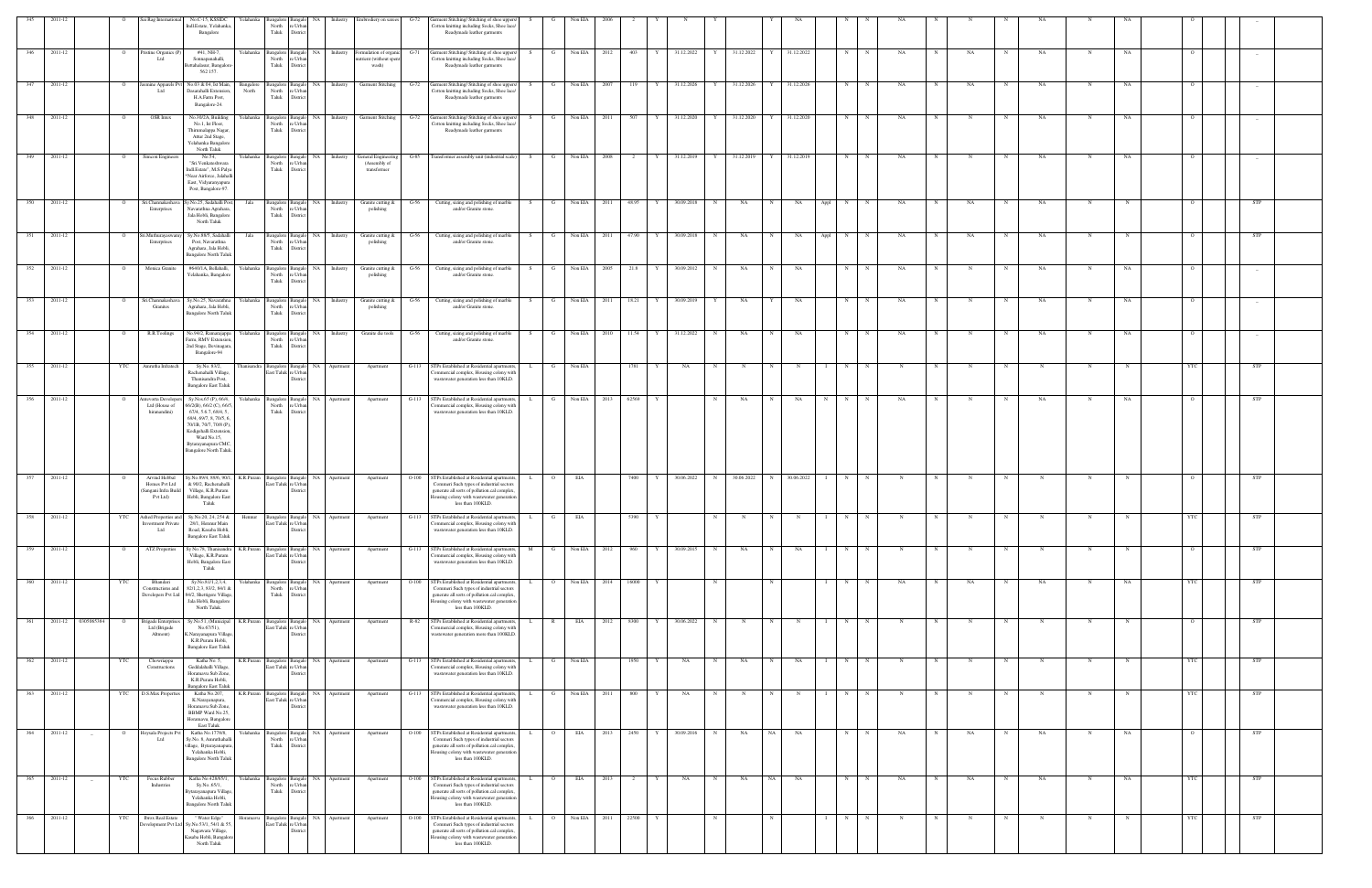|     | 2011-12<br>3050222     |                | Jain Heights &                                         | Sy No. 31/12, Hennur                                                                                                                                               | Hennu     |                                               |                                                      |               |                               |         | Ps Established at Residential apartment                                                                                                                                                                 |              |                |              |       |                      |   |              |             |                         |   |            |                     |             |            |            |             |   |             |             |           |                |            |  |
|-----|------------------------|----------------|--------------------------------------------------------|--------------------------------------------------------------------------------------------------------------------------------------------------------------------|-----------|-----------------------------------------------|------------------------------------------------------|---------------|-------------------------------|---------|---------------------------------------------------------------------------------------------------------------------------------------------------------------------------------------------------------|--------------|----------------|--------------|-------|----------------------|---|--------------|-------------|-------------------------|---|------------|---------------------|-------------|------------|------------|-------------|---|-------------|-------------|-----------|----------------|------------|--|
|     |                        |                | Structures (P) Ltd                                     | Village, Hennur Main<br>Road, Opp.IBP Petrol<br>?Bunk, Bangalore-43                                                                                                |           | iast Taluk re Urbar                           | Distrio                                              |               |                               |         | ommercial complex, Housing colony with<br>wastewater generation less than 10KLD.                                                                                                                        |              |                |              |       |                      |   |              |             |                         |   |            |                     |             |            |            |             |   |             |             |           |                |            |  |
| 368 | 2011-12                |                | Kirloskar Systems<br>td (Embassy Lak                   | Sy.No.50/6, 52/1, 52/3<br>52/4, 52/5, 52/6, 52/7                                                                                                                   | Yelahanka | Bangalore Bangak<br>North                     | e Urba                                               | NA Apartment  | Apartment                     | $O-100$ | <b>STPs Established at Residential apartments</b><br>Commeri Such types of industrial sectors                                                                                                           |              |                | Non EIA      |       |                      |   | NA           |             | NA                      |   | NA         |                     |             | NA         |            |             |   | NA          |             |           |                | STP        |  |
|     |                        |                | Terraces)                                              | 52/8, 53/1, 53/2, 53/3<br>53/4, 53/5, 53/6, 53/7<br>54/1,2,3,4,5A,5B,6,7 &<br>8, Hebbal, Bangalore<br>North Taluk.                                                 |           | Taluk                                         | Distric                                              |               |                               |         | generate all sorts of pollution.cal complex<br>lousing colony with wastewater generation<br>less than 100KLD.                                                                                           |              |                |              |       |                      |   |              |             |                         |   |            |                     |             |            |            |             |   |             |             |           |                |            |  |
| 369 | 2011-12                |                | Aillenia Realtors Py<br>Ltd (RMZ Sawan)                | Sy.No.130/1, Khata<br>No.6, Kattigenahalli,<br>Yelahanka Hobli,<br><b>Bangalore North Taluk</b>                                                                    |           | North<br>Taluk                                | ngalore Bangalo<br>re Urba<br>District               | NA Apartment  | Apartment                     | $O-100$ | STPs Established at Residential apartment<br>Commeri Such types of industrial sectors<br>generate all sorts of pollution.cal complex,<br>Iousing colony with wastewater generation                      |              | $\overline{O}$ | Non EIA      | 2013  | 3540                 |   | 30.09.2021   | N           | NA                      |   | NA         | N                   |             | NA         |            |             |   | NA          |             | NA        |                | STP        |  |
| 370 | 0303071710<br>2011-12  |                | Mithuna<br>Construtions                                | Sy.No.83/2, 83/3, 88/4<br>k 88/5, Jakkur Village<br>Bangalore-64.                                                                                                  | Yelahanka | North<br>Taluk                                | Bangalore Bangalo<br>e Urba<br>Distric               | NA Apartment  | Apartment                     | $G-113$ | less than 100KLD.<br>STPs Established at Residential apartment<br>ommercial complex, Housing colony with<br>wastewater generation less than 10KLD.                                                      |              | G              | Non EIA      | 2012  | 2353<br>Y            |   | 31.12.2022   | N           | NA                      |   | NA         | N                   |             | NA         |            |             |   | NA          | N           | NA        |                | <b>STP</b> |  |
| 371 | 2011-12                |                | Nitesh Housing<br>Developers Pvt Ltd                   | Vitesh Napa Valley, 24<br>& 26 Vaderahalli<br>Village, Yelahanka                                                                                                   | Yelahanka | Bangalore Bangalo<br>North<br>Taluk           | e Urba<br>District                                   | NA Apartment  | Apartment                     | $O-100$ | STPs Established at Residential apartments<br>Commeri Such types of industrial sectors<br>generate all sorts of pollution.cal complex,                                                                  |              | $\Omega$       | EIA          | 2013  | 16025                |   |              |             |                         |   |            | N                   |             | NA         |            | NA          |   | NA          |             | NA        |                | STP        |  |
| 372 | 2011-12                |                | Prakash.K.Koliwada<br>& Arun Karajola                  | Hobli, Bangalore North<br>Taluk.<br>Katha No.374/151<br>Sy.No.4/3, Jakkur                                                                                          | Yelahanka | Bangalore Bangal<br>North                     | NA<br>re Urba                                        | Apartmer      | Apartment                     | $G-113$ | lousing colony with wastewater generation<br>less than 100KLD.<br>STPs Established at Residential apartment<br>ommercial complex, Housing colony with                                                   |              |                | Non EIA      |       | 1500                 |   | NA           |             |                         |   |            | N                   |             | NA         |            | <b>NA</b>   |   | NA          |             | <b>NA</b> | YTC            | STP        |  |
| 373 | 2011-12                |                | Prisha Properties                                      | Village, Yelahanka<br>Hobli, Bangalore North<br>Taluk<br>Sy.No.34/2,                                                                                               | elahanka  | Taluk<br>Bangalore                            | District<br>Bangak<br>NA                             | Apartmen      | Apartment                     | $O-100$ | wastewater generation less than 10KLD.<br>STPs Established at Residential apartment                                                                                                                     |              |                | EIA          |       | 8600                 |   |              |             |                         |   |            | N                   |             | NA         |            | NA          |   | NA          |             | NA        |                | STP        |  |
|     |                        |                | India Pvt Ltd                                          | Chokkanahalli Village<br>Yelahanka Hobli,<br>Bangalore North Taluk                                                                                                 |           | North<br>Taluk                                | e Urba<br>Distrio                                    |               |                               |         | Commeri Such types of industrial sectors<br>generate all sorts of pollution.cal complex,<br>ousing colony with wastewater generation<br>less than 100KLD.                                               |              |                |              |       |                      |   |              |             |                         |   |            |                     |             |            |            |             |   |             |             |           |                |            |  |
|     | 374 2011-12            |                | Provident Housing<br>Ltd,                              | Sy.No.76/1, 77/2 &<br>78/2, Chokkanahalli<br>Village, Yelahanka<br>Hobli, Bangalore North<br>Taluk                                                                 |           | Yelahanka Bangalore Bangalo<br>North<br>Taluk | e Urba<br>Distric                                    | NA Apartment  | Apartment                     |         | R-82 STPs Established at Residential apartments,<br>ommercial complex, Housing colony with<br>vastewater generation more than 100KLD.                                                                   |              | $\mathbb{R}$   | EIA          | 2011  | 53<br>Y              |   | 30.09.2017   | $\mathbf N$ | NA                      |   | NA         | N                   |             | NA         |            | NA          |   | NA          | $\mathbf N$ | NA        |                | <b>STP</b> |  |
| 375 | 2011-12                |                | Pyramid Builders &<br>Developers                       | Sy.No.868/29/1, 29.<br>Shivanahalli Village,<br>Yelahanka Hobli,<br><b>Bangalore North Taluk</b>                                                                   | Yelahanka | <b>Bangalore</b> Bangal<br>North<br>Taluk     | re Urba<br>District                                  | NA Apartmen   | Apartment                     | R-82    | STPs Established at Residential apartments<br>Commercial complex, Housing colony with<br>vastewater generation more than 100KLD.                                                                        |              | $\mathbb{R}$   | Non EIA      | -2012 |                      |   | 30.06.2021   |             | NA                      |   | NA         | N                   |             | NA         |            |             |   | NA          | N           | <b>NA</b> |                | STP        |  |
| 376 | 2011-12                |                | R & S Turnkey<br>onstruction Pvt Ltd<br>(Saai Prithvi) | Sy.No.90/2,<br>Rachenahalli Village,<br>K.R.Puram Hobli,<br><b>Bangalore East Taluk</b>                                                                            | Horamavu  | Bangalore Bangalo<br>East Taluk re Urbar      | Distric                                              | NA Apartment  | Apartment                     | $O-100$ | STPs Established at Residential apartment<br>Commeri Such types of industrial sectors<br>generate all sorts of pollution.cal complex<br>lousing colony with wastewater generation<br>less than 100KLD.  |              | $\overline{O}$ | EIA          | 2012  | 3900                 | Y | 30.09.2021   | N           |                         |   |            | N<br>$\blacksquare$ |             | N          | $_{\rm N}$ |             | N | $_{\rm N}$  | N           |           |                | STP        |  |
| 377 | 2011-12                | YTC            | Renaissance<br>alasset Develope<br>India Ltd           | y. No. 68/2A, Portion<br>of 70/1 & 71/1,<br>Allasandra Village<br>Yelahanka Hobli,<br><b>Bangalore North Talul</b>                                                 | Yelahanka | Bangalore Bangalo<br>North<br>Taluk           | e Urba<br>District                                   | NA Apartment  | Apartment                     | $O-100$ | STPs Established at Residential apartments<br>Commeri Such types of industrial sectors<br>generate all sorts of pollution.cal complex<br>lousing colony with wastewater generation<br>less than 100KLD. |              |                | EIA          | 2012  | 17485                |   |              |             |                         |   |            | N                   |             | NA         |            | NA          |   | NA          | N           | NA        | YTC            | STP        |  |
| 378 | 2011-12                | YTC            | Sri. D. Devaraj and<br>D. Kempanna                     | Sy No. 80/1, Horamavu<br>Village, K.R.Puram<br>Hobli, Bangalore East                                                                                               | K.R.Puram | Bangalore Bangalo<br>East Taluk re Urba       | Distric                                              | NA Apartment  | Apartment                     | $G-113$ | STPs Established at Residential apartments<br>ommercial complex, Housing colony with<br>wastewater generation less than 10KLD.                                                                          | M            | - G            | Non EIA      |       | 702                  |   | NA           | N           | NA                      |   | NA         | N                   |             |            |            |             |   |             | N           |           | YTO            | <b>STP</b> |  |
|     | 379 2011-12            |                | Subhan Sab                                             | Taluk<br>Sy No. 522/2, 522/3 at<br>Katha No.1, Kalkere<br>Village, K.R.Puram                                                                                       | K.R.Puram | Bangalore Bangal<br>East Taluk re Urba        | NA<br>Distric                                        | Apartmer      | Apartment                     | $G-113$ | STPs Established at Residential apartment<br>ommercial complex, Housing colony with<br>wastewater generation less than 10KLD.                                                                           |              |                | Non EIA      | 2011  | 1108                 |   | NA           |             | NA                      |   | NA         |                     |             |            |            |             |   |             |             |           |                |            |  |
| 380 | 2011-12                | YTC            | ∕entures Pvt Ltd                                       | Hobli, Bangalore East<br>Taluk<br>Triangle Realty "Sky Park", Sy.No.18/1, Yelahanka Bangalore Bangalo NA Apartment<br>18/2 & 19. Shivanahall<br>Village, Yelahanka |           | North<br>Taluk                                | re Urbar<br>District                                 |               | Apartment                     |         | O-100 STPs Established at Residential apartments,<br>ommen Such types of industrial sector.<br>generate all sorts of pollution.cal complex,                                                             | L.           | $\circ$        | EIA          | 2013  | 3500<br>$\mathbf{Y}$ |   |              | N           |                         |   |            | N                   | N           | NA         |            | $_{\rm NA}$ |   | NA          | N           | NA        | YTC            | <b>STP</b> |  |
|     | 381 2011-12            |                | Vajram Estates Pvt<br>Ltd                              | Hobli, Bangalore North<br>Taluk<br>Vajram Essenza,<br>Sy.No.63/1,                                                                                                  |           | North                                         | Yelahanka Bangalore Bangalo NA Apartment<br>re Urbar |               | Apartment                     |         | Iousing colony with wastewater generation<br>less than 100KLD.<br>G-113 STPs Established at Residential apartments<br>ommercial complex, Housing colony with                                            |              | $\mathbf{G}$   | Non EIA 2012 |       | 80 — 1<br>Y          |   | 30.09.2021 N |             |                         |   |            | N                   | N           | NA         | N          |             | N | NA          | N           | NA        |                | <b>STP</b> |  |
| 382 | 2011-12                | YTC            | H.M. Ramaiah an                                        | Chokkanahalli Village,<br>Yelahanka Hobli,<br><b>Bangalore North Taluk</b><br>Sy No. 108/1, HBR                                                                    | Kalyana   | Taluk<br>Bangalore Bangalo                    | District                                             | NA Apartment  | Apartment                     | $G-113$ | wastewater generation less than 10KLD.<br>STPs Established at Residential apartments                                                                                                                    |              | G              | Non EIA      | 2011  | 1800                 |   | NA           | N           |                         |   |            | $I \t N$            |             | N          | N          |             | N | $\mathbf N$ | $\mathbf N$ |           | YTC            | <b>STP</b> |  |
|     | 383 2011-12 0305022478 | $\overline{O}$ | others<br>Plama Developers                             | Layout, 5th Block,<br>Kalyana Nagar Post,<br>Hennur, Bangalore<br>Palma Heights', Sy No. Kalyan Nagar Bangalore Bangalo NA Apartment                               | Nagar     | East Taluk re Urban                           | District                                             |               | Apartment                     |         | Commercial complex, Housing colony with<br>wastewater generation less than 10KLD.<br>R-82 STPs Established at Residential apartments,                                                                   | L.           | $\mathbb{R}$   | <b>EIA</b>   | 2011  | 1200                 | Y | 30.09.2015 N |             |                         | N |            | $I \t N$            | N           | N          | N          | N           | N | $\mathbf N$ | N           | N         | $\overline{O}$ | <b>STP</b> |  |
|     | 384 2011-12            |                | Ltd<br>Sri.Raghavendra                                 | 6/5, Hennur Main<br>Road, Kalyan Nagar Post,<br>Bangalore-560 043.<br>#97, Thirumenahalli,                                                                         | Yelahanka | East Taluk re Urban<br>Bangalore Bangalo      | Distric                                              | NA Industry   | Manual & Wire Cut             | $G-73$  | Commercial complex, Housing colony with<br>wastewater generation more than 100KLD.<br>Inter locking paving blocks/ Manual and                                                                           |              | G              | Non EIA 2005 |       | 166<br>Y             |   | 31.12.2017   | Y           | 31.12.2017              | Y | 31.12.2017 | N                   | $\mathbf N$ | NA         | N          | NA          | N | NA.         | N           | NA        | $\circ$        | $-$        |  |
|     | 385 2011-12            |                | <b>Bricks &amp; Granites</b><br>I-AIM Healthcare       | Kogilu, Yelahanka<br>Hobli, Bangalore North<br>Taluk.<br>No.74/2, Jarakabande                                                                                      | Yelahanka | North<br>Taluk                                | re Urba<br>District<br>Bangalore Bangalo             | NA Hospital   | <b>Bricks</b><br>Ayurveda     | $O-85$  | wire cut bricks/ Mosaic tiles/ Roofing tiles<br>ridges, decorative tiles/ Stone ware pipes/<br>Terra-cotta<br>Health-care Establishment (as defined in                                                  | $\mathbf{L}$ | 0 Non EIA 2010 |              |       | 1733                 | Y | 30.09.2022 Y |             | 30.09.2022 Y 30.09.2022 |   |            |                     | $N$ $Y$     | 30.06.2014 | Y          |             | N | NA          | N           | NA        | $\circ$        | NA         |  |
| 386 | 2011-12                |                | Center,<br>Hi-Tech Products                            | Kaval (Behind CRPF<br>Campus), Attur Post Via<br>Yelahanka, Bangalore-<br>560 106<br>No.94/2, Ramarajappa                                                          |           | North<br>Taluk<br>angalore Bangalo            | re Urban<br>District<br>NA 1                         | Industry      | Natural Latex                 | $G-86$  | <b>BMW Rules</b> ) with<br>Tread rubber including pre-cured rubber                                                                                                                                      | S.           | G              | Non EIA      | 2002  | 990                  |   | 31.12.2020   | N           | NA                      |   | NA         | N                   |             | NA         |            |             |   | NA          |             | NA        |                |            |  |
| 387 | 2011-12                | YTC            | <b>GMR</b> Hebbal Tower                                | Farm, RMV Extension,<br>2nd Stage, Devinagara,<br>Bangalore-94<br>Sy.No.48/4, Kodigehalli                                                                          | Yelahanka | North re Urban<br>Taluk<br>Bangalore Bangalo  | District                                             | NA Commercial |                               | $O-100$ | STPs Established at Residential apartments                                                                                                                                                              |              |                | EIA          |       | 650                  |   |              |             |                         |   |            | N                   |             |            |            |             |   | NA          |             |           | YTC            | <b>STP</b> |  |
|     |                        |                | Pvt Ltd                                                | Gate, NH-7, Bellary<br>load, Hebbal, Bangalor<br>North Taluk                                                                                                       |           | North<br>Taluk                                | re Urban<br>District                                 | Complex       | Commercial Complex            |         | Commeri Such types of industrial sectors<br>generate all sorts of pollution.cal complex<br>Iousing colony with wastewater generatio<br>less than 100KLD.                                                |              |                |              | 2012  |                      |   |              |             |                         |   |            |                     |             | NA         |            | NA          |   |             | N           | NA        |                |            |  |
|     | 388 2011-12            |                |                                                        | Multitek Auto Parts B-2, Thirumalanagar,<br>Attur Layout, 2nd Stage<br>Yelahanka.                                                                                  | ∕elahanka | North<br>Taluk                                | Bangalore Bangalo<br>re Urbar<br>District            | NA Industry   | Plastic Injection<br>Moulding | G-79    | Plastic sack bags, woven sack                                                                                                                                                                           |              | $\mathbf{G}$   | Non EIA 2006 |       | 33.06<br>Y           |   | 31.12.2017 N |             | NA                      | N | NA         | N                   |             | NA         |            | NA          | N | NA          | N           | NA        |                |            |  |
|     | 389 2011-12            |                | Shell India Markets<br>Pvt Ltd                         | Plot No.7, Bengaluru<br>Hardware Park,<br>Devanahalli Indl.Park<br>Mahadevakodigahalli,<br>Bangalore North Taluk.                                                  | Yelahanka | Jala                                          | Bangalo<br>re Urbar<br>District                      | NA Industry   | R & D for Oil & Gas R-58      |         | Pharmaceutical (Bulk drug & Active<br>harmaceutical Ingredients (API)) &/or R &<br>D in Pharma sector including Bio<br>Technology activity.                                                             |              | $\mathbb{R}$   | EIA          | 2014  | 1376<br>Y            |   | 30.06.2021   |             | 30.06.2021              |   | 30.06.2021 | N                   |             | 30.06.2020 |            | NA          |   | NA          | N           | NA        |                | STP        |  |
|     |                        |                |                                                        |                                                                                                                                                                    |           |                                               |                                                      |               |                               |         |                                                                                                                                                                                                         |              |                |              |       |                      |   |              |             |                         |   |            |                     |             |            |            |             |   |             |             |           |                |            |  |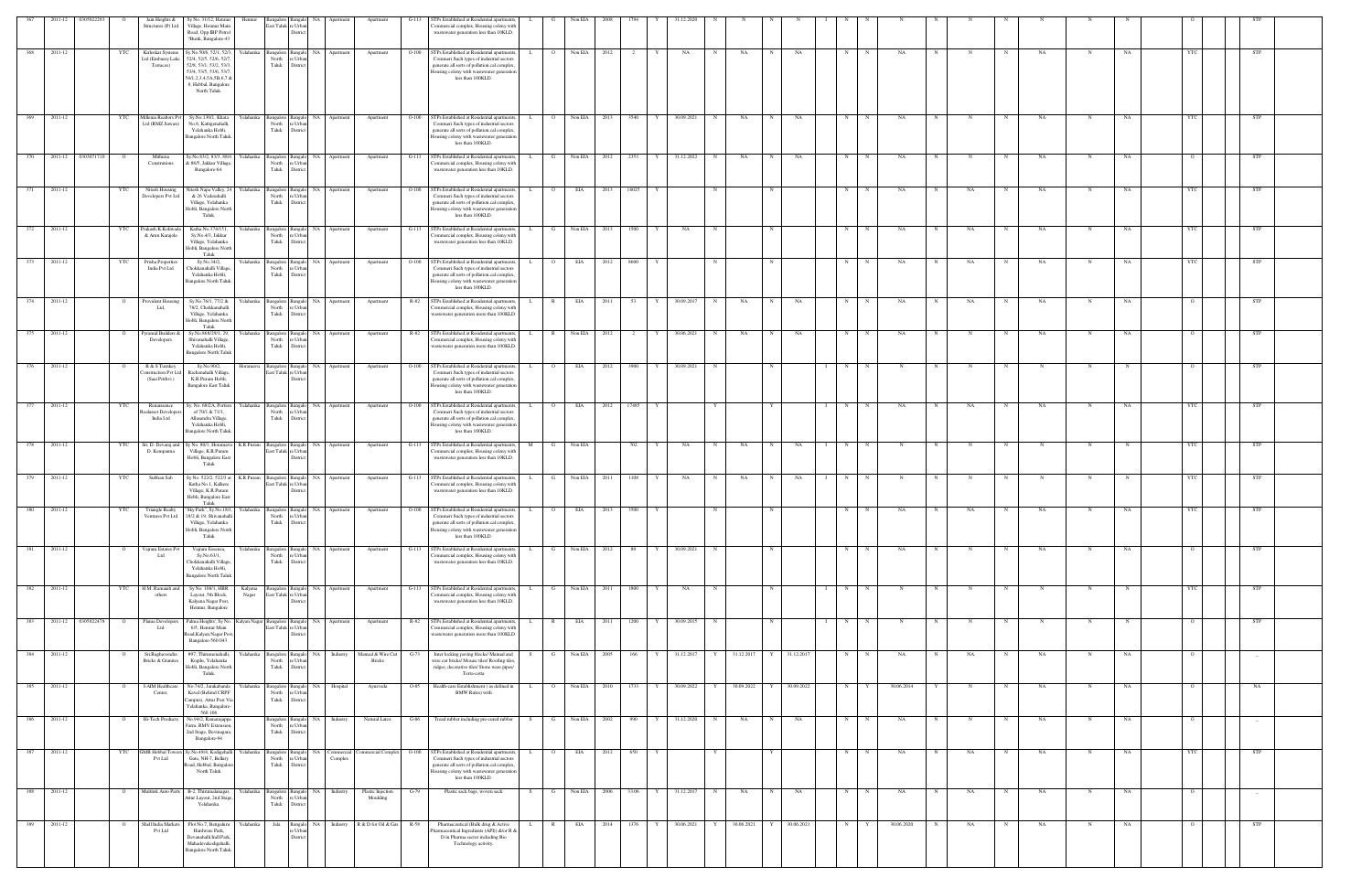|                  | 2011-12                |                    |              | Aaruthi Suzuki Ind<br>Ltd                           | 5/1 & 5/2A,<br>Yelahanka<br>3ytarayanapura Villag<br>Yelahanka Hobli,<br><b>Bangalore North Taluk</b>                                                    | sangalore<br>North<br>Taluk                   | e Urba<br>District                                                 |                                               | Automobile Service<br>& Repair Station                           | O-18           | utomobile servicing, repairing and painting<br>(excluding only fuel dispensing)                                                                                                                           |              |                                | Non EL4                      |      |                |        |                          |        |                         |              |                  |        |              |                   |             |    |              |           |             |           |          |            |  |
|------------------|------------------------|--------------------|--------------|-----------------------------------------------------|----------------------------------------------------------------------------------------------------------------------------------------------------------|-----------------------------------------------|--------------------------------------------------------------------|-----------------------------------------------|------------------------------------------------------------------|----------------|-----------------------------------------------------------------------------------------------------------------------------------------------------------------------------------------------------------|--------------|--------------------------------|------------------------------|------|----------------|--------|--------------------------|--------|-------------------------|--------------|------------------|--------|--------------|-------------------|-------------|----|--------------|-----------|-------------|-----------|----------|------------|--|
| 391              | 2011-12                |                    | YTC          | Karnataka Industira<br>Area Development<br>Board    | Bengaluru Hardware<br>Yelahanka<br>Park Near Bengaluru<br>International Airport,<br>Devanahalli, Bangalon<br>Rural District.                             | Jala                                          | Bangalo NA<br>e Urban<br>District                                  | Layout                                        | Hardware Park                                                    | R-82           | STPs Established at Residential apartments,<br>'ommercial complex, Housing colony with<br>vastewater generation more than 100KLD.                                                                         | $\mathbf{L}$ | R                              | Non EIA 2012                 |      | 101560         |        |                          |        |                         |              |                  | N      | $_{\rm N}$   | NA                | N           | NA | N            | NA.       | N           | NA        | YTC      |            |  |
| $\overline{392}$ | 2011-12                |                    |              | Dr. Agarwals Healt<br>Care Ltd                      | Vo.H.G.2557, Sector B<br>Yelahanka<br>3rd Stage, Yelahanka<br>New Town, Bangalore<br>560 64.                                                             | North<br>Taluk                                | Bangalore Bangalo NA<br>e Urba<br>District                         | Hospital                                      | Hospital                                                         | O-85           | Health-care Establishment (as defined in<br><b>BMW Rules)</b> with                                                                                                                                        | S.           | $\overline{O}$                 | Non EIA $2011$               |      | 494            | Y      | 30.06.2017               | Y      | 30.06.2017 Y            |              | 30.06.2017 I     | N      | $\mathbb{N}$ | NA                |             |    |              | NA        |             | NA        |          | NA         |  |
| 393              | 2011-12                |                    |              | K.K. Hospital                                       | Yelahanka<br>No.9, A-1/A-2, Opp<br>M.E.C School, 'A'<br>Sector, Yelahanka Nev<br>Town, Bangalore-64                                                      | North<br>Taluk                                | Bangalore Bangalo<br>NA<br>e Urba<br>District                      | Hospital                                      | Hospital                                                         | O-85           | Health-care Establishment (as defined in<br><b>BMW Rules</b> ) with                                                                                                                                       |              | $\overline{O}$                 | Non EIA                      |      | 113            |        | 30.06.2015               | Y      | 30.06.2015              | I Y          | 30.06.2015       | N      |              | NA                |             | NA |              | NA        |             | NA        |          | NA         |  |
| 394              | 2011-12                |                    | YTC          | Karnataka Industiral<br>Area Development<br>Board   | Bengaluru IT Park Near<br>Yelahanka<br>Bengaluru Internation:<br>Airport, Devanahalli,<br>Bangalore Rural Distric                                        | Jala                                          | NA<br>Bangalo<br>e Urba<br>District                                | Layout                                        | IT Park                                                          | R-82           | STPs Established at Residential apartments,<br>Commercial complex, Housing colony with<br>vastewater generation more than 100KLD.                                                                         |              | $\mathbb{R}$                   | Non EIA 2012                 |      | 137944         |        |                          |        |                         |              |                  | N      |              | NA                |             | NA |              | NA        |             | <b>NA</b> |          |            |  |
| 395              | 2011-12                |                    | YTC          | S.V.S.Sudheer Babu<br>residential layout            | Sy.No.53 & 54/2,<br>Ramagondanahalli<br>Village, Yelahanka<br>Hobli, Bangalore North<br>Taluk.                                                           | North<br>Taluk                                | Yelahanka Bangalore Bangalo NA<br>e Urba<br>District               | Layout                                        | Layout                                                           | $G-102$        | Townships and Residential Area<br>development Projects covering an area>10<br>Acers                                                                                                                       | LB           | LB                             | Non EIA                      | 2011 | 91.27          |        | NA                       | N      |                         |              | NA               | N      |              | NA                |             |    |              | NA        | N           | NA        |          | <b>STP</b> |  |
| 396              | 2011-12                |                    | YTC          | J.S.R.Raju<br>Residential Layou                     | Sy.No.18/1, 19, 21, 22<br>Yelahanka<br>& 25, Vaderapura,<br>Yelahanka Hobli,<br><b>Bangalore North Taluk</b>                                             | North<br>Taluk                                | Bangalore Bangalo NA<br>e Urba<br>District                         | Layout                                        | Layout                                                           | $G-102$        | Townships and Residential Area<br>development Projects covering an area>10<br>Acers                                                                                                                       |              | $LB$ $LB$                      | Non EIA 2011                 |      | 44.77          |        | NA                       | N      | NA                      | N            | NA               | N      |              | NA                |             |    | $\mathbf N$  | NA        | N           | NA        |          |            |  |
|                  | 2011-12                |                    |              | Sree Ram & Son:                                     | Devinagar, RMV 2nd<br>Yelahanka<br>Stage, Bangalore-94.                                                                                                  | North<br>Taluk                                | Bangalore Bangalo<br>NA<br>re Urbar<br>District                    | Industry                                      | Readymade Garmer                                                 | $G-72$         | Garment Stitching/ Stitching of shoe uppers/<br>Cotton knitting including Socks, Shoe lace/<br>Readymade leather garments                                                                                 |              | G                              | Non EIA 2010                 |      | 20.2           | Y      | 31.12.2019               |        | 31.12.2019              |              | 31.12.2019       | N      |              | NA                |             |    |              | NA        | $\mathbf N$ | NA        |          |            |  |
| 398              | 2011-12                |                    |              | Sambraham Institute<br>of Technology                | Ambabhavani Temple<br>Yelahanka<br>Road, M.S.Palya,<br>Jalahalli East, Bangalore<br>97.                                                                  | North<br>Taluk                                | re Urban<br>District                                               | Bangalore Bangalo NA Educational<br>Institute | College                                                          | $O-100$        | STPs Established at Residential apartments,<br>Commeri Such types of industrial sectors<br>generate all sorts of pollution.cal complex.<br>lousing colony with wastewater generation<br>less than 100KLD. | $\mathbf{L}$ | $\overline{O}$                 | Non EIA 2011                 |      |                |        |                          |        |                         |              |                  | N      | Y            | 31.12.2016        | N           | N  | N            | NA.       | N           | NA        | $\circ$  |            |  |
|                  | 399 2011-12            |                    |              | Sri. Revanna<br>ddeshwara Institut<br>of Technology | Chokkanahalli,<br>Yelahanka<br>Chikkajala, Bangalore<br>North Taulk.                                                                                     | North<br>Taluk                                | e Urba<br>District                                                 | Institute                                     | Bangalore Bangalo NA Educational Educational Institute O-100     |                | STPs Established at Residential apartments,<br>Commeri Such types of industrial sectors<br>generate all sorts of pollution.cal complex,<br>Iousing colony with wastewater generation<br>less than 100KLD. |              | $\overline{O}$                 | Non EIA 2011                 |      |                |        |                          |        |                         |              |                  | N      |              | 31.12.2016        |             |    | N            | NA        | N           | NA        |          |            |  |
| 400              |                        | 2011-12 0305022189 | $\circ$      | Ltd                                                 | B.L.Kashyap & Sons Site: Manyatha Emba<br>Nagawara<br>Tech Park,<br>B/W.M/s.Cognizant &<br>IBM, G-1 Block, Outer<br>Ring Road, Nagawara<br>Bangalore-24. |                                               | Bangalore Bangalo<br>East Taluk re Urbar<br>District               | NA 1<br>Industry                              | RMC                                                              | $G-37$         | Ready mix cement concrete                                                                                                                                                                                 |              | $\mathbf{G}$                   | Non EIA 2011                 |      | 90.00          | Y      | 30.09.2017               | Y      | 30.09.2017              | $\mathbf{Y}$ | 30.09.2017       | N      | N            | N                 |             |    |              |           | N           |           |          | ST & SP    |  |
| 401              | 2011-12                |                    |              | Consolidated<br>Construction<br>Consortium Ltd      | Sy.No.71 & 72, 91/1 to<br>91/4, Nagawara, Kasaba<br>Hobli, Bangalore-37.                                                                                 | East Taluk re Urbar                           | Nagawara Bangalore Bangalo NA<br>Distric                           | Industry                                      | RMC                                                              | G-37           | Ready mix cement concrete                                                                                                                                                                                 | - S          | G                              | Non EIA 2012                 |      | 24.00          | Y      | 30.06.2024               | Y      | 30.06.2024              |              | 30.06.2024       | N      |              |                   |             |    |              |           |             |           |          | ST & SP    |  |
| 402              | 2011-12                |                    |              | Janapriya RMC Pv<br>Ltd                             | y.No.42/8, Meenakunt<br>Village, Jala Hobli,<br><b>Bangalore North Taluk</b>                                                                             | Yelahanka Bangalore Bangalo<br>North<br>Taluk | NA<br>e Urba<br>District                                           | Industry                                      | RMC                                                              | G-37           | Ready mix cement concrete                                                                                                                                                                                 | M            |                                | Non EIA 2012                 |      | 771            |        | 31.12.2022               | Y      | 31.12.2022              |              | 31.12.2022       | N      |              | NA                |             | NA |              | NA        | N           | NA        |          |            |  |
| 403              | 2011-12                |                    | $\circ$      | Supreme Concrete<br>Mix                             | Sy.No.42/8, Meenakunt<br>Yelahanka<br>Village, Jala Hobli,<br>Bangalore North Taluk                                                                      |                                               | e Urba<br>Distric                                                  | Jala Bangalo NA Industry                      | RMC                                                              | $G-37$         | Ready mix cement concrete                                                                                                                                                                                 | - S          | G                              | Non EIA 2012                 |      | 322            | Y      | 30.09.2027               | Y      | 30.09.2027              | Y            | 30.09.2027       | N      | $_{\rm N}$   | NA                |             |    | N            | NA        | N           | NA        | $\Omega$ | ST & SP    |  |
| 405              | 404 2011-12            |                    |              | YTC Kumar Granites                                  | Sy.No.59,<br>Nagadasanahalli,<br>Yelahanka, Bangalore                                                                                                    |                                               | North re Urban<br>Taluk District                                   |                                               | polishing                                                        |                | Yelahanka Bangalore Bangalo NA Industry Granite cutting & G-56 Cutting, sizing and polishing of marble S O Non EIA 2011 2 Y<br>and/or Granite stone.                                                      |              |                                |                              |      |                |        |                          |        | N NA N NA NA            |              |                  |        |              | N N N NA          | N           | N  |              | <b>NA</b> |             |           |          |            |  |
|                  | 2011-12<br>406 2011-12 |                    | $\circ$      | Focus Rubber<br>Industries<br>Sparkles              | o.76/B, Hennur Band<br>Hennur<br>Bangalore-43.<br>No.96/B, Maruthi<br>Yelahanka                                                                          |                                               | Bangalore Bangalo<br>NA .<br>East Taluk re Urban<br>District       | Industry<br>Bangalore Bangalo NA Industry     | Rubber sheets<br><b>Screen Printing</b>                          | G-41<br>$G-18$ | Rubber goods industry (with gas operated<br>baby boiler)<br>Digital printing on PVC clothes                                                                                                               | - S<br>S –   | G<br>$\mathbf{G}$              | Non EIA 1989<br>Non EIA 2011 |      | 15.73<br>6.6   | Y<br>Y | 31.12.2021<br>31.12.2020 | Y<br>N | 31.12.2021<br><b>NA</b> | Y<br>N       | 31.12.2021<br>NA | N<br>N | $\mathbf N$  | NA                | N           |    | N            | NA        | N           | NA        | $\Omega$ | ST & SP    |  |
| 407              | 2011-2012              |                    | YTC          | Legacy Global                                       | Complex, Old Railway<br>Colony, Near Tata<br>Nagar, Bangalore.<br>Yelahanka<br>Sy.No.98/2,                                                               | North<br>Taluk<br>Bangalore Bangalo           | e Urbar<br>District<br>NA                                          | Apartment                                     | Apartment                                                        | G-113          | STPs Established at Residential apartments,                                                                                                                                                               |              | G                              | Non EIA                      |      | 2000           |        | NA                       | N      | NA                      | N            | NA               | N      | N            | NA                |             | NA |              | NA        | N           | NA        | YTC      | <b>STP</b> |  |
|                  |                        |                    |              | Projects Pvt Ltd                                    | Opp.H.P.Petrol Bunk<br>Kogilu Village,<br>Yelahanka Hobli,<br>Bangalore North Taluk                                                                      | North<br>Taluk                                | re Urbar<br>District                                               |                                               |                                                                  |                | 'ommercial complex, Housing colony with<br>wastewater generation less than 10KLD.                                                                                                                         |              |                                |                              |      |                |        |                          |        |                         |              |                  |        |              |                   |             |    |              |           |             |           |          |            |  |
| 408              |                        | 2012-13 0301067901 |              | Lakshmi Hyundai                                     | No.102/3,G.M.Arcade<br>Hebbal<br>Buidling, Hebbal,<br>Bellary Road, Hebbal,<br>Bangalore-92                                                              | <b>Bangalore</b><br>North<br>Taluk            | NA<br>Bangal<br>re Urbar<br>District                               | Industry                                      | Automobile Service<br>& Repair Station                           | $O-18$         | utomobile servicing, repairing and painting<br>(excluding only fuel dispensing)                                                                                                                           |              | $\overline{O}$                 | Non EIA                      | 2012 | 2005           |        | 30.09.2019               | Y      | 30.09.2019              |              | 30.09.2019       | Y      |              | 30.09.2019        |             |    |              |           |             |           |          | BWSSB      |  |
| 409<br>410       | 2012-13<br>2012-13     |                    | $\mathbf{o}$ | Saturn Motors<br>Venarch Remedies                   | No.979, Roopa<br>relahanka<br>Complex, Next to<br>Yelahanka, Bangalore<br>North Taluk.<br>Sy.No.66/5, Jakkur Post                                        | North<br>Taluk                                | <b>NA</b><br>Bangalore Bangalo<br>e Urba<br>District               | Industry<br>NA 1                              | Automobile Service<br>& Repair Station<br>Ayurvedic medicines    | O-18<br>$O-19$ | utomobile servicing, repairing and painting<br>(excluding only fuel dispensing)<br>Ayurvedic and homeopathic medicine                                                                                     | - S<br>S.    | $\overline{O}$<br>$\mathbf{G}$ | Non EIA 2003<br>Non EIA 2012 |      | 43.90<br>21.00 | Y      | 30.09.2021<br>31.12.2021 | Y<br>N | 30.09.2021              | $_{\rm N}$   | 30.09.2021<br>NA | N<br>N | $_{\rm N}$   | NA<br>$\mathbf N$ | $\mathbf N$ |    | $\mathbf N$  | NA<br>N   | N<br>N      | NA        | $\circ$  | ST & SP    |  |
| 411              |                        | 2012-13 0303067064 |              | <b>Bio Pest Control</b>                             | Yelahanka<br>Yelahanka Hobli,<br><b>Bangalore North Taluk</b><br>No.51/3, Agrahara,<br>relahanka                                                         | North<br>Taluk                                | Bangalore Bangalo<br>e Urbar<br>District<br>NA<br>Bangalore Bangal | Industry<br>Industry                          | Bio fertilizer and bio                                           | G-70           | Formulation of Bio-Pesticides                                                                                                                                                                             | S.           | $\mathbf G$                    | Non EIA 2012                 |      | 78.00          | Y      | 31.12.2021               | Y      | NA<br>31.12.2021        |              | 31.12.2021       | N      | $_{\rm N}$   | N                 |             |    | $\mathbb{N}$ | N         | N           |           | $\circ$  | ST & SP    |  |
| $\overline{412}$ | 2012-13                |                    |              | Herbal Farma                                        | Yelahanka, Bangalore<br>64.<br>Singapura Village,<br>r'elahanka                                                                                          | North<br>Taluk                                | re Urbar<br>District<br>Bangalore Bangalo NA                       | Industry                                      | perticides<br>Cattle feed                                        | $O-30$         | Fish feed, poultry feed and cattle feed                                                                                                                                                                   | S            | $\overline{O}$                 | Non EIA 2011                 |      | 14.85          | Y      | 30.09.2022               | $Y =$  | 30.09.2022 Y            |              | 30.09.2022 I     | N      | N            | NA                | N           |    | N            | NA        | N           | NA        | $\circ$  | ST & SP    |  |
| 413              |                        | 2012-13 0303068501 | $\mathbf{o}$ |                                                     | Vidyaranayanpura Post<br>Yelahanka Hobli,<br>Bangalore.                                                                                                  | North<br>Taluk                                | e Urban<br>District<br>NA                                          |                                               |                                                                  |                |                                                                                                                                                                                                           |              | $\mathbf{G}$                   |                              |      |                | Y      |                          | Y      |                         |              |                  | Y      | $_{\rm N}$   |                   |             |    | Y            |           |             |           |          |            |  |
|                  |                        |                    |              | <b>INR</b> Steels                                   | No.22/1,<br>Yelahanka<br>Singanayakanahalli<br>Village, Yelahanka<br>Hobli, Bangalore-64.                                                                | North<br>Taluk                                | Bangalore Bangalo<br>e Urba<br>District                            | Industry                                      | Cleaning & gas cutting<br>of ferrous & non-<br>ferrous materials | $G-23$         | Gold and silver smithy (purification with<br>acid smelting operation and sulphuric acid<br>polishing operation) (using less or equal to 1<br>itre of sulphuric acid/nitric acid per month)                |              |                                | Non EIA 2012                 |      | 23.12          |        | 31.12.2022               |        | NA                      |              | NA               |        |              |                   |             |    |              |           |             |           |          | ST & SP    |  |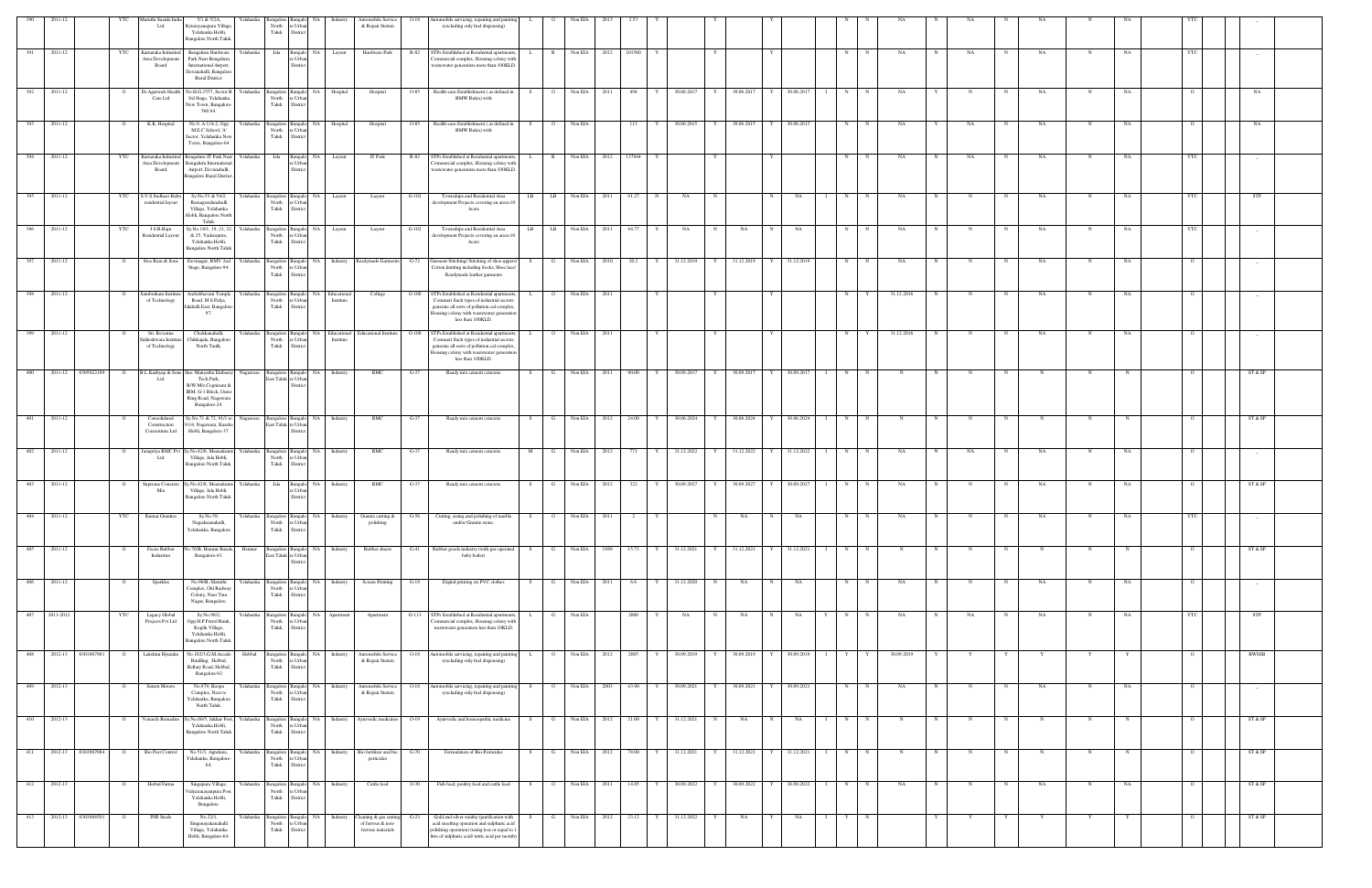| 414 | 2012-13 |                    | $\overline{O}$ | martbox Packaging<br>Pvt Ltd                                                               | #21/2/1,<br>Ramachandrapura,<br>Jalahalli Post, Bangalor                                                                                    | Yelahanka<br>North<br>Taluk             | Bangalore Bangalo<br>e Urb.<br>Distric                           | NA Industry  |          | Corrugated box                  | $G-9$   | Cardboard or corrugated box and paper<br>products (excluding paper or pulp<br>manufacturing and without using boilers                                                                                   | S<br>G             | Non EIA      | 2010 | 59.07   | 31.12.2019<br>Y | Y | 31.12.2019 |            | 31.12.2019                 | N | N           | NA          |   |            |             | NA          |             |           |            |                                 |  |
|-----|---------|--------------------|----------------|--------------------------------------------------------------------------------------------|---------------------------------------------------------------------------------------------------------------------------------------------|-----------------------------------------|------------------------------------------------------------------|--------------|----------|---------------------------------|---------|---------------------------------------------------------------------------------------------------------------------------------------------------------------------------------------------------------|--------------------|--------------|------|---------|-----------------|---|------------|------------|----------------------------|---|-------------|-------------|---|------------|-------------|-------------|-------------|-----------|------------|---------------------------------|--|
| 415 | 2012-13 |                    | $\overline{O}$ | Muskaan Food<br>Products                                                                   | Sy.No.21,<br>/enkateshpura Village<br>Yelahanka Hobli,<br><b>Bangalore North Taluk</b>                                                      | Yelahanka<br>North<br>Taluk             | Bangalore Bangal<br>e Urba<br>Distric                            | NA Industry  |          | Fryums                          | $G-19$  | Facility of handling, storage and<br>transportation of food grains in bulk                                                                                                                              | S.<br>$\mathbf{G}$ | Non EIA      | 2010 | 25.06 Y | 31.12.2019      | Y | 31.12.2019 | Y          | 31.12.2019                 | N | N           | NA          |   | NA         | $_{\rm N}$  | NA          | N           | NA        |            | $\hspace{0.1mm}-\hspace{0.1mm}$ |  |
| 416 | 2012-13 |                    |                | Royal Exports                                                                              | Vo.80, Sadahalli, PWD<br>Road, 27th Mile,<br>Doddajala Post, Bellary<br>Road, Bangalore North<br>Taluk.                                     | Yelahanka<br>angalore<br>North<br>Taluk | re Urba<br>District                                              |              | Industry | Garment                         | G-72    | Garment Stitching/ Stitching of shoe upper:<br>Cotton knitting including Socks, Shoe lace/<br>Readymade leather garments                                                                                |                    | Non EIA      | 2012 | 238     | 31.12.2022      |   | 31.12.2022 |            | 31.12.2022                 |   |             |             |   |            |             |             |             |           |            | ST & SP                         |  |
| 417 | 2012-13 | 0303073079         | $\circ$        | A.C.M Enterprises                                                                          | Sy.No.25, Navarathana<br>Agrahara, Sadahalli Pos<br>Jala Hobli, Bangalore<br>North Taluk                                                    | Bangalore 1<br>Jala<br>North<br>Taluk   | e Urb<br>Distric                                                 | NA           | Industry | Granite cutting &<br>polishing  | G-56    | Cutting, sizing and polishing of marble<br>and/or Granite stone.                                                                                                                                        | G                  | Non EIA      | 2012 | 71.5    | 30.9.2017       | N |            |            | $\mathbb{N}$               | N |             |             |   |            |             |             |             |           |            | ST & SP                         |  |
| 418 |         | 2012-13 0303072264 | $\overline{O}$ | SMS Alfa Granites                                                                          | Sy.No.25, Navarathana<br>Agrahara, Sadahalli Pos<br>Jala Hobli, Bangalore<br>North Taluk                                                    | Jala<br>North<br>Taluk                  | Bangalore Bangal<br>'e Urb<br>District                           | NA Industry  |          | Granite cutting &<br>polishing  | $G-56$  | Cutting, sizing and polishing of marble<br>and/or Granite stone.                                                                                                                                        | G                  | Non EIA      | 2012 | 71.5    | 31.12.2026      |   |            |            |                            | N |             |             |   |            |             |             |             |           |            | ST & SP                         |  |
| 419 |         | 2012-13 0303072263 | $\overline{O}$ | Sri.Channakesha<br>Enterprises                                                             | Sy.No.89, Navarathana<br>Agrahara, Sadahalli Pos<br>Jala Hobli, Bangalore<br>North Taluk                                                    | Jala<br>North<br>Taluk                  | Bangalore Bangal<br>re Urba<br>District                          | NA Industry  |          | Granite cutting &<br>polishing  | $G-56$  | Cutting, sizing and polishing of marble<br>and/or Granite stone.                                                                                                                                        | G                  | Non EIA      | 2012 | 80.00   | 30.09.2017      | N | N          | N          | $\mathbf N$                | N |             | N           |   |            |             |             | N           |           |            | ST & SP                         |  |
| 420 |         | 2012-13 0303072261 | $\overline{O}$ | Sri.Channakeshava<br><b>Swamy Enterprises</b>                                              | Sy.No.16, Navarathana<br>Agrahara, Sadahalli Post<br>Jala Hobli, Bangalore<br>North Taluk                                                   | Jala<br>North<br>Taluk                  | Bangalore Bangalo<br>e Urb.<br>Distric                           | NA Industry  |          | Granite cutting &<br>polishing  | $G-56$  | Cutting, sizing and polishing of marble<br>and/or Granite stone.                                                                                                                                        | G<br>S.            | Non EIA      | 2012 | 95.00   | 31.12.2026<br>Y | N | 31.12.2026 | N          | 31.12.2026<br>$\mathbf{I}$ | N | N           | $\mathbf N$ | N |            | N           | N           | N           |           |            | ST & SP                         |  |
| 421 |         | 2012-13 0303072940 | $\overline{O}$ | Sri.Channaraya<br>Swamy Granite                                                            | Sy.No.55, Navarathana<br>Agrahara, Sadahalli Pos<br>Jala Hobli, Bangalore<br>North Taluk                                                    | Jala<br>North<br>Taluk                  | angalore Bangalo<br>e Urb:<br>District                           | NA Industry  |          | Granite cutting &<br>polishing  | $G-56$  | Cutting, sizing and polishing of marble<br>and/or Granite stone.                                                                                                                                        | G<br>S.            | Non EIA      | 2012 | 160 Y   | 31.12.2026      | N | 31.12.2026 | N          | $_{\rm N}$                 | N | $\mathbf N$ |             |   |            |             |             |             |           |            | ST & SP                         |  |
| 422 | 2012-13 | 0303072266         | $\overline{O}$ | Sri. Venkateshwara<br>Enterprises                                                          | Sy.No.89, Navarathana<br>Agrahara, Sadahalli Pos<br>Jala Hobli, Bangalore<br>North Taluk                                                    | Jala<br>North<br>Taluk                  | Bangalore Bangal<br>re Urba<br>Distric                           | <b>NA</b>    | Industry | Granite cutting &<br>polishing  | $G-56$  | Cutting, sizing and polishing of marble<br>and/or Granite stone.                                                                                                                                        | G<br>S.            | Non EIA      | 2012 | 95.00   | 31.12.2026      | N | N          |            |                            | N |             |             |   |            |             |             |             |           |            | ST & SP                         |  |
| 423 | 2012-13 |                    |                | Neno Enterprises                                                                           | Sy.No.100, Kogilu<br>Village, Yelahanka<br>Hobli, Bangalore North<br>Taluk                                                                  | Yelahanka<br>angalore<br>North<br>Taluk | e Urb<br>Distric                                                 | NA Industry  |          | Import ferrous                  | $O-32$  | Forging of ferrous and non-ferrous metals (<br>using oil and gas fired furnaces)                                                                                                                        |                    | Non EIA      | 2012 |         |                 |   | NA         |            | NA.                        | N |             | 30.11.2012  |   |            |             | NA          |             |           |            |                                 |  |
| 424 | 2012-13 |                    | $\mathbf{o}$   | Medina Plastics                                                                            | B-27, KSSIDC<br>Indl.Estate, Yelahanka<br><b>Bangalore North Taluk</b>                                                                      | Yelahanka<br>North<br>Taluk             | Bangalore Bangal<br>e Urb<br>Distric                             | NA Industry  |          | Plastic articles &<br>molulding | $G-32$  | Polythene and plastic processed products<br>manufacturing (virgin plastic)                                                                                                                              | G<br>S.            | Non EIA      | 2012 | 153     | 31.12.2021      |   | 31.12.2021 |            | 31.12.2021                 | N | N           | NA          |   | NA         | $\mathbf N$ | NA          | N           | NA        |            |                                 |  |
| 425 | 2012-13 |                    |                | Vational Institute of<br>veterinary<br>epidemiology and<br>Disease Information<br>(NIVEDI) | Near Ramagondanahalli,<br>Yelahanka, Bangalore<br>64                                                                                        | Yelahanka<br>North<br>Taluk             | Bangalore Bangal<br>e Urba<br>Distric                            | NA Industry  |          | R & D                           | R-58    | Pharmaceutical (Bulk drug & Active<br>Pharmaceutical Ingredients (API)) &/or R &<br>D in Pharma sector including Bio<br>Technology activity.                                                            | R                  | Non EIA      | 2013 | 1530    | 30.06.2021      | Y | 30.06.2021 |            | 30.06.2021                 | N | N           | NA          |   | NA         |             | NA          | N           | <b>NA</b> |            | ST & SP                         |  |
| 426 |         | 2012-13 0303069154 | YTC            | Brigade Residentia<br>Development<br>(Harshad.J.Parikh)                                    | Sy.No.59/1, 59/2 &<br>60/3, Dasarahalli<br>Village, Krishnarajapur.<br>Hobli, Bangalore North<br>Taluk                                      | K.R.Puram                               | angalore Bangalo NA Apartment<br>East Taluk re Urba<br>Distric   |              |          | Apartment                       | $O-100$ | STPs Established at Residential apartments<br>Commeri Such types of industrial sectors<br>generate all sorts of pollution.cal complex<br>lousing colony with wastewater generation<br>less than 100KLD. | $\circ$<br>L.      | EIA          |      | 5000    |                 |   |            |            |                            | N |             |             |   |            |             |             |             |           |            | STP                             |  |
| 427 |         | 2012-13 0303067990 | <b>YTC</b>     |                                                                                            | Arun Shelters Pvt Ltd Sy.No.32/1, 32/2, 33/2,<br>33/5 & 33/6,<br>Shivanahalli Village,<br>Yelahanka Hobli,<br><b>Bangalore North Taluk.</b> | Yelahanka<br>North<br>Taluk             | Bangalore Bangalo<br>e Urba<br>Distric                           | NA Apartment |          | Apartment                       | $O-100$ | STPs Established at Residential apartments<br>Commeri Such types of industrial sector<br>generate all sorts of pollution.cal complex<br>Housing colony with wastewater generation<br>less than 100KLD.  | $\circ$            | EIA          |      | 4000    | NA              | N | NA         |            | NA                         | N |             | NA          |   | NA         |             | NA          | N           | NA        | <b>YTC</b> |                                 |  |
| 428 | 2012-13 |                    | <b>YTC</b>     | B.H.Krishnamurthy                                                                          | " Legacy Cirocoo",<br>Sy.No.50/4, Allasandra<br>Yelahanka Hobli,<br>Bangalore North Taluk.                                                  | Yelahanka<br>North<br>Taluk             | angalore Bangalo<br>re Urba<br>District                          | NA Apartment |          | Apartment                       | $O-100$ | STPs Established at Residential apartment<br>Commeri Such types of industrial sectors<br>generate all sorts of pollution.cal complex,<br>lousing colony with wastewater generation<br>less than 100KLD. |                    | EIA          |      | 7500    |                 | N | NA         | N          | NA                         | N | $\mathbf N$ | N           |   |            | $\mathbf N$ | $_{\rm N}$  | N           |           |            | <b>STP</b>                      |  |
| 429 | 2012-13 |                    | $\overline{O}$ | <b>Brigade Enterprises</b><br>Ltd (Brigde<br>Caladium)                                     | Katha No.69/458/69/2,<br>(Sy.No.44/4 Part, 45/5<br>Part) Hebbal Village,<br>Kasaba Hobli, Bangalore<br>North Taluk.                         | Yelahanka<br>North<br>Taluk             | angalore Bangalo<br>re Urba<br>District                          | NA Apartment |          | Apartment                       | $O-100$ | STPs Established at Residential apartments<br>Commeri Such types of industrial sectors<br>generate all sorts of pollution.cal complex<br>Iousing colony with wastewater generation<br>less than 100KLD. | $\overline{O}$     | EIA          | 2012 | 4000    | 30.09.2021      | N |            | N          |                            | N | N           | NA          |   | $_{\rm N}$ | $\mathbf N$ | NA          | N           | NA        | $\circ$    | STP                             |  |
| 430 | 2012-13 |                    | YTC            | C.P.Sadashiva Reddy                                                                        | Khatha No.78,<br>Sy.No.42, Ward No.54<br>Kogigehalli Village,<br>K.R.Puram Hobli,<br><b>Bangalore East Taluk</b>                            | K.R.Puram                               | Bangalore Bangalo<br>last Taluk re Urba<br>Distri                | NA Apartment |          | Apartment                       | $G-113$ | STPs Established at Residential apartments<br>mmercial complex, Housing colony wit<br>wastewater generation less than 10KLD.                                                                            |                    | Non EIA      | 2014 | 1100    | NA              | N | NA         |            | NA                         | N |             |             |   |            |             | N           | N           |           | <b>YTC</b> | STP                             |  |
| 431 | 2012-13 |                    | <b>YTC</b>     | <b>Century Builders</b>                                                                    | Century Arcadia,<br>Sy.No.2/2, 3, 9, 10 &<br>14/2, Shivanahalli<br>Village, Yelahanka<br>Hobli, Bangalore North<br>Taluk.                   | Yelahanka<br>North<br>Taluk             | angalore Bangalo<br>re Urba<br>District                          | NA Apartment |          | Apartment                       | $O-100$ | STPs Established at Residential apartment<br>Commeri Such types of industrial sectors<br>generate all sorts of pollution.cal complex<br>lousing colony with wastewater generation<br>less than 100KLD.  | $\Omega$           | EIA          | 2012 | 7200    |                 | N |            | $_{\rm N}$ |                            | N | N           | NA          |   | N          |             | NA          | N           | NA        | <b>YTC</b> | <b>STP</b>                      |  |
| 432 |         | 2012-13 0305071412 | <b>YTC</b>     | Chitrakut Estates (P)<br>Ltd                                                               | Katha No.13,<br>Sy.No.98/3B, 99/4A,<br>Hormavu Village,<br>K.R.Puram Hobli,<br><b>Bangalore East</b>                                        | K.R.Puram                               | Bangalore Bangalo NA Apartment<br>East Taluk re Urbar<br>Distric |              |          | Apartment                       | $G-113$ | STPs Established at Residential apartments,<br>ommercial complex, Housing colony with<br>wastewater generation less than 10KLD.                                                                         | G<br>L.            | Non EIA      | 2014 | 1600 Y  | NA              | N | NA         | N          | <b>NA</b><br>$\mathbf{I}$  | N | N           | N           | N | N          | N           | $\mathbf N$ | N           | N         | YTC        | STP-<br>Conventional            |  |
| 433 | 2012-13 |                    | <b>YTC</b>     | D.Lalji Bhai Patel                                                                         | Sy.No.6/2, Vaderahalli<br>Village, Yelahanka<br>Hobli, Bangalore North<br>Taluk.                                                            | Yelahanka<br>North<br>Taluk             | angalore Bangalo<br>e Urba<br>Distric                            | NA Apartment |          | Apartment                       | $G-113$ | STPs Established at Residential apartment<br>ommercial complex, Housing colony with<br>wastewater generation less than 10KLD.                                                                           |                    | Non EIA      | 2012 | 400     | NA              | N |            | N          |                            | N | N           | NA          | N | NA         | N           | <b>NA</b>   | N           | NA        | YTC        | <b>STP</b>                      |  |
| 434 | 2012-13 |                    | $\overline{O}$ | J.S. Sun flower<br>ormerly Known a<br>D.Madhusudan,<br>N.Bojjappa &<br>Varalakshmi)        | Site No.97/1B, 98/2B, Yelahanka<br>98/4, 98/5, Ananthapur<br>Village, Yelahanka<br>Hobli, Bangalore North<br>Taluk                          | North<br>Taluk                          | Bangalore Bangalo<br>e Urb:<br>District                          | NA Apartment |          | Apartment                       |         | G-113 STPs Established at Residential apartments,<br>Commercial complex, Housing colony with<br>wastewater generation less than 10KLD.                                                                  | $\mathbf{L}$<br>G  | Non EIA 2013 |      | 1000 Y  | 30.09.2021      | N | NA         | N          | NA<br>$\mathbf{I}$         | N | N           | $\mathbf N$ | N | $_{\rm N}$ | $\mathbf N$ | N           | $\mathbf N$ | N         |            | <b>STP</b>                      |  |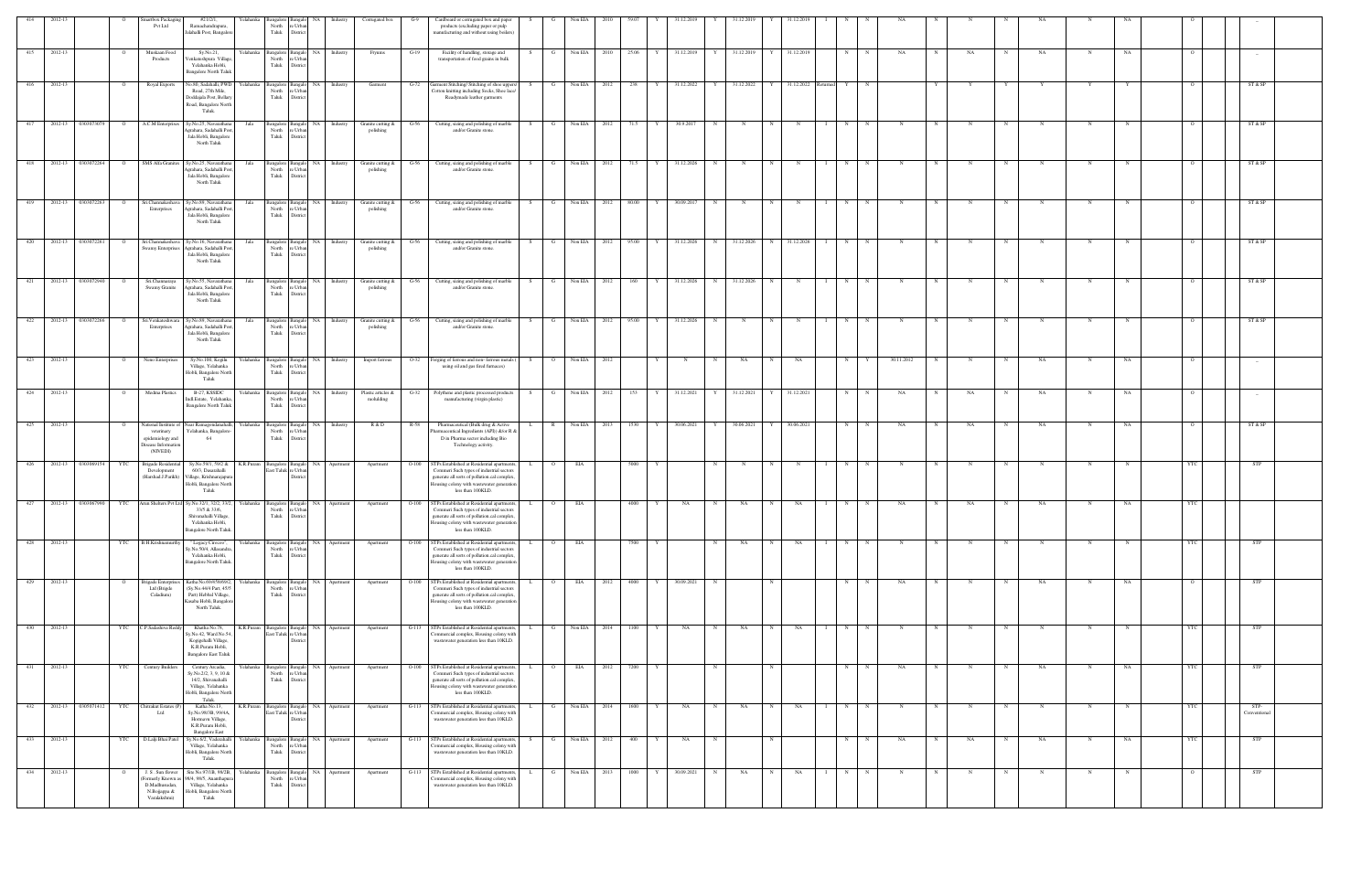| 435              | 2012-13     | 303071             |                | <b>Embassy Property</b>                                                  | 'Embassy Boulevard'                                                                                                                                                                                                                                                                                                                          |                     |                                                                        |                      |                      | Apartment | TPs Established at Residential apartments                                                                                                                                                                            |              |                |              |      |           | 30.06.202  |   |    |             |    |           |             |             |            |   |            |     |   |           |            |                      |  |
|------------------|-------------|--------------------|----------------|--------------------------------------------------------------------------|----------------------------------------------------------------------------------------------------------------------------------------------------------------------------------------------------------------------------------------------------------------------------------------------------------------------------------------------|---------------------|------------------------------------------------------------------------|----------------------|----------------------|-----------|----------------------------------------------------------------------------------------------------------------------------------------------------------------------------------------------------------------------|--------------|----------------|--------------|------|-----------|------------|---|----|-------------|----|-----------|-------------|-------------|------------|---|------------|-----|---|-----------|------------|----------------------|--|
|                  |             |                    |                | Development (P) Ltd                                                      | Sy. No. 2/3, 2/5, 2/6<br>4/1, 4/4, 4/5, 4/6,<br>21/4, 22/1, 22/2, 22/3<br>25/1, 25/2, 26, 27/1.<br>27/2, 27/3, 27/4, 27/5<br>28/1, 28/2, 29/1, 29/2<br>30/2, 31, 32/1, 32/2,<br>33/1, 33/2, of<br>Billamaranahalli Villag<br>and Sy. No's. 12, 13/1<br>13/2 and 14 of Hosahal<br>Village, Jala Hobli,<br>Bangalore North Taluk<br>Bangalore. |                     | North<br>e Urba<br>Taluk<br>Distric                                    |                      |                      |           | Commeri Such types of industrial sectors<br>generate all sorts of pollution.cal complex.<br>lousing colony with wastewater generation<br>less than 100KLD.                                                           |              |                |              |      |           |            |   |    |             |    |           |             |             |            |   |            |     |   |           |            | Conventional         |  |
| 436              | 2012-13     | 0305072700         | YTC            | Expat Project &<br>Development                                           | Sy. No. 21, K.<br>Narayanpura Village<br>K.R.Puram Hobli,<br><b>Bangalore East Taluk</b>                                                                                                                                                                                                                                                     | K.R.Puram           | Bangalore<br>East Taluk re Urbar<br>Distric                            | NA                   | Apartment            | Apartment | $O-100$<br>STPs Established at Residential apartments,<br>Commeri Such types of industrial sectors<br>generate all sorts of pollution.cal complex,<br>lousing colony with wastewater generation<br>less than 100KLD. |              | $\circ$        | Non EIA      | 2014 | 6000      |            |   |    |             |    | N         |             |             |            |   |            |     | N |           |            | <b>STP</b>           |  |
| 437              | 2012-13     |                    | YTC            | <b>EZZY</b> Enterprises                                                  | Sy No.49/1B, Kothanur K.R.Puram Bangalore<br>Village, K.R.Puram<br>Hobli, Bangalore East<br>Taluk                                                                                                                                                                                                                                            |                     | East Taluk re Urban<br><b>Distri</b>                                   | Bangalo NA           | Apartment            | Apartment | STPs Established at Residential apartments,<br>$G-113$<br>ommercial complex, Housing colony with<br>wastewater generation less than 10KLD.                                                                           |              | G              | Non EIA      | 2012 | 1400      | NA         | N |    | N           |    | N         |             |             |            |   |            |     |   |           |            | STP                  |  |
| 438              |             | 2012-13 0303066611 | <b>YTC</b>     | Fortuna Buildcon<br>India Pvt Ltd                                        | Sy.No.98/1, Kogilu<br>Village, Yelahanka<br>Hobli, Bangalore North<br>Taluk                                                                                                                                                                                                                                                                  | Yelahanka           | Bangalore<br><b>Bangalo</b><br>North<br>∙ I Irh<br>Taluk<br>Distric    | NA                   | Apartment            | Apartment | $O-100$<br>STPs Established at Residential apartments,<br>Commeri Such types of industrial sectors<br>generate all sorts of pollution.cal complex<br>Iousing colony with wastewater generation<br>less than 100KLD.  |              |                | EIA          |      | 14900     | NA         | N | NA |             | NA | N         |             |             |            |   |            |     |   |           |            | STP                  |  |
| 439              | 2012-13     |                    | YTC            | Fortuna<br>Constructions                                                 | Sy.No.274, Kalkere<br>Village, K.R.Puram<br>Hobli, Bangalore East<br>Taluk.                                                                                                                                                                                                                                                                  |                     | Yelahanka Bangalore<br>Bangalo<br>East Taluk re Urbar<br>Distric       | NA                   | Apartment            | Apartment | $G-113$<br>STPs Established at Residential apartments<br>'ommercial complex, Housing colony with<br>wastewater generation less than 10KLD.                                                                           |              | G              | Non EIA      | 2014 | 1800      | NA         | Y | NA | Y           | NA | N         |             | NA          |            |   |            | NA  | N | NA        | <b>YTC</b> | STP                  |  |
| 440              | 2012-13     |                    | YTC            | ortuna Urban Scap<br>$(P)$ Ltd                                           | Fortuna Wind Flower<br>Sy.No.213/7 & 213/8,<br>Kodigehalli Village,<br>Yelahanka Hobli,<br><b>Bangalore North Taluk</b>                                                                                                                                                                                                                      |                     | Yelahanka Bangalore<br>angal<br>North<br>e Urba<br>Taluk<br>Distric    | NA                   | Apartment            | Apartment | STPs Established at Residential apartments<br>$O-100$<br>Commeri Such types of industrial sectors<br>generate all sorts of pollution.cal complex,<br>Iousing colony with wastewater generation<br>less than 100KLD.  |              | $\overline{O}$ | EIA          | 2013 | 9500      | NA         | N | NA |             | NA | N         |             | NA          |            |   |            | NA  | N | NA        | YTC        | STP                  |  |
| $-441$           | 2012-13     | 0305072646         | YTC            | G.Chandrashekar<br>Reddy                                                 | Sy.No.70, Horamavu<br>Village, K.R.Puram<br>Hobli, Bangalore East<br>Taluk                                                                                                                                                                                                                                                                   | K.R.Puram           | Bangalor<br>East Taluk<br>e Urba<br>Distri                             |                      | Apartmen             | Apartment | STPs Established at Residential apartments<br>$G-113$<br>mmercial complex, Housing colony with<br>wastewater generation less than 10KLD.                                                                             |              |                | Non EIA      |      | 1000      | NA         |   |    |             |    | N         |             |             |            |   |            |     |   |           |            | STP                  |  |
| $-442$           |             | 2012-13 0303073975 | YTC            | Ltd                                                                      | Hoysala Projects Pvt Sy.No.112/1, Avalahalli<br>Village, Yelahanka<br>Hobli, Bangalore North<br>Taluk                                                                                                                                                                                                                                        |                     | Yelahanka Bangalore<br>Bangalo<br>North<br>e Urba<br>Taluk<br>District | NA I                 | Apartment            | Apartment | G-113 STPs Established at Residential apartments,<br>ommercial complex, Housing colony with<br>wastewater generation less than 10KLD.                                                                                |              | G              | Non EIA      | 2014 | 1500<br>Y | NA         | N |    | N           | N  | N         |             |             |            |   | N          |     | N |           | <b>YTC</b> | STP-<br>Conventional |  |
| 443              | 2012-13     |                    |                | <b>HRC</b> Venture:<br>(Bangalore) Pvt Ltd                               | Sy.No.52/4 (Old<br>No.52/3), 52/5 (Old<br>No.52/3), 55/11 (Old<br>No, 55/6), 54/3 (Old<br>No.54/1), 55/12 (Old<br>No.55/7), 52/2 & 52/3,<br>Jakkur Village,<br>Yelahanka Hobli,<br>Bangalore North Taluk                                                                                                                                     | Yelahanka           | Bangalore<br>sangal<br>North<br>e Urba<br>Taluk<br>Distric             | NA                   | Apartment            | Apartment | STPs Established at Residential apartments<br>$O-100$<br>Commeri Such types of industrial sectors<br>generate all sorts of pollution.cal complex.<br>Iousing colony with wastewater generation<br>less than 100KLD.  |              | $\circ$        | EIA          | 2013 | 8252<br>Y | 30.06.2021 | N | NA |             | NA | N         |             | NA          |            |   |            | NA  | N | NA        |            | STP                  |  |
| $\overline{444}$ | 2012-13     |                    | YTC            | Jasmine Estates                                                          | " Jasmine Lifestyle"<br>Katha No.911/140,<br>Sy.No.139/1, 140 &<br>141, Yelahanka Village<br>Yelahanka Hobli,<br><b>Bangalore North Taluk</b>                                                                                                                                                                                                | Yelahanka           | Bangalore<br><b>Bangalo</b><br>North<br>: Urb<br>Taluk<br>District     | NA I                 | Apartment            | Apartment | STPs Established at Residential apartments,<br>$O-100$<br>Commeri Such types of industrial sectors<br>generate all sorts of pollution.cal complex<br>Iousing colony with wastewater generation<br>less than 100KLD.  |              | $\overline{O}$ | EIA          | 2013 | 5700      |            | N | NA | N           | NA | N         |             | $\mathbf N$ |            |   | N          | N   | N |           |            | <b>STP</b>           |  |
| 445              | 2012-13     |                    | YTC            | K.H.Ramanjaneya                                                          | Khatha No.212,<br>Sy.No.25/4,<br>Chikkabettahalli,<br>Yelahanka Hobli,<br><b>Bangalore North Taluk</b>                                                                                                                                                                                                                                       |                     | Yelahanka Bangalore<br>saneal<br>North<br>e Urbar<br>Taluk<br>District | NA                   | Apartment            | Apartment | STPs Established at Residential apartments<br>$G-113$<br>Commercial complex, Housing colony with<br>wastewater generation less than 10KLD.                                                                           |              | G              | Non EIA      | 2014 | 1000      | NA         | N | NA |             | NA | N         |             |             |            |   |            |     | N |           | <b>YTC</b> | STP                  |  |
| 446              |             | 2012-13 0303072887 | $\overline{O}$ | M & N<br>Infrastructure<br>Formerly known as<br>L.Venugopal &<br>Others) | Sy.No.32/52/2 (Earlier<br>52/2), Ananthapura<br>Village, Yelahanka<br>Hobli, Bangalore North<br>Taluk                                                                                                                                                                                                                                        |                     | Yelahanka Bangalore<br>North<br>e Urbar<br>Taluk<br>District           | angalo NA            | Apartment            | Apartment | STPs Established at Residential apartments,<br>$O-100$<br>Commeri Such types of industrial sectors<br>generate all sorts of pollution.cal complex,<br>lousing colony with wastewater generation<br>less than 100KLD. | $\mathbf{L}$ | $\overline{O}$ | Non EIA      | 2014 | 2450<br>Y | 30.09.2021 | N | N  | N           | N  | N         | N           | $_{\rm N}$  | N          | N | $_{\rm N}$ | N   | N |           | $\circ$    | <b>STP</b>           |  |
| 447              | 2012-13     |                    |                | Living Walls VDB<br>Infra & Reality Pvt<br>Ltd                           | Sy.No.118, Horamavu<br>Village, K.R.Puram<br>Hobli, Bangalore East<br>Taluk                                                                                                                                                                                                                                                                  | K.R.Puram           | Bangalore<br>East Taluk<br>e Urba<br><b>Distric</b>                    | Bangalo NA Apartment |                      | Apartment | STPs Established at Residential apartments,<br>$O-100$<br>Commeri Such types of industrial sectors<br>generate all sorts of pollution.cal complex,<br>Iousing colony with wastewater generation<br>less than 100KLD. |              |                | EIA          | 2012 | 4380      | 30.09.2021 | N |    | $\mathbf N$ |    | N         |             | $\mathbf N$ |            |   |            |     | N |           |            | STP                  |  |
| 448              | 2012-13     |                    |                | N.R.Green<br>onstruction Pvt Ltd                                         | Katha No.55/83/2,<br>Sy.No.83/2,<br>Rachenahalli,<br>K.R.Puram Hobli,<br><b>Bangalore East Taluk</b>                                                                                                                                                                                                                                         | K.R.Puram Bangalore | Bangalo<br>East Taluk re Urban<br>Distric                              | NA 1                 | Apartment            | Apartment | STPs Established at Residential apartments<br>$O-100$<br>Commeri Such types of industrial sectors<br>generate all sorts of pollution.cal complex,<br>Iousing colony with wastewater generation<br>less than 100KLD.  |              | $\circ$        | Non EIA      | 2014 | 1500<br>Y | 30.09.2017 | N | NA | $\mathbf N$ | NA | N         | N           | N           |            |   |            | N   | N |           | $\Omega$   | <b>STP</b>           |  |
| 449              | 2012-13     |                    | YTC            | N.Udaya Kumar,<br>N.Raju, N.Lokesh,<br>N.Venkatesh                       | " SVS Windgates"<br>Sy.No.93/3 & 89/6,<br>Horamavu Agara<br>Village, K.R.Puram<br>Hobli, Bangalore East<br>Taluk.                                                                                                                                                                                                                            |                     | Yelahanka Bangalore<br>East Taluk re Urban<br>District                 |                      | Bangalo NA Apartment | Apartment | $O-100$<br>STPs Established at Residential apartments,<br>Commeri Such types of industrial sectors<br>generate all sorts of pollution.cal complex,<br>Iousing colony with wastewater generation<br>less than 100KLD. | L.           | $\overline{O}$ | EIA          | 2013 | 3100<br>Y |            | N |    | N           |    | Appl<br>N | $\mathbf N$ | NA          | N          | N | N          | NA. | N | <b>NA</b> | YTC        | <b>STP</b>           |  |
| 450              | 2012-13     |                    | YTC            | Panchamuki<br>Enterprises                                                | y.No.137 & 138, Katha<br>No.12-137-138, Ward<br>No.5, Kattigenahalli<br>Village, Jala Hobli,<br>Bangalore North Taluk.                                                                                                                                                                                                                       | Yelahanka           | Bangalore<br>3angalo<br>North<br>: Urba<br>Taluk<br>District           | NA                   | Apartment            | Apartment | STPs Established at Residential apartments,<br>$G-113$<br>ommercial complex, Housing colony with<br>wastewater generation less than 10KLD.                                                                           | M            | G              | Non EIA 2012 |      | 920<br>Y  | NA         | N | NA | $\mathbf N$ | NA | N         | N           | NA          |            | N | N          | NA. | N | NA        | <b>YTC</b> | <b>STP</b>           |  |
| 451              | 2012-13     |                    | YTC            | Paras Structures (F<br>Ltd                                               | "Paras Manayatha"<br>Rachenahalli Main<br>Road, Behind<br>Manayatha Tech Park<br>adjacent to "Pinnacle<br>Heights" apartment,<br>Hebbal, Nagawara,<br>Bangalore-560 045.                                                                                                                                                                     |                     | Yelahanka Bangalore<br>Bangalo<br>East Taluk re Urban<br>District      | NA                   | Apartment            | Apartment | $G-113$<br>STPs Established at Residential apartments,<br>commercial complex, Housing colony with<br>wastewater generation less than 10KLD.                                                                          |              | G              | Non EIA      | 2013 | 1558<br>Y | NA         | N | NA | $_{\rm N}$  | NA | N         | N           | $_{\rm N}$  |            | N | N          | N   | N |           | YTC        | <b>STP</b>           |  |
| 452              | 2012-13     | 0305072772         | YTC            | Sahasra Builders &<br>Developers                                         | Sy. No. 3 A & 3 B,<br>Chelekere Villge,<br>K.R.Puram Hobli,<br>Ioramavu Ward No. 2<br><b>Bangalore East Taluk</b>                                                                                                                                                                                                                            | K.R.Puram           | Bangalore<br>langalo<br>East Taluk re Urbar<br><b>District</b>         | NA 1                 | Apartment            | Apartment | STPs Established at Residential apartments,<br>$O-100$<br>Commeri Such types of industrial sectors<br>generate all sorts of pollution.cal complex,<br>lousing colony with wastewater generation<br>less than 100KLD. |              |                | EIA          |      | 4200      |            | N |    |             |    | N         |             |             |            |   |            |     | N |           |            | STP-<br>Conventional |  |
|                  | 453 2012-13 |                    | YTC            | Sky Gold Properties<br>Pvt Ltd                                           | Municipal No.85/6-1,<br>BBMP Ward No.5,<br>Chokkanahalli,<br>Bangalore.                                                                                                                                                                                                                                                                      | Yelahanka           | Bangalore<br>North<br>: Urba<br>Taluk<br>District                      | Bangalo NA Apartment |                      | Apartment | $G-113$<br>STPs Established at Residential apartments,<br>mmercial complex, Housing colony with<br>wastewater generation less than 10KLD.                                                                            | M            | G              | Non EIA 2012 |      | 767<br>Y  | NA         | N |    |             |    | N         | N           | NA          | $_{\rm N}$ |   | N          | NA  | N | NA        | YTC        | <b>STP</b>           |  |
|                  |             |                    |                |                                                                          |                                                                                                                                                                                                                                                                                                                                              |                     |                                                                        |                      |                      |           |                                                                                                                                                                                                                      |              |                |              |      |           |            |   |    |             |    |           |             |             |            |   |            |     |   |           |            |                      |  |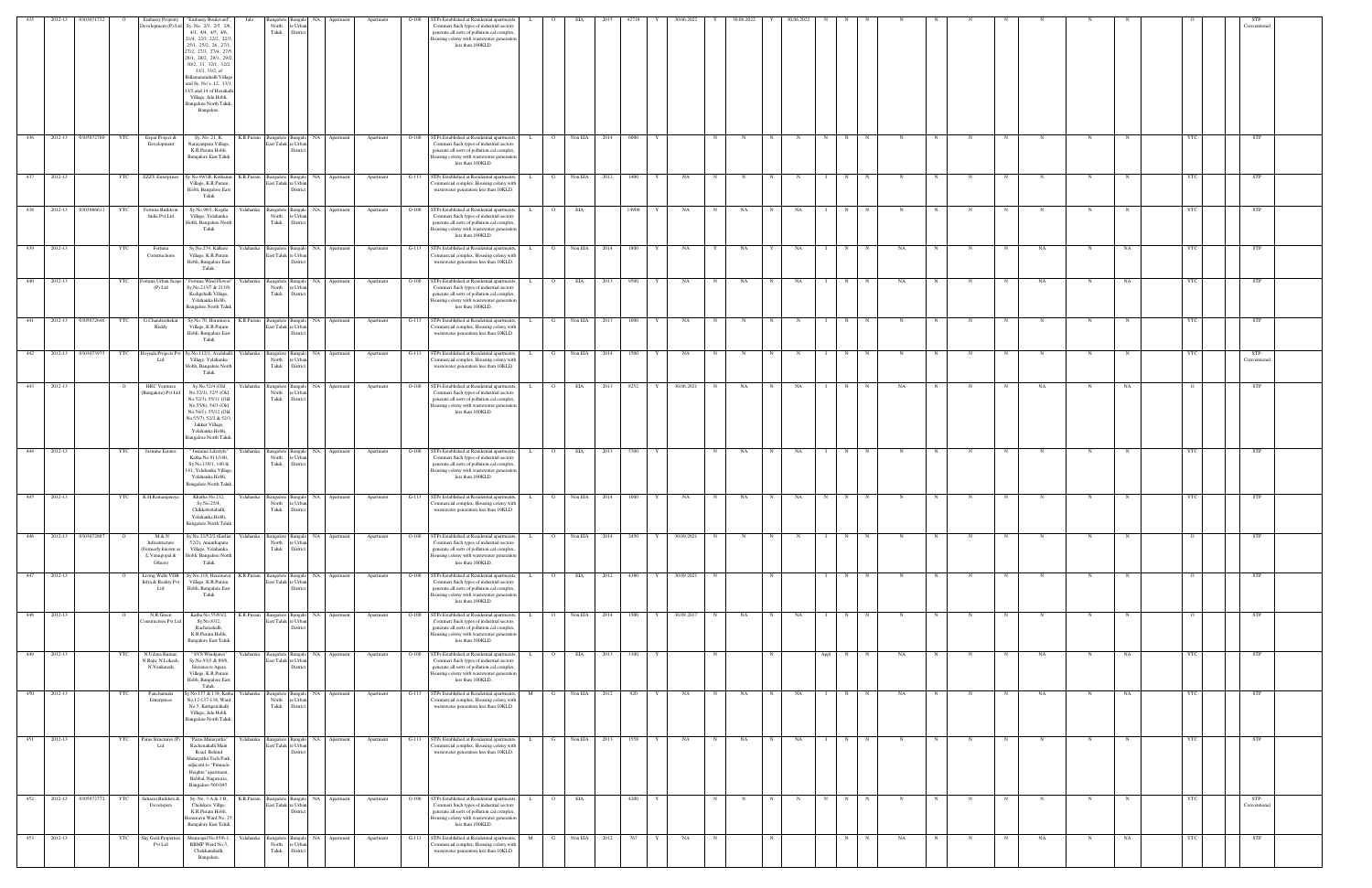| 454 | 2012-13     |                    |                | nishire Homes LL<br>Sy.No.78, Thanisandra<br>K.R.Puram<br>Village, K.R.Puram<br>Hobli, Bangalore East<br>Taluk                                                                                                                              | last Taluk n                                    | e Urba<br>Distric                                             |                                            |                                        |         | TPs Established at Residential apartments,<br>Commeri Such types of industrial sectors<br>generate all sorts of pollution.cal complex,<br>busing colony with wastewater generation<br>less than 100KLD. |    |                |                         |      |                     |              |   |              |              |              |           |             |            |   |                  |    |             |    |          |            |
|-----|-------------|--------------------|----------------|---------------------------------------------------------------------------------------------------------------------------------------------------------------------------------------------------------------------------------------------|-------------------------------------------------|---------------------------------------------------------------|--------------------------------------------|----------------------------------------|---------|---------------------------------------------------------------------------------------------------------------------------------------------------------------------------------------------------------|----|----------------|-------------------------|------|---------------------|--------------|---|--------------|--------------|--------------|-----------|-------------|------------|---|------------------|----|-------------|----|----------|------------|
| 455 | 2012-13     |                    | YTC            | Katha No. 969/24/2<br>Unishire Skyscapes<br><b>LLP</b><br>y.No.24/2, Srirampur<br>ilage, Yelahanka Hobl<br><b>Bangalore North Taluk</b>                                                                                                     | North<br>Taluk                                  | : Urba<br><b>Distric</b>                                      | Yelahanka Bangalore Bangalo NA Apartment   | Apartment                              |         | G-113 STPs Established at Residential apartments,<br>'ommercial complex, Housing colony with<br>wastewater generation less than 10KLD.                                                                  |    | $\mathbf{G}$   | Non EIA                 | 2015 | 1600<br>Y           | NA           | N | NA           | N            | NA           | N         | N           |            |   |                  |    | N           |    |          | <b>STP</b> |
| 456 | 2012-13     |                    |                | Unishire Skyscape<br>Site No.2162 (old<br><b>LLP</b><br>Sy.no.92/2), New<br>Sy.No.92/3,<br>Rachenahalli Village,<br>K.R.Puram Hobli,<br><b>Bangalore North Taluk</b>                                                                        | K.R.Puram                                       | sangalore Bangalo<br>East Taluk re Urbar<br>Distri            | NA Apartment                               | Apartment                              | $G-113$ | STPs Established at Residential apartments,<br>'ommercial complex, Housing colony with<br>wastewater generation less than 10KLD.                                                                        |    |                | Non EIA                 | 2015 | 700                 | 30.09.2016   | N | NA           | $\mathbf N$  | NA           | N         |             |            |   |                  |    | N           |    |          | <b>STP</b> |
| 457 |             | 2012-13 0303070977 | YTC            | Unishire Skyscapes<br>Sy.No.24/3, Srirampur<br><b>LLP</b><br>Vilage, Yelahanka Hobli,<br><b>Bangalore North Taluk</b>                                                                                                                       | Yelahanka<br><b>Bangalore</b><br>North<br>Taluk | Bangalo NA<br>e Urbar<br>District                             | Apartment                                  | Apartment                              | $G-113$ | STPs Established at Residential apartments,<br>ommercial complex, Housing colony with<br>wastewater generation less than 10KLD.                                                                         | L. | $\mathbf{G}$   | Non EIA                 | 2015 | 1500<br>Y           | NA           | N | NA           | N            | NA           | N<br>Appl |             | N          |   |                  | N  |             |    | YTC      | STP        |
| 458 | 2012-13     |                    |                | <b>Unival Willows</b><br>y.No.66 (P), 70 (P) &<br>Estate Pvt Ltd<br>71 (P) of Avalahalli<br>/illage, Sy.No.18 (P) o<br>Ramagondanahalli<br>Village, Yelahanka<br>Hobli, Bangalore North<br>Taluk.                                           | Yelahanka<br>North<br>Taluk                     | Bangalore Bangalo NA<br>: Urba<br>District                    | Apartment                                  | Apartment                              | R-82    | STPs Established at Residential apartments,<br>ommercial complex, Housing colony with<br>wastewater generation more than 100KLD.                                                                        |    | $\mathbb{R}$   | EIA                     | 2015 | 24827               | 30.06.2022   | N |              |              |              | N         |             | NA         |   |                  | NA |             | NA |          | STP        |
| 459 | 2012-13     |                    | YTC            | asathi Housing an<br>Katha No. 37/1, 84/1,<br>Infra Pvt Ltd<br>Rachenahalli Village,<br>BBMP Ward No. 6,<br>K.R. Puram Hobli,<br>Bangalore                                                                                                  | K.R.Puram<br>mealon                             | East Taluk re Urbar<br>District                               | NA<br>Apartmen                             | Apartment                              | $O-100$ | TPs Established at Residential apartments<br>Commeri Such types of industrial sectors<br>generate all sorts of pollution.cal complex,<br>lousing colony with wastewater generation<br>less than 100KLD. |    |                | EIA                     |      | 9999                |              |   |              |              |              | N         |             |            |   |                  |    |             |    |          | <b>STP</b> |
| 460 | 2012-13     | 305068800          | YTC            | <b>Indira Developers</b><br>Sy.No.21/2, Geddalaha<br>Village, K.R.Puram<br>Hobli, Bangalore East<br>Taluk.                                                                                                                                  | K.R.Puram<br><b>Bangalore</b>                   | 3angalo<br>East Taluk re Urbar<br>Distric                     | NA<br>Apartment                            | Apartment                              | $G-113$ | STPs Established at Residential apartments<br>'ommercial complex, Housing colony with<br>wastewater generation less than 10KLD.                                                                         | M  |                | Non EIA                 | 2012 | 800                 | NA           |   |              |              |              | N         |             |            |   |                  |    |             |    | YTC      | STP        |
| 461 | 2012-13     |                    |                | Ashed Valmark<br>Regency Pinnacle<br>leights, Sy.No.100/4 &<br>100/2, Rachenahalli,<br>Dasarahalli Gram<br>Panchayatha                                                                                                                      | Rachenahalli Bangalore Bangalo NA               | East Taluk re Urba                                            | Apartment                                  | Apartment                              | R-82    | STPs Established at Residential apartments,<br>ommercial complex, Housing colony with<br>vastewater generation more than 100KLD.                                                                        |    |                | EIA                     | 2012 | 8623                | 30.09.16     | N |              |              |              | N         |             |            |   |                  |    |             |    |          | STP        |
| 462 | 2012-13     |                    | YTC            | Ramachandra Redo<br>Site No. 28/3 & 28/4,<br>Kothanur Village,<br>K.R.Puram Hobli,<br><b>Bangalore East Taluk</b>                                                                                                                           | K.R.Puram                                       | Bangalore Bangalo NA<br>East Taluk re Urbar<br><b>Distric</b> | Apartment                                  | Apartment                              | $G-113$ | STPs Established at Residential apartments,<br>'ommercial complex, Housing colony with<br>wastewater generation less than 10KLD.                                                                        |    | - G            | Non EIA                 |      | 1516                | NA           | N | NA           | $\mathbf N$  | NA           | N         |             |            |   |                  | N  | N           |    |          | <b>STP</b> |
| 463 | 2012-13     |                    | YTC            | Classic Motors (Blr)<br>Sy.No.32/3, Allasandra<br>Village, Yelahanka<br>Hobli, Bangalore North<br>Taluk                                                                                                                                     | Yelahanka<br>Bangalore<br>North<br>Taluk        | Bangalo NA<br>e Urbar<br>District                             | Industry                                   | Automobile Service<br>& Repair Station | $O-18$  | Automobile servicing, repairing and painting<br>(excluding only fuel dispensing)                                                                                                                        | S. | $\overline{O}$ | Non EIA                 | 2012 | 415                 |              |   |              |              |              | N         | $\mathbf N$ | NA         | N | NA<br>N          | NA | $\mathbf N$ | NA | YTC      |            |
| 464 | 2012-13     | 0303068290         |                | idco Projects (I) P<br>Sy.No.63/1,<br>ht I<br>Chokkanahalli Village<br>hanisandra Main Roa<br>Yelahanka Hobli,<br><b>Bangalore North Taluk</b>                                                                                              | Yelahanka<br>North<br>Taluk                     | Bangalore Bangalo NA<br>: Urba<br>District                    | Industry                                   | RMC                                    | $G-37$  | Ready mix cement concrete                                                                                                                                                                               | S. | G              | Non EIA                 | 2013 | 77.22               | 30.09.2017   | Y | 30.09.2017   | Y            | 30.09.2017   | N         | $\mathbf N$ | NA         |   | N                | NA | N           | NA |          | ST & SP    |
| 465 | 2012-13     |                    | $\circ$        | Ramky Infrastruct<br>Ramky North-I, Project<br>Ltd<br>Site, Opposite to BMS<br>Engg College on<br>Doddaballapura Road,<br>Bangalore.                                                                                                        | Yelahanka<br>North<br>Taluk                     | Bangalore Bangalo<br>e Urba<br>District                       | NA<br>Industry                             | RMC                                    | $G-37$  | Ready mix cement concrete                                                                                                                                                                               |    | $\mathbf{G}$   | Non EIA                 | 2012 | 75.00<br>Y          | 30.09.2017   | Y | 30.09.2017   | Y            | 30.09.2017   | N         | $\mathbf N$ | NA         |   | NA<br>$_{\rm N}$ | NA | N           | NA |          | ST & SP    |
| 466 | 2012-13     |                    |                | Brigade Commer<br>Katha No.373<br>(Sy.No.104, 106/8),<br>Development<br>Kodigehalli Post,<br>(Brigade Magnum)<br>Amruthahalli Village,<br>Yelahanka Hobli<br>Bangalore North Taluk.                                                         | relahanka<br>Bangalore<br>North<br>Taluk        | Bangalo<br>e Urbar<br>District                                | NA Commercial<br>Complex                   | Commercial Complex                     | $R-82$  | STPs Established at Residential apartments,<br>Commercial complex, Housing colony with<br>wastewater generation more than 100KLD.                                                                       |    | R              | EIA                     | 2012 | 10000<br>Y          | 30.06.2021   | Y | 30.06.2021   | $\mathbf{Y}$ | 30.06.2021   | N         |             | 30.06.2021 |   | N<br>$\mathbf N$ | NA | N           | NA |          | STP        |
| 467 | 2012-13     |                    |                | Hotel Saileela<br>Sy.No 3/1,<br>Boarding & Lodging<br>Singanayakanahalli,<br>Doddaballapura Main<br>Road, Yelahanka,<br>Bangalore North Taluk                                                                                               | North<br>Taluk                                  | e Urban<br>District                                           | relahanka Bangalore Bangalo NA Hospitality | Hotel                                  | $G-52$  | The Hotels/Resorts having more than 20<br>oms and waste-water generation less than<br>10 KLD and having no-boiler & no<br>hazardous waste generation                                                    |    |                | Non EIA 2012            |      | 492                 | 31.12.2021   |   | Y 31.12.2021 |              | 31.12.2021   | N         |             | NA         |   | $_{\rm N}$       | NA | N           | NA |          | ST & SP    |
|     | 468 2012-13 |                    | $\overline{O}$ | P.G.M.Sreegandha<br>No.110, Bellary Road,<br>Hebbal (Sanjivininagar)<br>Palace<br>Bangalore-92                                                                                                                                              | Yelahanka<br>North<br>Taluk                     | Bangalore Bangalo NA<br>e Urban<br>District                   | Others                                     | Kalyana Mantapa                        | $G-75$  | Kalyanamantapams & Community Halls (for<br>DG Sets)                                                                                                                                                     | S. | $\mathbf{G}$   | Non EIA 2010            |      | Y<br>$\overline{2}$ | 31.12.2021   |   | Y 31.12.2021 |              | Y 31.12.2021 | N         | N           | NA         | N | $_{\rm N}$       | NA | $\mathbf N$ | NA | $\Omega$ | $-$        |
| 469 | 2012-13     |                    |                | Dhammanagi<br>Sy.Nos 13/278, 13/279,<br>13/280, 13/281, 128/1,<br>Developers Pvt Ltd<br>128/2, 127, 18/1 & 17/<br>(Tulip Garden)<br>of Navaratna Agrahara<br>Village, Jala Hobli,<br>Bangalore North Taluk,<br>Bangalore Urban<br>District. | Yelahanka<br>North<br>Taluk                     | re Urban<br>District                                          | Bangalore Bangalo NA Layout                | Layout                                 | $G-102$ | Townships and Residential Area<br>development Projects covering an area>10<br>Acers                                                                                                                     |    |                | LB LB Non EIA 2012 2050 |      |                     | Y 31.12.2022 | N |              | N            |              | N         |             | NA         |   |                  | NA |             | NA |          |            |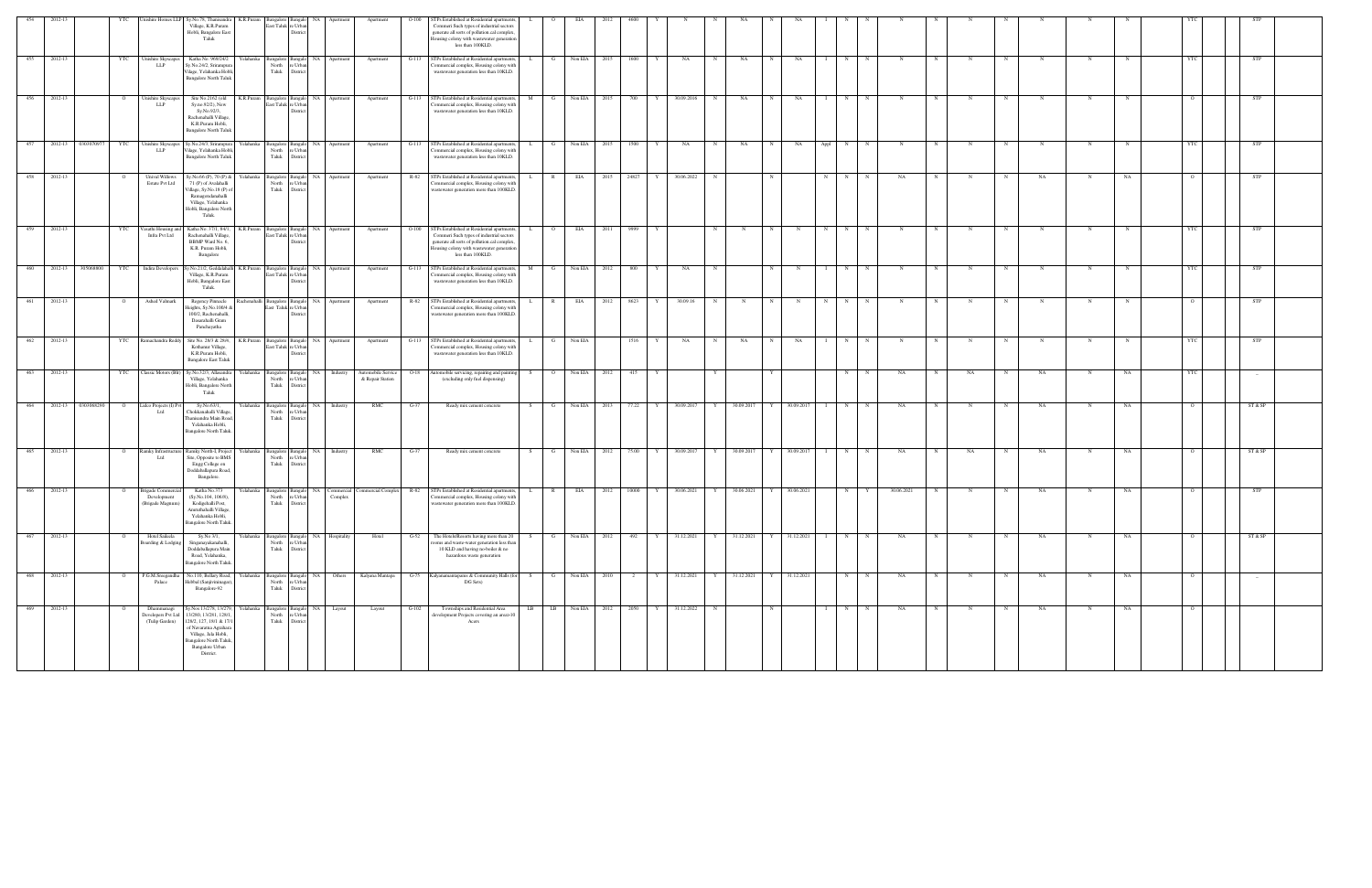| 470              | 2012-13 | 0303072374             | - YTC                            | Sankya Realtors Pv<br>Ltd                                                   | Sy. No's. 1/1, 1/3, 1/4,<br>1/5, 2/1, 2/2, 3/1, 3/2<br>4/1, 4/2, 5/1, 6, 7, 9,<br>10/1, 10/2, 11, 12, 13/1,<br>13/2, 13/3, 13/4, 13/5,<br>13/6, 13/7, 14/1, 14/2,<br>14/3, 14/4, 14/5, 14/6,<br>15, 16, 17, 18, 19, 20,<br>67/2, 68/3, 69, 70, 71<br>72, 73/7, 73/8, 73/9,<br>73/11 & 74 of<br>Channahalli Village,<br>Sy. No's. 26/3 B, 26/3C,<br>32, 33/1, 33/2, 33/3,<br>33/4, 33/5, 33/7, 33/8,<br>33/9, 34/1, 35/1, 35/2,<br>35/3, 35/4, 36/1, 36/2,<br>36/3, 36/4, 36/5, 36/6,<br>37, 38/1, 38/4, 38/5,<br>62/1, 62/2, 62/3, 62/4.<br>62/5, 62/6A, 62/6 B &<br>63 of Tarabanahalli<br>Village, Jala Hobli,<br><b>Bangalore North</b><br><b>Taluk, Bangalore</b> | arabanahal<br><b>Bangalore</b><br>North<br>Taluk | e Urbar<br>District                                |                                                                | Layout                                             | G-102          | Townships and Residential Area<br>development Projects covering an area>10<br>Acers                                                                                                                                                                       | LB           | LB                      | Non EIA                     |       |              |                               |        |                  |              |                            |                   |             |                   |                 |              |                  |                  |                  |                  |          |                   |
|------------------|---------|------------------------|----------------------------------|-----------------------------------------------------------------------------|-----------------------------------------------------------------------------------------------------------------------------------------------------------------------------------------------------------------------------------------------------------------------------------------------------------------------------------------------------------------------------------------------------------------------------------------------------------------------------------------------------------------------------------------------------------------------------------------------------------------------------------------------------------------------|--------------------------------------------------|----------------------------------------------------|----------------------------------------------------------------|----------------------------------------------------|----------------|-----------------------------------------------------------------------------------------------------------------------------------------------------------------------------------------------------------------------------------------------------------|--------------|-------------------------|-----------------------------|-------|--------------|-------------------------------|--------|------------------|--------------|----------------------------|-------------------|-------------|-------------------|-----------------|--------------|------------------|------------------|------------------|------------------|----------|-------------------|
| 471              | 2012-13 |                        | $\overline{O}$                   | nique Identification<br>Authority (I)<br>Technology Centre                  | Data Centre Complex,<br>CA Site NO.01, NTI<br>ayout, 3rd Stage, (Rajiv<br>Gandhi Nagar)<br>Kodigehalli, Bangalore.                                                                                                                                                                                                                                                                                                                                                                                                                                                                                                                                                    | Yelahanka<br>Taluk                               | North re Urban<br>District                         | Bangalore Bangalo NA Commercial<br>Complex                     | <b>Office Building</b>                             |                | O-100 STPs Established at Residential apartments,<br>Commeri Such types of industrial sectors<br>generate all sorts of pollution.cal complex<br>Housing colony with wastewater generation<br>less than 100KLD.                                            | $\mathbf{L}$ | $\overline{O}$          | Non EIA 2012                |       | 9400 Y       | 30.09.2017<br>Y               |        | 30-09-2022       | Y            | 30.09.2022                 | $I \t N$          | N           | NA.               | N               | $\mathbb{N}$ | $\mathbf N$      | NA               | N                | NA               |          | STP               |
| $\overline{472}$ |         | 2012-13 0303067302     | <b>YTC</b>                       | NCC Infrastructure<br>Ltd                                                   | Katha No.578,<br>Sy.No.76/2, Allasandra<br>Village, Yelahanka Hobl<br><b>Bangalore North Taluk</b>                                                                                                                                                                                                                                                                                                                                                                                                                                                                                                                                                                    | Yelahanka<br>North<br>Taluk                      | e Urban<br>District                                | Bangalore Bangalo NA Others                                    | Office Building                                    | $G-101$        | Infrastructure development projects<br>including apartments/commercial complex <<br>20,000 sq.m                                                                                                                                                           | L.,          | G                       | Non EIA 2013                | 2336  |              | Y                             |        |                  |              |                            | N<br>$\mathbf{1}$ | N           | N                 | $\mathbb{N}$    |              | N                | $\mathbb{N}$     | $\mathbb{N}$     |                  | YTC      | STP               |
|                  |         |                        |                                  |                                                                             | 473 2012-13 0303067327 YTC Abhishek Developers Sy.No.1A/6(P),1A7,1A9<br>1A/10,1A/16(P),1A/17.<br>1A/18,1A/19(P),1A/22<br>P) & 1B/41(P) of jakkur<br>Plantation Village,<br>Yelahanka Hobli,<br><b>Bangalore North Taluk</b>                                                                                                                                                                                                                                                                                                                                                                                                                                           |                                                  | e Urban<br>District                                |                                                                |                                                    |                | Bangalo NA Apartment Residential Apartment O-100 STPs Established at Residential apartments,<br>Commeri Such types of industrial sectors<br>generate all sorts of pollution.cal complex<br>Housing colony with wastewater generation<br>less than 100KLD. | $\mathbf{L}$ | $\overline{O}$          | 2012<br>$Y =$               | 37600 |              | Y                             |        |                  | N            | N                          |                   | NA N N      | N                 | NA 1            | N            | NA               |                  | Y                |                  | YTC      |                   |
| 474              | 2012-13 |                        | $\overline{O}$                   | Gold Finch Retreat                                                          | Katha No.433,<br>Sy.No.32, Navarathana<br>Agrahara Village, Jala<br>Hobli, Bangalore.                                                                                                                                                                                                                                                                                                                                                                                                                                                                                                                                                                                 | Jala<br>North<br>Taluk                           | e Urban<br>District                                | Bangalore Bangalo NA Hospitality                               | Resort                                             | $G-52$         | The Hotels/Resorts having more than 20<br>ooms and waste-water generation less than<br>10 KLD and having no-boiler & no<br>hazardous waste generation                                                                                                     | $\mathbf{L}$ | $\mathbf{G}$            | Non EIA 2012                |       | 1738         | 31.12.2020<br>Y               | Y      | 31.12.2020       |              | 31.12.2020                 | $\mathbf{I}$<br>N | N           | $\mathbf N$       | N               | N            | N                | N                | N                |                  |          | STP               |
| 475              | 2012-13 |                        | $\circ$                          | Venture Hospitality<br>Club Utopia) (Olde<br>Bangalore)                     | No.25/26, Utopia<br>Layout, Tarabanahalli<br>Post, Jala Hobli,<br><b>Bangalore North Talul</b>                                                                                                                                                                                                                                                                                                                                                                                                                                                                                                                                                                        | Yelahanka<br>North<br>Taluk                      | e Urban<br>District                                | Bangalore Bangalo NA Hospitality                               | Resort                                             | $G-52$         | The Hotels/Resorts having more than 20<br>oms and waste-water generation less than<br>10 KLD and having no-boiler & no<br>hazardous waste generation                                                                                                      | S.           | G                       | Non EIA 2008                |       | 427          | 31.12.2017<br>Y               |        | 31.12.2017       |              | 31.12.2017<br>$\mathbf{1}$ | N                 | $\mathbf N$ | NA                | $\mathbb{N}$    | NA           | N                | NA               | $\mathbb{N}$     | NA               |          | DEEWAT            |
|                  |         | 476 2012-13 0303075151 | YTC                              | Americorp Capital<br>Pvt Ltd                                                | Sy.No.78/8,<br>78/9,79/1,79/2,79/3,<br>79/4,78/10A2, 78/10A3,<br>78/11, Chikkajala<br>Village, Jala Hobli,<br>Bangaluru                                                                                                                                                                                                                                                                                                                                                                                                                                                                                                                                               | Jala<br>North<br>Taluk                           | re Urban<br>District                               | Bangalore Bangalo NA Others                                    | Sports Showroom                                    | G-101          | Infrastructure development projects<br>including apartments/commercial complex -<br>20,000 sq.m                                                                                                                                                           | L.           |                         | G Non EIA 2013              |       | 1460         | N                             |        |                  | N            |                            | $I \t N$          | N           | $\mathbf N$       | N               | N            | $\mathbf N$      | $_{\rm N}$       | $\mathbf N$      | N                | YTC      | ST & SP           |
| 477              | 2012-13 | 0303059464             | $\overline{O}$                   | Muneshwara Stone<br>Crusher                                                 | Sy.No.425, Bagalur<br>Village, Jala Hobli,<br><b>Bangalore North Taluk</b>                                                                                                                                                                                                                                                                                                                                                                                                                                                                                                                                                                                            | Jala<br>Taluk                                    | Bangalore Bangalo NA<br>North re Urban<br>District | Stone<br>Crusher                                               | Stone Crusher                                      | $O-64$         | Stone crushers &/or m-Sand                                                                                                                                                                                                                                | S            | $\overline{O}$          | Non EIA 2008                | 97.41 |              | N<br>Y                        |        | 31.03.2020       | N            |                            | Appl  <br>N       | N           | $\mathbf N$       | N               | N            | $\mathbf N$      | N                | N                |                  |          | STP               |
| 478              |         | 2012-13 0303073479     | $\overline{O}$                   | S.L.N.Stone Crusher                                                         | Sy.No.88, Chagalahatti<br>Village, Bagalur Post,<br>Jala Hobli, Bangalore<br>North Taluk                                                                                                                                                                                                                                                                                                                                                                                                                                                                                                                                                                              | Jala<br>North<br>Taluk                           | Bangalore Bangalo NA<br>e Urban<br>District        | Stone<br>Crusher                                               | Stone Crusher                                      | O-64           | Stone crushers &/or m-Sand                                                                                                                                                                                                                                | S.           | $\overline{\mathbf{O}}$ | Non EIA<br>2013             | 33    |              | NA<br>Y                       |        | 31.03.2020       | N            | NA<br>$\mathbf{1}$         | N                 |             | N                 |                 |              |                  | N                | N                |                  |          | STP               |
| 479              |         | 2012-13 0303074314     | $\overline{O}$                   | šri.Manjunatha Sto<br>Crusher                                               | ly.No.88, Chagalahat<br>Village, Bagalur Post<br>Jala Hobli, Bangalore<br>North Taluk                                                                                                                                                                                                                                                                                                                                                                                                                                                                                                                                                                                 | Jala<br>North<br>Taluk                           | Bangalore Bangalo NA<br>re Urban<br>District       | Stone<br>Crusher                                               | Stone Crusher                                      | O-64           | Stone crushers &/or m-Sand                                                                                                                                                                                                                                | S.           | $\overline{O}$          | Non EIA 2013                |       | 366          |                               |        | 31.03.2020       | N            |                            | N                 | N           |                   |                 |              |                  |                  |                  |                  |          | STP               |
| 480              | 2012-13 | 0303070762             | $\overline{O}$                   | Speed Ready Mix<br>Concrete Ltd                                             | y.No.46/P1, Shettiger<br>Main Road, Doddajala<br>Village, Doddajala Hobli.<br><b>Bangalore North Taluk</b>                                                                                                                                                                                                                                                                                                                                                                                                                                                                                                                                                            | Jala<br>Taluk                                    | Bangalore Bangalo NA<br>North re Urban<br>District | Industry                                                       | RMC                                                | $G-37$         | Ready mix cement concrete                                                                                                                                                                                                                                 | S            | G                       | Non EIA<br>2012             |       | 331          | 31.12.2026<br>Y               |        | 31.12.2026       |              | 31.12.2026                 | Y                 | N           |                   |                 |              |                  |                  |                  |                  |          | ST & SP           |
| 481              | 2012-13 |                        | $\circ$                          | Sai Surya Concret<br>Formerly (Surya<br>Ready Mix Concrete)                 | Sy.No.10/1 & 11/1,<br>Thirumenahalli,<br>Yelahanka Hobli,<br>Bangalore-64.                                                                                                                                                                                                                                                                                                                                                                                                                                                                                                                                                                                            | Yelahanka<br>North<br>Taluk                      | Bangalore Bangalo NA<br>re Urban<br>District       | Industry                                                       | RMC                                                | $G-37$         | Ready mix cement concrete                                                                                                                                                                                                                                 | S.           | G                       | Non EIA<br>2012             |       | 243          | 31.12.2025<br>Y               |        | 31.12.2025       |              | 31.12.2025                 | N<br>N            |             | NA                |                 |              |                  | NA               | N                | NA               |          | ST & SP           |
| 482              | 2012-13 | 0302067640             |                                  | <b>Trishul Concrete</b><br>Products Ltd                                     | Sy.No.18/5<br>nnappanahalli Villag<br>Jala Hobli, Bettahalsur<br>Post, Bangalore North<br>Taluk                                                                                                                                                                                                                                                                                                                                                                                                                                                                                                                                                                       | Jala<br>North<br>Taluk                           | Bangalore Bangalo<br>e Urba<br>District            | <b>NA</b><br>Industry                                          | RMC                                                | $G-37$         | Ready mix cement concrete                                                                                                                                                                                                                                 |              |                         | Non EIA<br>2013             | 445   |              | 31.12.2023                    |        | 31.12.2023       |              | 31.12.2023                 | N                 |             |                   |                 |              |                  |                  |                  |                  |          | ST & SP           |
| 483              | 2012-13 |                        | $\overline{O}$                   | Adithya Printers                                                            | No.C-18/A, KSSIDC<br>Indl.Estate, Yelahanka<br>New Town, Bangalore<br>North Taluk                                                                                                                                                                                                                                                                                                                                                                                                                                                                                                                                                                                     | Yelahanka<br>North<br>Taluk                      | Bangalore Bangalo NA<br>re Urban<br>District       | <b>Industry</b>                                                | Screen Printing on<br>Cloths                       | $G-18$         | Digital printing on PVC clothes                                                                                                                                                                                                                           | S.           | $\mathbf{G}$            | Non EIA<br>2012             | 18.15 |              | 31.12.2021<br>Y               |        | NA               | $\mathbf{Y}$ | NA<br>N                    | N                 | $_{\rm N}$  | <b>NA</b>         | $_{\rm N}$      | NA           | N                | NA               | N                | NA               | $\Omega$ | $\sim$            |
| 484              | 2012-13 |                        | $\overline{O}$                   | <b>SLK Software</b><br>Services Pvt Ltd<br>(Priya Embrodiery<br>Concepts)   | Site No.40A, CMC<br>Katha No.2819,<br>Indl.Area, Yelahanka<br>New Town, Bangalore-<br>64.                                                                                                                                                                                                                                                                                                                                                                                                                                                                                                                                                                             | Yelahanka<br>Taluk                               | North re Urban<br>District                         |                                                                | Bangalore Bangalo NA Industry Software Development | $G-84$         | Software units generating wastewater less<br>than 10 KLD and DG set capacity upto<br>1MVA                                                                                                                                                                 | L.           | $\mathbf{G}$            | Non EIA 2012                |       | 1397         | 31.12.2021<br>Y<br>Y          |        | 31.12.2021       | Y I          | 31.12.2021                 | $N$ N             | N           | NA.               | N               | N            | N                | NA               | N                | NA               | $\Omega$ |                   |
| 485<br>486       | 2012-13 | 2012-13 0303073390     | $\overline{O}$<br>$\overline{O}$ | Supreme Solar<br>Systems<br>Institute for Stem                              | No.16/4, Avalahalli,<br>Doddaballapura Main<br>Road, Yelahanka Hobli<br><b>Bangalore North Taluk</b><br>GKVK Campus, Bellary                                                                                                                                                                                                                                                                                                                                                                                                                                                                                                                                          | Yelahanka<br>North<br>Taluk<br>Hebbal            | e Urban<br>District                                | Bangalore Bangalo NA Industry<br>Bangalore Bangalo NA Industry | Solar modules<br>R & D                             | $G-79$<br>R-58 | Plastic sack bags, woven sack<br>Pharmaceutical (Bulk drug & Active                                                                                                                                                                                       | S.<br>L.     | G<br>R                  | Non EIA 2012<br>EIA<br>2013 |       | 190<br>11026 | 31.12.2021<br>30.06.2022<br>Y | N<br>Y | NA<br>30.06.2022 | N<br>Y I     | NA<br>30.06.2022 Appl N    | N                 | N<br>N      | NA<br>$\mathbf N$ | N<br>$_{\rm N}$ | NA<br>N      | N<br>$\mathbf N$ | NA<br>$_{\rm N}$ | N<br>$\mathbf N$ | NA<br>$_{\rm N}$ | $\Omega$ | $-$<br><b>STP</b> |
| 487              | 2012-13 |                        | $\mathbf{o}$                     | Cell Biology &<br>Regenerative<br>Medicine (In Stem)<br>Inited Genetics Ind | Road, Bangalore.<br>39/2, Honnenahalli,                                                                                                                                                                                                                                                                                                                                                                                                                                                                                                                                                                                                                               | North<br>Taluk<br>Yelahanka                      | re Urban<br>District<br>Bangalore Bangalo NA       | Industry                                                       | Vegetable seeds                                    | $G-30$         | harmaceutical Ingredients (API)) &/or R &<br>D in Pharma sector including Bio<br>Technology activity.<br>Packing materials manufacturing from non                                                                                                         | S.           | G                       | Non EIA 2011                | 66.05 |              | 31.12.2020<br>Y               |        | 31.12.2020       |              | 31.12.2020                 | N<br>N            | N           | NA                |                 | NA           |                  | NA               | N                | NA               |          | $-$               |
|                  |         |                        |                                  | Pvt Ltd                                                                     | Doddaballapura Road<br>Yelahanka Hobli,<br>Bangalore Urban<br>District.                                                                                                                                                                                                                                                                                                                                                                                                                                                                                                                                                                                               | Taluk                                            | North re Urban<br>District                         |                                                                |                                                    |                | asbestos fibre, vegetable fibre yarn                                                                                                                                                                                                                      |              |                         |                             |       |              |                               |        |                  |              |                            |                   |             |                   |                 |              |                  |                  |                  |                  |          |                   |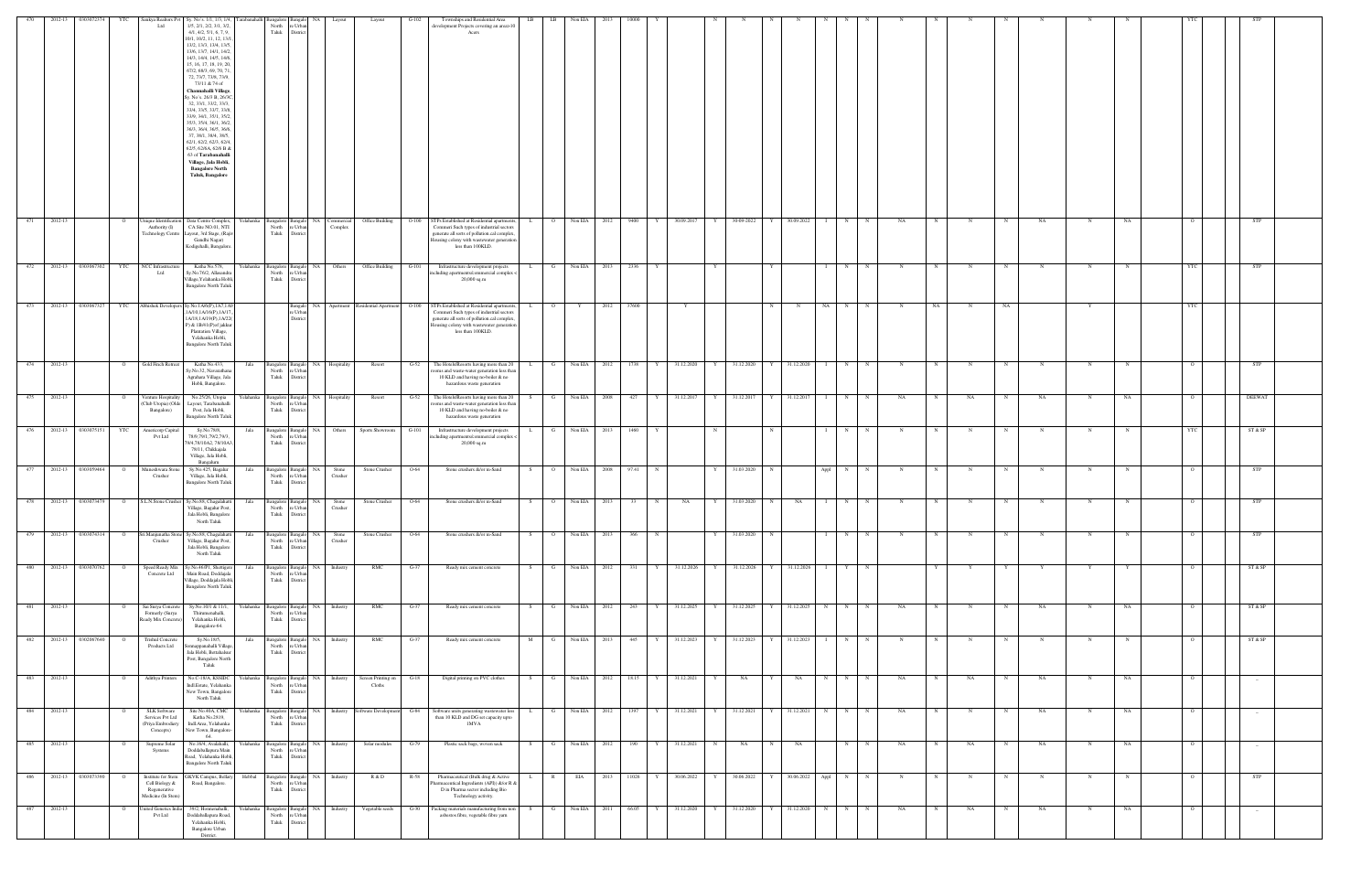| 488         | 2012-13       |                    |            | Sun Pharmaceutical<br>Industries Ltd                                         | MCML Building, 3rd<br>Floor, C-9, KSSIDC<br>Indl.Estate, Opp.Rail<br>Wheel Factory,<br>Yelahanka, Bangalore-<br>64                                                                                                                                                                                                                                                                                      | North<br>Taluk                      | Yelahanka Bangalore Bangalo NA<br>e Urba<br>District    | Industry                                              | Ware house of<br>pharmaceuticals                          | $G-105$ | Ice blocks manufacturing, cold storage &<br>refrigeration rooms                                                                                                                                                 | S            | G              | Non EIA      | 2012 | 25.00   |   | 31.12.202    |            |                                  |             |              |                     |              |             |             |    |   |             |            |             |            |                      |  |
|-------------|---------------|--------------------|------------|------------------------------------------------------------------------------|---------------------------------------------------------------------------------------------------------------------------------------------------------------------------------------------------------------------------------------------------------------------------------------------------------------------------------------------------------------------------------------------------------|-------------------------------------|---------------------------------------------------------|-------------------------------------------------------|-----------------------------------------------------------|---------|-----------------------------------------------------------------------------------------------------------------------------------------------------------------------------------------------------------------|--------------|----------------|--------------|------|---------|---|--------------|------------|----------------------------------|-------------|--------------|---------------------|--------------|-------------|-------------|----|---|-------------|------------|-------------|------------|----------------------|--|
| 489         | 2012-2013     |                    | YTC        | P. Nagaraju and M<br>Venkatesh                                               | Sy No. 96/5, Khatha No.<br>K.R.Puram<br>17, Horamavu Agara<br>Village, K.R.Puram<br>Hobli, Bangalore East<br>Taluk                                                                                                                                                                                                                                                                                      | East Taluk re Urban                 | Bangalore Bangalo NA Apartment<br>Distri                |                                                       | Apartment                                                 | $G-113$ | STPs Established at Residential apartments,<br>Commercial complex, Housing colony with<br>wastewater generation less than 10KLD.                                                                                | . L .        | G              | Non EIA 2012 |      | 1400    |   | NA           |            |                                  |             |              | N                   |              | N           |             |    |   |             | N          |             | YTC        | <b>STP</b>           |  |
|             | 490 2012-2013 |                    | YTC        | Papi Reddy                                                                   | Sy.No.51/1, Avalahalli<br>Yelahanka<br>Village, Yelahanka<br>Hobli, Bangalore North<br>Taluk.                                                                                                                                                                                                                                                                                                           | Taluk                               | North re Urban<br>District                              | Bangalore Bangalo NA Apartment                        | Apartment                                                 | $O-100$ | STPs Established at Residential apartments,<br>Commeri Such types of industrial sectors<br>generate all sorts of pollution.cal complex<br>Iousing colony with wastewater generation<br>less than 100KLD.        | $\mathbf{L}$ | $\overline{O}$ | Non EIA      |      | 1720    |   |              |            |                                  |             |              | N                   | $\mathbf N$  | N           | N           |    | N | $\mathbf N$ | N          |             | YTC        | STP                  |  |
|             | 491 2012-2013 |                    | YTC        | S.Gopal                                                                      | " Nanda Gokula"<br>Convention Hall,<br>Sy.No.104/1B, Kogilu<br>Main Road, Near Hedg<br>Nagar, Thanisandra,<br>Bangalore-77                                                                                                                                                                                                                                                                              | East Taluk re Urban                 | Distric                                                 | hanisandra Bangalore Bangalo NA Others                | Kalyana Mantapa                                           |         | G-75 Kalyanamantapams & Community Halls (for S<br>DG Sets)                                                                                                                                                      |              | $\mathbf{G}$   | Non EIA 2012 |      | 384     | Y |              | Y          |                                  | Y           |              | N<br>$\mathbf{I}$   | N            | N           | N           | N  | N | N           | N          | N           | <b>YTC</b> | ST & SP              |  |
|             | 492 2013-14   |                    | $\circ$    | <b>Excel Precast</b>                                                         | Sy.No.3/1, kogilu<br>Village opposite<br>Annapuraneshwari<br>Temple, yelahanka<br>Bangalore-560064                                                                                                                                                                                                                                                                                                      | North<br>Taluk                      | e Urbar<br>District                                     | Yelahanka Bangalore Bangalo NA Industry               | Concrete Blocks                                           | $G-37$  | Ready mix cement concrete                                                                                                                                                                                       | S            | $\mathbf{G}$   | Non EIA      |      | 182     |   | Y 31.12.2022 | $Y \cup$   | 31.12.2022 Y 31.12.2022 appl N N |             |              |                     |              | NA          | N           | N  | N | NA          | N          | NA          | $\Omega$   |                      |  |
| 493         | 2013-14       |                    |            | <b>Glaze Technologies</b>                                                    | No.6 Sy.No 69/3, BT<br>relahanka<br>Krishnappa Industrial<br>Area, Singapura Village<br>Vidyaranyapuram<br>Bangalore-97                                                                                                                                                                                                                                                                                 | Bangalore<br>North<br>Taluk         | NA<br>Bangal<br>re Urbar<br>District                    | Industry                                              | Elcectro plating                                          | $R-2$   | Automobile Manufacturing (integrated<br>facilities)                                                                                                                                                             | S            | $\mathbb{R}$   | Non EIA 2013 |      | 24.37   |   | 30.06.2020   |            | 30.06.2020                       |             | 30.06.2020   | N                   |              | NA          |             |    |   | NA          |            | NA          |            |                      |  |
| 494         | 2013-14       |                    |            | ai Hanuman Hallow<br><b>Bricks</b>                                           | Yelahanka<br>no.22,23 Brick factory<br>bad bellahalli main road<br>rinivaspura, Yelahanka<br>Bangalore-64                                                                                                                                                                                                                                                                                               | North<br>Taluk                      | Bangalore Bangalo NA<br>e Urba<br>District              | Industry                                              | <b>Hallow Bricks</b>                                      | G-73    | Inter locking paving blocks/ Manual and<br>wire cut bricks/ Mosaic tiles/ Roofing tiles<br>ridges, decorative tiles/ Stone ware pipes/<br>Terra-cotta                                                           | - S          | G              | Non EIA      | 2013 | 88.57   |   | 31.12.2022   | Y          |                                  |             |              | Appl<br>Y           | N            | NA          |             | NA |   | NA          | N          | NA          |            |                      |  |
| 495         | 2013-14       |                    |            | Venarch Foods &<br>Bevarages                                                 | #34/35, Canara Bank<br>ayout, Near Aurobind<br>Public School Bangalor<br>97                                                                                                                                                                                                                                                                                                                             | North<br>Taluk                      | e Urba<br>District                                      |                                                       | Yelahanka Bangalore Bangalo NA Industry Mineralised Water | $G-54$  | Mineralized water                                                                                                                                                                                               | S            | $\mathbf{G}$   | Non EIA 2013 |      |         | Y | 31.12.2023   | Y          | 31.12.2023                       | Y           | 31.12.2023   | N                   | $\mathbb{N}$ | NA          |             |    |   | NA          | N          | $_{\rm NA}$ |            |                      |  |
| 496         |               | 2013-14 0303078253 |            | <b>ITC Ltd</b>                                                               | y.No.42/9&42/10,me<br>Jala<br>nakunte village<br>Bangalore                                                                                                                                                                                                                                                                                                                                              | Bangalore Bangalo<br>North<br>Taluk | NA 1<br>re Urban<br>District                            | Industry                                              | Research Lab not<br>involving chemicals                   | $G-81$  | Research laboratories not involving<br>chemicals/animals                                                                                                                                                        |              | $\mathbf{G}$   | Non EIA      |      | 100     | Y | 31.12.2022   |            |                                  |             |              | N                   |              | NA          | $\mathbf N$ | NA | N | NA          | N          | NA          |            |                      |  |
| 497         |               | 2013-14 0303079200 | $\circ$    | Aparna Enterprises<br>Limited                                                | Apama RMC Sy.No.2.<br>Jala<br>portion 6A, New No.99<br>Kadiganahalli Village<br>Jala Hobli Bangalore                                                                                                                                                                                                                                                                                                    |                                     | Bangalo NA<br>e Urban<br>District                       | Industry                                              | RMC                                                       |         | G-37 Some fugitive emissions of PM are expected.                                                                                                                                                                | M            | $\mathbf{G}$   | Non EIA      |      | 7.21    |   | 31.12.2023   | Y          | 31.12.2023                       |             | Y 31.12.2023 | N<br>Appl           | $_{\rm N}$   | N           |             |    |   | N           | N          |             |            |                      |  |
| 498 2013-14 |               |                    |            | TJN Construction<br>Pvt Ltd                                                  | RMC Plant at "Embass<br>Jala<br>Boulevard", Sy. No. 2/<br>$2/5$ , $2/6$ , $4/1$ , $4/4$ , $4/5$<br>4/6, 21/4, 22/1, 22/2,<br>22/3, 25/1, 25/2, 26.<br>27/1, 27/2, 27/3, 27/4<br>27/5, 28/1, 28/2, 29/1<br>29/2, 30/2, 31, 32/1,<br>32/2, 33/1, 33/2, of<br>Billamaranahalli Village<br>and Sy. No's. 12, 13/1<br>13/2 and 14 of Hosahall<br>Village, Jala Hobli,<br>Bangalore North Taluk<br>Bangalore. | North<br>Taluk                      | Bangalore Bangalo NA Industry<br>e Urba<br>District     |                                                       | RMC                                                       | $G-37$  | Ready mix cement concrete                                                                                                                                                                                       | S            | G              | Non EIA 2013 |      | 48.85   | Y | 31.12.2022   | Y          | 31.12.2022 Y                     |             |              | 31.12.2022 Appl N N |              | $_{\rm N}$  |             |    | N | N           | N          |             |            | ST & SP              |  |
|             |               |                    |            |                                                                              | 499 2013-14 0203078165 YTC Adarsh Nivas (P) Ltd Sy.No.129,130/1,131/1<br>f Huttanahalli Villas<br>${\it Jala}$ Hobli Bangalore                                                                                                                                                                                                                                                                          | North<br>Taluk                      | District                                                | Jala Bangalore Bangalo NA Apartment<br>North re Urban | Apartment                                                 |         | O-100 STPs Established at Residential apartments, L<br>mmeri Such types of industrial sector<br>generate all sorts of pollution.cal complex.<br>lousing colony with wastewater generation<br>less than 100KLD.  |              | $\overline{O}$ | Non EIA      |      | 4449    |   |              |            |                                  |             |              | N                   |              | NA          |             | NA |   | NA          |            | NA          |            |                      |  |
| 500         | 2013-14       | 0302077714         | <b>YTC</b> | Adarsh Sanctuary                                                             | Adarsh Nivas (P) Ltd Sy.No.111/1,111/2,11<br>Jala<br><b>1</b> of Huttanahalli Villag<br>jala Hobli Bangalore                                                                                                                                                                                                                                                                                            | North<br>Taluk                      | NA 1<br>Bangalore Bangalo<br>re Urbar<br>District       | Apartment                                             | Apartment                                                 | $O-100$ | <b>STPs Established at Residential apartments</b><br>Commeri Such types of industrial sectors<br>generate all sorts of pollution.cal complex,<br>Iousing colony with wastewater generation<br>less than 100KLD. |              | $\overline{O}$ | Non EIA      |      | 5484.89 |   |              |            |                                  |             |              | N                   |              | NA          |             | NA |   | NA          | $_{\rm N}$ | NA          | <b>YTC</b> |                      |  |
| 501         |               | 2013-14 0303080759 | YTC        | Adithya<br>Constructions                                                     | Sy.No.1 & 109,<br>relahanka<br>Thirumenahalli Village<br>Yelahanka Hobli<br>Bangalore                                                                                                                                                                                                                                                                                                                   | North<br>Taluk                      | Bangalore Bangalo<br>NA 1<br>re Urban<br>District       | Apartment                                             | Apartment                                                 | $O-100$ | <b>STPs Established at Residential apartments</b><br>Commeri Such types of industrial sectors<br>generate all sorts of pollution.cal complex<br>Iousing colony with wastewater generation<br>less than 100KLD.  |              | $\overline{O}$ | Non EIA 2013 |      | 200     |   |              |            |                                  |             |              | N                   | $_{\rm N}$   | NA          |             |    | N | NA          | N          | NA          | <b>YTC</b> |                      |  |
| 502         |               | 2013-14 0303076163 | YTC        | Akshaya Builders &<br>Developers                                             | Katha No.26,<br>K.R.Puram<br>Sy.No.74/1C & 74/3<br>Horamavu Agara,<br>K.R.Puram Hobli,<br><b>Bangalore East Taluk.</b>                                                                                                                                                                                                                                                                                  | East Taluk re Urbar                 | Bangalore Bangalo NA<br>District                        | Apartment                                             | Apartment                                                 | $O-100$ | STPs Established at Residential apartments,<br>Commeri Such types of industrial sectors<br>generate all sorts of pollution.cal complex.<br>Iousing colony with wastewater generation<br>less than 100KLD.       |              | $\overline{O}$ | EIA          | 2014 | 3000    |   |              | N          |                                  |             | $_{\rm N}$   | N                   |              | $\mathbf N$ |             |    | N | N           | N          |             |            | <b>STP</b>           |  |
| 503         |               | 2013-14 0303079981 | YTC        | B.H.Krishnamurth                                                             | Yelahanka<br>Sy.No.75/1 to<br>6,76/1,76/2, of<br>Doodajala Village, Jak<br>Hobli Yelahanka Taluk<br>Bangalore                                                                                                                                                                                                                                                                                           | sangalore Bangal<br>North<br>Taluk  | NA<br>e Urba<br>District                                | Apartment                                             | Apartment                                                 | $O-100$ | <b>STPs Established at Residential apartments</b><br>Commeri Such types of industrial sectors<br>generate all sorts of pollution.cal complex,<br>Iousing colony with wastewater generation<br>less than 100KLD. |              | $\overline{O}$ | Non EIA      |      | 1050    |   |              |            |                                  |             |              | N                   | $\mathbf N$  | NA          |             |    |   | $_{\rm NA}$ | N          | $_{\rm NA}$ |            |                      |  |
| 504         | 2013-14       |                    |            | <b>Brigade Enterprises</b><br>Ltd (Brigade Opus)                             | Brigade Commcercia<br>Yelahanka<br>Development Katha No<br>70/401 Sy.No. 44/1, and<br>44/4, Hebbal Village<br>Kasaba Hobli Bangalore                                                                                                                                                                                                                                                                    | Bangalore<br>North<br>Taluk         | Bangal<br>re Urban<br>District                          | NA Educational<br>Institute                           | Infrastructure project                                    | R-82    | STPs Established at Residential apartments<br>'ommercial complex, Housing colony with<br>vastewater generation more than 100KLD.                                                                                |              | $\mathbb{R}$   | EIA          |      | 1840    |   | 30.06.2022   | Y          | 30.06.2022                       |             | 30.06.2022   | N                   |              | NA          |             |    |   | NA          | N          | NA          |            | STP                  |  |
| 505         |               | 2013-14 0303080492 | YTC        | Dhamanagi<br>Developers private<br>limited Lilium<br>gardenia<br>development | Sy.No.98/1,& 98/3,<br>K.R.Puram<br>Rachenahalli Village<br>K.R.Puram Hobli<br>Bangalore                                                                                                                                                                                                                                                                                                                 |                                     | Bangalore Bangalo NA<br>East Taluk re Urbar<br>District | Apartment                                             | Apartment                                                 | $O-100$ | STPs Established at Residential apartments,<br>Commeri Such types of industrial sectors<br>generate all sorts of pollution.cal complex.<br>lousing colony with wastewater generation<br>less than 100KLD.       |              |                | Non EIA      |      | 3750    |   |              |            |                                  |             |              | N                   |              | NA          |             |    |   | NA          | N          | NA          | YTC        | <b>STP</b>           |  |
| 506         |               | 2013-14 0303076231 | YTC        | Godrej Constructio<br>ojects LLP (Lega<br>Global Projects Pvt<br>Ltd         | Yelahanka<br>"Legacy Evania",<br>Sy.No.60/1, 68/1,<br>69/2B1, 69/2C3, 74/2<br>A2, 74/2B,<br>Singanayakanahalli<br>Village, Yelahanka<br>Hobli, Bangalore North<br>Taluk.                                                                                                                                                                                                                                | North<br>Taluk                      | Bangalore Bangalo<br>e Urba<br>District                 | NA Apartment                                          | Apartment                                                 | $O-100$ | STPs Established at Residential apartments,<br>Commeri Such types of industrial sectors<br>generate all sorts of pollution.cal complex,<br>lousing colony with wastewater generation<br>less than 100KLD.       |              | $\overline{O}$ | EIA <b>E</b> | 2013 | 9500    |   |              | $_{\rm N}$ |                                  | $\mathbf N$ | $_{\rm N}$   | N                   | $\mathbf N$  |             |             |    |   |             | N          |             | <b>YTC</b> | STP-<br>Conventional |  |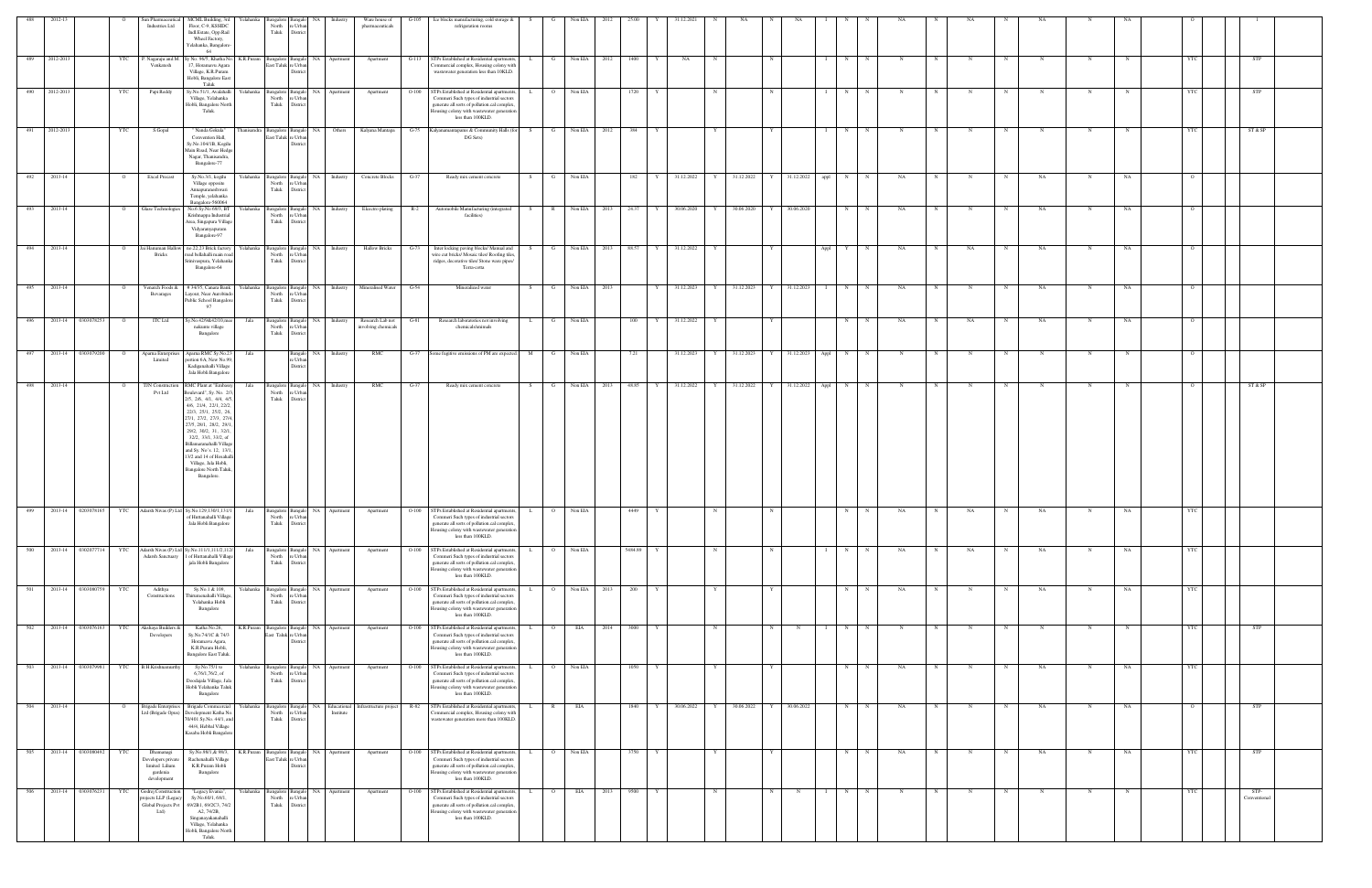|     |         |                    |                | sysala Projects Pv<br>Ltd                                                         | Sy.No.53/3,53/5,46/5,<br>46/6 & 46/7 Harohalli<br>illage Yelahanka hobli<br>Bangalore                                                                                  | Yelahanka<br>angalore<br>North<br>Taluk                 | Distri                                             |                                | Apartment                          | $G-112$                  | STPs Established at Residential apartments,<br>mmercial complex, Housing colony with<br>wastewater generation less than 10KLD.                                                                                |                     | Non EIA |                    |       |                            |            |              |                         |            |             |    |   |                  |             |             |    |            |            |  |
|-----|---------|--------------------|----------------|-----------------------------------------------------------------------------------|------------------------------------------------------------------------------------------------------------------------------------------------------------------------|---------------------------------------------------------|----------------------------------------------------|--------------------------------|------------------------------------|--------------------------|---------------------------------------------------------------------------------------------------------------------------------------------------------------------------------------------------------------|---------------------|---------|--------------------|-------|----------------------------|------------|--------------|-------------------------|------------|-------------|----|---|------------------|-------------|-------------|----|------------|------------|--|
| 508 |         | 2013-14 0305074321 | YTC            | Mantri Technology<br>Constellations Pvt<br>Ltd                                    | Sy.No.80, 2/1, 2/2, 2/3, K.R.Puram<br>54/1A, 54/1B, 79/4,<br>Rachenahalli Village,<br>K.R.Puram Hobli,<br><b>Bangalore East Taluk</b>                                  |                                                         | Bangalore Bangalo<br>ast Taluk re Urba<br>Distri   | NA Apartment                   | Apartment                          |                          | O-100 STPs Established at Residential apartment<br>Commeri Such types of industrial sector<br>generate all sorts of pollution.cal complex<br>lousing colony with wastewater generation<br>less than 100KLD.   |                     | EIA     | 2013               | 12783 |                            | NA         |              | NA<br>Appl              | N          |             |    |   |                  |             |             |    |            | STP-SBR    |  |
| 509 |         | 2013-14 0303076789 | YTC            | Pragathi Group                                                                    | "After the<br>Rain"Sy.No.230/1,<br>239/2B, 240/1, 240/2,<br>241, 245/1, 245/2, 246<br>(P), 353 & 355,<br>settahalasur Village, Jal<br>Hobli, Bangalore North<br>Taluk. | Jala<br>North<br>Taluk                                  | Bangalore Bangalo<br>re Urba<br>Distric            | NA Apartment                   | Apartment                          | $O-100$                  | STPs Established at Residential apartment<br>Commeri Such types of industrial sectors<br>generate all sorts of pollution.cal complex<br>lousing colony with wastewater generation<br>less than 100KLD.        | $\circ$             | EIA     |                    | 15204 |                            |            | N            | FBO on<br>N<br>29-06-13 | N          |             |    |   |                  |             | N           |    |            | <b>STP</b> |  |
| 510 |         | 2013-14 0303077787 | YTC            | Goyal Hariyana<br>Constructions<br>ormerly known as<br>(Orchid Woods<br>Projects) | Sy.No.77/1,77/4&78/1<br>Chokkanahalli Village<br>Yelahanka Hobli<br>Bangalore                                                                                          | Yelahanka<br>North<br>Taluk                             | Bangalore Bangalo<br>Distric                       | NA Apartment                   | Apartment                          | $O-100$                  | STPs Established at Residential apartments.<br>Commeri Such types of industrial sector<br>generate all sorts of pollution.cal complex<br>Housing colony with wastewater generation<br>less than 100KLD.       | $\overline{O}$<br>L |         | Non EIA 10/21/2013 | 3000  | N                          |            |              |                         | N          |             | NA |   | NA               | NA          | N           | NA |            | STP        |  |
| 511 | 2013-14 |                    | YTC            | Prestige southcity<br>holdings                                                    | Prestige gulmohar<br>Sy.No.74/2 Horamavi<br>illage K.R.Puram Hobl<br>Bangalore                                                                                         | K.R.Puram                                               | Bangalore Bangal<br>East Taluk re Urba<br>Distric  | NA Apartment                   | Apartment                          |                          | O-100 STPs Established at Residential apartment<br>Commeri Such types of industrial sectors<br>generate all sorts of pollution.cal complex<br>lousing colony with wastewater generation<br>less than 100KLD.  | $\Omega$            | Non EIA | 2013               | 21676 |                            |            |              |                         | N          | N           | NA |   |                  | NA          | N           | NA |            | <b>STP</b> |  |
| 512 | 2013-14 | 303079955          | YTC            | Regal Investme<br>Construction &<br>Holdings                                      | Rich tribute<br>Sy.No.108/3, Katha<br>No.18 Horamavu<br>Agrahara Village<br>K.R.Puram Hobli<br>Bangalore                                                               | K.R.Puram                                               | Bangalore Bangalo<br>East Taluk re Urba<br>Distric | NA Apartment                   | Apartment                          | $O-100$                  | STPs Established at Residential apartment<br>Commeri Such types of industrial sectors<br>generate all sorts of pollution.cal complex<br>lousing colony with wastewater generation<br>less than 100KLD.        |                     | Non EIA |                    | 14500 |                            |            |              |                         | N          |             | NA |   |                  | NA          | N           | NA | YTC        | STP        |  |
| 513 | 2013-14 | 0303079223         |                | Samprasiddhi<br>Infratech                                                         | Sy.No.2318/99/3,<br>Rachenahalli, Shivrama<br>karanth Nagar,<br>K.R.puram Hobli<br>Bangalore-77                                                                        | K.R.Puram                                               | sangak<br>Distric                                  | NA 1<br>Apartment              | Apartment                          | $G-113$                  | STPs Established at Residential apartment<br>ommercial complex, Housing colony with<br>wastewater generation less than 10KLD.                                                                                 |                     | Non EIA |                    | 352   | 30.09.2020<br>N            |            |              |                         | N          |             | NA |   |                  | <b>NA</b>   | N           | NA |            | STP        |  |
| 514 | 2013-14 |                    | YTC            | Samrudhhi project<br>pvt ltd                                                      | amruddhi north square<br>sy.no.92/1 & 92/2,<br>kogilu village yelahank<br>Bangalore                                                                                    | Yelahanka<br>North<br>Taluk                             | angalore Bangalo<br>'e Urb<br>District             | NA Apartment                   | Apartment                          | $O-100$                  | STPs Established at Residential apartments.<br>Commeri Such types of industrial sector<br>generate all sorts of pollution.cal complex<br>lousing colony with wastewater generation<br>less than 100KLD.       | $\overline{O}$      | Non EIA | 2013               | 1500  |                            |            | $\mathbf N$  |                         | N          |             | N  |   |                  | N           | N           |    | <b>YTC</b> | STP        |  |
| 515 | 2013-14 |                    | YTC            | <b>Filtrex Technologies</b><br>Private Limited                                    | Sy.No.92/5A, 92/5 B<br>kogilu Village, Yelahank<br>Hobli Bangalore                                                                                                     | Yelahanka<br>North<br>Taluk                             | Bangalore Bangalo<br>re Urba<br>District           | NA Apartment                   | Apartment                          | $O-100$                  | STPs Established at Residential apartment<br>Commeri Such types of industrial sectors<br>generate all sorts of pollution.cal complex<br>lousing colony with wastewater generation<br>less than 100KLD.        | $\circ$             | Non EIA | 2013               |       |                            |            | $_{\rm N}$   |                         | N          |             | NA |   |                  | NA          | N           | NA | YTC        | <b>STP</b> |  |
| 516 | 2013-14 |                    | YTC            | HM Construction                                                                   | No.15/34,38,39 & 37,33<br>Ananthapura Village<br>Yelahanka Bangalore                                                                                                   | Yelahanka<br>North<br>Taluk                             | Bangalore Bangalo<br>e Urb.<br>District            | NA Apartment                   | Apartment                          | $O-100$                  | STPs Established at Residential apartments,<br>Commeri Such types of industrial sectors<br>generate all sorts of pollution.cal complex<br>lousing colony with wastewater generation<br>less than 100KLD.      | L.<br>$\circ$       | Non EIA | 2013               |       |                            |            |              |                         | N          |             | NA |   |                  | NA          | N           | NA |            | STP        |  |
| 517 | 2013-14 |                    | YTC            | R. Krishnamurthy                                                                  | Smt jayalakshmi W/o Sy.No.65 BBMP Katha Yelahanka<br>No 63/65 of<br>Chokkanahalli (BBMP<br>ward No.5) jakkur<br>yelahanka Zone<br>Bangalore                            | North<br>Taluk                                          | Bangalore Bangalo<br>e Urb<br>District             | NA Apartment                   | Apartment                          |                          | O-100 STPs Established at Residential apartments,<br>Commeri Such types of industrial sector<br>generate all sorts of pollution.cal complex<br>Housing colony with wastewater generation<br>less than 100KLD. | M<br>$\circ$        |         | Non EIA 2013       | 4500  | N                          |            | N            |                         | N          | N           | NA |   | N                | NA          | N           | NA | YTC        | STP        |  |
| 518 | 2013-14 | 0303080095         | YTC            | Unique Infrastructu<br>& Homes Pvt Ltd,                                           | lot no 94/4,94/6,94/7&<br>94/8 Kodigenahalli<br>Village Bangalore                                                                                                      | Yelahanka<br>North<br>Taluk                             | Bangalore Banga<br>re Urba<br>Distric              | NA Apartment                   | Apartment                          | $O-100$                  | STPs Established at Residential apartment<br>Commeri Such types of industrial sectors<br>generate all sorts of pollution.cal complex<br>lousing colony with wastewater generation<br>less than 100KLD.        |                     | Non EIA |                    | 4000  |                            |            |              |                         | N          |             | NA |   |                  | NA          | N           | NA |            | STP        |  |
| 519 |         |                    | YTC            | Avinash builders                                                                  | Sy.No.8/1,<br>Fharabanahalli Village,<br>Navaratna Agrahara<br>'illage, Jala Hobli,<br>Bangalore                                                                       | arabanaha<br>Bangalore 1<br>i Village<br>North<br>Taluk | e Urb.<br>District                                 | NA<br>Apartment                | Apartment                          | $O-100$                  | STPs Established at Residential apartment<br>Commeri Such types of industrial sectors<br>generate all sorts of pollution.cal complex<br>blony with wastewater generati<br>less than 100KLD.                   |                     | Non EIA |                    | 4500  |                            |            |              |                         | N          |             | NA |   |                  | NA          | N           | NA | YTC        | STP        |  |
| 520 |         | 2013-14 0303080943 | YTC            | Unishire Regency<br>Park llp                                                      | Sy.No.82/7, Chalkere<br>Village K.R.Puram<br>Hobli, Horamavu<br>Bangalore                                                                                              | K.R.Puram                                               | ast Taluk re Urba<br>Distric                       | ingalore Bangalo NA Apartment  | Apartment                          | $O-100$                  | STPs Established at Residential apartment<br>Commeri Such types of industrial sector<br>generate all sorts of pollution.cal complex<br>lousing colony with wastewater generation<br>less than 100KLD.         | L<br>$\circ$        | Non EIA |                    | 6500  |                            |            |              |                         | N          | N           | NA |   | $\mathbf N$      | NA          | N           | NA | <b>YTC</b> | STP        |  |
| 521 | 2013-14 | 0303079392         |                | Vishwam<br>Construction                                                           | Katha N o.1/33/2/5/1,<br>Chokkanahalli Village<br>Yelahanka Hobli<br>Bangalore                                                                                         | Yelahank<br>North<br>Taluk                              | angalore Banga<br>re Urba<br>District              | NA Apartment                   | Apartment                          | $G-113$                  | STPs Established at Residential apartment<br>ommercial complex, Housing colony with<br>wastewater generation less than 10KLD.                                                                                 |                     | Non EIA | 2013               | 800   | 30.09.2021                 |            | N            |                         | $_{\rm N}$ |             | NA |   |                  | NA          |             | NA |            | STP        |  |
| 522 |         | 2013-14 0303076756 | $\overline{O}$ | MIMS builders<br>ormerly Known as<br>Zakiulla Shariff)                            | Sy.No.36/1 & 48/2<br>Agrahara Village, off<br>Thanisandra Yelahanka<br>Hobli Bangalore.                                                                                | Yelahanka<br>North<br>Taluk                             | angalore Bangalo<br>re Urba<br>District            | NA Apartment                   | Apartment                          | $O-100$                  | STPs Established at Residential apartment<br>Commeri Such types of industrial sectors<br>generate all sorts of pollution.cal complex<br>Iousing colony with wastewater generation<br>less than 100KLD.        |                     | Non EIA | 2013               | 4000  | 30.09.2021<br>Y<br>N       |            |              |                         | N          | N           | NA |   |                  | NA          | N           | NA |            | STP        |  |
| 523 |         | 2013-14 0305022297 | YTC            | Santosh Kumar<br>Sharma                                                           | Santosh Kuma Sharma" K.R.Puram<br>Sy No.372/P & 373/P2<br>Kalkere Village,<br>K.R.Puram, Bangalore<br>East Taluk                                                       |                                                         | last Taluk re Urba<br>Distric                      | Bangalore Bangalo NA Apartment | Apartment                          | $G-113$                  | STPs Established at Residential apartments,<br>ommercial complex, Housing colony with<br>wastewater generation less than 10KLD.                                                                               | S.<br>G             | Non EIA |                    | 292   | NA<br>N<br>Y               | N          | N            | N<br>$\mathbf{I}$       | N          | N           | N  | N | N<br>$\mathbf N$ | $\mathbf N$ | $\mathbf N$ |    | <b>YTC</b> | <b>STP</b> |  |
| 524 |         | 2013-14 0302080328 | YTC            | Vikram Structure<br>Pvt Ltd                                                       | Sy.No.44/2A(new)<br>y.No.44/2 (Old), Katl<br>No. 71/650/B,<br>kodigehalli Village<br>Virupakshapura Ward<br>No.7 Hebbal, Kasaba<br>Hobli Bangalore                     | Yelahanka<br>North<br>Taluk                             | ingalore Bangalo<br>re Urbar<br>District           | NA Commercial<br>Complex       |                                    | Commercial Complex G-113 | STPs Established at Residential apartment<br>Commercial complex, Housing colony with<br>wastewater generation less than 10KLD.                                                                                |                     | Non EIA |                    | 2035  | NA                         |            |              |                         | N          |             | NA |   |                  | NA          | N           | NA |            | <b>STP</b> |  |
| 525 | 2013-14 |                    | $\circ$        | Aanpho Conventi<br>Centre                                                         | No.91/4,102/3,<br>veeranapalya, nagavara<br>Ring Road Bangalore                                                                                                        | Yelahanka<br>angalore<br>North<br>Taluk                 | re Urba<br>District                                | Others<br>NA.                  | Community Hall/<br>Kalyana Mantapa | $G-75$                   | Kalyanamantapams & Community Halls (for<br>DG Sets)                                                                                                                                                           | M                   | Non EIA |                    | 665   | 31.12.2022<br>Y            | 31.12.2022 |              | 31.12.2022<br>Appl      | N          |             | NA |   |                  | NA          |             | NA |            | STP        |  |
| 526 | 2013-14 |                    |                | Reva Institute of<br>Technology &<br>Management                                   | Kattiganahalli Village,<br>Jala Hobli, Bagalur<br>Cross, Yelahanka,<br>Bangalore -560064                                                                               | Jala<br>North<br>Taluk                                  | Bangalore Bangalo<br>'e Urba<br>Distric            | NA Educational<br>Institute    | <b>Educational Institute</b>       | R-82                     | STPs Established at Residential apartments,<br>mmercial complex, Housing colony with<br>wastewater generation more than 100KLD.                                                                               | L.                  | Non EIA | 2006               | 10103 | 30.06.2021<br>Y            | 30.06.2021 |              | 30.06.2021<br>Appl      | N          |             |    |   |                  |             |             |    |            | STP        |  |
| 527 | 2013-14 |                    | $\overline{O}$ | General Hospital                                                                  | yelahanka, Bangalore -<br>64                                                                                                                                           | Yelahanka<br>North<br>Taluk                             | angalore Bangal<br>e Urb.<br>Distric               | NA Hospital                    | Hospital                           | $O-85$                   | Health-care Establishment (as defined in<br><b>BMW Rules)</b> with                                                                                                                                            | $\circ$<br>S.       | Non EIA |                    |       | 30.06.2019<br>$\mathbf{Y}$ | 30.06.2019 | $\mathbf{Y}$ | 30.06.2019<br>Appl      | N          | $\mathbf N$ | NA |   |                  | NA          | N           | NA |            | STP        |  |
| 528 |         | 2013-14 0303081108 | YTC            | <b>Barque Hotels Pv</b><br>Ltd                                                    | Katha No. 618/78/1-14,<br>Nagawara Village<br>Kasaba Hobli Bangalore                                                                                                   | Yelahanka<br>North<br>Taluk                             | angalore Bangal<br>re Urbar<br>District            | NA Educationa<br>Institute     | Hotel Cum Office                   | R-82                     | STPs Established at Residential apartments<br>ommercial complex, Housing colony with<br>wastewater generation more than 100KLD.                                                                               | $\mathbb{R}$        | Non EIA |                    | 1962  |                            |            |              |                         | N          |             | NA |   |                  | NA          |             | NA | YTC.       |            |  |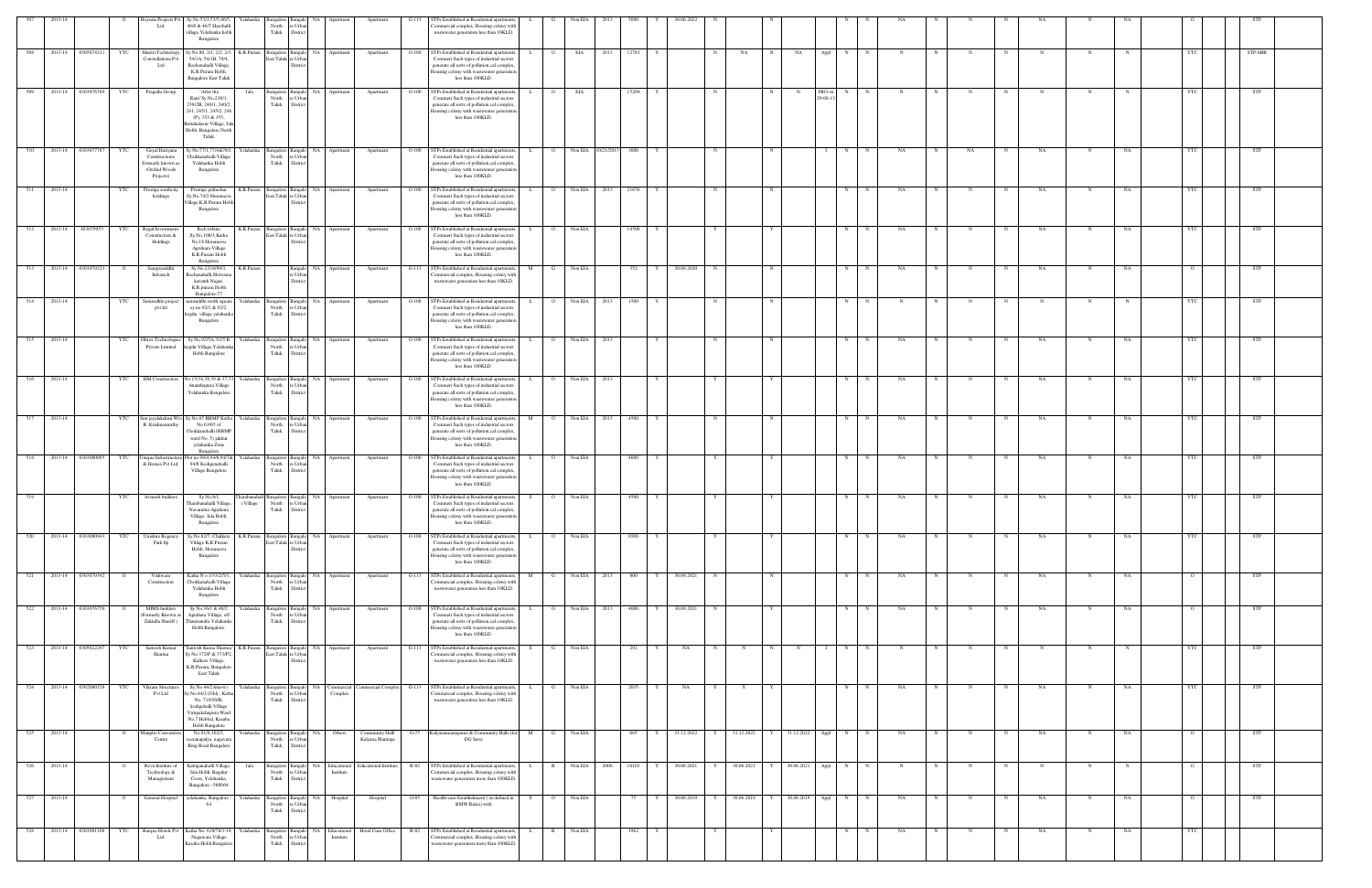| 529 |         | 2013-14 0303079143<br>YTC     | Sri V.J.K.<br>Bakthavachalam                            | Sy.No.18/1,18/3,18/5,20 Yelahanka<br>2, Chikkajala Village,<br>Jala Hobli Bangalore                                                                        |           | 3angalore<br>North<br>${\rm Tauk}$ | ∘ Urb:<br>Distric                                   |                                       | Layout                        | $G-102$ | Townships and Residential Area<br>development Projects covering an area>10<br>Acers                                                                                                                     | LB<br>LB              | Non EIA        |      |                     |             |   |              |                  |                     |          |             |              |   |              |             |             |             |            |                |            |  |
|-----|---------|-------------------------------|---------------------------------------------------------|------------------------------------------------------------------------------------------------------------------------------------------------------------|-----------|------------------------------------|-----------------------------------------------------|---------------------------------------|-------------------------------|---------|---------------------------------------------------------------------------------------------------------------------------------------------------------------------------------------------------------|-----------------------|----------------|------|---------------------|-------------|---|--------------|------------------|---------------------|----------|-------------|--------------|---|--------------|-------------|-------------|-------------|------------|----------------|------------|--|
| 530 |         | 2013-14 0303077755<br>YTC     | ammy's Dreamlan                                         | Sy.No.7,8/2,8/3                                                                                                                                            | Jala      |                                    | Bangalore Banga                                     | NA Layout                             | Layout                        | $G-102$ | Townships and Residential Area                                                                                                                                                                          |                       | Non EIA        | 2013 | 1850                |             |   |              |                  |                     | N        |             | NA           |   | NA           |             | NA          | N           | NA         |                | STP        |  |
| 531 | 2013-14 | YTC                           | Co, Pvt. Ltd<br>MR.D.nagabhushana                       | Hosahalli Village, Jak<br>Hobli, Bangalore<br>y.No.27/2,27/3,28/1, of                                                                                      | Yelahanka | North<br>Taluk                     | e Urba<br>District<br>Bangalore Bangalo             | NA Layout                             | Layout                        | $G-102$ | development Projects covering an area>10<br>Acers<br>Townships and Residential Area                                                                                                                     | LB<br>LB              | Non EIA        |      | 48732               |             |   |              |                  |                     | N        |             | NA           |   |              |             | NA          |             | NA         |                |            |  |
|     |         |                               | m                                                       | Hosahalli Village Jala<br>Hobli Bangalore                                                                                                                  |           | North<br>Taluk                     | re Urba<br>District                                 |                                       |                               |         | development Projects covering an area>10<br>Acers                                                                                                                                                       |                       |                |      |                     |             |   |              |                  |                     |          |             |              |   |              |             |             |             |            |                |            |  |
| 532 | 2013-14 | $\overline{O}$                | Prestige Misty waters                                   | Khatha NO. 745/21/3,<br>Sy.No.6/2A,6/2B &<br>6/2C of Hebbal<br>Amannikere Kasaba<br>hobli Sy.No.21/3, 21/4,<br>Hebbal Kempapura<br>Village Yelahanka Hobli | Yelahanka | North<br>Taluk                     | Bangalore Bangalo<br>e Urba<br>Distric              | NA Apartment                          | Apartment                     | R-82    | STPs Established at Residential apartments,<br>Commercial complex, Housing colony with<br>wastewater generation more than 100KLD                                                                        | R<br>L.               | Non EIA 2013   |      | Y                   | 30.06.2021  | N |              |                  |                     | N        | N           | NA           |   | NA           | N           | NA.         | N           | NA         |                |            |  |
| 533 | 2013-14 | $\circ$                       | Sameer Exports                                          | Sy.No.49/1B Kothanur<br>Village K.R.Puram<br>Bangalore                                                                                                     | K.R.Puram |                                    | Bangalore Bangalo<br>East Taluk re Urba<br>District | NA Apartment                          | Apartment                     | $O-100$ | STPs Established at Residential apartments<br>Commeri Such types of industrial sectors<br>generate all sorts of pollution.cal complex<br>Housing colony with wastewater generation<br>less than 100KLD. | $\circ$               | Non EIA        | 2013 |                     | 30.09.2022  | Y |              |                  |                     | N        |             | NA           |   |              |             | NA          |             | NA         |                |            |  |
| 534 | 2013-14 | $\Omega$                      | Balaji Stone Crusher                                    | Sy.No.425, Bagalur<br>Village, Bangalore North<br>Taluk.                                                                                                   | Jala      | Bangalore<br>North<br>Taluk        | e Urba<br>Distric                                   | <b>NA</b><br>Stone<br>Crusher         | Stone Crusher                 | O-64    | Stone crushers &/or m-Sand                                                                                                                                                                              | $\circ$<br>S.         | Non EIA        | 2013 | 23.50<br>N          | NA          | N | 18.03.2021   |                  | Appl                | N        |             |              |   |              |             |             |             |            |                | STP        |  |
| 535 | 2013-14 | $\Omega$                      | Lakshmi Kiran Stone<br>Crusher                          | Sy.No.86, Chagalahatti<br>illage, Bangalore North<br>Taluk-562 149.                                                                                        | Jala      | North<br>Taluk                     | Bangalore Bangalo<br>e Urba<br>Distric              | NA<br>Stone<br>Crusher                | Stone Crusher                 | O-64    | Stone crushers &/or m-Sand                                                                                                                                                                              | $\circ$<br>S.         | Non EIA        | 2013 | 24.50               |             | Y | 31.03.2020   | N                |                     | N        |             |              |   |              |             |             |             |            |                | STP        |  |
| 536 | 2013-14 | $\circ$                       | N.K.Stone Crusher                                       | Sy.No.271/P1, Bagalur<br>Village, Bangalore Nort<br>Taluk-562 149.                                                                                         | Jala      | North<br>Taluk                     | Bangalore Bangalo<br>re Urba<br>District            | NA<br>Stone<br>Crusher                | Stone Crusher                 | O-64    | Stone crushers &/or m-Sand                                                                                                                                                                              | $\overline{O}$<br>S.  | Non EIA        | 2013 | 45.50               |             | Y | 31.03.2020   | N<br>- N         | Appl                | N        |             | N            |   |              | N           | N           | N           |            |                | <b>STP</b> |  |
| 537 | 2013-14 | $\overline{O}$                | Nandini Stone<br>Crusher                                | Sy.No.271/P1, Bagalur<br>Village, Bangalore North<br>Taluk-562 149.                                                                                        | Jala      | North<br>Taluk                     | Bangalore Bangalo<br>re Urban<br>District           | NA  <br>Stone<br>Crusher              | Stone Crusher                 | $O-64$  | Stone crushers &/or m-Sand                                                                                                                                                                              | S<br>$\overline{O}$   | Non EIA        | 2013 | 24.50<br>$_{\rm N}$ |             | Y | 31.03.2020   | N<br>$\mathbf N$ | Appl                | N        | N           | N            | N | $\mathbf N$  | N           | $\mathbf N$ | $\mathbf N$ | $_{\rm N}$ | $\overline{O}$ | <b>STP</b> |  |
| 538 | 2013-14 | $\overline{O}$                | S.L.V.C.Stone<br>Crusher                                | Sy.No.271/P2, Bagalur<br>Village, Bangalore North<br>Taluk-562 149.                                                                                        | Jala      | North<br>Taluk                     | Bangalore Bangalo<br>e Urban<br>Distric             | NA<br>Stone<br>Crusher                | Stone Crusher                 | O-64    | Stone crushers &/or m-Sand                                                                                                                                                                              | $\overline{O}$<br>S – | Non EIA        | 2013 | 23.50<br>N          |             | Y | 31.03.2020   | N                | N<br>Appl           | N        | N           | N            | N | N            | N           | $_{\rm N}$  | N           | - N        | $\circ$        | <b>STP</b> |  |
| 539 | 2013-14 | $\overline{O}$                | Anjaneya Swamy<br>Crusher                               | Sy.No.271/P1, Bagalur<br>/illage, Bangalore Nort<br>Taluk-562 149.                                                                                         | Jala      | North<br>Taluk                     | Bangalore Bangalo<br>e Urba<br>District             | NA Stone<br>Crusher                   | Stone Crusher                 | $O-64$  | Stone crushers &/or m-Sand                                                                                                                                                                              | S                     | O Non EIA      |      | 58.36<br>N          |             | Y | 31.03.2015 N | $\mathbf N$      |                     | Apl<br>N | N           | N            | N | N            | N           | $_{\rm N}$  | N           |            | $\Omega$       | <b>STP</b> |  |
| 540 |         | 2013-14 0303073473<br>$\circ$ | Sri.Channakeshava<br>Stone Crusher                      | Sy.No.425, Bagalur<br>Village & Post,<br>Bangalore North Taluk.                                                                                            | Jala      | Bangalore<br>North<br>Taluk        | Bangal<br>re Urban<br>District                      | NA<br>Stone<br>Crusher                | Stone Crusher                 | O-64    | Stone crushers &/or m-Sand                                                                                                                                                                              | $\circ$<br>S.         | Non EIA        | 2013 | 92.60<br>$_{\rm N}$ | N           | Y | 31.03.2020   | N<br>N           | Appl                | N        |             |              |   |              |             |             |             |            |                | STP        |  |
| 541 | 2013-14 | 0303073447<br>$\overline{O}$  | Sri.Manjunatha<br>Digger & Stone<br>Crusher (jagadeesh) | Sy.No.376, Bagalur<br>Village, Jala Hobli,<br>Bangalore North Taluk.                                                                                       | Jala      | Bangalore<br>North<br>Taluk        | Bangal<br>e Urba<br>Distric                         | NA<br>Stone<br>Crusher                | Stone Crusher                 | O-64    | Stone crushers &/or m-Sand                                                                                                                                                                              | $\circ$<br>S.         | Non EIA        |      | 66.00<br>N          |             | Y | 31.03.2020   | N<br>- N         | Appl                | N        |             | N            |   |              | N           | N           |             |            |                | <b>STP</b> |  |
| 542 | 2013-14 | - 0                           | Sri.Siddeshwara<br>Stone Crusher                        | Sy.No.271/P2, Bagalur<br>illage, Bangalore Nort<br>Taluk-562 149.                                                                                          | Jala      | North<br>Taluk                     | Bangalore Bangalo<br>e Urba<br>Distric              | NA<br>Stone<br>Crusher                | Stone Crusher                 | O-64    | Stone crushers &/or m-Sand                                                                                                                                                                              | $\overline{O}$<br>S.  | Non EIA        | 2013 | 23.50               |             | Y | 31.03.2020   | $_{\rm N}$       | $\mathbf N$         | N        | $\mathbf N$ | $\mathbb{N}$ |   | $\mathbb{N}$ | - N         | N           | N           |            |                | <b>STP</b> |  |
| 543 | 2013-14 | $\overline{O}$                | Venkata Stone<br>Crusher                                | Sy.No.88, Chagalahatti<br>Village, Jala Hobli,<br>Bangalore North Taluk.                                                                                   | Jala      | North                              | e Urban<br>Taluk District                           | Bangalore Bangalo NA Stone<br>Crusher | Stone Crusher                 | O-64    | Stone crushers &/or m-Sand                                                                                                                                                                              | S                     | O Non EIA      | 2013 | 37.85<br>N          | $\mathbf N$ | Y | 31.03.2020   | N                |                     |          |             |              |   |              |             |             |             |            |                | <b>STP</b> |  |
| 544 | 2013-14 | $\mathbf{o}$                  | /enkateshwara Stor<br>Crusher                           | Sy.No.271/P1, Bagalur<br>Village, Bangalore North<br>Taluk-562 149.                                                                                        | Jala      | <b>Bangalore</b><br>North<br>Taluk | Banga<br>re Urban<br>$\hbox{\rm \bf District}$      | NA  <br>Stone<br>Crusher              | Stone Crusher                 | $O-64$  | Stone crushers &/or m-Sand                                                                                                                                                                              | S<br>$\overline{O}$   | Non EIA        | 2013 | 56.50<br>$_{\rm N}$ |             | Y | 31.03.2020   | N                | Appl<br>$\mathbf N$ | N        | N           |              | N |              | $\mathbf N$ |             |             |            |                | <b>STP</b> |  |
| 545 | 2013-14 | $\overline{O}$                | kyline constructions<br>& housing (p) Ltd               | Sy.No.3/2 & 4 katha No<br>447 Amruthahalli<br>Village Yelahanka Hobli<br>Bangalore                                                                         | Yelahanka | North<br>Taluk                     | Bangalore Bangalo<br>e Urba<br>District             | NA 1<br>Apartment                     | Apartment                     | R-82    | STPs Established at Residential apartments<br>Commercial complex, Housing colony with<br>wastewater generation more than 100KLD                                                                         | $\mathbb{R}$<br>L.    | Non EIA        | 2013 | Y                   | 30.09.2015  | N | NA           | N                | NA                  | N        | $\mathbf N$ | NA           | N | NA           | $_{\rm N}$  | NA          | N           | NA         | $\circ$        |            |  |
| 546 | 2013-14 | YTC                           | M/s Tapasi Projects                                     | Residential Layout of Sy.No.92,93,124/12&12<br>5/2 Bayapanahalli<br>Village Jala Hobli<br>Bangalore                                                        | Jala      | North<br>${\rm Tauk}$              | Bangalore Bangalo<br>e Urb.<br>District             | NA Layout                             | Layout                        | $G-101$ | Infrastructure development projects<br>including apartments/commercial complex -<br>20,000 sq.m                                                                                                         |                       | G Non EIA 2013 |      |                     |             | N |              | N                |                     | N        | N           | NA           | N | NA           | N           | NA          | N           | NA         | <b>YTC</b>     |            |  |
| 547 |         | 2013-14 0303080624<br>YTC     | Krishna Enterprises<br>India Pvt Ltd                    | Crishna Brighton Site no<br>A.1B and 1-1C, KIADB<br>Industrial area<br>Yelahanka New Town<br>Bangalore - 64                                                | Yelahanka | sangalore<br>North<br>Taluk        | Banga<br>e Urba<br>District                         | NA<br>Apartment                       | Apartment                     | $O-100$ | STPs Established at Residential apartmen<br>Commeri Such types of industrial sectors<br>generate all sorts of pollution.cal complex<br>lousing colony with wastewater generation<br>less than 100KLD.   |                       | Non EIA        | 2013 | 4300                |             |   |              |                  |                     | N        |             | NA           |   |              |             | NA          | N           | NA         | <b>YTC</b>     | <b>STP</b> |  |
| 548 | 2013-14 | $\circ$                       | Pragathi Enterprise                                     | Sy.No.36 & 37<br>Dasanayakanahalli<br>Village Jala Hobli<br>Bangalore                                                                                      | Yelahanka | <b>Bangalore</b><br>North<br>Taluk | Bangal<br>e Urb.<br>District                        | NA Industry                           | RMC                           | G-37    | Ready mix cement concrete                                                                                                                                                                               | S.<br>G               | Non EIA        |      | 233                 | 31.12.2023  | Y | 31.12.2023   |                  | 31.12.2023          | N        | N           | NA           |   |              |             | NA          | N           | NA         |                | STP        |  |
| 549 | 2013-14 | $\overline{O}$                | Ashed properties &<br>nvestments (P) ltd                | Sy.No. 20(P) and 24 at<br>Iennur Village, Kasaba<br>Hobli Bangalore                                                                                        | Yelahanka | North<br>Taluk                     | Bangalore Bangalo<br>e Urba<br>Distric              | NA Industry                           | RMC                           | $G-37$  | Ready mix cement concrete                                                                                                                                                                               | G<br>S                | Non EIA        |      | 91.6                | 31.12.2022  | Y | 31.12.2022   |                  | 31.12.2022 Appl     | N        |             | NA           |   |              | N           | NA          | N           | NA         |                | <b>STP</b> |  |
| 550 |         | 2013-14 0303076635<br>YTC     | Turquoise Gold &<br>Apparels                            | No.29, Indl.Estate,<br>Opp. Wheel and Axle<br>Plant, Yelahanka,<br>Bangalore                                                                               | Yelahanka | North<br>Taluk                     | Bangalore Bangalo<br>e Urba<br>District             |                                       | NA Industry Garment Stitching | $G-72$  | Garment Stitching/ Stitching of shoe uppers<br>Cotton knitting including Socks, Shoe lace/<br>Readymade leather garments                                                                                | G<br>S.               | Non EIA        | 2013 | 208                 |             |   |              |                  |                     | N        | N           |              |   |              | $_{\rm N}$  | N           | N           |            | <b>YTC</b>     |            |  |
| 551 | 2013-14 | $\Omega$                      | CI Ready Mix                                            | y.No.23/6, kodegehalli<br>Village, Vidhya nagar<br>Cross jala Bangalore                                                                                    |           | North<br>Taluk                     | Bangalore Bangal<br>re Urbai<br>District            | NA Industry                           | RMC                           | $G-37$  | Ready mix cement concrete                                                                                                                                                                               | M<br>G                | Non EIA        |      | 724                 | 31.12.2022  | Y | 31.12.2022   | Y 31.12.2022     |                     |          |             |              |   |              |             |             |             |            | $\Omega$       | STP        |  |
| 552 | 2013-14 | $\circ$                       | Pace Micro<br>Ltd                                       | Mfar Manyatha Tech<br>Fechnology (I) Pvt Park, Ist Floor, Phase-III<br>Nagavara, Bangalore-45                                                              | Nagawara  |                                    | East Taluk re Urban<br>Distric                      | Bangalore Bangalo NA Industry         | Software                      | $G-84$  | Software units generating wastewater less<br>than 10 KLD and DG set capacity upto<br>1MVA                                                                                                               | G<br>S.               | Non EIA        | NA   | <b>NA</b><br>Y      |             | N |              | N                | N<br>$\mathbf{I}$   | N        | Y           | 12.31.2017   | N | N            | N           | $\mathbf N$ | N           | N          | $\circ$        | <b>STP</b> |  |
|     |         |                               |                                                         |                                                                                                                                                            |           |                                    |                                                     |                                       |                               |         |                                                                                                                                                                                                         |                       |                |      |                     |             |   |              |                  |                     |          |             |              |   |              |             |             |             |            |                |            |  |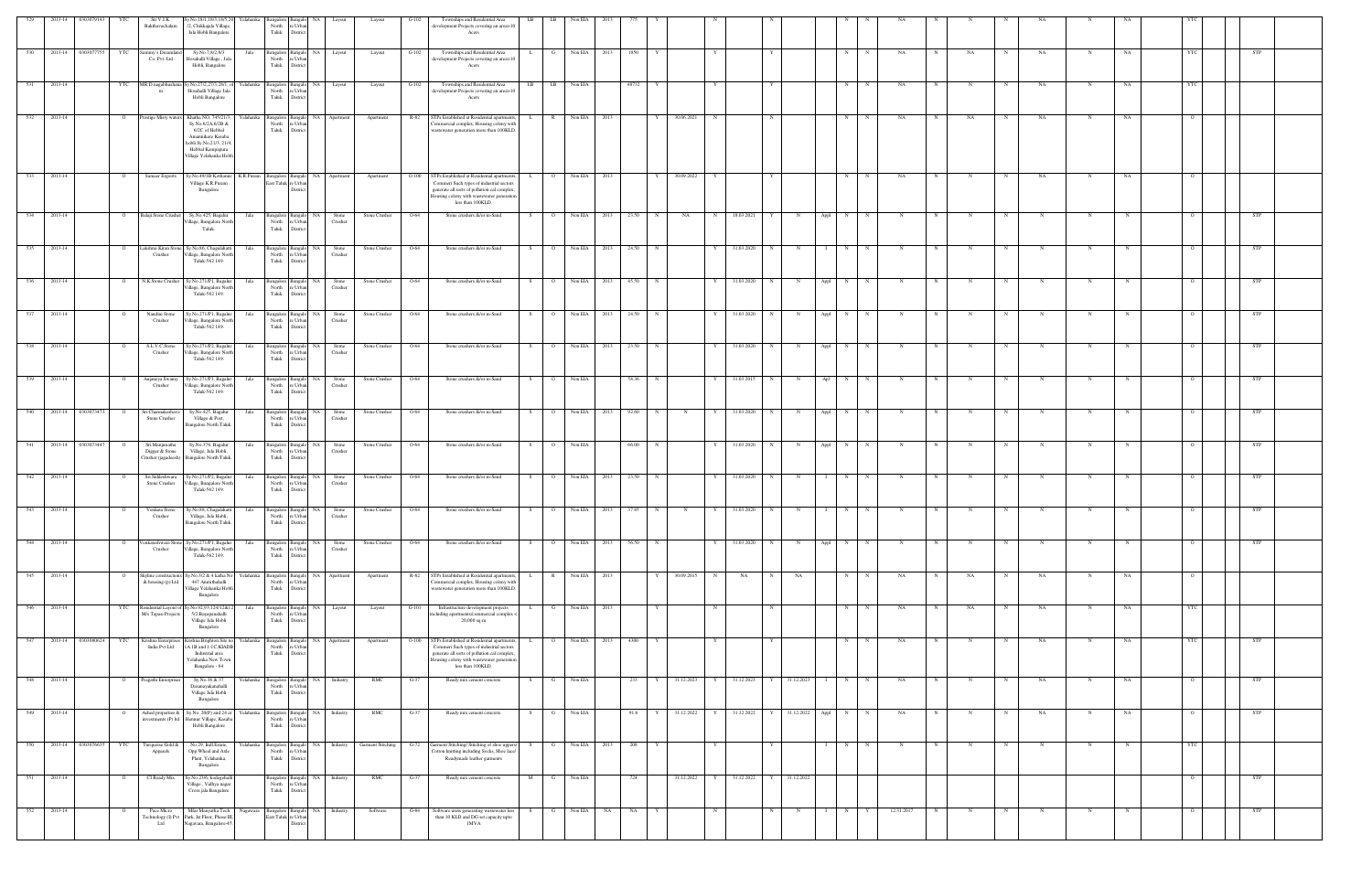| 553   | 2013-14     |                        | YTC            | entury Club factory                  | Sy.No. 111/2B,<br>Yelahanka                                                                                                                                                                                               | <b>Bangalore</b>                              | Bangak                                                    | Industry                                   | RM0                                            | $G-37$  | Ready mix cement concrete                                                                                                                                                           |     |                |                |        |            |                 |   |                           |              |                 |              |             |            |   |    |              |    |             |           |                |            |  |
|-------|-------------|------------------------|----------------|--------------------------------------|---------------------------------------------------------------------------------------------------------------------------------------------------------------------------------------------------------------------------|-----------------------------------------------|-----------------------------------------------------------|--------------------------------------------|------------------------------------------------|---------|-------------------------------------------------------------------------------------------------------------------------------------------------------------------------------------|-----|----------------|----------------|--------|------------|-----------------|---|---------------------------|--------------|-----------------|--------------|-------------|------------|---|----|--------------|----|-------------|-----------|----------------|------------|--|
|       |             |                        |                |                                      | syatarayanapura Village<br>Bangalore                                                                                                                                                                                      | North<br>Taluk                                | e Urba<br>District                                        |                                            |                                                |         |                                                                                                                                                                                     |     |                |                |        |            |                 |   |                           |              |                 |              |             |            |   |    |              |    |             |           |                |            |  |
|       |             | 554 2013-14 0303079044 |                | Ltd                                  | YTC Vajram Estates Pvt Sy.no.14/1,14/2,16/1A,<br>6/1B & 16/2, Avalahal<br>Village, yelahanka,<br>Bangalore                                                                                                                | North<br>Taluk                                | Yelahanka Bangalore Bangalo NA<br>e Urba<br>District      | Industry                                   | RMC                                            | $G-37$  | Ready mix cement concrete                                                                                                                                                           |     | G              | Non EIA        |        | 91.6       |                 |   |                           |              |                 | N            | $_{\rm N}$  | NA         |   |    | N            | NA | $\mathbf N$ | NA        | YTC            |            |  |
| 555   | 2013-2014   |                        |                | <b>BMTC</b>                          | Depot No.23,<br><b>Kalyannagar</b><br>Kalyannagar Post,<br>Bangalore-43.                                                                                                                                                  |                                               | NA<br>Bangalore Bangale<br>East Taluk re Urbar<br>Distric | Industry                                   | Automobile Service<br>& Repair Station         | $O-18$  | Automobile servicing, repairing and paintin<br>(excluding only fuel dispensing)                                                                                                     |     | $\overline{O}$ | Non EIA        |        | 49.00      | 30.09.2022      |   | 30.09.2022                |              | 30.09.2022      | N            |             | 30.09.2023 |   |    |              |    |             |           |                |            |  |
| 556   | 2014-15     | 303084060              | $\mathbf{O}$   | Ayyappa CNC pvt<br><b>LTD</b>        | Plot No.69 G Sy.No<br>Jala Hobli<br>Part of 8 & 9, unachur                                                                                                                                                                | North                                         | Bangalore Bangalo NA<br>re Urba                           | Industry                                   | Aerospace<br>Components                        | G-98    | Automobile servicing, repairing and painting<br>(excluding only fuel dispensing)                                                                                                    | L   | $\mathbf{G}$   | Non EIA        |        | 1913       | Y 31.12.2025    | Y | 31.12.2025 Y 31.12.2025   |              |                 | N            | $\mathbb N$ | NA         | N | N  | N            | NA | $\mathbf N$ | NA        | $\overline{O}$ | STP        |  |
|       |             |                        |                |                                      | 'illage Part of Sy.No.3<br>& 36 Dummanahalli<br>Village, Bangalore<br>erospace park industri<br>area jala Hobli Bangalo                                                                                                   | Taluk                                         | District                                                  |                                            |                                                |         |                                                                                                                                                                                     |     |                |                |        |            |                 |   |                           |              |                 |              |             |            |   |    |              |    |             |           |                |            |  |
| 557   | 2014-15     |                        | $\overline{O}$ | Garuda Autocraft Pvt<br>Ltd          | Sy.No.10/2, Hebbal<br>Hebbal<br>Amanikere Village,<br>Kasaba Hobli, Bangalor                                                                                                                                              | North<br>Taluk                                | e Urbar<br>District                                       | Bangalore Bangalo NA Industry              | Automobile Service<br>& Repair Station         | $O-18$  | Automobile servicing, repairing and painting<br>(excluding only fuel dispensing)                                                                                                    | S   | $\overline{O}$ | Non EIA 2014   |        | 403<br>Y   | 30.06.2019      | Y | 30.06.2019                |              | N 30.06.2019    | N            | Y           | 30.09.2023 | N | NA | $\mathbf N$  | NA | N           | NA        | $\Omega$       |            |  |
| 558   | 2014-15     |                        |                | Larsen & Tubro Ltd                   | No. 100/1,<br>Yelahanka<br>101/1,102,103, Village<br>hoovinaikenahalli Jala<br>Hobli Bangalore                                                                                                                            | North<br>Taluk                                | NA<br>Bangalore Bangalo<br>re Urbar<br>District           | Industry                                   | Engineering<br>Fabrication unit with<br>Paints | 0-55    | Paints and varnishes (mixing and blending)                                                                                                                                          | S.  | $\overline{O}$ | Non EIA 2014   |        |            | 31.12.2023      | Y | 31.12.2023                |              | 31.12.2023      | Appl<br>N    | $_{\rm N}$  | NA         |   |    | $\mathbb{N}$ | NA | N           | NA        | $\circ$        |            |  |
| 559   | 2014-15     |                        | $\Omega$       | Sree parameshwara<br>Granites        | Jala hobli<br>y.No.369, Bettahalas<br>village, Jala Hobli,<br>Bangalore                                                                                                                                                   | North<br>Taluk                                | Bangalore Bangalo<br>re Urbar<br>District                 | Industry                                   | Granite cutting &<br>polishing                 | G-56    | Cutting, sizing and polishing of marble<br>and/or Granite stone.                                                                                                                    | S.  | $\mathbf{G}$   | Non EIA        | 2011   | 52.65<br>Y | 30.09.2020      | N | NA                        | N            | NA              | N            |             | NA         | N | N  | $\mathbf N$  | NA | N           | NA        | $\overline{O}$ |            |  |
| 560   | 2014-15     |                        |                | G.B.I Granites                       | y.no.360, Bettahalasur<br>Village, Jala Hobli,<br>Bangalore                                                                                                                                                               | Yelahanka Bangalore Bangalo<br>North<br>Taluk | <b>NA</b><br>e Urba<br>Distric                            | Industry                                   | Granite cutting &<br>polishing                 | G-56    | Cutting, sizing and polishing of marble<br>and/or Granite stone.                                                                                                                    | S.  | $\mathbf G$    | Non EIA        | 2014   |            | 30.09.2018      | N |                           | $\mathbf N$  |                 | Appl<br>N    | N           | NA         |   | N  | N            | NA | N           | NA        | $\circ$        | <b>STP</b> |  |
| 561   | 2014-15     |                        |                | Stevia World Agro<br>tech Pvt Ltd    | 0.2644, 14th Main, 4<br>Sahakar<br>Cross E-Block,<br>Nagara<br>Sahakarnagar Bengalur<br>560092                                                                                                                            | North<br>Taluk                                | Bangalore Bangalo<br>e Urbar<br>District                  | NA I<br>Industry                           | <b>Herbal Products</b>                         | $G-2$   | Ayurvedic and homeopathic medicines<br>(without boiler)                                                                                                                             | - 8 | $\mathbf{G}$   | Non EIA 2014   |        | 44.5<br>Y  | 31.12.2024      | N | NA                        |              | NA              | N            |             | NA         |   |    | N            | NA | N           | NA        |                | <b>STP</b> |  |
| 562   | 2014-15     | 303084749              |                | Centum Electronics                   | Jala Hobli<br>plot no.58-P, Bengalur                                                                                                                                                                                      |                                               | Bangalore Bangalo                                         | NA 1<br>Industry                           | PCB Assembling                                 | $G-78$  | Panel Board, Switches without                                                                                                                                                       |     | $\mathbf{G}$   | Non EIA 2014   |        | Y          | 31.12.2027      | Y | 31.12.2027                | $\mathbf{Y}$ | 31.12.2027      | N            | $\mathbf N$ | NA         |   |    | N            | NA |             | NA        |                | STP        |  |
|       |             |                        |                | Ltd                                  | Aerospace park<br>Industrial area, Sy.No&<br>Part of Unachur Village<br>& Sy, No, 8 Part of<br>Dummanahalli Village<br>Jala hobli, yelahanka<br>taluk Bangalore                                                           | North<br>Taluk                                | re Urbar<br>District                                      |                                            |                                                |         | lectroplating/ Control panel equipment and<br>power devices manufacturing/                                                                                                          |     |                |                |        |            |                 |   |                           |              |                 |              |             |            |   |    |              |    |             |           |                |            |  |
| 563   |             | 2014-15 0303082240     |                | Swacha Eco<br>Solutions              | No.3, Sandeep<br>Yelahanka<br>Unnikrishnan Road,<br>Attur, Yelahanka New<br>Town, Yelahanka                                                                                                                               | North<br>Taluk                                | e Urba<br>District                                        | Bangalore Bangalo NA Industry              | Polytene & plastic<br>Processed Products       | G-79    | Plastic sack bags, woven sack                                                                                                                                                       | S.  | $\mathbf{G}$   | Non EIA 2014   |        | 27.47<br>Y | 31.12.2023      | Y | 31.12.2023 Y              |              | 31.12.2023 Appl | N            | $\mathbb N$ | NA         |   |    | $\mathbf N$  | NA |             | NA        |                | <b>STP</b> |  |
| - 564 | 2014-15     | 303084448              |                | Grade Mix                            | Bangalore<br>Sy.No. 259/912,<br><b>Settahalasur</b><br>ettahalsur Village V.I<br>College Road, Bangalor                                                                                                                   | North<br>Taluk                                | NA<br>Bangalore Bangal<br>re Urbar<br>District            | Industry                                   | RMC                                            | G-37    | Ready mix cement concrete                                                                                                                                                           | - S | G              | Non EIA        | 2014   | 439<br>Y   | 31.12.2023      |   | 31.12.2023                |              | 31.12.2023      | N            | N           | NA         |   |    | N            | NA | N           | NA        |                | <b>STP</b> |  |
| - 565 | 2014-15     |                        |                | Cubix Ready Mix<br>Concrete Company  | Sy.No.46/1, Gopalpu:<br>Jala Hobli<br>Village, Marenahalli,<br>Jala Hobli, Bangalore                                                                                                                                      | Bangalore<br>North<br>Taluk                   | NA<br>Bangal<br>e Urba<br>District                        | Industry                                   | <b>RMC</b>                                     | G-37    | Ready mix cement concrete                                                                                                                                                           | - S | - G            | Non EIA        | - 2014 | 92.4       | 31.12.2024      | Y | 31.12.2024                |              | 31.12.2024      | N            |             | NA         |   |    | N            | NA |             | NA        |                | STP        |  |
| 566   | 2014-15     |                        |                | Sai Megatech<br>Concrete             | No.55, Bellahalli,<br>Nagavara road,<br>anka, Banga                                                                                                                                                                       | North<br>Taluk                                | Yelahanka Bangalore Bangalo NA<br>e Urbar                 | Industry                                   | RMC                                            | $G-37$  | Ready mix cement concrete                                                                                                                                                           | S.  | G              | Non EIA 2014   |        | 405.8      | 31.12.2026      | Y | 31.12.2026                |              | 31.12.2026      | N            |             | NA         |   |    |              | NA |             | NA        |                | <b>STP</b> |  |
| 567   | 2014-15     |                        | $\circ$        | Everest Developer<br>Pvt Ltd         | 560064<br>Sy.No.35/13, Adajacen<br>Jala Hobli<br>To ITC factory                                                                                                                                                           | North                                         | Bangalore Bangalo<br>e Urbar                              | NA Industry                                | RMC                                            | $G-37$  | Ready mix cement concrete                                                                                                                                                           | S.  | $\mathbf{G}$   | Non EIA 2014   |        | 6.33<br>Y  | 31.12.2018      | Y | 31.12.2018                | $\mathbf{Y}$ | 31.12.2018      | N            | $_{\rm N}$  | NA         |   |    | $\mathbf N$  | NA | N           | NA        |                | <b>STP</b> |  |
| 568   | 2014-15     |                        |                | <b>JMC</b> Projects (Indi            | Meenakunte Hosur, Jal<br>Hobli, Bangalore<br>No. 192, 108/2,<br>relahanka                                                                                                                                                 | Taluk                                         | District<br>Bangalore Bangalo                             | NA 1<br>Industry                           | RMC                                            | $G-37$  | Ready mix cement concrete                                                                                                                                                           |     | $\mathbf G$    | Non EIA 2014   |        | 82<br>Y    | 31.12.2024      | Y | 31.12.2024                |              | 31.12.2024      | N            |             | NA         |   |    | $\mathbb{N}$ | NA | N           | NA        | $\circ$        | <b>STP</b> |  |
|       |             |                        |                | Ltd                                  | Sy.No.94 and 108/2,<br>Kogilu Thirumenahalli<br>yelahanka Hobli,<br>Bengaluru                                                                                                                                             | Taluk                                         | North re Urban<br>District                                |                                            |                                                |         |                                                                                                                                                                                     |     |                |                |        |            |                 |   |                           |              |                 |              |             |            |   |    |              |    |             |           |                |            |  |
| 569   | 2014-15     |                        | $\overline{O}$ | JMC Projects (India)<br>Ltd          | National Centre for<br><b>Biological Sciences</b> ,<br>Tata Institute of<br>fundamental research,<br>GKVk campus, Bellary<br>road, Bangalore-64                                                                           | North<br>Taluk                                | re Urbar<br>District                                      | Bellary Road Bangalore Bangalo NA Industry | RMC                                            | $G-37$  | Ready mix cement concrete                                                                                                                                                           | S – | $\mathbf{G}$   | Non EIA 2014   |        | 22         | 31.12.2023<br>Y | Y | 31.12.2023 Y              |              | 31.12.2023      | N            | N           | NA         | N | N  | N            | NA | $\mathbf N$ | NA        | $\circ$        | <b>STP</b> |  |
|       | 570 2014-15 |                        | $\overline{O}$ | JMC Projects (India<br>Ltd           | Kodigehalli<br>Sy.No.<br>592/65,66/2B,2C,4,5,<br>,7,68/4,5,<br>9/4,6,7,8,70/1,3,5,69/<br>6, 7, 8, 70/1, 3, 5, 6, 7, 8,<br>kodigehalli, Municipal<br>ward # 8,<br>Byatarayanapura,<br>angalore North Taluk<br>Bangalore-92 | North<br>Taluk                                | Bangalore Bangalo<br>e Urba<br>District                   | NA Industry                                | RMC                                            | $G-37$  | Ready mix cement concrete                                                                                                                                                           | S.  |                | G Non EIA 2014 |        | 82         | 31.12.2023<br>Y |   | Y 31.12.2023 Y 31.12.2023 |              |                 | N            | $\mathbb N$ | NA         | N | N  | N            | NA | $\mathbf N$ | NA        | $\Omega$       | <b>STP</b> |  |
| 571   |             | 2014-15 0303038169     | YTC            | Navarathana Motor<br>(BLR) Pvt Ltd   | Thanisandra Main Road<br>Yelahanka<br>Dr. SRK nagar Post,<br>Bangalore                                                                                                                                                    | North<br>Taluk                                | Bangalore Bangalo NA<br>re Urban<br>District              | Industry                                   | Automobile Service<br>& Repair Station         | $O-18$  | Automobile servicing, repairing and painting<br>(excluding only fuel dispensing)                                                                                                    | S.  | $\overline{O}$ | Non EIA 2014   |        |            |                 | Y |                           |              |                 | N<br>Appl    | N           | NA         | N |    | N            | NA | N           | NA        | YTC            |            |  |
| 572   |             | 2014-15 303084954      | YTC            | Maruthi Concrete<br><b>Blocks</b>    | Sy.No.189, Bettahalasur<br>ettahalasur<br>Village Post, Bangalon                                                                                                                                                          | North<br>Taluk                                | NA<br>Bangalore Bangalo<br>e Urba<br>District             | Industry                                   | Concrete Blocks                                | $G-37$  | Ready mix cement concrete                                                                                                                                                           | S.  | G              | Non EIA        | 2014   | 77         |                 |   |                           |              |                 | N            |             | NA         |   |    | $_{\rm N}$   | NA | N           | NA        | YTC            |            |  |
|       |             | 573 2014-15 303085009  | YTC            | Sri Channakeshava<br>Concrete Blocks | No.99, Kogilu Village<br>Yelahanka<br>Yelahanka Hobli,<br>Bangalore                                                                                                                                                       | North<br>Taluk                                | Bangalore Bangalo<br>re Urban<br>District                 | NA Industry                                | Concrete Blocks                                | $G-37$  | Ready mix cement concrete                                                                                                                                                           | - S | G              | Non EIA 2014   |        | 8          |                 |   |                           |              |                 | $\mathbb{N}$ | $_{\rm N}$  | NA         |   |    | N            | NA | N           | NA        | <b>YTC</b>     |            |  |
| 574   |             | 2014-15 0304081986     | $\mathbf{O}$   | (M.S.Arshad)<br>Carnation            | Sy.No. 32, Geddalahalli<br>K.R.Puram<br>/illage K.R.Puram Hobl<br>Bangalore                                                                                                                                               | Taluk                                         | North re Urban<br>District                                | Bangalore Bangalo NA Apartment             | Apartment                                      | $O-100$ | STPs Established at Residential apartments,<br>Commeri Such types of industrial sectors<br>generate all sorts of pollution.cal complex<br>Iousing colony with wastewater generation | L   | $\overline{O}$ | Non EIA 2014   |        | 2200       | Y<br>30.09.2017 | N |                           | N            |                 | Appl N N     |             | NA         | N | N  | N            | NA | N           | <b>NA</b> | $\overline{O}$ | <b>STP</b> |  |
|       |             |                        |                |                                      |                                                                                                                                                                                                                           |                                               |                                                           |                                            |                                                |         | less than 100KLD.                                                                                                                                                                   |     |                |                |        |            |                 |   |                           |              |                 |              |             |            |   |    |              |    |             |           |                |            |  |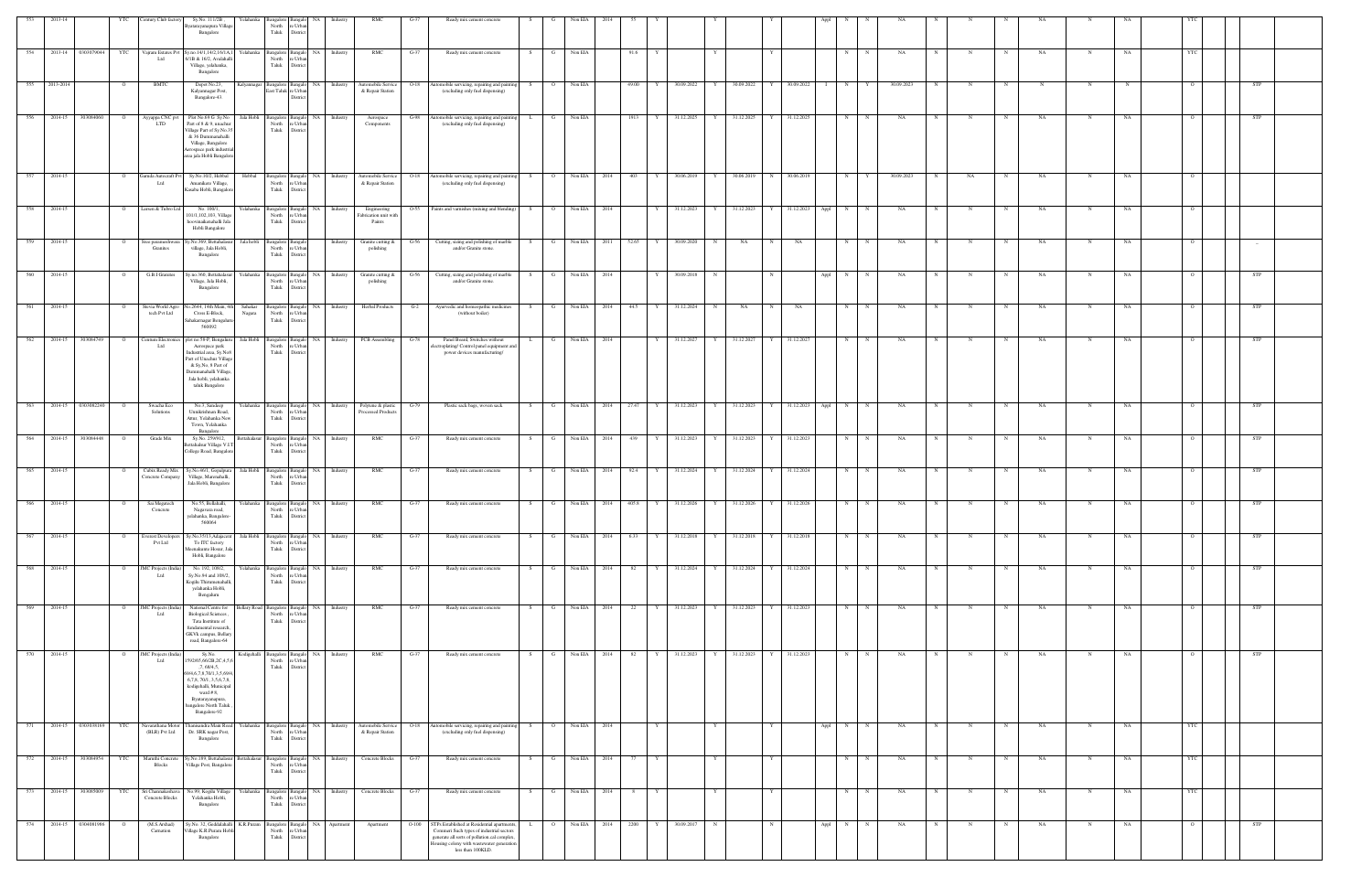| 575 | $2014 - 1$            |                       |            | un Shelters Pvt Lt                                                             | Sy.No.98,<br>nirumenahalli Village<br>yelahanka Hibli<br><b>Bangalore North Taluk</b><br>Bangalore.                                                   | elahanka   | North<br>Taluk                                                  | re Urba<br>District                                        |              | Apartmen  |         | <b>STPs Established at Residential apartments</b><br>Commeri Such types of industrial sectors<br>generate all sorts of pollution.cal complex,<br>Iousing colony with wastewater generation<br>less than 100KLD. |    |                 |              |                    |        |   |            |   |            |   |                 |           |             |    |             |              |            |           |             |           |            |            |  |
|-----|-----------------------|-----------------------|------------|--------------------------------------------------------------------------------|-------------------------------------------------------------------------------------------------------------------------------------------------------|------------|-----------------------------------------------------------------|------------------------------------------------------------|--------------|-----------|---------|-----------------------------------------------------------------------------------------------------------------------------------------------------------------------------------------------------------------|----|-----------------|--------------|--------------------|--------|---|------------|---|------------|---|-----------------|-----------|-------------|----|-------------|--------------|------------|-----------|-------------|-----------|------------|------------|--|
| 576 | 2014-15               | 303083595             |            | Aryan Build Estates<br>pvt Ltd                                                 | Sy. no. 12/7/3, Khatha<br>16/1769/12/7/13,<br>Thanisandra Village.<br>K.R.puram Hobli<br>Bangalore                                                    | K.R.Puram  | Bangalore Bangalo<br>North<br>Taluk                             | NA  <br>e Urba<br>Distrio                                  | Apartmen     | Apartment | $O-100$ | STPs Established at Residential apartment<br>Commeri Such types of industrial sectors<br>generate all sorts of pollution.cal complex<br>Iousing colony with wastewater generatio<br>less than 100KLD.           |    |                 | Non EIA      | 2014               | 850    |   | 30.09.2021 |   | 30.09.2021 |   | 30.09.2021      | N         |             | NA |             |              |            | NA        |             | NA        |            | STP        |  |
| 577 | 2014-15               |                       | YTC        | Certainant<br>frastructure Pvt L                                               | Sy.No.139/1, and 139/2,<br>of chikkajala Village,<br>Jala Hobli, Bangalore<br>North Taluk                                                             |            | Jala Hobli Bangalore Bangalo<br>North<br>Taluk                  | e Urba<br>District                                         | NA Apartment | Apartment |         | O-100 STPs Established at Residential apartment<br>Commeri Such types of industrial sectors<br>generate all sorts of pollution.cal complex,<br>lousing colony with wastewater generation<br>less than 100KLD.   |    | $\overline{O}$  | Non EIA 2014 |                    | 1660   |   |            |   |            |   |                 | N         |             | NA |             |              |            | NA        |             | NA        | - YTC      | <b>STP</b> |  |
| 578 | 2014-15               |                       | YTC        | G.R. Developers                                                                | y.No.36,37/1,37/4 and<br>37/5 of Bynahalli<br>Village, Jala Hobli,<br>Bengaluru North Taluk                                                           | Jala Hobli | Bangalore Bangak<br>North<br>Taluk                              | re Urba<br>District                                        | NA Apartment | Apartment | $O-100$ | STPs Established at Residential apartment<br>Commeri Such types of industrial sectors<br>generate all sorts of pollution.cal complex<br>lousing colony with wastewater generation<br>less than 100KLD.          |    | $\overline{O}$  | Non EIA      | 2014               | 1230   |   |            |   |            |   |                 | N         |             | NA |             |              |            | NA        |             | NA        | <b>YTC</b> | STP        |  |
| 579 | 2014-15               | 0303082881            | <b>YTC</b> | Holiac Reality Pv<br>ht I                                                      | Bella Tattvaa Sy.No.<br>Bellahalli Village<br>Yelahanka Hobli<br>Bangalore                                                                            | elahanka   | Bangalore Bangalo<br>North<br>Taluk                             | NA 1<br>re Urba<br>District                                | Apartment    | Apartment | $O-100$ | STPs Established at Residential apartment<br>Commeri Such types of industrial sectors<br>generate all sorts of pollution.cal complex<br>Iousing colony with wastewater generation<br>less than 100KLD.          |    | $\overline{O}$  | Non EIA      | 2014               | 10000  |   |            |   |            |   |                 | N         |             | NA |             |              |            | NA        |             | NA        |            | STP        |  |
| 580 |                       | 2014-15 0303082105    | YTC        | Jaya Shanmuga<br>Projects Pvt Ltd                                              | Sy.No.70/2, Khata No<br>24/70/22, Harohalli<br>Village Yelahanka Hobl<br><b>Bangalore North Taluk</b><br>Bangalore                                    | Yelahanka  | Bangalore Bangalo<br>North<br>Taluk                             | e Urba<br>District                                         | NA Apartment | Apartment |         | O-100 STPs Established at Residential apartments<br>Commeri Such types of industrial sectors<br>generate all sorts of pollution.cal complex<br>lousing colony with wastewater generation<br>less than 100KLD.   |    | $\overline{O}$  |              | Non EIA 2014       | 2100   |   |            |   |            |   |                 | Appl N    | $_{\rm N}$  | NA | $_{\rm N}$  |              | N          | NA        | $\mathbf N$ | NA        | - YTC      | <b>STP</b> |  |
| 581 | 2014-15               |                       | YTC        |                                                                                | Keya Homes Pvt Ltd Sy.No. 54/1, 54/2, 54/3<br>& 54/4, Amanikere<br>Village Yelahanka Hobli<br>Bangalore                                               | Yelahanka  | angalore Banga<br>North<br>Taluk                                | NA<br>re Urba<br>District                                  | Apartmer     | Apartment | $O-100$ | STPs Established at Residential apartment<br>Commeri Such types of industrial sectors<br>generate all sorts of pollution.cal complex,<br>lousing colony with wastewater generation<br>less than 100KLD.         |    |                 | Non EIA      | 2014               | 4000   |   |            |   |            |   |                 | N         |             | NA |             |              |            | NA        | N           | <b>NA</b> | <b>YTC</b> | STP        |  |
| 582 | 2014-15               |                       |            | Larsen and Toub<br>Ltd                                                         | Katha<br>lo.239/240/275/88/1 8<br>240/275/89/1. Sy.No.8<br>to 104 of<br>syataryanapura Village<br>Yelahanka Hobli,                                    | ∕elahanka  | Bangalore<br>North<br>Taluk                                     | NA.<br>e Urba<br>District                                  |              | Apartment | $O-100$ | STPs Established at Residential apartment<br>Commeri Such types of industrial sectors<br>generate all sorts of pollution.cal complex,<br>Iousing colony with wastewater generation<br>less than 100KLD.         |    | $\Omega$        | Non EIA      | 2014               | 240000 |   |            |   |            |   |                 | N         |             | NA |             |              |            | NA        |             | NA        |            | STP        |  |
|     | 583 2014-15           |                       | <b>YTC</b> | Mr.T Suresh reddy &<br>Smt T Padmini<br>Chandra (Maxworth<br>Realty India Ltd) | hengalum<br>Khata No 245/14/2<br>Survey No.14/2,<br>Doddabettehalli,<br>yelahanka Hobli<br>Bangalore North Taluk                                      | Yelahanka  | Bangalore Bangalo<br>North<br>Taluk                             | e Urba<br>Distric                                          | NA Apartment | Apartment |         | O-100 STPs Established at Residential apartments<br>Commeri Such types of industrial sectors<br>generate all sorts of pollution.cal complex<br>Iousing colony with wastewater generation<br>less than 100KLD.   |    | $\overline{O}$  | Non EIA 2014 |                    | 2000   |   |            |   |            |   |                 | Appl<br>N |             | NA |             |              |            | NA        | $\mathbf N$ | NA        | YTC        | <b>STP</b> |  |
| 584 | 2014-15               | 303084751             | YTC        | N.R. Green wood<br><b>Constructions Pvt</b><br>Ltd                             | Bangalore<br>Wind gate-Phase-1,<br>Sy.No.36/2 & 94/2,<br>Chokkanahalli,<br>Agarahara Village,<br>yelahanka Hobli,<br>Bangalore                        | Yelahanka  | angalore Bangalo<br>North<br>Taluk                              | re Urba<br>District                                        | NA Apartment | Apartment | $O-100$ | STPs Established at Residential apartment<br>Commeri Such types of industrial sectors<br>generate all sorts of pollution.cal complex,<br>lousing colony with wastewater generation<br>less than 100KLD.         |    | $\Omega$        | Non EIA      | 2014               | 1955.7 |   |            |   |            |   |                 | N         |             | NA |             |              |            | <b>NA</b> | N           | <b>NA</b> | <b>YTC</b> | STP        |  |
| 585 | 2014-15               |                       | YTC        | <b>Prestige Estates</b><br>projects Limited                                    | Prestige Woodside at<br>Sy.No. 70 (P) & 66 (P)<br>of Avalahalli Village,<br>Yelahanka Hobli,<br>Bangalore                                             | felahanka  | Bangalore Bangalo<br>North<br>Taluk                             | re Urba<br>District                                        | NA Apartment | Apartment | $O-100$ | STPs Established at Residential apartment<br>Commeri Such types of industrial sectors<br>generate all sorts of pollution.cal complex<br>Iousing colony with wastewater generation<br>less than 100KLD.          |    | $\overline{O}$  | Non EIA      | 2014               | 7491   |   |            |   |            |   |                 | N         |             | NA |             |              |            | NA        | N           | NA        | YTC.       | STP        |  |
| 586 |                       | 2014-15 0303081942    |            | yramid Builders &<br>evelopers (Pyram<br>Carnation)                            | Sy.No. 105, Avalahalli<br>Yelahanka Hobli<br>Bangalore                                                                                                | felahanka  | angalore Bangal<br>North<br>Taluk                               | e Urba<br>District                                         | NA Apartment | Apartment | $O-100$ | STPs Established at Residential apartment<br>Commeri Such types of industrial sectors<br>generate all sorts of pollution.cal complex<br>lousing colony with wastewater generation<br>less than 100KLD.          |    | $\Omega$        | Non EIA 2014 |                    | 1000   |   | 30.09.2022 |   | 30.09.2022 |   | 30.09.2022 Appl | N         |             | NA |             |              |            | NA        |             | NA        |            | STP        |  |
| 587 | 2014-15               |                       | YTC        | RM Infra                                                                       | Katha No.92/1<br>Sy.No.1/1 ward no. 6,<br>Thanisandra Village<br>K.R.Puram Hobli<br>Bangalore                                                         | Yelahanka  | Bangalore Bangal<br>North<br>Taluk District                     | NA<br>re Urbar                                             | Apartmen     | Apartment | $O-100$ | STPs Established at Residential apartment<br>Commeri Such types of industrial sectors<br>generate all sorts of pollution.cal complex,<br>Housing colony with wastewater generation<br>less than 100KLD.         |    | $\circ$         | Non EIA      | 2014               | 2000   |   |            |   |            |   |                 | N<br>Appl |             | NA |             |              |            | NA        | N           | <b>NA</b> | YTC        |            |  |
| 588 |                       |                       |            | 2014-15 0305081920 YTC Sansidh Construction                                    | Sy.No.117,<br>RachenahalliVillage<br>K.R.Puram Hobli<br>Bangalore                                                                                     |            | North re Urban<br>Taluk                                         | K.R.Puram Bangalore Bangalo NA Apartment<br>District       |              | Apartment | $O-100$ | STPs Established at Residential apartments<br>Commeri Such types of industrial sectors<br>generate all sorts of pollution.cal complex,<br>lousing colony with wastewater generation<br>less than 100KLD.        |    | $\overline{O}$  | Non EIA 2014 |                    | 2200   | Y |            | Y |            |   |                 | Appl N    | $\mathbf N$ | NA | N           | $\mathbf N$  | N          | NA        | $\mathbf N$ | NA        | YTC        |            |  |
| 589 | 2014-15               |                       | YTC        | Shell promoters &<br>nfra India Pvt Ltd                                        | BBMP Katha No 14<br>Sy.No. 41/2 & 39/2,<br>Kothanur Village,<br>Hennur Road,<br>Horamavu Bangalore                                                    | Ioramavu   | Bangalore Bangalo<br>North<br>Taluk                             | re Urba<br>District                                        | NA Apartment | Apartment | $O-100$ | STPs Established at Residential apartments<br>Commeri Such types of industrial sectors<br>generate all sorts of pollution.cal complex<br>lousing colony with wastewater generation<br>less than 100KLD.         |    | $\circ$         | Non EIA 2014 |                    | 3411   |   |            | Y |            |   |                 | N         |             | NA |             |              | N          | NA        | N           | NA        | YTC        |            |  |
| 590 | 2014-15               |                       | YTC        | Shoban<br>Constructions &<br>developers                                        | Sy.No.101/1,101/1 &<br>101/3, rachenahalli<br>Village Bangalore North<br>taluk                                                                        | Yelahanka  | North re Urban<br>Taluk District                                | Bangalore Bangalo                                          | NA Apartment | Apartment | $O-100$ | STPs Established at Residential apartment<br>Commeri Such types of industrial sectors<br>generate all sorts of pollution.cal complex,<br>lousing colony with wastewater generation<br>less than 100KLD.         |    | $\overline{O}$  | Non EIA 2014 |                    | 2000   |   |            | Y |            |   |                 | N         | $_{\rm N}$  | NA | N           |              | $_{\rm N}$ | <b>NA</b> | $\mathbf N$ | NA        | <b>YTC</b> |            |  |
| 591 |                       | 2014-15 303084555     | YTC        | Smt. Akkamma                                                                   | Sy.No.57/1, Khatha<br>No.552/57/1, Attur<br>Village yelahanka Hobli,<br>Bangalore                                                                     |            | North re Urban                                                  | Yelahanka Bangalore Bangalo NA Apartment<br>Taluk District |              | Apartment | $O-100$ | STPs Established at Residential apartment<br>Commeri Such types of industrial sectors<br>generate all sorts of pollution.cal complex,<br>Housing colony with wastewater generation<br>less than 100KLD.         | L. | $\overline{O}$  | Non EIA 2014 |                    | 1500   | Y |            | Y |            | Y |                 | N         | N           | NA | N           | N            | N          | NA.       | N           | NA        | YTC        |            |  |
|     | 592 2014-15 303083897 |                       | YTC        | EL Measure India<br>Pvt Ltd                                                    | Sy.No. 50,51 & 54,<br>Bellahalli Village,<br>Yelahanka Hobli,<br>Bangalore                                                                            | Yelahanka  | North<br>Taluk                                                  | Bangalore Bangalo NA Apartment<br>re Urba<br>District      |              | Apartment | $O-100$ | STPs Established at Residential apartments<br>Commeri Such types of industrial sectors<br>generate all sorts of pollution.cal complex<br>Housing colony with wastewater generation<br>less than 100KLD.         |    | $\overline{O}$  |              | Non EIA 2014 17600 |        | Y |            | Y |            | Y |                 | N         | $\mathbf N$ | NA | $\mathbf N$ | $\mathbb{N}$ | N          | NA        | N           | NA        | YTC        | <b>STP</b> |  |
|     |                       | 593 2014-15 303085025 | YTC        | Sobha Limited                                                                  | Sy.No.55/3, 55/4 and<br>55/5, Kogilu Village,<br>yelahanka Hobli,<br>Bangalore                                                                        | Yelahanka  | Bangalore Bangal<br>North<br>Taluk District                     | re Urban                                                   | NA Apartment | Apartment | O-100   | STPs Established at Residential apartment<br>Commeri Such types of industrial sectors<br>generate all sorts of pollution.cal complex,<br>Housing colony with wastewater generation<br>less than 100KLD.         |    | $\circ$ $\circ$ | Non EIA 2014 |                    | 8650   |   |            |   |            |   |                 | N         | N           | NA |             |              | N          | NA        |             | NA        | YTC        |            |  |
| 594 | 2014-15               |                       | YTC        | Sri Balaji Developers                                                          | Sy.No. 132/2A2,<br>Horamavu Village,<br>K.R.Puram Hobli,<br>Bangalore                                                                                 |            | K.R.Puram Bangalore Bangalo<br>North re Urban<br>Taluk District |                                                            | NA Apartment | Apartment | $O-100$ | STPs Established at Residential apartments<br>Commeri Such types of industrial sectors<br>generate all sorts of pollution.cal complex,<br>Housing colony with wastewater generation<br>less than 100KLD.        |    | $\overline{O}$  | Non EIA 2013 |                    | 3000   | Y |            | N |            |   |                 | N         | $_{\rm N}$  | NA | N           | NA           | N          | NA        | N           | NA        | YTC        |            |  |
| 595 | 2014-15               |                       |            | uthika Builders ar<br>Developers                                               | Sy.No. 46 and 47/1,<br><b>BBMP</b> Khata No<br>219/46/47/1, Singapu:<br>/illage, yelahanka Hobli,<br><b>Bangalore North Taluk</b><br>Bangalore-560097 | ∕elahanka  | Bangalore<br>North<br>Taluk                                     | NA.<br>e Urba<br>District                                  | Apartment    | Apartment | O-100   | STPs Established at Residential apartment<br>Commeri Such types of industrial sectors<br>generate all sorts of pollution.cal complex<br>Iousing colony with wastewater generation<br>less than 100KLD.          |    |                 | Non EIA      | - 2014             | 7900   |   | 30.06.2022 | Y | NA         |   | NA              | N         |             | NA |             |              |            | NA        |             |           |            | STP        |  |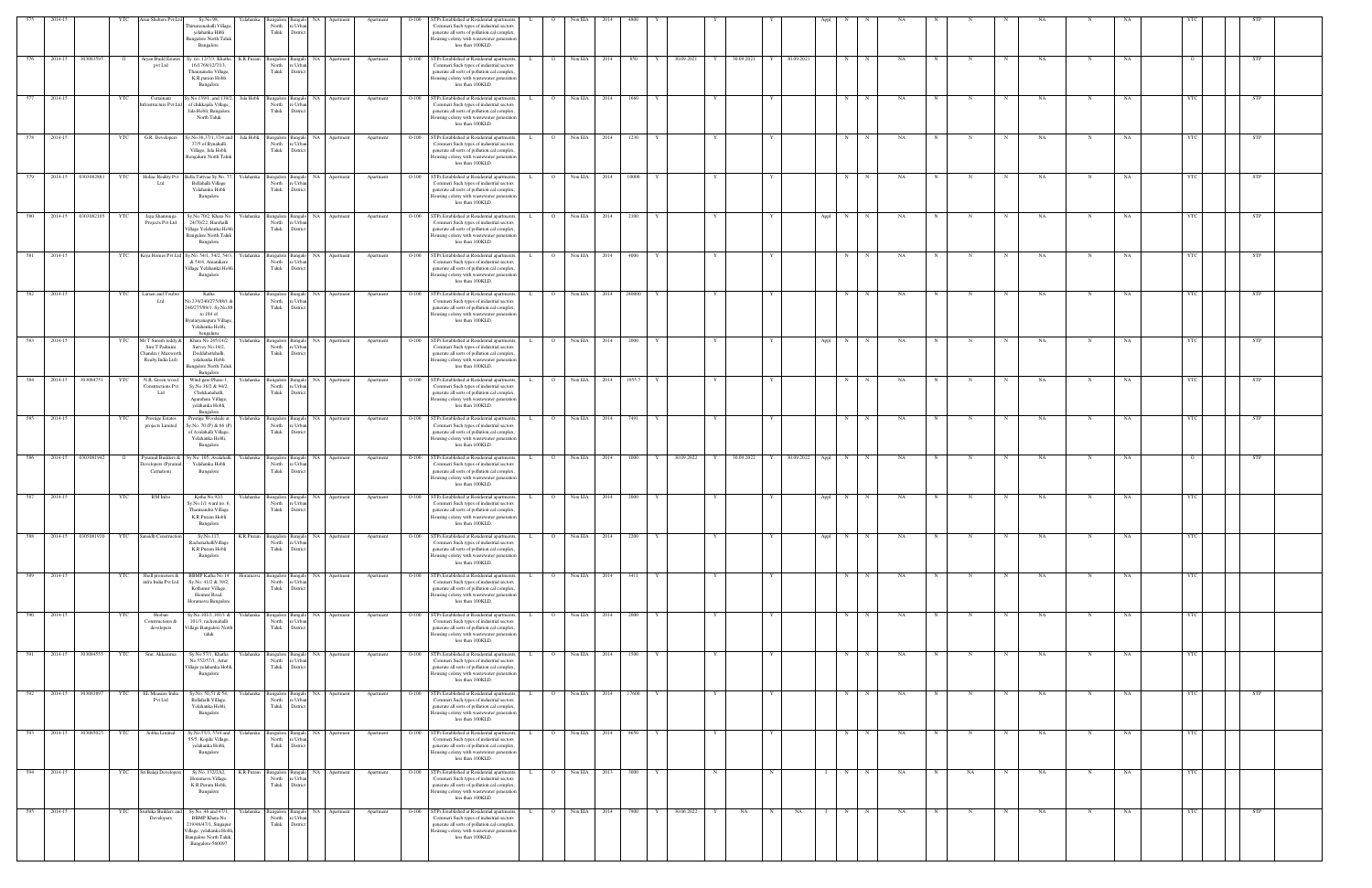| 596  | 2014-15               |            |                | ishire Builders F                                                                                | Sy.No.119,Katha                                        | K.R.Puran           |                                        |                          |                       |                                      |         | TPs Established at Residential apartments,                                                    |              |                |                 |           |             |            |   |                 |                   |        |                  |     |             |              |            |           |              |    |          |            |  |
|------|-----------------------|------------|----------------|--------------------------------------------------------------------------------------------------|--------------------------------------------------------|---------------------|----------------------------------------|--------------------------|-----------------------|--------------------------------------|---------|-----------------------------------------------------------------------------------------------|--------------|----------------|-----------------|-----------|-------------|------------|---|-----------------|-------------------|--------|------------------|-----|-------------|--------------|------------|-----------|--------------|----|----------|------------|--|
|      |                       |            |                | Ltd                                                                                              | No.636, Ward No.25<br>Horamavu Village,                |                     | North<br>Taluk                         | : Urba<br>District       |                       |                                      |         | Commeri Such types of industrial sectors<br>generate all sorts of pollution.cal complex,      |              |                |                 |           |             |            |   |                 |                   |        |                  |     |             |              |            |           |              |    |          |            |  |
|      |                       |            |                |                                                                                                  | K.R.Puram Hobli,<br>Bangalore                          |                     |                                        |                          |                       |                                      |         | busing colony with wastewater generation<br>less than 100KLD.                                 |              |                |                 |           |             |            |   |                 |                   |        |                  |     |             |              |            |           |              |    |          |            |  |
| 597  | 2014-15               |            | YTC            |                                                                                                  | Unishire House LLp Sy.No.85/1,85/2,85/3B               | K.R.Puram           | Bangalore Bangalo                      |                          | NA Apartment          | Apartment                            |         | O-100 STPs Established at Residential apartments,                                             |              | $\overline{O}$ | Non EIA<br>2014 | 6000      |             |            |   |                 |                   |        | N                | NA  |             |              |            | NA        |              | NA |          |            |  |
|      |                       |            |                |                                                                                                  | Katha No.38/85/1/85/2<br>Rachenahally Village,         |                     | North<br>Taluk                         | : Urba<br><b>Distric</b> |                       |                                      |         | Commeri Such types of industrial sectors<br>generate all sorts of pollution.cal complex.      |              |                |                 |           |             |            |   |                 |                   |        |                  |     |             |              |            |           |              |    |          |            |  |
|      |                       |            |                |                                                                                                  | K.R.Puram Hobli,                                       |                     |                                        |                          |                       |                                      |         | lousing colony with wastewater generation<br>less than 100KLD.                                |              |                |                 |           |             |            |   |                 |                   |        |                  |     |             |              |            |           |              |    |          |            |  |
|      |                       |            |                |                                                                                                  | Bangalore                                              |                     |                                        |                          |                       |                                      |         |                                                                                               |              |                |                 |           |             |            |   |                 |                   |        |                  |     |             |              |            |           |              |    |          |            |  |
| -598 | 2014-15               | 0303081919 | YTC            | <b>Unishire Promote</b><br>Pvt Ltd                                                               | Katha No. 69/89/2, and<br>Sy.No.89/2,                  | Yelahanka           | Bangalore Bangal<br>North              | NA.<br>e Urbar           | Apartment             | Apartment                            | $O-100$ | STPs Established at Residential apartments<br>Commeri Such types of industrial sectors        |              | $\overline{O}$ | Non EIA<br>2014 | 4600      |             |            |   |                 |                   | Appl   | N                | NA  |             |              |            | NA        | N            | NA |          |            |  |
|      |                       |            |                |                                                                                                  | Chokkanahalli Village<br>Yelahanka Hobli               |                     | Taluk<br>District                      |                          |                       |                                      |         | generate all sorts of pollution.cal complex<br>lousing colony with wastewater generation      |              |                |                 |           |             |            |   |                 |                   |        |                  |     |             |              |            |           |              |    |          |            |  |
|      |                       |            |                |                                                                                                  | Bangalore                                              |                     |                                        |                          |                       |                                      |         | less than 100KLD.                                                                             |              |                |                 |           |             |            |   |                 |                   |        |                  |     |             |              |            |           |              |    |          |            |  |
| 599  | 2014-15               |            | $\overline{O}$ | Tata Projects Ltd                                                                                | Mantri web city -3 Near<br>Bible College, bagalur      | Bagalur             | Bangalore Bangalo<br>North<br>re Urba  | NA                       | Industry              | Civil Constretion                    | $G-37$  | Ready mix cement concrete                                                                     |              | G              | Non EIA<br>2014 | 16.33     | $\mathbf N$ | NA         | Y | 31.12.2016      |                   |        | N                | NA  |             |              |            | NA        |              | NA |          | STP        |  |
|      |                       |            |                |                                                                                                  | road, Kothanur<br>Bangalore-72                         |                     | Taluk                                  | District                 |                       |                                      |         |                                                                                               |              |                |                 |           |             |            |   |                 |                   |        |                  |     |             |              |            |           |              |    |          |            |  |
| 600  | 2014-15               |            | YTC            | M/s Donata                                                                                       | Sy.No. 7/1,7/2,7/3,10/,                                | Yelahanka           | Bangalore Bangalo                      | NA                       |                       | Commercial Commercial Complex  O-100 |         | STPs Established at Residential apartments,                                                   |              | $\overline{O}$ | Non EIA<br>2014 | 3700      |             |            |   |                 |                   |        | N                | NA  |             | N            | $_{\rm N}$ | NA        | $\mathbb{N}$ | NA |          |            |  |
|      |                       |            |                | nstruction (Dona<br>County)                                                                      | and 6/1, Vadderahalli<br>Village, khatha               |                     | North<br>Taluk                         | Urba<br>District         | Complex               |                                      |         | Commeri Such types of industrial sectors<br>generate all sorts of pollution.cal complex.      |              |                |                 |           |             |            |   |                 |                   |        |                  |     |             |              |            |           |              |    |          |            |  |
|      |                       |            |                |                                                                                                  | No.320/312/80/9/42,<br>Hennur, Yelahanka               |                     |                                        |                          |                       |                                      |         | busing colony with wastewater generation<br>less than 100KLD.                                 |              |                |                 |           |             |            |   |                 |                   |        |                  |     |             |              |            |           |              |    |          |            |  |
|      |                       |            |                |                                                                                                  | Hobli, Bangalore                                       |                     |                                        |                          |                       |                                      |         |                                                                                               |              |                |                 |           |             |            |   |                 |                   |        |                  |     |             |              |            |           |              |    |          |            |  |
| 601  | 2014-15               | 303084854  | YTC            | Mr.M.S.Raksha<br>Ramaiah and                                                                     | <b>BBMP</b> Katha<br>No.607/144/151/2,                 | Nagawara            | Bangalore Bangal<br>North              | NA.<br>e Urbar           | Commercial<br>Complex | ommercial Complex                    | $O-100$ | STPs Established at Residential apartments<br>Commeri Such types of industrial sectors        |              | $\circ$        | Non EIA<br>2014 | 10200     |             |            |   |                 |                   |        | N                | NA  |             |              |            | NA        | N            | NA |          |            |  |
|      |                       |            |                | Mr.M.S. Sunder Rar                                                                               | Situated in Nagawara<br>Ward No.22, outer Ring         |                     | Taluk<br>District                      |                          |                       |                                      |         | generate all sorts of pollution.cal complex,<br>lousing colony with wastewater generation     |              |                |                 |           |             |            |   |                 |                   |        |                  |     |             |              |            |           |              |    |          |            |  |
|      |                       |            |                |                                                                                                  | Road, Bangalore                                        |                     |                                        |                          |                       |                                      |         | less than 100KLD.                                                                             |              |                |                 |           |             |            |   |                 |                   |        |                  |     |             |              |            |           |              |    |          |            |  |
| 602  | 2014-15               |            | $\circ$        | Brindavan College<br>Engineering                                                                 | 74/2,174/3,174/4 and<br>175/1, Dwarakanagar,           | Yelahanka           | Bangalore Bangalo<br>North<br>re Urba  | NA                       | Institute             | Educational Educational Institute    |         | O-100 STPs Established at Residential apartments<br>Commeri Such types of industrial sectors  |              | $\overline{O}$ | Non EIA<br>2001 | 50.5      | Y           | 31.12.2024 | N | 31.12.2024      | 31.12.2024        |        | N                | NA  |             | NA           | N          | NA        | N            | NA |          | <b>STP</b> |  |
|      |                       |            |                |                                                                                                  | bagalur Main Road,<br>elahanka Bangalore-6.            |                     | Taluk                                  | District                 |                       |                                      |         | generate all sorts of pollution.cal complex,<br>lousing colony with wastewater generation     |              |                |                 |           |             |            |   |                 |                   |        |                  |     |             |              |            |           |              |    |          |            |  |
|      |                       |            |                |                                                                                                  |                                                        |                     |                                        |                          |                       |                                      |         | less than 100KLD.                                                                             |              |                |                 |           |             |            |   |                 |                   |        |                  |     |             |              |            |           |              |    |          |            |  |
| 603  | 2014-15               |            | YTC            | Golden gate<br>Properties Itd                                                                    | Situated at<br>Sy.no.13/1,13/2, 14 K                   | Yelahanka           | Bangalore Bangalo<br>North             | NA<br>Urba               | Apartment             | Apartment                            | R-82    | STPs Established at Residential apartments<br>ommercial complex, Housing colony wit           |              | $\mathbb{R}$   | Non EIA<br>2014 |           |             | 30.09.2015 | N |                 |                   | Appl   | N                | NA  |             |              |            | NA        | N            | NA |          |            |  |
|      |                       |            |                | (Golden plams)                                                                                   | arayanapura Village K<br>R puram Hobli                 |                     | Taluk                                  | District                 |                       |                                      |         | vastewater generation more than 100KLD                                                        |              |                |                 |           |             |            |   |                 |                   |        |                  |     |             |              |            |           |              |    |          |            |  |
| 604  | 2014-15               | 203084703  | YTC            | <b>Prestige Realty</b>                                                                           | Bangalore<br>Sy.No.13, Navarathna                      | Navarathna          | Bangalore Bangalo                      |                          | NA Apartment          | Apartment                            |         | O-100 STPs Established at Residential apartments,                                             |              | $\overline{O}$ | Non EIA<br>2014 |           | Y           |            |   |                 |                   |        | N                | NA  |             |              |            | NA        | N            | NA |          |            |  |
|      |                       |            |                | <b>Ventures Prestige</b><br>Cloud Tech Park                                                      | Agrahara Village,<br>Sadahalli gate, Bangalore         | Agrahara<br>Village | North<br>Taluk<br>District             | e Urba                   |                       |                                      |         | Commeri Such types of industrial sectors<br>generate all sorts of pollution.cal complex,      |              |                |                 |           |             |            |   |                 |                   |        |                  |     |             |              |            |           |              |    |          |            |  |
|      |                       |            |                |                                                                                                  | North Taluk                                            |                     |                                        |                          |                       |                                      |         | lousing colony with wastewater generation<br>less than 100KLD.                                |              |                |                 |           |             |            |   |                 |                   |        |                  |     |             |              |            |           |              |    |          |            |  |
| 605  | 2014-15               | 303084449  | $\circ$        | People Tree Hospita                                                                              | No.1 Grace Town                                        | Kalyan Nagar        | Bangalore Bangalo                      |                          | NA Hospital           | Hospital                             |         | O-85 Health-care Establishment (as defined in                                                 | L.           | $\overline{O}$ | Non EIA         | 75        | Y           | 30.09.2022 | Y | 30.09.2022      | 30.09.2022        | Appl N | N                | NA. | N           | $_{\rm N}$   | N          | NA        | $\mathbf N$  | NA |          | <b>STP</b> |  |
|      |                       |            |                | at Chris Super<br>Speciality Hospital                                                            | Hennur Ring Road,<br>Grace Town, Kalyan                |                     | North<br>re Urbar<br>Taluk<br>District |                          |                       |                                      |         | <b>BMW Rules</b> ) with                                                                       |              |                |                 |           |             |            |   |                 |                   |        |                  |     |             |              |            |           |              |    |          |            |  |
|      |                       |            |                |                                                                                                  | Nagar Bangalore                                        |                     |                                        |                          |                       |                                      |         |                                                                                               |              |                |                 |           |             |            |   |                 |                   |        |                  |     |             |              |            |           |              |    |          |            |  |
| 606  | 2014-15               |            | $\Omega$       | Dr Sanjays Centre fo<br>Kidneys & diabeties                                                      | 3571B, Bangalore<br>Bellary Road, Near                 | Yelahanka           | Bangalore Bangalo<br>North             | e Urba                   | NA Hospital           | Hospital                             | O-85    | Health-care Establishment (as defined in<br><b>BMW Rules)</b> with                            | - S          | $\overline{O}$ | Non EIA         | 75        | Y           | 30.06.2020 | Y | 30.06.2020      | 30.06.2020        | Appl   | N<br>$_{\rm N}$  | NA  | N           | N            | N          | NA        | N            | NA |          | <b>STP</b> |  |
|      |                       |            |                |                                                                                                  | anthe Circle Yelahanka<br>Hobli, Bangalore             |                     | Taluk                                  | <b>District</b>          |                       |                                      |         |                                                                                               |              |                |                 |           |             |            |   |                 |                   |        |                  |     |             |              |            |           |              |    |          |            |  |
|      | 607 2014-15 303084208 |            | $\mathbf{o}$   | Rhea Health Care Py                                                                              | 2266/17 7 18, Servce                                   | Sahakar             | Bangalore Bangalo                      |                          | NA Hospital           | Hospital                             |         | O-85 Health-care Establishment (as defined in                                                 | $\mathbf{L}$ | $\overline{O}$ | Non EIA<br>2014 | 75        | Y           | 30.09.2021 | Y | 30.09.2021      | 30.09.2021        | Appl N | $_{\rm N}$       | NA  |             |              | N          | NA        | N            | NA |          |            |  |
|      |                       |            |                | Ltd (Motherhood)                                                                                 | oad, G Block, Sahakara<br>Nagar International          | Nagara              | North<br>Taluk                         | e Urba<br>District       |                       |                                      |         | <b>BMW Rules)</b> with                                                                        |              |                |                 |           |             |            |   |                 |                   |        |                  |     |             |              |            |           |              |    |          |            |  |
|      |                       |            |                |                                                                                                  | Airport Road, Bangalor                                 |                     |                                        |                          |                       |                                      |         |                                                                                               |              |                |                 |           |             |            |   |                 |                   |        |                  |     |             |              |            |           |              |    |          |            |  |
| 608  | 2014-15               | 305084344  |                | SI VEGA Hospit<br>PVt Ltd                                                                        | /No.30, Chokkanahal<br>Vilage, Hegde nagar             | Yelahanka           | Bangalore Bangal<br>North<br>re Urbar  |                          | Hospital              | Hospital                             | O-85    | Health-care Establishment (as defined in<br><b>BMW</b> Rules) with                            |              | $\overline{O}$ | Non EIA         |           |             | 30.09.2022 |   | 30.09.2022      | 30.09.2022        | Appl   | N                | NA  |             |              |            | NA        |              |    |          |            |  |
|      |                       |            |                |                                                                                                  | Main Road, Jakkur Post<br>Yelahanka hobli,             |                     | Taluk<br>District                      |                          |                       |                                      |         |                                                                                               |              |                |                 |           |             |            |   |                 |                   |        |                  |     |             |              |            |           |              |    |          |            |  |
|      |                       |            |                |                                                                                                  | bangalore-50064                                        |                     |                                        |                          |                       |                                      |         |                                                                                               |              |                |                 |           |             |            |   |                 |                   |        |                  |     |             |              |            |           |              |    |          |            |  |
| 609  | 2014-15               |            |                | 303084595 YTC Sammys Dreamland Sy.No. 131, hosahalli Jala Hobli Bangalore Bangalo NA Hospitality |                                                        |                     |                                        |                          |                       | Hotel                                |         | R-31 Hotels/Resorts having overall waste-water L                                              |              | R              | Non EIA<br>2014 | 14200     | Y           |            |   |                 |                   |        | N                | NA  |             |              |            | NA        | $\mathbf N$  | NA | YTC      |            |  |
|      |                       |            |                | o.Pvt Ltd wyndham<br>Grand hotel Projects.                                                       | Village, jala Hobli,<br>Bengaluru                      |                     | North re Urba<br>Taluk District        |                          |                       |                                      |         | generation @ 100 KLD and more.                                                                |              |                |                 |           |             |            |   |                 |                   |        |                  |     |             |              |            |           |              |    |          |            |  |
|      |                       |            |                |                                                                                                  |                                                        |                     |                                        |                          |                       |                                      |         |                                                                                               |              |                |                 |           |             |            |   |                 |                   |        |                  |     |             |              |            |           |              |    |          |            |  |
|      | 610 2014-15           |            | $\overline{O}$ | Vajram Estates Pvt<br>Ltd (Vajram Elina)                                                         | Sy no 57/1,58/1<br>hokkanahalli Village                |                     | Yelahanka Bangalore Bangalo<br>North   | e Urbar                  | NA Apartment          | Apartment                            |         | O-100 STPs Established at Residential apartments,<br>Commeri Such types of industrial sectors |              |                | O Non EIA 2014  |           | Y           | 30.09.2022 | Y |                 |                   | Appl N | N                | NA  | N           |              | N          | <b>NA</b> | $\mathbf N$  | NA |          | <b>STP</b> |  |
|      |                       |            |                |                                                                                                  | Hegde nagar, Nagavara<br>Main Road Yelahanka           |                     | Taluk<br>District                      |                          |                       |                                      |         | generate all sorts of pollution.cal complex.<br>lousing colony with wastewater generation     |              |                |                 |           |             |            |   |                 |                   |        |                  |     |             |              |            |           |              |    |          |            |  |
|      |                       |            |                |                                                                                                  | Hobli Bengaluru                                        |                     |                                        |                          |                       |                                      |         | less than 100KLD.                                                                             |              |                |                 |           |             |            |   |                 |                   |        |                  |     |             |              |            |           |              |    |          |            |  |
| 611  | 2014-15               |            | $\circ$        | BBMP                                                                                             | Sy.No. 13, Bellahalli<br>Village, Yelahanka            | Yelahanka           | Bangalore Bangalo<br>North<br>re Urban |                          | NA Local Body         | MSW                                  | R-72    | Common Effluent Treatment Plant,                                                              | - S          | $\mathbb{R}$   | Non EIA         | 1050      | Y           | 31.12.2015 |   | 31.12.2015      | 31.12.2015        |        | N<br>$\mathbf N$ | NA  | N           |              | N          | <b>NA</b> | $\mathbf N$  | NA | $\Omega$ | <b>STP</b> |  |
|      |                       |            |                |                                                                                                  | Hobli, Bengaluru North<br>Taluk                        |                     | Taluk District                         |                          |                       |                                      |         |                                                                                               |              |                |                 |           |             |            |   |                 |                   |        |                  |     |             |              |            |           |              |    |          |            |  |
| 612  | 2014-15               |            | $\overline{O}$ | <b>AKH</b> Enterprises                                                                           | Sy.No. 64,65,66,68, &                                  | Yelahanka           | Bangalore Bangalo                      | NA 1                     | Industry              | RMC                                  | $G-37$  | Ready mix cement concrete                                                                     | S            | $\mathbf{G}$   | Non EIA<br>2014 | 6.8       | Y           | 31.12.2023 | N | 31.12.2023      | N 31.12.2023      | Appl N | N                | NA  | N           | N            | N          | NA.       | $\mathbf N$  | NA | $\circ$  | <b>STP</b> |  |
|      |                       |            |                |                                                                                                  | 109, singapura Village<br>yelahanka Hobli              |                     | North re Urban<br>Taluk District       |                          |                       |                                      |         |                                                                                               |              |                |                 |           |             |            |   |                 |                   |        |                  |     |             |              |            |           |              |    |          |            |  |
|      |                       |            |                |                                                                                                  | Bangalore                                              |                     |                                        |                          |                       |                                      |         |                                                                                               |              |                |                 |           |             |            |   |                 |                   |        |                  |     |             |              |            |           |              |    |          |            |  |
|      | 613 2014-15           |            | $\circ$        | JMC Projects (India)<br>Ltd                                                                      | Sy.No.6/2A, 6/2B,<br>Anjaneya Temple Street            | Hebbal              | Bangalore Bangalo<br>North             | e Urbar                  | NA Industry           | RMC                                  | $G-37$  | Ready mix cement concrete                                                                     | S.           | $\mathbf{G}$   | Non EIA<br>2014 | 82        | Y           | 31.12.2023 | Y | 31.12.2023      | 31.12.2023        |        | N<br>N           | NA  | $\mathbf N$ | $\mathbb{N}$ | N          | NA        | N            | NA |          | <b>STP</b> |  |
|      |                       |            |                |                                                                                                  | Hebbal Ammanikere,<br>Hebbal Kempapura                 |                     | Taluk<br>District                      |                          |                       |                                      |         |                                                                                               |              |                |                 |           |             |            |   |                 |                   |        |                  |     |             |              |            |           |              |    |          |            |  |
|      |                       |            |                |                                                                                                  | Village, Bangalore                                     |                     |                                        |                          |                       |                                      |         |                                                                                               |              |                |                 |           |             |            |   |                 |                   |        |                  |     |             |              |            |           |              |    |          |            |  |
|      | 614 2014-15           |            | $\overline{O}$ | M/s Gulf Oil<br>Corporation Limited                                                              | Sy.No. 5/1A, 5/1B,<br>5/1C, Venkatala Village,         | Yelahanka           | Bangalore Bangalo<br>North<br>re Urbar |                          | NA Industry           | RMC                                  | $G-37$  | Ready mix cement concrete                                                                     | S –          |                | G Non EIA       | 2008 1717 | Y           | 31.12.2024 | Y | 31.12.2024<br>Y | 31.12.2024        |        | N<br>N           | NA  | N           | NA           | N          | NA        | N            | NA |          | $\sim$     |  |
|      |                       |            |                | C/O M/s Hindhuja<br>Realty Ventures Ltd,                                                         | yelahanka Hobli Sy.No.<br>164,165,166 of               |                     | Taluk District                         |                          |                       |                                      |         |                                                                                               |              |                |                 |           |             |            |   |                 |                   |        |                  |     |             |              |            |           |              |    |          |            |  |
|      |                       |            |                |                                                                                                  | kattigenahalli Village jala<br>Hobli 12th Mile Bellary |                     |                                        |                          |                       |                                      |         |                                                                                               |              |                |                 |           |             |            |   |                 |                   |        |                  |     |             |              |            |           |              |    |          |            |  |
|      |                       |            |                |                                                                                                  | Road, opp. To IAF<br>Station, Near Bagalur             |                     |                                        |                          |                       |                                      |         |                                                                                               |              |                |                 |           |             |            |   |                 |                   |        |                  |     |             |              |            |           |              |    |          |            |  |
|      |                       |            |                |                                                                                                  | Cross, Yelahanka,<br>Bangalore-560063,                 |                     |                                        |                          |                       |                                      |         |                                                                                               |              |                |                 |           |             |            |   |                 |                   |        |                  |     |             |              |            |           |              |    |          |            |  |
|      |                       |            |                |                                                                                                  |                                                        |                     |                                        |                          |                       |                                      |         |                                                                                               |              |                |                 |           |             |            |   |                 |                   |        |                  |     |             |              |            |           |              |    |          |            |  |
| 615  | 2014-15               |            | $\overline{O}$ | Cemax Concrete                                                                                   | Sy.no.103/4, Uttanahalli<br>Village, Jala Hobli        | Yelahanka           | Bangalore Bangalo<br>North             | NA<br>e Urbar            | Industry              | RMC                                  | $G-37$  | Ready mix cement concrete                                                                     | S.           | G              | Non EIA<br>2014 |           | Y           | 31.12.2023 | Y | 31.12.2023      | 31.12.2023        | Appl   | N<br>N           | NA  |             |              | N          | NA        | N            | NA |          |            |  |
|      |                       |            |                |                                                                                                  | <b>Bangalore North Taluk</b><br>Bangalore              |                     | Taluk<br>District                      |                          |                       |                                      |         |                                                                                               |              |                |                 |           |             |            |   |                 |                   |        |                  |     |             |              |            |           |              |    |          |            |  |
| 616  | 2014-15               |            | $\overline{O}$ | JMC Projects (India)                                                                             | Sy.No.5/1A,5/1B,5/1C,                                  | r'elahanka          | Bangalore Bangalo                      | NA 1                     | Industry              | RMC                                  | $G-37$  | Ready mix cement concrete                                                                     |              | $\mathbf{G}$   | Non EIA<br>2014 | 82        | Y           | 31.12.2023 | Y | 31.12.2023      | 31.12.2023 Appl N |        | $\mathbf N$      | NA  | $\mathbf N$ |              | N          | NA        | N            | NA |          | <b>STP</b> |  |
|      |                       |            |                | Ltd                                                                                              | Venkata Village<br>Yelahanka                           |                     | North<br>Taluk                         | e Urba<br>District       |                       |                                      |         |                                                                                               |              |                |                 |           |             |            |   |                 |                   |        |                  |     |             |              |            |           |              |    |          |            |  |
|      |                       |            |                |                                                                                                  | Hobli, 164, 165, 166, 167.<br>155 & 159,               |                     |                                        |                          |                       |                                      |         |                                                                                               |              |                |                 |           |             |            |   |                 |                   |        |                  |     |             |              |            |           |              |    |          |            |  |
|      |                       |            |                |                                                                                                  | Kattigenahalli Village,<br>Jala Hobli 12th Mile        |                     |                                        |                          |                       |                                      |         |                                                                                               |              |                |                 |           |             |            |   |                 |                   |        |                  |     |             |              |            |           |              |    |          |            |  |
|      |                       |            |                |                                                                                                  | Bellary Road, Bangalore-<br>63                         |                     |                                        |                          |                       |                                      |         |                                                                                               |              |                |                 |           |             |            |   |                 |                   |        |                  |     |             |              |            |           |              |    |          |            |  |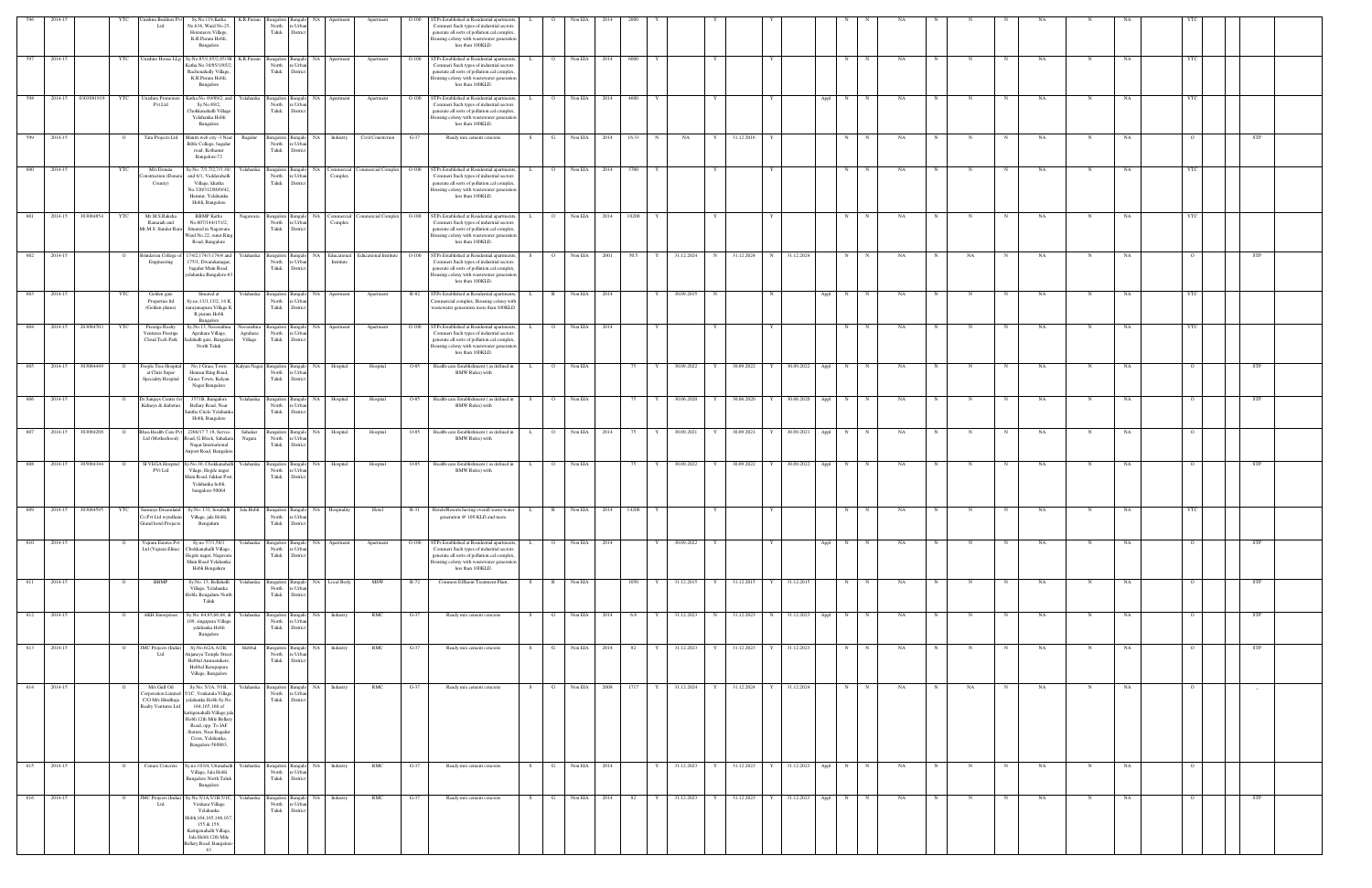|                  |         |            |                | <b>RMC</b> Services                                               | Sy.No. 1171/91,<br>Sathanur Road<br>Srinivaspura, Bangalor                                                        | mivaspura                   | Bangalore<br>North<br>Taluk             | e Urban<br>District                                               |                  |                                        | $G-37$ | Ready mix cement concrete                                                                                                                                                                                                                                                                                                                                                                                                                                                  |     |                | Non EIA         |       |              | 1.12.2022                 |            |              |                     |             |             |             |            |             |             |           |             |            |                |                     |            |  |
|------------------|---------|------------|----------------|-------------------------------------------------------------------|-------------------------------------------------------------------------------------------------------------------|-----------------------------|-----------------------------------------|-------------------------------------------------------------------|------------------|----------------------------------------|--------|----------------------------------------------------------------------------------------------------------------------------------------------------------------------------------------------------------------------------------------------------------------------------------------------------------------------------------------------------------------------------------------------------------------------------------------------------------------------------|-----|----------------|-----------------|-------|--------------|---------------------------|------------|--------------|---------------------|-------------|-------------|-------------|------------|-------------|-------------|-----------|-------------|------------|----------------|---------------------|------------|--|
| 618              | 2014-15 |            | $\circ$        | Rohan Builders<br>(India) Pvt Ltd                                 | C/O ITCBCF Project<br>tarabanahalli, Doddajal<br>sadanahalli gate,<br>bangalore                                   | Doddajala                   | North<br>Taluk                          | Bangalore Bangalo NA<br>e Urban<br>District                       | Industry         | RMC                                    | $G-37$ | Ready mix cement concrete                                                                                                                                                                                                                                                                                                                                                                                                                                                  | S   | G              | 2014            |       |              | 31.12.2023<br>Y           | 31.12.2023 | Y 31.12.2023 |                     | N           | N           | NA          |            | NA          | N           | NA        | $\mathbf N$ | NA         |                |                     | STP        |  |
| 619 2014-15      |         |            |                | Sparkles                                                          | No.35/1, 2,3, Medi<br>Agrahara Hesaraghatta<br>Road, Near Lakshmipu<br>Cross, Vidyaranyapura<br>Bangalore-560097  | ra                          | North<br>Taluk                          | Vidyaranyapu Bangalore Bangalo NA Industry<br>e Urban<br>District |                  | Screen Printing                        | $O-59$ | Printing press &/or Screen Printing                                                                                                                                                                                                                                                                                                                                                                                                                                        | S   |                | 0 Non EIA 2011  | 6.6   |              | 30.09.2020<br>$\mathbf N$ | NA         |              | NA                  | N           |             | NA          |            |             |             | NA        |             | NA         |                |                     | STP        |  |
| 620              | 2014-15 |            | $\circ$        |                                                                   | RMS Stone crusher Sy.No. 271, bagalur Jala<br>Hobli Bangalore North<br>Bangalore urban                            | Yelahanka                   | North<br>Taluk                          | Bangalore Bangalo NA<br>e Urban<br>District                       | Stone<br>Crusher | Stone Crusher                          | O-64   | Stone crushers &/or m-Sand                                                                                                                                                                                                                                                                                                                                                                                                                                                 | S.  | $\overline{O}$ | Non EIA<br>2014 | 1215  |              | NA<br>Y                   | 31.03.2020 | $\mathbf N$  | Appl<br>$\mathbf N$ | N           |             | N           |            |             |             | N         | N           |            |                |                     | STP        |  |
| 621 2014-15      |         |            | YTC            | Push tunnel Systems                                               | Plot No. 69-G,<br>Aerospace park,<br>Devanahalli bangalore                                                        |                             | North<br>Taluk                          | Devanahalli Bangalore Bangalo NA<br>e Urban<br>District           | Industry         | Linen washing                          | $O-80$ | Foam manufacturing                                                                                                                                                                                                                                                                                                                                                                                                                                                         | S   | $\overline{O}$ | 2014            | 600   |              |                           |            |              |                     | N           | N           | NA          | N          | $\mathbf N$ | N           | NA        | N           | NA         | YTC            |                     |            |  |
| 622 2014-15      |         | 0303082189 | YTC            | Supreme Solar<br>Systems (units-2)                                | No.16/5, Avalahalli<br>D.B.pura Main Road<br>Bangalore-64                                                         | D.B.pura                    | North<br>Taluk                          | Bangalore Bangalo NA<br>e Urban<br>District                       | Industry         | Others                                 | $R-9$  | Power generation plant [except Wind and<br>Solar renewable power plants of all<br>capacities and Mini Hydel power plant of<br>capacity <25MW]                                                                                                                                                                                                                                                                                                                              | S.  | $\mathbb{R}$   | Non EIA 2014    | 65    |              |                           |            |              | Appl                | N           | N           | NA          |            |             | $_{\rm N}$  | NA        | N           | NA         |                |                     |            |  |
| 623 2014-15      |         |            | YTC            | Pvt Ltd C/o Century<br>Shelters                                   | Amigo Conmix India Sy.No.107/2, 116/2 of<br>Amrutthalli Sy.No.18/6<br>18/7,18/8 of<br>Byatarayanapura Village     |                             | North<br>Taluk                          | Yelahanka Bangalore Bangalo NA Industry<br>e Urbar<br>District    |                  | RMC                                    | $G-37$ | Ready mix cement concrete                                                                                                                                                                                                                                                                                                                                                                                                                                                  | S   |                | G Non EIA 2014  | 55    |              |                           |            |              |                     | Appl N      | N           | NA          |            | N           | N           | <b>NA</b> | $\mathbf N$ | NA         | <b>YTC</b>     |                     |            |  |
| 624 2014-2015    |         |            | $\overline{O}$ | <b>EMM EMM Motors</b><br>(I) Pvt Ltd                              | Bangalore<br>No.116/2, Outer Ring<br>Road, Horamavu,<br>Banasawadi, Bangalore                                     |                             | East Taluk re Urban                     | Banasawadi Bangalore Bangalo NA Industry<br>District              |                  | Automobile Service<br>& Repair Station |        | O-18 Automobile servicing, repairing and painting S<br>(excluding only fuel dispensing)                                                                                                                                                                                                                                                                                                                                                                                    |     | $\overline{O}$ | Non EIA         |       | 93.96 Y      | 30.09.2017 Y              | 30.09.2017 | $Y \quad$    | 30.09.2017          | $I \t N$    | N           |             | N          | N           | N           | N         | $\mathbf N$ | $_{\rm N}$ | $\overline{O}$ |                     | ST & SP    |  |
| 625              | 2015-16 |            | $\overline{O}$ | <b>Bimal Motors</b>                                               | 43.<br>No. 90.<br>yatarayanapura, Bellar                                                                          |                             | North                                   | Yelahanka Bangalore Bangalo NA Industry<br>e Urban                |                  | Automobile Service<br>& Repair Station | $O-18$ | Automobile servicing, repairing and painting<br>(excluding only fuel dispensing)                                                                                                                                                                                                                                                                                                                                                                                           | S   | $\overline{O}$ | Non EIA 2015    | 464   | Y            | 30.09.2019<br>Y           | 30.09.2019 | Y            | 30.09.2019          | N           | Y           | 30.09.2021  | N          | NA          | N           | NA        | N           | NA         | $\Omega$       |                     | $-$        |  |
| 626 2015-16      |         |            | $\circ$        | <b>Trident Auto</b><br>Enterprises                                | Road, NH-7, Bangalor<br>No.76/1, Allalasandra<br>Village, yelahanka Hob                                           | Yelahanka Bangalore Bangalo | Taluk<br>North                          | District<br>e Urban                                               | Industry         | Automobile Service<br>& Repair Station |        | O-18 Automobile servicing, repairing and painting S O Non EIA 2016<br>(excluding only fuel dispensing)                                                                                                                                                                                                                                                                                                                                                                     |     |                |                 |       | 246 N        | 30.09.2021<br>Y           | 30.09.2021 | N 30.09.2021 |                     | N           | N           | NA          | N          | NA          | N           | <b>NA</b> | $\mathbf N$ | NA         |                |                     | <b>STP</b> |  |
| 627              | 2015-16 |            | $\circ$        | Hoysala Automobi                                                  | Bangalore<br>No.37/7.                                                                                             |                             | Taluk                                   | District<br>Jala Hobli Bangalore Bangalo NA                       | Industry         | Automobile Service                     | $O-18$ | Automobile servicing, repairing and paintin                                                                                                                                                                                                                                                                                                                                                                                                                                | - S | $\overline{O}$ | Non EIA 2014    |       |              | 30.09.2019<br>$_{\rm N}$  |            | $\mathbf N$  |                     | N           | N           | NA          |            | NA          | N           | NA        | N           | NA         |                |                     | <b>STP</b> |  |
| 628              | 2017-18 | 303037783  | $\overline{O}$ | Pvt ltd<br>Rock Crystals                                          | Sonnappanahalli Jala<br>Hobli, Bengaluru -<br>562157<br>No.184, Chikkajala Post, V                                |                             | North<br>Taluk                          | re Urban<br>District                                              |                  | & Repair Station<br>C & D Unit         | $O-21$ | (excluding only fuel dispensing)<br>Building and construction project more than S                                                                                                                                                                                                                                                                                                                                                                                          |     | $\overline{O}$ | Non EIA<br>1991 | 88.45 |              |                           | 31.12.2020 | N            |                     |             |             |             |            |             |             |           | N           |            |                |                     |            |  |
|                  |         |            |                |                                                                   | Near Vidyanagar Camp,<br><b>Bangalore North Taluk</b>                                                             | ra                          | North<br>Taluk                          | Vidyaranyapu Bangalore Bangalo NA<br>e Urban<br>District          | Industry         |                                        |        | 20,000 sq. m built up area                                                                                                                                                                                                                                                                                                                                                                                                                                                 |     |                |                 |       |              | NA<br>Y                   |            |              | NA                  | N           |             | NA          |            | NA          |             | NA        |             | 31.12.201  |                |                     |            |  |
| 629              | 2015-16 |            |                | Mahatma Gandhi<br>Institute of Rural<br>Energy and<br>Development | Sri Rampura Cross,<br>Jakkur, Bengaluru-<br>560064                                                                | Jakkur                      | Bangalore<br>North<br>Taluk             | : Urba<br>Distric                                                 | Industry         | E-Waste                                | R-15   | Industries engaged in recycling /<br>processing/recovery/reuse of Hazardou<br>Waste under schedule iv of HW(M, H&<br>TBM) rules, 2008 - Items namely -<br>Dismantlers Recycling Plants Component                                                                                                                                                                                                                                                                           |     | $\mathbb{R}$   | Non EIA 2015    |       |              | NA<br>Y                   | NA         |              | NA                  | N           | N           | NA          |            |             |             | NA        | N           | 30.06.2020 |                | 30.06.<br>05.07.201 | <b>STP</b> |  |
|                  |         |            |                |                                                                   |                                                                                                                   |                             |                                         |                                                                   |                  |                                        |        | of waste electrical and electronic assembles<br>omprising accumulators and other batterie<br>included on list A, mercury-switches,<br>ctivated glass cullets from cathode-ray tubes<br>and other activated glass and PCB-<br>capacitors, or any other component<br>ontaminated with Schedule 2 constituent<br>(e.g. cadmium, mercury, lead,<br>polychlorinated biphenyl) to an extent that<br>they exhibit hazard characteristics indicated<br>in part C of this Schedule. |     |                |                 |       |              |                           |            |              |                     |             |             |             |            |             |             |           |             |            |                |                     |            |  |
| $\sqrt{630}$     | 2015-16 | 303089778  | $\circ$        | Air Master Fire<br>Safety Equipments                              | No.94/6, Katha No.<br>1977/1, No.92, K<br>narayanapura Main<br>Road, Thanisandra,<br>Bangalore                    | hanisandra Bangalore        | North<br>Taluk                          | Bangalo<br>e Urban<br>District                                    | Industry         | Fire Safety<br>Equipments              | $G-78$ | Panel Board, Switches without<br>ectroplating/Control panel equipment and<br>power devices manufacturing/                                                                                                                                                                                                                                                                                                                                                                  | S.  | $\mathbf{G}$   | Non EIA 2016    | 105   | Y            | 31.12.2027 Y              | 31.12.2027 | N 31.12.2027 |                     | N           | N           | N           | $_{\rm N}$ |             | N           | N         | N           |            |                |                     | STP        |  |
| 631 2015-16      |         |            | $\circ$        | Sree Manjunatha<br>Granite                                        | Sy.No. 93/5,<br>.<br>ettahalasur Village, Ja<br>Hobli, Bengaluru North<br>562157.                                 | Jala Hobli Bangalore        | North<br>Taluk                          | Bangalo NA<br>e Urban<br>District                                 | Industry         | Granite cutting &<br>polishing         | $G-56$ | Cutting, sizing and polishing of marble<br>and/or Granite stone.                                                                                                                                                                                                                                                                                                                                                                                                           | -S  | G              | Non EIA 2015    | 27.65 | Y            | 30.09.2019<br>N           |            | N            |                     | N           | N           | NA          | $_{\rm N}$ | NA          | N           | NA        | N           | NA         |                |                     | <b>STP</b> |  |
| 632              | 2015-16 |            |                | Nava Shakthi<br>Pharmaceuticals                                   | No. 78, 1st Main Road,<br>2nd Cross,<br>Thirumenhalli,<br>Yelahanka, Bangalor                                     |                             | irumenhalli Bangalore<br>North<br>Taluk | Bangal<br>e Urban<br>District                                     | Industry         | Iomeopathi Medicine                    | $G-2$  | Ayurvedic and homeopathic medicines<br>(without boiler)                                                                                                                                                                                                                                                                                                                                                                                                                    | -S  | G              | Non EIA 2016    | 50    |              | 31.12.2025<br>N           |            | $\mathbf N$  |                     | $\mathbf N$ |             | N           |            |             |             | N         | N           |            |                |                     | <b>STP</b> |  |
| 633              | 2015-16 |            |                | BWSSB<br>Waste Water<br>Pumping Station                           | Waste Water Pumping<br>Station 6th Main Road,<br>5th phase, Yelahanka<br>New Town, bangalore-<br>560064           | Yelahanka                   | Bangalore<br>North<br>Taluk             | e Urban<br>District                                               | Industry         | Local Body                             | G-101  | Infrastructure development projects<br>including apartments/commercial complex <<br>$20,000$ sq.m                                                                                                                                                                                                                                                                                                                                                                          |     | G              | Non EIA<br>2015 | 210   |              | 31.12.2024<br>Y           | 31.12.2024 | $\mathbf N$  |                     | N           |             | N           |            |             |             | N         | N           |            |                |                     | STP        |  |
| 634 2015-16      |         |            | YTC            | Advanced Fiber<br>Solutions                                       | No. 28, 17th A Cross,<br>Bhuvaneshwari Nagar<br>Kempapura, Hebbal,<br>Bengaluru-560024                            | Hebbal                      | North<br>Taluk                          | Bangalore Bangalo NA Industry<br>e Urban<br>District              |                  | Assembly of Optic<br>fiber             | $G-56$ | Cutting, sizing and polishing of marble<br>and/or Granite stone.                                                                                                                                                                                                                                                                                                                                                                                                           | S.  |                | G Non EIA 2015  | 30    | $\mathbf{Y}$ | 21.06.2017 N              | 21.06.2017 | N            |                     | N           | N           | NA          | $_{\rm N}$ | $\mathbf N$ | N           | NA        | $\mathbf N$ | NA         | <b>YTC</b>     |                     |            |  |
| 635              | 2015-16 |            | $\circ$        | Aria Brew and Dine<br>Pvt Ltd                                     | #40/1, 3rd Floor,<br>Century Corbe,<br>Commercial<br>Sahakarnagar main<br>Road, Sahakarnagar,<br>Bangalore-560092 | Sahakar<br>Nagara           | Bangalore<br>North<br>Taluk             | e Urban<br>District                                               | Industry         | Restaurant with<br>Microbrewerry       | O-38   | Hotels (< 3 star) or hotels/Resorts having ><br>20 rooms and less than 100 rooms. and<br>waste-water generation less than 100 KLD<br>and having a coal / oil fired boiler                                                                                                                                                                                                                                                                                                  |     | $\circ$        | Non EIA<br>2015 | 1000  |              | 30.09.2021<br>Y           | 30.09.2021 |              | 30.09.2021          | N           | $\mathbf N$ | $\mathbf N$ |            | N           | N           | N         | N           |            |                |                     | <b>STP</b> |  |
| $\overline{636}$ | 2015-16 |            | $\circ$        | First Choice RMX<br><b>LLP</b>                                    | Plot.No. 55, Bellahalli<br>Village, Nagavara Road,<br>Yelahanka Hobli,<br>Bengaluru                               | Yelahanka                   | Bangalore<br>North<br>Taluk             | Bangalo<br>e Urban<br>District                                    | Industry         | RMC                                    | $G-37$ | Ready mix cement concrete                                                                                                                                                                                                                                                                                                                                                                                                                                                  | S   | $\mathbf{G}$   | Non EIA 2015    | 354   | Y            | 31.12.2024 Y              | 31.12.2024 | Y 31.12.2024 |                     | N           | N           | NA          | N          | $_{\rm N}$  | $\mathbf N$ | NA        | N           | NA         | $\circ$        |                     | <b>STP</b> |  |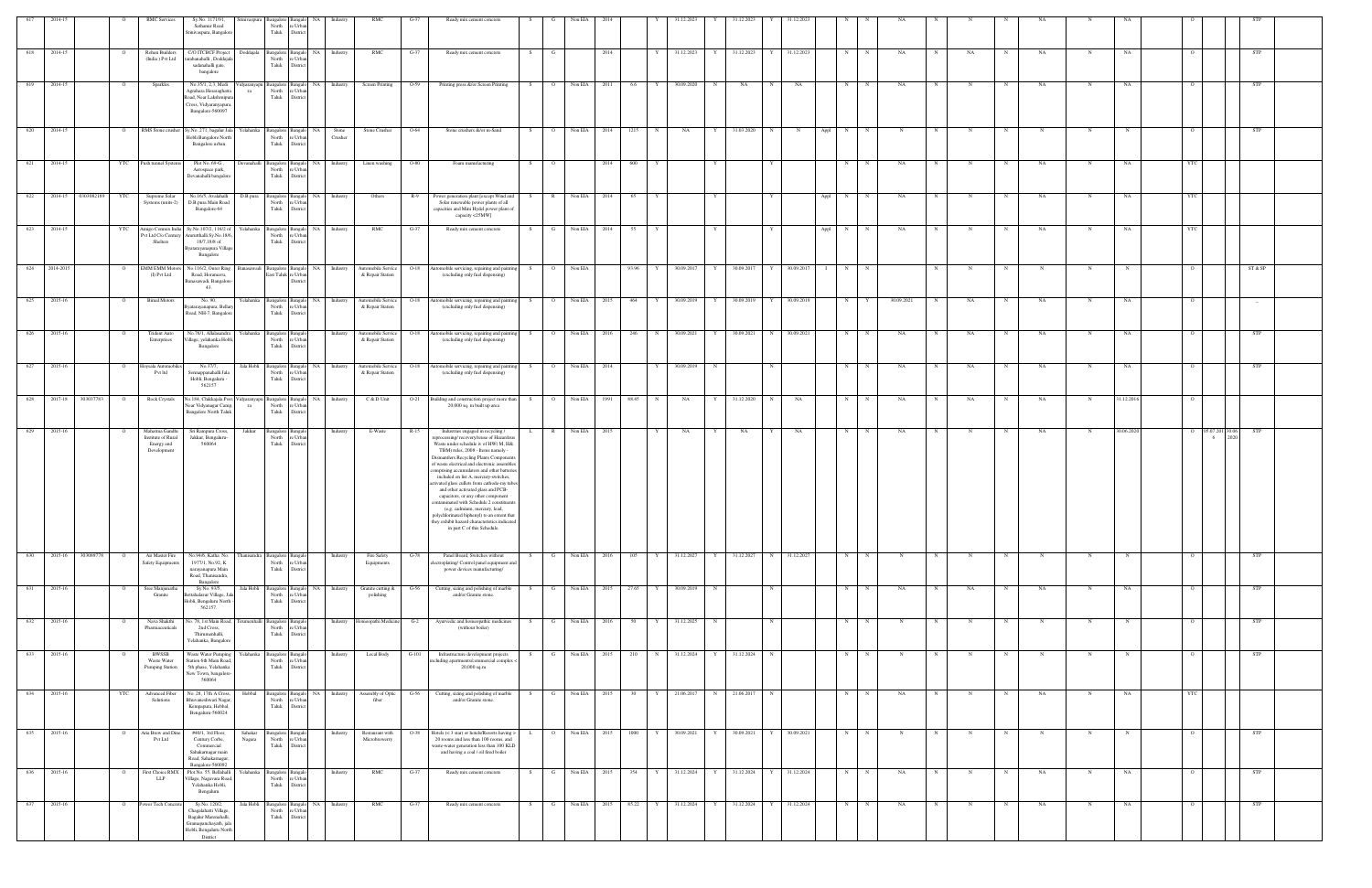| 638    | 2015-16 |                   |         | Sri Chowdeshwari<br>Concrete India Pv                              | Sy.No. 55/P22, (Old<br>Yelahanka<br>No.55), Bellahalli                                                 | North                                 | angalore Bangalo<br>NA<br>e Urba       | Industry                      | <b>RMC</b>                                |         | Ready mix cement concrete                                                                                                              | M            |                | Non EIA                  |      |           |             | 31.12.202:   |            |            |             |              |      |                 |            |   |    |             |             |   |           |                |            |  |
|--------|---------|-------------------|---------|--------------------------------------------------------------------|--------------------------------------------------------------------------------------------------------|---------------------------------------|----------------------------------------|-------------------------------|-------------------------------------------|---------|----------------------------------------------------------------------------------------------------------------------------------------|--------------|----------------|--------------------------|------|-----------|-------------|--------------|------------|------------|-------------|--------------|------|-----------------|------------|---|----|-------------|-------------|---|-----------|----------------|------------|--|
|        |         |                   |         | Ltd (Formerly know<br>as Sri<br>.akshminarayanas                   | Village, Yelahanka<br>Hobli, Bengaluru North<br>Taluk Bengaluru-                                       | Taluk                                 | Distric                                |                               |                                           |         |                                                                                                                                        |              |                |                          |      |           |             |              |            |            |             |              |      |                 |            |   |    |             |             |   |           |                |            |  |
|        |         |                   |         | my Garuda Ready<br>Mix Concrete)                                   | 560064                                                                                                 |                                       |                                        |                               |                                           |         |                                                                                                                                        |              |                |                          |      |           |             |              |            |            |             |              |      |                 |            |   |    |             |             |   |           |                |            |  |
| 639    | 2015-16 | 303086935         | $\circ$ | Ultra Tech Cement<br>td (Unit Ultratech                            | Manyata Embassy<br>Nagawara<br><b>Business Park</b>                                                    | North                                 | re Urba                                | Bangalore Bangalo NA Industry | RMC                                       | G-37    | Ready mix cement concrete                                                                                                              | S            | G              | Non EIA 2015             |      | 133.48 Y  |             | 31.12.2024 Y |            | 31.12.2024 |             | Y 31.12.2024 |      | N<br>N          | NA         | N | N  | $\mathbf N$ | NA          | N | NA        | $\overline{O}$ | STP        |  |
|        |         |                   |         | Concrete)                                                          | Nagawara, Near N-1<br>building, Nagawara                                                               | Taluk                                 | District                               |                               |                                           |         |                                                                                                                                        |              |                |                          |      |           |             |              |            |            |             |              |      |                 |            |   |    |             |             |   |           |                |            |  |
| 640    | 2015-16 |                   |         | RMC Ready Mix<br>India (A Division of                              | Bengaluru<br>Bharatiya City,<br>hanisandra<br>Chokkanahalli Village                                    | North                                 | Bangalore Bangalo<br>e Urba            | Industry                      | RMC                                       | $G-37$  | Ready mix cement concrete                                                                                                              | S.           | G              | Non EIA                  | 2015 | 900       | Y           | 31.12.2025   | Y          | 31.12.2025 |             | 31.12.2025   |      | N               | NA         |   |    | $_{\rm N}$  | NA          | N | NA        | $\circ$        | STP        |  |
|        |         |                   |         | Prism Cement Ltd)                                                  | hanisandra Main Roa<br>bangalore-560064                                                                | Taluk                                 | District                               |                               |                                           |         |                                                                                                                                        |              |                |                          |      |           |             |              |            |            |             |              |      |                 |            |   |    |             |             |   |           |                |            |  |
| 641    | 2015-16 |                   |         | YTC K.K. Herbal Pharma                                             | No.721, 16th Cross,<br>Tajuddin Masjid Road                                                            | lovindapura Bangalore Bangal<br>North | re Urbar                               |                               | Industry Ayurvedic medicines              | $G-2$   | Ayurvedic and homeopathic medicines<br>(without boiler)                                                                                | S –          | G              | Non EIA 2016             |      | 5.6       | Y           |              | N          |            |             |              |      | N<br>$_{\rm N}$ | $_{\rm N}$ | N |    | N           | $\mathbf N$ | N |           | YTC            |            |  |
|        |         |                   |         |                                                                    | Govindapura, Nagawar<br>Main Road, Bangalore                                                           | Taluk                                 | District                               |                               |                                           |         |                                                                                                                                        |              |                |                          |      |           |             |              |            |            |             |              |      |                 |            |   |    |             |             |   |           |                |            |  |
| 642    | 2015-16 | 303088339         | YTC     | I Measure India Pvt<br>Ltd                                         | #1049, MIG 3rd phas<br>Jala Hobli<br>Yelahanka New Towr                                                | Bangalore Bangal<br>Taluk             | North re Urba                          | Industry                      | Electronic Digital<br>Meters              | G-78    | Panel Board, Switches without<br>ectroplating/Control panel equipment and                                                              |              | G              | Non EIA                  | 2015 | 1100      |             | $_{\rm N}$   |            |            |             |              | Appl | N               | NA         |   |    | $\mathbf N$ | NA          |   | NA        | YTC            |            |  |
|        |         |                   |         |                                                                    | Bangalore-560064                                                                                       |                                       | District                               |                               |                                           |         | power devices manufacturing/                                                                                                           |              |                |                          |      |           |             |              |            |            |             |              |      |                 |            |   |    |             |             |   |           |                |            |  |
| 643    | 2015-16 | 303086526         |         | Cytecare Hospials<br>Pvt Ltd<br>Formerly known                     | Katha 1210/5/3/1A4,<br>Yelahanka<br>Venkatala Yelahanka<br>Iobli, Bengaluru North                      | Bangalore Bangalo<br>North<br>Taluk   | NA<br>e Urba<br>Distri                 | Hospital                      | Hospital                                  | R-30    | Mainly water pollution generation                                                                                                      | L.           | - R            | Non EIA                  | 2015 | 1440      |             | 30.06.2021   | Y          | 30.06.2021 |             | 30.06.2021   |      | N               | NA         |   |    |             | NA          | N | <b>NA</b> | $\circ$        | STP        |  |
|        | 2015-16 |                   |         | as(J.S.R Raju and<br>others)                                       | Taluk                                                                                                  |                                       |                                        |                               |                                           |         |                                                                                                                                        |              |                |                          |      |           | Y           |              |            |            |             |              |      |                 |            |   |    |             |             |   |           | $\circ$        |            |  |
| 644    |         | 303038330         |         | riprop Housing P<br>Ltd                                            | hriram Sahana Sy.No.<br>Yelahanka<br>78/1,2,3,4,5, & 76 of<br>Harohalli Village of                     | North<br>Taluk                        | Bangalore Bangalo<br>e Urb<br>District | NA Apartment                  | Apartment                                 |         | STPs Established at Residential apartments                                                                                             | $\mathbf{L}$ | $\mathbb{R}$   | EIA                      | 2008 | 75000     |             | 30.06.2022   | N          | NA         |             | NA           |      | N               | NA         |   | NA |             | NA          |   | NA        |                | STP        |  |
|        |         |                   |         |                                                                    | Doddaballapura Road<br>yelahanka Hobli,<br><b>Bangalore North Taluk</b>                                |                                       |                                        |                               |                                           | R-82    | Commercial complex, Housing colony with<br>vastewater generation more than 100KLD.                                                     |              |                |                          |      |           |             |              |            |            |             |              |      |                 |            |   |    |             |             |   |           |                |            |  |
| 645    | 2015-16 |                   | YTC     | Shubh Labh Projects                                                | Sy.No. 112/1, Avalaha<br>Yelahanka                                                                     | <b>Bangalore</b> Bangal               |                                        | Apartment                     |                                           |         |                                                                                                                                        |              | $\overline{O}$ | Non EIA                  | 2016 | 700       |             |              |            |            |             |              |      | N               | N          | N | N  | N           | $\mathbf N$ | N |           | <b>YTC</b>     |            |  |
|        |         |                   |         |                                                                    | Village, Yelahanka<br>Hobli, Bengaluru North                                                           | North<br>Taluk                        | re Urba<br>District                    |                               | Apartment                                 | $O-100$ | TPs Established at Residential apartment<br>Commeri Such types of industrial sectors<br>generate all sorts of pollution.cal complex,   |              |                |                          |      |           |             |              |            |            |             |              |      |                 |            |   |    |             |             |   |           |                |            |  |
|        |         |                   |         |                                                                    | Taluk, Bengaluru                                                                                       |                                       |                                        |                               |                                           |         | Housing colony with wastewater generation<br>less than 100KLD.                                                                         |              |                |                          |      |           |             |              |            |            |             |              |      |                 |            |   |    |             |             |   |           |                |            |  |
| 646    | 2015-16 | 202088242         | YTC     | Aero Electronics Pvt<br>Ltd                                        | Jala Hobli<br>lot .No. 48, Bengalur<br>Aerospacepark,<br>Sy.No.37 to 40,                               | North<br>Taluk                        | angalore Bangal<br>e Urba<br>District  | Industry                      | Manufacture of<br>Aerospace<br>Components | G-78    | Panel Board, Switches without<br>ctroplating/ Control panel equipment an<br>power devices manufacturing/                               |              | G              | Non EIA                  | 2015 | 1982      | $\mathbf N$ | N            | Y          |            |             | $\mathbf N$  | Appl | N<br>N          | NA         |   | N  | $_{\rm N}$  | NA          | N | NA        | YTC            |            |  |
|        |         |                   |         |                                                                    | Dommunahalli, 60,<br>Hobli, Jala, Bengalur<br>North Taluk                                              |                                       |                                        |                               |                                           |         |                                                                                                                                        |              |                |                          |      |           |             |              |            |            |             |              |      |                 |            |   |    |             |             |   |           |                |            |  |
| 647    | 2015-16 | 303038391         |         | Vational Centre fo                                                 | Sy.No. 10/3, NCBS<br>Yelahanka                                                                         |                                       | Bangalore Bangalo                      | NA Commercial                 | Commercial Complex                        | $R-82$  | STPs Established at Residential apartments,                                                                                            |              | R              | Non EIA 2015             |      | 3500      | Y           | 30.06.2021   | Y          | 30.06.2021 |             | 30.06.2021   |      | N               | NA         |   |    |             | NA          | N | NA        | $\Omega$       | <b>STP</b> |  |
|        |         |                   |         | <b>Biological Science</b><br>TIFR                                  | Housing Complex, &<br>CAM TIFR,<br>Chikkabommasandra                                                   | North<br>Taluk                        | re Urba<br>District                    | Complex                       |                                           |         | Commercial complex, Housing colony with<br>vastewater generation more than 100KLD.                                                     |              |                |                          |      |           |             |              |            |            |             |              |      |                 |            |   |    |             |             |   |           |                |            |  |
|        |         |                   |         |                                                                    | Yelahanka, Benagalur                                                                                   |                                       |                                        |                               |                                           |         |                                                                                                                                        |              |                |                          |      |           |             |              |            |            |             |              |      |                 |            |   |    |             |             |   |           |                |            |  |
| 648    | 2015-16 |                   |         | Nitte Meenaksh<br>Institute of<br>Technology                       | <b>iovindapura</b><br>vindapura, Gollahall<br>Bangalore                                                | Bangalore Bangal<br>Taluk             | North re Urba<br>District              | NA Educational<br>Institute   | Educational Institute                     | R-82    | STPs Established at Residential apartments<br>Commercial complex, Housing colony with<br>vastewater generation more than 100KLD.       |              |                | Non EIA                  | 2015 | 10396     |             | 30.09.2017   | Y          | 30.09.2017 |             | 30.09.2017   |      | N               |            |   |    |             | N           | N |           | $\overline{O}$ | STP        |  |
| - 649  | 2015-16 |                   | YTC     | Altius hospital Pv                                                 | No.511,512,512, 1st<br><b>IBR Layout</b>                                                               | Bangalore                             |                                        | Hospital                      | Hospital                                  | $O-85$  | Health-care Establishment (as defined in                                                                                               | <b>L</b>     |                | Non EIA                  | 2015 | 1250      |             |              |            |            |             |              |      | N               |            |   | NA |             | NA          |   |           | YTC            |            |  |
|        |         |                   |         | Ltd                                                                | stage, 4th Block, HBR<br>Layout, Bengaluru-<br>560043                                                  | North<br>Taluk                        | e Urba<br>Distric                      |                               |                                           |         | <b>BMW Rules)</b> with                                                                                                                 |              |                |                          |      |           |             |              |            |            |             |              |      |                 |            |   |    |             |             |   |           |                |            |  |
| 650    | 2015-16 |                   |         | Unique Mercantil<br>India Pvt Ltd                                  | 32/1A, 132/1B, 133/<br>Nagawara<br>133/2, and 134/1,                                                   |                                       | angalore Bangal                        | Hospitality                   | Hotel                                     | O-38    | Hotels (< 3 star) or hotels/Resorts having ><br>20 rooms and less than 100 rooms. and                                                  |              | $\overline{O}$ | <b>EIA</b>               | 2015 | 5704      | Y           | 30.09.2022   |            | 30.09.2022 |             | 30.09.2017   |      | N               |            |   |    | N           |             | N |           | $\overline{O}$ |            |  |
|        |         |                   |         |                                                                    | hanisandra Main Roa<br>Vear manyata Embass                                                             | North<br>Taluk                        | e Urba<br>Distric                      |                               |                                           |         | waste-water generation less than 100 KLD<br>and having a coal / oil fired boiler                                                       |              |                |                          |      |           |             |              |            |            |             |              |      |                 |            |   |    |             |             |   |           |                |            |  |
|        |         |                   |         |                                                                    | Business Park,<br>Nagawara Village<br>Bengaluru-560077                                                 |                                       |                                        |                               |                                           |         |                                                                                                                                        |              |                |                          |      |           |             |              |            |            |             |              |      |                 |            |   |    |             |             |   |           |                |            |  |
| 651    | 2015-16 | 303089251         | YTC     | PC Realty                                                          | y. No.75, 76/3, 76/4 o<br>Avalahalli<br>Avalahalli Village,                                            |                                       | angalore Bangal<br>North re Urbar      | Layout                        | Layout                                    | $O-100$ | <b>STPs Established at Residential apartments</b><br>Commeri Such types of industrial sectors                                          |              | $\overline{O}$ | EIA                      | 2015 | 2841      |             |              |            |            |             |              |      | N               |            |   |    | $\mathbf N$ | N           | N |           | <b>YTC</b>     |            |  |
|        |         |                   |         |                                                                    | Yelahanka Hobli,<br>Bangalore                                                                          | Taluk                                 | District                               |                               |                                           |         | generate all sorts of pollution.cal complex,<br>Iousing colony with wastewater generation<br>less than 100KLD.                         |              |                |                          |      |           |             |              |            |            |             |              |      |                 |            |   |    |             |             |   |           |                |            |  |
| 652    | 2015-16 | 303088401         | YTC     |                                                                    | Kent Projects Pvt Ltd Sy.No.34/3, 34/4, 34/5,<br>Jala Hobli                                            | Bangalore Bangal                      |                                        | Layout                        | Layout                                    | $O-100$ | STPs Established at Residential apartment                                                                                              |              | $\overline{O}$ | EIA <b>International</b> | 2015 | 190       |             |              | Y          |            |             |              |      | N               |            |   |    | N           | N           | N |           | YTC            |            |  |
|        |         |                   |         |                                                                    | 5, 36 37/1 to 37/5 and<br>38/1 to 38/3 of<br>Doddajala Village, Jal                                    | North<br>Taluk                        | e Urba<br>District                     |                               |                                           |         | Commeri Such types of industrial sectors<br>generate all sorts of pollution.cal complex,<br>Iousing colony with wastewater generation  |              |                |                          |      |           |             |              |            |            |             |              |      |                 |            |   |    |             |             |   |           |                |            |  |
| 653    |         | 2015-16 303089632 | YTC     | Spectronic Plating                                                 | Hobli, Bangalore<br>Plot No. 108, Sy.No.10<br>Unachur                                                  |                                       | angalore Bangal                        | Industry                      |                                           | R-44    | less than 100KLD.<br>Industry or process involving metal surface                                                                       | M            | $\mathbb{R}$   | Non EIA 2016             |      | 860       | Y           | 30.06.2022   | Y          | 30.06.2022 | $\mathbf N$ | 30.06.2022   |      | N<br>$_{\rm N}$ |            | N |    | N           |             |   |           | YTC            |            |  |
|        |         |                   |         | Pvt Ltd                                                            | to 107 Unachur Villag<br>Jala Hobli, Bangalore                                                         | North<br>Taluk                        | re Urba<br>District                    |                               | Plating services                          |         | treatment or process such as pickling/<br>lectroplating/paint stripping/heat treatmen                                                  |              |                |                          |      |           |             |              |            |            |             |              |      |                 |            |   |    |             |             |   |           |                |            |  |
|        |         |                   |         |                                                                    |                                                                                                        |                                       |                                        |                               |                                           |         | using cyanide bath/phosphating or finishing<br>and anodizing / enamellings/ galvanizing                                                |              |                |                          |      |           |             |              |            |            |             |              |      |                 |            |   |    |             |             |   |           |                |            |  |
| 654    | 2015-16 | 305089196         | YTC     | <b>Brigade Enterprise</b><br>Ltd                                   | Katha No.242/189/48,<br>49 of Nagashetty Halli                                                         | Casaba Hobli Bangalore Bangal         | North re Urbar                         | Educationa<br>Institute       | Office Building                           | $O-100$ | STPs Established at Residential apartments<br>Commeri Such types of industrial sectors                                                 |              |                | EIA                      | 2015 | 8000      |             |              |            |            |             |              |      | N               |            |   |    |             | N           |   |           | <b>YTC</b>     |            |  |
|        |         |                   |         |                                                                    | Division Kodigehalli<br>Ward Sy.No.48/3,48/4,<br>48/6, Boopasandra                                     | Taluk                                 | District                               |                               |                                           |         | generate all sorts of pollution.cal complex,<br>Iousing colony with wastewater generation<br>less than 100KLD.                         |              |                |                          |      |           |             |              |            |            |             |              |      |                 |            |   |    |             |             |   |           |                |            |  |
|        |         |                   |         |                                                                    | Village, Kasaba Hobli,<br>Bangalore                                                                    |                                       |                                        |                               |                                           |         |                                                                                                                                        |              |                |                          |      |           |             |              |            |            |             |              |      |                 |            |   |    |             |             |   |           |                |            |  |
| 655    | 2015-16 |                   |         | Power Grid                                                         | No.111 & 112,<br>relahanka                                                                             | Bangalore Bangal                      |                                        | Educational                   | Office Building                           | $O-100$ | STPs Established at Residential apartments                                                                                             |              |                | Non EIA                  | 2015 | 7300      |             | 31.12.2024   | $_{\rm N}$ | 31.12.2024 |             | 31.12.2024   |      | N               | NA         |   | NA |             | NA          |   | NA        | $\circ$        | STP        |  |
|        |         |                   |         | orporation Of Ind<br>Ltd,                                          | Singanayakanahalli<br>Yelahanka, Bengaluru<br>Jrban District -560064                                   | North<br>Taluk                        | e Urba<br>District                     | Institute                     |                                           |         | Commeri Such types of industrial sectors<br>generate all sorts of pollution.cal complex,<br>ousing colony with wastewater generation   |              |                |                          |      |           |             |              |            |            |             |              |      |                 |            |   |    |             |             |   |           |                |            |  |
| $-656$ |         | 2015-16 303088571 |         | <b>BCIL Realty Priva</b>                                           |                                                                                                        |                                       |                                        |                               |                                           | $O-100$ | less than 100KLD.<br>STPs Established at Residential apartments                                                                        |              | $\overline{O}$ | <b>EIA</b>               |      | 3278.47 Y |             |              |            |            |             |              |      | N<br>N          | N          | N |    | N           | N           | N |           | <b>YTC</b>     |            |  |
|        |         |                   | YTC     | Limited BCIL Zed<br>Zone                                           | No. 109/4 (Portion),<br>Yelahanka<br>Avalahalli Village,<br>Yelahanka Hobli,                           | North<br>Taluk                        | angalore Bangal<br>e Urba<br>District  |                               | Apartment Residential Apartment           |         | 'ommeri Such types of industrial sectors<br>generate all sorts of pollution.cal complex,                                               |              |                |                          | 2015 |           |             |              |            |            |             |              |      |                 |            |   |    |             |             |   |           |                |            |  |
|        |         |                   |         |                                                                    | Bengaluru North Taluk<br>Bengaluru                                                                     |                                       |                                        |                               |                                           |         | Iousing colony with wastewater generation<br>less than 100KLD.                                                                         |              |                |                          |      |           |             |              |            |            |             |              |      |                 |            |   |    |             |             |   |           |                |            |  |
| 657    | 2015-16 |                   | YTC     | Belvedere By UKN -<br><b>Airport District</b><br>lautam U Nambisan | Sy.No.7/1 and 20/1<br>lavarathna<br>Navarathna Agrahara<br>Agrahara<br>Village, Jala Hobli,<br>Village | Bangalore Bangal<br>Taluk             | North re Urban<br>District             |                               | Apartment Residential Apartment O-100     |         | STPs Established at Residential apartments<br>Commeri Such types of industrial sectors<br>generate all sorts of pollution.cal complex, |              | $\overline{O}$ | EIA                      | 2015 | 14987     | Y           |              | N          |            |             |              |      | N<br>N          | NA         | N |    | N           | NA          | N | NA        | YTC            |            |  |
|        |         |                   |         |                                                                    | Bangalore                                                                                              |                                       |                                        |                               |                                           |         | ousing colony with wastewater generation<br>less than 100KLD.                                                                          |              |                |                          |      |           |             |              |            |            |             |              |      |                 |            |   |    |             |             |   |           |                |            |  |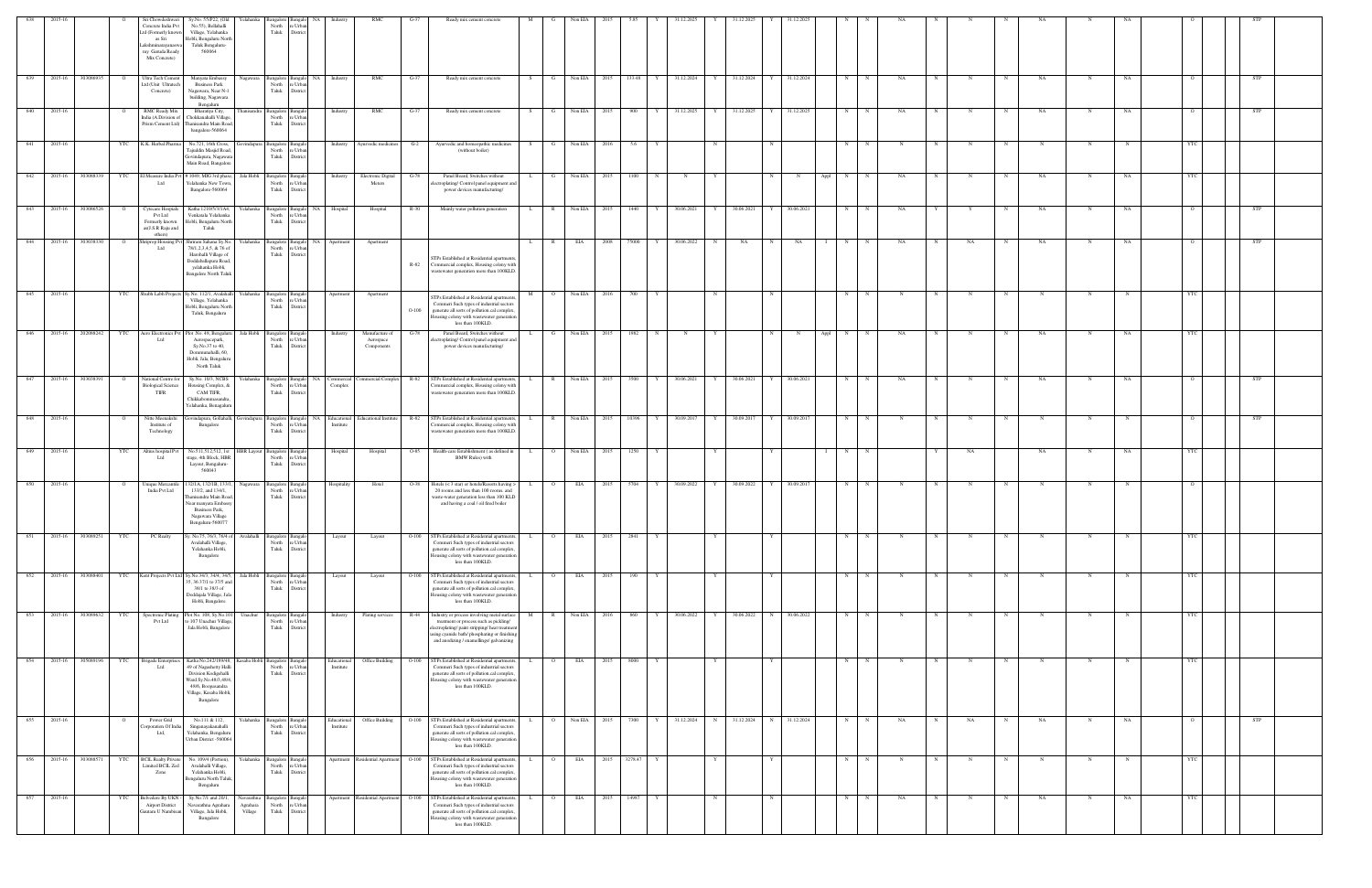| 658         | 2015-16     | 303088820 |                | harath P Shah Mrs,                                  | Sy.No.28, Kenchenahal<br>felahanka                                          |                                              |                                | partmen   | tesidential Apartment                 |         | TPs Established at Residential apartments                                                                                                                  |      |                |              |      |        |   |              |              |              |             |              |                   |             |             |   |    |            |             |             |             |                |            |  |
|-------------|-------------|-----------|----------------|-----------------------------------------------------|-----------------------------------------------------------------------------|----------------------------------------------|--------------------------------|-----------|---------------------------------------|---------|------------------------------------------------------------------------------------------------------------------------------------------------------------|------|----------------|--------------|------|--------|---|--------------|--------------|--------------|-------------|--------------|-------------------|-------------|-------------|---|----|------------|-------------|-------------|-------------|----------------|------------|--|
|             |             |           |                | Veena Hasmukh<br>Shah                               | Village, Yelahanka<br>Hobli, Bangalore North<br>Taluk.                      | North<br>Taluk                               | e Urbar<br>District            |           |                                       |         | Commeri Such types of industrial sectors<br>generate all sorts of pollution.cal complex.<br>lousing colony with wastewater generation<br>less than 100KLD. |      |                |              |      |        |   |              |              |              |             |              |                   |             |             |   |    |            |             |             |             |                |            |  |
| 659         | 2015-16     |           | YTC            | Dhammanagi<br>Developers Pvt Ltd                    | Sy.No. 75/1 to 6,<br>Jala Hobli<br>76/1,76/2,76/4,76/5 of                   | 3angalore<br>North                           | e Urba                         | Apartment | Residential Apartment                 | $O-100$ | STPs Established at Residential apartments<br>Commeri Such types of industrial sectors                                                                     |      |                | EIA          | 2015 | 1300   |   |              | N            |              |             |              | N                 |             | NA          |   |    |            | NA          |             | NA          |                |            |  |
|             |             |           |                |                                                     | Shettigere Village and<br>89/2, 89/3, 162, 174/2,<br>256,259,260, of        | Taluk                                        | Distric                        |           |                                       |         | generate all sorts of pollution.cal complex.<br>lousing colony with wastewater generation<br>less than 100KLD.                                             |      |                |              |      |        |   |              |              |              |             |              |                   |             |             |   |    |            |             |             |             |                |            |  |
|             |             |           |                |                                                     | Doddajala Village, Jal<br>Hobli, Bengaluru North                            |                                              |                                |           |                                       |         |                                                                                                                                                            |      |                |              |      |        |   |              |              |              |             |              |                   |             |             |   |    |            |             |             |             |                |            |  |
| 660         | 2015-16     | 305089131 | <b>YTC</b>     | <b>DS Max Properti</b>                              | Taluk and District.<br>Katha No.22, 1/1,                                    | ingalore                                     |                                | Apartment | Residential Apartment                 | $O-100$ | STPs Established at Residential apartments,                                                                                                                |      | $\Omega$       |              | -201 | 800    |   |              |              |              |             |              | N                 |             |             |   |    |            |             |             |             |                |            |  |
|             |             |           |                | Pvt Ltd                                             | y.No.104/1, Horama<br>Village, Horamavu Sul                                 | North<br>Taluk                               | e Urba<br>District             |           |                                       |         | Commeri Such types of industrial sectors<br>generate all sorts of pollution.cal complex,                                                                   |      |                |              |      |        |   |              |              |              |             |              |                   |             |             |   |    |            |             |             |             |                |            |  |
|             |             |           |                |                                                     | division Ward No.25,<br>Bangalore                                           |                                              |                                |           |                                       |         | ousing colony with wastewater generation<br>less than 100KLD.                                                                                              |      |                |              |      |        |   |              |              |              |             |              |                   |             |             |   |    |            |             |             |             |                |            |  |
| 661         | 2015-16     | 305089133 | <b>YTC</b>     | <b>DS Max Properties</b><br>Pvt Ltd                 | Katha No.70/28/1,<br>Horamavu<br>Sy.No.28/1, K                              | Bangalore Bangal<br>North<br>Taluk           | re Urba<br>District            |           | Apartment Residential Apartment O-100 |         | STPs Established at Residential apartments,<br>Commeri Such types of industrial sectors                                                                    |      | $\overline{O}$ |              | 2015 | 1500   | Y |              | Y            |              |             |              | N                 | $\mathbf N$ | N           | N | N  | N          | N           | $_{\rm N}$  |             | <b>YTC</b>     |            |  |
|             |             |           |                |                                                     | Narayanapura,<br>Ioramavu Sub Divisio<br>Ward No.25, Bangalor               |                                              |                                |           |                                       |         | generate all sorts of pollution.cal complex<br>lousing colony with wastewater generation<br>less than 100KLD.                                              |      |                |              |      |        |   |              |              |              |             |              |                   |             |             |   |    |            |             |             |             |                |            |  |
| 662         | 2015-16     | 303088425 | <b>YTC</b>     | Reddy Housing Pv<br>Ltd                             | y.No. 12/5, 12/6, 12/8<br>Jala Hobli<br>12/9, 12/10,                        | angalore Bangalo<br>North                    | e Urba                         |           | Apartment Residential Apartment O-100 |         | STPs Established at Residential apartments,<br>Commeri Such types of industrial sectors                                                                    |      |                | EIA          | 2015 | 9000   |   |              |              |              |             |              | N                 |             |             |   |    |            |             |             |             |                |            |  |
|             |             |           |                |                                                     | onnappanahalli Villag<br>Jala Hobli, Bangalore                              | Taluk                                        | District                       |           |                                       |         | generate all sorts of pollution.cal complex.<br>Iousing colony with wastewater generation                                                                  |      |                |              |      |        |   |              |              |              |             |              |                   |             |             |   |    |            |             |             |             |                |            |  |
| 663         | 2015-16     | 303088606 | $\overline{O}$ | S.L.V Developers Pvt                                | Katha No.91/1/38/2,<br>Yelahanka                                            | angalore Bangal                              |                                |           | Apartment Residential Apartment O-100 |         | less than 100KLD.<br>STPs Established at Residential apartments,                                                                                           |      | $\overline{O}$ | <b>EIA</b>   | 2015 | 1600   | Y | 30.09.2022   | Y            | 30.09.2022   | I Y         | 30.09.2022   | N<br>$\mathbf{I}$ | $_{\rm N}$  | N           |   |    | N          |             | N           |             |                |            |  |
|             |             |           |                | Ltd                                                 | Sy.No.38/2,<br>Thirumenhalli Village,                                       | North<br>Taluk                               | e Urba<br>District             |           |                                       |         | Commeri Such types of industrial sectors<br>generate all sorts of pollution.cal complex.                                                                   |      |                |              |      |        |   |              |              |              |             |              |                   |             |             |   |    |            |             |             |             |                |            |  |
|             |             |           |                |                                                     | Yelahanka Hobli,<br>Bangalore.                                              |                                              |                                |           |                                       |         | lousing colony with wastewater generation<br>less than 100KLD.                                                                                             |      |                |              |      |        |   |              |              |              |             |              |                   |             |             |   |    |            |             |             |             |                |            |  |
| 664         | 2015-16     | 305089699 | YTC            | Shekar Builders &<br>infra tech                     | Sy.No.16/1A, 16/2A,<br>Ioramavu Village, K.I                                | K.R.Puram Bangalore Bangal<br>North<br>Taluk | re Urbar                       |           | Apartment Residential Apartment O-100 |         | STPs Established at Residential apartments,<br>Commeri Such types of industrial sectors                                                                    |      | $\overline{O}$ | Non EIA 2016 |      | 2700   |   |              | Y            |              |             |              | N                 |             | $\mathbf N$ |   |    | N          | $\mathbf N$ | N           |             | YTC            |            |  |
|             |             |           |                |                                                     | Puram Hobli, Bangalore                                                      |                                              | District                       |           |                                       |         | generate all sorts of pollution.cal complex.<br>lousing colony with wastewater generation<br>less than 100KLD.                                             |      |                |              |      |        |   |              |              |              |             |              |                   |             |             |   |    |            |             |             |             |                |            |  |
| 665         | 2015-16     | 303088960 | YTC            | Shivakumar                                          | Jala Hobli<br>Katha<br>No.1029/1029/265,                                    | Bangalore<br>North                           | e Urba                         | Apartment | Residential Apartment                 | $O-100$ | STPs Established at Residential apartments,<br>Commeri Such types of industrial sectors                                                                    |      |                | EIA          | 2015 | 2350   |   |              |              |              |             |              | N                 |             | N           |   |    |            |             | N           |             | YTC            |            |  |
|             |             |           |                |                                                     | Sy.No.265, Doddajala<br>Village, Jala Hobli,                                | Taluk                                        | District                       |           |                                       |         | generate all sorts of pollution.cal complex.<br>lousing colony with wastewater generation                                                                  |      |                |              |      |        |   |              |              |              |             |              |                   |             |             |   |    |            |             |             |             |                |            |  |
| 666         | 2015-16     | 303088469 | <b>YTC</b>     | <b>SMR</b> Builders Pv                              | Bangalore<br>Katha No.                                                      | Yelahanka Bangalore Bangalo                  |                                |           | Apartment Residential Apartment O-100 |         | less than 100KLD.<br>STPs Established at Residential apartments,                                                                                           |      | $\overline{O}$ | EIA <b>E</b> | 2015 | 480.55 |   |              |              |              |             |              | N                 | $\mathbf N$ | N           |   |    | N          |             | N           |             | <b>YTC</b>     |            |  |
|             |             |           |                | Ltd                                                 | 185/104/113/1, 1318<br>112, Singapura,                                      | North<br>Taluk                               | e Urba<br>District             |           |                                       |         | Commeri Such types of industrial sectors<br>generate all sorts of pollution.cal complex,                                                                   |      |                |              |      |        |   |              |              |              |             |              |                   |             |             |   |    |            |             |             |             |                |            |  |
|             |             |           |                |                                                     | Vidyaranyapura, Sub<br>ivision, yelahanka zone<br>Ward No.11 Bangalore      |                                              |                                |           |                                       |         | lousing colony with wastewater generation<br>less than 100KLD.                                                                                             |      |                |              |      |        |   |              |              |              |             |              |                   |             |             |   |    |            |             |             |             |                |            |  |
| 667         | 2015-16     |           | YTC            | Smt. R. Suguna &                                    | Manyata Developers                                                          | Jala Hobli Bangalore Bangalo                 |                                |           | Apartment Residential Apartment O-100 |         | STPs Established at Residential apartments,                                                                                                                | $-L$ | $\overline{O}$ | EIA <b>E</b> | 2015 | 2230   | Y |              | Y            |              |             |              | N                 | $\mathbf N$ | N           | N | N  | N          | $\mathbf N$ | $\mathbf N$ |             | YTC            |            |  |
|             |             |           |                | others                                              | Sy.No.3,4 & 7/1,<br>Tharabanahalli Village<br>sy.No.49/1, 49/2, 50/1        | North<br>Taluk                               | re Urbar<br>District           |           |                                       |         | Commeri Such types of industrial sectors<br>generate all sorts of pollution.cal complex<br>lousing colony with wastewater generation                       |      |                |              |      |        |   |              |              |              |             |              |                   |             |             |   |    |            |             |             |             |                |            |  |
|             |             |           |                |                                                     | of Navaratna Agrahara<br>Village, Jala Hobli,<br>Bangalore                  |                                              |                                |           |                                       |         | less than 100KLD.                                                                                                                                          |      |                |              |      |        |   |              |              |              |             |              |                   |             |             |   |    |            |             |             |             |                |            |  |
| 668 2015-16 |             |           | YTC            | <b>Jnicon Shelters Py</b>                           | y.No.4/4, of Veesagar<br>relahanka                                          | Bangalore Bangalo                            | Na                             |           | Apartment Residential Apartment O-100 |         | STPs Established at Residential apartments,                                                                                                                |      | $\overline{O}$ | Non EIA 2015 |      | 4000   |   |              | Y            |              |             |              | N                 |             | NA          |   |    | $_{\rm N}$ | NA          | N           | NA          | YTC            | <b>STP</b> |  |
|             |             |           |                | Ltd                                                 | 'illage, yelahanka Hob<br>Bangalore                                         | North<br>Taluk                               | e Urba<br>District             |           |                                       |         | Commeri Such types of industrial sectors<br>generate all sorts of pollution.cal complex.<br>Iousing colony with wastewater generation                      |      |                |              |      |        |   |              |              |              |             |              |                   |             |             |   |    |            |             |             |             |                |            |  |
|             |             |           |                |                                                     |                                                                             |                                              |                                |           |                                       |         | less than 100KLD.                                                                                                                                          |      |                |              |      |        |   |              |              |              |             |              |                   |             |             |   |    |            |             |             |             |                |            |  |
| 669         | 2015-16     |           | YTC            | Unishire Housin<br>LLP,                             | /.No.15/2, Geddalah<br>K.R.Puram<br>Village, K.R.Puram<br>Hobli, Bangalore. | angalore<br>North<br>Taluk                   | e Urba<br>District             |           | Apartment Residential Apartment       | $O-100$ | STPs Established at Residential apartments<br>Commeri Such types of industrial sectors<br>generate all sorts of pollution.cal complex,                     |      | $\circ$        | EIA          | 2015 | 35000  |   |              |              |              |             |              | N                 |             |             |   |    |            |             |             |             |                |            |  |
|             |             |           |                |                                                     |                                                                             |                                              |                                |           |                                       |         | Housing colony with wastewater generation<br>less than 100KLD.                                                                                             |      |                |              |      |        |   |              |              |              |             |              |                   |             |             |   |    |            |             |             |             |                |            |  |
| 670         | 2015-16     | 305088481 | YTC            | Vaishnavi Anushka<br>Infrasturcture LLP             | Sy.No. 32/2/52<br>Hebbal<br>G/51/6,4,5 & 13 G &                             | Bangalore<br>North                           | Bangal<br>re Urbar             | Apartment | Residential Apartment  O-100          |         | TPs Established at Residential apartments<br>Commeri Such types of industrial sectors                                                                      |      | $\overline{O}$ | EIA          | 2015 | 7500   |   |              |              |              |             |              | N                 |             |             |   |    |            |             |             |             | <b>YTC</b>     |            |  |
|             |             |           |                |                                                     | 13H. Ward No.07,<br>Kempapura, Hebbal<br>(North) Bengaluru                  | Taluk                                        | District                       |           |                                       |         | generate all sorts of pollution.cal complex.<br>Iousing colony with wastewater generation<br>less than 100KLD.                                             |      |                |              |      |        |   |              |              |              |             |              |                   |             |             |   |    |            |             |             |             |                |            |  |
| 671         | 2015-16     |           | YTC            | Karnataka Power                                     | Yelahanka Combine<br>yelahanka                                              | sangalore                                    |                                | Industry  | Production of Power                   | R-36    | Nuclear power plant                                                                                                                                        |      | R              | EIA          |      | 157100 |   |              |              |              |             |              | N                 |             | NA          |   |    |            | NA          |             | NA          |                |            |  |
|             |             |           |                | Corporation Ltd,                                    | Cycle Power Plant<br>Doddaballapura Road<br>SN Halli Post,                  | North<br>Taluk                               | e Urba<br>District             |           |                                       |         |                                                                                                                                                            |      |                |              |      |        |   |              |              |              |             |              |                   |             |             |   |    |            |             |             |             |                |            |  |
|             |             |           |                |                                                     | Puttenahalli &<br>kenchenahalli Village                                     |                                              |                                |           |                                       |         |                                                                                                                                                            |      |                |              |      |        |   |              |              |              |             |              |                   |             |             |   |    |            |             |             |             |                |            |  |
| 672         | 2016-17     |           | $\circ$        | Kalyani Motors Pv                                   | Yelahanka, Bangalore<br>sy. No. 74/5 (1), Kalker<br>Horamavu                | Bangalore Bangalo                            | NA                             | Industry  | Automobile Service                    | $O-18$  | Automobile servicing, repairing and painting                                                                                                               |      | $\overline{O}$ | Non EIA 2016 |      | 482    | N | 30.09.2021   | Y            | 30.09.2021   | $\mathbf N$ | 30.09.2021   | N                 |             | 30.09.2023  |   | NA | $_{\rm N}$ | NA          | $\mathbf N$ | $_{\rm NA}$ | $\Omega$       | <b>STP</b> |  |
|             |             |           |                | Ltd                                                 | Main Road, Near BBMP<br>Office, Horamavu,<br>Bengaluru-560043.              | North<br>Taluk                               | e Urbar<br>District            |           | & Repair Station                      |         | (excluding only fuel dispensing)                                                                                                                           |      |                |              |      |        |   |              |              |              |             |              |                   |             |             |   |    |            |             |             |             |                |            |  |
| 673         | 2016-17     |           |                | Subbus Bevarages                                    | No. 01, 1st Main, 1st<br>Bhadrappa                                          | Bangalore Bangal                             |                                | Industry  | Coffee Roastig and                    | $G-66$  | Coffee curing, roasting and grinding                                                                                                                       | S.   | $\mathbf{G}$   | Non EIA 2016 |      | 89.25  |   | N 31.12.2025 | Y            | 31.12.2025   |             | N 31.12.2025 | N                 | $\mathbb N$ | NA          | N | NA | N          | NA.         | N           | <b>NA</b>   | $\overline{O}$ | <b>STP</b> |  |
|             |             |           |                | and foods pvt ltd                                   | cross, Bhadrappa layout,<br>Layout<br>Codigehalli Main Road<br>Bangalore    | North re Urban<br>Taluk                      | District                       |           | grinding                              |         | (industrial scale)                                                                                                                                         |      |                |              |      |        |   |              |              |              |             |              |                   |             |             |   |    |            |             |             |             |                |            |  |
| 674         | 2016-17     | 303093271 | YTC            | Simple Tech                                         | Plot No. 49,                                                                |                                              | umanahall Bangalore Bangalo NA | Industry  | Aerospace                             | G-78    | Panel Board, Switches without                                                                                                                              | S.   | G              | Non EIA 2016 |      | 390    | Y |              | N            |              | N           |              | N<br>Appl         | $_{\rm N}$  | NA          | N | NA | N          | <b>NA</b>   | $\mathbf N$ | NA          | <b>YTC</b>     |            |  |
|             |             |           |                | Aerospace Pvt Ltd                                   | Jummanahally Village<br>KIADB Aerosapace<br>Park, Bengaluru-56212           | North<br>Taluk                               | e Urban<br>District            |           | Components                            |         | ectroplating/Control panel equipment and<br>power devices manufacturing/                                                                                   |      |                |              |      |        |   |              |              |              |             |              |                   |             |             |   |    |            |             |             |             |                |            |  |
|             | 675 2016-17 |           |                | Turquoise & Gold                                    | Yelahanka<br>B-32 and 33 KSSIDC                                             | sangalore Bangalo                            | e Urba                         |           | NA Industry Garment Stitching         | $G-72$  | Garment Stitching/Stitching of shoe uppers/                                                                                                                |      | G              | Non EIA 2016 |      | 20     | Y | 31.12.2026   | Y            | 31.12.2026 Y |             | 31.12.2026   | N                 | N           |             |   |    | N          | NA          | N           | NA          | $\Omega$       |            |  |
|             |             |           |                | Apparels Pvt Ltd                                    | Industrial<br>Estate, Yelahanka,<br>Bangalore-560064                        | North<br>Taluk                               | District                       |           |                                       |         | lotton knitting including Socks, Shoe lace/<br>Readymade leather garments                                                                                  |      |                |              |      |        |   |              |              |              |             |              |                   |             |             |   |    |            |             |             |             |                |            |  |
| 676         | 2016-17     |           |                | Turquoise & Gold<br>Apparels Pvt Ltd                | SM-4, KSSIDC<br>Yelahanka<br>Industrial                                     | Bangalore Bangalo<br>North                   | NA<br>re Urban                 | Industry  | <b>Garment Stitching</b>              | G-72    | Garment Stitching/ Stitching of shoe uppers/<br>Cotton knitting including Socks, Shoe lace/                                                                |      | G              | Non EIA 2016 |      | 22     | Y | 31.12.2026   | $\mathbf{Y}$ | 31.12.2026   |             | 31.12.2026   | N                 | $\mathbb N$ |             |   |    | $_{\rm N}$ | NA          | N           | NA          | $\circ$        | $-$        |  |
|             |             |           |                |                                                     | Estate, Yelahanka,<br>Bangalore-560064                                      | Taluk                                        | District                       |           |                                       |         | Readymade leather garments                                                                                                                                 |      |                |              |      |        |   |              |              |              |             |              |                   |             |             |   |    |            |             |             |             |                |            |  |
| 677         | 2016-17     |           |                | Sri Sathya Ganapat<br>Constructions and             | Sy. No. 148,<br><b>Settahalasur</b><br>Bettahalasur Village,                | Bangalore Bangalo<br>North                   | NA<br>e Urba                   | Industry  | Hot Mix Plant                         | O-37    | Hot mix plants                                                                                                                                             | - S  | $\overline{O}$ | Non EIA      | 2016 | 59     | Y | 30.09.2021   | N            | 30.09.2021   |             | 30.09.2021   | N                 |             | NA          |   | NA | N          | NA          | N           | NA          | $\circ$        | <b>STP</b> |  |
|             |             |           |                | Veni Asphalt                                        | Near VVm Plant,<br>Tharahunse Jala Hobli                                    | Taluk                                        | District                       |           |                                       |         |                                                                                                                                                            |      |                |              |      |        |   |              |              |              |             |              |                   |             |             |   |    |            |             |             |             |                |            |  |
| 678         | 2016-17     |           |                | Aonsanto Researc                                    | relahanka, Bengaluru<br>562157<br>No. 51 (P), KIADB<br>r'elahanka           | sangalore                                    |                                | Industry  | Research Activity                     | R-83    | Research and Analytical laboratories                                                                                                                       |      |                | Non EIA      |      | 8400   |   | 30.06.2021   |              | 30.06.2021   |             | 30.06.2021   |                   |             | NА          |   |    |            | NA          |             | NA          |                |            |  |
|             |             |           |                | Centre (A Unit of<br>Mansanto Holdings<br>Pvt Ltd ) | Bangalore Aero Space<br>Park, Singahalli Village<br>Bengaluru-562129        | North<br>Taluk                               | e Urba<br>District             |           | Plant Biotechnology                   |         | volving use of chemicals listed in .MSIHC<br>Rules/ animals.                                                                                               |      |                |              |      |        |   |              |              |              |             |              |                   |             |             |   |    |            |             |             |             |                |            |  |
|             |             |           |                |                                                     |                                                                             |                                              |                                |           |                                       |         |                                                                                                                                                            |      |                |              |      |        |   |              |              |              |             |              |                   |             |             |   |    |            |             |             |             |                |            |  |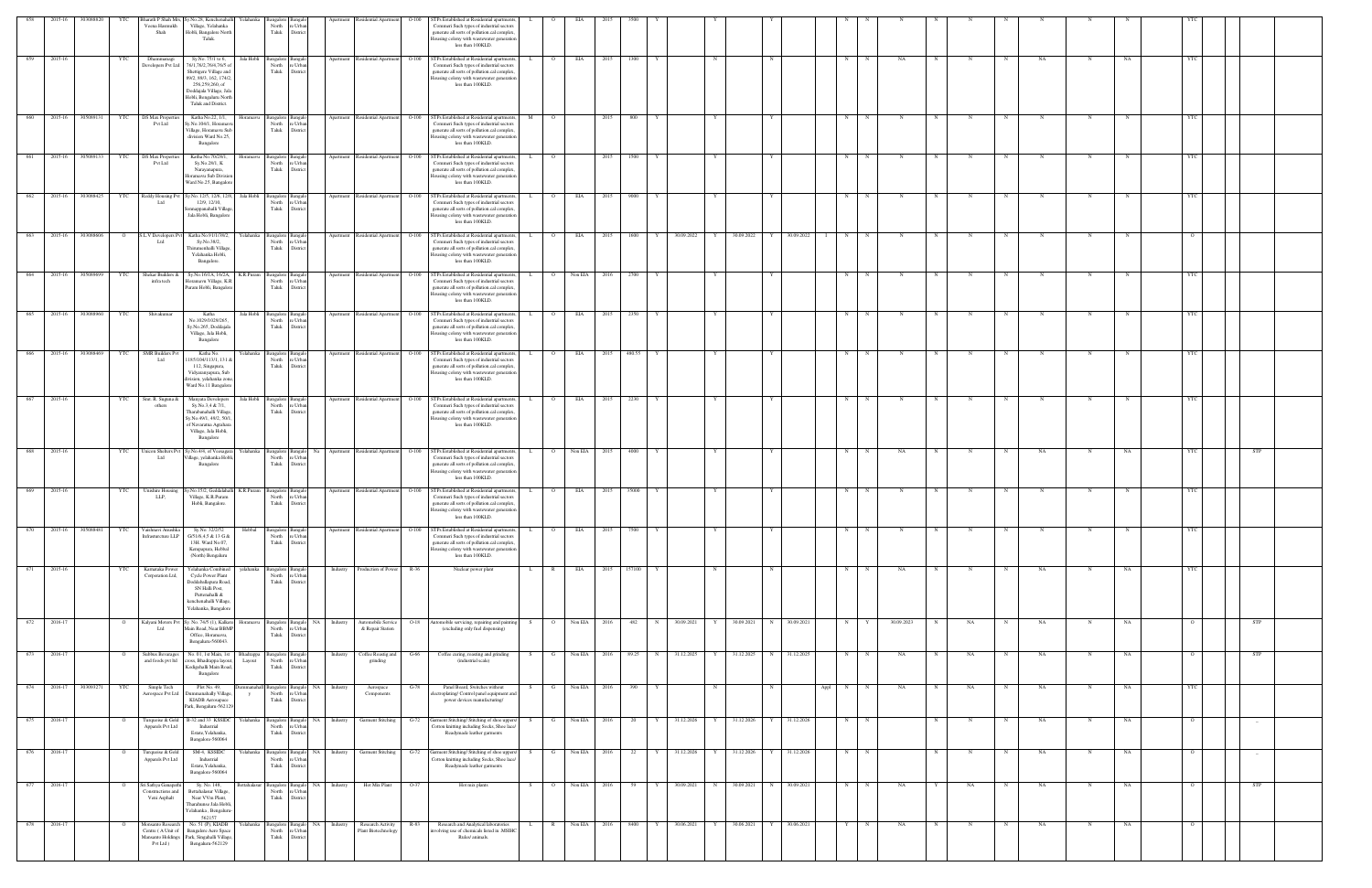| 679         | 2016-1  |           |                | D.S. Conmix                                                               | Sy.No. 2/2, 2/1,                                                                                                                                 |                      | ogilu village Bangalore                |                                                                 | Industr   | <b>RMC</b>                                                 | G-37    | Ready mix cement concrete                                                                                                                                 |     |              | Non EIA          |         |   | 1.12.2020       |            | 31.12.2026 |                      |                   |             |             |             |                   |             |             |    |            |            |  |
|-------------|---------|-----------|----------------|---------------------------------------------------------------------------|--------------------------------------------------------------------------------------------------------------------------------------------------|----------------------|----------------------------------------|-----------------------------------------------------------------|-----------|------------------------------------------------------------|---------|-----------------------------------------------------------------------------------------------------------------------------------------------------------|-----|--------------|------------------|---------|---|-----------------|------------|------------|----------------------|-------------------|-------------|-------------|-------------|-------------------|-------------|-------------|----|------------|------------|--|
|             |         |           |                |                                                                           | Venkatala Village,<br>Yelahanka Hobli,<br>Bangalore                                                                                              |                      | North<br>Taluk                         | : Urbar<br>District                                             |           |                                                            |         |                                                                                                                                                           |     |              |                  |         |   |                 |            |            |                      |                   |             |             |             |                   |             |             |    |            |            |  |
| 680 2016-17 |         | 303092185 | $\overline{O}$ |                                                                           | Cicon Engineers Pvt Sy.No.78, Thanisandra<br>Village, K.R.Puram<br>Hobli, Bangalore                                                              | Village              | North<br>Taluk                         | Singahalli Bangalore Bangalo NA Industry<br>e Urban<br>District |           | RMC                                                        | $G-37$  | Ready mix cement concrete                                                                                                                                 | S   | $\mathbf{G}$ | Non EIA 2016     | 47.35   |   | 31.12.2026      | 31.12.2026 |            | 31.12.2026           | N<br>$\mathbf{I}$ | N           | N           |             | N<br>N            | $\mathbf N$ | N           |    |            | <b>STP</b> |  |
|             | 2016-17 | 303091048 |                | <b>Bharath Cemen</b><br>Products C/o                                      | No. 108, Chagalatti<br>Bagaluru, Jala Hobli                                                                                                      | Venkatala<br>Village | <b>Bangalore</b><br>North              | NA<br>Bangalo<br>re Urban                                       | Industry  | RMC                                                        | $G-37$  | Ready mix cement concrete                                                                                                                                 | - S | G            | Non EIA<br>2016  | 60      |   | 31.12.2025      | 31.12.2025 |            | 31.12.2025           | N                 |             | 30.09.2022  |             |                   |             |             |    |            | STP        |  |
| 682         | 2016-17 |           | $\circ$        | Shapoorji Pollonji &<br>Company Pvt Ltd<br>Sai Kalyan Builders            | Post, Bengaluru<br>Plot No. 69F, KIADB                                                                                                           |                      | Taluk                                  | District<br>K.R.Puram Bangalore Bangalo NA                      | Industry  | RMC                                                        | $G-37$  | Ready mix cement concrete                                                                                                                                 | S.  | $\mathbf{G}$ | Non EIA<br>2016  | 36      |   | 31.12.2026<br>Y | 31.12.2026 |            | 31.12.2026<br>Y      | N<br>$\mathbf{I}$ | N           | $\mathbf N$ |             | N                 | N           | N           |    |            | STP        |  |
|             |         |           |                | and Developers Pvt<br>Ltd                                                 | Aerospace Park, Jala<br>Hobli, Yelahanka Taluk<br>Bengaluru-562129                                                                               |                      | North<br>Taluk                         | e Urban<br>District                                             |           |                                                            |         |                                                                                                                                                           |     |              |                  |         |   |                 |            |            |                      |                   |             |             |             |                   |             |             |    |            |            |  |
| 683         | 2016-17 | 303093205 | $\overline{O}$ | Cauvery Conmix                                                            | NO. 55/P10, Near<br>Bellahalli Cross,<br>Yelahanka Kannur Ma<br>Road, Bengaluru-<br>560064                                                       |                      | North<br>Taluk                         | Jala Hobli Bangalore Bangalo NA<br>e Urbai<br>District          | Industry  | RMC                                                        | $G-37$  | Ready mix cement concrete                                                                                                                                 | S.  | $\mathbf{G}$ | Non EIA 2016     | 450     |   | 31.12.2027<br>N | 31.12.2027 |            | N 31.12.2027<br>Appl | N                 | N           | NA          |             | NA<br>$\mathbf N$ | NA          |             | NA |            | STP        |  |
| 684         | 2016-17 | 303093850 | $\circ$        | DRI India Relays Pvt<br>Ltd                                               | Plot No. 32 and 32<br>KIADB Hardware par<br>Mahadevakodigehalli,<br>Jala hobli, Bengaluru                                                        |                      | Jala Hobli Bangalore<br>North<br>Taluk | Bangalo NA<br>e Urban<br>District                               | Industry  | Control Panel Devices                                      | $G-78$  | Panel Board, Switches without<br>lectroplating/Control panel equipment and<br>power devices manufacturing/                                                |     | G            | Non EIA<br>2016  | 2646.55 |   | 31.12.2026      |            | 31.12.2026 | 31.12.2026           | N                 |             |             |             |                   | NA          | N           | NA |            | $-$        |  |
| 685         | 2016-17 | 303091488 | YTC            |                                                                           | 562149<br>Olive Organics LLP Bharitiya City Project at<br>Sy.No. 32/1,                                                                           |                      | North                                  | Yelahanka Bangalore Bangalo NA<br>e Urban                       |           | Industry Homeopathi Medicine                               | $G-4$   | Ayurvedic & Homeopathy medicines                                                                                                                          | S.  | G            | Non EIA<br>2016  | 420     |   |                 |            |            |                      | N                 |             |             |             |                   |             |             |    |            |            |  |
|             |         |           |                |                                                                           | hanisandra Main Road<br>Chokkanahalli Village,<br>Hegdenagara, Bengalur<br>560064                                                                |                      | Taluk                                  | District                                                        |           |                                                            |         |                                                                                                                                                           |     |              |                  |         |   |                 |            |            |                      |                   |             |             |             |                   |             |             |    |            |            |  |
| 686 2016-17 |         | 303092459 | $\overline{O}$ | Oleo Buffers India<br>Pvt Ltd                                             | C/o L & T Realty Rain<br>Tree, Boulevard near<br>GKVK,<br>Byatarayanapura,                                                                       | igehalli             | North<br>Taluk                         | e Urban<br>District                                             |           | Mahadevakod Bangalore Bangalo NA Industry Hydrolic Buffers | $O-62$  | Spray painting, paint baking, paint shipping                                                                                                              | L   |              | O Non EIA 2016   | 3000    |   | 30.09.2022<br>Y | 30.09.2022 |            | 30.09.2022           | N                 | N           |             |             |                   |             | N           |    |            |            |  |
| 687         | 2016-17 | 303076612 | $\circ$        | Sri Hemkunt<br>Enterprises                                                | Bengaluru<br>Plot No. 51 (P), KIADB Chokkanahall Bangalore Bangalo NA<br><b>Bangalore Aerospace</b><br>Park, Singanahalli<br>Village, Bengaluru- | i Village            | North<br>Taluk                         | e Urban<br>District                                             | Industry  | RMC                                                        | $G-37$  | Ready mix cement concrete                                                                                                                                 | S.  | G            | Non EIA<br>2016  | 103     |   | 31.12.2025<br>Y | 31.12.2025 |            | 31.12.2025           | N                 |             |             |             |                   |             | N           |    |            |            |  |
| $-688$      | 2016-17 | 303092891 | $\overline{O}$ | L & T Construction<br>B & FIC                                             | 562129<br>No. 129, 10th Road,<br>KIADB Bengaluru IT                                                                                              | ura                  | North                                  | yatarayanap Bangalore Bangalo NA Industry<br>re Urban           |           | RMC                                                        | $G-37$  | Ready mix cement concrete                                                                                                                                 | S   | $\mathbf{G}$ | Non EIA<br>2016  | 103     | Y | 31.12.2026<br>Y | 31.12.2026 |            | Y 31.12.2026         | N<br>$\mathbf{I}$ | N           | N           | N           | N<br>$\mathbf N$  | $_{\rm N}$  | $\mathbf N$ |    |            | STP        |  |
| 689         | 2016-17 | 303094243 |                | Astra Micro Wave                                                          | Park, Near<br>Arebiannimangala<br>Village, Bagalur,<br>Bangalore<br>Plto No. 69H2,                                                               |                      | Taluk                                  | District<br>Singanahalli Bangalore Bangalo NA Industry          |           |                                                            | $G-78$  | Panel Board, Switches without                                                                                                                             |     |              | Non EIA 2017     | 7400    |   |                 | 31.12.2026 |            | 31.12.2026           | N                 | N           |             | N           | $\mathbf N$       |             |             |    |            |            |  |
|             |         |           | $\overline{O}$ | Products Ltd                                                              | Bengaluru Aero Space<br>Park, Jala Hobli,<br>Yelahanka, Bengaluru<br>562157                                                                      | Village              | North<br>Taluk                         | e Urban<br>District                                             |           | Micro wave Signaling                                       |         | ectroplating/Control panel equipment and<br>power devices manufacturing/                                                                                  | L.  | $\mathbf{G}$ |                  |         |   | 31.12.2026<br>Y |            |            |                      |                   |             |             |             |                   | NA          | N           | NA |            | $-$        |  |
| 690         | 2016-17 | 303093201 | $\overline{O}$ | Auto Capture<br><b>Fechnologies Pvt Ltd</b>                               | No. 217, Sy. No. 84/7, & Arebinamang Bangalore Bangalo NA<br>100/5, Thanisandra<br>Village, K.R. Puram<br>Hobli, Bangalore                       | ala Village          | North<br>Taluk                         | e Urban<br>District                                             | Industry  | Software unit                                              | $G-113$ | STPs Established at Residential apartments,<br>ommercial complex, Housing colony with<br>wastewater generation less than 10KLD.                           | M   | $\mathbf{G}$ | Non EIA 2016     | 530     |   | 31.12.2026<br>Y |            | 31.12.2026 | 31.12.2026           | N                 | N           | NA          |             | NA<br>N           | NA          | N           | NA |            | <b>STP</b> |  |
| 691         | 2016-17 | 303091371 | YTC            | Interroll Drives &                                                        | No. 59, Located at<br>rollers India pvt Ltd Gadenahalli Village, Jal<br>Hobli, Bangalore.                                                        | Yelahanka            | North<br>Taluk                         | Bangalore Bangalo NA<br>e Urban<br>District                     | Industry  | Production of Drum<br>and rollers                          | $G-78$  | Panel Board, Switches without<br>electroplating/ Control panel equipment and<br>power devices manufacturing/                                              |     | G            | Non EIA<br>2016  | 400     |   |                 |            |            |                      | N                 |             |             |             |                   |             |             |    |            |            |  |
| $-692$      | 2016-17 | 305091973 | YTC            |                                                                           | G.R.C Infra Pvt ltd Katha No. 515/31/1, Sy<br>No. 31/1, & 30/1,<br><b>Jennur Village</b> , Kasaba                                                |                      | K.R.Puram Bangalore<br>North<br>Taluk  | e Urban<br>District                                             | Apartmen  | Apartment                                                  | R-82    | STPs Established at Residential apartment<br>Commercial complex, Housing colony with<br>wastewater generation more than 100KLD                            |     |              | EIA<br>2016      | 5400    |   |                 |            |            |                      | N                 |             |             |             |                   |             |             |    |            |            |  |
| 693 2016-17 |         | 303092056 | <b>YTC</b>     | <b>MSU</b> Ventures                                                       | Hobli, Bangalore<br>No. 88/5, Horamavu<br>Village, K.R.Puram<br>Hobli, Bengaluru                                                                 |                      | North                                  | Gadenahalli Bangalore Bangalo NA Apartment<br>e Urban           |           | Apartment                                                  |         | R-82 STPs Established at Residential apartments,<br>Commercial complex, Housing colony with<br>water generation more than 100KLD                          | L   | R            | EIA<br>2016      | 15000   |   |                 |            |            |                      | N                 |             |             |             |                   |             | N           |    | YTC        |            |  |
| 694         | 2016-17 | 305092143 | <b>YTC</b>     | Spring Valley<br>Properties                                               | No. 95/94/46/1-71, 72<br>73, 74 Thindlu Village,                                                                                                 | Hennur<br>village    | North                                  | Bangalore Bangalo NA<br>e Urban                                 | Apartment | Apartment                                                  | $G-101$ | STPs Established at Residential apartments<br>ommercial complex, Housing colony with                                                                      |     | G            | Non EIA<br>2016  | 2200    |   | NA              |            |            |                      | N                 |             |             |             |                   | N           | N           |    | <b>YTC</b> |            |  |
| 695 2016-17 |         |           | YTC            |                                                                           | Yelahanka Hobli, Ward<br>no. 09, Vidyaranyapura<br>bangalore                                                                                     |                      | Taluk                                  | District                                                        |           |                                                            |         | wastewater generation less than 10KLD.<br>STPs Established at Residential apartments,                                                                     |     | G            |                  |         |   |                 |            |            |                      |                   |             | N           |             |                   | N           | N           |    | YTC        |            |  |
|             |         |           |                | Aryav Constructions                                                       | No. 112/26/1-24/4,<br>Ward No. 24, Nagavara,<br>H.B.R. Sub Division,<br>Bengaluru                                                                | Yelahanka<br>Hobli   | North<br>Taluk                         | Bangalore Bangalo NA Apartment<br>e Urban<br>District           |           | Apartment                                                  | G-101   | mmercial complex, Housing colony with<br>wastewater generation less than 10KLD.                                                                           | S.  |              | Non EIA 2016     | 2100    |   | NA<br>Y         |            |            |                      | N<br>$\mathbf{I}$ |             |             |             |                   |             |             |    |            |            |  |
| 696         | 2016-17 | 303092244 | YTC            | Shashank<br>Constructions                                                 | Vo. 655/29/3B, 29/4B,<br>29/5 & 29/6 of<br>Sampigehalli Village<br>Yelahanka Hobli,<br>Bengaluru                                                 | Yelahanka<br>Hobli   | North<br>Taluk                         | Bangalore Bangalo NA<br>e Urban<br>District                     | Apartment | Apartment                                                  | $G-101$ | STPs Established at Residential apartments,<br>ommercial complex, Housing colony with<br>wastewater generation less than 10KLD.                           | M   | G            | Non EIA $2016$   | 550     | Y | NA<br>Y         |            |            |                      | N                 | N           | N           | N           | $\mathbf N$<br>N  | $\mathbf N$ | $\mathbf N$ |    | <b>YTC</b> |            |  |
| 697 2016-17 |         |           | $\circ$        | <b>Creative Environs</b><br>Builders and<br>Developers (India)<br>Pvt Ltd | No. 99, BBMP Katha<br>No.69, Horamavu<br>Village, K.R.Puram<br>Hobli, Ward No. 25.<br>Bengaluru                                                  | Nagavara<br>Village  | North<br>Taluk                         | Bangalore Bangalo NA Apartment<br>e Urban<br>District           |           | Apartment                                                  | $G-101$ | STPs Established at Residential apartments,<br>ommercial complex, Housing colony with<br>wastewater generation less than 10KLD.                           | L.  | G –          | Non EIA 2016     | 3286    | Y | 31.12.2021<br>Y | 31.12.2021 |            | Y 31.12.2021         | N<br>$\mathbf{I}$ | N           | N           | N           | $_{\rm N}$<br>N   | N           | $\mathbf N$ |    |            | <b>STP</b> |  |
| 698         | 2016-17 | 303092387 |                | Radiance Realty<br>Developers India<br>Limited                            | Katha No. 70, Sy.No<br>99, Hormavu Agra<br>Village, K.R.Puram                                                                                    | Yelahanka<br>Hobli   | <b>Bangalore</b><br>North<br>Taluk     | sangal<br>e Urban<br>District                                   | Apartment | Apartment                                                  | G-101   | STPs Established at Residential apartment<br>ommercial complex, Housing colony with<br>wastewater generation less than 10KLD.                             |     |              | Non EIA<br>12016 | 1500    |   | NA              |            |            |                      | N                 |             |             |             |                   |             |             |    |            |            |  |
| 699         | 2016-17 | 305092524 | YTC.           | Sri Sapthagiri<br><b>Builders</b>                                         | Hobli, Ward No. 25,<br>Bengaluru<br>y. No. 78/5, Katha No.<br>78/5-1, Nagavara                                                                   | Horamavu             | Bangalore<br>North                     | Bangalo NA<br>: Urban                                           | Apartment | Apartment                                                  | G-101   | STPs Established at Residential apartments<br>ommercial complex, Housing colony with                                                                      | M   | G            | Non EIA<br>2016  | 680     |   | NA              |            |            |                      | N                 | N           | N           |             |                   | N           | N           |    | <b>YTC</b> |            |  |
| 700 2016-17 |         | 305092390 | <b>YTC</b>     |                                                                           | Village, Kasaba Hobli,<br>Bengaluru<br>Arcade Constructions Dhruvabera Santorni Sy.                                                              |                      | Taluk                                  | District<br>Horamavu Bangalore Bangalo NA                       | Apartment | Apartment                                                  | $G-101$ | wastewater generation less than 10KLD.<br>STPs Established at Residential apartments,                                                                     | L.  | G            | Non EIA 2016     | 1310    |   | NA<br>Y         |            |            |                      | N<br>$\mathbf{I}$ | $\mathbf N$ | $\mathbf N$ | $\mathbf N$ | $_{\rm N}$<br>N   | N           | N           |    | YTC        |            |  |
| 701         | 2016-17 | 305091264 |                | S.N. Mahadeva                                                             | No. 109/6, Avalahalli<br>Village, Yelahanka<br>Hobli, Bengaluru<br>No. 136/A, 136/B, 136                                                         | Nagavara             | North<br>Taluk<br>Bangalore            | e Urban<br>District                                             | Apartmen  | Apartment                                                  | $G-100$ | mmercial complex, Housing colony with<br>wastewater generation less than 10KLD.<br>STPs Established at Residential apartmen                               |     | $\circ$      | Non EIA<br>2016  | 6000    |   |                 |            |            |                      | N                 |             |             |             |                   |             |             |    |            |            |  |
|             |         |           |                |                                                                           | Rachenahalli Village<br>K.R.Puram Hobli,<br>Bengaluru                                                                                            | Village              | North<br>Taluk                         | e Urban<br>District                                             |           |                                                            |         | Commeri Such types of industrial sectors<br>generate all sorts of pollution.cal complex<br>lousing colony with wastewater generation<br>less than 100KLD. |     |              |                  |         |   |                 |            |            |                      |                   |             |             |             |                   |             |             |    |            |            |  |
| 702         | 2016-17 | 303091667 | YTC            | Dhruvabera<br>Developers Pvt Ltd                                          | Asset Northern Star No.<br>86, Chokkanahalli<br>Village, Yelahanka<br>Hobli, Bengaluru                                                           | Yelahanka            | North<br>Taluk                         | Bangalore Bangalo NA<br>e Urban<br>District                     | Apartment | Apartment                                                  | R-82    | STPs Established at Residential apartments,<br>ommercial complex, Housing colony with<br>wastewater generation more than 100KLD                           | L   | R            | Non EIA 2016     | 3653    |   | Y               |            |            |                      | N<br>$\mathbf{I}$ | N           | $\mathbf N$ | N           | N<br>N            | $_{\rm N}$  | $\mathbf N$ |    | YTC        |            |  |
|             |         |           |                |                                                                           |                                                                                                                                                  |                      |                                        |                                                                 |           |                                                            |         |                                                                                                                                                           |     |              |                  |         |   |                 |            |            |                      |                   |             |             |             |                   |             |             |    |            |            |  |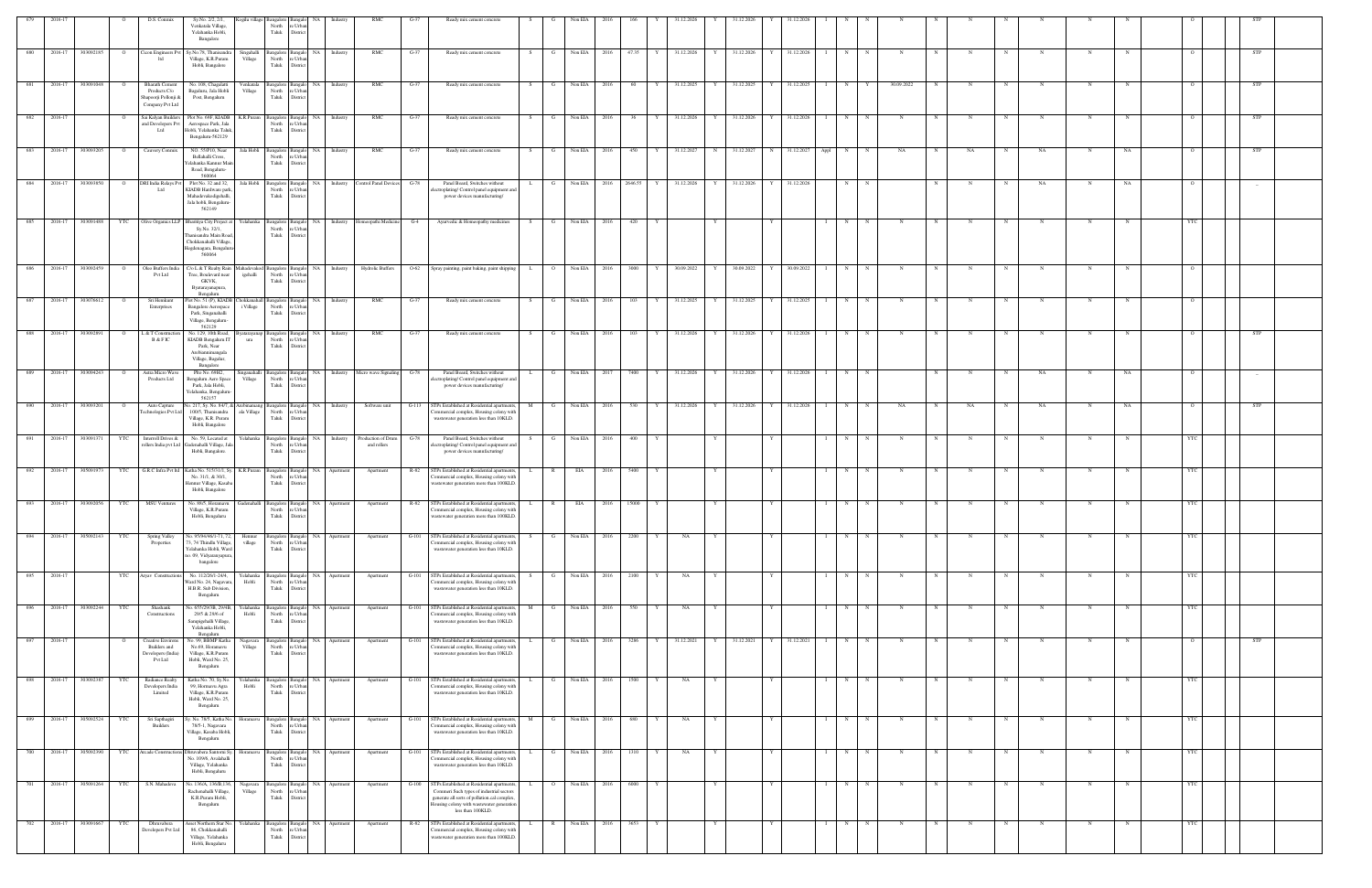|     |             |           |                | Navajyothi<br>Constructions                                                                | No. 3/2, Thirumenahalli,<br>Off Thanisandra Main<br>Road, Bengaluru                                                                                                                                | K.R.Puram                 | Bangalore Banga<br>North<br>Taluk   | re Urba<br>District                        |                                              |                                                          |         | TPs Established at Residential apartments<br>ommercial complex, Housing colony with<br>wastewater generation less than 10KLD.                                                                            |                     | Non El          |           |                 |            |   |                     |              |            |             |            |             |             |             |             |            |            |            |  |
|-----|-------------|-----------|----------------|--------------------------------------------------------------------------------------------|----------------------------------------------------------------------------------------------------------------------------------------------------------------------------------------------------|---------------------------|-------------------------------------|--------------------------------------------|----------------------------------------------|----------------------------------------------------------|---------|----------------------------------------------------------------------------------------------------------------------------------------------------------------------------------------------------------|---------------------|-----------------|-----------|-----------------|------------|---|---------------------|--------------|------------|-------------|------------|-------------|-------------|-------------|-------------|------------|------------|------------|--|
| 704 | 2016-17     | 303092917 | <b>YTC</b>     | Asset Handlers Pvt<br>Ltd                                                                  | Katha No. 42/37/1,<br>Rachenahalli Village,<br>Vard No. 06, Yelahanka<br>Zone, Bengaluru                                                                                                           | Chokkanahall<br>i Village | Taluk                               | North re Urban<br>District                 | Bangalore Bangalo NA Apartment               | Apartment                                                | $G-101$ | STPs Established at Residential apartments,<br>Commercial complex, Housing colony with<br>wastewater generation less than 10KLD.                                                                         | L.<br>G             | Non EIA<br>2016 | 3084.75 Y | NA<br>Y         |            |   |                     | N            |            | $\mathbf N$ | N          | $\mathbf N$ | $\mathbf N$ | $\mathbf N$ | $\mathbf N$ |            | <b>YTC</b> |            |  |
| 705 | 2016-17     | 303093144 | <b>YTC</b>     | Pristine Meadows                                                                           | No. 50/3, BBMP Katha<br>Vo.148/50/13, Ward No<br>30, Hennur Village,<br>Kasaba Hobli, Bengalur                                                                                                     | anisandra                 | North<br>Taluk                      | e Urbar<br>District                        | Bangalore Bangalo NA Apartment               | Apartment                                                | G-100   | STPs Established at Residential apartments,<br>Commeri Such types of industrial sectors<br>generate all sorts of pollution.cal complex<br>Housing colony with wastewater generation<br>less than 100KLD. | M<br>$\circ$        | Non EIA<br>2016 | 2400      |                 |            |   |                     | N            |            | NA          |            | NA          |             | NA          |             | NA         |            |            |  |
| 706 | 2016-17     |           | $\mathbf{o}$   | Mr. Rajendra Kum:<br>Jain                                                                  | No. 421/357, B.B Road, Rachenahalli<br>Yelahanka Old Town<br>Bangalore                                                                                                                             |                           | Bangalore Bangalo<br>North<br>Taluk | re Urban<br>District                       | NA Commercial<br>Complex                     | Commercial Complex R-82                                  |         | STPs Established at Residential apartments,<br>Commercial complex, Housing colony with<br>wastewater generation more than 100KLD.                                                                        | $\mathbb{R}$        | EIA<br>2016     | 12000     | 30.06.2021<br>Y | 30.06.2021 | Y | 30.06.2021          | N            | $_{\rm N}$ |             |            |             |             |             |             |            |            | STP        |  |
|     | 2016-17     | 305092708 | YTC            | leam 3 Engineers<br><b>Builders</b>                                                        | Sy. No. 19/4,<br>onnappanahalli Village,<br>Jala Hobli, Bengaluru<br>North Taluk, Bengaluru<br>562157                                                                                              | Hennur<br>village         | North                               | re Urban<br>Taluk District                 | Bangalore Bangalo NA Commercial<br>Complex   | Commercial Complex                                       | $O-100$ | STPs Established at Residential apartments<br>Commeri Such types of industrial sectors<br>generate all sorts of pollution.cal complex,<br>lousing colony with wastewater generation<br>less than 100KLD. |                     | Non EIA<br>2016 | 1500      |                 |            |   |                     | N            |            |             |            |             |             |             |             |            |            | STP        |  |
| 708 | 2016-17     |           | $\circ$        | Shushrusha Hospita                                                                         | Sy. No. 86/3,<br>syppanahalli, Bagalur<br>Post, Jala hobli,<br>Srinivaspura Village<br>Bengaluru-562149                                                                                            | Yelahanka<br>Old Town     | North<br>Taluk                      | e Urba<br>District                         | Bangalore Bangalo NA Hospital                | Hospital                                                 | O-85    | Health-care Establishment (as defined in<br>BMW Rules) with effluent quantity is less<br>than 100KLD and without incinerator                                                                             | M                   | Non EIA<br>2016 | 680       | 30.09.2021<br>Y | 30.09.2021 |   | 30.09.2021          | N            |            |             |            |             |             | N           | N           |            |            | <b>STP</b> |  |
| 709 | 2016-17     | 303093740 | $\circ$        | ACC Limited                                                                                | Katha NO.<br>978/45/2B/45/2C/40Sy.<br>No. 40, 45/2B, and 2C,<br>Shivanahalli Village,<br>Yelahanka Hobli, Ward<br>No.01, Bengaluru                                                                 | mappanah<br>alli Village  | North<br>Taluk                      | re Urba<br>District                        | Bangalore Bangalo NA Industry                | RMC                                                      | $G-37$  | Ready mix cement concrete                                                                                                                                                                                | M<br>G              | Non EIA<br>2016 | 539 Y     | 31.12.2026<br>Y | 31.12.2026 | Y | 31.12.2026          | N            |            |             |            |             |             | NA          |             | NA         |            |            |  |
| 710 | 2016-17     | 303095403 | $\overline{O}$ | M Spark Concrete                                                                           | Old Sy.No. 54/1, 54/2,<br>50/6 and part of Sy. No<br>53/1, 53//2, 54/3, Hebba<br>Village, Kasaba Hobli,<br>Bengaluru North taluk,<br>Bengaluru                                                     | rinivaspura               | North<br>Taluk                      | re Urba<br>District                        | Bangalore Bangalo NA Industry                | RMC                                                      | $G-37$  | Ready mix cement concrete                                                                                                                                                                                | G<br>S.             | Non EIA<br>2016 | 290       | 31.12.2026<br>Y | 31.12.2026 |   | Y 31.12.2026        | N            |            | NA          |            | NA          |             | NA          | N           | NA         |            | STP        |  |
| 711 | 2016-17     | 303093296 | YTC            | Arvind Infrastructu<br>Ltd                                                                 | /.No.32/1 (P), 32/2 (P),<br>32/3, 32/4, 35, 37, 38<br>39, 40, 41, 42/1, 42/2,<br>43/1 43/2,<br>4,45,46,47,48,49 & 50<br>Chokkanahalli Village,<br>Yelahanka Hobli,<br><b>Bangalore North Taluk</b> | hivanahalli               | North<br>Taluk                      | e Urba<br>District                         | Bangalore Bangalo NA Apartment               | Apartment                                                | R-82    | STPs Established at Residential apartments,<br>Commercial complex, Housing colony with<br>wastewater generation more than 100KLE                                                                         | R.                  | EIA<br>2016     | 9000      |                 |            |   | Appl                | $\mathbf{N}$ |            | NA          |            | NA          |             | NA          |             | NA         |            |            |  |
| 712 | 2016-17     | 303093319 | YTC            | Umiya Builders and<br>Developers                                                           | Sy.No. 25/5, Hanum:<br>Temple Road,<br>Honnenahalli,<br>Yelahanka Hobli,<br>Doddaballapura Road,<br>Bengaluru                                                                                      | Hebbal                    | Bangalore Bangalo<br>North<br>Taluk | re Urbar<br>District                       | NA Apartment                                 | Apartment                                                | R-82    | STPs Established at Residential apartments,<br>Commercial complex, Housing colony with<br>wastewater generation more than 100KLD.                                                                        | $\mathbb{R}$        | EIA<br>2016     | 21500     |                 |            |   | Appl                | N            |            | NA          |            | NA          |             | NA          |             | NA         |            |            |  |
| 713 | 2016-17     |           | $\circ$        | Bharatiya City<br>Developers (P) Ltd                                                       | Sy.No. 352/22/2,<br>Shivaramakaranthnagar<br>MCEHS Layout, Jakkur<br>Post, Bengaluru-560064                                                                                                        | Yelahanka                 | North<br>Taluk                      | Bangalore Bangalo NA<br>e Urba<br>District | Apartment                                    | Apartment                                                | R-82    | STPs Established at Residential apartments<br>Commercial complex, Housing colony with<br>wastewater generation more than 100KLD                                                                          |                     | EIA<br>2016     | 6424      | 30.06.2021<br>N | 30.06.2021 | N | 30.06.2021<br>Appl  | N            |            | 30.09.2021  |            | NA          |             | NA          |             | NA         |            | STP        |  |
| 714 | 2016-17     | 202091252 | YTC            | KNR Infratech                                                                              | No. 87, Sy. No. 198<br>Mahadevakodigehalli<br>Jala Hobli, KIADB<br>industrial area,<br>Bengaluru                                                                                                   |                           | Bangalore Bangale<br>North<br>Taluk | e Urb<br>District                          | NA Industry                                  | RMC                                                      | G-37    | Ready mix cement concrete                                                                                                                                                                                |                     | Non EIA<br>2016 | 71.5      |                 |            |   |                     | N            |            |             |            |             |             |             |             |            |            |            |  |
| 715 | 2016-17     |           | $\circ$        | Mithuna<br>Constructions Pvt<br>Ltd                                                        | No. 110, JJ Towers, 3rd Shivaramakar Bangalore Bangalo NA Apartment<br>Main, Gandhinagar,<br>Yelahanka Old Town,<br>Bengaluru-560064                                                               | anthnagar                 | Taluk                               | North re Urban<br>District                 |                                              | Apartment                                                | $G-100$ | STPs Established at Residential apartments,<br>Commeri Such types of industrial sectors<br>generate all sorts of pollution.cal complex<br>lousing colony with wastewater generation<br>less than 100KLD. | M<br>$\overline{O}$ | Non EIA<br>2016 |           | 30.09.2021<br>N | 30.09.2021 | N | 30.09.2021<br>Appl  | N            |            | NA          |            | NA          |             | NA          | N           | NA         |            | STP        |  |
|     | 716 2016-17 | 303092285 | YTC            | Estuate Software Pvt<br>ht I                                                               | Plot No. 112, Jakkur,<br>Beside Jakkur Flying<br>Club, Yelahanka hobli,<br>Bengaluru-560064                                                                                                        | Jala Hobli                | North<br>Taluk                      | re Urbar<br>District                       |                                              | Bangalore Bangalo NA Industry Software Development O-100 |         | STPs Established at Residential apartments<br>Commeri Such types of industrial sectors<br>generate all sorts of pollution.cal complex<br>Iousing colony with wastewater generation<br>less than 100KLD.  | $\overline{O}$<br>L | Non EIA<br>2016 | 1500 Y    | 30.09.2022<br>Y | 30.09.2022 |   | Y 30.09.2022 Appl N |              | N          | NA          | N          | NA          | N           | NA          | $\mathbf N$ | NA         | <b>YTC</b> |            |  |
| 717 | 2016-17     |           | $\overline{O}$ | Pavan Hospital                                                                             | No. 36, Sy. No. 89,<br>Katha No. 89/36, Down<br>Town Park Layout,<br>Shettigere Village, Jal<br>Hobli, Bengaluru North                                                                             | <b>Jandhinagar</b>        | North<br>Taluk                      | e Urba<br>District                         | Bangalore Bangalo NA Hospital                | Hospital                                                 | O-85    | Health-care Establishment (as defined in<br>BMW Rules) with effluent quantity is less<br>than 100KLD and without incinerator                                                                             | $\circ$             | Non EIA $2017$  | 249       | 30.09.2021<br>Y | 30.09.2021 |   | 30.09.2021 Appl     | N            | N          | NA          | N          | NA          | $\mathbf N$ | NA          | $\mathbf N$ | NA         |            | <b>STP</b> |  |
| 718 | 2016-17     |           | $\circ$        | SBM Staff Learnin<br>Centre with Hostel<br>residential Facility                            | Vo. 34/1, Attur Village,<br>Yelahanka Hobli,<br>Bengaluru                                                                                                                                          | Yelahanka<br>Hobli        | North<br>Taluk                      | re Urban<br>District                       | ingalore Bangalo NA Educational<br>Institute | <b>Hostel Building</b>                                   |         | G-113 STPs Established at Residential apartments,<br>Commercial complex, Housing colony with<br>wastewater generation less than 10KLD.                                                                   | G                   | Non EIA<br>2017 | 1358 Y    | 31.12.2026<br>Y | 31.12.2026 |   | Y 31.12.2026 Appl   | N            | N          | NA          | $_{\rm N}$ | NA          | N           | NA          | N           | NA         |            | <b>STP</b> |  |
| 719 | 2016-17     |           | $\overline{O}$ | Shivas Gateway                                                                             | Karnataka State Police<br>Housing Quarters, Sy<br>Vo. 36, Katha No. 198A<br>Sampigehalli Village,<br>Ramkrishna<br>legdenagar, Bengaluru<br>560077                                                 | Shettigere                | Bangalore Bangalo<br>North<br>Taluk | re Urba<br>District                        | NA Hospitality                               | Hotel                                                    | $O-100$ | STPs Established at Residential apartments<br>Commeri Such types of industrial sectors<br>generate all sorts of pollution.cal complex<br>Iousing colony with wastewater generation<br>less than 100KLD.  | M                   | Non EIA<br>2017 | 585       | 30.09.2021<br>N | 30.09.2021 | N | 30.09.2021          | N            |            | NA          |            | NA          | N           | NA          | N           | NA         |            | STP        |  |
| 720 | 2016-17     | 303093094 | YTC            | Krishna Enterprise<br>(Housing and<br>nfrastructure) India<br>Pvt Ltd                      | No. 38/36 (old<br>No.38/26)<br>Ramagondanahalli<br>/illage, Yelahanka hobli<br>Bengaluru                                                                                                           | Attur Village             | Bangalore Bangalo<br>North<br>Taluk | e Urb<br>Distri                            | NA<br>Apartment                              | Apartment                                                | $G-101$ | STPs Established at Residential apartments<br>nmercial complex, Housing colony wit<br>wastewater generation less than 10KLD.                                                                             |                     | Non EIA<br>2016 | 2000      | NA              |            |   |                     | N            |            | NA          |            | NA          | $_{\rm N}$  | NA          | N           | NA         |            | STP        |  |
| 721 | 2016-17     | 303094009 | YTC            | Kamataka State<br>Police Housing &<br>Infrastructure<br>Development<br>Corporation Limited | No. 02, Sy. No. 06,<br>Bangalore IT park,<br>Industrial Area,<br>Singahalli, jala Hobli,<br>Bengaluru                                                                                              | ampigehalli<br>Village    | Bangalore Bangalo<br>North<br>Taluk | re Urbar<br>District                       | NA Apartment                                 | Apartment                                                | $G-101$ | STPs Established at Residential apartments,<br>mmercial complex, Housing colony with<br>wastewater generation less than 10KLD.                                                                           | G<br>L.             | EIA<br>2016     | 3273      | NA              |            | Y |                     | N            | N          | NA          | N          | $\mathbf N$ | N           | NA          | N           | NA         | <b>YTC</b> | <b>STP</b> |  |
| 722 | 2016-17     | 303092401 | YTC            | Sridevi Properties                                                                         | Khata No. 87/280/24, of<br>Yelahanka New Town,<br>Attur Village, Bengaluru<br>North Taluk, Bengaluru                                                                                               | Yelahanka<br>Hobli        | North<br>${\rm Tauk}$               | re Urban<br>District                       | Institute                                    | Angalore Bangalo NA Educational Educational Institute    |         | G-113 STPs Established at Residential apartments,<br>ommercial complex, Housing colony with<br>wastewater generation less than 10KLD.                                                                    | L<br>G              | Non EIA<br>2016 | 1596      | NA<br>Y<br>Y    |            | Y | $\mathbf{I}$        | N            | N          | $\mathbf N$ | N          | N           | N           | $\mathbf N$ | $_{\rm N}$  | $_{\rm N}$ | YTC        |            |  |
| 723 | 2016-17     | 303091585 | YTC            | Reliance Jio                                                                               | lo. 79, KIADB IT Park,                                                                                                                                                                             | Jala Hobli                |                                     |                                            |                                              | Bangalore Bangalo NA Industry Software Development       | $G-113$ | STPs Established at Residential apartments                                                                                                                                                               |                     | Non EIA<br>2016 | 16300     | Y               |            |   |                     | N            | N          | N           | $_{\rm N}$ | N           | N           | N           | N           |            | <b>YTC</b> |            |  |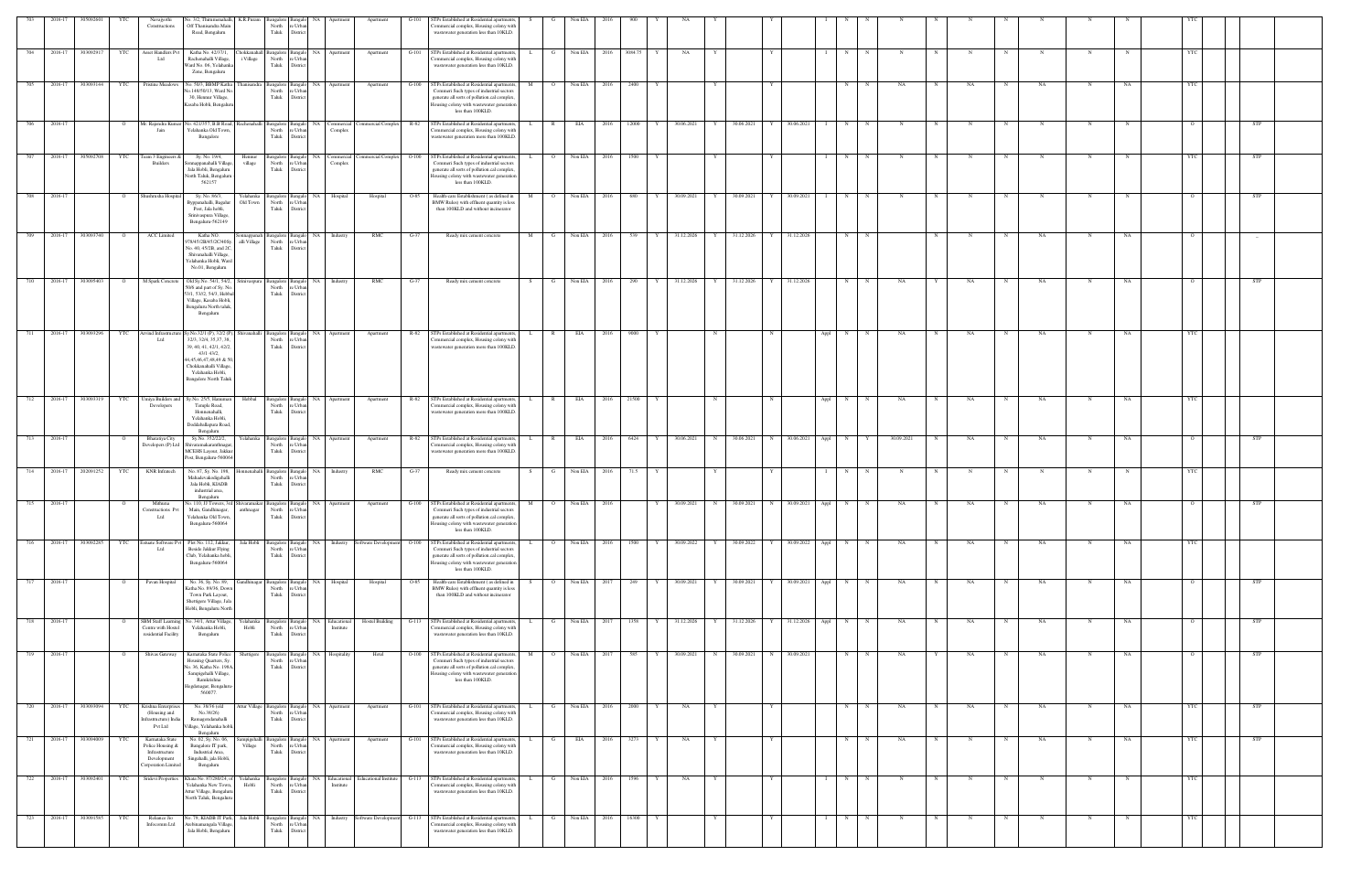|        | 2016-17 | 30309358          |                | R R Founders                                                                | Plot No. 76, Sy. No. 96 Attur Villag<br>of Arebinnamangala<br>Village, Sy.No. 198 of<br>Mahadevakodigehalli<br>Village, Jala hobli,<br>Bengaluru North Taluk        |                         | North<br>Taluk                             | e Urba<br>District         |                               | Apartment                                | $G-101$ | STPs Established at Residential apartments,<br>ommercial complex, Housing colony with<br>wastewater generation less than 10KLD.                                                                                |                      | Non EIA        |      |       |                            |   |            |                                 |   |             |             |             |                   |           |             |    |            |            |
|--------|---------|-------------------|----------------|-----------------------------------------------------------------------------|---------------------------------------------------------------------------------------------------------------------------------------------------------------------|-------------------------|--------------------------------------------|----------------------------|-------------------------------|------------------------------------------|---------|----------------------------------------------------------------------------------------------------------------------------------------------------------------------------------------------------------------|----------------------|----------------|------|-------|----------------------------|---|------------|---------------------------------|---|-------------|-------------|-------------|-------------------|-----------|-------------|----|------------|------------|
| 725    | 2016-17 |                   | Cl             | Sy.No.59,<br>Nagadasanahalli                                                | Industry                                                                                                                                                            |                         |                                            |                            | Industry                      |                                          | $G-11$  | Cement products (without using asbestos /<br>boiler / steam curing) like pipe ,pillar, jafri                                                                                                                   | S –<br>G             |                |      |       |                            |   |            |                                 |   |             |             |             |                   |           |             |    | Cl         |            |
|        | 2016-17 | 303092435         | YTC            | sisa Informatio<br>Security Pvt Ltd                                         | Vo. 57/2, 57/3, 57/4,<br>Allalsandra Village,<br>Yelahana Hobli,<br>Bengaluru                                                                                       | ala Village             | ingalore Bangal<br>North<br>Taluk          | NA.<br>re Urba<br>District | Industry                      | Software unit                            | $O-100$ | STPs Established at Residential apartme<br>Commeri Such types of industrial sectors<br>generate all sorts of pollution.cal complex<br>ousing colony with wastewater generation<br>less than 100KLD.            |                      | Non EIA        | 2016 | 1366  | 30.09.2022                 | Y | 30.09.2022 | 30.09.2022                      | N |             |             |             |                   |           |             |    | YTC.       |            |
|        | 2017-18 | 303095070         | YTC            | <b>KNK</b> Nexagen<br>nstruction Pvt Lt                                     | Sy. No. 102,<br>Rachenahalli Village<br>K.R. Puram Hobli,<br>Hobli, Bangalore                                                                                       | gala                    | angalore Bangalo<br>North<br>Taluk         | e Urb<br>Distric           | NA Industry                   | Software Unit                            | $G-113$ | STPs Established at Residential apartments<br>mmercial complex, Housing colony with<br>wastewater generation less than 10KLD.                                                                                  | S.                   | Non EIA        | 2017 | 350   |                            |   |            |                                 | N |             | NA          |             | NA                | NA        |             | NA |            |            |
| 728    | 2017-18 |                   | YTC            | Maxworth Realty<br>India Limited                                            | No. IS-40, KHB<br>Industrial Area,<br>Yelahanka New Town<br>Bengaluru                                                                                               | Yelahanka<br>Hobli      | angalore Banga<br>North<br>Taluk           | e Urb.<br>District         | NA Apartment                  | Apartment                                | $G-101$ | STPs Established at Residential apartments<br>ommercial complex, Housing colony with<br>wastewater generation less than 10KLD.                                                                                 | G                    | Non EIA        | 2017 | 200   | NA                         |   |            |                                 | N |             |             |             |                   |           |             |    |            |            |
| 729    | 2017-18 |                   | YTC            | Mr. M. Ananth<br>Kalekar & Ms. M<br>Sonu kalekar                            | Sy.No. 81, Old No. 55,<br>Bellahalli Villgae,<br>Yelahanka Hobli,<br>bangalore                                                                                      | K.R.Puram               | angalore Bangal<br>North<br>Taluk          | re Urba<br>District        | Apartment                     | Apartment                                |         | G-100 STPs Established at Residential apartment<br>Commeri Such types of industrial sectors<br>generate all sorts of pollution.cal complex<br>lousing colony with wastewater generation<br>less than 100KLD.   | L.<br>$\overline{O}$ | Non EIA        | 2017 | 1400  |                            |   |            | N                               | N | N           | NA.         |             | NA<br>N           | NA        | $\mathbf N$ | NA | YTC        |            |
| 730    | 2017-18 |                   | YTC            | Provimi Animal<br>atrition India Pvt Itd                                    | Mahaveer Cygnet Sy.<br>No. 210/114/1, BBMF<br>Jakkur Ward no. 05,<br>felahanka Zone, Kogilt<br>Bengaluru-560064                                                     | Yelahanka               | Bangalore Bangalo<br>North<br>Taluk        | Distric                    | NA Industry                   | R & D                                    | R-83    | Research and Analytical laboratories<br>wolving use of chemicals listed in .MSIH<br>Rules/ animals.                                                                                                            | М<br>$\mathbb{R}$    | Non EIA        | 2017 | 717   |                            | Y |            |                                 | N | N           | NA          |             | NA                | NA        | N           | NA | <b>YTC</b> |            |
| 731    |         | 2017-18 303092645 | $\overline{O}$ | Karnataka<br>Governament<br>Secretariat D Group<br>Empolyees<br>Association | Sy.No.78, Thanisandra<br>Village, K.R.Puram<br>Hobli, Bangalore                                                                                                     | Yelahanka               | angalore Bangalo<br>North<br>Taluk         | e Urb<br>District          | NA Layout                     | Layout                                   |         | R-82 STPs Established at Residential apartments<br>Commeri Such types of industrial sector<br>generate all sorts of pollution.cal complex<br>lousing colony with wastewater generation<br>more than 100KLD.    | LB<br>LB 1           | EIA            | 2017 | 800   | 30.06.2021<br>$\mathbf{Y}$ | Y | 30.06.2021 | 30.06.2021<br>Y<br>$\mathbf{I}$ | N | N           |             |             |                   |           | N           |    |            | STP        |
| 732    | 2017-18 | 304094957         | YTC            | Red Coral Properties                                                        | Site No. 62, Sy. No. 11<br>Singapura Village,<br>Kuvempu Nagar,<br>Bengaluru                                                                                        | Kogilu                  | Bangalore Bangal<br>North<br>Taluk         | 'e Urba<br>Distric         | NA Apartment                  | Apartment                                | $G-101$ | STPs Established at Residential apartments<br>Commercial complex, Housing colony with<br>wastewater generation less than 10KLD.                                                                                |                      | Non EIA        | 2017 | 2900  | NA                         | N |            | N                               | N |             | NA          |             | NA                | NA        |             | NA |            | STP        |
| 733    | 2017-18 | 303086736         | YTC            | Sai Kalyan Builder<br>and Developers Pvt<br>Ltd                             | Katha No.<br>876/858/831/583/7.<br>Chikkabommasandra<br>Village, Yelahanka<br>Jpanagra Ward No.04<br>Bengaluru                                                      | K.R.Puram               | 3angalore<br>North<br>Taluk                | NA.<br>e Urb<br>Distric    |                               | Apartment Residential Apartment O-100    |         | STPs Established at Residential apartment<br>Commeri Such types of industrial sectors<br>generate all sorts of pollution.cal complex<br>lousing colony with wastewater generatio<br>less than 100KLD.          |                      | Non EIA        |      | 10657 |                            |   |            |                                 | N |             | NA          |             |                   | NA        |             |    |            |            |
| 734    |         | 2017-18 303095831 | YTC            | Shri D Ram Babu<br>and Prasad S                                             | y. No. 49/4, Khata No.<br>394/49/4,<br>Doddabettahalli Village<br>Yelahanka hobli, Ward<br>No. 03, Bengaluru                                                        | Singapura               | Bangalore Banga<br>North<br>Taluk          | 'e Urb<br>Distric          |                               | NA Apartment Residential Apartment O-100 |         | STPs Established at Residential apartment<br>Commeri Such types of industrial sector<br>generate all sorts of pollution.cal complex<br>lousing colony with wastewater generation<br>less than 100KLD.          | $\mathbf{O}$         | Non EIA        | 2017 | 800   |                            |   |            |                                 | N | N           | NA          |             | N<br>$_{\rm N}$   | NA        | N           |    | <b>YTC</b> |            |
| 735    | 2017-18 | 303093292         | YTC            | Pragathi Builders<br>And Developers                                         | Katha No.<br>876/858/831/583/7,<br>Chikkabommasandra<br>Village, Yelahanka<br>Jpanagra Ward No.04,<br>Bengaluru                                                     | Chikkabomr<br>sandra    | angalore Bangalo<br>North<br>Taluk         | re Urbar<br>District       | NA Commercial<br>Complex      | Commercial building                      | $O-100$ | STPs Established at Residential apartment<br>Commeri Such types of industrial sectors<br>generate all sorts of pollution.cal complex<br>lousing colony with wastewater generation<br>less than 100KLD.         | $\circ$              | Non EIA        | 2017 | 950   |                            | N |            | $_{\rm N}$<br>Appl              | N | N           | NA          |             | NA                | NA        | N           | NA | YTC        |            |
| $-736$ | 2017-18 | 303095354         | YTC            | <b>Eshwaree Shelters</b>                                                    | Sy.No. 14, M.S. Palya<br>Yelahanka hobli,<br>Bangalore                                                                                                              | lli                     | angalore Bangalo<br>North<br>Taluk         | e Urba<br>Distric          |                               | NA Apartment Residential Apartment O-100 |         | STPs Established at Residential apartments<br>Commeri Such types of industrial sectors<br>generate all sorts of pollution.cal complex<br>lousing colony with wastewater generation<br>less than 100KLD.        | M<br>$\overline{O}$  | Non EIA        | 2017 | 543   |                            | N |            | Appl<br>N                       | N | N           | NA          |             | NA                | NA        | N           | NA | YTC        |            |
| 737    |         | 2017-18 303095884 | YTC            | Ltd                                                                         | Aditya Birla Retail Katha No. 32, SY. No. Settigere<br>88/5, Horamavu Village,<br>K.R. Puram Hobli,<br>Ward No. 25, Bengalur                                        |                         | North<br>Taluk District                    | e Urb:                     | Bangalore Bangalo NA Industry | Retail Shop                              | $G-19$  | Facility of handling, storage and<br>transportation of food grains in bulk                                                                                                                                     | L.                   | 0 Non EIA 2017 |      |       |                            |   |            | Appl                            | N | N           | NA          | $\mathbf N$ | NA<br>$\mathbf N$ | NA        | $\mathbf N$ | NA | YTC        |            |
| 738    | 2017-18 |                   | YTC            | BMTC (Depot 45)                                                             | Katha no. 1944/42, Sy. M.S. palya<br>No. 42, Amruthahalli<br>Village, Yelahanka<br>Hobli, Bengaluru                                                                 |                         | <b>Bangalore</b> Bangale<br>North<br>Taluk | re Urba<br>District        | NA Industry                   | Automobile Service<br>& Repair Station   |         | O-18 Automobile servicing, repairing and painting<br>with effluent quantity is more than 100KLD                                                                                                                | M<br>$\overline{O}$  | Non EIA        | 2017 | 888   | $_{\rm N}$                 |   |            | $_{\rm N}$                      | N | $\mathbf N$ | <b>NA</b>   | N           | NA<br>$_{\rm N}$  | <b>NA</b> | N           | NA | <b>YTC</b> |            |
| 739    | 2017-18 | 305096001         | YTC            | Sadguru Developes                                                           | Sy. No. 51/1, 50/2, 50/3,<br>50/4B, 50/6, 51/5,<br>512A, 51/2B, 51/6, 49,<br>51/3, Shivanahalli<br>Village, Yelahanka<br>Hobli, Bengaluru-<br>560064                | Horamavu                | Bangalore Bangalo<br>North<br>Taluk        | re Urba<br>District        | NA Apartment                  | Apartment                                | $G-100$ | STPs Established at Residential apartment<br>Commeri Such types of industrial sectors<br>generate all sorts of pollution.cal complex<br>lousing colony with wastewater generation<br>less than 100KLD.         | M<br>$\circ$         | Non EIA        | 2017 | 900   |                            |   |            | Appl                            | N | N           | NA          |             | NA<br>$_{\rm N}$  | NA        | N           | NA | YTC        | STP        |
| 740    | 2017-18 | 303095837         | YTC            | Thipparthi<br>Constructions and<br>Private Limited,                         | No. C46/1, BBMP<br>Khatha No.<br>24/55/854/55/24/C-<br>46/1, Puttenahalli<br>Village, Yelahanka<br>Hobli, Bengaluru North<br>Taluk.                                 | Amruthahall             | angalore Bangalo<br>North<br>Taluk         | e Urb<br>Distric           | NA Apartment                  | Apartment                                | $G-100$ | STPs Established at Residential apartments<br>Commeri Such types of industrial sector<br>generate all sorts of pollution.cal complex<br>lousing colony with wastewater generation<br>less than 100KLD.         | $\circ$<br><b>L</b>  | Non EIA        | 2017 | 1200  |                            | Y |            | Appl                            | N | N           | NA          |             | NA<br>$_{\rm N}$  | NA        | N           | NA | YTC        | STP        |
| 741    | 2017-18 | 303096299         | YTC            | Taj GVK Hotels and<br>Resorts Limited,                                      | Site No. 460, Khatha<br>No. 14/460, Srirampura<br>Village, yelahanka Hobli,<br>Bengaluru North Taluk                                                                | Shivanahal              | Bangalore Bangalo<br>North<br>Taluk        | re Urba<br>District        | NA Hospitality                | Hotel                                    | $O-100$ | STPs Established at Residential apartment<br>Commeri Such types of industrial sectors<br>generate all sorts of pollution.cal complex<br>lousing colony with wastewater generation<br>less than 100KLD.         | $\overline{O}$       | Non EIA        | 2017 | 4216  |                            |   |            | Appl                            | N | $\mathbf N$ | <b>NA</b>   |             | NA                | NA        | N           | NA | <b>YTC</b> |            |
| 742    |         | 2017-18 303084247 |                | YTC K Neelakanta Reddy<br>and others                                        | Katha No. 374/07,<br>Sy.No. 07 of<br>Shamarajapura Village<br>Yelahanka Hobli,<br>bengaluru                                                                         | Puttenahalli<br>Village | North<br>Taluk                             | re Urba<br>District        | angalore Bangalo NA Apartment | Apartment                                |         | G-100 STPs Established at Residential apartments,<br>Commeri Such types of industrial sectors<br>generate all sorts of pollution.cal complex<br>lousing colony with wastewater generation<br>less than 100KLD. | $\overline{O}$<br>S. | Non EIA        | 2017 | 500   |                            | Y |            |                                 | N | N           |             | N           | N<br>N            | NA        | $\mathbf N$ | NA | YTC        | STP        |
| 743    |         | 2017-18 303094549 | YTC            | Sri Munawar &<br>others Munawar<br>Pasha & other                            | /No.85/3, Thanisandra<br>/illag, K.R.Puram hobli,<br><b>Bangalore East Taluk</b>                                                                                    | Srirampura              | Bangalore Bangalo<br>North<br>Taluk        | 'e Urba<br>Distric         | NA Apartment                  | Apartment                                |         | G-100 STPs Established at Residential apartments,<br>Commeri Such types of industrial sector<br>generate all sorts of pollution.cal complex<br>Housing colony with wastewater generation<br>less than 100KLD.  | $\circ$<br>S.        | Non EIA 2017   |      | 500   |                            | Y |            |                                 | N |             | NA          | Y           | NA<br>N           | NA        | $\mathbf N$ | NA | YTC        | <b>STP</b> |
| 744    | 2017-18 | 303091684         | YTC            | Shashank<br>Constructions                                                   | Sy. No. 164/2A, 164/4B, Yelahanka<br>and 164/5B, Khatha No<br>3006/164/2A, 164/4B,<br>and 164/5B, Kodigehalli<br>Village, Yelahanka hobli<br>Ward No. 09, Bengaluru |                         | Bangalore Bangalo<br>North<br>Taluk        | re Urba<br>District        | NA Apartment                  | Apartment                                | $G-101$ | STPs Established at Residential apartment<br>Commeri Such types of industrial sectors<br>generate all sorts of pollution.cal complex,<br>lousing colony with wastewater generation<br>less than 100KLD.        | G                    | Non EIA        | 2016 | 1000  | NA<br>Y                    | Y |            |                                 | N |             | $\mathbf N$ |             | N<br>N            | N         | N           |    | <b>YTC</b> |            |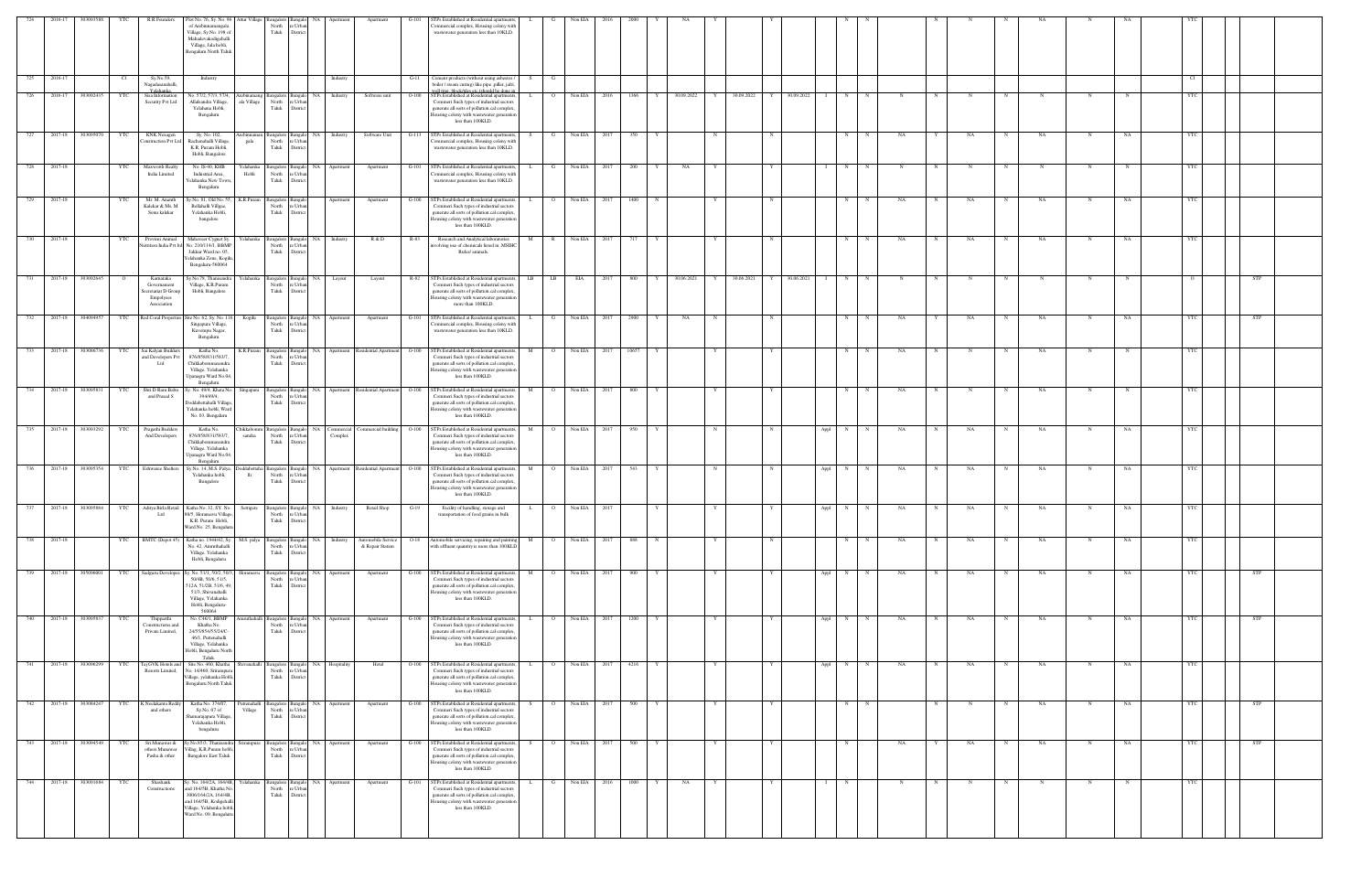| K.R.Puram<br>$O-100$<br>3angalore<br>Bangalo Na<br>ettahalasur Village, Ja<br>North<br>Commeri Such types of industrial sectors<br>e Urbar<br>Taluk<br>Hobli, Yelahanka Taluk,<br>District<br>generate all sorts of pollution.cal complex,<br>Bengaluru-562157<br>ousing colony with wastewater generation<br>less than 100KLD.<br>303095858<br>Sri Mahalakshmi<br>y. No. 87/2, 87/3, 89 &<br>STPs Established at Residential apartments,<br>2017-18<br>YTC<br>Bangalo NA<br>Apartment<br>Apartment<br>$G-100$<br>Non EIA<br>2000<br>N<br>NA<br>STP<br>Bangalore<br>2017<br>$_{\rm N}$<br>NA<br>746<br>Apartment<br>Construction<br>11 ward No. 20, Jakk<br>North<br>Commeri Such types of industrial sectors<br>: Urba<br>Taluk<br>generate all sorts of pollution.cal complex.<br>Village, Yelahanka<br>Distri<br>Hobli, Bangalore<br>lousing colony with wastewater generation<br>less than 100KLD.<br>STPs Established at Residential apartments,<br>2017-18<br>303094108<br>YTC<br>Centre for Sports<br>Sy. No. 84/2,<br>Commercial building O-100<br>Non EIA<br>2000<br>N<br>NA<br>NA<br><b>STP</b><br>747<br><b>Settahalasur</b><br>Bangalore Bangalo NA Commercial<br>$\overline{O}$<br>2017<br>N<br>Rachenahalli Village,<br>North<br>Commeri Such types of industrial sectors<br><b>Excellence Private</b><br>e Urbar<br>Complex<br>Taluk<br>Limited<br>K.R. Puram Hobli,<br>District<br>generate all sorts of pollution.cal complex,<br>Bengaluru East Taluk<br>lousing colony with wastewater generation<br>less than 100KLD.<br>Sobha Limited<br>748<br>2017-18<br>303091153<br>YTC<br>No. 490, (77/1A),<br>Jakkur<br>sangalore Bangalo NA Apartment<br>Apartment<br>$G-100$<br>STPs Established at Residential apartments,<br>$\overline{O}$<br>Non EIA 2016<br>14168<br>N<br>STP<br>$\mathbf{L}$<br>Y<br>Y<br>N<br>N<br>YTC<br>Village<br>North<br>e Urban<br>Commeri Such types of industrial sectors<br><b>International Airport</b><br>Taluk<br>generate all sorts of pollution.cal complex,<br>Road, Opp Jakkur<br>District<br>Aerodrome,<br>lousing colony with wastewater generation<br>less than 100KLD.<br>lalasandra, Bengaluru<br>560065<br>v. No. 35/1, 35/2, 35/.<br>2017-18<br>305094791<br>Assetz Investment<br>Rachenahalli Bangalore Bangalo NA<br>North re Urban<br>R-82<br>STPs Established at Residential apartments,<br>EIA<br>4900<br>N<br>NA<br><b>STP</b><br>YTC<br>Apartment<br>$\mathbb{R}$<br>2017<br>NA<br>NA<br>NA<br>749<br>Apartment<br>N<br>N<br>N<br>YTC<br>L.<br>N<br>N<br>and Holding LLP<br>35/4, and 34/2,<br>'ommercial complex, Housing colony with<br>Taluk<br>hirumenahalli Village<br>District<br>wastewater generation more than 100KLD.<br>Assetz Cozmo<br>Yelahanka hobli,<br>Bengaluru North Taluk<br>2017-18<br>Attide Hotel,<br>STPs Established at Residential apartments,<br>Non EIA 2017<br>30.09.2021<br>30.09.2021<br>N 30.09.2021<br>750<br>BBMP Katha No.<br>Allalasandra Bangalore Bangalo NA<br>$O-100$<br>1140<br>Y<br>N<br>NA<br>STP<br>Hospitality<br>Hotel<br>$\overline{\mathbf{O}}$<br>Y<br>NA<br>NA<br>N<br>NA<br>L.<br>N<br>North<br>68/27, Chokkanahall<br>Commeri Such types of industrial sectors<br>e Urba<br>elahanka Zone, BBMI<br>Taluk<br>generate all sorts of pollution.cal complex,<br>District<br>Ward No. 05, Jakkur<br>Iousing colony with wastewater generation<br>Bengaluru<br>less than 100KLD.<br>STPs Established at Residential apartments,<br>2017-18<br>303096136<br>YTC<br>Mohammed Zafrul<br>Sy.No. 33, Srirampura<br>NA<br>Apartment<br>R-82<br>EIA<br>2017<br>1500<br>N<br>NA<br>NA<br>NA<br>NA<br>STP<br>Apartment<br>$\mathbb{R}$<br>irumenahal Bangalore<br>Bangak<br>Khan and Others,<br>Village, Jakkur Main<br>North<br>$\mathbf{h}$<br>e Urbar<br>commercial complex, Housing colony with<br>Taluk<br>Road, Bengaluru<br>wastewater generation more than 100KLD.<br>District<br>Shaik Layeeq Ahme<br>Sy.No. 5/3, & 6/1,<br>STPs Established at Residential apartments,<br>2017-18<br>303093316<br><b>NA</b><br>$G-100$<br>Non EIA<br>N<br>STP<br>752<br>YTC<br>hokkanahall Bangalore<br>980<br>NA<br>NA<br>NA<br>3angalo<br>Apartment<br>Apartment<br>M<br>Appl<br>NA<br>2016<br>North<br>Mandalakunte Village<br>i Village<br>Commeri Such types of industrial sectors<br>e Urba<br>Yelahanka Hobli,<br>Taluk<br>generate all sorts of pollution.cal complex.<br>Distric<br>Bengaluru<br>lousing colony with wastewater generation<br>less than 100KLD.<br>STPs Established at Residential apartments,<br>753<br>2017-18<br>YTC<br>WLP Urban<br>Katha No. 224/19/1,<br>irirampura Bangalore Bangalo NA Apartment<br>Apartment<br>$G-101$<br>Non EIA<br>2016<br>900<br>N<br>STP<br>M<br>G<br>NA<br>20/3, Agarahara Village<br>North<br>nfrasturctures LLP<br>e Urbs<br>'ommercial complex, Housing colony with<br>Yelahanka Hobli,<br>Taluk<br>wastewater generation less than 10KLD.<br><b>Distric</b><br>Bengaluru North Taluk<br>2017-18<br>303093126<br>STPs Established at Residential apartments,<br>Divyashree<br>Khatha No. 229/30/1<br>R-82<br>EIA<br>N<br>NA<br>YTC<br><b>NA</b><br>Apartment<br>16000<br>NA<br>NA<br>andalakunt<br>angalore<br>Apartmen<br>frastructure Pvt Lt<br>Sy.No. 30/1, Agrahara<br>e Village<br>North<br>e Urbar<br>'ommercial complex, Housing colony with<br>Village, Yelahanka<br>Taluk<br>wastewater generation more than 100KLD.<br>District<br>Hobli, Ward No. 05,<br>Bengaluru<br>755<br>2017-18<br>303094828<br>riguna Projects Pv<br>Sy. No. 104, Khata No.<br>STPs Established at Residential apartments,<br>Non EIA<br>YTC<br>Agarahara<br>Bangalo NA<br>$G-100$<br>$\overline{O}$<br>2017<br>2000<br>N<br>NA<br>NA<br>STP<br>Bangalore<br>Apartment<br>Apartment<br>$\mathbf N$<br>NA<br>NA<br>YTC<br>$-L$<br>N<br>N<br>125/1, 125/2, Chelekero<br>North<br>Commeri Such types of industrial sectors<br>e Urba<br>Village, Kalyannagar,<br>Taluk<br>generate all sorts of pollution.cal complex,<br>District<br>Bengaluru-560043<br>busing colony with wastewater generation<br>less than 100KLD.<br>2017-18<br>STPs Established at Residential apartments,<br>303093884<br>riguna Projects Pvt<br>KIADB Industrial Area,<br>Bangalo NA<br>$G-100$<br>Non EIA 2017<br>800<br>N<br>YTC<br>r'elahanka<br>angalore<br>Apartment<br>Apartment<br>$\overline{O}$<br>NA<br>STP<br>NA<br>bt I<br>Devanahalli Park, and<br>Hobli<br>North<br>Commeri Such types of industrial sectors<br>: Urbs<br>Taluk<br>Open Space-2 Part,<br>generate all sorts of pollution.cal complex.<br>District<br>Bengaluru<br>Iousing colony with wastewater generation<br>less than 100KLD.<br>757<br>2017-18<br>North Bangalore<br>Health-care Establishment (as defined in<br>Non EIA<br>30.09.2022<br>30.09.2022<br>30.09.2022<br>Plot No 436/2/390/2<br>Chelekere<br>800<br>N<br>NA<br>NA<br>Hospital<br>O-85<br>2017<br>Y<br>Y<br><b>Bangalore</b><br>Bangak<br>Hospital<br>$\circ$<br>N<br>NA<br>$-$<br>North<br>2nd main, KHB<br>e Urba<br>BMW Rules) with effluent quantity is less<br>Hospital<br>Taluk<br>Colony, Gandhinagar,<br>District<br>than 100KLD and without incinerator<br>Yelahanka, Bangalore<br>560064<br>Sy no 2041/H, 3rd KIADB Bangalore Bangalo NA Industry<br>2017-18 203094652<br><b>BWSSB</b> Tertiary<br>R-82 STPs Established at Residential apartments, L R Non EIA 2017 6790<br>Y 30.06.2021 N 30.06.2021 N 30.06.2021 Appl<br>758<br>STP<br>N<br>NA<br>NA<br><b>NA</b><br>STP<br>$\overline{O}$<br>N<br>NA<br>$\mathbf N$<br>N<br>$\overline{O}$<br><b>Treatment Plant</b><br>phase, Sector B, KHB<br>dustrial area<br>North<br>e Urban<br>ommercial complex, Housing colony with<br>Taluk<br>District<br>wastewater generation more than 100KLD.<br>layout, Yelahanka<br>Satellite Town,<br>Bangalore North Taluk<br>2017-18<br>Yelahanka<br>Bangalo NA<br>Automobile Service<br>Automobile servicing, repairing and painting<br>Non EIA 2017<br>30.09.2022<br>30.09.2022<br>30.09.2022<br>759<br>Nexus<br>Sy no 17/2 & 127,<br>Bangalore<br>Industry<br>$O-18$<br>743<br>Y<br>N<br>NA<br>NA<br>NA<br>NA<br>ETP<br>North<br>with effluent quantity is more than 100KLD<br>Navarathna Agrahara<br>e Urba<br>& Repair Station<br>Taluk<br>village, Jala Hobli,<br>District<br>Bangalore North Talul<br>2017-18 305096797<br>STPs Established at Residential apartments,<br>Non EIA<br>YTC<br>Chata No 675/28, Sy N<br>Yelahanka<br>ommercial building<br>6400<br><b>STP</b><br>760<br>Karnataka Housing<br>langalore Bangalo KHB Commercia<br>$O-100$<br>$\overline{O}$<br>2017<br>N<br>NA<br>NA<br>NA<br>NA<br>N<br>e Urban layout<br>Commeri Such types of industrial sectors<br>Board<br>28 of Attur village<br>North<br>Complex<br>Taluk<br>Yelahanka Hobli,<br>District<br>generate all sorts of pollution.cal complex,<br><b>Bangalore North taluk</b><br>lousing colony with wastewater generation<br>less than 100KLD.<br>761<br>2017-18 304097486<br>K. Venkatesh (S/o<br>Jala Hobli<br>STPs Established at Residential apartments,<br>Non EIA 2017<br>YTC<br>Khata No 672/28, Sy No<br>Bangalore Bangalo NA Apartment<br>Apartment<br>$G-100$<br>$\overline{O}$<br>1900<br>N<br>N<br>NA<br>N<br>NA<br>N<br><b>NA</b><br>N<br>NA<br>YTC<br>STP<br>L.<br>Y<br>N<br>N<br>North<br>e Urban<br>Commeri Such types of industrial sectors<br>Late M.<br>28 of Attur village<br>Taluk<br>District<br>generate all sorts of pollution.cal complex<br>Yelahanka Hobli,<br>Krishnareddy)<br>Iousing colony with wastewater generation<br><b>Bangalore North taluk</b><br>less than 100KLD.<br>762<br>2017-18<br>Non EIA<br>303086661<br>YTC<br>Hoysala Projects Pvt<br>Khata No 679/28, Sy No<br>Yelahanka<br>Bangalore Bangalo NA<br>R-82<br>GTPs Established at Residential apartments,<br>4900<br>NA<br><b>STP</b><br>$\mathbb{R}$<br>2017<br>N<br>NA<br>NA<br>YTC<br>Apartment<br>N<br>N<br>$\mathbf N$<br>NA<br>Apartment<br>L.<br>Y<br>N<br>N<br>N<br>North<br>28 of Attur village<br>e Urban<br>'ommercial complex, Housing colony with<br>Ltd<br>Taluk<br>Yelahanka Hobli,<br>District<br>wastewater generation more than 100KLD.<br>Bangalore North taluk<br>763 2017-18 303086663<br>STPs Established at Residential apartments,<br>Hoysala Projects P<br>Yelahanka<br>$R-82$<br>Non EIA 2017<br>YTC<br>Sy No 34/3, Katha No<br>2500<br>STP<br>angalore Bangalo NA<br>Apartment<br>Apartment<br>R<br>N<br>NA<br>NA<br>NA<br>NA<br>N<br>N<br>Ltd<br>979/34/2, Shivanahall<br>North<br>e Urbar<br>'ommercial complex, Housing colony with<br>Taluk<br>District<br>wastewater generation more than 100KLD.<br>village, yelahanka,<br>Bengaluru<br>2017-18<br>303086665<br><b>Ioysala Projects P</b><br>Khatha No<br>relahanka<br><b>NA</b><br>R-82<br>STPs Established at Residential apartments,<br>Non EIA<br>4800<br>764<br>YTC<br>Bangalore Bangalo<br>$\mathbb{R}$<br>2017<br>N<br>$_{\rm N}$<br>N<br>NA<br>NA<br>NA<br>NA<br>YTC<br>STP<br>Apartment<br>Apartment<br>N<br>Ltd<br>595/2061/21,22/15,16<br>North<br>re Urban<br>Commercial complex, Housing colony with<br>Taluk<br>7,18,19,20,23 Site No<br>wastewater generation more than 100KLD.<br>District<br>5, 16, 17, 18, 19, 20, 21, 2<br>,23, Kodigehalli village,<br>yelahanka Hobli,<br><b>Bangalore North Taluk</b><br>765 2017-2018 303097363<br>Sy no 116/1, 116/3,<br>STPs Established at Residential apartments,<br>Non EIA<br>4300<br>YTC<br>yramid Builders &<br>Yelahanka<br>Bangalo NA<br>R-82<br>2017<br>N<br>NA<br>NA<br>NA<br>NA<br>YTC<br>STP<br>Bangalore<br>Apartment<br>Apartment<br>$\mathbb{R}$<br>N<br>N<br>N<br>Chata No.10 Chelekere<br>North<br>ommercial complex, Housing colony with<br>Developers<br>: Urba<br>Taluk<br>wastewater generation more than 100KLD.<br>village, K.R.Puram<br>District<br>Hobli, Bangalore East<br>Taluk<br>766 2017-2018 304097704<br>STPs Established at Residential apartments,<br>Sy No 61/1 and 58,<br>Non EIA 2017<br>1000<br><b>STP</b><br>YTC<br>M/s Arunodaya<br>Yelahanka  <br>Bangalore Bangalo NA<br>$O-100$<br>N<br>NA<br>NA<br>NA<br>YTC<br>Apartment<br>Apartment<br>$\overline{O}$<br>Y<br>N<br>$\mathbf N$<br>N<br>NA<br>N<br>N<br>$\mathbf N$<br>Chokkanahalli Village,<br>North<br>Commeri Such types of industrial sectors<br>Developers<br>e Urban<br>Taluk<br>generate all sorts of pollution.cal complex,<br>hanisandra main Road<br>District<br>Yelahanka Hobli,<br>ousing colony with wastewater generation<br>bangalore -560064<br>less than 100KLD. |     |         |     |              |                        |  |                       |                                             |  |         |  |  |  |  |  |  |  |  |  |  |
|----------------------------------------------------------------------------------------------------------------------------------------------------------------------------------------------------------------------------------------------------------------------------------------------------------------------------------------------------------------------------------------------------------------------------------------------------------------------------------------------------------------------------------------------------------------------------------------------------------------------------------------------------------------------------------------------------------------------------------------------------------------------------------------------------------------------------------------------------------------------------------------------------------------------------------------------------------------------------------------------------------------------------------------------------------------------------------------------------------------------------------------------------------------------------------------------------------------------------------------------------------------------------------------------------------------------------------------------------------------------------------------------------------------------------------------------------------------------------------------------------------------------------------------------------------------------------------------------------------------------------------------------------------------------------------------------------------------------------------------------------------------------------------------------------------------------------------------------------------------------------------------------------------------------------------------------------------------------------------------------------------------------------------------------------------------------------------------------------------------------------------------------------------------------------------------------------------------------------------------------------------------------------------------------------------------------------------------------------------------------------------------------------------------------------------------------------------------------------------------------------------------------------------------------------------------------------------------------------------------------------------------------------------------------------------------------------------------------------------------------------------------------------------------------------------------------------------------------------------------------------------------------------------------------------------------------------------------------------------------------------------------------------------------------------------------------------------------------------------------------------------------------------------------------------------------------------------------------------------------------------------------------------------------------------------------------------------------------------------------------------------------------------------------------------------------------------------------------------------------------------------------------------------------------------------------------------------------------------------------------------------------------------------------------------------------------------------------------------------------------------------------------------------------------------------------------------------------------------------------------------------------------------------------------------------------------------------------------------------------------------------------------------------------------------------------------------------------------------------------------------------------------------------------------------------------------------------------------------------------------------------------------------------------------------------------------------------------------------------------------------------------------------------------------------------------------------------------------------------------------------------------------------------------------------------------------------------------------------------------------------------------------------------------------------------------------------------------------------------------------------------------------------------------------------------------------------------------------------------------------------------------------------------------------------------------------------------------------------------------------------------------------------------------------------------------------------------------------------------------------------------------------------------------------------------------------------------------------------------------------------------------------------------------------------------------------------------------------------------------------------------------------------------------------------------------------------------------------------------------------------------------------------------------------------------------------------------------------------------------------------------------------------------------------------------------------------------------------------------------------------------------------------------------------------------------------------------------------------------------------------------------------------------------------------------------------------------------------------------------------------------------------------------------------------------------------------------------------------------------------------------------------------------------------------------------------------------------------------------------------------------------------------------------------------------------------------------------------------------------------------------------------------------------------------------------------------------------------------------------------------------------------------------------------------------------------------------------------------------------------------------------------------------------------------------------------------------------------------------------------------------------------------------------------------------------------------------------------------------------------------------------------------------------------------------------------------------------------------------------------------------------------------------------------------------------------------------------------------------------------------------------------------------------------------------------------------------------------------------------------------------------------------------------------------------------------------------------------------------------------------------------------------------------------------------------------------------------------------------------------------------------------------------------------------------------------------------------------------------------------------------------------------------------------------------------------------------------------------------------------------------------------------------------------------------------------------------------------------------------------------------------------------------------------------------------------------------------------------------------------------------------------------------------------------------------------------------------------------------------------------------------------------------------------------------------------------------------------------------------------------------------------------------------------------------------------------------------------------------------------------------------------------------------------------------------------------------------------------------------------------------------------------------------------------------------------------------------------------------------------------------------------------------------------------------------------------------------------------------------------------------------------------------------------------------------------------------------------------------------------------------------------------------------------------------------------------------------------------------------------------------------------------------------------------------------------------------------------------------------------------------------------------------------------------------------------------------------------------------------------------------------------------------------------------------------------------------------------------------------------------------------------------------------------------------------------------------------------------------------------------------------------------------------------------------------------------------------------------------------------------------------------------------------------------------------------------------------------------------------------------------------------------------------------------------------------------------------------------------------------------------------------------------------------------------------------------------------------------------------------------------------------------------------------------------------------------------------------------------------------------------------------------------------------------------------------------------------------------------------------------------------------------------------------------------------------------------------------------------------------------------------------------------------------------------------------------------------------------------------------------------------------------------------------------------------------------------------------------------------------------------------------------------------------------------------------------------------------------------------------------------------------------------------------------------------------------------------------------------------------------------------------------------------------------------------------------------------------------------------------------------------------------------------------------------------------------------------------------------------------------------------------------------------------------------------------------------------------------------------------------------------------------------------------------------------------------------------------------------------------------------------------------------------------------------------------------------------------------------------------------------------------------------------------------------------------------------------------------------------------------------------------------------------------------------------------------------------------------------------------------------------------------------------------------------------------------------------------------------------------------------------------------------------------------------------------------------------------------------------------------------------------------------------------------------------------------------------------------------------------------------------------------------------------------------------------------------------------------------------------------------------------------------------------------------------------------------------------------------------------------------------------------------------------------------------------------------------------------------|-----|---------|-----|--------------|------------------------|--|-----------------------|---------------------------------------------|--|---------|--|--|--|--|--|--|--|--|--|--|
|                                                                                                                                                                                                                                                                                                                                                                                                                                                                                                                                                                                                                                                                                                                                                                                                                                                                                                                                                                                                                                                                                                                                                                                                                                                                                                                                                                                                                                                                                                                                                                                                                                                                                                                                                                                                                                                                                                                                                                                                                                                                                                                                                                                                                                                                                                                                                                                                                                                                                                                                                                                                                                                                                                                                                                                                                                                                                                                                                                                                                                                                                                                                                                                                                                                                                                                                                                                                                                                                                                                                                                                                                                                                                                                                                                                                                                                                                                                                                                                                                                                                                                                                                                                                                                                                                                                                                                                                                                                                                                                                                                                                                                                                                                                                                                                                                                                                                                                                                                                                                                                                                                                                                                                                                                                                                                                                                                                                                                                                                                                                                                                                                                                                                                                                                                                                                                                                                                                                                                                                                                                                                                                                                                                                                                                                                                                                                                                                                                                                                                                                                                                                                                                                                                                                                                                                                                                                                                                                                                                                                                                                                                                                                                                                                                                                                                                                                                                                                                                                                                                                                                                                                                                                                                                                                                                                                                                                                                                                                                                                                                                                                                                                                                                                                                                                                                                                                                                                                                                                                                                                                                                                                                                                                                                                                                                                                                                                                                                                                                                                                                                                                                                                                                                                                                                                                                                                                                                                                                                                                                                                                                                                                                                                                                                                                                                                                                                                                                                                                                                                                                                                                                                                                                                                                                                                                                                                                                                                                                                                                                                                                                                                                                                                                                                                                                                                                                                                                                                                                                                                                                                                                                                                                                                                                                                                                                                                                                                                                                                                                                                                                                                                                                                                                                                                                                                                                                                                                                                                                                                                                                                                                                                                                                                                                                                                                                                                                                                                                                                                                  | 745 | 2017-18 | YTC | Just Natural | Sy. No. 336 and 352/1, |  | Residential Apartment | STPs Established at Residential apartments, |  | Non EIA |  |  |  |  |  |  |  |  |  |  |
|                                                                                                                                                                                                                                                                                                                                                                                                                                                                                                                                                                                                                                                                                                                                                                                                                                                                                                                                                                                                                                                                                                                                                                                                                                                                                                                                                                                                                                                                                                                                                                                                                                                                                                                                                                                                                                                                                                                                                                                                                                                                                                                                                                                                                                                                                                                                                                                                                                                                                                                                                                                                                                                                                                                                                                                                                                                                                                                                                                                                                                                                                                                                                                                                                                                                                                                                                                                                                                                                                                                                                                                                                                                                                                                                                                                                                                                                                                                                                                                                                                                                                                                                                                                                                                                                                                                                                                                                                                                                                                                                                                                                                                                                                                                                                                                                                                                                                                                                                                                                                                                                                                                                                                                                                                                                                                                                                                                                                                                                                                                                                                                                                                                                                                                                                                                                                                                                                                                                                                                                                                                                                                                                                                                                                                                                                                                                                                                                                                                                                                                                                                                                                                                                                                                                                                                                                                                                                                                                                                                                                                                                                                                                                                                                                                                                                                                                                                                                                                                                                                                                                                                                                                                                                                                                                                                                                                                                                                                                                                                                                                                                                                                                                                                                                                                                                                                                                                                                                                                                                                                                                                                                                                                                                                                                                                                                                                                                                                                                                                                                                                                                                                                                                                                                                                                                                                                                                                                                                                                                                                                                                                                                                                                                                                                                                                                                                                                                                                                                                                                                                                                                                                                                                                                                                                                                                                                                                                                                                                                                                                                                                                                                                                                                                                                                                                                                                                                                                                                                                                                                                                                                                                                                                                                                                                                                                                                                                                                                                                                                                                                                                                                                                                                                                                                                                                                                                                                                                                                                                                                                                                                                                                                                                                                                                                                                                                                                                                                                                                                                                  |     |         |     |              |                        |  |                       |                                             |  |         |  |  |  |  |  |  |  |  |  |  |
|                                                                                                                                                                                                                                                                                                                                                                                                                                                                                                                                                                                                                                                                                                                                                                                                                                                                                                                                                                                                                                                                                                                                                                                                                                                                                                                                                                                                                                                                                                                                                                                                                                                                                                                                                                                                                                                                                                                                                                                                                                                                                                                                                                                                                                                                                                                                                                                                                                                                                                                                                                                                                                                                                                                                                                                                                                                                                                                                                                                                                                                                                                                                                                                                                                                                                                                                                                                                                                                                                                                                                                                                                                                                                                                                                                                                                                                                                                                                                                                                                                                                                                                                                                                                                                                                                                                                                                                                                                                                                                                                                                                                                                                                                                                                                                                                                                                                                                                                                                                                                                                                                                                                                                                                                                                                                                                                                                                                                                                                                                                                                                                                                                                                                                                                                                                                                                                                                                                                                                                                                                                                                                                                                                                                                                                                                                                                                                                                                                                                                                                                                                                                                                                                                                                                                                                                                                                                                                                                                                                                                                                                                                                                                                                                                                                                                                                                                                                                                                                                                                                                                                                                                                                                                                                                                                                                                                                                                                                                                                                                                                                                                                                                                                                                                                                                                                                                                                                                                                                                                                                                                                                                                                                                                                                                                                                                                                                                                                                                                                                                                                                                                                                                                                                                                                                                                                                                                                                                                                                                                                                                                                                                                                                                                                                                                                                                                                                                                                                                                                                                                                                                                                                                                                                                                                                                                                                                                                                                                                                                                                                                                                                                                                                                                                                                                                                                                                                                                                                                                                                                                                                                                                                                                                                                                                                                                                                                                                                                                                                                                                                                                                                                                                                                                                                                                                                                                                                                                                                                                                                                                                                                                                                                                                                                                                                                                                                                                                                                                                                                                  |     |         |     |              |                        |  |                       |                                             |  |         |  |  |  |  |  |  |  |  |  |  |
|                                                                                                                                                                                                                                                                                                                                                                                                                                                                                                                                                                                                                                                                                                                                                                                                                                                                                                                                                                                                                                                                                                                                                                                                                                                                                                                                                                                                                                                                                                                                                                                                                                                                                                                                                                                                                                                                                                                                                                                                                                                                                                                                                                                                                                                                                                                                                                                                                                                                                                                                                                                                                                                                                                                                                                                                                                                                                                                                                                                                                                                                                                                                                                                                                                                                                                                                                                                                                                                                                                                                                                                                                                                                                                                                                                                                                                                                                                                                                                                                                                                                                                                                                                                                                                                                                                                                                                                                                                                                                                                                                                                                                                                                                                                                                                                                                                                                                                                                                                                                                                                                                                                                                                                                                                                                                                                                                                                                                                                                                                                                                                                                                                                                                                                                                                                                                                                                                                                                                                                                                                                                                                                                                                                                                                                                                                                                                                                                                                                                                                                                                                                                                                                                                                                                                                                                                                                                                                                                                                                                                                                                                                                                                                                                                                                                                                                                                                                                                                                                                                                                                                                                                                                                                                                                                                                                                                                                                                                                                                                                                                                                                                                                                                                                                                                                                                                                                                                                                                                                                                                                                                                                                                                                                                                                                                                                                                                                                                                                                                                                                                                                                                                                                                                                                                                                                                                                                                                                                                                                                                                                                                                                                                                                                                                                                                                                                                                                                                                                                                                                                                                                                                                                                                                                                                                                                                                                                                                                                                                                                                                                                                                                                                                                                                                                                                                                                                                                                                                                                                                                                                                                                                                                                                                                                                                                                                                                                                                                                                                                                                                                                                                                                                                                                                                                                                                                                                                                                                                                                                                                                                                                                                                                                                                                                                                                                                                                                                                                                                                                                  |     |         |     |              |                        |  |                       |                                             |  |         |  |  |  |  |  |  |  |  |  |  |
|                                                                                                                                                                                                                                                                                                                                                                                                                                                                                                                                                                                                                                                                                                                                                                                                                                                                                                                                                                                                                                                                                                                                                                                                                                                                                                                                                                                                                                                                                                                                                                                                                                                                                                                                                                                                                                                                                                                                                                                                                                                                                                                                                                                                                                                                                                                                                                                                                                                                                                                                                                                                                                                                                                                                                                                                                                                                                                                                                                                                                                                                                                                                                                                                                                                                                                                                                                                                                                                                                                                                                                                                                                                                                                                                                                                                                                                                                                                                                                                                                                                                                                                                                                                                                                                                                                                                                                                                                                                                                                                                                                                                                                                                                                                                                                                                                                                                                                                                                                                                                                                                                                                                                                                                                                                                                                                                                                                                                                                                                                                                                                                                                                                                                                                                                                                                                                                                                                                                                                                                                                                                                                                                                                                                                                                                                                                                                                                                                                                                                                                                                                                                                                                                                                                                                                                                                                                                                                                                                                                                                                                                                                                                                                                                                                                                                                                                                                                                                                                                                                                                                                                                                                                                                                                                                                                                                                                                                                                                                                                                                                                                                                                                                                                                                                                                                                                                                                                                                                                                                                                                                                                                                                                                                                                                                                                                                                                                                                                                                                                                                                                                                                                                                                                                                                                                                                                                                                                                                                                                                                                                                                                                                                                                                                                                                                                                                                                                                                                                                                                                                                                                                                                                                                                                                                                                                                                                                                                                                                                                                                                                                                                                                                                                                                                                                                                                                                                                                                                                                                                                                                                                                                                                                                                                                                                                                                                                                                                                                                                                                                                                                                                                                                                                                                                                                                                                                                                                                                                                                                                                                                                                                                                                                                                                                                                                                                                                                                                                                                                                                  |     |         |     |              |                        |  |                       |                                             |  |         |  |  |  |  |  |  |  |  |  |  |
|                                                                                                                                                                                                                                                                                                                                                                                                                                                                                                                                                                                                                                                                                                                                                                                                                                                                                                                                                                                                                                                                                                                                                                                                                                                                                                                                                                                                                                                                                                                                                                                                                                                                                                                                                                                                                                                                                                                                                                                                                                                                                                                                                                                                                                                                                                                                                                                                                                                                                                                                                                                                                                                                                                                                                                                                                                                                                                                                                                                                                                                                                                                                                                                                                                                                                                                                                                                                                                                                                                                                                                                                                                                                                                                                                                                                                                                                                                                                                                                                                                                                                                                                                                                                                                                                                                                                                                                                                                                                                                                                                                                                                                                                                                                                                                                                                                                                                                                                                                                                                                                                                                                                                                                                                                                                                                                                                                                                                                                                                                                                                                                                                                                                                                                                                                                                                                                                                                                                                                                                                                                                                                                                                                                                                                                                                                                                                                                                                                                                                                                                                                                                                                                                                                                                                                                                                                                                                                                                                                                                                                                                                                                                                                                                                                                                                                                                                                                                                                                                                                                                                                                                                                                                                                                                                                                                                                                                                                                                                                                                                                                                                                                                                                                                                                                                                                                                                                                                                                                                                                                                                                                                                                                                                                                                                                                                                                                                                                                                                                                                                                                                                                                                                                                                                                                                                                                                                                                                                                                                                                                                                                                                                                                                                                                                                                                                                                                                                                                                                                                                                                                                                                                                                                                                                                                                                                                                                                                                                                                                                                                                                                                                                                                                                                                                                                                                                                                                                                                                                                                                                                                                                                                                                                                                                                                                                                                                                                                                                                                                                                                                                                                                                                                                                                                                                                                                                                                                                                                                                                                                                                                                                                                                                                                                                                                                                                                                                                                                                                                                                  |     |         |     |              |                        |  |                       |                                             |  |         |  |  |  |  |  |  |  |  |  |  |
|                                                                                                                                                                                                                                                                                                                                                                                                                                                                                                                                                                                                                                                                                                                                                                                                                                                                                                                                                                                                                                                                                                                                                                                                                                                                                                                                                                                                                                                                                                                                                                                                                                                                                                                                                                                                                                                                                                                                                                                                                                                                                                                                                                                                                                                                                                                                                                                                                                                                                                                                                                                                                                                                                                                                                                                                                                                                                                                                                                                                                                                                                                                                                                                                                                                                                                                                                                                                                                                                                                                                                                                                                                                                                                                                                                                                                                                                                                                                                                                                                                                                                                                                                                                                                                                                                                                                                                                                                                                                                                                                                                                                                                                                                                                                                                                                                                                                                                                                                                                                                                                                                                                                                                                                                                                                                                                                                                                                                                                                                                                                                                                                                                                                                                                                                                                                                                                                                                                                                                                                                                                                                                                                                                                                                                                                                                                                                                                                                                                                                                                                                                                                                                                                                                                                                                                                                                                                                                                                                                                                                                                                                                                                                                                                                                                                                                                                                                                                                                                                                                                                                                                                                                                                                                                                                                                                                                                                                                                                                                                                                                                                                                                                                                                                                                                                                                                                                                                                                                                                                                                                                                                                                                                                                                                                                                                                                                                                                                                                                                                                                                                                                                                                                                                                                                                                                                                                                                                                                                                                                                                                                                                                                                                                                                                                                                                                                                                                                                                                                                                                                                                                                                                                                                                                                                                                                                                                                                                                                                                                                                                                                                                                                                                                                                                                                                                                                                                                                                                                                                                                                                                                                                                                                                                                                                                                                                                                                                                                                                                                                                                                                                                                                                                                                                                                                                                                                                                                                                                                                                                                                                                                                                                                                                                                                                                                                                                                                                                                                                                                                  |     |         |     |              |                        |  |                       |                                             |  |         |  |  |  |  |  |  |  |  |  |  |
|                                                                                                                                                                                                                                                                                                                                                                                                                                                                                                                                                                                                                                                                                                                                                                                                                                                                                                                                                                                                                                                                                                                                                                                                                                                                                                                                                                                                                                                                                                                                                                                                                                                                                                                                                                                                                                                                                                                                                                                                                                                                                                                                                                                                                                                                                                                                                                                                                                                                                                                                                                                                                                                                                                                                                                                                                                                                                                                                                                                                                                                                                                                                                                                                                                                                                                                                                                                                                                                                                                                                                                                                                                                                                                                                                                                                                                                                                                                                                                                                                                                                                                                                                                                                                                                                                                                                                                                                                                                                                                                                                                                                                                                                                                                                                                                                                                                                                                                                                                                                                                                                                                                                                                                                                                                                                                                                                                                                                                                                                                                                                                                                                                                                                                                                                                                                                                                                                                                                                                                                                                                                                                                                                                                                                                                                                                                                                                                                                                                                                                                                                                                                                                                                                                                                                                                                                                                                                                                                                                                                                                                                                                                                                                                                                                                                                                                                                                                                                                                                                                                                                                                                                                                                                                                                                                                                                                                                                                                                                                                                                                                                                                                                                                                                                                                                                                                                                                                                                                                                                                                                                                                                                                                                                                                                                                                                                                                                                                                                                                                                                                                                                                                                                                                                                                                                                                                                                                                                                                                                                                                                                                                                                                                                                                                                                                                                                                                                                                                                                                                                                                                                                                                                                                                                                                                                                                                                                                                                                                                                                                                                                                                                                                                                                                                                                                                                                                                                                                                                                                                                                                                                                                                                                                                                                                                                                                                                                                                                                                                                                                                                                                                                                                                                                                                                                                                                                                                                                                                                                                                                                                                                                                                                                                                                                                                                                                                                                                                                                                                                                  |     |         |     |              |                        |  |                       |                                             |  |         |  |  |  |  |  |  |  |  |  |  |
|                                                                                                                                                                                                                                                                                                                                                                                                                                                                                                                                                                                                                                                                                                                                                                                                                                                                                                                                                                                                                                                                                                                                                                                                                                                                                                                                                                                                                                                                                                                                                                                                                                                                                                                                                                                                                                                                                                                                                                                                                                                                                                                                                                                                                                                                                                                                                                                                                                                                                                                                                                                                                                                                                                                                                                                                                                                                                                                                                                                                                                                                                                                                                                                                                                                                                                                                                                                                                                                                                                                                                                                                                                                                                                                                                                                                                                                                                                                                                                                                                                                                                                                                                                                                                                                                                                                                                                                                                                                                                                                                                                                                                                                                                                                                                                                                                                                                                                                                                                                                                                                                                                                                                                                                                                                                                                                                                                                                                                                                                                                                                                                                                                                                                                                                                                                                                                                                                                                                                                                                                                                                                                                                                                                                                                                                                                                                                                                                                                                                                                                                                                                                                                                                                                                                                                                                                                                                                                                                                                                                                                                                                                                                                                                                                                                                                                                                                                                                                                                                                                                                                                                                                                                                                                                                                                                                                                                                                                                                                                                                                                                                                                                                                                                                                                                                                                                                                                                                                                                                                                                                                                                                                                                                                                                                                                                                                                                                                                                                                                                                                                                                                                                                                                                                                                                                                                                                                                                                                                                                                                                                                                                                                                                                                                                                                                                                                                                                                                                                                                                                                                                                                                                                                                                                                                                                                                                                                                                                                                                                                                                                                                                                                                                                                                                                                                                                                                                                                                                                                                                                                                                                                                                                                                                                                                                                                                                                                                                                                                                                                                                                                                                                                                                                                                                                                                                                                                                                                                                                                                                                                                                                                                                                                                                                                                                                                                                                                                                                                                                                                  |     |         |     |              |                        |  |                       |                                             |  |         |  |  |  |  |  |  |  |  |  |  |
|                                                                                                                                                                                                                                                                                                                                                                                                                                                                                                                                                                                                                                                                                                                                                                                                                                                                                                                                                                                                                                                                                                                                                                                                                                                                                                                                                                                                                                                                                                                                                                                                                                                                                                                                                                                                                                                                                                                                                                                                                                                                                                                                                                                                                                                                                                                                                                                                                                                                                                                                                                                                                                                                                                                                                                                                                                                                                                                                                                                                                                                                                                                                                                                                                                                                                                                                                                                                                                                                                                                                                                                                                                                                                                                                                                                                                                                                                                                                                                                                                                                                                                                                                                                                                                                                                                                                                                                                                                                                                                                                                                                                                                                                                                                                                                                                                                                                                                                                                                                                                                                                                                                                                                                                                                                                                                                                                                                                                                                                                                                                                                                                                                                                                                                                                                                                                                                                                                                                                                                                                                                                                                                                                                                                                                                                                                                                                                                                                                                                                                                                                                                                                                                                                                                                                                                                                                                                                                                                                                                                                                                                                                                                                                                                                                                                                                                                                                                                                                                                                                                                                                                                                                                                                                                                                                                                                                                                                                                                                                                                                                                                                                                                                                                                                                                                                                                                                                                                                                                                                                                                                                                                                                                                                                                                                                                                                                                                                                                                                                                                                                                                                                                                                                                                                                                                                                                                                                                                                                                                                                                                                                                                                                                                                                                                                                                                                                                                                                                                                                                                                                                                                                                                                                                                                                                                                                                                                                                                                                                                                                                                                                                                                                                                                                                                                                                                                                                                                                                                                                                                                                                                                                                                                                                                                                                                                                                                                                                                                                                                                                                                                                                                                                                                                                                                                                                                                                                                                                                                                                                                                                                                                                                                                                                                                                                                                                                                                                                                                                                                                  |     |         |     |              |                        |  |                       |                                             |  |         |  |  |  |  |  |  |  |  |  |  |
|                                                                                                                                                                                                                                                                                                                                                                                                                                                                                                                                                                                                                                                                                                                                                                                                                                                                                                                                                                                                                                                                                                                                                                                                                                                                                                                                                                                                                                                                                                                                                                                                                                                                                                                                                                                                                                                                                                                                                                                                                                                                                                                                                                                                                                                                                                                                                                                                                                                                                                                                                                                                                                                                                                                                                                                                                                                                                                                                                                                                                                                                                                                                                                                                                                                                                                                                                                                                                                                                                                                                                                                                                                                                                                                                                                                                                                                                                                                                                                                                                                                                                                                                                                                                                                                                                                                                                                                                                                                                                                                                                                                                                                                                                                                                                                                                                                                                                                                                                                                                                                                                                                                                                                                                                                                                                                                                                                                                                                                                                                                                                                                                                                                                                                                                                                                                                                                                                                                                                                                                                                                                                                                                                                                                                                                                                                                                                                                                                                                                                                                                                                                                                                                                                                                                                                                                                                                                                                                                                                                                                                                                                                                                                                                                                                                                                                                                                                                                                                                                                                                                                                                                                                                                                                                                                                                                                                                                                                                                                                                                                                                                                                                                                                                                                                                                                                                                                                                                                                                                                                                                                                                                                                                                                                                                                                                                                                                                                                                                                                                                                                                                                                                                                                                                                                                                                                                                                                                                                                                                                                                                                                                                                                                                                                                                                                                                                                                                                                                                                                                                                                                                                                                                                                                                                                                                                                                                                                                                                                                                                                                                                                                                                                                                                                                                                                                                                                                                                                                                                                                                                                                                                                                                                                                                                                                                                                                                                                                                                                                                                                                                                                                                                                                                                                                                                                                                                                                                                                                                                                                                                                                                                                                                                                                                                                                                                                                                                                                                                                                                                  |     |         |     |              |                        |  |                       |                                             |  |         |  |  |  |  |  |  |  |  |  |  |
|                                                                                                                                                                                                                                                                                                                                                                                                                                                                                                                                                                                                                                                                                                                                                                                                                                                                                                                                                                                                                                                                                                                                                                                                                                                                                                                                                                                                                                                                                                                                                                                                                                                                                                                                                                                                                                                                                                                                                                                                                                                                                                                                                                                                                                                                                                                                                                                                                                                                                                                                                                                                                                                                                                                                                                                                                                                                                                                                                                                                                                                                                                                                                                                                                                                                                                                                                                                                                                                                                                                                                                                                                                                                                                                                                                                                                                                                                                                                                                                                                                                                                                                                                                                                                                                                                                                                                                                                                                                                                                                                                                                                                                                                                                                                                                                                                                                                                                                                                                                                                                                                                                                                                                                                                                                                                                                                                                                                                                                                                                                                                                                                                                                                                                                                                                                                                                                                                                                                                                                                                                                                                                                                                                                                                                                                                                                                                                                                                                                                                                                                                                                                                                                                                                                                                                                                                                                                                                                                                                                                                                                                                                                                                                                                                                                                                                                                                                                                                                                                                                                                                                                                                                                                                                                                                                                                                                                                                                                                                                                                                                                                                                                                                                                                                                                                                                                                                                                                                                                                                                                                                                                                                                                                                                                                                                                                                                                                                                                                                                                                                                                                                                                                                                                                                                                                                                                                                                                                                                                                                                                                                                                                                                                                                                                                                                                                                                                                                                                                                                                                                                                                                                                                                                                                                                                                                                                                                                                                                                                                                                                                                                                                                                                                                                                                                                                                                                                                                                                                                                                                                                                                                                                                                                                                                                                                                                                                                                                                                                                                                                                                                                                                                                                                                                                                                                                                                                                                                                                                                                                                                                                                                                                                                                                                                                                                                                                                                                                                                                                                                  |     |         |     |              |                        |  |                       |                                             |  |         |  |  |  |  |  |  |  |  |  |  |
|                                                                                                                                                                                                                                                                                                                                                                                                                                                                                                                                                                                                                                                                                                                                                                                                                                                                                                                                                                                                                                                                                                                                                                                                                                                                                                                                                                                                                                                                                                                                                                                                                                                                                                                                                                                                                                                                                                                                                                                                                                                                                                                                                                                                                                                                                                                                                                                                                                                                                                                                                                                                                                                                                                                                                                                                                                                                                                                                                                                                                                                                                                                                                                                                                                                                                                                                                                                                                                                                                                                                                                                                                                                                                                                                                                                                                                                                                                                                                                                                                                                                                                                                                                                                                                                                                                                                                                                                                                                                                                                                                                                                                                                                                                                                                                                                                                                                                                                                                                                                                                                                                                                                                                                                                                                                                                                                                                                                                                                                                                                                                                                                                                                                                                                                                                                                                                                                                                                                                                                                                                                                                                                                                                                                                                                                                                                                                                                                                                                                                                                                                                                                                                                                                                                                                                                                                                                                                                                                                                                                                                                                                                                                                                                                                                                                                                                                                                                                                                                                                                                                                                                                                                                                                                                                                                                                                                                                                                                                                                                                                                                                                                                                                                                                                                                                                                                                                                                                                                                                                                                                                                                                                                                                                                                                                                                                                                                                                                                                                                                                                                                                                                                                                                                                                                                                                                                                                                                                                                                                                                                                                                                                                                                                                                                                                                                                                                                                                                                                                                                                                                                                                                                                                                                                                                                                                                                                                                                                                                                                                                                                                                                                                                                                                                                                                                                                                                                                                                                                                                                                                                                                                                                                                                                                                                                                                                                                                                                                                                                                                                                                                                                                                                                                                                                                                                                                                                                                                                                                                                                                                                                                                                                                                                                                                                                                                                                                                                                                                                                                                  |     |         |     |              |                        |  |                       |                                             |  |         |  |  |  |  |  |  |  |  |  |  |
|                                                                                                                                                                                                                                                                                                                                                                                                                                                                                                                                                                                                                                                                                                                                                                                                                                                                                                                                                                                                                                                                                                                                                                                                                                                                                                                                                                                                                                                                                                                                                                                                                                                                                                                                                                                                                                                                                                                                                                                                                                                                                                                                                                                                                                                                                                                                                                                                                                                                                                                                                                                                                                                                                                                                                                                                                                                                                                                                                                                                                                                                                                                                                                                                                                                                                                                                                                                                                                                                                                                                                                                                                                                                                                                                                                                                                                                                                                                                                                                                                                                                                                                                                                                                                                                                                                                                                                                                                                                                                                                                                                                                                                                                                                                                                                                                                                                                                                                                                                                                                                                                                                                                                                                                                                                                                                                                                                                                                                                                                                                                                                                                                                                                                                                                                                                                                                                                                                                                                                                                                                                                                                                                                                                                                                                                                                                                                                                                                                                                                                                                                                                                                                                                                                                                                                                                                                                                                                                                                                                                                                                                                                                                                                                                                                                                                                                                                                                                                                                                                                                                                                                                                                                                                                                                                                                                                                                                                                                                                                                                                                                                                                                                                                                                                                                                                                                                                                                                                                                                                                                                                                                                                                                                                                                                                                                                                                                                                                                                                                                                                                                                                                                                                                                                                                                                                                                                                                                                                                                                                                                                                                                                                                                                                                                                                                                                                                                                                                                                                                                                                                                                                                                                                                                                                                                                                                                                                                                                                                                                                                                                                                                                                                                                                                                                                                                                                                                                                                                                                                                                                                                                                                                                                                                                                                                                                                                                                                                                                                                                                                                                                                                                                                                                                                                                                                                                                                                                                                                                                                                                                                                                                                                                                                                                                                                                                                                                                                                                                                                                                  |     |         |     |              |                        |  |                       |                                             |  |         |  |  |  |  |  |  |  |  |  |  |
|                                                                                                                                                                                                                                                                                                                                                                                                                                                                                                                                                                                                                                                                                                                                                                                                                                                                                                                                                                                                                                                                                                                                                                                                                                                                                                                                                                                                                                                                                                                                                                                                                                                                                                                                                                                                                                                                                                                                                                                                                                                                                                                                                                                                                                                                                                                                                                                                                                                                                                                                                                                                                                                                                                                                                                                                                                                                                                                                                                                                                                                                                                                                                                                                                                                                                                                                                                                                                                                                                                                                                                                                                                                                                                                                                                                                                                                                                                                                                                                                                                                                                                                                                                                                                                                                                                                                                                                                                                                                                                                                                                                                                                                                                                                                                                                                                                                                                                                                                                                                                                                                                                                                                                                                                                                                                                                                                                                                                                                                                                                                                                                                                                                                                                                                                                                                                                                                                                                                                                                                                                                                                                                                                                                                                                                                                                                                                                                                                                                                                                                                                                                                                                                                                                                                                                                                                                                                                                                                                                                                                                                                                                                                                                                                                                                                                                                                                                                                                                                                                                                                                                                                                                                                                                                                                                                                                                                                                                                                                                                                                                                                                                                                                                                                                                                                                                                                                                                                                                                                                                                                                                                                                                                                                                                                                                                                                                                                                                                                                                                                                                                                                                                                                                                                                                                                                                                                                                                                                                                                                                                                                                                                                                                                                                                                                                                                                                                                                                                                                                                                                                                                                                                                                                                                                                                                                                                                                                                                                                                                                                                                                                                                                                                                                                                                                                                                                                                                                                                                                                                                                                                                                                                                                                                                                                                                                                                                                                                                                                                                                                                                                                                                                                                                                                                                                                                                                                                                                                                                                                                                                                                                                                                                                                                                                                                                                                                                                                                                                                                                                  |     |         |     |              |                        |  |                       |                                             |  |         |  |  |  |  |  |  |  |  |  |  |
|                                                                                                                                                                                                                                                                                                                                                                                                                                                                                                                                                                                                                                                                                                                                                                                                                                                                                                                                                                                                                                                                                                                                                                                                                                                                                                                                                                                                                                                                                                                                                                                                                                                                                                                                                                                                                                                                                                                                                                                                                                                                                                                                                                                                                                                                                                                                                                                                                                                                                                                                                                                                                                                                                                                                                                                                                                                                                                                                                                                                                                                                                                                                                                                                                                                                                                                                                                                                                                                                                                                                                                                                                                                                                                                                                                                                                                                                                                                                                                                                                                                                                                                                                                                                                                                                                                                                                                                                                                                                                                                                                                                                                                                                                                                                                                                                                                                                                                                                                                                                                                                                                                                                                                                                                                                                                                                                                                                                                                                                                                                                                                                                                                                                                                                                                                                                                                                                                                                                                                                                                                                                                                                                                                                                                                                                                                                                                                                                                                                                                                                                                                                                                                                                                                                                                                                                                                                                                                                                                                                                                                                                                                                                                                                                                                                                                                                                                                                                                                                                                                                                                                                                                                                                                                                                                                                                                                                                                                                                                                                                                                                                                                                                                                                                                                                                                                                                                                                                                                                                                                                                                                                                                                                                                                                                                                                                                                                                                                                                                                                                                                                                                                                                                                                                                                                                                                                                                                                                                                                                                                                                                                                                                                                                                                                                                                                                                                                                                                                                                                                                                                                                                                                                                                                                                                                                                                                                                                                                                                                                                                                                                                                                                                                                                                                                                                                                                                                                                                                                                                                                                                                                                                                                                                                                                                                                                                                                                                                                                                                                                                                                                                                                                                                                                                                                                                                                                                                                                                                                                                                                                                                                                                                                                                                                                                                                                                                                                                                                                                                                                  |     |         |     |              |                        |  |                       |                                             |  |         |  |  |  |  |  |  |  |  |  |  |
|                                                                                                                                                                                                                                                                                                                                                                                                                                                                                                                                                                                                                                                                                                                                                                                                                                                                                                                                                                                                                                                                                                                                                                                                                                                                                                                                                                                                                                                                                                                                                                                                                                                                                                                                                                                                                                                                                                                                                                                                                                                                                                                                                                                                                                                                                                                                                                                                                                                                                                                                                                                                                                                                                                                                                                                                                                                                                                                                                                                                                                                                                                                                                                                                                                                                                                                                                                                                                                                                                                                                                                                                                                                                                                                                                                                                                                                                                                                                                                                                                                                                                                                                                                                                                                                                                                                                                                                                                                                                                                                                                                                                                                                                                                                                                                                                                                                                                                                                                                                                                                                                                                                                                                                                                                                                                                                                                                                                                                                                                                                                                                                                                                                                                                                                                                                                                                                                                                                                                                                                                                                                                                                                                                                                                                                                                                                                                                                                                                                                                                                                                                                                                                                                                                                                                                                                                                                                                                                                                                                                                                                                                                                                                                                                                                                                                                                                                                                                                                                                                                                                                                                                                                                                                                                                                                                                                                                                                                                                                                                                                                                                                                                                                                                                                                                                                                                                                                                                                                                                                                                                                                                                                                                                                                                                                                                                                                                                                                                                                                                                                                                                                                                                                                                                                                                                                                                                                                                                                                                                                                                                                                                                                                                                                                                                                                                                                                                                                                                                                                                                                                                                                                                                                                                                                                                                                                                                                                                                                                                                                                                                                                                                                                                                                                                                                                                                                                                                                                                                                                                                                                                                                                                                                                                                                                                                                                                                                                                                                                                                                                                                                                                                                                                                                                                                                                                                                                                                                                                                                                                                                                                                                                                                                                                                                                                                                                                                                                                                                                                                                  |     |         |     |              |                        |  |                       |                                             |  |         |  |  |  |  |  |  |  |  |  |  |
|                                                                                                                                                                                                                                                                                                                                                                                                                                                                                                                                                                                                                                                                                                                                                                                                                                                                                                                                                                                                                                                                                                                                                                                                                                                                                                                                                                                                                                                                                                                                                                                                                                                                                                                                                                                                                                                                                                                                                                                                                                                                                                                                                                                                                                                                                                                                                                                                                                                                                                                                                                                                                                                                                                                                                                                                                                                                                                                                                                                                                                                                                                                                                                                                                                                                                                                                                                                                                                                                                                                                                                                                                                                                                                                                                                                                                                                                                                                                                                                                                                                                                                                                                                                                                                                                                                                                                                                                                                                                                                                                                                                                                                                                                                                                                                                                                                                                                                                                                                                                                                                                                                                                                                                                                                                                                                                                                                                                                                                                                                                                                                                                                                                                                                                                                                                                                                                                                                                                                                                                                                                                                                                                                                                                                                                                                                                                                                                                                                                                                                                                                                                                                                                                                                                                                                                                                                                                                                                                                                                                                                                                                                                                                                                                                                                                                                                                                                                                                                                                                                                                                                                                                                                                                                                                                                                                                                                                                                                                                                                                                                                                                                                                                                                                                                                                                                                                                                                                                                                                                                                                                                                                                                                                                                                                                                                                                                                                                                                                                                                                                                                                                                                                                                                                                                                                                                                                                                                                                                                                                                                                                                                                                                                                                                                                                                                                                                                                                                                                                                                                                                                                                                                                                                                                                                                                                                                                                                                                                                                                                                                                                                                                                                                                                                                                                                                                                                                                                                                                                                                                                                                                                                                                                                                                                                                                                                                                                                                                                                                                                                                                                                                                                                                                                                                                                                                                                                                                                                                                                                                                                                                                                                                                                                                                                                                                                                                                                                                                                                                                                  |     |         |     |              |                        |  |                       |                                             |  |         |  |  |  |  |  |  |  |  |  |  |
|                                                                                                                                                                                                                                                                                                                                                                                                                                                                                                                                                                                                                                                                                                                                                                                                                                                                                                                                                                                                                                                                                                                                                                                                                                                                                                                                                                                                                                                                                                                                                                                                                                                                                                                                                                                                                                                                                                                                                                                                                                                                                                                                                                                                                                                                                                                                                                                                                                                                                                                                                                                                                                                                                                                                                                                                                                                                                                                                                                                                                                                                                                                                                                                                                                                                                                                                                                                                                                                                                                                                                                                                                                                                                                                                                                                                                                                                                                                                                                                                                                                                                                                                                                                                                                                                                                                                                                                                                                                                                                                                                                                                                                                                                                                                                                                                                                                                                                                                                                                                                                                                                                                                                                                                                                                                                                                                                                                                                                                                                                                                                                                                                                                                                                                                                                                                                                                                                                                                                                                                                                                                                                                                                                                                                                                                                                                                                                                                                                                                                                                                                                                                                                                                                                                                                                                                                                                                                                                                                                                                                                                                                                                                                                                                                                                                                                                                                                                                                                                                                                                                                                                                                                                                                                                                                                                                                                                                                                                                                                                                                                                                                                                                                                                                                                                                                                                                                                                                                                                                                                                                                                                                                                                                                                                                                                                                                                                                                                                                                                                                                                                                                                                                                                                                                                                                                                                                                                                                                                                                                                                                                                                                                                                                                                                                                                                                                                                                                                                                                                                                                                                                                                                                                                                                                                                                                                                                                                                                                                                                                                                                                                                                                                                                                                                                                                                                                                                                                                                                                                                                                                                                                                                                                                                                                                                                                                                                                                                                                                                                                                                                                                                                                                                                                                                                                                                                                                                                                                                                                                                                                                                                                                                                                                                                                                                                                                                                                                                                                                                                                  |     |         |     |              |                        |  |                       |                                             |  |         |  |  |  |  |  |  |  |  |  |  |
|                                                                                                                                                                                                                                                                                                                                                                                                                                                                                                                                                                                                                                                                                                                                                                                                                                                                                                                                                                                                                                                                                                                                                                                                                                                                                                                                                                                                                                                                                                                                                                                                                                                                                                                                                                                                                                                                                                                                                                                                                                                                                                                                                                                                                                                                                                                                                                                                                                                                                                                                                                                                                                                                                                                                                                                                                                                                                                                                                                                                                                                                                                                                                                                                                                                                                                                                                                                                                                                                                                                                                                                                                                                                                                                                                                                                                                                                                                                                                                                                                                                                                                                                                                                                                                                                                                                                                                                                                                                                                                                                                                                                                                                                                                                                                                                                                                                                                                                                                                                                                                                                                                                                                                                                                                                                                                                                                                                                                                                                                                                                                                                                                                                                                                                                                                                                                                                                                                                                                                                                                                                                                                                                                                                                                                                                                                                                                                                                                                                                                                                                                                                                                                                                                                                                                                                                                                                                                                                                                                                                                                                                                                                                                                                                                                                                                                                                                                                                                                                                                                                                                                                                                                                                                                                                                                                                                                                                                                                                                                                                                                                                                                                                                                                                                                                                                                                                                                                                                                                                                                                                                                                                                                                                                                                                                                                                                                                                                                                                                                                                                                                                                                                                                                                                                                                                                                                                                                                                                                                                                                                                                                                                                                                                                                                                                                                                                                                                                                                                                                                                                                                                                                                                                                                                                                                                                                                                                                                                                                                                                                                                                                                                                                                                                                                                                                                                                                                                                                                                                                                                                                                                                                                                                                                                                                                                                                                                                                                                                                                                                                                                                                                                                                                                                                                                                                                                                                                                                                                                                                                                                                                                                                                                                                                                                                                                                                                                                                                                                                                                                  |     |         |     |              |                        |  |                       |                                             |  |         |  |  |  |  |  |  |  |  |  |  |
|                                                                                                                                                                                                                                                                                                                                                                                                                                                                                                                                                                                                                                                                                                                                                                                                                                                                                                                                                                                                                                                                                                                                                                                                                                                                                                                                                                                                                                                                                                                                                                                                                                                                                                                                                                                                                                                                                                                                                                                                                                                                                                                                                                                                                                                                                                                                                                                                                                                                                                                                                                                                                                                                                                                                                                                                                                                                                                                                                                                                                                                                                                                                                                                                                                                                                                                                                                                                                                                                                                                                                                                                                                                                                                                                                                                                                                                                                                                                                                                                                                                                                                                                                                                                                                                                                                                                                                                                                                                                                                                                                                                                                                                                                                                                                                                                                                                                                                                                                                                                                                                                                                                                                                                                                                                                                                                                                                                                                                                                                                                                                                                                                                                                                                                                                                                                                                                                                                                                                                                                                                                                                                                                                                                                                                                                                                                                                                                                                                                                                                                                                                                                                                                                                                                                                                                                                                                                                                                                                                                                                                                                                                                                                                                                                                                                                                                                                                                                                                                                                                                                                                                                                                                                                                                                                                                                                                                                                                                                                                                                                                                                                                                                                                                                                                                                                                                                                                                                                                                                                                                                                                                                                                                                                                                                                                                                                                                                                                                                                                                                                                                                                                                                                                                                                                                                                                                                                                                                                                                                                                                                                                                                                                                                                                                                                                                                                                                                                                                                                                                                                                                                                                                                                                                                                                                                                                                                                                                                                                                                                                                                                                                                                                                                                                                                                                                                                                                                                                                                                                                                                                                                                                                                                                                                                                                                                                                                                                                                                                                                                                                                                                                                                                                                                                                                                                                                                                                                                                                                                                                                                                                                                                                                                                                                                                                                                                                                                                                                                                                                                  |     |         |     |              |                        |  |                       |                                             |  |         |  |  |  |  |  |  |  |  |  |  |
|                                                                                                                                                                                                                                                                                                                                                                                                                                                                                                                                                                                                                                                                                                                                                                                                                                                                                                                                                                                                                                                                                                                                                                                                                                                                                                                                                                                                                                                                                                                                                                                                                                                                                                                                                                                                                                                                                                                                                                                                                                                                                                                                                                                                                                                                                                                                                                                                                                                                                                                                                                                                                                                                                                                                                                                                                                                                                                                                                                                                                                                                                                                                                                                                                                                                                                                                                                                                                                                                                                                                                                                                                                                                                                                                                                                                                                                                                                                                                                                                                                                                                                                                                                                                                                                                                                                                                                                                                                                                                                                                                                                                                                                                                                                                                                                                                                                                                                                                                                                                                                                                                                                                                                                                                                                                                                                                                                                                                                                                                                                                                                                                                                                                                                                                                                                                                                                                                                                                                                                                                                                                                                                                                                                                                                                                                                                                                                                                                                                                                                                                                                                                                                                                                                                                                                                                                                                                                                                                                                                                                                                                                                                                                                                                                                                                                                                                                                                                                                                                                                                                                                                                                                                                                                                                                                                                                                                                                                                                                                                                                                                                                                                                                                                                                                                                                                                                                                                                                                                                                                                                                                                                                                                                                                                                                                                                                                                                                                                                                                                                                                                                                                                                                                                                                                                                                                                                                                                                                                                                                                                                                                                                                                                                                                                                                                                                                                                                                                                                                                                                                                                                                                                                                                                                                                                                                                                                                                                                                                                                                                                                                                                                                                                                                                                                                                                                                                                                                                                                                                                                                                                                                                                                                                                                                                                                                                                                                                                                                                                                                                                                                                                                                                                                                                                                                                                                                                                                                                                                                                                                                                                                                                                                                                                                                                                                                                                                                                                                                                                                                  |     |         |     |              |                        |  |                       |                                             |  |         |  |  |  |  |  |  |  |  |  |  |
|                                                                                                                                                                                                                                                                                                                                                                                                                                                                                                                                                                                                                                                                                                                                                                                                                                                                                                                                                                                                                                                                                                                                                                                                                                                                                                                                                                                                                                                                                                                                                                                                                                                                                                                                                                                                                                                                                                                                                                                                                                                                                                                                                                                                                                                                                                                                                                                                                                                                                                                                                                                                                                                                                                                                                                                                                                                                                                                                                                                                                                                                                                                                                                                                                                                                                                                                                                                                                                                                                                                                                                                                                                                                                                                                                                                                                                                                                                                                                                                                                                                                                                                                                                                                                                                                                                                                                                                                                                                                                                                                                                                                                                                                                                                                                                                                                                                                                                                                                                                                                                                                                                                                                                                                                                                                                                                                                                                                                                                                                                                                                                                                                                                                                                                                                                                                                                                                                                                                                                                                                                                                                                                                                                                                                                                                                                                                                                                                                                                                                                                                                                                                                                                                                                                                                                                                                                                                                                                                                                                                                                                                                                                                                                                                                                                                                                                                                                                                                                                                                                                                                                                                                                                                                                                                                                                                                                                                                                                                                                                                                                                                                                                                                                                                                                                                                                                                                                                                                                                                                                                                                                                                                                                                                                                                                                                                                                                                                                                                                                                                                                                                                                                                                                                                                                                                                                                                                                                                                                                                                                                                                                                                                                                                                                                                                                                                                                                                                                                                                                                                                                                                                                                                                                                                                                                                                                                                                                                                                                                                                                                                                                                                                                                                                                                                                                                                                                                                                                                                                                                                                                                                                                                                                                                                                                                                                                                                                                                                                                                                                                                                                                                                                                                                                                                                                                                                                                                                                                                                                                                                                                                                                                                                                                                                                                                                                                                                                                                                                                                                                  |     |         |     |              |                        |  |                       |                                             |  |         |  |  |  |  |  |  |  |  |  |  |
|                                                                                                                                                                                                                                                                                                                                                                                                                                                                                                                                                                                                                                                                                                                                                                                                                                                                                                                                                                                                                                                                                                                                                                                                                                                                                                                                                                                                                                                                                                                                                                                                                                                                                                                                                                                                                                                                                                                                                                                                                                                                                                                                                                                                                                                                                                                                                                                                                                                                                                                                                                                                                                                                                                                                                                                                                                                                                                                                                                                                                                                                                                                                                                                                                                                                                                                                                                                                                                                                                                                                                                                                                                                                                                                                                                                                                                                                                                                                                                                                                                                                                                                                                                                                                                                                                                                                                                                                                                                                                                                                                                                                                                                                                                                                                                                                                                                                                                                                                                                                                                                                                                                                                                                                                                                                                                                                                                                                                                                                                                                                                                                                                                                                                                                                                                                                                                                                                                                                                                                                                                                                                                                                                                                                                                                                                                                                                                                                                                                                                                                                                                                                                                                                                                                                                                                                                                                                                                                                                                                                                                                                                                                                                                                                                                                                                                                                                                                                                                                                                                                                                                                                                                                                                                                                                                                                                                                                                                                                                                                                                                                                                                                                                                                                                                                                                                                                                                                                                                                                                                                                                                                                                                                                                                                                                                                                                                                                                                                                                                                                                                                                                                                                                                                                                                                                                                                                                                                                                                                                                                                                                                                                                                                                                                                                                                                                                                                                                                                                                                                                                                                                                                                                                                                                                                                                                                                                                                                                                                                                                                                                                                                                                                                                                                                                                                                                                                                                                                                                                                                                                                                                                                                                                                                                                                                                                                                                                                                                                                                                                                                                                                                                                                                                                                                                                                                                                                                                                                                                                                                                                                                                                                                                                                                                                                                                                                                                                                                                                                                                                  |     |         |     |              |                        |  |                       |                                             |  |         |  |  |  |  |  |  |  |  |  |  |
|                                                                                                                                                                                                                                                                                                                                                                                                                                                                                                                                                                                                                                                                                                                                                                                                                                                                                                                                                                                                                                                                                                                                                                                                                                                                                                                                                                                                                                                                                                                                                                                                                                                                                                                                                                                                                                                                                                                                                                                                                                                                                                                                                                                                                                                                                                                                                                                                                                                                                                                                                                                                                                                                                                                                                                                                                                                                                                                                                                                                                                                                                                                                                                                                                                                                                                                                                                                                                                                                                                                                                                                                                                                                                                                                                                                                                                                                                                                                                                                                                                                                                                                                                                                                                                                                                                                                                                                                                                                                                                                                                                                                                                                                                                                                                                                                                                                                                                                                                                                                                                                                                                                                                                                                                                                                                                                                                                                                                                                                                                                                                                                                                                                                                                                                                                                                                                                                                                                                                                                                                                                                                                                                                                                                                                                                                                                                                                                                                                                                                                                                                                                                                                                                                                                                                                                                                                                                                                                                                                                                                                                                                                                                                                                                                                                                                                                                                                                                                                                                                                                                                                                                                                                                                                                                                                                                                                                                                                                                                                                                                                                                                                                                                                                                                                                                                                                                                                                                                                                                                                                                                                                                                                                                                                                                                                                                                                                                                                                                                                                                                                                                                                                                                                                                                                                                                                                                                                                                                                                                                                                                                                                                                                                                                                                                                                                                                                                                                                                                                                                                                                                                                                                                                                                                                                                                                                                                                                                                                                                                                                                                                                                                                                                                                                                                                                                                                                                                                                                                                                                                                                                                                                                                                                                                                                                                                                                                                                                                                                                                                                                                                                                                                                                                                                                                                                                                                                                                                                                                                                                                                                                                                                                                                                                                                                                                                                                                                                                                                                                                                  |     |         |     |              |                        |  |                       |                                             |  |         |  |  |  |  |  |  |  |  |  |  |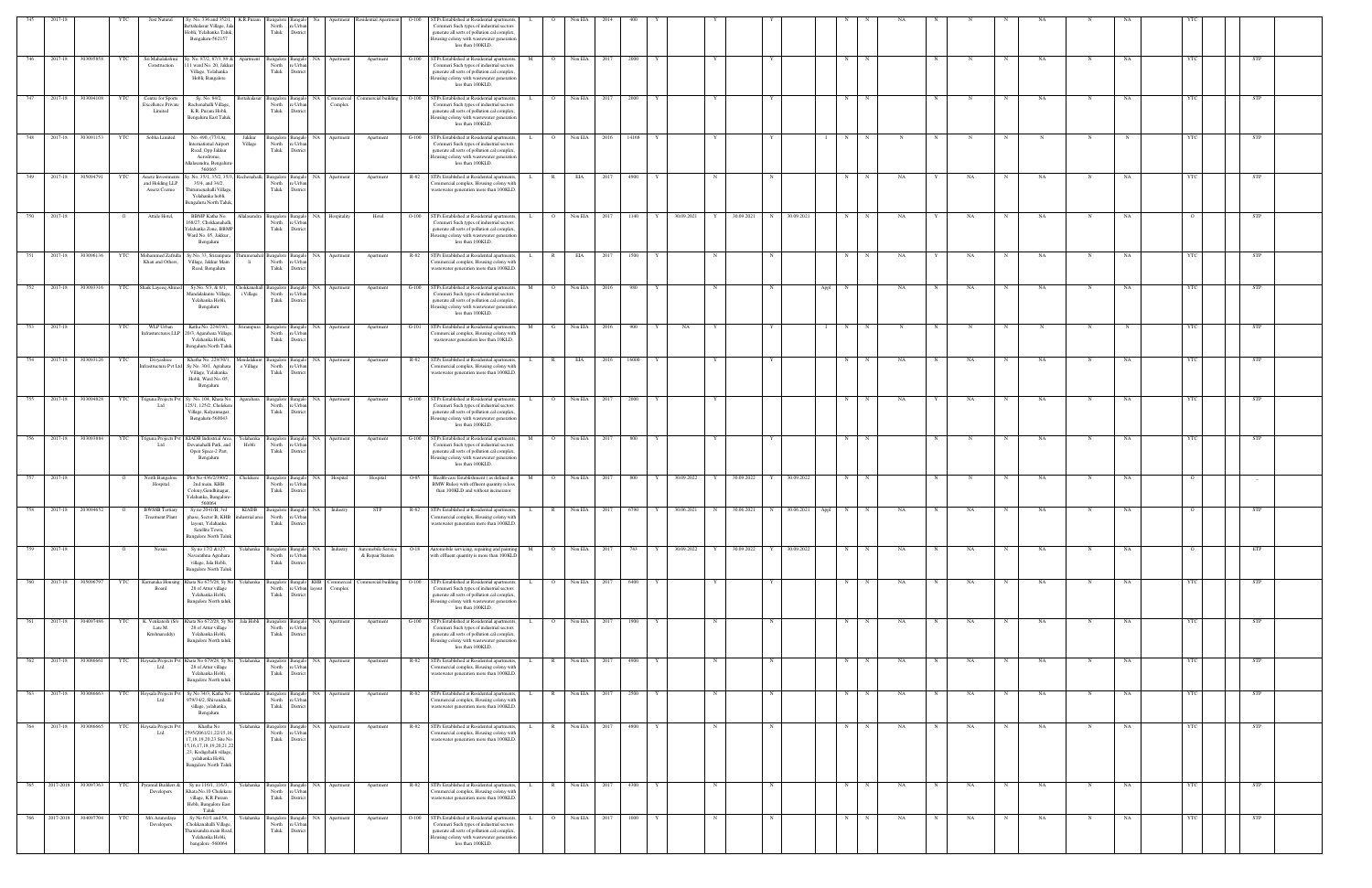|     | 2017-2018               | 304097908  | YTC | M/s K. E<br>aghavendra Redo                          | Plot No 102, Hi tech<br>efence and Aerospace<br>park, Jala hobli,<br>yelahanka, Bangaluru<br>560064                                 | Yelahanka            | North<br>Taluk                                     | Bangalore Bangalo<br>NA<br>: Urb.<br>Distrio | Apartmer                 | Apartment                            | $O-100$ | TPs Established at Residential apartments,<br>Commeri Such types of industrial sectors<br>generate all sorts of pollution.cal complex<br>Iousing colony with wastewater generation<br>less than 100KLD.        |   |                | Non EIA      |       |       |             |            |            |            |            |            |             |            |   |           |             |            |             |           |           |            |              |  |
|-----|-------------------------|------------|-----|------------------------------------------------------|-------------------------------------------------------------------------------------------------------------------------------------|----------------------|----------------------------------------------------|----------------------------------------------|--------------------------|--------------------------------------|---------|----------------------------------------------------------------------------------------------------------------------------------------------------------------------------------------------------------------|---|----------------|--------------|-------|-------|-------------|------------|------------|------------|------------|------------|-------------|------------|---|-----------|-------------|------------|-------------|-----------|-----------|------------|--------------|--|
| 768 | 2017-2018               | 304097681  |     | M/s Vajram Estate<br>Pvt ltd                         | No 924, 7th A Main,<br>HRBR layout, I Block,<br>kalyan Nagar post<br>Bangalore - 560043                                             | ∕elahanka            | Bangalore Bangal<br>North<br>Taluk                 | re Urba<br>District                          | NA Apartment             | Apartment                            | R-82    | STPs Established at Residential apartment<br>ommercial complex, Housing colony with<br>vastewater generation more than 100KLD.                                                                                 |   | $\mathbb{R}$   | Non EIA      |       | 450   |             |            |            |            |            | $_{\rm N}$ |             | NA         |   | NA        |             | NA         | N           | <b>NA</b> |           | YTC        | <b>STP</b>   |  |
|     | 769 2017-2018 302098171 |            | YTC | M/s Axon<br>terconnectors an<br>Wires pvt ltd        | Sy No 133/2A2,<br>Horamavu village, K1<br>puram Hobli, Bangalor                                                                     | Yelahanka            | Bangalore Bangalo<br>North<br>Taluk                | NA  <br>re Urba<br>District                  | Industry                 | Cable harness and<br>interconnectors | $G-78$  | Panel Board, Switches without<br>lectroplating/ Control panel equipment an<br>power devices manufacturing/                                                                                                     |   | G              | Non EIA      | 2017  | 1359  |             |            |            |            |            | N          |             | NA         |   | NA        | N           | NA         |             | NA        |           |            | STP          |  |
| 770 | 2010-11                 |            |     | M/s Jagjeeth<br>Marketing and<br>Servicing Pvt Ltd., | Sy No 2/2, venkatala<br>Village, Yelahanka<br>Hobli, Bangaluru North<br>Taluk                                                       | kalyan nagar         | Bangalore Bangalo<br>North<br>Taluk                | NA<br>e Urba<br>District                     | Apartment                | Apartment                            | $G-113$ | STPs Established at Residential apartment<br>ommercial complex, Housing colony with<br>wastewater generation less than 10KLD.                                                                                  |   |                | Non EIA      |       | 50    |             | 30.09.2023 | N          |            |            | N          |             | NA         |   | NA        |             | NA         | -N-         | NA        |           | $\circ$    | STP          |  |
|     | 771 2014 - 15           |            | YTC | M/s Sri Balaji<br>Developers                         | Katha No 181/2/1/1A,<br>Byrathi Amani Kere,<br>Horamavu village, ware<br>No 25, Bengaluru                                           | Ioramavu             | North<br>Taluk                                     | angalore Bangalo<br>∘ Urb:<br>District       | NA Apartment             | Apartment                            |         | O-100 STPs Established at Residential apartments<br>Commeri Such types of industrial sectors<br>generate all sorts of pollution.cal complex,<br>lousing colony with wastewater generation<br>less than 100KLD. |   | $\overline{O}$ | Non EIA 2014 |       | 2450  | Y           |            |            |            |            | N          | $\mathbf N$ | NA         | N | NA        | N           | NA         |             | NA        |           |            |              |  |
| 772 | 2017-18                 | 303098039  |     | Modern Asset                                         | Sy No 88/1, 88/2,88/3<br>39/3 & 89/4 of<br>Thirumenahalli village<br>Yelahanka Hobli,<br>akkur, Bengaluru North<br>Taluk, Bengaluru | Venkatala<br>Village | angalore Bangal<br>North<br>Taluk                  | re Urbar<br>District                         | NA Commercial<br>Complex | ommercial building R-82              |         | STPs Established at Residential apartment<br>Commercial complex, Housing colony with<br>wastewater generation more than 100KLD.                                                                                |   |                | EIA          |       | 47500 |             | 30.06.2022 |            | 30.06.2022 | 30.06.2022 | N          |             | NA         |   | NA        |             | NA         |             |           |           |            | STP          |  |
| 773 | 2017-18                 | 303096678  | YTC | Khivraj Motors                                       | Sy no 52/10,<br>52/11,52/12, katha no<br>200/52/10, Agrahara<br>village, Yelahanka hobli<br>Bengaluru North Taluk                   | Ioramavu<br>village  | North<br>Taluk                                     | angalore Bangalo<br>e Urba<br>Distrio        | NA Commercial<br>Complex | Commercial building O-100            |         | STPs Established at Residential apartments<br>Commeri Such types of industrial sectors<br>generate all sorts of pollution.cal complex<br>Iousing colony with wastewater generation<br>less than 100KLD.        |   |                | Non EIA      |       | 982   |             |            |            |            |            | N          |             | NA         |   | NA        |             | NA         |             |           |           |            | <b>STP</b>   |  |
|     | 774 2017-18             |            | YTC | Hinduja El Jardin                                    | Sy. No. 14/1 & 15/6,<br>Hebbal Amanikere<br>Village, Kasaba Hobli<br>Bangalore                                                      | umenahal<br>- li     | Bangalore Bangal<br>North<br>Taluk                 | e Urba<br>District                           | NA Apartment             | Apartment                            | $O-100$ | STPs Established at Residential apartment<br>Commeri Such types of industrial sectors<br>generate all sorts of pollution.cal complex,<br>Iousing colony with wastewater generation<br>less than 100KLD.        |   | $\overline{O}$ | Non EIA      | - 201 | 7000  |             |            |            |            |            | N          |             | NA         |   | NA        |             | NA         |             | NA        |           | <b>YTC</b> | <b>STP</b>   |  |
| 775 | 2017-18                 | 303097918  |     | M/s Sri<br>nnabadishivabha<br>hi and others          | Sy. No. 34/3,35,<br>Srirampura Village,<br>Yelahanka Hobli,<br>Bengaluru North.                                                     | Agrahara<br>Village  | North<br>Taluk                                     | ngalore Bangalo<br>re Urba<br>District       | NA Apartment             | Apartment                            | $O-100$ | STPs Established at Residential apartment<br>Commeri Such types of industrial sectors<br>generate all sorts of pollution.cal complex,<br>Iousing colony with wastewater generation<br>less than 100KLD.        |   | $\overline{O}$ | Non EIA      |       | 500   |             |            |            |            |            | N          |             | NA         |   | NA        |             | NA         |             | NA        |           | <b>YTC</b> | STP          |  |
| 776 | 2014-15                 | 303085583  | YTC | hriram Properties<br>Pvt Ltd                         | Katha No.<br>244/1244/262, Sy No<br>162, Doddajala Village<br>Jala Hobli, Bangalore                                                 | Yelahanka            | Bangalore Bangalo<br>North<br>Taluk                | e Urba<br>District                           | NA Commercial<br>Complex | Commercial                           | $O-100$ | STPs Established at Residential apartments<br>Commeri Such types of industrial sectors<br>generate all sorts of pollution.cal complex<br>Iousing colony with wastewater generation<br>less than 100KLD         |   | $\overline{O}$ | Non EIA      | 2015  | 8427  |             | NA         | N          | NA         | NA         | N          |             | N          |   | NA        |             | N          | N           | NA        | NA        |            | <b>STP</b>   |  |
| 777 | 2017-18                 | 303096125  | YTC | Ltd                                                  | SNN Builders Pvt Sy. No. 85/6 and 85/7B,<br>Jkkur Village, Yelahanl<br>Hobli, Bangalore                                             | Yelahanka            | angalore Bangalo<br>North<br>Taluk                 | e Urba<br>District                           | NA Apartment             | Apartment                            |         | R-82 STPs Established at Residential apartments,<br>Commercial complex, Housing colony with<br>vastewater generation more than 100KLD.                                                                         |   | R              | EIA          | 2017  | 1000  |             | NA         | N          | NA         | NA         | N          |             |            |   | NA        |             |            |             | NA        | NA        |            | <b>STP</b>   |  |
| 778 | 2015-16                 | 0303088947 |     | Rumi M. Gyara                                        | Sy. No. 54/3-B/1<br>Sdrinidhi Layout,<br>Vidyaranyapura,<br>Bangalore - 560097                                                      | felahanka            | Bangalore Bangal<br>North<br>Taluk                 | NA<br>re Urba<br>District                    | Apartmer                 | Apartment                            | $O-100$ | STPs Established at Residential apartment<br>Commeri Such types of industrial sectors<br>generate all sorts of pollution.cal complex,<br>lousing colony with wastewater generation<br>less than 100KLD.        |   |                | Non EIA      |       | 1550  |             | NA         |            | NA         | NA         | N          |             |            |   | <b>NA</b> |             |            |             | <b>NA</b> | NA        |            | <b>STP</b>   |  |
| 779 | 2015-16                 | 303088517  |     | Jnishire Lifestyle<br>Dwellings LLP                  | lo. 10/10/11-D/1,2,3,<br>Lottegollhalli, BBMP<br>Vidyaranyapura Sub<br>Cone, Byatarayanapura<br>Bangalore.                          | felahanka            | 3angalore<br>North<br>Taluk                        | e Urbi<br>Distrio                            |                          | Apartment                            | $O-100$ | TPs Established at Residential apartment<br>Commeri Such types of industrial sectors<br>generate all sorts of pollution.cal complex<br>Iousing colony with wastewater generation<br>less than 100KLD.          |   |                | Non EIA      |       |       |             | NA.        |            | NA         | NA         | N          |             |            |   | NA        |             |            |             | NA.       | NA        |            | STP          |  |
| 780 | 2007-08                 |            | YTC | Sreeram Swagruha<br>Apartments                       | Sy. No. 104/2,<br>uttanahalli Village, Ja<br>Hobli, Bangalore North.                                                                | Yelahanka            | Bangalore Bangalo<br>North<br>Taluk                | e Urba<br>District                           | NA Apartment             | Apartment                            | $G-113$ | STPs Established at Residential apartments.<br>ommercial complex, Housing colony with<br>wastewater generation less than 10KLD.                                                                                |   | G              | Non EIA      | 2007  | 850   |             | NA         | $_{\rm N}$ | NA         | NA         | N          |             |            |   | NA        |             |            |             | NA        | NA        | - YTC      | <b>STP</b>   |  |
| 781 | 2009-10                 |            | YTC | ision Dream Reali<br>Pvt Ltd                         | No. 40/2, #6&7,<br>Byatarayanpura,<br><b>Bangalore North</b>                                                                        | felahanka            | angalore Bangalo<br>North<br>Taluk                 | re Urbar<br>District                         | NA Apartment             | Apartment                            | $G-113$ | STPs Established at Residential apartments<br>ommercial complex, Housing colony with<br>wastewater generation less than 10KLD.                                                                                 |   |                | Non EIA      | 2010  | 1100  | $\mathbf N$ | NA         | N          | NA         | NA         | N          |             |            |   | NA        |             | N          | N           | NA        | NA        | YTC        | <b>BWSSB</b> |  |
| 782 | 2006-07                 |            |     | Raghavendra. M<br>(GPA Holder)                       | Sy. No. 125/1A1,<br>Horamavu Village, KR<br>Puram, Hobli, Bangalore                                                                 | Yelahanka            | Bangalore Bangalo<br>North<br>Taluk                | NA<br>re Urba<br>District                    | Apartment                | Apartment                            | $G-113$ | STPs Established at Residential apartment<br>ommercial complex, Housing colony with<br>wastewater generation less than 10KLD.                                                                                  |   | G              | Non EIA      | 2007  | 90    |             | NA         | N          | NA         | NA         | N          |             |            |   | NA        |             | N          |             | NA        | NA        |            | <b>STP</b>   |  |
|     | 783 2005-06             |            | YTC | <b>Classic Estate</b>                                | Sy No. 398/1, Near<br>Lakshmi Narasimha<br>Temple,<br>Manjunathnagar,<br>Kalkere, K.R Puram<br>Hobli, Bangalore East<br>Taluk       | Yelahanka            | North<br>Taluk                                     | angalore Bangalo<br>e Urba<br>District       | NA Apartment             | Apartment                            | $G-113$ | STPs Established at Residential apartments<br>ommercial complex, Housing colony with<br>wastewater generation less than 10KLD.                                                                                 |   | G              | Non EIA 2005 |       | 225   | N           | NA         | $_{\rm N}$ | NA         | NA         | N          |             | N          |   | NA        | $\mathbf N$ | N          | N           | NA        | NA        |            | <b>STP</b>   |  |
| 784 | 2006-07                 |            |     | Skyline Construction<br>& Housing (P) Ltd            | Sy. No. 96, Re Sy No<br>96/2c(P) Harohalli<br>Village, Bangalore                                                                    | Yelahanka            | angalore Bangal<br>North<br>Taluk                  | re Urba<br>District                          | NA Apartment             | Apartment                            | $G-113$ | STPs Established at Residential apartment<br>Commercial complex, Housing colony with<br>wastewater generation less than 10KLD.                                                                                 |   |                | Non EIA      | 2006  | 926   |             | NA         | N          | NA         | NA         | N          |             |            |   | NA        |             |            | N           | NA        | NA        | YTC        | <b>STP</b>   |  |
| 785 | 2005-06                 |            |     | handramurrthy (J<br>Builders &<br>Developers)        | Sy No. 32/5A,<br>asarahalli Village, K.R<br>Puram Hobli, Bangalore                                                                  | Yelahanka            | Bangalore Bangalo<br>East Taluk re Urban           | NA<br>Distric                                | Apartmen                 | Apartment                            | G-113   | STPs Established at Residential apartment<br>Commercial complex, Housing colony with<br>wastewater generation less than 10KLD.                                                                                 |   |                | Non EIA      | -2006 | 1518  |             | NA         | N          | NA         | NA         | N          |             |            |   | NA        |             |            |             | NA        | NA        |            | STP          |  |
| 786 | 2006-07                 |            | YTC | T. B Raju                                            | No. 108/1, Horamav<br>Village, KR. Puram<br>Hobli, Bangalore                                                                        | Yelahanka            | Bangalore Bangalo<br>East Taluk re Urba            | Distric                                      | NA Apartment             | Apartment                            | $G-113$ | STPs Established at Residential apartments<br>ommercial complex, Housing colony with<br>wastewater generation less than 10KLD.                                                                                 |   |                | Non EIA      | 2006  | 752   |             | NA         | N          | NA         | NA         | N          |             |            |   | NA        |             | N          | N           | NA        | NA        | YTC        | STP          |  |
|     | 787 2006-07             |            | YTC | <b>Inland Everglades</b>                             | Sy. No. 164/1,<br>Kodigehalli village,<br>Yelahanka Hobli,<br><b>Bangalore North</b>                                                |                      | Yelahanka Bangalore Bangalo<br>East Taluk re Urbar | District                                     | NA Apartment             | Apartment                            | $G-113$ | STPs Established at Residential apartments,<br>ommercial complex, Housing colony with<br>wastewater generation less than 10KLD.                                                                                |   | G              | EIA          | 2006  | 990   | N           | NA         | N          | NA         | NA         | N          | N           | $_{\rm N}$ | N | NA        | N           | $_{\rm N}$ | $\mathbf N$ | NA        | <b>NA</b> | YTC        | <b>STP</b>   |  |
| 788 | 2004-205                |            | YTC | M. Kiran Kumar                                       | Sy.No.75/1 &<br>64/2, Chokkanahalli<br>Village, Yelahanka<br>Hobli, Bengalore Noth<br>Tq                                            | Yelahanka            | Bangalore Bangalo<br>East Taluk re Urbar           | Distric                                      | NA Apartment             | Apartment                            | $G-113$ | STPs Established at Residential apartments<br>ommercial complex, Housing colony with<br>wastewater generation less than 10KLD.                                                                                 | M | G              | Non EIA      | 2005  | 25    |             | NA         | N          | NA         | NA         | N          |             |            |   | NA        |             | N          | $\mathbf N$ | NA        | NA        | <b>YTC</b> | <b>STP</b>   |  |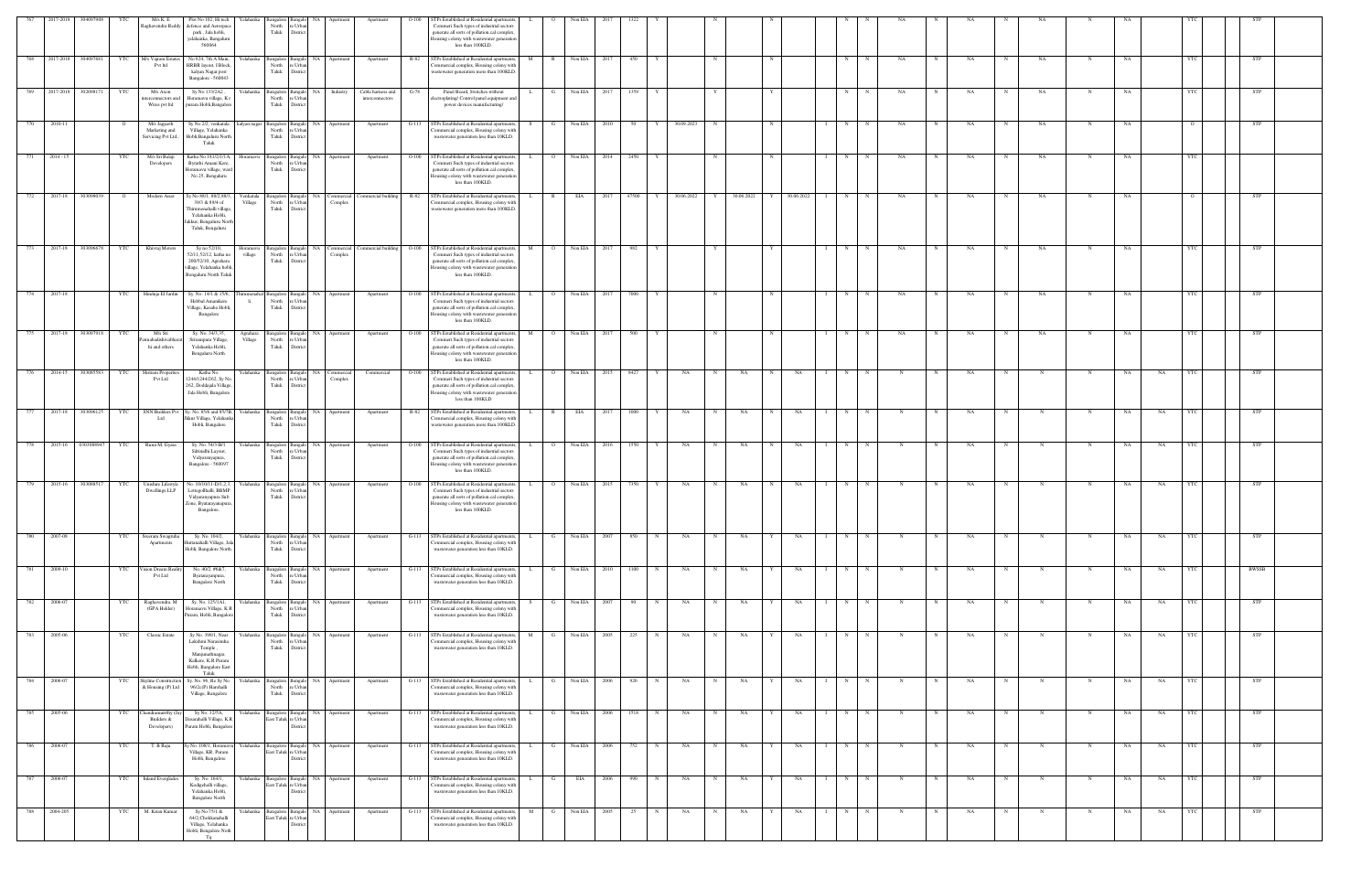|     |                        |                | ma Investment<br>Ltd                                           | Sy.No.59/1 &<br>59/2, Dasarahalli,<br>K.R.Puram Hobli,<br>Bengalore East Tq                                                                                          | elahank                                                                    | last Taluk re Urba<br>District                |                                |                                        |         | TPs Established at Residential apartment<br>ommercial complex, Housing colony with<br>wastewater generation more than 100KLD.                                                                           |                     |                |      |            |              |   |            |             |                |        |            |            |   |    |             |             |             |           |           |                |            |  |
|-----|------------------------|----------------|----------------------------------------------------------------|----------------------------------------------------------------------------------------------------------------------------------------------------------------------|----------------------------------------------------------------------------|-----------------------------------------------|--------------------------------|----------------------------------------|---------|---------------------------------------------------------------------------------------------------------------------------------------------------------------------------------------------------------|---------------------|----------------|------|------------|--------------|---|------------|-------------|----------------|--------|------------|------------|---|----|-------------|-------------|-------------|-----------|-----------|----------------|------------|--|
| 790 | 2011-12                | YTC            | R.R. Costructions                                              | Sy.No.11/4,11/5 & 15/<br>fKadigenahalli Village<br>Jala Hobli, Bengaluru<br>North Tq.                                                                                | Yelahanka<br>North<br>Taluk                                                | Bangalore Bangalo<br>NA<br>e Urba<br>Distri   |                                | Apartment                              | R-82    | STPs Established at Residential apartment<br>ommercial complex, Housing colony with<br>wastewater generation more than 100KLD                                                                           |                     | Non EIA        | 2012 | 4700       | NA           |   | NA         |             | NA             | N      |            |            |   | NA |             |             |             | NΑ        | NA        |                | STP        |  |
|     | 2009-10                | YTC            | R.R. Costructions                                              | y.No.43/43/57, Opp to<br>Railwheel Factory,<br>Puttenahalli,<br>Doddaballapura Main<br>Road, Yelahanka,<br>Bengaluru -560064.                                        | Yelahanka<br>North<br>Taluk                                                | Bangalore Bangalo<br>e Urb<br>Distric         | NA Apartment                   | Apartment                              | $G-113$ | STPs Established at Residential apartments<br>nmercial complex, Housing colony with<br>wastewater generation less than 10KLD.                                                                           |                     | Non EIA        | 2009 | 822        | NA           |   | NA         |             | NA             | N      |            |            |   | NA |             |             |             |           | NA        |                | <b>STP</b> |  |
| 792 | 2005-06                | <b>YTC</b>     | Sri. Krishne Gowd                                              | Sy.No.32/5P, Hennu<br>Village, Kasaba Hobli<br>Bengaluru North Tq.                                                                                                   | Yelahanka<br>North<br>Taluk                                                | Bangalore Bangalo<br>re Urba<br>District      | NA Apartment                   | Apartment                              | $G-113$ | STPs Established at Residential apartment<br>ommercial complex, Housing colony with<br>wastewater generation less than 10KLD.                                                                           |                     | Non EIA        | 2006 | 760        | NA           | N | NA         | $\mathbf N$ | NA             | N      |            |            |   | NA |             |             | N           | NA        | NA        |                | <b>STP</b> |  |
| 793 | 2005-06                | YTC            | Elite Properties &<br>Developers<br>(Kailash Towers)           | Katha<br>No.461/50/7,50/8,Am<br>nikere village, Yelahanka<br>Hobli, Bengaluru North                                                                                  | Yelahanka<br>North<br>Taluk                                                | Bangalore Bangalo<br>re Urban<br>District     | Complex                        | NA Commercial Commercial Building      | $G-113$ | STPs Established at Residential apartments<br>ommercial complex, Housing colony with<br>wastewater generation less than 10KLD.                                                                          | M<br>$\mathbf{G}$   | Non EIA        | 2005 | 248        | NA           | N | NA         | N           | NA             | N      | N          | N          |   | NA | $\mathbf N$ | $\mathbf N$ | $\mathbf N$ | NA        | <b>NA</b> | <b>YTC</b>     | <b>STP</b> |  |
| 794 | 2006-07                | YTC            | Sai Apartment                                                  | Ta<br>/.No.21,Lakshmisa<br>Village, Yelahanka<br>Hobli, Bangalore North.                                                                                             | Yelahanka<br>North<br>Taluk                                                | Bangalore Bangalo<br>NA<br>e Urba<br>District | Apartment                      | Apartment                              | $G-113$ | STPs Established at Residential apartments<br>mmercial complex, Housing colony with<br>wastewater generation less than 10KLD.                                                                           |                     | Non EIA        | 2007 | 420        | NA           | N | NA         |             | NA             | N      |            |            |   | NA |             |             |             | NA        | NA        |                |            |  |
| 795 | 2010-11                | YTC            | Vivek Builders &<br>Developers                                 | Katha<br>No.461/50/7,50/8,Am<br>nikere village, Yelahank<br>Hobli, Bengaluru North                                                                                   | Yelahanka<br>North<br>Taluk                                                | e Urba<br>District                            | Bangalore Bangalo NA Apartment | Apartment                              |         | G-113 STPs Established at Residential apartments,<br>ommercial complex, Housing colony wit<br>wastewater generation less than 10KLD.                                                                    | L.<br>$\mathbf{G}$  | Non EIA        | 2010 | 123 Y      | <b>NA</b>    | N | NA         | N           | NA             | N      | N          | N          |   | NA | $\mathbf N$ | N           | N           | NA        | NA        | - YTC          | <b>STP</b> |  |
| 796 | 0303098728<br>2017-18  | $\circ$        | <b>SVR</b> Concrete                                            | Sy.No.21,Lakshmisaga<br>Village, Yelahanka<br>Hobli, Bangalore North.                                                                                                | Yelahanka<br>Bangalore Bangal<br>North<br>Taluk                            | <b>NA</b><br>re Urba<br>District              | Industry                       | RMC                                    | $G-37$  | Ready mix cement concrete                                                                                                                                                                               | S.                  | Non EIA        | 2017 | 273.05     | 30-11-2019   |   | 30-11-2019 |             | 30-11-2019     | Y      |            | NA         |   | NA |             | NA          |             | NA        |           |                | ST & SP    |  |
| 797 | 303098774<br>2017-18   | YTC            | The Monarch Hotel,                                             | Plot No.82(Corner) of<br>Bengaluru IT Park<br>Industrial Area,<br>rebinnamagala Village                                                                              | Yelahanka<br>North<br>Taluk                                                | Bangalore Bangalo<br>e Urb<br>Distri          | NA Hospitality                 | Hotel                                  | $O-100$ | STPs Established at Residential apartments,<br>Commeri Such types of industrial sectors<br>generate all sorts of pollution.cal complex<br>ousing colony with wastewater generation                      | M                   | Non EIA        | 2017 | 950        | 30.09.2021   | Y | 30.09.2021 | N           | 30.09.2021     | N      |            | NA         |   | NA | N           | NA          | N           | NA        |           | YTC            | STP        |  |
| 798 | 2017-18<br>0303098833  | $\overline{O}$ | Kids Clinic India Pv<br>Ltd                                    | Bengaluru.<br>Sy. No. 636/1,<br>Horamavu village K                                                                                                                   | Horamavu<br>North                                                          | e Urb                                         | Bangalore Bangalo NA Hospital  | Hospital                               | $O-85$  | less than 100KLD.<br>Health-care Establishment (as defined in<br>BMW Rules) with effluent quantity is les                                                                                               | L<br>$\overline{O}$ | Non EIA        | 2017 | 2280 Y     | 30.09.2022   | Y | 30.09.2022 |             | 30.09.2022     | Y      |            |            |   | NA | N           | NA          | N           | NA        |           |                | Common ETP |  |
| 799 | 2017-18                | $\circ$        | snant Cars Auto 1<br>Ltd                                       | Puram Hobli, Bangalor<br>North<br>Sy. No.88/2, Katha No.<br>2/88/2, Chokkanahal                                                                                      | Taluk<br>Yelahanka<br>Bangalore Bangal<br>North                            | Distric<br>NA<br>re Urba                      | Industry                       | Automobile Service<br>& Repair Station | O-18    | than 100KLD and without incinerator<br>Automobile servicing, repairing and painti<br>(excluding only fuel dispensing)                                                                                   | $\overline{O}$      | Non EIA        | 2017 | 248        | 30.09.2022   |   | 30.09.2022 |             | 30.09.2022     | N      |            | NA         |   | NA |             | NA          | N           | NA        |           |                | <b>STP</b> |  |
| 800 | 303097959<br>2017-18   | <b>YTC</b>     | Assetz Premium                                                 | Village, Yelahanka<br>Hobli, Bengaluru North.<br>Sy.No.305/99, Jakkur                                                                                                | Taluk<br>Yelahanka                                                         | District                                      | angalore Bangalo NA Apartment  | Apartment                              | R-82    | STPs Established at Residential apartments,                                                                                                                                                             | L.<br>R             | Non EIA        | 2017 | 10900      | NA<br>Y      | N | NA         | N           | NA             | N      | $_{\rm N}$ | N          |   | NA |             | N           | N           | NA        | NA        |                | <b>STP</b> |  |
|     |                        |                | Holdings Pvt Ltd,<br>(Assetz Liberty)                          | Village, Yelahanka<br>Hobli, Bengaluru North<br>Tq                                                                                                                   | North<br>Taluk                                                             | re Urba<br>District                           |                                |                                        |         | ommercial complex, Housing colony with<br>wastewater generation more than 100KLD                                                                                                                        |                     |                |      |            |              |   |            |             |                |        |            |            |   |    |             |             |             |           |           |                |            |  |
| 801 | 2017-18                | $\circ$        | M/s. Tetra Grand<br>onstruction Pvt L                          | lo.42, KHB Indl. Area,<br>felahanka New Tow<br><b>Bangalore North Taluk</b>                                                                                          | Yelahanka<br>Bangalore Bangal<br>North<br>Taluk                            | e Urba<br>District                            |                                | Apartment Residential Apartment        | $O-100$ | STPs Established at Residential apartments<br>Commeri Such types of industrial sector<br>generate all sorts of pollution.cal complex<br>lousing colony with wastewater generation<br>less than 100KLD.  | $\overline{O}$      | EIA            | 2017 | 480.55     | 30.09.2021   | N | NA         |             | NA             | N      |            | N          |   |    |             | N           | N           | NA        |           |                | STP        |  |
| 802 | 2006-07                |                | <b>SSM Housing</b><br>(Karnataka) Pvt Ltd<br>(Century Linea)   | Katha No.125/100,<br>124/98/1, Ward<br>No.05, Chokkanahalli<br>Village, Yelahanka<br>Hobli, Bangalore North<br>Taluk                                                 | Yelahanka<br>North<br>Taluk                                                | Bangalore Bangal<br>re Urba<br>District       | NA Apartment                   | Apartment                              | $O-100$ | STPs Established at Residential apartments<br>Commeri Such types of industrial sectors<br>generate all sorts of pollution.cal complex<br>Iousing colony with wastewater generation<br>less than 100KLD. | $\overline{O}$      | EIA            | 2006 | 979        | 30.09.2021   | N | NA         | N           | NA             | N      |            | NA         |   |    |             | NA.         |             | NA        |           |                | STP        |  |
| 803 | 2007-08                | $\overline{O}$ | <b>YSL Electronics</b>                                         | Katha No.<br>77/4.Sv.No.77/1.7<br>2 77/1 of Chokkanahalli<br>VillaGE, Yelahanka<br>Hobli, Bengaluru North<br>$Tq$                                                    | Yelahanka Bangalore Bangalo NA Industry Timers, Controllers, G-78<br>North | Taluk District                                |                                | MCP                                    |         | Panel Board, Switches without<br>e/ Control panel<br>power devices manufacturing/                                                                                                                       | S                   | G Non EIA 2007 |      | $120 \t Y$ | 31.12.2027 Y |   | <b>NA</b>  |             | $Y$ NA N N N N |        |            | <b>NA</b>  | N | NA | N           | <b>NA</b>   | $_{\rm N}$  | <b>NA</b> | NA        | $\overline{O}$ |            |  |
| 804 | 2013-14 0303077787     | $\circ$        | Orchid Woods<br>Projects,<br>(Goyal Hariyana<br>Construction ) | Sy.No. 83, (Old Sy No.<br>), Puttenahalli villag<br>Yelahanka hobli,<br>Bengaluru North Taluk                                                                        | Yelahanka<br>North<br>Taluk                                                | e Urb<br>District                             | Bangalore Bangalo NA Apartment | Apartment                              | $O-100$ | STPs Established at Residential apartments<br>Commeri Such types of industrial sector<br>generate all sorts of pollution.cal complex<br>Iousing colony with wastewater generatio<br>less than 100KLD.   |                     | EIA            | 2013 | 3000       | 30.06.2021   | N | NA         |             | NA             | N      |            | NA         |   |    |             | NA          |             | NA        |           |                | STP        |  |
| 805 | 2017-18                | $\circ$        | M/s. Dhruvdesh<br>Motors Pvt Ltd                               | No 40/66,<br>Sonnappanahalli,<br>Bettahalsur Post,<br><b>Bangalore North taluk</b>                                                                                   | Nagawara<br>North<br>Taluk                                                 | Bangalore Bangalo<br>re Urba<br>District      | NA Industry                    | Automobile Service<br>& Repair Station | $O-18$  | Automobile servicing, repairing and paintir<br>(excluding only fuel dispensing)                                                                                                                         | - S<br>$\circ$      |                |      | 368        | 30.09.2022   | Y | 30.09.2022 | Y           | 30.09.2022     | N<br>N | N          | NA         |   |    | N           | NA          | N           | NA        | NA        |                | <b>STP</b> |  |
| 806 | 2017-18<br>303097248   | YTC            | M/s NCC Urban<br>Infrastructure Ltd                            | Khata No 7/1/B-26/1<br>and 8/1-B/27/1 still<br>earlier Sy No 1 B Block<br>26 and 1B Block 27) at<br>Jakkur Plantations,<br>Yelahanka Hobli, ward<br>no 21, Bengaluru | Jakkur<br>North<br>Taluk                                                   | angalore Bangalo<br>re Urban<br>District      | NA Apartment                   | Apartment                              | R-82    | STPs Established at Residential apartment<br>ommercial complex, Housing colony with<br>wastewater generation more than 100KLD.                                                                          | R                   |                |      |            |              | N | NA         | N           | NA             |        | N          | NA         | N | N  | N           | NA          | N           | NA        | NA        | <b>YTC</b>     | STP        |  |
| 807 | 2017-18                | $\circ$        | M/s Navnit Motors<br>Pvt Ltd,                                  | Sy no 98/3, Kogilu<br>illage, Yelahanka Hobl<br><b>Bangalore North Taluk</b>                                                                                         | North<br>Taluk                                                             | e Urba<br>District                            | angalore Bangalo NA Industry   | Automobile Service<br>& Repair Station | $O-18$  | Automobile servicing, repairing and painting<br>(excluding only fuel dispensing)                                                                                                                        | M                   | Non EIA 2018   |      |            |              |   |            |             |                |        |            | 30.09.2022 |   |    |             |             |             | NA        |           |                |            |  |
| 808 | 2017-2018<br>303098940 | YTC            | M/s Regal Dwellin<br>Pvt Ltd                                   | Sy no 174,<br>Hunasemaranahalli<br>village, yelahanka Hobli<br>bengaluru North Taluk                                                                                 | Yelahanka<br>Bangalore Bangal<br>North<br>Taluk                            | NA<br>re Urba<br>District                     | Apartment                      | Apartment                              | $O-100$ | STPs Established at Residential apartmen<br>Commeri Such types of industrial sectors<br>generate all sorts of pollution.cal complex<br>lousing colony with wastewater generation<br>less than 100KLD.   | M                   | Non EIA        | 2018 | 900        | Y            | N | NA         |             | NA             | N      |            | NA         |   |    |             | NA          | N           | NA        | NA        |                | <b>STP</b> |  |
| 809 | 2017-18<br>304098386   | YT             | M/s Abdul Hame<br>Memorial<br><b>Educational Trust</b>         | Sy No.18/2 of<br>vaderapura village<br>yelahanka Hobli,<br>engaluru North Taluk<br>Bengaluru                                                                         | r'elahanka<br>North<br>Taluk                                               | NA<br>angalore Bangal<br>re Urban<br>District | Educational<br>Institute       | <b>Educational Institution</b>         | R-82    | STPs Established at Residential apartment<br>ommercial complex, Housing colony with<br>wastewater generation more than 100KLD.                                                                          | M                   | Non EIA        | 2018 | 800        |              |   |            |             |                | N      |            | NΑ         |   |    |             | NA          |             | NA        | NA        |                | STP        |  |
| 810 | 2017-18<br>30309427    | YTC            | A/s Farah Build<br>Pvt Ltd                                     | CA site.16, Yelahanka<br>lew Town, Bengaluru<br>560106                                                                                                               | Yelahanka<br>North<br>Taluk                                                | NA<br>angalore Bangal<br>e Urba<br>District   | Educational<br>Institute       | ommercial Building                     | R-82    | STPs Established at Residential apartment<br>ommercial complex, Housing colony with<br>wastewater generation more than 100KLD.                                                                          |                     | Non EIA        | 2018 | 6000       |              |   |            |             |                | N      |            | NA         |   |    |             | NA          |             | NA        | NA        |                | STP        |  |
| 811 | 2017-18 30303098822    | YTC            | M/s Adithya<br>Developers                                      | Sy no 33/5, 33/6, 40/1,<br>41/3, 41/4 & 41/5,<br>Amruthahalli village,<br>Yelahanka<br>Hobli, Bengaluru North<br>Taluk, Bengaluru                                    | Yelahanka<br>North<br>Taluk                                                | Bangalore Bangalo<br>NA<br>e Urba<br>District | Apartment                      | Apartment                              | $O-100$ | STPs Established at Residential apartment<br>'ommeri Such types of industrial sector<br>generate all sorts of pollution.cal complex<br>Iousing colony with wastewater generation<br>less than 100KLD.   | $\circ$             | Non EIA        | 2018 | 3000       |              |   |            |             |                | N      | N          | NA         |   |    | $_{\rm N}$  | NA          | N           | NA        | NA        | <b>YTC</b>     | <b>STP</b> |  |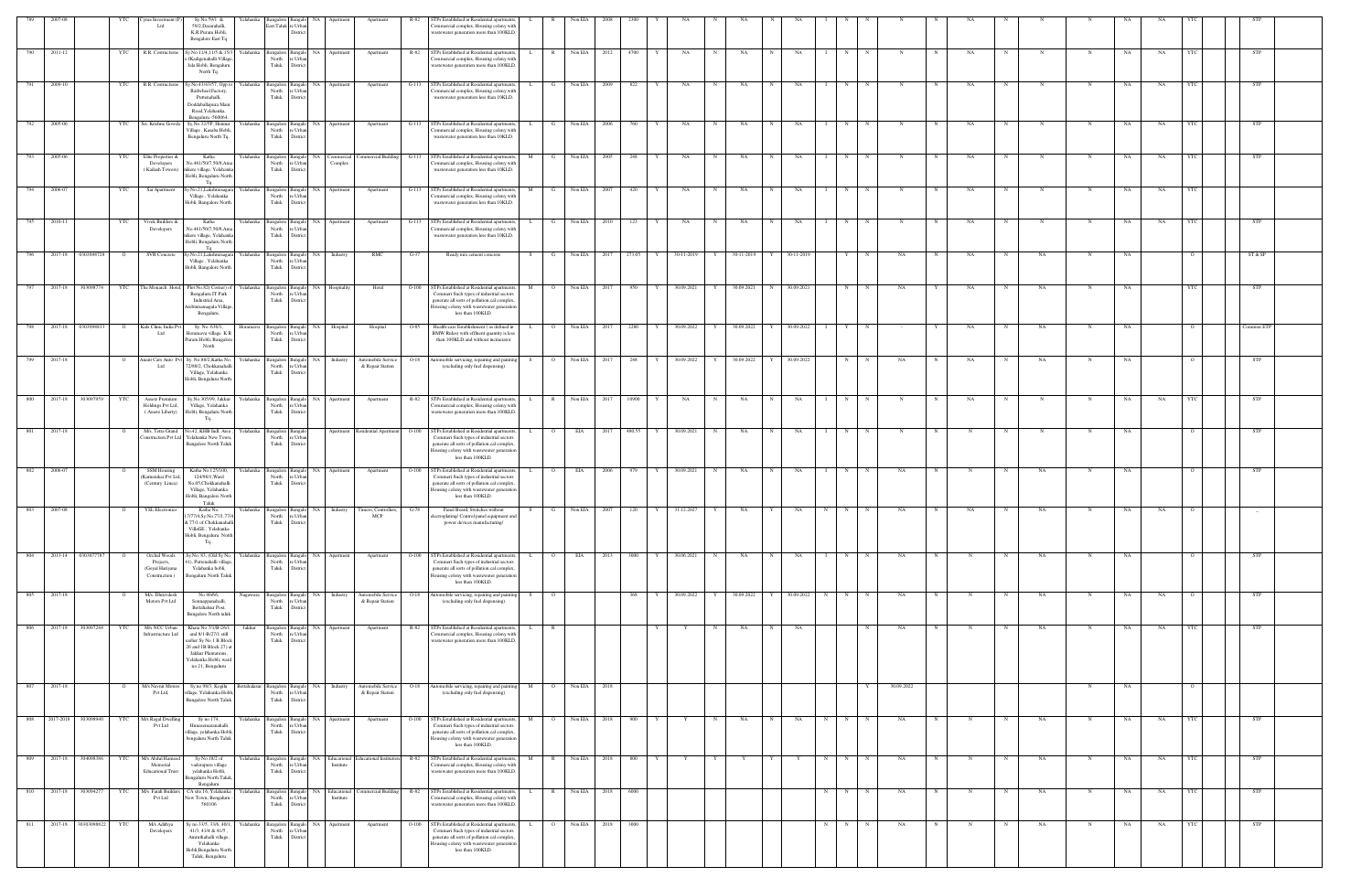| 812 | 2017-18   | 30409749          |                | M/s Mallya Aditi                                                 | CA site.16, Yelahanka<br>ternational School New Town, Bengaluru<br>560106                                                                                                           | Yelahank                   | North<br>Taluk                      | e Urb<br>Distric                         | Educationa<br>Institute        | ducational Institution                   | $O-100$ | STPs Established at Residential apartments<br>Commeri Such types of industrial sectors<br>generate all sorts of pollution.cal complex<br>lousing colony with wastewater generation<br>less than 100KLD.         |                      | Non EL    |      |                      |              |            |   |            |                 |              |   |             |            |   |             |             |           |              |     |                  |            |  |
|-----|-----------|-------------------|----------------|------------------------------------------------------------------|-------------------------------------------------------------------------------------------------------------------------------------------------------------------------------------|----------------------------|-------------------------------------|------------------------------------------|--------------------------------|------------------------------------------|---------|-----------------------------------------------------------------------------------------------------------------------------------------------------------------------------------------------------------------|----------------------|-----------|------|----------------------|--------------|------------|---|------------|-----------------|--------------|---|-------------|------------|---|-------------|-------------|-----------|--------------|-----|------------------|------------|--|
| 813 | 2017-18   | 303098829         | YTC            | M/s Sri.R.Rajasekha<br>Reddy                                     | amanashree california<br>Garden, Ananthapura<br>village, Ward No 2,<br>yelahanka Hobli,<br>bangalore - 560064                                                                       | Yelahanka                  | angalore<br>North<br>Taluk          | e Urbi<br>Distric                        | NA<br>Apartment                | Apartment                                | $O-100$ | STPs Established at Residential apartments<br>Commeri Such types of industrial sectors<br>generate all sorts of pollution.cal complex<br>ousing colony with wastewater generation<br>less than 100KLD.          |                      | Non EIA   | 2018 | 2779                 |              |            |   |            |                 |              | N |             | NA         |   |             |             | NA        |              | NA  | NA               | STP        |  |
| 814 | 2017-18   | 303096204         | YTC            |                                                                  | M/s Marudhar Infra Sy No 45/5 (P), & 46/1B<br>Hebbal village Kasaba<br>Hobli, Bengaluru North<br>Taluk                                                                              | Yelahanka                  | <b>Bangalore</b><br>North<br>Taluk  | Bangal<br>: Urb<br>Distric               | NA Apartment                   | Apartment                                | $O-100$ | STPs Established at Residential apartments<br>Commeri Such types of industrial sectors<br>generate all sorts of pollution.cal complex<br>lousing colony with wastewater generation<br>less than 100KLD.         | M                    | Non EIA   | 2018 | 927                  |              |            |   |            |                 |              | N |             | NA         |   |             |             | NA        |              | NA  | NA               | STP        |  |
| 815 | 2017-18   |                   | YTC            | M/s HDFC Schoc<br>Building                                       | Sy.No. 13/19, 13/5,<br>Jakkur village,<br>Yelahanka hobli,<br>Bengaluru North Taluk.                                                                                                | Yelahanka                  | angalore Banga<br>North<br>Taluk    | e Urba<br>District                       | NA Educational<br>Institute    | Educational Institution  O-100           |         | STPs Established at Residential apartment<br>Commeri Such types of industrial sectors<br>generate all sorts of pollution.cal complex<br>lousing colony with wastewater generation<br>less than 100KLD.          |                      | Non EIA   |      | 875 CFE &<br>1578exp |              |            |   |            |                 |              | N |             | NA         |   |             |             | NA        | N            | NA  | NA               | <b>STP</b> |  |
| 816 | 2017-18   |                   | YTC            | M/s Brigade<br><b>Enterprises limited</b>                        | #569/147/1, Sy no<br>147/1, Thanisandra<br>Road, Nagawara village,<br>Kasaba Hobli, Bangaluru<br>North                                                                              | Hebbal                     | angalore<br>North<br>Taluk          | e Urba<br>District                       | NA Educational<br>Institute    | Residential and<br>Commercial unit       | $O-100$ | STPs Established at Residential apartments<br>Commeri Such types of industrial sectors<br>generate all sorts of pollution.cal complex<br>lousing colony with wastewater generation<br>less than 100KLD.         | $\overline{O}$       | Non EIA   |      | 4500                 |              |            | Y |            |                 |              | N | $\mathbf N$ | NA         |   |             | N           | NA        |              | NA  | NA               | <b>STP</b> |  |
| 817 | 2017-18   | 303098036         | YTC            | M/s Parimal Desai                                                | No 420/51/1, 51/2,52,<br>Srirampura village,<br>Yelahanka Hobli<br><b>Bangalore North taluk</b>                                                                                     | Yelahanka                  | <b>Bangalore</b><br>North<br>Taluk  | Bangal<br>e Urb<br>Distric               | NA  <br>Apartment              | Apartment                                | R-82    | STPs Established at Residential apartments,<br>ommercial complex, Housing colony with<br>wastewater generation more than 100KLD.                                                                                |                      | Non EIA   | 2018 | 9342                 |              |            |   |            |                 |              | N |             | NA         |   |             |             | NA        |              | NA  | NA               | <b>STP</b> |  |
| 818 | 2017-18   |                   | $\mathbf{o}$   | M/s PPS Motors                                                   | Sy No 25/1, Khata<br>No278/331, Kempapur<br>illage, Yelahanka Hobli,<br>Bengaluru North taluk                                                                                       | Nagawara                   | angalore<br>North<br>Taluk          | e Urb<br>Distric                         | NA Industry                    | Automobile Service<br>& Repair Station   |         | O-18 Automobile servicing, repairing and painti<br>(excluding only fuel dispensing)                                                                                                                             | M<br>$\overline{O}$  | Non EIA   | 2018 | 972                  | Y            | 30.09.2022 | Y | 30.09.2022 | 30.09.2022<br>Y |              | N | N           | NA         |   |             |             | NA        |              | NA  | NA               | STP        |  |
| 819 | 2017-18   | 302098866         | YTC            | M/s Mithuna<br>Constructions                                     | SY No 138, Kuduregere<br>village, Thara Hunise<br>Post, Jala Hobli                                                                                                                  | Yelahanka                  | Bangalore<br>North<br>Taluk         | Banga<br>'e Urba<br>Distric              | NA<br>Apartment                | Apartment                                | $O-100$ | STPs Established at Residential apartments<br>Commeri Such types of industrial sectors<br>generate all sorts of pollution.cal complex<br>ousing colony with wastewater generation<br>less than 100KLD.          | $\circ$              | Non EIA   | 2018 | 2378                 |              |            |   |            |                 |              | N |             | 30.09.2023 |   |             | $\mathbf N$ | NA        |              | NA  | NA               | STP        |  |
| 820 | 2017-2018 | 303099130         | $\overline{O}$ | 1/s Mandovi Motors<br>Pvt Ltd                                    | Municipal No.<br>58/1P1(Old Sy no 58)<br>Jarakabande Kaval, MS<br>Palya, Yelahanka Hobli,<br>Bengaluru 560064                                                                       | Yelahanka                  | 3angalore<br>North<br>Taluk         | Distri                                   | <b>NA</b><br>Industry          | Automobile Service<br>& Repair Station   | $O-18$  | Automobile servicing, repairing and paintin<br>(excluding only fuel dispensing)                                                                                                                                 | M                    | Non EIA   | 2018 | 732                  |              | 30.09.2023 | Y | 30.09.2023 | 30.09.2023      |              | N |             | NA         |   |             |             | NA        |              | NA  | NA               | <b>STP</b> |  |
| 821 | 2017-2018 |                   | $\Omega$       | M/s S V Stones                                                   | Sy No 104/5,<br>Rachenahalli, KR<br>Puram Hobli, Bengalur                                                                                                                           | Jala                       | Bangalore  <br>North<br>Taluk       | : Urb<br>Distric                         | NA Industry                    | Cutting and Polishing<br>of stone Blocks | $G-56$  | Cutting, sizing and polishing of marble<br>and/or Granite stone                                                                                                                                                 | $\overline{O}$<br>S. | Non EIA   | 2018 | 76                   |              | 31.12.2025 | Y | 31.12.2025 | 31.12.2025<br>Y |              | N |             | NA         |   |             |             | NA        |              | NA  | NA               | <b>STP</b> |  |
| 822 | 2017-2018 | 303099601         | <b>YTC</b>     | M/s Brindavan Infra                                              | Sy No 7/1, 7/2, 7/3, 9/1, Kasaba Hobl<br>9/2 & 10 kempanahalli<br>Village, Yelahanka<br>Hobli, Bengaluru North<br>Taluk, Bengaluru                                                  |                            | Bangalore Bangal<br>North<br>Taluk  | 'e Urba<br>Distric                       | NA<br>Apartmen                 | Apartment                                | $O-100$ | STPs Established at Residential apartment<br>Commeri Such types of industrial sectors<br>generate all sorts of pollution.cal complex<br>lousing colony with wastewater generation<br>less than 100KLD.          | $\overline{O}$       | Non EIA   | 2018 | 458                  |              |            |   |            |                 |              | N |             | NA         |   |             |             | NA        |              | NA  | NA               | <b>STP</b> |  |
| 823 | 2017-18   | 303099091         | <b>YTC</b>     | M/s N R Greenwoo<br>structions Private<br>Limited                | Sy No 51/1, 50/2, 50/3,<br>50/4B, 50/5, 50/6, 51/<br>51/2A, 51/2B,<br>51/6,49,51/3,<br>Shivanahalli village,<br>Yelahanka Hobli                                                     | K R Puram                  | <b>Bangalore</b><br>North<br>Taluk  | Bangak<br>e Urbi<br>Distric              | NA Apartment                   | Apartment                                | $O-100$ | STPs Established at Residential apartments<br>Commeri Such types of industrial sectors<br>generate all sorts of pollution.cal complex<br>lousing colony with wastewater generation<br>less than 100KLD.         | M                    | Non EIA   | 2018 | 944                  |              |            |   |            |                 |              | N |             | NA.        |   |             |             | NA        |              | NA. | NA               | STP        |  |
| 824 |           | 2017-18 302098771 | <b>YTC</b>     | M/s Ajmera Housing<br>Corporation                                | Sy No 130/6,131,<br>Hosahalli village, Jala<br>Hobli, Bengaluru North<br>taluk                                                                                                      | Yelahanka                  | North<br>${\rm Tauk}$               | angalore Bangalo<br>e Urb<br>Distric     | NA Apartment                   | Apartment                                |         | R-82 STPs Established at Residential apartments,<br>Commercial complex, Housing colony with<br>wastewater generation more than 100KLD.                                                                          | L.                   | R Non EIA | 2018 | 200                  |              |            | N |            | N               |              | N | N           | NA         | N | N           | N           | NA        | N            | NA  | NA               | <b>STP</b> |  |
| 825 |           |                   |                | & Resorts Limited                                                | 2017-18 303099838 YTC M/s Taj Gvk Hotels Khata No 1/33/2/5 Sy no Yelahanka Bangalore Bangalo NA Hospitality<br>33/2 Chokkanahalli,<br>Jakur Sub zone<br>Yelahanka Zone<br>Bengaluru |                            | North                               | re Urba<br>Taluk District                |                                | Hotel                                    |         | O-100 STPs Established at Residential apartments,<br>Commeri Such types of industrial sectors<br>generate all sorts of pollution.cal complex,<br>Housing colony with wastewater generation<br>less than 100KLD. | L.                   | O Non EIA | 2018 | 12600                |              |            |   |            | Y               |              | N | $\mathbf N$ | NA         |   |             | N           | NA        | $\mathbb{N}$ | NA  | NA<br><b>YTC</b> | <b>STP</b> |  |
| 826 | 2017-18   |                   | YTC            | M/s Sammys Dream<br>land Co.Pvt Ltd                              | Sy No 181/4, Bagaluru<br>Village, Jala Hobli<br><b>Bangalore North</b>                                                                                                              | Yelahanka                  | North<br>Taluk                      | Bangalore Bangalo<br>e Urba<br>District  | NA Apartment                   | Apartment                                | R-82    | STPs Established at Residential apartments<br>Commercial complex, Housing colony with<br>wastewater generation more than 100KLD.                                                                                | $\mathbb{R}$         | EIA       |      |                      |              |            |   |            |                 |              | N |             | NA         |   |             |             | NA        | N            | NA  | NA               | STP        |  |
| 827 | 2017-18   | 303099428         | YTC            | M/s Greystone<br>Homes LLP                                       | khata no 30/75/5-1, Sy<br>No 75/5, chokkanahall<br>Village, Yelahanka<br>Hobli, Bengaluru North<br>Taluk                                                                            | Yelahanka                  | Bangalore<br>North<br>Taluk         | Banga<br>e Urb<br>District               | NA<br>Apartment                | Apartment                                | $O-100$ | STPs Established at Residential apartments<br>ommeri Such types of industrial sectors<br>generate all sorts of pollution.cal complex<br>Housing colony with wastewater generation<br>less than 100KLD.          |                      | EIA       |      |                      |              |            |   |            |                 |              | N |             | NA         |   |             |             | NA        |              | NA  | NA               | STP        |  |
| 828 | 2017-18   | 303100160         | YTC            | M/s 3Q Meister                                                   | Sy No 202/32/1,<br>Chokkanahalli,<br>Yelahanka, Jakkur Post,<br>Bengaluru 560064                                                                                                    | Yelahanka                  | North<br>Taluk                      | 3angalore Bangalo<br>e Urba<br>District  | NA Industry                    | RMC                                      | $G-37$  | Ready mix cement concrete                                                                                                                                                                                       | $\mathbf{G}$<br>S.   | Non EIA   | 2018 | 12600                |              |            |   |            | Y               |              | N | $_{\rm N}$  | NA         |   | $_{\rm N}$  | N           | <b>NA</b> | $_{\rm N}$   | NA  | NA<br><b>YTC</b> |            |  |
| 829 |           | 2017-18 304099676 | YTC            | M/s Manjappa<br>srinivasa                                        | Khata No 138/37/2, Sy Yelahanka<br>No 37/2 of Shivanahalli<br>village, Yelahanka Hobli,<br>bengaluru North taluk $\,$                                                               |                            | Bangalore Bangalo<br>North<br>Taluk | re Urban<br>District                     | NA Apartment                   | Apartment                                | $O-100$ | STPs Established at Residential apartments,<br>Commeri Such types of industrial sectors<br>generate all sorts of pollution.cal complex<br>Housing colony with wastewater generation<br>less than 100KLD.        | $\overline{O}$<br>L. | Non EIA   |      |                      | Y            |            |   |            |                 | $\mathbf{I}$ | N | N           | NA         | N | N           | N           | NA.       | $_{\rm N}$   | NA  | NA<br>YTC        | <b>STP</b> |  |
| 830 |           | 2017-18 303098545 | YTC            | M/s Manipal Global<br><b>Education Service</b><br><b>Pvt Ltd</b> | No 4/3 A, sampigehalli<br>illage, Yelahanka Hobli,<br>Bengaluru                                                                                                                     | Yelahanka                  | North<br>Taluk                      | Bangalore Bangalo<br>e Urban<br>District | NA Educational<br>Institute    | College Hostel                           | $O-100$ | STPs Established at Residential apartments<br>Commeri Such types of industrial sectors<br>generate all sorts of pollution.cal complex<br>Housing colony with wastewater generation<br>less than 100KLD.         |                      | Non EIA   |      |                      |              |            |   |            |                 |              | N |             | NA         |   |             | N           | NA        | N            | NA  | NA               | STP        |  |
| 831 |           | 2017-18 303099816 |                |                                                                  | YTC M/s Velpula Builders Khatha no 69/458/69/1, Yelahanka<br>Sy no 45/5 (P) & 46/1B)<br>of Hebbala village,<br>Kasaba hobli, Bengaluru<br>North Taluk                               |                            | Bangalore Bangal<br>North<br>Taluk  | e Urba<br>District                       | NA Apartment                   | Apartment                                |         | O-100 STPs Established at Residential apartments<br>Commeri Such types of industrial sectors<br>generate all sorts of pollution.cal complex<br>Housing colony with wastewater generation<br>less than 100KLD.   | L.                   | O Non EIA |      |                      | Y            |            |   |            |                 |              | N | N           | NA         | N | N           | N           | NA        | N            | NA  | NA<br>- YTC      | <b>STP</b> |  |
| 832 | 2017-18   |                   | <b>YTC</b>     |                                                                  | M/s S. Munegowda Plot No. 45 Road No 01, Yelahanka<br>Aero space Park, Jala<br>Hobli, Devanahalli                                                                                   |                            | North<br>Taluk                      | re Urban<br>District                     | Bangalore Bangalo NA Apartment | Apartment                                | R-82    | STPs Established at Residential apartments,<br>Commercial complex, Housing colony with<br>wastewater generation more than 100KLD.                                                                               | L.<br>$\mathbb{R}$   | Non EIA   |      |                      | $\mathbf{Y}$ |            |   |            |                 |              | N | N           | NA         | N | $\mathbf N$ | N           | NA.       | $\mathbf N$  | NA  | <b>NA</b><br>YTC | <b>STP</b> |  |
| 833 | 2017-18   | 304099392         | YTC            | M/s Brigade<br><b>Enterprises</b> limited                        | Plot No<br>/1681,169/2b1,2c3,7<br>/2a, 2/74, 2b,<br>nganayakahalli Village<br>Yelahanka Hobli                                                                                       | neanavakal<br>alli Village | Bangalore Bangal<br>North<br>Taluk  | e Urba<br>Distric                        | Educational<br>NA<br>Institute | Commercial and<br>Residential apartment  | $O-100$ | STPs Established at Residential apartment<br>Commeri Such types of industrial sectors<br>generate all sorts of pollution.cal complex<br>lousing colony with wastewater generation<br>less than 100KLD.          |                      | EIA       |      |                      |              |            |   |            |                 |              | N |             | NA         |   |             |             | NA        | N            | NA  | NA               | STP        |  |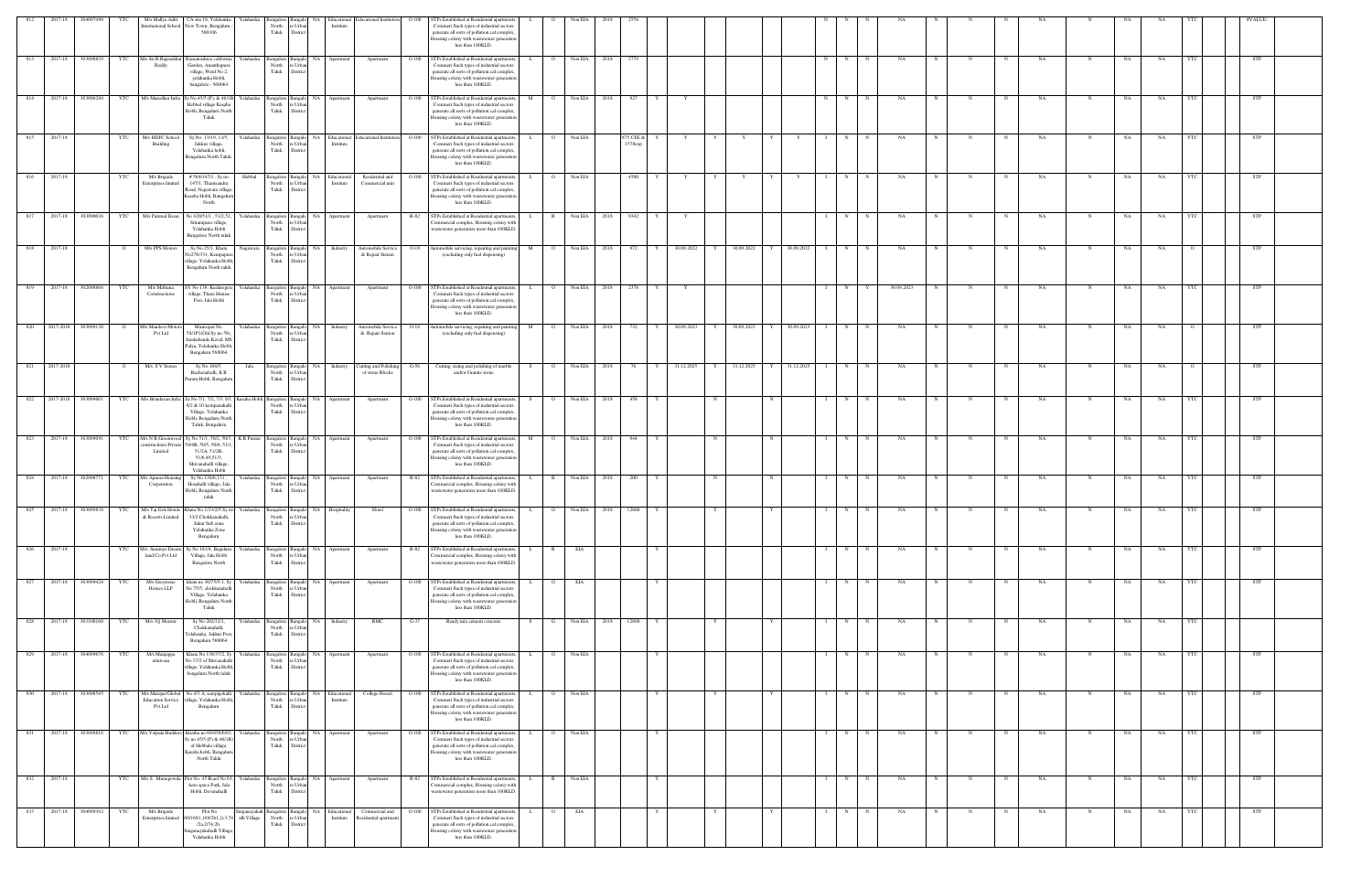| 834 | 2017-18     |           | YTC            | Device                                           | Dynatech Tools and Sy No 33/2, Allalsandra Allalasandra Bangalore<br>illage, Yelahanka Hobli<br><b>Bangalore North Taluk</b>                                                                               |                      | North<br>Urb<br>Taluk<br>Distri                                                | Industry                                         | Aerop space<br>G-78<br>Components                           | Panel Board, Switches without<br>oplating/Control panel equipment and<br>power devices manufacturing/                                                                                                     |              |                |             |   |            |   |              |   |            |   |             |    |            |             |           |             |             |    |            |            |  |
|-----|-------------|-----------|----------------|--------------------------------------------------|------------------------------------------------------------------------------------------------------------------------------------------------------------------------------------------------------------|----------------------|--------------------------------------------------------------------------------|--------------------------------------------------|-------------------------------------------------------------|-----------------------------------------------------------------------------------------------------------------------------------------------------------------------------------------------------------|--------------|----------------|-------------|---|------------|---|--------------|---|------------|---|-------------|----|------------|-------------|-----------|-------------|-------------|----|------------|------------|--|
|     | 835 2017-18 |           | $\overline{O}$ | Sumuka Silicon<br>Concrete                       | Sy. No. 95 (P), & 97,<br>Thirumenahalli Villag<br>Yelahanka hobli,                                                                                                                                         |                      | rumenahal Bangalore<br>North<br>e Urba<br>Taluk<br>Distric                     | Industry<br>NA                                   | RMC<br>G-37                                                 | Ready mix cement concrete                                                                                                                                                                                 | S            | G              | <b>NEIA</b> | Y | 31.12.2019 |   | Y 31.12.2019 | Y | 31.12.2019 | N | N           | NA |            | N           | NA        | $\mathbf N$ | NA          | NA |            | ST SP      |  |
| 836 | 2017-18     |           |                | undovi motors I<br>ltd                           | Bengaluru.<br>No 17/A2, A sector.<br>Opposite railway<br>Factory, Doddaballapur                                                                                                                            | ddaballap<br>ra      | Bangalore<br>langal<br>North<br>e Urbar<br>Taluk<br>District                   | Industry<br>NA                                   | utomobile servicing<br>$O-18$<br>& sales(Four wheelers)     | atomobile servicing, repairing and paint<br>(excluding only fuel dispensing)                                                                                                                              |              |                | NEIA        |   | 30.09.2023 | Y | 30.09.2023   |   | 30.09.2023 | N |             | NA |            |             | NA        |             | NA          | NA |            | ETP        |  |
| 837 | 2017-18     |           | YTC            | Brigade Enterpri                                 | main road, Yelahanka<br>New town<br>#155 and 156, Sy no.                                                                                                                                                   | J B Kaval            | Bangalore<br>langalo                                                           | NA<br>Apartment                                  | R-82<br>Apartment                                           | STPs Established at Residential apartments,                                                                                                                                                               | $\mathbf{L}$ | $\mathbb{R}$   | EIA         |   |            |   |              |   |            | N |             | NA |            | N           | <b>NA</b> | N           | NA          | NA |            | <b>STP</b> |  |
|     |             |           |                | Ltd.                                             | 43 & 42, J B Kaval,<br>Yelahanka Hobli,<br>Bengaluru North Taluk<br>Bengaluru.                                                                                                                             |                      | North<br>: Urba<br>Taluk<br>District                                           |                                                  |                                                             | ommercial complex, Housing colony with<br>wastewater generation more than 100KLD                                                                                                                          |              |                |             |   |            |   |              |   |            |   |             |    |            |             |           |             |             |    |            |            |  |
| 838 | 2018-19     |           |                | M/s Navachethan<br>Hospital                      | hata No. 137, Site Nos.<br>137,138,153 and 154<br>Renaissance HVV<br>Valley, JB aval,<br>Yelahanka Hobli,<br>Bengaluru North,<br>Bengaluru.                                                                | Yelahanka            | Bangalore<br>North<br>: Urbs<br>Taluk<br>District                              | Hospital<br><b>NA</b>                            | Hospital<br>$O-85$                                          | Health-care Establishment (as defined in<br>BMW Rules) with effluent quantity is less<br>than 100KLD and without incinerator                                                                              | M            | $\Omega$       | Non EIA     |   | 30.09.2022 | Y | 30.09.2022   | Y | 30.09.2022 | N | N           | NA |            |             | NA        |             | NA          | NA |            | STP        |  |
| 839 | 2018-19     | 303100062 | YTC            | M/s Sri H. V<br>Muralishankar                    | Proposed Residentia<br>partment at Sy.No. 3/<br>Thirumenahalli village<br>main road, thanisandra.<br>Bengaluru North                                                                                       | li l                 | Bangalor<br>North<br>e Urba<br>Taluk<br>Distric                                | NA<br>Apartment                                  | $O-100$<br>Apartment                                        | STPs Established at Residential apartments<br>Commeri Such types of industrial sectors<br>generate all sorts of pollution.cal complex,<br>lousing colony with wastewater generation<br>less than 100KLD.  |              |                | Non EIA     |   |            |   |              |   |            | N |             | NA |            |             | NA        |             | NA          | NA |            | STP        |  |
| 840 | 2018-19     | 303099832 | YTC            | M/s Sri H.V<br>Muralishankar                     | <b>BBMP</b> Khata No.<br>1186/Sy No. 51/4,<br>BBMP Ward No. 01.<br>2nd cross, Surabhi<br>Layout, Yelahanka,<br>Bengaluru - 560064.                                                                         | Yelahanka            | Bangalore<br>North<br>Taluk<br>Distri                                          | NA<br>Apartment                                  | $O-100$<br>Apartment                                        | STPs Established at Residential apartments,<br>Commeri Such types of industrial sectors<br>generate all sorts of pollution.cal complex.<br>lousing colony with wastewater generation<br>less than 100KLD. | M            |                | Non EIA     |   |            | Y |              |   |            | N |             | NA |            |             | NA        | N           | NA          | NA |            | <b>STP</b> |  |
| 841 | 2018-19     | 303095393 | YTC            | Navanaami project<br>Pvt Ltd                     | lot No. 12-P1-A and 1.<br>P1-B(Corner) of<br>Bengaluru IT Park<br>ndustrial Area in Sy.No<br>95/P and 7 (Block No.<br>21,22 and 24- Part) of<br>BK Palya Village, Jala<br>Hobli, Bengaluru North<br>Taluk. | <b>BK</b> Palya      | Bangalore<br>North<br>: Urbs<br>Taluk<br><b>Distric</b>                        | NA 1<br>Apartment                                | $O-100$<br>Apartment                                        | STPs Established at Residential apartments,<br>Commeri Such types of industrial sectors<br>generate all sorts of pollution.cal complex,<br>lousing colony with wastewater generation<br>less than 100KLD. | M            | $\Omega$       | Non EIA     |   |            |   |              |   |            | N | N           | NA |            |             | NA        |             | $_{\rm NA}$ | NA |            | STP        |  |
| 842 | 2018-19     | 303099000 | $\overline{O}$ | Master Ventures Pv<br>ht. I                      | Khatha No 1186, Sy no<br>51/4, BBMP ward No 1<br>2nd Cross, Surabhi<br>layout, Shivanahalli<br>village, Yelahanka<br>Hobli, bangalore North                                                                | Shivanahalli         | Bangalore<br>angalo<br>North<br>e Urba<br>Taluk<br>District                    | NA                                               | Apartment Residential Building O-100                        | STPs Established at Residential apartments,<br>Commeri Such types of industrial sectors<br>generate all sorts of pollution.cal complex.<br>lousing colony with wastewater generation<br>less than 100KLD. |              | $\circ$        | Non EIA     |   | 30.09.2022 | Y |              |   |            | N |             | NA |            |             | NA        |             | NA          | NA |            | STP        |  |
| 843 | 2018-19     | 303096309 |                | YTC E-Mudhra Limited                             | 165/9/10/1,2,16/3,4<br>venkateshpura, Jakkur<br>post, bengaluru                                                                                                                                            |                      | enkateshpur Bangalore<br><b>Bangalo</b><br>North<br>: Urba<br>Taluk<br>Distric | NA Commercial<br>Complex                         |                                                             | 'ommercial Building R-82 STPs Established at Residential apartments,<br>'ommercial complex, Housing colony with<br>wastewater generation more than 100KLD.                                                |              | $\mathbb{R}$   | EIA         |   |            |   |              |   |            | N | $\mathbf N$ | NA | N          | N           | NA        | N           | NA          | NA |            | <b>STP</b> |  |
| 844 | 2018-19     | 303099513 | YTC            | M/s Sri H.V<br>Muralishankar                     | Aerotropolis Division<br>Plot No. 55. Devanahal<br>Aerospace Park,<br>Unachur village,<br>Bangalore.                                                                                                       | Unachur              | Bangalore<br>North<br>e Urba<br>Taluk<br>District                              | NА<br>Apartment                                  | $O-100$<br>Apartment                                        | STPs Established at Residential apartments<br>Commeri Such types of industrial sectors<br>generate all sorts of pollution.cal complex.<br>Iousing colony with wastewater generation<br>less than 100KLD.  |              |                | Non EIA     |   |            |   |              |   |            | N |             | NA |            |             | NA        | N           | NA          | NA |            | STP        |  |
| 845 | 2018-19     | 303099316 | YTC            | Mithuna<br>onstruction Pvt Ltd                   | Sy.No. 103 (OLD Sy.<br>No. 80, Block No. 9 and<br>10, Shettigere Village,<br>Devanahalli Taluk,<br>Bengaluru North                                                                                         |                      | Bangalor<br>North<br>e Urba<br>Taluk<br>Distric                                | NA.<br>Apartment                                 | Apartment<br>R-82                                           | STPs Established at Residential apartments<br>'ommercial complex, Housing colony with<br>wastewater generation more than 100KLD.                                                                          |              | R              | EIA         |   |            |   |              |   |            | N |             | NΑ |            |             | NA        |             | NA          | NA |            | STP        |  |
| 846 | 2018-19     | 93028     | YTC            | Dynamatic                                        | Katha No. 748/418,<br>Sy.No. 37/2B and<br>38/2B2, Hennur village,<br>kasaba hobli, Bengaluru<br>North - 560024.                                                                                            | Hennur               | Taluk<br>District                                                              | Bangalore Bangalo NA Industry Conventional & CNC | $G-78$<br>forming, structural<br>assembly                   | Panel Board, Switches without<br>power devices manufacturing/                                                                                                                                             |              |                | Non EIA     |   |            |   |              |   |            | N |             | NΑ |            |             |           |             | NA          | NA |            |            |  |
| 847 | 2018-19     | 203099498 | YTC            | <b>Twenty Fourteer</b><br>Hotels India Pvt Ltd   | Katha No 08/08/42<br>Ward no 25 of<br><b>Łamamurthy</b> nagarmai<br>road, Banaswadi<br>Bangalore East talu                                                                                                 |                      | Banasawadi Bangalore<br>Bangal<br>North<br>e Urbar<br>Taluk<br>District        | NA<br>Apartment                                  | Hotel building<br>R-82                                      | STPs Established at Residential apartments<br>ommercial complex, Housing colony with<br>wastewater generation more than 100KLD.                                                                           |              | $\mathbb{R}$   | Non EIA     |   |            |   |              |   |            | N |             | NA |            |             | NA        | $\mathbf N$ | NA          | NA |            | <b>STP</b> |  |
| 848 | 2018-19     | 303098798 | YTC            | <b>Elegant Properties</b>                        | Sy No<br>32/1,132/2,133/1,133/<br>2,133/3,135/1 & 136/<br>Hosahalli village, Jala<br>Hobli, Bangalore north<br>taluk.                                                                                      | Hosahalli<br>Village | angalore<br><b>Bangalo</b><br>North<br>e Urban<br>Taluk<br>District            | NA<br>Commercial<br>Complex                      | ommercial Building<br>$O-100$                               | STPs Established at Residential apartments<br>Commeri Such types of industrial sectors<br>generate all sorts of pollution.cal complex.<br>lousing colony with wastewater generation<br>less than 100KLD.  |              | $\overline{O}$ | Non EIA     |   |            | Y |              |   |            | N |             | NΑ | $_{\rm N}$ | $_{\rm N}$  | NA        |             | NA          | NA |            | <b>STP</b> |  |
| 849 | 2018-19     | 304099594 | <b>YTC</b>     | Mr. Shivakumar                                   | Sy no 9/2, Kothanur<br>village, K R Puram<br>Hobli, Bangalore East<br>taluk                                                                                                                                | Kothnur              | sangalore<br>langalo<br>North<br>: Urba<br>${\rm Tauk}$<br>Distric             | Educational<br>NA<br>Institute                   | Commercial &<br>$O-100$<br>Residential Apartmen             | STPs Established at Residential apartments,<br>Commeri Such types of industrial sectors<br>generate all sorts of pollution.cal complex.<br>Iousing colony with wastewater generation<br>less than 100KLD. |              | $\overline{O}$ | Non EIA     |   |            |   |              |   |            | N |             | NA |            | $\mathbf N$ | NA        | N           | NA          | NA |            | <b>STP</b> |  |
| 850 | 2018-19     | 303100336 | <b>YTC</b>     | Purvankara limited                               | Sy No 25/5,25/6, BBMP Chikkabettah<br>katha No 378/25/5/25/6<br>of chikkabettahalli<br>illage, Yelahanka Hobli<br>bengaluru North Taluk<br>Bengaluru                                                       | alli                 | Bangalore<br><b>Bangalo</b><br>North<br>e Urbar<br>Taluk<br>District           | NA<br>Apartment                                  | R-82<br>Apartment                                           | STPs Established at Residential apartments<br>'ommercial complex, Housing colony with<br>wastewater generation more than 100KLD.                                                                          |              | $\mathbb{R}$   | EIA         |   |            |   |              |   |            | N | N           | NA |            |             | NA        | $\mathbf N$ | NA          | NA | <b>YTC</b> | <b>STP</b> |  |
| 851 | 2018-19     | 303099885 | YTC            | <b>August Venture</b><br>Private limited         | Sy No 103(Old Sy no<br>80, Block 9& 10)<br>Shettigere village<br>Devanahalli Taluk,<br>Bengaluru North.                                                                                                    | Shettigere           | Bangalore<br>langalo<br>North<br>e Urba<br>Taluk<br>Distric                    | NA<br>Apartment                                  | R-82<br>Apartment                                           | STPs Established at Residential apartments,<br>ommercial complex, Housing colony with<br>wastewater generation more than 100KLD.                                                                          |              |                | EIA         |   |            |   |              |   |            | N |             | NA |            |             | NA        |             | NA          | NA |            | STP        |  |
| 852 | 2018-19     | 303100226 | YTC            | M/s Multi Visions<br>Pro (Multi infinate)        | Khatha no 1/37/1,<br>Shivanahalli village.<br>yelahanka zone,<br><b>Bangalore North</b>                                                                                                                    | Shivanahalli         | Bangalore<br>North<br>: Urb<br>Taluk<br>Distric                                | NA<br>Apartment                                  | R-82<br>Apartment                                           | STPs Established at Residential apartments,<br>mmercial complex, Housing colony with<br>wastewater generation more than 100KLD.                                                                           |              |                | EIA         |   |            |   |              |   |            | N |             | NA |            |             | NA        |             | NA          | NA |            | STP        |  |
| 853 | 2018-19     |           | YTC            | M/s Twenty Fourte<br>Hotels India Pvt<br>Limited | # Khatha no 09, Sy No K.R.Puram<br>28(P), Horamavu villag<br>K. R Puram Hobli,<br><b>Bangalore East Taluk</b>                                                                                              |                      | Bangalore<br><b>Bangal</b><br>North<br>e Urba<br>Taluk<br>District             | Hospitality<br>NA                                | R-82<br>Hotel                                               | STPs Established at Residential apartments,<br>ommercial complex, Housing colony with<br>wastewater generation more than 100KLD.                                                                          |              | $\mathbb{R}$   | EIA         |   |            | Y |              |   |            | N | N           | NA |            | $_{\rm N}$  | NA        | N           | $_{\rm NA}$ | NA |            | <b>STP</b> |  |
| 854 | 2018-19     |           | YTC            | Sri Subbaiah<br>Properties                       | khatha no<br>58/1/709/801/502, Sy<br>No 43/3, Hebbal Village,<br>Kasaba Hobli, Bengaluru                                                                                                                   | Hebbal               | Bangalore<br>langal<br>North<br>e Urbar<br>${\rm Tauk}$<br>District            | NA<br>Educationa<br>Institute                    | <b>Educational Institute</b><br>$R-31$<br>(School Building) | Hotels/Resorts having overall waste-water<br>generation @ 100 KLD and more.                                                                                                                               | м            | $\Omega$       | NEIA        |   |            |   |              |   |            | N |             | NA |            |             | NA        |             | NA          | NA |            | STP        |  |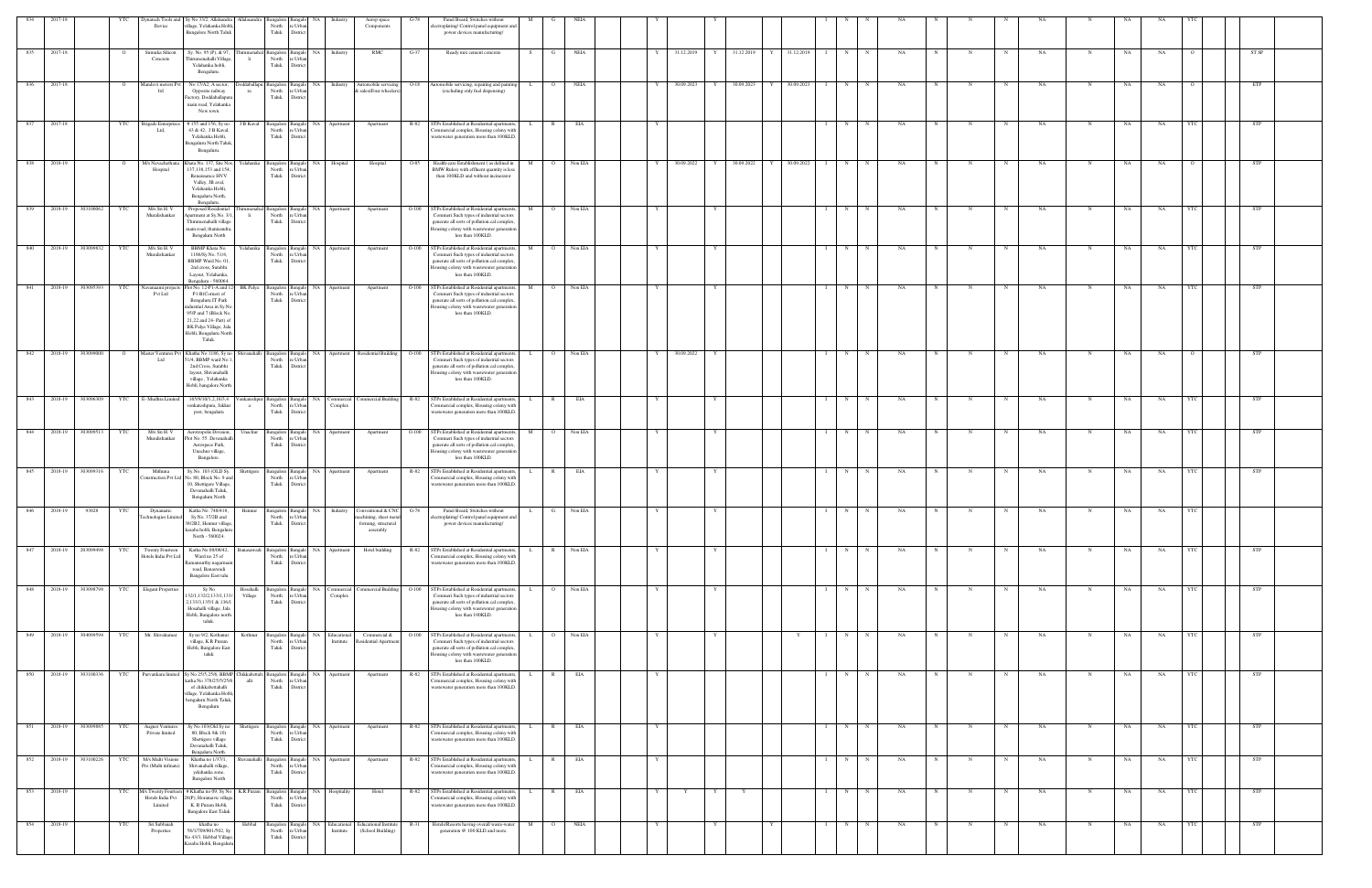|            |                       |                | . Thirupal Reddy                                                      | Khatha No. 1192/15/1,<br>Sy no 15/1, Shivanahal<br>Village, Yelahanka<br>Hobli, (ward no 1),<br>Bengaluru North Taluk                                                                                                                        | iivanahall           | angalore Bangal<br>North<br>Taluk            | e Urba<br>District                         | NA<br>Educational<br>Institute                | Commercial &<br>Residential Apartment                   | $O-100$      | STPs Established at Residential apartment<br>Commeri Such types of industrial sectors<br>generate all sorts of pollution.cal complex<br>Iousing colony with wastewater generation<br>less than 100KLD.  |                              |         |     |                      |            |                                   |   |             |    |            |                           |    |             |           |           |            |            |  |
|------------|-----------------------|----------------|-----------------------------------------------------------------------|----------------------------------------------------------------------------------------------------------------------------------------------------------------------------------------------------------------------------------------------|----------------------|----------------------------------------------|--------------------------------------------|-----------------------------------------------|---------------------------------------------------------|--------------|---------------------------------------------------------------------------------------------------------------------------------------------------------------------------------------------------------|------------------------------|---------|-----|----------------------|------------|-----------------------------------|---|-------------|----|------------|---------------------------|----|-------------|-----------|-----------|------------|------------|--|
| 856        | 2018-19               | <b>YTC</b>     | S V Enterprises                                                       | Sy no. 10/1(P),<br>10/2,11,13/3,130/1,134/<br>135/2,135/4,135/5,1<br>,138/1,139(P) & 140/5<br>Hosahalli village, Jala<br>Hobli, bengaluru North<br>Taluk.                                                                                    | Hosahalli<br>Village | North<br>Taluk                               | re Urbar<br>District                       |                                               | Bangalore Bangalo NA Hospitality Hotel (Commercial)     | R-82         | STPs Established at Residential apartments<br>ommercial complex, Housing colony with<br>wastewater generation more than 100KLD                                                                          | $\mathbb{R}$<br>L.           | EIA     |     |                      |            |                                   | N | N           | NA | $_{\rm N}$ | N<br>N                    | NA | N           | NA        | NA        | YTC        | <b>STP</b> |  |
|            | 857 2018-19           | YTC            | Shekar Poojari &<br>Smt. Pushpalatha                                  | Sy no 21 & 22,<br>Ananthapura Village<br>Yelahanka Hobli,<br>Bengaluru North Taluk<br>Bengaluru                                                                                                                                              | nanthapura           | North<br>Taluk                               | re Urbar<br>District                       | Bangalore Bangalo NA Educational<br>Institute | Apartment                                               |              | R-31 Hotels/Resorts having overall waste-water M<br>generation @ 100 KLD and more.                                                                                                                      | $\overline{O}$               | Non EIA |     |                      |            |                                   | N | N           | NA | N          | N<br>$\mathbf N$          | NA | N           | NA        | NA        | YTC        | <b>STP</b> |  |
| 858        | 2018-19               | YTC            | N. Ramesh                                                             | Sy no 4P2, Jakkur<br>illage, Yalahanka Hobl<br>Bengaluru North Taluk                                                                                                                                                                         | Jakkur               | Bangalore Bangalo<br>North<br>Taluk District | re Urbar                                   | <b>NA</b><br>Layout                           | Layout                                                  | $O-100$      | STPs Established at Residential apartment<br>Commeri Such types of industrial sectors<br>generate all sorts of pollution.cal complex<br>lousing colony with wastewater generation<br>less than 100KLD.  |                              | Non EIA |     |                      |            |                                   | N |             | NA |            |                           | NA | N           | NA        | NA        |            | STP        |  |
| 859        | 2018-19               | YTC            | Vaishnavi Anushka<br>Infrasturcture LLP                               | Sy no 1,2/1,8/1,<br>elahanka Amanikere S<br>No 16, Venkatala village<br>& Sy No<br>1/1,31/2,31/3,32/1,32<br>2,33/1,33/2,33/3,34/1,<br>4/2,34/3,35,36,38,39,40<br>41,45/1,45/2,45/5,45/6<br>45/7,45/10 of yelahanka<br>Hobli, NH-7, Bengaluru |                      | 3angalore<br>North<br>Taluk                  | Bangal<br>e Urba<br>Distric                | NA<br>Educational<br>Institute                | Apartment                                               | $O-100$      | STPs Established at Residential apartments<br>Commeri Such types of industrial sectors<br>generate all sorts of pollution.cal complex<br>ousing colony with wastewater generatio<br>less than 100KLD.   |                              | EIA     |     |                      |            |                                   | N |             | NA |            |                           | NA |             | NA        | NA        |            | STP        |  |
| 860<br>861 | 2018-19<br>2018-19    | YTC            | A. Ramakrishna<br>Akruthi Enterprises                                 | 65/1,65/1, Venkatala<br>village, Yelahanka<br>Hobli,, Bangalore North                                                                                                                                                                        | Venkatala<br>Village | Bangalore Bangalo<br>North<br>Taluk          | re Urban<br>District                       | NA Educational<br>Institute                   | Apartment                                               | R-82<br>R-82 | STPs Established at Residential apartments,<br>Commercial complex, Housing colony with<br>wastewater generation more than 100KLD.<br>STPs Established at Residential apartments                         | $\mathbb{R}$<br>$\mathbb{R}$ | EIA     |     |                      |            |                                   | N | N<br>N      | NA |            | $_{\rm N}$<br>N<br>N      | NA | N           | NA        | NA        |            | <b>STP</b> |  |
|            |                       | YTC            | & Adarsh Enterprises                                                  | Khatha no,<br>247/248/288/100,<br>3yatarayanapura Village.<br>Ward No 7, Yelahanka<br>Hobli, Bengaluru North<br>Taluk                                                                                                                        | yatarayanap<br>ura   | North<br>Taluk                               | re Urban<br>District                       | Bangalore Bangalo NA Educational<br>Institute | Apartment                                               |              | Commercial complex, Housing colony with<br>wastewater generation more than 100KLD                                                                                                                       |                              | EIA     |     |                      |            |                                   | N |             | NA |            | N                         | NA | N           | NA        | NA        |            | STP        |  |
| 862        | 2018-19               | YTC            | Frident Automobi<br><b>Pvt Ltd</b>                                    | Sy No 8(P),<br>Gastikempanahalli<br>illage, Yelahanka Hobl<br>Bengaluru North Taluk<br>Bengaluru                                                                                                                                             | istikempan<br>ahalli | Bangalore Bangalo<br>North<br>Taluk          | e Urba<br>District                         | NA Industry                                   | Automobile servicing<br>& repairing                     | R-82         | STPs Established at Residential apartments<br>ommercial complex, Housing colony with<br>wastewater generation more than 100KLD.                                                                         |                              | Non EIA |     |                      |            |                                   | N |             | NA |            |                           | NA |             | NΑ        | NA        |            |            |  |
| 863        | 2018-19               | YTC            | H M Vishwanath &<br>Others                                            | Shed No C-4, KSSIDC<br>Industrial Estate,<br>Yelahanka, Bangaluru                                                                                                                                                                            | Yelahanka            | Bangalore Bangale<br>North<br>Taluk          | re Urban<br>District                       | NA<br>Commercial<br>Complex                   | Commercial building                                     | $0 - 62$     | Automobile servicing, repairing and paintin<br>with effluent quantity is more than 100KLD                                                                                                               |                              | Non EIA |     |                      |            |                                   | N |             | NA |            |                           | NA | N           | NΑ        | NA        |            | <b>STP</b> |  |
| 864        | 2018-19               | YTC            | <b>Bren Corporation</b>                                               | Sy no 1 & 31 of<br>vvindapura village & S<br>No 49/3, Gantigehalli<br>illage, Yelahanka Hobli.<br>Bengaluru North                                                                                                                            | vindapuı             | Bangalore Bangal<br>North<br>Taluk           | re Urb<br>Distric                          | NA<br>Apartment                               | Apartment                                               | $O-100$      | STPs Established at Residential apartments,<br>Commeri Such types of industrial sectors<br>generate all sorts of pollution.cal complex<br>ousing colony with wastewater generation<br>less than 100KLD. |                              | EIA     |     |                      |            |                                   | N |             | NA |            |                           | NA |             | NA        | NA        |            | STP        |  |
| 865        | 2018-19               | YTC            | <b>SHN</b> Enterprises                                                | Sy no 93/1 & 2, BBMP<br>hatha No 45, horam<br>Agara Village, K. R<br>puram Hobli, Ward no<br>25, Bengaluru East<br>Taluk, Bengaluru                                                                                                          | Horamavu<br>village  | North<br>Taluk                               | Bangalore Bangalo<br>e Urb<br>Distri       | NA Industry                                   | Aluminium Tubes and R-82<br><b>Bottle Manufacturing</b> |              | STPs Established at Residential apartments,<br>ommercial complex, Housing colony with<br>vastewater generation more than 100KLD.                                                                        |                              | Non EIA |     |                      |            |                                   | N | $\mathbf N$ | NA |            | $_{\rm N}$                | NA |             | NA        | NA        |            | UGD        |  |
| 866        | 2018-19               | YTC            | Ramakrishna                                                           | Mahadevaiah & A. Sy No 36/1P & 37/2P, Rachenahalli Bangalore Bangalo NA Hospitality Hostel Building<br>Rachenahalli, K.R<br>Puram Hobli, Bangaluru<br>East taluk, Bengaluru -<br>560045                                                      |                      | North                                        | re Urban<br>Taluk District                 |                                               |                                                         |              | G-31 Phenyl/toilet cleaner formulation and bottling                                                                                                                                                     | L.<br>$\mathbb{R}$           | EIA     |     |                      |            |                                   | N |             | NA |            |                           | NA | N           | NA        | NA        | <b>YTC</b> | STP        |  |
| 867        | 2018-19               | YTC            | Obel builders                                                         | Khatha No<br>241/51/1/52/53/54,<br>Narasipura Village,<br>Yelahanka Hobli,<br>Bengaluru North Taluk                                                                                                                                          | Narasipura           | Taluk                                        | North re Urban<br>District                 | Bangalore Bangalo NA Apartment                | Apartment                                               | R-82         | STPs Established at Residential apartment<br>Commercial complex, Housing colony with<br>wastewater generation more than 100KLD.                                                                         | $\circ$<br>L.                | Non EIA |     |                      |            | $\mathbf{I}$                      | N | N           | NA | N          | N<br>N                    | NA | $\mathbf N$ | <b>NA</b> | NA        | YTC        | <b>STP</b> |  |
| 868        | 2018-19               | YTC            | <b>Tealth Zone</b> advise<br>(India) Pvt Ltd                          | Sy No 118/1.<br>Avalahallivillage.<br>Yelahanka Hobli,<br><b>Bangalore North Taluk</b>                                                                                                                                                       | Avalahalli           | North<br>Taluk                               | angalore Bangalo NA<br>e Urban<br>District | Commercial<br>Complex                         | Commercial                                              | $O-100$      | STPs Established at Residential apartment<br>Commeri Such types of industrial sectors<br>generate all sorts of pollution.cal complex<br>lousing colony with wastewater generation<br>less than 100KLD.  |                              | EIA     |     |                      |            |                                   | N |             | NA |            |                           | NA |             | NA        | NA        |            | STP        |  |
| 869        | 2018-19               | YTC            | <b>Prestige Estates</b><br>Projects Ltd,<br>(Prestige Willow<br>Tree) | Mo Sy 25, Sy No<br>111/1B1, 1B2 and<br>1B3, Horamavu Agara<br>Main Road, Vadraplaya.<br>Bengaluru -560043                                                                                                                                    | Horamavu             | North<br>Taluk                               | re Urba<br>District                        | angalore Bangalo NA Apartment                 | Apartment                                               | $O-100$      | STPs Established at Residential apartments<br>Commeri Such types of industrial sectors<br>generate all sorts of pollution.cal complex<br>lousing colony with wastewater generation<br>less than 100KLD. | R                            | EIA     |     |                      |            |                                   | N | N           | NA | $_{\rm N}$ | N                         | NA | N           | NA        | NA        |            | <b>STP</b> |  |
| 870        | 2018-19               | YTC            | Fortuner<br>onstructions Ind<br>Pvt Ltd                               | Sy No 93,96,100,101<br>&103 Chagalatti village<br>Jala Hobli, Bengaluru                                                                                                                                                                      | Chagalatti           | North<br>Taluk                               | re Urbar<br>District                       | Bangalore Bangalo NA Apartment                | Apartment                                               | $R-82$       | STPs Established at Residential apartments,<br>Commercial complex, Housing colony with<br>wastewater generation more than 100KLD.                                                                       | L<br>$\circ$                 | Non EIA |     |                      |            |                                   | N | N           | NA | N          | $_{\rm N}$<br>$\mathbf N$ | NA | $\mathbf N$ | NA        | <b>NA</b> | YTC        | <b>STP</b> |  |
| 871        | 2018-19               | $\circ$        | Span Design &<br>Develop                                              | Sy No 2/2, venkatala<br>Village, Yelahanka<br>Hobli, Bangaluru North<br>Taluk                                                                                                                                                                | Venkatala<br>Village | Bangalore Bangalo<br>North<br>Taluk          | e Urba<br>District                         | <b>NA</b><br>Apartment                        | Apartment                                               | $O-100$      | STPs Established at Residential apartment<br>'ommeri Such types of industrial sectors<br>generate all sorts of pollution.cal complex<br>lousing colony with wastewater generation<br>less than 100KLD.  |                              | Non EIA |     |                      |            |                                   | N |             | NA |            |                           | NA | N           | NA        | NA        |            | STP        |  |
|            | 872 2018-19 304097883 | <b>YTC</b>     | C M R University                                                      | Sy No 61/1,61/2(In the<br>mpus of karle Infra Py<br>Ltd) 100 feet,<br>Kempapura main road,<br>Nagavara, Bengaluru<br>560045                                                                                                                  | Jala                 | North<br>Taluk                               | e Urba<br>District                         | Institute                                     | Bangalore Bangalo NA Educational Educational Institute  | $O-100$      | STPs Established at Residential apartments<br>Commeri Such types of industrial sector<br>generate all sorts of pollution.cal complex<br>lousing colony with wastewater generation<br>less than 100KLD.  | $\mathbb{R}$                 |         |     |                      |            |                                   | N | N           | NA |            | N                         | NA | N           | NA        | <b>NA</b> |            | STP        |  |
| 873        | 2018-19               | $\overline{O}$ | mukha Silicon Conc                                                    | Sy No 49/2B2,<br>Avalahalli Village,<br>Yelahanka Hobli,<br>Bengaluru North Taluk                                                                                                                                                            | Venkatala<br>Village | Taluk                                        | North re Urban<br>District                 | Bangalore Bangalo NA Industry                 | RMC                                                     | R-82         | STPs Established at Residential apartments<br>ommercial complex, Housing colony with<br>wastewater generation more than 100KLD.                                                                         | G                            | Non EIA | 182 | 31.12.2025<br>Y      | 31.12.2025 | Y 31.12.2025                      | N | N           | NA |            | N                         | NA | $\mathbf N$ | NA        | NA        |            | ST & SP    |  |
| 874        | 2018-19               | $\mathbf{o}$   | Consolidated<br>Construction<br>Consortium Ltd                        | ly.No. 61/1, 61/2 in the<br>ampus of karle infra pvt<br>ltd, 100 ft kempapura<br>main road, nagavara,<br>Bangalore - 560045                                                                                                                  | Nagavara<br>Village  | North<br>Taluk                               | re Urban<br>District                       | Bangalore Bangalo NA Industry                 | RMC                                                     | $G-37$       | Ready mix cement concrete                                                                                                                                                                               | S.<br>G                      | Non EIA | 47  | 31.12.2026<br>Y<br>Y | 31.12.2026 | 31.12.2026<br>Y I<br>$\mathbf{I}$ | N | N           | NA | N          | N                         | NA | $\mathbf N$ | NA        | NA        |            | ST & SP    |  |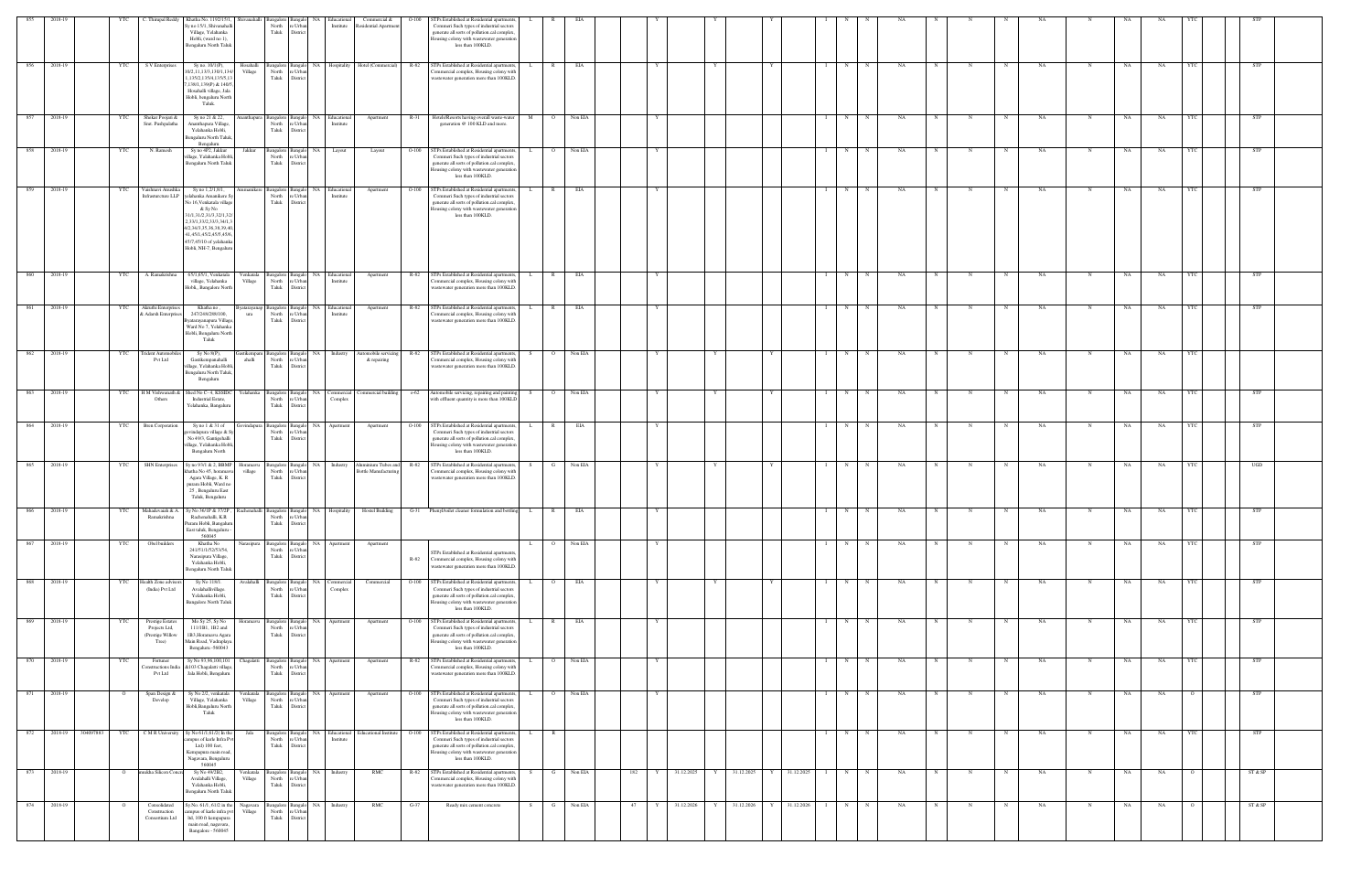|     | 2018-19 |           |            | M. Kishore Kumar                            | Sy No 49/2B2,                                                                                                                                       | Avalahalli               |                                     |                                         |                                    |                                           |          | Ready mix cement concrete                                                                                                                                                                                                                       |          |                |           |        |            |   |            |             |            |   |             |    |   |            |            |           |   |    |    |            |            |  |
|-----|---------|-----------|------------|---------------------------------------------|-----------------------------------------------------------------------------------------------------------------------------------------------------|--------------------------|-------------------------------------|-----------------------------------------|------------------------------------|-------------------------------------------|----------|-------------------------------------------------------------------------------------------------------------------------------------------------------------------------------------------------------------------------------------------------|----------|----------------|-----------|--------|------------|---|------------|-------------|------------|---|-------------|----|---|------------|------------|-----------|---|----|----|------------|------------|--|
|     |         |           |            |                                             | Avalahalli Village,<br>Yelahanka Hobli,<br>Bengaluru North Talul                                                                                    |                          | North<br>Taluk                      | e Urbi<br>Distric                       |                                    |                                           |          |                                                                                                                                                                                                                                                 |          |                |           |        |            |   |            |             |            |   |             |    |   |            |            |           |   |    |    |            |            |  |
| 876 | 2018-19 |           |            | Crop Buildwell Pv<br>Ltd                    | No. 302/46/2, 46/3,<br>Kothihosahalli, Ward<br>No. 8, Kodigehalli,<br>Bengaluru.                                                                    | Kodigehall               | <b>Bangalore</b><br>North<br>Taluk  | Distric                                 | NA<br>Apartment                    | Apartment                                 | $O-100$  | STPs Established at Residential apartment<br>Commeri Such types of industrial sectors<br>generate all sorts of pollution.cal complex<br>lousing colony with wastewater generatio<br>less than 100KLD.                                           |          |                | Non EIA   | 5321   | 30.09.2022 |   | NA         |             | NA         | N |             | NA |   |            |            | NA        |   | NA | NA |            | STP        |  |
| 877 | 2018-19 | 303100061 | YTC        | Sunshine Properties                         | Sy No 78/1, Nagawara<br>Village, Kasaba Hobli,<br><b>Bengaluru District</b>                                                                         |                          | angalore<br>North<br>Taluk          | e Urba<br>Distric                       | NA<br>Educational<br>Institute     | Residential and<br>Commercial unit        | $O-100$  | STPs Established at Residential apartmen<br>Commeri Such types of industrial sectors<br>generate all sorts of pollution.cal complex<br>lousing colony with wastewater generation<br>less than 100KLD.                                           |          | - G            | Non EIA   |        |            |   |            |             |            | N |             | NA |   |            |            | NA        | N | NA | NA | <b>YTC</b> | STP        |  |
| 878 | 2018-19 | 304100498 |            | YTC R. Rajashekar Reddy                     | Khatha no<br>946/39/1,2,3,40/1,5,6<br>& 57/1,2, 40/3,<br>Amruthahalli village,<br>Yelahanka Hobli,<br>Bengaluru North taluk                         | mruthahalli              | angalore<br>North<br>Taluk          | Banga<br>'e Urba<br>Distric             | NA Apartment                       | Apartment                                 | $G-101$  | Infrastructure development projects<br>ncluding apartments/commercial complex <<br>20,000 sq.m                                                                                                                                                  |          | $\mathbb{R}$   | EIA       | 52600  |            |   |            |             |            | N | $\mathbb N$ | NA | N |            | N          | NA        |   | NA | NA | YTC        | STP        |  |
| 879 | 2018-19 |           | YTC        | Navajeeva Ashram                            | Benealum<br>Khatha no 619/5/D,<br>HBR 1st Stage, 2nd<br>Block, Ward no 24<br>Bengaluru                                                              | <b>HBR</b> Layout        | angalore<br>North<br>Taluk          | Bangal<br>e Urb<br>Distric              | Educational<br>Institute           | Dharmashala Building R-82                 |          | STPs Established at Residential apartments<br>ommercial complex, Housing colony with<br>wastewater generation more than 100KLD.                                                                                                                 | S.       |                | Non EIA   | 9781   |            |   |            |             |            | N |             | NA |   |            |            | NA        |   | NA | NA |            | <b>STP</b> |  |
| 880 | 2018-19 | 303101197 | YTC        | Casa Grande Garden<br>ity Builders Pvt Ltd, | Sy.No. 76 (Old No. 55)<br>Bellahalli Village,<br>Yelahanka Hobli,<br>Bengaluru Urban -                                                              | Bellahalli               | angalore<br>North<br>Taluk          | e Urba<br>Distric                       | NA Apartment                       | Apartment                                 | $G-101$  | Infrastructure development projects<br>including apartments/commercial complex <<br>20,000 sq.m                                                                                                                                                 |          | $\Omega$       | EIA       | 3308   |            |   |            |             |            | N |             | NA |   |            |            | <b>NA</b> |   | NA | NA |            | <b>STP</b> |  |
| 881 | 2018-19 |           | $\circ$    | <b>SSVR</b> Construction                    | 560064<br>Sy.No. 83/2, Katha No. Byatarayanap<br>2986/83/2,<br>yatarayanapura Villag<br>Yelahanka Hobli,<br>Bengaluru                               | ura                      | angalore Bangal<br>North<br>Taluk   | 'e Urba<br>Distric                      | NA.<br>Apartment                   | Apartment                                 | $O-100$  | STPs Established at Residential apartment<br>Commeri Such types of industrial sectors<br>generate all sorts of pollution.cal complex<br>lousing colony with wastewater generation<br>less than 100KLD.                                          |          | $\circ$        | Non EIA   | 2113   | 30.09.2022 | N | NA         |             | NA         | N |             | NA |   |            |            | NA        | N | NA | NA |            | STP        |  |
| 882 | 2018-19 |           | YTC        | t Ambika Mahendra                           | Katha No. 37/919. Site<br>No. 37, Kadiganahalli<br>Village, Jala Hobli,<br>Bengaluru North Taluk,<br>Bengaluru - 562157                             |                          | Bangalore<br>North<br>Taluk         | Distric                                 | Hospitality<br>NA                  | Hotel building                            | $O-100$  | STPs Established at Residential apartment<br>Commeri Such types of industrial sectors<br>generate all sorts of pollution.cal complex<br>lousing colony with wastewater generatio<br>less than 100KLD.                                           |          |                | Non EIA   | 730    | 30.09.2022 |   | 30.09.2022 |             | 30.09.2022 | N |             | NA |   |            |            | NA        |   | NA | NA |            | <b>STP</b> |  |
| 883 | 2018-19 |           | YTC        |                                             | Citrus Shelters Pvt Ltd Sy.No. 110/1 & 110/2,<br>Jakkur Village,<br>Yelahanka Hobli,<br>Bangalore.                                                  | Jakkur                   | Bangalore Banga<br>North<br>Taluk   | e Urba<br>Distric                       |                                    | NA Apartment Construction of row<br>house |          | H-38 less than 100 rooms. and waste-water general                                                                                                                                                                                               | L        | O Non EIA      |           | 340    |            | N | NA         | N           | NA         | N |             | NA |   |            | $_{\rm N}$ | NA        | N | NA | NA |            | <b>STP</b> |  |
| 884 | 2018-19 |           | <b>YTC</b> | Aceron Infrastruct                          | Sy.No. 15/1, Khata No.<br>190/536/828/744/14/15<br>, Shivanahalli Village<br>Yelahanka hobli,<br>Bengaluru<br>North, Bengaluru.                     | hivanahalli              | Bangalore Bangal<br>North<br>Taluk  | 'e Urba<br>Distric                      |                                    | NA Apartment Residential apartment O-100  |          | STPs Established at Residential apartment<br>Commeri Such types of industrial sectors<br>generate all sorts of pollution.cal complex<br>lousing colony with wastewater generation<br>less than 100KLD.                                          | M        | $\overline{O}$ | Non EIA   | 646    |            | N | NA         | $_{\rm N}$  | NA         | N |             | NA |   |            |            | NA        |   | NA | NA |            | <b>STP</b> |  |
| 885 | 2018-19 |           | <b>YTC</b> | irias Investment Pvt L                      | Plot No. Khatha No.<br>1040/374/105,<br>Amruthahalli Village,<br>Yelahanka Hobli,<br>Bengaluru North Taluk,<br>Ward No. 7, Bengaluru<br>560092.     | mruthahalli              | Bangalore<br>North<br>Taluk         | Bangak<br>Distric                       | NA Apartment                       | Commercial cum<br>residential Building    | $O-100$  | STPs Established at Residential apartments<br>Commeri Such types of industrial sectors<br>generate all sorts of pollution.cal complex<br>lousing colony with wastewater generation<br>less than 100KLD.                                         |          | $\circ$        | Non EIA   | 447    |            | N | NA         | $\mathbf N$ | NA         | N | $\mathbf N$ | NA |   | N          | N          | <b>NA</b> | N | NA | NA |            | <b>STP</b> |  |
| 886 | 2018-19 |           | $\circ$    | Sri R. Praveen and<br>Sri K. N. Prasad      | Sy.No. 119 and 76,<br>Chikkajala Village, Jal<br>hobli, Bengaluru North<br>Taluk.                                                                   | Chikkajala               | Bangalore Banga<br>North<br>Taluk   | e Urba<br>District                      |                                    |                                           |          | NA Apartment Residential apartment O-100 STPs Established at Residential apartment<br>Commeri Such types of industrial sectors<br>generate all sorts of pollution.cal complex<br>Housing colony with wastewater generation<br>less than 100KLD. |          | $\Omega$       | Non EIA   | $\sim$ | 30.09.2022 | N | NA         | $\mathbf N$ | NA         | N |             | NA |   |            | N          | NA        | N | NA | NA |            | STP        |  |
| 887 | 2018-19 |           |            | ruvdesh Motors Pvt                          | Khata No.<br>675/2355/710,<br>Narasipura Village,<br>Vidyaranyapura,<br>Bangalore.                                                                  | varasıpur<br>Village,    | angalore<br>North<br>Taluk          | 'e Urba<br>Distric                      | Industry<br>NA                     | utomobile servicing O-100<br>& repairing  |          | STPs Established at Residential apartment<br>Commeri Such types of industrial sectors<br>generate all sorts of pollution.cal complex<br>Housing colony with wastewater generation<br>less than 100KLD.                                          |          |                | Non EIA   |        | 30.09.2022 |   | 30.09.2022 |             | 30.09.2022 | N |             | NA |   |            |            | NA        |   | NΑ | NA |            | ETP        |  |
| 888 | 2018-19 |           | <b>YTC</b> | MR Blue Valley Proje                        | Sy.No. 27/1,<br>Kadiganahalli Village,<br>Jala Hobli, Bengaluru<br>North Taluk, Bengaluru<br><b>Urban District</b>                                  | Kadiganahalli<br>Village | Bangalore Bangalo<br>North<br>Taluk | e Urba<br>Distric                       | <b>NA</b><br>Apartment             | Residential apartment                     | $0 - 62$ | Automobile servicing, repairing and painting<br>with effluent quantity is more than 100KLD                                                                                                                                                      | L.       | $\mathbb{R}$   | Non EIA   |        |            |   |            |             |            | N |             | NA |   |            | N          | NA        | N | NA | NA |            | <b>STP</b> |  |
| 889 | 2018-19 |           | YTC        | Ranjit Nanjunda                             | Katha No.<br>274/90/1B2/97/1B2,<br>Ananthpura Attur,<br>Yelahanka, Bangalore                                                                        | Ananthpura<br>Attu       | angalore Bangal<br>North<br>Taluk   | e Urb.<br>District                      |                                    | NA Apartment Residential apartment R-82   |          | STPs Established at Residential apartments<br>ommercial complex, Housing colony with<br>wastewater generation more than 100KLD.                                                                                                                 | M        | $\Omega$       | Non EIA   |        |            |   |            |             |            | N | N           | NA |   |            | $_{\rm N}$ | NA        | N | NA | NA |            | STP        |  |
| 890 | 2018-19 |           | YTC        | <b>Gravity Propertie</b><br><b>Pvt Ltd</b>  | BBMP Katha No.<br>343/157, 158, 159, 160<br>& 161, Singapura<br>Village, Ward No. 11,<br>Yelahanka hobli,<br>Bengaluru North Taluk.                 | Singapura<br>Village,    | Bangalore Bangal<br>North<br>Taluk  | re Urba<br>District                     | NA Apartment Residential apartment |                                           | $O-100$  | STPs Established at Residential apartment<br>Commeri Such types of industrial sectors<br>generate all sorts of pollution.cal complex<br>lousing colony with wastewater generation<br>less than 100KLD.                                          |          | $\circ$        | Non EIA   |        |            |   |            |             |            | N | N           | NA |   |            | N          | NA        | N | NA | NA |            | <b>STP</b> |  |
| 891 | 2018-19 |           | YTC        | Amigoestella india<br><b>LLP</b>            | Sy.No. 87/3,<br>Thanisandra village, K.R.<br>Puram hobli, Bangalore                                                                                 | Thanisandra<br>village   | North<br>Taluk                      | Bangalore Bangalo<br>e Urba<br>District |                                    | NA Apartment Residential apartment        | $O-100$  | STPs Established at Residential apartments<br>Commeri Such types of industrial sectors<br>generate all sorts of pollution.cal complex<br>lousing colony with wastewater generation<br>less than 100KLD.                                         | L.       | $\mathbb{R}$   | Non EIA   |        |            |   |            |             |            | N | $\mathbf N$ | NA | N | N          | $_{\rm N}$ | <b>NA</b> | N | NA | NA | <b>YTC</b> | <b>STP</b> |  |
| 892 | 2018-19 |           | YTC        | <b>DSR</b> Infrastructure<br>Pvt Ltd        | Khata No. 48/2807/29- KHB Layout<br>A, Site No. 29-A, KHB<br>Layout, Yelahanka New<br>Town, Bengaluru North<br>Taluk.                               |                          | Bangalore Bangalo<br>North<br>Taluk | ∘ Urb:<br>District                      |                                    |                                           |          | NA Apartment Residential apartment R-82 STPs Established at Residential apartments,<br>Commercial complex, Housing colony with<br>wastewater generation more than 100KLD.                                                                       | L.       |                | R Non EIA |        |            |   |            |             |            | N | N           | NA | N |            | N          | NA        | N | NA | NA |            | STP        |  |
| 893 | 2018-19 |           |            | Viva Magna<br>Wheelers Pvt Ltd,             | ite No. 9A/1, Katha No.<br>27/58/9A/1, MS Palya,<br>Bangalore - 560097.                                                                             | MS Paly                  | Bangalore<br>North<br>Taluk         | 'e Urba<br>District                     | NA Industry                        | atomobile servicing<br>and repairing      | R-82     | STPs Established at Residential apartment<br>Commercial complex, Housing colony with<br>wastewater generation more than 100KLD.                                                                                                                 |          |                | Non EIA   |        | 14.09.2023 |   | 14.09.2023 |             | 14.09.2023 | N |             | NA |   |            |            | NA        |   | NΑ | NA |            | STP        |  |
| 894 | 2018-19 |           | YTC        | reeti Developers P<br>Ltd                   | Site No. 1/1, Sy.No.<br>20/P of Venkateshpura<br>illage, Yelahanka Hobli<br>Bengaluru North.                                                        | /enkateshp<br>a village, | 3angalore Bangalo<br>North<br>Taluk | e Urb.<br>District                      | NA                                 | Apartment Residential apartment           | $O-62$   | Automobile servicing, repairing and painting<br>with effluent quantity is more than 100KLD                                                                                                                                                      | <b>L</b> |                | Non EIA   |        |            |   |            |             |            | N | N           | NA | N | N          | N          | NA.       | N | NA | NA |            | STP        |  |
| 895 | 2018-19 |           | YTC        | Sona Infra Build Pvt<br>Ltd                 | Plot No. 43-P & 44 of Kodigehalli<br>Mahadevapura<br>Kodigehalli village,<br>Hardware park,<br>ndustrial area, Jala hobli<br>Bengaluru North Taluk. | village                  | Bangalore Bangalo<br>North<br>Taluk | e Urb.<br>District                      | NA Commercial<br>Complex           |                                           |          | Commercial complex  O-100  STPs Established at Residential apartment<br>Commeri Such types of industrial sectors<br>generate all sorts of pollution.cal complex.<br>lousing colony with wastewater generation<br>less than 100KLD.              |          | $\circ$        | Non EIA   | Y      |            |   |            |             |            | N | $\mathbf N$ | NA | N | $_{\rm N}$ | N          | NA.       | N | NA | NA | <b>YTC</b> | STP        |  |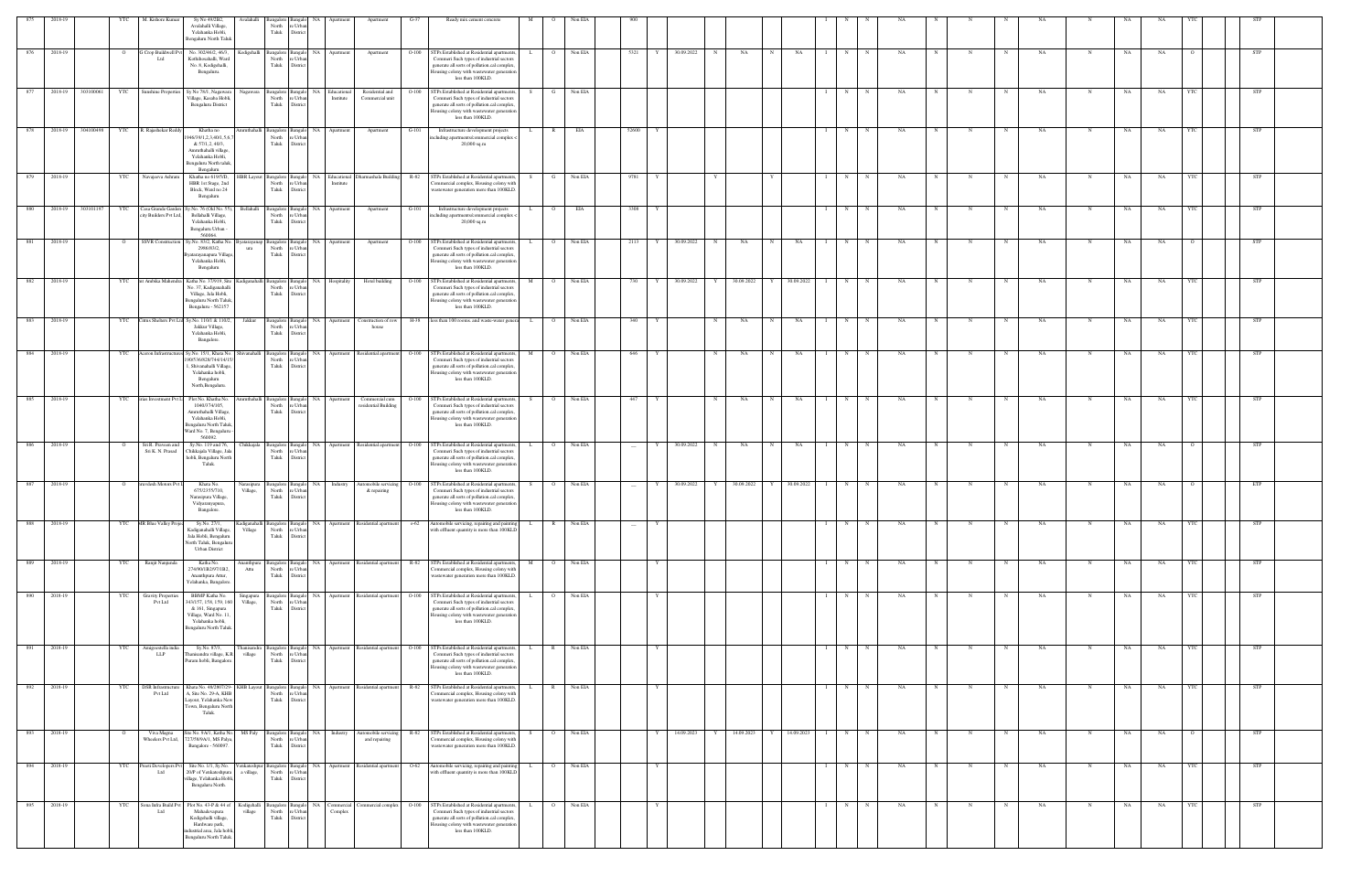| 896 | 2018-19              |     | Jagjeet Marketing<br>and Servcing Pvt Ltd                                                                    | No. 924, 7th A main Kalyannagar<br>road, 1st Block, HRBR<br>Layout, Kalyannagar,<br>Bangalore - 560043                                                                                                                                                                                                                         |                        | Bangalore Bangalo<br>North<br>Taluk              | NA<br>re Urba<br>District                           | Apartmen                 | Apartment                                                          | $O-100$  | STPs Established at Residential apartments<br>Commeri Such types of industrial sectors<br>generate all sorts of pollution.cal complex,<br>Iousing colony with wastewater generation<br>less than 100KLD. |              |                | Non EIA |     |           | 30.09.2022 |   | 80.09.202       |            |                   |              |            |   |            |            |           |             |      |           |            |            |  |
|-----|----------------------|-----|--------------------------------------------------------------------------------------------------------------|--------------------------------------------------------------------------------------------------------------------------------------------------------------------------------------------------------------------------------------------------------------------------------------------------------------------------------|------------------------|--------------------------------------------------|-----------------------------------------------------|--------------------------|--------------------------------------------------------------------|----------|----------------------------------------------------------------------------------------------------------------------------------------------------------------------------------------------------------|--------------|----------------|---------|-----|-----------|------------|---|-----------------|------------|-------------------|--------------|------------|---|------------|------------|-----------|-------------|------|-----------|------------|------------|--|
| 897 | 2018-19              |     | Sobha Limited                                                                                                | Sy.No. 62/2, 62/3, of<br>chokkanahalli village,<br>Yelahanka hobli,<br>Bangalore.                                                                                                                                                                                                                                              | village,               | hokkanahalli Bangalore Bangalo<br>North<br>Taluk | e Urba<br>Distric                                   |                          | NA Apartment Residential apartment                                 | $O-100$  | STPs Established at Residential apartments<br>Commeri Such types of industrial sectors<br>generate all sorts of pollution.cal complex<br>Iousing colony with wastewater generation<br>less than 100KLD.  |              | $\circ$        | Non EIA |     |           | 30.06.2023 |   |                 |            | N                 |              | NA         |   |            |            | NA        | N           | NA   | NA        |            | STP        |  |
| 898 | 2018-19              |     | Dhruvdesh Motors<br>Pvt Ltd                                                                                  | No. 552/512,<br>Maruthinagara, Kogilu<br>main raod, Yelahanka,<br>Bangalore - 560064.                                                                                                                                                                                                                                          | Yelahank               | Bangalore Bangalo<br>North<br>Taluk              | e Urba<br>District                                  | NA Industry              | Automobile servicing O-100<br>and repairing                        |          | STPs Established at Residential apartment<br>Commeri Such types of industrial sectors<br>generate all sorts of pollution.cal complex,<br>Iousing colony with wastewater generation<br>less than 100KLD.  |              | $\overline{O}$ | Non EIA |     | Y         | 30.09.2019 |   | 30.09.2019      |            | $I \quad N$       | N            | NA         |   |            | N          | NA        | N           | NA   | NA.       |            | ETP        |  |
| 899 | 2018-19              | YTC | onstruction of R &<br>D Wing (Namely<br>advanced Polyclinic<br>Desing &<br>Development<br>esearch Laboratory | Plot No. 7 (Kiadb) at<br>high tech defence &<br>Aerspace park,<br>Devanahalli, Bangalore<br>560064.                                                                                                                                                                                                                            | Devanahalli,           | Bangalore Bangalo<br>North<br>Taluk              | re Urba<br>District                                 | NA Industry              | R & D                                                              | $0 - 62$ | Automobile servicing, repairing and paintin<br>with effluent quantity is more than 100KLD                                                                                                                | M            | $\overline{O}$ | Non EIA |     | Y         | 30.09.2023 |   |                 |            | N<br>$\mathbf{I}$ | N            | NA         | N |            | N          | NA        |             | NA   | NA        |            | STP        |  |
| 900 | 2018-19              | YTC | Mandovi motors Pvt<br>ltd                                                                                    | Aunicipal No. 637/33/2<br>Sy.No. 33/2, Allalsandra<br>'illage, Yelahanka hobl<br>Bengaluru North Taluk                                                                                                                                                                                                                         | Allalsandra<br>Village | North<br>Taluk                                   | Bangalore Bangalo NA Industry<br>e Urba<br>District |                          | Automobile servicing R-83<br>and repairing                         |          | Research and Analytical laboratories<br>avolving use of chemicals listed in .MSIH<br>Rules/ animals.                                                                                                     |              | $\overline{O}$ | Non EIA |     |           |            |   |                 |            | N                 |              | 30.09.2023 |   | N          | $_{\rm N}$ | NA        | N           | NA   | NA        |            | ETP        |  |
|     | 901 2018-19          | YTC | Mag India Industrial<br>utomation Systen<br>Pvt Ltd                                                          | Plot No. 52. Hitrch and Arebinnaman<br>IT Sector,<br>Arebinnamangala, Ja<br>hobli, Bengaluru.                                                                                                                                                                                                                                  | gala,                  | Bangalore Bangalo<br>North<br>Taluk              | e Urba<br>District                                  |                          | NA Industry Manufacture of CNC<br>Machine                          |          | o-62 Automobile servicing, repairing and paintir<br>with effluent quantity is more than 100KLD                                                                                                           |              | G Non EIA      |         |     | Y         | 01.01.2024 |   |                 |            | $I \t N \t Y$     |              | NA         | N |            | N          | NA        | $\mathbf N$ | NA   | NA        | - YTC      | <b>STP</b> |  |
| 902 | 2018-19              | YTC | 42 Herzt Software<br>India Pvt Ltd                                                                           | Sy.No. 96, 97 & 1<br>(Block No. 58 & 59),<br>Arebinnamanagala<br>village, Jala hobli,<br>Bengaluru North Taluk                                                                                                                                                                                                                 | ebinnaman<br>gala,     | angalore Banga<br>North<br>Taluk                 | e Urba<br>District                                  | NA Commercial<br>Complex | Commercial complex                                                 | $O-100$  | STPs Established at Residential apartment<br>Commeri Such types of industrial sectors<br>generate all sorts of pollution.cal complex,<br>ousing colony with wastewater generation<br>less than 100KLD.   |              | $\Omega$       | Non EIA |     | 2832<br>Y | 12.11.2023 |   |                 |            | N                 |              | NA         |   |            |            | NA        | N           | NA   | NA        |            | <b>STP</b> |  |
| 903 | 2018-19              | YTC | Indian academy<br>education trust                                                                            | Site & katha No.<br>466/429/33/4/5, Ward<br>No. 24, Henur village,<br>Kasaba hobli, Bengaluri<br>North Taluk                                                                                                                                                                                                                   | Hennur<br>village      | Bangalore Bangalo<br>North<br>Taluk              | re Urbar<br>District                                | NA Hospitality           | Hostel building                                                    | $O-100$  | STPs Established at Residential apartments<br>Commeri Such types of industrial sectors<br>generate all sorts of pollution.cal complex,<br>lousing colony with wastewater generation<br>less than 100KLD. | M            | $\overline{O}$ | Non EIA |     | Y         | 30.09.2023 |   | 30.09.2023<br>Y | 30.09.2023 | N<br>- T - I      | $\mathbf{v}$ | NA         | N | $_{\rm N}$ | N          | NA        | N           | NA   | NA        |            | STP        |  |
| 904 | 2018-19              | YTC | Silvertree Projects<br><b>LLP</b>                                                                            | Site No. 173, 174 & Thabusabdra Bangalore Bangalo NA Apartment Residential apartment<br>175, 14th Block,<br>Arkavathy layout, Ward<br>Vo. 6, K R Puram Hobli<br>Thabusabdra Village,<br>Bengaluru.                                                                                                                             | Village                | North<br>Taluk                                   | re Urbar<br>District                                |                          |                                                                    | $O-100$  | STPs Established at Residential apartment<br>Commeri Such types of industrial sectors<br>generate all sorts of pollution.cal complex,<br>Iousing colony with wastewater generation<br>less than 100KLD.  | S.           | $\overline{O}$ | Non EIA |     |           |            |   |                 |            | $I \t N$          | Y            | NA         | N | $_{\rm N}$ | N          | NA.       | N           | NA   | <b>NA</b> | YTC        | STP        |  |
| 905 | 2018-19              | YTC | Agrarian Agri Bio<br>Tech                                                                                    | No. 63, Kadigehalli,<br>Vidyanagar Cross, Jala<br>hobli, Bengaluru.                                                                                                                                                                                                                                                            | Kadigehalli            | Bangalore Bangalo<br>North<br>Taluk              | e Urba<br>District                                  | NA Industry              | Pesticides repacking                                               | $G-70$   | Formulation of Bio-Pesticides                                                                                                                                                                            | S.           | G              | Non EIA |     | 54        |            |   |                 |            | N                 |              | NA         |   |            | $_{\rm N}$ | NA        | N           | NA   | NA        |            | <b>STP</b> |  |
|     | 906 2018-19          | YTC | Garuda Autocraft P<br>Ltd                                                                                    | No. 116/2, Khata No.<br>152/7, Horamavu<br>village, K.R Puram<br>hobli, Bangalore east<br>taluk.                                                                                                                                                                                                                               | Ioramavu<br>village    | North<br>Taluk                                   | NA I<br>sanga<br>e Urba<br>District                 | Industry                 | Repairing and<br>servicing of cars                                 | $O-62$   | Automobile servicing, repairing and paintin<br>with effluent quantity is more than 100KLD                                                                                                                | M            | $\circ$ 0      | Non EIA |     | 645<br>Y  | 30.09.2023 | Y | 30.09.2023      | 30.09.2023 | N                 |              | NA         |   |            |            | NA        |             | NA   | NA        |            |            |  |
| 907 | 2018-19              | YTC | <b>Tellus Spaces</b>                                                                                         | Site No. 7, Khata No.<br>58/2782/7, KHB<br>Industrial, Yelahanka<br>New Town, Bangalore<br>North Taluk, Bangalore.                                                                                                                                                                                                             | Industrial             | North re Urban<br>Taluk District                 | KHB Bangalore Bangalo NA Apartment                  |                          | RMC                                                                | $O-100$  | STPs Established at Residential apartment<br>Commeri Such types of industrial sectors<br>generate all sorts of pollution.cal complex,<br>Housing colony with wastewater generation<br>less than 100KLD.  | $\mathbf{L}$ | $\overline{O}$ | Non EIA | 956 |           |            |   |                 |            | $I \t N$          | Y            | NA         |   |            | N          | <b>NA</b> | N           | NA 1 | NA        | <b>YTC</b> | <b>STP</b> |  |
| 908 | 2018-19              | YTC | G.R Promoters                                                                                                | Site No. 3, BBMP Katha<br>Vo. 2777/3, Yelahanka<br>New Town, Industrial<br>area, Ward No. 03,<br>Bengaluru.                                                                                                                                                                                                                    |                        | North<br>Taluk                                   | re Urbar<br>District                                |                          | Yelahanka Bangalore Bangalo NA Apartment Residential apartment     | $O-100$  | STPs Established at Residential apartments<br>Commeri Such types of industrial sectors<br>generate all sorts of pollution.cal complex<br>lousing colony with wastewater generation<br>less than 100KLD.  | M            | $\overline{O}$ | Non EIA | 877 |           |            |   |                 |            | N                 |              | NA         |   | N          |            | NA        | $\mathbf N$ | NA   | NA        | YTC        | <b>STP</b> |  |
| 909 | 2018-19              |     | YTC MR Blue Valley Proje                                                                                     | Sy.No.<br>1764/1132/1/27/1,<br>Kadiganahalli Village,<br>Jala Hobli, Bengaluru<br>North Taluk, Bengaluru<br><b>Urban District</b>                                                                                                                                                                                              | Village                | North<br>Taluk District                          | re Urban                                            |                          | Kadiganahalli Bangalore Bangalo NA Apartment Residential apartment | $O-100$  | STPs Established at Residential apartment<br>Commeri Such types of industrial sectors<br>generate all sorts of pollution.cal complex,<br>Housing colony with wastewater generation<br>less than 100KLD.  | L.           | $\overline{O}$ | Non EIA |     | 181.6     |            |   |                 |            | $I \tN$           | $\mathbf N$  | NA         | N |            | N          | NA        | N           | NA   | NA        | YTC        | STP        |  |
| 910 | 2018-19              | YTC | Prasad gateway                                                                                               | T/ITES Building, Plot Mahadevakod Bangalore Bangalo NA Commercial Commercial complex<br>No. 39-P in Hitech,<br>Defence and Aerospace<br>park, (IT Sector),<br>Industrial area,<br>Arebinnamangala<br>village,<br>Mahadevakodigehalli<br>village, Jala Hobli,<br>Bengaluru North Taluk<br>Bengaluru Urban<br>District - 560094. | igehalli<br>village    | North re Urban<br>Taluk District                 |                                                     | complex                  |                                                                    | $O-100$  | STPs Established at Residential apartments<br>Commeri Such types of industrial sectors<br>generate all sorts of pollution.cal complex,<br>lousing colony with wastewater generation<br>less than 100KLD. | L.           | $\overline{O}$ | Non EIA |     | 2207      |            |   |                 |            | $I \t N$          | $\mathbf N$  | NA         | N |            | N          | NA        | N           | NA   | NA        |            | STP        |  |
|     | 911 2018-19          | YTC | Surbacon Aspen                                                                                               | Sy.No. 96/2, Katha No. Chokkanahall Bangalore Bangalo NA Apartment Residential apartment<br>92/96/2, Chokkanahalli<br>Village, Yelahanka<br>Hobli, Bangalore North<br>Taluk.                                                                                                                                                   | i Village              | North<br>Taluk District                          | re Urban                                            |                          |                                                                    | $O-100$  | STPs Established at Residential apartment<br>Commeri Such types of industrial sectors<br>generate all sorts of pollution.cal complex,<br>Housing colony with wastewater generation<br>less than 100KLD.  | M            | $\overline{O}$ | Non EIA |     | 679       |            |   |                 |            | $I \quad N$       | $\mathbf N$  | NA         | N |            | N          | NA        | N           | NA   | NA        | <b>YTC</b> | STP        |  |
| 912 | 2018-19<br>303103237 | YTC | Prasadh Infotech<br>Park                                                                                     | Plot No 38-P & 39-P in<br>Hitech, defence &<br>aerospace Park,<br>Mahadevakodigehalli<br>village, Jala Hobli,<br>Bengaluru North Taluk                                                                                                                                                                                         | Jala Hobli             | Taluk District                                   | North re Urban                                      | complex                  | Bangalore Bangalo NA Commercial Commercial complex                 | $O-100$  | STPs Established at Residential apartment<br>Commeri Such types of industrial sectors<br>generate all sorts of pollution.cal complex,<br>Housing colony with wastewater generation<br>less than 100KLD.  |              | $\circ$        | Non EIA |     | 2207      |            |   |                 |            |                   |              | NA         | N |            | N          | NA        |             | NA   | NA        | YTC        | <b>STP</b> |  |
| 913 | 2018-19              |     | Rishika Enterprises                                                                                          | # 62, Bangalore IT park<br>Industrial Area,<br>Arebinnamangala, Jala<br>Hobli, Bengaluru                                                                                                                                                                                                                                       | Jala Hobli             | North<br>Taluk                                   | re Urban ore IT<br>District<br>park                 | complex                  | Bangalore Bangalo Bangal Commercial Commercial complex             | $O-64$   | Stone crushers &/or m-Sand                                                                                                                                                                               |              | G              | Non EIA |     | 680       | 31.12.2028 | Y | 31.12.2028      | 31.12.2028 | N                 |              | NA         |   |            |            | NA        | N           | NA   | NA        | - 0        | ST & SP    |  |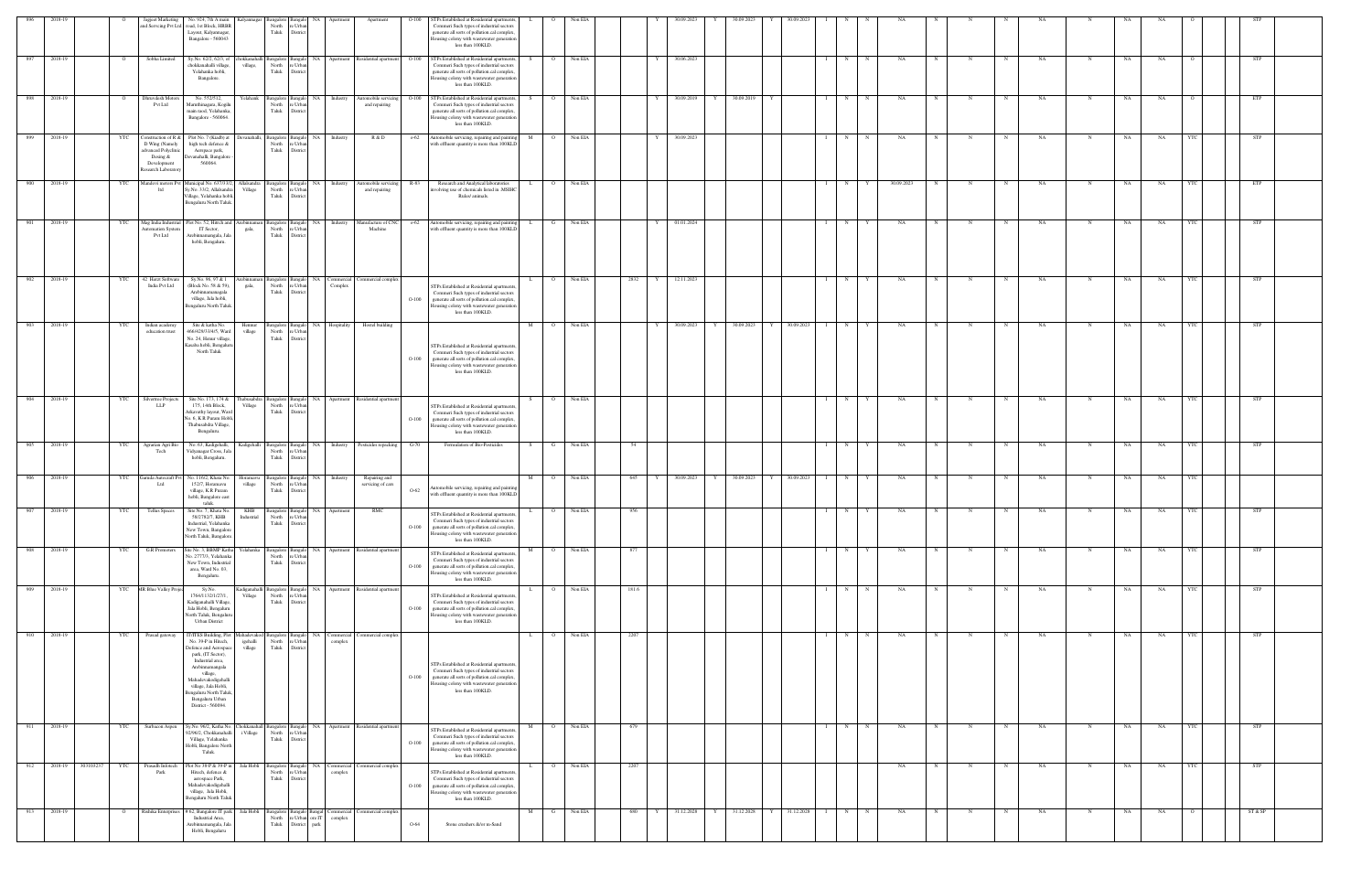| 914 | 2018-19                   |            | Panchami Fine Sand                                        | Sy. No. 30 & 31, MVIT<br>Road, Nellukunte<br>village, Bettahalsuru<br>Post, Bengaluru Urbar<br>District - 562157                             | Nellukunte<br>village         | North<br>Taluk                                   | NA<br>e Urba<br>District                                                     | Industry            | Manufdacture of M<br>Sand                            | $O-100$ | STPs Established at Residential apartment<br>Commeri Such types of industrial sectors<br>generate all sorts of pollution.cal complex,<br>lousing colony with wastewater generation<br>less than 100KLD. |    |                | Non EIA      |              |              | 30.09.2020 |              | 80.09.202                                            |              |            |              |              |           |            |           |            |           |             |    |           |         |            |  |
|-----|---------------------------|------------|-----------------------------------------------------------|----------------------------------------------------------------------------------------------------------------------------------------------|-------------------------------|--------------------------------------------------|------------------------------------------------------------------------------|---------------------|------------------------------------------------------|---------|---------------------------------------------------------------------------------------------------------------------------------------------------------------------------------------------------------|----|----------------|--------------|--------------|--------------|------------|--------------|------------------------------------------------------|--------------|------------|--------------|--------------|-----------|------------|-----------|------------|-----------|-------------|----|-----------|---------|------------|--|
| 915 | 2018-19                   |            | <b>Trishul Buildtech</b><br>infrastructures Pvt<br>Ltd,   | Sy.No. 55, Nagavara<br>Village, Outer Ring<br>Road, Bangalore -<br>560093.                                                                   | Nagavara                      | Bangalore Bangalo<br>North<br>Taluk              | re Urba<br>Distric                                                           |                     | NA Hospitality Commercial complex                    | $O-100$ | STPs Established at Residential apartment<br>Commeri Such types of industrial sectors<br>generate all sorts of pollution.cal complex,<br>lousing colony with wastewater generation<br>less than 100KLD. |    | $\overline{O}$ | Non EIA      | 42.83        |              | 30.09.2021 | Y            | 30.09.2021                                           |              | 30.09.2021 | N            | $\mathbf N$  | NA        |            |           | $_{\rm N}$ | NA        |             | NA | NA        |         | STP        |  |
| 916 | 2018-19                   | YTC        | Taapasi Propertie                                         | Sv.No.<br>4,95/2,120/1,121/2,12<br>2 & 123, Chikkajala<br>Hobli, Bangalore North<br>Taluk.                                                   | Chikkajala                    | Bangalore I<br>North<br>Taluk                    | NA<br>Bangalo<br>e Urba<br>Distrio                                           | Apartment           | Residential apartmen                                 | $O-100$ | TPs Established at Residential apartment<br>Commeri Such types of industrial sectors<br>generate all sorts of pollution.cal complex<br>Iousing colony with wastewater generation<br>less than 100KLD.   |    | $\circ$        | Non EIA      | 150          |              |            |              |                                                      |              |            | N            |              | NA        |            |           |            | NA        |             | NA | NA        |         | <b>STP</b> |  |
| 917 | 2018-19                   | YTC        | Aarushi residency                                         | Sy.No. 22/7,<br>oddabettahalli villag<br>Yelahanka hobli,<br>Bangalore.                                                                      | lli village                   | Doddabettaha Bangalore Bangalo<br>North<br>Taluk | re Urba<br>District                                                          |                     | NA Apartment Residential apartment                   | $O-100$ | STPs Established at Residential apartment<br>Commeri Such types of industrial sectors<br>generate all sorts of pollution.cal complex,<br>Housing colony with wastewater generation<br>less than 100KLD. | M  | $\overline{O}$ | Non EIA      | 1043         |              |            |              |                                                      |              |            | N            |              | NA        | $_{\rm N}$ |           | N          | NA        | N           | NA | NA        | - YTC   | <b>STP</b> |  |
| 918 | 2018-19                   |            |                                                           | o Platina Technologi Plot No. 131 & 132, Hit<br>Tech, Defence and<br>Aerospace Park,<br>Devanahalli Taluk,<br>Bangalore - 562129.            | Aerospace<br>Park             | angalore Bangalo<br>North<br>Taluk               | re Urba<br>District                                                          | NA Industry         | CNC milling and<br>drilling machine                  | $O-100$ | STPs Established at Residential apartment<br>Commeri Such types of industrial sectors<br>generate all sorts of pollution.cal complex,<br>lousing colony with wastewater generation<br>less than 100KLD. |    | $\overline{O}$ | Non EIA      | 630          |              | 31.12.2027 |              | 31.12.2027                                           |              | 31.12.2027 | N            |              | NA        |            |           |            | NA        |             | NA | NA        |         | ST & SP    |  |
| 919 | 2018-19                   | YTC        | Sri. Krishna<br><b>Industrial Works</b><br>India Pvt Ltd, | Plot No. 124 & 137,<br>Hitech defence and<br>eropace park, KIADB<br>Bangalore.                                                               | Aerospace<br>Park             | North<br>Taluk                                   | Bangalor NA Industry<br>e Urba<br>District                                   |                     | Industry                                             | $O-50$  | Mechanized laundry using oil fired boiler                                                                                                                                                               | S  | G              | Non EIA      |              |              |            |              |                                                      |              |            | N            |              | NA        |            | N         | N          | NA        | N           | NA | NA        |         | UGD        |  |
|     | 920 2018-19               | YTC        | Balaji Builders                                           | Katha No. 104/113/2,<br>Sy.No. 113, Singapura<br>illage, Yelahanka Hobli,<br>Bengaluru.                                                      | Singapura<br>village          | North<br>Taluk                                   | e Urba<br>District                                                           |                     | Bangalore Bangalo NA Apartment Residential apartment | $O-62$  | Automobile servicing, repairing and paintir<br>with effluent quantity is more than 100KLE                                                                                                               | M  | O Non EIA      |              | 200          |              |            |              |                                                      |              |            | $I \t N$     | $\mathbf N$  | NA        | N          |           | N          | NA        | N           | NA | <b>NA</b> | YTC     | STP        |  |
| 921 | 2018-19                   | YTC        |                                                           | Wonder wash Pvt Ltd Plot No. 29, Hi-tech<br>defence & Aerospace<br>park, Yelahanka,<br>Bangalore - 560064.                                   | Aerospace<br>Park             | angalore Bangal<br>North<br>Taluk                | NA 1<br>re Urbar<br>District                                                 | Industry            | Industry                                             | $O-100$ | STPs Established at Residential apartment<br>Commeri Such types of industrial sectors<br>generate all sorts of pollution.cal complex,<br>Iousing colony with wastewater generation<br>less than 100KLD. | M  | $\Omega$       | Non EIA      | 950          |              |            |              |                                                      |              |            | N            |              | NA        |            |           |            | NA        |             | NA | NA        |         | ST & SP    |  |
| 922 | 2018-19                   |            | Sri. Lakshmi<br>utomobiles Pvt Ltd                        | Ward No. 01, Venkatala,<br>Yelahanka Hobli,<br>Bengaluru - 560064.                                                                           | Venkatala                     | Bangalore Banga<br>North<br>Taluk                | NA.<br>'e Urba<br>Distric                                                    | Industry            | Automobile servicing<br>& repairing                  | $O-64$  | Stone crushers &/or m-Sand                                                                                                                                                                              | L. | $\Omega$       | Non EIA      |              |              |            |              |                                                      |              |            | N            |              | NA        |            |           |            | NA        |             | NA | NA        |         | ST & SP    |  |
| 923 | 2018-19                   | YTC        | Florance flora farm                                       | Plot No. 383/A, Sy.No.<br>83 (P), Kodigehalli,<br>Kothihasahalli,<br>yatarayanapura Villag<br>Yelahanka Hobli,<br>Bengaluru North Talul      | 3 yatarayanap<br>ıra Village, | Bangalore Bangalo<br>North<br>Taluk              | e Urba<br>Distrio                                                            | NA Industry         | Tissue culture unit                                  | $O-64$  | Stone crushers &/or m-Sand                                                                                                                                                                              | S. |                | Non EIA      |              |              |            |              |                                                      |              |            | N            |              | NA        |            |           |            | NA        |             | NA | NA        |         | ST & SP    |  |
| 924 | 2018-19                   | <b>YTC</b> | Canara Bank                                               | Plot No. 1A18,<br><b>Bangalore Hardware</b><br>park, Industrial area,<br>Sy.No. 176, Jala Hobli<br>Bengaluru village,<br>bangalore - 562110. | Jala Hobli                    | angalore Bangak<br>North<br>Taluk                | re Urba<br>District                                                          | NA Others           | Bank                                                 | $O-64$  | Stone crushers &/or m-Sand                                                                                                                                                                              | L. | $\Omega$       | Non EIA      | 220          |              |            |              |                                                      |              |            | N            |              | NA        |            |           |            | NA        | N           | NA | NA        |         | ST & SP    |  |
| 925 | 2018-19                   |            | Fibroheal Wouncare<br>Private Limited                     | No. IS-21, KHB<br>Industrial area,<br>relahanka New Town<br>Bangalore - 560064.                                                              | KHB<br>ndustrial area         | North<br>Taluk                                   | Bangalore Bangalo NA Industry<br>re Urba<br>District                         |                     | Industry                                             | $O-64$  | Stone crushers &/or m-Sand                                                                                                                                                                              | S  | $\mathbf{G}$   | Non EIA      |              | Y            | 31.12.2028 | Y            | 31.12.2028                                           | Y            | 31.12.2028 | N<br>- 1 - 1 | N            | NA        | N          | N         | N          | NA        | N           | NA | NA        | $\circ$ | ETP        |  |
| 926 | 2018-19                   |            |                                                           | ukha Silicon Concre Sy.No. 259, New Sy.No.<br>369, Bettahalsur Village<br>Jala Hobli, Bangalore                                              | ettahalsur<br>Village         | angalore<br>North<br>Taluk                       | Bangak<br>e Urba<br>Distric                                                  | NA Industry         | RMC                                                  | R-82    | STPs Established at Residential apartment<br>ommercial complex, Housing colony with<br>vastewater generation more than 100KLD.                                                                          |    |                | Non EIA      |              |              | 31.12.2028 |              | 31.12.2028                                           |              | 31.12.2028 | N            |              | NA        |            |           |            | NA        |             | NA | NA        |         | ST & SP    |  |
|     | 927 1982-83 0303038205 CI |            | International<br>Clothing Co-I,                           | No.20/1, Bytarayanapura Yelahanka Bangalore Bangalo NA Industry Garment Stitching<br>Village, Yelahanka<br>Hobli, Bangalore.                 |                               | North re Urban<br>Taluk District                 |                                                                              |                     |                                                      | $O-64$  | Stone crushers &/or m-Sand                                                                                                                                                                              |    |                |              |              |              |            |              | S G Non EIA 1982 32 Y 31-12-08 Y 31-12-08 Y 31-12-08 |              |            |              | $N$ $N$      | <b>NA</b> |            | <b>NA</b> | N          | <b>NA</b> | N           | NA |           |         |            |  |
|     | 928 1982-83 0303037791    | Cl         | Shruthi Granites                                          | Sy.No.70, N.H.7,<br>Bettahalasur Cross,<br>Bangalore North,<br>Bangalore Urban -<br>562157                                                   | Jala                          | Taluk District                                   | Bangalore Bangalo NA Stone<br>North re Urban                                 | Crusher             | Stone Crusher                                        | $O-64$  | Stone crushers &/or m-Sand                                                                                                                                                                              | S. | $\overline{O}$ | Non EIA 1982 |              | 5.95<br>N    | NA         | $\mathbf{Y}$ | 30-06-13                                             | N            | NA         | N            | $\mathbb{N}$ | NA        | N          | NA        | N          | NA        | N           | NA |           | Cl      |            |  |
|     | 929 1985-86 0303037760    | Cl         | Govindappa Stone<br>Crusher                               | No.23, Srinivaspura,<br>Bellahalli, Kogilu,<br>Yelahanka, Bangalore<br>North Taluk.                                                          | Yelahanka l                   | Taluk                                            | Bangalore Bangalo NA<br>North re Urban<br>District                           | Stone<br>Crusher    | Stone Crusher                                        | $O-64$  | Stone crushers &/or m-Sand                                                                                                                                                                              | S. | $\circ$        | Non EIA      | 1985<br>5.9  | N            | NA         | Y            | 30-06-13                                             | $\mathbb{N}$ | NA         | N            | $\mathbf N$  | NA        | N          | NA        | N          | NA        | N           | NA |           | - Cl    |            |  |
|     | 930 1985-86 0303037782    | Cl         | Resonence<br>Laboratories Pvt<br>Ltd.,,                   | Shed No.13, Kssidc<br>Indl.Estate, Yelahanka,<br>, Bangalore North,<br>Bangalore Urban -<br>560064,                                          |                               | Taluk District                                   | Yelahanka Bangalore Bangalo KSSID Industry<br>North re Urban<br>$\mathbb{C}$ |                     | Bulk Drug                                            | O-64    | Stone crushers &/or m-Sand                                                                                                                                                                              | S  | R Non EIA 1985 |              |              | Y<br>36      | NA         | $\mathbf{Y}$ | <b>NA</b>                                            |              | NA         | N            | $\mathbb{N}$ | NA        | N          | NA        | N          | NA        | N           | NA |           | Cl      |            |  |
|     | 931 1986-87 0303037752    | Cl         | K.N. Kalasegowda                                          | No.99, Srinivasapura,<br>Kogilu, Yelahanka,<br>Bangalore North Taluk.                                                                        | Yelahanka                     | Bangalore Bangalo<br>Taluk District              | North re Urban                                                               | NA Stone<br>Crusher | Stone Crusher                                        | $O-74$  | Pharmaceutical formulation                                                                                                                                                                              | S  | $\overline{O}$ | Non EIA      | 4.5<br>1986  | $\mathbb{N}$ | NA         | Y            | 30-06-13                                             | $\mathbf N$  | NA         | N            | N            | NA        | N          | NA        | N          | NA        | N           | NA |           | Cl      |            |  |
|     | 932 1986-87 0303037789    | Cl         | Shankar Crusher                                           | Sy.No.19, Kogilu<br>Village, Yelahanka,<br>Bagalore-64 Bangalore<br>North Taluk.                                                             | Yelahanka                     | North re Urban<br>Taluk District                 | Bangalore Bangalo NA Stone                                                   | Crusher             | Stone Crusher                                        | $O-64$  | Stone crushers &/or m-Sand                                                                                                                                                                              | S  | $\overline{O}$ |              | Non EIA 1986 | N<br>9.9     | NA         | Y            | 30-06-13                                             | N            | NA         | N            | N            | NA        | N          | NA        | N          | NA        | $\mathbf N$ | NA |           | Cl      |            |  |
|     | 933 1987-88 0303037790    | Cl         | Company Ltd.,                                             | hapoorgi Pallonji & Itc-Sunrise Site, Near<br>Doddajala, , , Bangalore<br>North, Bangalore Urban -<br>562157,                                | Jala                          | North re Urban<br>Taluk District                 | Bangalore Bangalo NA Industry                                                |                     | Power supply to<br>construction work                 | O-64    | Stone crushers &/or m-Sand                                                                                                                                                                              |    | R Non EIA 1987 |              |              | N            | NA         | Y            | NA                                                   |              | NA         | N            | $\mathbb N$  | NA        |            | NA        |            | NA        |             | NA |           |         |            |  |
|     | 934 1988-89 0303037738    | Cl         | Channakeshava<br>Gramodyoga Sangha                        | Sy.No.99, Kogilu<br>Village, Yelahanka,<br>Bangalore-64.                                                                                     |                               | Taluk District                                   | Yelahanka Bangalore Bangalo NA Stone<br>North re Urban                       | Crusher             | Stone Crusher                                        | $O-72$  | Wire drawing and wire netting                                                                                                                                                                           | S  | 0 Non EIA 1988 |              | 5.1          | N            | <b>NA</b>  | Y            | 30-06-13                                             | N            | NA         | N            | N            | <b>NA</b> | N          | NA        | N          | NA        | $\mathbf N$ | NA |           | Cl      |            |  |
|     | 935 1988-89 0303037740    | Cl         | <b>Espee Enterprises</b>                                  | Sy.No.100, Vidyanagar<br>Cross, Bettahalsur, Nh-<br>7, Bellary Road,<br>Bangalore North Taluk.                                               | Jala                          | Taluk District                                   | Bangalore Bangalo NA Stone<br>North re Urban                                 | Crusher             | Stone Crusher                                        | $O-64$  | Stone crushers &/or m-Sand                                                                                                                                                                              | S  | $\overline{O}$ |              | Non EIA 1988 | 48.00<br>N   | NA         | Y            | 30.06.2013                                           | N            | NA         | N            | N            | NA        | N          | NA        | N          | <b>NA</b> | N           | NA |           | Cl      |            |  |
|     | 936 1988-89 0303037743    | - Cl       | <b>GBI</b> Crusher                                        | Sy.No.179,<br>Hunsamaranahalli,<br><b>Bangalore North Taluk</b>                                                                              | Jala                          | North<br>Taluk                                   | Bangalore Bangalo NA<br>re Urban<br>District                                 | Stone<br>Crusher    | Stone Crusher                                        | $O-15$  | Cotton spinning and weaving (medium and<br>large scale)                                                                                                                                                 | S. | $\overline{O}$ | Non EIA 1988 | 11.67        |              | NA         | Y            | 30.06.2013                                           |              | NA         | N            |              | NA        |            | NA        |            | NA        | N           | NA |           | - CI    |            |  |
|     |                           |            |                                                           |                                                                                                                                              |                               |                                                  |                                                                              |                     |                                                      |         |                                                                                                                                                                                                         |    |                |              |              |              |            |              |                                                      |              |            |              |              |           |            |           |            |           |             |    |           |         |            |  |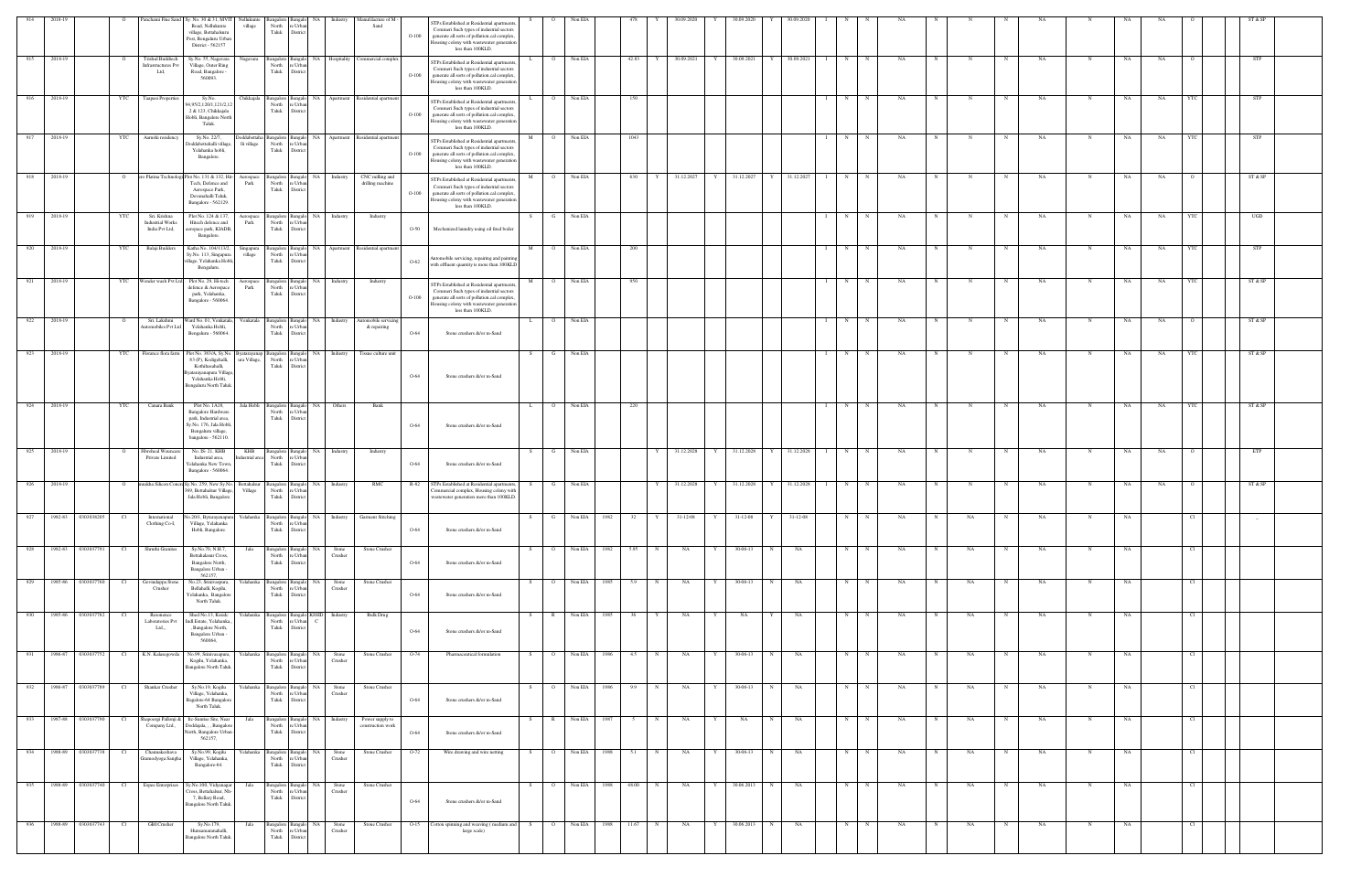|                  | 1988-89 | 0303037776                | Cl              | R.Shankar Stone<br>Crusher                                                       | No.33, Near Vidyanagar<br>Cross, Nh-7, Bellary<br>Road, Jala Hobli,<br><b>Bangalore North Taluk</b>                                      | Jala               | North re Urban<br>Taluk                               | Bangalore Bangalo NA<br>District                             | Stone<br>Crusher               | Stone Crusher                                         | O-43   | Lime manufacturing (using lime kiln)                                                           | $\circ$<br>S.                  | Non EIA        | 1988 |             |             |            |   | 0-06-14    |            |                                      |   |             |          |             |           |             |           |             |           |     |        |  |
|------------------|---------|---------------------------|-----------------|----------------------------------------------------------------------------------|------------------------------------------------------------------------------------------------------------------------------------------|--------------------|-------------------------------------------------------|--------------------------------------------------------------|--------------------------------|-------------------------------------------------------|--------|------------------------------------------------------------------------------------------------|--------------------------------|----------------|------|-------------|-------------|------------|---|------------|------------|--------------------------------------|---|-------------|----------|-------------|-----------|-------------|-----------|-------------|-----------|-----|--------|--|
| 938              |         | 1988-89 0303037793        | Cl <sub>1</sub> | Siemens Ltd.,                                                                    | C/O.Itc Sunrise Site,<br>Bellary Road, Doddajal<br>Village, , , Bangalore<br>North, Bangalore Urban                                      | Jala               | North<br>Taluk                                        | Bangalore Bangalo NA Industry<br>re Urban<br><b>District</b> |                                | Electronic                                            | $O-64$ | Stone crushers &/or m-Sand                                                                     | S.<br>R                        | Non EIA        | 1988 |             |             | NA         | N | NA         | $_{\rm N}$ | NA                                   | N | $\mathbf N$ | NA       | N           | NA        | N           | NA        | N           | NA        |     |        |  |
| 939              |         | 1988-89 0303037851        | Cl              | Vetcare Altech (P)<br>Ltd.,- Unit-Ii<br>(Formerly Indian<br>Veterinary Products) | B-81, Kssidc Indl.Estate,<br>, Bangalore North,<br>Bangalore Urban - ,                                                                   | Bangalore<br>North | Taluk District                                        | North re Urban C                                             |                                | Bangalore Bangalo KSSID Industry Pharmaceuticals      |        | O-60 Reprocessing of waste plastic including PVC                                               | S.                             | O Non EIA      | 1988 | - 89        |             | NA         |   | NA         |            | NA                                   | N | N           | NA       |             | NA        | N           | NA        |             | <b>NA</b> |     |        |  |
| 940              |         | 1989-90 0303037732        | Cl              | Amar Kumar Stone<br>Crusher                                                      | Sy.No.28, Kattigenahlly,<br>Kogilu Yelahanka Hobli,<br><b>Bangalore North</b>                                                            | Yelahanka          | North<br>Taluk District                               | Bangalore Bangalo NA Stone<br>re Urban                       | Crusher                        | Stone Crusher                                         | $R-52$ | Fertilizer (basic) (excluding formulation)                                                     | S<br>$\overline{O}$            | Non EIA        | 1989 | 6.5         | N           | NA         | Y | 30/06/13   | N          | NA                                   | N | $\mathbf N$ | NA       | $\mathbf N$ | NA        | $\mathbf N$ | NA        | $\mathbf N$ | NA        |     |        |  |
| $-941$           |         | 1989-90 0303037734        | Cl              | Balanaga Crusher                                                                 | Sy. No.179,<br>Hunsamaranahally,<br>Bellary Road, N.H.7,<br><b>Bangalore North Taluk</b>                                                 | Jala               | North<br>Taluk                                        | Bangalore Bangalo NA<br>re Urban<br>District                 | Stone<br>Crusher               | Stone Crusher                                         | O-64   | Stone crushers &/or m-Sand                                                                     | S.<br>$\overline{O}$           | Non EIA        | 1989 | 12.94       | N           | NA         | Y | 30/06/13   | N          | NA                                   | N | N           | NA       | N           | NA        | N           | NA        | N           | NA        |     |        |  |
|                  |         | 942 1989-90 0303037816    | Cl              | <b>Bangalore Mining</b><br>Tolls,                                                | C-11, Kssidc Indl.Estate,<br>Yelahanka,,, Bangalor<br>North, Bangalore Urban                                                             | Yelahanka          | North<br>Taluk District                               | Bangalore Bangalo KSSID Industry<br>re Urban C               |                                | Tools                                                 | $O-72$ | Wire drawing and wire netting                                                                  | S                              | O Non EIA      | 1989 | 2           |             | <b>NA</b>  | N | NA         | N          | NA                                   | N | $\mathbf N$ | NA       | N           | NA        | N           | <b>NA</b> | $\mathbf N$ | NA        |     |        |  |
| 943              |         | 1989-90 0303037655        | Cl              | Basf Coatings Ltd.,                                                              | Doddajala Village,<br>Bellary Road, Bangalo<br>North Taluk                                                                               | Jala               | North re Urban<br>Taluk                               | Bangalore Bangalo NA Industry<br>District                    |                                | Formation of Synethic<br>Speciality Paint             | $O-71$ | Vegetable oil manufacturing including<br>solvent extraction and refinery<br>/hydrogenated oils | R                              | Non EIA        | 1989 | 2200        |             | NA         |   | NA         |            | NA                                   | N |             | NA       |             | NA        |             | NA        | N           | NA        |     |        |  |
| $\overline{944}$ |         | 1989-90 0303037737        | Cl <sub>1</sub> | Bpcl,                                                                            | Sy.No.70, Meenakunte<br>Village, Jala Hobli,<br><b>Bangalore North Taluk.</b><br>, Bangalore North,                                      | Jala               | North re Urban<br>Taluk                               | District                                                     | Bangalore Bangalo NA Industry  | <b>Batteries</b>                                      | O-64   | Stone crushers &/or m-Sand                                                                     | S                              | R Non EIA      | 1989 | 35 Y        |             | NA         | Y | NA         | Y          | NA                                   | N | N           | NA       | N           | NA        | N           | <b>NA</b> | N           | NA        | Cl  |        |  |
|                  |         | 945 1989-90 0303037748 CI |                 | J.B.T Crusher                                                                    | Bangalore Urban -<br>562157, 7945759<br>No.99, Kogilu Village,<br>Bangalore North,                                                       | Yelahanka          | North                                                 | Bangalore Bangalo NA Stone<br>re Urban                       | Crusher                        | Stone Crusher                                         |        |                                                                                                | S –                            | O Non EIA 1989 |      | 4.65 N      |             | <b>NA</b>  | Y | 30-06-12   | N          | NA                                   | N | N           | NA       | N           | NA        | N           | <b>NA</b> | $\mathbf N$ | NA        | Cl  |        |  |
| 946              |         | 1989-90 0303037684        | Cl <sub>1</sub> | Kareem Spun Silk<br>Ltd (Spinning)                                               | Bangalore Urban -<br>560064<br>Doddajala Post, Via<br>Bettahalsur, Bellalry                                                              | Jala               | Taluk<br>North re Urban                               | <b>District</b><br>Bangalore Bangalo NA Industry             |                                | Silk                                                  | O-64   | Stone crushers &/or m-Sand                                                                     | $\mathbf{L}$<br>$\overline{O}$ | Non EIA        | 1989 | 1500        | Y           | 30-06-98   | Y | 30-06-98   | Y          | 30-06-98<br>Cl <sub>in</sub><br>2003 | N | N           | NA       | $_{\rm N}$  | NA        | N           | <b>NA</b> | N           | NA        | -CL |        |  |
| 947              |         | 1989-90 0303037435        | Cl <sub>1</sub> | Lime Products Pvt                                                                | Road, Bangalore North<br>Taluk<br>Settigere Village,                                                                                     | Jala               | Taluk District                                        | Bangalore Bangalo NA Industry                                |                                | Lime                                                  | $O-64$ | Stone crushers &/or m-Sand                                                                     | S –<br>$\mathbb{R}$            | Non EIA        | 1989 | 90          | $\mathbf Y$ | NA         | N | NA         | N          | NA                                   | N | $\mathbf N$ | NA       | N           | NA        | $\mathbf N$ | NA        | N           | NA        | Cl  |        |  |
| $\overline{948}$ |         | 1989-90 0303037813        | Cl              | Ltd.,,<br>Om Shakthi Granites                                                    | Doddajala Post,<br><b>Bangalore North Taluk</b><br>Sv.No.99, Srinivasapura.                                                              | Yelahanka          | North re Urban<br>Taluk                               | District<br>Bangalore Bangalo NA                             | Stone                          | Stone Crusher                                         | O-64   | Stone crushers &/or m-Sand                                                                     | $\overline{O}$<br>S.           | Non EIA        | 1989 | 4.8         | N           | NA         | Y | 30-06-13   | N          | NA                                   | N | N           | NA       | N           | <b>NA</b> | N           | <b>NA</b> | N           | NA        | -CI |        |  |
|                  |         |                           |                 | Vinayaka Granites)                                                               | Kogilu, Yelahanka,<br>Bangalore-64, Bangalo<br>North Taluk.                                                                              |                    | North<br>Taluk                                        | re Urban<br>District                                         | Crusher                        |                                                       | O-64   | Stone crushers &/or m-Sand                                                                     |                                |                |      |             |             |            |   |            |            |                                      |   |             |          |             |           |             |           |             |           |     |        |  |
| 949              |         | 1989-90 0303037726        | Cl <sub>1</sub> | S & S Medplast Pvt<br>Ltd                                                        | 27th Km, Bellary Road,<br>Doddajala Post,<br>Bangalore-562 157.,<br>Bangalore North,<br>Bangalore Urban -<br>562157, 8467644             | Jala               | North<br>Taluk                                        | re Urban<br>District                                         | Bangalore Bangalo NA Industry  | Plastic                                               | O-64   | Stone crushers &/or m-Sand                                                                     | S                              | R Non EIA      | 1989 | 72 Y        |             | NA         | N | NA         | N          | NA                                   | N | N           | NA       | N           | NA        | N           | NA        | N           | NA        | Cl  |        |  |
| 950              |         | 1989-90 0303037454        | Cl              | Sigma Fertilizers                                                                | Sy. No.21, Hasanahally<br>Village, Bagalur Post<br>Jalahobli, Bangalore<br>North Taluk.                                                  | Jala               | North re Urban<br>Taluk                               | Bangalore Bangalo NA Industry<br>District                    |                                | Micro nutrient<br>packaging                           | O-64   | Stone crushers &/or m-Sand                                                                     | R<br>S.                        | Non EIA        | 1989 | 4           | Y           | NA         | N | NA         | N          | NA                                   | N | N           | NA       | N           | NA        | N           | <b>NA</b> | $\mathbf N$ | NA        | Cl  |        |  |
| 951              |         | 1989-90 0303037794        | Cl              | Spic-Jel Engineering<br>Construction Ltd., ,                                     | C/O.Itc Sunrise Site,<br>Bellary Road, Near<br>Doddajala, , Bangalore<br>North, Bangalore Urban                                          | Jala               | North re Urban<br>Taluk District                      |                                                              | Bangalore Bangalo NA Industry  | Engineering                                           | $O-7$  | Food and food processing including fruits<br>and vegetable processing                          | S<br>$\mathbf{G}$              | Non EIA        | 1989 | $5^{\circ}$ | Y           | <b>NA</b>  | N | NA         | N          | NA                                   | N | N           | NA       | N           | NA        | N           | NA        | N           | NA        | Cl. |        |  |
|                  |         |                           |                 | 952 1989-90 0303037806 Cl Strapa Engineers,                                      | No.B-33, Kssidc<br>Indl.Estate, Yelahanka<br>, Bangalore North,<br>Bangalore Urban -                                                     | Yelahanka          | North<br>Taluk                                        | re Urban $\qquad C$<br>District                              |                                | Bangalore Bangalo KSSID Industry Engineering          | O-64   | 2. Milk chilling center                                                                        | S –                            | G Non EIA 1989 |      | 9.86 Y      |             | <b>NA</b>  | N | <b>NA</b>  | N          | NA                                   | N | N           | NA       | N           | NA        | N           | <b>NA</b> | $\mathbf N$ | NA        | Cl  |        |  |
| 953              |         | 1990-91 0303038174        | - Cl            | amco Soft India Lt<br>(Foremerly M/s.<br>Amco Power<br>Systems Pvt Ltd.,)        | No.9, Jakkur Airfield,<br>GKVK, Bytarayanapura<br>Yelahanka, Bangalore-<br>92.                                                           | Yelahanka          | Bangalore Bangalo<br>North re Urban<br>Taluk District | NA 1                                                         | Industry                       | Storage Batteries                                     | $O-64$ | Stone crushers &/or m-Sand                                                                     | L.                             | Non EIA        | 1991 | 1159        |             | 30.06.2013 | Y | 30.06.2013 | Y          | 30.06.2013                           | N |             | 30-06-15 |             | NA        |             | NA        | N           | NA        |     | $-$    |  |
| 954              | 1990-91 | 0303037818                | Cl <sub>1</sub> | hemmanur Extract:<br>Pvt Lltd.,,                                                 | No.16, Khb Indl. Area,<br>Yelahnaka., Khb<br><b>Industrial Area</b><br>Yelahanka, Bangalore<br>North, Bangalore Urban<br>560064, 8563870 | Yelahanka          | North<br>Taluk                                        | re Urban<br>District                                         | Bangalore Bangalo KHB Industry | Solvent Extraction                                    | O-64   | Stone crushers &/or m-Sand                                                                     | S.                             | Non EIA        | 1990 | 95          |             | NA         | N | NA         | N          | NA                                   | N | N           | NA       |             | NA        | N           | NA        | N           | NA        | Cl. |        |  |
|                  |         | 955 1990-91 0303037871    | Cl              | Elegant Health Care<br>Products,                                                 | C-09, Kssidc Indl.Estate,<br>Yelahanka,,, Bangalor<br>North, Bangalore Urban                                                             | Yelahanka          | North<br>Taluk                                        | re Urban<br>$\overline{c}$<br>District                       |                                | Bangalore Bangalo KSSID Industry Health Care Products | O-64   | Stone crushers &/or m-Sand                                                                     | G<br>S.                        | Non EIA        | 1990 | 44.85 Y     |             | NA         | N | NA         | N          | NA                                   | N | N           | NA       | N           | NA        | N           | NA        | $\mathbf N$ | NA        | Cl  | $-$    |  |
| 956              | 1990-91 | 0303037755                | Cl              | Karnataka Stone<br>Crusher                                                       | Sy.No.179,<br>Hunsamaranahalli,<br>Bellary Road, Bangalor<br>North Taluk.                                                                | Jala               | North<br>Taluk                                        | Bangalore Bangalo NA<br>re Urban<br>District                 | Stone<br>Crusher               | Stone Crusher                                         | $O-64$ | Stone crushers &/or m-Sand                                                                     | $\circ$<br>S.                  | Non EIA        | 1990 | 11.78       | N           | NA         | Y | 30-06-12   | N          | NA                                   | N | $\mathbb N$ | NA       |             | NA        | N           | NA        | N           | NA        | CI. |        |  |
| $\overline{957}$ |         | 1990-91 0303038006        | Cl              | Manjunatha Stone<br>Crusher                                                      | Sy.No.23/1,<br>Kodigenahalli Village,<br>Vidyanagar Cross,<br>Bettahalsur Village, Jala<br>Hobli, Bangalore North<br>Taluk, Bangalore.   | Jala               | Bangalore Bangalo<br>North re Urban<br>Taluk District | NA                                                           | Stone<br>Crusher               | Stone Crusher                                         | $O-7$  | Food and food processing including fruits<br>and vegetable processing                          | S.<br>$\overline{O}$           | Non EIA        | 1990 | 25          | $\mathbf N$ | NA         | Y | 30.06.2013 | N          | NA                                   | N | N           | NA       | N           | NA        | $\mathbf N$ | NA        | $\mathbf N$ | NA        | Cl  |        |  |
| 958              |         | 1990-91 0303037896        | Cl <sub>1</sub> | Ravi Poly Prints,                                                                | -10, Kssidc Indl.Estate,<br>Yelahanka, Bangalore<br>North, Bangalore Urban                                                               | Yelahanka          | North<br>Taluk                                        | Bangalore Bangalo KSSID Industry<br>re Urban C<br>District   |                                | Poly prints                                           | $O-64$ | 2. Milk chilling center                                                                        | G<br>S.                        | Non EIA        | 1990 | 23          |             | NA         | N | NA         | N          | NA                                   | N | N           | NA       | N           | NA        | N           | NA        | N           | NA        |     | $-$    |  |
| 959              |         | 1990-91 0303037925        | Cl              | The Standard Brick<br>Co. Ltd.,,                                                 | Yelahanka, Bellary<br>Road, , , Bangalore<br>North, Bangalore Urban<br>560064, 8460049                                                   | Yelahanka          | North<br>Taluk                                        | Bangalore Bangalo NA Industry<br>re Urban<br>District        |                                | Brick                                                 | O-64   | Stone crushers &/or m-Sand                                                                     | S<br><b>G</b>                  | Non EIA        | 1939 | 23          | Y           | 31-12-06   | Y | 31-12-06   | Y          | $31-12-06$                           | N | N           | NA       | N           | NA        | N           | NA        | N           | NA        |     | $\sim$ |  |
|                  |         |                           |                 |                                                                                  |                                                                                                                                          |                    |                                                       |                                                              |                                |                                                       |        |                                                                                                |                                |                |      |             |             |            |   |            |            |                                      |   |             |          |             |           |             |           |             |           |     |        |  |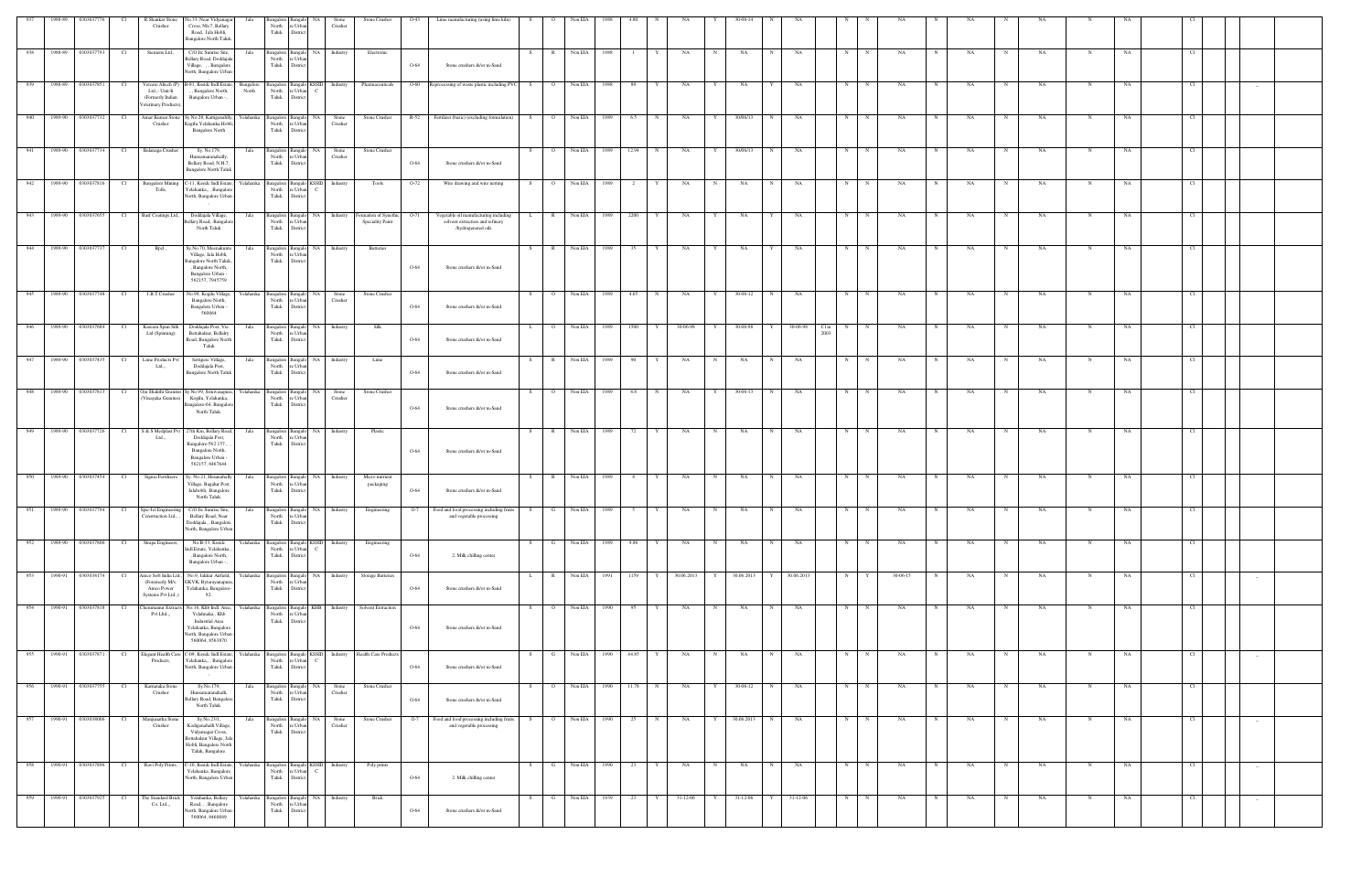| 960 | 1990-91               | 0303037731             | Cl   | Venkateshwara<br>Clothing Company,                                   | No.29, KHB Indl.Area, Yelahanka Bangalore Bangalo NA Industry Garment Stitching<br>Yelahanka, Bangalore-<br>560 064., , Bangalore<br>North, Bangalore Urban -<br>, 8460133 |           | North<br>Taluk                                        | re Urban<br>District                                     |                     |                                                      | O-64   | Stone crushers &/or m-Sand                                                                                                                                                                                                                                                                                                               |    |                | Non EIA        |      |                     |              | 31-12-15     |   | 31-12-15       |             |                |                               |             |              |   |             |   |           |             |           |                 |         |  |
|-----|-----------------------|------------------------|------|----------------------------------------------------------------------|----------------------------------------------------------------------------------------------------------------------------------------------------------------------------|-----------|-------------------------------------------------------|----------------------------------------------------------|---------------------|------------------------------------------------------|--------|------------------------------------------------------------------------------------------------------------------------------------------------------------------------------------------------------------------------------------------------------------------------------------------------------------------------------------------|----|----------------|----------------|------|---------------------|--------------|--------------|---|----------------|-------------|----------------|-------------------------------|-------------|--------------|---|-------------|---|-----------|-------------|-----------|-----------------|---------|--|
| 961 | 1990-91               | 0303037927             | - Cl | V-Own Food<br>Products,                                              | 21st Km, Bellary Road,<br>Bettahalsur, Bangalore<br>North, Bangalore Urban                                                                                                 | Jala      | North<br>Taluk                                        | Bangalore Bangalo NA Industry<br>re Urba<br>District     |                     | Food                                                 | $O-64$ | Stone crushers &/or m-Sand                                                                                                                                                                                                                                                                                                               | S. | G              | Non EIA        | 1990 | 51                  |              | <b>NA</b>    | N | NA             | N           | NA             | N                             | $\mathbf N$ | NA           | N | NA          | N | NA.       | N           | NA        | Cl              | $-$     |  |
|     |                       | 962 1991-92 0303037659 | Cl   | Indian Oil<br>Corporation (Black<br>Oil Depot),                      | Sy. No.26/2B &<br>Sy.No.44,<br>Kenchiganahalli,<br>S.N.Halli Post,<br>Yelahanka, Bangalore<br>North Taluk                                                                  |           | North<br>Taluk                                        | re Urban<br>District                                     |                     | Yelahanka Bangalore Bangalo NA Industry Oil Terminal | $O-64$ | Stone crushers &/or m-Sand                                                                                                                                                                                                                                                                                                               | L  | R              | Non EIA 1993   |      | 1461 Y              |              | 30.06.2015 Y |   |                |             |                | 30.06.2015 Y 30.06.2015 I Y Y |             | 30.06.2019 N |   | NA          | N | <b>NA</b> | N           | NA        | CI <sub>1</sub> | ST & SP |  |
|     |                       | 963 1991-92 0303037761 | Cl   | Manjunatha Stone<br>Cruhser                                          | Sy.No.100, Bettahalsur<br>Bangalore North,<br>Bangalore North,<br>Bangalore Urban                                                                                          | Jala      | Taluk                                                 | Bangalore Bangalo NA Stone<br>North re Urban<br>District | Crusher             | Stone Crusher                                        | $O-64$ | Stone crushers &/or m-Sand                                                                                                                                                                                                                                                                                                               | S  | $\overline{O}$ | Non EIA 1991   |      | 42                  | N            | NA           | Y | 30-06-12       | N           | <b>NA</b>      | N                             | N           | <b>NA</b>    | N | NA          | N | <b>NA</b> | $\mathbf N$ | NA.       | Cl              |         |  |
| 964 | 1991-92               | 0303037767             | Cl   | Muneshwara Stone<br>Crusher                                          | Sy.No.32/3,<br>Kadiganahalli,<br>Vidyanagara Cross, Jal:<br>Hobli, Bettahalasur Pos<br><b>Bangalore North Taluk</b>                                                        | Jala      | North<br>Taluk                                        | Bangalore Bangalo NA Stone<br>re Urban<br>District       | Crusher             | Stone Crusher                                        | $O-64$ | Stone crushers &/or m-Sand                                                                                                                                                                                                                                                                                                               | S  | $\overline{O}$ | Non EIA        | 1991 | 8.35                | N            | NA           | Y | 30-06-14       | N           | NA             | N                             | N           | NA           | N | NA          | N | NA        | N           | NA        | - Cl            |         |  |
|     |                       | 965 1991-92 0303037780 |      |                                                                      | Cl RCSC Crusher Sy.No.23/3, Kadigenhalli<br>Village, Chikkajala Post,<br>Bangalore North Taluk.                                                                            | Jala      | Taluk                                                 | Bangalore Bangalo NA Stone<br>North re Urban<br>District | Crusher             | Stone Crusher                                        | $O-64$ | Stone crushers &/or m-Sand                                                                                                                                                                                                                                                                                                               | S  |                | O Non EIA 1991 |      | 8.00                | N            | NA           | Y | 30-06-12       | N           | NA             | N                             | N           | NA           | N | NA          | N | <b>NA</b> | N           | NA        | - Cl            |         |  |
| 966 | 1991-92               | 0303037783             | Cl   | <b>Rock Crystals</b>                                                 | No.184, Chikkajala Post,<br>Near Vidyanagar Camp,<br><b>Bangalore North Taluk</b>                                                                                          | Jala      | Bangalore Bangalo<br>North re Urban<br>Taluk District |                                                          | NA Stone<br>Crusher | Stone Crusher                                        | $O-28$ | Ferrous and Non-ferrous metal extraction<br>volving different furnaces through melting<br>refining, re-processing, casting and alloy-<br>making                                                                                                                                                                                          |    | $\overline{O}$ | Non EIA        | 1991 | 88.45               | $\mathbb{N}$ | <b>NA</b>    | Y | 31.03.2015     | N           | NA             | N                             | $_{\rm N}$  | <b>NA</b>    | N | NA          | N | NA .      | N           | NA        | - Cl            |         |  |
| 967 | 1992-93               | 0303037865             | - Cl | Bhatia Textiles,                                                     | No.1452/3, Nes Road,<br>Yelahanka,, , Bangalore<br>North, Bangalore Urban -<br>560064.                                                                                     | Yelahanka | North<br>Taluk                                        | Bangalore Bangalo NA<br>re Urban<br>District             | Industry            | Textile                                              | $O-64$ | Stone crushers &/or m-Sand                                                                                                                                                                                                                                                                                                               | S. | G              | Non EIA        | 1992 | 1.84                |              | NA           | Y | NA             |             | NA             | N                             |             | NA           |   | NA          |   | NA        |             | NA        | - Cl            |         |  |
|     |                       | 968 1992-93 0303037788 |      | Munikrishnappa &<br>Sons (Sarojamma<br>Stone Crusher)                | Sy.No.55, Nagavara<br>Road, Bellahalli Village,<br>Yelahanka, Bangalore-<br>64, Bangalore North<br>Taluk.                                                                  | Yelahanka | Bangalore Bangalo<br>North<br>Taluk                   | re Urbar<br>District                                     | NA Stone<br>Crusher | Stone Crusher                                        | O-64   | Stone crushers &/or m-Sand                                                                                                                                                                                                                                                                                                               | S. | $\overline{O}$ | Non EIA        | 1992 | 7.00                | $\mathbb{N}$ | NA           | Y | 30-06-13       |             | NA             | N                             | $_{\rm N}$  | NA           |   | NA          | N | NA        | N           | NA        |                 |         |  |
| 969 | 1992-93               | 0303038018             |      | Shakthi Agro And<br>Allied Productes,                                | Sy.No.40,<br>Sonnappanahalli Village<br>Bettahalsur Post,<br>Bangalore North.                                                                                              | Jala      | Bangalore Bangalo<br>North<br>Taluk                   | re Urban<br>District                                     | NA Industry         | wheat processing<br>(Maida, atta)                    | O-64   | Stone crushers &/or m-Sand                                                                                                                                                                                                                                                                                                               | S. | $\overline{O}$ | Non EIA        | 1992 | 39.68               |              | 30-09-10     | Y | 30-09-10       |             | 30-09-10       | N                             |             | NA           |   | NA          |   | NA .      | $\mathbf N$ | NA        |                 | $-$     |  |
|     |                       | 970 1992-93 0303037812 | Cl   | Usha Jelly Crusher                                                   | Sy.No.28,<br>Kottigenahally, Kogilu,<br>Bangalore North Taluk.                                                                                                             | Yelahanka | North re Urban<br>Taluk                               | Bangalore Bangalo NA<br>District                         | Stone<br>Crusher    | Stone Crusher                                        | $O-64$ | Stone crushers &/or m-Sand                                                                                                                                                                                                                                                                                                               | S  | $\overline{O}$ | Non EIA        | 1992 | 5.5                 | $\mathbb{N}$ | NA           | Y | 30-06-13       | N           | NA             | N                             | $_{\rm N}$  | NA           | N | NA          | N | NA        | N           | NA        |                 |         |  |
|     |                       | 971 1993-94 0303037868 | Cl   | Chemozyme<br>Enterprises,                                            | Mookambika Farms,<br>Codigehalli,, , Bangalor<br>North Taluk.                                                                                                              | Yelahanka | North<br>Taluk                                        | Bangalore Bangalo NA Industry<br>re Urba<br>District     |                     | R & D                                                | $O-64$ | Stone crushers &/or m-Sand                                                                                                                                                                                                                                                                                                               | S. | G              | Non EIA 1993   |      | 8.5<br>$\mathbf{Y}$ |              | NA           | N | NA             | $\mathbf N$ | NA             | N                             | $\mathbf N$ | NA           | N | NA          | N | NA        | N           | NA        | - Cl            |         |  |
|     |                       | 972 1993-94 0303037904 | Cl   | Inspiration Clothes &<br>u (Rustic Weavers)                          | Shed No.B-23, Kssidc<br>Indl.Estate, Yelahanka<br>Bangalore-560 064.,<br>Bangalore North,<br>Bangalore Urban -<br>8462434                                                  | Yelahanka | North<br>Taluk                                        | Bangalore Bangalo KSSID<br>re Urban<br>District          |                     | Industry Readymade Garments                          | $O-64$ | Stone crushers &/or m-Sand                                                                                                                                                                                                                                                                                                               | S. | $\mathbf{G}$   | Non EIA        | 1994 | 69.3                | Y            | $31-12-15$   | Y | $31 - 12 - 15$ | Y           | $31 - 12 - 15$ | N                             | Y           | 31.12.2020   | N | NA          | N | NA        | N           | NA        |                 |         |  |
| 973 |                       | 1993-94 0303037945     | Cl   | Lakshmaiah Brothers<br><b>Pvt Ltd</b>                                | Sonnappanahalli,<br>Bettahalsur Post &<br>Village, Nh-7, Bellary<br>Road, Bangalore North<br>Taluk.                                                                        | Jala      | Taluk District                                        | Bangalore Bangalo NA Stone<br>North re Urban             | Crusher             | Stone Crusher                                        | O-64   | Stone crushers &/or m-Sand                                                                                                                                                                                                                                                                                                               | S  | $\overline{O}$ | Non EIA        | 1981 | 24.19               |              | NA           |   | 30-06-12       |             | NA             | N                             |             | NA           |   | NA          |   | NA        |             | NA        |                 |         |  |
|     |                       | 974 1993-94 0303037786 | - Cl | M.M.Crusher Works<br>(foremerly<br>S.M.Crusher, Unit<br>$\mathbf{m}$ | Sy.No.9, Bellahalli<br>Village, Yelahanka,<br>Bangalore North,<br>Bangalore Urban -<br>560064.                                                                             | Yelahanka | Bangalore Bangalo<br>North<br>Taluk                   | NA I<br>e Urba<br>District                               | Stone<br>Crusher    | Stone Crusher                                        | $R-28$ | Hot Mix Plant                                                                                                                                                                                                                                                                                                                            |    | $\overline{O}$ | Non EIA        | 1993 | 4.95                |              | NA           |   | 30.06.2013     |             | NA             | N                             |             | NA           |   | NA          |   | NA        | N           | NA        |                 |         |  |
|     | 975 1993-94           | 0303037785             | Cl   |                                                                      | M.M.Crusher Works Sy.No.9, Yelahanka,<br>(S.M.Crusher) Unit-I Bangalore North Taluk                                                                                        | Yelahanka | Bangalore Bangalo<br>North<br>Taluk                   | NA 1<br>re Urbar<br>District                             | Stone<br>Crusher    | Stone Crusher                                        | $O-64$ | Stone crushers &/or m-Sand                                                                                                                                                                                                                                                                                                               | S. | $\overline{O}$ | Non EIA        | 1993 | 4.98                | $\mathbf N$  | NA           | Y | 30.06.2013     |             | NA             | ${\bf N}$                     | $_{\rm N}$  | NA           | N | $_{\rm NA}$ |   | NA        | $\mathbf N$ | NA        | - Cl            |         |  |
|     |                       | 976 1993-94 0303037784 | Cl   |                                                                      | S.M.Crusher (Unit-II) Sy.No.9, Yelahanka,<br>Bangalore North Taluk.                                                                                                        | Yelahanka | Bangalore Bangalo<br>North<br>Taluk                   | NA<br>re Urbar<br>District                               | Stone<br>Crusher    | Stone Crusher                                        | $O-64$ | Stone crushers &/or m-Sand                                                                                                                                                                                                                                                                                                               |    | $\overline{O}$ | Non EIA        | 1993 | 4.79                | $\mathbf N$  | NA           |   | 30-06-13       |             | NA             | N                             |             | NA           | N | NA          | N | NA        | $_{\rm N}$  | NA        | - Cl            |         |  |
| 977 |                       | 1993-94 0303037727     | Cl   | Shakthi Biscuits,,                                                   | No.40, Sonnappanahally<br>Bettahalasur Post,<br>Bangalore North,<br>Bangalore Urban -<br>562157.                                                                           | Jala      | Bangalore Bangalo<br>North<br>Taluk                   | NA<br>re Urbar<br>District                               | Industry            | <b>Biscuits</b>                                      | $O-7$  | Food and food processing including fruits<br>and vegetable processing                                                                                                                                                                                                                                                                    | S. | $\overline{O}$ | Non EIA        | 1976 | 90                  | Y            | 30-09-09     | Y | 30-09-09       |             | 30-09-09       | N                             | N           | NA           |   | NA          |   | NA        | N           | NA        | - Cl            |         |  |
|     |                       | 978 1993-94 0303037795 | Cl   | Sree Venkateshwara<br>Granite Works                                  | Sy. No.18, Jalahally<br>Post, Chikkabettahalli<br>Post, Yelahanka,<br><b>Bangalore North Taluk</b>                                                                         | Yelahanka | Bangalore Bangalo<br>North<br>Taluk                   | re Urbar<br>District                                     | NA Stone<br>Crusher | Stone Crusher                                        | $O-64$ | 2. Milk chilling center                                                                                                                                                                                                                                                                                                                  | S  | $\Omega$       | Non EIA 1972   |      | 3.75                | N            | <b>NA</b>    | Y | 30-06-09       | N           | NA             | N                             | N           | NA           | N | NA          | N | NA        | $\mathbf N$ | NA        | - CL            |         |  |
| 979 | 1993-94               | 030303779              |      | Sri. Gurukrupa<br>Granite Works (Jell<br>Crusher)                    | o.18, Chikkabettahal<br>Jalahalli, Yelahanka<br>Hobli, Bangalore North<br>Taluk                                                                                            | felahanka | angalore Banga<br>North<br>Taluk District             | re Urban                                                 | Stone<br>Crusher    | Stone Crusher                                        | O-51   | Modular wooden furniture from particle<br>board, MDF< swan timber etc, Ceiling tiles<br>partition board from saw dust, wood chips<br>etc., and other agricultural waste using<br>synthetic adhesive resin, wooden box<br>making (With boiler)                                                                                            |    |                | Non EIA        | 1978 |                     |              | NA           |   | 30-06-08       |             | NA             | N                             |             | NA           |   | NA          |   | NA        |             | NA        |                 |         |  |
| 980 | 1993-94               | 0303037800             | - Cl | Sri.Channabasavesh<br>wara Stone Crusher                             | Sy. No.87, Tarahunse<br>Village, Doddajalla<br>Hobli, Bangalore North,<br>Bangalore Urban                                                                                  | Jala      | <b>Bangalore</b><br>North<br>Taluk                    | <b>NA</b><br>Bangalo<br>re Urbar<br>District             | Stone<br>Crusher    | Stone Crusher                                        | O-63   | Steel and steel products using various<br>furnaces like blast furnace /open hearth<br>furnace/induction furnace/arc<br>furnace/submerged arc furnace /basic<br>sygen furnace /hot rolling reheated furnac<br>2. Engineering Industries with Heat<br>Treatment, Annealing, Quenching,<br>Blackening, Spray Painting etc (Leaf<br>Springs) |    | $\overline{O}$ | Non EIA        | 1993 | 29                  |              | NA           | Y | 30-06-09       |             | NA             | N                             |             | NA           |   | NA          |   | NA        | N           | NA        | Cl              |         |  |
|     | 981 1993-94 030303777 |                        |      | Stone Tech<br>International                                          | Vidyanagar Cross, Nh-7<br>Bellary Road, Bangalor<br>(Rachana Granites), North, Bangalore Urban -<br>562157.                                                                | Jala      | North<br>Taluk                                        | Bangalore Bangalo<br>re Urban<br>District                | NA Stone<br>Crusher | Stone Crusher                                        | $O-21$ | Ferrous and Non- ferrous metal extraction<br>volving different furnaces through melting<br>refining, re-processing, casting and alloy-<br>making                                                                                                                                                                                         |    | $\overline{0}$ | Non EIA        | 1976 |                     |              | NA           |   | 30-06-07       |             | NA             | $\mathbf{N}$                  |             | <b>NA</b>    |   | NA          |   | NA        |             | <b>NA</b> |                 |         |  |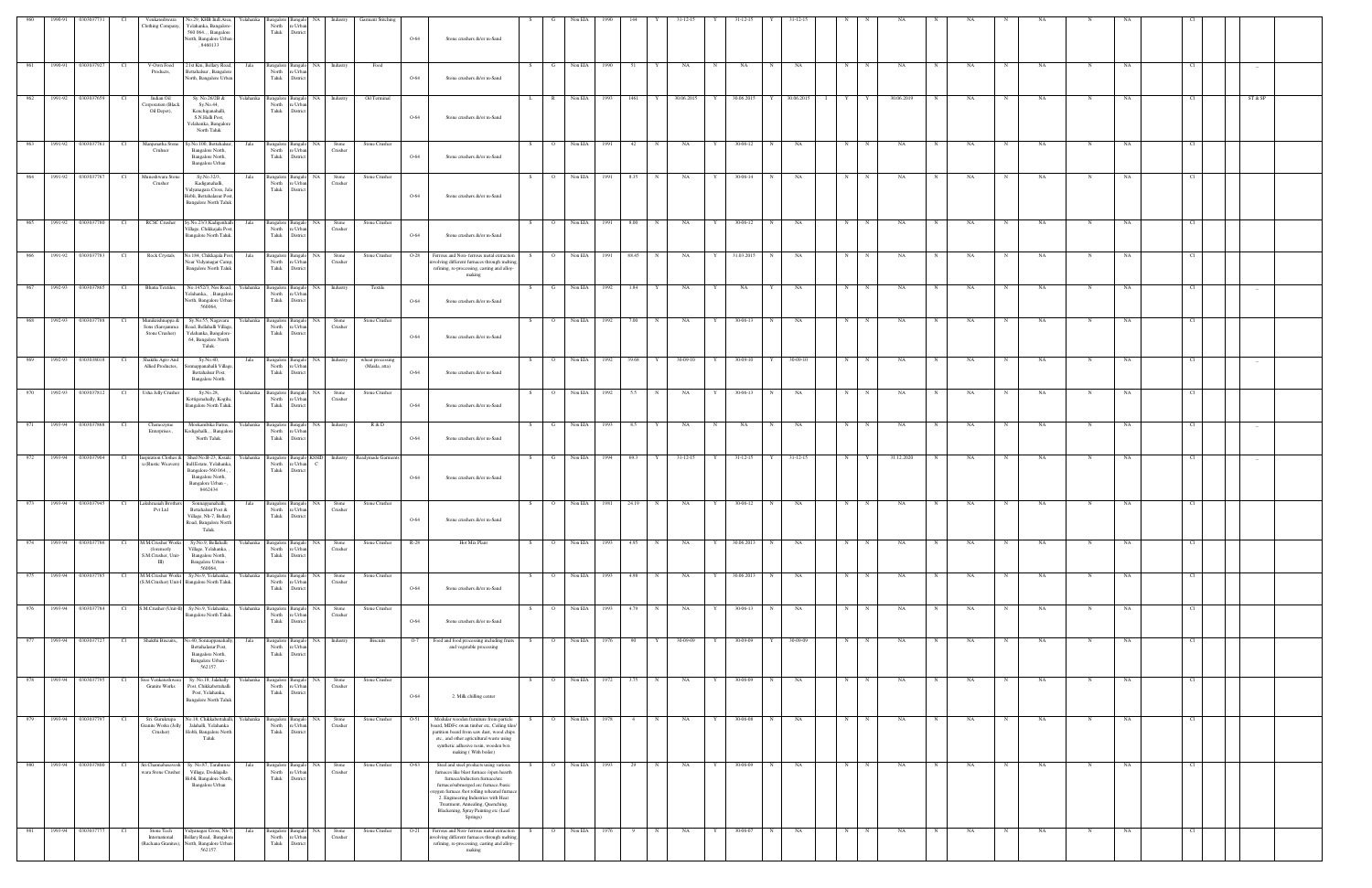| 982    | 1993-94 | 0303037808                |      | Sumangali                                                           | Vidyanagar Cross, NH-                                                                                                          | Jala               |                                              |                                              | Stone                                 | Stone Crusher                                                        | $O-69$          | Transformer repairing/ manufacturing (dry                                                                                                                                                                                                                                                                                                | S.                   | Non EIA   |              |                                 |                |   |                |            |                |   |              |                |   |    |            |           |             |    |               |        |  |
|--------|---------|---------------------------|------|---------------------------------------------------------------------|--------------------------------------------------------------------------------------------------------------------------------|--------------------|----------------------------------------------|----------------------------------------------|---------------------------------------|----------------------------------------------------------------------|-----------------|------------------------------------------------------------------------------------------------------------------------------------------------------------------------------------------------------------------------------------------------------------------------------------------------------------------------------------------|----------------------|-----------|--------------|---------------------------------|----------------|---|----------------|------------|----------------|---|--------------|----------------|---|----|------------|-----------|-------------|----|---------------|--------|--|
|        |         |                           |      | Sevashram Stone<br>Crushing Unit,                                   | 7, Bellary Road, ,<br>Bangalore North,<br>Bangalore Urban -<br>562157 3330499                                                  |                    | North<br>Taluk                               | 'e Urba<br>Distric                           | Crusher                               |                                                                      |                 | process only)                                                                                                                                                                                                                                                                                                                            |                      |           |              |                                 |                |   |                |            |                |   |              |                |   |    |            |           |             |    |               |        |  |
| 983    | 1993-94 | 0303037728                | - Cl | Swan Silk Ltd.,<br>(Doddajala),                                     | Settigere Village.<br>Doddajala Hobli, ,<br>Bangalore North,<br>Bangalore Urban                                                | Jala               | Bangalore Bangalo<br>North<br>Taluk          | e Urba<br>Distric                            | NA Industry                           | <b>Silk Twisting</b>                                                 | $O-60$          | Reprocessing of waste plastic including PVC                                                                                                                                                                                                                                                                                              | S.<br>G              | Non EIA   | 1993         | 726                             | $31 - 12 - 12$ | Y | $31 - 12 - 12$ |            | $31 - 12 - 12$ | N |              | NA             |   | NA |            | NA        | N           | NA |               |        |  |
| 984    |         | 1994-95   0303037742      | - Cl | Gayathri Stone<br>Products (Formerly<br>Byrappa And Sons)           | 562157.<br>onappanahalli Village,<br>Nh-7, Bellary<br>Road, Bangalore North,<br>Bangalore Urban -                              | Jala               | Bangalore Bangal<br>North<br>Taluk           | e Urb:<br>District                           | Stone<br>NA I<br>Crusher              | Stone Crusher                                                        | $O-64$          | Stone crushers &/or m-Sand                                                                                                                                                                                                                                                                                                               | $\circ$ 0<br>S –     | Non EIA   | 1994         | 60.00                           | NA             | Y | 30/06/13       | N          | NA             | N |              | NA             |   | NA | N          | NA        |             | NA |               |        |  |
| 985    | 1994-95 | 0303037811                | Cl   | Uma Granites Pv<br>Ltd                                              | 562157<br>Sy.No.179,<br>Hunsmaranahalli<br>Village, Bangalore North                                                            | Jala               | Bangalore Bangalo<br>North<br>Taluk          | re Urban<br>District                         | NA Stone<br>Crusher                   | Stone Crusher                                                        | O <sub>42</sub> | Industry or processes involving foundry<br>operations                                                                                                                                                                                                                                                                                    | $\overline{O}$<br>S. | Non EIA   | 1994         | 13.00<br>N                      | NA             | Y | 30-06-13       | N          | NA             | N | $\mathbf N$  | NA             |   | NA | N          | NA        | N           | NA | <sup>C1</sup> |        |  |
| 986    |         | 1995-96 0303037757        | Cl   | Kempanna Stone<br>Works,<br>(Nanjudeshwara                          | Taluk.<br>Sy.No.35/9,<br>Kadiganahalli Village,<br>Bettahalsur Post,                                                           | Jala               | Bangalore Bangalo<br>North<br>Taluk          | NA .<br>re Urban<br>District                 | Stone<br>Crusher                      | Stone Crusher                                                        |                 | O-50 Mechanized laundry using oil fired boiler                                                                                                                                                                                                                                                                                           | S                    | O Non EIA | 1995         | 13.90<br>N                      | <b>NA</b>      | Y | 30-06-13       | N          | NA             | N | N            | NA             | N | NA | N          | NA        | $\mathbf N$ | NA | Cl            |        |  |
| 987    |         | 1995-96 0303037775        | Cl   | Quarry Mens Welfare<br>Association, (R),<br>R.R.Foundry             | Bangalore North Taluk.<br>No.24, KHB Indl.Estate, Yelahanka                                                                    |                    |                                              |                                              |                                       |                                                                      |                 | Bangalore Bangalo KHB Industry Ferrous Casting R-76 Synthetic detergents and soaps(excluding                                                                                                                                                                                                                                             | S                    | R Non EIA | 1995         | 99<br>Y                         | 30-06-13       | Y | 30-06-13       | $Y -$      | 30-06-13       | Y | Y            | 30-06-13       |   | NA | N          | NA        | N           | NA |               |        |  |
|        |         |                           |      |                                                                     | New Town, Yelahanka<br>Bangalore-560064.                                                                                       |                    | North<br>Taluk                               | ∘ Urb:<br>Distric                            |                                       |                                                                      |                 | formulation), units having generation of<br>waste-water less than 100 KLD.                                                                                                                                                                                                                                                               |                      |           |              |                                 |                |   |                |            |                |   |              |                |   |    |            |           |             |    |               |        |  |
| 988    | 1995-96 | 0303037804                | Cl   | /enkateshwara Stor<br>Crusher                                       | Sy.No.179,<br>Hunsamaranahalli,<br>Doddajala Hobli,<br>Bangalore North Taluk.                                                  | Jala               | Bangalore Banga<br>North<br>Taluk            | NA<br>e Urba<br>District                     | Stone<br>Crusher                      | Stone Crusher                                                        | O-63            | Steel and steel products using various<br>furnaces like blast furnace /open hearth<br>furnace/induction furnace/arc<br>furnace/submerged arc furnace /basic<br>xygen furnace /hot rolling reheated furnac<br>2. Engineering Industries with Heat<br>Treatment, Annealing, Quenching,<br>Blackening, Spray Painting etc (Leaf<br>Springs) | $\circ$              | Non EIA   | 1995         | 13.00<br>N                      | NA             |   | 30-06-13       | N          | NA             | N |              | NA             |   | NA |            | NA        | N           | NA |               |        |  |
| 989    | 1996-97 | 0303037751                | Cl   | Jelicon Company                                                     | Sy.No.70,<br>Chokkanahalli,<br>Yelahanka Hobli,<br>Bangalore North,<br>Bangalore Urban -                                       | Yelahanka          | Bangalore<br>North<br>Taluk                  | NA<br>Bangal<br>e Urbi<br>Distric            | Stone<br>Crusher                      | Stone Crusher                                                        | O-75            | Synthetic resins                                                                                                                                                                                                                                                                                                                         | S.<br>$\circ$        | Non EIA   | 1996         | 4.5<br>N                        | NA             | Y | 30-06-07       | N          | NA             | N |              | NA             |   | NA | N          | NA        | N           | NA | - CI          |        |  |
| 990    |         | 1996-97 0303037762        | Cl   | Manjunatheshwara<br>Stone Crusher,                                  | Sy.No.132,<br>Hunusamaranahalli<br>Chikkajala Road,<br><b>Bangalore North Taluk</b>                                            | Jala               | Bangalore Bangal<br>North<br>Taluk           | 'e Urb<br>District                           | NA I<br>Stone<br>Crusher              | Stone Crusher                                                        | $O-64$          | Stone crushers &/or m-Sand                                                                                                                                                                                                                                                                                                               | S.<br>$\Omega$       | Non EIA   | 1996         | 12.35                           | NA             |   | 30-06-09       | N.         | NA             | N |              | NA             |   | NA | N          | NA        |             | NA |               |        |  |
| 991    |         | 1996-97 0303037778        | Cl   | Ramanath Reddy<br>Stone Crusher,                                    | y.No.33, Kadiganahalli,<br>Bettahalasur Village,<br>Bellary Road,<br>Vidyanagar Cross,<br>Bangalore North,<br>Bangalore Urban. | Jala               | Bangalore Bangal<br>North<br>Taluk           | e Urban<br>District                          | NA<br>Stone<br>Crusher                | Stone Crusher                                                        | $O-64$          | Stone crushers &/or m-Sand                                                                                                                                                                                                                                                                                                               | $\overline{O}$<br>S. | Non EIA   | 1996         | 16                              | NA             | Y | 30-06-12       | N          | NA             | N |              | NA             |   | NA | N          | <b>NA</b> | N           | NA |               |        |  |
| 992    | 1996-97 | 0303037701                | Cl   | <b>Tyco Electronics</b><br>ystem India (P) Ltd<br>Unit-II,          | v.No.97/3,100/1, 100/2<br>& 101, Doddajala<br>Village, Jala Hobli,<br>Bangalore North,<br>Bangalore Urban                      | Jala               | Bangalore Bangalo<br>North<br>Taluk          | 'e Urb<br>Distric                            | NA Industry                           | <b>Galvanized Products</b><br>High Voltage<br><b>Insulating Rods</b> | $O-64$          | Stone crushers &/or m-Sand                                                                                                                                                                                                                                                                                                               | R<br>L.              | Non EIA   | 1996         | 8566<br>Y                       | 30-06-11       | Y | 30-06-11       | Y          | 30-06-11       | N |              | $31 - 12 - 13$ |   | NA | N          | <b>NA</b> | N           | NA |               |        |  |
| 993    |         | 1997-98 0303037741        | Cl   | Goutham Stone<br>Crusher                                            | Sy.No.179,<br>Hunasemaranahalli.<br><b>Bangalore North Taluk</b>                                                               | Jala               | Bangalore Bangalo<br>North<br>Taluk          | e Urb:<br>District                           | Stone<br>NA<br>Crusher                | Stone Crusher                                                        | $O-64$          | Stone crushers &/or m-Sand                                                                                                                                                                                                                                                                                                               | S.<br>$\overline{O}$ | Non EIA   | 1997         | 12.26<br>N                      | NA             | Y | 30/06/13       | N          | NA             | N | $\mathbf N$  | NA             |   | NA | N          | NA        |             | NA |               |        |  |
| 994    | 1997-98 | 303037792                 |      | Shruthi Stone<br>Crusher (Kogilu-<br>Yelahanka),                    | Sy.No.28, Kogilu<br>ayout, Yelahanka Post<br>Bangalore North Taluk.                                                            | Yelahanka          | <b>Bangalore</b><br>North<br>Taluk           | NA<br>re Urba<br>District                    | Stone<br>Crusher                      | Stone Crusher                                                        | $O-64$          | Stone crushers &/or m-Sand                                                                                                                                                                                                                                                                                                               |                      | Non EIA   | 1998         | 4.00                            | NA             |   | 30-06-13       |            | NA             | N |              | NA             |   | NA |            | NA        |             | NA |               |        |  |
| 995    |         | 1997-98 0303037803        | Cl   | Sri.Manjunatha<br>Swamy Stone<br>Crusher                            | Sy.No.180,<br>Hunsamaranahalli<br>Village, Jala Hobli,, ,<br>Bangalore North,<br>Bangalore Urban -                             | Jala               | North re Urban<br>Taluk District             |                                              | Bangalore Bangalo NA Stone<br>Crusher | Stone Crusher                                                        |                 | R-35 Industry or processes involving foundry<br>operations                                                                                                                                                                                                                                                                               | S                    | O Non EIA | 1998         | $4 -$<br>N                      | NA             | Y | NA             | N          | NA             | N | $\mathbf N$  | NA             | N | NA | N          | NA        | $\mathbf N$ | NA |               |        |  |
| 996    |         | 1998-99 0303037716        | Cl   | Chamundi Textiles<br>Pvt Ltd.,,                                     | 562157.<br><b>Bagalur Cross, Bellary</b><br>Road, Yelahanka Hobli,<br>, Bangalore North,<br>Bangalore Urban -                  | Yelahanka          | North<br>Taluk                               | e Urba<br>District                           | Bangalore Bangalo NA Industry         | Textile                                                              | $O-64$          | Stone crushers &/or m-Sand                                                                                                                                                                                                                                                                                                               | G<br>S.              | Non EIA   | 1998         | 12                              | NA             | N | NA             | $_{\rm N}$ | NA             | N | $\mathbb{N}$ | NA             |   | NA | N          | NA        |             | NA |               |        |  |
| 997    |         | 1998-99 0303037739        | Cl   | <b>Easst Coast</b><br><b>Constructions And</b><br>Industries Ltd.,, | Sy No.32/2, Kodigehalli,<br>Jalahobli, Bangalore<br>North Taluk., ,<br>Bangalore North,<br>Bangalore Urban -<br>2869761        | Jala               | Bangalore Bangalo<br>North<br>Taluk District | re Urban                                     | NA Industry                           | Tar Mix Plant                                                        | $O-7$           | Food and food processing including fruits<br>and vegetable processing                                                                                                                                                                                                                                                                    | R<br>S.              | Non EIA   | 1998         | 46                              | NA             |   | NA             | N          | NA             | N | N            | NA             |   | NA | $_{\rm N}$ | NA        |             | NA |               |        |  |
| 998    |         | 1998-99 0303037440        | Cl   | ethra Stone Crusher<br>$(Unit-I)$                                   | No.26/1A, Vidyanagara<br>Cross, Bangalore North<br>Taluk.                                                                      | Jala               | Bangalore Bangalo<br>North<br>Taluk District | re Urban                                     | NA 1<br>Stone<br>Crusher              | Stone Crusher                                                        | $O-64$          | Stone crushers &/or m-Sand                                                                                                                                                                                                                                                                                                               | S<br>$\overline{O}$  | Non EIA   | 1998         | 13.80<br>N                      | <b>NA</b>      | Y | 30.03.2013     | N          | NA             | N | N            | NA             | N | NA | N          | NA        | N           | NA | Cl            |        |  |
| $-999$ |         | 1998-99 0303037769        | Cl   | $(Unit-II)$                                                         | Nethra Stone Crusher No.26/1A, Kadigenahalli<br>Village, Bettahalsur Post,<br>Vidyanagar Cross,                                | Jala               | North<br>Taluk                               | Bangalore Bangalo NA<br>re Urban<br>District | Stone<br>Crusher                      | Stone Crusher                                                        | $R-21$          | Ferrous and Non- ferrous metal extraction<br>nvolving different furnaces through melting<br>refining, re-processing, casting and alloy-                                                                                                                                                                                                  | $\overline{O}$<br>S. |           | Non EIA 1998 | 13.15 N                         | NA             | Y | 30.06.2013     | N          | NA             | N | N            | NA             | N | NA | N          | <b>NA</b> | N           | NA | Cl            |        |  |
| 1000   |         | 1998-99 0303037700        | Cl   | Peninsula Processe<br>Foods Ltd.,                                   | Bangalore North,<br>Bangalore Urban<br>Jala Hobli, Maralakunte<br>Village, , , Bangalore                                       | Jala               | North                                        | re Urban                                     | Bangalore Bangalo NA Industry         | Food                                                                 |                 | making                                                                                                                                                                                                                                                                                                                                   | S –                  | R Non EIA | 1998         | $\overline{\phantom{a}}$ 2<br>Y | NA             | N | NA             | N          | NA             | N | N            | NA             | N | NA | N          | <b>NA</b> | N           | NA | - CL          |        |  |
| 1001   |         | 1999-2000 0303037745      | Cl   | H.K.Gravure                                                         | North, Bangalore Urban -<br>562149,<br>B-27, KSSIDC                                                                            | Yelahanka          | Taluk District                               |                                              | Bangalore Bangalo KSSID Industry      | Electroplating                                                       | $O-64$          | Stone crushers &/or m-Sand                                                                                                                                                                                                                                                                                                               | $\mathbb{R}$<br>S.   | Non EIA   | 1999         | 4.39                            | NA             | Y | NA             |            | NA             | N | $\mathbf N$  | NA             |   | NA | N          | NA        | N           | NA | Cl            |        |  |
| 1002   |         | 1999-2000 0303038241      | Cl   | Products,<br>Larsen & Toubro                                        | Indl.Estate, Yelahanka,<br><b>Bangalore North</b><br>Bellary Road,                                                             | Yelahanka          | North<br>Taluk District                      | re Urban C                                   | Bangalore Bangalo NA Industry         | RMC                                                                  | $O-64$          | Stone crushers &/or m-Sand                                                                                                                                                                                                                                                                                                               | G<br>S.              | Non EIA   | 1999         | 1166<br>Y                       | 30-09-08       | Y | 30-09-08       | Y          | 30-09-08       | N | N            | NA             | N | NA | N          | NA.       | N           | NA | Cl            |        |  |
|        |         |                           |      | td., (ECC Division)<br>RMC Unit-II,                                 | Byatarayanapura,<br>Bangalore.                                                                                                 |                    | North<br>Taluk                               | re Urban<br>District                         |                                       |                                                                      | $O-64$          | Stone crushers &/or m-Sand                                                                                                                                                                                                                                                                                                               |                      |           |              |                                 |                |   |                |            |                |   |              |                |   |    |            |           |             |    |               | $-$    |  |
|        |         | 1003 1999-2000 0303037886 | Cl   | Mwb India Ltd                                                       | No.27th Km, Bellary<br>Road, Doddajala Post,<br>Bangalore North,<br>Bangalore Urban -                                          | Jala               | North<br>Taluk                               | e Urba<br>District                           | Bangalore Bangalo NA Industry         | Engineering                                                          | $O-64$          | Stone crushers &/or m-Sand                                                                                                                                                                                                                                                                                                               | S                    | G Non EIA | 1999         | 10<br>Y                         | <b>NA</b>      | N | <b>NA</b>      | N          | NA             | N | N            | NA             | N | NA | N          | NA        | N           | NA | Cl            | $\sim$ |  |
| 1004   |         | 1999-2000 0303037829      | Cl   | Neat Wood Industries                                                | Bangalore North,<br>Bangalore Urban - ,                                                                                        | Bangalore<br>North | Bangalore Bangalo<br>North<br>Taluk          | re Urban<br>District                         | NA Industry                           | Wood                                                                 | $O-64$          | Stone crushers &/or m-Sand                                                                                                                                                                                                                                                                                                               | $\overline{O}$<br>S. | Non EIA   | 1999         | 51                              | NA             | N | NA             | N          | NA             | N | $_{\rm N}$   | NA             |   | NA | $_{\rm N}$ | NA        | $_{\rm N}$  | NA | CL.           |        |  |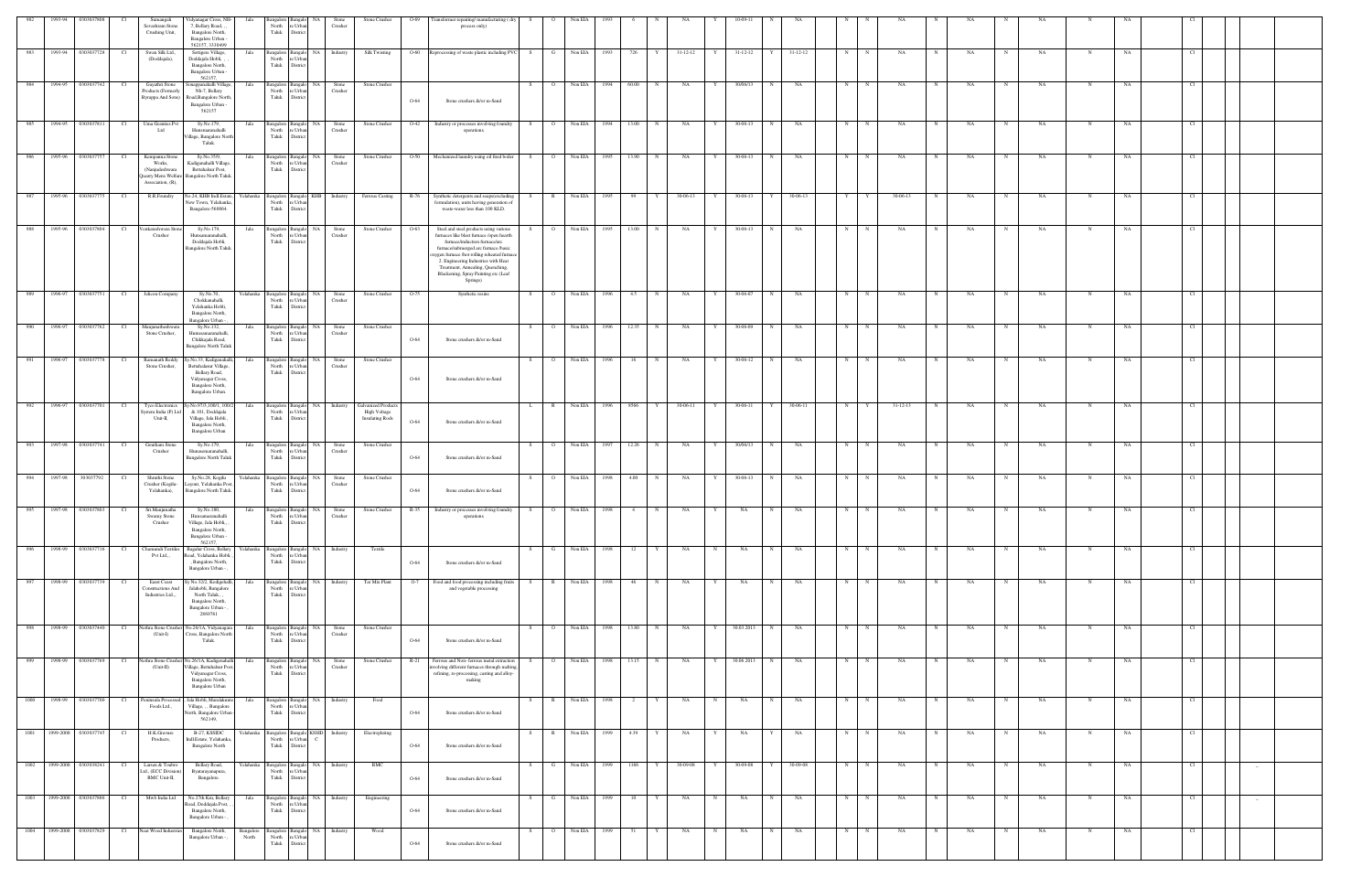| 1005 1999-2000 0303037673  |         |                         | - Cl            | Saket India Ltd.,,                                                                                                | Hunsmaranahalli,<br>Jala                                                                                                                             |                | Bangalore Bangalo NA                                              | Industry                              | Engineering                                      |        |                                                                          |     |                             | Non EIA      |       |       |              |                |             |                                   |              |            |     |             |                |   |    |             |           |             |             |      |     |  |
|----------------------------|---------|-------------------------|-----------------|-------------------------------------------------------------------------------------------------------------------|------------------------------------------------------------------------------------------------------------------------------------------------------|----------------|-------------------------------------------------------------------|---------------------------------------|--------------------------------------------------|--------|--------------------------------------------------------------------------|-----|-----------------------------|--------------|-------|-------|--------------|----------------|-------------|-----------------------------------|--------------|------------|-----|-------------|----------------|---|----|-------------|-----------|-------------|-------------|------|-----|--|
|                            |         |                         |                 |                                                                                                                   | Bellary Raod, Bangalor<br>North Taluk                                                                                                                | North<br>Taluk | re Urban<br>District                                              |                                       |                                                  | $O-64$ | Stone crushers &/or m-Sand                                               |     |                             |              |       |       |              |                |             |                                   |              |            |     |             |                |   |    |             |           |             |             |      |     |  |
| 1006                       |         | 1999-2000 0303037787    | Cl              | Sanmru Casters                                                                                                    | C-32, Ksside Indl.<br>Yelahanka<br>Estate,,, Bangalore<br>North, Bangalore Urbar                                                                     | North<br>Taluk | Bangalore Bangalo KSSID<br>e Urban C<br>District                  | Industry                              | Casters                                          | $O-64$ | Stone crushers &/or m-Sand                                               | - S | $\mathbb{R}$                | Non EIA      | -1999 | -8    |              | NA             | N           | NA                                |              | NA         | N   |             | NA             |   | NA |             | NA        | N           | NA          | -CI  |     |  |
|                            |         | 1007 2000-01 0303038108 | Cl              | AREVA T&D India<br>Pvt Ltd., (Alstom<br>Instrument<br>Transformer Pvt.<br>Ltd.,), (Unit-I)                        | No.92, 93, 95, 97, 98<br>Jala<br>(Old Sy.No.80), 27th<br>K.M. Bellary Road,<br>Doddajalla Post,<br>Bangalore North,<br>Bangalore Urban<br>562157     | North<br>Taluk | e Urba<br>District                                                | Bangalore Bangalo NA Industry         | Voltage & Switch<br>Gear                         | $O-64$ | Stone crushers &/or m-Sand                                               | S.  | - G                         | Non EIA 2000 |       | 45    |              | 31-12-09       | Y           | 31-12-09                          |              | 31-12-09   | Y I |             | NA             |   | NA | N           | NA        |             | NA          |      |     |  |
| 1008                       | 2000-01 | 0303037667              | Cl              | AREVA T&D<br>Instrument<br>Transformers India<br>Pvt Ltd., (Alstom<br>Instrument<br>Transformer Pvt<br>$Ltd.,$ ), | o.27k.M. Bellary Road<br>Jala<br>Doddajalla Post,<br><b>Bangalore North Taluk</b>                                                                    | Taluk          | Bangalore Bangalo<br>North re Urban<br>$\blacksquare$<br>District | NA Industry                           | Transformers                                     | $O-64$ | Stone crushers &/or m-Sand                                               | L   | $\overline{O}$              | Non EIA 2000 |       | 3197  | Y            | 30-09-09       | Y           | 30-09-09                          | Y            | 30-09-09   | N   | Y           | 30-06-08       |   | NA | N           | NA.       | $\mathbf N$ | NA          | Cl   |     |  |
| 1009                       |         | 2000-01 0303037384      | Cl              | <b>Bangalore North</b><br>$(P)$ Ltd                                                                               | Jalahalli, Marelakunte<br>Jalahalli<br>ilacier Frosen Foods Village, Bangalore North<br>Taluk                                                        | North<br>Taluk | e Urbar<br>District                                               | Bangalore Bangalo NA Industry         | Plastic injection<br>Moulding                    | $O-64$ | Stone crushers &/or m-Sand                                               | S.  | $\overline{O}$              | Non EIA 2000 |       | 70.77 | Y            | <b>NA</b>      | N           | NA                                | N            | NA         | N   | $\mathbf N$ | NA             | N | NA | $\mathbf N$ | NA        | $\mathbf N$ | NA          | - Cl |     |  |
| 1010                       |         | 2000-01 0303037718      | Cl              | inercon Systems Pv<br>Ltd.,,                                                                                      | No.23, Khb Indl.Estate,<br>Yelahanka, Bangalore<br>Urban District.,<br>Bangalore North,<br>Bangalore Urban<br>560064, 8460666                        | North<br>Taluk | Yelahanka Bangalore Bangalo KHB<br>re Urbar<br>District           | Industry                              | D.G.Set                                          | $O-64$ | Stone crushers &/or m-Sand                                               | S   | $\mathbf{G}$                | Non EIA 2000 |       | 150   | Y            | <b>NA</b>      | N           | NA                                | N            | NA         | N   | $\mathbb N$ | NA             | N | NA | N           | NA        | N           | NA          | - Cl |     |  |
| 1011                       |         | 2000-01 0303037750      | Cl              | Jai Bharath Crystals<br>(Formerly<br>Sri.Ranganatha<br>Industries)                                                | Sy.No.42,<br>Jala<br>Sonnappannahalli,<br>Bangalore North Taluk                                                                                      | North<br>Taluk | Bangalore Bangalo NA<br>re Urban<br>District                      | Stone<br>Crusher                      | Stone Crusher                                    | $O-64$ | Stone crushers &/or m-Sand                                               | S.  | $\overline{O}$              | Non EIA 2000 |       | 51.25 | N            | NA             | Y           | 30.06.2013                        | N            | NA         | N   | $\mathbf N$ | NA             | N | NA | $\mathbf N$ | NA        | N           | NA          | Cl   |     |  |
| 1012                       | 2010-11 | 0303037760              | - 0             | Syndicate Bank                                                                                                    | No.48/49/27/8, kogilu<br>Road, Thanisandra,<br>Bangalore                                                                                             | North<br>Taluk | Yelahanka Bangalore Bangalo NA<br>e Urba<br>District              | Others                                | Bank                                             | W-52   | Diesel Generator sets (15 KVA to 250<br>KVA)                             | - S | W                           | Non EIA      | 2009  | 65    | N            | N              | Y           | $31 - 12 - 13$                    | N            | NA         | N   | N           | NA             |   |    | N           | NA        | N           | NA          |      |     |  |
| 1013 2010-11 0303037775    |         |                         |                 | Anuraga convention<br>hall                                                                                        | No.24, B Block,<br>Sahakarnagar, Bangalo                                                                                                             | North<br>Taluk | e Urba<br>District                                                | Yelahanka Bangalore Bangalo NA Others | Bank                                             | W-52   | Diesel Generator sets (15 KVA to 250<br>KVA)                             | - S | <b>W</b>                    | Non EIA 2009 |       | 5973  |              |                |             | 31-12-13                          |              | NA         | N   |             | NA             |   |    | N           | NA        | N           | NA          |      |     |  |
| 1014                       |         | 2012-13 0303037795      | $\overline{O}$  | Madhura complex                                                                                                   | No.324, Bellary Road,<br>relahanka<br>Sanjivininagar,<br>Bangalore-92                                                                                | Taluk          | Bangalore Bangalo<br>North re Urban<br>District                   | NA 1<br>Others                        | Kalyana Mantapa                                  | W-52   | Diesel Generator sets (15 KVA to 250<br>KVA)                             | S   | W                           | Non EIA 2010 |       | 2     | Y            | 31.12.2021     | Y           | 31.12.2021                        |              | 31.12.2021 | N   |             | NA             |   |    |             | NA        | $\mathbf N$ | NA          |      |     |  |
| 1015                       |         | 2000-01 0303037764      | Cl              | Mars Powertech,                                                                                                   | Sy.No.99, Shed No.1,<br>Yelahanka<br>Kogilu Village,<br>Yelahanka Hobli,<br>Bangalroe, , Bangalon<br>North, Bangalore Urban<br>560064,               | North<br>Taluk | Bangalore Bangalo NA<br>re Urbar<br>District                      | Industry                              | Mild steel Rounds,<br>Bars, Squares<br>(Foundry) | R-7    | Food and food processing including fruits<br>and vegetable processing    | S   | R                           | Non EIA 2001 |       | 24    | Y            | 30-06-13       | Y           | 30-06-13                          | Y            | 30-06-13   | N   | $\mathbf N$ | NA             | N | NA | N           | <b>NA</b> | N           | NA          | Cl   |     |  |
| 1016                       |         | 2000-01 0303037681      | - Cl            | Payne (India) Pvt<br>td., (Bunzil (India)<br>Pvt. Ltd)                                                            | Sy.No.46, Doddajala<br>Jala<br>Village, Bangalore<br>North Taluk                                                                                     | North<br>Taluk | e Urba<br>District                                                | Bangalore Bangalo NA Industry         | Self Adhesive Tear<br>Tapes                      | $O-64$ | Stone crushers &/or m-Sand                                               | L   | G                           | Non EIA 2000 |       | 1671  | Y            | 31-12-22       | Y           | 31-12-22 Y                        |              | 31-12-22 I |     | Y Y         | $31 - 12 - 14$ | N | NA | $\mathbf N$ | NA        |             | NA          |      |     |  |
| 1017                       |         | 2000-01 0303037674      | - Cl            | Pvt. Ltd.,,                                                                                                       | Sammy Dream Land Sy. No.28/1, Hosahally<br>Jala<br>Iunsamaranahally Pos<br><b>Bangalore North Taluk</b>                                              | North<br>Taluk | NA<br>Bangalore Bangalo<br>re Urban<br>District                   | Industry                              | Amusement Park                                   | $O-64$ | Stone crushers &/or m-Sand                                               | M   | $\overline{O}$              | Non EIA 2001 |       | 800   |              | NA             |             | NA                                |              | NA         | N   | N           | NA             |   | NA | N           | NA        | N           | NA          | - Cl |     |  |
| 1018 2000-01 0303037809 Cl |         |                         |                 | Ltd,                                                                                                              | T.Stanes & Co., No.B-34 & 35, Kssidc Yelahanka Bangalore Bangalo KSSID Industry<br>Indl.Estate, Yelahanka<br>, Bangalore North,<br>Bangalore Urban - |                | North re Urban<br>Taluk District                                  |                                       | Soap                                             | $O-64$ | Stone crushers &/or m-Sand                                               |     |                             |              |       |       |              |                |             | S R NonEIA 2000 41.27 Y NA N NA N |              | NA         |     | $N$ $N$     | NA             | N | NA | N           | <b>NA</b> | N           | NA          | Cl   |     |  |
| 1019 2001-02 0303037705    |         |                         | Cl              | Emmvee Solar<br>Systems                                                                                           | 13/1, Bellary Road,<br>Jala<br>Sonnappanahalli,<br>Bettahalasur Post, Jala<br>Hobli, Bangalore-<br>562157.                                           | North<br>Taluk | Bangalore Bangalo NA<br>e Urban<br>District                       | Industry                              | Engineering Ind with<br>heat treatment           | $O-37$ | Hot Mix Plant                                                            |     | $\overline{O}$              | Non EIA 2001 |       | 1839  |              | 30/09/14       | Y           | 30/09/14                          |              | 30/09/14   | Y   |             | NA             |   | NA | N           | NA        | N           | NA          | -Cl  |     |  |
| 1020 2001-02 0303038072    |         |                         | - Cl            | Sri.Sai Cement<br>Concrete Blocks,                                                                                | Bagalur Road, Dwaraka<br>Jala<br>Nagar, IAF Post,<br>Bangalore-63.                                                                                   | North          | Bangalore Bangalo<br>re Urban<br>Taluk District                   | NA 1<br>Industry                      | Concrete Block                                   | $O-85$ | Health-care Establishment (as defined in<br><b>BMW Rules</b> )<br>10     | S   | $\mathbf{G}$                | Non EIA 2002 |       | 30    | Y            | $31 - 12 - 13$ | N           | NA                                | N            | NA         | N   | $_{\rm N}$  | NA             | N | NA | N           | NA        | N           | NA          | - CL | $-$ |  |
| 1021                       |         | 2002-03 0303037830      | Cl              | Omega Resonances<br>Pvt Ltd                                                                                       | B-23, Kssidc Indl.Estate<br>Yelahanka<br>Yelahanka,,, Bangalore<br>North, Bangalore Urban                                                            | Taluk          | North re Urban C<br>District                                      | Bangalore Bangalo KSSID Industry      | Resin                                            | $G-98$ | utomobile Tyre & Tubes/rubber tubes only<br>moulding/& or Manufacture of |     | $\overline{O}$              | Non EIA 2002 |       | 4     |              | NA             | $\mathbf N$ | NA                                | $\mathbf N$  | NA         | N   |             | NA             | N | NA | N           | <b>NA</b> | $\mathbf N$ | NA          | Cl   |     |  |
| $\overline{1022}$          |         | 2002-03 0303037772      | Cl              | Preci Jewels,                                                                                                     | Shed No.C-10,<br>Yelahanka<br>Yelahanka Indl.Estate.<br>'elahanka, Bangalore.,<br>Bangalore North,<br>Bangalore Urban<br>560064,                     | North<br>Taluk | Bangalore Bangalo NA<br>re Urban<br>District                      | Industry                              | Refining of Gold &<br>Silver                     | O-64   | Stone crushers &/or m-Sand                                               | S.  | R                           | Non EIA 2002 |       | 42.44 | Y            | NA             | Y           | NA                                | Y            | NA         | N   | $\mathbf N$ | NA             | N | NA | N           | NA        | $\mathbf N$ | NA          | Cl   |     |  |
| 1023 2003-04 0303037866    |         |                         | Cl <sub>1</sub> | Ltd                                                                                                               | Bic Exports India Pvt Sy.No.28, Kenchenaha<br>Yelahanka<br>Village, Yelahanka<br>Hobli, Bangalore North<br>Taluk.                                    | North<br>Taluk | Bangalore Bangalo<br>re Urbar<br>District                         |                                       | NA Industry Agarabathi and Dhoop<br>sticks       | $O-64$ | Stone crushers &/or m-Sand                                               |     | $\mathbf{G}$ $\blacksquare$ | Non EIA 2003 |       | 115   | Y            | 31/12/11       | Y           | 31/12/11 Y 31/12/11               |              |            | N   | $\mathbf N$ | NA             |   | NA | N           | NA        |             | NA          | -CL  |     |  |
| 1024                       |         | 2003-04 0303037423      | Cl              | <b>GBR</b> Stone Crusher                                                                                          | No.178/2,<br>Jala<br>Hunsamaranahalli<br>Village, Bangalore North<br>Taluk                                                                           | Taluk          | Bangalore Bangalo NA<br>North re Urban<br>District                | Stone<br>Crusher                      | Stone Crusher                                    | $O-64$ | Stone crushers &/or m-Sand                                               |     | $\overline{O}$              | Non EIA 2003 |       | 12.34 | N            | NA             | Y           | 30-06-13                          | N            | NA         | N   | $_{\rm N}$  | NA             |   | NA | $_{\rm N}$  | NA        | N           | NA          | Cl   |     |  |
| 1025                       |         | 2003-04 0303037425      | Cl              | Crusher)                                                                                                          | Granco S & S Stone Sy.No.63/1, Chikkajala<br>Jala<br>rusher (Shiva Stone Village, Bangalore North<br>Taluk                                           | North<br>Taluk | Bangalore Bangalo<br>- NA<br>re Urban<br>District                 | Stone<br>Crusher                      | Stone Crusher                                    | O-64   | Stone crushers &/or m-Sand                                               | S.  | $\overline{O}$              | Non EIA      | 1972  | 4.25  | N            | NA             | Y           | 30-06-14                          |              | NA         | N   | N           | NA             | N | NA | N           | NA        | $\mathbf N$ | NA          | Cl   |     |  |
| 1026 2003-04 0303037744    |         |                         | - Cl            | Granlometric<br>Aggreates                                                                                         | y.No.23, Kadigenahall<br>Jala<br>/illage, 14th Mile, NH-<br>7, Vidyanagar Cross,<br><b>Bangalore North Taluk</b>                                     | North<br>Taluk | Bangalore Bangalo NA<br>re Urban<br>District                      | Stone<br>Crusher                      | Stone Crusher                                    | $O-50$ | Mechanized laundry using oil fired boiler                                | S.  | $\overline{O}$              | Non EIA 1983 |       | 9.60  | $\mathbb{N}$ | NA             | Y           | $30-06-11$                        |              | NA         | N   |             | NA             |   | NA | $\mathbf N$ | NA        | $\mathbf N$ | NA          | Cl   |     |  |
| 1027                       |         | 2003-04 0303038073      | Cl              | Monsanto Holding<br>Pvt Ltd                                                                                       | Vo.44/2A, Bellary Road<br>Yelahanka<br>NH-7, Hebbal,<br>Bangalore-92.                                                                                | Taluk          | Bangalore Bangalo<br>North re Urban<br>District                   | NA I<br>Industry                      | Reasearch Activities<br>Plant Bio Technology     | $O-7$  | Food and food processing including fruits<br>and vegetable processing    | L.  | $\mathbb{R}$                | Non EIA 2003 |       | 24693 | Y            | 30.06.2017     | Y           | 30.06.2017                        | $\mathbf{Y}$ | 30.06.2017 | N   |             | 30-06-13       |   | NA | N           | <b>NA</b> | N           | $_{\rm NA}$ | - Cl |     |  |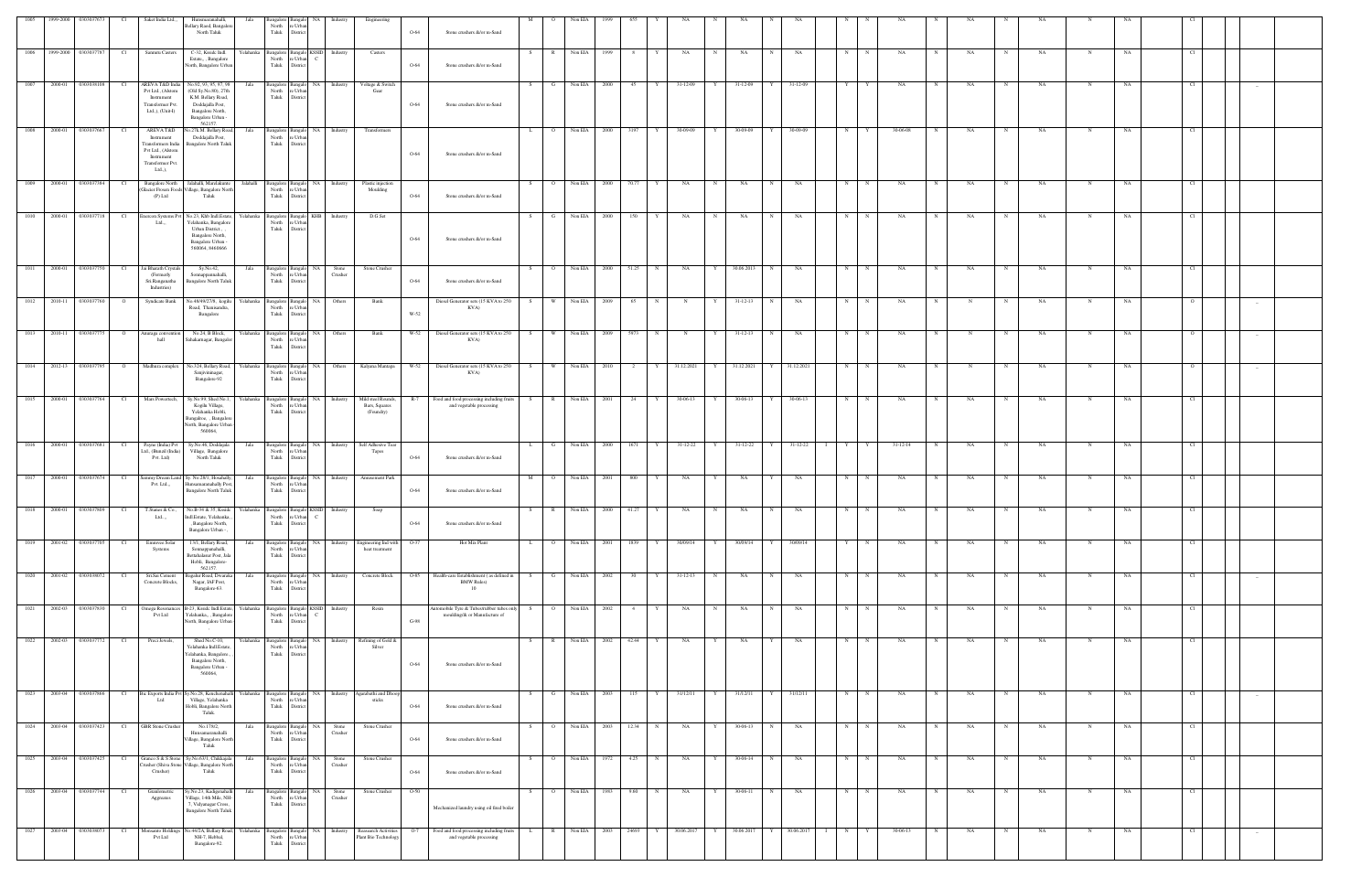| 1028 | 2003-04 | 030303             |                 | Panchajanya<br>Enterprises,                                                                                  | Ramaiah Building,<br>Katigenahally,<br>Yelahanka Post,<br>Bangalore., , Bangalor<br>North, Bangalore Urban<br>560064                             | Yelahanka              | North<br>Taluk                               | e Urb<br>District                  |                               | Disinfectants &<br>Cleaning Agent<br>(Blending Process) | O-64   | Stone crushers &/or m-Sand                                                                                                                                                                                |                       | Non EIA |      |                        |           |   |                |              |                      |   |              |          |             |    |   |           |             |    |      |                                 |  |
|------|---------|--------------------|-----------------|--------------------------------------------------------------------------------------------------------------|--------------------------------------------------------------------------------------------------------------------------------------------------|------------------------|----------------------------------------------|------------------------------------|-------------------------------|---------------------------------------------------------|--------|-----------------------------------------------------------------------------------------------------------------------------------------------------------------------------------------------------------|-----------------------|---------|------|------------------------|-----------|---|----------------|--------------|----------------------|---|--------------|----------|-------------|----|---|-----------|-------------|----|------|---------------------------------|--|
| 1029 | 2003-04 | 0303037665         | Cl              | Prism Cement Ltd<br>(Rmc Readymix<br>(India) Pvt Ltd)                                                        | Sy.No.18 & 19/4,<br>onnappanahalli Village,<br>Bettahalsur Post,<br><b>Bangalore North Taluk</b>                                                 | Jala                   | <b>Bangalore</b><br>North<br>Taluk           | NA<br>e Urb.<br>Distric            | Stone<br>Crusher              | Stone Crusher                                           | O-64   | Stone crushers &/or m-Sand                                                                                                                                                                                | M                     | Non EIA | 2003 | 818<br>Y               | 30/06/13  | Y | 30/06/13       | Y            | 30/06/13             | N |              | 30-06-14 |             | NA | N | NA        | N           | NA | Cl.  |                                 |  |
| 1030 | 2003-04 | 0303037455         | Cl              | Sri Ram Metals                                                                                               | No.57/2, Avalahalli<br>Village, S.N.Halli<br>Post, Yelahanka Hobli,<br><b>Bangalore North Taluk</b>                                              | Yelahanka              | Bangalore Bangalo<br>North<br>Taluk          | e Urb<br>Distric                   | NA Industry                   | Foundry                                                 | $O-64$ | Stone crushers &/or m-Sand                                                                                                                                                                                | S –<br>R              | Non EIA | 2003 | 1.7                    | NA        | N | NA             | N            | NA                   | N | - N          | NA       |             | NA | N | NA        | N           | NA |      |                                 |  |
| 1031 |         | 2003-04 0303037805 | Cl              | Stone Rock<br>Agreegates                                                                                     | Sy.No.10, Bellahalli<br>Village, Yelahanka,<br>Bangalore North Taluk.                                                                            | Yelahanka              | Bangalore Banga<br>North<br>Taluk            | NA<br>e Urba<br>Distric            | Stone<br>Crusher              | Stone Crusher                                           | $O-64$ | Stone crushers &/or m-Sand                                                                                                                                                                                | S<br>$\overline{O}$   | Non EIA | 2004 | 72<br>N                | NA        | Y | 30.06.2013     | N            | NA                   | N | $\mathbb N$  | NA       |             | NA | N | NA        | N           | NA | - Cl |                                 |  |
| 1032 |         | 2004-05 0303037703 | Cl              | Alternative Food<br>Processing(P) Ltd,                                                                       | Sy No<br>1/1b,1/2b,Nellanakunte<br>Village, , Bangalore<br>North, Bangalore Urban                                                                | lellanakunt<br>Village | Bangalore Bangal<br>North<br>Taluk           | re Urba<br>District                | NA Industry                   | Food                                                    | $O-64$ | Stone crushers &/or m-Sand                                                                                                                                                                                | S –<br>$\overline{O}$ | Non EIA | 2004 | 311<br>Y               | Not Appl  | Y | Not Appl       | Y I          | Not Appl             | N | $\mathbf N$  | NA       |             | NA | N | NA        | N           | NA | Cl   |                                 |  |
| 1033 | 2004-05 | 0303037862         | Cl              | <b>Bharath Concrete</b><br>Pipes Co.,,                                                                       | Hunsemaranahalli.<br>Bettahalasur, Bellary<br>Road,, Bangalore<br>North, Bangalore Urban<br>562157.                                              | Jala                   | Bangalore 1<br>North<br>Taluk                | Bangalo<br>e Urba<br>Distric       | NA Industry                   | $\rm RMC$                                               | $O-18$ | utomobile servicing, repairing and paintir<br>(excluding only fuel dispensing)                                                                                                                            | G<br>S.               | Non EIA | 2004 | 65<br>Y                | NA        | N | NA             | $_{\rm N}$   | NA                   | N | $\mathbf N$  | NA       | N           | NA | N | NA        | N           | NA | -CI  | $\sim$                          |  |
| 1034 |         | 2004-05 0303037756 | Cl              | Karthik Enterprises<br>(Formerly Pennar<br>Khadi Gramodyoga<br>Sangha),                                      | Sy. No.179,<br>Hunsamaranahalli,<br>Bangalore North Taluk.                                                                                       | Jala                   | Bangalore Bangalo<br>North<br>Taluk          | NA<br>e Urb.<br>Distric            | Stone<br>Crusher              | Stone Crusher                                           |        | O-28 Ferrous and Non-ferrous metal extraction<br>volving different furnaces through meltin<br>refining, re-processing, casting and alloy-<br>making                                                       | $\overline{O}$<br>S.  | Non EIA | 2004 | 48.00<br>N             | <b>NA</b> | Y | 30-06-13       | Y            | NA                   | N | $\mathbb N$  | NA       |             | NA | N | NA        | N           | NA |      |                                 |  |
| 1035 | 2004-05 | 0305021356         | Cl              | Metal Core Pvt Ltd                                                                                           | Sy No.1 & 2, Site No.1,<br>Katha No. 185/1,<br>Ioramavu Agra Village<br>K.R.Puram Hobli,<br>Vaderapalya, Kalyan<br>Nagar Post, Bangalore-<br>43. | 3 ytarayanapı<br>ra    | angalore Bangalo<br>East Taluk re Urba       | Distric                            | NA Industry                   | Solders Alloys                                          | O-63   | Steel and steel products using various<br>furnaces like blast furnace /open hearth<br>furnace/induction furnace/arc<br>furnace/submerged arc furnace /basic<br>xygen furnace /hot rolling reheated furnac | R                     | Non EIA | 2000 | 65                     | 30-06-07  | Y | 30-06-07       |              | 30-06-07<br>Not appl | N | N            |          |             |    |   |           |             |    |      | ST & SP                         |  |
| 1036 | 2004-05 |                    | - Cl            | S.B.Lubes &<br>Chemicals                                                                                     | No.85, Aswath Nagar,<br>hanisandra Main Road,<br>Bangalore-45.                                                                                   | hanisandra             | Bangalore Bangalo<br>East Taluk re Urba      | Distri                             | NA Industry                   | Lubricant oils                                          | $O-50$ | Mechanized laundry using oil fired boiler                                                                                                                                                                 | $\mathbb{R}$<br>S.    | Non EIA | 2003 |                        | 30-09-13  | N |                | N            |                      | N |              |          |             |    | N |           | -N          |    |      | ST & SP                         |  |
| 1037 |         | 2004-05 0303037802 | Cl              | Sri.Manjunatha Stone<br>Crusher (Kogilu)                                                                     | Sy.No.99, Kogilu<br>Village, Yelahanka<br>Hobli, Bangalore North,                                                                                | Yelahanka              | Bangalore Bangalo<br>North<br>Taluk          | ∘ Urb:<br>Distric                  | NA  <br>Stone<br>Crusher      | Stone Crusher                                           | $O-17$ | Aluminium & copper extraction from scrap<br>using oil fired furnace (dry process only)                                                                                                                    | $\overline{O}$<br>S.  | Non EIA | 2004 | 7.5<br>$_{\rm N}$      | NA        | Y | 30.06.2013     | N            | NA                   | N | $\mathbf N$  | NA       |             | NA | N | NA        | N           | NA |      |                                 |  |
| 1038 | 2004-05 | 303038081          | Cl              | Sri. Vijayalakshmi<br>Stone Crusher,                                                                         | Sy.No.100, Bettahalast<br>Village, Jala Hobli,<br>Bangalore North Taluk.                                                                         | Jala                   | Bangalore Banga<br>North<br>Taluk            | NA<br>e Urba<br>District           | Stone<br>Crusher              | Stone Crusher                                           | $O-64$ | Stone crushers &/or m-Sand                                                                                                                                                                                | $\circ$<br>S.         | Non EIA | 2005 | 96                     | NA        | Y | 30.06.2014     | $\mathbf N$  | NA                   | N |              | NA       |             | NA |   | NA        | N           | NA |      | $-$                             |  |
| 1039 | 2004-05 |                    | Cl <sub>1</sub> | Triangle Apparels,<br>Unit-II                                                                                | No.106/5, 6, 7, 8, 9, Rachenahalli Bangalore Bangalo<br>Rachenahalli, Arabic<br>College Post, Bangalore<br>44.                                   |                        | East Taluk re Urbar                          | Distric                            |                               | NA Industry Readymade Garments                          | O-64   | Stone crushers &/or m-Sand                                                                                                                                                                                | L.<br>G               | Non EIA | 2005 | 1217<br>Y              | 31-12-13  | Y | $31 - 12 - 13$ | Y I          | $31 - 12 - 13$       | Y | $_{\rm N}$   | N        |             | N  | N | N         | N           |    | -CI  | STP                             |  |
| 1040 | 2005-06 | 0303037702         | Cl              | Ace Concrete,                                                                                                | Sy.No.66, Opp.Vijaya<br>Bank, Sonnapanahalli<br>Village, Bettahalsur<br>Post,, Bangalore<br>North, Bangalore Urban<br>562157,                    | Jala                   | Bangalore<br>North<br>Taluk                  | Bangak<br>e Urb<br>Distric         | NA Industry                   | Concrete                                                | $O-64$ | Stone crushers &/or m-Sand                                                                                                                                                                                | G<br>S.               | Non EIA | 2005 | 292<br>Y               | 30-09-10  | Y | 30-09-10       |              | 30-09-10             | N | $\mathbb{N}$ | NA       | $\mathbf N$ | NA | N | <b>NA</b> | N           | NA |      |                                 |  |
| 1041 |         | 2005-06 0303037984 | Cl              | Ananda Poomima<br>Apparels Pvt Ltd.,                                                                         | Sy. No.5, 2nd Cross,<br>KHB Indl.Area,<br>Yelahanka New Town,<br>Bangalore North Taluk.                                                          | Yelahanka              | Bangalore Bangalo<br>North<br>Taluk District | e Urba                             | KHB Industry                  | Embroidery                                              | O-64   | Stone crushers &/or m-Sand                                                                                                                                                                                | G<br>S.               | Non EIA | 2006 | 18                     | 31/12/17  | Y | 31/12/17       | $\mathbf{Y}$ | 31/12/17             | N |              | NA       |             | NA |   | NA        | N           | NA |      | $\overline{\phantom{a}}$        |  |
| 1042 |         | 2005-06 0303038083 | Cl              | Comviva<br>Technologies<br>Jataayu Software Pvt<br>Ltd)                                                      | Sy.No.2/20A, 35/36,<br>Bellary Road, Allasandra<br>Railway Gate,<br>Yelahanka Hobli,<br>Bangalore-64.                                            | Yelahanka              | North<br>Taluk                               | re Urba<br>District                | Bangalore Bangalo NA Industry | Software                                                | $O-64$ | Stone crushers &/or m-Sand                                                                                                                                                                                | G<br>S.               | Non EIA | 2005 | 36<br>Y                | 31/12/11  | Y | 31/12/11       | Y I          | 31/12/11             | N | $\mathbf N$  | NA       | N           | NA | N | NA        | N           | NA | Cl   |                                 |  |
| 1043 | 2005-06 | 0303037758         | Cl              | Kumar Enterprises                                                                                            | Sy.No.100,<br>Bettahalasure Village,<br>Jala Hobli, Bangalore<br>North, Bangalore Urban                                                          | Jala                   | Bangalore Bangalo<br>North<br>Taluk          | NA<br>e Urba<br>Distric            | Stone<br>Crusher              | Stone Crusher                                           | $O-21$ | Building and construction project more than<br>20,000 sq. m built up area                                                                                                                                 | $\circ$<br>S.         | Non EIA | 2006 | 16.61<br>N             | NA        | Y | 30-06-14       | N            | NA                   | N | N            | NA       | N           | NA | N | NA        | N           | NA | Cl.  |                                 |  |
| 1044 |         | 2005-06 0303037661 | Cl              | L & T Ltd                                                                                                    | ECC Division,<br>Mylanahalli Village,<br>No.46, 56, 57, 58 & 59<br>of Arishinakunte Village,<br>Jala Hobli, Bangalore<br>North Taluk             | Jala                   | Bangalore Bangal<br>North<br>Taluk           | NA.<br>'e Urb<br>District          | Stone<br>Crusher              | Stone Crusher                                           | $O-64$ | Stone crushers &/or m-Sand                                                                                                                                                                                | M<br>$\overline{O}$   | Non EIA | 2005 | 4985                   | 30-06-09  |   | 30-06-09       |              | 30-06-09             | N | N            | NA       |             | NA | N | NA        | N           | NA | -CL  |                                 |  |
| 1045 | 2005-06 | 0303037801         | Cl              | Lakshmi Kiran<br>Crusher                                                                                     | Sy.No.102, Chagallati<br>Village, Baglur Village,<br>Jala Hobli, Bangalore<br>North, Bangalore Urban                                             | Jala                   | Bangalore Bangalo<br>North<br>Taluk          | NA<br>re Urban<br>District         | Stone<br>Crusher              | Stone Crusher                                           | O-64   | Stone crushers &/or m-Sand                                                                                                                                                                                | S.<br>$\circ$         | Non EIA | 2005 | 23<br>$_{\rm N}$       | NA        | Y | FBO            | N            | NA                   | N | $_{\rm N}$   | NA       |             | NA | N | NA        | N           | NA | Cl   |                                 |  |
| 1046 | 2006-07 | 0303037733         | Cl              | Balaji Stone Crusher                                                                                         | Sy.No.86, Chagalahatti<br>Village, Bangalore<br>North Taluk.                                                                                     | Jala                   | Bangalore Bangalo<br>North<br>Taluk          | NA<br>e Urban<br>District          | Stone<br>Crusher              | Stone Crusher                                           | O-65   | Surgical and medical products including<br>prophylactics and latex                                                                                                                                        | $\overline{O}$<br>S.  | Non EIA | 2006 | 10<br>N                | NA        | Y | 07.04.2010     | N            | NA                   | N | N            | NA       | N           | NA | N | <b>NA</b> | N           | NA | - Cl |                                 |  |
| 1047 |         | 2006-07 0303037938 | Cl              | India Packaging<br>Products Private<br>Limited,                                                              | P.B.No.2480, 5th Main, Bellary Road Bangalore Bangalo<br>sellary Road, Bangalor<br>560 024.                                                      |                        | North<br>Taluk                               | e Urb.<br>District                 |                               | NA Industry Corrugated boxes                            | $O-64$ | Stone crushers &/or m-Sand                                                                                                                                                                                | S.                    |         |      | G Non EIA 1970 15.36 Y | 31/12/06  | Y | 31/12/06       | Y 31/12/06   |                      | N | N            | NA       | N           | NA | N | NA        | $\mathbf N$ | NA | Cl   | $-$                             |  |
| 1048 | 2006-07 | 0303038191         | Cl              | Kala Byraveshwara<br>Stone Crusher (Star<br><b>Mining Stone</b><br>Crusher)<br>Mahalakshmi Stone<br>Crusher) | Sy.No.96/3, Bettahalsur<br>Village, Jala Hobli,<br>Bangalore North Taluk.                                                                        | Jala                   | Bangalore Bangalo<br>North<br>Taluk          | NA<br>re Urban<br>District         | Stone<br>Crusher              | Stone Crusher                                           | O-64   | Stone crushers &/or m-Sand                                                                                                                                                                                | $\overline{O}$<br>S.  | Non EIA | 2006 | 4.78<br>$_{\rm N}$     | NA        | Y | 30-06-14       | N            | NA                   | N | $\mathbf N$  | NA       | N           | NA | N | NA        | N           | NA | Cl   | $\sim$                          |  |
| 1049 | 2006-07 | 0303038004         | Cl              | Manjunatha Stone<br>Crusher                                                                                  | Sy.No.93/1, Bettahalsur<br>Village, Jala Hobli,<br>Bangalore North Taluk,<br>Bangalore.                                                          | Jala                   | Bangalore 1<br>North<br>Taluk                | NA<br>Bangak<br>e Urba<br>District | Stone<br>Crusher              | Stone Crusher                                           | $O-18$ | utomobile servicing, repairing and paintir<br>(excluding only fuel dispensing)                                                                                                                            | $\overline{O}$<br>S.  | Non EIA | 2006 | 89.00<br>$_{\rm N}$    | NA        | Y | 30-06-14       | $_{\rm N}$   | NA                   | N | $\mathbb N$  | NA       | N           | NA | N | NA        | N           | NA | Cl   | $\sim$                          |  |
| 1050 | 2006-07 | 0303037983         | Cl              | Mars Steel Craft,                                                                                            | SyNo.99, Shed No.2<br>Kogilu Village,<br>Yelahanka Hobli,<br>Bangalore -64.                                                                      | Yelahanka              | angalore<br>North<br>Taluk                   | sanga<br>: Urb<br>Distric          | Industry                      | M.S.Bars                                                | $O-18$ | tomobile servicing, repairing and painti<br>(excluding only fuel dispensing)                                                                                                                              |                       | Non EIA | 2006 |                        | 30-06-12  |   | NA             |              | NA                   | N |              | NA       |             | NA | N | NA        |             | NA |      | $\hspace{0.1mm}-\hspace{0.1mm}$ |  |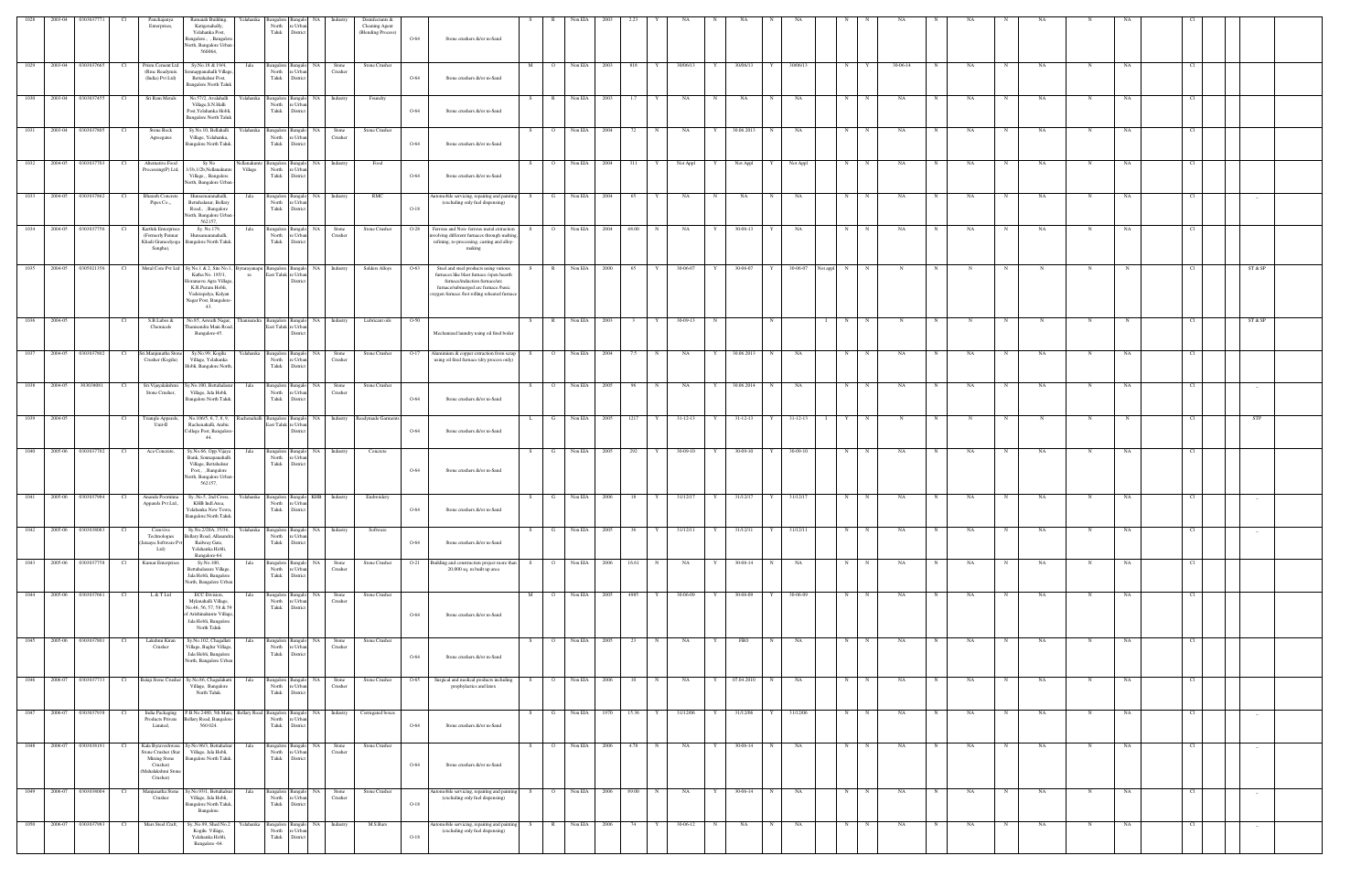|              | 2006-07            | 0303038269              |                 | MCML Systems (P)<br>Ltd.                                                | No C-9, KSSIDC Indl<br>Yelahanka<br>Estate, Yelahanka,<br>Bangalore-64                                                                              | North                                                 | Bangalore Bangalo KSSID<br>re Urban<br>Taluk District    | Industry                                        | Software                                                                | G-84   | Software units generating wastewater less<br>than 10 KLD and DG set capacity upto<br><b>IMVA</b>                               | . L.         |                | Non EIA        |                                                        | 1448    |              |                |   |                |             | 1/12/1         |                   |             |                        |             |           |             |            |             |           |                 |                                 |  |
|--------------|--------------------|-------------------------|-----------------|-------------------------------------------------------------------------|-----------------------------------------------------------------------------------------------------------------------------------------------------|-------------------------------------------------------|----------------------------------------------------------|-------------------------------------------------|-------------------------------------------------------------------------|--------|--------------------------------------------------------------------------------------------------------------------------------|--------------|----------------|----------------|--------------------------------------------------------|---------|--------------|----------------|---|----------------|-------------|----------------|-------------------|-------------|------------------------|-------------|-----------|-------------|------------|-------------|-----------|-----------------|---------------------------------|--|
|              |                    | 1052 2006-07 0303038003 | Cl              | Panchami Stone<br>Crusher                                               | Sy.No.94/2, Bettahalsur<br>Jala<br>Village, Jala Hobli,<br>Bangalore North Taluk,<br>Bangalore.                                                     |                                                       | North re Urban<br>Taluk District                         | Bangalore Bangalo NA Stone<br>Crusher           | Stone Crusher                                                           | $O-64$ | Stone crushers &/or m-Sand                                                                                                     | S            | $\overline{O}$ | Non EIA 2006   |                                                        | 498     | N            | NA NA          | Y | 30-06-14       | N           | NA             | N                 | N           | <b>NA</b>              | N           | <b>NA</b> | N           | <b>NA</b>  | N           | NA        | Cl <sub>1</sub> |                                 |  |
| 1053         |                    | 2006-07 0303038175      | Cl              | S.N.Crusher                                                             | No.108, Tirumenhalli<br>relahanka<br>Jakkur Post, Bangalore<br>North Taluk.                                                                         |                                                       | Bangalore Bangalo NA<br>North re Urban<br>Taluk District | Stone<br>Crusher                                | Stone Crusher                                                           | $O-64$ | Stone crushers &/or m-Sand                                                                                                     | S.           | $\overline{O}$ | Non EIA 2006   |                                                        | 25      | N            | NA             | Y | 30-06-12       | $_{\rm N}$  | NA             | N                 | N           | <b>NA</b>              | N           | NA        | N           | NA         | N           | NA        | Cl              |                                 |  |
| 1054         |                    | 2006-07 0303038024      | Cl              | Stone Crusher,                                                          | Shree.Mahadeshwara No.94/3, Bettahalasur<br>Jala<br>Village, Jala Hobli,<br>Bangalore North Taluk.                                                  |                                                       | Bangalore Bangalo NA<br>North re Urban<br>Taluk District | Stone<br>Crusher                                | Stone Crusher                                                           | O-64   | Stone crushers &/or m-Sand                                                                                                     | S.           | $\overline{O}$ | Non EIA        | 2006                                                   | 98.00   | N            | NA             | Y | 30-06-14       | N           | NA             | N                 | N           | NA                     | N           | NA        | N           | NA         | $\mathbf N$ | NA        | Cl              |                                 |  |
| 1055         |                    | 2006-07 0303038082      | Cl              | Sri. Vijayalakshmi<br>Crystal                                           | Sy.No.87/2 & 90/8,<br>Jala<br>Bettahalasur Village, Ja<br>Hobli, Bangalore North                                                                    |                                                       | North re Urban<br>Taluk District                         | Bangalore Bangalo NA Stone<br>Crusher           | Stone Crusher                                                           | $O-64$ | Stone crushers &/or m-Sand                                                                                                     | S.           | $\overline{O}$ | Non EIA 2006   |                                                        | 98.00 N |              | <b>NA</b>      | Y | 30-06-14       | N           | NA             | N                 | N           | NA                     | N           | NA        | N           | NA         | N           | NA        | - Cl            |                                 |  |
| 1056         |                    | 2006-07 0303037945      | - Cl            | The Ace Stone<br>Crusher                                                | Taluk.<br>Sy No.95/3,<br>Jala<br>Bettahalasure Village,<br>Jala Hobli, Bangalore                                                                    |                                                       | Bangalore Bangalo NA<br>North re Urban<br>Taluk District | Stone<br>Crusher                                | Stone Crusher                                                           | O-64   | Stone crushers &/or m-Sand                                                                                                     | - S          | $\overline{O}$ | Non EIA        | 2006                                                   | 486     | $\mathbb{N}$ | NA             | Y | 30-06-14       |             | NA             | N                 | N           | NA                     |             | NA        |             | NA         | N           | NA        | - Cl            |                                 |  |
| 1057         |                    | 2006-07 0303037730      |                 | Tyco Electronics<br>India Pvt Limited<br>(Formerly                      | North Taluk, Bnaglore<br>District.<br>Sy.No.80, 27th Km,<br>Jala<br>Bellary Road, Doddajala<br>Post, Bangalore-57.                                  |                                                       | North re Urban<br>Taluk District                         | Bangalore Bangalo NA Industry                   | <b>Galvanized Products</b><br>High Voltage<br><b>Insulating Rods</b>    | $G-1$  | G-1                                                                                                                            | $\mathbf{L}$ | G              | Non EIA        | - 2006                                                 | 1463    |              | 31-12-11       | Y | 31-12-11       |             | $31 - 12 - 11$ | N                 | $_{\rm N}$  | NA                     | N           | NA        | N           | NA         | N           | NA        | Cl              |                                 |  |
|              |                    | 1058 2007-08 0201038160 | - Cl            | Dulmission Ws<br>Power Systems)<br><b>AHLCON Ready</b><br>Mix Concrete, | Sy.No.13, Tarabanahalli,<br>Jala<br>Jala Hobli, Near I.T.C                                                                                          |                                                       | re Urban                                                 | Jala Bangalo NA Industry                        | (General Engg Ind)<br>Mechanised Concrete<br><b>Batch Mixing Plants</b> | $G-37$ |                                                                                                                                | M            | $\overline{O}$ | Non EIA        | 2007                                                   | 7924    | Y            | 30-09-11       | Y | 30-09-11       |             | 30-09-11       | N                 | N           | NA.                    |             | NA        | N           | NA         | N           | NA        | Cl              |                                 |  |
|              |                    | 1059 2007-08 0303038165 | Cl <sub>1</sub> | Arviva Industries                                                       | Factory, Jala Hobli,<br><b>Bangalore North Taluk</b><br>No.708, Sy No. 82,<br>Jala                                                                  |                                                       | District                                                 |                                                 |                                                                         |        | Stone crushers &/or m-Sand<br>Bangalore Bangalo NA Industry Garment Stitching G-72 Food and food processing including fruits   | M            | G              | Non EIA 2007   |                                                        | 760     | Y            | 31/12/11       | Y | 31/12/11       |             | 31/12/11       | N                 | N           | <b>NA</b>              |             | NA        | N           | NA         | N           | NA        | - Cl            |                                 |  |
| 1060         |                    | 2007-08 0303038026      | Cl              | (India) Ltd.,<br>Espee Enterprises,                                     | Hennur Village, Kasaba<br>Hobli, Kalyanagar Post,<br>Bangalore.<br>Sy.No.97/2, 98 & 100,<br>Jala                                                    | North re Urban<br>Taluk District                      | Bangalore Bangalo NA Stone                               |                                                 | Stone Crusher                                                           | O-64   | and vegetable processing                                                                                                       | S            | $\overline{O}$ | Non EIA 2007   |                                                        | 70.00 N |              | NA             | Y | 30.06.2014     | N           | NA             | N                 | $_{\rm N}$  | NA                     | N           | NA        | N           | NA         | N           | NA        | Cl              |                                 |  |
| 1061         | 2007-08            |                         | Cl              | $(Unit-II),$                                                            | Bettahalasure, Bangalor<br>North Taluk.<br>Food Factory Pvt. Horamavu Road, Kalyan Kalyan Nagar Bangalore Bangalo NA Industry Packing of dehydrated |                                                       | North re Urban<br>Taluk District                         | Crusher                                         |                                                                         | $O-7$  | Stone crushers &/or m-Sand                                                                                                     | M            | R              | Non EIA 2006   |                                                        | 479     | Y            | 6/30/2018 Y    |   | 6/30/2018      | Y           | 6/30/2018      | N<br>$\mathbf{I}$ | N           | N                      | N           | N         | N           | N          | N           |           | Cl <sub>1</sub> | ST & SP                         |  |
|              |                    |                         |                 | Ltd,                                                                    | Nagar Post, Bangalore-<br>43.                                                                                                                       | East Taluk re Urban                                   | District                                                 |                                                 | vegetables                                                              |        | Stone crushers &/or m-Sand                                                                                                     |              |                |                |                                                        |         |              |                |   |                |             |                |                   |             |                        |             |           |             |            |             |           |                 |                                 |  |
|              |                    | 1062 2007-08 0303038170 | Cl              | Lakshmi Stone<br>Crusher,                                               | No.99, Bettahalasur,<br>Jala<br>Bangalore North Taluk.                                                                                              |                                                       | North re Urban<br>Taluk District                         | Crusher                                         | Bangalore Bangalo NA Stone Stone Crusher 0-64                           |        | Stone crushers &/or m-Sand                                                                                                     | S            |                | O Non EIA 2007 |                                                        | 40 N    |              | NA             | Y | 10-09-11       | N           | <b>NA</b>      |                   | $N$ N       | NA                     | N           | NA        | N           | NA         | N           | NA        | Cl              |                                 |  |
| 1063         |                    | 2007-08 0303038005      | Cl              | Crusher                                                                 | Manjunatha Stone Sy.No.95/1, Bettahalsur<br>Jala<br>Village, Jala Hobli,<br>Bangalore North Taluk,<br>Bangalore.                                    |                                                       | North re Urban<br>Taluk District                         | Bangalore Bangalo NA Stone<br>Crusher           | Stone Crusher                                                           | O-64   | Hot Mix Plant                                                                                                                  | S.           | $\overline{O}$ | Non EIA 2007   |                                                        | 97.00   | N            | NA             | Y | 30-06-14       | N           | NA             | N                 | N           | <b>NA</b>              | N           | NA        | N           | NA         | N           | NA        | Cl              |                                 |  |
| 1064         |                    | 2007-08 0303038317      | - Cl            | Navayuga<br>Engineering<br>Company Ltd                                  | Sy.No.10, Bellahalli<br>Village, Yelahanka Hobli                                                                                                    |                                                       | North re Urban<br>Taluk District                         | Yelahanka Bangalore Bangalo NA Stone<br>Crusher | Stone Crusher                                                           |        | O-64 Health-care Establishment (as defined in<br><b>BMW Rules</b> )<br>10                                                      | S            | $\overline{O}$ | Non EIA 2007   |                                                        | 1912    | N            | NA             | Y | 30-06-09       |             | 30-06-09       | N                 | N           | NA                     |             | NA        | N           | NA         | N           | NA        | Cl              |                                 |  |
| 1065         | 2007-08 0303038297 |                         | - CI            | S.V.S.Textile<br>Processors,                                            | No-27/1, Byrappa<br>Jalahalli<br>Garden, Late<br>Munikrishnappa,<br>Jalahalli Post, Bangalore.                                                      | Taluk District                                        | North re Urban                                           |                                                 |                                                                         |        | Bangalore Bangalo NA Industry Dyeing & printing R-40 Automobile Tyre & Tubes/rubber tubes only<br>moulding/& or Manufacture of | S            | $\mathbb{R}$   | Non EIA 2007   |                                                        | 12      | Y            | Refused        | Y | Refused        | Y           | Refused        | N                 | N           | NA                     | N           | NA        | N           | NA 1       | N           | NA        | Cl              |                                 |  |
|              |                    |                         |                 | Ltd,                                                                    | 1066 2007-08 0303038274 Cl Solectron EMS India No 44, KHB Indl Yelahanka Bangalore Bangalo NA Industry PCB Assembly W-12<br>Area, Yelahanka         |                                                       | North re Urban<br>Taluk District                         |                                                 |                                                                         |        | Stone crushers &/or m-Sand                                                                                                     |              |                |                | 1 G Non FIA 2007 1524 Y 31-12-10 Y 31-12-10 Y 31-12-10 |         |              |                |   |                |             |                |                   |             | $N$ $Y$ $31.12.14$ $N$ |             | $N\Delta$ |             | $N \Delta$ |             | $N\Delta$ |                 |                                 |  |
|              | 2007-08            | 0303038199              | Cl              | Varalakshmi<br>Apparels                                                 | No.480/480, Kogilu<br>Yelahanka<br>Road, Maruthi Nagar,<br>Yelahanka, Bangalore-<br>64.                                                             | Bangalore Bangalo<br>North re Urbar<br>Taluk District | NA                                                       | Industry                                        | <b>Garment Stitching</b>                                                | $G-72$ | Stone crushers &/or m-Sand                                                                                                     | S.           | G              | Non EIA        | 2007                                                   | 94      | Y            | $31 - 12 - 11$ | Y | $31 - 12 - 11$ |             | $31 - 12 - 11$ | N                 |             | NA                     |             | NA        |             | NA         | N           | NA        | <b>CI</b>       |                                 |  |
| 1068         |                    | 2007-08 0303038198      | - Cl            | Needle Creation,                                                        | No.480/480, Kogilu<br>relahanka<br>Road, Maruthi Nagar,<br>Yelahanka, Bangalore-<br>64.                                                             | Taluk                                                 | Bangalore Bangalo NA<br>North re Urban<br>District       |                                                 | Industry Garment Stitching                                              | $G-72$ | Stone crushers &/or m-Sand                                                                                                     | S .          | G              | Non EIA 2007   |                                                        | 700     | Y            | 31-12-08       | Y | $31 - 12 - 08$ | Y           | 31-12-08       | N                 | N           | NA                     | N           | NA        | N           | NA         | N           | NA        | Cl              |                                 |  |
|              |                    | 1069 2008-09 0303038332 | Cl              | A.P.R.Construction,                                                     | Sy.No.92, Chakalatti<br>Jala<br>Village, Jala Hobli,<br><b>Bangalore North Taluk</b><br>Bangalore Urban                                             | North<br>Taluk                                        | Bangalore Bangalo<br>NA 1<br>re Urba<br>District         | Industry                                        | Hot Mix Plant                                                           | $O-37$ | $G-1$                                                                                                                          |              | $\overline{O}$ | Non EIA 2008   |                                                        | 8161    | N            | NA             | Y | 30-06-10       | $\mathbf N$ | 30-06-10       | N                 | $\mathbf N$ | NA                     | $\mathbf N$ | NA        | N           | NA         | N           | NA        | Cl              |                                 |  |
| 1070         |                    | 2008-09 0303038342      | - Cl            | Inspiration Clothes &<br>U.                                             | District.<br>Plot No.C-4, KSSIDC<br>Yelahanka<br>Indl.Estate, Yelahanka<br>Bangalore-560 064.                                                       | Taluk District                                        | NA<br>Bangalore Bangalo<br>North re Urban                | Industry                                        | <b>Garment Stitching</b>                                                | $G-72$ | Mechanized laundry using oil fired boiler                                                                                      | - S          | G              | Non EIA        | 2008                                                   | 264     | Y            | $31 - 12 - 17$ | Y | $31 - 12 - 17$ |             | $31-12-17$     | N                 | N           | NA                     | $_{\rm N}$  | NA        |             | NA         | N           | NA        | Cl              | $\hspace{0.1mm}-\hspace{0.1mm}$ |  |
| 1071         |                    | 2008-09 0303038324      | - Cl            | Sky Gourment<br>Catering Pvt Ltd                                        | Sy No 240/241,238,<br>Jala<br>Navaratna Agrahara<br>Village Sadanahalli, Jala<br>Hobli, Bangalore                                                   | Taluk District                                        | Bangalore Bangalo<br>NA<br>North re Urban                | Industry                                        | Aircatering                                                             | $G-52$ | Food and food processing including fruits<br>and vegetable processing                                                          |              | G              | Non EIA        | 2008                                                   | 430     |              | 31/12/11       | Y | 31/12/11       |             | 31/12/11       | N                 | N           | NA                     |             | NA        | N           | NA         | N           | NA        | Cl              |                                 |  |
| 1072         | 2009-10            |                         |                 | Aquamatic H2O<br>Solutions Pvt Ltd                                      | y.No.36/3, Site No.5 &<br>Hennur<br>6, Kalyananagar Post,<br>Vear Hennur Ring Road<br>Bangalore-43.                                                 | East Taluk re Urbar                                   | Bangalore Bangalo NA<br>District                         | Industry                                        | Parts of Water Purifier<br>or Catridges                                 | G-54   | Stone crushers &/or m-Sand                                                                                                     | S.           |                | Non EIA        | - 2010                                                 | 80      |              | 31-12-11       | Y | 31-12-11       |             | $31 - 12 - 11$ | N                 |             |                        |             |           |             | N          | N           |           | Cl              | BWSSB                           |  |
| 1073 2009-10 |                    | $\sim$                  | Cl              | & Projects Ltd                                                          | IVRCL Infrastructure BMTC Garage, Near<br>Yelahanka<br>Hebbal Flyover, Hebbal<br>Bangalore.                                                         | Bangalore Bangalo<br>North<br>Taluk                   | re Urba<br>District                                      | NA Industry                                     | RMC                                                                     | $G-37$ | Stone crushers &/or m-Sand                                                                                                     | S.           | $\mathbf{G}$   | Non EIA 2009   |                                                        | 14.55   |              | 30-09-11       | Y | 30-09-11       |             | 30-09-11       | N                 | $_{\rm N}$  | NA                     | N           | NA        | N           | NA         | N           | NA        | Cl              |                                 |  |
| 1074         | 2010-11            |                         | Cl              | Anjandri Apparel                                                        | No.30/2A, Ist Floor,<br>Yelahanka<br>Thirumalanagar, 2nd<br>Stage, Attur Post,<br><b>Bangalore North Taluk</b>                                      | Bangalore Bangalo<br>North re Urbar<br>Taluk          | NA 1<br>District                                         | Industry                                        | <b>Garment Stitching</b>                                                | $G-72$ | Stone crushers &/or m-Sand                                                                                                     | S.           | $\mathbf{G}$   | Non EIA 2011   |                                                        |         | Y            | 31/12/19       | Y | 31/12/19       |             | 31/12/19       | N                 |             | NA                     |             |           | $\mathbf N$ | NA         | N           | NA        | Cl              |                                 |  |
| 1075         | 2010-11            |                         | Cl              | Dhanvanthri Hospit                                                      | Dhanvanthri Hospital,<br>Yelahanka<br>No.30, Chokkanahalli,<br>Iedgenagar Main Road<br>Jakkur Post, Yelahanka                                       | Taluk                                                 | Bangalore Bangalo NA<br>North re Urbar<br>District       | Hospital                                        | Hospital                                                                | O-85   | Stone crushers &/or m-Sand                                                                                                     | S            | $\overline{O}$ | Non EIA        |                                                        | 1100    | Y            | 30-06-14       | Y | 30-06-14       |             | 30-06-14       | N                 | N           | NA                     | Y           | NA        | N           | NA         | N           | NA        | Cl <sub>1</sub> |                                 |  |
|              |                    |                         |                 |                                                                         | Hobli, Bangalore.                                                                                                                                   |                                                       |                                                          |                                                 |                                                                         |        |                                                                                                                                |              |                |                |                                                        |         |              |                |   |                |             |                |                   |             |                        |             |           |             |            |             |           |                 |                                 |  |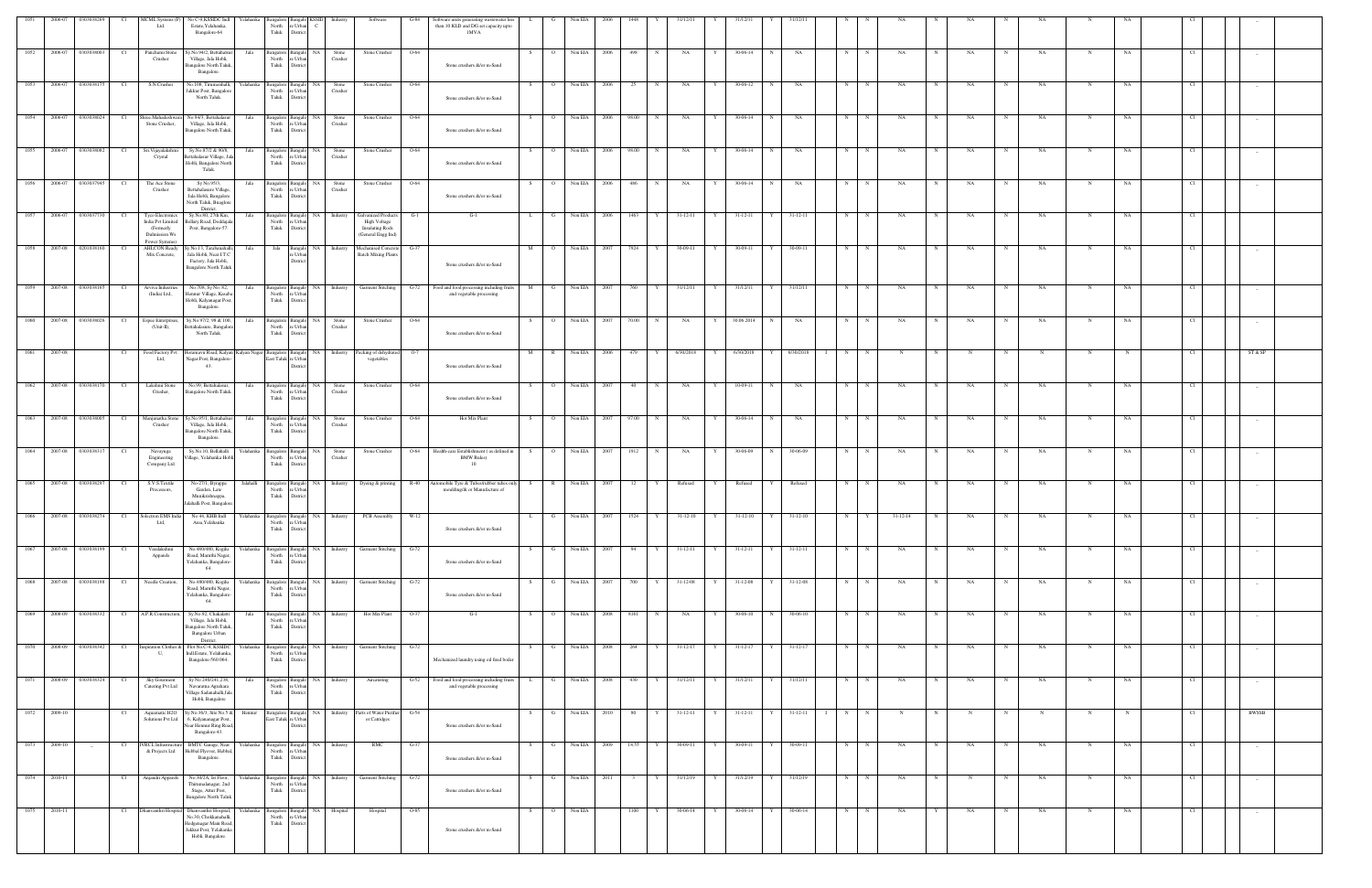| 1076    | 2010-11      |                               |      | Durgaparameshwari                                                                                      | No.8/A, Kannan                                                                                                                             | Yelahanka   | Bangalore<br>Bangalo                                                  | NA                    | Industry            | Wooden furniture                                    | G-64                                                                                                                                                                                                                 |     |                |         |              |             |                |   |                |              |                     |                   |              |            |   |    |             |             |             |     |      |                           |  |
|---------|--------------|-------------------------------|------|--------------------------------------------------------------------------------------------------------|--------------------------------------------------------------------------------------------------------------------------------------------|-------------|-----------------------------------------------------------------------|-----------------------|---------------------|-----------------------------------------------------|----------------------------------------------------------------------------------------------------------------------------------------------------------------------------------------------------------------------|-----|----------------|---------|--------------|-------------|----------------|---|----------------|--------------|---------------------|-------------------|--------------|------------|---|----|-------------|-------------|-------------|-----|------|---------------------------|--|
|         |              |                               |      | Composties                                                                                             | Complex,<br>Chikkabettahalli,<br>Yelahanka Main Road<br>Bangalore-97                                                                       |             | North<br>: Urbs<br>Taluk<br>Distric                                   |                       |                     |                                                     | Stone crushers &/or m-Sand                                                                                                                                                                                           |     |                |         |              |             |                |   |                |              |                     |                   |              |            |   |    |             |             |             |     |      |                           |  |
| 1077    | 2010-11      |                               | - Cl | Inspiration Clothes &<br>$\mathbf{U}$                                                                  | C-10, Kssidc Indl.Estate.<br>Yelahanka, Bangalore<br>North Taluk.                                                                          | Yelahanka   | Bangalore<br>Bangal<br>North<br>e Urban<br>Taluk<br>District          | <b>NA</b>             | Industry            | <b>Garment Stitching</b>                            | $G-72$<br>Automobile servicing, repairing and paintir<br>(excluding only fuel dispensing)                                                                                                                            |     |                | Non EIA |              | 366         | 31-12-22       | Y | 31-12-22       |              | 31-12-22            | N                 |              | NA         |   |    |             | NA          | $\mathbf N$ | NA  |      |                           |  |
| $-1078$ | 2010-11      |                               | - Cl | Kateel Industries                                                                                      | No.6, Chikkabettahalli,<br>Yelahanka Main Road<br>Bangalore-97                                                                             | Yelahanka   | Bangalore<br><b>Bangalo</b><br>North<br>e Urbar<br>Taluk<br>District  | NA                    | Industry            | Automobile body<br>building                         | Ferrous and Non- ferrous metal extraction<br>$O-18$<br>volving different furnaces through melting,<br>refining, re-processing, casting and alloy-                                                                    | - S | G              | Non EIA |              | Y           | $31 - 12 - 11$ | Y | 31-12-11       | Y            | 31-12-11            | N                 |              | NA         |   |    |             | NA          |             | NA  |      |                           |  |
| 1079    | 2010-11      |                               | Cl   | Lakshmi Prasanna<br>Stone Crusher                                                                      | Sy.No.92, Chagalahatti<br>Village, Hosur Bande                                                                                             | Yelahanka   | Bangalore<br><b>Bangalo</b><br>North<br>e Urbar                       | <b>NA</b>             | Stone<br>Crusher    | Stone Crusher                                       | making<br>Steel and steel products using various<br>O-64<br>furnaces like blast furnace /open hearth                                                                                                                 |     | $\overline{O}$ | Non EIA |              | $\mathbf N$ | NA             | Y | NA             | N            | NA                  | N                 |              | NA         |   |    | $_{\rm N}$  | NA          | N           | NA  |      |                           |  |
|         |              |                               |      |                                                                                                        | Jala Hobli, Bangalore<br>North Taluk                                                                                                       |             | Taluk<br>District                                                     |                       |                     |                                                     | furnace/induction furnace/arc<br>furnace/submerged arc furnace /basic<br>oxygen furnace /hot rolling reheated furnac                                                                                                 |     |                |         |              |             |                |   |                |              |                     |                   |              |            |   |    |             |             |             |     |      |                           |  |
| 1080    | 2010-11      |                               | Cl   | Muneshwara Stone<br>Crushers                                                                           | Sy.No.424 & 425, Next<br>to gujarath Stone<br>Crusher, Bagalur<br>Village, Bangalore North<br>Taluk.                                       | Yelahanka   | Bangalore<br><b>Bangalo</b><br>North<br>e Urbar<br>Taluk<br>District  | NA                    | Stone<br>Crusher    | Stone Crusher                                       | $O-64$<br>Mechanized laundry using oil fired boiler                                                                                                                                                                  | S.  | $\overline{O}$ | Non EIA |              | N           | NA             | Y | 30.06.2014     | N            | NA                  | N                 | N            | NA         |   |    |             | NA          | N           | NA  |      |                           |  |
| 1081    | 2010-11      |                               | Cl   | Navayuga<br>Engineering<br>Company Ltd.,                                                               | Sy.No.59/P1/59/P3,<br>Kudugere Village, Jala<br>Hobli, Bangalore North<br>Taluk                                                            | Jala        | Bangalore<br>North<br>e Urbar<br>Taluk<br>District                    | Bangalo NA            | Industry            | RMC                                                 | $G-37$<br>Aluminium & copper extraction from scrap<br>using oil fired furnace (dry process only)                                                                                                                     | M   | $\mathbf{G}$   | Non EIA | 2010         | 609<br>Y    | 30-09-13       | Y | 30-09-13       | Y            | 30-09-13            | N                 |              | NA         |   |    | $\mathbf N$ | NA          | N           | NA  |      |                           |  |
| 1082    | 2010-11      |                               | - Cl | <b>Shree Granites</b>                                                                                  | Sv.No.100.<br>Bettahalasure Village,<br>Jala Hobli, Bangalore<br>North                                                                     | Yelahanka   | Bangalore<br>Bangalo<br>North<br>: Urba<br>Taluk<br>Distric           | - NA                  | Stone<br>Crusher    | Stone Crusher                                       | O-64<br>Stone crushers &/or m-Sand                                                                                                                                                                                   | -S- | $\Omega$       | Non EIA |              | N           | NA             | Y | NA             |              | NA                  | N                 |              | NA         |   |    |             | NA          | N           | NA  |      | $\sim$                    |  |
|         | 1083 2011-12 |                               | Cl   | Amala Engineering<br>Co Pvt Ltd                                                                        | No.227/B-1-2-3, Hennur<br>Main Road, Bangalore-<br>84.                                                                                     | Hennur      | East Taluk<br>re Urbar<br><b>Distric</b>                              |                       |                     | Bangalore Bangalo NA Industry Engineering Works     | $G-1$<br>Stone crushers &/or m-Sand                                                                                                                                                                                  | S.  | G              | Non EIA | 2012         | 96<br>Y     | 31-12-12       | Y | $31 - 12 - 12$ | $\mathbf{Y}$ | 31-12-12            | N                 | N            | N          |   |    | $_{\rm N}$  |             | $\mathbf N$ |     |      | ST & SP                   |  |
| 1084    | 2011-12      |                               | Cl   | Anu Fashions                                                                                           | y.No.63, Kadiganahalli<br>Village, Bettahalasur.<br>Bangalore North -                                                                      | Yelahanka   | Bangalore<br>Bangalo<br>North<br>e Urban<br>Taluk<br>District         | NA 1                  | Industry            | <b>Garment Washing</b>                              | $O-50$<br>Stone crushers &/or m-Sand                                                                                                                                                                                 | S.  | $\overline{O}$ | Non EIA |              | 56.89       |                | Y |                | Y            |                     | N                 | N            | NA         |   | N  | N           | NA.         | N           | NA  | - Cl | $-$                       |  |
| 1085    | 2011-12      | 0305021096                    | Cl   | Food Factory Pvt.<br>Ltd,                                                                              | 562157.<br>No.100/1, Horamavu<br>Road, Kalyan Nagar<br>Post, Bangalore-43.                                                                 |             | Kalyan Nagar Bangalore<br>East Taluk re Urban<br>Distric              | Bangalo NA            | Industry            | Packing of dehydrated<br>vegetables                 | $O-7$<br>Stone crushers &/or m-Sand                                                                                                                                                                                  | S   | G              | Non EIA | 2011         | 71.49<br>Y  | $31 - 12 - 20$ | N |                | N            |                     | $\mathbf{I}$<br>N | N            | N          | N | N  | N           | $\mathbf N$ | $\mathbf N$ | N   | Cl   | ST & SP                   |  |
| 1086    | 2011-12      |                               | Cl   | Gokuldas Paper<br>Products                                                                             | No.29, Yelahanka<br>Indl.Area, Yelahanka,                                                                                                  |             | Yelahanka Bangalore<br>North<br>e Urba                                |                       | Bangalo NA Industry | Paper Carry Bags                                    | $G-79$                                                                                                                                                                                                               | M   | G              |         | Non EIA 2012 | 149<br>Y    | $31 - 12 - 12$ | Y | $31 - 12 - 12$ | Y            | $31 - 12 - 12$      | N                 | $\mathbb{N}$ | NA         | N | N  | N           | NA.         | N           | NA  | -Cl  | $-$                       |  |
| 1087    | 2011-12      |                               | Cl   | (Venkateshwara<br>Clothing Co, Unit-I<br>Janhavi Precision                                             | Bangalore.<br>No.C-11, KSSIDC                                                                                                              |             | Taluk<br>Distric<br>Yelahanka Bangalore Bangalo                       | NA I                  | Industry            | Job work of wrist                                   | Stone crushers &/or m-Sand<br>W-45 Building and construction project more than                                                                                                                                       | M   | G              | Non EIA | 2012         | 45<br>Y     | $31 - 12 - 15$ |   | $Y = 31-12-15$ |              | Y 31-12-15          | N                 | N            | NA         | N | N  | N           | NA          | N           | NA  | CL.  | $\sim$                    |  |
| $-1088$ | 2011-12      |                               |      | JMC Projects (India                                                                                    | Yelahanka Indl.Area,<br>Yelahanka, Bangalore-<br>64.<br>Sy.No.46/1, Hebbal                                                                 | Yelahanka   | North<br>e Urbar<br>Taluk<br>Distric<br>Bangalore<br>langal           | NA                    | Industry            | watch cases<br>RMC                                  | 20,000 sq. m built up area<br>G-37                                                                                                                                                                                   |     |                | Non EIA | 2012         | 82.00       | 30-09-14       |   | 30-09-14       |              | 30-09-14            | N                 |              | NA         |   | NA |             | NA          |             |     |      |                           |  |
|         |              |                               |      | Ltd                                                                                                    | Village, Kasaba Hobli,<br>Bangalore North Taluk.                                                                                           |             | North<br>e Urba<br>Taluk<br>District                                  |                       |                     |                                                     | Stone crushers &/or m-Sand                                                                                                                                                                                           |     |                |         |              |             |                |   |                |              |                     |                   |              |            |   |    |             |             |             |     |      |                           |  |
| 1089    | 2011-12      |                               | - Cl | Model Biosystems<br>(India) Pvt Ltd                                                                    | #06, Road, #1, Near<br>Devi Circle, Defence<br>ayout, Vidyaranyapura.<br>Bangalore-97.                                                     | Yelahanka   | Bangalore<br>langal<br>North<br>: Urba<br>Taluk<br>Distric            | NA                    | Industry            | R & D                                               | R-83<br>Stone crushers &/or m-Sand                                                                                                                                                                                   | S.  | – R            | Non EIA | 2011         | 48.63       |                | Y |                |              |                     | N                 |              | NA         |   | N  | N           | NA          | -N          | NA  |      | $-$                       |  |
|         | 1090 2011-12 |                               | Cl   | S.M.Crusher (Unit-<br>IV),                                                                             | Sy.No.9, Bellahalli<br>Village, Yelahanka,<br><b>Bangalore North Taluk</b>                                                                 | Yelahanka   | Bangalore<br>Bangalo<br>North<br>e Urba<br>Taluk<br>Distric           | <b>NA</b>             | Stone<br>Crusher    | Stone Crusher                                       | $O-64$<br>Surgical and medical products including<br>prophylactics and latex                                                                                                                                         | S.  | $\overline{O}$ | Non EIA | 2010         | 1355<br>N   | NA             | Y | NA             |              | NA                  | N                 |              | NA         |   | NA | $\mathbf N$ | NA          |             | NA  |      |                           |  |
| 1091    | 2012-13      |                               | - CI | Larsen & Tourbo Ltd<br><b>Building &amp; Factories</b><br>(Ibrox Real Estate<br>Development Pvt<br>Ltd | Sy.No.90, Lumbini<br>Garden Fly Over,<br>Nagavara Village,<br>Kasaba Hobli, Bangalor<br>North Taluk                                        | Yelahanka   | Bangalore<br>Bangalo<br>East Taluk re Urban<br>District               | NA                    | Industry            | RMC                                                 | G-37<br>Stone crushers &/or m-Sand                                                                                                                                                                                   |     |                | Non EIA | 2012         | 202         | 30-09-17       |   | 30-09-17       |              | $30 - 09 - 1$       |                   |              |            |   |    |             |             |             |     |      | ST & SP                   |  |
|         |              | $1092$ $2012-13$ $0203073860$ | Cl   | Manjunatha Stone<br>Crusher                                                                            | y.No.93/5, Bettahalası<br>Village & Post,<br><b>Bangalore North Taluk</b>                                                                  | Jala        | Bangalore<br>North<br>Taluk<br>District                               | Bangalo NA<br>e Urban | Stone<br>Crusher    | Stone Crusher                                       | O-64<br>$G-1$                                                                                                                                                                                                        | S.  | $\circ$        | Non EIA | 2013         | 19.46<br>N  |                | Y | 30.06.2014     | N            |                     | Appl<br>N         |              |            |   |    |             | N           | N           |     | Cl   |                           |  |
|         |              | 1093 2013-14 0303076612       | Cl   | Hemakunt<br>Enterprises                                                                                | Prathiba Industries Ltd,<br>Bharatiya City Project<br>No.32/1, Thanisandra<br>Main Road,<br>Chokkanahalli Village<br>Hedge Nagar, Bangalor | Thanisandra | Bangalore<br>East Taluk re Urbar<br>Distric                           | Bangalo NA            | Industry            | RMC                                                 | $G-37$<br>Automobile servicing, repairing and painting<br>(excluding only fuel dispensing)                                                                                                                           | S.  | G              |         | Non EIA 2013 | 210         |                | Y | 31.12.2013 Y   |              | 31.12.2013 1        | N                 | N            | N          |   |    | N           | N           | N           |     |      | Septic Tank &<br>Soak Pit |  |
| 1094    |              | 2013-14 0303075930            | - Cl | Preetham Stone<br>Crusher                                                                              | 64<br>Sy.No.97, Bettahalasu<br>Village, Jala Hobli,<br>Bangalore North Taluk.                                                              | Jala        | Bangalore<br>Bangal<br>North<br>re Urban<br>Taluk<br>District         | NA                    | Stone<br>Crusher    | Stone Crusher                                       | O-64<br>Automobile servicing, repairing and painti<br>(excluding only fuel dispensing)                                                                                                                               |     | $\circ$        | Non EIA | 2013         | 56.00<br>N  |                |   | 31.03.2015     | $_{\rm N}$   | $\mathbf N$         | N<br>Appl         |              |            |   |    |             | N           | N           |     |      |                           |  |
| 1095    | 2013-14      | 0303076196                    | - Cl | Sri. Vijayalakshmi<br>Stone Crusher                                                                    | y.No.96/4, Bettahalası<br>Village, Jala Hobli,<br>Bangalore North Taluk.                                                                   | Jala        | Bangalore<br><b>Bangalo</b><br>North<br>re Urban<br>Taluk<br>District | NA                    | Stone<br>Crusher    | Stone Crusher                                       | O-64<br>Stone crushers &/or m-Sand                                                                                                                                                                                   | S.  | $\overline{O}$ | Non EIA | 2013         | 90.00<br>N  |                | Y |                | N            | N                   | N                 |              | N          |   |    |             | N           |             |     | Cl   |                           |  |
| 1096    | 2013-14      | 0303075505                    |      | Sri.Mahakalabyra<br>wara Swamy Stone<br>Crusher                                                        | y.No.96/2, Bettahala<br>Village & Post,<br><b>Bangalore North Taluk</b>                                                                    | Jala        | Bangalore<br><b>Bangalo</b><br>North<br>e Urbar<br>Taluk<br>District  | NA                    | Stone<br>Crusher    | Stone Crusher                                       | O-64<br>Stone crushers &/or m-Sand                                                                                                                                                                                   |     |                | Non EIA | 2013         | 98.00       |                |   | 30.06.2014     |              |                     | N                 |              |            |   |    |             |             |             |     |      |                           |  |
|         | 1097 2015-16 | 305088381                     | Cl   | Aquarelle India Pvt<br>ltd                                                                             | No.89/159,<br>HL.No.1877/3, Khata<br>No.2697,                                                                                              |             | HBR Layout Bangalore Bangalo<br>North<br>e Urban<br>Taluk<br>District |                       |                     | Industry Ready Made garments                        | $G-72$<br>Automobile servicing, repairing and paintin<br>(excluding only fuel dispensing)                                                                                                                            | M   | $\mathbf{G}$   | Non EIA | 2015         | 700<br>Y    | 31.12.2024     |   | Y 31.12.2024 Y |              | 31.12.2024          | N                 | $\mathbb{N}$ | NA         | N | NA | $_{\rm N}$  | NA          | N           | NA  | - Cl | $\sim$                    |  |
|         |              |                               |      |                                                                                                        | kacharakanahalli, HBR<br>Layout, 2nd Stage,<br>Bangalore-560043                                                                            |             |                                                                       |                       |                     |                                                     |                                                                                                                                                                                                                      |     |                |         |              |             |                |   |                |              |                     |                   |              |            |   |    |             |             |             |     |      |                           |  |
| 1098    |              | 0303021007                    | Cl.  | Cauvery Tubes<br>Corporation                                                                           | lo.136, Nagawara Main<br>Road, Bangalore-45                                                                                                | Nagawara    | Bangalore<br>East Taluk re Urban<br>Distric                           |                       | Bangalo NA Industry | <b>Zinc Plating</b>                                 | Ferrous and Non-ferrous metal extraction<br>R-44<br>volving different furnaces through melting,<br>refining, re-processing, casting and alloy-<br>making                                                             |     | R              | Non EIA | 1995         | Y           | 30-06-09       |   | NA             | N            | NA                  | N                 |              |            |   |    |             |             |             |     | - Cl | ST & SP                   |  |
| 1099    |              | 0303022246                    | Cl   | Filtrex Technologie<br>Private Limited                                                                 | Sy No.36/4,<br>Raghavendra Nagar,<br>Near Outer Ring Road,<br>4th Cross, HBR Layout<br>Bangalore-43                                        |             | HBR Layout Bangalore<br>East Taluk re Urban<br>Distric                | Bangalo NA            | Industry            | Activated carbon<br><b>Block</b> filters cartridges | Steel and steel products using various<br>$G-100$<br>furnaces like blast furnace /open hearth<br>furnace/induction furnace/arc<br>furnace/submerged arc furnace /basic<br>sygen furnace /hot rolling reheated furnac |     | G              | Non EIA | 2001         | 1269<br>Y   | 31-12-2011     | Y | 31-12-2011     | Y            | 31-12-2011 Not appl | N                 | N            | $_{\rm N}$ | N | N  | $_{\rm N}$  | N           | $\mathbf N$ | - N | -CI  | <b>BWSSB</b>              |  |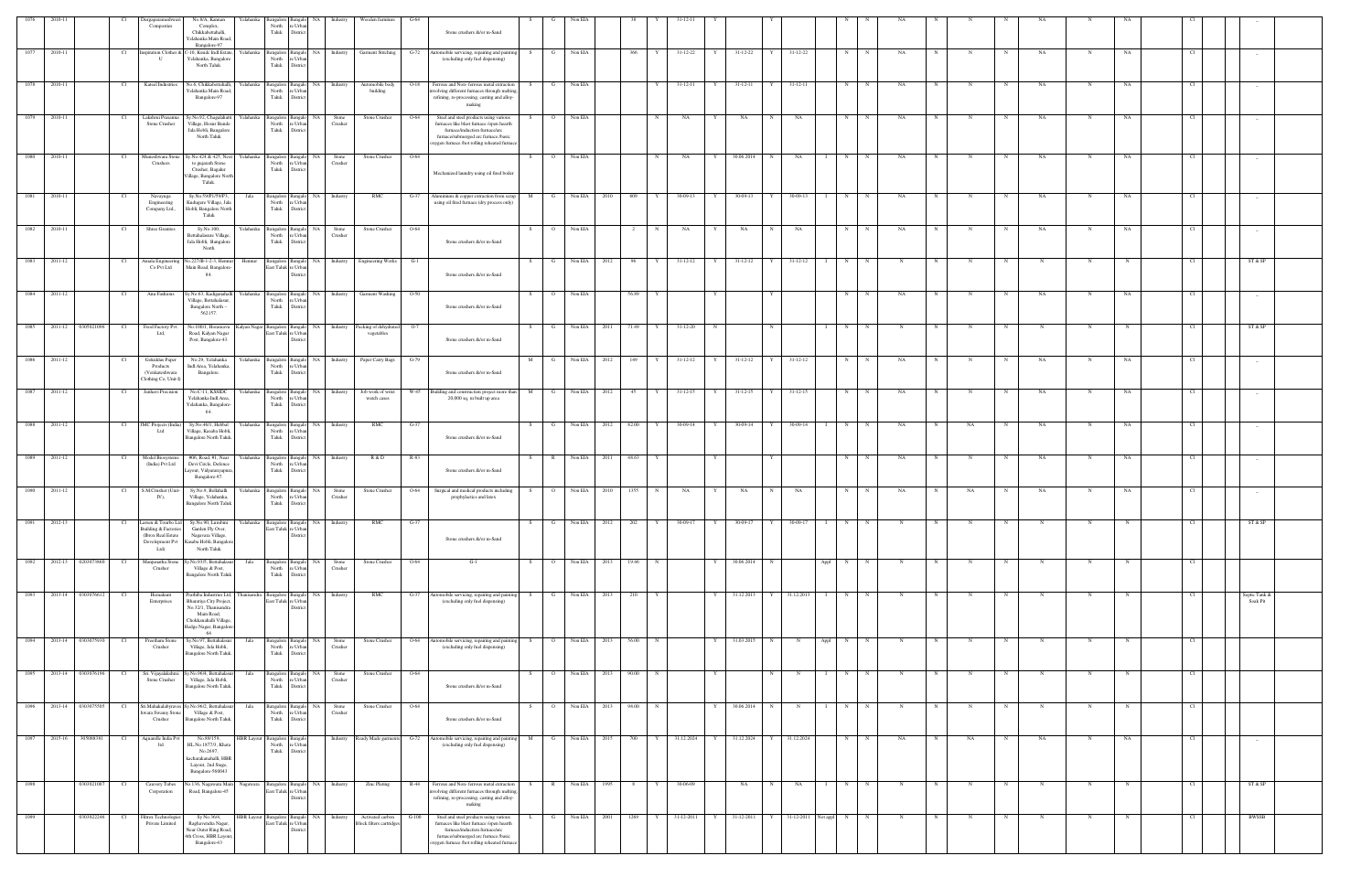|      | 2005-06 | 0201038100           |                 | J.K. Fabrics<br><b>Bangalore Pvt Ltd</b>               | No.65/66, Meenakunte<br>Village, Jala Hobli,<br><b>Bangalore North Taluk</b>                                 | Jala               | North<br>Taluk District                    | re Urbar                              |                                  | Bangalore Bangalo NA Industry Dyeing of Silk Fabrics R-40 |        | Mechanized laundry using oil fired boiler                                                                                                                                                                                                                                                                                                                                                                                                                                                                                                                                                                                                                                        |                       | Non EIA      |      |         | 30.06.201     |                 | 30.06.2016     |            | 30.06.201  |   |             |            |             |    |             |           |             |    |      |         |
|------|---------|----------------------|-----------------|--------------------------------------------------------|--------------------------------------------------------------------------------------------------------------|--------------------|--------------------------------------------|---------------------------------------|----------------------------------|-----------------------------------------------------------|--------|----------------------------------------------------------------------------------------------------------------------------------------------------------------------------------------------------------------------------------------------------------------------------------------------------------------------------------------------------------------------------------------------------------------------------------------------------------------------------------------------------------------------------------------------------------------------------------------------------------------------------------------------------------------------------------|-----------------------|--------------|------|---------|---------------|-----------------|----------------|------------|------------|---|-------------|------------|-------------|----|-------------|-----------|-------------|----|------|---------|
| 1101 | 2011-12 |                      | Cl <sub>1</sub> | Dhruvdesh Motors<br>Pvt Ltd                            | 150/3, Opp to standard<br>Tiles Factory, Bellary<br>Road, New Police<br>Station, Yelahanka,<br>Bangalore-64. | Yelahanka          | Bangalore Bangalo<br>North<br>Taluk        | re Urbar<br>District                  | NA Industry                      | Automobile Service<br>& Repair Station                    | $O-18$ | Aluminium & copper extraction from scrap<br>using oil fired furnace (dry process only)                                                                                                                                                                                                                                                                                                                                                                                                                                                                                                                                                                                           | $\overline{O}$<br>S – | Non EIA      | 2006 | 13.43 Y | 30-09-17      | Y               | 30-09-17       | Y          | 30-09-17   | Y | Y           | 30-09-16   | N           | NA | N           | NA        | N           | NA | Cl.  |         |
| 1102 |         | 2001-02 0303038109   | Cl <sub>1</sub> | Astrazeneca India<br>Ltd,                              | Bellary Road, Hebbal,<br>Bangalore - 560 024.                                                                | Yelahanka          | North<br>Taluk                             | e Urba<br>District                    | Bangalore Bangalo NA Industry    | R & D                                                     | $R-83$ | Stone crushers &/or m-Sand                                                                                                                                                                                                                                                                                                                                                                                                                                                                                                                                                                                                                                                       | R<br>$\mathbf{L}$     | Non EIA      | 2003 | 28651 Y |               | 30.06.2016<br>Y | 30.06.2016     | Y I        | 30.06.2016 | N | Y           | 30/06/2015 | N           | NA | $\mathbf N$ | NA        | N           | NA | Cl.  | CETP    |
| 1103 |         | 1975-1976 0303038178 | Cl              | L & T Construction<br>Equipment Ltd (L &<br>T Komatsu) | Sy.No.275 & 276,<br>Bellary Road,<br>Bytarayanapura,<br>Bangalore                                            | Yelahanka          | Bangalore Bangalo<br>North<br>Taluk        | re Urba<br>Distric                    | NA Industry                      | Hydraulic excavator                                       | $R-3$  | Stone crushers &/or m-Sand                                                                                                                                                                                                                                                                                                                                                                                                                                                                                                                                                                                                                                                       | $\mathbb{R}$<br>L.    | Non EIA      | 1975 | 22802   | 30.06.2016    | Y               | 30.06.2016     |            | 30.06.2016 | N |             | 30.06.2018 |             | NA |             | NA        | N           | NA | - Cl | STP     |
| 1104 | 1990-91 | 0303037820           | C <sub>1</sub>  | Herbal Medicaments                                     | Chikkabettahalli Post,<br>Yelahanka Post,<br><b>Bangalore North</b>                                          | Yelahanka          | Bangalore Bangalo<br>North<br>Taluk        | e Urb.<br>Distric                     | NA Industry                      | formulation of Herbal<br>Medicaments                      | $G-70$ | Stone crushers &/or m-Sand                                                                                                                                                                                                                                                                                                                                                                                                                                                                                                                                                                                                                                                       | S<br>$\circ$          | Non EIA      | 1990 | 59      | 30-09-12<br>Y | Y               | 30-09-12       |            | 30-09-12   | N | N           | NA         | N           | NA | $\mathbf N$ | NA        | N           | NA | Cl   |         |
| 1105 |         | 2001-2002 0303021708 | Cl              | System Alloys                                          | No.140/1, Indl.Area,<br>Thanisandra Main Road<br>Nagawara, Bangalore-<br>77.                                 | Nagawara           | Bangalore Bangalo<br>East Taluk re Urba    | Distric                               | NA Industry                      | Aluminium alloy die<br>casting                            | $O-28$ | Stone crushers &/or m-Sand                                                                                                                                                                                                                                                                                                                                                                                                                                                                                                                                                                                                                                                       |                       | Non EIA      | 2001 | 806     | 6/30/2016     |                 | 30.06.2016     |            | 30.06.2016 | N |             |            |             |    |             |           |             |    |      | ST & SP |
| 1106 | 2000-01 | 0303037905           | Cl              | nspiration Clothes &<br>U (Rustic Weavers-<br>Unit-2), | No.B-32, 33, 34 & 35,<br>Kssidc Indl.Estate,<br>Yelahanka, Bangalore<br>560 064.                             | Yelahanka          | North<br>Taluk                             | re Urban<br>District                  | Bangalore Bangalo KSSID Industry | Readymade Garments                                        | $G-72$ | Stone crushers &/or m-Sand                                                                                                                                                                                                                                                                                                                                                                                                                                                                                                                                                                                                                                                       | G                     | Non EIA      | 2001 | 420     | 31-12-22      | Y               | 31-12-22       |            | 31-12-22   | N | N           | NA         |             | NA |             | NA        | N           | NA |      |         |
| 1107 |         | 2007-08 0303038173   | Cl              | nspiration Clothes &<br>$U$ (Unit-4)                   | SM-4, Ksside<br>Indl.Estate, Yelahanka<br>Bangalore-560 064.                                                 | Yelahanka          | angalore Bangalo<br>North<br>Taluk         | re Urba<br>District                   |                                  |                                                           |        | NA Industry Readymade Garments G-72 Building and construction project more than<br>20,000 sq. m built up area                                                                                                                                                                                                                                                                                                                                                                                                                                                                                                                                                                    | $\mathbf{G}$<br>S     | Non EIA      | 2007 | 74 1    | 31-12-21<br>Y | Y               | 31-12-21       | Y I        | 31-12-21   | N | N           | NA         |             | NA | N           | NA        | N           | NA | Cl   |         |
| 1108 | 2013-14 |                      | - Cl            | K2K Infrastructure<br>India (P) Ltd                    | No 70/71, Avalahalli<br>Village Yelahanka Hob<br>Bangalore                                                   | Yelahanka          | Bangalore Bangalo<br>North<br>Taluk        | e Urba<br>Distric                     | NA Industry                      | RMC                                                       | $G-37$ | Stone crushers &/or m-Sand                                                                                                                                                                                                                                                                                                                                                                                                                                                                                                                                                                                                                                                       | G<br>S.               | Non EIA      |      | 31      | 31.12.2021    | Y               | 31.12.2021     | Y          | 31.12.2021 |   |             |            |             |    |             |           |             |    | Cl.  |         |
| 1109 |         | 2002-03 0202037536   | Cl              | Agastya Relays Pvt<br>Ltd.,                            | C-17, Kssidc Indl.Estate,<br>Yelahanka, Bangalore<br>North Taluk.                                            | Yelahanka          |                                            | e Urb.<br>Distric                     |                                  | 'elahanka Bangalo KSSID Industry Electronic Relays G-32   |        | Stone crushers &/or m-Sand                                                                                                                                                                                                                                                                                                                                                                                                                                                                                                                                                                                                                                                       | <b>G</b><br>S.        | Non EIA      | 2002 | 82.83 Y | $31-12-15$    | Y               | $31 - 12 - 15$ | Y          | $31-12-15$ | N | N           | NA         |             | NA |             | NA        |             | NA |      |         |
| 1110 | 2003-04 | 0303038085           | Cl              | H.S.M.Concrete<br>Blocks (Bricks),                     | Sy.No.65/1, Vidyanagar,<br>Opp.Jaya Prakash Youth<br>Centre, Bangalore North<br>Taluk.                       | Jala               | Bangalore Bangalo<br>North<br>Taluk        | re Urba<br>Distric                    | NA Industry                      | RMC                                                       | $G-37$ | Surgical and medical products including<br>prophylactics and latex                                                                                                                                                                                                                                                                                                                                                                                                                                                                                                                                                                                                               | G<br>S.               | Non EIA      | 2004 | 70.5    | 31-12-07      | N               | NA             | N          | NA         | N | N           | NA         |             | NA |             | NA        | N           | NA |      |         |
| 1111 | 1990-91 | 0303037682           | Cl              | Camson Agritech                                        | <b>Bangalore North Taluk</b>                                                                                 | Bangalore<br>North | angalore Bangalo<br>North<br>Taluk         | e Urb.<br>Distric                     | NA Industry                      | Floriculture                                              | G-69   | Stone crushers &/or m-Sand                                                                                                                                                                                                                                                                                                                                                                                                                                                                                                                                                                                                                                                       | M<br>G                | Non EIA      | 1990 | 758     | NA            | N               | NA             | N          | NA         | N | N           | NA         |             | NA | N           | NA        | N           | NA | Cl.  |         |
| 1112 |         | 1997-98 0303037698   | Cl              | Varlak Agro Tech<br>Pvt. Ltd.,,                        | Sy. No.13, Navarathna<br>Agrahara, Jala Hobli,<br><b>Bangalore North</b>                                     | Jala               | Bangalore Bangalo<br>North<br>Taluk        | e Urb<br>Distric                      | NA Industry                      | Floriculture                                              | G-69   | $G-1$                                                                                                                                                                                                                                                                                                                                                                                                                                                                                                                                                                                                                                                                            | M                     | Non EIA      | 1996 | 642     | NA            |                 | NA             |            | NA         | N |             | NA         |             | NA |             | NA        |             |    |      |         |
| 1113 |         | 2001-02 0303037765   | Cl              | Mini Industries (Lr<br>Enterprises),                   | No.19, Kssidc Indl. Estte,<br>relahanka, Bangalore.<br>Bangalore North,<br>Bangalore Urban -                 | Yelahanka          | North<br>Taluk                             | re Urban<br><sup>-</sup> C<br>Distric | Bangalore Bangalo KSSID Industry | Engineering                                               |        | O-63 Automobile servicing, repairing and painting<br>(excluding only fuel dispensing)                                                                                                                                                                                                                                                                                                                                                                                                                                                                                                                                                                                            | S                     | R Non EIA    | 2001 | - 8     | NA            | N               | NA             | N          | NA         | N | N           | NA         |             | NA |             | <b>NA</b> | N           | NA | Cl   |         |
| 1114 | 2001-02 | $\sim$               | Cl              |                                                        | 560064, 8462583<br>Bio Aquiro Tech, Sy.No.4, Venkateshpura,<br>Jakkur, Bangalore North.                      | Yelahanka          | North<br>Taluk                             | re Urba<br>District                   |                                  | Bangalore Bangalo NA Industry Mineral Water               |        | G-54 Automobile servicing, repairing and painting<br>(excluding only fuel dispensing)                                                                                                                                                                                                                                                                                                                                                                                                                                                                                                                                                                                            | S<br>$\overline{O}$   | Non EIA      | 2001 | 510     | NA<br>Y       | N               | NA             | N          | NA         | N | N           | NA         | N           | NA | N           | <b>NA</b> | N           | NA | Cl   | $\sim$  |
| 1115 |         | 2001-02 0303037884   | Cl              | Mahalakshmi Super<br>Pipes (N.Kamal),                  | W/O.Nagaraju,<br>Sy.No.39/1,<br>Doddabettahalli                                                              | Yelahanka          | North<br>Taluk                             | e Urba<br>District                    | Bangalore Bangalo NA Industry    | Pipes                                                     | $G-79$ | Plastic sack bags, woven sack                                                                                                                                                                                                                                                                                                                                                                                                                                                                                                                                                                                                                                                    | G<br>S.               | Non EIA      | 2001 | 50      | NA            | N               | NA             | $_{\rm N}$ | NA         | N | $\mathbf N$ | NA         | $\mathbf N$ | NA | N           | NA        | N           | NA |      |         |
|      |         |                      |                 |                                                        | Vidyaranapura<br>Post, Bangalore.,<br>Bangalore North,<br>Bangalore Urban -<br>560091,                       |                    |                                            |                                       |                                  |                                                           |        |                                                                                                                                                                                                                                                                                                                                                                                                                                                                                                                                                                                                                                                                                  |                       |              |      |         |               |                 |                |            |            |   |             |            |             |    |             |           |             |    |      |         |
| 1116 |         | 2005-06 0303037953   | Cl              | Electrical<br>Crematorium                              | Sy No 24/1,<br>MediAghrahara Village<br>Yelahanka Hobli,<br><b>Bnaglore North Taluk</b>                      | Yelahanka          | <b>3angalore</b> Bangalo<br>North<br>Taluk | re Urba<br>District                   | NA Industry                      | Cremation                                                 | $R-15$ | Industries engaged in recycling /<br>reprocessing/recovery/reuse of Hazardous<br>Waste under schedule iv of HW(M, H&<br>TBM) rules, 2008 - Items namely -<br>Dismantlers Recycling Plants Components<br>of waste electrical and electronic assembles<br>omprising accumulators and other batteries<br>included on list A, mercury-switches,<br>tivated glass cullets from cathode-ray tubes<br>and other activated glass and PCB-<br>capacitors, or any other component<br>ntaminated with Schedule 2 constituen<br>(e.g. cadmium, mercury, lead,<br>polychlorinated biphenyl) to an extent that<br>they exhibit hazard characteristics indicated<br>in part C of this Schedule. | $\mathbb{R}$          | Non EIA      | 2005 | 22.75 N | NA            | Y               | Not Appl       | N          | Not Appl   | N | $\mathbf N$ | <b>NA</b>  | N           | NA | $\mathbf N$ | NA        | N           | NA | Cl   | $-$     |
| 1117 |         | 2005-06 0303037719   | Cl              | Fabric & Home<br>Furnishing Items                      | Sy.No.65 & 66, Jala<br>Hobli, Meenakunte<br>Village,, , Bangalore<br>North, Bangalore Urban -                | Jala               | <b>Bangalore</b> Bangalo<br>North<br>Taluk | e Urba<br>District                    | NA Industry                      | Furnitures                                                | $G-10$ | Carpentry & wooden furniture<br>anufacturing (excluding saw mill) with the<br>help of electrical (motorized) machines such<br>as electrical wood planner, steel saw cutting<br>circular blade, etc.                                                                                                                                                                                                                                                                                                                                                                                                                                                                              | G                     | Non EIA      | 2005 | 495     | NA            | N               | NA             | N          | NA         | N | N           | NA         |             | NA |             | NA        |             | NA | Cl   |         |
| 1118 |         | 2006-07 0305022307   | Cl              | Mahipal Enterprises                                    | Sy No. 91/4 & 102/3,<br>Veeranapalya, Nagawara<br>Ring Road, Bangalore-<br>48.                               | Nagawara           | East Taluk re Urban                        | Distric                               | Bangalore Bangalo NA Industry    | Dyeing of yarn                                            | $R-40$ | Chlor Alkali                                                                                                                                                                                                                                                                                                                                                                                                                                                                                                                                                                                                                                                                     | S<br>R                | Non EIA      | 2006 | 46      | Y             | Y               |                | Y          |            | N | N           | N          | N           | N  | N           | N         | N           | N  | Cl   | ST & SP |
| 1119 | 2006-07 | 0303038039           | Cl              | Monarch Mineral<br>Water                               | Rejima Murthy,<br>Sy.No.29/A Post,<br>Sahakarnagar Post,<br>Kodigehalli, Bangalore<br>94.                    | Yelahanka          | Bangalore Bangalo<br>North<br>Taluk        | e Urba<br>District                    | NA Industry                      | Mineral Water                                             | $G-54$ | Mineralized water                                                                                                                                                                                                                                                                                                                                                                                                                                                                                                                                                                                                                                                                | G<br>S.               | Non EIA      | 2006 | 300     | NA<br>Y       | N               | NA             | N          | NA         | N | N           | <b>NA</b>  | N           | NA | N           | <b>NA</b> | N           | NA | Cl   | $\sim$  |
| 1120 |         | 2006-07 0305021802   | C <sub>1</sub>  | Varun Aqua                                             | Sy.No.44, Geddalahalli,<br>Kothanur, Hennur Mair<br>Road, Bangalore-77.                                      | Hennur             | Bangalore Bangalo<br>last Taluk re Urba    | Distric                               |                                  | NA Industry Packaged drinking<br>water                    | $G-54$ | Mineralized water                                                                                                                                                                                                                                                                                                                                                                                                                                                                                                                                                                                                                                                                | S.<br>G               | Non EIA 2006 |      | 19      |               | N               | NA             | N          | NA         | N | N           | N          |             |    | $\mathbf N$ | N         | $\mathbf N$ |    | Cl.  | ST & SP |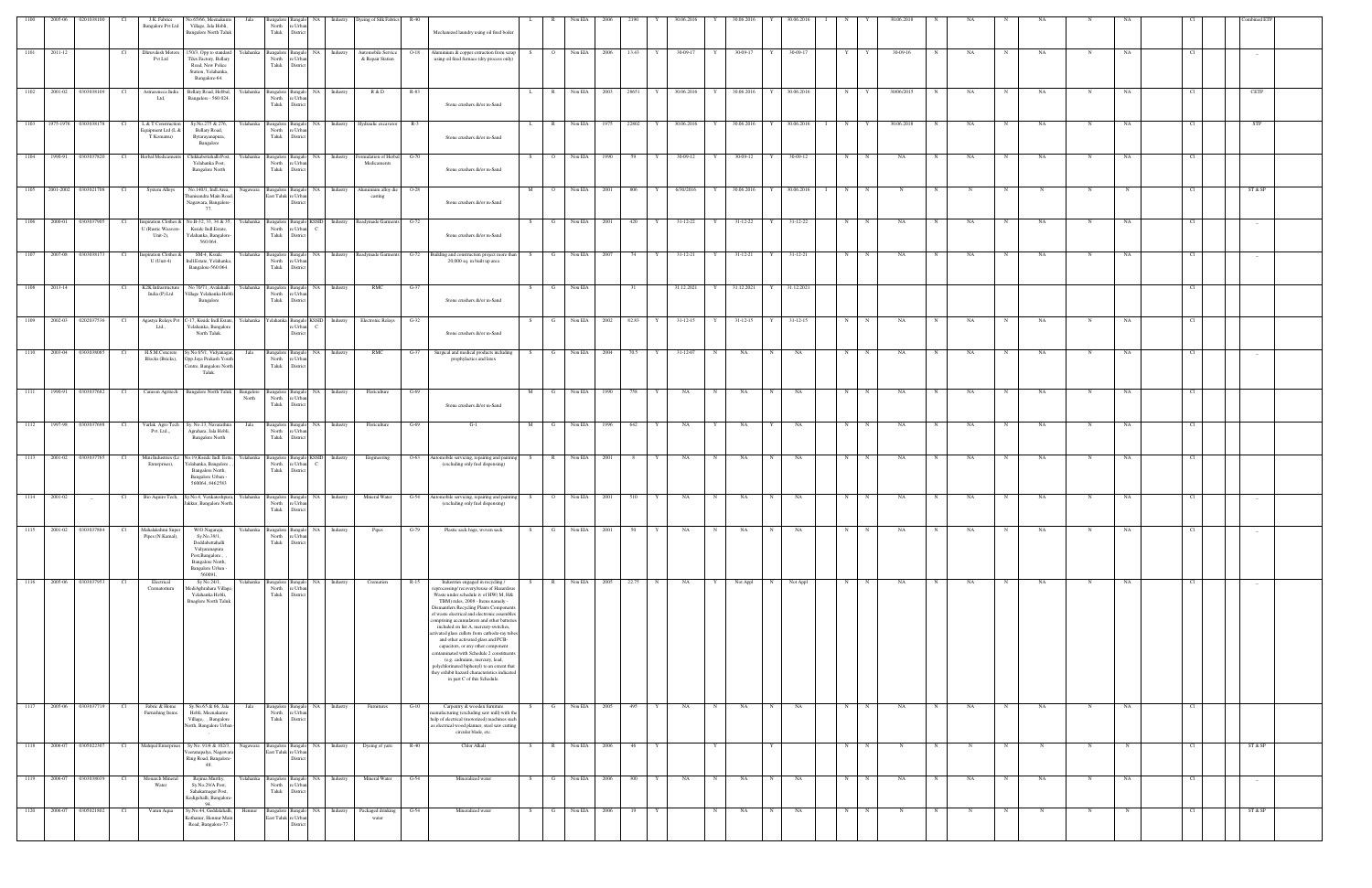| 1121          | 2010-11      |                         |                 | V.V.R Wear                                                | V.V.R Wear, No.63,                                                                                                                                | Jala      |                                     |                                  | Bangalore Bangalo NA Industry         | Washing of fabrics                                                | $O-50$                                                                                                                                          |              |                         | Non ELA      |                    |                     |                |   |                      |              |              |           |              |            |   |             |             |             |             |             |                 |        |  |
|---------------|--------------|-------------------------|-----------------|-----------------------------------------------------------|---------------------------------------------------------------------------------------------------------------------------------------------------|-----------|-------------------------------------|----------------------------------|---------------------------------------|-------------------------------------------------------------------|-------------------------------------------------------------------------------------------------------------------------------------------------|--------------|-------------------------|--------------|--------------------|---------------------|----------------|---|----------------------|--------------|--------------|-----------|--------------|------------|---|-------------|-------------|-------------|-------------|-------------|-----------------|--------|--|
|               |              |                         |                 |                                                           | Kodigehalli, Jala Hobli,<br>Bangalore North Taluk.                                                                                                |           | North<br>Taluk                      | e Urba<br>District               |                                       |                                                                   | Mechanized laundry using oil fired boiler                                                                                                       |              |                         |              |                    |                     |                |   |                      |              |              |           |              |            |   |             |             |             |             |             |                 |        |  |
|               | 1122 2011-12 |                         | Cl              |                                                           |                                                                                                                                                   |           |                                     |                                  |                                       |                                                                   | Varsha Castings & No.94/2, Ramarajappa Yelahanka Bangalore Bangalo NA Industry Aluminium Castings 0-17 Aluminium & copper extraction from scrap | S.           |                         | R Non EIA    | 2000               | 2000<br>Y           | NA             | Y |                      | Y            | NA           | N         | $_{\rm N}$   | NA         | N | N           | N           | <b>NA</b>   | N           | NA          | Cl              |        |  |
|               |              |                         |                 |                                                           | Engineering Pvt Ltd Farm, RMV Extension,<br>2nd Stage, Devinagara,<br>Bangalore-94                                                                |           | North<br>Taluk                      | re Urban<br>District             |                                       |                                                                   | using oil fired furnace (dry process only)                                                                                                      |              |                         |              |                    |                     |                |   |                      |              |              |           |              |            |   |             |             |             |             |             |                 |        |  |
| 1123          | 2010-11      |                         | Cl              | Style Art India                                           | Byrappa Garden,                                                                                                                                   | Jalahalli | Bangalore Bangalo                   |                                  |                                       | NA industry Garment Stitching                                     | $G-72$                                                                                                                                          |              |                         | Non EIA      | 2011               | Y                   | $31 - 12 - 20$ | Y | $31 - 12 - 20$       |              | 31-12-20     | N         | N            | NA         |   |             |             | NA.         | $\mathbf N$ | NA          | - Cl            |        |  |
|               |              |                         |                 | Apparels Pvt Ltd                                          | Jalahalli, Bangalore.                                                                                                                             |           | North<br>Taluk                      | re Urban<br>District             |                                       |                                                                   | Stone crushers &/or m-Sand                                                                                                                      |              |                         |              |                    |                     |                |   |                      |              |              |           |              |            |   |             |             |             |             |             |                 |        |  |
| 1124          |              | 2009-10 0303038329      | Cl              | Sri.Lakshmi Stone<br>Crusher                              | Sy.No.271 & 424, Jala<br>Hobli, Bagalur Village,                                                                                                  | Jala      | North                               | Bangalore Bangalo NA<br>re Urban | Stone<br>Crusher                      | Stone Crusher                                                     | $O-64$                                                                                                                                          | S            | $\overline{\mathbf{O}}$ | Non EIA      | 2008               | 2671<br>N           | NA             | Y | $\frac{10-09-11}{2}$ | N            | NA           |           | $N$ N        | NA         | N | NA          | N           | NA          | N           | NA          | Cl              |        |  |
|               |              |                         |                 |                                                           | Hosur Bande,<br>Mittaganahalli Post,                                                                                                              |           | Taluk                               | District                         |                                       |                                                                   | Stone crushers &/or m-Sand                                                                                                                      |              |                         |              |                    |                     |                |   |                      |              |              |           |              |            |   |             |             |             |             |             |                 |        |  |
|               |              | 1125 2013-14 0303073473 | Cl              | Sri.Manjunatha                                            | <b>Bangalore North Taluk</b><br>& District.<br>Sy.No.271, Bagalur                                                                                 | Jala      |                                     | Bangalore Bangalo NA             | Stone                                 | Stone Crusher                                                     | $O-64$                                                                                                                                          | S.           | $\overline{O}$          |              | Non EIA 2013 47.00 | N                   |                | Y |                      | N            | N            | N<br>Appl | N            | N          | N | N           | N           | N           | N           |             | <b>CI</b>       |        |  |
|               |              |                         |                 | Crusher                                                   | Village & Post,<br>Bangalore North Taluk.                                                                                                         |           | North<br>Taluk                      | re Urban<br>District             | Crusher                               |                                                                   | Stone crushers &/or m-Sand                                                                                                                      |              |                         |              |                    |                     |                |   |                      |              |              |           |              |            |   |             |             |             |             |             |                 |        |  |
| 1126          | 2011-12      |                         | Cl              | Sri.Crusher                                               | Sy.No.271, Chagalahatti Yelahanka Bangalore Bangalo NA Stone                                                                                      |           |                                     | re Urban                         |                                       | Stone Crusher                                                     | $O-64$                                                                                                                                          | -S -         | $\circ$                 | Non EIA      |                    | N                   | NA             | Y | NA                   | N            | <b>NA</b>    | N         | $\mathbf N$  | NA         | N | N           | N           | NA          | N           | NA          | Cl              |        |  |
|               |              |                         |                 |                                                           | Village, Hosur Bande<br>Jala Hobli, Bangalore<br>North Taluk                                                                                      |           | North<br>Taluk                      | District                         | Crusher                               |                                                                   | Stone crushers &/or m-Sand                                                                                                                      |              |                         |              |                    |                     |                |   |                      |              |              |           |              |            |   |             |             |             |             |             |                 |        |  |
| 1127          | 2010-11      |                         | Cl              | Alif Stone Crusher                                        | Sy.No.92, Chagalahatti<br>Village, Hosur Bande                                                                                                    | Yelahanka | North                               | re Urban                         | Bangalore Bangalo NA Stone<br>Crusher | Stone Crusher                                                     | $O-64$                                                                                                                                          | S.           | $\overline{O}$          | Non EIA      |                    | N                   | NA             | Y | NA                   | $\mathbf N$  | NA           | N         | $\mathbf N$  | NA         | N |             | N           | NA          | N           | NA          | Cl              |        |  |
|               |              |                         |                 |                                                           | Jala Hobli, Bangalore<br>North Taluk                                                                                                              |           | Taluk                               | District                         |                                       |                                                                   | Stone crushers &/or m-Sand                                                                                                                      |              |                         |              |                    |                     |                |   |                      |              |              |           |              |            |   |             |             |             |             |             |                 |        |  |
| 1128          | 2010-11      |                         | Cl              | SLAS (Siddeshwara)<br>Stone Crusher                       | Siddeshwara Stone<br>Crusher, Sy.No.80,                                                                                                           | Jala      | North                               | e Urban                          | Bangalore Bangalo NA Stone<br>Crusher | Stone Crusher                                                     | O-64<br>Building and construction project more than<br>20,000 sq. m built up area                                                               | S.           | $\circ$                 | Non EIA      |                    | 42<br>N             | NA             | N | NA                   | $_{\rm N}$   | NA           | N         | N            | NA         | N | NA          | N           | NA          | $\mathbf N$ | NA          | Cl              |        |  |
|               |              |                         |                 |                                                           | Byapanahalli Village,<br>Jala Hobli, Bangalore<br>North Taluk.                                                                                    |           | Taluk                               | District                         |                                       |                                                                   |                                                                                                                                                 |              |                         |              |                    |                     |                |   |                      |              |              |           |              |            |   |             |             |             |             |             |                 |        |  |
|               | 1129 2011-12 |                         | Cl              | <b>GMR Hebbal Towers</b><br>Pvt Ltd                       | Sy.No.16,<br>Thirumenahalli, Kogilu<br>Yelahanka Hobli,                                                                                           | Yelahanka | North<br>Taluk                      | e Urba<br>District               | Bangalore Bangalo NA Industry         | RMC                                                               | $G-37$<br>Stone crushers &/or m-Sand                                                                                                            | S            | $\mathbf{G}$            | Non EIA      | 2012               | 353<br>Y            |                | Y |                      | Y            |              | N         | $\mathbf N$  | NA         | N | NA          | N           | NA          | $_{\rm N}$  | NA          | Cl              |        |  |
| 1130          | 2011-12      |                         | Cl              | Laxmi Enterprises                                         | Bangalore North Taluk.<br>No.17 & 13/1,                                                                                                           | Yelahanka | Bangalore Bangalo                   |                                  | NA Industry                           | Godown                                                            | $O-21$                                                                                                                                          |              | $\mathbb{R}$            | Non EIA      | 2000               | 2400                |                |   |                      | N            |              |           | N 41244      | NA         |   |             | N           | NA          | N           | NA          | Cl              |        |  |
|               |              |                         |                 |                                                           | Devinagar Ward No.8,<br><b>BBMP, Outer Ring</b>                                                                                                   |           | North<br>Taluk                      | re Urban<br>District             |                                       |                                                                   | Stone crushers &/or m-Sand                                                                                                                      |              |                         |              |                    |                     |                |   |                      |              |              |           |              |            |   |             |             |             |             |             |                 |        |  |
|               |              |                         |                 |                                                           | Road, Hebbal,<br>Sanjayanagar Post,<br>Bangalore-94.                                                                                              |           |                                     |                                  |                                       |                                                                   |                                                                                                                                                 |              |                         |              |                    |                     |                |   |                      |              |              |           |              |            |   |             |             |             |             |             |                 |        |  |
| $\sqrt{1131}$ | 2012-13      |                         | Cl <sub>1</sub> | Pride Coat                                                | #26, Opp to KNS<br>Engg.College,<br>Thirumenahalli, Jakkur                                                                                        | Yelahanka | North<br>Taluk                      | re Urban<br>District             |                                       | Bangalore Bangalo NA Industry Powder Coating                      | $G-97$<br>Surgical and medical products including<br>prophylactics and latex                                                                    | S            | R                       | Non EIA      | 2009               | 32.00<br>Y          |                | Y |                      | $\mathbf{Y}$ |              | N         | $N$ $Y$      | 30-06-16   | N | $\mathbf N$ | N           | NA          | $\mathbf N$ | NA          | Cl              |        |  |
|               |              |                         |                 |                                                           | Post, Yelahanka Hobli,<br>Bangalore-64.                                                                                                           |           |                                     |                                  |                                       |                                                                   |                                                                                                                                                 |              |                         |              |                    |                     |                |   |                      |              |              |           |              |            |   |             |             |             |             |             |                 |        |  |
|               | 1132 2012-13 |                         | Cl              | Ridhi Granites                                            | 117/117, Bellahalli<br>Road, Kogilu Layout,                                                                                                       | Yelahanka | North                               | e Urba                           |                                       | Bangalore Bangalo NA Industry Granite cutting & G-56<br>polishing |                                                                                                                                                 | S –          | $\overline{O}$          | Non EIA      |                    | 37.00<br>Y          |                | N |                      | $\mathbf N$  |              | N         | N            | NA         | N |             | N           | NA          | N           | NA          | Cl              |        |  |
|               |              |                         |                 |                                                           | Yelahanka, Bangalore<br>North Taluk.                                                                                                              |           | Taluk                               | District                         |                                       |                                                                   | Stone crushers &/or m-Sand                                                                                                                      |              |                         |              |                    |                     |                |   |                      |              |              |           |              |            |   |             |             |             |             |             |                 |        |  |
| 1133          | 2011-12      |                         | - Cl            | Gila Laboratories                                         | Site No.05, Road No.1,<br>Defence Layout,<br>Vidyaranyapura,                                                                                      | Yelahanka | North<br>Taluk                      | re Urba<br>District              | Bangalore Bangalo NA Industry         | R & D                                                             | R-83<br>$G-1$                                                                                                                                   | - S          | $\mathbb{R}$            | Non EIA      | 2009               | 37.45<br>Y          |                |   |                      |              |              | N         | $_{\rm N}$   | NA         | N | N           | N           | NA          | $\mathbf N$ | NA          | - Cl            |        |  |
| 1134          | 2012-13      |                         | Cl              | Northern Operating                                        | Bangalore-97.<br>Manyatha Embassy                                                                                                                 | Nagawara  |                                     |                                  |                                       |                                                                   | Bangalore Bangalo NA Industry Banking Software G-84 Automobile servicing, repairing and painting                                                |              | $\mathbf{G}$            | Non EIA      | 2013               | 4132<br>Y           |                | N |                      | $\mathbf N$  | $\mathbf N$  | N         |              |            | N |             | N           | N           | N           |             | Cl              |        |  |
|               |              |                         |                 | Services Pvt Ltd                                          | Business Park, Jacaranda<br>Block C1 Wing B,                                                                                                      |           | East Taluk re Urban                 | Distric                          |                                       |                                                                   | (excluding only fuel dispensing)                                                                                                                | $\mathbf{L}$ |                         |              |                    |                     |                |   |                      |              |              |           |              |            |   |             |             |             |             |             |                 |        |  |
|               |              |                         |                 |                                                           | Ground Floor, Nagawara<br>Outer Ring Road,<br>Bangalore-45.                                                                                       |           |                                     |                                  |                                       |                                                                   |                                                                                                                                                 |              |                         |              |                    |                     |                |   |                      |              |              |           |              |            |   |             |             |             |             |             |                 |        |  |
| 1135          | 2014-15      |                         | Cl              |                                                           | Sparsh Naturals No.25,26,27,Jarakaband Yelahanka Bangalore Bangalor NA Industry<br>e kaval Yelahanka Hobli North re Urban<br>kayal Yelahanka Hobl |           |                                     |                                  |                                       |                                                                   | G-112 Automobile servicing, repairing and painting S<br>(excluding only fuel dispensing)                                                        |              | $\mathbf{G}$            | Non EIA 2014 |                    | Y                   |                | Y |                      | Y            |              | N<br>Appl | $\mathbf N$  | NA         |   |             |             | NA          | N           | NA          | Cl <sub>1</sub> |        |  |
|               |              |                         |                 |                                                           | Bangalore                                                                                                                                         |           | Taluk                               | District                         |                                       |                                                                   |                                                                                                                                                 |              |                         |              |                    |                     |                |   |                      |              |              |           |              |            |   |             |             |             |             |             |                 |        |  |
| 1136          |              | 2008-09 0303038161      | Cl              | Sri Manjunatha<br>Digger & Stone                          | Sy No.92, Bagalur<br>Village, Jala Hobli,                                                                                                         | Jala      | Bangalore<br>North                  | NA.<br>e Urba                    | Stone<br>Crusher                      | Stone Crusher                                                     | $O-64$                                                                                                                                          |              | $\Omega$                | Non EIA      | 2007               | 40.00<br>N          | NA             | Y | 31.03.2020           | N            | NA           | N         | $_{\rm N}$   | NA         | N | $_{\rm NA}$ | N           | NA          | N           | $_{\rm NA}$ | Cl              |        |  |
|               |              |                         |                 | Crusher<br>(Chandrachoudry)                               | Bangalore North Taluk.                                                                                                                            |           | Taluk                               | District                         |                                       |                                                                   | Stone crushers &/or m-Sand                                                                                                                      |              |                         |              |                    |                     |                |   |                      |              |              |           |              |            |   |             |             |             |             |             |                 |        |  |
| 1137          | 2013-14      |                         |                 | Manjunatha Stone<br>Crusher & Diggers<br>(Channa Krishna) | Sy.No.92, Chagalahatti<br>Village, Bangalore North<br>Taluk-562 149.                                                                              | Jala      | <b>Bangalore</b><br>North<br>Taluk  | Banga<br>e Urba<br>District      | NA<br>Stone<br>Crusher                | Stone Crusher                                                     | O-64<br>Stone crushers &/or m-Sand                                                                                                              |              |                         | Non EIA      | 2013               | 33.00               |                | Y | 31.03.2020           |              |              | N         |              |            |   |             |             |             |             |             | Cl              |        |  |
| 1138          | 2005-2006    |                         | Cl              |                                                           | Larsen & Tourbo Ltd Plot No.7, Bengaluru                                                                                                          | Jala      | Bangalore                           | Bangalo                          | NA Industry                           | $\mathbf{R}\mathbf{M}\mathbf{C}$                                  | Surgical and medical products including<br>$G-37$                                                                                               | S.           | G                       | Non EIA      |                    | 123.27<br>Y         | 31.03.2016     | Y | 31.03.2016           | Y            | 31.03.2016   |           |              | 31.12.2018 |   |             |             |             |             |             | Cl <sub>1</sub> |        |  |
|               |              |                         |                 |                                                           | Hardware Park,<br>Devanahalli Indl.Park,                                                                                                          |           | North<br>Taluk                      | e Urba<br>District               |                                       |                                                                   | prophylactics and latex                                                                                                                         |              |                         |              |                    |                     |                |   |                      |              |              |           |              |            |   |             |             |             |             |             |                 |        |  |
|               |              |                         |                 |                                                           | Mahadevakodigahalli,<br>Bangalore North Taluk.                                                                                                    |           |                                     |                                  |                                       |                                                                   |                                                                                                                                                 |              |                         |              |                    |                     |                |   |                      |              |              |           |              |            |   |             |             |             |             |             |                 |        |  |
| 1139          |              | 2001-02 0303037834      | Cl              | Shilpa Enterprises,                                       | B-25, Kssidc Indl.Estate, Yelahanka<br>Yelahanka, , , Bangalor                                                                                    |           | Bangalore<br>North                  | ∘ Urb:                           | KSSID Industry                        | <b>Surgical Gloves</b>                                            | $O-65$                                                                                                                                          | S.           | $\Omega$                | Non EIA      | 2001               | 95<br>Y             | 30-09-12       | Y | $30-09-12$           | $\mathbf{Y}$ | 30-09-12     | Y         | $_{\rm N}$   | NA         | N | NA          | N           | NA          | N           | NA          | - Cl            |        |  |
|               |              |                         |                 |                                                           | North, Bangalore Urban<br>560064, 8460471                                                                                                         |           | Taluk                               | District                         |                                       |                                                                   | Stone crushers &/or m-Sand                                                                                                                      |              |                         |              |                    |                     |                |   |                      |              |              |           |              |            |   |             |             |             |             |             |                 |        |  |
| 1140          | 2006-07      | 0303038164              | Cl              | Common Threads,                                           | No.21, Venkateshpura                                                                                                                              | Yelahanka | Bangalore                           | Banga                            | Industry<br>NA.                       | <b>Garment Stitching</b>                                          | $G-72$<br>$G-1$                                                                                                                                 |              |                         | Non EIA      | 2007               |                     | $31-12-16$     |   | $31 - 12 - 16$       |              | $31-12-16$   | N         |              | NA         |   | NA          |             | NA          |             | NA          | Cl              |        |  |
|               |              |                         |                 |                                                           | Nagar (Kallipalya),<br>Jakkur Post, Yelahanka,<br>Bangalore-64.                                                                                   |           | North<br>Taluk                      | 'e Urba<br>District              |                                       |                                                                   |                                                                                                                                                 |              |                         |              |                    |                     |                |   |                      |              |              |           |              |            |   |             |             |             |             |             |                 |        |  |
| 1141          | 2007-08      | 0303038132              | Cl              | Chromous Biotech<br>Pvt Ltd.                              | #842, 2nd Floor,<br>Sahakara Bhavana,                                                                                                             | Yelahanka | 3angalore<br>North                  | NA<br>e Urbi                     | Industry                              | Research Laboratory<br>involving chemicals                        | R-83<br>Automobile servicing, repairing and painti<br>(excluding only fuel dispensing)                                                          | S.           | $\mathbb{R}$            | Non EIA      | 2007               | 258                 | 30-06-17       | N | NA                   |              | NA           | N         |              | NA         |   | NA          |             | NA          | N           | NA          | Cl              |        |  |
|               |              |                         |                 |                                                           | Block'A',<br>Sahakaranagara,<br>Bangalore-92.                                                                                                     |           | Taluk                               | Distric                          |                                       |                                                                   |                                                                                                                                                 |              |                         |              |                    |                     |                |   |                      |              |              |           |              |            |   |             |             |             |             |             |                 |        |  |
|               | 1142 2013-14 |                         | Cl              | Crusher (Narayan                                          | Sri.Manjunatha Stone Sy.No.92, Chagalahatti<br>Village, Jala Hobli,                                                                               | Jala      | Bangalore Bangalo<br>North          | e Urba                           | NA  <br>Stone<br>Crusher              | Stone Crusher                                                     | O-64<br>Automobile servicing, repairing and paintin<br>(excluding only fuel dispensing)                                                         | S            | $\overline{O}$          | Non EIA      | 2013               | 37.85<br>$_{\rm N}$ | N              | Y | 30.06.2014           | N            | $\mathbf N$  | Appl<br>N | $_{\rm N}$   | N          | N | $_{\rm N}$  | N           | $\mathbf N$ | $\mathbf N$ |             | Cl              |        |  |
|               |              |                         |                 | Rao)                                                      | Bangalore North Taluk.                                                                                                                            |           | Taluk                               | Distric                          |                                       |                                                                   |                                                                                                                                                 |              |                         |              |                    |                     |                |   |                      |              |              |           |              |            |   |             |             |             |             |             |                 |        |  |
| 1143          | 2011-12      |                         | Cl              | NCC Urban<br>Infrastructure Ltd                           | y.No.83, Old Sy.No.41, Yelahanka<br>Puttenahalli Village,<br>Yelahanka Hobli,                                                                     |           | Bangalore Bangak<br>North<br>Taluk  | e Urba<br>District               | NA Industry                           | RMC                                                               | $G-37$<br>Ready mix cement concrete                                                                                                             | S.           | G                       | Non EIA      | 2011               | 119<br>Y            | 30-09-13       | Y | 30-09-13             | $\mathbf{Y}$ | 30-09-13     | N         | $_{\rm N}$   | NA         | N | NA          | $\mathbf N$ | NA          | N           | NA          | Cl              | $\sim$ |  |
|               |              |                         |                 |                                                           | Bangalore North Taluk.                                                                                                                            |           |                                     |                                  |                                       |                                                                   |                                                                                                                                                 |              |                         |              |                    |                     |                |   |                      |              |              |           |              |            |   |             |             |             |             |             |                 |        |  |
| 1144          | 2010-11      |                         | Cl <sub>1</sub> | `entum Rakon Indi<br>$(P)$ Ltd                            | No.12, KHB Indl.Area,<br>Ist Phase, Yelahanka                                                                                                     | Yelahanka | Bangalore Bangalo<br>North<br>Taluk | e Urba                           | NA Industry                           | Frequency control<br>products                                     | Panel Board, Switches without<br>$G-78$<br>lectroplating/Control panel equipment and<br>power devices manufacturing/                            | L.           | $\mathbf{G}$            | Non EIA      | 2011               | 6394<br>Y           | 31-12-22       | Y | $31 - 12 - 22$       | Y            | $31-12-22$ I | N         | $\mathbf{Y}$ | 31.12.2020 |   | N           | N           | NA          | N           | NA          | Cl <sub>1</sub> | BWSSB  |  |
|               |              |                         |                 |                                                           | New Town, Bangalore<br>North Taluk                                                                                                                |           |                                     | District                         |                                       |                                                                   |                                                                                                                                                 |              |                         |              |                    |                     |                |   |                      |              |              |           |              |            |   |             |             |             |             |             |                 |        |  |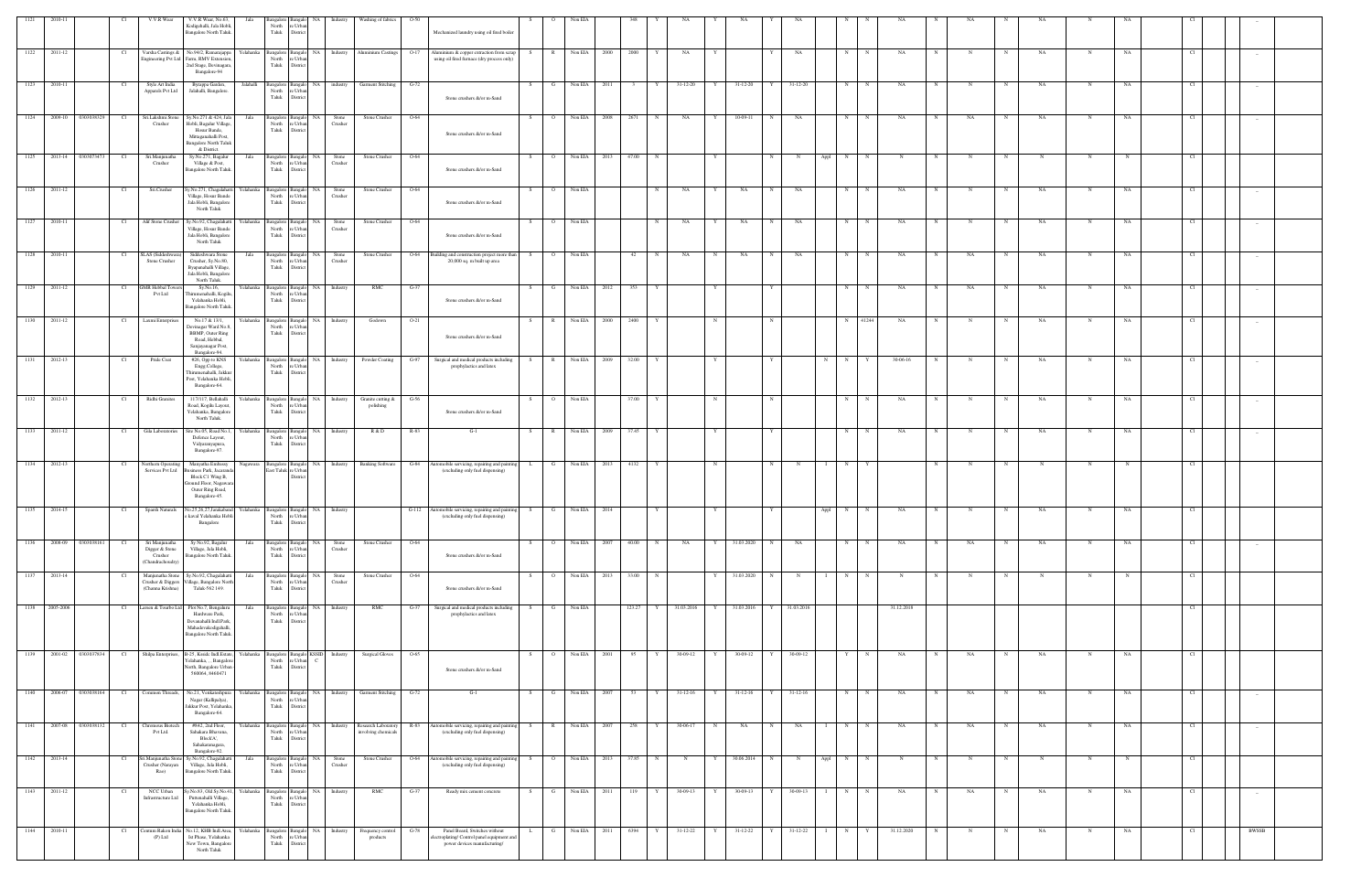| 1145              | 2015-16                   |                               | Cicon Engineers Pvt<br>ltd                                      | No.70/401, Brigade<br>Opus, Hebbal Village.<br>Kasaba Hobli, Bangalor                                                                              | angalore<br>North<br>Taluk                                                  | e Urb<br>District                                          |                                |                                                                    |         | Ready mix cement concrete                                                                                                             |                   |                   |       |           |                                     |                |              |                          |           |             |             |             |    |             |              |              |    |      |        |              |  |
|-------------------|---------------------------|-------------------------------|-----------------------------------------------------------------|----------------------------------------------------------------------------------------------------------------------------------------------------|-----------------------------------------------------------------------------|------------------------------------------------------------|--------------------------------|--------------------------------------------------------------------|---------|---------------------------------------------------------------------------------------------------------------------------------------|-------------------|-------------------|-------|-----------|-------------------------------------|----------------|--------------|--------------------------|-----------|-------------|-------------|-------------|----|-------------|--------------|--------------|----|------|--------|--------------|--|
| 1146              | 2004-05                   | 0303037724<br>$\circ$         | Manjalankal<br>Constructions<br>(Duramix)                       | Next To Laxmaiah<br>Brothers, Bettahalsui<br>Sonnapannahalli,<br>Bangalore North,                                                                  | Jala<br>North<br>Taluk                                                      | Bangalore Bangalo<br>re Urban<br>District                  | NA 1<br>Industry               | RMC                                                                | $G-37$  | Ready mix cement concrete                                                                                                             | G<br>S.           | Non EIA<br>2004   | 265   |           | 30-09-13                            | 30-09-13       |              | 30-09-13                 | N         |             | NA          |             | NA |             | NA           | $_{\rm N}$   | NA |      |        |              |  |
| 1147              | 2011-12                   | Cl                            | Iindustan Coca-Cola<br>Beverages Pvt Ltd                        | No.44/1, Kodigehalli<br>Gate, Hebbal, Bellary<br>Road, Bangalore - 24.                                                                             | Yelahanka<br>Taluk                                                          | North re Urban<br>District                                 | Bangalore Bangalo NA Industry  | Warehouse                                                          | $G-113$ | STPs Established at Residential apartments,<br>L.<br>ommercial complex, Housing colony with<br>wastewater generation less than 10KLD. | G                 | Non EIA<br>2012   |       | 19325   Y | 31-12-2021<br>Y                     | 31-12-2021     | Y 31-12-2021 |                          | N         |             | NA          |             | NA |             | NA           |              | NA |      |        |              |  |
| 1148              | 2010-11                   | $\overline{O}$                | Soma Enterprises Ltd                                            | Sy.No.57/3, Kasaba<br>Hobli, Hebbal Village<br>Bangalore-24                                                                                        | Yelahanka<br>North<br>Taluk                                                 | e Urbar<br>District                                        | Bangalore Bangalo NA Industry  | RMC                                                                | $G-37$  | Ready mix cement concrete                                                                                                             | M<br>G I          | Non EIA 2010      |       | 954<br>Y  | 31.12.2016<br>Y                     | 31.12.2016     | N 31.12.2016 |                          | N         | N           | NA          | $\mathbf N$ |    | N           | NA           | N            | NA |      |        | $-$          |  |
| 1149              | 2005-06 0303037889        | Cl                            | Paras Concretes                                                 | Sy.No.1/2, Opp.Mandir,<br>Village, Attur Post,                                                                                                     | Yelahanka<br>North                                                          | re Urbar                                                   | Bangalore Bangalo NA Industry  | Concrete                                                           | $G-37$  | Ready mix cement concrete                                                                                                             | S.<br>- G -       | Non EIA<br>2005   | 32    |           | 31-12-14<br>N<br>$\mathbf{Y}$       | NA             | N            | NA                       | N         | N           | NA          | N           | NA | N           | NA           | N            | NA |      |        |              |  |
|                   |                           |                               |                                                                 | Yelahanka Hobli, ,<br>Bangalore North,<br>Bangalore Urban -<br>560064                                                                              | Taluk                                                                       | District                                                   |                                |                                                                    |         |                                                                                                                                       |                   |                   |       |           |                                     |                |              |                          |           |             |             |             |    |             |              |              |    |      |        |              |  |
| 1150              | 2006-07                   | 0303038071<br>Cl <sub>1</sub> | Amar Concrete<br>Block,                                         | #10/2, Jakkur Corss,<br>Bytarayanapura,<br>Yelahanka Hobli,<br>Bangalore - 560064.                                                                 | Yelahanka<br>North<br>Taluk                                                 | re Urban<br>District                                       | Bangalore Bangalo NA Industry  | Concrete Block                                                     | $G-37$  | Ready mix cement concrete                                                                                                             | G<br>S.           | Non EIA<br>2006   | 8.81  |           | 31-12-15<br>N<br>$\mathbf{Y}$       | NA             | N            | NA                       | N         | $\mathbf N$ | NA          | N           | NA | $\mathbf N$ | NA           | $\mathbf N$  | NA | Cl   |        |              |  |
| 1151              | 2010-2011                 | - Cl                          | Sai Construction<br>(M.Nagesh)                                  | Sv.No.74/2.<br>Srinivasapura,<br>yappanahalli, Bagalur<br>Post, Jala Hobli,<br><b>Bangalore North Talul</b>                                        | Jala<br>North<br>Taluk                                                      | e Urban<br>District                                        | Bangalore Bangalo NA Industry  | RMC                                                                | $G-37$  | Ready mix cement concrete                                                                                                             | G<br>S.           | Non EIA           | 50.00 |           | 31.03.2014<br>Y                     | 31.03.2014     |              | 31.03.2014               | N         | N           | NA          |             | NA | N           | NA           | N            | NA |      |        |              |  |
|                   | 1152 2003-04 0303037857   | Cl <sub>1</sub>               | Balaji Tyres Traders,                                           | Shed No.B-27, Kssidc<br>Estate, Yelahanka<br>Town., , Bangalore<br>North, Bangalore Urban                                                          | Yelahanka Bangalore Bangalo KSSID Industry Tyre Retrading<br>North<br>Taluk | re Urban<br>District                                       |                                |                                                                    |         | G-48 Tyres and tube retreading (without boilers)                                                                                      | S                 | G Non EIA<br>2003 |       | 13.00 Y   | 31-12-12<br>Y                       | $31 - 12 - 12$ | Y I          | $31 - 12 - 12$           | N         | N           | NA          | $_{\rm N}$  | NA | N           | <b>NA</b>    | $\mathbf N$  | NA | - CL |        | $\sim$       |  |
| 1153              | 2005-06                   | 0303038062<br>Cl              | <b>CNC</b> Automotive<br>Unit-III,                              | 560064,<br>#B-26, Indl.Estate,<br>Yelahanka, Bangalore<br>560064.                                                                                  | Yelahanka<br>Taluk                                                          | Bangalore Bangalo<br>North re Urbar<br>District            | NA Industry                    | Cold Forged<br>Components                                          | $G-1$   | Cold Forged Components                                                                                                                | G<br>S –          | Non EIA<br>2005   | 400   |           | $31 - 12 - 16$<br>Y                 | $31 - 12 - 16$ | Y I          | $31 - 12 - 16$           | N         | N           | NA          |             | NA |             | NA           | N            | NA |      |        |              |  |
| $\overline{1154}$ | 2009-10                   | Cl <sub>1</sub>               | K.K.Spun Pipe Pvt<br>Ltd.                                       | L & T, ECC Division<br><b>BWSSB</b> Waste Water<br>Management Division,                                                                            | Hebbal                                                                      | East Taluk re Urban<br>Distri                              | Bangalore Bangalo NA Industry  | RCC pipes                                                          | $G-79$  | Plastic sack bags, woven sack                                                                                                         | M<br>$\mathbf{G}$ | Non EIA<br>2011   |       | 518 Y     | 30-09-14<br>Y                       | 30-09-14       | Y I          | 30-09-14<br>$\mathbf{I}$ | N         | N           | N           | N           | N  | N           | N            | $\mathbf N$  | N  | Cl   |        | ST & SP      |  |
|                   |                           |                               | A.N.Plastic Industries                                          | <b>BDA Ring Road,</b><br>Opp.Nagawara Lake,<br>Hebbal, Bangalore-24                                                                                | Kalakere                                                                    |                                                            |                                |                                                                    |         |                                                                                                                                       |                   |                   |       |           |                                     |                |              |                          |           |             |             |             | N  |             |              |              |    | - CL |        |              |  |
|                   | 1155 2010-11              | Cl                            |                                                                 | No.9, 2nd Cross,<br>Bharath Nagar,<br>Sarapalya, Thanisandra<br>Bangalore-77.                                                                      |                                                                             | East Taluk re Urbar<br>Distric                             |                                | Bangalore Bangalo NA Industry plastic Granules using<br>waste LDPE | $G-79$  | Plastic sack bags, woven sack                                                                                                         | S                 | G Non EIA 2010    |       | 29.75 Y   | 31-12-11<br>N                       | NA             | N            | NA<br>Not appl           | N         | N           | $\mathbf N$ | N           |    | N           | N            | N            |    |      |        | ST & SP      |  |
| 1156              | 2011-12                   | Cl                            | A.S (E) Exports Pv<br>Ltd                                       | No.21 & 22, Bagalur<br>Cross, Near Ambekar<br>nagar, Yelahanka,<br>Bangalore                                                                       | Yelahanka<br>North<br>Taluk                                                 | re Urban<br>District                                       | Bangalore Bangalo NA Industry  | Cutting of cheese<br>pipes                                         | $G-79$  | Plastic sack bags, woven sack                                                                                                         | G<br>S.           | Non EIA<br>2011   | 2     |           | $31 - 12 - 16$<br>Y<br>$\mathbf{Y}$ | $31 - 12 - 16$ | Y            | $31 - 12 - 16$           | N         | N           | NA          |             |    | N           | NA           | N            | NA | - CL |        | $-$          |  |
| 1157              | 2011-12                   | - Cl                          | RMZ Galleria (Ind.<br>Pvt Ltd                                   | Part of New Khata<br>No.181/898/755/1, Par<br>of Old Khata<br>Vo.898/755, Sy.No.42<br>44 & 45, Yelahanka<br>Village, Yelahanka<br>Hobli, Bangalore | Yelahanka<br>North<br>Taluk                                                 | re Urbar<br>Distric                                        | Bangalore Bangalo NA Industry  | RMC                                                                | G-37    | Ready mix cement concrete                                                                                                             | G<br>S.           | Non EIA<br>2012   | 110   |           | 30-09-17<br>Y<br>Y                  | 30-09-17       |              | 30-09-17                 | N         | N           | NA          |             | N  | N           | NA           | N            | NA |      |        |              |  |
|                   | 1158 2012-13              | Cl                            | J.C.Brothers Project<br>Pvt Ltd                                 | Sy.No.113/2,<br>Singanayakanahalli<br>Village, Yelahanka<br>Iobli, Bangalore North<br>Taluk.                                                       | Yelahanka<br>North<br>Taluk                                                 | e Urba<br>District                                         | Bangalore Bangalo NA Industry  | RMC                                                                | $G-37$  | Ready mix cement concrete                                                                                                             | G<br>S            | Non EIA 2012      |       | 70.00 Y   | 30-09-16<br>Y                       | 30-09-16       |              | 30-09-16                 | N         | $\mathbf N$ | NA          |             |    | N           | NA           | N            | NA | Cl   |        | ST & SP      |  |
| 1159              | 2012-13                   | Cl                            | Raja Rajeshwari Ind                                             | #185, Kannan Complex,<br>Chikkabettahalli,<br>Vidyaranyapura Post,<br>Bangalore-97.                                                                | Yelahanka<br>North<br>Taluk                                                 | re Urban<br>District                                       | Bangalore Bangalo NA Industry  | Machineries (SPM)                                                  | $G-96$  | Manufacturing of insulated conductors<br>-S.<br>including wire drawing without generation<br>of trade effluents                       | G                 | Non EIA<br>2005   | 20.87 |           | $31 - 12 - 16$<br>Y                 | $31 - 12 - 16$ | Y            | $31 - 12 - 16$           | N         |             | NA          |             |    | N           | NA           | N            | NA | - CL |        |              |  |
|                   | 1160 2012-2013 0303070033 | Cl                            | B.L.Kashyap & Sor<br>Ltd                                        | Bharatiya City IT SEZ-<br>Phase-1, Main Block,<br>Thanisandra, Outer Ring<br>Road, Chokkanahalli,<br>Bangalore.                                    | hanisandra                                                                  | East Taluk re Urban<br>District                            | Bangalore Bangalo NA Industry  | RMC                                                                | $G-37$  | Ready mix cement concrete                                                                                                             | $\mathbf{G}$<br>S | Non EIA<br>2012   |       | 87.00 Y   | 30-09-17<br>Y                       | 30-09-17       | Y            | 30-09-17<br>$\mathbf{I}$ | Y         | N           | N           | Y           | Y  | Y           | $\mathbf{Y}$ | $\mathbf{Y}$ | Y  | Cl   |        | ST & SP      |  |
| 1161              | 2006-07 0303038169        | Cl                            | Vavarathana Motors<br>Bangalore Pvt Ltd.,                       | No.76/1, Bellary road,<br>Opp.Jakkur Air port,<br>Allasandra, Bangalore-<br>61                                                                     | Yelahanka<br>North<br>Taluk                                                 | re Urban<br>District                                       | Bangalore Bangalo NA Industry  | Automobile Service<br>& Repair Station                             | $O-18$  | Automobile servicing, repairing and painting<br>S.<br>(excluding only fuel dispensing)                                                | $\overline{O}$    | Non EIA<br>2007   | 26    |           | 30-09-12<br>N<br>$\mathbf{Y}$       | NA             | $_{\rm N}$   | NA                       | N         | N           | NA          | N           | NA | N           | NA           | N            | NA | - Cl |        | $-$          |  |
| 1162              | 2011-12 Kumar Granites    | Cl <sub>1</sub>               | Sy.No.59,<br>Nagadasanahalli,<br>Yelahanka,                     | Industry                                                                                                                                           | Granite<br>cutting &<br>Taluk<br>polishing                                  | North re Urban EIA<br>District                             | Bangalore Bangalo Non Industry |                                                                    |         | G-56 Automobile servicing, repairing and paintir<br>S.<br>(excluding only fuel dispensing)                                            | G                 | $\mathbf N$<br>NA | N     |           | NA<br>$\mathbf N$<br>N              | N              | N            | NA<br>N                  | <b>NA</b> |             | Y           | 22.06.20    |    |             |              |              |    | Cl   | $\sim$ | NA           |  |
| $\overline{1163}$ | 2011-12                   | Cl                            | Emirates Aqua,                                                  | Emirates Aqua,                                                                                                                                     | Yelahanka<br>North<br>Taluk                                                 | re Urba<br>District                                        |                                | Bangalore Bangalo NA Industry Packed drinking water                | $G-54$  | Mineralized water                                                                                                                     | S.<br>G           | Non EIA           | 1950  |           | NA<br>N                             | NA             | $\mathbf N$  | NA                       | N         | $\mathbf N$ | NA          |             |    | N           | NA           | N            | NA |      |        |              |  |
| 1164              | 2012-13                   | 0305071412<br>- Cl            | Machine Tools Aids<br>(India) (A unit of<br>MTA Infrastructure) | Machine Tools Aids<br>(India) (A unit of MTA<br>Infrastructure)                                                                                    | Rachenahalli Bangalore Bangalo NA Industry                                  | East Taluk re Urban<br>District                            |                                | RMC                                                                | $G-37$  | Ready mix cement concrete<br>S.                                                                                                       | G                 | Non EIA<br>2012   | 69.53 |           | 30-09-17<br>Y                       | 30-09-17       | Y            | 30-09-17                 | N         | N           | N           |             | N  | N           | N            | N            |    | - Cl |        | ST & SP      |  |
| 1165              | 2012-13                   | YTC                           | Classic Motors (Blr)                                            | Sy.No.32/3, Allasandra<br>Village, Yelahanka<br>Hobli, Bangalore North<br>Taluk                                                                    | Yelahanka<br>Taluk                                                          | North re Urban<br>District                                 | Bangalore Bangalo NA Industry  | Automobile Service<br>& Repair Station                             | $O-18$  | Automobile servicing, repairing and painting<br>S<br>(excluding only fuel dispensing)                                                 | $\circ$           | Non EIA<br>2012   | 415   |           |                                     |                |              |                          | N         | N           | NA          | N           | NA | N           | NA           | N            | NA | YTC. |        |              |  |
| 1166              | 2012-13                   | Cl                            | ESS Infra Project Py<br>Ltd                                     | ESS Infra Project Pvt<br>Ltd                                                                                                                       | Yelahanka<br>North<br>Taluk                                                 | re Urban<br>District                                       | Bangalore Bangalo NA Industry  | RMC                                                                | $G-37$  | Ready mix cement concrete                                                                                                             | G<br>S.           | Non EIA 2012      |       | 60.00 Y   | 30-09-17<br>Y                       | 30-09-17       | Y            | 30-09-17                 | N         | N           | NA          | $\mathbf N$ |    | N           | NA           | $\mathbf N$  | NA |      |        | ST & SP      |  |
| 1167              | 2014-15                   | Cl                            | M R Concrete                                                    | M R Concrete                                                                                                                                       | Yelahanka<br>North<br>Taluk                                                 | re Urbar<br>District                                       | Bangalore Bangalo NA Industry  | RMC                                                                | $G-37$  | Ready mix cement concrete                                                                                                             | S.<br>G           | Non EIA<br>2014   | 173   |           |                                     |                |              | Appl                     | N         | N           | NA          | $_{\rm N}$  |    | N           | NA           | N            | NA | CL.  |        |              |  |
| 1168              | 2004-2005 0303021097      | $\overline{O}$                | Forbes Aquatech Ltd                                             | Sy No.36/4,<br>Raghavendra Nagar,<br>Kalyana Nagar, Near                                                                                           | Kalyananagar                                                                | Bangalore Bangalo<br>NA<br>East Taluk re Urban<br>District | Industry                       | Water Purifier                                                     | $G-54$  | Mineralized water                                                                                                                     | S.                | Non EIA<br>2004   | 203   |           | 31.12.2010<br>Y                     | 31.12.2010     |              | 31.12.2010 Not appl      | N         |             |             |             |    |             |              |              |    |      |        | <b>BWSSB</b> |  |
|                   |                           |                               |                                                                 | Outer Ring Road, 4th<br>Cross, Bangalore-43                                                                                                        |                                                                             |                                                            |                                |                                                                    |         |                                                                                                                                       |                   |                   |       |           |                                     |                |              |                          |           |             |             |             |    |             |              |              |    |      |        |              |  |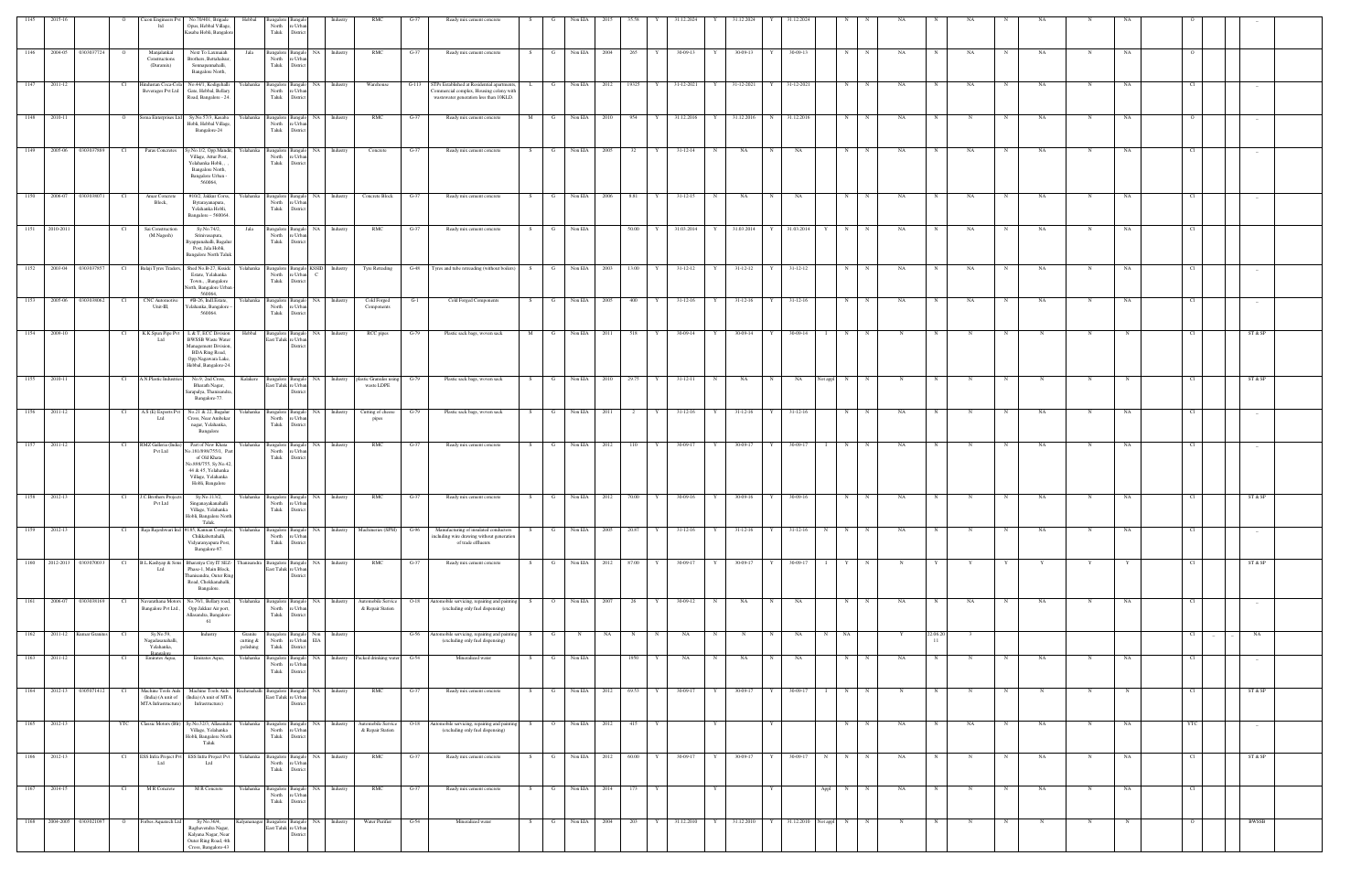| 1169         | 2000-01      | YTC            | Tata Teleservices                                                                                              | No.7/5, C/O.Suhas<br>Yelahanka                                                                                                                                           |                                                                         |                                                   | Telephone Tower      | Diesel Generator sets (15 KVA to 250<br>W-52                                                                                                             |                | Non EIA        |              |                       |                  |   |                |                |           |            |             |           |            |           |             |           |            |           |                | Division 32 |
|--------------|--------------|----------------|----------------------------------------------------------------------------------------------------------------|--------------------------------------------------------------------------------------------------------------------------------------------------------------------------|-------------------------------------------------------------------------|---------------------------------------------------|----------------------|----------------------------------------------------------------------------------------------------------------------------------------------------------|----------------|----------------|--------------|-----------------------|------------------|---|----------------|----------------|-----------|------------|-------------|-----------|------------|-----------|-------------|-----------|------------|-----------|----------------|-------------|
|              |              |                | Ltd.,,                                                                                                         | Comples,<br>Opp.Sheshadripuram<br>College, Sector "A",<br>Yelahanka New Towr<br>Bangalore., Not In<br>Industrial Area,<br>Bangalore North,<br>Bangalore Urban<br>560064, | North<br>e Urbar<br>Taluk<br>District                                   | <b>Telephone</b><br>Tower                         |                      | KVA)                                                                                                                                                     |                |                |              |                       |                  |   |                |                |           |            |             |           |            |           |             |           |            |           |                |             |
|              | 1170 2001-02 | $\overline{O}$ | Bharathi Mobile Ltd                                                                                            | Sy. No.384/2, F Block,<br>11th Main Road,<br>Sahakara Nagar,<br>Bangalore - 560092.                                                                                      | e Urban<br>North<br>Taluk<br>District                                   | Yelahanka Bangalore Bangalo NA Telephone<br>Tower |                      | Telephone Tower W-52 Diesel Generator sets (15 KVA to 250<br>KVA)                                                                                        | S              | W Non EIA      | 2001         | NA 1                  | N<br><b>NA</b>   | Y | $31 - 12 - 15$ | N              | NA        | N          | N           | NA        |            | NA        |             | NA        | N          | NA        |                | Division 32 |
| 1171         | 2002-03      |                | Bharathi Mobile Ltd<br>(Yelahanka),                                                                            | Sy.No.25a, Sector "A"<br>Yelahanka<br>Yelahanka New Town<br>Bangalore., , Bangalore<br>North, Bangalore Urban<br>560064.                                                 | Bangalore Bangalo<br>North<br>e Urban<br>Taluk<br>District              | <b>NA</b><br>Telephone<br>Tower                   | Telephone Tower      | Diesel Generator sets (15 KVA to 250<br>W-52<br>KVA)                                                                                                     |                | Non EIA        | 2002         | NA                    | NA               |   | $31 - 12 - 13$ |                | NA        | $_{\rm N}$ |             | NA        |            | NA        |             | NA        |            | <b>NA</b> |                | Division 32 |
| 1172         | 2002-03      | $\overline{O}$ | Bharathi Mobile<br>Ltd                                                                                         | Sy. No.80, Settigere<br>Jala<br>Village, Doddajala,<br>Bangalore North,<br>Bangalore Urban -<br>560064, 3439132                                                          | Bangalore Bangalo NA<br>North<br>e Urban<br>Taluk<br>District           | Telephone<br>Tower                                | Telephone Tower      | W-52<br>Diesel Generator sets (15 KVA to 250<br>KVA)                                                                                                     | W<br>S         | Non EIA        | 2003         | NA 1                  | <b>NA</b><br>N   | Y | $31 - 12 - 14$ | N              | NA        | N          | N           | NA.       | N          | NA        | N           | NA        | N          | NA        | $\Omega$       | Division 32 |
|              | 1173 2002-03 |                | Reliance Infocom<br>Ltd.,,                                                                                     | 152/9, Yelahanka<br>Village, Yelahanka<br>Hobli, , , Bangalore<br>North, Bangalore Urbar<br>562157, 5588040                                                              | Yelahanka Bangalore Bangalo NA<br>North<br>e Urban<br>Taluk<br>District | Telephone<br>Tower                                | Telephone Tower      | W-52<br>Diesel Generator sets (15 KVA to 250<br>KVA)                                                                                                     | W<br>S         | Non EIA        | 2002         | NA                    | NA               | Y | $31 - 12 - 14$ | $\mathbf N$    | NA        | N          | N           | NA        |            | NA        |             | NA        |            | NA        |                | Division 32 |
| 1174         | 2002-03      | YTC            | Tata Tele Services<br>Ltd., (Yelahanka-<br>Green),                                                             | No.715, Sector "A",<br>Yelahanka New Town<br>Bangalore., , Bangalore<br>North, Bangalore Urban<br>560064,                                                                | Yelahanka Bangalore Bangalo<br>North<br>e Urban<br>Taluk<br>District    | <b>NA</b><br>Telephone<br>Tower                   | Telephone Tower      | Diesel Generator sets (15 KVA to 250<br>W-52<br>KVA)                                                                                                     | W.<br>-S       | Non EIA        | 2002         | NA                    | NA               |   | NA             | $\mathbf N$    | NA        | N          |             | NA        |            | NA        |             | NA        | N          | NA        | YTC            | Division 32 |
| 1175         | 2003-04      |                | Hutchison Essar<br>South Limited,                                                                              | C/O.Ganesha Theatre,<br>Yelahanka<br>No.25/A, Sector A,<br>Yelehanka New Town,<br>Bangalore-64                                                                           | Bangalore<br>North<br>e Urban<br>Taluk<br>District                      | Bangalo NA<br>Telephone<br>Tower                  | Telephone Tower      | $W-52$<br>Diesel Generator sets (15 KVA to 250<br>KVA)                                                                                                   | W<br>S         | Non EIA        | 2003         | NA                    | NA<br>N          |   | 31-12-04       | N              | NA        | N          |             | NA        |            | NA        |             | NA        |            | NA        |                | Division 32 |
|              | 1176 2003-04 |                | Reliance Infocomm<br>Ltd., (Doddajala),                                                                        | No.15, Sadahalli Gate,<br>Jala<br>Jala Hobli Village,<br>Doddajala Post, Bellar<br>Road, , , Bangalore<br>North, Bangalore Urbar                                         | Bangalore Bangalo NA<br>North<br>e Urban<br>Taluk<br>District           | Telephone<br>Tower                                | Telephone Tower      | W-52<br>Diesel Generator sets (15 KVA to 250<br>KVA)                                                                                                     | <b>W</b><br>S. | Non EIA        | 2004         | NA                    | NA<br>$_{\rm N}$ | Y | $31 - 12 - 14$ |                | NA        | N          |             | NA        |            | NA        |             | NA        |            | NA        |                | Division 32 |
| 1177         | 2004-05      |                | Tata Teleservices<br>Ltd., (Venkatala),                                                                        | Sy.No.7/2b, Venkatala<br>Village, Yelahanka<br>Hobli,, Bangalore<br>North, Bangalore Urban                                                                               | Yelahanka Bangalore Bangalo NA<br>North<br>e Urban<br>Taluk<br>District | Telephone<br>Tower                                | Telephone Tower      | $W-52$<br>Diesel Generator sets (15 KVA to 250<br>KVA)                                                                                                   | $W =$<br>S.    | Non EIA        | 2005         | NA                    | NA               | Y | $31 - 12 - 14$ | N              | NA        | N          |             | NA        |            | NA        |             | NA        |            | NA        |                | Division 32 |
| 1178         | 2004-05      |                | Viom Networks<br>Limited                                                                                       | Vo.717, Block 707 Chs<br>Yelahanka<br>Khb Colony, Iv Phase,<br>Ist Main, Yelahanka<br>New Town, Bangalore.<br>, Bangalore North,<br>Bangalore Urban -<br>560064,         | Bangalore Bangalo NA<br>North<br>re Urban<br>Taluk<br>District          | Telephone<br>Tower                                | Telephone Tower      | W-52<br>Diesel Generator sets (15 KVA to 250<br>KVA)                                                                                                     | $W =$<br>S.    | Non EIA        | 2004         | NA                    | NA               |   | 31.12.2114     | N              | NA        | N          |             | NA        |            | NA        |             | NA        |            | NA        |                | Division 32 |
| 1179 2006-07 |              |                | Bharathi Tele<br>Venture Ltd.,                                                                                 | Site No.2, V.P.Khatha<br>Nagavara<br>No.465, Assessment<br>No.140, Nagawara<br>Village, Kasaba Hobli,<br>Bangalore.                                                      | North<br>e Urban<br>Taluk<br>District                                   | Bangalore Bangalo NA Telephone<br>Tower           | Telephone Tower W-52 | Diesel Generator sets (15 KVA to 250<br>KVA)                                                                                                             | w l<br>S       |                | Non EIA 2006 | NA                    | NA<br>N          | Y | $31 - 12 - 15$ | N              | NA        | N          | $\mathbf N$ | NA        |            | NA        |             | NA        |            | NA        |                | Division 32 |
| 1180         | 2006-07      |                | Bharathi Tele<br>Venture Ltd.,                                                                                 | #739/3/4, & 2876, 4th<br>Phase, 707 Scheme,<br>Yelahanka New Town<br>Bangalore.-64.                                                                                      | Yelahanka Bangalore Bangalo NA<br>North<br>e Urban<br>Taluk<br>District | Telephone<br>Tower                                | Telephone Tower      | $W-52$<br>Diesel Generator sets (15 KVA to 250<br>KVA)                                                                                                   | w l<br>S       | Non EIA        | 2006         | NA                    | NA<br>N          | Y | $31-12-16$     | N              | NA        | N          | N           | NA        | N          | NA        | N           | NA        | N          | NA        | $\Omega$       | Division 32 |
| 1181         | 2006-07      |                | Bharathi Tele<br>Venture Ltd.,                                                                                 | No.428/8, HIG Khata<br>Yelahanka l<br>No.1581/428, 8th A<br>Cross, A Sector, 3rd<br>Stage, Yelahanka Nev<br>Town, Bangalore.-64.                                         | Bangalore Bangalo NA<br>North<br>re Urban<br>Taluk<br>District          | Telephone<br>Tower                                | Telephone Tower      | Diesel Generator sets (15 KVA to 250<br>W-52<br>KVA)                                                                                                     | W<br>-S        | Non EIA        | 2006         | NA                    | NA               |   | $31 - 12 - 16$ |                | NA        | N          |             | NA        |            | NA        |             | NA        |            | NΑ        |                | Division 32 |
| 1182         | 2006-07      |                | Bharathi Tele<br>Venture Ltd.,                                                                                 | No.154/1042, Old<br>No.861, Municipal<br>Khata No.280/A,<br>Hospital Road,<br>Yelahanka Old Town,<br>Bangalore.-64.                                                      | Yelahanka Bangalore<br>North<br>e Urban<br>Taluk<br>District            | Bangalo NA<br>Telephone<br>Tower                  | Telephone Tower      | Diesel Generator sets (15 KVA to 250<br>W-52<br>KVA)                                                                                                     | <b>W</b><br>S. | Non EIA        | 2006         | NA                    | NA<br>N          | Y | $31 - 12 - 16$ | N              | NA        | N          | N           | NA        |            | NA        |             | NA        | N          | NA        |                | Division 32 |
|              | 1183 2006-07 | $\overline{O}$ | Bharathi Tele<br>Venture Ltd.,<br>No.384/2, F Block,<br>11th Main Road,<br>Sahakaranagar,<br>Bangalore-560 092 | No.384/2, F Block, 11th<br>Main Road,<br>Sahakaranagar,<br>Bangalore-560 092                                                                                             | North<br>e Urban<br>Taluk<br>District                                   | Yelahanka Bangalore Bangalo NA Telephone<br>Tower |                      | Telephone Tower W-52 Diesel Generator sets (15 KVA to 250 S<br>KVA)                                                                                      |                |                |              | W Non EIA $2006$ NA N | <b>NA</b>        | Y | $31 - 12 - 15$ | $\overline{N}$ | <b>NA</b> | N          | N           | NA        | N          | <b>NA</b> | N           | <b>NA</b> | N          | NA        | $\overline{O}$ | Division 32 |
| 1184         | 2006-07      | $\overline{O}$ | Bharathi Tele<br>Venture,                                                                                      | Site No. 34, Sy.No.80,<br>Khatha No.368,<br>Puttenahalli<br>(Anathapura),<br>Yelahanka, Bangalore                                                                        | North re Urban<br>Taluk<br>District                                     | Tower                                             |                      | Yelahanka Bangalore Bangalo   NA   Telephone   Telephone Tower   W-52   Diesel Generator sets (15 KVA to 250   S   W   Non EIA   2006   NA   N  <br>KVA) |                |                |              |                       | NA               | Y | $31 - 12 - 14$ | N              | NA        | N          | N           | <b>NA</b> | N          | <b>NA</b> | N           | <b>NA</b> | N          | NA        | $\overline{O}$ | Division 32 |
| 1185 2006-07 |              |                | Bharathi Tele<br>Venture,                                                                                      | Sy.No.193/1,<br>Jala<br>Opp.Chandramouleshwa<br>ra, Kalyana Mantap,<br>Hunasemaranahalli,<br>Bangalore North Taluk.                                                      | North<br>e Urban<br>Taluk<br>District                                   | Bangalore Bangalo NA Telephone<br>Tower           | Telephone Tower W-52 | Diesel Generator sets (15 KVA to 250<br>KVA)                                                                                                             | W<br>S         |                | Non EIA 2006 | NA N                  | NA<br>N          | Y | $31 - 12 - 15$ | N              | NA        | N          | N           | NA .      | N          | NA        | N           | NA        | N          | NA        |                | Division 32 |
| 1186 2006-07 |              | $\overline{O}$ | Reliance Infocomm<br>Ltd                                                                                       | Site No.49, Kempapura<br>Village, Yelahanka<br>Hobli, Bangalore North<br>Taluk.                                                                                          | North<br>re Urban<br>Taluk<br>District                                  | Yelahanka Bangalore Bangalo NA Telephone<br>Tower | Telephone Tower      | W-52 Diesel Generator sets (15 KVA to 250<br>KVA)                                                                                                        | S              | W Non EIA 2006 |              | NA NA                 | NA<br>N          | Y | $31 - 12 - 15$ | N              | NA        | N          | N           | NA        | $_{\rm N}$ | NA        | $\mathbf N$ | NA        | N          | NA        | $\overline{O}$ | Division 32 |
| 1187         | 2006-07      | $\circ$        | Reliance Infocomm<br>Ltd.,                                                                                     | No.58/26, Puttenahalli<br>Village, Yelahanka<br>Hobli, Bangalore North.                                                                                                  | North re Urban<br>Taluk<br>District                                     | Yelahanka Bangalore Bangalo NA Telephone<br>Tower | Telephone Tower      | W-52<br>Diesel Generator sets (15 KVA to 250<br>KVA)                                                                                                     | w  <br>S       |                | Non EIA 2006 | NA                    | N<br><b>NA</b>   | Y | $31 - 12 - 15$ | N              | NA        | N          | N           | NA.       | N          | NA        | N           | NA        | $_{\rm N}$ | NA        | $\overline{O}$ | Division 32 |
| 1188         | 2006-07      | - 0            | Reliance Infocomm<br>Ltd.,                                                                                     | No.565/2245/594,<br>Narasipura Village,<br>Yelahanka Hobli,<br>Bangalore North.                                                                                          | Yelahanka Bangalore Bangalo NA<br>North<br>e Urban<br>Taluk<br>District | Telephone<br>Tower                                | Telephone Tower      | Diesel Generator sets (15 KVA to 250<br>$W-52$<br>KVA)                                                                                                   | W.<br>S.       | Non EIA        | 2006         | <b>NA</b>             | NA<br>N          | Y | $31 - 12 - 15$ | N              | NA        | N          | $\mathbf N$ | NA        | N          | NA        | N           | NA        | $_{\rm N}$ | NA        | $\overline{O}$ | Division 32 |
|              | 1189 2006-07 | $\overline{O}$ | Tata Teleservices<br>Ltd.,                                                                                     | Property No.10, Katha<br>No.7/4-A-2,<br>Chikkabettahalli Village<br>Yelahanka Hobli,<br>Bangalore North Taluk                                                            | North<br>e Urbar<br>Taluk<br>District                                   | Yelahanka Bangalore Bangalo NA Telephone<br>Tower | Telephone Tower      | $W-52$<br>Diesel Generator sets (15 KVA to 250<br>KVA)                                                                                                   | - W - I        | Non EIA        | 2007         | NA 1                  | <b>NA</b>        | Y | $31 - 12 - 16$ | N              | NA        | N          | N           | NA        |            | NA        |             | NA        | N          | NA        | $\Omega$       | Division 32 |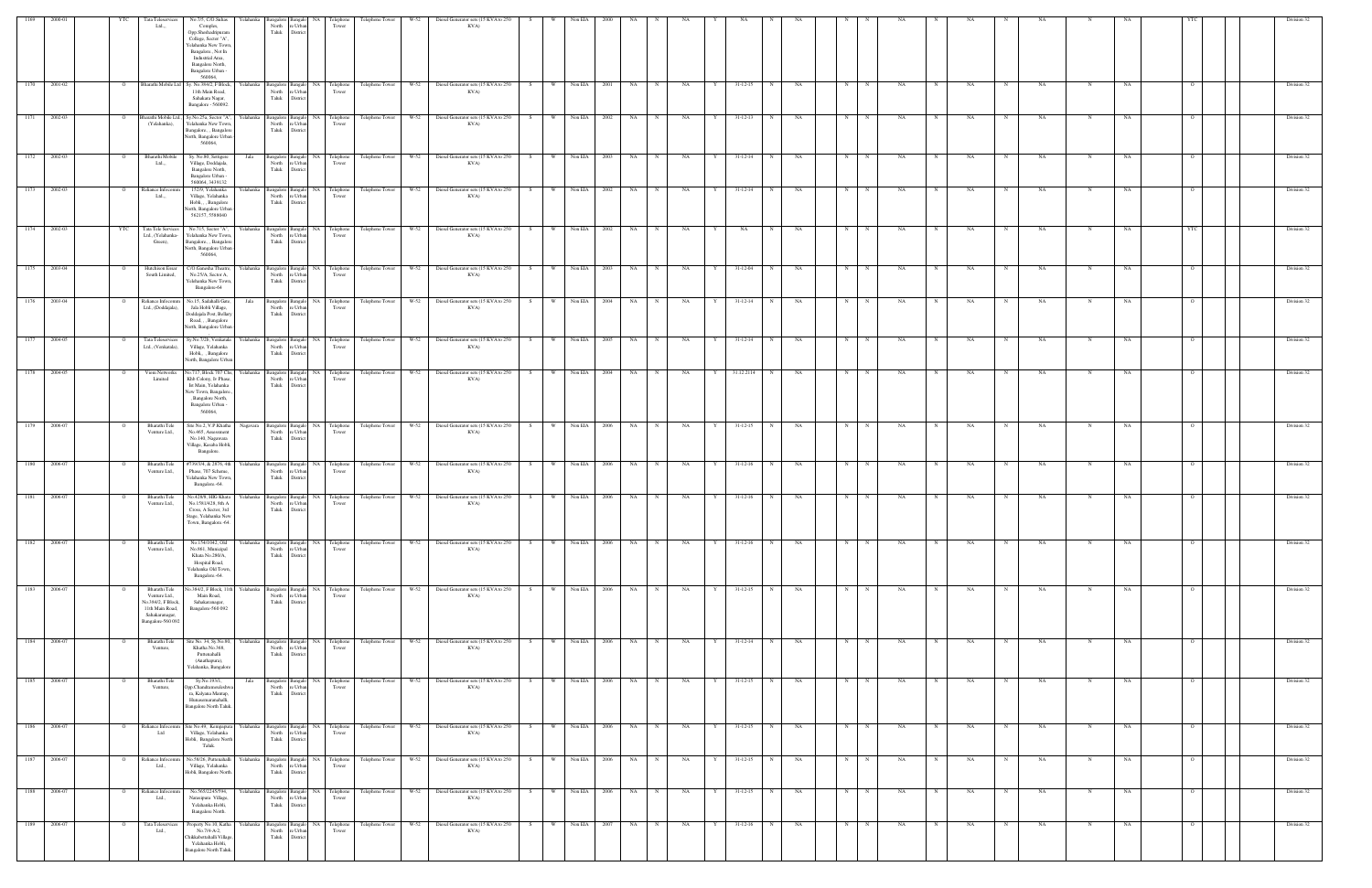| 1190         | 2007-08      |                     | ATC India Tower<br>Corporation (P) Ltd,<br>(Xcel Telecom (P)<br>Ltd) | Sy.No.101/3, Khat<br>No.29, Devanahalli<br>Airport, B.K.Halli<br>Village & Post, Jala<br>Hobli, Bangalore Urban<br>District.                              |                        | North<br>Taluk                                | e Urban<br>District                       | elephor<br>Tower                                  | Telephone Tower                                                  |      | Diesel Generator sets (15 KVA to 250<br>KVA)                                                                 |         |                       |                                |        |                                     |                        |   |            |                                  |              |           |             |                 |          |   |           |                 |                 |                  |          |                     |  | Division 32                |
|--------------|--------------|---------------------|----------------------------------------------------------------------|-----------------------------------------------------------------------------------------------------------------------------------------------------------|------------------------|-----------------------------------------------|-------------------------------------------|---------------------------------------------------|------------------------------------------------------------------|------|--------------------------------------------------------------------------------------------------------------|---------|-----------------------|--------------------------------|--------|-------------------------------------|------------------------|---|------------|----------------------------------|--------------|-----------|-------------|-----------------|----------|---|-----------|-----------------|-----------------|------------------|----------|---------------------|--|----------------------------|
| 1191 2007-08 |              |                     | ATC India Tower<br>Corporation (P) Ltd,<br>(Xcel Telecom (P)<br>Ltd) | Sy.No.5/4,<br>Sonnappanahalli,<br>Bettahalasure, Jala<br>Hobli, Bangalore Urban<br>District.                                                              | Jala                   | Taluk                                         | North re Urban<br>District                | Bangalore Bangalo NA Telephone<br>Tower           | Telephone Tower W-52                                             |      | Diesel Generator sets (15 KVA to 250<br>KVA)                                                                 | S       | <b>W</b>              | Non EIA                        | 2008   | NA<br>N                             | NA                     |   | Y          | $31 - 12 - 16$                   | $\mathbf N$  | NA        | N           |                 | NA       |   | NA        |                 | NA              |                  | NΑ       |                     |  | Division 32                |
| 1192 2007-08 |              |                     | <b>Bangalore Sanchar</b><br>Nigam Ltd,                               | No 1044, Sri Kruipa,<br>Opp Whel & Axle Plant<br>Near Indl<br>Area, Yelahanka New<br>Town, Bangalore.                                                     |                        | North<br>Taluk                                | e Urba<br>District                        | Yelahanka Bangalore Bangalo NA Telephone<br>Tower | Telephone Tower W-52                                             |      | Diesel Generator sets (15 KVA to 250<br>KVA)                                                                 | S.      | <b>W</b>              | Non EIA                        | - 2007 | NA                                  | NA                     | Y |            | $31 - 12 - 16$                   |              | NA        | $\mathbf N$ |                 | NA       |   | NA        |                 | NA              |                  | NA       |                     |  | Division 32                |
| 1193 2007-08 |              |                     | <b>Bharat Sanchar</b><br>Nigam Ltd,                                  | No.214, Anjanadri<br>Building, Anjaneya<br>Block, Bellary Road,<br>Bytarayanpaura.                                                                        |                        | North<br>Taluk                                | re Urban<br>District                      | Tower                                             | Bellary Road Bangalore Bangalo NA Telephone Telephone Tower W-52 |      | Diesel Generator sets (15 KVA to 250<br>KVA)                                                                 | S       | w I                   | Non EIA 2006                   |        | NA<br>N                             | NA                     |   | Y          | $31 - 12 - 15$                   | N            | <b>NA</b> | N           | N               | NA       |   | NA        | $_{\rm N}$      | NA              | N                | NA       |                     |  | Division 32                |
| 1194 2007-08 |              |                     | <b>Bharat Sanchar</b><br>Nigam Ltd,                                  | Venkatagowda layout,<br>1st B Main Road, Near<br>Ayyappa Temple<br>Hebbal, Kempapura,<br>Bangalore-24                                                     |                        | Yelahanka Bangalore Bangalo<br>Taluk District | North re Urban                            | NA Telephone<br>Tower                             | Telephone Tower W-52                                             |      | Diesel Generator sets (15 KVA to 250<br>KVA)                                                                 | S       | W \                   | Non EIA 2006                   |        | NA                                  | NA                     |   | Y          | $31 - 12 - 15$                   |              | NA        | N           |                 | NA       |   | NA        |                 | NA              | N                | NA       |                     |  | Division 32                |
| 1195 2007-08 |              | $\circ$             | <b>Bharat Sanchar</b><br>Nigam Ltd,                                  | Towers Site No 21,<br>Mallikarjuna Padma<br>Theatere Road, Jakkur<br>Main Road, Bangalore                                                                 |                        | North<br>Taluk                                | re Urban<br>District                      | Tower                                             | Yelahanka Bangalore Bangalo NA Telephone Telephone Tower W-52    |      | Diesel Generator sets (15 KVA to 250<br>KVA)                                                                 | S       | W \                   | Non EIA 2006                   |        | <b>NA</b><br>N                      | <b>NA</b>              |   | Y          | $31 - 12 - 15$                   | N            | NA        | N           | N               | NA       | N | NA        | N               | NA              | N                | NA       |                     |  | Division 32                |
| 1196 2007-08 |              |                     | <b>Bharat Sanchar</b><br>Nigam Ltd,                                  | Towers Site 5th Main,<br>2nd cross, Tata Nagar,<br>Kodigehalli<br>Sahakarnagar post,<br>Bangalore                                                         |                        | North<br>Taluk                                | re Urban<br>District                      | Tower                                             |                                                                  |      | Yelahanka Bangalore Bangalo NA Telephone Telephone Tower W-52 Diesel Generator sets (15 KVA to 250 S<br>KVA) |         |                       | W Non EIA 2006                 |        | NA 1<br>N                           | NA                     |   | Y          | $31 - 12 - 15$                   | N            | <b>NA</b> | N           | N               | NA       | N | NA        | $\mathbf N$     | <b>NA</b>       | N                | NA       |                     |  | Division 32                |
| 1197 2007-08 |              |                     | <b>Bharat Sanchar</b><br>Nigam Ltd,                                  | Tower Site no 1217<br>1&2, Shopping<br>Complex, Yelahanka<br>New.                                                                                         |                        | Yelahanka Bangalore Bangalo                   | North re Urban<br>Taluk District          | NA Telephone<br>Tower                             | Telephone Tower W-52                                             |      | Diesel Generator sets (15 KVA to 250<br>KVA)                                                                 | S.      | <b>W</b>              | Non EIA                        | 2006   | NA                                  | NA                     | Y |            | $31 - 12 - 15$                   | N            | NA        | N           |                 | NA       |   | NA        |                 | NA              | N                | NA       |                     |  | Division 32                |
| 1198 2007-08 |              |                     | <b>Bharat Sanchar</b><br>Nigam Ltd,                                  | Tower Site no 5,<br>Nagachandra,<br>Kalanamanatapa,<br>Thindlu, Next to Petrol<br>ump, M.S. Palya Circle<br>Vidyaranayapura,<br>Bangalore                 |                        | North<br>Taluk                                | re Urban<br>Distric                       | Tower                                             | Yelahanka Bangalore Bangalo NA Telephone Telephone Tower W-52    |      | Diesel Generator sets (15 KVA to 250<br>KVA)                                                                 | S       | <b>W</b>              | Non EIA 2006                   |        | <b>NA</b><br>N                      | NA                     |   | Y          | $31 - 12 - 15$                   | N            | NA        | N           | $\mathbf N$     | NA       |   | NA        | N               | NA              | N                | NA       |                     |  | Division 32                |
| 1199 2007-08 |              |                     | <b>Bharat Sanchar</b><br>Nigam Ltd,                                  | Tower Site,<br>Vekateshwara Traders<br>Nexto Petrol Pump, M.S.<br>Palya, Vidyaranayapura,<br>Bangalore                                                    |                        | North<br>Taluk                                | e Urban<br>Distric                        | Tower                                             |                                                                  |      | Yelahanka Bangalore Bangalo NA Telephone Telephone Tower W-52 Diesel Generator sets (15 KVA to 250 S<br>KVA) |         |                       | W Non EIA 2006                 |        | NA 1<br>N                           | <b>NA</b>              |   | Y 31-12-15 | N                                |              | NA        | N           | N               | NA       |   | NA        |                 | <b>NA</b>       | N                | NA       |                     |  | Division 32                |
| 1200 2007-08 |              |                     | <b>Bharat Sanchar</b><br>Nigam Ltd,                                  | No 444/444,<br>Ravichandra Complex,<br>Ist Main Road, Near<br>Janapriya Apartment.                                                                        | Ravichandra<br>Complex | Taluk District                                | Bangalore Bangalo<br>North re Urban       | Tower                                             | NA Telephone Telephone Tower W-52                                |      | Diesel Generator sets (15 KVA to 250<br>KVA)                                                                 | S       | W                     | Non EIA 2006                   |        | <b>NA</b>                           | NA                     |   | Y          | $31 - 12 - 15$                   |              | NA        | N           |                 | NA       |   | NA        |                 | NA              | N                | NA       |                     |  | Division 32                |
|              | 1201 2007-08 | $\overline{O}$      | Indus Towers Ltd                                                     | No.283, Khata<br>No.109/283, Singapura<br>Village, Yelahanka<br>Hobli, Bangalore North<br>Taluk.                                                          |                        | North<br>Taluk                                | re Urban<br>District                      | Tower                                             | Yelahanka Bangalore Bangalo NA Telephone Telephone Tower W-52    |      | Diesel Generator sets (15 KVA to 250<br>KVA)                                                                 | S       | W                     | Non EIA 2008                   |        | NA<br>N                             | NA                     |   | Y          | $31 - 12 - 12$                   | N            | NA        | N           | N               | NA       | N | NA        | N               | NA.             | $\mathbf N$      | NA       |                     |  | Division 32                |
|              | 1202 2007-08 |                     | Tata Tele Services<br>Ltd.                                           | Sy No. 255, Bagalur<br>Village, Jala Hobli.                                                                                                               | Jala                   | North<br>Taluk                                | e Urban<br>Distric                        | Tower                                             |                                                                  |      | Bangalore Bangalo NA Telephone Telephone Tower W-52 Diesel Generator sets (15 KVA to 250<br>KVA)             | S       |                       | W Non EIA 2008                 |        | NA<br>N                             | NA                     |   |            | $31 - 12 - 17$                   | $\mathbb{N}$ | NA        | N           |                 | NA       |   | NA        |                 | NA              |                  | NA       |                     |  | Division 32                |
| 1203 2007-08 |              |                     | Tata Teleservices                                                    | No.33, 13th Cross, Ist<br>Main Road,<br>Maruthinagar, Off<br>Kogilu Main Road,<br>Yelahanka Old Town.<br>Bangalore North,<br>Bangalore Urban -<br>560064, |                        | Yelahanka Bangalore Bangalo<br>North          | re Urban<br>Taluk District                | NA Telephone<br>Tower                             | Telephone Tower                                                  | W-52 | Diesel Generator sets (15 KVA to 250<br>KVA)                                                                 | - S     | W                     | Non EIA                        | - 2007 | NA                                  | NA                     |   |            | $31 - 12 - 16$                   |              | NA        | N           |                 | NA       |   | <b>NA</b> |                 | - NA            |                  | - NA     |                     |  | Division 32                |
| 1205 2008-09 | 1204 2007-08 |                     | Tower Vision India<br>Pvt Ltd,<br>Aircel Ltd                         | No-186, 3rd A Cross,<br>Rangamandira Road,<br>Jakkur, Bangalore-64<br>Site No.573, Opp.Food                                                               | Yelahanka              | North<br>Taluk<br>Bangalore Bangalo           | re Urban<br>District                      | Yelahanka Bangalore Bangalo NA Telephone<br>Tower | Telephone Tower W-52<br>Telephone Tower W-52                     |      | Diesel Generator sets (15 KVA to 250<br>KVA)<br>Diesel Generator sets (15 KVA to 250                         | S<br>S. | W <sub>1</sub><br>W V | Non EIA 2008<br>Non EIA 2009   |        | NA<br>N<br><b>NA</b><br>$\mathbf N$ | NA                     |   | Y<br>Y     | $31 - 12 - 17$<br>$31 - 12 - 13$ | $_{\rm N}$   | NA        | N           | N               | NA<br>NA |   | NA        |                 | NA<br>NA        | N                | NA<br>NA |                     |  | Division 32<br>Division 32 |
|              |              |                     |                                                                      | World, Vidyarayanapu<br>Main Road, HMT<br>Layout, Bangalore-560<br>097.                                                                                   |                        | North<br>Taluk                                | e Urba<br>District                        | NA Telephone<br>Tower                             |                                                                  |      | KVA)                                                                                                         |         |                       |                                |        |                                     | NA                     |   |            |                                  |              | NA        | N           |                 |          |   | NA        |                 |                 |                  |          |                     |  |                            |
| 1206 2008-09 | 1207 2008-09 | $\circ$<br>$\Omega$ | Aircel Ltd<br>Aircel Ltd                                             | Khata No.496,<br>Bettahalasur, Jala Hobli<br>Bangalore North Taluk.<br>No.104/6, Bellary Road,                                                            | Jala<br>Yelahanka      | North<br>Taluk<br>Bangalore Bangalo           | Bangalore Bangalo<br>re Urban<br>District | NA Telephone<br>Tower<br>NA Telephone             | Telephone Tower<br>Telephone Tower W-52                          | W-52 | Diesel Generator sets (15 KVA to 250<br>KVA)<br>Diesel Generator sets (15 KVA to 250                         | S<br>S  | W                     | Non EIA 2009<br>W Non EIA 2009 |        | <b>NA</b><br>N<br>NA<br>N           | NA<br>NA               |   | Y<br>Y     | $31 - 12 - 13$<br>$31 - 12 - 13$ | N<br>N       | NA<br>NA  | N<br>N      | $_{\rm N}$<br>N | NA<br>NA | N | NA<br>NA  | $_{\rm N}$<br>N | NA<br><b>NA</b> | N<br>$\mathbf N$ | NA<br>NA | $\Omega$<br>$\circ$ |  | Division 32<br>Division 32 |
| 1208         | 2008-09      | $\overline{O}$      | Aircel Ltd                                                           | Bytarayanapura,<br>Bangalore - 92.<br>Sy.No.42/14, Khata                                                                                                  | Jala                   | Taluk                                         | North re Urban<br>District                | Tower<br>Bangalore Bangalo NA Telephone           | Telephone Tower W-52                                             |      | KVA)<br>Diesel Generator sets (15 KVA to 250                                                                 | S       | W \                   | Non EIA 2009                   |        | <b>NA</b><br>N                      | $\overline{\text{NA}}$ |   | Y          | $31 - 12 - 13$                   | N            | NA        | N           | N               | NA       | N | NA        | $\mathbf N$     | NA              | $\mathbf N$      | NA       | $\overline{O}$      |  | Division 32                |
| 1209 2008-09 |              |                     | Aircel Ltd                                                           | No.46, Meenakunte<br>Village, Doddajala Hobli<br>Yelahanka, Bangalore<br>64.<br>No.727/208, A-2,                                                          | Yelahanka              | North<br>Taluk                                | re Urban<br>District<br>Bangalore Bangalo | Tower                                             | NA Telephone Telephone Tower W-52                                |      | KVA)<br>Diesel Generator sets (15 KVA to 250                                                                 | S       |                       | W Non EIA 2009                 |        | NA 1<br>N                           | NA                     |   | Y          | 31-12-13 N                       |              | <b>NA</b> | N           | N               | NA       |   | NA        |                 | NA              |                  | NA       |                     |  | Division 32                |
|              |              |                     |                                                                      | Kempanna Layout,<br>Gramatara Village,<br>Hebbal, Bangalore-24.                                                                                           |                        | North<br>Taluk                                | re Urban $\,$<br>District                 | Tower                                             |                                                                  |      | KVA)                                                                                                         |         |                       |                                |        |                                     |                        |   |            |                                  |              |           |             |                 |          |   |           |                 |                 |                  |          |                     |  |                            |
| 1210 2008-09 |              |                     | Aircel Ltd                                                           | No.217, CQAL Layout,<br>Defence Colony,<br>Sahakaranagar,<br>Kodigehalli, Yelahanka<br>Hobli, Bangalore - 92.                                             |                        |                                               | North re Urban<br>Taluk District          | Yelahanka Bangalore Bangalo NA Telephone<br>Tower | Telephone Tower                                                  | W-52 | Diesel Generator sets (15 KVA to 250<br>KVA)                                                                 | S       | W V                   | Non EIA 2009                   |        | NA<br>N                             | NA                     |   | Y          | $31 - 12 - 13$                   | $\mathbf N$  | NA        | N           | $_{\rm N}$      | NA       |   | NA        |                 | NA              | N                | NA       |                     |  | Division 32                |
|              | 1211 2008-09 |                     | Aircel Ltd                                                           | No.522/701/11A,<br>Vidyarayanapura,<br>M.S.Palya, Yelahanka<br>Hobli, Bangalore - 92.                                                                     | Yelahanka              | Bangalore 1<br>North<br>Taluk                 | Bangalo  <br>e Urban<br>District          | NA Telephone<br>Tower                             | Telephone Tower W-52                                             |      | Diesel Generator sets (15 KVA to 250<br>KVA)                                                                 | S.      | <b>W</b>              | Non EIA 2009                   |        | NA                                  | NA                     |   | Y          | $31 - 12 - 13$                   | N            | NA        | N           |                 | NA       |   | NA        |                 | NA              |                  | NA       |                     |  | Division 32                |
|              | 1212 2008-09 | $\overline{O}$      | Aircel Ltd                                                           | No.2159, 11th Cross<br>Sanjivininagar,<br>Sahakaranagar,<br>Yelahanka Hobli,<br><b>Bangalore North Taluk</b>                                              |                        | North<br>Taluk                                | e Urban<br>District                       | Tower                                             | Yelahanka Bangalore Bangalo NA Telephone Telephone Tower W-52    |      | Diesel Generator sets (15 KVA to 250<br>KVA)                                                                 | S       | W                     | Non EIA 2009                   |        | NA 1<br>N                           | NA                     |   | Y          | $31 - 12 - 13$                   | N            | <b>NA</b> | N           | N               | NA       | N | NA        | N               | NA              | N                | NA       | $\Omega$            |  | Division 32                |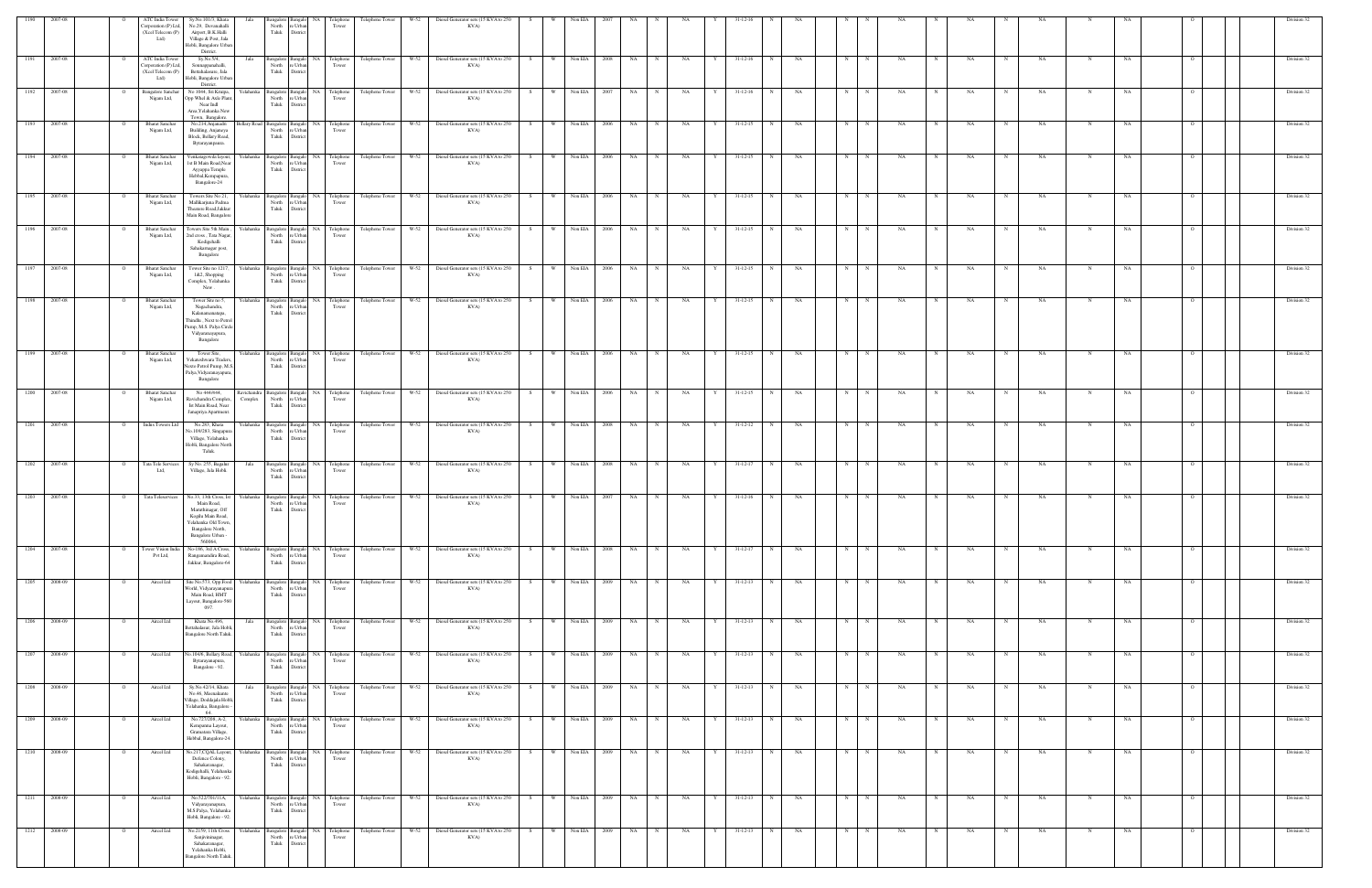|                   |              |                | Aircel Ltd                             | Sy.No & Khata No.6/4,<br>Thindlu Village,                                                                              |           | Bangalore Bangalo<br>North re Urban |                                             | NA Telephone<br>Tower                             | Telephone Tower                                          | W-52   | Diesel Generator sets (15 KVA to 250                                                                                |    |                     |              |           |             |           |   |                     |           |                           |           |                   |             |           |             |           |                |  | Division 32 |
|-------------------|--------------|----------------|----------------------------------------|------------------------------------------------------------------------------------------------------------------------|-----------|-------------------------------------|---------------------------------------------|---------------------------------------------------|----------------------------------------------------------|--------|---------------------------------------------------------------------------------------------------------------------|----|---------------------|--------------|-----------|-------------|-----------|---|---------------------|-----------|---------------------------|-----------|-------------------|-------------|-----------|-------------|-----------|----------------|--|-------------|
|                   |              |                |                                        | Yelahanka Hobli,<br>Bangalore North Taluk.                                                                             |           | Taluk District                      |                                             |                                                   |                                                          |        | KVA)                                                                                                                |    |                     |              |           |             |           |   |                     |           |                           |           |                   |             |           |             |           |                |  |             |
| 1214              | 2008-09      | $\overline{O}$ | Aircel Ltd                             | Site No.71 & 72,<br>Sy.No.147, Vinayaka<br>Nagar, Jala Hobli,<br>Yelahanka, Bangalore                                  | Jala      | North<br>Taluk                      | re Urban<br>District                        | Bangalore Bangalo NA Telephone<br>Tower           | Telephone Tower                                          | W-52   | Diesel Generator sets (15 KVA to 250<br>KVA)                                                                        | S  | W                   | Non EIA 2009 | NA        | N           | NA        | Y | $31 - 12 - 13$<br>N | NA        | N<br>N                    | NA        | NA<br>N           | $\mathbf N$ | NA.       | N           | NA        | - 0            |  | Division 32 |
| 1215 2008-09      |              | $\mathbf{o}$   | ATC India Tower<br>Corporation (P) Ltd | Sy.No.42/1, Ward<br>No.22, Attur Village,<br>Yelahanka Hobli,<br><b>Bangalore North Taluk</b>                          |           | North<br>Taluk District             | re Urban                                    | Tower                                             |                                                          |        | Yelahanka Bangalore Bangalo NA Telephone Telephone Tower W-52 Diesel Generator sets (15 KVA to 250 S<br>KVA)        |    | W Non EIA 2009      |              | NA        |             | NA        | Y | 31-12-13<br>N       | NA        | N<br>N                    | NA        | NA                |             | NA        |             | NA        |                |  | Division 32 |
| 1216              | 2008-09      | $\mathbf{o}$   | GTL Infrastructure<br>Ltd              | Sy.No.8/P-1,<br>International Airport,<br>Cargo Gate, Hunsur<br>Village, Jala Hobli,                                   | Jala      | Taluk District                      | North re Urban                              | Bangalore Bangalo NA Telephone<br>Tower           | Telephone Tower                                          | W-52   | Diesel Generator sets (15 KVA to 250<br>KVA)                                                                        | S  | W                   | Non EIA 2009 | <b>NA</b> | N           | NA        |   | 31-12-13<br>N       | NA        | N                         | NA        | NA                |             | NA        |             |           |                |  | Division 32 |
| $\frac{1217}{2}$  | 2008-09      | $\circ$        | GTL Infrastructure<br>Ltd              | Bangalore.<br>Khata No.771/260<br>Kadigenahalli,<br>Vidyanagar, Bangalore<br>North Taluk.                              | Jala      | North<br>Taluk District             | Bangalore Bangalo NA<br>re Urban            | Telephone<br>Tower                                | Telephone Tower                                          | W-52   | Diesel Generator sets (15 KVA to 250<br>KVA)                                                                        | S. | Non EIA<br><b>W</b> | 2009         | NA        |             | NA        |   | 31-12-13<br>N       | NA        |                           | NA        | NA                |             | NA        |             |           |                |  | Division 32 |
| 1218              | 2008-09      | $\circ$        | GTL Infrastructure<br>Ltd              | Sy.No.19/1, Khata<br>No.239/474, Jakkur<br>Main Road, Krishnapp                                                        |           | North<br>Taluk                      | e Urban<br>District                         | Yelahanka Bangalore Bangalo NA Telephone<br>Tower | Telephone Tower                                          | W-52   | Diesel Generator sets (15 KVA to 250<br>KVA)                                                                        | S  | W                   | Non EIA 2009 | NA        | $\mathbf N$ | NA        | Y | $31 - 12 - 13$<br>N | NA        | $\mathbf N$               | NA        | NA                |             | NA        |             |           |                |  | Division 32 |
| 1219              | 2008-09      | $\circ$        | GTL Infrastructure<br>Ltd              | Layout, Amruthahalli,<br>Bangalore-92.<br>Sy.No.32/2, SS Ghati,<br>Doddaballapura Taluk                                | SS Ghati  | North                               | re Urban                                    | Bangalore Bangalo NA Telephone<br>Tower           | Telephone Tower                                          | W-52   | Diesel Generator sets (15 KVA to 250<br>KVA)                                                                        | S  | $W =$<br>Non EIA    | 2009         | NA        |             | NA        |   | 31-12-13<br>N       | NA        |                           | NA        | NA                |             | NA        |             |           |                |  | Division 32 |
| 1220              | 2008-09      | $\overline{O}$ | Indus Tower Ltd                        | <b>Bangalore Rural District</b><br>No.2, Lottegollahalli,                                                              |           | Taluk                               | District                                    | ottegollahalli Bangalore Bangalo NA Telephone     | Telephone Tower                                          | W-52   | Diesel Generator sets (15 KVA to 250 S W                                                                            |    |                     | Non EIA 2009 | <b>NA</b> | N           | NA        | Y | 31-12-13<br>N       | NA        | N                         | NA        | NA                | $\mathbf N$ | NA        | $_{\rm N}$  | NA        |                |  | Division 32 |
| $\overline{1221}$ | 2008-09      | $\circ$        | Indus Tower Ltd                        | RMV 2nd stage,<br>Bangalore-56.<br>Sy.No.11, Chikkanahalli                                                             | Jala      | Taluk District                      | North re Urban                              | Tower<br>Bangalore Bangalo NA Telephone           | Telephone Tower                                          | $W-52$ | KVA)<br>Diesel Generator sets (15 KVA to 250                                                                        | S  | W \                 | Non EIA 2009 | NA        | N           | NA        | Y | $31 - 12 - 13$<br>N | NA        | N                         | NA        | NA                |             | NA        |             | NA        |                |  | Division 32 |
|                   |              |                |                                        | Village, Jala Hobli,<br>Bande Kodigehalli,<br><b>Bangalore North Taluk</b>                                             |           | North<br>Taluk                      | e Urban<br>District                         | Tower                                             |                                                          |        | KVA)                                                                                                                |    |                     |              |           |             |           |   |                     |           |                           |           |                   |             |           |             |           |                |  |             |
| 1222              | 2008-09      | $\mathbf{o}$   | Indus Tower Ltd                        | No.103, 11th Cross,<br>Kuvempu Road,<br>Devarahalli Road,<br>Bhuvaneshwarinagar<br>Bangalore-24.                       | rinagar   | North<br>Taluk District             | re Urban                                    | uvaneshwa Bangalore Bangalo NA Telephone<br>Tower | Telephone Tower                                          | W-52   | Diesel Generator sets (15 KVA to 250<br>KVA)                                                                        | S  | Non EIA<br>W        | 2009         | NA        | N           | NA        | Y | 31-12-13<br>N       | NA        | N<br>N                    | NA        | NA                |             | NA        |             | NA        |                |  | Division 32 |
| 1223              | 2008-09      | $\circ$        | Indus Towers Ltd                       | No.7, Sy.No.140/43,<br>Near Vinayaka Bakery<br>Kodigehalli Main Road,<br>Sahakaranagar Post,<br>Bangalore-92.          | Yelahanka | Taluk District                      | North re Urban                              | Bangalore Bangalo NA Telephone<br>Tower           | Telephone Tower                                          | W-52   | Diesel Generator sets (15 KVA to 250<br>KVA)                                                                        | S  | W                   | Non EIA 2009 | NA        |             | NA        |   | $31 - 12 - 13$<br>N | NA        | $_{\rm N}$<br>$\mathbf N$ | NA        | NA                |             | NA        |             |           |                |  | Division 32 |
| 1224              | 2008-09      | $\circ$        | <b>Indus Towers Ltd</b>                | Sy.No.1/2, Navarathna<br>Agrahara, Sadahalli Post<br>Jala Hobli, Bangalore                                             | Jala      | North<br>Taluk                      | e Urban<br>District                         | Bangalore Bangalo NA Telephone<br>Tower           | Telephone Tower                                          | W-52   | Diesel Generator sets (15 KVA to 250<br>KVA)                                                                        | S. | Non EIA<br>W        | 2009         | <b>NA</b> | $_{\rm N}$  | NA        |   | $31 - 12 - 13$<br>N | NA        | N<br>N                    | NA        | NA                |             | <b>NA</b> |             |           |                |  | Division 32 |
|                   | 1225 2008-09 | $\overline{O}$ |                                        | North Taluk.<br>Indus Towers Ltd No.384/2, Meghadeep                                                                   |           |                                     |                                             |                                                   |                                                          |        | Yelahanka Bangalore Bangalo NA Telephone Telephone Tower W-52 Diesel Generator sets (15 KVA to 250 S W Non EIA 2009 |    |                     |              | <b>NA</b> | N           | NA        | Y | 31-12-13<br>N       | <b>NA</b> | N<br>N                    | NA        | NA                |             | NA        |             |           |                |  | Division 32 |
| 1226              | 2008-09      | $\overline{O}$ | Indus Towers Ltd                       | Santhe Road,<br>Opp.Rantha Santhe.<br>Yelahanka, Bangalore<br>64.<br>No.7&19, Khata                                    | relahanka | North<br>Taluk                      | e Urban<br>District<br>Bangalore Bangalo NA | Tower<br>Telephone                                | Telephone Tower                                          | $W-52$ | KVA)<br>Diesel Generator sets (15 KVA to 250                                                                        | S  | Non EIA<br>W        | 2009         | NA        |             | NA        |   | $31 - 12 - 13$      | <b>NA</b> |                           |           |                   |             | NA        |             | <b>NA</b> |                |  | Division 32 |
|                   |              |                |                                        | No.446/457,<br>3ytarayanapura Village<br>Bellary Road, Yelahanka<br>Hobli, Bangalore.                                  |           | North<br>Taluk                      | re Urban<br><b>District</b>                 | Tower                                             |                                                          |        | KVA)                                                                                                                |    |                     |              |           |             |           |   |                     |           |                           |           |                   |             |           |             |           |                |  |             |
| 1227              | 2008-09      | $\overline{O}$ | Indus Towers Ltd                       | Khata No.92,<br>Sy.No.77/1,<br>Hunsemaranahalli<br>Village, Kodigehalli,<br>Bangalore North Taluk.                     |           |                                     | North re Urban<br>Taluk District            | Tower                                             | Yelahanka Bangalore Bangalo NA Telephone Telephone Tower | $W-52$ | Diesel Generator sets (15 KVA to 250 S<br>KVA)                                                                      |    | Non EIA<br>w l      | 2009         | <b>NA</b> | N           | NA        | Y | 31-12-13<br>N       | NA        |                           | NA        | NA                |             | NA        | $\mathbf N$ | NA        |                |  | Division 32 |
|                   | 1228 2008-09 | $\Omega$       | Indus Towers Ltd                       | Khata.No.1676,<br>Aariyapanapalya, Mand<br>Mariyappa Road,<br>H.A.Farm Post (Hebbal).<br>Bangalore -24.                |           | North<br>Taluk District             | e Urban                                     | Tower                                             |                                                          |        | Yelahanka Bangalore Bangalo NA Telephone Telephone Tower W-52 Diesel Generator sets (15 KVA to 250 S<br>KVA)        |    | W Non EIA 2009      |              | NA N      | $\mathbb N$ | NA        | Y | 31-12-13<br>N       | <b>NA</b> | N<br>N                    | NA        | NA                |             | NA        |             | NA        |                |  | Division 32 |
| 1229 2008-09      |              | $\overline{O}$ | Indus Towers Ltd                       | No.366-A, 3rd Cross,<br>Bhagatsingh Road,<br>Canara Bank Colony,<br>Sahakaranagar,                                     |           | Taluk District                      | North re Urban                              | Yelahanka Bangalore Bangalo NA Telephone<br>Tower | Telephone Tower                                          | W-52   | Diesel Generator sets (15 KVA to 250<br>KVA)                                                                        | S  | $W =$               | Non EIA 2009 | NA        | N           | $\rm NA$  | Y | $31 - 12 - 13$<br>N | NA        | N<br>N                    | <b>NA</b> | NA                | N           | NA.       | N           | NA        |                |  | Division 32 |
|                   | 1230 2008-09 | $\overline{O}$ | Tower Vision India<br>$(P)$ Ltd        | Bangalore - 97.<br>No.16, 'B' Block,<br>Sahakaranagar,<br>Bangalore-92.                                                | Yelahanka |                                     | North re Urban<br>Taluk District            | Bangalore Bangalo NA Telephone<br>Tower           | Telephone Tower                                          | $W-52$ | Diesel Generator sets (15 KVA to 250 S W Non EIA 2009<br>KVA)                                                       |    |                     |              | <b>NA</b> | N           | <b>NA</b> | Y | 31-12-13<br>N       | NA        | N<br>N                    | <b>NA</b> | NA<br>N           | $\mathbf N$ | NA.       | $\mathbf N$ | NA        | $\overline{O}$ |  | Division 32 |
| 1231              | 2008-09      | $\circ$        | Tower Vision India<br>$(P)$ Ltd        | Mylaralingeshwara<br>Swamy Complex,<br>B.P.Road, Amruthahall<br>Main Road, Bangalore-                                  |           | North<br>Taluk                      | e Urban<br>District                         | Yelahanka Bangalore Bangalo NA Telephone<br>Tower | Telephone Tower                                          | $W-52$ | Diesel Generator sets (15 KVA to 250<br>KVA)                                                                        | S  | W Non EIA 2009      |              | NA        | $_{\rm N}$  | NA        | Y | $31 - 12 - 13$<br>N | NA        | $\mathbb{N}$<br>N         | NA        | NA                | N           | NA.       | N           | NA        |                |  | Division 32 |
|                   | 1232 2008-09 | $\overline{O}$ | Tower Vision India<br>(P) Ltd          | 92.<br>No.8, Ist Main,<br>Chiranjivi Layout,<br>Kemapapura, Bangalore<br>92.                                           |           | North<br>Taluk District             | re Urban                                    | Tower                                             | Yelahanka Bangalore Bangalo NA Telephone Telephone Tower |        | W-52 Diesel Generator sets (15 KVA to 250 S W Non EIA 2009<br>KVA)                                                  |    |                     |              | NA N      | N           | <b>NA</b> | Y | 31-12-13 N          | NA        | N<br>N                    | <b>NA</b> | $\mathbf N$<br>NA | N           | <b>NA</b> | N           | NA        | $\overline{O}$ |  | Division 32 |
| 1233 2008-09      |              | $\overline{O}$ | Viom Networks<br>Limited               | No.225 & 225/A,<br>Sy.No.33, Attur Layout,<br>Yelahanka, Bangalore-<br>560 064                                         | Yelahanka | Taluk District                      | North re Urban                              | Bangalore Bangalo NA Telephone<br>Tower           | Telephone Tower                                          | W-52   | Diesel Generator sets (15 KVA to 250 S<br>KVA)                                                                      |    | W Non EIA 2009      |              | NA        | N           | NA        | Y | 31.12.2114 N        | NA        | N<br>N                    | NA        | NA                | $_{\rm N}$  | <b>NA</b> | N           | NA        | $\circ$        |  | Division 32 |
|                   | 1234 2008-09 | $\overline{O}$ | Viom Networks<br>Limited               | Sy.No.32/1, Khata<br>No.381, Kempapura<br>Agrahara Village,<br>Bangalore-560 024                                       | Jala      | Taluk                               | North re Urban<br>District                  | Tower                                             | Bangalore Bangalo NA Telephone Telephone Tower           | W-52   | Diesel Generator sets (15 KVA to 250 S W Non EIA 2009<br>KVA)                                                       |    |                     |              | NA N      | N           | NA        | Y | 31.12.2114 N        | NA        | N<br>N                    | <b>NA</b> | $_{\rm N}$<br>NA  | N           | NA        | N           | NA        | $\overline{O}$ |  | Division 32 |
| 1235 2008-09      |              | $\circ$        | Viom Networks<br>Limited               | No.184, Khata<br>No.1040A, 2nd Main<br>18th Cross, Agrahara<br>Layout, Jakkur Post,<br>Yelahanka, Bangalore<br>560 064 | Yelahanka | North<br>Taluk                      | e Urban<br>District                         | Bangalore Bangalo NA Telephone<br>Tower           |                                                          |        | Telephone Tower W-52 Diesel Generator sets (15 KVA to 250 S W Non EIA 2009<br>KVA)                                  |    |                     |              | NA N      |             | NA        | Y | 31.12.2114 N        | NA        | N<br>N                    | NA        | NA                | $\mathbf N$ | NA        |             | NA        |                |  | Division 32 |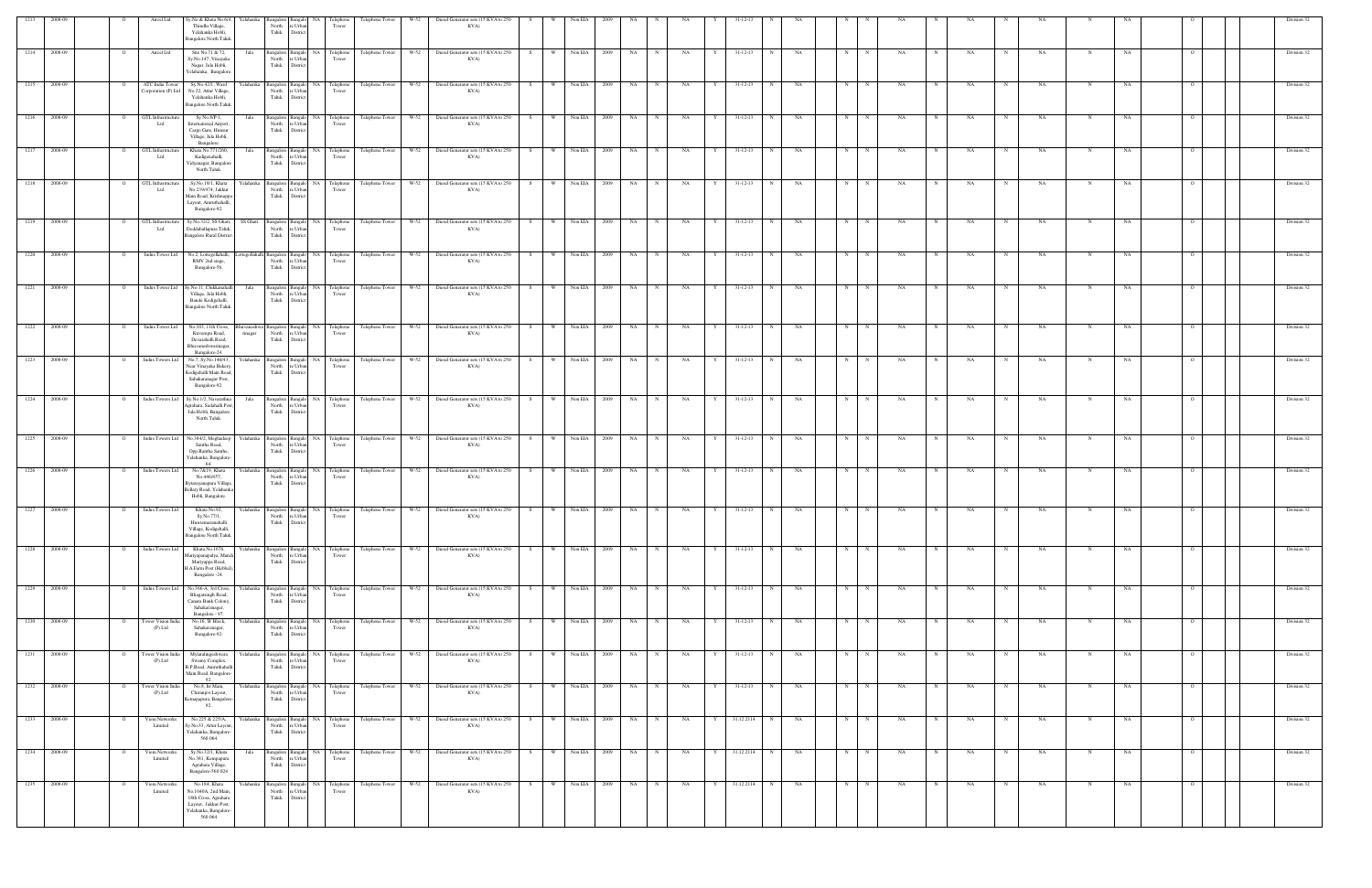| 1236   | 2008-09      |                | Viom Networks<br>Limited                                                                    | No.1, Khata No.1/4,<br>Yelahanka<br>Above S.B.Bakery,<br>Vidyarayanapura Main<br>Road, Near<br>oddabommasandra B<br>Stop, Bangalore-560<br>097                        | North<br>e Urbar<br>Taluk<br>District                                                              | 'elephon<br>Tower                                   | <b>Telephone Tower</b> | Diesel Generator sets (15 KVA to 250<br>W-52<br>KVA)              |                  |                |              |           |                   |   |                |             |    |   |             |           |             |           |            |           |            |    |                | Division 32 |
|--------|--------------|----------------|---------------------------------------------------------------------------------------------|-----------------------------------------------------------------------------------------------------------------------------------------------------------------------|----------------------------------------------------------------------------------------------------|-----------------------------------------------------|------------------------|-------------------------------------------------------------------|------------------|----------------|--------------|-----------|-------------------|---|----------------|-------------|----|---|-------------|-----------|-------------|-----------|------------|-----------|------------|----|----------------|-------------|
| 1237   | 2008-09      |                | Viom Networks<br>Limited                                                                    | Sy.No.56/2, Avalahalli<br>'illage, Yelahanka Hobl<br>(S.N.Hobli), Yelahanka<br>Bangalore-560 064.                                                                     | Yelahanka Bangalore<br>North<br>e Urban<br>Taluk<br>District                                       | Bangalo NA<br>Telephone<br>Tower                    | Telephone Tower        | W-52<br>Diesel Generator sets (15 KVA to 250<br>KVA)              | W<br>S           | Non EIA        | 2009         | NA 1      | NA<br>N           | Y | 31.12.2114     | N           | NA | N | N           | NA        | N           | NA        |            | NA        | N          | NA | - 0            | Division 32 |
|        | 1238 2008-09 |                | Viom Networks<br>Limited                                                                    | Site No.13/14,<br>Sy.No.53/2, Singapura<br>Village, Yelahanka<br>Hobli, Bangalore-97.                                                                                 | Yelahanka Bangalore<br>North<br>e Urbar<br>Taluk<br>District                                       | Telephone<br>Bangalo NA<br>Tower                    | Telephone Tower W-52   | Diesel Generator sets (15 KVA to 250<br>KVA)                      |                  | Non EIA        |              | NA        | NA                |   | 31.12.2114     |             | NA | N |             | NA        |             | NA        |            | NA        |            | NA |                | Division 32 |
| 1239   | 2008-09      |                | Wireless TT Info<br>Services Ltd                                                            | No.30, V.P, Katha<br>No.178/A, 4th Cross,<br>Jalagevamma Temple<br>Road, Lottegollahalli,<br>RMV 2nd Stage,<br>Bangalore-560 094.                                     | ottegollahalli Bangalore Bangalo NA<br>North<br>e Urban<br>Taluk<br>District                       | Telephone<br>Tower                                  | Telephone Tower        | W-52<br>Diesel Generator sets (15 KVA to 250<br>KVA)              | $W =$<br>S       | Non EIA        | 2009         | NA        | NA<br>$_{\rm N}$  | Y | $31 - 12 - 13$ | N           | NA | N |             | NA.       |             | NA        |            | NA        | N          | NA |                | Division 32 |
| 1240   | 2008-09      | $\overline{O}$ | Xcel Telecom Pvt<br>Ltd                                                                     | Site No 52, Sonnappa<br>Layout Village,<br>Kodigehalli taluk,<br>Bangalore                                                                                            | North<br>re Urban<br>Taluk<br>District                                                             | Yelahanka Bangalore Bangalo NA Telephone<br>Tower   | Telephone Tower        | W-52 Diesel Generator sets (15 KVA to 250 S<br>KVA)               | W                | Non EIA        | 2008         | NA        | N<br>NA           | Y | $31 - 12 - 17$ | N           | NA | N | N           | NA        | N           | NA        | N          | NA        | N          | NA | $\overline{O}$ | Division 32 |
|        | 1241 2009-10 |                | ATC Telecom Tower<br>Corporation (P) Ltd<br>(Essar Telecom<br>Infrasturcture (P)<br>$Ltd$ ) | Site.No.21, Khata<br>No.25, Thirumenahalli<br>Village, Jakkur Post,<br>Yelahanka Hobli,<br>Bangalore-64.                                                              | North<br>e Urban<br>Taluk<br>District                                                              | Yelahanka Bangalore Bangalo NA Telephone<br>Tower   | Telephone Tower W-52   | Diesel Generator sets (15 KVA to 250<br>KVA)                      | W<br>S           |                | Non EIA 2009 | NA 1      | NA<br>N           | Y | $31 - 12 - 16$ | N           | NA | N | $\mathbf N$ | NA.       | N           | NA        | N          | NA        | N          | NA |                | Division 32 |
| 1242   | 2009-10      | $\Omega$       | Bharati Infratel Ltd                                                                        | No 45/2, Myalahalli<br>Jala<br>Village, Jala Hobli,<br>Yelahanka, Bangalore                                                                                           | North<br>re Urban<br>Taluk<br>District                                                             | Bangalore Bangalo NA Telephone<br>Tower             | Telephone Tower        | W-52 Diesel Generator sets (15 KVA to 250<br>KVA)                 | S                | W Non EIA      | 2009         | NA        | NA<br>N           | Y | $31 - 12 - 17$ | N           | NA | N | $\mathbf N$ | NA        |             | NA        |            | NA        | N          | NA | $\Omega$       | Division 32 |
| 1243   | 2009-10      |                | Bharti Infratel<br>LtdTaluk.                                                                | Sy No 43/3, Janjer<br>Jala<br>No.1359, Chikkajala<br>Village, Jala Hobli,<br><b>Bangalore North Taluk</b>                                                             | North<br>re Urban<br>Taluk<br>District                                                             | Bangalore Bangalo NA Telephone<br>Tower             | Telephone Tower        | Diesel Generator sets (15 KVA to 250<br>$W-52$<br>KVA)            | S<br>W           | Non EIA        | 2009         | <b>NA</b> | NA<br>$_{\rm N}$  | Y | $31 - 12 - 17$ | N           | NA | N | N           | NA.       |             | NA        |            | NA        | N          | NA |                | Division 32 |
| 1244   | 2009-10      |                | Essar Telecom<br>nfrasturcture (P) Ltd                                                      | Sy.No.8/1, Khata<br>No.723, Site No.14,<br>Chikkabettahalli,<br>Vidyaranyapura,<br>Bangalore - 91.                                                                    | Yelahanka Bangalore Bangalo NA<br>North<br>e Urban<br>Taluk<br>District                            | Telephone<br>Tower                                  | Telephone Tower        | Diesel Generator sets (15 KVA to 250<br>W-52<br>KVA)              | W V<br>S.        | Non EIA        | 2009         | NA        | NA<br>N           | Y | $31 - 12 - 18$ | $\mathbf N$ | NA | N | N           | NA        |             | NA        |            | NA        | N          | NA |                | Division 32 |
|        | 1245 2009-10 | $\Omega$       | <b>GTL</b> Infrastructure<br>Ltd                                                            | No 142, Khata No<br>Nagavara<br>1008/A, HL No1,<br>Nagavara Village,<br>Kasaba Hobli, Bangalor<br>North Taluk.                                                        | North<br>e Urban<br>Taluk<br>District                                                              | Bangalore Bangalo NA Telephone<br>Tower             | Telephone Tower        | $W-52$<br>Diesel Generator sets (15 KVA to 250<br>KVA)            | w -<br>- S -     | Non EIA        | 2009         | NA        | NA                |   | 31-12-17       | N           | NA | N |             | NA        |             | NA        |            | NA.       |            | NA |                | Division 32 |
| $1246$ | 2009-10      |                | GTL Infrastructu<br>Ltd                                                                     | No.51, Khata No 1060,<br>CPR No 91, 2nd Main<br>ahalli<br>Road, Manorayanapalya<br>Village,<br>Cholanayakanahalli,<br>Dhakale, Kasba Hobli.<br>Bangalore North Taluk. | North re Urban<br>Taluk<br>District                                                                | holanayakan Bangalore Bangalo NA Telephone<br>Tower | Telephone Tower        | W-52 Diesel Generator sets (15 KVA to 250<br>KVA)                 | S.               | W Non EIA      | 2009         | NA        | NA<br>N           | Y | $31 - 12 - 17$ | N           | NA | N | $\mathbf N$ | NA        |             | NA        |            | NA        | $_{\rm N}$ | NA |                | Division 32 |
|        | 1247 2009-10 | $\overline{O}$ | GTL Infrastructu<br>Ltd                                                                     | No C-3, Indl Estate,<br>Yelahanka, Wheel &<br>Axle, Bangalore                                                                                                         | Yelahanka Bangalore Bangalo NA<br>North<br>e Urban<br>Taluk<br>District                            | Telephone<br>Tower                                  | Telephone Tower W-52   | Diesel Generator sets (15 KVA to 250<br>KVA)                      | W<br>S           | Non EIA        | 2009         | NA        | NA<br>N           | Y | $31 - 12 - 17$ | N           | NA | N | $\mathbf N$ | NA        |             | NA        |            | NA        | N          | NA |                | Division 32 |
|        | 1248 2009-10 | $\overline{O}$ | GTL Infrastructure<br>Ltd                                                                   | No.114-1-P2, Kogilu<br>Village, Pillana Garden,<br>Yelahanka, Bangalore-<br>64.                                                                                       | Yelahanka Bangalore Bangalo NA<br>e Urban<br>North<br>Taluk<br>District                            | Telephone<br>Tower                                  | Telephone Tower        | W-52<br>Diesel Generator sets (15 KVA to 250<br>KVA)              | w I<br>S         | Non EIA        | 2010         | NA        | NA<br>N           |   | 31-12-14       | N           | NA | N | N           | NA        |             | NA        |            | NA        | N          | NA |                | Division 32 |
| 1249   | 2009-10      |                | <b>Indus Towers Ltd</b>                                                                     | No 9, Khata no 74/9,<br>Yelahanka<br>Ooddabettahalli Village<br>Yelahanka Hobli,<br>Bangalore-30                                                                      | Bangalore<br>Bangalo<br>North<br>re Urban<br>Taluk<br>District                                     | <b>NA</b><br>Telephone<br>Tower                     | Telephone Tower        | W-52<br>Diesel Generator sets (15 KVA to 250<br>KVA)              | W                | Non EIA        | 2009         | NA        | NA                |   | $31 - 12 - 17$ | $\mathbf N$ | NA | N |             | NA        |             | NA        |            | NA        |            | NA |                | Division 32 |
| 1250   | 2009-10      |                | <b>Indus Towers Ltd</b>                                                                     | No 6, NH 7,<br>Yelahanka<br>Yashodhanagara,<br>Yelahanka Hobli,<br>Bangalore-64                                                                                       | Bangalore<br>North<br>e Urban<br>Taluk<br>District                                                 | Bangalo NA<br>Telephone<br>Tower                    | Telephone Tower        | $W-52$<br>Diesel Generator sets (15 KVA to 250<br>KVA)            |                  | Non EIA        | 2009         | NA        | NA                |   | $31 - 12 - 17$ |             | NA | N |             | NA        |             | NA        |            | NA.       |            | NA |                | Division 32 |
|        | 1251 2009-10 | $\overline{O}$ | Indus Towers Ltd                                                                            | No.62, Sy No.12,<br>Behind,<br>Annapurneshwari<br>Temple, Kogilu,<br>Yelahanka Post,<br>Bangalore-64.                                                                 | e Urban<br>North<br>Taluk<br>District                                                              | Yelahanka Bangalore Bangalo NA Telephone<br>Tower   |                        | Telephone Tower W-52 Diesel Generator sets (15 KVA to 250<br>KVA) | S W Non EIA 2009 |                |              | NA N      | N<br><b>NA</b>    | Y | 31-12-17       | N           | NA | N | N           | NA        | N           | <b>NA</b> | N          | <b>NA</b> | N          | NA | $\Omega$       | Division 32 |
| 1252   | 2009-10      | $\circ$        | Indus Towers Ltd                                                                            | Khata No 77, Sy No.<br>Yelahanka<br>68/6, Harohalli, Near<br>Nagenahalli Bus<br>Stop, Yelahnaka,<br>Bangalore-64.                                                     | Bangalore Bangalo NA<br>North<br>re Urban<br>Taluk<br>District                                     | Telephone<br>Tower                                  | Telephone Tower        | Diesel Generator sets (15 KVA to 250<br>W-52<br>KVA)              | W<br>S.          | Non EIA        | 2009         | NA        | NA<br>$_{\rm N}$  | Y | $31 - 12 - 17$ | N           | NA | N | $\mathbf N$ | <b>NA</b> |             | NA        |            | NA        | N          | NA | $\Omega$       | Division 32 |
| 1253   | 2009-10      | $\circ$        | Indus Towers Ltd                                                                            | No.198, Vadenahalli<br>Layout, Nanjundappa<br>Complex, Lakshmipura<br>Cross, Vidyarayanapura<br>Post, Bangalore.                                                      | North<br>re Urban<br>Taluk<br>District                                                             | Yelahanka Bangalore Bangalo NA Telephone<br>Tower   | Telephone Tower        | W-52<br>Diesel Generator sets (15 KVA to 250<br>KVA)              | W<br>S           | Non EIA        | 2010         | NA 1      | N<br><b>NA</b>    | Y | $31 - 12 - 14$ | N           | NA | N | N           | NA .      | N           | NA        | N          | NA        | N          | NA | $\overline{O}$ | Division 32 |
|        | 1254 2009-10 | $\circ$        |                                                                                             | Reliance Retail Ltd No.1, Khata No.574/74,<br>5A/1, 9th Cross,<br>rinagar<br>Bhuvaneshwarinagar,<br>Dasarahalli, Bangalore-<br>24.                                    | North<br>re Urban<br>Taluk<br>District                                                             | huvaneshwa Bangalore Bangalo NA Telephone<br>Tower  |                        | Telephone Tower W-52 Diesel Generator sets (15 KVA to 250<br>KVA) | S                | W Non EIA 2010 |              | NA N      | NA                | Y | $31 - 12 - 13$ | N           | NA | N | N           | NA        | $\mathbf N$ | NA        | $_{\rm N}$ | NA        | N          | NA |                | Division 32 |
| 1255   | 2009-10      | $\circ$        | Tower Vision India<br>Pvt Ltd                                                               | No-186, 3rd A Cross,<br>Anjanadri Nilaya,<br>Rangamandira Road,<br>Jakkur, Bangalore-64                                                                               | North re Urban<br>Taluk<br>District                                                                | Yelahanka Bangalore Bangalo NA Telephone<br>Tower   | Telephone Tower        | Diesel Generator sets (15 KVA to 250<br>W-52<br>KVA)              | w I<br>S –       | Non EIA        | 2008         | NA        | NA<br>N           | Y | $31 - 12 - 17$ | N           | NA | N | $\mathbf N$ | <b>NA</b> | N           | NA        |            | NA        | N          | NA | $\Omega$       | Division 32 |
| 1256   | 2009-10      |                | Viom Networks<br>Limited                                                                    | Sy.No.69/2, Thanisandr.<br>Village, Aswathnagar,<br>K.R.Puram, Bangalore                                                                                              | Yelahanka Bangalore Bangalo NA<br>North<br>re Urban<br>Taluk<br>District                           | Telephone<br>Tower                                  | Telephone Tower        | Diesel Generator sets (15 KVA to 250<br>$W-52$<br>KVA)            | W<br>S –         | Non EIA        | 2009         | NA        | N<br>NA           | Y | 31.12.2014     | N           | NA | N | N           | NA        |             | NA        |            | NA        | N          | NA | $\circ$        | Division 32 |
| 1257   | 2009-10      |                | Wireless TT Info<br>Services Limited                                                        | Sy No 198, Khata No<br>Jala<br>226/229,,<br>Hunasemaranahalli<br>Village, Jala Hobli,<br>Bangalore                                                                    | $\textbf{Bangalore}\quad\textbf{Bangalo}\quad\textbf{NA}$<br>North<br>e Urban<br>Taluk<br>District | Telephone<br>Tower                                  | Telephone Tower        | W-52<br>Diesel Generator sets (15 KVA to 250<br>KVA)              | W.<br>S.         | Non EIA        | 2010         | NA        | NA<br>N           | Y | $31 - 12 - 17$ | $_{\rm N}$  | NA | N | $_{\rm N}$  | NA        |             | NA        |            | NA        | N          | NA |                | Division 32 |
|        | 1258 2009-10 |                | Wireless TT Info<br>Services Limited                                                        | No 21/1,<br>Yelahanka<br>Singanayakanahalli<br>Village, Yelahanka<br>Hobli, Bangalore                                                                                 | North<br>e Urban<br>Taluk<br>District                                                              | Bangalore Bangalo NA Telephone<br>Tower             | Telephone Tower        | $W-52$<br>Diesel Generator sets (15 KVA to 250<br>KVA)            | <b>W</b><br>S.   | Non EIA        | 2009         | NA        | NA<br>$\mathbf N$ | Y | $31-12-17$     | N           | NA | N | N           | NA        |             | NA        |            | NA        |            | NA |                | Division 32 |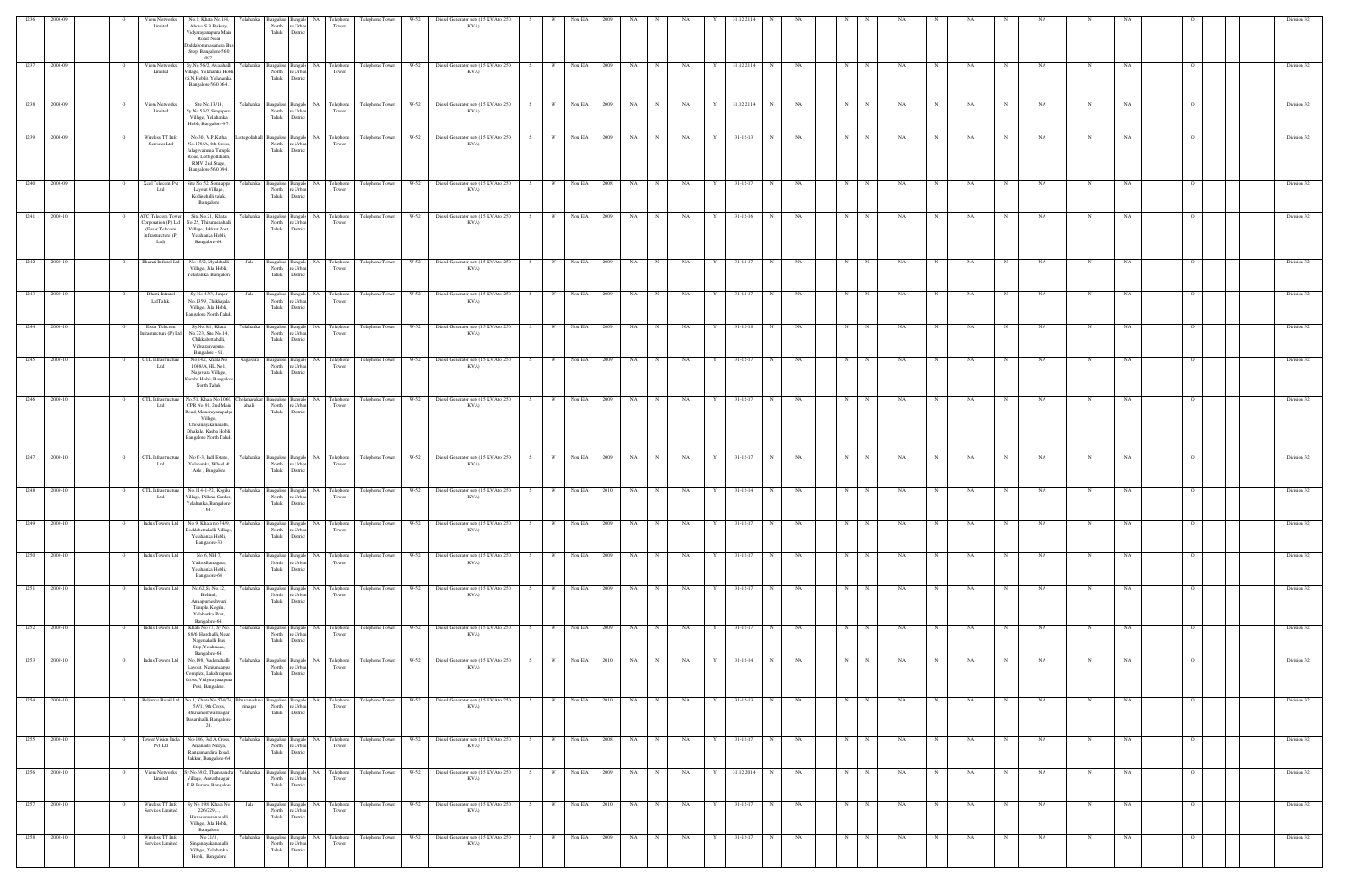| 1259         | 2009-10      | Wireless TT Info                 | No 13/13, 1st Main                                                                                                                                                       | r elahanka  |                                                       |                                                                              | 'elephon              | Telephone Tower                                               | W-52   |                                                                                                                            | Diesel Generator sets (15 KVA to 250           |    |          | Non EIA        |                     |           |             |             |   |                   |              |           |   |             |    |            |    |             |           |             |           |                | Division 32 |
|--------------|--------------|----------------------------------|--------------------------------------------------------------------------------------------------------------------------------------------------------------------------|-------------|-------------------------------------------------------|------------------------------------------------------------------------------|-----------------------|---------------------------------------------------------------|--------|----------------------------------------------------------------------------------------------------------------------------|------------------------------------------------|----|----------|----------------|---------------------|-----------|-------------|-------------|---|-------------------|--------------|-----------|---|-------------|----|------------|----|-------------|-----------|-------------|-----------|----------------|-------------|
|              |              | Services Limited                 | Road,<br>Chikkabommasandra<br>Yelahanka, Hobli,<br>Bangalore                                                                                                             |             | North<br>Taluk                                        | re Urba<br>District                                                          | Tower                 |                                                               |        |                                                                                                                            | KVA)                                           |    |          |                |                     |           |             |             |   |                   |              |           |   |             |    |            |    |             |           |             |           |                |             |
| 1260         | 2009-10      | Wireless TT Info<br>Services Ltd | Sy.No.33, Assessmen<br>No.42/24, 42/3, Ward<br>No.15, 2nd Cross,<br>Kodigehalli, Bangalore<br>92.                                                                        | Yelahanka   | Bangalore Bangalo<br>North re Urban<br>Taluk District | NA                                                                           | Telephone<br>Tower    | Telephone Tower                                               | W-52   |                                                                                                                            | Diesel Generator sets (15 KVA to 250<br>KVA)   |    | <b>W</b> | Non EIA        | 2009                | NA        |             | NA          |   | $31 - 12 - 18$    |              | NA        | N |             | NΑ |            | NA |             | NA        |             | NA        |                | Division 32 |
| 1261         | 2009-10      | Wireless TT Info<br>Services Ltd | No.90, Sy.No.80, Near<br>Monte Carlo,<br>Ananthapura Gate,<br>Puttenahalli Village,<br>Mohammed Issae<br>Layout, Yelahanka,<br>Bangalore -64.                            | Yelahanka   | Bangalore Bangalo<br>North<br>Taluk                   | NA<br>re Urba<br>District                                                    | Telephone<br>Tower    | Telephone Tower                                               | W-52   |                                                                                                                            | Diesel Generator sets (15 KVA to 250<br>KVA)   | S. | <b>W</b> | Non EIA        | - 2009              | NA        | N           | NA          | Y | $31 - 12 - 18$    |              | NA        | N |             | NA |            | NA |             | NA        | N           | NA        |                | Division 32 |
|              | 1262 2009-10 | Wireless TT Info<br>Services Ltd | No.414-106/7, Bellary<br>Road, NH-7,<br>Amruthahalli,<br>Kodigehalli Bus Stop<br>Cross, Bangalore - 92                                                                   | Yelahanka   | North<br>Taluk                                        | Bangalore Bangalo<br>re Urba<br>District                                     | NA Telephone<br>Tower | Telephone Tower                                               | $W-52$ |                                                                                                                            | Diesel Generator sets (15 KVA to 250<br>KVA)   | S  | <b>W</b> | Non EIA 2009   |                     | <b>NA</b> | N           | NA          | Y | $31 - 12 - 18$    | N            | NA        | N | $\mathbf N$ | NA |            | NA | $_{\rm N}$  | NA        | N           | NA        |                | Division 32 |
| 1263         | 2009-10      | Wireless TT Info<br>Services Ltd | Wireless TT Info<br>Services Ltd,<br>Sy.No.108/7, Jakkur<br>Village, Yelahanka<br>Hobli, Bangalore - 64.                                                                 | relahanka   | Bangalore Bangalo<br>North re Urban<br>Taluk District |                                                                              | NA Telephone<br>Tower | Telephone Tower                                               | W-52   |                                                                                                                            | Diesel Generator sets (15 KVA to 250<br>KVA)   | S  | W        | Non EIA 2009   |                     | NA        | $\mathbf N$ | NA          |   | $31 - 12 - 18$    | $\mathbf N$  | NA        | N |             | NA |            | NA |             | NA        |             | NA        |                | Division 32 |
| 1264         | 2009-10      | Wireless TT Info<br>Services Ltd | Sy.No.183, Bettahalast<br>Village, Jala Hobli,<br>Yelahanka,<br>Bangalore - 57.                                                                                          | Jala        | North<br>Taluk                                        | Bangalore Bangalo NA Telephone<br>re Urban<br>District                       | Tower                 | Telephone Tower                                               | W-52   |                                                                                                                            | Diesel Generator sets (15 KVA to 250<br>KVA)   | S. | W.       | Non EIA        | 2009                | NA        | N           | NA          | Y | $31 - 12 - 18$    | $\mathbf N$  | NA        | N | N           | NA | N          | NA | $\mathbf N$ | NA        | N           | NA        | $\Omega$       | Division 32 |
|              | 1265 2009-10 | Wireless TT Info<br>Services Ltd | No.1928/F, Bharavi<br>Complex, 8th Main,<br>14th Cross, Road,<br>Judicial Colony,<br>Bangalore-65.                                                                       | Yelahanka   | North re Urbar<br>Taluk                               | District                                                                     | Tower                 | Bangalore Bangalo NA Telephone Telephone Tower W-52           |        |                                                                                                                            | Diesel Generator sets (15 KVA to 250 S<br>KVA) |    |          | W Non EIA 2010 |                     | NA 1      | N           | NA          | Y | $31 - 12 - 14$    | $\mathbb{N}$ | <b>NA</b> | N | N           | NA | N          | NA | N           | NA        | N           | NA        |                | Division 32 |
| 1266         | 2009-10      | Wireless TT Info<br>Services Ltd | No.228/228, Ist Main<br>Road, Allasandra, Afte<br>Janapriya Apartments<br><b>GKVK Post Near</b><br>Yelahanka, Bangalore<br>65.                                           | relahanka   | Bangalore Bangalo<br>North re Urban<br>Taluk District |                                                                              | NA Telephone<br>Tower | Telephone Tower                                               | W-52   |                                                                                                                            | Diesel Generator sets (15 KVA to 250<br>KVA)   |    | W        | Non EIA        | - 2010              | NA        |             | NA          |   | $31 - 12 - 14$    | - N          | NA        | N |             | NA |            | NA |             | NA        | N           | NA        |                | Division 32 |
| 1267         | 2009-10      | Wireless TT Info<br>Services Ltd | Site No.70 new Khata<br>No.81/70A & 81/70B.<br>Old Khata No.587/545<br>Assessment No.81,<br>No.585, Old Middle<br>School Road, Ward<br>No.8, Yelahanka,<br>Bangalore-64. | relahanka   | Bangalore Bangalo<br>North<br>Taluk                   | NA<br>re Urbar<br>District                                                   | Telephone<br>Tower    | Telephone Tower                                               | W-52   |                                                                                                                            | Diesel Generator sets (15 KVA to 250<br>KVA)   | S. | W        | Non EIA        | - 2010              | NA        |             | NA          |   | $31 - 12 - 14$    |              | NA        | N |             | NA |            | NA |             | NA.       |             | NA        |                | Division 32 |
|              | 1268 2010-11 | Aircel Ltd                       | No.9/2, Kogilu,<br>Yelahanka, Bangalore<br>64                                                                                                                            | Yelahanka   | North re Urbar<br>Taluk                               | District                                                                     | Tower                 | Bangalore Bangalo NA Telephone Telephone Tower                | $W-52$ |                                                                                                                            | Diesel Generator sets (15 KVA to 250 S<br>KVA) |    | W        | Non EIA 2010   |                     | NA        | N           | NA          | Y | $31 - 12 - 14$    | N            | <b>NA</b> | N | $_{\rm N}$  | NA | N          | NA | N           | <b>NA</b> | $\mathbf N$ | NA        |                | Division 32 |
|              | 1269 2010-11 | Aircel Ltd                       | PropertyNo.97/896/B2,<br>Khata NO 632/97/896/B<br>2, Maruthinagar,<br>Venkatala Division,<br>Yelahanka, Bangalore-<br>64                                                 | Yelahanka   | Bangalore Bangalo<br>North re Urbar<br>Taluk          | District                                                                     | NA Telephone<br>Tower | Telephone Tower                                               | W-52   |                                                                                                                            | Diesel Generator sets (15 KVA to 250 S<br>KVA) |    | W        | Non EIA 2010   |                     | NA        | N           | NA          | Y | $31 - 12 - 14$    | N            | NA        | N | N           | NA | $_{\rm N}$ | NA | N           | NA        | $\mathbf N$ | NA        |                | Division 32 |
| 1270         | 2010-11      | Aircel Ltd                       | No.1, Khata No 15-1,<br>Balaji Building, Near<br>Akshaya Hospital, Attu<br>Main Road,<br>Santoshnagar,<br>Yelahanka New Town<br>Bangalore                                | relahanka   | North<br>Taluk                                        | Bangalore Bangalo NA Telephone<br>re Urban<br>District                       | Tower                 | Telephone Tower                                               | W-52   |                                                                                                                            | Diesel Generator sets (15 KVA to 250<br>KVA)   | S. | W.       | Non EIA 2010   |                     | NA 1      | N           | NA          | Y | $31 - 12 - 14$    | N            | NA        | N |             | NA |            | NA | N           | NA        |             | NA        |                | Division 32 |
|              | 1271 2010-11 | Aircel Ltd                       | Sy.No.15/2,<br>Kadiganahalli, Jala<br>Hobli, Yelahanka,<br>Bangalore                                                                                                     |             |                                                       | North re Urban<br>Taluk District                                             | Tower                 |                                                               |        | Yelahanka Bangalore Bangalo NA Telephone Telephone Tower W-52 Diesel Generator sets (15 KVA to 250 S W Non EIA 2010 NA N N | KVA)                                           |    |          |                |                     |           |             |             |   | NA   Y 31-12-14 N |              | NA        | N | $\mathbf N$ | NA | N          | NA | N           | NA        | N           | NA        |                | Division 32 |
|              | 1272 2010-11 | Aircel Ltd                       | No.9, AMS Layout, Opp<br>Defence Layout,<br>Vidyarnaypura                                                                                                                |             |                                                       | Yelahanka Bangalore Bangalo NA Telephone<br>North re Urban<br>Taluk District | Tower                 | Telephone Tower                                               | $W-52$ |                                                                                                                            | Diesel Generator sets (15 KVA to 250 S<br>KVA) |    | W        | Non EIA 2010   |                     | <b>NA</b> | N           | NA          | Y | $31 - 12 - 14$    | N            | NA        | N | $\mathbb N$ | NA |            | NA | $\mathbf N$ | NA        |             | NA        | $\overline{O}$ | Division 32 |
|              | 1273 2010-11 | Aircel Ltd                       | No.708, Vidyaranyapur<br>Main Road, HMT<br>Layout, Bangalore.92                                                                                                          |             | Taluk District                                        | Yelahanka Bangalore Bangalo NA Telephone<br>North re Urban                   | Tower                 | Telephone Tower                                               | $W-52$ |                                                                                                                            | Diesel Generator sets (15 KVA to 250<br>KVA)   | S  | <b>W</b> | Non EIA 2010   |                     | NA        | N           | NA          | Y | $31 - 12 - 14$    | N            | NA        | N |             | NA |            | NA |             | NA        | N           | NA        |                | Division 32 |
|              | 1274 2010-11 | Aircel Ltd                       | No.22, Old No<br>11/4,16th Cross, Jakkur<br>Layout, Bytarayanapura<br>Village, Yelahanka<br>Hobli, Bangalore.-64                                                         |             | Taluk District                                        | North re Urban                                                               | Tower                 | Yelahanka Bangalore Bangalo NA Telephone Telephone Tower W-52 |        |                                                                                                                            | Diesel Generator sets (15 KVA to 250 S<br>KVA) |    |          |                | W Non EIA 2010 NA N |           |             | NA          |   | Y 31-12-14 N      |              | NA        | N | $\mathbb N$ | NA | N          | NA | N           | <b>NA</b> | $\mathbf N$ | <b>NA</b> | $\Omega$       | Division 32 |
|              | 1275 2010-11 | Aircel Ltd                       | Site No1737,<br>Kodigenahalli<br>Kothihosahalli &<br>Bytarayanapura<br>illage, Yelahanka Hobli,<br>Bangalore.92                                                          | Yelahanka   | Taluk District                                        | North re Urban                                                               | Tower                 | Bangalore Bangalo NA Telephone Telephone Tower                | W-52   |                                                                                                                            | Diesel Generator sets (15 KVA to 250<br>KVA)   | S  | W        | Non EIA 2010   |                     | NA        | N           | NA          | Y | $31 - 12 - 14$    | N            | <b>NA</b> | N | N           | NA |            | NA | $_{\rm N}$  | NA        | N           | NA        | $\Omega$       | Division 32 |
|              | 1276 2010-11 | Aircel Ltd                       | No.31/1, Khata No.190,<br>Allalasandra Village,<br>Yelahanka Hobli,<br>Bangalore                                                                                         | Yelahanka   | Taluk District                                        | North re Urban                                                               | Tower                 | Bangalore Bangalo NA Telephone Telephone Tower W-52           |        |                                                                                                                            | Diesel Generator sets (15 KVA to 250 S<br>KVA) |    |          | W Non EIA 2010 |                     | NA 1      | N           | <b>NA</b>   |   | Y 31-12-14 N      |              | NA        | N | N           | NA | N          | NA | N           | <b>NA</b> | N           | NA        | $\overline{O}$ | Division 32 |
| 1277 2010-11 |              | Corporation Pvt Ltd              | ATC India Tower No 10, Chikkabettahalli<br>Village, Yelahanka<br>Hobli, Near AMS Laout<br>Vidyranapura, B,lore-97                                                        | Yelahanka   | Taluk District                                        | Bangalore Bangalo NA Telephone<br>North re Urban                             | Tower                 | Telephone Tower W-52                                          |        |                                                                                                                            | Diesel Generator sets (15 KVA to 250 S<br>KVA) |    |          | W Non EIA 2010 |                     | NA 1      | N           | NA          | Y | $31-12-14$ N      |              | NA        | N |             | NA |            | NA | $\mathbf N$ | NA        |             | NA        |                | Division 32 |
| 1278 2010-11 |              | Corporation Pvt Ltd              | ATC India Tower No.29, Kattigaenahalli<br>Village, Jala Hobli,<br>Yelahanka, Bangalore<br>North Taluk                                                                    |             | Taluk District                                        | North re Urban                                                               | Tower                 | Yelahanka Bangalore Bangalo NA Telephone Telephone Tower      | W-52   |                                                                                                                            | Diesel Generator sets (15 KVA to 250 S<br>KVA) |    |          | W Non EIA 2010 |                     | NA 1      | N           | N           | Y | 31-12-14 N        |              | NA        | N | N           | NA | N          | N  | N           | NA        | $_{\rm N}$  | NA        | $\Omega$       | Division 32 |
|              | 1279 2010-11 | ATC India Tower                  | Sy.No.92/2A, Katha<br>Corporation Pvt Ltd No.98, Ananthapura<br>Main Road,<br>Singanayakanahalli                                                                         |             | Taluk District                                        | North re Urban                                                               | Tower                 | Yelahanka Bangalore Bangalo NA Telephone Telephone Tower W-52 |        |                                                                                                                            | Diesel Generator sets (15 KVA to 250 S<br>KVA) |    | w I      | Non EIA 2010   |                     | NA        | N           | N           | Y | 31-12-15          | N            | NA        | N |             | NA |            |    | N           | NA        | N           | NA        | $\overline{O}$ | Division 32 |
|              | 1280 2010-11 | orporation Pvt Ltd               | ATC India Tower No.31/1G, Attur Layout,<br>Yeshwanthapura Main<br>Road, Yelahanka                                                                                        | Yelahanka l | North<br>Taluk                                        | Bangalore Bangalo NA Telephone<br>re Urbar<br>District                       | Tower                 | Telephone Tower                                               | W-52   |                                                                                                                            | Diesel Generator sets (15 KVA to 250<br>KVA)   | S  | <b>W</b> | Non EIA 2010   |                     | <b>NA</b> | N           | $\mathbf N$ | Y | $31 - 12 - 15$    | $_{\rm N}$   | NA        | N |             | NA | N          |    | $_{\rm N}$  | NA        | N           | NA        |                | Division 32 |
|              |              |                                  |                                                                                                                                                                          |             |                                                       |                                                                              |                       |                                                               |        |                                                                                                                            |                                                |    |          |                |                     |           |             |             |   |                   |              |           |   |             |    |            |    |             |           |             |           |                |             |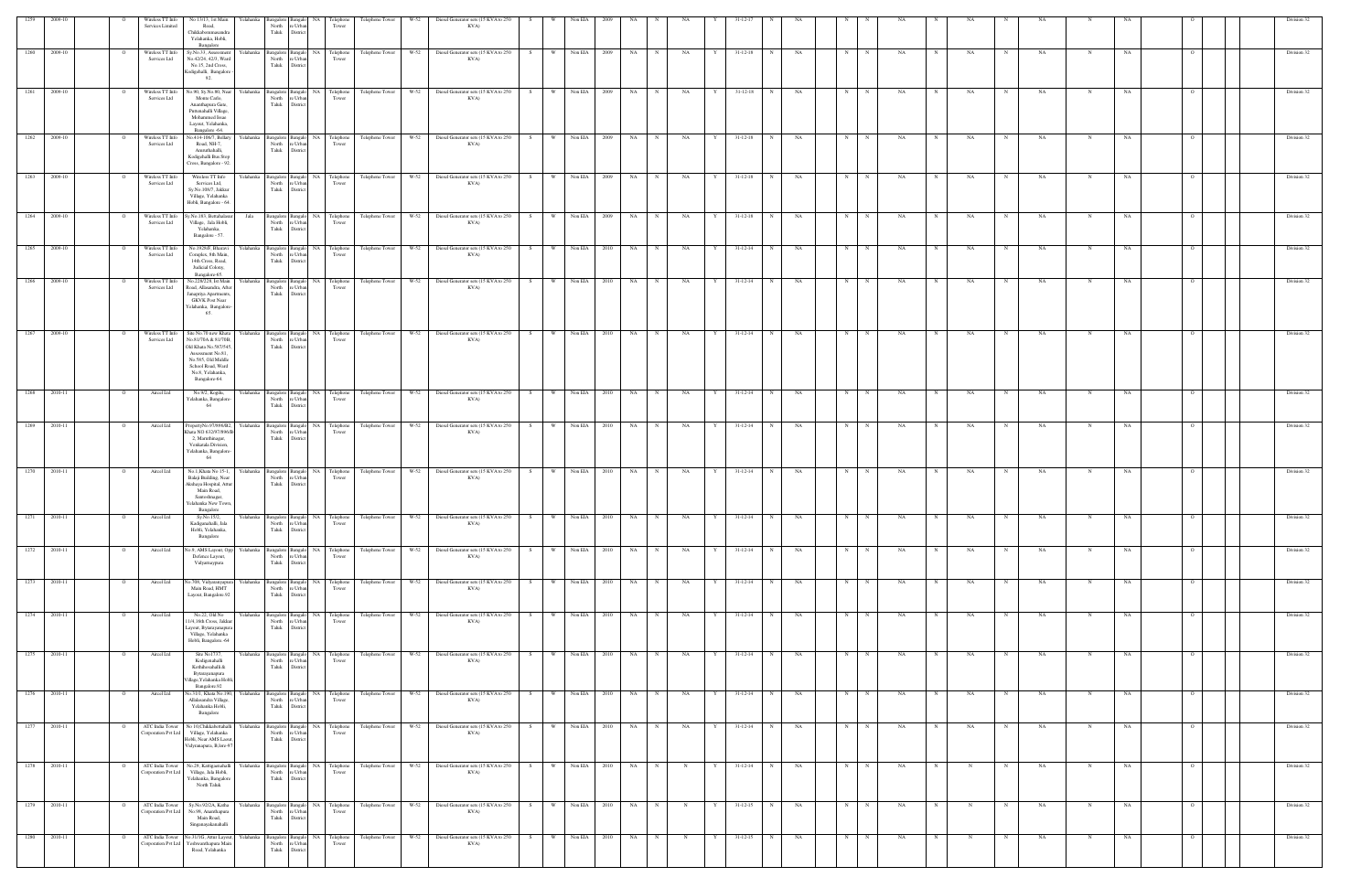| 1281 |         |                | ATC India Tower<br>Corporation Pvt Ltd    | Sy.No.37/4, Katha<br>No.471/289/37/4/52,<br>Shivanahalli Village,<br>Jakkur, Yelahanka<br>Hobli, Bangalore.                                                    | Yelahanka<br>North          | angalore Bangalo<br>re Urbar<br>Taluk District        | NA Telephone<br>Tower                                                                                                                                                           | Telephone Tower      | W-52   | Diesel Generator sets (15 KVA to 250<br>KVA)                                                                      |       |     | Non EIA           |             |             |                |                |                               |           |   |            |           |                   |             |           |            |             |            |  | Division 32 |
|------|---------|----------------|-------------------------------------------|----------------------------------------------------------------------------------------------------------------------------------------------------------------|-----------------------------|-------------------------------------------------------|---------------------------------------------------------------------------------------------------------------------------------------------------------------------------------|----------------------|--------|-------------------------------------------------------------------------------------------------------------------|-------|-----|-------------------|-------------|-------------|----------------|----------------|-------------------------------|-----------|---|------------|-----------|-------------------|-------------|-----------|------------|-------------|------------|--|-------------|
| 1282 | 2010-11 |                | ATC Tower<br>ompany of India (P<br>Ltd,   | ATC Tower Company of Rachenahalli<br>India (P) Ltd, Sy.No.44,<br>Rachenahalli,<br>Dr.Shivaramakaranath<br>Nagar Post,<br>Opp.Gokuldas Exports,<br>Bangalore-77 | North<br>Taluk              | re Urban<br>District                                  | Bangalore Bangalo NA Telephone<br>Tower                                                                                                                                         | Telephone Tower      | W-52   | Diesel Generator sets (15 KVA to 250<br>KVA)                                                                      | S.    | W   | Non EIA<br>2010   | NA          |             | NA             |                | $31 - 12 - 14$<br>$_{\rm N}$  | NA        | N |            | <b>NA</b> | NA                |             | NA        |            | NA          |            |  | Division 32 |
| 1283 | 2010-11 |                | ATC Tower<br>Company of India (P<br>Ltd,  | ATC Tower Company of Yelahanka<br>India (P) Ltd, No.689,<br>3rd Phase, Sector 'A'<br>Yelahanaka New Town,<br>Bangalore-64                                      |                             | Bangalore Bangalo<br>North re Urban<br>Taluk District | NA Telephone<br>Tower                                                                                                                                                           |                      |        | Telephone Tower W-52 Diesel Generator sets (15 KVA to 250<br>KVA)                                                 | - S - |     | W Non EIA<br>2010 | NA          | $\mathbf N$ | NA             | $31 - 12 - 14$ | N                             | NA        | N | $_{\rm N}$ | NA.       | NA                |             | NA        | N          | NA          |            |  | Division 32 |
| 1284 | 2010-11 | $\overline{O}$ | ATC Tower<br>'ompany of India (P)<br>Ltd, | ATC Tower Company of Yelahanka<br>India (P) Ltd,<br>Sonnegowda Complex,<br>Kodigehalli Main Road,<br>Sahakaranagar,<br>Yelahanaka Hobli,<br>Bangalore-92       |                             | North re Urban<br>Taluk District                      | Tower                                                                                                                                                                           |                      |        | Bangalore Bangalo NA Telephone Telephone Tower W-52 Diesel Generator sets (15 KVA to 250<br>KVA)                  | S     |     | W Non EIA<br>2010 | NA 1        | N           | NA<br>Y        | $31 - 12 - 14$ | N                             | NA        |   | N<br>N     | NA.       | $_{\rm N}$<br>NA  |             | NA        | N          | NA          |            |  | Division 32 |
| 1285 | 2010-11 | $\mathbf{o}$   | GTL Infrastructure<br>Ltd                 | Property Bearing Site<br>No. 25, Kodehallli<br>Village, Yelahanka<br>Hobli, Bangalore                                                                          | Yelahanka<br>North<br>Taluk | re Urbar<br>District                                  | Tower                                                                                                                                                                           |                      |        | Bangalore Bangalo NA Telephone Telephone Tower W-52 Diesel Generator sets (15 KVA to 250<br>KVA)                  | S     |     | W Non EIA 2010    | NA 1        | N           | N<br>Y         |                | 31-12-14<br>N                 | NA        |   | N<br>N     | NA.       |                   | $\mathbf N$ | NA        | N          | NA          |            |  | Division 32 |
| 1286 | 2010-11 | $\overline{O}$ | GTL Infrastructure<br>Ltd                 | No.849/1, A Block,<br>Sahakaranagar,<br>Bangalore                                                                                                              | Yelahanka                   | Taluk District                                        | $\begin{tabular}{l c c} \textbf{Bagalore} & \textbf{Bagalo} & \textbf{NA} & \textbf{Telephone} \\ \hline \textbf{North} & \textbf{re Urban} & \textbf{ Tower} \\ \end{tabular}$ | Telephone Tower W-52 |        | Diesel Generator sets (15 KVA to 250<br>KVA)                                                                      | S     | w I | Non EIA<br>2010   | NA          | N           | NA             |                | $31 - 12 - 14$<br>N           | NA        | N | N          | NA.       | N<br>N            |             | NA        | N          | NA          | - 0        |  | Division 32 |
| 1287 | 2010-11 | $\mathbf{o}$   | GTL Infrastructure<br>Ltd                 | Site No.2, No.473,<br>Sy.No.25/3,<br>A.B.Complex,<br>Hesaraghatta Main<br>Road, Sanbram College.<br>M.S.Palya, Yelahanka,<br>Bangalore.                        | Yelahanka                   | North re Urban<br>Taluk District                      | Bangalore Bangalo NA Telephone<br>Tower                                                                                                                                         |                      |        | Telephone Tower W-52 Diesel Generator sets (15 KVA to 250<br>KVA)                                                 | S     | W   | Non EIA 2010      | NA 1        | $_{\rm N}$  | NA             |                | $31 - 12 - 14$<br>N           | <b>NA</b> | N | N          | NA.       |                   |             | NA        | N          | NA          |            |  | Division 32 |
| 1288 | 2010-11 |                | GTL Infrastructur<br>Ltd                  | Khata No.30/2, Site<br>No.5, Bytarayanapura,<br>Kodigehalli Village,<br>Sanjivinagar, Yelahanka                                                                | North<br>Taluk              | Bangalore Bangalo<br>re Urba<br>District              | NA Telephone<br>Tower                                                                                                                                                           | Telephone Tower W-52 |        | Diesel Generator sets (15 KVA to 250<br>KVA)                                                                      |       |     | Non EIA<br>2010   | NA          |             | NA             |                | $31 - 12 - 14$                | NA        |   |            |           |                   |             | NA        |            |             |            |  | Division 32 |
| 1289 | 2010-11 | $\overline{O}$ | Ltd                                       | India Telecom Infra Site No.1002, Yelahanka Yelahanka<br>Municipal Khata No<br>1050/1002, Judicial<br>Layout, Allalasandra                                     | North                       | Bangalore Bangalo<br>re Urban<br>Taluk District       | NA Telephone<br>Tower                                                                                                                                                           | Telephone Tower      | W-52   | Diesel Generator sets (15 KVA to 250<br>KVA)                                                                      | S.    | W   | Non EIA<br>2010   | NA          |             | N              | 31-12-14       | N                             | NA        | N | $_{\rm N}$ | NA        |                   |             | NA        | N          | NA          | $\Omega$   |  | Division 32 |
| 1290 | 2010-11 | $\overline{O}$ | India Telecom Infra<br>Ltd                | No139, Khata No142,<br>20th Cross, 1st Main, 1st<br>Stage, Maruthinagar,<br>Kogilu Road, Yelahanka,<br>Bangalore                                               | Yelahanka                   | North re Urban<br>Taluk District                      | Tower                                                                                                                                                                           |                      |        | Bangalore Bangalo NA Telephone Telephone Tower W-52 Diesel Generator sets (15 KVA to 250 S W Non EIA 2009<br>KVA) |       |     |                   | NA 1        | N           | N<br>Y         | 31-12-13       | N                             | <b>NA</b> |   | N<br>N     | NA.       | $_{\rm N}$<br>N   | N           | <b>NA</b> | $_{\rm N}$ | NA          | $\circ$    |  | Division 32 |
| 1291 | 2010-11 | $\overline{O}$ | India Telecom Infra<br>Ltd                | Site No.40/41,<br>Chikkabettahalli,<br>Vidyaranyapura Post,<br>Yelahanka New Town<br>Main Road, Bangalore                                                      | Yelahanka<br>North<br>Taluk | re Urbar<br>District                                  | Bangalore Bangalo NA Telephone<br>Tower                                                                                                                                         | Telephone Tower W-52 |        | Diesel Generator sets (15 KVA to 250<br>KVA)                                                                      | S     | W   | Non EIA 2009      | NA          | N           | N<br>Y         | $31 - 12 - 13$ | N                             | NA        | N | N          | NA        |                   |             | NA        |            | NA          |            |  | Division 32 |
| 1292 | 2010-11 | $\Omega$       | India Telecom Infra<br>Ltd                | No.778/648, Yalamuri<br>Complex, Next to SBM<br>Hospital Road,<br>Yelahanka old<br>Town.Bnagalore                                                              | Yelahanka<br>North          | re Urban<br>Taluk District                            | Bangalore Bangalo NA Telephone<br>Tower                                                                                                                                         |                      |        | Telephone Tower W-52 Diesel Generator sets (15 KVA to 250<br>KVA)                                                 | S     |     | W Non EIA<br>2009 | <b>NA</b>   |             | N              |                | $31 - 12 - 13$<br>N           | NA        | N | N          | NA        |                   |             | NA        |            | NA          |            |  | Division 32 |
| 1293 | 2010-11 | $\mathbf{o}$   | India Telecom Infra<br>Ltd                | No 133/1, 2nd Main,<br>Balaji Layout, Bangalore-<br>97                                                                                                         | Yelahanka                   | North re Urban<br>Taluk Distri                        | Bangalore Bangalo NA Telephone<br>Tower                                                                                                                                         | Telephone Tower      | $W-52$ | Diesel Generator sets (15 KVA to 250<br>KVA)                                                                      | S     | W   | Non EIA<br>2009   | NA          |             |                | $31 - 12 - 13$ |                               | NA        |   |            |           |                   |             | NA        |            |             |            |  | Division 32 |
| 1294 | 2010-11 | YTC            | <b>Indus Towers Ltd</b>                   | Indus Towers Ltd,<br>Sy.No.30/1,<br>Kodigenahalli Village &<br>Post, Yelahanka Hobli,<br><b>Bangalore Rural District</b>                                       | Yelahanka<br>North<br>Taluk | e Urbar<br>District                                   | Bangalore Bangalo NA Telephone<br>Tower                                                                                                                                         | Telephone Tower      | W-52   | Diesel Generator sets (15 KVA to 250<br>KVA)                                                                      | S.    | W   | Non EIA           | NA          |             | NA<br>Y        |                | $\mathbf N$<br>NA             | NA        | N | N          | NA        | NA                |             | NA        |            | NA          | YTC        |  | Division 32 |
| 1295 | 2010-11 | <b>YTC</b>     | Indus Towers Ltd                          | Indus Towers Ltd,<br>No.43, Ist Main, Impac<br>College Road, Amco<br>ayout, Kodigehalli Post,<br>Sahakaranagar,<br>Bangalore-92.                               | Yelahank<br>North<br>Taluk  | angalore Bangalo<br>re Urba<br>District               | NA Telephone<br>Tower                                                                                                                                                           | Telephone Tower      |        | W-52 Diesel Generator sets (15 KVA to 250<br>KVA)                                                                 | S     |     | W Non EIA         | NA 1        | N           | <b>NA</b><br>Y | NA             | N                             | NA        | N | N          | NA        | NA<br>$\mathbf N$ | $\mathbf N$ | NA        |            | NA          | <b>YTC</b> |  | Division 32 |
| 1296 | 2010-11 | $\overline{O}$ | Indus Towers Ltd                          | Indus Towers Ltd, Site<br>No.24, Khata No.221<br>Kodigehalli Main Road,<br>Balaji Layout, Opp Tata<br>Nagar, Bangalore-94.                                     | Yelahanka                   | Bangalore Bangalo<br>North re Urban<br>Taluk District | NA Telephone<br>Tower                                                                                                                                                           | Telephone Tower      | W-52   | Diesel Generator sets (15 KVA to 250<br>KVA)                                                                      | S     | W   | Non EIA<br>2010   | NA          | $_{\rm N}$  | NA<br>Y        | 31-12-14       | N                             | NA        | N | N          | <b>NA</b> | $\mathbf N$<br>NA | N           | NA        | N          | NA          | $\circ$    |  | Division 32 |
| 1297 | 2010-11 | YTC            | Indus Towers Ltd                          | No.59 CMC Khata<br>No.71/38, 2nd Cross,<br>Muneshwara<br>ayout, Yelahanka Nev<br>Town, Bangalore-64                                                            | Yelahanka<br>North<br>Taluk | re Urban<br>District                                  | Bangalore Bangalo NA Telephone<br>Tower                                                                                                                                         | Telephone Tower      | W-52   | Diesel Generator sets (15 KVA to 250<br>KVA)                                                                      | S     | W \ | Non EIA           | NA          | N           | NA<br>Y        | NA             | N                             | NA        | N | N          | NA        | NA<br>$_{\rm N}$  | N           | NA        | N          | NA          | <b>YTC</b> |  | Division 32 |
| 1298 | 2010-11 | $\Omega$       |                                           | Indus Towers Ltd 43/8, Doddajala Village,<br>Sadahalli Gate, Behind<br>ITC Petrol pump Road,<br>Jala, Bangalore                                                | Jala<br>North<br>Taluk      | re Urbar<br>District                                  | angalore Bangalo NA Telephone<br>Tower                                                                                                                                          |                      |        | Telephone Tower W-52 Diesel Generator sets (15 KVA to 250 S<br>KVA)                                               |       |     | W Non EIA 2010    | NA N        |             | NA<br>Y        |                | $31-12-14$ N                  | NA        |   | $N$   $N$  | NA.       | NA<br>N           | $\mathbf N$ | NA        |            | NA          | $\Omega$   |  | Division 32 |
| 1299 | 2010-11 | $\circ$        | Indus Towers Ltd                          | Sy.No.27/1, Khata<br>No.2369, 11th Main,<br>11th Cross, Anthony<br>Layout, Mariyanapalya,<br>HA Form Post, Near<br>Coffe Layout, Bangalore                     | Yelahanka<br>North          | Bangalore Bangalo<br>re Urban<br>Taluk District       | NA Telephone<br>Tower                                                                                                                                                           | Telephone Tower      | W-52   | Diesel Generator sets (15 KVA to 250<br>KVA)                                                                      | S.    | W.  | Non EIA<br>2010   | <b>NA</b>   |             | NA             | $31 - 12 - 14$ | N                             | NA        | N | $_{\rm N}$ | NA        | NA                |             | NA        |            | NA          |            |  | Division 32 |
| 1300 | 2010-11 | $\circ$        | Indus Towers Ltd                          | Sy No 51/1, 51/2,<br>Crishnappa Apartment<br>Balaji Layout,<br>Shakthinagar, Tatanagar<br>Circle, Bangalore                                                    | Yelahanka<br>North<br>Taluk | Bangalore Bangalo<br>e Urbar<br>District              | NA Telephone<br>Tower                                                                                                                                                           | Telephone Tower      | W-52   | Diesel Generator sets (15 KVA to 250<br>KVA)                                                                      | S.    | W   | Non EIA<br>2010   | $_{\rm NA}$ |             | NA<br>Y        |                | $31 - 12 - 14$<br>$\mathbf N$ | NA        | N |            | NA        | NA                |             | NA        |            | NA          |            |  | Division 32 |
| 1301 | 2010-11 | $\overline{O}$ | Indus Towers Ltd                          | Sy.No.14, Kathigenahalli<br>Village, Opp reva<br>College, Jala Hobli,<br>Yelahanka Bangalore                                                                   | Yelahanka<br>North<br>Taluk | angalore Bangalo<br>re Urbar<br>District              | NA Telephone<br>Tower                                                                                                                                                           | Telephone Tower      | W-52   | Diesel Generator sets (15 KVA to 250<br>KVA)                                                                      | S     | W 1 | Non EIA<br>2010   | <b>NA</b>   | $\mathbf N$ | NA<br>Y        |                | $31-12-14$<br>N               | NA        | N | N          | NA        | NA                | N           | NA        | N          | $_{\rm NA}$ | $\Omega$   |  | Division 32 |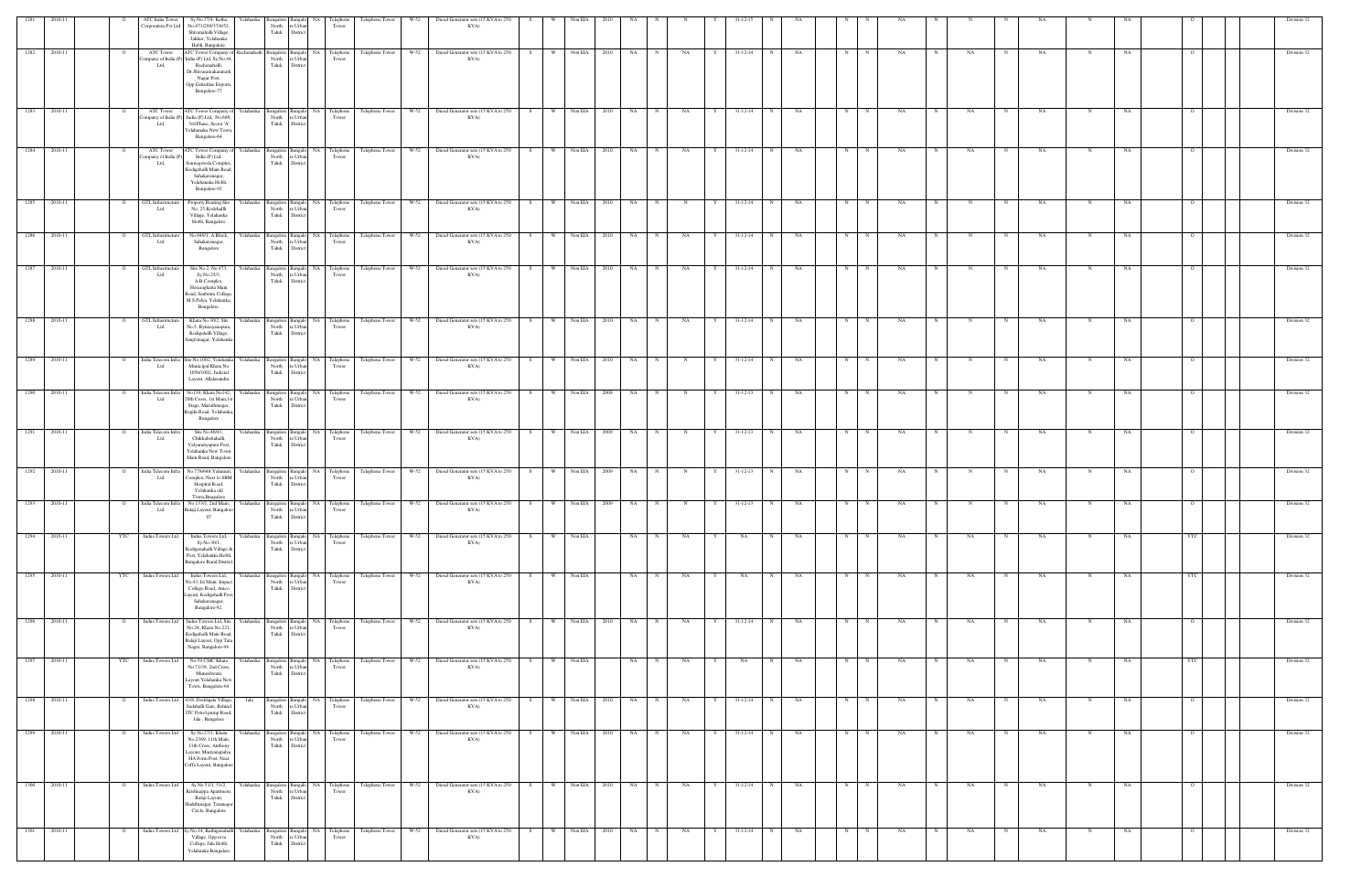| 1302 | 2010-11      |                | Indus Towers Ltd        | No.28, Khata No<br>1212/1913,<br>Chowdeshwari Layout<br>Yelahanka, Bangalore                                                                                              | Yelahank<br>North<br>Taluk  | re Urba<br>District                                   | Telephone<br>Tower                      | Telephone Tower                                | W-52   | Diesel Generator sets (15 KVA to 250<br>KVA)                                                     |     |     | Non EIA           |                   |                          |             |   |                |   |    |            |              |                          |              |             |           |             |    |                |  | Division 32 |
|------|--------------|----------------|-------------------------|---------------------------------------------------------------------------------------------------------------------------------------------------------------------------|-----------------------------|-------------------------------------------------------|-----------------------------------------|------------------------------------------------|--------|--------------------------------------------------------------------------------------------------|-----|-----|-------------------|-------------------|--------------------------|-------------|---|----------------|---|----|------------|--------------|--------------------------|--------------|-------------|-----------|-------------|----|----------------|--|-------------|
| 1303 | 2010-11      | YTC            | Indus Towers Ltd        | Site No 43, khata No<br>203/210, Kattigenahalli<br>Village, Babanagr, Jala<br>Hobli, Yelahanka,<br>Bangalore                                                              | Yelahanka<br>North<br>Taluk | re Urban<br>District                                  | Bangalore Bangalo NA Telephone<br>Tower | Telephone Tower                                | W-52   | Diesel Generator sets (15 KVA to 250<br>KVA)                                                     | S.  | W   | Non EIA           | NA                |                          | NA          |   | NA             | N | NA | N          |              | <b>NA</b>                | NA           |             | NA        |             | NA | YTC            |  | Division 32 |
| 1304 | 2010-11      | $\overline{O}$ |                         | Indus Towers Ltd No 1820/12, 8th Cross,<br>Sahakaranagar,                                                                                                                 | Yelahanka<br>North          | re Urbar                                              | Bangalore Bangalo NA Telephone<br>Tower | Telephone Tower                                |        | W-52 Diesel Generator sets (15 KVA to 250<br>KVA)                                                | S   |     | W Non EIA<br>2010 | NA                | $\mathbf N$              | NA          |   | $31 - 12 - 14$ | N | NA | N          | N            | NA                       | NA           |             | NA        | N           | NA |                |  | Division 32 |
| 1305 | 2010-11      | $\overline{O}$ | Indus Towers Ltd        | Bangalore<br>Sy.No.118, Tharahunase                                                                                                                                       | Taluk<br>Yelahanka          | District<br>Bangalore Bangalo                         | NA Telephone                            | Telephone Tower                                | W-52   | Diesel Generator sets (15 KVA to 250                                                             | S.  | W   | Non EIA<br>2010   | NA                |                          | N           | Y | $31 - 12 - 14$ | N | NA | N          |              | NA                       |              |             | NA        | N           | NA |                |  | Division 32 |
|      |              |                |                         | Village, Jala Hobli,<br>Bangalore                                                                                                                                         |                             | North re Urban<br>Taluk District                      | Tower                                   |                                                |        | KVA)                                                                                             |     |     |                   |                   |                          |             |   |                |   |    |            |              |                          |              |             |           |             |    |                |  |             |
| 1306 | 2010-11      | $\overline{O}$ | Indus Towers Ltd        | Site No18, Khata No.28,<br>Veerasangapura Village<br>Yelahanka, Bangalore                                                                                                 | Yelahanka<br>North<br>Taluk | re Urban<br>District                                  | Bangalore Bangalo NA Telephone<br>Tower | Telephone Tower                                | $W-52$ | Diesel Generator sets (15 KVA to 250<br>KVA)                                                     | S.  | W.  | Non EIA           | 2010<br>NA        |                          | $\mathbf N$ | Y | $31 - 12 - 14$ | N | NA | N          |              | NA                       |              |             | NA        | -N          | NA |                |  | Division 32 |
| 1307 | 2010-11      | $\circ$        |                         | Indus Towers Ltd Sy.No.51/6,A grahara<br>Village, Sampigehalli<br>Road, Yelahanka,<br>Bangalore-64                                                                        | Yelahanka<br>North<br>Taluk | re Urbar<br>District                                  | Bangalore Bangalo NA Telephone<br>Tower |                                                |        | Telephone Tower W-52 Diesel Generator sets (15 KVA to 250<br>KVA)                                | S   |     | W Non EIA 2010    |                   | <b>NA</b><br>$\mathbf N$ | N           | Y | $31 - 12 - 14$ | N | NA | N          | N            | NA                       |              | N           | NA        |             | NA |                |  | Division 32 |
| 1308 | 2010-11      | $\circ$        | <b>Indus Towers Ltd</b> | Sy No 55, Nagavara<br>Road, Bellahalli Village,<br>Yelahanka Post,<br><b>Bangalore Rural Dist</b>                                                                         | Yelahanka<br>North          | Bangalore Bangalo<br>re Urban<br>Taluk District       | NA Telephone<br>Tower                   | Telephone Tower                                | $W-52$ | Diesel Generator sets (15 KVA to 250<br>KVA)                                                     | S.  | W.  | Non EIA<br>2010   | NA                |                          | N           |   | 31-12-14       | N | NA | N          |              | NA                       |              |             | NA        | N           | NA |                |  | Division 32 |
| 1309 | 2010-11      | $\mathbf{o}$   | Indus Towers Ltd        | No 22, 1st Main, 6th A<br>Cross, Attur Layout.<br>Yelahanka, Bnagalore-<br>64                                                                                             | Yelahanka<br>North          | re Urban<br>Taluk District                            | Bangalore Bangalo NA Telephone<br>Tower | Telephone Tower                                | $W-52$ | Diesel Generator sets (15 KVA to 250<br>KVA)                                                     | S   | W   | Non EIA<br>2010   | NA                |                          | $_{\rm N}$  |   | 31-12-14       | N | NA | N          | N            | NA                       |              |             | NA        |             | NA |                |  | Division 32 |
| 1310 | 2010-11      |                | <b>Indus Towers Ltd</b> | Site No 65/3/1, Krishna<br>Temple Road,<br>Doddabommasandra<br>Vidyaranyapura Post,                                                                                       | Yelahanka<br>North<br>Taluk | Bangalore Bangalo<br>re Urbar<br>District             | NA Telephone<br>Tower                   | Telephone Tower                                | W-52   | Diesel Generator sets (15 KVA to 250<br>KVA)                                                     | S.  | W   | Non EIA<br>2010   | NA                |                          |             |   | $31 - 12 - 14$ |   | NA |            |              | <b>NA</b>                |              |             | NA        |             | NA |                |  | Division 32 |
| 1311 | 2010-11      | $\overline{O}$ | Indus Towers Ltd        | Bangalore-97<br>Sy No.2/3, Ananthapur<br>Village & Post,<br>Bangalore-64                                                                                                  | Yelahanka<br>North<br>Taluk | Bangalore Bangalo<br>re Urba<br>District              | NA Telephone<br>Tower                   | Telephone Tower                                | W-52   | Diesel Generator sets (15 KVA to 250<br>KVA)                                                     | S.  | W · | Non EIA           | 2010<br>NA        |                          |             |   | 31-12-14       | N | NA | $_{\rm N}$ |              | NA                       |              |             | NA        |             | NA |                |  | Division 32 |
| 1312 | 2010-11      | $\mathbf{o}$   | Indus Towers Ltd        | Gourish Provision Store<br>Building, No541/A, LIG                                                                                                                         | Yelahanka                   | Bangalore Bangalo<br>North re Urban                   | NA Telephone<br>Tower                   | Telephone Tower                                | W-52   | Diesel Generator sets (15 KVA to 250<br>KVA)                                                     | S.  | W   | Non EIA<br>2010   | NA                |                          |             |   | $31 - 12 - 14$ | N | NA | N          |              | NA                       |              |             | NA        |             |    |                |  | Division 32 |
| 1313 | 2010-11      | $\overline{O}$ | Indus Towers Ltd        | 4th Main, 4th Phase,<br>Yelahanka New Towm,<br>Bnagalore 64<br>Door No.233,                                                                                               | Yelahanka                   | Taluk District                                        | Bangalore Bangalo NA Telephone          | Telephone Tower                                | W-52   | Diesel Generator sets (15 KVA to 250                                                             | S.  | W   | Non EIA           | <b>NA</b><br>2010 |                          | N           | Y | $31 - 12 - 14$ | N | NA | N          | N            | NA                       |              | N           | NA        | N           | NA |                |  | Division 32 |
|      |              |                |                         | Vidyaranyapura Post,<br>Vardaraya Nagar,<br>Bangalore-97                                                                                                                  | North<br>Taluk              | re Urban<br>District                                  | Tower                                   |                                                |        | KVA)                                                                                             |     |     |                   |                   |                          |             |   |                |   |    |            |              |                          |              |             |           |             |    |                |  |             |
| 1314 | 2010-11      | $\overline{O}$ | Indus Towers Ltd        | Khata No.11,<br>Chikkanahalli, Jala<br>Hobli, Bandakodigehall<br>Bagalur, Bangalore<br>North Tq                                                                           | Yelahanka<br>North<br>Taluk | re Urba<br>District                                   | Bangalore Bangalo NA Telephone<br>Tower |                                                |        | Telephone Tower W-52 Diesel Generator sets (15 KVA to 250<br>KVA)                                | S   |     | W Non EIA 2010    | NA                | $\mathbf N$              | N           |   | $31 - 12 - 14$ | N | NA | N          | N            | NA<br>$\mathbf N$        | $\mathbb N$  | N           | NA        | N           | NA |                |  | Division 32 |
| 1315 | 2010-11      | $\circ$        | Indus Towers Ltd        | Sy No.39/1, Srirampura<br>Yelahanka Hobli,<br>Bangalore-64                                                                                                                | Yelahanka                   | Bangalore Bangalo<br>North re Urban<br>Taluk District | NA Telephone<br>Tower                   | Telephone Tower                                | W-52   | Diesel Generator sets (15 KVA to 250<br>KVA)                                                     | S   | W   | Non EIA<br>2010   | NA                |                          |             |   | $31 - 12 - 14$ |   | NA | N          | N            | NA                       |              |             | NA        |             | NA |                |  | Division 32 |
| 1316 | $-2010-11$   | $\overline{O}$ |                         | Indus Towers Ltd Khata No.1212/1913, Yelahanka Bangalore Bangalo NA Telephone Telephone Tower W-52<br>No.28. Chowdeshwari<br>Layout, Yelahanka,<br><b>Bangalore North</b> | North                       | Taluk District                                        | Tower                                   |                                                |        | Diesel Generator sets (15 KVA to 250<br>KVA)                                                     | S   | W   | Non EIA           | 2010<br>NA        |                          |             |   | $31 - 12 - 14$ |   | NA |            |              | NA                       |              |             | NA        |             | NA |                |  | Division 32 |
| 1317 | 2010-11      |                | Indus Towers Ltd        | <b>Indus Towers</b><br>Ltd, No.488, Vidyasagar<br>English School, Attur<br>Layout, Yelahanka,<br>Bangalore-64                                                             | North<br>Taluk              | re Urbar<br>District                                  | Bangalore Bangalo NA Telephone<br>Tower |                                                |        | Telephone Tower W-52 Diesel Generator sets (15 KVA to 250<br>KVA)                                |     |     | W Non EIA 2010    |                   | <b>NA</b>                |             |   | $31 - 12 - 14$ | N | NA |            | N            |                          |              |             | NA.       |             |    |                |  | Division 32 |
| 1318 | 2010-11      | $\overline{O}$ | <b>Indus Towers Ltd</b> | No 30/1, Jakkur Main<br>Road, Amruthahalli<br>Village, Sahakaranagar                                                                                                      | Yelahanka<br>North          | Bangalore Bangalo<br>re Urban<br>Taluk District       | NA Telephone<br>Tower                   | Telephone Tower                                | W-52   | Diesel Generator sets (15 KVA to 250<br>KVA)                                                     | S.  | W \ | Non EIA<br>2009   |                   | NA<br>$\mathbf N$        | N           | Y | $31 - 12 - 14$ | N | NA | N          | N            | NA<br>$_{\rm N}$         | $\mathbb{N}$ |             | <b>NA</b> | N           | NA | $\Omega$       |  | Division 32 |
| 1319 | 2010-11      | $\overline{O}$ | Indus Towers Ltd        | Post, Yelahanka,<br>Bangalore.<br>No.1/16, Maruthi Nilaya,                                                                                                                | Yelahanka                   |                                                       |                                         | Bangalore Bangalo NA Telephone Telephone Tower | W-52   | Diesel Generator sets (15 KVA to 250                                                             | S   | w I | Non EIA 2010      |                   | NA 1<br>$\mathbf N$      | N           | Y | $31 - 12 - 14$ | N | NA | N          | N            | <b>NA</b><br>$\mathbf N$ | N            | N           | NA        | N           | NA | $\overline{O}$ |  | Division 32 |
| 1320 | 2010-11      |                | YTC Indus Towers Ltd    | Kodigehalli, Bangalore-<br>67<br>Sy No.45/3, No42,                                                                                                                        | Yelahanka                   | North re Urban<br>Taluk District                      | Tower<br>Bangalore Bangalo NA Telephone |                                                |        | KVA)<br>Telephone Tower W-52 Diesel Generator sets (15 KVA to 250                                | S   |     | W Non EIA 2010    |                   | NA N<br>N                | N           | Y |                | N | NA | N          | N            | NA<br>$\mathbf N$        | N            | N           | NA        | N           | NA | <b>YTC</b>     |  | Division 32 |
|      |              |                |                         | Ravindra Building, 2nd<br>Main, 2nd Cross,<br>Surabhi Layout,<br>Yelahanka, Bangalore-<br>64                                                                              | North<br>Taluk              | re Urban<br>District                                  | Tower                                   |                                                |        | KVA)                                                                                             |     |     |                   |                   |                          |             |   |                |   |    |            |              |                          |              |             |           |             |    |                |  |             |
| 1321 | 2010-11      | $\overline{O}$ | Indus Towers Ltd        | Sy No.14, Harohalli<br>Ward No2,<br>Chowdeshwari Zone,<br>Yelahanka Hobli,<br><b>Bangalore North</b>                                                                      | Yelahanka                   | North re Urban<br>Taluk District                      | Bangalor NA Telephone<br>Tower          |                                                |        | Telephone Tower W-52 Diesel Generator sets (15 KVA to 250<br>KVA)                                | S   |     | W Non EIA 2010    |                   | NA 1<br>$\mathbf N$      | N           | Y | $31-12-14$     | N | NA | N          | $\mathbb{N}$ | NA<br>N                  |              | N           | NA        |             | NA | $\Omega$       |  | Division 32 |
| 1322 | 2010-11      | <b>YTC</b>     | Indus Towers Ltd        | No.4&6, Vani Garden,<br>Near CRPF,<br>Puttenahalli, Yelahanka,<br>Bangalore-64                                                                                            | Yelahanka                   | North re Urban<br>Taluk District                      | Bangalore Bangalo NA Telephone<br>Tower | Telephone Tower                                | $W-52$ | Diesel Generator sets (15 KVA to 250<br>KVA)                                                     | S   | W   | Non EIA 2010      | NA 1              | $_{\rm N}$               | N           | Y |                | N | NA | N          | N            | NA.<br>$\mathbf N$       | $\mathbf N$  | $\mathbf N$ | <b>NA</b> | N           | NA | YTC            |  | Division 32 |
| 1323 | 2010-11      | $\overline{O}$ | Indus Towers Ltd        | No.34/3, Papanna<br>Layout, Kogilu Road,<br>Yelahanka, Bangalore-<br>64                                                                                                   | Yelahanka<br>North<br>Taluk | re Urban<br>District                                  | Bangalore Bangalo NA Telephone<br>Tower | Telephone Tower                                | W-52   | Diesel Generator sets (15 KVA to 250<br>KVA)                                                     | S – | W.  | Non EIA<br>2010   | NA                | N                        | N           | Y | $31 - 12 - 14$ | N | NA | N          | N            | NA.<br>N                 | N            | N           | NA        | N           | NA | $\overline{O}$ |  | Division 32 |
|      | 1324 2010-11 | $\overline{O}$ | Indus Towers Ltd        | No.78, 2nd Cross,<br>Bhuvaneshwari Nagar,<br>Amruthanagar<br>Muniswmappa Layout,                                                                                          | Yelahanka<br>North          | re Urbar<br>Taluk District                            | Tower                                   |                                                |        | Bangalore Bangalo NA Telephone Telephone Tower W-52 Diesel Generator sets (15 KVA to 250<br>KVA) | S   |     | W Non EIA 2010    | NA                | N                        | N           | Y | $31 - 12 - 14$ | N | NA | N          | N            | NA                       | $\mathbf N$  | N           | <b>NA</b> | $\mathbf N$ | NA | $\overline{O}$ |  | Division 32 |
| 1325 | 2010-11      | $\mathbf{o}$   | <b>Indus Towers Ltd</b> | Bangalore<br>Sy No.57/2, Hebbal<br>Main Road, Bangalre                                                                                                                    | Yelahanka<br>Taluk          | Bangalore Bangalo<br>North re Urban<br>District       | NA Telephone<br>Tower                   | Telephone Tower                                | $W-52$ | Diesel Generator sets (15 KVA to 250<br>KVA)                                                     |     | W.  | Non EIA<br>2010   | NA                |                          |             |   | $31 - 12 - 14$ | N | NA |            |              | NA                       |              |             | NA        |             | NA |                |  | Division 32 |
|      |              |                |                         |                                                                                                                                                                           |                             |                                                       |                                         |                                                |        |                                                                                                  |     |     |                   |                   |                          |             |   |                |   |    |            |              |                          |              |             |           |             |    |                |  |             |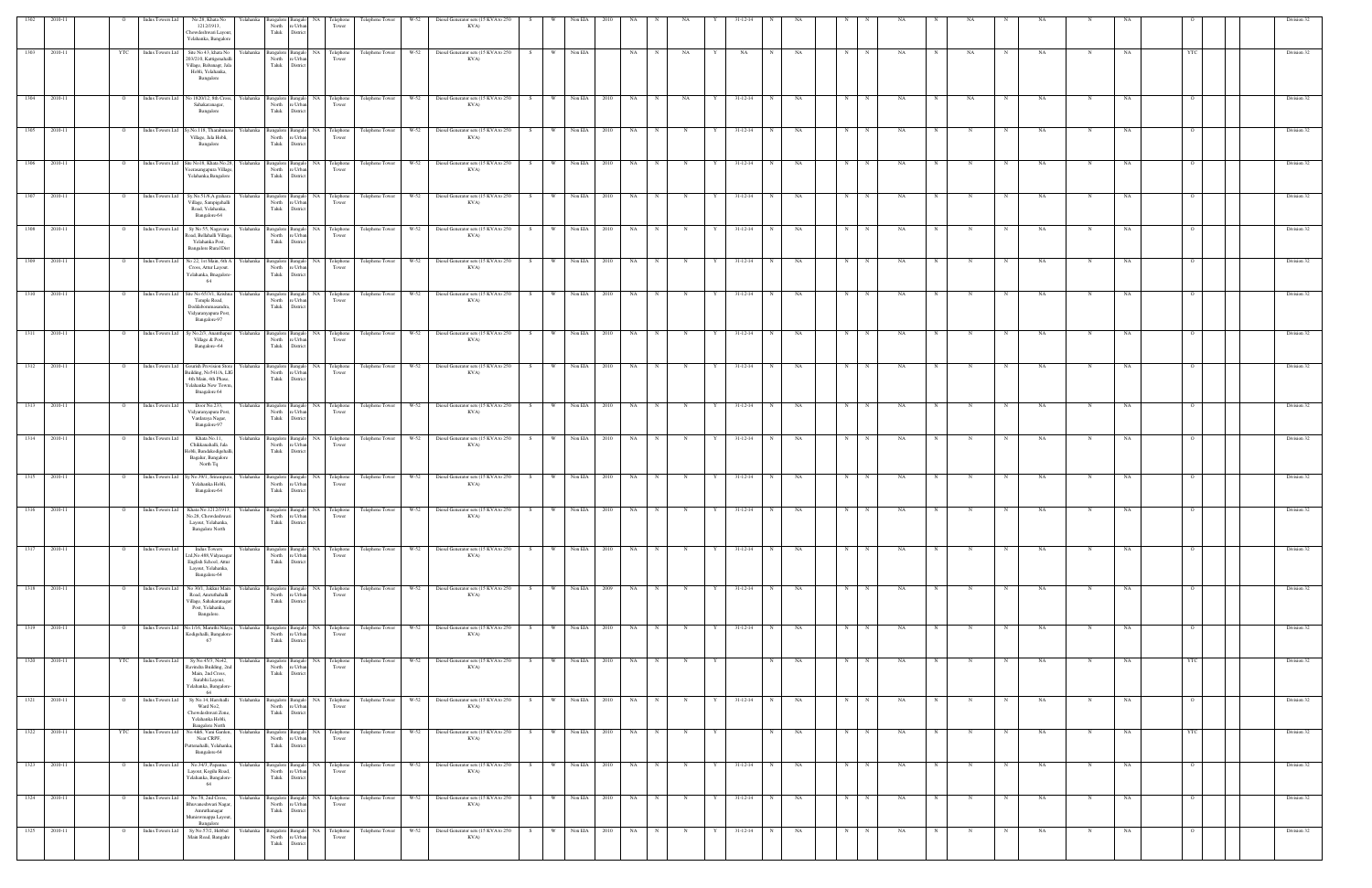|          |              |                | Indus Towers Ltd                     | Sy No.13/2, Bhartinagar,                                                                                                              |                             |                                                                                                                                    | Telephone                               | Telephone Tower                                | W-52   | Diesel Generator sets (15 KVA to 250                                                             |    |     |                  |           |             |             |   |                |   |           |    |   |                         |                  |            |           |             |    |                |  | Division 32 |
|----------|--------------|----------------|--------------------------------------|---------------------------------------------------------------------------------------------------------------------------------------|-----------------------------|------------------------------------------------------------------------------------------------------------------------------------|-----------------------------------------|------------------------------------------------|--------|--------------------------------------------------------------------------------------------------|----|-----|------------------|-----------|-------------|-------------|---|----------------|---|-----------|----|---|-------------------------|------------------|------------|-----------|-------------|----|----------------|--|-------------|
|          |              |                |                                      | lunsemaranahalli Post<br>NH-7, Yelahanka,<br>Devanahalli Road,<br>Banglore                                                            | North<br>Taluk              | 'e Urb<br>District                                                                                                                 | Tower                                   |                                                |        | KVA)                                                                                             |    |     |                  |           |             |             |   |                |   |           |    |   |                         |                  |            |           |             |    |                |  |             |
| 1327     | 2010-11      | $\overline{O}$ | Indus Towers Ltd                     | Sy No.103, Hosahalli Yelahanka<br>Village,<br>unasemaranahalli Post<br>Chikkajala Hobli,<br>Bangalore                                 |                             | North re Urban<br>Taluk District                                                                                                   | Bangalore Bangalo NA Telephone<br>Tower |                                                |        | Telephone Tower W-52 Diesel Generator sets (15 KVA to 250<br>KVA)                                | S  |     | W Non EIA 2010   | NA        |             | $_{\rm N}$  |   | 31-12-14       | N | NA        | N  | N | NA                      |                  |            | NA        |             | NA |                |  | Division 32 |
| $-$ 1328 | 2010-11      | $\overline{O}$ | Indus Towers Ltd                     | No.7, Sy No 140/143,<br>Kodigehalli Main Road,<br>Kodigehalli Bus Stop,<br>Near Ramana Store,<br>Sahakarnagar Post,<br>Bangalore      | Yelahanka<br>Taluk          | North re Urban<br>District                                                                                                         | Bangalore Bangalo NA Telephone<br>Tower | Telephone Tower W-52                           |        | Diesel Generator sets (15 KVA to 250<br>KVA)                                                     | S  | W 1 | Non EIA<br>2010  | NA        | N           | $\mathbf N$ | Y | $31 - 12 - 14$ | N | NA        | N  | N | NA                      |                  |            | <b>NA</b> | N           | NA |                |  | Division 32 |
| 1329     | 2010-11      | $\overline{O}$ | Indus Towers Ltd                     | Sy.No.68, 1st Main<br>Road, Dasarahalli<br>Village, KR Puram<br>Hobli, Hebbal,<br>Kempapura, Bangalore                                | Yelahanka<br>North<br>Taluk | re Urbar<br>District                                                                                                               | Tower                                   |                                                |        | Bangalore Bangalo NA Telephone Telephone Tower W-52 Diesel Generator sets (15 KVA to 250<br>KVA) | S  |     | W Non EIA 2010   | NA 1      | N           | N           | Y | $31 - 12 - 14$ | N | NA        | N  | N | NA.                     | $\mathbf N$<br>N | N          | NA        | N           | NA |                |  | Division 32 |
| 1330     | 2010-11      | $\circ$        | Indus Towers Ltd                     | <b>GKVK Campus</b><br>University of<br>Agriculture,<br>Bytarayanapura, Opp<br>Jakkur Aero Drum,<br>Bellary Road, Bangalore<br>560 065 | Yelahanka                   | North re Urban<br>Taluk District                                                                                                   | Bangalore Bangalo NA Telephone<br>Tower | Telephone Tower                                |        | W-52 Diesel Generator sets (15 KVA to 250<br>KVA)                                                | S  | W 1 | Non EIA<br>2010  | NA        |             | NA          |   | $31 - 12 - 15$ | N | NA        | N  | N | NA                      |                  |            | NA        |             | NA |                |  | Division 32 |
| 1331     | 2010-11      | $\circ$        | Indus Towers Ltd                     | No.64, Kodigehalli,<br>Colony Village,<br>Sahakaranagar Post,<br>Bangalore                                                            | Yelahanka<br>North<br>Taluk | angalore Bangalo<br>re Urbar<br>District                                                                                           | NA Telephone<br>Tower                   | Telephone Tower                                | $W-52$ | Diesel Generator sets (15 KVA to 250<br>KVA)                                                     | S. |     | Non EIA<br>2010  | NA        |             | NA          |   | $31 - 12 - 15$ |   | NA        |    |   |                         |                  |            | NA.       |             |    |                |  | Division 32 |
| 1332     | 2010-11      | $\overline{O}$ | Indus Towers Ltd                     | Site No.5, Khata<br>No.404/1,<br>Chikkabettahalli,<br>Yelahanka Hobli,<br><b>Bangalore North Taluk</b>                                | Yelahanka<br>North<br>Taluk | re Urba<br>District                                                                                                                | Tower                                   |                                                |        | Bangalore Bangalo NA Telephone Telephone Tower W-52 Diesel Generator sets (15 KVA to 250<br>KVA) | S  |     | W Non EIA 2010   | NA        | $\mathbf N$ | N           |   | $31 - 12 - 14$ | N | NA        | N  | N | NA.                     | N                | N          | <b>NA</b> | N           | NA |                |  | Division 32 |
| 1333     | 2010-11      | $\overline{O}$ | Indus Towers Ltd                     | Site No.57,<br>Kadiganahalli Village<br>Vidyanagar Cross, Jala<br>Hobli, Bettahalasur Post,<br>Bangalore-57                           | Yelahanka<br>North          | Bangalore Bangalo<br>re Urban<br>Taluk District                                                                                    | NA Telephone<br>Tower                   | Telephone Tower                                | W-52   | Diesel Generator sets (15 KVA to 250<br>KVA)                                                     | S. | W   | Non EIA<br>2010  | NA        |             | N           |   | 31-12-14       | N | NA        | N  | N | NA                      |                  |            | <b>NA</b> | $_{\rm N}$  | NA |                |  | Division 32 |
| 1334     | 2010-11      | $\overline{O}$ | Indus Towers Ltd                     | Sy.No.27, Dhanalakshmi<br>Layout, Thindlu Main<br>Road, Sahakaranagar<br>Post, Bangalore-97                                           | Yelahanka<br>Taluk          | North re Urban<br>District                                                                                                         | Tower                                   | Bangalore Bangalo NA Telephone Telephone Tower | $W-52$ | Diesel Generator sets (15 KVA to 250<br>KVA)                                                     | S  | w I | Non EIA<br>2010  | NA        | $\mathbf N$ | $\mathbf N$ | Y | $31 - 12 - 13$ | N | NA        | N  | N | NA.                     |                  |            | NA.       | N           | NA |                |  | Division 32 |
| 1335     | 2010-11      | $\circ$        | Indus Towers Ltd                     | No.18/310, Srinidhi<br>Layout, 8th Main, 2no<br>Cross, Vidyaranyapura,<br>Bangalore-97.                                               | Yelahanka<br>North<br>Taluk | re Urbar<br>District                                                                                                               | Tower                                   |                                                |        | Bangalore Bangalo NA Telephone Telephone Tower W-52 Diesel Generator sets (15 KVA to 250<br>KVA) | S  |     | W Non EIA 2010   | <b>NA</b> |             | $_{\rm N}$  |   | $31 - 12 - 13$ | N | NA        | N  | N | NA                      |                  |            | NA        |             | NA |                |  | Division 32 |
| 1336     | 2010-11      | $\circ$        | Indus Towers Ltd                     | No.111, Katha<br>No.190/191, Navarathi<br>Layout, Bagalur Cross,<br>Kattiganahalli, Opp STS<br><b>BSF</b> Bus Stop,<br>Bangalore-64.  | Yelahanka                   | North re Urban<br>Taluk District                                                                                                   | Bangalore Bangalo NA Telephone<br>Tower | Telephone Tower                                | W-52   | Diesel Generator sets (15 KVA to 250<br>KVA)                                                     | S  | W \ | Non EIA<br>2010  | <b>NA</b> | N           | N           |   | $31 - 12 - 14$ | N | NA        | N  | N | NA                      | $_{\rm N}$       |            | <b>NA</b> | N           | NA | $\Omega$       |  | Division 32 |
| 1337     | 2010-11      | $\circ$        | Quippo Telecom<br>Infrastructure Ltd | Sy.No.171/2,<br>Hunasemaranhalli<br>Village, Near Coffeee<br>Day. Jala Hobli,<br><b>Bangalore North Taluk</b>                         | Yelahanka<br>North<br>Taluk | $\operatorname*{re}\operatorname*{Urban}% \left( \mathcal{N}\right) \equiv\operatorname*{tr}\left( \mathcal{N}\right)$<br>District | Bangalore Bangalo NA Telephone<br>Tower | Telephone Tower                                | $W-52$ | Diesel Generator sets (15 KVA to 250<br>KVA)                                                     | S  | W.  | Non EIA<br>2010  | NA        |             |             |   | 31-12-14       |   | NA        | N. |   | <b>NA</b>               |                  |            | NA        |             | NA |                |  | Division 32 |
| 1338     | 2010-11      | $\circ$        | Quippo Telecom<br>Infrastructure Ltd | VP Khata No.496,<br>Betthalasur, Jala Hobli,<br><b>Bangalore North Taluk</b>                                                          | Yelahanka<br>North<br>Taluk | Bangalore Bangalo<br>re Urba<br>District                                                                                           | NA Telephone<br>Tower                   | Telephone Tower                                | W-52   | Diesel Generator sets (15 KVA to 250<br>KVA)                                                     |    | W   | Non EIA<br>2010  | NA        |             |             |   | $31 - 12 - 14$ |   | NA        |    |   | <b>NA</b>               |                  |            | NA        |             | NA |                |  | Division 32 |
| 1339     | 2010-11      |                | Quippo Telecom<br>Infrastructure Ltd | No.30, Sharadanagar,<br>2nd Main,<br>Chikkabommasandra, G<br>KVK Post, Yelahanka,<br><b>Bangalore North Taluk</b>                     | Yelahanka<br>North          | re Urban<br>Taluk District                                                                                                         | Bangalore Bangalo NA Telephone<br>Tower | Telephone Tower W-52                           |        | Diesel Generator sets (15 KVA to 250<br>KVA)                                                     | S  | w I | Non EIA<br>2010  | NA        |             |             |   | $31 - 12 - 14$ | N | NA        |    |   | <b>NA</b>               |                  |            | NA        |             | NA |                |  | Division 32 |
| 1340     | 2010-11      | $\overline{O}$ | Quippo Telecom<br>Infrastructure Ltd | Sy.No.66/2,<br>Singanayakanahalli<br>Village & Post,<br>Yelahanka Hobli,<br><b>Bangalore North Taluk</b>                              | Yelahanka                   | North re Urban<br>Taluk District                                                                                                   | Bangalore Bangalo NA Telephone<br>Tower | Telephone Tower W-52                           |        | Diesel Generator sets (15 KVA to 250<br>KVA)                                                     |    |     | S W Non EIA 2010 | NA N      |             | N           | Y | 31-12-14       | N | <b>NA</b> | N  | N | <b>NA</b><br>$_{\rm N}$ | N                | N          | <b>NA</b> | N           | NA | $\overline{O}$ |  | Division 32 |
| 1341     | 2010-11      | <b>O</b>       | Quippo Telecom<br>Infrastructure Ltd | Sy.No.55/1, Khata<br>No.36, Chennahalli, Jal<br>Hobli, Bangalore North<br>Taluk                                                       | Yelahanka<br>North<br>Taluk | re Urban<br>District                                                                                                               | Bangalore Bangalo NA Telephone<br>Tower | Telephone Tower W-52                           |        | Diesel Generator sets (15 KVA to 250<br>KVA)                                                     | S  |     | W Non EIA 2010   | NA        | N           | N           | Y | $31 - 12 - 14$ | N | NA        | N  | N | NA.                     | N<br>N           | $_{\rm N}$ | NA        | N           | NA |                |  | Division 32 |
|          | 1342 2010-11 | $\overline{O}$ | Quippo Telecom<br>Infrastructure Ltd | Sy No.145/1, Khata No Yelahanka<br>70, Doddajala Hobli,<br>Yelahanka. Bangalore                                                       | North                       | re Urban<br>Taluk District                                                                                                         | Bangalore Bangalo NA Telephone<br>Tower |                                                |        | Telephone Tower W-52 Diesel Generator sets (15 KVA to 250 S<br>KVA)                              |    |     | W Non EIA 2010   | NA N      |             | N           | Y | $31 - 12 - 14$ | N | NA        | N  | N | NA<br>$_{\rm N}$        | N                | N          | <b>NA</b> | N           | NA | $\overline{O}$ |  | Division 32 |
| 1343     | 2010-11      | - 0            | Tower Vision India<br>Pvt Ltd        | No.21/4, 1st Main, 5th Yelahanka<br>Cross Agrahara Layout,<br>Jakkur, Bangalore-64                                                    |                             | North re Urban<br>Taluk District                                                                                                   | Bangalore Bangalo NA Telephone<br>Tower | Telephone Tower                                | W-52   | Diesel Generator sets (15 KVA to 250<br>KVA)                                                     | S. | W   | Non EIA<br>2009  | NA        | N           | NA          | Y | $31 - 12 - 13$ | N | NA        | N  | N | NA                      | NA               |            | NA        | N           | NA |                |  | Division 32 |
| 1344     | 2010-11      | - 0            | Tower Vision India<br>Pvt Ltd        | No 164/7, Thindlu Main<br>Road, Kodigehalli,<br>Bnagalore-97                                                                          | Yelahanka<br>North<br>Taluk | re Urban<br>District                                                                                                               | angalore Bangalo NA Telephone<br>Tower  | Telephone Tower                                | $W-52$ | Diesel Generator sets (15 KVA to 250<br>KVA)                                                     | S. | W.  | Non EIA<br>2009  | NA        |             | NA          |   | 31-12-13       | N | NA        | N  |   | NA                      | NA               |            | NA        |             | NA |                |  | Division 32 |
| 1345     | 2010-11      | $\overline{O}$ | Tower Vision India<br>Pvt Ltd        | No.501/502, Agrahara<br>Layout, Jakkur Post,<br>Bangalore-64                                                                          | Yelahanka<br>North<br>Taluk | Bangalore Bangalo<br>re Urbar<br>District                                                                                          | NA Telephone<br>Tower                   | Telephone Tower                                | $W-52$ | Diesel Generator sets (15 KVA to 250<br>KVA)                                                     | S. | W \ | Non EIA 2009     | <b>NA</b> |             | $\mathbf N$ | Y | $31 - 12 - 13$ | N | NA        | N  | N | NA                      |                  |            | NA        |             | NA |                |  | Division 32 |
| 1346     | 2010-11      | $\overline{O}$ | Tower Vision India<br><b>Pvt Ltd</b> | No.319/6, Palanahalli,<br>Yelahanka Post, Jala<br>Hobli, Bangalore-64.                                                                | Yelahanka<br>North          | Bangalore Bangalo<br>re Urban<br>Taluk District                                                                                    | NA Telephone<br>Tower                   | Telephone Tower                                | W-52   | Diesel Generator sets (15 KVA to 250<br>KVA)                                                     | S. | w I | Non EIA<br>2010  | NA        | N           | N           |   | $31 - 12 - 14$ | N | NA        | N  | N | NA                      | N                |            | NA        | N           | NA | $\Omega$       |  | Division 32 |
| 1347     | 2010-11      | $\overline{O}$ | Tower Vision India<br>Pvt Ltd        | No.124, Kattiganahalli<br>Yelahanka Post,<br><b>Bangalore North</b>                                                                   | Yelahanka<br>Taluk          | Bangalore Bangalo<br>North re Urban<br>District                                                                                    | NA Telephone<br>Tower                   |                                                |        | Telephone Tower W-52 Diesel Generator sets (15 KVA to 250 S<br>KVA)                              |    |     | W Non EIA 2010   | NA        | $\mathbf N$ | N           | Y | $31 - 12 - 14$ | N | NA        | N  | N | NA<br>$_{\rm N}$        | N                | N          | NA        | $\mathbf N$ | NA | $\circ$        |  | Division 32 |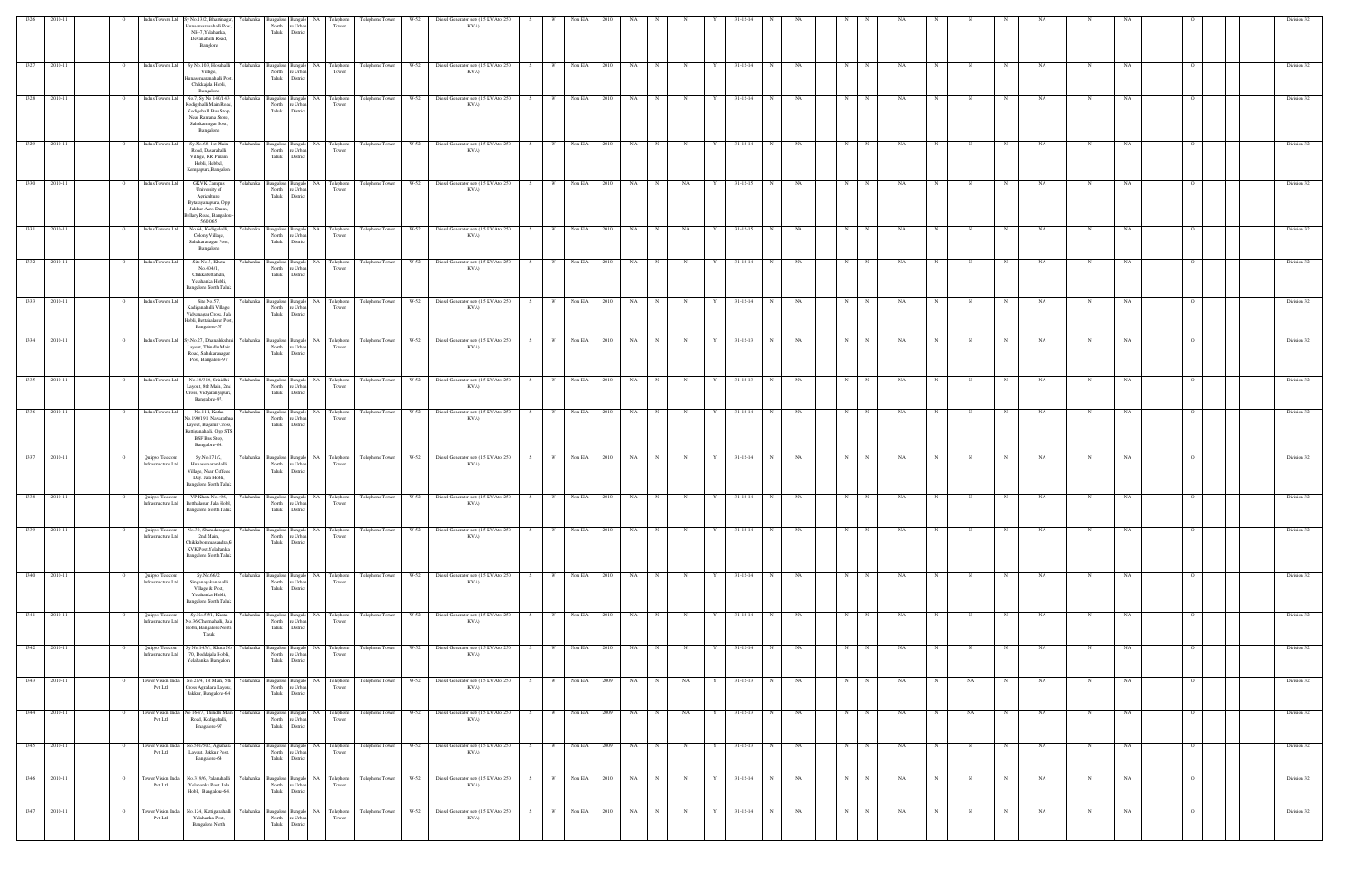|                  |              |                | ower Vision India<br>Pvt Ltd         | Sy No.58/1, Sugatta<br>Village,<br>unasemaranahalli Post,<br>Bangalore                                                                                                                           |            | North<br>Taluk                                             | e Urbi<br>District                   | <b>Telephone</b><br>Tower               | Telephone Tower | $W-52$ | Diesel Generator sets (15 KVA to 250                                                                        | KVA) |                |                |      |           |             |             |   |                |   |    |   |             |           |                          |             |           |            |    |                |  | Division 32 |
|------------------|--------------|----------------|--------------------------------------|--------------------------------------------------------------------------------------------------------------------------------------------------------------------------------------------------|------------|------------------------------------------------------------|--------------------------------------|-----------------------------------------|-----------------|--------|-------------------------------------------------------------------------------------------------------------|------|----------------|----------------|------|-----------|-------------|-------------|---|----------------|---|----|---|-------------|-----------|--------------------------|-------------|-----------|------------|----|----------------|--|-------------|
| 1349             | 2010-11      | $\overline{O}$ | Tower Vision India<br>Pvt Ltd        | 45/2, Myalanahalli, BK<br>Halli Post, Jala<br>Hobli, Bangalore                                                                                                                                   | Yelahanka  | Bangalore Bangalo<br>North<br>Taluk                        | re Urban<br>$\,$ District            | NA Telephone<br>Tower                   |                 |        | Telephone Tower W-52 Diesel Generator sets (15 KVA to 250<br>KVA)                                           |      | S.             | W Non EIA      | 2009 | NA        |             | N           | Y | $31 - 12 - 13$ | N | NA | N | N           | NA        |                          |             | NA        | N          | NA |                |  | Division 32 |
| 1350             | 2010-11      |                | <b>Tower Vision India</b><br>Pvt Ltd | No.19/8, Kothanur<br>Village, Hennur,<br>Bangalore North Tq                                                                                                                                      |            | Yelahanka Bangalore Bangalo NA Telephone<br>North<br>Taluk | re Urban<br>District                 | Tower                                   |                 |        | Telephone Tower W-52 Diesel Generator sets (15 KVA to 250<br>KVA)                                           |      | - W - I<br>S – | Non EIA        | 2009 | NA        |             |             | Y | $31 - 12 - 13$ |   | NA | N |             | NA        |                          |             | NA.       |            | NA |                |  | Division 32 |
|                  | 1351 2010-11 | $\overline{O}$ | Tower Vision India<br><b>Pvt Ltd</b> | No.37, NeerBhavi,<br>Kempanna Layout, 1st<br>Main, 2nd Cross,<br>Hebbal, Bangalore                                                                                                               |            | North<br>Taluk                                             | e Urba<br>District                   | Tower                                   |                 |        | Yelahanka Bangalore Bangalor NA Telephone Telephone Tower W-52 Diesel Generator sets (15 KVA to 250<br>KVA) |      | S              | W Non EIA 2011 |      | NA N      |             | N           | Y | $31 - 12 - 13$ | N | NA | N | N           | NA        | N<br>N                   | N           | NA        | N          | NA |                |  | Division 32 |
| 1352             | 2010-11      |                | Tower Vision India<br>Pvt Ltd        | No.16&17, Khata<br>No.61/9, 4th Cross,<br>Behind Old<br>Raghunathapura,<br>Doddabommasandra<br>Yelahanka, Bangalore.                                                                             |            | Yelahanka Bangalore Bangalo<br>North<br>Taluk              | re Urban<br>District                 | NA Telephone<br>Tower                   |                 |        | Telephone Tower W-52 Diesel Generator sets (15 KVA to 250                                                   | KVA) | W<br>- S       | Non EIA        | 2011 | NA        | N           | N           |   | $31 - 12 - 13$ | N | NA | N | $\mathbf N$ | NA        |                          |             | NA        | N          | NA |                |  | Division 32 |
| 1353             | 2010-11      | $\overline{O}$ | Tower Vision India<br>Pvt Ltd        | No.94/1, Site No.2A,<br>No.11, 9th Cross, Road,<br>Tilakanagar, GBH<br>Layout, Tatanagar,<br>Bangalore-92                                                                                        |            | Yelahanka Bangalore<br>North<br>Taluk                      | e Urban<br>District                  | Bangalo NA Telephone<br>Tower           |                 |        | Telephone Tower W-52 Diesel Generator sets (15 KVA to 250                                                   | KVA) | S<br>w I       | Non EIA        | 2011 | NA 1      | $\mathbf N$ | N           | Y | $31 - 12 - 14$ | N | NA | N | $\mathbf N$ | NA        | N                        |             | NA        |            | NA |                |  | Division 32 |
| 1354             | 2010-11      |                | Tower Vision India<br>Pvt Ltd        | No.54/1, Kogilu Main<br>Road, Maruthinagar,<br>Yelahanka, B-64                                                                                                                                   | Yelahanka  | Bangalore<br>North<br>Taluk                                | Bangalo<br>e Urba<br>Distric         | NA Telephone<br>Tower                   |                 |        | Telephone Tower W-52 Diesel Generator sets (15 KVA to 250<br>KVA)                                           |      | W I<br>S.      | Non EIA        | 2011 | NA        |             |             |   | 31-12-13       |   | NA |   |             |           |                          |             | NA        |            |    |                |  | Division 32 |
| 1355             | 2010-11      |                | Tower Vision India<br>Pvt Ltd        | No.7, Katha No.67,<br>Sathnur Village,<br>Dasappa Complex,<br>Bagalur Post, Jala Hobli,<br><b>Bangalore North Taluk</b>                                                                          | Yelahanka  | Bangalore Bangal<br>North<br>Taluk                         | <b>NA</b><br>e Urban<br>District     | Telephone<br>Tower                      |                 |        | Telephone Tower W-52 Diesel Generator sets (15 KVA to 250                                                   | KVA) | W l            | Non EIA        | 2011 | NA        |             |             |   | $31 - 12 - 13$ | N | NA | N |             | NA        |                          |             | NA        | N          | NA |                |  | Division 32 |
| $\frac{1356}{ }$ | 2010-11      | $\overline{O}$ | Pvt Ltd                              | Tower Vision India No.568/A, 2nd Block,<br>HMT Layout, Opp to<br>Ground, Vidyaranayapur<br>Main Road, Bangalore.                                                                                 | Yelahanka  | North<br>Taluk                                             | re Urban<br>District                 | Bangalore Bangalo NA Telephone<br>Tower |                 |        | Telephone Tower W-52 Diesel Generator sets (15 KVA to 250<br>KVA)                                           |      | S              | W Non EIA      | 2011 | NA 1      | N           | N           | Y | $31 - 12 - 13$ | N | NA | N | N           | NA .      | N<br>N                   | N           | <b>NA</b> | N          | NA | $\overline{O}$ |  | Division 32 |
| 1357             | 2010-11      | YTC            | Tower Vision India<br><b>Pvt Ltd</b> | Sy.No.37, Katha No.11,<br>3rd Cross, CSR Layout,<br>Laxmipura Cross,<br>Vidyaranayapur,<br>Bangalore.                                                                                            | Yelahanka  | Bangalore Bangalo<br>North<br>Taluk                        | e Urban<br>District                  | NA Telephone<br>Tower                   |                 |        | Telephone Tower W-52 Diesel Generator sets (15 KVA to 250<br>KVA)                                           |      | W l<br>S.      | Non EIA        | 2011 | NA .      |             |             |   |                |   | NA | N |             | NA        |                          |             | NA        |            | NA |                |  | Division 32 |
| 1358             | 2010-11      |                | Viom Networks<br>Limited             | Akshay Apartments, 1st Yelahanka Bangalore Bangalo<br>Main Kempaiana<br>Layout, Guddahalli Main<br>Road, Hebbal, Bangalore<br>North Taluk                                                        |            | North<br>Taluk                                             | e Urba<br>District                   | NA Telephone<br>Tower                   |                 |        | Telephone Tower W-52 Diesel Generator sets (15 KVA to 250<br>KVA)                                           |      | S              | W Non EIA      | 2010 | NA        | $_{\rm N}$  | N           |   | $31-12-14$     | N | NA | N | $\mathbf N$ | NA        |                          |             | NA        |            | NA |                |  | Division 32 |
| 1359             | 2010-11      |                | Viom Networks<br>Limited             | Sy No.179/1, Site No1,<br>1st Cross, Ganeshnagar,<br>Telcom Layout,<br>Kodigehalli, Opp To<br>Sriram Apartments,<br><b>Bangalore North Taluk</b>                                                 | Yelahanka  | Bangalore   I<br>North<br>Taluk                            | Bangalo<br>re Urban<br>District      | NA Telephone<br>Tower                   |                 |        | Telephone Tower W-52 Diesel Generator sets (15 KVA to 250<br>KVA)                                           |      | S<br>w l       | Non EIA        | 2010 | <b>NA</b> | $_{\rm N}$  | N           |   | $31 - 12 - 14$ | N | NA | N | N           | NA        |                          |             | NA        | N          | NA |                |  | Division 32 |
| 1360             | 2010-11      |                | Viom Networks<br>Limited             | Maruthi Complex,<br>Maruthinagar, NH-7,<br>Yelahanka, Bangalore-<br>64                                                                                                                           | Yelahanka  | Bangalore Bangalo<br>North<br>Taluk                        | e Urba<br>Distric                    | NA Telephone<br>Tower                   |                 |        | Telephone Tower W-52 Diesel Generator sets (15 KVA to 250<br>KVA)                                           |      | W<br>S.        | Non EIA        | 2010 | NA        |             |             |   | 31.12.2114     |   | NA | N |             | <b>NA</b> |                          |             | NA        |            | NA |                |  | Division 32 |
| 1361             | 2010-11      | $\overline{O}$ | Viom Networks<br>Limited             | 1st Main,<br>Chikkabommasandra,<br>GKVK Post, Banglore-<br>95                                                                                                                                    |            | Yelahanka Bangalore Bangalo NA Telephone<br>North<br>Taluk | e Urban<br>District                  | Tower                                   |                 |        | Telephone Tower W-52 Diesel Generator sets (15 KVA to 250<br>KVA)                                           |      | S              | W Non EIA      | 2010 | NA        |             |             |   | 31.12.2114     |   | NA |   |             |           |                          |             |           |            |    |                |  | Division 32 |
| 1362             | 2010-11      |                | Viom Networks<br>Limited             | Sy No.35/7,<br>Camalamma Kempani<br>Compound,<br>Venugopalaswamy<br>Temple Street, 4th<br>Block,<br>Doddabommasandra<br>'illage, Vidyaranyapura<br>Yeshwantapura Hobli,<br>Bangalore North Taluk | Yelahanka  | Bangalore<br>North<br>Taluk                                | NA<br>Bangal<br>re Urban<br>District | Telephone<br>Tower                      | Telephone Tower |        | W-52 Diesel Generator sets (15 KVA to 250<br>KVA)                                                           |      | W l<br>S .     | Non EIA        | 2010 | NA        | $_{\rm N}$  | N           | Y | 31.12.2114     | N | NA | N |             | NA        |                          |             | NA        |            | NA |                |  | Division 32 |
|                  | 1363 2010-11 | $\overline{O}$ | Viom Networks<br>Limited             | No.419/107, 2nd Main Yelahanka<br>Road, 4th Cross, Kogilu<br>Layout, Bangalore-64                                                                                                                |            | North<br>Taluk                                             | e Urba<br>District                   | Bangalore Bangalo NA Telephone<br>Tower |                 |        | Telephone Tower W-52 Diesel Generator sets (15 KVA to 250<br>KVA)                                           |      | S              | W Non EIA      | 2010 | $NA$ $N$  |             | N           | Y | $31-12-14$     | N | NA | N | N           | <b>NA</b> | N<br>N                   | $\mathbf N$ | NA        | $_{\rm N}$ | NA | $\Omega$       |  | Division 32 |
| 1364             | 2010-11      |                | Viom Networks<br>Limited             | No.185, Kannan<br>Complex,<br>Chikkabetthalli,<br>Vidyaranyapura,<br><b>Bangalore North Taluk</b>                                                                                                | Yelahanka  | Bangalore<br>North<br>Taluk                                | NA<br>Bangak<br>re Urban<br>District | Telephone<br>Tower                      | Telephone Tower | W-52   | Diesel Generator sets (15 KVA to 250<br>KVA)                                                                |      | W<br>S.        | Non EIA        | 2010 | <b>NA</b> | $_{\rm N}$  | $\mathbb N$ |   | $31 - 12 - 14$ | N | NA | N |             | NA        |                          |             | NA        |            | NA |                |  | Division 32 |
| 1365             | 2010-11      |                | Viom Networks<br>Limited             | No.1247, Venkatadri<br>Corner, 3rd Block, BEL<br>ayout, Vidyaranyapura,<br>Bangalore-97                                                                                                          | Y elahanka | Bangalore<br>North<br>Taluk                                | NA<br>e Urba<br>District             | Telephone<br>Tower                      | Telephone Tower | W-52   | Diesel Generator sets (15 KVA to 250<br>KVA)                                                                |      | S.             | Non EIA        | 2010 | NA        |             |             |   | 31-12-14       |   | NA | N |             | NA        |                          |             | NA.       |            | NA |                |  | Division 32 |
|                  | 1366 2010-11 | $\overline{O}$ | Viom Networks<br>Limited             | No.2407, MIG 3rd Stage Yelahanka<br>Mother Dairy Cross,<br>Above Shantisagar<br>Hotel, Yelahanka,<br>Bangalore                                                                                   |            | North<br>Taluk                                             | e Urba<br>Distric                    | Bangalore Bangalo NA Telephone<br>Tower |                 |        | Telephone Tower W-52 Diesel Generator sets (15 KVA to 250<br>KVA)                                           |      | S              | W Non EIA 2010 |      | NA N      |             | N           | Y | 31-12-14       | N | NA | N | N           | NA        | N<br>N                   | N           | <b>NA</b> | N          | NA | $\Omega$       |  | Division 32 |
| 1367             | 2010-11      | $\circ$        | Viom Networks<br>Limited             | No-1, Subbanna Layout,<br>Doddabommasandra<br>Vidyaranyapura Post,<br><b>Bangalore North Taluk</b>                                                                                               | Yelahanka  | Bangalore Bangalo<br>North<br>Taluk                        | re Urban<br>District                 | NA Telephone<br>Tower                   | Telephone Tower |        | W-52 Diesel Generator sets (15 KVA to 250                                                                   | KVA) | W l<br>S.      | Non EIA        | 2010 | NA 1      | $_{\rm N}$  | N           | Y | $31 - 12 - 14$ | N | NA | N | N           | <b>NA</b> | $_{\rm N}$<br>$_{\rm N}$ |             | NA        | $_{\rm N}$ | NA | $\Omega$       |  | Division 32 |
| 1368             | 2010-11      | $\overline{O}$ | Viom Networks<br>Limited             | roperty Bearing In 501,<br>502, Khata No 25/501,<br>25/502 Situated at<br>Agrahara Layout,<br>Yelahanka Hobli,<br>Bangalore                                                                      | Yelahanka  | North<br>Taluk                                             | e Urban<br>District                  | Bangalore Bangalo NA Telephone<br>Tower |                 |        | Telephone Tower W-52 Diesel Generator sets (15 KVA to 250<br>KVA)                                           |      | S              | W Non EIA      | 2010 | NA NA     | N           | N           | Y | 31.12.2114     | N | NA | N | N           | NA .      | N<br>N                   | N           | NA        | $_{\rm N}$ | NA | $\Omega$       |  | Division 32 |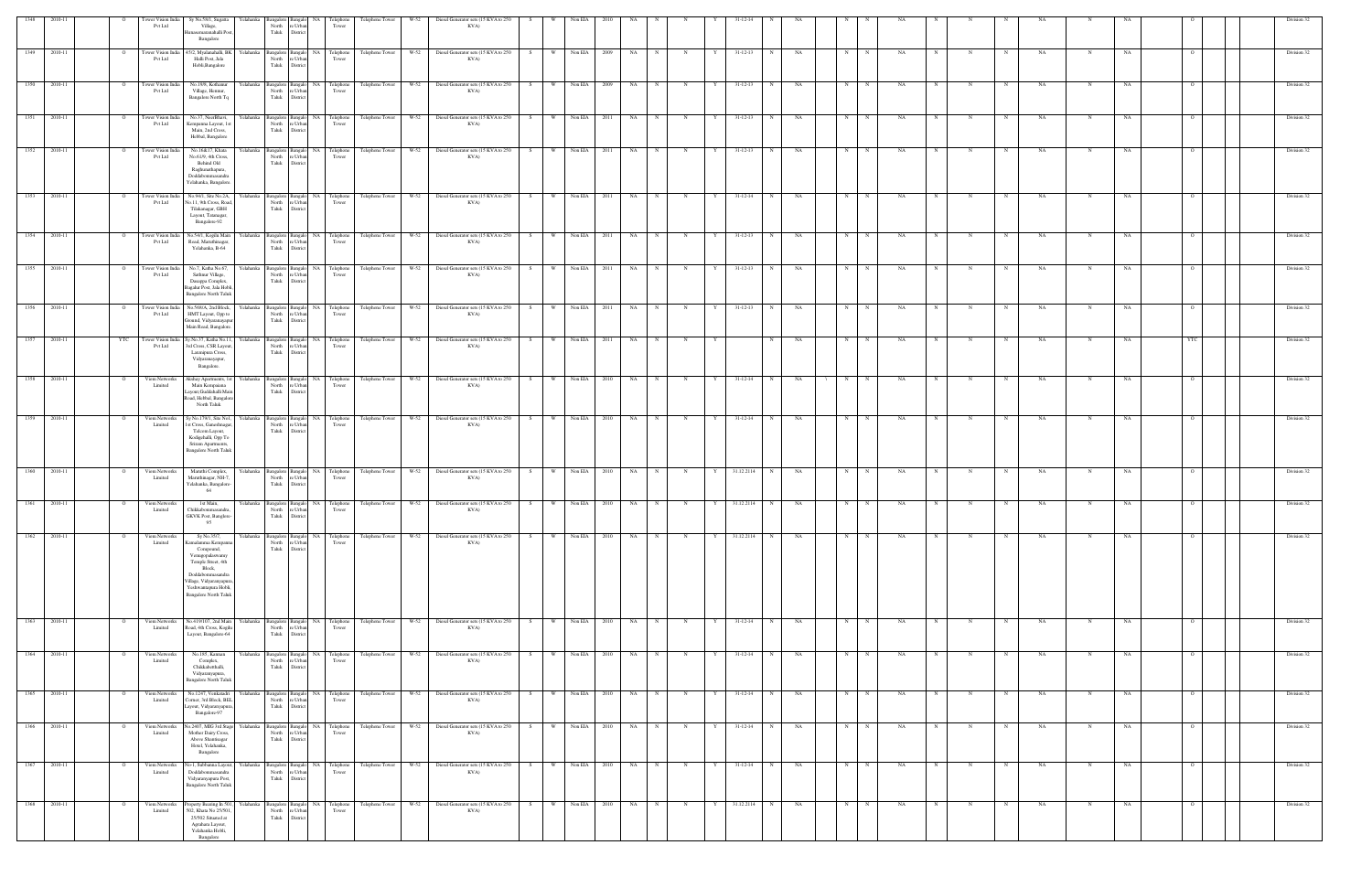|                  |              |                | Viom Networks<br>Limited | Jyotirmayi, No.66, B-<br>Sector, 2nd Main<br>Amruthnagar, Bangalore<br>92                                                                                               | Yelahank  | North<br>'e Urb<br>Taluk<br>District                     | Telephone<br>Tower                      | Telephone Tower      | W-52   | Diesel Generator sets (15 KVA to 250<br>KVA)                                                                                  |            |                |      |           |            |              |   |                |             |           |            |             |     |   |             |   |           |             |     |                | Division 32 |
|------------------|--------------|----------------|--------------------------|-------------------------------------------------------------------------------------------------------------------------------------------------------------------------|-----------|----------------------------------------------------------|-----------------------------------------|----------------------|--------|-------------------------------------------------------------------------------------------------------------------------------|------------|----------------|------|-----------|------------|--------------|---|----------------|-------------|-----------|------------|-------------|-----|---|-------------|---|-----------|-------------|-----|----------------|-------------|
| 1370             | 2010-11      | $\circ$        | Viom Networks<br>Limited | Sy No. 22/1, Khata No.<br>58, Singanayakanahalli,<br>Yelahanka Hobli,<br>Bangalore North Tq                                                                             | Yelahanka | Bangalore Bangalo<br>re Urban<br>North<br>Taluk District | NA Telephone<br>Tower                   | Telephone Tower      | W-52   | Diesel Generator sets (15 KVA to 250<br>KVA)                                                                                  | W  <br>S.  | Non EIA        | 2010 | NA        |            |              |   | 31-12-14       | $\mathbf N$ | NA        | N          |             | NA  |   |             |   | NA        | N           | NA  |                | Division 32 |
| 1371             | 2010-11      | - 0            | Viom Networks<br>Limited | No.19C, Khata No.8/1,<br>Vinayaka Layout, 1st<br>Main, 2nd Cross, Hebbal<br>Kempapura, HA Farm<br>Post, Bnagalore-24                                                    | Yelahanka | North<br>re Urban<br>Taluk District                      | Bangalore Bangalo NA Telephone<br>Tower |                      |        | Telephone Tower W-52 Diesel Generator sets (15 KVA to 250<br>KVA)                                                             | S –        | W Non EIA      | 2010 | <b>NA</b> | N          | N            | Y | 31.12.2114     | N           | NA        | N          |             | NA  |   |             |   | NA.       |             | NA. |                | Division 32 |
| $\frac{1372}{ }$ | 2010-11      | $\mathbf{o}$   | Viom Networks<br>Limited | House No11, Khata No Yelahanka<br>19/1, B Krishanppa<br>Layout, 1st Cross, Neaar<br>Sahakarnagar Bus stand.<br>Amruthahalli Village,<br>Yelahanka Hobli,<br>Bnagalre092 |           | re Urba<br>North<br>Taluk<br>District                    | Bangalore Bangalo NA Telephone<br>Tower |                      |        | Telephone Tower W-52 Diesel Generator sets (15 KVA to 250<br>KVA)                                                             | S          | W Non EIA 2010 |      | NA N      |            | N            | Y | 31.12.2114     | N           | NA        | N          | $\mathbf N$ | NA  |   | $\mathbf N$ |   | NA        | N           | NA  |                | Division 32 |
| 1373             | 2010-11      | $\circ$        | Viom Networks<br>Limited | Sy No.11, Sy No.43,<br>Thindlu,<br>Vidyaranyapura,<br>Bangalore-97                                                                                                      | Yelahanka | Bangalore Bangalo<br>re Urban<br>North<br>Taluk District | NA Telephone<br>Tower                   |                      |        | Telephone Tower W-52 Diesel Generator sets (15 KVA to 250<br>KVA)                                                             | W \<br>S   | Non EIA        | 2010 | NA        |            | $\mathbf N$  |   | $31 - 12 - 14$ |             | NA        | $_{\rm N}$ |             | NA  |   |             |   | NA        |             | NA  |                | Division 32 |
| 1374             | 2010-11      |                | Viom Networks<br>Limited | No.2, Venkatala Bus<br>Stop, Maruthinagar, NH-<br>, Yelahanka, Bangalore                                                                                                | Yelahanka | re Urban<br>North<br>Taluk District                      | Bangalore Bangalo NA Telephone<br>Tower | Telephone Tower      | W-52   | Diesel Generator sets (15 KVA to 250<br>KVA)                                                                                  | W<br>S.    | Non EIA        | 2010 | NA        |            |              |   | $31 - 12 - 14$ |             | NA        | N          |             | NA  |   |             |   | NA        |             | NΑ  |                | Division 32 |
| 1375             | 2010-11      |                | Viom Networks<br>Limited | SRN Complex,<br>No.1234, 7th B Cross,<br>Mother Dairy Road,<br>Bangalore-64,                                                                                            | Yelahanka | re Urba<br>North<br>Taluk<br>District                    | Bangalore Bangalo NA Telephone<br>Tower |                      |        | Telephone Tower W-52 Diesel Generator sets (15 KVA to 250<br>KVA)                                                             | S.         | W Non EIA      | 2010 | NA        |            |              |   | $31 - 12 - 14$ |             | NA        | $_{\rm N}$ |             | NA  |   |             |   | NA        |             | NA  |                | Division 32 |
| 1376             | 2010-11      | $\circ$        | Viom Networks<br>Limited | No.796, 8th A Cross, A Yelahanka<br>Section, 3rd Phase,<br>Yelahanka, New Town,<br>Bnagalore-64                                                                         |           | re Urbar<br>North<br>Taluk District                      | Bangalore Bangalo NA Telephone<br>Tower |                      |        | Telephone Tower W-52 Diesel Generator sets (15 KVA to 250<br>KVA)                                                             | w l<br>S – | Non EIA        | 2010 | NA        |            |              |   | 31-12-14       | N           | NA        | N          | N           | NA  |   |             |   | NA        | N           | NA  |                | Division 32 |
| 1377             | 2010-11      |                | Viom Networks<br>Limited | No.2334, MIG 3rd<br>Phase, Yelahanka New<br>Town, Bangalore-64                                                                                                          | Yelahanka | Bangalore Bangalo<br>North<br>re Urbar<br>Taluk District | NA Telephone<br>Tower                   |                      |        | Telephone Tower W-52 Diesel Generator sets (15 KVA to 250<br>KVA)                                                             | S.         | W Non EIA      | 2010 | NA        |            |              |   | $31 - 12 - 14$ | N           | NA        | N          |             | NA  |   |             |   | NA        |             | NA  |                | Division 32 |
| 1378             | 2010-11      | $\overline{O}$ | Viom Networks<br>Limited | No.1304<br>Y.M.Gopalappa<br>Building, B.B.Road,<br>Gandhinagar, NH-7,<br>Yelahanka, Bangalore-<br>67                                                                    | Yelahanka | North<br>re Urban<br>Taluk<br>District                   | Bangalore Bangalo NA Telephone<br>Tower |                      |        | Telephone Tower W-52 Diesel Generator sets (15 KVA to 250<br>KVA)                                                             | W 1<br>S   | Non EIA        | 2010 | NA N      | N          | N            | Y | $31-12-14$     | N           | NA        | N          | N           | NA  | N | N           | N | NA        | N           | NA  | $\overline{O}$ | Division 32 |
|                  | 1379 2010-11 | $\overline{O}$ | Viom Networks<br>Limited | Road,<br>Hunasemaranahalli<br>Village& Post,<br><b>Bangalore North Tq</b>                                                                                               |           | re Urban<br>North<br>Taluk District                      | Tower                                   |                      |        | No.193/4, Sughatta Yelahanka Bangalore Bangalo NA Telephone Telephone Tower W-52 Diesel Generator sets (15 KVA to 250<br>KVA) | S          | W Non EIA 2010 |      | NA N      |            | N            | Y | $31 - 12 - 14$ | N           | <b>NA</b> | N          | N           | NA. | N | $_{\rm N}$  | N | <b>NA</b> | N           | NA  | $\Omega$       | Division 32 |
| 1380             | 2010-11      |                | Viom Networks<br>Limited | Mr. Krishnappa S/o<br>Thayappa Sy No 1-9.<br>Meenakunte, Herror Jala<br>Post, Bangalore North                                                                           | Yelahanka | Bangalore Bangalo<br>re Urban<br>North<br>Taluk District | NA Telephone<br>Tower                   |                      |        | Telephone Tower W-52 Diesel Generator sets (15 KVA to 250<br>KVA)                                                             | W<br>S.    | Non EIA        | 2010 | NA        | $_{\rm N}$ | N            |   | $31 - 12 - 14$ | $_{\rm N}$  | NA        | N          |             | NA  |   |             |   | NA        | N           | NA  |                | Division 32 |
| 1381             | 2010-11      | $\overline{O}$ | Viom Networks<br>Limited | Sy No.365/3, Bagalur<br>Village, Jala Hobli,<br>Bangalore                                                                                                               | Yelahanka | re Urban<br>North<br>Taluk District                      | Bangalore Bangalo NA Telephone<br>Tower | Telephone Tower      |        | W-52 Diesel Generator sets (15 KVA to 250<br>KVA)                                                                             | S<br>W.    | Non EIA        | 2010 | <b>NA</b> | $_{\rm N}$ | N            | Y | 31.12.2114     | N           | NA        | N          | N           | NA  | N | $\mathbf N$ | N | NA        | N           | NA  | $\circ$        | Division 32 |
| 1382             | 2010-11      | $\overline{O}$ | Viom Networks<br>Limited | .atithamma W/o Late H Yelahanka<br>M Hanjinappa Sy No<br>8p1, Hunsur Village,<br>B.K. Halli Post, Jala<br>Hobli, Bangalore                                              |           | North<br>re Urba<br>Taluk<br>Distric                     | Bangalore Bangalo NA Telephone<br>Tower |                      |        | Telephone Tower W-52 Diesel Generator sets (15 KVA to 250<br>KVA)                                                             | W  <br>S – | Non EIA        | 2010 | NA        | N          | N            | Y | $31 - 12 - 14$ | N           | NA        | N          | $\mathbf N$ | NA  |   | N           |   | NA        | $\mathbf N$ | NA  |                | Division 32 |
| 1383             | 2010-11      |                | Viom Networks<br>Limited | BJ Basavaraja S/o Late Yelahanka<br>H Jayarama Sy No 9/3,<br>BK Halli Village & Post,<br>Jala Hobli, Bnagalore                                                          |           | Bangalore Bangalo<br>re Urban<br>North<br>Taluk District | NA Telephone<br>Tower                   | Telephone Tower      | W-52   | Diesel Generator sets (15 KVA to 250<br>KVA)                                                                                  | S.         | Non EIA        | 2010 | NA        |            |              |   | 31-12-14       |             | NA.       |            |             |     |   |             |   |           |             |     |                | Division 32 |
| 1384             | 2010-11      | $\mathbf{o}$   | Viom Networks<br>Limited | Property Bearing Sy<br>No.9/4P, Khata 163,<br>Situated at Jakkur<br>Village, Yelahanka<br>Hobli, Bangalore                                                              | Yelahanka | North re Urban<br>Taluk District                         | Bangalore Bangalo NA Telephone<br>Tower |                      |        | Telephone Tower W-52 Diesel Generator sets (15 KVA to 250<br>KVA)                                                             | S          | W Non EIA      | 2010 | NA N      |            | N            | Y | $31 - 12 - 14$ | N           | NA        | N          | N           | NA  | N | N           | N | <b>NA</b> | $\mathbf N$ | NA  |                | Division 32 |
| 1385             | 2010-11      | $\overline{O}$ | Viom Networks<br>Limited | No-6/2, Sriranga Nilaya<br>Opp SBT Company, BE<br>Road, Yelahanka,<br>Bangalore-64                                                                                      | Yelahanka | North<br>re Urban<br>Taluk District                      | Tower                                   |                      |        | Bangalore Bangalo NA Telephone Telephone Tower W-52 Diesel Generator sets (15 KVA to 250<br>KVA)                              | w I<br>S   | Non EIA        | 2010 | NA 1      | N          | N            | Y | $31 - 12 - 14$ | N           | NA        | N          | N           | NA  | N | N<br>N      |   | NA        | N           | NA  | $\overline{O}$ | Division 32 |
|                  | 1386 2010-11 | $\mathbf{o}$   | Viom Networks<br>Limited | Property Bearing Sy Yelahanka<br>No167 Khata No 136,<br>Bettahalsur Village, Jal<br>Hobli,. Bnagalore North<br>Tq                                                       |           | re Urban<br>North<br>Taluk District                      | Bangalore Bangalo NA Telephone<br>Tower |                      |        | Telephone Tower W-52 Diesel Generator sets (15 KVA to 250 S<br>KVA)                                                           |            | W Non EIA 2010 |      | NA N      |            | N            | Y | 31.12.2114 N   |             | <b>NA</b> | N          | N           | NA  | N | N<br>N      |   | <b>NA</b> | $\mathbf N$ | NA  | $\circ$        | Division 32 |
| 1387             | 2010-11      |                | Viom Networks<br>Limited | Hotel Sharavathi,<br>Rudreshwara Chambers<br>No15, HIG, A Sector,<br>Yelahanka New<br>Town, Bnagalore                                                                   | Yelahanka | re Urban<br>North<br>Taluk District                      | Bangalore Bangalo NA Telephone<br>Tower | Telephone Tower      | W-52   | Diesel Generator sets (15 KVA to 250<br>KVA)                                                                                  | W<br>S.    | Non EIA        | 2010 | NA        | $_{\rm N}$ | $\mathbb N$  |   | $31 - 12 - 14$ | N           | NA        | $_{\rm N}$ |             | NA  |   |             |   | NA        |             | NA  |                | Division 32 |
| 1388             | 2010-11      | $\circ$        | Viom Networks<br>Limited | No.11/A, 4th&5th<br>Cross, Balaji Layout,<br>Vidyaranyapura,<br>Bangalore-97                                                                                            | Yelahanka | North<br>re Urban<br>Taluk<br>District                   | Bangalore Bangalo NA Telephone<br>Tower | Telephone Tower      | $W-52$ | Diesel Generator sets (15 KVA to 250<br>KVA)                                                                                  | S.<br>W.   | Non EIA        | 2010 | <b>NA</b> | $_{\rm N}$ | $\mathbf N$  |   | 31-12-14       | N           | NA        | N          |             | NA  |   |             |   | NA        | N           | NA  |                | Division 32 |
| 1389             | 2010-11      | $\circ$        | Viom Networks<br>Limited | Site No.29,<br>Venkateshwarappa<br>Layout, Sy No57&58,<br>Vidyaranyapura,<br>Bnagalore-97                                                                               | Yelahanka | North<br>re Urbar<br>Taluk<br>District                   | Bangalore Bangalo NA Telephone<br>Tower | Telephone Tower W-52 |        | Diesel Generator sets (15 KVA to 250<br>KVA)                                                                                  | W<br>S –   | Non EIA        | 2010 | <b>NA</b> | $_{\rm N}$ | $\mathbb{N}$ | Y | $31 - 12 - 14$ | $_{\rm N}$  | NA        | N          | $\mathbb N$ | NA  |   |             |   | NA        | N           | NA  |                | Division 32 |
| 1390             | 2010-11      | $\Omega$       | Viom Networks<br>Limited | Site No.68, Khata<br>No.111, Mathru Glass<br>House, Building,<br>Narasipura Layout,<br>Vidyaranyapura,<br>Bnagalore                                                     | Yelahanka | Bangalore Bangalo<br>re Urban<br>North<br>Taluk District | NA Telephone<br>Tower                   |                      |        | Telephone Tower W-52 Diesel Generator sets (15 KVA to 250<br>KVA)                                                             | S.         | W Non EIA      | 2010 | NA N      | N          | N            | Y | $31 - 12 - 14$ | N           | NA        | N          | N           | NA  |   | N           |   | NA        | N           | NA  |                | Division 32 |
| 1391             | 2010-11      | $\overline{O}$ | Viom Networks<br>Limited | Chandan Palace, Site No Yelahanka<br>579, Sy No 34to 39,<br>HMT Layout,<br>Vidyaranyapura,<br>Narasipura Village,<br>Bangalore-97                                       |           | re Urban<br>North<br>Taluk<br>District                   | Bangalore Bangalo NA Telephone<br>Tower |                      |        | Telephone Tower W-52 Diesel Generator sets (15 KVA to 250<br>KVA)                                                             | S          | W Non EIA 2010 |      | $NA$ N    |            | N            | Y | $31 - 12 - 14$ | N           | NA        | N          | N           | NA  | N | $_{\rm N}$  | N | NA        | $\mathbf N$ | NA  | $\overline{O}$ | Division 32 |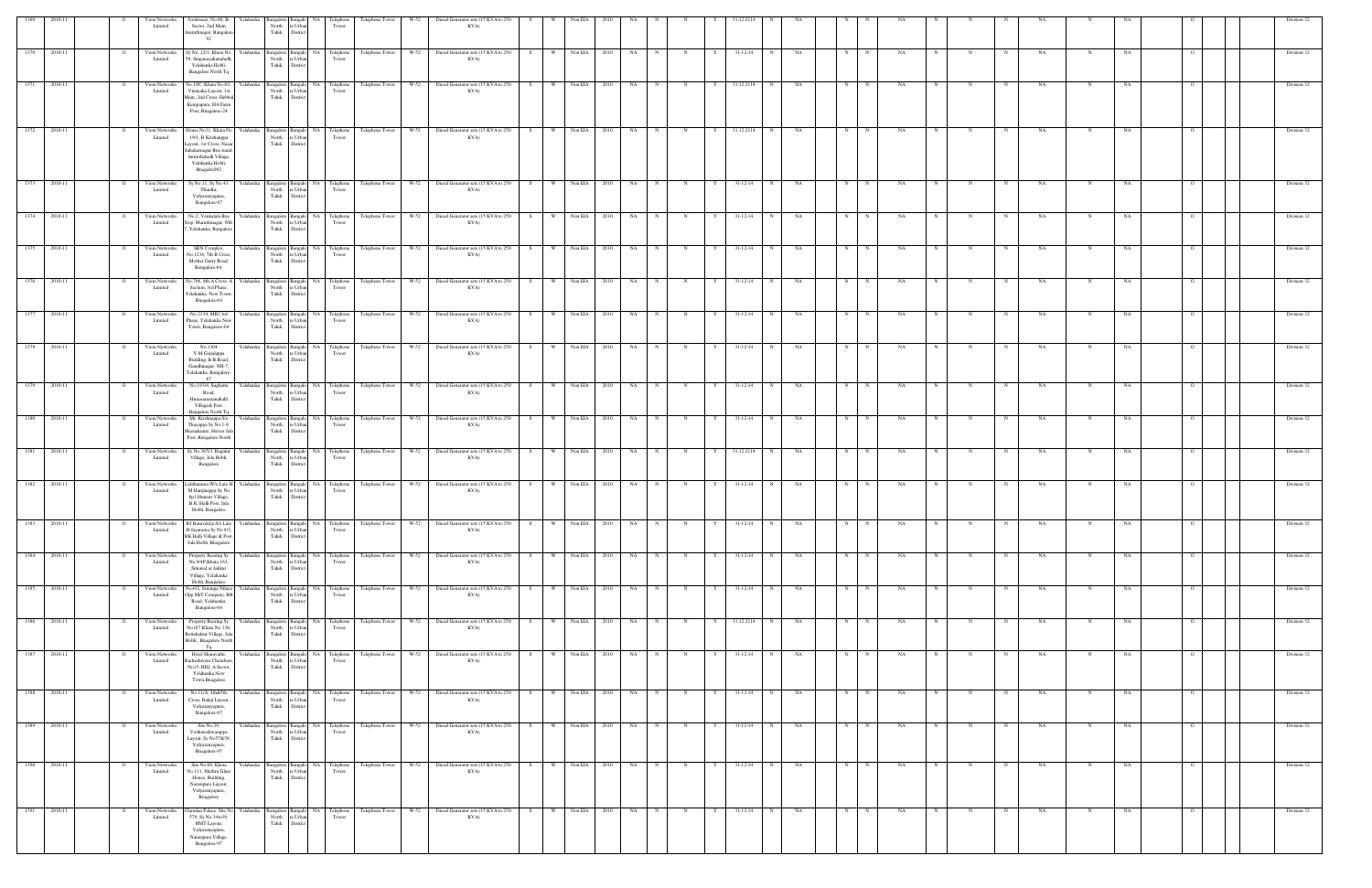|      |              |                | <b>Viom Networks</b><br>Limited  | Sv.No.558/437.<br>Yelahanka New Town,<br>Bangalore                                                                                                                     | Yelahank<br>North<br>Taluk  | e Urb<br>Distric                                             | Telephone<br>Tower                      | Telephone Tower                                | W-52   | Diesel Generator sets (15 KVA to 250<br>KVA)                                                                      |    |     | Non EL          |           |             |             |   |                |   |           |        |                  |                |            |            |             |           |             |    |                |  | Division 32 |
|------|--------------|----------------|----------------------------------|------------------------------------------------------------------------------------------------------------------------------------------------------------------------|-----------------------------|--------------------------------------------------------------|-----------------------------------------|------------------------------------------------|--------|-------------------------------------------------------------------------------------------------------------------|----|-----|-----------------|-----------|-------------|-------------|---|----------------|---|-----------|--------|------------------|----------------|------------|------------|-------------|-----------|-------------|----|----------------|--|-------------|
| 1393 | 2010-11      | $\overline{O}$ | Viom Networks<br>Limited         | No.109,<br>Sri.Karumariyamma<br>Devasthana<br>Bhakthamandali,<br>Kuvempunagar Ist Stage<br>Vidyaranayapura,<br><b>Bangalore North Taluk</b>                            | Yelahanka<br>North          | Bangalore Bangalo<br>re Urba<br>Taluk District               | NA Telephone<br>Tower                   | Telephone Tower W-52                           |        | Diesel Generator sets (15 KVA to 250<br>KVA)                                                                      | S  |     | W Non EIA 2010  | <b>NA</b> |             | NA          |   | $31 - 12 - 15$ | N | <b>NA</b> |        | N                | N<br>NA        |            |            |             | <b>NA</b> | N           | NA |                |  | Division 32 |
| 1394 | 2010-11      | $\overline{O}$ | Viom Networks<br>Limited         | No.19 & 20, Site No.221 Maruthinagar<br>& 222, 6th Main,<br>Bhadrappa Layout, Near<br>Maruthinagar, Bangalore                                                          |                             | North re Urban<br>Taluk District                             | Tower                                   |                                                |        | Bangalore Bangalo NA Telephone Telephone Tower W-52 Diesel Generator sets (15 KVA to 250<br>KVA)                  | S  |     | W Non EIA 2010  | 2.5       | $\mathbf N$ | N           | Y | 31.12.2114     | N | N         | Appl N |                  | N<br>NA        | N          | N          |             | <b>NA</b> | $_{\rm N}$  | NA |                |  |             |
| 1395 | 2010-11      | $\Omega$       | Wireless TT info<br>Serivces Ltd | Site No22, Sy No61/5A, Yelahanka<br>Old Khata No61/5,<br>Doddabommasandra<br>Yelahanka, Bangalore                                                                      | North<br>Taluk              | re Urban<br>District                                         | Bangalore Bangalo NA Telephone<br>Tower |                                                |        | Telephone Tower W-52 Diesel Generator sets (15 KVA to 250<br>KVA)                                                 | S  | W \ | Non EIA 2010    | NA        | N           | $\mathbf N$ | Y | $31 - 12 - 14$ | N | NA        |        | N<br>N           | NA.            |            | N          | $_{\rm N}$  | NA        | N           | NA |                |  | Division 32 |
| 1396 | 2010-11      | $\Omega$       | Wireless TT info<br>Serivces Ltd | No.649, Khata<br>No687/649,18th Main<br>Chikkobommasandra &<br>Jakkur Planataion<br>Village, Yelahanka<br>Bangalore-65                                                 | Yelahanka<br>North          | Bangalore Bangalo<br>re Urbar<br>Taluk District              | NA Telephone<br>Tower                   | Telephone Tower W-52                           |        | Diesel Generator sets (15 KVA to 250<br>KVA)                                                                      | S  |     | W Non EIA 2010  | NA        | $\mathbf N$ | N           | Y | $31 - 12 - 14$ | N | NA        |        | N                | NA.<br>N       |            |            |             | <b>NA</b> | N           | NA |                |  | Division 32 |
| 1397 | 2010-11      | $\overline{O}$ | Wireless TT info<br>Serivces Ltd | Site No.18, Assessment<br>No146, Khata No227,<br>1st Main Road,<br>/inayakanagar, Bagalur<br>Cross, Palanahalli Jala<br>Hobli, Bangalore                               | Yelahanka                   | North re Urban<br>Taluk District                             | Bangalore Bangalo NA Telephone<br>Tower |                                                |        | Telephone Tower W-52 Diesel Generator sets (15 KVA to 250<br>KVA)                                                 | S  | W   | Non EIA 2010    | NA        | $\mathbf N$ | N           |   | $31 - 12 - 14$ | N | NA        |        | N                | N<br>NA.       | $_{\rm N}$ | $_{\rm N}$ | N           | NA        | $_{\rm N}$  | NA |                |  | Division 32 |
| 1398 | 2010-11      | $\overline{O}$ | Wireless TT Info<br>Service Ltd  | Wireless TT Info Service Yelahanka<br>Ltd, Site No.328/803,<br>New No.805-A,<br>S.S.No.300, 320/301 &<br>830/811, Municipal<br>Road, Yelahanka New<br>Town, Bangalore. | North<br>Taluk              | re Urba<br>District                                          | Tower                                   |                                                |        | Bangalore Bangalo NA Telephone Telephone Tower W-52 Diesel Generator sets (15 KVA to 250 S<br>KVA)                |    |     | W Non EIA 2009  | NA        | $_{\rm N}$  | NA          |   | $31 - 12 - 13$ | N | NA        |        | N                | N<br>NA.       |            | NA         |             | <b>NA</b> | N           | NA |                |  | Division 32 |
| 1399 | 2010-11      | YTC            | Wireless TT Info<br>Services Ltd | Wireless TT Info<br>Services Ltd, Site No.9,<br>2nd Cross,<br>Mariyappanapalya,<br>Nethajinagar,<br>Kempapura Agarahara,<br>Ward No.29, Bangalore<br>23.               | Jala                        | North re Urban<br>Taluk District                             | Tower                                   |                                                |        | Bangalore Bangalo NA Telephone Telephone Tower W-52 Diesel Generator sets (15 KVA to 250 S W Non EIA<br>KVA)      |    |     |                 | NA 1      | N           | <b>NA</b>   | Y | NA             | N | <b>NA</b> |        | N                | N<br><b>NA</b> | N          | <b>NA</b>  | N           | <b>NA</b> | N           | NA | YTC            |  | Division 32 |
| 1400 | 2010-11      | $\circ$        | Wireless TT Info<br>Services Ltd | Site No. 485, Khata<br>No.554/485, 1st Cross<br>4th Main Bharatharata<br>JRD Tata Nagar,<br>Kodigehalli,<br>Bangalore.92                                               | Yelahanka<br>North<br>Taluk | re Urba<br>District                                          | Tower                                   |                                                |        | Bangalore Bangalo NA Telephone Telephone Tower W-52 Diesel Generator sets (15 KVA to 250 S W Non EIA 2010<br>KVA) |    |     |                 | NA N      |             | NA          | Y | 31-12-14 N     |   | NA        |        | $N$ N            | NA             | $_{\rm N}$ | NA         | $\mathbf N$ | NA        |             | NA |                |  | Division 32 |
| 1401 | 2010-11      | YTC            | Wireless TT Info<br>Services Ltd | Khata No.341/324/100,<br>Site No.100, KHB, 2nd<br>Main Road, Near<br>Ganesha Temple,<br>Yelahanka New Town,<br>Bangalore-64                                            | Yelahanka                   | Bangalore Bangak<br>North re Urban<br>Taluk District         | NA Telephone<br>Tower                   | Telephone Tower                                | $W-52$ | Diesel Generator sets (15 KVA to 250<br>KVA)                                                                      | S. |     | Non EIA         | NA        |             | NA          |   | NA             |   | NA        |        |                  | NA             |            | NA         |             | NA        |             | NA | YTC            |  | Division 32 |
| 1402 | 2010-11      | $\overline{O}$ | Wireless TT Info<br>Services Ltd | Old Sy.No.4, New<br>Sy.No.11, Yeshodhanag<br>ar, Jakkur Plantation<br>Village, Jakkur<br>Post, Yelahanka Hobli,<br>Bangalore                                           | Yelahanka<br>Taluk          | North re Urban                                               | Tower                                   | Bangalore Bangalo NA Telephone Telephone Tower | $W-52$ | Diesel Generator sets (15 KVA to 250<br>KVA)                                                                      | S  | W.  | Non EIA<br>2010 | NA        |             | NA          |   | 31-12-14       |   | NA        |        |                  | NA             |            | NA         |             | NA        |             |    |                |  | Division 32 |
|      | 1403 2010-11 | $\overline{O}$ | Wireless TT Info<br>Services Ltd | No 982, 14 th Cross,<br>14th Mian, Judicial<br>Layout, GKVK Post,<br>Bangalore-65                                                                                      | Yelahanka<br>North          | re Urbar<br>Taluk District                                   | Tower                                   |                                                |        | Bangalore Bangalo NA Telephone Telephone Tower W-52 Diesel Generator sets (15 KVA to 250<br>KVA)                  | S  |     | W Non EIA 2010  | NA N      |             | NA          | Y | $31 - 12 - 14$ | N | NA        |        | N<br>N           | NA             |            | NA         | N           | <b>NA</b> | $\mathbf N$ | NA |                |  | Division 32 |
| 1404 | 2010-11      | $\mathbf{o}$   | Wireless TT Info<br>Services Ltd | Site No.30, Assessment<br>No 168, Khata No<br>168/30, Kattiganahalli<br>Village, Jala Hobli,<br>Dwarakangar, IAF Post,<br>Yelahanka, Begur Main<br>Road, Bangalore     | Yelahanka                   | <b>Bangalore</b> Bangalo<br>North re Urban<br>Taluk District | NA Telephone<br>Tower                   | Telephone Tower                                | $W-52$ | Diesel Generator sets (15 KVA to 250<br>KVA)                                                                      | S. | W   | Non EIA<br>2010 | NA        |             | NA          |   | $31 - 12 - 14$ | N | NA        |        | N                | NA             |            | NA         |             | NA        | N           | NA |                |  | Division 32 |
| 1405 | 2010-11      | $\overline{O}$ | Wireless TT Info<br>Services Ltd | Sy No 17/6, No4,<br>Muneshwara Badavane,<br>Attur Layout, Bangalore-<br>64                                                                                             | Yelahanka<br>North<br>Taluk | re Urban<br>District                                         | Bangalore Bangalo NA Telephone<br>Tower | Telephone Tower                                | W-52   | Diesel Generator sets (15 KVA to 250<br>KVA)                                                                      | S  | W   | Non EIA 2010    | NA N      | N           | $\rm NA$    | Y | $31 - 12 - 14$ | N | NA        |        | N                | N<br>NA        | $_{\rm N}$ | NA         | N           | NA        | N           | NA | $\overline{O}$ |  | Division 32 |
| 1406 | 2010-11      | $\overline{O}$ | Wireless TT Info<br>Services Ltd | Property No 17, 5th Yelahanka<br>Cross, 4th Mian,<br>Sumangali Sevasahram<br>Raod, Hebbal, Bangalore<br>24                                                             | North                       | re Urban<br>Taluk District                                   | Bangalore Bangalo NA Telephone<br>Tower |                                                |        | Telephone Tower W-52 Diesel Generator sets (15 KVA to 250<br>KVA)                                                 | S  |     | W Non EIA 2010  | NA N      |             | NA          | Y | $31 - 12 - 14$ | N | NA        |        | N                | N<br>NA        | N          | NA         | $\mathbf N$ | NA        | N           | NA | $\overline{O}$ |  | Division 32 |
| 1407 | 2010-11      | $\circ$        | Wireless TT Info<br>Services Ltd | Khata No.16/4A No12,<br>1st Cross,<br>MathruLayout,<br>Chikkabommasandra<br>GKVK Post, Yelahanka<br>New Town, Bnagalore-<br>64                                         | Yelahanka                   | Bangalore Bangalo<br>North re Urban<br>Taluk District        | NA Telephone<br>Tower                   | Telephone Tower                                | W-52   | Diesel Generator sets (15 KVA to 250<br>KVA)                                                                      | S. | W   | Non EIA<br>2010 | NA        | $\mathbf N$ | NA          |   | $31 - 12 - 14$ | N | NA        |        | N<br>N           | NA.            |            | NA         |             | NA        |             | NA |                |  | Division 32 |
| 1408 | 2010-11      | $\overline{O}$ | Wireless TT Info<br>Services Ltd | Sy.No.35/3, Chikkajala<br>Village, Jala Hobli,<br>Bangalore                                                                                                            | Jala<br>North<br>Taluk      | re Urban<br>District                                         | Bangalore Bangalo NA Telephone<br>Tower | Telephone Tower                                | $W-52$ | Diesel Generator sets (15 KVA to 250<br>KVA)                                                                      | S  | W   | Non EIA<br>2010 | NA        | N           | NA          | Y | $31 - 12 - 14$ | N | NA        |        | $\mathbf N$<br>N | NA             | N          | NA         | N           | NA        | N           | NA | - 0            |  | Division 32 |
| 1409 | 2011-12      | $\overline{O}$ | India Telecom Infra<br>Ltd       | Sy.No.39/2, Srirampura<br>Village, Yelahanka<br>Hobli, Bangalore North<br>Taluk.                                                                                       | Yelahanka<br>North<br>Taluk | re Urba<br>District                                          | Bangalore Bangalo NA Telephone<br>Tower | Telephone Tower                                | $W-52$ | Diesel Generator sets (15 KVA to 250<br>KVA)                                                                      | S  | W \ | Non EIA 2011    | NA        | $\mathbf N$ | NA          | Y | $31 - 12 - 15$ | N | NA        |        | N                | N<br>NA        |            |            | N           | NA        | N           | NA |                |  | Division 32 |
| 1410 | 2011-12      | $\overline{O}$ | Indus Towers Ltd                 | No.106 & 107,<br>Ramachandrapura,<br>Vidyaranyapura Post,<br>Bangalore-97.                                                                                             | Yelahanka<br>North          | 3angalore Bangalo<br>re Urban<br>Taluk District              | NA Telephone<br>Tower                   | Telephone Tower                                | W-52   | Diesel Generator sets (15 KVA to 250<br>KVA)                                                                      | S. | W   | Non EIA<br>2011 | NA        |             | NA          |   | $31 - 12 - 15$ | N | NA        |        | $_{\rm N}$<br>N  | NA             |            | N          |             | NA        | N           | NA | - 0            |  | Division 32 |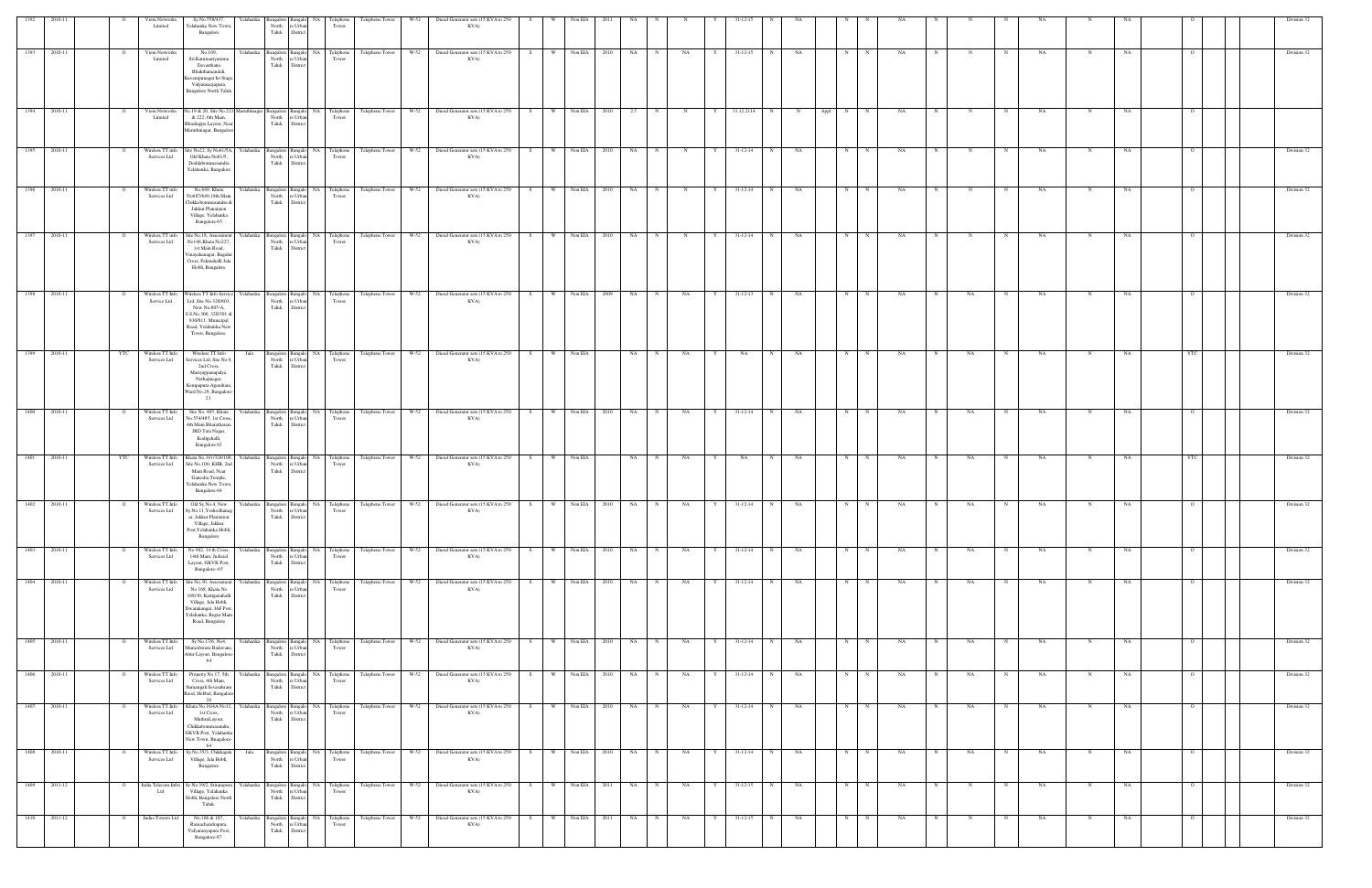| 1411          | 2011-12   |                | <b>Indus Towers Ltd</b>                | No.10, 5th Phase,<br>Yelahanka New Town,<br>Bangalore-64.                                                                                                   | North<br>e Urbar<br>Taluk<br>District                                    | Telephone<br>Tower                                                                                                                | Telephone Tower | W-52                 | Diesel Generator sets (15 KVA to 250<br>KVA)                                       |     |           |              |              |       |            |           |   |                |              |    |   |             |           |             |             |             |           |             |    |                |  | Division 32 |  |
|---------------|-----------|----------------|----------------------------------------|-------------------------------------------------------------------------------------------------------------------------------------------------------------|--------------------------------------------------------------------------|-----------------------------------------------------------------------------------------------------------------------------------|-----------------|----------------------|------------------------------------------------------------------------------------|-----|-----------|--------------|--------------|-------|------------|-----------|---|----------------|--------------|----|---|-------------|-----------|-------------|-------------|-------------|-----------|-------------|----|----------------|--|-------------|--|
| 1412          | 2011-12   |                |                                        | Indus Towers Ltd Sy.No.47, Khata No.37<br>İarenahalli, Gopalapur<br>Village, Jala Hobli,<br><b>Bangalore North Taluk</b>                                    | Yelahanka Bangalore Bangalo NA<br>North<br>e Urban<br>Taluk<br>District  | Telephone<br>Tower                                                                                                                | Telephone Tower | W-52                 | Diesel Generator sets (15 KVA to 250<br>KVA)                                       | S.  | <b>W</b>  | Non EIA      | 2011         | NA    |            | NA        |   | $31 - 12 - 15$ |              | NA | N |             | NA        |             |             |             | NA        |             | NA |                |  | Division 32 |  |
| 1413          | 2011-12   | $\overline{O}$ | Indus Towers Ltd                       | Sy.No.55/7,<br>Ramagondanahalli<br>Village,<br>iddanayakanahalli Post<br>Doddaballapura Road,<br>Yelahanka Hobli,<br>Bangalore-64.                          | Yelahanka Bangalore Bangalo NA<br>North<br>e Urban<br>Taluk<br>District  | Telephone<br>Tower                                                                                                                | Telephone Tower | W-52                 | Diesel Generator sets (15 KVA to 250<br>KVA)                                       | S.  | W         | Non EIA      | 2011         | NA    | N          | NA        |   | $31 - 12 - 15$ | N            | NA | N |             | <b>NA</b> |             |             |             | NA        | N           | NA |                |  | Division 32 |  |
| $\sqrt{1414}$ | 2011-12   | $\circ$        | Indus Towers Ltd                       | Site No.43, Khata<br>Yelahanka<br>No.203/210,<br>Kattigenahalli Village,<br>Babanagar, Jala Hobli,<br>Yelahanaka-Air Post<br>Road, Bangalore North<br>Taluk | North<br>e Urban<br>Taluk<br>District                                    | Bangalore Bangalo NA Telephone<br>Tower                                                                                           | Telephone Tower | $W-52$               | Diesel Generator sets (15 KVA to 250<br>KVA)                                       | S   | W         | Non EIA      | 2011         | NA    | N          | NA        | Y | $31 - 12 - 15$ | N            | NA | N | N           | NA        |             |             |             | NA        |             | NA |                |  | Division 32 |  |
| 1415 2011-12  |           | $\overline{O}$ | Indus Towers Ltd                       | Air Force Station,<br>Yelahanka, Bangalore<br>North Taluk.                                                                                                  | e Urban<br>North<br>Taluk<br>District                                    | Yelahanka Bangalore Bangalo NA Telephone<br>Tower                                                                                 |                 |                      | Telephone Tower W-52 Diesel Generator sets (15 KVA to 250 S W Non EIA 2011<br>KVA) |     |           |              |              | NA N  |            | NA        | Y | $31 - 12 - 15$ | N            | NA | N | N           | NA.       | $\mathbf N$ |             | $\mathbf N$ | NA        | N           | NA |                |  | Division 32 |  |
| 1416          | 2011-12   | $\circ$        | Tower Vision India<br>Pvt Ltd          | #193/4.<br>Hunsamaranahalli<br>Village, Jala Hobli,<br><b>Bangalore North Taluk</b>                                                                         | North<br>re Urban<br>Taluk<br>District                                   | Yelahanka Bangalore Bangalo NA Telephone<br>Tower                                                                                 | Telephone Tower | W-52                 | Diesel Generator sets (15 KVA to 250<br>KVA)                                       | S   | W Non EIA |              | 2009         | NA    | $_{\rm N}$ | NA        | Y | $31 - 12 - 13$ | N            | NA | N | N           | NA.       |             |             |             | NA        | N           | NA | $\Omega$       |  | Division 32 |  |
| 1417          | 2011-12   |                | Pvt Ltd                                | Tower Vision India #60/61, EWS (707), 4th Yelahanka Bangalore Bangalo NA Telephone<br>Phase, Yelahanka West<br>Town, Bangalore-64.                          | North re Urban<br>Taluk<br>District                                      | Tower                                                                                                                             | Telephone Tower | $W-52$               | Diesel Generator sets (15 KVA to 250<br>KVA)                                       | S   | W         | Non EIA      | 2009         | NA    | N          | <b>NA</b> | Y | $31 - 12 - 13$ | N            | NA | N | N           | NA.       | N           | $_{\rm N}$  |             | NA        | $_{\rm N}$  | NA | $\Omega$       |  | Division 32 |  |
| 1418          | 2011-12   |                | Pvt Ltd                                | Tower Vision India #720, BEL Layout, 3rd<br>Block, Vidyaranyapura<br>Main Road, Bangalore-<br>97                                                            | North<br>e Urban<br>Taluk<br>District                                    | Yelahanka Bangalore Bangalo NA Telephone<br>Tower                                                                                 |                 | Telephone Tower W-52 | Diesel Generator sets (15 KVA to 250<br>KVA)                                       | S   | W         | Non EIA      | 2008         | NA    | N          | NA        | Y | Life time      | $_{\rm N}$   | NA | N | $\mathbf N$ | NA        |             |             |             | NA        | N           | NA |                |  | Division 32 |  |
| 1419 2011-12  |           |                | Pvt Ltd                                | YTC Tower Vision India #64, Sapthagiri Nilayam<br>8th Main, Srinidhi<br>Layout, Vidyaranyapura,<br>Bangalore-97.                                            | North<br>e Urban<br>Taluk<br>District                                    | Yelahanka Bangalore Bangalo NA Telephone<br>Tower                                                                                 |                 |                      | Telephone Tower W-52 Diesel Generator sets (15 KVA to 250 S<br>KVA)                |     | W Non EIA |              | 2012         | NA    | N          | <b>NA</b> | Y |                | N            | NA | N | N           | NA        | $_{\rm N}$  | N           | N           | NA        | N           | NA | YTC            |  | Division 32 |  |
| 1420          | 2011-12   | YTC            | Tower Vision India<br>Pvt Ltd          | #48, 4th Cross, 2nd<br>Main Road, Sir MV<br>Layout, Thindlu Main<br>Road, Kodigehalli,<br>Bangalore.                                                        | North<br>re Urban<br>Taluk<br>District                                   | Yelahanka Bangalore Bangalo NA Telephone<br>Tower                                                                                 | Telephone Tower |                      | W-52 Diesel Generator sets (15 KVA to 250<br>KVA)                                  | S   | W Non EIA |              | 2012         | NA    | N          | NA        | Y |                | N            | NA | N | $\mathbf N$ | NA.       |             | N           |             | NA        | $\mathbf N$ | NA | YTC            |  | Division 32 |  |
| 1421          | 2011-12   | YTC            | Tower Vision India<br>Pvt Ltd          | #141/3, VMS Building,<br>Thindlu Main Road,<br>Vidyaranyapura,<br>Bangalore-97.                                                                             | North<br>e Urban<br>Taluk<br>District                                    | Yelahanka Bangalore Bangalo NA Telephone<br>Tower                                                                                 | Telephone Tower |                      | W-52 Diesel Generator sets (15 KVA to 250<br>KVA)                                  | S   | $W =$     | Non EIA      | 2012         | NA    | N          | NA        | Y |                | N            | NA | N | N           | NA        | N           | N           | N           | NA        | N           | NA | YTC            |  | Division 32 |  |
| 1422 2011-12  |           | $\overline{O}$ | Viom Networks<br>Limited               | Sy.No.14, Harohalli<br>Village,<br>Singanayakanahalli Post<br>Nitte College, Yelahanka<br>Hobli, Bangalore North<br>Taluk.                                  | e Urban<br>North<br>Taluk<br>District                                    | Yelahanka Bangalore Bangalo NA Telephone Telephone Tower W-52 Diesel Generator sets (15 KVA to 250 S W Non EIA 2011 NA N<br>Tower |                 |                      | KVA)                                                                               |     |           |              |              |       |            | <b>NA</b> | Y | $31-12-15$ N   |              | NA | N | N           | NA        | N           | N           | N           | <b>NA</b> | N           | NA | $\Omega$       |  | Division 32 |  |
| 1423          | 2011-12   |                | Viom Networks<br>Limited               | No.82/82,<br>Muthugadahalli Village<br>Jala Hobli (Shettigere)<br>Doddajala Post,<br>Bangalore North Taluk.                                                 | Yelahanka Bangalore Bangalo NA<br>North<br>re Urban<br>Taluk<br>District | Telephone<br>Tower                                                                                                                | Telephone Tower | W-52                 | Diesel Generator sets (15 KVA to 250<br>KVA)                                       | S   | W         | Non EIA      | 2011         | NA    | N          | NA        | Y | $31 - 12 - 15$ | N            | NA | N |             | NA        |             |             |             | NA        | N           | NA |                |  | Division 32 |  |
| 1424          | - 2011-12 |                | Viom Networks<br>Limited               | Sv.No.119. No.8.9.10.<br>Yelahanka l<br>Vintage Avenue,<br>Opp.Venkateshwara<br>Engg College,<br>Vidyanagar, Chikkajala<br>Post, Bangalore North<br>Taluk.  | North re Urban<br>Taluk<br>District                                      | elephone<br>Tower                                                                                                                 | Telephone Tower | $W - 52$             | Diesel Generator sets (15 KVA to 250<br>KVA)                                       |     |           | Non EIA      | - 2011       | NA.   |            |           |   |                |              |    |   |             |           |             |             |             |           |             |    |                |  | Division 32 |  |
| 1425 2011-12  |           |                | Viom Networks<br>Limited               | No.9, Sy.No.6/4, 6th<br>Yelahanka<br>Cross, 8th Main,<br>Sapthagiri Layout,<br>Tindlu Main Road,<br>Vidyarayapura Post,<br>Bangalore North Taluk.           | North<br>Taluk<br>District                                               | Bangalore Bangalo NA Telephone<br>e Urban<br>Tower                                                                                | Telephone Tower | $W-52$               | Diesel Generator sets (15 KVA to 250<br>KVA)                                       | S – | W         | Non EIA      | 2011         | NA 1  | N          | NA        | Y | $31 - 12 - 15$ | $\mathbb{N}$ | NA | N | N           | NA        |             |             |             | NA        |             | NA |                |  | Division 32 |  |
| 1426          | 2011-12   |                | Viom Networks<br>Limited               | No.23, CMC Katha<br>Yelahanka<br>No.282/22, Ist Main<br>Road, Vaishnavi Layout<br>Vidyarayapura Post,<br>Bangalore North Taluk.                             | Bangalore<br>North re Urban<br>Taluk<br>District                         | Bangalo NA<br>Telephone<br>Tower                                                                                                  | Telephone Tower | W-52                 | Diesel Generator sets (15 KVA to 250<br>KVA)                                       | S   | W Non EIA |              | 2011         | NA 1  | N          | <b>NA</b> | Y | $31 - 12 - 15$ | N            | NA | N | N           | NA        | $_{\rm N}$  | $\mathbf N$ | N           | NA        | N           | NA |                |  | Division 32 |  |
| 1427          | 2011-12   |                | Viom Networks<br>Limited               | Property No.13, Katha<br>Yelahanka<br>No.18/13/13/1, Ist Mair<br>Road, Byraveshwara<br>Temple, Puttenahalli,<br><b>Bangalore North Taluk</b>                | Bangalore Bangalo NA<br>North<br>e Urban<br>Taluk<br>District            | Telephone<br>Tower                                                                                                                |                 | Telephone Tower W-52 | Diesel Generator sets (15 KVA to 250<br>KVA)                                       | S   | W         | Non EIA 2012 |              | NA    | N          | NA        | Y | $31 - 12 - 16$ | N            | NA | N | $\mathbf N$ | NA        |             |             |             | NA        |             | NA |                |  | Division 32 |  |
| 1428          | 2011-12   |                | Viom Networks<br>Limited               | Sy.No.27, Chokkanahall<br>Yelahanka<br>Cross, Near Dayana<br>College, Jakkur Post,<br>Bangalore - 64.                                                       | Bangalore Bangalo NA<br>North<br>re Urban<br>Taluk<br>District           | Telephone<br>Tower                                                                                                                | Telephone Tower | W-52                 | Diesel Generator sets (15 KVA to 250<br>KVA)                                       | S.  | W         | Non EIA      | 2012         | NA    | N          | NA        | Y | $31 - 12 - 16$ | N            | NA | N | N           | NA        |             |             |             | NA        |             | NA |                |  | Division 32 |  |
| 1429          | 2011-12   |                | Viom Networks<br>Limited               | Sy.No.39/1, Santhosh<br>Yelahanka<br>Nagar, Vivekananda<br>School, Attur Village,<br>Yelahanka Hobli,<br><b>Bangalore North Talul</b>                       | Bangalore<br>North<br>e Urban<br>Taluk<br>District                       | Bangalo NA<br>Telephone<br>Tower                                                                                                  | Telephone Tower | W-52                 | Diesel Generator sets (15 KVA to 250<br>KVA)                                       | S   | W         | Non EIA      | 2012         | NA 1  | N          | NA        | Y | $31 - 12 - 16$ | N            | NA | N |             | NA        |             |             |             | NA        | N           | NA | $\overline{O}$ |  | Division 32 |  |
| 1430 2012-13  |           |                | ATC India Tower<br>Corporation (P) Ltd | No.111/4, Kaveri Nagar,<br>Horamavu Post,<br>Bangalore-43.                                                                                                  | East Taluk re Urban<br>District                                          | Horamavu Bangalore Bangalo NA Telephone<br>Tower                                                                                  |                 | Telephone Tower W-52 | Diesel Generator sets (15 KVA to 250<br>KVA)                                       | S   | W         |              | Non EIA 2012 | NA NA | N          | N         | Y | 31-12-2100 N   |              | NA | N | N           | NA        |             |             |             | NA        | N           | NA |                |  | Division 32 |  |
| 1431          | 2012-13   |                | Indus Towers Ltd                       | Sy.No.8/P1-P1, Hanas<br>Jala<br>Village, Jala Hobli,<br><b>Bangalore North Taluk</b>                                                                        | Bangalore<br>North<br>Taluk<br>District                                  | Bangalo NA<br>Telephone<br>e Urban<br>Tower                                                                                       | Telephone Tower | $W-52$               | Diesel Generator sets (15 KVA to 250<br>KVA)                                       |     |           | Non EIA      | 2012         | NA    |            |           |   | 31-12-2100     | $_{\rm N}$   | NA | N |             | NA        |             |             |             | NA        |             | NA |                |  | Division 32 |  |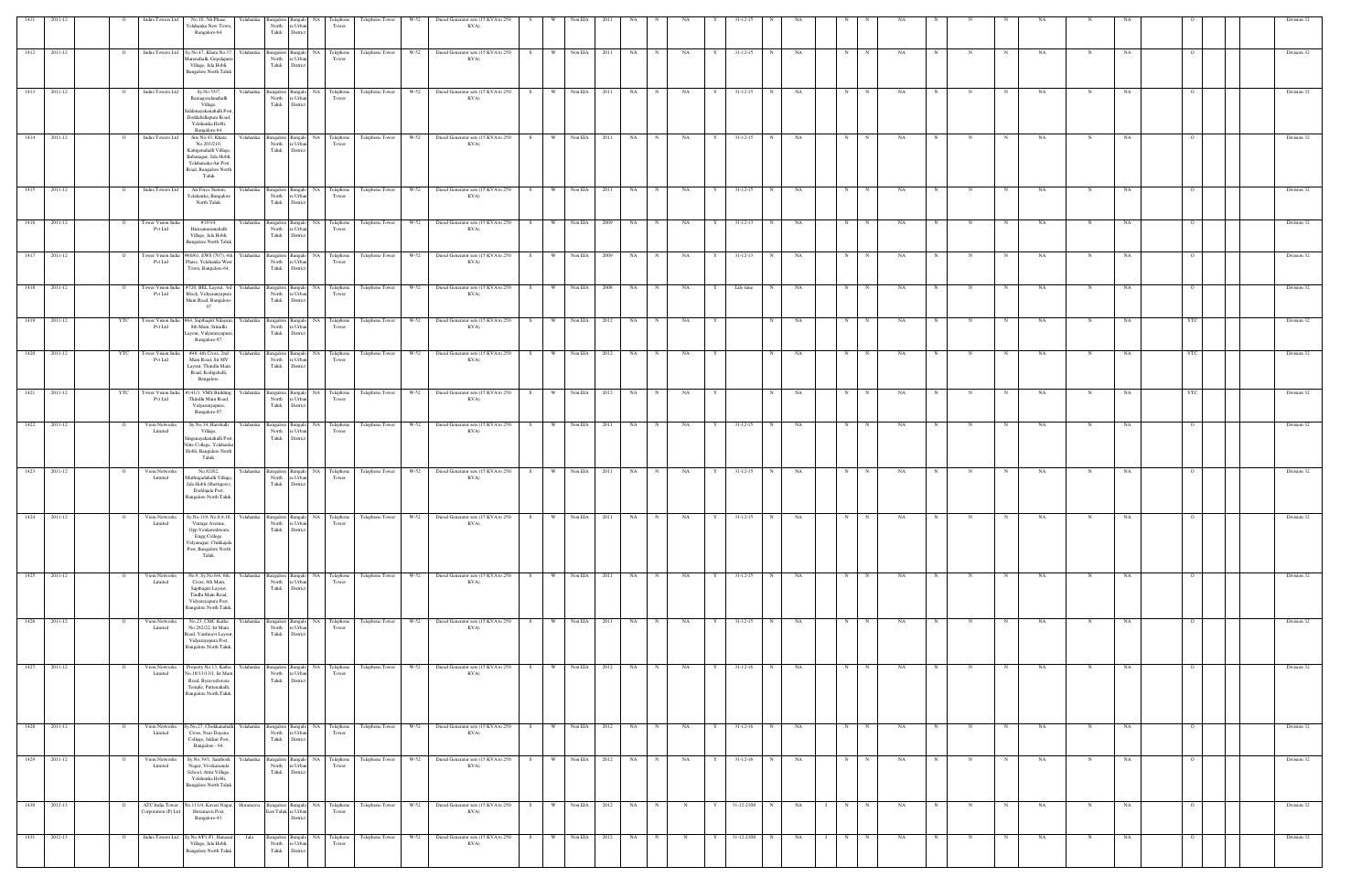|                   |              |                | Indus Towers Ltd                                                                                                                              | No.64, Behind Akshaya<br>Layout (Residency), 5th<br>Block, 19th Main, HBR<br>Layout, Nagawara,<br>Bangalore-43.                                                        | Yelahanka<br>angalore Banga<br>East Taluk re Urba    | District                                              | NA 1<br>Telephone<br>Tower                                                                                                                                                          | Telephone Tower      | W-52 | Diesel Generator sets (15 KVA to 250<br>KVA)                                                                                                                                                    |            |                |           |           |             |             |           |                |            |                         |                   |             |      |   |            |             |           |             |    |           |                    |           |           | Division 32 |
|-------------------|--------------|----------------|-----------------------------------------------------------------------------------------------------------------------------------------------|------------------------------------------------------------------------------------------------------------------------------------------------------------------------|------------------------------------------------------|-------------------------------------------------------|-------------------------------------------------------------------------------------------------------------------------------------------------------------------------------------|----------------------|------|-------------------------------------------------------------------------------------------------------------------------------------------------------------------------------------------------|------------|----------------|-----------|-----------|-------------|-------------|-----------|----------------|------------|-------------------------|-------------------|-------------|------|---|------------|-------------|-----------|-------------|----|-----------|--------------------|-----------|-----------|-------------|
| 1433              | 2012-13      | $\overline{O}$ |                                                                                                                                               | Indus Towers Ltd No.67, Chokkanahalli,<br>Bellahalli Main Road,<br>Thanisandra Main Road,<br>Jakkur Post, Near Daina<br>College, Bangalore-64.                         | Yelahanka                                            | North re Urban<br>Taluk District                      | Tower                                                                                                                                                                               |                      |      | Bangalor Bangalo NA Telephone Telephone Tower W-52 Diesel Generator sets (15 KVA to 250<br>KVA)                                                                                                 | $S \cup$   | W Non EIA      | 2012      | NA N      |             | N           | Y         | 31/12/21       | N          | NA                      | N<br>$\mathbf{I}$ | N           | NA   | N | N          | N           | NA        | $\mathbf N$ | NA |           |                    |           |           | Division 32 |
| 1434              | 2012-13      |                | Viom Networks<br>Limited                                                                                                                      | Site No.461, Sy.No.100, Yelahanka<br>101, 102, Jakkur<br>Village, Yelahanka<br>Hobli, Bangalore-64.                                                                    | North                                                | re Urbar<br>Taluk District                            | Tower                                                                                                                                                                               |                      |      | Bangalore Bangalo NA Telephone Telephone Tower W-52 Diesel Generator sets (15 KVA to 250<br>KVA)                                                                                                | S          | W Non EIA      | 2012      | NA N      |             | NA          | Y         | $31 - 12 - 16$ | N          | NA                      | N                 | $\mathbf N$ | NA   |   |            |             | NA        |             | NA |           |                    |           |           | Division 32 |
| 1435              | 2014-15      | $\Omega$       | Bharti Airtel Ltd                                                                                                                             | $\sqrt{N_0.14}$ & 3,<br>Kodandarampura,<br>Doddabommasandra<br>Village, Yelahanka<br>Hobli, Bangalore                                                                  | Yelahanka                                            | Taluk District                                        | $\begin{tabular}{l c c c} \textbf{Bangalore} & \textbf{Bangalo} & \textbf{NA} & \textbf{Telephone} \\ \hline \textbf{North} & \textbf{re Urban} & \textbf{ Tower} \\ \end{tabular}$ |                      |      | Telephone Tower W-52 Diesel Generator sets (15 KVA to 250<br>KVA)                                                                                                                               | S.         | W Non EIA      | 2015      | NA        | N           | NA          |           | NA             | $_{\rm N}$ | Lifetime                | N                 |             | NA   |   | NA         |             | NA        | N           | NA |           |                    |           |           | Division 32 |
| 1436              | 2014-15      |                | M/s ATC Telecom<br>Tower Corporation<br>Pvt Ltd                                                                                               | Katha No. 37/12/13,<br>Marenahalli Village, Jala<br>Hobli, Yelahanka,<br>Bangalore                                                                                     | Yelahanka                                            | North re Urban<br>Taluk District                      | Bangalore Bangalo NA Telephone<br>Tower                                                                                                                                             |                      |      | Telephone Tower W-52 Diesel Generator sets (15 KVA to 250<br>KVA)                                                                                                                               | W  <br>S   | Non EIA        | 2000      | NA        | $_{\rm N}$  | Life time   |           | Life time      | N          | Life time               | N                 |             | NA   |   | NA         |             | NA        |             | NA |           |                    |           |           |             |
| 1437              | 2014-15      |                | Viom Networks<br>Limited                                                                                                                      | Sy.No.57,Katha<br>No.330/51/57, 1st Main<br>4th Block, HBR Layout<br>Hennur Bangalore-43                                                                               | Yelahanka<br>North<br>Taluk                          | re Urbar<br>District                                  | Bangalore Bangalo NA Telephone<br>Tower                                                                                                                                             | Telephone Tower W-52 |      | Diesel Generator sets (15 KVA to 250<br>KVA)                                                                                                                                                    | W.<br>S.   | Non EIA        | 2010      | NA        |             | NA          |           | 31.12.2114     |            | NA                      | N                 |             | NA   |   | NA         |             | NA        |             |    |           |                    |           |           |             |
| 1438              | 2014-15      | $\circ$        | Viom Networks<br>Limited                                                                                                                      | Vimal Nivas No.235, Yelahanka<br>Maruthi layout,<br>Dasarahalli Main Road,<br>Dasarahalli, Hebbal<br>Bangalore                                                         | North                                                | re Urba<br>Taluk District                             | Tower                                                                                                                                                                               |                      |      | Bangalore Bangalo NA Telephone Telephone Tower W-52 Diesel Generator sets (15 KVA to 250<br>KVA)                                                                                                | S          | W Non EIA      | 2010      | <b>NA</b> | N           | NA          |           | 31.12.2114     | N          | NA                      | N                 | N           | NA   |   | NA         |             | NA        | N           | NA |           |                    |           |           |             |
| 1439              | 2015-16      | $\Omega$       | Aircel Limited,                                                                                                                               | Plot No.230, Hennur<br>Main Road, Kalyannaga<br>Post, Bangalore.                                                                                                       | Kalyannagar<br>North                                 | re Urban<br>Taluk District                            | Bangalore Bangalo NA Telephone<br>Tower                                                                                                                                             |                      |      | Telephone Tower W-52 Diesel Generator sets (15 KVA to 250<br>KVA)                                                                                                                               | S          | W Non EIA      | 2015      |           |             | N           | Y         | Life time      | N          | $\mathbf N$             | Appl<br>N         |             | NA   |   |            |             | NA        | N           | NA |           |                    |           |           |             |
| $\overline{1440}$ | 2015-16      | $\overline{O}$ | Aircel Limited,                                                                                                                               | No.25, Katha No.117/3,<br>Chelkere Village,<br>K.R.Puram Hobli,<br>Bangalore                                                                                           | K.R.Puram<br>Taluk                                   | North re Urban<br>District                            | Tower                                                                                                                                                                               |                      |      | Bangalor Bangalo NA Telephone Telephone Tower W-52 Diesel Generator sets (15 KVA to 250<br>KVA)                                                                                                 | S          | W Non EIA      | 2015      | 2.5       | $\mathbf N$ | $\mathbf N$ | Y         | Life time      | N          | $_{\rm N}$              | Appl<br>N         | N           | NA   | N | N          | N           | NA        | $\mathbf N$ | NA |           |                    |           |           |             |
| $\overline{1441}$ | 2015-16      | $\circ$        | Aircel Limited,                                                                                                                               | K.R.Puram Hobli,<br>Bangalore                                                                                                                                          | North                                                | re Urbar<br>Taluk District                            | Tower                                                                                                                                                                               |                      |      | No.8, Horamavu Village, K.R.Puram Bangalore Bangalo NA Telephone Telephone Tower W-52 Diesel Generator sets (15 KVA to 250 S<br>KVA)                                                            |            | W Non EIA 2015 |           | 2.5       |             |             |           | Life time      | N          |                         | Appl<br>N         |             | NA   |   |            |             | NA        |             | NA |           |                    |           |           |             |
| 1442              | 2015-16      | $\circ$        | Viom Networks<br>Limited                                                                                                                      | No.122/9, CSR<br>complex, Challakere,<br>Next to Royal Concord<br>School, Kalyan Nagar<br>Post, Bangalore-560043                                                       | Kalyan Nagar Bangalore Bangalo NA Telephone<br>North | re Urban<br>Taluk District                            | Tower                                                                                                                                                                               |                      |      | Telephone Tower W-52 Diesel Generator sets (15 KVA to 250<br>KVA)                                                                                                                               | S          | W Non EIA      | 2015      | 2.5       | $\mathbf N$ | N           | Y         | 31.12.2114     | N          | N                       | Appl<br>N         | N           | NA   |   |            |             | NA        | N           | NA |           |                    |           |           |             |
| 1443              | 2015-16      | $\mathbf{o}$   | Viom Networks<br>Limited                                                                                                                      | Sy.No. 74/1,<br>Kachanahalli Main A.C.<br>Post, Thanisandra<br>Village, K.R.Puram<br>Hobli, Bangalore                                                                  | Thanisandra<br>North                                 | re Urban<br>Taluk District                            | Bangalore Bangalo NA Telephone<br>Tower                                                                                                                                             |                      |      | Telephone Tower W-52 Diesel Generator sets (15 KVA to 250<br>KVA)                                                                                                                               | S<br>W     | Non EIA        | 2015      | 2.5       | $\mathbf N$ | N           | Y         | 31.12.2114     | N          | $\mathbf N$             | Appl<br>N         | N           | NA.  | N | $_{\rm N}$ | $\mathbf N$ | <b>NA</b> | $\mathbf N$ | NA |           | $\circ$            |           |           |             |
| 1444              | 2015-16      | YTC            | Tower Vision India<br>Pvt Ltd                                                                                                                 | No.720, BEL Layout, Vidyaranyapu<br>3rd Block,<br>Vidyaranayapura Main<br>Road, Bangalore-97.                                                                          | North<br>ra<br>Taluk                                 | re Urbar<br>District                                  | Tower                                                                                                                                                                               |                      |      | Bangalore Bangalo NA Telephone Telephone Tower W-52 Diesel Generator sets (15 KVA to 250<br>KVA)                                                                                                | W  <br>S – | Non EIA        |           |           |             |             |           |                |            |                         | N                 | N           | NA   |   | NA         |             | NA        | N           | NA |           | YTC                |           |           |             |
| 1445              | 2015-16      | $\overline{O}$ | Viom Networks<br>Limited                                                                                                                      | Sy.No. 5 & 6, New<br>No.12151, Assessment<br>No.1111, Hennur<br>Village Kasab Hobli<br>Bangalore-43                                                                    | Yelahanka<br>North                                   | re Urbar<br>Taluk District                            | Tower                                                                                                                                                                               |                      |      | Bangalore Bangalo NA Telephone Telephone Tower W-52 Diesel Generator sets (15 KVA to 250 S<br>KVA)                                                                                              |            | W Non EIA      | 2004      | NA 1      | $_{\rm N}$  | NA          | Y         | 31.12.2114     | N          | NA                      | N                 | N           | NA   |   | NA         |             | NA        | $\mathbf N$ | NA |           |                    |           |           | Division 32 |
| 1446              | 2011-12      |                | Abhishek<br>Nethradama, #HIG<br>India, Yelahanka<br>New Town,<br>Bangalore-560 106.                                                           | Abhishek Nethradama,<br>#HIG 2024, 3rd 'B"<br>2024, 3rd 'B" Cross, Cross, Near State Bank<br>Near State Bank of of India, Yelahanka New<br>Town, Bangalore-560<br>106. | Yelahanka                                            | Bangalore Bangalo<br>North re Urbar<br>Taluk District | NA BMW                                                                                                                                                                              | HCE                  | W-58 | a)Non-bedded HCE's (clinics, dispensaries,<br>clinical establishments, Health camps,<br>vaccination centres, medical or surgical<br>camps, blood donation camps, forensic<br>laboratories)      | S –<br>W   | Non EIA        | NA        | NA        | NA          | NA          | NA        | NA             | NA         | NA<br>BMW               |                   |             | NA   |   | One Time   |             | NA        |             | NA | NA        | NA<br>$\mathbf{O}$ | <b>NA</b> | NA        |             |
| 1447              | 2010-11      |                | Centre, #2051, Ist<br>Floor, MIG 3rd<br>Stage, Mother Dairy<br>Circle, Yelahanaka<br>New Town,<br>Bangalore.                                  | Advance Dental Care #2051, Ist Floor, MIG Yelahanka<br>3rd Stage, Mother Dairy<br>Circle, Yelahanaka New<br>Town, Bangalore.                                           | North<br>Taluk                                       | 'e Urba<br>District                                   | Bangalore Bangalo NA BMW                                                                                                                                                            | HCE                  |      | W-58 a)Non-bedded HCE's (clinics, dispensaries,<br>clinical establishments, Health camps,<br>vaccination centres, medical or surgical<br>camps, blood donation camps, forensic<br>laboratories) |            | Non EIA        | <b>NA</b> |           | NA NA       | NA          | NA        | NA             | NA 1       | <b>NA</b><br><b>BMW</b> |                   |             | NA   |   | One Time   |             | NA        |             | NA | NA        | O NA NA            |           | NA        |             |
| 1448              | 2010-11      | $\circ$        | Akshaya Clinic,<br>No.1, Near<br>St.Michael School,<br>Raghuram Layout,<br>Ramachandrapura,<br>Jalahalli, Bangalore                           | No.1, Near St.Michael Ramachandra<br>School, Raghuram<br>Layout,<br>Ramachandrapura,<br>Jalahalli, Bangalore                                                           | North<br>pura                                        | Bangalore Bangalo<br>re Urban<br>Taluk District       | NA BMW                                                                                                                                                                              | HCE                  |      | W-58 a)Non-bedded HCE's (clinics, dispensaries,<br>clinical establishments, Health camps,<br>vaccination centres, medical or surgical<br>camps, blood donation camps, forensic<br>laboratories) | W<br>S.    | Non EIA        | NA 1      |           | NA NA       | NA          | <b>NA</b> | NA             | NA         | <b>BMW</b><br>NA 1      |                   |             | NA.  |   | One Time   | $_{\rm N}$  | NA        | $\mathbf N$ | NA | <b>NA</b> | O NA NA            |           | <b>NA</b> |             |
| 1449              | 2013-14      | $\Omega$       | Akshaya Nursing<br>Home                                                                                                                       | No.33/34, Balaji<br>Avenue, 2nd Stage, Attu<br>Main Road, Yelahanka<br>New Town, Bangalore<br>560016.                                                                  | Yelahanka<br>North<br>Taluk                          | e Urbar<br>District                                   | Bangalore Bangalo NA BMW                                                                                                                                                            | HCE                  | W-58 | a)Non-bedded HCE's (clinics, dispensaries,<br>clinical establishments, Health camps,<br>vaccination centres, medical or surgical<br>camps, blood donation camps, forensic<br>laboratories)      | S.<br>W.   | Non EIA        | NA        | NA 1      | NA          | <b>NA</b>   | NA        | NA             | NA 1       | <b>BMW</b><br><b>NA</b> |                   | N           | NA . | Y | One Time   | N           | NA        | N           | NA | NA        | NA<br>$\circ$      | NA        | NA        |             |
|                   | 1450 2013-14 | $\circ$        | Amritha Sai Dental<br>Clinic, No.491,<br>Talakaveri Layout,<br>Amruthahalli Main<br>Road,<br>Bytarayanapura,<br>Bangalore-560 092.            | No.492, Talakaveri<br>Layout, Amruthahalli<br>Main Road,<br>Bytarayanapura,<br>Bangalore-560 092.                                                                      | Yelahanka<br>North                                   | re Urba<br>Taluk District                             | Bangalore Bangalo NA BMW                                                                                                                                                            | HCE                  |      | W-58 a)Non-bedded HCE's (clinics, dispensaries,<br>clinical establishments, Health camps,<br>vaccination centres, medical or surgical<br>camps, blood donation camps, forensic<br>laboratories) | S.         | W Non EIA      | NA        | NA NA     |             | NA          | NA        | NA             | NA 1       | <b>BMW</b><br>NA        |                   | N           | NA   | Y | One Time   | $\mathbf N$ | NA        | $\mathbf N$ | NA | NA        | O NA NA            |           | NA        |             |
| 1451              | 2009-10      | $\overline{O}$ | Amruth<br>vyurvedalaya, Near<br>HDFC Bank,<br>Hunsemaranahalli<br>Village, Chikkajala<br>Hobli, Yelahanka,<br><b>Bangalore North</b><br>Taluk | Near HDFC Bank,<br>Hunsemaranahalli<br>Village, Chikkajala<br>Hobli, Yelahanka,<br><b>Bangalore North Taluk</b>                                                        | Yelahanka<br>North                                   | re Urbar<br>Taluk District                            | Bangalore Bangalo NA BMW                                                                                                                                                            | HCE                  |      | W-58 a)Non-bedded HCE's (clinics, dispensaries,<br>clinical establishments, Health camps,<br>vaccination centres, medical or surgical<br>camps, blood donation camps, forensic<br>laboratories) | S<br>W I   | Non EIA        | NA 1      |           | NA NA       | NA          | NA 1      | NA             | NA 1       | NA<br><b>BMW</b>        |                   | N           | NA 1 | Y | One Time   | N           | NA.       | N           | NA | NA 1      | O NA NA            |           | NA        |             |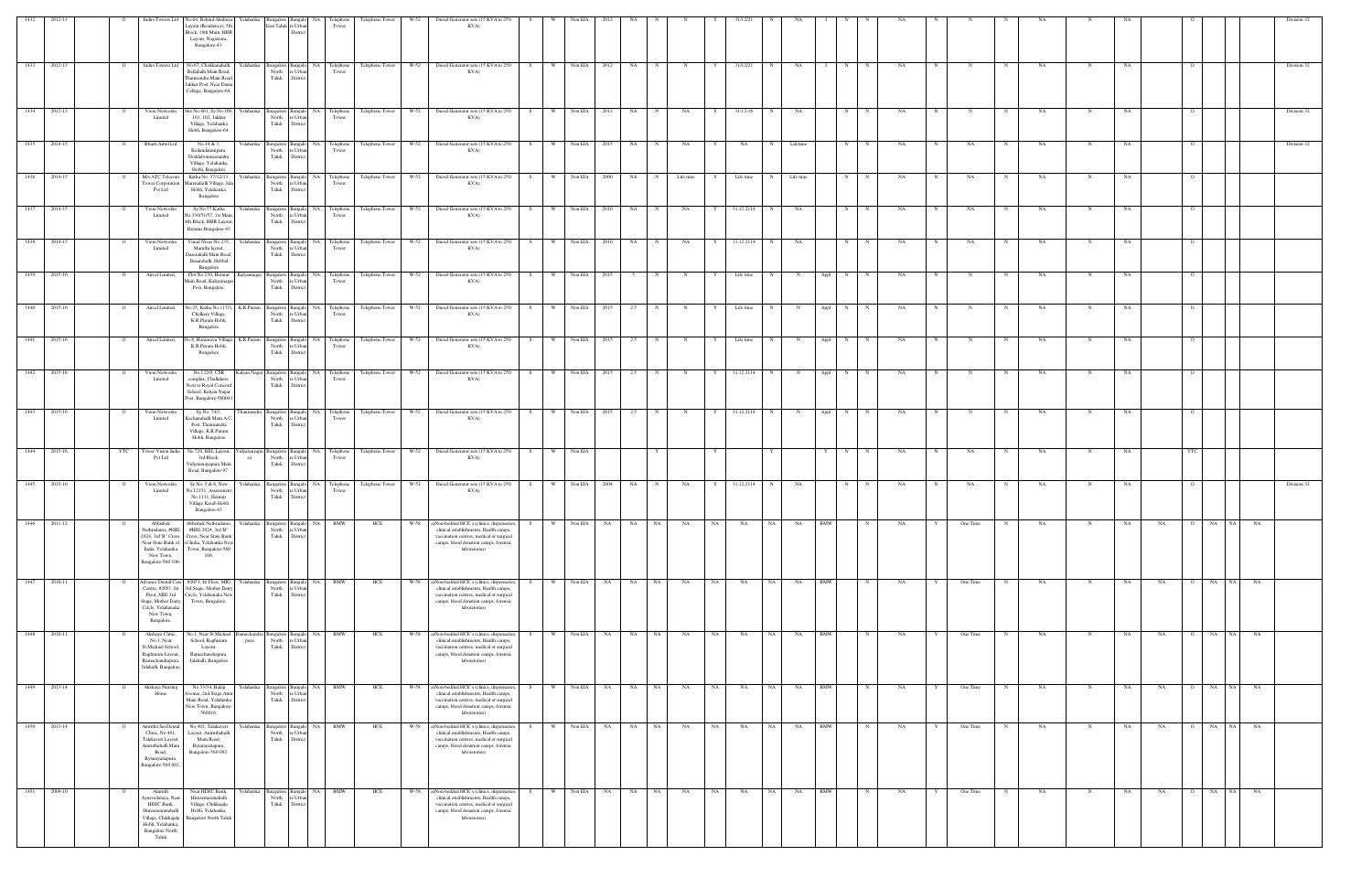| 1452 | 2009-10      |              | Amruth Clinic,                                                                                                           | Amruthahalli Main                                                                                                                  |                                                | mruthahalli Bangalore Bangalo NA                                       | BMW                                   | HCE | W-58 |                                                                                                                                                                                                 |     |          | Non EIA      |                     |            |      |           |      |           |           |           |            |             |    |   |          |            |     |             |           |                             |            |           |  |
|------|--------------|--------------|--------------------------------------------------------------------------------------------------------------------------|------------------------------------------------------------------------------------------------------------------------------------|------------------------------------------------|------------------------------------------------------------------------|---------------------------------------|-----|------|-------------------------------------------------------------------------------------------------------------------------------------------------------------------------------------------------|-----|----------|--------------|---------------------|------------|------|-----------|------|-----------|-----------|-----------|------------|-------------|----|---|----------|------------|-----|-------------|-----------|-----------------------------|------------|-----------|--|
|      |              |              | Amruthahalli Main<br>Road, Bangalore.                                                                                    | Road, Bangalore.                                                                                                                   | North<br>Taluk                                 | e Urbar<br>District                                                    |                                       |     |      | )Non-bedded HCE's (clinics, dispensaries,<br>clinical establishments, Health camps,<br>vaccination centres, medical or surgical<br>camps, blood donation camps, forensic<br>laboratories)       |     |          |              |                     |            |      |           |      |           |           |           |            |             |    |   |          |            |     |             |           |                             |            |           |  |
| 1453 | 2010-11      |              | am                                                                                                                       | Vear Water Tank, Jakkur<br>Main Road,<br>mruthahalli, Bangalo<br>92                                                                | North<br>Taluk                                 | e Urba<br>Distric                                                      | mruthahalli Bangalore Bangalo NA BMW  | HCE | W-58 | a)Non-bedded HCE's (clinics, dispensaries,<br>clinical establishments, Health camps,<br>vaccination centres, medical or surgical<br>camps, blood donation camps, forensic<br>laboratories)      | S.  | <b>W</b> | Non EIA      | NA                  | NA<br>NA   |      | NA        | NA   | NA        | NA        | NA        | <b>BMW</b> | $_{\rm N}$  | NA |   | One Time |            | NA  | N           | NA        | NA                          | NA<br>NA 1 | NA        |  |
|      | 1454 2010-11 |              | Anand Diagnosti<br>Laboratory                                                                                            | No. 293, SMK Complex.<br>Chikkabommasandra<br>Cross, 1st Main Road<br>Yelahanka New Town<br>Bangalore-64                           | North<br>Taluk                                 | e Urba<br>District                                                     | Yelahanka Bangalore Bangalo NA BMW    | HCE |      | W-58 a)Non-bedded HCE's (clinics, dispensaries,<br>clinical establishments, Health camps,<br>vaccination centres, medical or surgical<br>camps, blood donation camps, forensic<br>laboratories) | S.  |          | W Non EIA NA |                     | NA N       | NA 1 | NA        | NA 1 | <b>NA</b> | NA N      | NA 1      | <b>BMW</b> | $_{\rm N}$  | NA |   | One Time | N          | NA. | N           | <b>NA</b> | NA<br>$\Omega$              | NA         | NA NA     |  |
| 1455 | 2014-15      |              | <b>Anand Diagnosti</b><br>Laboratory                                                                                     | No. 2/A, Near<br>Yelahanka<br>Venkataswamppa<br>Layout Near Nanjappa<br>Circle Vidyaranyapura<br>Bangalore-97                      | North<br>Taluk                                 | re Urbar<br>District                                                   | Bangalore Bangalo NA BMW              | HCE | W-58 | a)Non-bedded HCE's (clinics, dispensaries,<br>clinical establishments, Health camps,<br>vaccination centres, medical or surgical<br>camps, blood donation camps, forensic<br>laboratories)      | S.  | W        | Non EIA NA   |                     | NA 1       | NA 1 | <b>NA</b> | NA   | <b>NA</b> | NA 1      | NA        | <b>BMW</b> | $\mathbb N$ | NA | Y | One Time | N          | NA. | N           | NA        | NA<br>$\overline{O}$        | NA<br>NA 1 | NA        |  |
| 1456 | 2014-15      |              | Anand Polyclinic                                                                                                         | Ashwat Nagar,<br>hanisandra Main Road<br>S K Nagar Post<br>Bangalore -77                                                           | North<br>Taluk                                 | Yelahanka Bangalore Bangalo NA<br>e Urba<br>District                   | <b>BMW</b>                            | HCE | W-58 | a)Non-bedded HCE's (clinics, dispensaries,<br>clinical establishments, Health camps,<br>vaccination centres, medical or surgical<br>camps, blood donation camps, forensic<br>laboratories)      | - S | <b>W</b> | Non EIA NA   |                     | NA 1       | NA 1 | NA        | NA - | NA        | NA 1      | NA        | <b>BMW</b> | $_{\rm N}$  | NA |   | One Time | N          | NA  | N           | NA        | NA<br>$\overline{O}$        | NA<br>NA 1 | NA        |  |
| 1457 | 2013-14      |              | Anazia wellness (P)<br>ltd no.23, opp to<br>cauvery school<br>sahakarnagar<br>Bangalore 92                               | Anazia wellness (P) ltd<br>Yelahanka<br>no.235, opp to cauver<br>school sahakarnagar<br>Bangalore 92                               | North<br>Taluk                                 | Bangalore Bangalo<br>e Urba<br>District                                | NA 1<br>BMW                           | HCE | W-58 | a)Non-bedded HCE's (clinics, dispensaries,<br>clinical establishments, Health camps,<br>vaccination centres, medical or surgical<br>camps, blood donation camps, forensic<br>laboratories)      | - S | <b>W</b> | Non EIA NA   |                     | NA 1       | NA   | NA        | NA 1 | <b>NA</b> | NA        | <b>NA</b> | <b>BMW</b> | $_{\rm N}$  | NA |   | One Time | N          | NA  | N           | NA        | NA.<br>$\Omega$             | NA NA NA   |           |  |
| 1458 | 2013-14      |              |                                                                                                                          | njana Dental Clinic, SN Complex, Opp to L.<br>engar Bakery,<br><b>Codigehalli Main Road</b> ,<br>Godigehalli, Bengaluru-<br>560092 | Kodigehalli Bangalore Bangal<br>North<br>Taluk | NA<br>re Urbar<br>District                                             | BMW                                   | HCE | W-58 | a)Non-bedded HCE's (clinics, dispensaries,<br>clinical establishments, Health camps,<br>vaccination centres, medical or surgical<br>camps, blood donation camps, forensic<br>laboratories)      |     |          | Non EIA      | NA                  | NA         | NA   | NA        | NA   | NA        | <b>NA</b> | NA        | <b>BMW</b> |             | NA |   | One Time |            | NA  | N           | NA        | NA<br>$\circ$               | NA<br>NA 1 | NA        |  |
| 1459 | 2011-12      |              | Apple Mediclinic                                                                                                         | No.1637/679, Kogilu<br>Yelahanka<br>Main Road, Maruthi<br>Nagar Bus Stop,<br>yelahanka Bangalore<br>560064                         | North<br>Taluk                                 | NA<br>Bangalore Bangalo<br>: Urb<br>District                           | BMW                                   | HCE |      | ()Non-bedded HCE's (clinics, dispensaries,<br>clinical establishments, Health camps,<br>vaccination centres, medical or surgical<br>camps, blood donation camps, forensic<br>laboratories)      |     |          | Non EIA      | NA.                 | NA         | NA   | NA        | NA   | NA        | NA        | NA        | BMW        |             | NA |   | One Time |            | NA  | N           | NA        | NA<br>$\circ$               | NA<br>NA   | NA        |  |
|      | 1460 2013-14 |              | Aprameya Clinic                                                                                                          | "Ashirwad", #16,<br>Hennur<br>helakere Road, Henr<br>Cross, Bangalore-38                                                           | North<br>Taluk                                 | Bangalore Bangalo<br>e Urba<br>District                                | NA.<br>BMW                            | HCE | W-58 | a)Non-bedded HCE's (clinics, dispensaries,<br>clinical establishments, Health camps,<br>vaccination centres, medical or surgical<br>camps, blood donation camps, forensic<br>laboratories)      |     |          | Non EIA NA   |                     | NA 1<br>NA |      | NA        | NA   | NA        | <b>NA</b> | NA        | <b>BMW</b> |             | NA |   | One Time |            | NA  |             | NA        | NA<br>$\Omega$              | NA<br>NA 1 | NA        |  |
| 1461 | 2013-14      |              | Apurva mother &<br>child hospital, bellary<br>road yelahanka.<br>Bangalore 64                                            | Apurva mother & child<br>Yelahanka<br>hospital, bellary road<br>elahanka. Bangalore 6                                              | North<br>Taluk                                 | Bangalore Bangalo<br>re Urbar<br>District                              | <b>BMW</b><br>NA                      | HCE | W-58 | a)Non-bedded HCE's (clinics, dispensaries,<br>clinical establishments, Health camps,<br>vaccination centres, medical or surgical<br>camps, blood donation camps, forensic<br>laboratories)      |     | W        | Non EIA      | NA                  | NA         | NA   | NA        | NA   | NA        | NA        | NA        | <b>BMW</b> |             | NA |   | One Time |            | NA. | N           | NA        | NA<br>$\overline{O}$        | NA<br>NA   | NA        |  |
| 1462 | 2013-14      |              | Aveksha Hospital a<br>unit of (Arogaya<br>health care)                                                                   | Yelahanka<br>Arogaya health care<br>o.122 singapura village<br>yelahanka hobli<br>bangalore north taluk                            | North<br>Taluk                                 | Bangalore Bangalo NA<br>e Urba<br>District                             | BMW                                   | HCE | W-58 | a)Non-bedded HCE's (clinics, dispensaries,<br>clinical establishments, Health camps,<br>vaccination centres, medical or surgical<br>camps, blood donation camps, forensic<br>laboratories)      | - S | W        | Non EIA      | <b>NA</b>           | <b>NA</b>  | NA   | NA        | NA   | NA        | NA        | NA        | <b>BMW</b> |             | NA |   | One Time |            | NA  | N           | NA        | NA<br>$\overline{O}$        | NA<br>NA   | NA        |  |
|      | 1463 2013-14 |              | Artificial<br>nsemination Uni<br>Gantiganahalli,<br>Singanayakanahalli<br>Post, Yelahanka<br>Hobli, Bangalore<br>560 064 | Gantiganahalli,<br>inganayakanahalli Pos<br>Yelahanka Hobli,<br>Bangalore -560 064                                                 | North<br>Taluk                                 | e Urb<br>District                                                      | Yelahanka Bangalore Bangalo NA BMW    | HCE | W-58 | a)Non-bedded HCE's (clinics, dispensaries,<br>clinical establishments, Health camps,<br>vaccination centres, medical or surgical<br>camps, blood donation camps, forensic<br>laboratories)      | S   | W        |              | Non EIA NA NA NA NA |            |      | NA        | NA 1 | NA        | NA N      | NA        | <b>BMW</b> | $\mathbb N$ | NA | Y | One Time | N          | NA. | N           | NA        | <b>NA</b>                   | O NA NA NA |           |  |
| 1464 | 2010-11      |              | Dental Surgery                                                                                                           | Arvinds Advanced # 8 Shop No 5, Oyester<br>Himanshu Building,<br>'hanisandra Main Roa<br>Bangalore-560077                          |                                                | Yelahanka Bangalore Bangalo NA BMW<br>North re Urban<br>Taluk District |                                       | HCE | W-58 | a)Non-bedded HCE's (clinics, dispensaries,<br>clinical establishments, Health camps,<br>accination centres, medical or surgical<br>camps, blood donation camps, forensic<br>laboratories)       | S.  | W        | Non EIA NA   |                     | <b>NA</b>  | NA   | NA        | NA   | NA        | NA        | NA        | <b>BMW</b> |             | NA |   | One Time | $_{\rm N}$ | NA  | N           | NA        | NA<br>$\overline{O}$        | NA<br>NA   | NA        |  |
| 1465 | 2014-15      |              | Ashwini Clinic                                                                                                           | No 360 Besides I.C.I.C.<br>Yelahanka<br>ATM Amruthhalli Mai<br>Road Road Tata Cauvery<br>ayout Byatarayanapur.<br>Bangalore-92     | North<br>Taluk                                 | Bangalore Bangalo NA<br>e Urba<br>District                             | <b>BMW</b>                            | HCE | W-58 | (clinics, dispensaries,<br>clinical establishments, Health camps,<br>vaccination centres, medical or surgical<br>camps, blood donation camps, forensic<br>laboratories)                         |     | - W      | Non EIA      | NA                  | NA         | NA   | NA        | NA   | NA        | NA        | NA        | <b>BMW</b> |             | NA |   | One Time |            | NA  | N           | NA        | NA<br>$\overline{O}$        | NA  <br>NA | NA        |  |
| 1466 | 2014-15      |              | Ashwini Hospital,<br>Opposite to BDK<br>Kalyana Mantapa,<br>Yelahanka,<br>Bangalore-64                                   | Opposite to BDK<br>Kalyana Mantapa,<br>Yelahanka, Bangalore-<br>64                                                                 |                                                | North re Urban<br>Taluk District                                       | Yelahanka Bangalore Bangalo NA BMW    | HCE | W-58 | a)Non-bedded HCE's (clinics, dispensaries,<br>clinical establishments, Health camps,<br>vaccination centres, medical or surgical<br>camps, blood donation camps, forensic<br>laboratories)      | S.  | <b>W</b> | Non EIA NA   |                     | NA         | NA   | NA        | NA 1 | NA        | NA 1      | NA 1      | <b>BMW</b> | $\mathbf N$ | NA | Y | One Time | N          | NA  | $_{\rm N}$  | NA        | <b>NA</b><br>$\circ$        | <b>NA</b>  | NA NA     |  |
| 1467 | 2002-03      |              | Ltd., Avishkar,<br>Bellary Road,<br>Hebbal, Bangalore-<br>24.                                                            | strazeneca India Pvt Avishkar, Bellary Road,<br>Hebbal<br>Hebbal, Bangalore-24.                                                    |                                                | Bangalore Bangalo<br>North re Urban<br>Taluk District                  | <b>BMW</b><br>NA                      | HCE | W-58 | a)Non-bedded HCE's (clinics, dispensaries,<br>clinical establishments, Health camps,<br>vaccination centres, medical or surgical<br>camps, blood donation camps, forensic<br>laboratories)      |     | W        | Non EIA NA   |                     | NA         | NA . | <b>NA</b> | NA   | NA        | <b>NA</b> | <b>NA</b> | <b>BMW</b> |             | NA |   | One Time | $_{\rm N}$ | NA  | N           | NA        | NA<br>$\circ$               | NA 1<br>NA | NA        |  |
| 1468 | 2005-06      |              | ndia Pvt Ltd., 12th<br>Mile, Bellary Road,<br>Venkatala,<br>Bangalore-63.                                                | Astrazeneca Pharma 12th Mile, Bellary Road,<br>Venkatala<br>Venkatala, Bangalore<br>63.                                            | North<br>Taluk                                 | Bangalore Bangalo NA<br>e Urba<br>District                             | BMW                                   | HCE | W-58 | ()Non-bedded HCE's (clinics, dispensaries,<br>clinical establishments, Health camps,<br>vaccination centres, medical or surgical<br>camps, blood donation camps, forensic<br>laboratories)      | - S | <b>W</b> | Non EIA NA   |                     | <b>NA</b>  | NA . | <b>NA</b> | NA   | NA        | <b>NA</b> | NA        | <b>BMW</b> |             | NA |   | One Time |            | NA. | $\mathbf N$ | NA        | NA<br>$\overline{O}$        | NA  <br>NA | <b>NA</b> |  |
| 1469 | 2007-08      | $\mathbf{o}$ | Ltd                                                                                                                      | Aurazia Wellness Pvt #235, F Block, HTP<br>Road, Opp to cauvery<br>$\Gamma$<br>School, Sahakarnagar,<br>Bangalore-92               | Taluk                                          | North re Urban<br>District                                             | Sahakaranaga Bangalore Bangalo NA BMW | HCE | W-58 | a)Non-bedded HCE's (clinics, dispensaries,<br>clinical establishments, Health camps,<br>vaccination centres, medical or surgical<br>camps, blood donation camps, forensic<br>laboratories)      | S.  | W        | Non EIA NA   |                     | NA         | NA   | NA        | NA 1 | NA        | NA 1      | NA 1      | <b>BMW</b> | $\mathbf N$ | NA | Y | One Time | N          | NA  | $_{\rm N}$  | NA        | <b>NA</b><br>$\overline{O}$ | NA NA NA   |           |  |
|      | 1470 2007-08 | $\circ$      | Health Care                                                                                                              | Avhieta Hospital and No.280/1, Byrathi Cross,<br>Hennur<br>Hennur-Bagalur Main<br>Road, Bangalore-77.                              | North                                          | re Urban<br>Taluk District                                             | Bangalore Bangalo NA BMW              | HCE | W-58 | a)Non-bedded HCE's (clinics, dispensaries,<br>clinical establishments, Health camps,<br>vaccination centres, medical or surgical<br>camps, blood donation camps, forensic<br>laboratories)      | - S | - W - I  | Non EIA NA   |                     | NA NA      |      | NA        | NA   | NA        | NA N      | NA BMW    |            | N           | NA | Y | One Time | N          | NA  | $\mathbf N$ | <b>NA</b> | <b>NA</b>                   | O NA NA NA |           |  |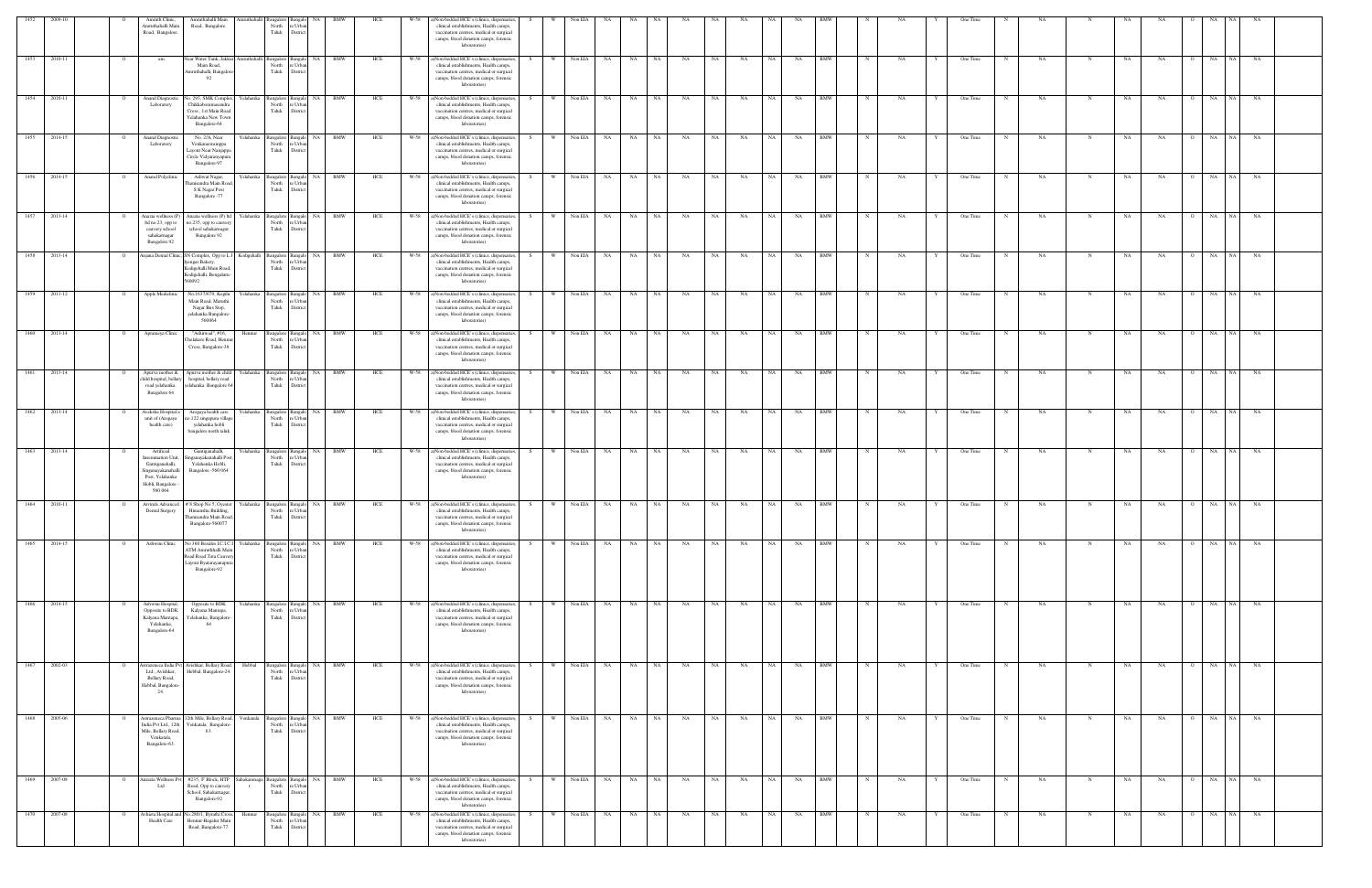| 1471 |                                               | Ayushman Clinic                                                                                                                              | Sy.No.198/5, 1st floor<br>nuneshwara complex<br>next to petrol bunk<br>kattigenahalli bagalur<br>main Road Bangalore -<br>64           | Yelahanka<br>ngalore<br>North<br>Taluk           | re Urba<br>District                               | <b>BMW</b>                                          | HCI        | W-58 | a)Non-bedded HCE's (clinics, dispensaries,<br>clinical establishments, Health camps,<br>vaccination centres, medical or surgical<br>camps, blood donation camps, forensic<br>laboratories)                                                    |                      | Non EIA                                      |           |             |                 |          |          |              |           |                          |        |          |        | One Time                       |           |             |          |                      |                          |           |  |
|------|-----------------------------------------------|----------------------------------------------------------------------------------------------------------------------------------------------|----------------------------------------------------------------------------------------------------------------------------------------|--------------------------------------------------|---------------------------------------------------|-----------------------------------------------------|------------|------|-----------------------------------------------------------------------------------------------------------------------------------------------------------------------------------------------------------------------------------------------|----------------------|----------------------------------------------|-----------|-------------|-----------------|----------|----------|--------------|-----------|--------------------------|--------|----------|--------|--------------------------------|-----------|-------------|----------|----------------------|--------------------------|-----------|--|
| 1472 | 2013-14<br>- 0                                | Bagalur Layout<br>Health Center, New<br>Bagalur Layout,<br>Bangalore.                                                                        | New Bagalur Layout,<br>Bangalore.                                                                                                      | Bagalur<br>North<br>Taluk                        | Bangalore Bangalo NA<br>e Urba<br>Distri          | BMW                                                 | HCE        | W-58 | a)Non-bedded HCE's (clinics, dispensaries,<br>clinical establishments, Health camps,<br>vaccination centres, medical or surgical<br>camps, blood donation camps, forensic<br>laboratories)                                                    | W                    | Non EIA<br>NA                                | NA        | NA          | NA              | NA       | NA       | NA           | NA        | <b>BMW</b>               |        | NA       |        | One Time                       | NA        | N           | NA       | NA                   | NA<br>NA                 | NA        |  |
| 1473 | 2008-09<br>$\circ$                            | Bangalore arya<br>Vaidya Sala Agency                                                                                                         | No.779, 3rd Mian Road,<br>LiG 2ND STAGE,<br>Newtown Yelahanka<br>Bangalore-64                                                          | Yelahanka<br>North<br>Taluk                      | e Urba<br>District                                | Bangalore Bangalo NA BMW                            | HCE        |      | W-58 a)Non-bedded HCE's (clinics, dispensaries,<br>clinical establishments, Health camps,<br>vaccination centres, medical or surgical<br>camps, blood donation camps, forensic<br>laboratories)                                               | W<br>S.              | Non EIA<br><b>NA</b>                         | NA N      | NA          | NA              | NA       | NA       | NA 1         | <b>NA</b> | <b>BMW</b>               |        | NA       |        | One Time                       | NA        | N           | NA       | NA<br>$\circ$        | NA<br>NA 1               | NA        |  |
| 1474 | 2014-15<br>$\circ$                            | <b>Bangalore Biotech</b><br>labs Pvt Ltd                                                                                                     | Vo.49/2, Gubbi Cross,<br>Hennur-Bagalur Main<br>Road, Kothanur Post,<br>Bangalore-77                                                   | Bangalore Bangalo<br>Hennur<br>North<br>Taluk    | <b>NA</b><br>e Urb<br>Distric                     | <b>BMW</b>                                          | HCE        | W-58 | a)Non-bedded HCE's (clinics, dispensaries,<br>clinical establishments, Health camps,<br>vaccination centres, medical or surgical<br>camps, blood donation camps, forensic<br>laboratories)                                                    | S                    | Non EIA<br>NA                                | NA .      | NA          | NA              | NA       | NA       | NA           | NA        | <b>BMW</b>               |        | NA       |        | One Time                       | NA        | -N          | NA       | NA                   | NA<br>NA                 | NA        |  |
| 1475 | 2013-14                                       | Bharath piles &<br>fistula Clinic                                                                                                            | Vidyaranyapura Main<br>Thanisandra Bangalore<br>560077                                                                                 | Yelahanka<br>Bangalore Bangalo<br>North<br>Taluk | NA<br>re Urba<br>District                         | <b>BMW</b>                                          | HCE        |      | W-58 a)Non-bedded HCE's (clinics, dispensaries,<br>clinical establishments, Health camps,<br>vaccination centres, medical or surgical<br>camps, blood donation camps, forensic                                                                |                      | Non EIA<br>NA                                | NA        | NA          | NA              | NA       | NA       | NA           | NA        | <b>BMW</b>               |        | NA       |        | One Time                       | NA        |             | NA       | NA                   | NA<br>NA                 | NA        |  |
| 1476 | 2013-14                                       | <b>Biswas Dental</b><br>Surgery, No.33/2,<br>Ramachandrapura,<br>Vidyaranyapura Post<br>Bangalore-97.                                        | No.33/2,<br>Ramachandrapura,<br>Vidyaranyapura Post,<br>Bangalore-97.                                                                  | idyarayana<br>North<br>ura<br>Taluk              | Bangalore Bangalo<br>  NA<br>re Urbar<br>District | BMW                                                 | HCE        | W-58 | a)Non-bedded HCE's (clinics, dispensaries,<br>clinical establishments, Health camps,<br>vaccination centres, medical or surgical<br>camps, blood donation camps, forensic<br>laboratories)                                                    | S.                   | Non EIA<br>NA                                | NA        | NA          | NA              | NA       | NA       | NA           | NA        | <b>BMW</b>               |        | NA       |        | One Time                       | NA        |             | NA       | NA                   | NA<br>NA                 | NA        |  |
| 1477 | 2013-14<br>$\circ$                            | <b>ossom Kids Clinic</b><br>No.64, Ist Floor<br>Next to sub registe<br>office), Kodigehalli<br>Main Road,<br>Sahakaranagar,<br>Bangalore-92. | Blossom Kids Clinic,<br>No.64, Ist Floor (Next to<br>sub register office),<br>Codigehalli Main Road<br>Sahakaranagar,<br>Bangalore-92. | Yelahanka<br>North<br>Taluk                      | e Urba<br>District                                | Bangalore Bangalo NA BMW                            | HCE        |      | W-58 a)Non-bedded HCE's (clinics, dispensaries,<br>clinical establishments, Health camps,<br>vaccination centres, medical or surgical<br>camps, blood donation camps, forensic<br>laboratories)                                               | S<br>W.              | Non EIA<br><b>NA</b>                         | NA 1      | NA          | NA              | NA       | NA       | NA 1         | NA        | <b>BMW</b>               |        | NA       |        | One Time<br>N                  | NA        | N           | NA       | NA<br>$\overline{O}$ | NA<br>NA 1               | NA        |  |
| 1478 | 2013-14<br>$\circ$                            | Care Clinic                                                                                                                                  | No.2731, E Block,<br>Ground Floor, Near<br>Swathi Hotel, Bellary<br>Road, Sahakaranagar,<br>Bangalore-92.                              | Yelahanka<br>Bangalore Bangalo<br>North<br>Taluk | re Urba<br>District                               | NA BMW                                              | HCE        |      | W-58 a)Non-bedded HCE's (clinics, dispensaries,<br>clinical establishments, Health camps,<br>vaccination centres, medical or surgical<br>camps, blood donation camps, forensic<br>laboratories)                                               | S.                   | Non EIA<br>NA                                | NA 1      | NA          | NA              | NA       | NA       | NA           | NA        | <b>BMW</b>               |        | NA       |        | One Time                       | NA        | -N          | NA       | NA                   | NA  <br>NA               | NA        |  |
| 1479 | 2013-14<br>$\mathbf{o}$                       | carmel dental care<br>$#109$ 1st floor,<br>carmel complex<br>geddalahalli,<br>kothanur post,<br>hennur road 56007?                           | carmel dental care #109<br>1st floor, carmel<br>complex geddalahalli,<br>kothanur post, hennur<br>road 560077                          | Yelahanka<br>Bangalore Bangalo                   | North re Urbar<br>Taluk District                  | NA BMW                                              | HCE        |      | W-58 a)Non-bedded HCE's (clinics, dispensaries,<br>clinical establishments, Health camps,<br>vaccination centres, medical or surgical<br>camps, blood donation camps, forensic<br>laboratories)                                               | W.                   | Non EIA<br>NA                                |           | NA NA       | NA              | NA       | NA       | NA 1         | NA        | <b>BMW</b>               |        | NA       |        | One Time<br>N                  | NA        | N           | NA       | NA                   | O NA<br>NA 1             | NA        |  |
| 1480 | 2013-14                                       | Aster CMI Hospital<br>(Cauvery Medical<br>Centre Ltd), No.43/2<br>Bellary Road,<br>Kodigehalli Road,<br><b>Jehhal</b> , Bangalor             | No.43/2, Bellary Road,<br>Kodigehalli Road,<br>Hebbal, Bangalore.                                                                      | Hebbal<br>North<br>Taluk                         | Bangalore Bangalo NA<br>re Urbar<br>District      | <b>BMW</b>                                          | HCE        |      | W-58 a)Non-bedded HCE's (clinics, dispensaries,<br>clinical establishments, Health camps,<br>vaccination centres, medical or surgical<br>camps, blood donation camps, forensic<br>laboratories)                                               | S<br>W.              | Non EIA<br>NA 1                              | NA 1      | NA          | NA              | NA       | NA       | NA 1         | NA        | <b>BMW</b>               |        | NA       |        | One Time<br>N                  | NA        | N           | NA       | NA<br>$\overline{O}$ | NA  <br>NA               | NA        |  |
| 1481 | 2010-11<br>$\overline{O}$                     | Chaithanya Clinic                                                                                                                            | No.256, Shop No.3, 4th<br>Cross Shabari Nagar<br>Main Road, R.K.Hegde<br>Nagar, Bangalore-<br>560077.                                  | Yelahanka<br>North<br>Taluk                      | re Urbar<br>District                              | Bangalore Bangalo NA BMW                            | HCE        |      | W-58 a)Non-bedded HCE's (clinics, dispensaries,<br>clinical establishments, Health camps,<br>vaccination centres, medical or surgical<br>camps, blood donation camps, forensic<br>laboratories)                                               |                      | W Non EIA<br>NA 1                            |           | NA NA       | NA              | NA       | NA       | NA 1         | <b>NA</b> | <b>BMW</b>               | N      | NA       |        | One Time<br>N                  | NA        | N           | NA       | NA<br>. റ            | NA<br>NA                 | NA        |  |
| 1483 | 1482 2013-14<br>$\circ$<br>2002-03<br>$\circ$ | Chaithanya Hospital<br>Chaithanya Medical                                                                                                    | #371/1, Dasarahalli,<br>Yelahanka Main Road<br>H.A.Farm Post,<br>Bangalore-43<br>A Sector, KHB Colony,                                 | Yelahanka<br>North<br>Taluk<br>Yelahanka         | re Urban<br>District                              | angalore Bangalo NA BMW<br>Bangalore Bangalo NA BMW | HCE<br>HCE | W-58 | W-58 a)Non-bedded HCE's (clinics, dispensaries,<br>clinical establishments, Health camps,<br>vaccination centres, medical or surgical<br>camps, blood donation camps, forensic<br>laboratories)<br>a)Non-bedded HCE's (clinics, dispensaries, | S.<br>W I<br>W<br>S. | Non EIA<br><b>NA</b><br>Non EIA<br><b>NA</b> | NA 1      | NA NA<br>NA | <b>NA</b><br>NA | NA<br>NA | NA<br>NA | NA  <br>NA 1 | NA<br>NA  | <b>BMW</b><br><b>BMW</b> | N<br>N | NA<br>NA | Y<br>Y | One Time<br>N<br>One Time<br>N | NA<br>NA  | N<br>N      | NA<br>NA | NA<br>NA<br>$\circ$  | O NA NA NA<br>NA<br>NA 1 | NA        |  |
|      |                                               | Centre, A Sector,<br>KHB Colony, New<br>Town Yelahanka,<br>B'lore-64.                                                                        | New Town Yelahanka,<br>B'lore-64.                                                                                                      | North<br>Taluk                                   | e Urbar<br>District                               |                                                     |            |      | clinical establishments, Health camps,<br>vaccination centres, medical or surgical<br>camps, blood donation camps, forensic<br>laboratories)                                                                                                  |                      |                                              |           |             |                 |          |          |              |           |                          |        |          |        |                                |           |             |          |                      |                          |           |  |
|      | 1484 2002-03<br>$\overline{O}$                | Chiesel Dental Care                                                                                                                          | No.15 TNM Complex,<br>Dwarakanagar Bagalui<br>Main Road, Near IAF<br>Bangalore-560063                                                  | Yelahanka<br>North<br>Taluk                      | re Urba<br>District                               | Bangalore Bangalo NA BMW                            | HCE        |      | W-58 a)Non-bedded HCE's (clinics, dispensaries,<br>clinical establishments, Health camps,<br>vaccination centres, medical or surgical<br>camps, blood donation camps, forensic<br>laboratories)                                               | S.                   | W Non EIA<br><b>NA</b>                       |           | NA NA       | NA              | NA       | NA       | NA 1         | <b>NA</b> | <b>BMW</b>               | N      | NA       | Y      | One Time<br>$\mathbf N$        | <b>NA</b> | $\mathbf N$ | NA       | NA<br>$\overline{O}$ | NA<br>NA                 | <b>NA</b> |  |
| 1485 | 2013-14<br>$\mathbf{o}$                       | Chinmai daigonostic<br>centre                                                                                                                | Chinmai daigonostic<br>entre no.8 my block, 1s<br>main road yelahanka<br>new town bangalore-<br>560064                                 | Yelahanka<br>Bangalore Bangalo<br>North<br>Taluk | NA<br>re Urba<br>District                         | BMW                                                 | HCE        | W-58 | a)Non-bedded HCE's (clinics, dispensaries,<br>clinical establishments, Health camps,<br>vaccination centres, medical or surgical<br>camps, blood donation camps, forensic<br>laboratories)                                                    | S.                   | Non EIA<br>NA                                | NA        | NA          | NA              | NA       | NA       | NA           | NA        | BMW                      |        | NA       |        | One Time<br>N                  | NA        | N           | NA       | NA<br>$\Omega$       | NA<br>NA 1               | NA        |  |
| 1486 | 2013-14<br>$\overline{O}$                     | Synapse health care                                                                                                                          | #342,13-A main road<br>yelahanka new town<br>bangalore 560064                                                                          | Yelahanka<br>North<br>Taluk                      | re Urba<br>District                               | Bangalore Bangalo NA BMW                            | HCE        |      | W-58 a)Non-bedded HCE's (clinics, dispensaries,<br>clinical establishments, Health camps,<br>vaccination centres, medical or surgical<br>camps, blood donation camps, forensic                                                                | S<br>W.              | Non EIA<br>NA 1                              |           | NA NA       | NA              | NA       | NA       | NA 1         | <b>NA</b> | <b>BMW</b>               | N      | NA       | Y      | One Time<br>$\mathbf N$        | NA        | $\mathbf N$ | NA       | NA<br>$\overline{O}$ | NA<br>NA 1               | NA        |  |
| 1487 | 2013-14<br>$\circ$                            | Chirayu Clinic,<br>Vinayaka Nagar,<br>Bagalur Main Road,<br>Bangalore-63.                                                                    | /inayaka Nagar, Bagalur<br>Main Road, Bangalore<br>63.                                                                                 | Bagalur<br>Bangalore Bangalo<br>North<br>Taluk   | NA N<br>e Urbar<br>District                       | <b>BMW</b>                                          | HCE        | W-58 | a)Non-bedded HCE's (clinics, dispensaries,<br>clinical establishments, Health camps,<br>vaccination centres, medical or surgical<br>camps, blood donation camps, forensic<br>laboratories)                                                    | S.                   | Non EIA<br><b>NA</b>                         | <b>NA</b> | NA          | NA              | NA       | NA       | NA 1         | NA        | <b>BMW</b>               | N      | NA       |        | One Time<br>N                  | NA        | N           | NA       | NA<br>$\circ$        | NA<br>NA 1               | NA        |  |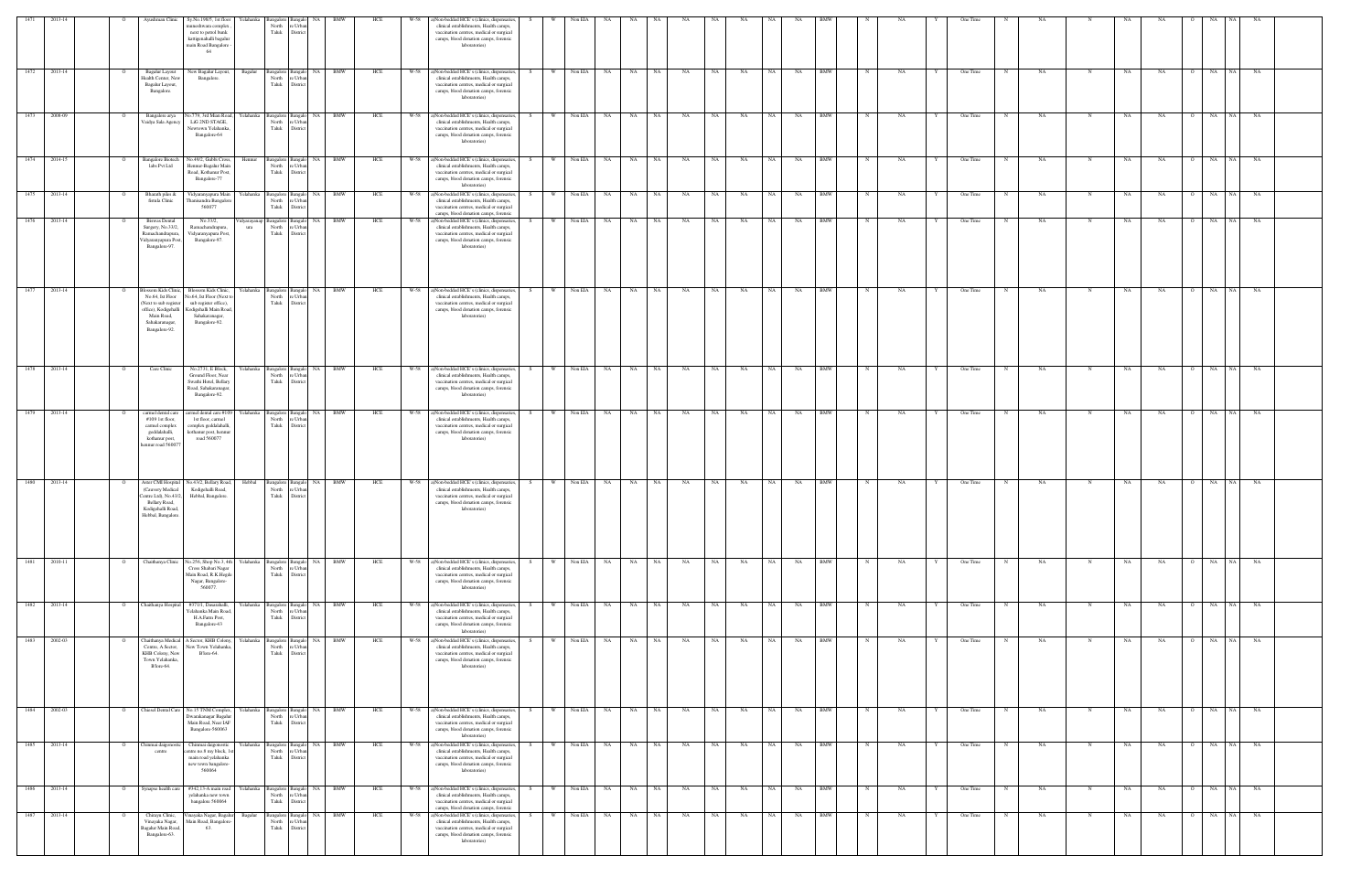| 1488         | 2011-12 |                | Chirayu Hospital                                                                                                                             | No.6/8, Behind Anjaney<br>Temple, Thanisandra<br>Main Road,<br>Dr.Shivaramakaranth<br>Nagar Post, Bangalore<br>77                                                          | ingalore<br>North<br>Taluk  | e Urbs<br>District                                     |                                       |     | W-58 | )Non-bedded HCE's (clinics, dispensaries,<br>clinical establishments, Health camps,<br>vaccination centres, medical or surgical<br>camps, blood donation camps, forensic<br>laboratories)  |     |          | Non EIA    |      |              |           |           |           |           |           |            |             |    |              | One Time |             |     |             |    |                             |                 |       |  |
|--------------|---------|----------------|----------------------------------------------------------------------------------------------------------------------------------------------|----------------------------------------------------------------------------------------------------------------------------------------------------------------------------|-----------------------------|--------------------------------------------------------|---------------------------------------|-----|------|--------------------------------------------------------------------------------------------------------------------------------------------------------------------------------------------|-----|----------|------------|------|--------------|-----------|-----------|-----------|-----------|-----------|------------|-------------|----|--------------|----------|-------------|-----|-------------|----|-----------------------------|-----------------|-------|--|
| 1489         | 2014-15 |                | City Clinic                                                                                                                                  | lo. 4 Muneshwar Naga<br>'elahanka<br>Main Road, Kasaba<br>Hobli Bangalore North<br>Bangalore-45                                                                            | Bangalore<br>North<br>Taluk | sangal<br>e Urba<br>District                           | NA<br>BMW                             | HCE | W-58 | )Non-bedded HCE's (clinics, dispensaries,<br>clinical establishments, Health camps,<br>vaccination centres, medical or surgical<br>camps, blood donation camps, forensic<br>laboratories)  |     |          | Non EIA    | - NA | NA<br>NA     | NA        | NA        | NA        |           | NA        | <b>BMW</b> |             |    |              | One Time |             | NA  |             | NA | NA                          | NA<br>NA        | NA    |  |
| 1490         | 2014-15 |                | Columbia Asia<br>Hospital, Khata<br>No.338, Hebbal,<br>Kirloskar Business<br>Park, H.A.Farm Post,<br>Kempapur,<br>Bangalore-24.              | Khata No.338, Hebbal,<br>Kempapura<br>Grloskar Business Park<br>H.A.Farm Post,<br>Kempapur, Bangalore-<br>24.                                                              | North<br>Taluk              | Bangalore Bangalo<br>e Urba<br>District                | BMW<br>NA                             | HCE | W-58 | ()Non-bedded HCE's (clinics, dispensaries,<br>clinical establishments, Health camps,<br>vaccination centres, medical or surgical<br>camps, blood donation camps, forensic<br>laboratories) | - S | W        | Non EIA NA |      | NA 1<br>NA   | NA        | NA        | NA        | NA -      | NA        | BMW        |             | NA |              | One Time |             | NA  |             | NA | NA                          | NA I<br>NA      | NA    |  |
| 1491         | 2006-07 |                | osmo Dental Clinic                                                                                                                           | No.114/1A,<br>Hennur<br>Kacharakanahalli,<br>Hennur Main Road,<br>Bangalore-84                                                                                             |                             | Bangalore Bangalo NA<br>East Taluk re Urbar<br>Distric | BMW                                   | HCE | W-58 | a)Non-bedded HCE's (clinics, dispensaries,<br>clinical establishments, Health camps,<br>vaccination centres, medical or surgical<br>camps, blood donation camps, forensic<br>laboratories) | - S | W.       | Non EIA NA |      | NA .<br>NA   | NA        | NA        | NA        | NA 1      | NA .      | BMW        |             | NA |              | One Time | N           | NA  |             | NA | NA<br>$\circ$               | NA  <br>NA      | NA    |  |
| 1492         | 2014-15 |                | Cratis Hospitals P<br>Ltd                                                                                                                    | #4-4/1, Hennur Main<br>Yelahanka<br>Road, geddalahalli,<br>K.R.Puram Hobli,<br>Kothanur Post Blore-7                                                                       | North<br>Taluk              | Bangalore Bangalo<br>re Urbar<br>District              | NA 1<br><b>BMW</b>                    | HCE | W-58 | a)Non-bedded HCE's (clinics, dispensaries,<br>clinical establishments, Health camps,<br>vaccination centres, medical or surgical<br>camps, blood donation camps, forensic<br>laboratories) |     | W        | Non EIA    | NA   | NA<br>NA     | NA        | NA        | NA        | NA        | NA        | <b>BMW</b> | $\mathbb N$ | NA |              | One Time | N           | NA  | N           | NA | NA<br>$\overline{O}$        | NA<br>NA        | NA    |  |
| 1493         | 2014-15 |                | Crown Dental Care,<br>G-3, Arul Arcade,<br>No.7, 7th Cross,<br>Nanjappa Garden<br>Babusab Palya,<br>Kalyan Nagar Post<br>Bangalore-43        | G-3, Arul Arcade, No.7<br>7th Cross, Nanjappa<br>Garden Babusab Palya<br>Kalyan Nagar Post,<br>Bangalore-43                                                                | North<br>Taluk              | e Urba<br>District                                     | Kalyan Nagar Bangalore Bangalo NA BMW | HCE | W-58 | a)Non-bedded HCE's (clinics, dispensaries,<br>clinical establishments, Health camps,<br>vaccination centres, medical or surgical<br>camps, blood donation camps, forensic<br>laboratories) |     | W        | Non EIA NA |      | NA<br>NA     | NA        | NA        | <b>NA</b> | <b>NA</b> | <b>NA</b> | <b>BMW</b> |             | NA |              | One Time | $\mathbf N$ | NA  |             | NA | NA<br>$\overline{O}$        | NA 1<br>NA      | NA    |  |
| 1494         | 2010-11 |                | Deeksha Hospital,<br>387/347, B.B.Road,<br>Nehru Nagar,<br>Yelahanka New<br>Town, Bangalore-6-                                               | #387/347, B.B.Road,<br>Nehru Nagar, Yelahank<br>New town<br>New Town, Bangalore-<br>64.                                                                                    | North<br>Taluk              | e Urba<br>District                                     | Yelahanka Bangalore Bangalo NA BMW    | HCE | W-58 | a)Non-bedded HCE's (clinics, dispensaries,<br>clinical establishments, Health camps,<br>vaccination centres, medical or surgical<br>camps, blood donation camps, forensic<br>laboratories) | S   | W        | Non EIA NA |      | NA .<br>NA 1 | <b>NA</b> | <b>NA</b> | <b>NA</b> | NA N      | NA 1      | <b>BMW</b> | $\mathbb N$ | NA | Y            | One Time | $\mathbf N$ | NA  | N           | NA | <b>NA</b><br>$\overline{O}$ | NA              | NA NA |  |
| 1495         | 2010-11 |                | Dental Specilaity<br>Clinic, #757, 16th<br>Main Sector A New<br>Town, Yelahanka,<br>Bangalore-64.                                            | 757, 16th Main Sector<br>A New Town,<br>Yelahanka, Bangalore<br>64.                                                                                                        | Yelahanka<br>North<br>Taluk | Bangalore Bangalo<br>re Urba<br>District               | NA<br>BMW                             | HCE | W-58 | a)Non-bedded HCE's (clinics, dispensaries,<br>clinical establishments, Health camps,<br>vaccination centres, medical or surgical<br>camps, blood donation camps, forensic<br>laboratories) |     | W        | Non EIA NA |      | NA<br>NA     | NA        | NA        | NA        | NA        | NA        | <b>BMW</b> | N           | NA |              | One Time | N           | NA  | N           | NA | NA<br>റ                     | NA<br>NA 1      | NA    |  |
| 1496         | 2010-11 |                | Floor, Suvarna<br>Complex, 706/1, 3rd<br>Floor, BEL Layout,<br>Vidyarayanapura,<br>Bangalore                                                 | Dermacure Skin No.6, Ist Floor, Suvarna Yelahanka Bangalore Bangalo NA BMW<br>Clinic, No.6, Ist Complex, 706/1, 3rd<br>Floor, BEL Layout,<br>Vidyarayanapura,<br>Bangalore |                             | North re Urban<br>Taluk District                       |                                       | HCE | W-58 | a)Non-bedded HCE's (clinics, dispensaries,<br>clinical establishments, Health camps,<br>vaccination centres, medical or surgical<br>camps, blood donation camps, forensic<br>laboratories) | S   | W        | Non EIA NA |      | NA<br>NA .   | NA        | <b>NA</b> | NA        | NA -      | NA        | <b>BMW</b> |             | NA |              | One Time |             | NA. | $\mathbf N$ | NA | NA<br>$\overline{O}$        | NA<br>NA        | NA    |  |
| 1497         | 2014-15 | $\overline{O}$ | Dhanalaxmi Poly<br>Clinic                                                                                                                    | Yelahanka<br>Shop No.1, Balanna<br>Complex, yelahanka<br>Main Road, Bagalur,<br>Bangalore North -<br>562149                                                                | Taluk                       | North re Urban<br>District                             | Bangalore Bangalo NA BMW              | HCE | W-58 | a)Non-bedded HCE's (clinics, dispensaries,<br>clinical establishments, Health camps,<br>vaccination centres, medical or surgical<br>camps, blood donation camps, forensic<br>laboratories) |     | W        | Non EIA NA |      | NA<br>NA .   | NA        | NA        | NA        | NA 1      | NA        | <b>BMW</b> | $\mathbf N$ | NA | Y            | One Time | N           | NA. | N           | NA | <b>NA</b>                   | 0 NA NA NA      |       |  |
| 1498         | 2014-15 |                | Dhanvanthri<br>Hospital, No.30,<br>CMR Complex,<br>Chokkanahalli,<br>Hedgenagar Main<br>Road, Jakkur Post,<br>Yelahanka Hobli,<br>Bangalore. | Vo.30, CMR Complex,<br>Chokkanahalli,<br>Iedgenagar Main Road<br>Jakkur Post, Yelahanka<br>Hobli, Bangalore.                                                               | Yelahanka<br>North          | Bangalore Bangalo<br>re Rural<br>Taluk District        | <b>BMW</b><br>NA                      | HCE | W-58 | ()Non-bedded HCE's (clinics, dispensaries,<br>clinical establishments, Health camps,<br>vaccination centres, medical or surgical<br>camps, blood donation camps, forensic<br>laboratories) |     | <b>W</b> | Non EIA NA |      | NA<br>NA     | NA        | NA        | NA        | <b>NA</b> | NA        | <b>BMW</b> |             | NA |              | One Time | $_{\rm N}$  | NA. | N           | NA | <b>NA</b><br>$\overline{O}$ | NA<br><b>NA</b> | NA    |  |
| 1499 2011-12 |         |                | ialife Diabetes Care<br>Centre,<br>Ramachandrapura<br>Main Road,<br>Vidyaranyapura,<br>Bangalore-97.                                         | Ramachandrapura Main<br>Road, Vidyaranyapura,<br>ura<br>Bangalore-97.                                                                                                      | idyarayanap<br>Taluk        | Bangalore Bangalo NA<br>North re Urban<br>District     | BMW                                   | HCE | W-58 | a)Non-bedded HCE's (clinics, dispensaries,<br>clinical establishments, Health camps,<br>vaccination centres, medical or surgical<br>camps, blood donation camps, forensic<br>laboratories) | S.  | W        | Non EIA NA |      | NA 1<br>NA 1 | NA        | NA        | <b>NA</b> | NA 1      | NA .      | BMW        | N           | NA | $\mathbf{Y}$ | One Time | $\mathbf N$ | NA  | N           | NA | NA<br>$\overline{O}$        | NA NA NA        |       |  |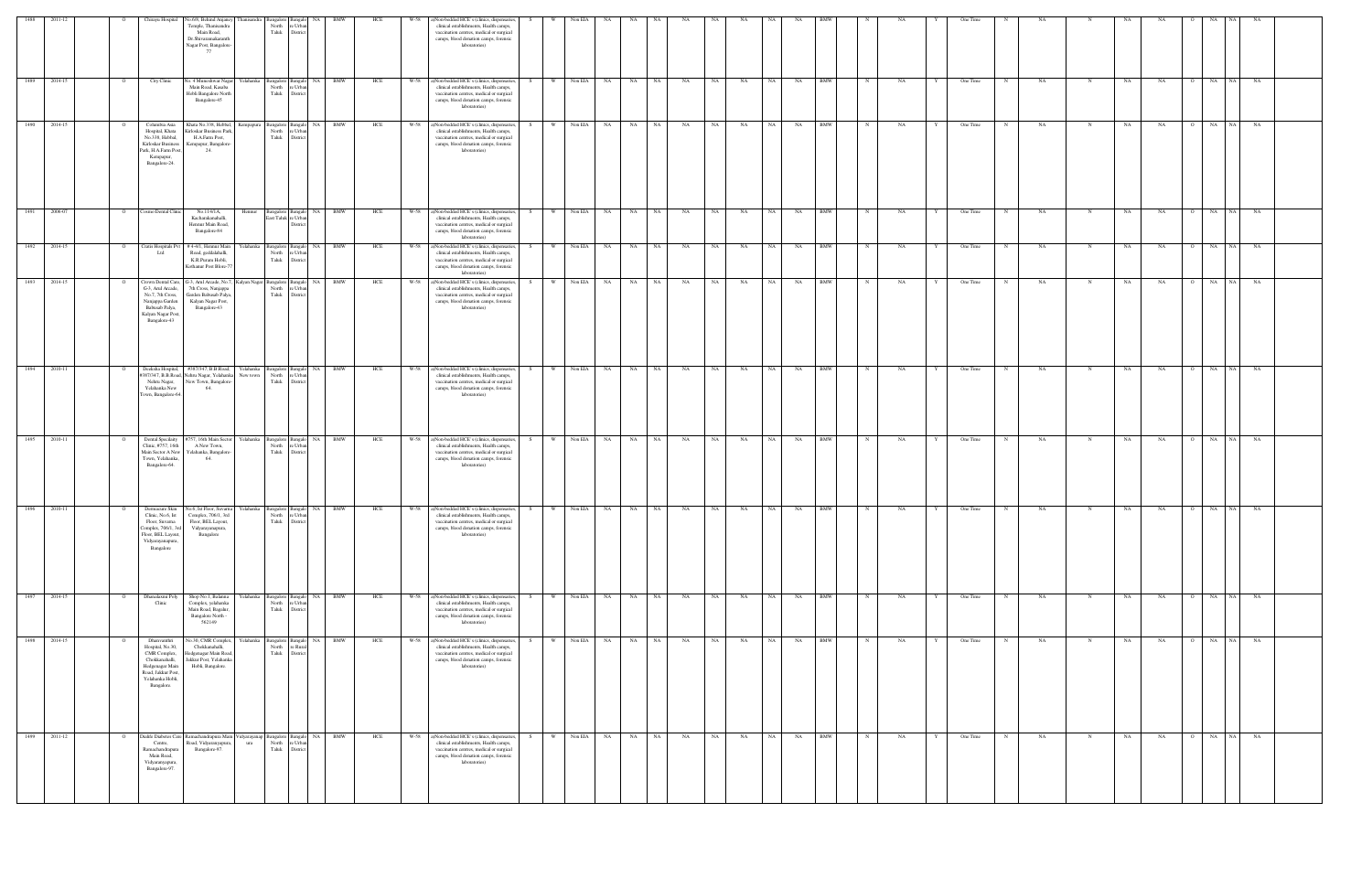| 1500              | 2014-15      |                                                                        | 2nd Main, 4th Phase,<br>Yelahanka New<br>Town, Bangalore-64.                                                                                    | Dinesh Dental Clinic, Dinesh Dental Clinic,<br>No.683, 2nd Cross, No.683, 2nd Cross, 2nd<br>Main, 4th Phase,<br>Yelahanka New Town,<br>Bangalore-64.              | Yelahanka | Bangalore<br>North<br>Taluk              | Bangal<br>re Urban<br>District                            | NA                      | BMW | HCE<br>W-58 | a)Non-bedded HCE's (clinics, dispensaries,<br>clinical establishments, Health camps,<br>vaccination centres, medical or surgical<br>camps, blood donation camps, forensic<br>laboratories)      |     |          | Non EIA         |            | NA                                        | <b>NA</b> |      |           |      |            |            |              |      |   | One Time   |            |           |             | NΑ | NA                    | NA                |       |  |
|-------------------|--------------|------------------------------------------------------------------------|-------------------------------------------------------------------------------------------------------------------------------------------------|-------------------------------------------------------------------------------------------------------------------------------------------------------------------|-----------|------------------------------------------|-----------------------------------------------------------|-------------------------|-----|-------------|-------------------------------------------------------------------------------------------------------------------------------------------------------------------------------------------------|-----|----------|-----------------|------------|-------------------------------------------|-----------|------|-----------|------|------------|------------|--------------|------|---|------------|------------|-----------|-------------|----|-----------------------|-------------------|-------|--|
| 1501              | 2014-15      | $\circ$                                                                | Dr. Smile                                                                                                                                       | Shop.no.2, Ground<br>floor, opposite S.L.S<br>Silver Oak Apartment,<br>Indian Express layout,<br>Virupakshapura,<br>Bangalore-97                                  |           | Yelahanka Bangalore<br>North<br>Taluk    | Bangalo NA<br>e Urba<br>Distric                           | <b>BMW</b>              |     | W-58<br>HCE | a)Non-bedded HCE's (clinics, dispensaries,<br>clinical establishments, Health camps,<br>vaccination centres, medical or surgical<br>camps, blood donation camps, forensic<br>laboratories)      | S.  | W        | Non EIA         | <b>NA</b>  | NA<br>NA 1                                | NA        | NA 1 | NA        | NA - | <b>NA</b>  | <b>BMW</b> | N            | NA   |   | One Time   |            | NA        | $\mathbf N$ | NA | NA<br>$\overline{O}$  | NA<br>NA 1        | NA    |  |
|                   | 1502 2014-15 | $\overline{O}$                                                         | Care Ltd                                                                                                                                        | Dr. Agarwals Health No.H.G.2557, Sector B Yelahanka Bangalore Bangalo NA<br>3rd Stage, Yelahanka<br>New Town, Bangalore-<br>560 64.                               |           | North<br>Taluk                           | e Urbar<br>District                                       | <b>BMW</b>              |     | HCE         | W-58 a)Non-bedded HCE's (clinics, dispensaries,<br>clinical establishments, Health camps,<br>vaccination centres, medical or surgical<br>camps, blood donation camps, forensic<br>laboratories) | S – |          | W Non EIA NA NA |            | <b>NA</b>                                 | NA        |      | NA NA     |      | NA N       | NA BMW     | $_{\rm N}$   | NA   |   | One Time   | N          | <b>NA</b> | $\mathbf N$ | NA | <b>NA</b><br>$\Omega$ | NA NA NA          |       |  |
| 1503              | 2014-15      |                                                                        | Dr.Hadli's Children<br>Clinic,<br>Road, Opp.Canara<br>Bank, 3rd Block,<br>BEL Layout,<br>Vidyaranyapura,<br>Bangalore-97.                       | Dr.Hadli's Children<br>Clinic, Vidyaranyapura<br>Vidyaranyapura Main Main Road, Opp.Canara<br>Bank, 3rd Block, BEL<br>Layout, Vidyaranyapura<br>Bangalore-97.     |           | Yelahanka Bangalore<br>North<br>Taluk    | langalo<br>: Urba<br>Distric                              | NA                      | BMW | HCE<br>W-58 | a)Non-bedded HCE's (clinics, dispensaries,<br>clinical establishments, Health camps,<br>vaccination centres, medical or surgical<br>camps, blood donation camps, forensic<br>laboratories)      | -S  | - W      | Non EIA         | NA         | <b>NA</b><br>NA 1                         | <b>NA</b> | NA – | NA        | NA   | NA         | <b>BMW</b> |              | NA   |   | One Time   |            | NA        | $\mathbf N$ | NA | NA<br>$\circ$         | NA<br>NA 1        | NA    |  |
|                   | 1504 2013-14 | $\Omega$                                                               | Dr.Sailaja's Super<br>Speciality Eye<br>Hospital                                                                                                | #21, 22, Ist Floor,<br>Horamavu Main Road,<br>Horamavu, Bangalore-<br>43.                                                                                         |           | Horamavu Bangalore<br>North<br>Taluk     | Bangalo<br>e Urban<br>District                            | BMW<br>NA               |     | HCE         | W-58 a)Non-bedded HCE's (clinics, dispensaries,<br>clinical establishments, Health camps,<br>vaccination centres, medical or surgical<br>camps, blood donation camps, forensic<br>laboratories) | S.  |          | W Non EIA NA NA |            | <b>NA</b>                                 | NA        |      | NA NA     |      | NA N       | NA BMW     | $_{\rm N}$   | NA   |   | One Time   | N          | NA        | $\mathbf N$ | NA | NA<br>$\Omega$        | NA NA NA          |       |  |
| 1505              | 2013-14      | $\overline{O}$                                                         | Dr.sailajas super<br>speciality Eye<br>ospital no 21.22. 1s<br>floor horamavu<br>bangalore-43                                                   | Dr.sailajas super<br>peciality Eye hospital no<br>21.22. 1st floor<br>noramavu bangalore-43                                                                       |           | North<br>Taluk                           | Yelahanka Bangalore Bangalo NA BMW<br>e Urbar<br>District |                         |     | HCE<br>W-58 | a)Non-bedded HCE's (clinics, dispensaries,<br>clinical establishments, Health camps,<br>vaccination centres, medical or surgical<br>camps, blood donation camps, forensic<br>laboratories)      | S.  | W        |                 | Non EIA NA | NA<br>NA N                                | NA        | NA N | <b>NA</b> |      | NA 1       | NA BMW     | N            | NA . | Y | One Time   | N          | NA        | N           | NA | NA<br>$\overline{O}$  | NA NA NA          |       |  |
|                   | 1506 2013-14 | $\overline{O}$                                                         | Dr.Sanjay's Centre<br>for Kidney and<br>Diabetes Pvt Ltd,<br>357/B, Bellary Road,<br>Yelahanka,<br>Bangalore-64.                                | 357/B, Bellary Road,<br>Yelahanka, Bangalore<br>64.                                                                                                               |           | North<br>Taluk                           | Yelahanka Bangalore Bangalo NA BMW<br>e Urba<br>District  |                         |     | HCE         | W-58 a)Non-bedded HCE's (clinics, dispensaries,<br>clinical establishments, Health camps,<br>vaccination centres, medical or surgical<br>camps, blood donation camps, forensic<br>laboratories) | S.  |          |                 |            | W Non EIA NA NA NA                        | <b>NA</b> |      | NA NA     |      | NA N       | NA BMW     | $\mathbb{N}$ | NA   | Y | One Time   | N          | NA        | $\mathbf N$ | NA | <b>NA</b>             | O NA NA NA        |       |  |
| 1507              | 2013-14      |                                                                        | Dr.Sonia &<br>Dr.Prateeks ENT &<br>Ist Floor, 494, 13th<br>Cross, 60 Feet Main<br>Road, Sahakaranagar,<br>Bangalore-92.                         | Dr.Sonia & Dr.Prateeks<br>ENT, Head & Neck<br>Head & Neck Center, Center, Ist Floor, 494,<br>13th Cross, 60 Feet<br>Main Road,<br>Sahakaranagar,<br>Bangalore-92. | Yelahanka | Bangalore<br>North<br>Taluk              | <b>Bangal</b><br>e Urbar<br>District                      | <b>BMW</b><br><b>NA</b> |     | HCE<br>W-58 | a)Non-bedded HCE's (clinics, dispensaries,<br>clinical establishments, Health camps,<br>vaccination centres, medical or surgical<br>camps, blood donation camps, forensic<br>laboratories)      |     | W        | Non EIA         | NA         | <b>NA</b><br>NA                           | NA        | NA 1 | NA        |      | NA<br>NA 1 | <b>BMW</b> |              | NA.  |   | One Time   |            | NA        | N           | NA | NA<br>$\Omega$        | NA<br>NA          | NA    |  |
|                   | 1508 2013-14 | O Dr.Tina's Skin No. 11/12, Sahakar Yelahanka Bangalore Bangalo NA BMW | Solutionz                                                                                                                                       | Nagar Bellary Road,<br>Bangalore-560091                                                                                                                           |           | Taluk                                    | North re Urban<br>District                                |                         |     | HCE         | W-58 a)Non-bedded HCE's (clinics, dispensaries,<br>clinical establishments, Health camps,<br>vaccination centres, medical or surgical<br>camps, blood donation camps, forensic                  |     |          |                 |            | S W NonEIA NA NA NA NA NA NA NA NA NA BMW |           |      |           |      |            |            |              | N NA |   | Y One Time |            |           |             |    | NA NA                 | $\overline{O}$ NA | NA NA |  |
| 1509              | 2013-14      | $\overline{O}$                                                         | Eben-Ezer Medical<br>Hospital                                                                                                                   | No.19, Hennur-Bagalur<br>Main Road, Kothanur<br>Post, Bangalore East<br>Taluk                                                                                     | Hennur    | Bangalore                                | Bangalo<br>East Taluk re Urban<br>District                | NA                      | BMW | HCE<br>W-58 | a)Non-bedded HCE's (clinics, dispensaries,<br>clinical establishments, Health camps,<br>vaccination centres, medical or surgical<br>camps, blood donation camps, forensic<br>laboratories)      | S.  | <b>W</b> | Non EIA         | NA 1       | NA<br>NA 1                                | <b>NA</b> | NA 1 | NA        |      | NA  <br>NA | <b>BMW</b> | $\mathbf N$  | NA   | Y | One Time   | N          | NA        | $\mathbf N$ | NA | NA<br>$\circ$         | NA NA             | NA    |  |
| $\overline{1510}$ | 2011-12      | <b>Eshwar Poly Clinic</b><br>$\overline{O}$                            |                                                                                                                                                 | 464, Dr.Rajkumar<br>Circle, Near Bus Stop,<br>Kalkere, Ramamurthy<br>Nagar Post, Horamavu<br>Post, K.R.Puram Hobli,<br>Bangalore                                  |           | K.R.Puram Bangalore<br>East Taluk        | Bangalo<br>re Urbar<br><b>Distric</b>                     | <b>BMW</b><br>NA        |     | HCE<br>W-58 | a)Non-bedded HCE's (clinics, dispensaries,<br>clinical establishments, Health camps,<br>vaccination centres, medical or surgical<br>camps, blood donation camps, forensic<br>laboratories)      |     | <b>W</b> | Non EIA         | NA         | NA<br><b>NA</b>                           | NA        | NA . | NA        | NA   | NA         | <b>BMW</b> | $\mathbf N$  | NA   |   | One Time   | $_{\rm N}$ | <b>NA</b> | N           | NA | NA<br>$\Omega$        | NA<br>NA 1        | NA    |  |
| $-1511$           | 2011-12      | $\circ$                                                                | Eswar Women and<br>Day Care Hospital,<br>Amrutha Complex,<br>G.Muniswamappa<br>Block, Amruthahalli<br>Main Road,<br>Amruthahalli,<br>Bangalore. | Amrutha Complex,<br>G.Muniswamappa<br>Block, Amruthahalli<br>Main Road,<br>Amruthahalli, Bangalore                                                                | Yelahanka | Bangalore<br>North<br>Taluk              | <b>Bangalo</b><br>e Urban<br>District                     | NA                      | BMW | HCE<br>W-58 | a)Non-bedded HCE's (clinics, dispensaries,<br>clinical establishments, Health camps,<br>vaccination centres, medical or surgical<br>camps, blood donation camps, forensic<br>laboratories)      | S.  | W        | Non EIA         | <b>NA</b>  | NA 1<br>NA 1                              | NA        | NA 1 | NA        |      | NA 1<br>NA | <b>BMW</b> | $\mathbb{N}$ | NA   | Y | One Time   | $_{\rm N}$ | NA        | N           | NA | NA<br>$\overline{O}$  | <b>NA</b><br>NA   | NA    |  |
| 1512              | 2011-12      |                                                                        | G.7.Synergon (P)<br>Ltd, No.537, 9th<br>Cross, 5th Main,<br>Tatanagar,<br>Sahakaranagar,<br>Bangalore-92.                                       | No.537, 9th Cross, 5th<br>Main, Tatanagar,<br>Sahakaranagar,<br>Bangalore-92.                                                                                     | $\Gamma$  | Sahakaranaga Bangalore<br>North<br>Taluk | 3angalo<br>: Urba<br>Distric                              | <b>BMW</b><br>NA        |     | W-58<br>HCE | a)Non-bedded HCE's (clinics, dispensaries,<br>clinical establishments, Health camps,<br>vaccination centres, medical or surgical<br>camps, blood donation camps, forensic<br>laboratories)      | S.  | W        | Non EIA         | NA         | NA<br>NA                                  | NA        | NA   | NA        | NA   | NA         | <b>BMW</b> |              | NA   |   | One Time   | - N        | NA        | N           | NA | NA<br>- 0             | NA  <br>NA        | NA    |  |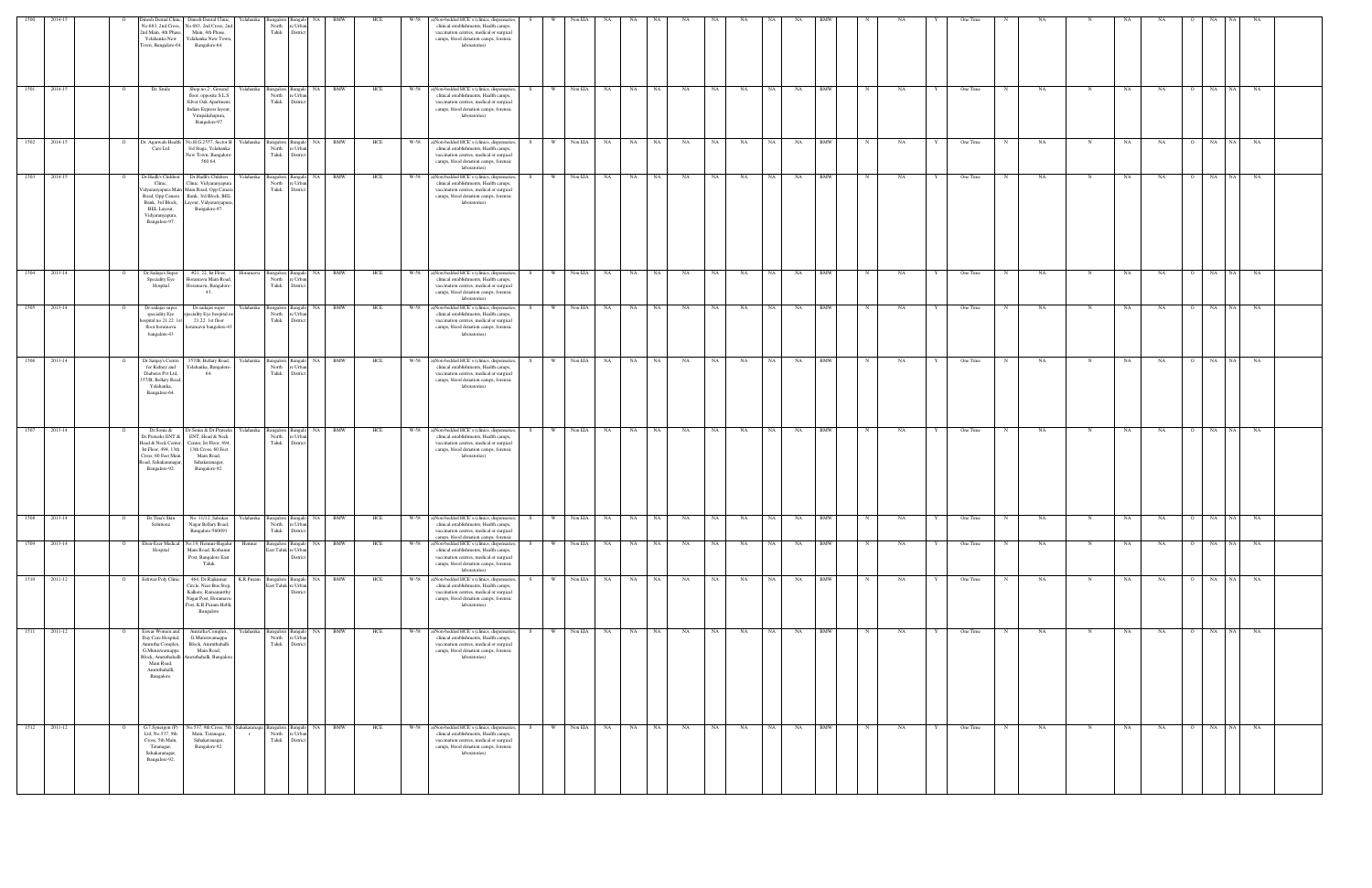| 1513 | 2011-12      |                | Geetha Clinic &<br>Diagnostics, #358,<br>Talakaveri Layout,<br>Amruthahalli Main<br>Road, Sahakaranaga<br>Post, Bangalore-92.              | #358, Talakaveri Layout, Sahakaranag<br>Amruthahalli Main<br>Road, Sahakaranagar<br>Post, Bangalore-92.                                 |                    | ngalore<br>North<br>re Urba<br>Taluk District                     |           |        | HCE | W-58 | a)Non-bedded HCE's (clinics, dispensaries,<br>clinical establishments, Health camps,<br>vaccination centres, medical or surgical<br>camps, blood donation camps, forensic<br>laboratories)                                          |           | Non EIA   |           |           |           |                 |    |                   |            |             |      |              | One Time                |    |    |             |    |           |                |                 |    |  |
|------|--------------|----------------|--------------------------------------------------------------------------------------------------------------------------------------------|-----------------------------------------------------------------------------------------------------------------------------------------|--------------------|-------------------------------------------------------------------|-----------|--------|-----|------|-------------------------------------------------------------------------------------------------------------------------------------------------------------------------------------------------------------------------------------|-----------|-----------|-----------|-----------|-----------|-----------------|----|-------------------|------------|-------------|------|--------------|-------------------------|----|----|-------------|----|-----------|----------------|-----------------|----|--|
| 1514 | 2011-12      |                | General Hospital,<br>Yelahanka                                                                                                             | Yelahanka                                                                                                                               | Yelahanka          | angalore Bangal<br>North<br>re Urba<br>Taluk<br>Distric           | <b>NA</b> | BMW    | HCE |      | W-58 a)Non-bedded HCE's (clinics, dispensaries,<br>clinical establishments, Health camps,<br>vaccination centres, medical or surgical                                                                                               | S.        | Non EIA   | <b>NA</b> | NA        | NA        | NA<br>NA        | NA | NA<br>NA          | <b>BMW</b> |             | NA   |              | One Time                |    | NA |             | NA | NA        | NA             | <b>NA</b>       | NA |  |
| 1515 | 2005-06      |                | Gold Finch Hospital,<br>150/24, Kodigehalli<br>Main Road,<br>Maruthinagar,<br>Bangalore-92.                                                | 150/24, Kodigehalli<br>Main Road,<br>Aaruthinagar, Bangalore<br>92.                                                                     |                    | Bangalore Bangalo<br>North<br>re Urba<br>Taluk<br>District        | NA.       | BMW    | HCE | W-58 | camps, blood donation camps, forensic<br>a)Non-bedded HCE's (clinics, dispensaries,<br>clinical establishments, Health camps,<br>vaccination centres, medical or surgical<br>camps, blood donation camps, forensic<br>laboratories) | S.        | Non EIA   | NA        | NA        | NA        | NA<br>NA        | NA | NA<br>NA          | BMW        |             | NA   |              | One Time                | NA |    | N           | NA | NA        | $\overline{O}$ | NA<br>- NA      | NA |  |
| 1516 | 2007-08      |                | Governmen<br>Ayurveda<br>Dispensary,<br>Gantiganahalli,<br>Singanayakanahalli<br>Post, Bangalore<br>North Taluk                            | Gantiganahalli,<br>Singanayakanahalli Post<br><b>Bangalore North Taluk</b>                                                              | ıtıganaha          | Bangalore Bangak<br>North<br>re Urba<br>Taluk District            |           | NA BMW | HCE |      | W-58 a)Non-bedded HCE's (clinics, dispensaries,<br>clinical establishments, Health camps,<br>vaccination centres, medical or surgical<br>camps, blood donation camps, forensic<br>laboratories)                                     | S.        | Non EIA   | <b>NA</b> | NA        | NA        | NA<br>NA        | NA | NA<br>NA          | <b>BMW</b> |             | NA   |              | One Time                |    | NA |             | NA | NA        |                | NA<br>NA        | NA |  |
| 1517 | 2010-11      | $\overline{O}$ | Government<br>Ayurveda<br>Dispensary,<br>Marenahalli, Baglur<br>Post, Bangalore                                                            | Marenahalli, Baglur<br>Post, Bangalore                                                                                                  | Bagalur            | Bangalore Bangalo NA BMW<br>North<br>re Urba<br>Taluk<br>District |           |        | HCE |      | W-58 a)Non-bedded HCE's (clinics, dispensaries,<br>clinical establishments, Health camps,<br>vaccination centres, medical or surgical<br>camps, blood donation camps, forensic<br>laboratories)                                     | W<br>S.   | Non EIA   | <b>NA</b> | NA 1      | NA        | NA<br><b>NA</b> | NA | NA 1<br><b>NA</b> | <b>BMW</b> | N           | NA   |              | One Time<br>N           |    | NA | N           | NA | NA        | 0 NA NA        |                 | NA |  |
| 1518 | 2010-11      |                | Government<br>Ayurveda<br>Dispensary,<br>felahanka Upanagar<br>Bangalore                                                                   | Yelahanka Upanagar,<br>Bangalore                                                                                                        | Yelahanka          | Bangalore Bangalo NA BMW<br>North<br>e Urb:<br>Taluk<br>District  |           |        | HCE |      | W-58 a)Non-bedded HCE's (clinics, dispensaries,<br>clinical establishments, Health camps,<br>vaccination centres, medical or surgical<br>camps, blood donation camps, forensic<br>laboratories)                                     | S.        | W Non EIA | NA 1      | NA NA     |           | NA<br><b>NA</b> | NA | NA 1<br>NA        | <b>BMW</b> | N           | NA   |              | One Time<br>N           |    | NA |             | NA | NA        | O NA NA        |                 | NA |  |
| 1519 | 2010-11      |                | Government<br>Homeopathi<br>Dispensary,<br>Shivashankara Block<br>Hebbal, Bangalore-<br>24.                                                | Shivashankara Block,<br>Hebbal, Bangalore-24.                                                                                           | Hebbal             | Bangalore Bangalo<br>re Urba<br>North<br>Taluk<br>District        |           | NA BMW | HCE |      | W-58 a)Non-bedded HCE's (clinics, dispensaries,<br>clinical establishments, Health camps,<br>vaccination centres, medical or surgical<br>camps, blood donation camps, forensic<br>laboratories)                                     | W<br>-S.  | Non EIA   | NA        | NA 1      | NA        | NA<br>NA        | NA | NA<br>NA          | <b>BMW</b> |             | NA   |              | One Time                |    | NA | - N         | NA | NA        | $\mathbf{O}$   | NA<br>NA        | NA |  |
| 1520 | 2010-11      | $\Omega$       | Guptas Clinic and<br>Diagnostic Lab,<br>No.956/2, 5th Block<br>BEL Layout,<br>Vidyaranyapura,<br>Bangalore-560 097.                        | No.956/2, 5th Block,<br>BEL Layout,<br>Vidyaranyapura,<br>Bangalore-560 097.                                                            | 'idyarayana<br>ura | Bangalore Bangalo<br>North<br>'e Urba<br>Taluk<br>Distric         |           | NA BMW | HCE | W-58 | a)Non-bedded HCE's (clinics, dispensaries,<br>clinical establishments, Health camps,<br>vaccination centres, medical or surgical<br>camps, blood donation camps, forensic<br>laboratories)                                          | S.<br>W   | Non EIA   | NA .      | <b>NA</b> | NA        | <b>NA</b><br>NA | NA | NA .<br>NA        | <b>BMW</b> |             | NA   |              | One Time                |    | NA | N           | NA | NA        | $\circ$        | NA<br>NA        | NA |  |
|      | 1521 2009-10 | $\circ$        | I-AIM Healthcare<br>Center, No.7/2,<br>Campus), Attur Post<br>Via Yelahanka,<br>Bangalore-560 106                                          | No.7/2, Jarakabande<br>Kaval (Behind CRPF<br>Jarakabande Kaval Campus), Attur Post Via<br>(Behind CRPF Yelahanka, Bangalore-<br>560 106 | Yelahanka          | Bangalore Bangalo NA BMW<br>North<br>e Urb.<br>Taluk<br>District  |           |        | HCE |      | W-58 a)Non-bedded HCE's (clinics, dispensaries,<br>clinical establishments, Health camps,<br>vaccination centres, medical or surgical<br>camps, blood donation camps, forensic<br>laboratories)                                     | W \<br>S  | Non EIA   | NA 1      | NA NA     |           | NA<br>NA        | NA | NA 1<br><b>NA</b> | <b>BMW</b> | N           | NA   |              | One Time<br>$\mathbf N$ |    | NA | N           | NA | NA        | O NA NA        |                 | NA |  |
| 1522 | 2011-12      | $\overline{O}$ | Icon Hospital, No.4,<br><b>Billemane Chinnappa</b><br>Complex, Coffee<br>Board Layout Main<br>Road, Hebbal,<br>Kempapura,<br>Bangalore-24. | Icon Hospital, No.4,<br>Billemane Chinnappa<br>Complex, Coffee Board<br>Layout Main Road,<br>Hebbal, Kempapura,<br>Bangalore-24.        | Kempapura          | Bangalore Bangalo<br>re Urbar<br>North<br>Taluk District          |           | NA BMW | HCE | W-58 | a)Non-bedded HCE's (clinics, dispensaries,<br>clinical establishments, Health camps,<br>vaccination centres, medical or surgical<br>camps, blood donation camps, forensic<br>laboratories)                                          | W  <br>S. | Non EIA   | <b>NA</b> | NA NA     |           | NA<br>NA        | NA | NA 1<br>NA        | <b>BMW</b> | $\mathbf N$ | NA . | $\mathbf{Y}$ | One Time<br>$\mathbf N$ |    | NA | N           | NA | NA        | O NA NA        |                 | NA |  |
| 1523 | 2010-11      | $\overline{O}$ | <b>Identity Dental</b><br>Clinic, #1166, 10th<br>'B' Cross Road,<br>Yelahanka New<br>Town, Bangalore-<br>560064                            | Identity Dental Clinic, # Yelahanka<br>1166, 10th 'B' Cross<br>Road, Yelahanka New<br>Town, Bangalore-560<br>064                        |                    | Bangalore Bangalo<br>re Urbar<br>North<br>Taluk District          |           | NA BMW | HCE |      | W-58 a)Non-bedded HCE's (clinics, dispensaries,<br>clinical establishments, Health camps,<br>vaccination centres, medical or surgical<br>camps, blood donation camps, forensic<br>laboratories)                                     | W I<br>S. | Non EIA   | NA        | NA NA     | NA        | NA<br>NA        | NA | NA 1<br>NA        | <b>BMW</b> | $\mathbf N$ | NA.  |              | One Time<br>N           |    | NA | $\mathbf N$ | NA | <b>NA</b> | O NA NA        |                 | NA |  |
| 1524 | 2013-14      | $\overline{O}$ | Impressions Multi<br>Speciality Dental<br>Care, No.849/1, 4th<br>Block, Opp.Sweet<br>Chariot Cafe,<br>Sahakaranagar,<br>Bangalore-92.      | No.849/1, 4th Block, Sahakaranaga<br>Opp.Sweet Chariot Cafe,<br>Sahakaranagar,<br>Bangalore-92.                                         | $\Gamma$           | Bangalore Bangalo<br>North<br>re Urba<br>Taluk District           |           | NA BMW | HCE |      | W-58 a)Non-bedded HCE's (clinics, dispensaries,<br>clinical establishments, Health camps,<br>vaccination centres, medical or surgical<br>camps, blood donation camps, forensic<br>laboratories)                                     | S<br>W    | Non EIA   | NA        | NA 1      | NA        | NA<br>NA        | NA | NA 1<br>NA        | <b>BMW</b> | N           | NA   | Y            | One Time<br>N           |    | NA | $\mathbf N$ | NA | NA        | $\overline{O}$ | NA<br><b>NA</b> | NA |  |
| 1525 | 2010-11      | $\Omega$       | ITC Ltd.,<br>Meenakunte Village<br>Jala Hobli.                                                                                             | Aeenakunte Village, Jala Jala Hobli<br>Hobli.                                                                                           |                    | 3angalore Bangalo<br>North<br>re Urba<br>Taluk<br>District        |           | NA BMW | HCE |      | W-58 a)Non-bedded HCE's (clinics, dispensaries,<br>clinical establishments, Health camps,<br>vaccination centres, medical or surgical<br>camps, blood donation camps, forensic<br>laboratories)                                     |           | Non EIA   | NA        | NA 1      | <b>NA</b> | NA<br>NA        | NA | NA<br>NA          | <b>BMW</b> | N           | NA   |              | One Time<br>N           | NA |    |             | NA | NA        | O NA NA        |                 | NA |  |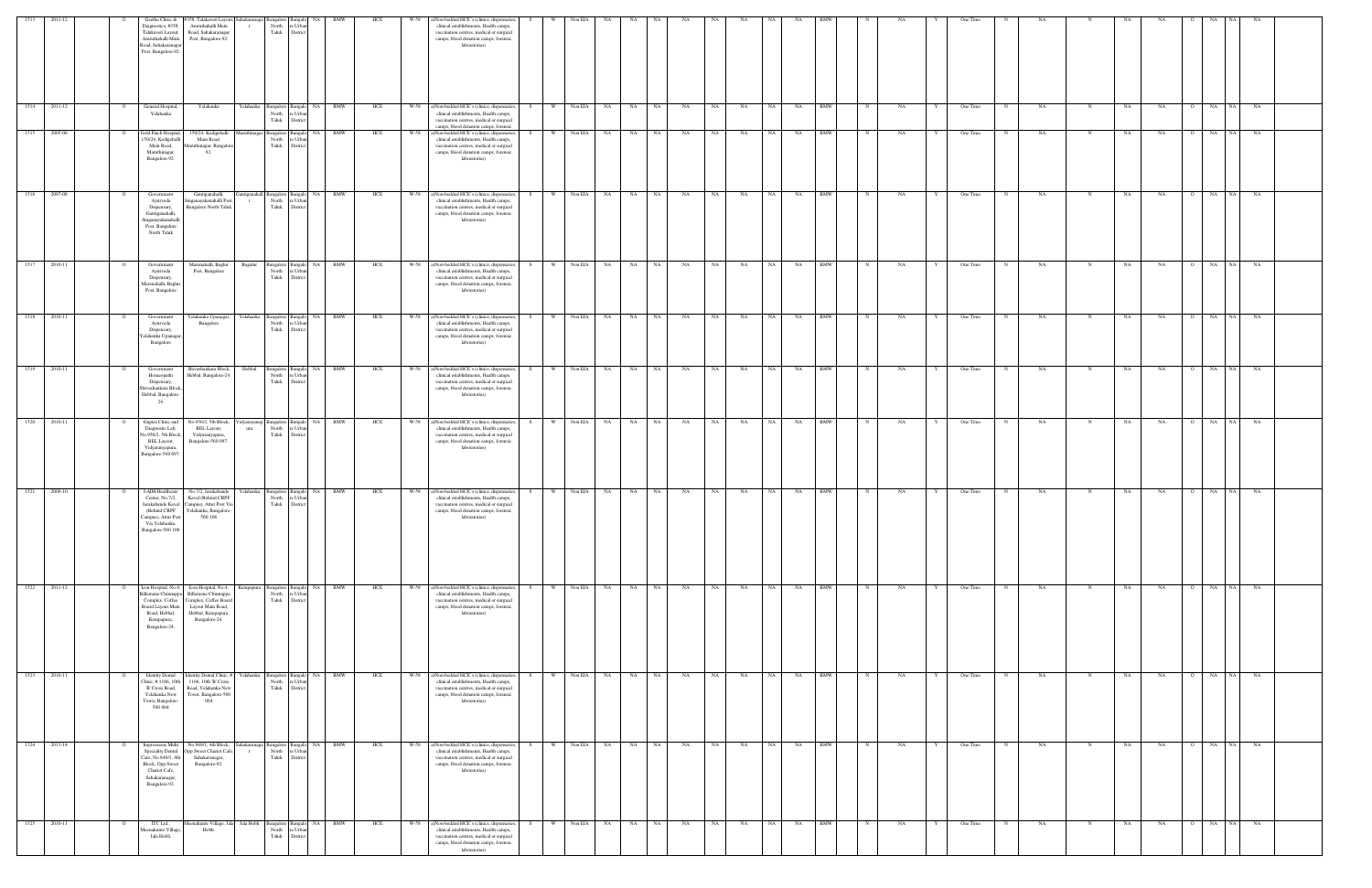| 1526              |                                | J.B.Diagnostic<br>Centre, No.1,<br>Subbana Layout,<br>R.P.Main Road,<br>D.B.Sandra,<br>Bangalore-560 097                                                           | No.1, Subbana Layout,<br>R.P.Main Road,<br>D.B.Sandra, Bangalor<br>560 097.                                                                                   | D.B. Sandra           | <b>Bangalore</b><br>North<br>Taluk | e Urba<br>District                           |                                       | HCE | W-58 | a)Non-bedded HCE's (clinics, dispensaries,<br>clinical establishments, Health camps,<br>vaccination centres, medical or surgical<br>camps, blood donation camps, forensic<br>laboratories)        |          | Non EL       |           |            |           |      |           |      |           |            |              |           |   | One Time                |           |              |           |                      |                 |       |  |
|-------------------|--------------------------------|--------------------------------------------------------------------------------------------------------------------------------------------------------------------|---------------------------------------------------------------------------------------------------------------------------------------------------------------|-----------------------|------------------------------------|----------------------------------------------|---------------------------------------|-----|------|---------------------------------------------------------------------------------------------------------------------------------------------------------------------------------------------------|----------|--------------|-----------|------------|-----------|------|-----------|------|-----------|------------|--------------|-----------|---|-------------------------|-----------|--------------|-----------|----------------------|-----------------|-------|--|
|                   | 2009-10<br>$\mathbf{o}$        | Jaya Clinic, Bagalur,<br>P.O Bagalur,<br><b>Bangalore North</b><br>Taluk.                                                                                          | Bagalur, P.O Bagalur,<br>Bangalore North Taluk.                                                                                                               | Bagalur               | North<br>Taluk                     | re Urba<br>District                          | Bangalore Bangalo NA BMW              | HCE |      | W-58 a)Non-bedded HCE's (clinics, dispensaries,<br>clinical establishments, Health camps,<br>vaccination centres, medical or surgical<br>camps, blood donation camps, forensic<br>laboratories)   | S<br>W.  | Non EIA      | <b>NA</b> | NA NA      | NA        | NA   | NA        | NA 1 | <b>NA</b> | <b>BMW</b> | N            | NA        |   | One Time<br>N           | NA        | $\mathbb{N}$ | NA        | NA<br>$\circ$        | NA<br><b>NA</b> | NA    |  |
| 1528              | 2009-10<br>$\mathbf{o}$        | K.K. Hospital, No.9.<br>A-1/A-2, Opp M.E.C<br>School, 'A' Sector,<br>Yelahanka New<br>Town, Bangalore-64                                                           | No.9, A-1/A-2, Opp<br>M.E.C School, 'A'<br>Sector, Yelahanka New<br>Town, Bangalore-64                                                                        | Yelahanka<br>New town | North<br>Taluk                     | re Urba<br>District                          | Bangalore Bangalo NA BMW              | HCE | W-58 | a)Non-bedded HCE's (clinics, dispensaries,<br>clinical establishments, Health camps,<br>vaccination centres, medical or surgical<br>camps, blood donation camps, forensic<br>laboratories)        | S<br>W   | Non EIA      | NA 1      | NA NA      | <b>NA</b> | NA   | NA        | NA   | <b>NA</b> | <b>BMW</b> | $\mathbb{N}$ | NA        |   | One Time<br>N           | NA        | N            | NA        | NA<br>$\circ$        | NA  <br>NA      | NA    |  |
|                   | 1529 2002-03<br>$\mathbf{o}$   | <b>Surgical Nursing</b><br>Home                                                                                                                                    | Kamal Maternity and No.358, 80 feet Road, 'A' Yelahanka Bangalore Bangalo NA BMW<br>Sector, New Town<br>Yelahanka, Bangalore-<br>560 106                      |                       | North<br>Taluk                     | re Urba<br>District                          |                                       | HCE |      | W-58 a)Non-bedded HCE's (clinics, dispensaries,<br>clinical establishments, Health camps,<br>vaccination centres, medical or surgical<br>camps, blood donation camps, forensic<br>laboratories)   | S –      | W Non EIA NA |           | NA NA      | NA        | NA N | NA        | NA   | NA BMW    |            | N            | NA        |   | One Time<br>N           | NA        | N            | NA        | NA                   | O NA NA NA      |       |  |
|                   | 1530 2010-11<br>$\overline{O}$ | Kanive Clinic, #830,<br>3th Main, 5th Block,<br><b>BEL Layout,</b><br>Vidyaranayapura,<br>Bangalore-97                                                             | #830, 8th Main, 5th<br>Block, BEL Layout,<br>Vidyaranayapura,<br>Bangalore-97                                                                                 | ura                   | North re Urban<br>Taluk            | District                                     | 'idyarayanap Bangalore Bangalo NA BMW | HCE |      | W-58 a)Non-bedded HCE's (clinics, dispensaries,<br>clinical establishments, Health camps,<br>vaccination centres, medical or surgical<br>camps, blood donation camps, forensic<br>laboratories)   | S<br>W I | Non EIA      | NA 1      | NA NA      | NA        | NA 1 | NA        | NA 1 | NA 1      | <b>BMW</b> | N            | NA        | Y | One Time<br>N           | <b>NA</b> | N            | NA        | NA                   | O NA NA NA      |       |  |
| $\overline{1531}$ | 2010-11<br>$\overline{O}$      | Karunya Clinic                                                                                                                                                     | Rachenahalli Main Road Yelahanka<br>Thanisandra Bangalore<br>560043                                                                                           |                       | North re Urban<br>Taluk            | District                                     | Bangalore Bangalo NA BMW              | HCE |      | W-58 a)Non-bedded HCE's (clinics, dispensaries,<br>clinical establishments, Health camps,<br>vaccination centres, medical or surgical<br>camps, blood donation camps, forensic                    | S<br>W \ | Non EIA      | <b>NA</b> | NA NA      | NA        | NA   | <b>NA</b> | NA 1 | NA        | <b>BMW</b> | N            | NA        | Y | One Time<br>N           | NA        | $\mathbf N$  | <b>NA</b> | NA                   | O NA            | NA NA |  |
|                   | 1532 2013-14<br>$\overline{O}$ | Kaveri Diagnostic<br>Centre.                                                                                                                                       | No.241, HIG 2nd stage<br>'B'Sector, 6th Main,<br>'B'Sector (Opposite<br>Kempegowda Park), Old<br>post office Road,<br>yealahanka New Town<br>Bangalore-560064 | Yelahanka             | North<br>Taluk                     | re Urban<br>District                         | Bangalore Bangalo NA BMW              | HCE |      | W-58 a)Non-bedded HCE's (clinics, dispensaries,<br>clinical establishments, Health camps,<br>vaccination centres, medical or surgical<br>camps, blood donation camps, forensic<br>laboratories)   | S.<br>W. | Non EIA      | NA 1      | NA NA      | NA        | NA 1 | NA        | NA   | NA        | <b>BMW</b> | N            | NA        | Y | One Time<br>N           | NA        | N            | NA        | NA                   | O NA NA NA      |       |  |
|                   | 1533 2013-14<br>$\overline{O}$ | Kaveri Diagnostic<br>Centre, No.1132,<br>MIG 2nd Stage, 'B'<br>Sector, 16th B'<br>Cross, Opp.Kempe<br>Gowda Park,<br>Yelahanka New<br>Town, Bengaluru-<br>560 106. | No.1132, MIG 2nd<br>Stage, B' Sector, 16th B<br>Cross, Opp.Kempe<br>Gowda Park, Yelahanka<br>New Town, Bengaluru-<br>560 106.                                 | Yelahanka             | North re Urban<br>Taluk District   |                                              | Bangalore Bangalo NA BMW              | HCE |      | W-58 a)Non-bedded HCE's (clinics, dispensaries, S<br>clinical establishments, Health camps,<br>vaccination centres, medical or surgical<br>camps, blood donation camps, forensic<br>laboratories) |          | W Non EIA NA |           | NA NA      | NA        | NA N | NA        | NA 1 | NA        | <b>BMW</b> | N            | <b>NA</b> | Y | One Time<br>N           | <b>NA</b> | N            | NA        | NA                   | O NA NA NA      |       |  |
| $\boxed{1534}$    | 2010-11<br>$\overline{O}$      |                                                                                                                                                                    | Kempaiah Clinic No.969, kempegowda Yelahanka Bangalore Bangalo NA BMW<br>Complex 4th Main BEL-<br>Layout, Ind Block,<br>Vidyaranyapura<br>Bangalore-560097    |                       | North re Urban<br>Taluk District   |                                              |                                       | HCE |      | W-58 a)Non-bedded HCE's (clinics, dispensaries,<br>clinical establishments, Health camps,<br>vaccination centres, medical or surgical<br>camps, blood donation camps, forensic<br>laboratories)   | S        | W Non EIA    | NA N      | NA NA      | NA        | NA   | NA        | NA 1 | NA        | BMW        |              | NA        | Y | One Time<br>N           | NA        | $\mathbf N$  | NA        | NA<br>$\overline{O}$ | NA<br>NA 1      | NA    |  |
| 1535              | 2013-14<br>$\overline{O}$      | Kethams Hospital,<br>Nanjappa Main<br>Road,<br>Vidyaranayapura<br>Post, Banglaore-97.                                                                              | Nanjappa Main Road,<br>Vidyaranayapura Post,<br>Banglaore-97.                                                                                                 | 'idyarayanap<br>ura   | North<br>Taluk                     | Bangalore Bangalo NA<br>re Urban<br>District | <b>BMW</b>                            | HCE | W-58 | a)Non-bedded HCE's (clinics, dispensaries,<br>clinical establishments, Health camps,<br>vaccination centres, medical or surgical<br>camps, blood donation camps, forensic<br>laboratories)        | S.<br>W  | Non EIA      | NA        | NA 1<br>NA | NA        | NA   | NA        | NA 1 | NA        | <b>BMW</b> |              | NA        |   | One Time<br>N           | NA        | N            | NA        | NA<br>$\Omega$       | NA<br>NA 1      | NA    |  |
|                   | 1536 2002-03<br>$\overline{O}$ | Krishnadevaraya<br>college of Dental<br>Science, Sri. MVIT<br>College Campus,<br>lunsamaranahalli vi<br>Yelahanka,<br>Bangalore                                    | Sri. MVIT College<br>Campus,<br>Hunsamaranahalli via<br>Yelahanka, Bangalore                                                                                  | Iunsemaraha<br>lli —  | North<br>Taluk District            | re Urban                                     | Bangalore Bangalo NA BMW              | HCE |      | W-58 a)Non-bedded HCE's (clinics, dispensaries,<br>clinical establishments, Health camps,<br>vaccination centres, medical or surgical<br>camps, blood donation camps, forensic<br>laboratories)   | S<br>W   | Non EIA NA   |           | NA NA      | NA        | NA   | NA        | NA 1 | <b>NA</b> | <b>BMW</b> | N            | NA        | Y | One Time<br>$\mathbf N$ | <b>NA</b> | $_{\rm N}$   | NA        | NA                   | O NA NA NA      |       |  |
| $\frac{1537}{ }$  | 2000-01<br>$\overline{O}$      | Kruthika Hospital,<br>Nanjappa Cross,<br>Vidyarayanapura<br>Main Road,<br>Bangalore-87.                                                                            | Nanjappa Cross,<br>Vidyarayanapura Main<br>Road, Bangalore-87.                                                                                                | ura                   | North re Urban<br>Taluk District   |                                              | Vidyarayanap Bangalore Bangalo NA BMW | HCE |      | W-58 a)Non-bedded HCE's (clinics, dispensaries,<br>clinical establishments, Health camps,<br>vaccination centres, medical or surgical<br>camps, blood donation camps, forensic<br>laboratories)   | S<br>W   | Non EIA      | NA        | NA NA      | NA        | NA . | NA        | NA 1 | <b>NA</b> | <b>BMW</b> | $\mathbf N$  | NA        | Y | One Time<br>N           | <b>NA</b> | $_{\rm N}$   | <b>NA</b> | NA<br>$\circ$        | NA NA NA        |       |  |
|                   | 1538 2007-08<br>$\mathbf{o}$   | Kruthika Poly Clinic,<br>Milk Dairy Building,<br>Chikkajala, Jala<br>Hobli, Bangalore-<br>562 157.                                                                 | Milk Dairy Building,<br>Chikkajala, Jala Hobli,<br>Bangalore-562 157.                                                                                         | Jala                  | North<br>Taluk District            | Bangalore Bangalo NA<br>re Urban             | <b>BMW</b>                            | HCE |      | W-58 a)Non-bedded HCE's (clinics, dispensaries,<br>clinical establishments, Health camps,<br>vaccination centres, medical or surgical<br>camps, blood donation camps, forensic<br>laboratories)   | W<br>S.  | Non EIA      | NA        | NA 1<br>NA | NA        | NA   | NA        | NA 1 | NA        | <b>BMW</b> |              | NA        |   | One Time<br>N           | NA        | $_{\rm N}$   | NA        | NA<br>$\Omega$       | NA<br>NA 1      | NA    |  |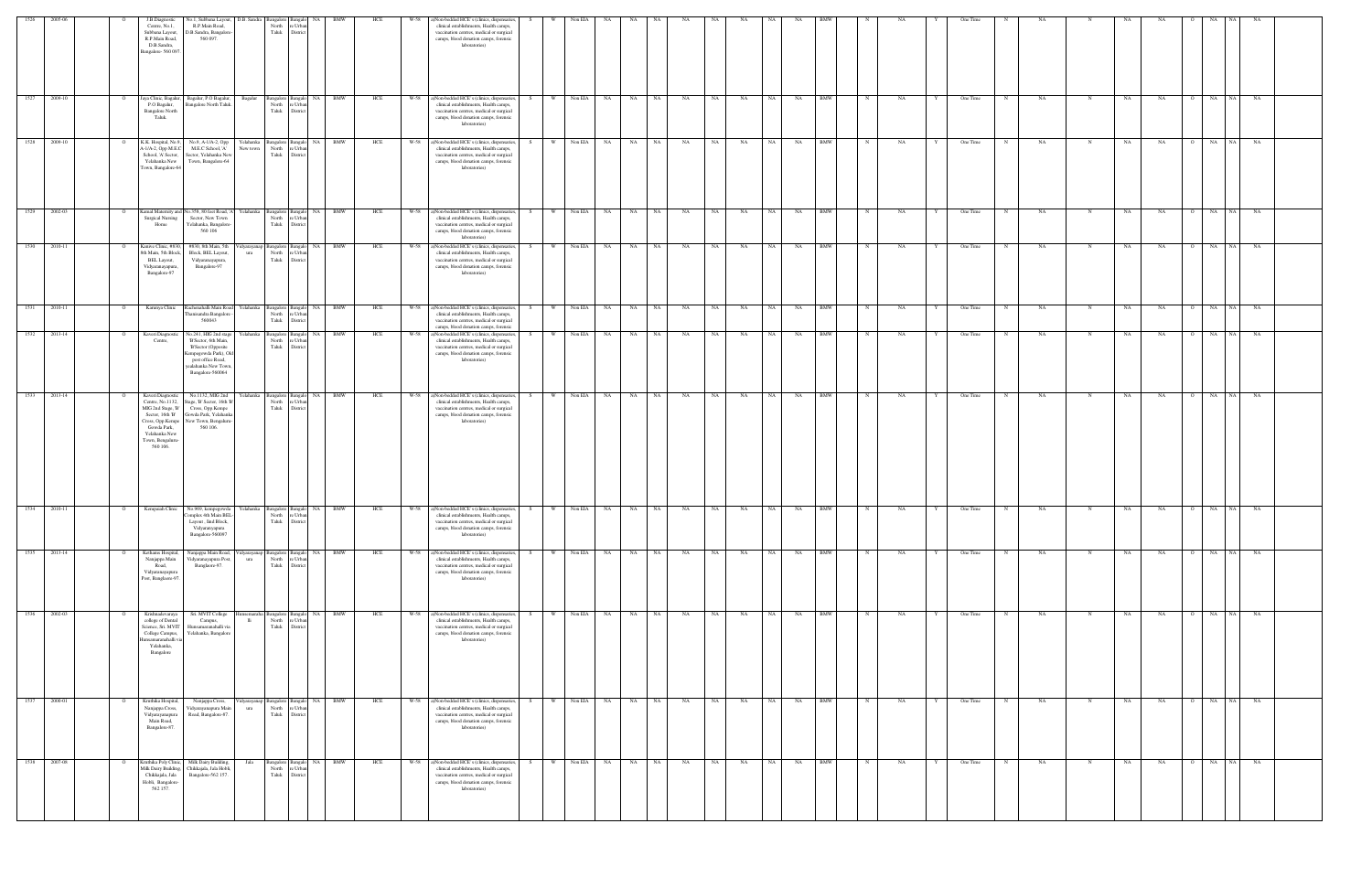|      | 1539 2011-12 |                |                                                                                                                                              |                                                                                                                                | Yelahanka                                                      |                                                       | BMW                | HCE | W-58 |                                                                                                                                                                                                 |     |                     | NA         |                 |           |           |           |                 |                  |                           |           |   |          |   |           |             |    |           |         |               |                        |  |
|------|--------------|----------------|----------------------------------------------------------------------------------------------------------------------------------------------|--------------------------------------------------------------------------------------------------------------------------------|----------------------------------------------------------------|-------------------------------------------------------|--------------------|-----|------|-------------------------------------------------------------------------------------------------------------------------------------------------------------------------------------------------|-----|---------------------|------------|-----------------|-----------|-----------|-----------|-----------------|------------------|---------------------------|-----------|---|----------|---|-----------|-------------|----|-----------|---------|---------------|------------------------|--|
|      |              |                | Kumar Children:<br>linic & Diagnostics,<br>No.1, Sneha Nagar,<br>Amruthahalli Main                                                           | Kumar Childrens Clinic<br>& Diagnostics, No.1.<br>Sneha Nagar,<br>Amruthahalli Main<br>Road, Bangalore-92. Road, Bangalore-92. | North<br>Taluk                                                 | e Urba<br>District                                    |                    |     |      | a)Non-bedded HCE's (clinics, dispensaries,<br>clinical establishments, Health camps,<br>vaccination centres, medical or surgical<br>camps, blood donation camps, forensic<br>laboratories)      |     | Non EIA             |            |                 |           |           | NA        | NA.             |                  |                           |           |   | One Time |   |           |             |    |           |         |               |                        |  |
|      | 1540 2011-12 |                | Assessment, #17<br>Hebbal Amanikere,<br>Kasaba Hobli,<br>Hebbbal Ring Road,<br><b>Bangalore North</b><br>Taluk                               | Kumars Hospital, #2   #2 Assessment, #17<br>Hebbal Amanikere,<br>Kasaba Hobli, Hebbbal<br>Ring Road, Bangalore<br>North Taluk  | Hebbal<br>North                                                | Bangalore Bangalo<br>e Urban<br>Taluk District        | NA BMW             | HCE |      | W-58 a)Non-bedded HCE's (clinics, dispensaries,<br>clinical establishments, Health camps,<br>vaccination centres, medical or surgical<br>camps, blood donation camps, forensic<br>laboratories) |     | W  <br>Non EIA      | NA         | NA<br>NA        | NA        | NA        | NA        | NA 1<br>NA      |                  | <b>BMW</b>                | NA        |   | One Time |   | NA        |             | NA | <b>NA</b> |         | O NA NA       | NA                     |  |
| 1541 | 2011-12      |                |                                                                                                                                              | lakshmi Dental clinic Near Bank of India ATM Yelahanka<br>opp to Lakshmi Hospita<br>Vidyanagar Cross Jala<br>Hobli Bangalore   | North                                                          | Bangalore Bangalo<br>re Urban<br>Taluk District       | NA BMW             | HCE |      | W-58 a)Non-bedded HCE's (clinics, dispensaries,<br>clinical establishments, Health camps,<br>vaccination centres, medical or surgical<br>camps, blood donation camps, forensic<br>laboratories) |     | W I<br>Non EIA      | NA         | NA<br>NA        | NA        | NA        | NA        | NA  <br>NA      |                  | BMW<br>$\mathbb{N}$       | NA        |   | One Time |   | NA        |             | NA | NA        |         | O NA          | NA<br>NA               |  |
|      | 1542 2013-14 |                | Lakshmi Hospital,<br>No.12, Bettahalasur<br>Cross, Bangalore<br>North Taluk.                                                                 | No.12, Bettahalasur<br>Cross, Bangalore North<br>Taluk.                                                                        | Jala                                                           | Bangalore Bangalo<br>North re Urban<br>Taluk District | NA BMW             | HCE |      | W-58 a)Non-bedded HCE's (clinics, dispensaries,<br>clinical establishments, Health camps,<br>vaccination centres, medical or surgical<br>camps, blood donation camps, forensic<br>laboratories) |     | Non EIA<br><b>W</b> | NA         | NA<br>NA        | NA        | NA        | NA        | NA              | NA               | <b>BMW</b><br>$_{\rm N}$  | NA        |   | One Time |   | NA        | N           | NA | NA        |         | O NA          | <b>NA</b><br><b>NA</b> |  |
|      | 1543 2011-12 | $\Omega$       | Gate, Bangalore-562<br>157                                                                                                                   | Laxmi Poly Clinic, BIAL Road, Sadahalli Sadahalli Bangalore Bangalo<br>BIAL Road, Sadahalli Gate, Bangalore-562<br>157.        | North                                                          | re Rural<br>Taluk District                            | NA BMW             | HCE |      | W-58 a)Non-bedded HCE's (clinics, dispensaries,<br>clinical establishments, Health camps,<br>vaccination centres, medical or surgical<br>camps, blood donation camps, forensic<br>laboratories) | S.  | W Non EIA NA NA NA  |            |                 | <b>NA</b> | NA NA     | NA NA     |                 | NA BMW           | N                         | <b>NA</b> | Y | One Time | N | <b>NA</b> | N           | NA | NA        |         | O NA NA       | <b>NA</b>              |  |
|      | 1544 2011-12 |                | London Hospital,<br>Vidyaranayapura<br>Post, Bangalore-560<br>097                                                                            | M.S.Palya Circle,<br>M.S.Palya Circle, Vidyaranayapura Post,<br>Bangalore-560 097                                              | Vidyarayanap Bangalore Bangalo NA BMW<br>North<br>ura<br>Taluk | re Urban<br>District                                  |                    | HCE |      | W-58 a)Non-bedded HCE's (clinics, dispensaries,<br>clinical establishments, Health camps,<br>vaccination centres, medical or surgical<br>camps, blood donation camps, forensic<br>laboratories) |     | <b>W</b>            | Non EIA NA | NA<br>NA .      | <b>NA</b> | <b>NA</b> | <b>NA</b> | NA 1<br>NA      |                  | <b>BMW</b><br>N           | NA        | Y | One Time | N | NA.       | $_{\rm N}$  | NA | NA        |         | O NA          | NA 1<br><b>NA</b>      |  |
|      | 1545 2008-09 |                | M.M.Towers, No.1,<br>Sy.No.8, Yelahanka<br>Hobli, Near Jakkur<br>Aerodrum, Bangalore<br>64.                                                  | Lotus Labs Pvt Ltd, M.M.Towers, No.1,<br>Sy.No.8, Yelahanka<br>Hobli, Near Jakkur<br>Aerodrum, Bangalore<br>64.                | Yelahanka Bangalore Bangalo NA BMW<br>Hobli<br>North<br>Taluk  | e Urban<br>District                                   |                    | HCE | W-58 | a)Non-bedded HCE's (clinics, dispensaries,<br>clinical establishments, Health camps,<br>vaccination centres, medical or surgical<br>camps, blood donation camps, forensic<br>laboratories)      | S – | Non EIA<br>W        | NA N       | NA NA           | NA        | NA        | NA        | NA N            | NA 1             | <b>BMW</b><br>N           | NA        | Y | One Time | N | <b>NA</b> | N           | NA | NA        |         | O NA NA       | NA                     |  |
|      | 1546 2009-10 |                | Mamatha Scan and<br>Diagnostic Centre                                                                                                        | Rathnamma Laxman<br>Building, Near Ashwath<br>Nagar Bus Stop,<br>Ashwath Nagar,<br>Thanisandra Main Road,<br>Bangalore-45.     | hanisandra Bangalore Bangalo                                   | East Taluk re Urban<br>District                       | NA  <br><b>BMW</b> | HCE | W-58 | a)Non-bedded HCE's (clinics, dispensaries,<br>clinical establishments, Health camps,<br>vaccination centres, medical or surgical<br>camps, blood donation camps, forensic<br>laboratories)      |     | Non EIA<br>W        | NA<br>NA   | NA              | NA        | NA        | NA        | NA<br><b>NA</b> |                  | <b>BMW</b>                | NA        |   | One Time |   | NA        |             | NA | NA        |         | O NA          | <b>NA</b><br>NA        |  |
| 1547 | 2013-14      | - 0            | <b>MAMTA Clinic</b><br>(CMD)                                                                                                                 | No.13-1, Opposite<br>Masjid Nagar,<br>hanisandra Main Road<br>Bangalore-560077                                                 | Yelahanka Bangalore<br>North<br>Taluk                          | Bangalo NA<br>e Urba<br>District                      | <b>BMW</b>         | HCE | W-58 | a)Non-bedded HCE's (clinics, dispensaries,<br>clinical establishments, Health camps,<br>vaccination centres, medical or surgical<br>camps, blood donation camps, forensic<br>laboratories)      |     | Non EIA<br>w        | NA         | NA<br>NA        | NA        | NA        | NA        | NA<br>NA        |                  | <b>BMW</b><br>N           | NA        |   | One Time | N | NA        | N           | NA | NA        | $\circ$ | $_{\rm NA}$   | NA<br>NA               |  |
|      | 1548 2013-14 | $\circ$        | lanjunatha X-Ray &<br>Clinical Laboratory,<br>No.591, Sri.Durga<br>Complex, 3rd Block,<br>H.M.T.Layout,<br>Vidyarayanapura,<br>Bangalore-97. | No.591, Sri.Durga<br>Complex, 3rd Block,<br>H.M.T.Layout,<br>Vidyarayanapura,<br>Bangalore-97.                                 | Vidyarayanap Bangalore Bangalo NA BMW<br>North<br>ura<br>Taluk | e Urban<br>District                                   |                    | HCE |      | W-58 a)Non-bedded HCE's (clinics, dispensaries,<br>clinical establishments, Health camps,<br>vaccination centres, medical or surgical<br>camps, blood donation camps, forensic<br>laboratories) | S.  | Non EIA<br><b>W</b> | <b>NA</b>  | NA<br>NA NA     | NA        | NA        | NA        | NA 1            | NA               | <b>BMW</b><br>$\mathbf N$ | NA        | Y | One Time | N | NA        | N           | NA | NA        |         | 0 NA NA       | NA                     |  |
|      | 1549 2009-10 | $\overline{O}$ | Manjushri Clinci                                                                                                                             | Tindlu Road,<br>Kodigehalli Bangalore<br>560092                                                                                | Yelahanka Bangalore Bangalo NA BMW<br>North<br>Taluk           | e Urban<br>District                                   |                    | HCE |      | W-58 a)Non-bedded HCE's (clinics, dispensaries,<br>clinical establishments, Health camps,<br>vaccination centres, medical or surgical<br>camps, blood donation camps, forensic                  | S.  | W Non EIA NA        |            | NA NA           | NA        | NA        | NA        | NA N            | NA<br><b>BMW</b> | $_{\rm N}$                | NA        | Y | One Time | N | <b>NA</b> | N           | NA | <b>NA</b> |         | $O$ $NA$ $NA$ | NA                     |  |
|      | 1550 2013-14 | $\overline{O}$ | Mannat Fertility<br>Centre                                                                                                                   | No.849, 13th Main, 'A' Sahakaranaga Bangalore Bangalo<br>Block, Sahakaranagar,<br>Shop-9, Bangalore-92                         | North<br>$\Gamma$<br>Taluk                                     | re Urban<br>District                                  | <b>BMW</b><br>NA 1 | HCE | W-58 | a)Non-bedded HCE's (clinics, dispensaries,<br>clinical establishments, Health camps,<br>vaccination centres, medical or surgical<br>camps, blood donation camps, forensic                       | S.  | W<br>Non EIA        | <b>NA</b>  | NA<br><b>NA</b> | <b>NA</b> | NA        | NA        | NA 1<br>NA      |                  | <b>BMW</b><br>N           | NA        | Y | One Time | N | NA.       | N           | NA | NA        |         | O NA          | NA 1<br><b>NA</b>      |  |
|      | 1551 2010-11 | $\overline{O}$ | Maruthi Clinic, #1/3,<br>Bangalore-560 063.                                                                                                  | Maruthi Clinic, #1/3,<br>Dwarakanagar, IAF Dwarakanagar, IAF Post,<br>Post, Yelahanka, Yelahanka, Bangalore-<br>560 063.       | Yelahanka Bangalore Bangalo<br>North<br>Taluk                  | re Urban<br>District                                  | NA BMW             | HCE |      | W-58 a)Non-bedded HCE's (clinics, dispensaries,<br>clinical establishments, Health camps,<br>vaccination centres, medical or surgical<br>camps, blood donation camps, forensic<br>laboratories) | S – | W                   | Non EIA NA | NA NA           | NA        | NA N      | NA        | NA              | NA 1             | BMW<br>N                  | NA        | Y | One Time | N | <b>NA</b> | N           | NA | NA        |         | O NA NA       | <b>NA</b>              |  |
|      | 1552 2011-12 |                | Maruthi Dental<br>Clinic, No.585, Ist<br>Floor, 3rd Block,<br>HMT Layout,<br>Vidyarayanapura,<br>Bangalore-97.                               | No.585, Ist Floor, 3rd<br>Block, HMT Layout,<br>Vidyarayanapura,<br>Bangalore-97.                                              | Vidyarayanap Bangalore Bangalo<br>ura                          | North re Urban<br>Taluk District                      | NA BMW             | HCE | W-58 | a)Non-bedded HCE's (clinics, dispensaries,<br>clinical establishments, Health camps,<br>vaccination centres, medical or surgical<br>camps, blood donation camps, forensic<br>laboratories)      |     | W \<br>Non EIA      | NA         | NA NA           | NA        | NA N      | NA        | NA N<br>NA      |                  | BMW<br>N                  | NA        | Y | One Time | N | NA        | $\mathbf N$ | NA | NA        |         | O NA NA       | NA                     |  |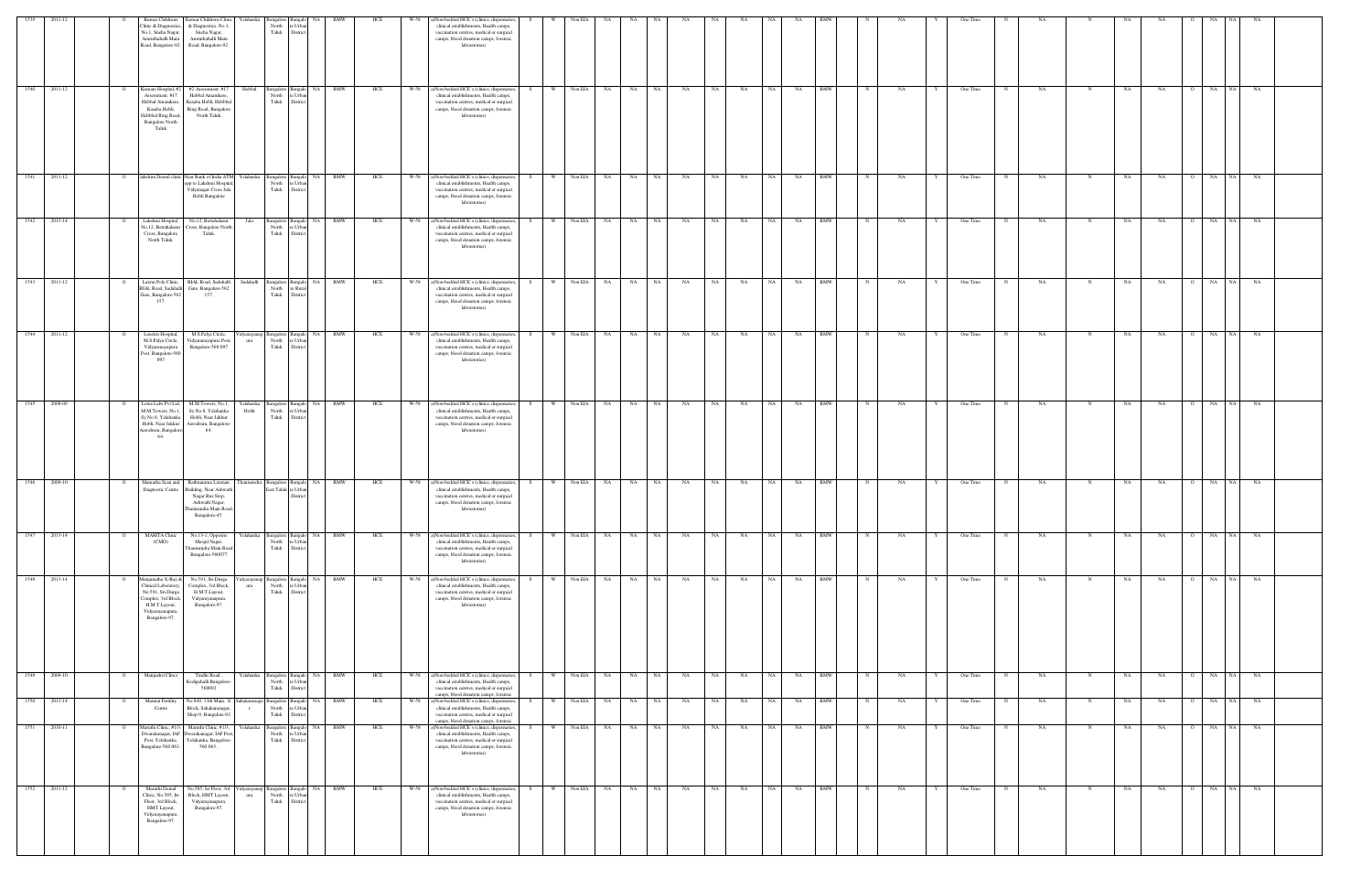| 1553         | 2011-12      |                | Maruthi Hospital                                                                                                                              | Andhra Bank building                                                                                                                                                                               | Yelahanka Bangalore                                  | Bangalo I                             | <b>NA</b> | BMW        | HCE | W-58 | a)Non-bedded HCE's (clinics, dispensaries,                                                                                                                                                      |     |              | Non EIA | NA.                |       |           |    |           |           |           |            |             |    |   | One Time |            |           |             |    |           |             |           |           |
|--------------|--------------|----------------|-----------------------------------------------------------------------------------------------------------------------------------------------|----------------------------------------------------------------------------------------------------------------------------------------------------------------------------------------------------|------------------------------------------------------|---------------------------------------|-----------|------------|-----|------|-------------------------------------------------------------------------------------------------------------------------------------------------------------------------------------------------|-----|--------------|---------|--------------------|-------|-----------|----|-----------|-----------|-----------|------------|-------------|----|---|----------|------------|-----------|-------------|----|-----------|-------------|-----------|-----------|
|              |              |                |                                                                                                                                               | (Maruthi Poly clinic) Bagalur Yelahanka Mair<br>Road, Bagalur Bangalore<br>North 562149                                                                                                            | North<br>Taluk                                       | e Urba<br>District                    |           |            |     |      | clinical establishments, Health camps,<br>vaccination centres, medical or surgical<br>camps, blood donation camps, forensic<br>laboratories)                                                    |     |              |         | NA.                |       |           |    |           |           |           |            |             |    |   |          |            |           |             |    |           |             |           |           |
| 1554 2013-14 |              | $\circ$        | Mathru Maternity &                                                                                                                            | No.1 1st Floor,<br>women Health Care Varalakshmi Complex<br>Government Hospital<br>Road, yelahanka Old<br>Town Bangalore-64                                                                        | Yelahanka Bangalore Bangalo NA BMW<br>North<br>Taluk | e Urba<br>District                    |           |            | HCE |      | W-58 a)Non-bedded HCE's (clinics, dispensaries,<br>clinical establishments, Health camps,<br>vaccination centres, medical or surgical<br>camps, blood donation camps, forensic<br>laboratories) | S   | W 1          | Non EIA | NA                 | NA NA | NA        | NA | NA        | NA N      | NA        | BMW        | N           | NA | Y | One Time | N          | <b>NA</b> | N           | NA | NA        | O NA NA     |           | NA        |
| 1555 2013-14 |              |                | Med Star Health<br>centre                                                                                                                     | No.2270, Maruthi Plaza,<br>kodigehalli Main Road,<br>Sahakarnagar Bangalore<br>92                                                                                                                  | Yelahanka Bangalore<br>North<br>Taluk                | Bangalo<br>e Urba<br>District         | <b>NA</b> | <b>BMW</b> | HCE | W-58 | a)Non-bedded HCE's (clinics, dispensaries,<br>clinical establishments, Health camps,<br>vaccination centres, medical or surgical<br>camps, blood donation camps, forensic<br>laboratories)      |     | <b>W</b>     | Non EIA | NA<br><b>NA</b>    | NA    | NA        | NA | NA        | NA        | NA        | <b>BMW</b> |             | NA |   | One Time |            | NA        | N           | NA | NA        | $_{\rm NA}$ | NA        | NA        |
| 1556 2014-15 |              |                | Medicare Clinic,<br>No.7, Singapura<br>Main Road,<br>M.S.Palya,<br>Vidyarayanapura,<br>Bangalore.                                             | No.7, Singapura Main<br>Road, M.S.Palya,<br>Vidyarayanapura,<br>Bangalore.                                                                                                                         | 'idyarayanap Bangalore Bangalo<br>ura<br>North       | re Urban<br>Taluk District            | NA BMW    |            | HCE |      | W-58 a)Non-bedded HCE's (clinics, dispensaries<br>clinical establishments, Health camps,<br>vaccination centres, medical or surgical<br>camps, blood donation camps, forensic<br>laboratories)  |     | <b>W</b>     | Non EIA | NA<br>NA           | NA    | NA        | NA | NA        | NA        | NA        | <b>BMW</b> | $_{\rm N}$  | NA |   | One Time |            | NA.       |             | NA | NA        | O NA        | <b>NA</b> | NA        |
| 1557 2010-11 |              | $\overline{O}$ | Medimax Medical<br>center                                                                                                                     | No.523, R.R. hegde<br>Nagar, Axis ATM,<br>Bangalore-77                                                                                                                                             | Yelahanka Bangalore Bangalo<br>North<br>Taluk        | e Urban<br>District                   | NA BMW    |            | HCE |      | W-58 a)Non-bedded HCE's (clinics, dispensaries,<br>clinical establishments, Health camps,<br>vaccination centres, medical or surgical<br>camps, blood donation camps, forensic                  | S – |              |         | W Non EIA NA NA NA |       | NA NA     | NA | NA NA     | NA N      | NA BMW    |            | $\mathbf N$ | NA |   | One Time | N          | NA        | $\mathbf N$ | NA | <b>NA</b> | O NA NA     |           | NA        |
| 1558 2013-14 |              |                | Metro Health Metro<br>Dental, #65,<br>Brindavana, Sterling<br>Park Apartments<br>Next to Shanthivana<br>Road, Sahakaranagar,<br>Bangalore-92. | #65, Brindavana,<br>Sterling Park Apartments<br>Next to Shanthivana<br>Road, Sahakaranagar,<br>Bangalore-92.                                                                                       | Sahakaranaga Bangalore Bangalo<br>North<br>$\Gamma$  | re Urban<br>Taluk District            | NA        | <b>BMW</b> | HCE | W-58 | a)Non-bedded HCE's (clinics, dispensaries,<br>clinical establishments, Health camps,<br>vaccination centres, medical or surgical<br>camps, blood donation camps, forensic<br>laboratories)      |     | W            | Non EIA | NA<br><b>NA</b>    | NA    | <b>NA</b> | NA | NA        | <b>NA</b> | NA        | <b>BMW</b> |             | NA |   | One Time | $_{\rm N}$ | NA.       | N           | NA | NA        | O NA        | NA        | <b>NA</b> |
|              | 1559 2011-12 |                | Microcare Dental<br>Clinic, #81, 8th<br>Main, Ist Floor,<br>Opp.Purvankara<br>Apartments, Attur<br>Layout, Yelahanka,<br>Bangalore-64.        | #81, 8th Main, Ist Floor,<br>Opp.Purvankara<br>Apartments, Attur<br>Layout, Yelahanka,<br>Bangalore-64.                                                                                            | Yelahanka Bangalore Bangalo NA BMW<br>North<br>Taluk | Urban<br>District                     |           |            | HCE | W-58 | a)Non-bedded HCE's (clinics, dispensaries,<br>clinical establishments, Health camps,<br>vaccination centres, medical or surgical<br>camps, blood donation camps, forensic<br>laboratories)      | S – | W 1          | Non EIA | NA N               | NA NA | NA        | NA | NA        | NA N      | NA        | BMW        | N           | NA | Y | One Time | N          | <b>NA</b> | N           | NA | NA        | O NA NA     |           | NA        |
| 1560 2011-12 |              |                | cross 3rd Block HMT<br>layout<br>vidyaranyapura<br>bangalore 560090                                                                           | modern family doctor modern family doctor (P)<br>(P) ltd . No.554/1 ltd . No.554/1 ground<br>ground floor 6th floor 6th cross 3rd Block<br><b>HMT</b> layout<br>vidyaranyapura<br>bangalore 560090 | Yelahanka Bangalore Bangalo<br>North                 | re Urban<br>Taluk District            | NA 1      | <b>BMW</b> | HCE |      | W-58 a)Non-bedded HCE's (clinics, dispensaries,<br>clinical establishments, Health camps,<br>vaccination centres, medical or surgical<br>camps, blood donation camps, forensic<br>laboratories) |     | W            | Non EIA | NA<br>NA           | NA    | NA        | NA | NA        | <b>NA</b> | NA        | <b>BMW</b> |             | NA |   | One Time |            | NA.       | N           | NA | NA        | O NA        | <b>NA</b> | NA        |
| 1561 2013-14 |              |                | Modern Family<br>Doctor (P) Ltd,<br>Plantation, Bellary<br>Road, Bangalore.                                                                   | Modern Family Doctor Byatarayanap Bangalore Bangalo<br>(P) Ltd, No.14/8/8,<br>No.14/8/8, Galaxy Galaxy Enclave, Jakkur<br>Enclave, Jakkur Plantation, Bellary Road,<br>Bangalore                   | North<br>ura                                         | re Urban<br>Taluk District            | NA BMW    |            | HCE |      | W-58 a)Non-bedded HCE's (clinics, dispensaries,<br>clinical establishments, Health camps,<br>vaccination centres, medical or surgical<br>camps, blood donation camps, forensic                  |     | <b>W</b>     | Non EIA | NA<br>NA           | NA    | NA        | NA | NA        | <b>NA</b> | NA        | <b>BMW</b> |             | NA |   | One Time |            | NA.       |             | NA | NA        | O NA        | <b>NA</b> | NA        |
|              | 1562 2013-14 |                | Modern Family<br>Doctor (P) Ltd,<br>No.554/1, Ground<br>Floor, 6th Cross, 3rd<br>Block, HMT Layout,<br>Vidyaranayapura,<br>Bangalore-560 090  | No.554/1, Ground Floor, Vidyarayanap Bangalore Bangalo<br>6th Cross, 3rd Block,<br>HMT Layout,<br>Vidyaranayapura,<br>Bangalore-560 090                                                            | ura<br>North<br>Taluk                                | e Urba<br>District                    | NA BMW    |            | HCE |      | W-58 a)Non-bedded HCE's (clinics, dispensaries,<br>clinical establishments, Health camps,<br>vaccination centres, medical or surgical<br>camps, blood donation camps, forensic<br>laboratories) |     | <b>W</b>     | Non EIA | <b>NA</b><br>NA 1  | NA    | NA        | NA | <b>NA</b> | <b>NA</b> | <b>NA</b> | <b>BMW</b> |             | NA |   | One Time | N          | NA        | N           | NA | NA        | O NA NA     |           | NA        |
|              | 1563 2013-14 |                | Modern Family<br>Doctor Private<br>Limited                                                                                                    | No.5 Pampa Extension<br>Hebbal Kempapura<br>Bangalore-560024                                                                                                                                       | Yelahanka Bangalore Bangalo NA BMW<br>North<br>Taluk | e Urba<br>District                    |           |            | HCE |      | W-58 a)Non-bedded HCE's (clinics, dispensaries,<br>clinical establishments, Health camps,<br>vaccination centres, medical or surgical<br>camps, blood donation camps, forensic                  | S.  | W Non EIA NA |         |                    | NA NA | NA        | NA | NA        | NA 1      | <b>NA</b> | <b>BMW</b> | $\mathbf N$ | NA | Y | One Time | N          | NA        | $\mathbf N$ | NA | NA        | O NA        | NA 1      | <b>NA</b> |
|              | 1564 2013-14 |                | Modern Family<br>Doctor pvt ltd                                                                                                               | Rithik Plaza No.<br>386/2387 60 feet road<br>E Block Sahakamagar,<br>Bangalore-92                                                                                                                  | Yelahanka Bangalore Bangalo<br>North<br>Taluk        | : Urban<br>District                   | NA 1      | <b>BMW</b> | HCE | W-58 | a)Non-bedded HCE's (clinics, dispensaries<br>clinical establishments, Health camps,<br>vaccination centres, medical or surgical<br>camps, blood donation camps, forensic<br>laboratories)       |     | W            | Non EIA | <b>NA</b><br>NA    | NA    | NA        | NA | NA        | <b>NA</b> | NA        | <b>BMW</b> |             | NA |   | One Time | $_{\rm N}$ | NA        | N           | NA | NA        | O NA        | - NA      | <b>NA</b> |
| 1565         | 2014-15      |                | Monsanto Research<br>Centre, No.44/2A,<br>Bellary Road, NH-7,<br>Hebbal, Bangalore<br>92.                                                     | No.44/2A, Bellary Road,<br>NH-7, Hebbal,<br>Bangalore-92.                                                                                                                                          | Hebbal<br>Bangalore<br>North<br>Taluk                | <b>Bangalo</b><br>e Urba<br>District  | NA        | BMW        | HCE | W-58 | a)Non-bedded HCE's (clinics, dispensaries<br>clinical establishments, Health camps,<br>vaccination centres, medical or surgical<br>camps, blood donation camps, forensic<br>laboratories)       |     | W            | Non EIA | NA<br>NA           | NA    | NA        | NA | NA        | NA        | NA        | <b>BMW</b> |             | NA |   | One Time |            | NA        | N           | NA | NA        | NA          | NA        | NA        |
|              | 1566 2006-07 |                | My dentist #6 hebbal<br>next to dominnos<br>pizza, bangalore-<br>560002                                                                       | My dentist #6 hebbal<br>npapura main road kempapura main road<br>next to dominnos pizza,<br>bangalore-560002                                                                                       | Yelahanka l<br>Bangalore<br>North<br>Taluk           | <b>Sangalo</b><br>e Urban<br>District | NA        | <b>BMW</b> | HCE |      | W-58 a)Non-bedded HCE's (clinics, dispensaries<br>clinical establishments, Health camps,<br>vaccination centres, medical or surgical<br>camps, blood donation camps, forensic<br>laboratories)  |     | W            | Non EIA | NA<br>NA           | NA    | NA        | NA | NA        | NA        | NA        | <b>BMW</b> |             | NΑ |   | One Time |            | NA        |             | NA | NA        | NA          | NA.       | NA        |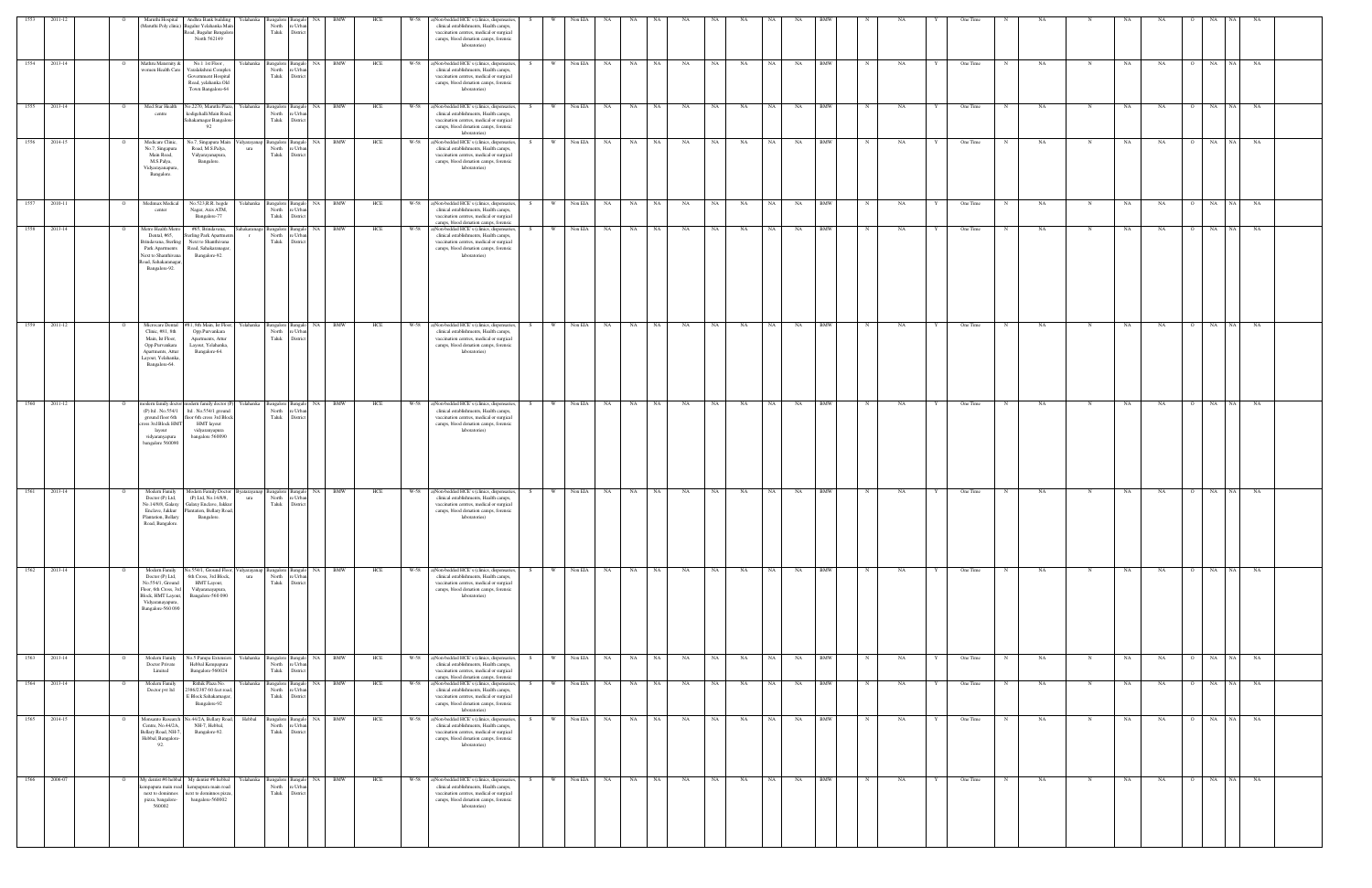| 1567 |                                | Mythry Medical<br>Centre, Attur Main<br>Road, Attur Layout,<br>Yelahanka,<br>Bangalore-560 064.                                                    | Attur Main Road, Attur<br>Layout, Yelahanka,<br>Bangalore-560 064.                                                                                      | yelahanka<br>North<br>Taluk                                | Bangalore Bangalo NA<br>e Urba<br>District          | BMW                      | HCE | W-58 | a)Non-bedded HCE's (clinics, dispensaries,<br>clinical establishments, Health camps,<br>vaccination centres, medical or surgical<br>camps, blood donation camps, forensic<br>laboratories)      |           | Non EIA      | NA |           |          |           |           |      |           |            |            |                    | One Time |             |           |             |    |           |                | NA.        |    |  |
|------|--------------------------------|----------------------------------------------------------------------------------------------------------------------------------------------------|---------------------------------------------------------------------------------------------------------------------------------------------------------|------------------------------------------------------------|-----------------------------------------------------|--------------------------|-----|------|-------------------------------------------------------------------------------------------------------------------------------------------------------------------------------------------------|-----------|--------------|----|-----------|----------|-----------|-----------|------|-----------|------------|------------|--------------------|----------|-------------|-----------|-------------|----|-----------|----------------|------------|----|--|
| 1568 | 2007-08<br>$\mathbf{o}$        | Mythry Poly Clinic,<br>Attur Main Road,<br>Attur Layout,<br>Yelahanka,<br>Bangalore-64.                                                            | Attur Main Road, Attur<br>Layout, Yelahanka,<br>Bangalore-64.                                                                                           | Yelahanka                                                  | North re Urban<br>Taluk District                    | Bangalore Bangalo NA BMW | HCE |      | W-58 a)Non-bedded HCE's (clinics, dispensaries,<br>clinical establishments, Health camps,<br>vaccination centres, medical or surgical<br>camps, blood donation camps, forensic<br>laboratories) | W<br>S    | Non EIA NA   |    | NA N      | NA<br>NA | NA        | <b>NA</b> | NA 1 | <b>NA</b> | <b>BMW</b> | N          | NA.                | One Time |             | NA        | N           | NA | NA        | $\circ$        | NA NA      | NA |  |
| 1569 | 2011-12<br>$\mathbf{o}$        | N.D.R.Hospital,<br>#218, MIG House,<br>12th Main, B Sector<br>Yelahanka New<br>Town, Near Mother<br>Dairy Circle,<br>Bangalore.                    | N.D.R.Hospital, #218,<br>MIG House, 12th Main,<br>B Sector, Yelahanka<br>New Town, Near<br>Mother Dairy Circle,<br>Bangalore.                           | Yelahanka<br>New town<br>North<br>Taluk                    | Bangalore Bangalo NA<br>e Urban<br>District         | <b>BMW</b>               | HCE | W-58 | a)Non-bedded HCE's (clinics, dispensaries,<br>clinical establishments, Health camps,<br>vaccination centres, medical or surgical<br>camps, blood donation camps, forensic<br>laboratories)      | W<br>S.   | Non EIA      | NA | <b>NA</b> | NA       | NA<br>NA  | <b>NA</b> | NA 1 | NA .      | <b>BMW</b> | N          | NA .<br>Y          | One Time | N           | <b>NA</b> | N           | NA | NA        | $\circ$        | NA<br>NA   | NA |  |
| 1570 | 2010-11<br>$\mathbf{o}$        | N.R.V.Hospital,<br>Vidyanagar Cross<br>Pump Bengaluru<br>Bellary Road (NH-7)<br>Bengaluru-562157                                                   | Reliance Petrol Pump<br>Opp Reliance Petrol Bengaluru Bellary Road<br>(NH-7) Bengaluru-<br>562157.                                                      | Vidyanagar Cross Opp Bellary Road Bangalore Bangalo NA BMW | North re Urban<br>Taluk District                    |                          | HCE |      | W-58 a)Non-bedded HCE's (clinics, dispensaries,<br>clinical establishments, Health camps,<br>vaccination centres, medical or surgical<br>camps, blood donation camps, forensic<br>laboratories) | w I<br>S. | Non EIA NA   |    | NA NA     | NA       | NA        | NA        | NA N | NA        | <b>BMW</b> | N          | NA .               | One Time |             | <b>NA</b> | N           | NA | NA        | O NA NA        |            | NA |  |
| 1571 | 2007-08                        | Nagappa Hadli<br>Hospital, M.S.Palya,<br>Vidyaranyapura Post,<br>Bangalore-97.                                                                     | Nagappa Hadli<br>Hospital, M.S.Palya,<br>Vidyaranyapura Post,<br>Bangalore-97.                                                                          | Yelahanka<br>North                                         | re Urban<br>Taluk District                          | Bangalore Bangalo NA BMW | HCE |      | W-58 a)Non-bedded HCE's (clinics, dispensaries,<br>clinical establishments, Health camps,<br>vaccination centres, medical or surgical<br>camps, blood donation camps, forensic<br>laboratories) | W         | Non EIA NA   |    | NA 1      | NA<br>NA | NA        | NA        | NA 1 | NA        | <b>BMW</b> | $_{\rm N}$ | NA.                | One Time |             | NA        | N           | NA | NA        | O NA NA        |            | NA |  |
|      | 1572 2007-08<br>$\overline{O}$ | Naina Polyclinic &<br>Lab, No.955/2,<br>Kogilu Road,<br>Papanna Layout,<br>Yelahanka,<br>Bangalore.                                                | No.955/2, Kogilu Road,<br>Papanna Layout,<br>Yelahanka, Bangalore                                                                                       | Yelahanka<br>North<br>Taluk                                | re Urban<br>District                                | Bangalore Bangalo NA BMW | HCE | W-58 | a)Non-bedded HCE's (clinics, dispensaries,<br>clinical establishments, Health camps,<br>vaccination centres, medical or surgical<br>camps, blood donation camps, forensic<br>laboratories)      | W<br>S.   | Non EIA      | NA | NA N      | NA<br>NA | NA        | NA        | NA 1 | <b>NA</b> | <b>BMW</b> | N          | NA<br>Y            | One Time | N           | NA        | N           | NA | NA        | $\overline{O}$ | NA NA      | NA |  |
| 1573 | 2007-08<br>Clinic              | Naina Polyclinic,<br>No.2057, Ground<br>Floor, 13th B Cross,<br>New Town<br>Yelahanka,<br>Bangalore-64.                                            | lo.2057, Ground Floor,<br>13th B Cross, New<br>Town Yelahanka,<br>Bangalore-64.                                                                         | Yelahanka<br>North<br>Taluk                                | Bangalore Bangalo<br>e Urb<br>District              | NA BMW                   | HCE | W-58 | a)Non-bedded HCE's (clinics, dispensaries,<br>clinical establishments, Health camps,<br>vaccination centres, medical or surgical<br>camps, blood donation camps, forensic<br>laboratories)      |           | Non EIA NA   |    | NA 1      | NA<br>NA | <b>NA</b> | NA        | NA   | NA<br>BMW |            |            | NA                 | One Time |             | NA        |             | NA | NA        |                | NA NA      | NA |  |
|      | 1574 2011-12<br>$\circ$        | Nandi Poly Clinic,<br>Main Road,<br>H.A.Farm Post,<br>Hebbal Dasarahalli,<br>Bangalore-24.                                                         | 1051/1, Muniyamma<br>1051/1, Muniyamma Layout, Kuvempu Main Dasarahalli<br>Layout, Kuvempu Road, H.A.Farm Post,<br>Hebbal Dasarahalli,<br>Bangalore-24. | Hebbal<br>North<br>Taluk                                   | Bangalore Bangalo NA<br>re Urban<br><b>District</b> | <b>BMW</b>               | HCE |      | W-58 a)Non-bedded HCE's (clinics, dispensaries,<br>clinical establishments, Health camps,<br>vaccination centres, medical or surgical<br>camps, blood donation camps, forensic<br>laboratories) | W         | Non EIA      | NA | <b>NA</b> | NA<br>NA | NA        | NA        | NA   | NA        | <b>BMW</b> |            | NA                 | One Time |             | NA        |             | NA | NA        |                | NA NA      | NA |  |
|      | 1575 2008-09<br>$\overline{O}$ | Narayana<br>Hrudayalaya Dental<br>Clinic Pvt Ltd,<br>No.1152, Ist 'B'<br>Main, 16th 'B'<br>Cross, B Sector,<br>Yelahanka New<br>Town, Bangalore-64 | No.1152, Ist ' B ' Main,<br>16th 'B' Cross, B<br>Sector, Yelahanka New<br>Town, Bangalore-64.                                                           | Yelahanka<br>North<br>Taluk                                | re Urban<br>District                                | Bangalore Bangalo NA BMW | HCE |      | W-58 a)Non-bedded HCE's (clinics, dispensaries,<br>clinical establishments, Health camps,<br>vaccination centres, medical or surgical<br>camps, blood donation camps, forensic<br>laboratories) | w I<br>S. | Non EIA NA   |    | NA NA     | NA       | NA        | NA        | NA N | <b>NA</b> | <b>BMW</b> | N          | NA<br>$\mathbf{Y}$ | One Time | $\mathbf N$ | NA        | N           | NA | NA        | O NA NA        |            | NA |  |
| 1576 | 2010-11<br>$\overline{O}$      | Narayana<br>Hrudayalaya Dental<br>Clinic Pvt Ltd,<br>No.19, NTI Layout,<br>Vidyaranayapura,<br>Vidyaranayapura<br>Main Road,<br>Bangalore-560 097  | Narayana Hrudayalaya<br>Dental Clinic Pvt Ltd,<br>No.19, NTI Layout,<br>Vidyaranayapura,<br>Vidyaranayapura Main<br>Road, Bangalore-560<br>097          | Vidyarayanap Bangalore Bangalo NA BMW<br>ura               | North re Urban<br>Taluk District                    |                          | HCE | W-58 | a)Non-bedded HCE's (clinics, dispensaries, S<br>clinical establishments, Health camps,<br>vaccination centres, medical or surgical<br>camps, blood donation camps, forensic<br>laboratories)    |           | W Non EIA NA |    | NA NA     | NA       | NA        | <b>NA</b> | NA 1 | NA 1      | <b>BMW</b> | N          | NA<br>Y            | One Time | N           | NA        | $\mathbf N$ | NA | <b>NA</b> | O NA NA        |            | NA |  |
| 1577 | 2012-13<br>$\circ$             | Naryan Health Care<br>centre                                                                                                                       | No.503, opposite Canara Yelahanka<br>Bank Sahakarnagar<br>Main Road Bangalore<br>560092                                                                 | North<br>Taluk                                             | Bangalore Bangalo<br>e Urban<br>District            | <b>NA</b><br><b>BMW</b>  | HCE | W-58 | a)Non-bedded HCE's (clinics, dispensaries,<br>clinical establishments, Health camps,<br>vaccination centres, medical or surgical<br>camps, blood donation camps, forensic<br>laboratories)      |           | Non EIA NA   |    | NA        | NA<br>NA | NA        | NA        | NA   | NA        | <b>BMW</b> |            | NA                 | One Time |             | NA        |             | NA | NA        |                | NA<br>- NA | NA |  |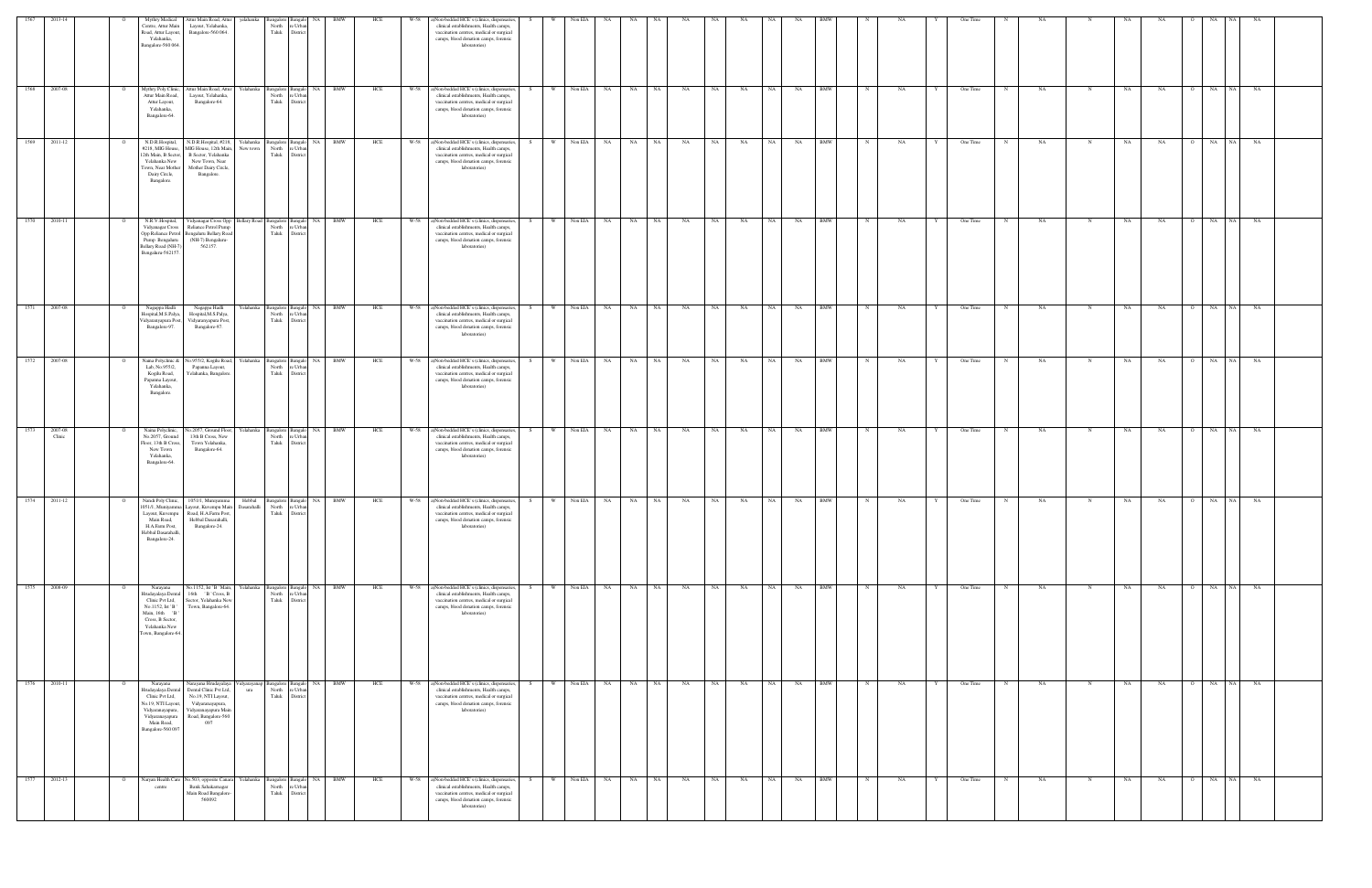| 1578 | 2013-14      |                | <b>Biological Sciences,</b><br><b>GKVK</b> Campus,<br><b>GKVK Post</b> , Bellary<br>Road, Bangalore-65.                                            | National Centre for GKVK Campus, GKVK Bellary Road Bangalore Bangalo NA<br>Post, Bellary Road,<br>Bangalore-65.                                | North<br>Taluk                                   | e Urba<br>Distric                                                   | BMW        | HCE | W-58 | a)Non-bedded HCE's (clinics, dispensaries,<br>clinical establishments, Health camps,<br>vaccination centres, medical or surgical<br>camps, blood donation camps, forensic<br>laboratories)      | S   | <b>W</b> | Non EIA    | NA                    |                 |           |           |                 |           |           |            |              |    |   | One Time  |            |           |              |    |                |                      |            |  |
|------|--------------|----------------|----------------------------------------------------------------------------------------------------------------------------------------------------|------------------------------------------------------------------------------------------------------------------------------------------------|--------------------------------------------------|---------------------------------------------------------------------|------------|-----|------|-------------------------------------------------------------------------------------------------------------------------------------------------------------------------------------------------|-----|----------|------------|-----------------------|-----------------|-----------|-----------|-----------------|-----------|-----------|------------|--------------|----|---|-----------|------------|-----------|--------------|----|----------------|----------------------|------------|--|
| 1579 | 2008-09      | $\circ$        | Navachaitanya Clinic                                                                                                                               | No.3 Opposite V.M<br>Yelahanka<br>nedos apartment, Nea<br>loramavu Railway Gate<br>Horamavu Bangalore<br>560043                                | North<br>Taluk                                   | Bangalore Bangalo NA<br>re Urbar<br>District                        | <b>BMW</b> | HCE | W-58 | a)Non-bedded HCE's (clinics, dispensaries,<br>clinical establishments, Health camps,<br>vaccination centres, medical or surgical<br>camps, blood donation camps, forensic<br>laboratories)      | S   | W        | Non EIA NA |                       | NA<br>NA 1      | NA        | NA -      | NA              | NA N      | NA        | <b>BMW</b> | N            | NA | Y | One Time  | N          | NA        | $\mathbf N$  | NA | NA             | NA<br>$\overline{O}$ | NA 1<br>NA |  |
|      | 1580 2013-14 |                | Navachethana<br>Hospital                                                                                                                           | Yelahanka<br>C1A-171A, A Sector<br>opp, Rail wheel, factory<br>Doddaballapura Main<br>Road, Yelahanka New<br>Town Bangalore-64                 | North<br>Taluk                                   | Bangalore Bangalo NA BMW<br>e Urba<br>District                      |            | HCE | W-58 | a)Non-bedded HCE's (clinics, dispensaries,<br>clinical establishments, Health camps,<br>vaccination centres, medical or surgical<br>camps, blood donation camps, forensic<br>laboratories)      | S   | W        | Non EIA NA |                       | NA NA           | <b>NA</b> | <b>NA</b> | NA              | NA N      | <b>NA</b> | <b>BMW</b> | $\mathbf N$  | NA |   | One Time  | N          | NA.       | N            | NA | NA<br>$\Omega$ |                      | NA NA NA   |  |
| 1581 | 2014-15      |                | Neha Prakash<br>Hospital, 18, V<br>Phase, 6th Cross,<br>New Town,<br>Yelahanka, B-64.                                                              | 18, V Phase, 6th Cross,<br>Yelahanka<br>New Town, Yelahanka<br>B-64.                                                                           | Taluk                                            | NA<br>Bangalore Bangalo<br>North re Urbar<br>District               | <b>BMW</b> | HCE | W-58 | a)Non-bedded HCE's (clinics, dispensaries,<br>clinical establishments, Health camps,<br>vaccination centres, medical or surgical<br>camps, blood donation camps, forensic<br>laboratories)      |     | W        | Non EIA NA |                       | NA<br>NA        | NA        | NA        | NA              | <b>NA</b> | <b>NA</b> | <b>BMW</b> |              | NA |   | One Time  | $_{\rm N}$ | NA        | $\mathbf N$  | NA | NA<br>$\circ$  | NA                   | NA  <br>NA |  |
| 1582 | 2007-08      |                | Ninth Month                                                                                                                                        | Vo.554, 1st Floor, 15th<br>Yelahanka<br>Cross, F Block,<br>hakarnagar Bangalore<br>560092                                                      | North<br>Taluk                                   | <b>NA</b><br>Bangalore Bangalo<br>re Urbar<br>District              | <b>BMW</b> | HCE | W-58 | a)Non-bedded HCE's (clinics, dispensaries,<br>clinical establishments, Health camps,<br>vaccination centres, medical or surgical<br>camps, blood donation camps, forensic<br>laboratories)      |     | <b>W</b> | Non EIA NA |                       | NA<br>NA        | NA        | NA        | <b>NA</b>       | NA        | NA        | <b>BMW</b> | N            | NA |   | One Time  | N          | <b>NA</b> | N            | NA | NA<br>റ        | NA                   | NA 1<br>NA |  |
|      | 1583 2014-15 |                | Virnay Diagnosti<br>Laboratory<br>No.3, Sapthagiri<br>Complex,<br>Hesaraghatta Road,<br>M.S.Palya, Bangalore<br>97                                 | M.S. palya<br>Nirnay Diagnostic<br>Laboratory<br>No.3, Sapthagiri<br>Complex, Hesaraghatta<br>Road, M.S.Palya,<br>Bangalore-97                 | North<br>Taluk                                   | Bangalore Bangalo NA<br>e Urba<br>District                          | BMW        | HCE | W-58 | ()Non-bedded HCE's (clinics, dispensaries,<br>clinical establishments, Health camps,<br>vaccination centres, medical or surgical<br>camps, blood donation camps, forensic<br>laboratories)      | - S | <b>W</b> | Non EIA NA |                       | NA 1<br>NA 1    | <b>NA</b> | NA        | NA              | NA 1      | NA .      | BMW        | N            | NA |   | One Time  | N          | NA .      | N            | NA | NA             | NA<br>$\overline{O}$ | NA  <br>NA |  |
|      | 1584 2013-14 |                | NMPC Hospital                                                                                                                                      | #66, Jayaram Reddy<br>Horamavu<br>Layout, 9th Main,<br>Horamavu Post,<br>Bangalore-560 043.                                                    | North<br>Taluk                                   | Bangalore Bangalo NA<br>e Urba<br>District                          | BMW        | HCE | W-58 | a)Non-bedded HCE's (clinics, dispensaries,<br>clinical establishments, Health camps,<br>vaccination centres, medical or surgical<br>camps, blood donation camps, forensic<br>laboratories)      | - S | <b>W</b> | Non EIA NA |                       | NA<br><b>NA</b> | <b>NA</b> | NA        | NA              | NA 1      | NA 1      | BMW        | $\mathbb{N}$ | NA |   | One Time  | N          | NA        | N            | NA | NA             | NA<br>$\overline{O}$ | NA 1<br>NA |  |
| 1585 | 2011-12      |                | North City C-T Scan<br>& Diagnostics, (A<br>Unit of Srimanasa<br>Imaging Pvt Ltd)<br>150/3, JNRT<br>Mansion BB Road,<br>Yelahanka,<br>Bangalore-64 | 150/3, JNRT Mansion<br>Yelahanka<br>BB Road, Yelahanka,<br>Bangalore-64                                                                        | Taluk                                            | Bangalore Bangalo NA BMW<br>North re Urbar<br>District              |            | HCE | W-58 | a)Non-bedded HCE's (clinics, dispensaries,<br>clinical establishments, Health camps,<br>vaccination centres, medical or surgical<br>camps, blood donation camps, forensic<br>laboratories)      | S.  | W.       | Non EIA NA |                       | NA<br>NA 1      | <b>NA</b> | NA        | NA              | NA 1      | NA        | <b>BMW</b> | $\mathbb{N}$ | NA | Y | One Time  | N          | <b>NA</b> | $\mathbf N$  | NA | NA             | O NA NA              | <b>NA</b>  |  |
| 1286 | 2011-12      |                | orth Side Medical<br>Centre, 514/514,<br>Kodigehalli Circle<br>(Main Bus Stop),<br>Bangalore-92.                                                   | 514/514. Near Ganesh<br>r elahanka<br>Temple, Kodigehalli<br>Near Ganesh Temple, Circle (Main Bus Stop),<br>Bangalore-92.                      | Bangalor<br>Taluk                                | North re Urban<br>District                                          |            | HCE | พ-ว8 | on-bedded HCE's (clinics, dispensaries,<br>clinical establishments, Health camps,<br>vaccination centres, medical or surgical<br>camps, blood donation camps, forensic<br>laboratories)         |     |          | Non EIA    |                       |                 |           |           |                 |           |           |            |              |    |   | One 1 ime |            |           |              |    |                |                      |            |  |
| 1587 | 2011-12      |                | Norwich Clinical<br>Services (P) Ltd,<br>No.43/2, NH-7,<br>Bellary Road,<br>Sahakaranagar,<br>Bangalore.                                           | Norwich Clinical<br>Services (P) Ltd,<br>$\Gamma$<br>Vo.43/2, NH-7, Bellar<br>Road, Sahakaranagar,<br>Bangalore.                               | Sahakaranaga Bangalore Bangalo<br>North<br>Taluk | <b>NA</b><br>e Urban<br>District                                    | BMW        | HCE | W-58 | (i)Non-bedded HCE's (clinics, dispensaries,<br>clinical establishments, Health camps,<br>vaccination centres, medical or surgical<br>camps, blood donation camps, forensic<br>laboratories)     |     |          | Non EIA    | NA                    | NA .<br>NA      | NA        | NA        | NA              | NA        | NA        | BMW        |              | NA |   | One Time  |            | NA        | $\mathbb{N}$ | NA | NA             | NA                   | NA<br>NA.  |  |
|      | 1588 2011-12 | $\overline{O}$ |                                                                                                                                                    | Om Shakthi Hospital No.1 & 2 Balaji homes,<br>Anand Nagar, 1st Main<br>KIA Road, Bagalur<br>Cross, IAF Post,<br>Yelahanka, Bangalore<br>560063 | North<br>Taluk                                   | Yelahanka Bangalore Bangalo NA BMW<br>re Urbar<br>District          |            | HCE |      | W-58 a)Non-bedded HCE's (clinics, dispensaries,<br>clinical establishments, Health camps,<br>vaccination centres, medical or surgical<br>camps, blood donation camps, forensic<br>laboratories) | S   |          |            | W Non EIA NA NA NA NA |                 |           |           | NA NA NA NA BMW |           |           |            | N            | NA | Y | One Time  | N          | NA        | N            | NA | <b>NA</b>      |                      | O NA NA NA |  |
| 1589 | 2014-15      |                | Om shakthi Nursing<br>home                                                                                                                         | Ramaiah Building post,<br>Yelahanka<br>Yelahanka-Bagalur<br>Main road,<br>lwarakanagar Bangalore<br>$-63$                                      |                                                  | Bangalore Bangalo NA BMW<br>North re Urban<br>Taluk District        |            | HCE | W-58 | a)Non-bedded HCE's (clinics, dispensaries,<br>clinical establishments, Health camps,<br>vaccination centres, medical or surgical<br>camps, blood donation camps, forensic<br>laboratories)      |     | <b>W</b> | Non EIA NA |                       | NA<br>NA        | NA        | NA        | NA              | NA        | NA        | <b>BMW</b> | $_{\rm N}$   | NA |   | One Time  | N          | NA.       | N            | NA | NA             | NA<br>$\circ$        | NA  <br>NA |  |
|      | 1590 2013-14 | $\circ$        | Omega Eye Care<br>Centre                                                                                                                           | No.8, Ist Floor, Next to<br>Sub Register Office,<br>$\Gamma$<br>Kodigehalli Main Road,<br>Sahakaranagar,<br>Bangalore-92                       | Taluk                                            | Sahakaranaga Bangalore Bangalo NA BMW<br>North re Urban<br>District |            | HCE | W-58 | a)Non-bedded HCE's (clinics, dispensaries,<br>clinical establishments, Health camps,<br>vaccination centres, medical or surgical<br>camps, blood donation camps, forensic<br>laboratories)      |     | <b>W</b> | Non EIA NA | NA                    | NA .            | NA        | NA        | NA              | NA 1      | NA        | <b>BMW</b> |              | NA |   | One Time  | N          | <b>NA</b> | $\mathbf N$  | NA | NA             | 0 NA NA NA           |            |  |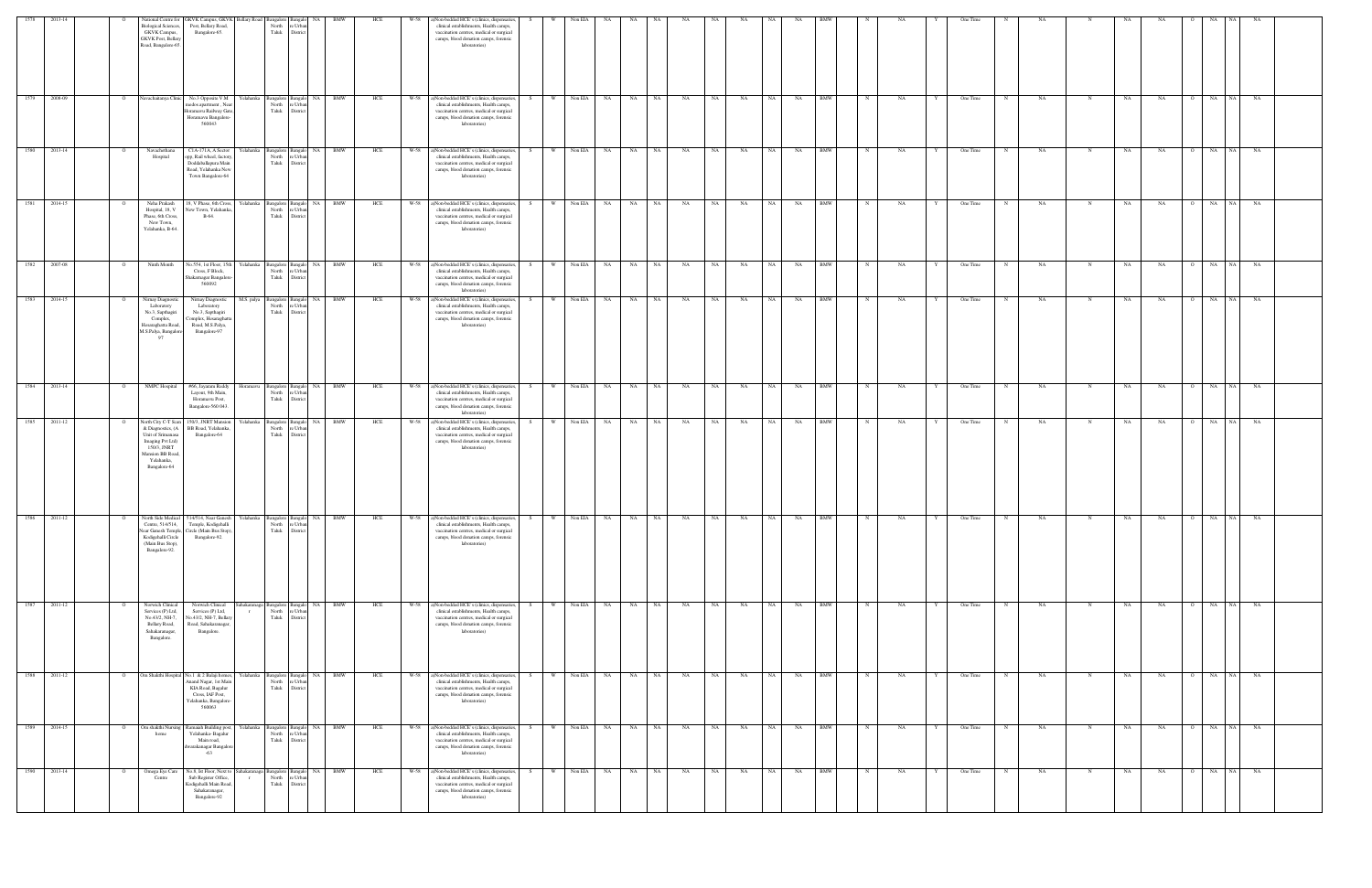| 1591         | 2011-12      | Orodent Dental<br>linic, No.251, 4th<br>Main Road, Coffee<br>Corporation Bank,<br>Hebbal, Kempapura,<br><b>Bangalore North</b><br>Taluk  | Orodent Dental Clinic,<br>lo.251, 4th Main Road<br>Coffee Board Layout,<br>Board Layout, Near Near Corporation Bank<br>Hebbal, Kempapura,<br><b>Bangalore North Taluk</b> | Hebbal    | Bangalore Bangalo<br>North<br>Taluk                                | NA.<br>e Urba<br>District                                   | <b>BMW</b> | HCE | W-58   | ()Non-bedded HCE's (clinics, dispensaries,<br>clinical establishments, Health camps,<br>vaccination centres, medical or surgical<br>camps, blood donation camps, forensic<br>laboratories)      |       |                | Non EIA      |                          |                 |               |      |                 |           |           |            |             |           |   | One Time |   |           |             |           |           |            |           |     |
|--------------|--------------|------------------------------------------------------------------------------------------------------------------------------------------|---------------------------------------------------------------------------------------------------------------------------------------------------------------------------|-----------|--------------------------------------------------------------------|-------------------------------------------------------------|------------|-----|--------|-------------------------------------------------------------------------------------------------------------------------------------------------------------------------------------------------|-------|----------------|--------------|--------------------------|-----------------|---------------|------|-----------------|-----------|-----------|------------|-------------|-----------|---|----------|---|-----------|-------------|-----------|-----------|------------|-----------|-----|
| 1592         | 2011-12      | Plasmagen<br>iosciences Pvt Ltd,<br>342, Ground Floor,<br>Dr.Shivaramkaranth<br>Nagar, MCEHS<br>Layout, Yelahanka<br>Hobli, Bangalore-64 | #1342, Ground Floor,<br>Dr.Shivaramkaranth<br>Vagar, MCEHS Layout<br>Yelahanka Hobli,<br>Bangalore-64                                                                     | Yelahanka | Bangalore Bangalo<br>North<br>Taluk                                | NA<br>e Urba<br>District                                    | BMW        | HCE | W-58   | ()Non-bedded HCE's (clinics, dispensaries,<br>clinical establishments, Health camps,<br>vaccination centres, medical or surgical<br>camps, blood donation camps, forensic<br>laboratories)      |       | - W            | Non EIA      | NA                       | NA<br>NA        | NA            | NA   | NA              | <b>NA</b> | NA        | BMW        |             | NA        |   | One Time |   | NA        |             | NA        | NA        | NA         | NA        | NA  |
|              | 1593 2013-14 | plasmagen<br>Biosciences pvt ltd,<br>no 1342,<br>MCEHSlayout<br>bangalore 64                                                             | plasmagen Biosciences<br>pvt ltd, no 1342,<br>MCEHSlayout bangalor<br>64                                                                                                  | Yelahanka | Bangalore Bangalo<br>North<br>Taluk District                       | re Urba                                                     | NA BMW     | HCE |        | W-58 a)Non-bedded HCE's (clinics, dispensaries,<br>clinical establishments, Health camps,<br>vaccination centres, medical or surgical<br>camps, blood donation camps, forensic<br>laboratories) | S –   | w I            | Non EIA NA   |                          | NA NA           | NA            | NA 1 | NA              | NA        | NA BMW    |            | $\mathbf N$ | NA        |   | One Time | N | <b>NA</b> | $\mathbf N$ | NA        | NA        | O NA NA    | <b>NA</b> |     |
|              | 1594 2013-14 | Pragathi Poly Clinic,<br>Hunsemarnahalli,<br><b>BIAL Road,</b><br>Bangalore-562 157.                                                     | Hunsemamahalli, BIAL<br>Road, Bangalore-562<br>157.                                                                                                                       | lli       | North re Urbar<br>Taluk                                            | Insemaraha Bangalore Bangalo NA BMW<br>District             |            | HCE |        | W-58 a)Non-bedded HCE's (clinics, dispensaries,<br>clinical establishments, Health camps,<br>vaccination centres, medical or surgical<br>camps, blood donation camps, forensic<br>laboratories) | -S -  | w l            | Non EIA NA   |                          | NA NA           | NA            | NA N | NA              | NA N      | NA BMW    |            | $\mathbb N$ | NA .      |   | One Time | N | <b>NA</b> | N           | NA        | <b>NA</b> | O NA NA    | <b>NA</b> |     |
|              | 1595 2011-12 | Prakrithi Clinic                                                                                                                         | No.211, 1st cross, 2nd<br>Main Road, Attur<br>Layout, Yelahanka<br>Bangalore                                                                                              | Yelahanka | Bangalore Bangalo<br>North re Urban<br>Taluk District              |                                                             | NA BMW     | HCE | W-58   | a)Non-bedded HCE's (clinics, dispensaries,<br>clinical establishments, Health camps,<br>vaccination centres, medical or surgical<br>camps, blood donation camps, forensic<br>laboratories)      | - S - | - W - I        | Non EIA NA   |                          | NA  <br>NA 1    | NA            | NA   | NA              | NA I      | NA        | <b>BMW</b> | N           | NA        |   | One Time | N | <b>NA</b> | N           | NA        | <b>NA</b> | O NA       | - NA      | NA  |
|              | 1596 2013-14 | Preeti Eye Hospital                                                                                                                      | Sy.No.535/812,03-6<br>First floor, 10 th cross<br>Bhuwaneshwari nagar<br>dasarahalli main road<br>hebbal bangalore $24\,$                                                 | Yelahanka | Bangalore Bangalo<br>North<br>Taluk District                       | re Urba                                                     | NA BMW     | HCE | W-58   | a)Non-bedded HCE's (clinics, dispensaries,<br>clinical establishments, Health camps,<br>vaccination centres, medical or surgical<br>camps, blood donation camps, forensic<br>laboratories)      |       | <b>W</b>       | Non EIA NA   |                          | NA<br><b>NA</b> | NA            | NA   | NA              | NA        | NA        | <b>BMW</b> |             | NA        |   | One Time |   | <b>NA</b> | N           | NA        | NA        | O NA       | <b>NA</b> | NA. |
|              | 1597 2013-14 | Primary Health care                                                                                                                      | K.narayanapura,<br>K.R.Puram East Taluk<br>Bangalore 77                                                                                                                   | K.R.Puram | Bangalore Bangalo<br>North<br>Taluk                                | NA 1<br>re Urba<br>District                                 | <b>BMW</b> | HCE | W-58   | a)Non-bedded HCE's (clinics, dispensaries,<br>clinical establishments, Health camps,<br>vaccination centres, medical or surgical<br>camps, blood donation camps, forensic                       |       | <b>W</b>       | Non EIA NA   |                          | NA 1<br>NA      | $\mathbf{NA}$ | NA   | <b>NA</b>       | NA        | NA        | <b>BMW</b> |             | NA        |   | One Time | N | NA        | N           | NA        | <b>NA</b> | O NA       | NA        | NA  |
| 1598         | 2013-14      | Primary Health<br>Centre, [IPP-8],<br>Amruthahalli,<br>Bangalore-92                                                                      | [IPP-8], Amruthahalli<br>Bangalore-92                                                                                                                                     |           | mruthahalli Bangalore Bangalo<br>North re Urbar<br>Taluk District  | NA                                                          | <b>BMW</b> | HCE | W-58   | ()Non-bedded HCE's (clinics, dispensaries,<br>clinical establishments, Health camps,<br>vaccination centres, medical or surgical<br>camps, blood donation camps, forensic<br>laboratories)      |       | W              | Non EIA      | <b>NA</b><br>NA          | NA              | NA            | NA   | NA              | <b>NA</b> | NA        | <b>BMW</b> |             | <b>NA</b> |   | One Time |   | <b>NA</b> |             | NA        | <b>NA</b> | NA         | NA        | NA  |
|              | 1599 2010-11 | Primary Health<br>Layout, Yelahanka,<br><b>Bangalore North</b><br>Taluk                                                                  | [IPP-8], Attur Layout,<br>Centre, [IPP-8], Attur Yelahanka, Bangalore<br>North Taluk                                                                                      | Yelahanka | Bangalore Bangalo<br>North re Urbar<br>Taluk District              |                                                             | NA BMW     | HCE | W-58   | a)Non-bedded HCE's (clinics, dispensaries,<br>clinical establishments, Health camps,<br>vaccination centres, medical or surgical<br>camps, blood donation camps, forensic<br>laboratories)      |       | W <sub>1</sub> | Non EIA NA   |                          | NA<br>NA 1      | NA            | NA   | NA              | NA 1      | NA        | <b>BMW</b> |             | NA        |   | One Time |   | NA        |             | NA        | NA        | O NA       | NA N      | NA  |
| 1600         | 2010-11      | Training School,<br>Bagalur Cross,<br>Yelahanka,<br>Bangalore-63.                                                                        | Primary Health Armed Police Training Yelahanka Bangalore Bangalo NA BMW<br>entre, Armed Police School, Bagalur Cross,<br>Yelahanka, Bangalore-<br>63.                     |           | North re Urba<br>Taluk District                                    |                                                             |            | HCE |        | W-58 a)Non-bedded HCE's (clinics, dispensaries,<br>clinical establishments. Health camps.<br>vaccination centres, medical or surgical<br>camps, blood donation camps, forensic<br>laboratories) | S     | W              | Non EIA NA   |                          | NA  <br>NA 1    | <b>NA</b>     | NA   | NA              | NA        | NA        | <b>BMW</b> |             | NA        |   | One Time |   | NA        | $\mathbf N$ | NA        | NA        | O NA       | NA        | NA  |
|              | 1601 2010-11 | Primary Health<br>Centre, Bagalur                                                                                                        | Bagalur, Bangalore<br>North Taluk.                                                                                                                                        | Bagalur   | North<br>Taluk                                                     | Bangalore Bangalo NA BMW<br>re Urba<br>District             |            | HCE | $W-58$ | a)Non-bedded HCE's (clinics, dispensaries,<br>clinical establishments, Health camps,<br>vaccination centres, medical or surgical<br>camps, blood donation camps, forensic                       | S.    | W              | Non EIA NA   |                          | NA .<br>NA 1    | <b>NA</b>     | NA   | NA              | NA N      | NA        | <b>BMW</b> |             | NA        |   | One Time | N | NA        | N           | NA        | NA        | O NA NA    | NA        |     |
|              | 1602 2007-08 | Primary Health<br>Centre, Bettahalasur.<br>B'lore North Tq.,                                                                             | Bettahalasur, B'lore<br>North Tq.,                                                                                                                                        |           | Bettahalsur Bangalore Bangalo<br>North<br>Taluk District           | re Urba                                                     | NA BMW     | HCE | W-58   | a)Non-bedded HCE's (clinics, dispensaries,<br>clinical establishments, Health camps,<br>vaccination centres, medical or surgical<br>camps, blood donation camps, forensic<br>laboratories)      | S.    | <b>W</b>       | Non EIA NA   |                          | NA 1<br>NA 1    | NA            | NA 1 | NA              | NA N      | NA        | <b>BMW</b> | N           | NA        |   | One Time | N | NA        | N           | NA        | NA        | O NA NA    | NA        |     |
|              | 1603 2003-04 | Primary Health<br>entre, Canara Bank<br>Layout,<br>Sahakaranagar,<br>Vidyarayanapura<br>Post, Bangalore-97                               | Canara Bank Layout,<br>Sahakaranagar,<br>Vidyarayanapura Post,<br>Bangalore-97                                                                                            | ura       | 'idyarayanap Bangalore Bangalo<br>North re Urban<br>Taluk District |                                                             | NA BMW     | HCE |        | W-58 a)Non-bedded HCE's (clinics, dispensaries,<br>clinical establishments, Health camps,<br>vaccination centres, medical or surgical<br>camps, blood donation camps, forensic<br>laboratories) | S.    |                |              | W Non EIA NA NA NA NA    |                 |               |      | NA NA           |           | NA NA BMW |            | N           | NA        | Y | One Time | N | <b>NA</b> | N           | <b>NA</b> | <b>NA</b> | O NA NA    | NA        |     |
| 1604 2010-11 |              | Primary Health<br>Centre, Chikkajala,<br><b>Bangalore North</b><br>Taluk.                                                                | Chikkajala, Bangalore Chikkajala Bangalore Bangalo NA BMW<br>North Taluk.                                                                                                 |           | North<br>Taluk                                                     | re Urba<br>District                                         |            | HCE |        | W-58 a)Non-bedded HCE's (clinics, dispensaries,<br>clinical establishments, Health camps,<br>vaccination centres, medical or surgical<br>camps, blood donation camps, forensic<br>laboratories) | S     |                |              | W Non EIA NA NA NA NA    |                 |               |      | NA NA NA NA BMW |           |           |            | N           | NA        | Y | One Time | N | <b>NA</b> | $\mathbf N$ | <b>NA</b> | <b>NA</b> | O NA NA NA |           |     |
|              | 1605 2010-11 | Primary Health<br>'entre, Kodigehalli,<br>Blore North Tq.,                                                                               | Primary Health Centre,<br>odigehalli, B'lore Nort<br>Tq.,                                                                                                                 |           | North<br>Taluk                                                     | Kodigehalli Bangalore Bangalo NA BMW<br>re Urba<br>District |            | HCE | W-58   | a)Non-bedded HCE's (clinics, dispensaries,<br>clinical establishments, Health camps,<br>vaccination centres, medical or surgical<br>camps, blood donation camps, forensic<br>laboratories)      |       |                | W Non EIA NA |                          | NA NA           | <b>NA</b>     | NA 1 | NA              | NA 1      | NA BMW    |            |             | NA        |   | One Time | N | <b>NA</b> | N           | <b>NA</b> | <b>NA</b> | O NA NA    | <b>NA</b> |     |
|              | 1606 2003-04 | Primary Health<br>Centre, M.S.Palya,<br>Vidyarayanapura<br>Post, Bangalore-97                                                            | M.S.Palya,<br>Vidyarayanapura Post<br>Bangalore-97                                                                                                                        |           | North<br>Taluk District                                            | M.S. palya Bangalore Bangalo NA BMW<br>re Urba              |            | HCE |        | W-58 a)Non-bedded HCE's (clinics, dispensaries,<br>clinical establishments, Health camps,<br>vaccination centres, medical or surgical<br>camps, blood donation camps, forensic<br>laboratories) | S.    |                |              | W Non EIA NA NA NA NA NA |                 |               |      | NA NA           |           | NA NA BMW |            | N           | NA        | Y | One Time | N | <b>NA</b> | N           | <b>NA</b> | <b>NA</b> | O NA NA    | <b>NA</b> |     |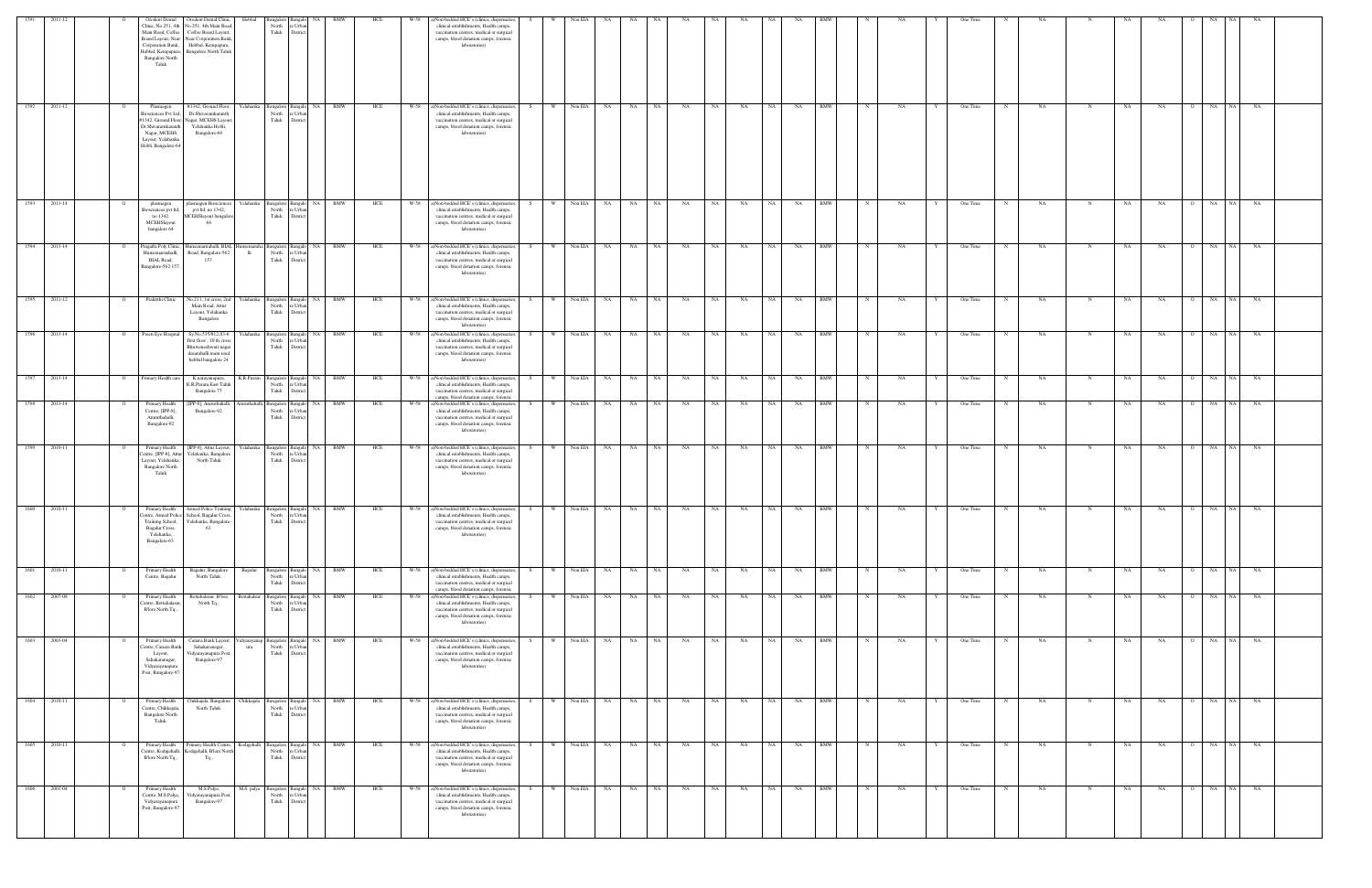| 1607 | 2010-11 |                | Primary Health<br>Centre, Thindlu,<br>Vidyarayanapura<br>Post, Bangalore-97                                             | Thindlu,<br>Vidyarayanapura Pos<br>Bangalore-97                                                                                  | Thindlu           | angalore<br>North<br>e Urb<br>Taluk<br>Distric              |                 | BMW        | HCE<br>W-58 | a)Non-bedded HCE's (clinics, dispensaries,<br>clinical establishments, Health camps,<br>vaccination centres, medical or surgical<br>camps, blood donation camps, forensic<br>laboratories)      | -S        | Non EIA   | <b>NA</b> | NA    |      | NA        | NA   | NA    |      | NA        |            |              | NΑ |   | One Time |             | NA        |             |             |           |                | NA                     |           |  |
|------|---------|----------------|-------------------------------------------------------------------------------------------------------------------------|----------------------------------------------------------------------------------------------------------------------------------|-------------------|-------------------------------------------------------------|-----------------|------------|-------------|-------------------------------------------------------------------------------------------------------------------------------------------------------------------------------------------------|-----------|-----------|-----------|-------|------|-----------|------|-------|------|-----------|------------|--------------|----|---|----------|-------------|-----------|-------------|-------------|-----------|----------------|------------------------|-----------|--|
| 1608 | 2010-11 |                | Primary Veterinary<br>Clinic, Kodigehalli,<br>Bangalore (North)                                                         | Kodigehalli, Bangalore Kodigehalli<br>(North)                                                                                    |                   | Bangalore Bangalo<br>North<br>e Urba<br>Taluk<br>District   |                 | NA BMW     | HCE         | W-58 a)Non-bedded HCE's (clinics, dispensaries<br>clinical establishments, Health camps,<br>vaccination centres, medical or surgical<br>camps, blood donation camps, forensic<br>laboratories)  | W         | Non EIA   | NA        | NA    | NA 1 | NA        | NA 1 | NA    | NA   | NA        | <b>BMW</b> | N            | NA |   | One Time | $\mathbf N$ | NA        | N           | NA          | <b>NA</b> | $\overline{O}$ | NA NA                  | NA        |  |
| 1609 | 2005-06 |                | Primary Veterinary<br>Clinic, Tarahunse,<br>Bangalore (North)                                                           | Tarahunse, Bangalore<br>(North)                                                                                                  | Tarahunse         | 3angalore<br>North<br>e Urbi<br>Taluk<br>Distric            |                 | BMW        | W-58<br>HCE | a)Non-bedded HCE's (clinics, dispensaries,<br>clinical establishments, Health camps,<br>vaccination centres, medical or surgical<br>camps, blood donation camps, forensic<br>laboratories)      |           | Non EIA   | NA        | NA    | NA   | NA        | NA   | NA    | NA   | NA        | BMW        |              | NA |   | One Time |             | NA        |             | NA          | NA.       |                | NA                     | NA        |  |
| 1610 | 2007-08 | $\overline{O}$ | Provimi Animal<br>lutrition Pvt Ltd, C<br>7/22, KSSIDC<br>Indl.Estate,<br>Yelahanka New<br>Town, Bangalore-<br>560 106. | Provimi Animal<br>Nutrition Pvt Ltd, C-<br>7/22, KSSIDC<br>Indl.Estate, Yelahanka<br>New Town, Bangalore-<br>560 106.            | Yelahanka         | Bangalore Bangalo<br>North<br>∘ Urb:<br>Taluk<br>District   |                 | NA BMW     | HCE         | W-58 a)Non-bedded HCE's (clinics, dispensaries,<br>clinical establishments, Health camps,<br>vaccination centres, medical or surgical<br>camps, blood donation camps, forensic<br>laboratories) | w I<br>S. | Non EIA   |           | NA NA | NA   | NA        |      | NA NA | NA N | NA BMW    |            | N            | NA | Y | One Time | N           | <b>NA</b> | N           | NA          | NA        | $\overline{O}$ | NA NA                  | NA        |  |
| 1611 | 2013-14 | $\Omega$       | Ragasudha<br>Healthcare<br>Vidyaranyapura<br>Spine and<br>Orthopaedic centre                                            | Vo.65/1, 1st Block, 3rd<br>Main BEL<br>Layout, Vidyaranyapura<br>Bangalore-560097                                                | idyarayana<br>ura | angalore<br>Bangalo<br>North<br>e Urba<br>Taluk<br>District |                 | NA BMW     | HCE<br>W-58 | a)Non-bedded HCE's (clinics, dispensaries,<br>clinical establishments, Health camps,<br>vaccination centres, medical or surgical<br>camps, blood donation camps, forensic<br>laboratories)      | W.<br>S.  | Non EIA   | NA        | NA 1  | NA   | NA        | NA 1 | NA    | NA 1 | <b>NA</b> | <b>BMW</b> | N            | NA |   | One Time |             | NA        |             | NA          | NA        | $\overline{O}$ | NA<br>NA               | NA        |  |
| 1612 | 2013-14 | $\overline{O}$ | Railway Hospital,<br>Rail Wheel Factory,<br>Yelahanka,<br>Bangalore-64                                                  | Rail Wheel Factory, Yelahanka Bangalore Bangal<br>Yelahanka, Bangalore<br>64                                                     |                   | North<br>e Urb<br>Taluk<br>District                         |                 | NA BMW     | HCE         | W-58 a)Non-bedded HCE's (clinics, dispensaries,<br>clinical establishments, Health camps,<br>vaccination centres, medical or surgical<br>camps, blood donation camps, forensic<br>laboratories) | S.        | W Non EIA | NA 1      | NA    | NA 1 | <b>NA</b> | NA N | NA    | NA   | <b>NA</b> | <b>BMW</b> | $\mathbb{N}$ | NA |   | One Time | N           | NA.       | $\mathbf N$ | NA          | NA        | $\overline{O}$ | NA NA                  | <b>NA</b> |  |
| 1613 | 2000-01 | $\circ$        | B1-85 1st floor,<br>bangalore-64                                                                                        | Rainbow health care, Rainbow health care, B1- Yelahanka<br>85 1st floor, yelahanka<br>yelahanka new town, new town, bangalore-64 |                   | Bangalore Bangalo<br>North<br>∘ Urb:<br>Taluk<br>District   |                 | NA BMW     | HCE         | W-58 a)Non-bedded HCE's (clinics, dispensaries,<br>clinical establishments, Health camps,<br>vaccination centres, medical or surgical<br>camps, blood donation camps, forensic<br>laboratories) | w I<br>S. | Non EIA   | NA 1      | NA N  | NA 1 | NA        |      | NA NA | NA N | <b>NA</b> | <b>BMW</b> | $_{\rm N}$   | NA | Y | One Time | N           | NA.       | $\mathbf N$ | NA          | NA.       | $\overline{O}$ | NA NA                  | NA        |  |
| 1614 | 2013-14 | $\overline{O}$ | Rainbow Health<br>Floor, SFS Colony<br>$(208$ Phase),<br>Yelahanka New<br>Town, Bangalore-64                            | Rainbow Health Care,<br>Care, B1-85, First B1-85, First Floor, SFS<br>Colony (208 Phase),<br>Yelahanka New Town,<br>Bangalore-64 | Yelahanka         | Bangalore Bangalo<br>North<br>e Urba<br>Taluk<br>District   |                 | NA BMW     | HCE         | W-58 a)Non-bedded HCE's (clinics, dispensaries,<br>clinical establishments, Health camps,<br>vaccination centres, medical or surgical<br>camps, blood donation camps, forensic<br>laboratories) | S<br>W    | Non EIA   | NA N      | NA 1  | NA   | <b>NA</b> |      | NA NA | NA N | NA 1      | <b>BMW</b> | N            | NA | Y | One Time | N           | NA.       | N           | NA          | NA        | $\overline{O}$ | NA NA                  | <b>NA</b> |  |
| 1615 | 2013-14 | $\Omega$       | 21/1, Lakshmipura<br>Main Road,<br>Vidyaranyapura Post<br>Bangalore-97                                                  | Rajalakshmi Hospital, 21/1, Lakshmipura Main Vidyarayanap<br>Road, Vidyaranyapura<br>Post, Bangalore-97                          | ura               | Bangalore Bangalo<br>North<br>∘ Urb:<br>Taluk<br>District   |                 | NA BMW     | HCE         | W-58 a)Non-bedded HCE's (clinics, dispensaries,<br>clinical establishments, Health camps,<br>vaccination centres, medical or surgical<br>camps, blood donation camps, forensic<br>laboratories) | w -<br>S. | Non EIA   | NA        | NA 1  | NA . | <b>NA</b> | NA 1 | NA    | NA 1 | NA        | <b>BMW</b> | N            | NA |   | One Time | N           | NA        | $\mathbf N$ | NA          | NA        | $\overline{O}$ | NA NA                  | <b>NA</b> |  |
| 1616 | 2011-12 | $\circ$        | Raksha Ortho Care,<br>2046, 4th B'Cross.<br>Yelahanka New<br>Town, Bangalore                                            | Raksha Ortho Care,<br>2046, 4th B'Cross,<br>Yelahanka New Town,<br>Bangalore                                                     | Yelahanka         | Bangalore<br>Bangak<br>North<br>∘ Urb:<br>Taluk<br>Distric  |                 | NA BMW     | HCE<br>W-58 | a)Non-bedded HCE's (clinics, dispensaries,<br>clinical establishments, Health camps,<br>vaccination centres, medical or surgical<br>camps, blood donation camps, forensic<br>laboratories)      | W<br>S.   | Non EIA   | NA        | NA    | NA   | NA        | NA   | NA    | NA 1 | NA        | <b>BMW</b> |              | NA |   | One Time |             | NA        | N           | NA          | NA        | $\overline{O}$ | NA NA                  | NA        |  |
| 1617 | 2013-14 |                | Ram Clinic                                                                                                              | Shop No 1-899/90<br>Maruthi Nagar Bus Stop<br>Kogilu Main Road<br>Yelahanka, Bangalore-<br>560064                                | Yelahanka         | Bangalore<br>North<br>e Urb<br>Taluk<br>District            | NA<br><b>NA</b> | <b>BMW</b> | W-58<br>HCE | a)Non-bedded HCE's (clinics, dispensaries,<br>clinical establishments, Health camps,<br>vaccination centres, medical or surgical<br>camps, blood donation camps, forensic<br>laboratories)      | W         | Non EIA   | NA        | NA    | NA   | NA        | NA   | NA    | NA   | NA        | <b>BMW</b> |              | NA |   | One Time |             | NA        | N           | NA          | NA        | - 0            | NA<br>NA.<br><b>NA</b> | NA        |  |
| 1618 | 2013-14 | $\overline{O}$ | Ram Clinic,<br>No.899/90, Maruthi<br>Nagar Bus Stop,<br>Kogilu Main Road,<br>Yelahanka,<br>Bangalore.                   | No.899/90, Maruthi<br>Nagar Bus Stop, Kogilu<br>Main Road, Yelahanka,<br>Bangalore.                                              | Yelahanka         | angalore<br>North<br>e Urba<br>Taluk<br>District            |                 | <b>BMW</b> | W-58<br>HCE | a)Non-bedded HCE's (clinics, dispensaries<br>clinical establishments, Health camps,<br>vaccination centres, medical or surgical<br>camps, blood donation camps, forensic<br>laboratories)       | W         | Non EIA   | NA        | NA    | NA   | NA        | NA   | NA    | NA   | NA        | <b>BMW</b> | $_{\rm N}$   | NA |   | One Time |             | <b>NA</b> | N           | $_{\rm NA}$ | NA        | $\overline{O}$ | NA                     | NA        |  |
| 1619 | 2010-11 |                | Rangalakshmi<br>Netralaya, #2053,<br>13th 'B' Main, Near<br>Mother Dairy Cross,<br>Yelahanka New<br>Town, Bangalore     | #2053, 13th 'B' Main,<br>Near Mother Dairy<br>Cross, Yelahanka New<br>Town, Bangalore                                            | Yelahanka         | Bangalore<br>Bangak<br>North<br>e Urb.<br>Taluk<br>Distric  | NA .            | BMW        | HCE         | W-58 a)Non-bedded HCE's (clinics, dispensaries,<br>clinical establishments, Health camps,<br>vaccination centres, medical or surgical<br>camps, blood donation camps, forensic<br>laboratories) | W.<br>S.  | Non EIA   | NA        | NA    | NA 1 | NA        | NA   | NA    | NA   | NA        | <b>BMW</b> |              | NA |   | One Time | $_{\rm N}$  | NA        | N           | NA          | NA        | $\overline{O}$ | NA<br>NA               | NA        |  |
| 1620 | 2010-11 | $\overline{O}$ | Rishi Dental Clinic                                                                                                     | No.472, New Bus Stop Yelahanka<br>R.K.Hegde Naga,<br>Dr.Shivaramkaranth<br>nagar post, Bangalore-<br>560077                      |                   | Bangalore<br>North<br>∘ Urb:<br>Taluk<br>Distric            |                 | NA BMW     | HCE         | W-58 a)Non-bedded HCE's (clinics, dispensaries,<br>clinical establishments, Health camps,<br>vaccination centres, medical or surgical<br>camps, blood donation camps, forensic<br>laboratories) | W         | Non EIA   | NA        | NA    | NA 1 | NA        | NA 1 | NA    | NA   | NA        | <b>BMW</b> | $_{\rm N}$   | NA |   | One Time | $\mathbf N$ | <b>NA</b> | N           | NA          | NA        | $\overline{O}$ | NA<br><b>NA</b>        | NA        |  |
| 1621 | 2013-14 | $\overline{O}$ | S.K Clinic                                                                                                              | Nagawara Circle, AC<br>Post, Bangalore-45                                                                                        | Nagawara          | angalore<br>East Taluk re Urba<br>Distric                   |                 | NA BMW     | HCE         | W-58 a)Non-bedded HCE's (clinics, dispensaries,<br>clinical establishments, Health camps,<br>vaccination centres, medical or surgical<br>camps, blood donation camps, forensic<br>laboratories) | <b>W</b>  | Non EIA   | NA        | NA    | NA . | NA        | NA . | NA    | NA   | NA        | <b>BMW</b> | $_{\rm N}$   | NA |   | One Time | N           | NA        | N           | $_{\rm NA}$ | NA        | $\overline{O}$ | NA NA                  | <b>NA</b> |  |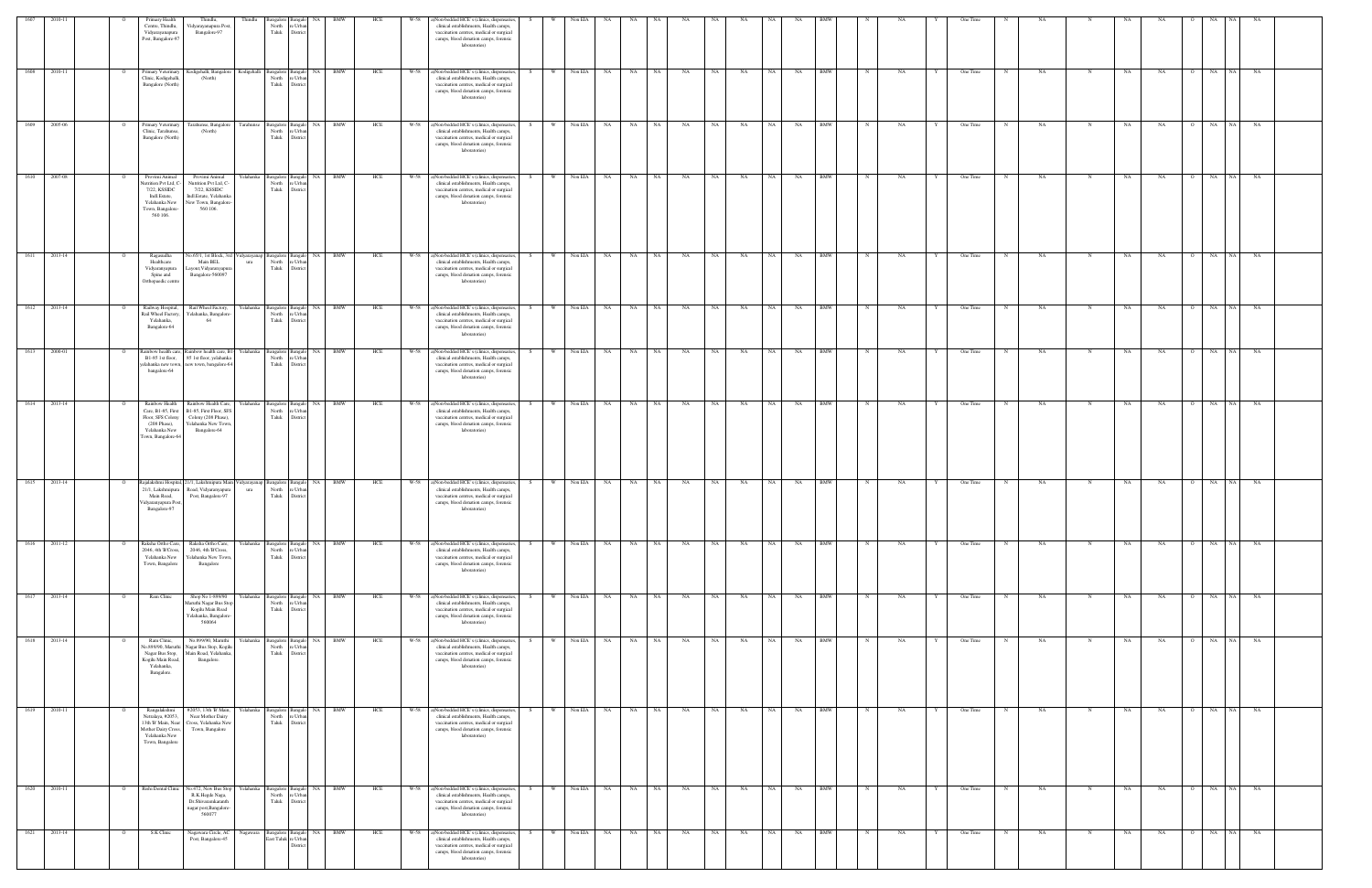| 1622 | 2013-14      |                | S.K. Clinic                                                                                                   | A.K.Clonony, Nagawara, Yelahanka Bangalore<br>Nagawara Circle,<br>A.C.Post, Bangalore-45                                                    |            | North<br>Taluk                        | Bangalo NA<br>e Urbar<br>Distric               | BMW                |            | HCE | W-58 | a)Non-bedded HCE's (clinics, dispensaries,<br>clinical establishments, Health camps,<br>vaccination centres, medical or surgical<br>camps, blood donation camps, forensic<br>laboratories)      | S   |          | Non EIA         | NA   |                    |      |           |       |           |           |           |            |              |    |   | One Time |             |           |             |             |           |                |                 |           |  |
|------|--------------|----------------|---------------------------------------------------------------------------------------------------------------|---------------------------------------------------------------------------------------------------------------------------------------------|------------|---------------------------------------|------------------------------------------------|--------------------|------------|-----|------|-------------------------------------------------------------------------------------------------------------------------------------------------------------------------------------------------|-----|----------|-----------------|------|--------------------|------|-----------|-------|-----------|-----------|-----------|------------|--------------|----|---|----------|-------------|-----------|-------------|-------------|-----------|----------------|-----------------|-----------|--|
|      | 1623 2013-14 | $\overline{O}$ |                                                                                                               | Saaol Health Centre #16, 17th "A" Cross,<br>Bhuvaneshwari Nagar<br>Kempapura, Hebbal,<br>Bangalore-24                                       | Hebbal     | North<br>Taluk                        | Bangalore Bangalo<br>e Urbar<br>District       | BMW<br>NA          |            | HCE |      | W-58 a)Non-bedded HCE's (clinics, dispensaries,<br>clinical establishments, Health camps,<br>vaccination centres, medical or surgical<br>camps, blood donation camps, forensic<br>laboratories) | - S | W -      | Non EIA         | NA 1 | NA 1               | NA 1 | NA        | NA N  | NA        | NA N      | <b>NA</b> | <b>BMW</b> | N            | NA |   | One Time | N           | NA        | N           | NA          | NA        | $\Omega$       | NA NA NA        |           |  |
| 1624 | 2011-12      | $\overline{O}$ | Sai Hospital                                                                                                  | R.K.Hedge Nagar,<br>Bangalore                                                                                                               | Hedgenagar | Bangalore<br>North<br>Taluk           | Bangalo NA<br>e Urba<br>District               | <b>BMW</b>         |            | HCE | W-58 | a)Non-bedded HCE's (clinics, dispensaries,<br>clinical establishments, Health camps,<br>vaccination centres, medical or surgical<br>camps, blood donation camps, forensic<br>laboratories)      | S.  | <b>W</b> | Non EIA         | NA   | NA                 | NA 1 | NA        | NA 1  | <b>NA</b> | NA 1      | <b>NA</b> | <b>BMW</b> | N            | NA | Y | One Time | N           | NA        | N           | NA          | NA        | $\overline{O}$ | NA  <br>NA 1    | <b>NA</b> |  |
|      | 1625 2011-12 | $\overline{O}$ | Sai Ram Clinic,<br>#267/1, Hebbal-<br>Dasarahalli Main<br>Road, Bangalore-24                                  | #267/1, Hebbal-<br>Dasarahalli Main Road<br>Bangalore-24.                                                                                   | Hebbal     | North<br>Taluk                        | Bangalore Bangalo NA BMW<br>e Urba<br>District |                    |            | HCE |      | W-58 a)Non-bedded HCE's (clinics, dispensaries,<br>clinical establishments, Health camps,<br>vaccination centres, medical or surgical<br>camps, blood donation camps, forensic<br>laboratories) | S   |          |                 |      | W Non EIA NA NA NA |      | NA        | NA NA |           | NA N      | NA BMW    |            | N            | NA | Y | One Time | N           | NA        | $\mathbf N$ | NA          | <b>NA</b> |                | O NA NA NA      |           |  |
| 1626 | 2011-12      |                | Saikaar Clinic,<br>Coffee Board Layout<br>Kempapura,<br>Bangalore-24.                                         | Coffee Board Layout<br>Main Road, Hebbal,<br>Main Road, Hebbal, Kempapura, Bangalore-<br>24.                                                | .empapura  | Bangalore<br>North<br>Taluk           | Bangal<br>re Urba<br>District                  | <b>BMW</b><br>NA   |            | HCE | W-58 | a)Non-bedded HCE's (clinics, dispensaries,<br>clinical establishments, Health camps,<br>vaccination centres, medical or surgical<br>camps, blood donation camps, forensic<br>laboratories)      |     | W        | Non EIA         | NA.  | NA                 | NA   | NA        | NA    | NA        | NA        | NA        | <b>BMW</b> |              | NA |   | One Time |             | NA        |             | NA          | NA        |                | NA<br>NA 1      | NA        |  |
| 1627 | 2010-11      |                | Saikaar Clinic,<br>No.1012,<br>empegowda Circle,<br>Dasarahalli, HAF<br>Post, Hebbal,<br>Bangalore-24.        | No.1012, Kempegowda<br>Circle, Dasarahalli, HAF<br>Post, Hebbal, Bangalor<br>24                                                             | Hebbal     | Bangalore<br>North<br>Taluk           | <b>Bangalo</b><br>Distri                       | <b>BMW</b><br>NA 1 |            | HCE | W-58 | a)Non-bedded HCE's (clinics, dispensaries,<br>clinical establishments, Health camps,<br>vaccination centres, medical or surgical<br>camps, blood donation camps, forensic<br>laboratories)      |     | W        | Non EIA         | NA . | NA                 | NA   | <b>NA</b> | NA –  | NA        | <b>NA</b> | NA        | <b>BMW</b> |              | NA |   | One Time |             | NA        | N           | NA          | NA        |                | NA<br>NA 1      | <b>NA</b> |  |
|      | 1628 2010-11 | $\overline{O}$ |                                                                                                               | Sanjeevini Clinic Sri karagadama Complex Yelahanka Bangalore Bangalo NA BMW<br>shop NO.11,12,<br>Yelahanka Main Road<br>Kannur Bangalore-49 |            | North<br>Taluk                        | : Urbs<br>District                             |                    |            | HCE |      | W-58 a)Non-bedded HCE's (clinics, dispensaries,<br>clinical establishments, Health camps,<br>vaccination centres, medical or surgical<br>camps, blood donation camps, forensic<br>laboratories) | S – |          |                 |      | W Non EIA NA NA NA |      | NA        | NA N  | NA        | NA N      | NA        | BMW        | N            | NA |   | One Time | N           | NA.       | $\mathbf N$ | NA          | NA        |                | 0 NA NA NA      |           |  |
|      | 1629 2013-14 | $\overline{O}$ | Sanjeevini Clinic                                                                                             | No.5 Muniyappa<br>uilding K. Chanasand<br>Main Road Horamavu<br>Post Bangalore-43                                                           |            | Yelahanka Bangalore<br>North<br>Taluk | : Urbs<br>District                             | <b>NA</b>          | BMW        | HCE | W-58 | a)Non-bedded HCE's (clinics, dispensaries,<br>clinical establishments, Health camps,<br>vaccination centres, medical or surgical<br>camps, blood donation camps, forensic<br>laboratories)      |     | W W      | Non EIA         | NA 1 | NA 1               | NA 1 | NA        | NA N  | NA        | NA 1      | <b>NA</b> | <b>BMW</b> |              | NA |   | One Time | N           | NA.       | $\mathbf N$ | NA          | NA        |                | O NA NA NA      |           |  |
|      | 1630 2013-14 | $\Omega$       | Sanjeevini Health<br>care Center                                                                              | lundapa Circle, No-509,<br>7,8,9, Hennur Main<br>Road, Kempegowda<br>Complex, Bagalur,<br>Bangalore North-<br>562149.                       |            | Yelahanka Bangalore<br>North<br>Taluk | <b>Bangalo</b><br>: Urbs<br>District           | NA                 | <b>BMW</b> | HCE |      | W-58 a)Non-bedded HCE's (clinics, dispensaries,<br>clinical establishments, Health camps,<br>vaccination centres, medical or surgical<br>camps, blood donation camps, forensic<br>laboratories) | S – |          | W Non EIA NA NA |      |                    | NA 1 | NA        | NA 1  | NA        | NA        | NA BMW    |            | $\mathbb{N}$ | NA |   | One Time | N           | NA        | $\mathbf N$ | NA          | NA        | $\Omega$       | NA NA NA        |           |  |
| 1631 | 2013-14      |                |                                                                                                               | Santhosh Poly Clinic, #80, Opp.Purvanakara<br>partment, Attur Layou<br>Bangalore-64.                                                        | Yelahanka  | Bangalore<br>North<br>Taluk           | <b>Bangal</b><br>e Urba<br>Distric             | <b>NA</b><br>BMW   |            | HCE | W-58 | a)Non-bedded HCE's (clinics, dispensaries,<br>clinical establishments, Health camps,<br>vaccination centres, medical or surgical<br>camps, blood donation camps, forensic                       |     | W        | Non EIA         | NA   | NA                 | NA   | NA        | NA    | NA        | NA        | NA        | <b>BMW</b> |              | NA |   | One Time |             | NA        |             | NA          | NA        |                | NA<br>NA        | NA        |  |
| 1632 | 2011-12      |                | #1 & 2, Bagalur<br>Cross, BIAL Road,<br>Bangalore-63.                                                         | Saranalaya Hospital, # 1 & 2, Bagalur Cross,<br>BIAL Road, Bangalore<br>63.                                                                 | Bagalur    | Bangalore<br>North<br>Taluk           | langal<br>e Urba<br>Distric                    | <b>NA</b>          | BMW        | HCE | W-58 | a)Non-bedded HCE's (clinics, dispensaries,<br>clinical establishments, Health camps,<br>vaccination centres, medical or surgical<br>camps, blood donation camps, forensic<br>laboratories)      |     | W        | Non EIA         | NA   | NA                 | NA   | NA        | NA    | NA        | NA        | NA        | BMW        |              | NA |   | One Time |             | NA        | N           | NA          | NA        |                | NA              | NA        |  |
| 1633 | 2010-11      |                | Saraswathi Poly<br>Clinic, Hospital<br>Road, Yelahanaka,<br>Bangalore-64.                                     | Hospital Road,<br>'elahanaka, Bangalore<br>64.                                                                                              | Yelahanka  | Bangalore<br>North<br>Taluk           | Bangalo<br>e Urba<br>District                  | NA                 | BMW        | HCE | W-58 | a)Non-bedded HCE's (clinics, dispensaries,<br>clinical establishments, Health camps,<br>vaccination centres, medical or surgical<br>camps, blood donation camps, forensic<br>laboratories)      |     | W        | Non EIA         | NA   | NA<br>NA           |      | NA        | NA    | NA        | NA        | NA        | BMW        |              | NA |   | One Time | $\mathbf N$ | NA        |             | NA          | NA        | $\Omega$       | NA<br>NA        | NA        |  |
|      | 1634 2010-11 | $\Omega$       | Sariya Shaikh Clinic                                                                                          | 32/5, 17th Cross,<br>Rashad Nagar A C pos<br>Bangalore-45                                                                                   |            | Yelahanka Bangalore<br>North<br>Taluk | e Urba<br>District                             | Bangalo NA BMW     |            | HCE |      | W-58 a)Non-bedded HCE's (clinics, dispensaries,<br>clinical establishments, Health camps,<br>vaccination centres, medical or surgical<br>camps, blood donation camps, forensic                  | S.  |          |                 |      | W Non EIA NA NA NA |      | NA        | NA 1  | NA        | NA N      | NA BMW    |            | $\mathbb{N}$ | NA |   | One Time | N           | NA        | N           | NA          | <b>NA</b> | $\overline{O}$ | NA NA NA        |           |  |
| 1635 | 2014-15      |                | Sathwik Clinic &<br>Yoga Centre,                                                                              | , No.37/38, Navyanagar.<br>Sinchana Ayurveda Opp.Bharath Sevashran<br>Post, Jakkur, Bangalore<br>64                                         | Jakkur     | Bangalore<br>North<br>Taluk           | Bangalo<br>e Urban<br>District                 | BMW<br>NA          |            | HCE | W-58 | a)Non-bedded HCE's (clinics, dispensaries,<br>clinical establishments, Health camps,<br>vaccination centres, medical or surgical<br>camps, blood donation camps, forensic<br>laboratories)      |     | W        | Non EIA         | NA   | NA                 | NA   | NA        | NA    | NA        | NA        | NA        | <b>BMW</b> |              | NA |   | One Time |             | NA        | N           | NA          | NA        |                | NA<br>NA I      | NA        |  |
| 1636 | 2011-12      | $\circ$        | Schinchans Denta<br>Solution                                                                                  | No 57 Ags Colony Vth<br>Anandnagar Bangalore<br>24                                                                                          | Yelahanka  | Bangalore<br>North<br>Taluk           | Bangalo<br>e Urbar<br>Distric                  | NA<br><b>BMW</b>   |            | HCE | W-58 | a)Non-bedded HCE's (clinics, dispensaries,<br>clinical establishments, Health camps,<br>vaccination centres, medical or surgical<br>camps, blood donation camps, forensic                       |     | <b>W</b> | Non EIA         | NA   | NA                 | NA   | NA        | NA    | NA        | <b>NA</b> | NA        | <b>BMW</b> |              | NA |   | One Time | N           | <b>NA</b> | N           | $_{\rm NA}$ | NA        | $\overline{O}$ | NA<br>NA 1      | NA        |  |
| 1637 | 2014-15      |                | Semler Research<br>Centre (P) Ltd,<br>No.21, 22 & 23,<br>Kodigehalli Main<br>Road, Sahakaranagar<br>Bangalore | No.21, 22 & 23,<br>Kodigehalli Main Road<br>Sahakaranagar,<br>Bangalore                                                                     | Yelahanka  | Bangalore<br>North<br>Taluk           | Bangal<br>re Urbar<br>District                 | NA                 | BMW        | HCE | W-58 | a)Non-bedded HCE's (clinics, dispensaries,<br>clinical establishments, Health camps,<br>vaccination centres, medical or surgical<br>camps, blood donation camps, forensic<br>laboratories)      |     | W        | Non EIA         | NA   | <b>NA</b>          | NA 1 | NA        | NA    | NA        | <b>NA</b> | NA        | <b>BMW</b> |              | NA |   | One Time |             | NA        | N           | NA          | NA        | $\circ$        | NA<br><b>NA</b> | NA        |  |
| 1638 | 2013-14      |                | Seven hills Multi<br>Speciality Hospital                                                                      | No.135, 1st cross<br>Dwarkanagar, Bagalur<br>Main Road IAF Post<br>Bangalore-560063                                                         | Yelahanka  | Bangalore<br>North<br>Taluk           | langal<br>e Urbar<br>District                  | BMW<br>NA          |            | HCE | W-58 | a)Non-bedded HCE's (clinics, dispensaries,<br>clinical establishments, Health camps,<br>vaccination centres, medical or surgical<br>camps, blood donation camps, forensic<br>laboratories)      |     | W        | Non EIA         | NA   | NA                 | NA 1 | NA        | NA    | NA        | NA        | NA        | BMW        |              | NA |   | One Time |             | NA        |             | NA          | NA        |                | NA 1<br>NA      | NA        |  |
| 1639 | 2013-14      |                | Sham's Child Care,                                                                                            | #5, 9th Cross,<br>Bhuvaneshwarinagar<br>Dasarahalli Main Road<br>Hebbal - Kempapura,<br>Bangalore-24.                                       | Hebbal     | Bangalore<br>North<br>Taluk           | Bangalo<br>e Urbar<br>District                 | BMW<br>NA          |            | HCE | W-58 | a)Non-bedded HCE's (clinics, dispensaries,<br>clinical establishments, Health camps,<br>vaccination centres, medical or surgical<br>camps, blood donation camps, forensic<br>laboratories)      |     | - W      | Non EIA         | NA   | NA                 | NA   | NA        | NA    | NA        | NA        | NA        | <b>BMW</b> |              | NA |   | One Time |             | NA        | N           | NA          | NA        |                | NA<br>NA 1      | NA        |  |
| 1640 | 2011-12      |                | Shanmukha clini<br>no.9, 3rd cross<br>thindlu virupaksha<br>bangalore 97                                      | shanmukha clinic no.9<br>3rd cross thindlu<br>virupaksha bangalore 9                                                                        | Yelahanka  | Bangalore<br>North<br>Taluk           | Bangal<br>e Urbar<br>District                  | NA<br><b>BMW</b>   |            | HCE | W-58 | a)Non-bedded HCE's (clinics, dispensaries,<br>clinical establishments, Health camps,<br>vaccination centres, medical or surgical<br>camps, blood donation camps, forensic<br>laboratories)      |     | W        | Non EIA         | NA   | NA                 | NA   | NA        | NA .  | NA        | NA        | NA        | <b>BMW</b> |              | NA |   | One Time |             | NA        | N           | NA          | NA        | $\Omega$       | NA  <br>NA      | NA        |  |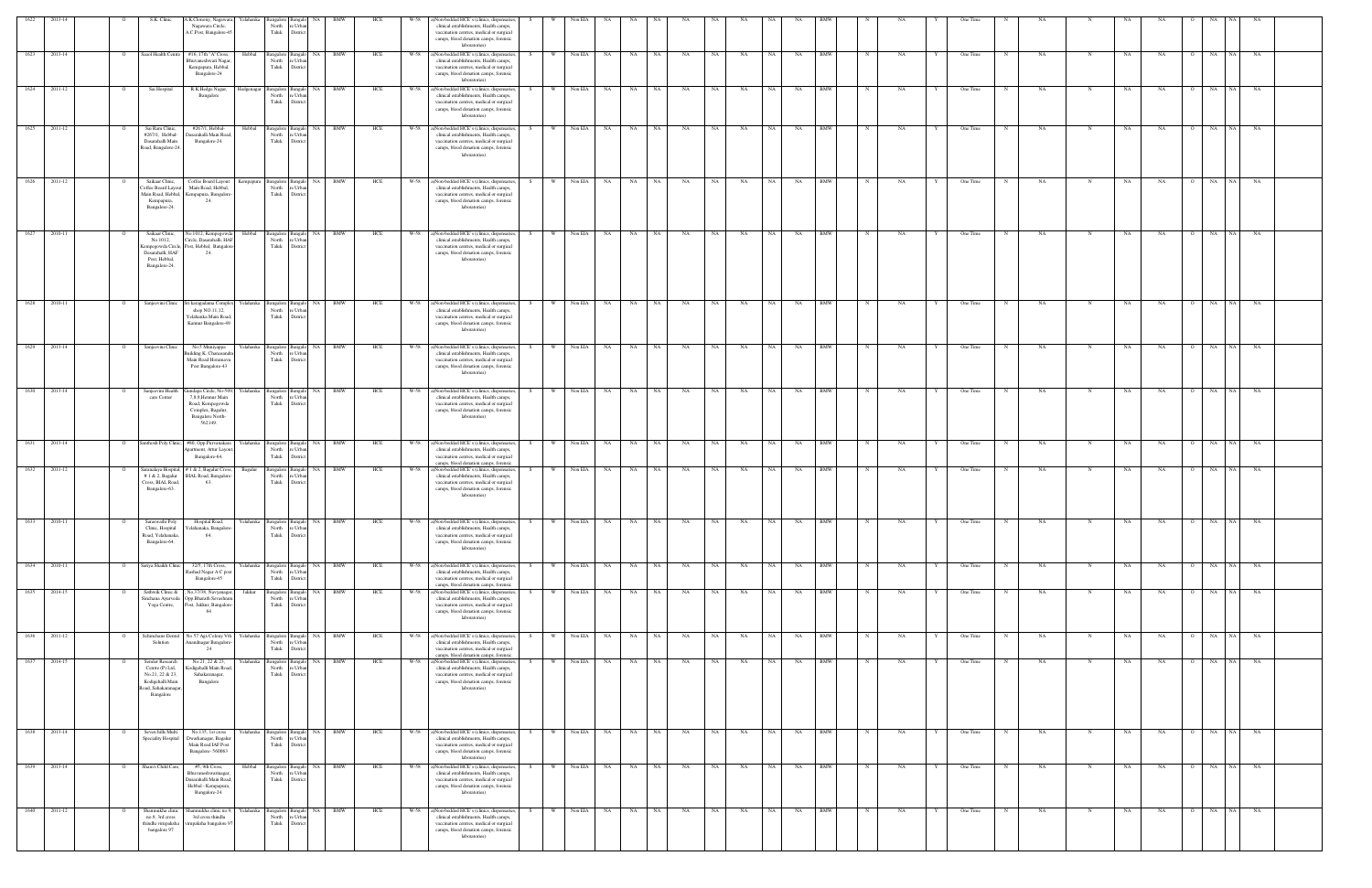| 1641              | 2013-14          |                | Shifa Dental Care                                                                                                                          | No. 963/3, 4th Cross,<br>Near Government<br>School, Opposite to<br><b>BBMP</b> Office,<br>R.K.Hegde Nagar,<br>Dr.Shivarama Karanth<br>Nagar Post, Bangalore-<br>560077 | Yelahanka             | Bangalore<br>North<br>Taluk              | : Urba<br>Distric                                    | <b>BMW</b>              | HCE | W-58   | a)Non-bedded HCE's (clinics, dispensaries,<br>clinical establishments, Health camps,<br>vaccination centres, medical or surgical<br>camps, blood donation camps, forensic<br>laboratories)      |    |          | Non EIA |               | NA.                |           | NA.       |       | NA        |      |           |            |              |    |              | One Time |             |           |             |    | NA.       |                |                 |           |  |
|-------------------|------------------|----------------|--------------------------------------------------------------------------------------------------------------------------------------------|------------------------------------------------------------------------------------------------------------------------------------------------------------------------|-----------------------|------------------------------------------|------------------------------------------------------|-------------------------|-----|--------|-------------------------------------------------------------------------------------------------------------------------------------------------------------------------------------------------|----|----------|---------|---------------|--------------------|-----------|-----------|-------|-----------|------|-----------|------------|--------------|----|--------------|----------|-------------|-----------|-------------|----|-----------|----------------|-----------------|-----------|--|
|                   | 1642 2013-14     | $\overline{O}$ | Shivaganga Poly<br>Clinic, Bellegowd:<br>Complex,<br>Kempegowda Mair<br>Road, H.A.Farm<br>Post, Hebbal<br>Dasarahalli,<br>Bangalore-24.    | Bellegowda Complex,<br>Kempegowda Main<br>Road, H.A.Farm Post,<br>Hebbal Dasarahalli,<br>Bangalore-24.                                                                 | Hebbal<br>Dasarahalli | North<br>Taluk                           | Bangalore Bangalo NA BMW<br>e Urba<br>District       |                         | HCE |        | W-58 a)Non-bedded HCE's (clinics, dispensaries,<br>clinical establishments, Health camps,<br>vaccination centres, medical or surgical<br>camps, blood donation camps, forensic<br>laboratories) | S  |          |         |               | W Non EIA NA NA NA |           | NA        | NA NA |           | NA N | NA BMW    |            | N            | NA | Y            | One Time | N           | NA        | $\mathbf N$ | NA | <b>NA</b> |                | O NA NA NA      |           |  |
|                   | 1643 2007-08     | $\circ$        | Child Care Centre                                                                                                                          | Shivapriya Clinic & Kempanna Complex,<br>Saripalya Thanisandra<br>Main Road Bangalore<br>560067                                                                        |                       | North<br>Taluk                           | Yelahanka Bangalore Bangalo NA<br>: Urba<br>District | <b>BMW</b>              | HCE |        | W-58 a)Non-bedded HCE's (clinics, dispensaries,<br>clinical establishments, Health camps,<br>vaccination centres, medical or surgical<br>camps, blood donation camps, forensic<br>laboratories) | S  |          |         | W Non EIA NA  | NA 1               | NA 1      | NA        | NA N  | <b>NA</b> | NA N | NA BMW    |            | $\mathbb{N}$ | NA |              | One Time | N           | NA        | $\mathbf N$ | NA | <b>NA</b> |                | O NA NA NA      |           |  |
| $\overline{1644}$ | 2013-14          |                | Shobha N.H.<br>No.114, 7th 'B' cross,<br>'B' Sector, Behind<br>Catholic Syrian<br>Bank, New Town,<br>Yelahanka,<br>Bangalore-64            | No.114, 7th 'B' cross, 'B'<br>Sector, Behind Catholic<br>Syrian Bank, New<br>Town, Yelahanka,<br>Bangalore-64                                                          | Yelahanka             | Bangalore<br>North<br>Taluk              | <b>Bangalo</b><br>e Urba<br>District                 | <b>BMW</b><br>NA        | HCE | W-58   | a)Non-bedded HCE's (clinics, dispensaries,<br>clinical establishments, Health camps,<br>vaccination centres, medical or surgical<br>camps, blood donation camps, forensic<br>laboratories)      | S. | <b>W</b> | Non EIA | NA.           | NA                 | NA 1      | NA        | NA 1  | NA        | NA I | NA        | <b>BMW</b> | N            | NA |              | One Time | N           | NA        |             | NA | NA        | $\circ$        | NA<br>NA I      | NA        |  |
| 1645              | 2002-03          | $\overline{O}$ | Shree Clinic                                                                                                                               | Chikkabetta halli,<br>Yelahanka, Bangalor<br>North.                                                                                                                    |                       | Yelahanka Bangalore<br>North<br>Taluk    | <b>Bangalo</b><br>e Urba<br>Distric                  | <b>BMW</b><br>NA        | HCE |        | W-58 a)Non-bedded HCE's (clinics, dispensaries,<br>clinical establishments, Health camps,<br>vaccination centres, medical or surgical<br>camps, blood donation camps, forensic                  | S. | W        | Non EIA | <b>NA</b>     | NA                 | NA 1      | NA        | NA .  | NA        | NA . | NA        | <b>BMW</b> |              | NA |              | One Time | $_{\rm N}$  | NA        | N           | NA | NA        |                | NA<br>NA 1      | <b>NA</b> |  |
| 1646              | 2013-14          |                | Shree Hospital, #2,<br>Bhadrappa Layout,<br>Kodigehalli Main<br>Road, Bangalore-94.                                                        | #2, Bhadrappa Layout,<br>Kodigehalli Main Road,<br>Bangalore-94.                                                                                                       | Yelahanka             | Bangalore<br>North<br>Taluk              | Bangal<br>re Urbar<br>District                       | BMW<br>NA               | HCE | W-58   | a)Non-bedded HCE's (clinics, dispensaries,<br>clinical establishments, Health camps,<br>vaccination centres, medical or surgical<br>camps, blood donation camps, forensic<br>laboratories)      |    | W        | Non EIA | NA            | NA                 | NA        | NA        | NA    | NA        | NA   | NA        | <b>BMW</b> |              | NA |              | One Time |             | NA        |             | NA | NA        |                | NA<br>NA 1      | NA        |  |
| 1647              | 2011-12          |                | Shree<br>Manjunatheshwara<br>Poly Clinic, #510, Ist<br>Main Road, Attur<br>Layout, Bangalore<br>64                                         | #510, Ist Main Road,<br>Attur Layout, Bangalore<br>64                                                                                                                  |                       | Yelahanka Bangalore<br>North<br>Taluk    | langalo<br>: Urb<br>Distric                          | <b>BMW</b><br>NA        | HCE | W-58   | a)Non-bedded HCE's (clinics, dispensaries,<br>clinical establishments, Health camps,<br>vaccination centres, medical or surgical<br>camps, blood donation camps, forensic<br>laboratories)      | S. | - W      | Non EIA | NA            | NA                 | NA        | NA        | NA .  | NA        | NA   | NA        | <b>BMW</b> |              | NA |              | One Time |             | NA        | N           | NA | NA        |                | NA<br>NA        | NA        |  |
| 1648              | 2011-12          |                | Shuban Diabetes<br>Center & lab                                                                                                            | 0.46 HIG B Sector, 1st<br>Main, ganesha Temple<br>Road, Yelahanka New<br>town, Bangalore-64.                                                                           |                       | Yelahanka Bangalore<br>North<br>Taluk    | langal<br>e Urba<br>Distric                          | BMW<br>NA               | HCE | W-58   | a)Non-bedded HCE's (clinics, dispensaries,<br>clinical establishments, Health camps,<br>vaccination centres, medical or surgical<br>camps, blood donation camps, forensic<br>laboratories)      | S. | <b>W</b> | Non EIA | NA            | NA                 | NA        | NA        | NA 1  | NA        | NA 1 | NA        | <b>BMW</b> |              | NA |              | One Time | N           | NA        |             | NA | NA        | . റ            | NA<br>NA 1      | NA        |  |
| 1649              | 2013-14          |                | Shushrusha Clinic,<br>No.9, 3rd Cross,<br>Thindlu, Kodigehalli<br>Main Road, Near<br>Railway Station,<br>Virupakashpura,<br>Bangalore-97   | No.9, 3rd Cross, Thindlu<br>Kodigehalli Main Road,<br>Near Railway Station,<br>Virupakashpura,<br>Bangalore-97                                                         | Thindlu               | Bangalore<br>North<br>Taluk              | e Urbar<br>District                                  | Bangalo NA BMW          | HCE | $W-58$ | a)Non-bedded HCE's (clinics, dispensaries,<br>clinical establishments, Health camps,<br>vaccination centres, medical or surgical<br>camps, blood donation camps, forensic<br>laboratories)      | S  | W -      |         | Non EIA NA NA |                    | NA        | NA        | NA NA |           | NA 1 | NA 1      | <b>BMW</b> | N            | NA | Y            | One Time | N           | <b>NA</b> | N           | NA | NA        | $\overline{O}$ | NA              | NA NA     |  |
|                   | $1650$ $2013-14$ | $\Omega$       | Shushrusha N.H.<br>B.B. Road<br>Yelahanka,<br>Bangalore-64                                                                                 | B.B. Road Yelahanka,<br>Bangalore-64                                                                                                                                   |                       | Yelahanka Bangalore<br>North<br>Taluk    | Bangalo NA<br>: Urba<br>Distric                      | <b>BMW</b>              | HCE | W-58   | a)Non-bedded HCE's (clinics, dispensaries,<br>clinical establishments, Health camps,<br>vaccination centres, medical or surgical<br>camps, blood donation camps, forensic<br>laboratories)      | S  | W        | Non EIA | NA 1          | NA                 | NA 1      | NA        | NA 1  | NA        | NA - | NA        | <b>BMW</b> |              | NA |              | One Time | N           | NA        | N           | NA | NA        | $\overline{O}$ | NA              | NA NA     |  |
|                   | 1651 2000-01     |                | Shwetha Clinic, Near<br>Water Tank,<br>Amruthahalli,<br>Bangalore-92                                                                       | Near Water Tank,<br>mruthahalli, Bangalor<br>92                                                                                                                        |                       | Amruthahalli Bangalore<br>North<br>Taluk | Bangalo<br>: Urba<br>District                        | NA 1<br><b>BMW</b>      | HCE | W-58   | a)Non-bedded HCE's (clinics, dispensaries,<br>clinical establishments, Health camps,<br>vaccination centres, medical or surgical<br>camps, blood donation camps, forensic<br>laboratories)      | S. | W        |         | Non EIA NA NA |                    | <b>NA</b> | NA        | NA N  | NA        | NA N | <b>NA</b> | BMW        |              | NA |              | One Time | $\mathbf N$ | NA        | N           | NA | NA        | $\Omega$       | NA NA NA        |           |  |
|                   | $1652 - 2010-11$ |                | SKS (Sri Kanavi<br>Siddeshwara Poly<br>clinic & Diagnostic<br>centre)                                                                      | No,185/1 Jayantinagar<br>Mian Road, Horamavu<br>Bangalore-560043                                                                                                       |                       | Yelahanka Bangalore<br>North<br>Taluk    | Bangalo NA<br>e Urba<br>Distric                      | <b>BMW</b>              | HCE | W-58   | a)Non-bedded HCE's (clinics, dispensaries,<br>clinical establishments, Health camps,<br>vaccination centres, medical or surgical<br>camps, blood donation camps, forensic<br>laboratories)      | S  | W        | Non EIA | NA N          | NA N               | NA 1      | NA        | NA N  | NA        | NA N | NA        | <b>BMW</b> | $\mathbb N$  | NA | $\mathbf{Y}$ | One Time | N           | NA        | N           | NA | NA        | $\overline{O}$ | NA              | NA NA     |  |
| 1653              | 2013-14          | $\circ$        | SLV My Teeth<br>Dental Clinic                                                                                                              | No.464, Lakshmi<br>Venkateshwara<br>Complex, Opp.Bus Stop<br>Hegdenagar Main Road,<br>Bangalore-77                                                                     |                       | Hedgenagar Bangalore                     | Bangalo<br>East Taluk re Urban<br>Distric            | NA 1<br><b>BMW</b>      | HCE | W-58   | a)Non-bedded HCE's (clinics, dispensaries,<br>clinical establishments, Health camps,<br>vaccination centres, medical or surgical<br>camps, blood donation camps, forensic<br>laboratories)      | S. | W        | Non EIA | NA            | NA                 | NA 1      | <b>NA</b> | NA 1  | NA        | NA 1 | NA        | <b>BMW</b> | $\mathbb{N}$ | NA | Y            | One Time | N           | NA.       | N           | NA | NA        | $\overline{O}$ | NA<br><b>NA</b> | NA        |  |
| 1654              | 2006-07          |                | Smilekarft Dental<br>Health Care, 2nd<br>Floor, CNR<br>Complex, Vinayaka<br>Layout,<br>Doddaballapura<br>Road, Yelahanka,<br>Bangalore-64. | Smilekarft Dental Health<br>Care, 2nd Floor, CNR<br>Complex, Vinayaka<br>Layout, Doddaballapura<br>Road, Yelahanka,<br>Bangalore-64.                                   |                       | Yelahanka Bangalore<br>North<br>Taluk    | Bangalo<br>re Urbar<br>District                      | <b>NA</b><br><b>BMW</b> | HCE | W-58   | a)Non-bedded HCE's (clinics, dispensaries,<br>clinical establishments, Health camps,<br>vaccination centres, medical or surgical<br>camps, blood donation camps, forensic<br>laboratories)      | -S | <b>W</b> | Non EIA | <b>NA</b>     | NA                 | NA 1      | <b>NA</b> | NA 1  | NA        | NA   | <b>NA</b> | <b>BMW</b> | N            | NA |              | One Time | N           | NA        | $\mathbf N$ | NA | NA        | $\circ$        | NA<br>NA        | <b>NA</b> |  |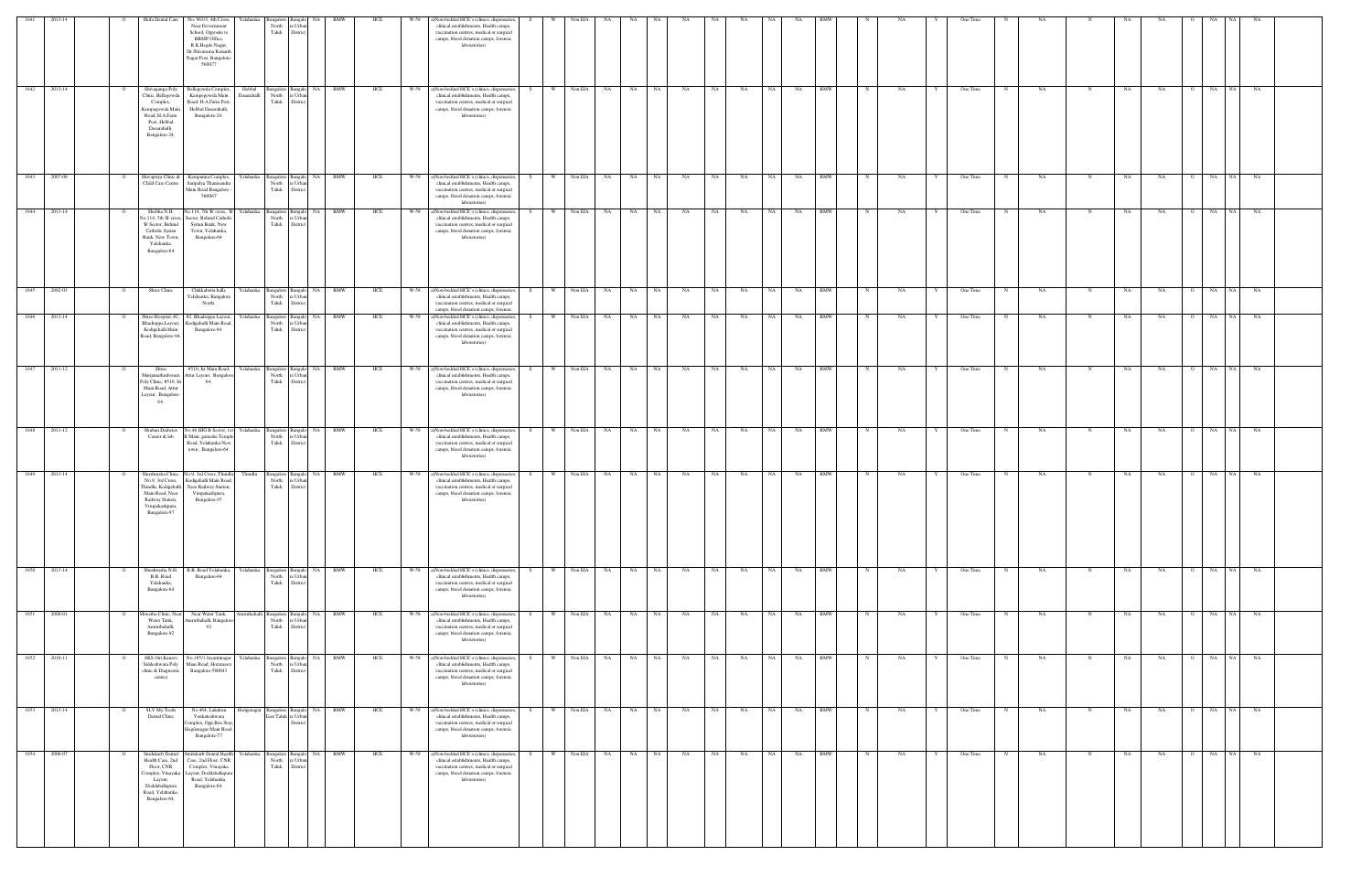| 1655<br>2006-07              |                |                                                                                                                                     |                                                                                                                                                                                            |                                                    |                                                                                                                       | HCI |      |                                                                                                                                                                                                 |      |          |            |                                                 |                   |           |           |    |           |           |            |              |      |   |            |             |             |             |             |           |                |                 |       |  |
|------------------------------|----------------|-------------------------------------------------------------------------------------------------------------------------------------|--------------------------------------------------------------------------------------------------------------------------------------------------------------------------------------------|----------------------------------------------------|-----------------------------------------------------------------------------------------------------------------------|-----|------|-------------------------------------------------------------------------------------------------------------------------------------------------------------------------------------------------|------|----------|------------|-------------------------------------------------|-------------------|-----------|-----------|----|-----------|-----------|------------|--------------|------|---|------------|-------------|-------------|-------------|-------------|-----------|----------------|-----------------|-------|--|
|                              |                | Soukya Hospita<br>lo.17, NTI Layou<br>Vidyaranyapura,<br>Bangalore-560 097                                                          | No.17, NTI Layou<br>Vidyaranyapura,<br>ura<br>Bangalore-560 097                                                                                                                            | North<br>Taluk                                     | e Urba<br>District                                                                                                    |     |      | )Non-bedded HCE's (clinics, dispensaries,<br>clinical establishments, Health camps,<br>vaccination centres, medical or surgical<br>camps, blood donation camps, forensic<br>laboratories)       |      |          | Non EIA    |                                                 |                   |           |           |    |           |           |            |              |      |   | One Time   |             |             |             |             |           |                |                 |       |  |
| 1656 2006-07                 |                | Spandana Health<br>Care                                                                                                             | Vidyanagar Cross,<br>Yelahanka<br>Uttanahalli main Road<br>Jala Hobli, Bangalore-<br>562157q                                                                                               | Bangalore Bangalo<br>North<br>Taluk                | BMW<br>NA<br>e Urba<br>District                                                                                       | HCE | W-58 | a)Non-bedded HCE's (clinics, dispensaries,<br>clinical establishments, Health camps,<br>vaccination centres, medical or surgical<br>camps, blood donation camps, forensic<br>laboratories)      |      |          | Non EIA NA |                                                 | NA 1<br>NA 1      | NA        | NA        | NA | NA 1      | NA        | <b>BMW</b> |              | NA   |   | One Time   |             | NA          |             | NA          | NA        |                | NA<br>NA        | NA    |  |
| 1657<br>2014-15              |                | Spoorthi Clinic,<br>No.1, Vinayaka<br>Layout, Ist Main,<br>Near Bus Stand,<br>Hebbal, Kempapura,<br><b>Bangalore North</b><br>Taluk | Hebbal<br>Spoorthi Clinic, No.1,<br>Vinayaka Layout, Ist<br>Main, Near Bus Stand<br>Hebbal, Kempapura,<br><b>Bangalore North Taluk</b>                                                     | North<br>Taluk                                     | Bangalore Bangalo NA BMW<br>re Urbar<br>District                                                                      | HCE | W-58 | a)Non-bedded HCE's (clinics, dispensaries,<br>clinical establishments, Health camps,<br>vaccination centres, medical or surgical<br>camps, blood donation camps, forensic<br>laboratories)      | -S - | $W =$    | Non EIA NA |                                                 | NA 1<br>NA        | <b>NA</b> | NA 1      | NA | NA 1      | <b>NA</b> | <b>BMW</b> | $\mathbb{N}$ | NA   | Y | One Time   | N           | NA.         | N           | NA          | NA        | $\overline{O}$ | NA NA           | NA    |  |
| $2011-12$<br>1658            |                | Shree Vijayalakshmi<br>ospital and Traur<br>Centre                                                                                  | #3/666, Hennur Bande,<br>Hennur Main Road,<br>Kalyan Nagar Post,<br>Bangalore.                                                                                                             | Kalyan Nagar Bangalore Bangalo<br>North<br>Taluk   | NA BMW<br>e Urba<br>District                                                                                          | HCE |      | W-58 a)Non-bedded HCE's (clinics, dispensaries,<br>clinical establishments, Health camps,<br>vaccination centres, medical or surgical<br>camps, blood donation camps, forensic<br>laboratories) |      | w I      | Non EIA NA |                                                 | NA<br>NA 1        | NA        | NA        | NA | NA        | NA        | <b>BMW</b> | $_{\rm N}$   | NA   |   | One Time   | N           | NA          | N           | $_{\rm NA}$ | NA        |                | NA<br>NA 1      | NA    |  |
| 1659<br>2013-14              |                | Sri Balaji Dianosti<br>centre                                                                                                       | No.444, Sri Ram<br>Yelahanka<br>Building, Near Canara<br>Bank, Opposite<br>ramaadevatha Tempk<br>bagalur Village,<br>Bangalore north -<br>562149.                                          | Taluk                                              | $\begin{tabular}{l c} Bangalore & Bangalo & NA \\ \hline North & re Urban \\ \end{tabular}$<br><b>BMW</b><br>District | HCE | W-58 | a)Non-bedded HCE's (clinics, dispensaries,<br>clinical establishments, Health camps,<br>vaccination centres, medical or surgical<br>camps, blood donation camps, forensic<br>laboratories)      |      | W.       | Non EIA    | NA                                              | NA<br>NA .        | NA        | NA        | NA | NA .      | NA        | <b>BMW</b> | N            | NA   |   | One Time   |             | NA          | $\mathbf N$ | NA          | NA        | $\Omega$       | NA<br>NA 1      | NA    |  |
| $\overline{1660}$<br>2013-14 |                | Sri Basaveshwara<br>Poly Clinic                                                                                                     | M.Narayanappa Building<br>Yelahanka<br>Vext to M.B. Bakery 3r<br>main Road, No.<br>144/194/2, Venkatala<br>Yelahanka Bangalore<br>64                                                       | North<br>Taluk                                     | Bangalore Bangalo NA BMW<br>re Urba<br>District                                                                       | HCE | W-58 | a)Non-bedded HCE's (clinics, dispensaries,<br>clinical establishments, Health camps,<br>vaccination centres, medical or surgical<br>camps, blood donation camps, forensic<br>laboratories)      | - S  | W        | Non EIA NA |                                                 | NA 1<br>NA        | NA        | <b>NA</b> | NA | NA 1      | <b>NA</b> | <b>BMW</b> | $\mathbb{N}$ | NA   |   | One Time   | N           | NA.         | N           | NA          | NA        | $\overline{O}$ | <b>NA</b><br>NA | NA    |  |
| 1661<br>2013-14              |                | Sri Durga Clinic                                                                                                                    | No.4 Balaji Complex<br>relahanka<br>Shiva Shankar Block<br>Hebbal Bangalore-24                                                                                                             | North<br>Taluk                                     | angalore Bangalo NA<br>BMW<br>: Urb<br>Distric                                                                        | HCE | W-58 | a)Non-bedded HCE's (clinics, dispensaries,<br>clinical establishments, Health camps,<br>vaccination centres, medical or surgical<br>camps, blood donation camps, forensic                       |      | W        | Non EIA NA |                                                 | <b>NA</b><br>NA 1 | NA        | NA        | NA | NA 1      | NA        | <b>BMW</b> |              | NΑ   |   | One Time   |             | NA          |             | NA          | NA        |                | NA<br>NA        | NA    |  |
| 2013-14<br>1662              |                | Sri Keshav<br>Multispeciality<br>Dental clinic                                                                                      | Vo. 763, Shop No.-1 5t<br>Yelahanka<br>Block, 16th Cross, HM<br>Layout Vidyaranyapur<br>Bangalore-97                                                                                       | Bangalore Bangalo<br>North<br>Taluk                | BMW<br>NA<br>e Urba<br>District                                                                                       | HCE | W-58 | a)Non-bedded HCE's (clinics, dispensaries,<br>clinical establishments, Health camps,<br>vaccination centres, medical or surgical<br>camps, blood donation camps, forensic<br>laboratories)      |      | W        | Non EIA NA |                                                 | NA<br><b>NA</b>   | NA        | NA        | NA | NA        | NA        | <b>BMW</b> |              | NA   |   | One Time   |             | NA          |             | NA          | NA        |                | NA<br>NA 1      | NA    |  |
| 2014-15<br>1663              |                | Sri Lakshmi<br>Venkateshwara<br>nursing home                                                                                        | Yelahanka<br>agalur colony, Bagalur<br>Post Bangalore north -<br>562149                                                                                                                    | Bangalore Bangalo<br>North<br>Taluk                | NA<br>BMW<br>e Urba<br>District                                                                                       | HCE | W-58 | a)Non-bedded HCE's (clinics, dispensaries,<br>clinical establishments, Health camps,<br>vaccination centres, medical or surgical<br>camps, blood donation camps, forensic                       |      | W        | Non EIA    | <b>NA</b><br><b>NA</b>                          | NA                | NA        | NA        | NA | NA        | NA        | <b>BMW</b> |              | NA   |   | One Time   |             | $_{\rm NA}$ |             | $_{\rm NA}$ | NA        | $\Omega$       | NA<br>NA 1      | NA    |  |
| 2013-14<br>1664              |                | ri Meenakshi Clin                                                                                                                   | o.125 A, 5th Cross, 9<br><b>Celahanka</b><br>Main NIT Layout<br>Vidyranyapura<br>Bangalore-560097                                                                                          | sangalore<br>North<br>Taluk                        | <b>BMW</b><br>NA<br>Banga<br>e Urba<br>District                                                                       | HCE | W-58 | a)Non-bedded HCE's (clinics, dispensaries,<br>clinical establishments, Health camps,<br>vaccination centres, medical or surgical<br>camps, blood donation camps, forensic<br>laboratories)      |      | W        | Non EIA    | NA<br><b>NA</b>                                 | NA                | NA        | NA        | NA | <b>NA</b> | NA        | <b>BMW</b> |              | NA   |   | One Time   |             | NA          |             | NA          | NA        |                | NA<br>NA.       | NA    |  |
| 2013-14                      |                | Sri Paduka Medical<br>Centre                                                                                                        | Sy.no.192, Bettahala<br>oad, Bangalore-56215                                                                                                                                               | Bangalore<br>North<br>Taluk                        | NA 1<br>BMW<br>Bangak<br>e Urba<br><b>Distric</b>                                                                     | HCE | W-58 | ()Non-bedded HCE's (clinics, dispensaries,<br>clinical establishments, Health camps,<br>vaccination centres, medical or surgical<br>camps, blood donation camps, forensic<br>laboratories)      |      |          | Non EIA NA |                                                 | NA<br>NA          | NA        | NA        | NA | NA        | NA        | <b>BMW</b> |              | NA   |   | One Time   |             | NA          |             |             | NA        |                | NA 1<br>NA      | NA    |  |
| 1666 2014-15                 | $\overline{O}$ | ltd                                                                                                                                 | Sri Raghavendra Sri Raghavendra<br>biotechnologies pvt biotechnologies pvt 134<br>Sreerampura<br>enkateshpura jakkur Di<br>shivaramakanth nagar<br>ayout MCECHS layout<br>bangalore 560064 | North<br>Taluk                                     | Yelahanka Bangalore Bangalo NA BMW<br>re Urban<br>District                                                            | HCE |      | W-58 a)Non-bedded HCE's (clinics, dispensaries<br>clinical establishments, Health camps,<br>vaccination centres, medical or surgical<br>camps, blood donation camps, forensic<br>laboratories)  |      |          |            | S WINOREIA NA INA INA INA INA INA INA INA IRMWI |                   |           |           |    |           |           |            |              | N NA |   | V One Time |             | <b>NA</b>   |             | NA          | NA NA     | $O$ NA         |                 | NA NA |  |
| 1667<br>2013-14              |                | Sri Ranga Clinic                                                                                                                    | Near Ramakrishna<br>Hedge Nagar Circle,<br>#511A, Ramakrishna<br>Iedge Nagar, S.K.Nagar<br>Post, Bangalore-77.                                                                             | S.K.Nagar Bangalore Bangalo<br>East Taluk re Urban | NA 1<br><b>BMW</b><br>District                                                                                        | HCE | W-58 | a)Non-bedded HCE's (clinics, dispensaries,<br>clinical establishments, Health camps,<br>vaccination centres, medical or surgical<br>camps, blood donation camps, forensic<br>laboratories)      |      | W.       | Non EIA    | <b>NA</b><br>NA                                 | NA .              | NA        | NA        | NA | NA        | NA        | <b>BMW</b> |              | NA   |   | One Time   |             | NA          | N           | NA          | NA        | $\Omega$       | NA<br>NA 1      | NA    |  |
| 2013-14<br>1668              |                | Sri S.S.Madhav<br>Clinic & Lab                                                                                                      | #2, Hunasearenahalli<br>relahanka<br>Suggatta Road<br>Bangalore                                                                                                                            | North<br>Taluk                                     | Bangalore Bangalo NA<br>BMW<br>e Urba<br>District                                                                     | HCE | W-58 | ()Non-bedded HCE's (clinics, dispensaries,<br>clinical establishments, Health camps,<br>vaccination centres, medical or surgical<br>camps, blood donation camps, forensic                       |      | W        | Non EIA    | NA                                              | NA<br>NA          | NA        | NA        | NA | NA        | NA        | <b>BMW</b> |              | NA   |   | One Time   |             | NA          | N           | NA          | NA        |                | NA  <br>NA      | NA    |  |
| 1669 2013-14                 |                | Sri Sai Dental Clinic                                                                                                               | No. 1st floor,<br>Yelahanka<br>aveshwara Comple<br>Opposite to Yelahanka<br>Bus Depot, puttenahall<br>Yelahanka Bangalore<br>560064                                                        | North<br>Taluk                                     | Bangalore Bangalo NA<br>BMW<br>e Urba<br>District                                                                     | HCE | W-58 | ()Non-bedded HCE's (clinics, dispensaries,<br>clinical establishments, Health camps,<br>vaccination centres, medical or surgical<br>camps, blood donation camps, forensic<br>laboratories)      |      | <b>W</b> | Non EIA NA |                                                 | NA<br>NA .        | NA        | NA        | NA | NA 1      | <b>NA</b> | <b>BMW</b> |              | NA   |   | One Time   | $\mathbf N$ | NA          | N           | NA          | <b>NA</b> | $\overline{O}$ | NA              | NA NA |  |
| 2013-14<br>1670              |                | Sri Sai prasad<br>hospital<br>2069&2074, 16th<br>cross, 3rd phase<br>yelahanka new town<br>bangalore                                | Sri Sai prasad hospital<br>relahanka<br>#2069&2074, 16th B<br>cross, 3rd phase<br>yelahanka new town<br>bangalore                                                                          | North<br>Taluk                                     | Bangalore Bangalo NA<br><b>BMW</b><br>e Urba<br>District                                                              | HCE | W-58 | ()Non-bedded HCE's (clinics, dispensaries,<br>clinical establishments, Health camps,<br>vaccination centres, medical or surgical<br>camps, blood donation camps, forensic<br>laboratories)      | - S  | W        | Non EIA    | <b>NA</b><br>NA                                 | NA                | NA        | NA        | NA | NA        | NA        | <b>BMW</b> |              | NA   |   | One Time   |             | NA          | N           | NA          | NA        | $\circ$        | NA 1<br>NA      | NA    |  |
| 1671<br>2013-14              |                | Sri venkateshwara<br>Clinic                                                                                                         | Udayanagar Bagalur,<br>Yelahanka<br>ear International Airport<br>Roa, Yelahanka,<br>Bangalore -63                                                                                          | Bangalore Bangalo<br>North<br>Taluk                | NA .<br>BMW<br>e Urbar<br>District                                                                                    | HCE | W-58 | a)Non-bedded HCE's (clinics, dispensaries,<br>clinical establishments, Health camps,<br>vaccination centres, medical or surgical<br>camps, blood donation camps, forensic<br>laboratories)      | S.   | W.       | Non EIA NA |                                                 | NA .<br>NA        | NA        | <b>NA</b> | NA | NA        | <b>NA</b> | <b>BMW</b> | N            | NA   | Y | One Time   | N           | NA          | $\mathbf N$ | NA          | NA        | $\overline{O}$ | NA<br>NA 1      | NA    |  |
| 1672<br>2013-14              | $\circ$        | Sree Rama Health<br>Care and Lab                                                                                                    | Yelahanka<br>No.1084, Governmer<br>Hospital Road,<br>Yelahnka, Bangalore-<br>560064.                                                                                                       | North<br>Taluk                                     | Bangalore Bangalo NA<br><b>BMW</b><br>re Urban<br>District                                                            | HCE | W-58 | a)Non-bedded HCE's (clinics, dispensaries,<br>clinical establishments, Health camps,<br>vaccination centres, medical or surgical<br>camps, blood donation camps, forensic<br>laboratories)      | S.   | <b>W</b> | Non EIA NA |                                                 | NA 1<br><b>NA</b> | NA        | NA 1      | NA | NA        | NA 1      | <b>BMW</b> | N            | NA   | Y | One Time   | $\mathbf N$ | NA          | $\mathbf N$ | NA          | NA        | $\overline{O}$ | NA<br>NA        | NA    |  |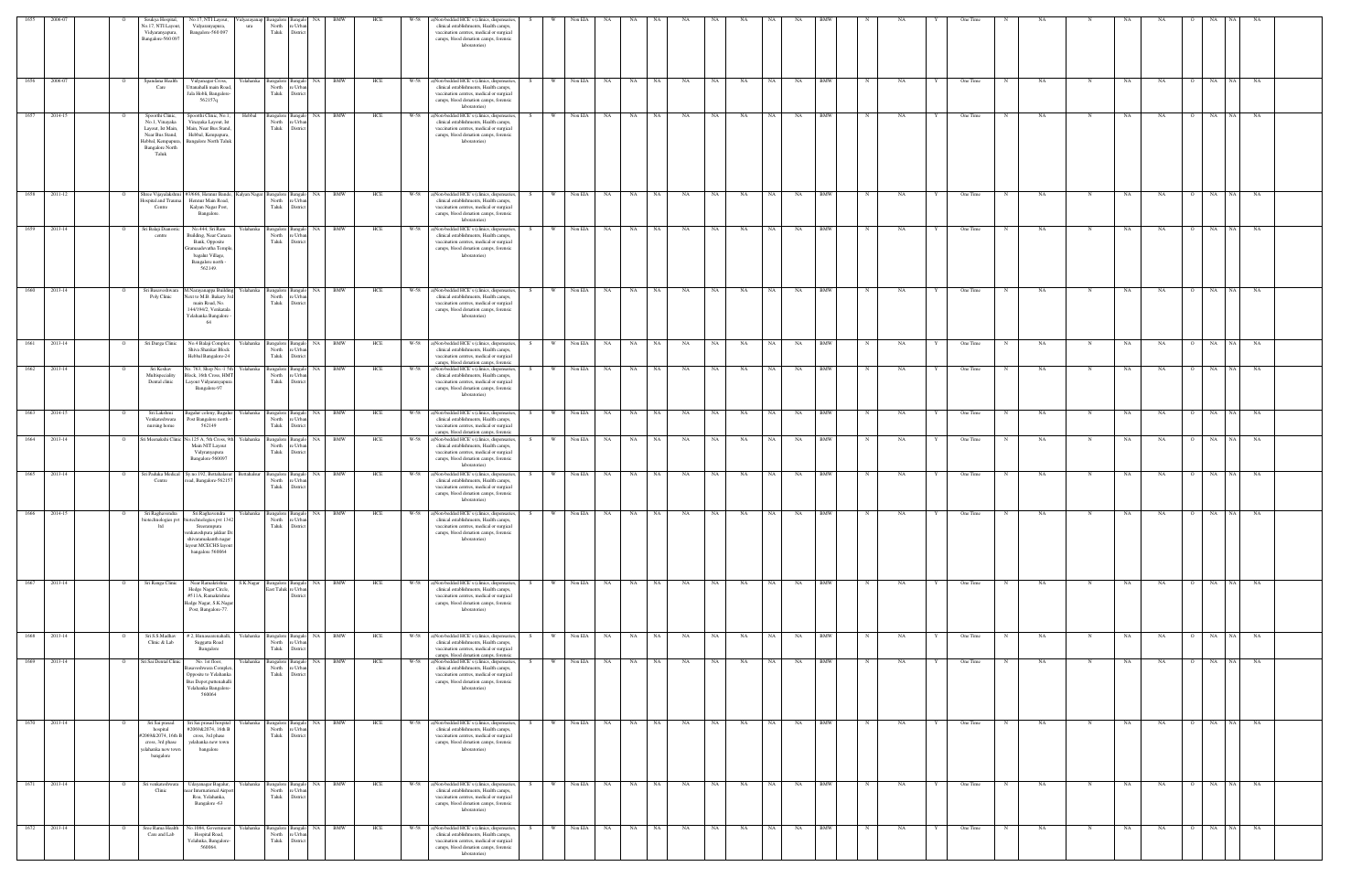| 2010-11<br>1677<br>1678 2011-12                                                                                                                                                                                                                                                        |
|----------------------------------------------------------------------------------------------------------------------------------------------------------------------------------------------------------------------------------------------------------------------------------------|
| $\circ$                                                                                                                                                                                                                                                                                |
| Sri.Raghavendra<br>No.1342, Sreerampura,<br>Jakkur<br>Dr.Shivaram Karanth<br><b>Biotechnologies Pvt</b><br>Ltd, No.1342,<br>Nagar, MCECHS<br>Layout, Jakkur Post,<br>Sreerampura,<br>Dr.Shivaram<br>Bangalore-64.<br>Karanth Nagar,<br>MCECHS Layout,<br>Jakkur Post,<br>Bangalore-64. |
| Bangalore Bangalo NA BMW<br>North re Urban<br>Taluk<br>District                                                                                                                                                                                                                        |
|                                                                                                                                                                                                                                                                                        |
| HCE                                                                                                                                                                                                                                                                                    |
| a)Non-bedded HCE's (clinics, dispensaries,<br>W-58<br>clinical establishments, Health camps,<br>vaccination centres, medical or surgical<br>camps, blood donation camps, forensic<br>laboratories)                                                                                     |
|                                                                                                                                                                                                                                                                                        |
|                                                                                                                                                                                                                                                                                        |
|                                                                                                                                                                                                                                                                                        |
|                                                                                                                                                                                                                                                                                        |
| S W Non EIA NA NA NA NA                                                                                                                                                                                                                                                                |
|                                                                                                                                                                                                                                                                                        |
| NA NA                                                                                                                                                                                                                                                                                  |
| NA N                                                                                                                                                                                                                                                                                   |
|                                                                                                                                                                                                                                                                                        |
|                                                                                                                                                                                                                                                                                        |
|                                                                                                                                                                                                                                                                                        |
|                                                                                                                                                                                                                                                                                        |
|                                                                                                                                                                                                                                                                                        |
|                                                                                                                                                                                                                                                                                        |
|                                                                                                                                                                                                                                                                                        |
|                                                                                                                                                                                                                                                                                        |
|                                                                                                                                                                                                                                                                                        |
|                                                                                                                                                                                                                                                                                        |
|                                                                                                                                                                                                                                                                                        |
|                                                                                                                                                                                                                                                                                        |
|                                                                                                                                                                                                                                                                                        |
| O NA NA                                                                                                                                                                                                                                                                                |
| NA                                                                                                                                                                                                                                                                                     |
|                                                                                                                                                                                                                                                                                        |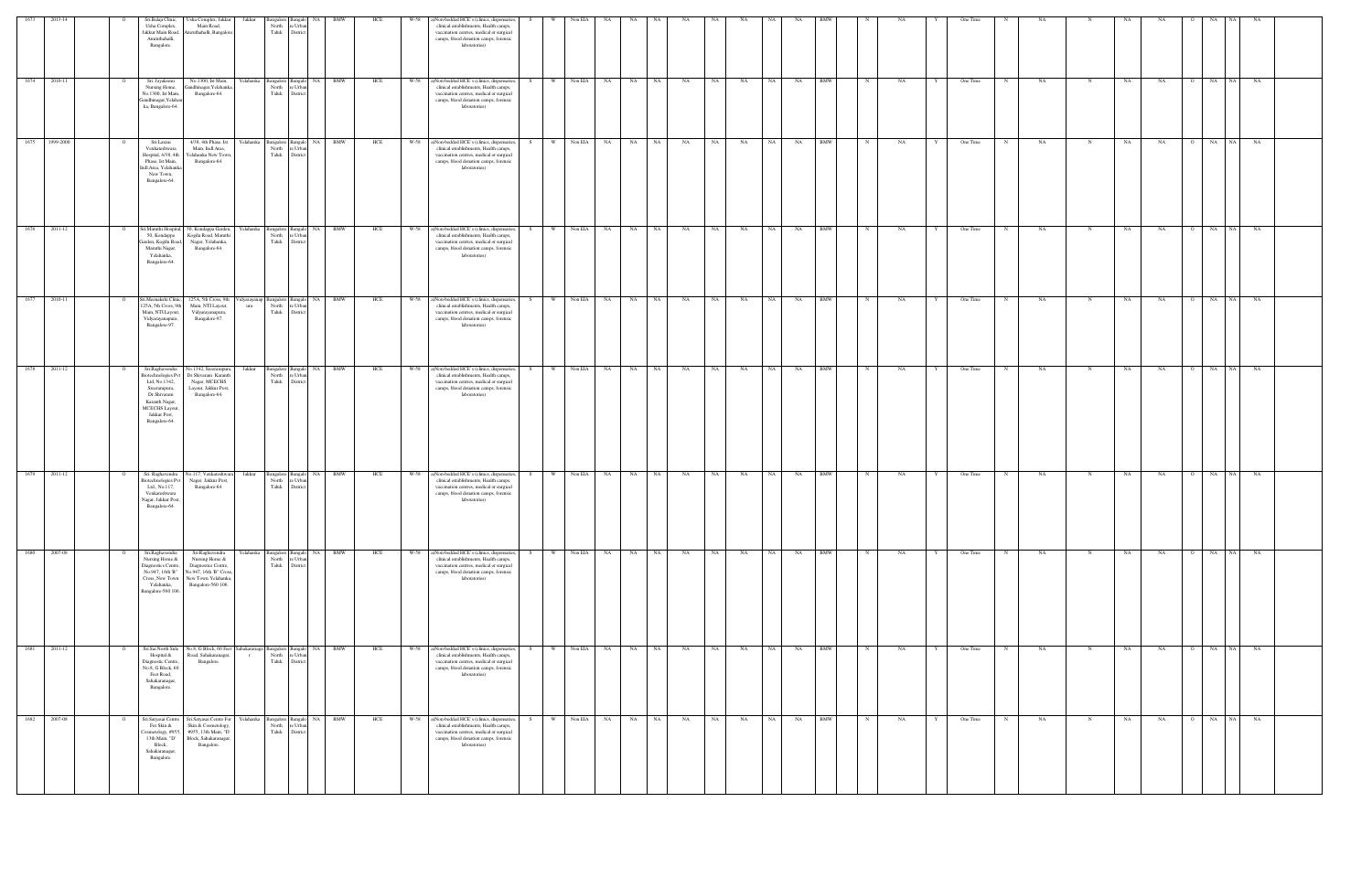| 1683<br>2015-16 | Sri. Varasiddhi Clinic,<br>No.807, 8th Main, 4th                                                                                                                                                                                                                                                                              | Vidyarayanap Bangalore Bangalo NA<br>BMW                                                               | HCE<br>W-58 | )Non-bedded HCE's (clinics, dispensaries,                                                                                                                                                       | - S | Non EIA        | NA.        | NA           |           |      | <b>NA</b> |           |           |                           |                    |   | One Time |             |           |             |             | NA.                         |            |           |  |
|-----------------|-------------------------------------------------------------------------------------------------------------------------------------------------------------------------------------------------------------------------------------------------------------------------------------------------------------------------------|--------------------------------------------------------------------------------------------------------|-------------|-------------------------------------------------------------------------------------------------------------------------------------------------------------------------------------------------|-----|----------------|------------|--------------|-----------|------|-----------|-----------|-----------|---------------------------|--------------------|---|----------|-------------|-----------|-------------|-------------|-----------------------------|------------|-----------|--|
|                 | No.807, 8th Main<br>Block, BEL Layout,<br>$_{\rm ura}$<br>4th Block, BEL<br>Vidyaranapura Main<br>Road, Post Office<br>Layout,<br>Building, Bangalore-97<br>Vidyaranapura Main<br>Road, Post Office<br><b>Building</b> , Bangalore<br>97                                                                                      | North<br>e Urba<br>Taluk<br>District                                                                   |             | clinical establishments, Health camps,<br>vaccination centres, medical or surgical<br>camps, blood donation camps, forensic<br>laboratories)                                                    |     |                |            |              |           |      |           |           |           |                           |                    |   |          |             |           |             |             |                             |            |           |  |
| 1684<br>2015-16 | Sri.Vinayaka Multi<br>Sri.Vinayaka Multi<br>Jala<br>pecilaity Hospital &<br>Specilaity Hospital &<br>Trauma Center,<br>Trauma Center,<br>Mylanahalli,<br>Mylanahalli, B.K.Halli<br>B.K.Halli Post, Jak<br>Post, Jala Hobli,<br>Hobli, Bangalore<br>Bangalore North-562<br>North-562 149<br>149                                | <b>BMW</b><br>NA 1<br>Bangalore Bangalo<br>North<br>e Urba<br>Taluk<br>District                        | HCE<br>W-58 | ()Non-bedded HCE's (clinics, dispensaries,<br>clinical establishments, Health camps,<br>vaccination centres, medical or surgical<br>camps, blood donation camps, forensic<br>laboratories)      | S.  | Non EIA<br>W   | <b>NA</b>  | NA<br>NA     | NA        | NA   | NA        | NA        | NA        | <b>BMW</b>                | NA                 |   | One Time |             | NA        | $\mathbf N$ | NA          | NA<br>$\Omega$              | NA<br>NA 1 | <b>NA</b> |  |
| 2013-14<br>1685 | Srinivas Clinic,<br>C/o.Timmarayappa,<br>Jakkur<br>'/o.Timmarayappa,<br>rirampur, Jakkur Post<br>Srirampur, Jakkur<br>Bangalore-560 065<br>Post, Bangalore-560<br>065                                                                                                                                                         | Bangalore Bangalo NA BMW<br>North<br>e Urba<br>Taluk<br>District                                       | W-58<br>HCE | a)Non-bedded HCE's (clinics, dispensaries,<br>clinical establishments, Health camps,<br>vaccination centres, medical or surgical<br>camps, blood donation camps, forensic<br>laboratories)      | S.  | W              | Non EIA NA | NA<br>NA     | <b>NA</b> | NA   | NA        | <b>NA</b> | NA        | <b>BMW</b>                | NA<br>$_{\rm N}$   |   | One Time |             | NA        | N           | NA          | NA<br>$\circ$               | NA<br>NA 1 | <b>NA</b> |  |
| 2010-11<br>1686 | Suraksha Polyclin<br>No.2960/A, Vidyasagar<br>$\overline{O}$<br>and Sakshi<br>Bus Stop, Thanisandra<br>Main Road, Bangalore-<br>Diagnostic<br>Laboratory<br>43                                                                                                                                                                | hanisandra Bangalore Bangalo<br>NA 1<br><b>BMW</b><br>North<br>re Urban<br>Taluk<br>District           | HCE<br>W-58 | a)Non-bedded HCE's (clinics, dispensaries,<br>clinical establishments, Health camps,<br>vaccination centres, medical or surgical<br>camps, blood donation camps, forensic<br>laboratories)      |     | W.             | Non EIA NA | NA<br>NA .   | NA        | NA   | NA        | NA        | NA        | <b>BMW</b><br>N           | NA                 | Y | One Time | N           | NA        | N           | NA          | NA<br>$\overline{O}$        | NA<br>NA   | NA        |  |
| 1687<br>2013-14 | Sure smile Denta<br>No.43, 1st Main 1st<br>Yelahanka<br>Clinic<br>cross Ashirvad Colony<br>Horamavu Main Road<br>bangalore-43                                                                                                                                                                                                 | NA 1<br><b>BMW</b><br>Bangalore Bangalo<br>North<br>re Urban<br>Taluk<br>District                      | HCE<br>W-58 | a)Non-bedded HCE's (clinics, dispensaries,<br>clinical establishments, Health camps,<br>vaccination centres, medical or surgical<br>camps, blood donation camps, forensic<br>laboratories)      |     | W              | Non EIA NA | NA<br>NA .   | NA        | NA   | NA        | NA        | NA        | <b>BMW</b>                | NA<br>N            |   | One Time | N           | <b>NA</b> | N           | $_{\rm NA}$ | NA<br>$\Omega$              | NA<br>NA 1 | <b>NA</b> |  |
| 1688 2013-14    | <b>Susruta Nursing</b><br>No.169, Chelekere,<br>Chelekere<br>Home<br>Kalyan Nagar,<br>Bangalore.                                                                                                                                                                                                                              | Bangalore Bangalo NA BMW<br>North<br>e Urba<br>Taluk<br>District                                       | HCE<br>W-58 | a)Non-bedded HCE's (clinics, dispensaries,<br>clinical establishments, Health camps,<br>vaccination centres, medical or surgical<br>camps, blood donation camps, forensic                       | S.  | W.             | Non EIA NA | NA<br>NA .   | NA        | NA   | NA        | NA 1      | NA        | <b>BMW</b>                | NA<br>$\mathbb{N}$ |   | One Time | N           | <b>NA</b> | N           | NA          | NA<br>$\overline{O}$        | NA<br>NA 1 | NA        |  |
| 1689 2013-14    | <b>Tathagat Diabetes</b><br>#838, 6th Cross, 'A'<br>$\circ$<br>entre, Poly Clinic &<br>Block, Sahakaranagar<br>Diagnostics, #838,<br>Bangalore-92.<br>6th Cross, 'A' Block,<br>Sahakaranagar,<br>Bangalore-92.                                                                                                                | Sahakaranaga Bangalore Bangalo NA<br><b>BMW</b><br>re Urba<br>North<br>Taluk<br>District               | HCE         | W-58 a)Non-bedded HCE's (clinics, dispensaries,<br>clinical establishments, Health camps,<br>vaccination centres, medical or surgical<br>camps, blood donation camps, forensic<br>laboratories) | S   | w I            | Non EIA NA | NA 1<br>NA 1 | <b>NA</b> | NA 1 | NA        | NA        | <b>NA</b> | <b>BMW</b><br>$\mathbf N$ | NA                 | Y | One Time | N           | NA        | $\mathbf N$ | NA          | NA<br>$\overline{O}$        | NA NA NA   |           |  |
| 1690 2011-12    | The Battu Eye<br>$\circ$<br>ellary Road, Bangalor<br>Centre, No.11/12,<br>Sahakarangar,<br>92.<br>Bellary Road,<br>Bangalore-92.                                                                                                                                                                                              | No.11/12, Sahakarangar, Sahakaranaga Bangalore Bangalo NA BMW<br>re Urba<br>North<br>Taluk<br>District | HCE         | W-58 a)Non-bedded HCE's (clinics, dispensaries,<br>clinical establishments, Health camps,<br>vaccination centres, medical or surgical<br>camps, blood donation camps, forensic<br>laboratories) | S – | W Non EIA NA   |            | NA NA        | NA        | NA N | NA        | NA        | NA BMW    | $\mathbb N$               | NA                 | Y | One Time | N           | NA        | $\mathbf N$ | <b>NA</b>   | <b>NA</b>                   | 0 NA NA NA |           |  |
| 1691<br>2010-11 | the tooth architect a<br>the tooth architect a<br>Multi speciality dental &<br>Multi speciality<br>medical clinic #102/5,<br>dental & medical<br>clinic #102/5, rosary rosary lavora, 2nd floor,<br>lavora, 2nd floor.<br>hennur main road<br>hennur main road,<br>byrathi bangalore<br>byrathi bangalore<br>560077<br>560077 | Yelahanka Bangalore Bangalo NA<br><b>BMW</b><br>North re Urbar<br>Taluk<br>District                    | HCE<br>W-58 | a)Non-bedded HCE's (clinics, dispensaries,<br>clinical establishments, Health camps,<br>vaccination centres, medical or surgical<br>camps, blood donation camps, forensic<br>laboratories)      |     | W              | Non EIA NA | NA<br>NA .   | NA        | NA   | NA        | <b>NA</b> | NA        | <b>BMW</b>                | NA                 | Y | One Time | $\mathbf N$ | NA        | $\mathbf N$ | NA          | NA<br>$\overline{O}$        | NA<br>NA 1 | NA        |  |
| 2013-14<br>1692 | #30, CMR Complex,<br><b>Trinity Nursing</b><br>Jakkur<br>Home, #30, CMR<br>Chokkanahalli,<br>Iedgenagar Main Road<br>Complex,<br>Chokkanahalli,<br>Jakkur, Bangalore-64<br>Hedgenagar Main<br>Road, Jakkur,<br>Bangalore-64                                                                                                   | NA<br>BMW<br>Bangalore Bangalo<br>North<br>re Urban<br>Taluk<br>District                               | HCE<br>W-58 | a)Non-bedded HCE's (clinics, dispensaries,<br>clinical establishments, Health camps,<br>vaccination centres, medical or surgical<br>camps, blood donation camps, forensic<br>laboratories)      |     | W<br>Non EIA   | NA         | NA<br>NA     | NA        | NA   | NA        | NA        | NA        | <b>BMW</b><br>$_{\rm N}$  | NA                 |   | One Time | $_{\rm N}$  | <b>NA</b> | N           | $_{\rm NA}$ | NA<br>$\overline{O}$        | NA<br>NA 1 | NA        |  |
| 1693<br>2013    | Tyco Electronics<br>Sy.No.80, Sy.No.97/3<br>Settigere<br>100/1,100/2 & 101,<br>Village<br>ystem India Pvt Ltd,<br>Settigere Village, Jala<br>Sy.No.80,<br>Sy.No.97/3,<br>Hobli, 27th K.M, Bellary<br>100/1,100/2 & 101,<br>Road, Bangalore.<br>Settigere Village, Jal:<br>Hobli, 27th K.M,<br>Bellary Road,<br>Bangalore.     | Bangalore Bangalo<br><b>NA</b><br>BMW<br>North<br>re Urban<br>Taluk<br>District                        | HCE<br>W-58 | a)Non-bedded HCE's (clinics, dispensaries,<br>clinical establishments, Health camps,<br>vaccination centres, medical or surgical<br>camps, blood donation camps, forensic<br>laboratories)      | S.  | W              | Non EIA NA | NA<br>NA 1   | NA        | NA   | NA        | <b>NA</b> | NA        | <b>BMW</b>                | NA<br>N            | Y | One Time | $\mathbf N$ | NA.       | $\mathbf N$ | NA          | <b>NA</b><br>$\overline{O}$ | NA<br>NA 1 | NA        |  |
| 1694<br>2010-11 | Umar Clinic<br>Shop.No.3, uqba Masjid<br>Yelahanka<br>Complex, Thanisandra<br>Main Road, Bangalore                                                                                                                                                                                                                            | Bangalore Bangalo NA<br>BMW<br>North<br>e Urbar<br>Taluk<br>District                                   | W-58<br>HCE | )Non-bedded HCE's (clinics, dispensaries,<br>clinical establishments, Health camps,<br>vaccination centres, medical or surgical<br>camps, blood donation camps, forensic                        | S.  | Non EIA<br>- W | NA.        | NA<br>NA     | NA        | NA   | NA        | - NA      | NA        | BMW                       | NA                 |   | One Time |             | NA        |             | NA          | NA                          | NA.<br>NA. | NA        |  |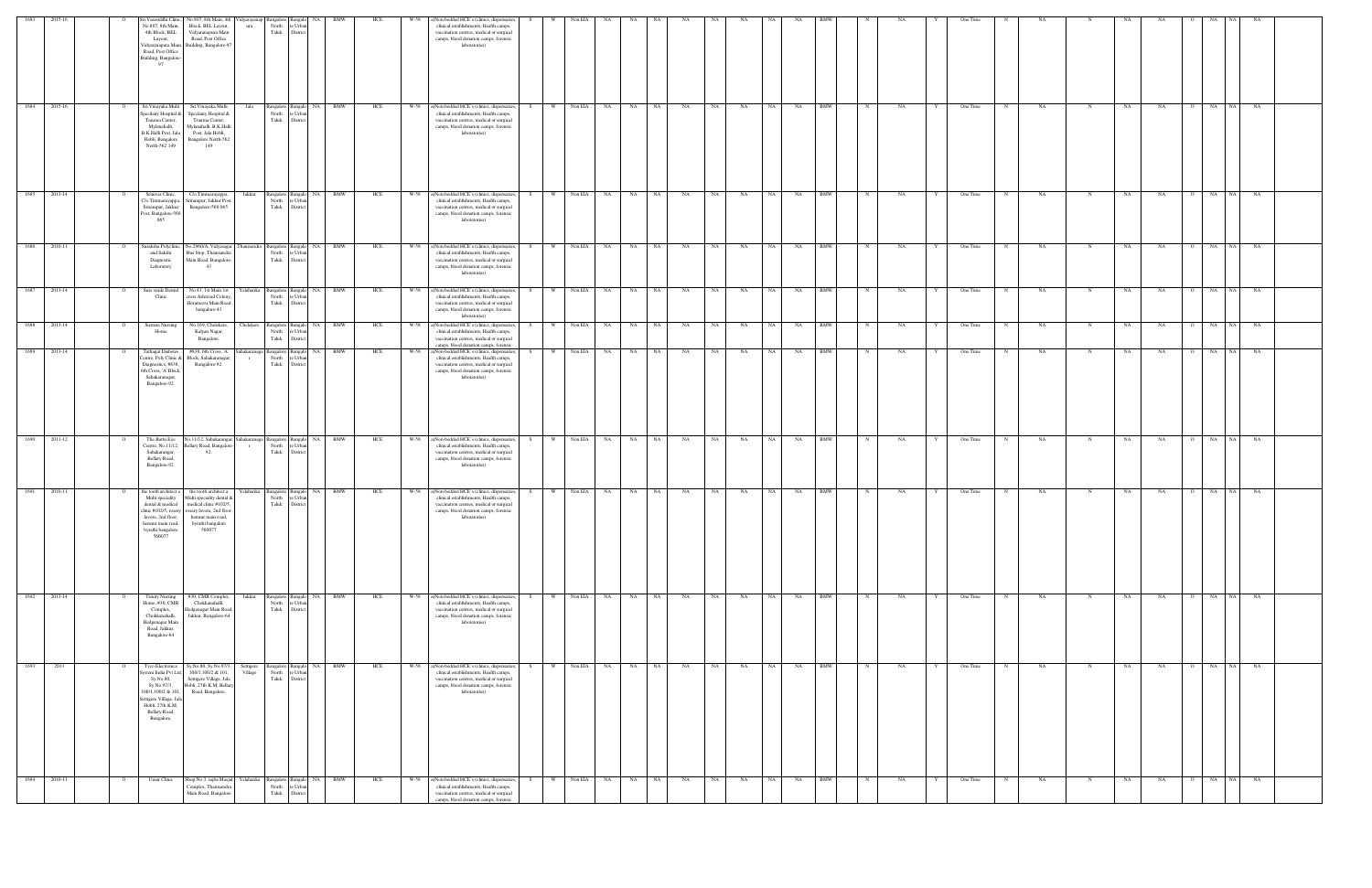| 1695 | 2013-14      | Vaishnavi Dental                                                                                                                                                                              | #975, Ist Floor, 6th                                                                                                                                              |                     |                                                                    | 'idyarayanap Bangalore Bangalo NA               | BMW        | HCE | W-58 | ()Non-bedded HCE's (clinics, dispensaries,                                                                                                                                                                                          |      |                | Non EIA      |    |           |               |           |           |           |           |           |            |   |    |   | One Time |             |           |             |    |           |                |           |           |  |
|------|--------------|-----------------------------------------------------------------------------------------------------------------------------------------------------------------------------------------------|-------------------------------------------------------------------------------------------------------------------------------------------------------------------|---------------------|--------------------------------------------------------------------|-------------------------------------------------|------------|-----|------|-------------------------------------------------------------------------------------------------------------------------------------------------------------------------------------------------------------------------------------|------|----------------|--------------|----|-----------|---------------|-----------|-----------|-----------|-----------|-----------|------------|---|----|---|----------|-------------|-----------|-------------|----|-----------|----------------|-----------|-----------|--|
|      |              | Clinic, #975, Ist<br>Floor, 6th Block,<br>HMT Layout,<br>Vidyaranayapura,<br>Bangalore-97                                                                                                     | Block, HMT Layout,<br>Vidyaranapura,<br>Bangalore-97                                                                                                              | ura                 | North<br>Taluk                                                     | re Urbar<br>District                            |            |     |      | clinical establishments, Health camps,<br>vaccination centres, medical or surgical<br>camps, blood donation camps, forensic<br>laboratories)                                                                                        |      |                |              |    |           |               |           |           |           |           |           |            |   |    |   |          |             |           |             |    |           |                |           |           |  |
|      | 1696 2010-11 | Venus Hospital,<br>#2558,<br>Someshwaranagar<br>Cross, 16th 'B"<br>Cross, Yelahanka<br>New Town,<br>Bangalore-560 064                                                                         | #2558,<br>omeshwaranagar Cross<br>16th 'B" Cross,<br>Yelahanka New Town<br>Bangalore-560 064.                                                                     | Yelahanka           | North<br>Taluk                                                     | Bangalore Bangalo NA BMW<br>re Urba<br>District |            | HCE | W-58 | a)Non-bedded HCE's (clinics, dispensaries,<br>clinical establishments, Health camps,<br>vaccination centres, medical or surgical<br>camps, blood donation camps, forensic<br>laboratories)                                          | S –  | W <sub>1</sub> | Non EIA NA   |    | NA 1      | NA            | NA        | NA -      | NA        | NA N      | NA        | <b>BMW</b> | N | NA | Y | One Time | N           | NA        | N           | NA | NA        | O NA NA        |           | NA        |  |
| 1697 | 2013-14      | eterinary Hospital,<br>(AIC), Bagalur                                                                                                                                                         | Bagalur                                                                                                                                                           | Bagalur             | Bangalore Bangalo<br>North<br>Taluk                                | NA 1<br>re Urba<br>District                     | <b>BMW</b> | HCE | W-58 | a)Non-bedded HCE's (clinics, dispensaries,<br>clinical establishments, Health camps,<br>vaccination centres, medical or surgical                                                                                                    | S.   | W.             | Non EIA      | NA | <b>NA</b> | NA 1          | NA        | NA        | NA        | NA        | NA        | <b>BMW</b> | N | NA |   | One Time | N           | NA        | N           | NA | NA        | NA<br>$\circ$  | NA        | NA        |  |
|      | 1698 2007-08 | /eterinary Hospital,<br>(AIC), Marenahalli                                                                                                                                                    | Marenahalli                                                                                                                                                       | Marenahalli         | Bangalore Bangalo<br>North<br>Taluk                                | NA<br>e Urba<br>District                        | <b>BMW</b> | HCE | W-58 | camps, blood donation camps, forensic<br>a)Non-bedded HCE's (clinics, dispensaries,<br>clinical establishments, Health camps,<br>vaccination centres, medical or surgical<br>camps, blood donation camps, forensic<br>laboratories) | - S  |                | Non EIA NA   |    | <b>NA</b> | NA            | NA        | NA        | NA        | <b>NA</b> | NA        | <b>BMW</b> |   | NA |   | One Time |             | NA        |             | NA | NA        | NA             | <b>NA</b> | NA        |  |
|      | 1699 2007-08 | eterinary Hospital,<br>(AIC), Sathanur                                                                                                                                                        | Sathanur                                                                                                                                                          | Sathanur            | Bangalore Bangalo<br>North re Urba<br>Taluk                        | District                                        | NA BMW     | HCE | W-58 | a)Non-bedded HCE's (clinics, dispensaries,<br>clinical establishments, Health camps,<br>vaccination centres, medical or surgical<br>camps, blood donation camps, forensic<br>laboratories)                                          | S.   | <b>W</b>       | Non EIA NA   |    | NA        | NA            | NA        | NA        | NA        | <b>NA</b> | NA        | <b>BMW</b> |   | NΑ |   | One Time | N           | NA        |             | NA | NA        | O NA           | NA        | NA        |  |
|      | 1700 2007-08 | Veterinary Hospital,<br>Bettahalasur,<br>Bangalore North,<br>Bangalore Urban                                                                                                                  | Bettahalasur, Bangalore<br>North, Bangalore Urban                                                                                                                 | Bettahalsur         | Bangalore Bangalo<br>North<br>Taluk                                | re Urba<br>District                             | NA BMW     | HCE | W-58 | a)Non-bedded HCE's (clinics, dispensaries,<br>clinical establishments, Health camps,<br>vaccination centres, medical or surgical<br>camps, blood donation camps, forensic<br>laboratories)                                          |      | W              | Non EIA NA   |    | NA 1      | NA 1          | <b>NA</b> | NA        | <b>NA</b> | NA 1      | NA        | <b>BMW</b> | N | NA |   | One Time | N           | NA        | N           | NA | <b>NA</b> | O NA           | <b>NA</b> | <b>NA</b> |  |
|      | 1701 2005-06 | eterinary Hospital,<br>Chikkajala                                                                                                                                                             | Chikkajala                                                                                                                                                        | Chikkajala          | Bangalore Bangalo<br>North<br>Taluk                                | NA 1<br>e Urba<br>Distric                       | <b>BMW</b> | HCE | W-58 | a)Non-bedded HCE's (clinics, dispensaries<br>clinical establishments, Health camps,<br>vaccination centres, medical or surgical                                                                                                     |      | - W            | Non EIA      | NA | NA        | NA            | NA        | NA        | NA        | NA        | NA        | BMW        |   | NA |   | One Time | N           | NA        | N           | NA | NA        | NA             | NA        | NA        |  |
|      | 1702 2007-08 | Veterinary Clinic,<br>Bettahalasur,<br><b>Bangalore North</b><br>Taluk.                                                                                                                       | Bettahalasur, Bangalore<br>North Taluk.                                                                                                                           | Bettahalsur         | Bangalore Bangalo<br>North<br>Taluk                                | re Urba<br>District                             | NA BMW     | HCE | W-58 | camps, blood donation camps, forensic<br>a)Non-bedded HCE's (clinics, dispensaries,<br>clinical establishments, Health camps,<br>vaccination centres, medical or surgical<br>camps, blood donation camps, forensic<br>laboratories) |      | <b>W</b>       | Non EIA NA   |    | <b>NA</b> | NA            | NA        | <b>NA</b> | NA        | <b>NA</b> | NA        | <b>BMW</b> |   | NA |   | One Time | N           | <b>NA</b> | N           | NA | NA        | O NA NA        |           | <b>NA</b> |  |
|      | 1703 2003-04 | Veterinary Clinic,<br>Gantiganahalli,<br><b>Bangalore North</b><br>Taluk.                                                                                                                     | Gantiganahalli,<br>Bangalore North Taluk.                                                                                                                         |                     | intiganahall Bangalore Bangalo<br>North re Urban<br>Taluk District |                                                 | NA BMW     | HCE |      | W-58 a)Non-bedded HCE's (clinics, dispensaries,<br>clinical establishments, Health camps,<br>vaccination centres, medical or surgical<br>camps, blood donation camps, forensic<br>laboratories)                                     | -S - |                | W Non EIA NA |    | NA N      | NA 1          | NA        | NA N      | <b>NA</b> | NA N      | <b>NA</b> | <b>BMW</b> | N | NA |   | One Time | N           | <b>NA</b> | N           | NA | NA        | O NA NA        |           | NA        |  |
|      | 1704 2003-04 | Veterinary<br>Dispensary                                                                                                                                                                      | hanisandra, Bangalore<br>East Taluk                                                                                                                               |                     | Yelahanka Bangalore Bangalo<br>North<br>Taluk                      | re Urba<br>District                             | NA BMW     | HCE |      | W-58 a)Non-bedded HCE's (clinics, dispensaries,<br>clinical establishments, Health camps,<br>vaccination centres, medical or surgical<br>camps, blood donation camps, forensic<br>laboratories)                                     |      | <b>W</b>       | Non EIA NA   |    | NA N      | $\mathbf{NA}$ | <b>NA</b> | NA 1      | <b>NA</b> | NA N      | NA        | <b>BMW</b> |   | NA |   | One Time | N           | <b>NA</b> | N           | NA | <b>NA</b> | O NA NA        |           | NA        |  |
|      | 1705 2013-14 | Veterinary<br>Dispensary                                                                                                                                                                      | Kaddusonnappanahalli<br>Bangalore East Taluk,<br><b>Bangalore Urban District</b><br>Kannur Post -562149                                                           | Yelahanka           | Bangalore Bangalo<br>North re Urba<br>Taluk District               |                                                 | NA BMW     | HCE | W-58 | a)Non-bedded HCE's (clinics, dispensaries,<br>clinical establishments, Health camps,<br>vaccination centres, medical or surgical<br>camps, blood donation camps, forensic<br>laboratories)                                          |      | <b>W</b>       | Non EIA NA   |    | NA        | NA            | NA        | <b>NA</b> | NA        | <b>NA</b> | NA        | <b>BMW</b> |   | NA |   | One Time |             | NA        |             | NA | NA        | O NA           | <b>NA</b> | NA        |  |
| 1706 | 2013-14      | Veterinary<br>Dispensary                                                                                                                                                                      | Chkkajala, Bangalore<br>North Taluk, Bangalon<br><b>Urban District</b>                                                                                            | Yelahanka           | Bangalore Bangalo<br>North<br>Taluk                                | NA 1<br>re Urba<br>Distric                      | <b>BMW</b> | HCE | W-58 | a)Non-bedded HCE's (clinics, dispensaries,<br>clinical establishments, Health camps,<br>vaccination centres, medical or surgical<br>camps, blood donation camps, forensic                                                           |      | W              | Non EIA      | NA | NA        | NA            | NA        | NA        | NA        | <b>NA</b> | NA        | <b>BMW</b> |   | NΑ |   | One Time |             | NA        |             | NΑ | NA        | NA             | NA        | NA        |  |
| 1707 | 2014-15      | Veterinary<br>Dispensary,                                                                                                                                                                     | K.Narayanapura,<br>K.R.Puram Hobli,<br><b>Bangalore East Taluk</b>                                                                                                | K.R.Puram           | Bangalore Bangalo<br>East Taluk re Urbar                           | <b>NA</b><br>Distric                            | BMW        | HCE | W-58 | ()Non-bedded HCE's (clinics, dispensaries,<br>clinical establishments, Health camps,<br>vaccination centres, medical or surgical<br>camps, blood donation camps, forensic                                                           |      | - W            | Non EIA      | NA | NA        | NA            | NA        | NA        | NA        | NA        | NA        | BMW        |   | NΑ |   | One Time |             | NA        |             | NA | NA        | NA             | NA.       | NA        |  |
|      | 1708 2014-15 | Veterinary<br>Dispensary,                                                                                                                                                                     | Kalkere, K.R.Puram<br>Hobli, Bangalore East<br>Taluk                                                                                                              | K.R.Puram           | Bangalore Bangalo<br>East Taluk re Urba                            | Distric                                         | NA BMW     | HCE | W-58 | ()Non-bedded HCE's (clinics, dispensaries,<br>clinical establishments, Health camps,<br>vaccination centres, medical or surgical<br>camps, blood donation camps, forensic                                                           | S.   | W              | Non EIA      | NA | NA        | NA            | NA        | NA        | NA        | <b>NA</b> | NA        | BMW        |   | NA |   | One Time |             | NA        |             | NA | NA        | NA             | NA        | NA        |  |
| 1709 | 2014-15      | eterinary Hospital<br>Bettahalausr                                                                                                                                                            | Bettahalausr                                                                                                                                                      | Bettahalsur         | Bangalore Bangalo<br>North<br>Taluk                                | NA 1<br>re Urba<br>District                     | BMW        | HCE | W-58 | a)Non-bedded HCE's (clinics, dispensaries,<br>clinical establishments, Health camps,<br>vaccination centres, medical or surgical<br>camps, blood donation camps, forensic                                                           | S.   | <b>W</b>       | Non EIA      | NA | NA        | NA            | NA        | NA        | NA        | NA        | NA        | <b>BMW</b> |   | NA |   | One Time | N           | NA        | N           | NA | NA        | NA             | <b>NA</b> | NA        |  |
| 1710 | 2005-06      | eterinary Hospita<br>Jakkur                                                                                                                                                                   | Jakkur                                                                                                                                                            | Jakkur              | Bangalore Bangal<br>North<br>Taluk                                 | NA<br>re Urba<br>District                       | BMW        | HCE | W-58 | a)Non-bedded HCE's (clinics, dispensaries,<br>clinical establishments, Health camps,<br>vaccination centres, medical or surgical<br>camps, blood donation camps, forensic                                                           |      | W              | Non EIA      | NA | NA        | NA            | NA        | NA        | NA        | <b>NA</b> | NA        | BMW        |   | NA |   | One Time | N           | NA        | N           | NA | NA        | NA<br>$\Omega$ | NA        | NA        |  |
|      | 1711 2007-08 | Vijaya Clinic, #831,<br>8th Main, 5th Block,<br>BEL Layout,<br>Vidyaranayapura,<br>Bangalore-97                                                                                               | #831, 8th Main, 5th<br>Block, BEL Layout,<br>Vidyaranayapura,<br>Bangalore-97                                                                                     | /idyarayanap<br>ura | Bangalore Bangal<br>North re Urbar<br>Taluk District               | NA                                              | <b>BMW</b> | HCE | W-58 | a)Non-bedded HCE's (clinics, dispensaries,<br>clinical establishments, Health camps,<br>vaccination centres, medical or surgical<br>camps, blood donation camps, forensic<br>laboratories)                                          | S.   | <b>W</b>       | Non EIA      | NA | <b>NA</b> | NA            | NA        | NA        | NA        | NA        | NA        | <b>BMW</b> |   | NA |   | One Time | $\mathbf N$ | NA        | $\mathbf N$ | NA | NA        | O NA           | NA        | NA        |  |
|      | 1712 2010-11 | Vikyath Diagnostics,<br>No.61, G Block,<br>Khata<br>No.235/230/61,<br>Sahakaranagara<br>Layout, Kodigehalli,<br>Kothihossahalli,<br>Byatarayanapura,<br>Yelahanka Hobli,<br>Bangalore-560 092 | No.61, G Block, Khata<br>No.235/230/61,<br>Sahakaranagara Layout<br>Kodigehalli,<br>Kothihossahalli,<br>Byatarayanapura,<br>Yelahanka Hobli,<br>Bangalore-560 092 | Yelahanka           | Bangalore Bangalo<br>North<br>Taluk                                | re Urbar<br>District                            | NA BMW     | HCE | W-58 | a)Non-bedded HCE's (clinics, dispensaries,<br>clinical establishments, Health camps,<br>vaccination centres, medical or surgical<br>camps, blood donation camps, forensic<br>laboratories)                                          |      | W              | Non EIA NA   |    | <b>NA</b> | NA            | NA        | NA        | <b>NA</b> | NA        | <b>NA</b> | <b>BMW</b> | N | NA |   | One Time | $_{\rm N}$  | NA        | N           | NA | <b>NA</b> | O NA           | <b>NA</b> | NA        |  |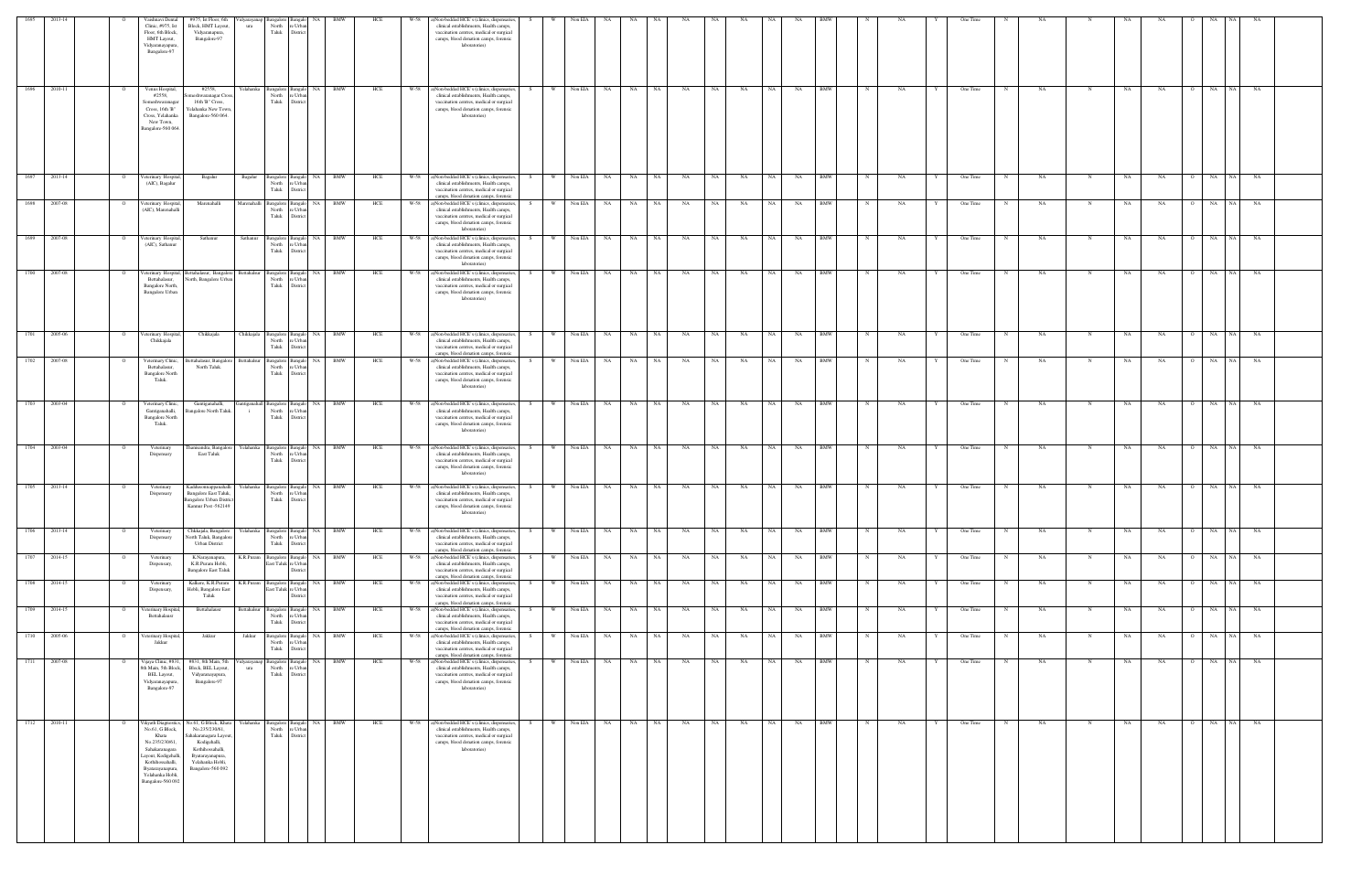| 1713         | 2013-14 |                | /inayaka Diagonst<br>centre                                                                                                                                         | No.1/5, 1st floor, IAF<br>r′elahanka<br>post, Bagalur Road,<br>Dwarakanagar,<br>Yelahanka, Bangalore<br>63                                         | North<br>Taluk                     | e Urbar<br>District                                    | <b>BMW</b> | HCE | W-58 | a)Non-bedded HCE's (clinics, dispensaries,<br>clinical establishments, Health camps,<br>vaccination centres, medical or surgical<br>camps, blood donation camps, forensic<br>laboratories)                         |               | Non EIA |           | NA.             |    |    |      |           |           |    |            |              |    |   | One Time |             |           |             |    |           |              |                 |                 |  |
|--------------|---------|----------------|---------------------------------------------------------------------------------------------------------------------------------------------------------------------|----------------------------------------------------------------------------------------------------------------------------------------------------|------------------------------------|--------------------------------------------------------|------------|-----|------|--------------------------------------------------------------------------------------------------------------------------------------------------------------------------------------------------------------------|---------------|---------|-----------|-----------------|----|----|------|-----------|-----------|----|------------|--------------|----|---|----------|-------------|-----------|-------------|----|-----------|--------------|-----------------|-----------------|--|
| 1714 2013-14 |         | - 0            | Vishal Dental Care<br>#49/4, Ist Floor,<br>Veeranna Layout,<br>Kempegowda Main<br>Road, H.A.F.Post,<br>Dasarahalli,<br>Bangalore-24.                                | Vishal Dental Care,<br>Yelahanka<br>#49/4, Ist Floor,<br>Veeranna Layout,<br>Kempegowda Main<br>Road, H.A.F.Post,<br>Dasarahalli, Bangalore<br>24. | North<br>Taluk                     | <b>NA</b><br>Bangalore Bangalo<br>e Urba<br>District   | <b>BMW</b> | HCE | W-58 | a)Non-bedded HCE's (clinics, dispensaries,<br>clinical establishments, Health camps,<br>vaccination centres, medical or surgical<br>camps, blood donation camps, forensic<br>laboratories)                         | <b>W</b>      | Non EIA | NA        | NA 1<br>NA      | NA |    | NA 1 | <b>NA</b> | NA 1      | NA | <b>BMW</b> | $\mathbb{N}$ | NA |   | One Time | N           | <b>NA</b> | $\mathbf N$ | NA | <b>NA</b> |              | O NA NA         | <b>NA</b>       |  |
| 1715 2014-15 |         |                | <b>Wellness Solution</b><br>Vo.72, Ground Floor.<br>2nd Main Road,<br>Nanjappa Layout,<br>Vidyaranyapura,<br>Bangalore-97.                                          | Wellness Solutions,<br>No.72, Ground Floor,<br>ura<br>2nd Main Road,<br>Nanjappa Layout,<br>Vidyaranyapura,<br>Bangalore-97.                       | North<br>Taluk                     | idyarayanap Bangalore Bangalo NA<br>e Urba<br>District | <b>BMW</b> | HCE | W-58 | a)Non-bedded HCE's (clinics, dispensaries,<br>clinical establishments, Health camps,<br>vaccination centres, medical or surgical<br>camps, blood donation camps, forensic<br>laboratories)                         | W.            | Non EIA | NA        | NA<br>NA 1      | NA |    | NA 1 | <b>NA</b> | NA 1      | NA | <b>BMW</b> | $\mathbf N$  | NA |   | One Time | N           | NA        | N           | NA | <b>NA</b> |              | O NA NA         | NA              |  |
| 1716 2011-12 |         |                | Clinic                                                                                                                                                              | White Square Dental # 69, Guddadahalli Mair<br>R.T.nagar<br>Road, Hebbal,<br>R.T.Nagar Post,<br>Bangalore-24                                       | Bangalore<br>North<br>Taluk        | NA<br>Bangalo<br>e Urba<br>District                    | <b>BMW</b> | HCE | W-58 | a)Non-bedded HCE's (clinics, dispensaries,<br>clinical establishments, Health camps,<br>vaccination centres, medical or surgical<br>camps, blood donation camps, forensic<br>laboratories)                         | W             | Non EIA | NA        | NA<br><b>NA</b> | NA | NA |      | NA        | NA .      | NA | <b>BMW</b> |              | NA |   | One Time |             | NA        | N           | NA | NA        | O NA         |                 | <b>NA</b><br>NA |  |
| 1717         | 2014-15 |                | Vomens Specilaity<br>Poly Clinic &<br>Diagnostic Centre,<br>No.1, SMS Arcade,<br>Amar Regency<br>Layout, 2nd Cross<br>Horamavu Main<br>Road, Horamavu,<br>Bangalore | No.1, SMS Arcade,<br>Horamavu<br>Amar Regency Layout<br>2nd Cross, Horamavu<br>Main Road, Horamav<br>Bangalore                                     | Bangalore<br>North<br>Taluk        | <b>NA</b><br>3angalo<br>: Urb<br>Distri                | <b>BMW</b> | HCE | W-58 | a)Non-bedded HCE's (clinics, dispensaries,<br>clinical establishments, Health camps,<br>vaccination centres, medical or surgical<br>camps, blood donation camps, forensic<br>laboratories)                         | W             | Non EIA | NA        | NA<br>NA        | NA | NA |      | NA        | NA        | NA | <b>BMW</b> |              | NA |   | One Time |             | NA        | N           | NA | NA        |              | NA              | NA<br>NA        |  |
| 1718         | 2013-14 |                | Yogya Dental Clinic                                                                                                                                                 | No.681,13th B Main<br>load, 2nd stage Mother<br>Dairy cross, Yelahanka<br>Newtown Bangalore-<br>560064                                             | 3angalon<br>North<br>Taluk         | NA<br>: Urb<br>Distric                                 | BMW        | HCE | W-58 | a)Non-bedded HCE's (clinics, dispensaries,<br>clinical establishments, Health camps,<br>vaccination centres, medical or surgical<br>camps, blood donation camps, forensic<br>laboratories)                         |               | Non EIA |           | NA<br>NA        | NA | NA |      | NA        | NA        | NA | BMW        |              |    |   | One Time |             | NA        |             | NA | NA        |              | NA<br><b>NA</b> |                 |  |
| 1719 2013-14 |         |                | Model Clinic                                                                                                                                                        | 10p No. 04, R.K.Hego<br>relahanka<br>Nagar Dr.Ramnath<br>Nagar Bangalore-77                                                                        | Bangalore<br>North<br>Taluk        | NA<br>3angalo<br>: Urba<br>District                    | BMW        | HCE | W-58 | a)Non-bedded HCE's (clinics, dispensaries,<br>clinical establishments, Health camps,<br>vaccination centres, medical or surgical<br>camps, blood donation camps, forensic<br>laboratories)                         | - W           | Non EIA | NA        | <b>NA</b><br>NA | NA | NA |      | NA        | NA .      | NA | <b>BMW</b> |              | NA |   | One Time |             | NA        |             | NA | NA        |              | NA              | NA<br>NA        |  |
| 1720         | 2014-15 |                | Aspire Homoeo<br>Clinic                                                                                                                                             | Shop No.3 Shree<br>Yelahanka<br>Lakshmi Channakeshav<br>Vilaya, 1 & 2, 6th cross<br>8th main sapthagiri<br>ayout Vidyaranyapura<br>Bangalore       | <b>Bangalore</b><br>North<br>Taluk | Bangalo NA<br>e Urba<br>District                       | <b>BMW</b> | HCE | W-58 | a)Non-bedded HCE's (clinics, dispensaries,<br>clinical establishments, Health camps,<br>vaccination centres, medical or surgical<br>camps, blood donation camps, forensic<br>laboratories)                         | W<br>S.       | Non EIA | <b>NA</b> | NA 1<br>NA 1    | NA |    | NA 1 | NA        | NA 1      | NA | BMW        | $\mathbb N$  | NA |   | One Time | N           | NA        |             | NA | NA        | O NA         |                 | <b>NA</b><br>NA |  |
| 1721         | 2014-15 |                | Apple Hospital                                                                                                                                                      | No.17/B,18,19,20,<br>Yelahanka<br>Yelahanka<br>Doddaballapura Main<br>Road, C Section,<br>elahanka Bangalore-64                                    | sangalore<br>North<br>Taluk        | Bangalo NA<br>e Urban<br>District                      | <b>BMW</b> | HCE | W-58 | a)Non-bedded HCE's (clinics, dispensaries,<br>clinical establishments, Health camps,<br>vaccination centres, medical or surgical<br>camps, blood donation camps, forensic<br>laboratories)                         | W             | Non EIA | NA        | NA<br>NA        | NA | NA |      | NA        | <b>NA</b> | NA | BMW        |              | NA |   | One Time |             | NA        |             | NA | NA        |              | NA<br><b>NA</b> | <b>NA</b>       |  |
| 1722         | 2014-15 |                | Kids Clinic India Pv<br>ltd                                                                                                                                         | 1st Floor, New Site<br>Yelahanka<br>No.45 & 45 G - Block<br>60 feet road Sahakar<br>nagar Bangalore-92                                             | North<br>Taluk                     | Bangalore Bangalo NA<br>e Urbar<br>District            | <b>BMW</b> | HCE | W-58 | a)Non-bedded HCE's (clinics, dispensaries,<br>clinical establishments, Health camps,<br>vaccination centres, medical or surgical<br>camps, blood donation camps, forensic<br>laboratories)                         | W<br>S.       | Non EIA | NA        | NA<br>NA 1      | NA | NA |      | NA        | NA 1      | NA | <b>BMW</b> | N            | NA |   | One Time | N           | NA        | N           | NA | NA        | $\mathbf{o}$ | NA<br>NA        | NA              |  |
| 1723         | 2014-15 |                | Lakshmi poly Clini                                                                                                                                                  | Sadahalli Gate, B B<br>relahanka<br>Road Bangalore-56215                                                                                           | North<br>Taluk                     | NA<br>Bangalore Bangalo<br>e Urban<br>District         | <b>BMW</b> | HCE | W-58 | a)Non-bedded HCE's (clinics, dispensaries,<br>clinical establishments, Health camps,<br>vaccination centres, medical or surgical<br>camps, blood donation camps, forensic                                          | <b>W</b>      | Non EIA | NA        | <b>NA</b><br>NA | NA | NA |      | NA        | NA        | NA | <b>BMW</b> | $_{\rm N}$   | NA |   | One Time |             | NA        | N           | NA | NA        | O NA         |                 | NA<br>NA        |  |
| 1724         | 2014-15 | $\circ$        | Sri Thirumala Poly<br>Clinic                                                                                                                                        | Lakshmi Complex Bus<br>Yelahanka<br>Stop Singanayakanahalli<br>Bangalore North -64                                                                 | Bangalore<br>North<br>Taluk        | NA .<br>Bangalo<br>e Urban<br>District                 | BMW        | HCE | W-58 | a)Non-bedded HCE's (clinics, dispensaries,<br>clinical establishments, Health camps,<br>vaccination centres, medical or surgical<br>camps, blood donation camps, forensic<br>laboratories)                         | S<br><b>W</b> | Non EIA | <b>NA</b> | NA 1<br>NA 1    | NA |    | NA 1 | <b>NA</b> | NA 1      | NA | <b>BMW</b> | $\mathbb N$  | NA | Y | One Time | $\mathbf N$ | NA        | $\mathbf N$ | NA | NA        | O NA         |                 | NA<br>NA        |  |
| 1725 2014-15 |         | $\overline{O}$ | Prasad Poly Clinic                                                                                                                                                  | No.1, Bellahalli main<br>Yelahanka  <br>road, kogilu layout<br>Yelahanka hobli,<br>Bangalore-560064                                                | North<br>Taluk                     | Bangalore Bangalo NA<br>e Urbar<br>District            | BMW        | HCE | W-58 | a)Non-bedded HCE's (clinics, dispensaries,<br>clinical establishments, Health camps,<br>vaccination centres, medical or surgical<br>camps, blood donation camps, forensic<br>laboratories)                         | W             | Non EIA | <b>NA</b> | NA .<br>NA      | NA |    | NA 1 | NA        | NA 1      | NA | <b>BMW</b> | N            | NA |   | One Time | N           | NA        | $\mathbf N$ | NA | NA        |              | $O$ NA NA       | NA              |  |
| 1726         | 2014-15 |                | Diathy Diabetic and<br>Hormone Super<br>speciality Clinic                                                                                                           | 4IG 21,25,16th B Cros<br>Yelahanka<br>Near Diary Circle<br>Yelahanka Bangalore                                                                     | Bangalore<br>North<br>Taluk        | Bangalo NA<br>: Urba<br>District                       | BMW        | HCE | W-58 | (clinics, dispensaries,<br>clinical establishments, Health camps,<br>vaccination centres, medical or surgical<br>camps, blood donation camps, forensic<br>laboratories)                                            | S.            | Non EIA | NA        | NA<br>NA        | NA | NA |      | NA        | NA        | NA | BMW        |              | NA |   | One Time |             | NA        | N           | NA | NA        |              | NA              | NA<br>NA        |  |
| 1727         | 2014-15 |                | H.V.M Nursing<br>Home                                                                                                                                               | No.67, Chokkanahall<br>relahanka<br>Village R.K. Hegde<br>Vagar Main Road, Near<br>Diana College<br>Yelahanka Hobli,<br>Bangalore-64               | Bangalore<br>North<br>Taluk        | NA<br>Bangalo<br>e Urban<br>District                   | <b>BMW</b> | HCE | W-58 | (clinics, dispensaries, i)Non-bedded HCE's (clinics, dispensaries,<br>clinical establishments, Health camps,<br>vaccination centres, medical or surgical<br>camps, blood donation camps, forensic<br>laboratories) | - W           | Non EIA | NA        | NA<br>NA        | NA | NA |      | NA        | NA        | NA | <b>BMW</b> |              | NA |   | One Time |             | NA        | - N         | NA | NA        |              | NA              | NA<br>NA        |  |
| 1728         | 2014-15 |                | šri venkata Sai Clinic                                                                                                                                              | No. 23/36,<br>relahanka<br>irumenahalli Jakku<br>Post, yelahanka,<br>Bangalore-560064                                                              | Bangalore<br>North<br>Taluk        | Bangalo NA<br>: Urba<br>District                       | BMW        | HCE | W-58 | a)Non-bedded HCE's (clinics, dispensaries,<br>clinical establishments, Health camps,<br>vaccination centres, medical or surgical<br>camps, blood donation camps, forensic<br>laboratories)                         | - S<br>- W    | Non EIA | NA        | NA<br>NA        | NA | NA |      | NA        | NA        | NA | BMW        |              | NA |   | One Time |             | NA        | N           | NA | NA        |              | NA<br><b>NA</b> | NA              |  |
| 1729         | 2014-15 |                | Sri Maruthi Clinic                                                                                                                                                  | Sonnappanahalli<br>relahanka<br><b>Bettahalasur</b> Post<br>Bangalore                                                                              | North<br>Taluk                     | NA<br>Bangalore Bangalo<br>re Urban<br>District        | BMW        | HCE | W-58 | a)Non-bedded HCE's (clinics, dispensaries,<br>clinical establishments, Health camps,<br>vaccination centres, medical or surgical<br>camps, blood donation camps, forensic                                          | W             | Non EIA | NA        | NA<br>NA        | NA | NA |      | NA        | NA        | NA | <b>BMW</b> |              | NA |   | One Time | N           | NA        | N           | NA | NA        | $\circ$      | NA              | <b>NA</b><br>NA |  |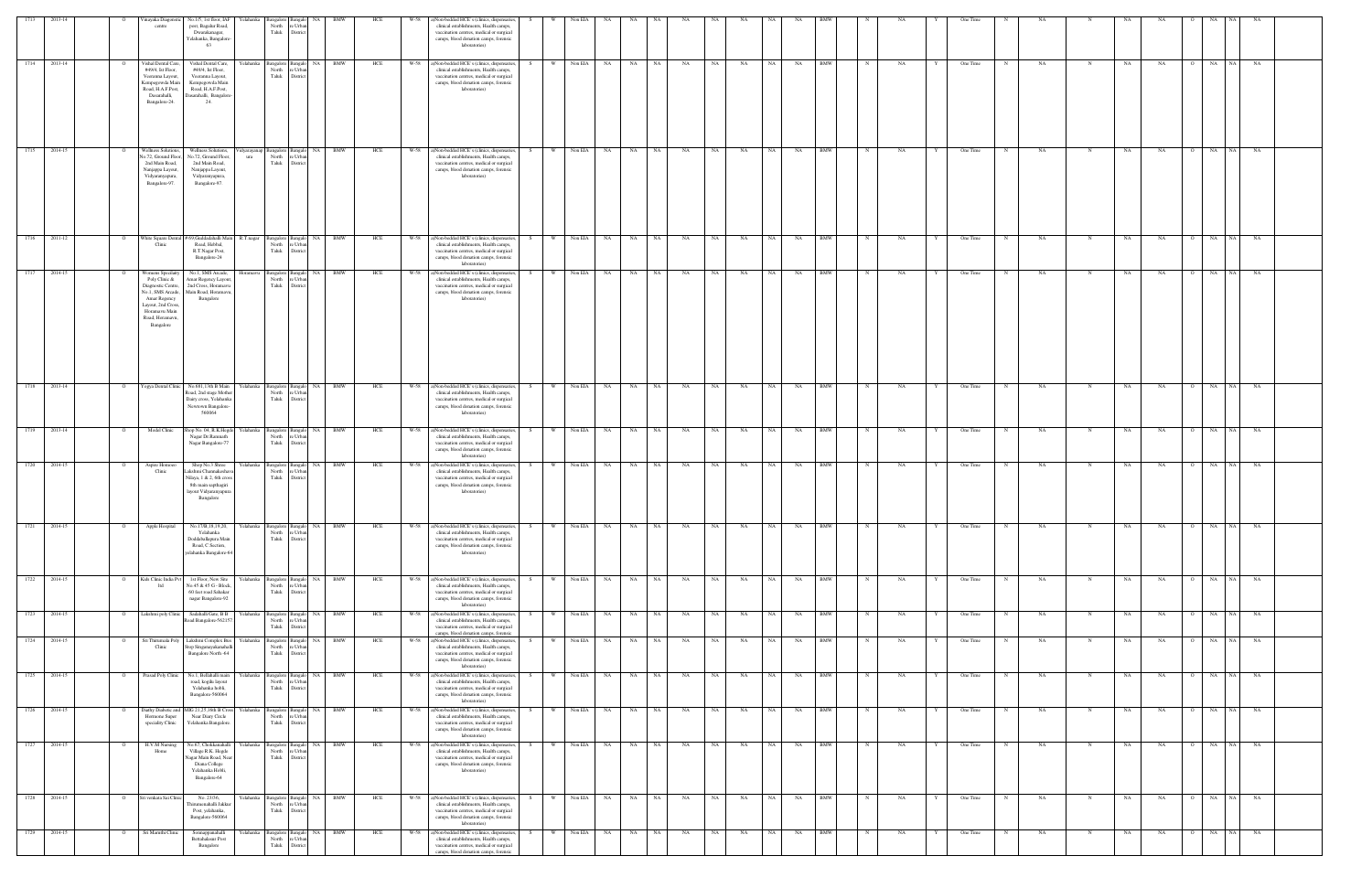| 1730         | 2014-15            |                            | ingalore Diagnosti                                                                      | No.1, cross, Vidyasagar, Yelahanka                                                                                                             |                        | ngalore                                         |                                         | BMW                      | HCE        | W-58         | a)Non-bedded HCE's (clinics, dispensaries,                                                                                                                                                                              |            | Non EIA            |           |                 |          |           |          |           |              |           |                   |             |          |   | One Time             |            |           |            |           |          |          |                             |           |  |
|--------------|--------------------|----------------------------|-----------------------------------------------------------------------------------------|------------------------------------------------------------------------------------------------------------------------------------------------|------------------------|-------------------------------------------------|-----------------------------------------|--------------------------|------------|--------------|-------------------------------------------------------------------------------------------------------------------------------------------------------------------------------------------------------------------------|------------|--------------------|-----------|-----------------|----------|-----------|----------|-----------|--------------|-----------|-------------------|-------------|----------|---|----------------------|------------|-----------|------------|-----------|----------|----------|-----------------------------|-----------|--|
|              |                    |                            | Center                                                                                  | Thanisandra Main road,<br>(Sarepalya) SRK Post,<br>Bangalore-560077                                                                            |                        | North<br>Taluk                                  | 'e Urb<br>Distric                       |                          |            |              | clinical establishments, Health camps,<br>vaccination centres, medical or surgical<br>camps, blood donation camps, forensic<br>laboratories)                                                                            |            |                    |           |                 |          |           |          |           |              |           |                   |             |          |   |                      |            |           |            |           |          |          |                             |           |  |
| 1731         | 2014-15            | $\overline{O}$             | <b>BMOM Fertility and</b>                                                               | No.511, 2nd Floor,<br>esearch centre LLP  Cherie Plaza, F Block,<br>Sahakarnagar, Bangalore<br>560092                                          | Yelahanka              | North<br>Taluk                                  | 'e Urba<br>Distric                      | Bangalore Bangalo NA BMW | HCE        |              | W-58 a)Non-bedded HCE's (clinics, dispensaries,<br>clinical establishments, Health camps,<br>vaccination centres, medical or surgical<br>camps, blood donation camps, forensic<br>laboratories)                         | S –        | W Non EIA          | NA 1      | NA NA           |          | <b>NA</b> | NA 1     | NA        | NA 1         | NA        | <b>BMW</b>        | N           | NA       | Y | One Time             | N          | NA        | $_{\rm N}$ | <b>NA</b> | NA       |          | O NA NA NA                  |           |  |
| 1732         | 2014-15            | $\overline{O}$             | Life Health Care<br>Clinic                                                              | No 6 & 7, Thanisandra Yelahanka<br>Main road, Dr S R K<br>Nagar Post, Near<br>Maruthi Saw Milll,<br>Bangalore-560077                           |                        | Bangalore Bangalo<br>North<br>Taluk             | e Urba<br>Distric                       | NA BMW                   | HCE        |              | W-58 a)Non-bedded HCE's (clinics, dispensaries<br>clinical establishments, Health camps,<br>vaccination centres, medical or surgical<br>camps, blood donation camps, forensic<br>laboratories)                          |            | W Non EIA          | <b>NA</b> | NA NA           |          | <b>NA</b> | NA 1     | NA        | NA 1         | NA        | <b>BMW</b>        | N           | NA       |   | One Time             | N          | NA.       | N          | NA        | NA.      | $\Omega$ | NA<br>NA 1                  | <b>NA</b> |  |
| 1733         | 2014-15            | $\overline{O}$             | Life Care Clinic &<br>Research Centre                                                   | No. 2748/2152, MLN Yelahanka<br>Enclave, 16th e Cross<br>Road, 8th Main D Block<br>Next to Corporation<br>Bank, Sahakar Nagar<br>Bangalore-92  |                        | Bangalore Bangalo<br>North<br>Taluk             | e Urba<br>District                      | NA BMW                   | HCE        |              | W-58 a)Non-bedded HCE's (clinics, dispensaries,<br>clinical establishments, Health camps,<br>vaccination centres, medical or surgical<br>camps, blood donation camps, forensic<br>laboratories)                         | S.         | W Non EIA          | NA 1      | NA N            | NA 1     | <b>NA</b> | NA N     | <b>NA</b> | NA 1         | <b>NA</b> | <b>BMW</b>        | N           | NA       |   | One Time             | N          | NA        | N          | NA        | NA.      | $\Omega$ | NA NA NA                    |           |  |
| 1734         | 2014-15            |                            | ational Institute of<br>veterinary<br>Epidomology &<br>liseases information<br>(nivedi) | Ramagondanahalli,<br>Yelahanka, Bangalor<br>560024                                                                                             | Yelahanka              | Bangalore<br>North<br>Taluk                     | Bangal<br>e Urb<br>Distric              | NA BMW                   | HCE        | W-58         | a)Non-bedded HCE's (clinics, dispensaries,<br>clinical establishments, Health camps,<br>vaccination centres, medical or surgical<br>camps, blood donation camps, forensic<br>laboratories)                              | W          | Non EIA            | <b>NA</b> | NA              | NA       | NA        | NA       | NA        | NA 1         | NA        | BMW               |             | NA       |   | One Time             |            | NA        |            | NA        | NA       |          | NA<br>NA 1                  | NA        |  |
| 1735         | 2014-15            | $\overline{O}$             | Dedeepya Diagnostic<br>centre                                                           | Kogilu Layout (Ettige<br>factory<br>Kannur, Yelahanka Mai<br>Road, Bangalore-560064                                                            | Yelahanka              | Bangalore Bangalo<br>North<br>Taluk             | e Urbi<br>Distric                       | NA BMW                   | HCE        | W-58         | a)Non-bedded HCE's (clinics, dispensaries,<br>clinical establishments, Health camps,<br>vaccination centres, medical or surgical<br>camps, blood donation camps, forensic<br>laboratories)                              | W ·<br>S.  | Non EIA            | NA 1      | NA 1            | NA 1     | NA        | NA       | NA        | NA 1         | NA        | <b>BMW</b>        | N           | NA       |   | One Time             | N          | <b>NA</b> | N          | NA        | NA       | $\circ$  | NA<br>NA 1                  | NA        |  |
| 1736         | 2014-15            | 0                          | Profile<br>Multispeciality<br>Hospital                                                  | No.248/249/289/101.<br>B.B.Road,<br>Byatarayanapura<br>Bangalore-560092                                                                        | Yelahanka              | angalore<br>North<br>Taluk                      | <b>NA</b><br>: Urb<br>Distric           | BMW                      | HCE        | W-58         | a)Non-bedded HCE's (clinics, dispensaries<br>clinical establishments, Health camps,<br>vaccination centres, medical or surgical<br>camps, blood donation camps, forensic<br>laboratories)                               |            | Non EIA            | NA        | NA              | NA       | NA        | NA       | NA        | NA           | NA        | <b>BMW</b>        |             | NA       |   | One Time             |            | NA        | -N         | NA.       | NA       |          | NA<br><b>NA</b>             | NA        |  |
| 1737         | 2014-15            |                            | fother Hood (unit<br>hea Health Care P<br>Ltd)                                          | .2266/7 & 18, Service<br>road, Sahakaranagar.<br><b>International Airport</b><br>Road, Bengaluru-<br>560092                                    | Yelahanka              | angalore<br>North<br>Taluk                      | e Urb<br>Distric                        | <b>BMW</b>               | HCE        | W-58         | a)Non-bedded HCE's (clinics, dispensaries<br>clinical establishments, Health camps,<br>vaccination centres, medical or surgical<br>camps, blood donation camps, forensic<br>laboratories)                               |            | Non EIA            | NA        | NA              | NA       | NA        | NA       | NA        | <b>NA</b>    | NA        | BMW               |             | NA       |   | One Time             |            | NA        |            | NA        | NA       |          | NA<br>NA                    | NA        |  |
| 1738         | 2014-15            |                            | Mukambika Heart<br>Care Super Specialit<br>Clinic                                       | No. 809, HIG, Maj<br>Sandeep Unnikrishna<br>Road, Yelahanka KHB,<br>B Sector, New Town,<br>Bangalore                                           | Yelahanka              | <b>Bangalore</b><br>North<br>Taluk              | NA<br>Banga<br>: Urb<br>Distri          | <b>BMW</b>               | HCE        | W-58         | a)Non-bedded HCE's (clinics, dispensaries,<br>clinical establishments, Health camps,<br>vaccination centres, medical or surgical<br>camps, blood donation camps, forensic<br>laboratories)                              |            | Non EIA            | NA        | NA              | NA       | NA        | NA       | NA        | NA           | NA        | BMW               |             | NA       |   | One Time             |            | NA        | N          | NA        | NA       |          | NA<br>NA                    | NA        |  |
| 1739         | 2014-15            | $\circ$                    | N D R Medical<br>Centre                                                                 | Opposite to SBM Bank,<br>Govt Hospital Road,<br>Yelahanka Old Town,<br>Bangalore-560064                                                        | Yelahanka              | Bangalore Bangalo<br>North<br>Taluk             | e Urbi<br>Distric                       | NA BMW                   | HCE        | W-58         | a)Non-bedded HCE's (clinics, dispensaries,<br>clinical establishments, Health camps,<br>vaccination centres, medical or surgical<br>camps, blood donation camps, forensic<br>laboratories)                              | W<br>S.    | Non EIA            | NA .      | NA              | NA       | NA        | NA       | NA        | NA 1         | NA        | <b>BMW</b>        | N           | NA       |   | One Time             | N          | <b>NA</b> | N          | NA        | NA       | $\circ$  | <b>NA</b><br>NA 1           | NA        |  |
| 1740         | 2014-15            |                            | Modern Family<br>Doctor (P) Ltd                                                         | No.2053/A, MIG 3rd<br>phase, Yelahanka New<br>Town, Bangalore-<br>560064                                                                       | Yelahanka              | angalore<br>North<br>Taluk                      | e Urb.<br>District                      | NA BMW                   | HCE        | W-58         | a)Non-bedded HCE's (clinics, dispensaries<br>clinical establishments, Health camps,<br>vaccination centres, medical or surgical<br>camps, blood donation camps, forensic<br>laboratories)                               |            | Non EIA            | NA        | NA              | NA       | NA        | NA       | NA        | NA           | NA        | <b>BMW</b>        |             | NA       |   | One Time             |            | NA        |            | NA        | NA       |          | NA<br>NA<br><b>NA</b>       | NA        |  |
| 1741<br>1742 | 2014-15<br>2014-15 |                            | The Dentists                                                                            | No.28, Coconut Grove Yelahanka<br>Behind Deva matl<br>School, Horamavu,<br>bangalore-560043.<br>Adithya Birla Fashion No.10/1, Jakkur Village, | Yelahanka              | Bangalore Bangalo<br>Taluk<br><b>Bangalore</b>  | District<br>Bangal<br>NA                | NA BMW<br>BMW            | HCE<br>HCE | W-58         | W-58 a)Non-bedded HCE's (clinics, dispensaries,<br>vaccination centres, medical or surgical<br>camps, blood donation camps, forensic<br>laboratories)<br>a)Non-bedded HCE's (clinics, dispensaries,                     | W  <br>S . | Non EIA<br>Non EIA | NA.<br>NA | NA<br><b>NA</b> | NA<br>NA | NA<br>NA  | NA<br>NA | NA<br>NA  | NA .<br>NA . | NA<br>NA  | BMW<br>BMW        |             | NA<br>NA |   | One Time<br>One Time |            | NA<br>NA  |            | NA<br>NA  | NA<br>NA | $\circ$  | NA<br>NA<br>NA 1            | NA<br>NA  |  |
| 1743         | 2014-15            | $\mathbf{o}$               | and Retail Limited<br>Sri Raghavendra                                                   | yelahanka Hobli,<br>Bangalore-560092<br>No.25, main Road,                                                                                      | Yelahanka              | North<br>Taluk<br>angalore Bangalo              | 'e Urba<br>Distric                      | NA BMW                   | HCE        |              | clinical establishments, Health camps,<br>vaccination centres, medical or surgical<br>camps, blood donation camps, forensic<br>laboratories)<br>W-58 a)Non-bedded HCE's (clinics, dispensaries                          | W I        | Non EIA            | <b>NA</b> | NA 1            | NA       | NA        | NA       | NA        | NA 1         | NA        | <b>BMW</b>        | $\mathbf N$ | NA       |   | One Time             | $_{\rm N}$ | NA        | N          | NA        | NA       |          | NA NA                       | NA        |  |
| 1744         | 2014-15            | $\overline{O}$             | Clinic<br>Sathya Sai Hospital                                                           | Kogilu Layout<br>celahanka Bangalore-64<br>Sy.No.11/1 International                                                                            | Yelahanka              | North<br>Taluk<br><b>Bangalore</b>              | e Urba<br>District<br>Bangak            | NA BMW                   | HCE        | W-58         | clinical establishments, Health camps,<br>vaccination centres, medical or surgical<br>camps, blood donation camps, forensic<br>laboratories)<br>a)Non-bedded HCE's (clinics, dispensaries,                              | W<br>S.    | Non EIA            | NA        | <b>NA</b>       | NA       | NA        | NA       | NA        | NA 1         | NA        | <b>BMW</b>        | N           | NA       |   | One Time             |            | <b>NA</b> | N          | NA        | NA       | $\circ$  | NA<br>NA 1                  | NA        |  |
|              |                    |                            |                                                                                         | Airport Road,<br>Kodigehalli Gate,<br>Chikkajala Post, Jala<br>Hobli, bengaluru                                                                |                        | North<br>Taluk                                  | e Urba<br>District                      |                          |            |              | clinical establishments, Health camps,<br>vaccination centres, medical or surgical<br>camps, blood donation camps, forensic<br>laboratories)                                                                            |            |                    |           |                 |          |           |          |           |              |           |                   |             |          |   |                      |            |           |            |           |          |          |                             |           |  |
| 1745<br>1746 | 2014-15<br>2014-15 | $\overline{O}$<br><b>O</b> | Sun Clinic<br>Urban Diagnostics                                                         | No.1215, HIG, 8th<br>Cross, yelahanka New<br>Town, Bangalore<br>No.2, Sy.No.16/3, jakkur                                                       | Yelahanka<br>Yelahanka | <b>Bangalore</b><br>North<br>Taluk<br>Bangalore | NA<br>e Urba<br>Distric<br>NA<br>Bangak | BMW<br>BMW               | HCE<br>HCE | W-58<br>W-58 | a)Non-bedded HCE's (clinics, dispensaries,<br>clinical establishments, Health camps,<br>vaccination centres, medical or surgical<br>camps, blood donation camps, forensic<br>a)Non-bedded HCE's (clinics, dispensaries, | S.<br>S.   | Non EIA<br>Non EIA | NA<br>NA  | NA<br>NA        | NA<br>NA | NA<br>NA  | NA<br>NA | NA<br>NA  | NA<br>NA     | NA<br>NA  | <b>BMW</b><br>BMW |             | NA<br>NA |   | One Time<br>One Time |            | NA<br>NA  | N<br>N     | NA<br>NA  | NA<br>NA |          | NA<br><b>NA</b><br>NA<br>NA | NA<br>NA  |  |
| 1747         | 2014-15            |                            | mperial Diagno:                                                                         | Main Road,<br>mruthahalli Bengaluru<br>560092<br>Vo.490, Ground floor,                                                                         | Yelahanka              | North<br>Taluk<br>angalore                      | e Urb<br>Distric<br>NA                  | BMW                      | HCE        | W-58         | clinical establishments, Health camps,<br>vaccination centres, medical or surgical<br>camps, blood donation camps, forensic<br>laboratories)<br>a)Non-bedded HCE's (clinics, dispensaries,                              |            | Non EIA            | NA        | NA              | NA       | NA        | NA       | NA        | NA           | NA        | BMW               |             | NA       |   | One Time             |            | NA        |            | NA        | NA       |          | NA<br>NA 1                  | NA        |  |
| 1748         | 2014-15            | $\mathbf{o}$               | Centre<br><b>Bluemantis Helath</b>                                                      | Thalacauvery nagar<br>Amruthahalli Main road,<br>Bengaluru-560092<br>No.D.351, 2nd Stage,                                                      | Yelahanka              | North<br>Taluk<br>angalore Bangalo              | 'e Urb<br>Distric                       | NA BMW                   | HCE        |              | clinical establishments, Health camps,<br>vaccination centres, medical or surgical<br>camps, blood donation camps, forensic<br>laboratories)<br>W-58 a)Non-bedded HCE's (clinics, dispensaries                          | W ·        | Non EIA            | <b>NA</b> | NA N            | NA       | NA        | NA       | NA        | NA 1         | <b>NA</b> | <b>BMW</b>        | $\mathbb N$ | NA       |   | One Time             | N          | NA        | N          | NA        | NA       |          | NA<br>NA 1                  | <b>NA</b> |  |
| 1749         | 2014-15            | $\overline{O}$             | Care LLP<br>$\overline{\textrm{S} \; \textrm{L} \; \textrm{V}}$ Diagnostic              | SFS, 407, Yelahanka<br>New Town, Bengaluru-<br>56006<br>agalur colony, Bagalur                                                                 | Yelahanka              | North<br>Taluk<br>3angalore                     | e Urba<br>District<br>NA<br>Banga       | <b>BMW</b>               | HCE        | W-58         | clinical establishments, Health camps,<br>vaccination centres, medical or surgical<br>camps, blood donation camps, forensic<br>laboratories)<br>a)Non-bedded HCE's (clinics, dispensaries,                              | S.<br>- W  | Non EIA            | NA        | <b>NA</b>       | NA       | NA        | NA       | NA        | NA 1         | NA        | BMW               |             | NA       |   | One Time             |            | <b>NA</b> | N          | NA        | NA       | $\circ$  | NA<br>NA                    | NA        |  |
| 1750         | 2014-15            |                            | center<br><b>Axiss Dental Sout</b>                                                      | Post jalahalli Bangalore<br>north - taluk 562149<br>Vo.1152, 1st main, 16 th                                                                   | Yelahank               | North<br>Taluk<br>angalore                      | 'e Urb<br>District<br>NA                | <b>BMW</b>               | HCE        | W-58         | clinical establishments, Health camps,<br>vaccination centres, medical or surgical<br>camps, blood donation camps, forensic<br>laboratories)<br>a)Non-bedded HCE's (clinics, dispensaries                               |            | Non EIA            | NA        | NA              | NA       | NA        | NA       | NA        | NA .         | NA        | BMW               |             | NA       |   | One Time             |            | NA        | N          | NA        | NA       |          | NA<br><b>NA</b>             | NA        |  |
|              |                    |                            | Pvt Ltd                                                                                 | B Cross, B Sector,<br>yelahanka New Town,<br>Bengaluru-560064.                                                                                 |                        | North<br>Taluk                                  | e Urb.<br>Distric                       |                          |            |              | clinical establishments, Health camps,<br>vaccination centres, medical or surgical<br>camps, blood donation camps, forensic<br>laboratories)                                                                            |            |                    |           |                 |          |           |          |           |              |           |                   |             |          |   |                      |            |           |            |           |          |          |                             |           |  |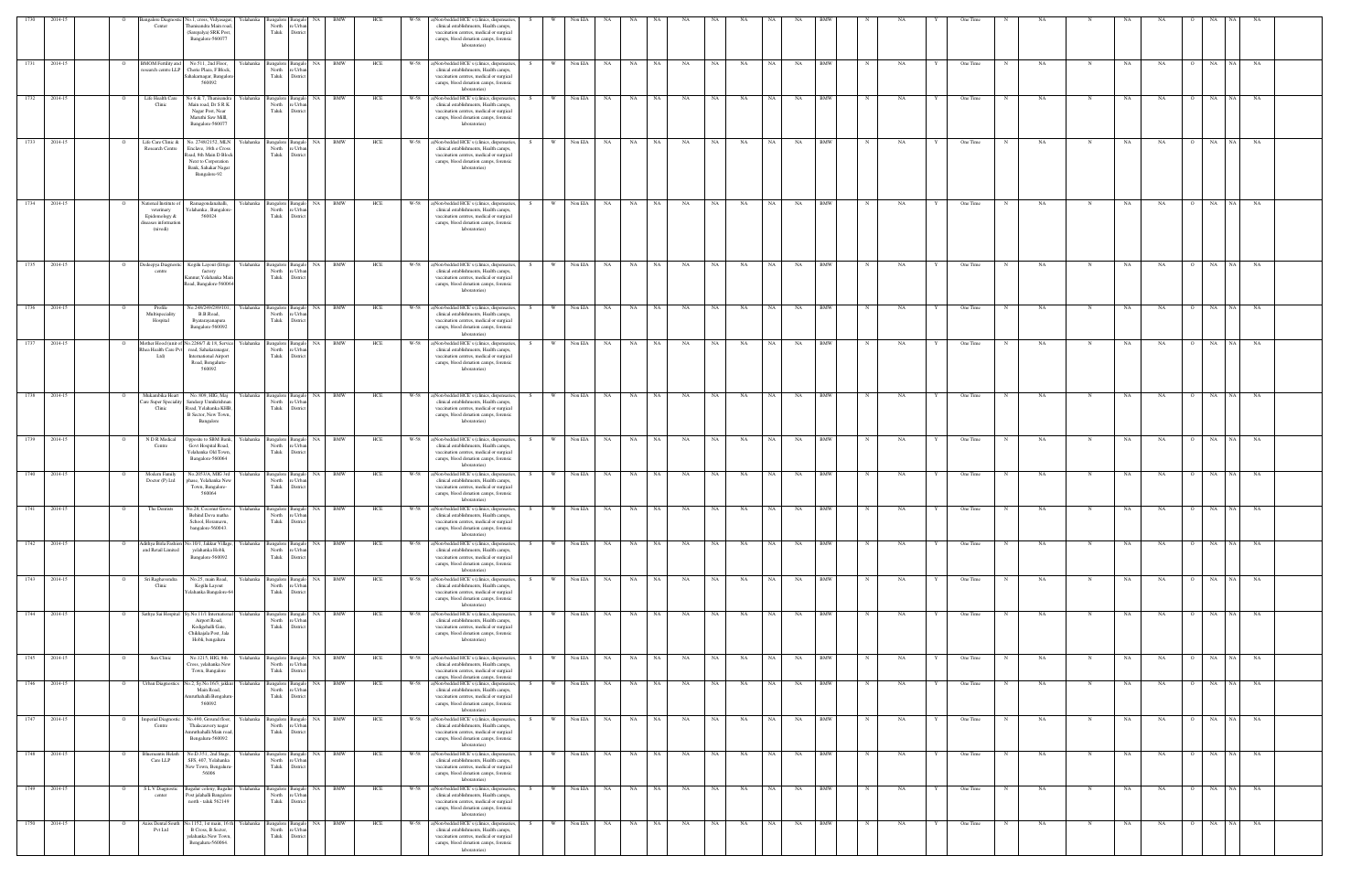|                   | 2014-15      |                | xiss Dental Sout<br>Pvt Ltd                                       | No.1129/A.<br>Ramamurthy Nagar<br>Main Road,<br>Ramamurthy nagar.<br>K.R.puram Hobli,<br>bengaluru-5600106                                                    | Yelahanka           | nealor<br>North<br>: Urba<br>Taluk<br>Distric                           |                |            | HCE<br>W-58 | )Non-bedded HCE's (clinics, dispensaries,<br>clinical establishments, Health camps,<br>vaccination centres, medical or surgical<br>camps, blood donation camps, forensic<br>laboratories)       |     |          | Non EIA |            |           |           |           |      |           |      |           |            |             |    |   | One Time |            |           |             |             |           |                |                 |           |  |
|-------------------|--------------|----------------|-------------------------------------------------------------------|---------------------------------------------------------------------------------------------------------------------------------------------------------------|---------------------|-------------------------------------------------------------------------|----------------|------------|-------------|-------------------------------------------------------------------------------------------------------------------------------------------------------------------------------------------------|-----|----------|---------|------------|-----------|-----------|-----------|------|-----------|------|-----------|------------|-------------|----|---|----------|------------|-----------|-------------|-------------|-----------|----------------|-----------------|-----------|--|
|                   | 1752 2014-15 |                | Sukhibhava<br><b>Ayurvedic Wellness</b><br>Clinic (Indus holistic | # 858, 1st Main, D<br>Block, Next To State<br>Bank Of Mysore,<br>Wellness institute) Sahakarnagar, Bangalore                                                  | Yelahanka           | Bangalore<br><b>Bangalo</b><br>North<br>e Urba<br>Taluk<br>District     | <b>NA</b>      | <b>BMW</b> | HCE         | W-58 a)Non-bedded HCE's (clinics, dispensaries,<br>clinical establishments, Health camps,<br>vaccination centres, medical or surgical<br>camps, blood donation camps, forensic<br>laboratories) |     | <b>W</b> | Non EIA | NA         | NA        | NA 1      | NA        | NA . | NA        | NA 1 | NA        | <b>BMW</b> | $_{\rm N}$  | NA |   | One Time |            | NA        |             | NA          | NA        |                | NA<br>NA 1      | NA        |  |
| 1753              | 2014-15      |                | Samiksha Heart and<br>Diabetic Care                               | No.HIG 1226, 8th B<br>Cross, Yelahanka New<br>Town, Bengaluru-<br>560064, Bengaluru<br><b>Urban District</b>                                                  | Yelahanka           | Bangalore<br>North<br>e Urba<br>Taluk<br>Distric                        | NA             | <b>BMW</b> | HCE<br>W-58 | a)Non-bedded HCE's (clinics, dispensaries,<br>clinical establishments, Health camps,<br>vaccination centres, medical or surgical<br>camps, blood donation camps, forensic<br>laboratories)      |     |          | Non EIA | NA         | NA        | NA        | NA        | NA   | NA        | NA   | NA        | <b>BMW</b> |             | NA |   | One Time |            | NA        |             | NA          | NA        |                | NA<br>NA 1      | NA        |  |
| 1754              | 2014-15      | $\overline{O}$ | Krishna Nethralaya                                                | BB Road, beside Post<br>office, yelahanka old<br>Town, Bengaluru-<br>560064                                                                                   | Yelahanka           | Bangalore<br>North<br>e Urba<br>Taluk<br>District                       | Bangalo NA     | BMW        | HCE         | W-58 a)Non-bedded HCE's (clinics, dispensaries,<br>clinical establishments, Health camps,<br>vaccination centres, medical or surgical<br>camps, blood donation camps, forensic<br>laboratories) | - S | <b>W</b> | Non EIA | NA         | NA        | NA 1      | NA        | NA 1 | NA        | NA 1 | NA        | <b>BMW</b> |             | NA |   | One Time |            | NA.       |             | NA          | NA        | $\circ$        | NA 1<br>NA      | NA        |  |
| 1755              | 2014-15      | $\overline{O}$ | Dental Den                                                        | No.74, G1, opp Shobha<br>Super Market, Hennur<br>Main Road, Bengaluru-<br>560043                                                                              | Yelahanka Bangalore | North<br>e Urba<br>Taluk<br>District                                    | NA             | <b>BMW</b> | W-58<br>HCE | a)Non-bedded HCE's (clinics, dispensaries,<br>clinical establishments, Health camps,<br>vaccination centres, medical or surgical<br>camps, blood donation camps, forensic<br>laboratories)      |     | W        | Non EIA | NA         | NA        | NA        | NA        | NA   | NA        | NA   | NA        | <b>BMW</b> |             | NA |   | One Time |            | NA        |             | $_{\rm NA}$ | NA        |                | NA<br>NA 1      | NA        |  |
| 1756              | 2014-15      |                | Labis Diagnostics<br>and Speciality Clinic                        | No.21, NTI Layout,<br>Above HDFC Bank,<br>idranyapura Bangalore-<br>97                                                                                        | Yelahanka           | Bangalore<br>North<br>: Urb<br>Taluk<br>Distric                         | NA.            | BMW        | HCE<br>W-58 | a)Non-bedded HCE's (clinics, dispensaries,<br>clinical establishments, Health camps,<br>vaccination centres, medical or surgical<br>camps, blood donation camps, forensic<br>laboratories)      |     |          | Non EIA | NA         | NA        | NA        | NA        | NA   | NA        | NA   | NA        | BMW        |             | NA |   | One Time |            | NA        |             | NA          | NA        |                | <b>NA</b><br>NA | NA        |  |
| 1757              | 2014-15      |                | Dental Arc                                                        | No.9 Shop No.G1.T.C<br>Palya Main Road,<br>M.V.Nagar,<br><b>tamamurthynagar Post</b><br>Bengaluru-560016                                                      | Yelahanka           | Bangalore<br><b>Bangal</b><br>North<br>e Urba<br>Taluk<br>District      | NA             | <b>BMW</b> | W-58<br>HCE | a)Non-bedded HCE's (clinics, dispensaries,<br>clinical establishments, Health camps,<br>vaccination centres, medical or surgical<br>camps, blood donation camps, forensic<br>laboratories)      |     | W        | Non EIA | NA         | NA        | NA        | NA        | NA   | NA        | NA   | NA        | <b>BMW</b> |             | NA |   | One Time |            | NA        |             | NA          | NA        |                | NA<br>NA 1      | NA        |  |
| 1758              | 2014-15      |                | Advanced Denta<br>Care Clinic                                     | No.13, 6th 'C' Cross, Sri<br>Krishna Plazaa, Sai ran<br>Layout, Major Sandeep<br>Unnikrishnan Road,<br>Attur, Yelahanka,<br>Bengaluru-560064                  | Yelahanka           | Bangalore<br>Bangal<br>North<br>e Urba<br>Taluk<br>Distric              | NA 1           | <b>BMW</b> | HCE<br>W-58 | a)Non-bedded HCE's (clinics, dispensaries,<br>clinical establishments, Health camps,<br>vaccination centres, medical or surgical<br>camps, blood donation camps, forensic<br>laboratories)      |     | <b>W</b> | Non EIA | NA         | NA        | <b>NA</b> | NA        | NA   | NA        | NA   | NA        | <b>BMW</b> |             | NA |   | One Time |            | NA        |             | NA          | NA        |                | NA<br>NA        | NA        |  |
| 1759              | 2014-15      | $\overline{O}$ | Cosmetic Clinic,                                                  | Dr Maheshs Skin and Santhe Circle, Opposite<br>HDFC Bank, Bellary<br>Road,<br>Yelahanka Old Town,<br>Bengaluru-560064.                                        | Yelahanka Bangalore | <b>Bangalo</b><br>North<br>e Urba<br>Taluk<br>District                  | NA 1           | <b>BMW</b> | W-58<br>HCE | a)Non-bedded HCE's (clinics, dispensaries,<br>clinical establishments, Health camps,<br>vaccination centres, medical or surgical<br>camps, blood donation camps, forensic<br>laboratories)      |     | <b>W</b> | Non EIA | NA         | NA        | NA        | <b>NA</b> | NA 1 | <b>NA</b> | NA 1 | NA        | <b>BMW</b> | $\mathbf N$ | NA |   | One Time | $_{\rm N}$ | NA        | N           | NA          | NA        | $\Omega$       | NA<br>NA        | <b>NA</b> |  |
| 1760              | 2014-15      | - 0            | Partha Dental Care<br>India Pvt Ltd,                              | 1st Floor, 2nd Phase,<br>KHB Calony,<br>Yelahanka New Town,<br>Bengaluru-560064                                                                               | Yelahanka           | Bangalore<br>angalo<br>North<br>e Urbar<br>Taluk<br>District            | NA 1           | <b>BMW</b> | HCE<br>W-58 | a)Non-bedded HCE's (clinics, dispensaries,<br>clinical establishments, Health camps,<br>vaccination centres, medical or surgical<br>camps, blood donation camps, forensic<br>laboratories)      | S   | W        |         | Non EIA NA | <b>NA</b> | NA 1      | NA        | NA 1 | NA        | NA I | <b>NA</b> | <b>BMW</b> | N           | NA |   | One Time | N          | NA.       |             | NA          | NA        | $\overline{O}$ | NA I<br>NA      | NA        |  |
| 1761              | 2014-15      |                | Vaidya Raksha<br>Ayurvedic Centre                                 | No. 2040, 1st main,<br>Yelahanka New Town<br>bengaluru-560106                                                                                                 | Yelahanka           | Bangalore<br>angal<br>North<br>e Urba<br>Taluk<br>Distric               | NA             | BMW        | HCE<br>W-58 | a)Non-bedded HCE's (clinics, dispensaries,<br>clinical establishments, Health camps,<br>vaccination centres, medical or surgical<br>amps, blood donation camps, forensic                        |     | w        | Non EIA | NA         | NA        | NA 1      | NA        | NA   | NA        | NA   | NA        | BMW        |             | NA |   | One Time |            | NA        |             | NA          | NA        |                | NA              | NA        |  |
| 1762              | 2015-16      | $\circ$        | Ltd                                                               | Dr. Lalpath Labs pvt No.10, Ground Floor, 1st<br>Main Road, B Sector,<br>117, SFSBi and B2<br>No.4th Ward Yelahanka<br>Satellite New Town<br>Bengaluru-560064 | Yelahanka           | Bangalore<br>North<br>: Urba                                            | - NA           | BMW        | HCE<br>W-58 | a)Non-bedded HCE's (clinics, dispensaries,<br>clinical establishments, Health camps,<br>accination centres, medical or surgical<br>camps, blood donation camps, forensic<br>laboratories)       | S.  | W        | Non EIA | NA         | NA        | NA        | NA        | NA   | NA        | NA   | NA        | BMW        |             | NA |   | One Time |            | NA        |             | NA          | NA        |                | NA<br><b>NA</b> | NA        |  |
| $\overline{1763}$ | 2015-16      | $\Omega$       | Axis Hospital                                                     | No.01, Govindraju<br>Building, Near water<br>tank, Jakkur Main Road,<br>Amruthahalli, Bengaluru<br>560092                                                     | Yelahanka Bangalore | North<br>e Urbar<br>Taluk<br>District                                   | angalo NA      | <b>BMW</b> | W-58<br>HCE | a)Non-bedded HCE's (clinics, dispensaries,<br>clinical establishments, Health camps,<br>vaccination centres, medical or surgical<br>camps, blood donation camps, forensic<br>laboratories)      |     | - W      | Non EIA | NA.        | NA        | NA 1      | NA        | NA 1 | NA        | NA 1 | NA        | <b>BMW</b> |             | NA |   | One Time |            | NA        | N           | NA          | NA.       |                | NA<br>NA 1      | NA        |  |
|                   | 1764 2015-16 | $\Omega$       | Y2K Imaging and<br>Diagmostics LLp                                | No.150/3, JNRT<br>Complex B.B Road,<br>Yelahanka Bengaluru                                                                                                    | Yelahanka Bangalore | North<br>e Urban<br>Taluk<br>District                                   | Bangalo NA BMW |            | HCE         | W-58 a)Non-bedded HCE's (clinics, dispensaries,<br>clinical establishments, Health camps,<br>vaccination centres, medical or surgical<br>camps, blood donation camps, forensic<br>laboratories) | S.  | <b>W</b> |         | Non EIA NA | NA 1      | NA        | NA        |      | NA NA     | NA 1 | NA 1      | <b>BMW</b> | N           | NA | Y | One Time | N          | NA        | $_{\rm N}$  | NA          | NA        |                | O NA NA NA      |           |  |
|                   | 1765 2015-16 | $\overline{O}$ | Radhika Clinic                                                    | No.1279, 10th Cross.<br>3rd Main, 1st Block,<br>Adjacent to MES School<br>and College Road, BEL<br>Layout, Vidyaranyapura<br>Bengaluru-560097                 |                     | Yelahanka Bangalore Bangalo NA<br>North<br>e Urbar<br>Taluk<br>District |                | <b>BMW</b> | HCE         | W-58 a)Non-bedded HCE's (clinics, dispensaries,<br>clinical establishments, Health camps,<br>vaccination centres, medical or surgical<br>camps, blood donation camps, forensic<br>laboratories) |     | W W      | Non EIA | NA 1       | NA 1      | NA 1      | NA        |      | NA NA     | NA N | NA BMW    |            | $\mathbb N$ | NA | Y | One Time | N          | <b>NA</b> | $\mathbf N$ | <b>NA</b>   | <b>NA</b> |                | 0 NA NA NA      |           |  |
|                   | 1766 2015-16 | $\circ$        | Ishwar Health Care<br>Center                                      | # 4, Karagadama<br>Complex, Hennur,<br>Bagalur Main Road,<br>Kannur, Bangalore.                                                                               | Yelahanka Bangalore | North<br>: Urba<br>Taluk<br>Distric                                     | Bangalo NA     | <b>BMW</b> | HCE<br>W-58 | a)Non-bedded HCE's (clinics, dispensaries,<br>clinical establishments, Health camps,<br>vaccination centres, medical or surgical<br>camps, blood donation camps, forensic<br>laboratories)      | S.  | W        | Non EIA | NA 1       | NA        | NA .      | NA        | NA 1 | NA        | NA N | NA        | <b>BMW</b> |             | NA |   | One Time | N          | NA        | N           | NA          | NA        | $\overline{O}$ | NA              | NA NA     |  |
| 1767              | 2015-16      |                | Shivashakthi<br>Diagnostic Lab                                    | Shop.No.05,<br>Grampanchayath<br>Building, Yelahanka<br>Main Road, Kannur,<br>Bengaluru-562149.                                                               | Yelahanka Bangalore | North<br>e Urbar<br>Taluk<br>District                                   | Bangalo NA     | BMW        | HCE<br>W-58 | a)Non-bedded HCE's (clinics, dispensaries,<br>clinical establishments, Health camps,<br>vaccination centres, medical or surgical<br>camps, blood donation camps, forensic<br>laboratories)      |     |          | Non EIA | NA         | NA        | NA        | NA        | NA – | NA        | NA   | NA        | <b>BMW</b> |             | NA |   | One Time |            | NA        | N           | NA          | NA        |                | NA<br>NA 1      | NA        |  |
|                   | 1768 2015-16 | $\overline{O}$ | Medall Clumax Care<br>Centre                                      | No.685, 1st floor, 1st<br>nain 3rd A Cross, Sector<br>A, Yelahanka New<br>Town, Bengaluru-<br>560065                                                          | Yelahanka Bangalore | North<br>e Urbar<br>Taluk<br>District                                   | Bangalo NA BMW |            | HCE         | W-58 a)Non-bedded HCE's (clinics, dispensaries,<br>clinical establishments, Health camps,<br>vaccination centres, medical or surgical<br>camps, blood donation camps, forensic<br>laboratories) | S.  | W -      |         | Non EIA NA | NA 1      | NA        | NA        | NA   | NA        | NA 1 | NA 1      | <b>BMW</b> | N           | NA | Y | One Time | N          | NA        | $_{\rm N}$  | NA          | NA        | $\circ$        | NA NA NA        |           |  |
| 1769              | 2015-16      | $\Omega$       | Vijaya Health Car<br>Center                                       | No.2A,<br>Venkataswamappa<br>Layout, Near Nanjappa<br>Circle, Vidyaranyapura,<br>Bengarulu -560097                                                            | Yelahanka Bangalore | North<br>e Urba<br>Taluk<br>District                                    | NA.            | BMW        | HCE<br>W-58 | a)Non-bedded HCE's (clinics, dispensaries,<br>clinical establishments, Health camps,<br>vaccination centres, medical or surgical<br>camps, blood donation camps, forensic<br>laboratories)      |     |          | Non EIA | NA         | NA        | NA 1      | NA        | NA – | NA        | NA   | NA        | <b>BMW</b> |             | NA |   | One Time |            | NA        | N           | NA          | NA        |                | NA<br>NA I      | NA        |  |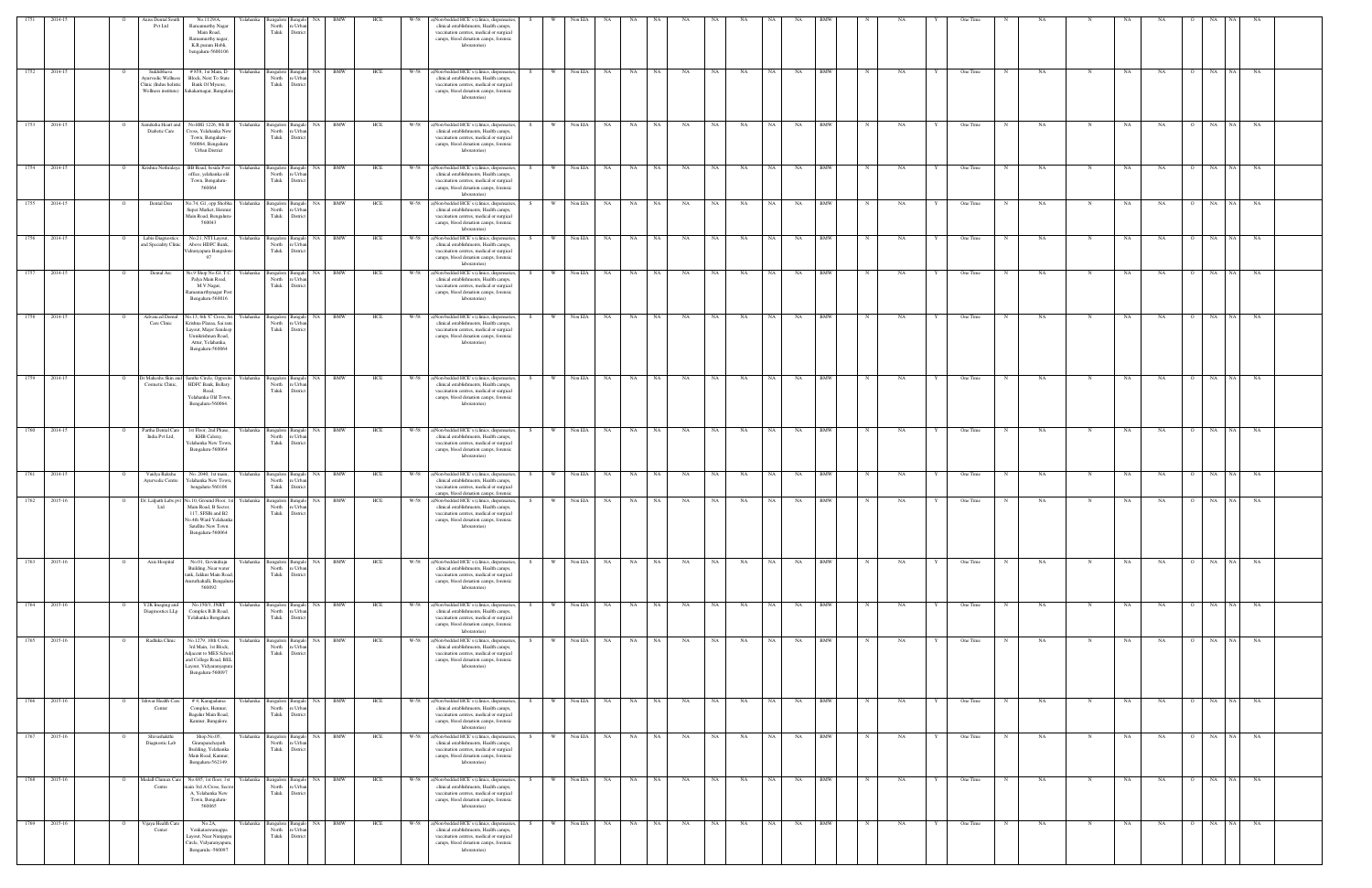|                                    |  |         | Sri Sai Clinical<br>Laboratory                 | No.50, 1st phase, 1s<br>relahanka<br>Cross, Sai Layout,<br>Ambabhavani Temple<br>Road, Vidyaranyapura<br>Post, Bangalore-560097                           | angalore<br>North<br>Taluk  | re Urbar<br>District                                        |                    | HCI        |                | Non-bedded HCE's (clinics, dispensaries,<br>clinical establishments, Health camps,<br>vaccination centres, medical or surgical<br>camps, blood donation camps, forensic<br>laboratories)                                                  |       |                | √on EL4            |          |           |          |           |           |           |                 |           |                          |             |           |   | One Time             |              |           |             |           |           |                |                          |           |  |
|------------------------------------|--|---------|------------------------------------------------|-----------------------------------------------------------------------------------------------------------------------------------------------------------|-----------------------------|-------------------------------------------------------------|--------------------|------------|----------------|-------------------------------------------------------------------------------------------------------------------------------------------------------------------------------------------------------------------------------------------|-------|----------------|--------------------|----------|-----------|----------|-----------|-----------|-----------|-----------------|-----------|--------------------------|-------------|-----------|---|----------------------|--------------|-----------|-------------|-----------|-----------|----------------|--------------------------|-----------|--|
| 1771<br>2015-16                    |  |         | Lakshmi Eye<br>Hospital                        | o. 290, 16th A Main,<br><b>relahanka</b><br>Sector, Opp kanthi<br>Sweets, near<br>Chikkabommsadra<br>Circle, Yelahanka Nev<br>Town, Bengaluru-<br>560064. | North<br>Taluk              | Bangalore Bangalo<br>re Urbar<br>District                   | NA 1<br><b>BMW</b> | HCE        | W-58           | a)Non-bedded HCE's (clinics, dispensaries,<br>clinical establishments, Health camps,<br>vaccination centres, medical or surgical<br>camps, blood donation camps, forensic<br>laboratories)                                                |       | <b>W</b>       | Non EIA            | NA       | NA        | NA       | NA        | NA        | NA        | NA              | NA        | <b>BMW</b>               |             | NA        |   | One Time             |              | NA        |             | NA        | NA        |                | NA<br>NA 1               | NA        |  |
| 1772 2015-16                       |  |         | Care Health                                    | No. 134, Sree<br>r'elahanka<br>Chowdeshwari<br>Complex, Dasarahalli<br>Main Road,<br>Bhuvaneshwarinagar.<br>Kempapura Bengaluru                           | ıngalore<br>North<br>Taluk  | NA<br>3anga<br>e Urba<br>District                           | <b>BMW</b>         | HCE        | W-58           | a)Non-bedded HCE's (clinics, dispensaries,<br>clinical establishments, Health camps,<br>vaccination centres, medical or surgical<br>camps, blood donation camps, forensic<br>laboratories)                                                |       | W              | Non EIA NA         |          | NA 1      | NA       | NA        | NA        | NA        | NA I            | NA        | <b>BMW</b>               |             | <b>NA</b> |   | One Time             |              | NA        |             | <b>NA</b> | NA        |                | NA<br>NA 1               | NA        |  |
| 2015-16<br>1773                    |  |         | Gagana Diagnos<br>Laboratory                   | No.408, 18th Main<br>relahanka<br>Road, 2nd Cross,<br>Agarahara Layout,<br>elahanka, Bengaluru<br>560064                                                  | Bangalore<br>North<br>Taluk | NA<br>3angal<br>e Urba<br>District                          | <b>BMW</b>         | HCE        | W-58           | ()Non-bedded HCE's (clinics, dispensaries,<br>clinical establishments, Health camps,<br>vaccination centres, medical or surgical<br>camps, blood donation camps, forensic<br>laboratories)                                                |       | <b>W</b>       | Non EIA            | NA.      | NA        | NA       | NA        | NA        | NA        | NA              | NA        | BMW                      |             | NA        |   | One Time             |              | NA        |             | NA        | NA        |                | NA<br>NA.                | NA        |  |
| 1774<br>2015-16                    |  |         | Salma Clinic                                   | No.408, 18th Main<br>Yelahanka<br>Road, 2nd Cross,<br>Agarahara Layout,<br>elahanka, Bengaluru<br>560064                                                  | North<br>Taluk              | Bangalore Bangalo NA<br>e Urba<br>District                  | <b>BMW</b>         | HCE        | W-58           | a)Non-bedded HCE's (clinics, dispensaries,<br>clinical establishments, Health camps,<br>vaccination centres, medical or surgical<br>camps, blood donation camps, forensic<br>laboratories)                                                | - S - | W              | Non EIA NA         |          | <b>NA</b> | NA 1     | NA        | NA -      | NA        | NA 1            | NA        | <b>BMW</b>               |             | NA        |   | One Time             |              | NA        |             | NA        | NA        | $\Omega$       | NA<br>NA 1               | NA        |  |
| 1775<br>2015-16                    |  |         | Amruth Hospital                                | No.01, Agarahara<br>relahanka<br>Layout, Bellahalli Mair<br>Road, Kogilu Layout,<br>Bengaluru-560064.                                                     | Bangalore<br>North<br>Taluk | NA<br>Bangalo<br>e Urba<br>Distric                          | <b>BMW</b>         | HCE        | W-58           | a)Non-bedded HCE's (clinics, dispensaries,<br>clinical establishments, Health camps,<br>vaccination centres, medical or surgical<br>camps, blood donation camps, forensic<br>laboratories)                                                |       | <b>W</b>       | Non EIA            | NA.      | NA        | NA       | NA        | NA        | NA        | NA              | NA        | BMW                      |             | NA        |   | One Time             |              | NA        |             | NA        | NA        |                | NA<br>NA.                | NA        |  |
| 1776 2015-16                       |  |         | Saralaya Polyclini<br>and Diagnostic<br>Centre | No.31/1B, Saralaya<br>relahanka<br>Layout, Sri Krishna<br>Gardens, kattigenahalli<br>Yelahanka Post,<br>Bengaluru-560063                                  | North<br>Taluk              | NA<br>Bangalore Bangalo<br>e Urba<br>District               | BMW                | HCE        | W-58           | a)Non-bedded HCE's (clinics, dispensaries,<br>clinical establishments, Health camps,<br>vaccination centres, medical or surgical<br>camps, blood donation camps, forensic<br>laboratories)                                                |       | <b>W</b>       | Non EIA NA         |          | NA 1      | NA T     | NA        | NA        | NA        | NA 1            | NA        | <b>BMW</b>               |             | NA        |   | One Time             |              | NA        |             | NA        | NA        |                | NA  <br>NA               | NA        |  |
| 1777<br>2015-16                    |  |         | Pragathi Scaning<br>Centre                     | #1303, 1st main Road,<br>celahanka<br>Gandhinagar, B.B. Roa<br>Yelahanka Old Town,<br>Bangalore-64<br>No.44/1, G Block, 60                                | North<br>Taluk              | Bangalore Bangalo<br>e Urba<br>District                     | BMW<br>NA 1        | HCE        | $W-58$<br>W-58 | a)Non-bedded HCE's (clinics, dispensaries,<br>clinical establishments, Health camps,<br>vaccination centres, medical or surgical<br>camps, blood donation camps, forensic<br>laboratories)<br>(i)Non-bedded HCE's (clinics, dispensaries, |       | W              | Non EIA NA         |          | NA 1      | NA 1     | NA        | NA        | <b>NA</b> | NA 1            | NA        | <b>BMW</b><br>BMW        |             | NA        |   | One Time             |              | NA        |             | NA        | NA        |                | NA<br>NA I<br>NA         | <b>NA</b> |  |
| 2015-16<br>1778<br>2015-16<br>1779 |  |         | Cross Dental Care<br>YJS Superspeciality       | relahanka<br>eet Road, Sahakarnaga<br>Bengaluru-560092<br>No.4C, 303, 1st Floor,<br>HRBR                                                                  | Bangalore<br>North<br>Taluk | NA<br>Bangalo<br>: Urb<br>Distri<br>NA<br>Bangalore Bangale | BMW<br>BMW         | HCE<br>HCE | W-58           | clinical establishments, Health camps,<br>vaccination centres, medical or surgical<br>camps, blood donation camps, forensic<br>laboratories)<br>a)Non-bedded HCE's (clinics, dispensaries,                                                |       | W              | Non EIA<br>Non EIA | NA<br>NA | NA<br>NA  | NA<br>NA | NA<br>NA  | NA<br>NA  | NA<br>NA  | NA<br><b>NA</b> | NA<br>NA  | <b>BMW</b>               |             | NA<br>NA  |   | One Time<br>One Time |              | NA<br>NA  |             | NA<br>NA  | NA<br>NA  | - 0            | NA<br>NA<br>NA 1         | NA<br>NA  |  |
|                                    |  |         | Dental Care,                                   | bove, foodworld, CM<br>Road, HRBR Layout,<br>3rd Block, Bengaluru-<br>560043                                                                              | North<br>Taluk              | re Urba<br>District                                         |                    |            |                | clinical establishments, Health camps,<br>vaccination centres, medical or surgical<br>camps, blood donation camps, forensic<br>laboratories)                                                                                              |       |                |                    |          |           |          |           |           |           |                 |           |                          |             |           |   |                      |              |           |             |           |           |                |                          |           |  |
| 2015-16<br>1780                    |  |         | <b>Image Diagnostics</b>                       | No.1073, 1st Stage, 5tl<br>HBR<br>Block, HBR Layout,<br>Bengaluru -560084                                                                                 | North<br>Taluk              | Bangalore Bangalo<br>re Urbar<br>District                   | NA 1<br><b>BMW</b> | HCE        | W-58           | a)Non-bedded HCE's (clinics, dispensaries,<br>clinical establishments, Health camps,<br>vaccination centres, medical or surgical<br>camps, blood donation camps, forensic                                                                 |       | W              | Non EIA NA         |          | <b>NA</b> | NA       | NA        | NA        | NA        | <b>NA</b>       | NA        | <b>BMW</b>               |             | NA        |   | One Time             | $\mathbb{N}$ | NA        | N           | NA        | NA        | $\overline{O}$ | NA<br>NA 1               | NA        |  |
| 1781<br>2015-16                    |  |         | Akshaya Clinic                                 | #1, Raghuram Layout,<br>Yelahanka<br>Opp Techser Industries<br>Ramachandrapura, Jala<br>Hobli, Bengaluru                                                  | North<br>Taluk              | Bangalore Bangalo<br>re Urba<br>District                    | <b>BMW</b><br>NA 1 | HCE        | W-58           | a)Non-bedded HCE's (clinics, dispensaries,<br>clinical establishments, Health camps,<br>vaccination centres, medical or surgical<br>camps, blood donation camps, forensic<br>laboratories)                                                | - S   | W.             | Non EIA NA         |          | NA        | NA .     | NA        | NA        | NA        | NA .            | NA        | <b>BMW</b>               | N           | NA        |   | One Time             | N            | NA        | N           | NA        | NA        | $\overline{O}$ | NA  <br>NA               | NA        |  |
| 1782<br>2015-16                    |  |         | spandana Clinic &<br>Diagnostic<br>Laboratory  | No.59, 1st floor, 1st<br>idyarayanap<br>Block, 1st Main, BEL<br>ura<br>Layout, Vidyaranyapura<br>Main Road, Bengaluru                                     | 3angalore<br>North<br>Taluk | <b>NA</b><br>Bangalo<br>re Urban<br>District                | BMW                | HCE        | W-58           | )Non-bedded HCE's (clinics, dispensaries,<br>clinical establishments, Health camps,<br>vaccination centres, medical or surgical<br>camps, blood donation camps, forensic<br>laboratories)                                                 |       |                | Non EIA            | NA       | NA        | NA       | NA        | NA        | NA        | NA              | NA        | BMW                      |             | NA        |   | One Time             |              | NA        |             | NA        | NA        | $\overline{O}$ | NA<br><b>NA</b>          | NA        |  |
| 1783<br>2015-16<br>1784 2015-16    |  |         | Cosmetology Clinic                             | Dr. Bhanus Skin and No.84, BGS layout, Nea<br>Jakkur<br>Jakkur Double road,<br>jakkur, Bengaluru-<br>560064                                               | North<br>Taluk              | Bangalore Bangalo NA BMW<br>re Urban<br>District            |                    | HCE        | W-58           | a)Non-bedded HCE's (clinics, dispensaries,<br>clinical establishments, Health camps,<br>vaccination centres, medical or surgical<br>camps, blood donation camps, forensic<br>laboratories)<br>a)Non-bedded HCE's (clinics, dispensaries,  | S.    | W.<br><b>W</b> | Non EIA NA         |          | NA        | NA 1     | <b>NA</b> | NA        | NA        | NA 1            | NA        | <b>BMW</b><br><b>BMW</b> | $\mathbf N$ | NA        | Y | One Time             | N            | <b>NA</b> | N           | NA        | NA        | $\overline{O}$ | NA 1<br>NA<br>NA<br>NA 1 | <b>NA</b> |  |
|                                    |  | $\circ$ | V Care Dental Clini                            | <b>SRK Post</b><br>No.01, Chowdappa<br>Layout, K Narayanapur<br>Main Road, Hegdenagar,<br>SRK Post, Bengaluru-<br>560077                                  | North<br>Taluk              | Bangalore Bangalo NA BMW<br>re Urbar<br>District            |                    | HCE        | $W-58$         | clinical establishments, Health camps,<br>vaccination centres, medical or surgical<br>camps, blood donation camps, forensic<br>laboratories)                                                                                              |       |                | Non EIA NA         |          | <b>NA</b> | NA T     | NA        | NA        | NA        | NA              | NA        |                          | $_{\rm N}$  | NA        |   | One Time             |              | NA        | N           | NA        | NA.       | $\overline{O}$ |                          | <b>NA</b> |  |
| 1785<br>2015-16                    |  |         | GBY General Clinic                             | Bettahalasur,<br>dyarayanap<br>Vidyaranyapura Cross,<br>ura<br>Bengaluru North -<br>562157                                                                | Taluk                       | Bangalore Bangalo NA<br>North re Urban<br>District          | BMW                | HCE        | W-58           | )Non-bedded HCE's (clinics, dispensaries,<br>clinical establishments, Health camps,<br>vaccination centres, medical or surgical<br>camps, blood donation camps, forensic<br>laboratories)                                                 | S.    | <b>W</b>       | Non EIA NA         |          | <b>NA</b> | NA .     | NA        | <b>NA</b> | NA        | NA 1            | <b>NA</b> | <b>BMW</b>               | $\mathbf N$ | NA        | Y | One Time             | N            | <b>NA</b> | $\mathbf N$ | NA        | NA        | $\overline{O}$ | NA 1<br>NA               | NA        |  |
| 1786 2015-16                       |  |         | Sid Dental Clinic                              | No.32, 5th and 6th<br>empapura<br>Shop, 1st floor,<br>Venkatgowda layout,<br>Near Ayyappa Temple,<br>Hebbal Post,<br>mpapaura, Bengalun<br>560056         | North<br>Taluk              | sangalore Bangalo<br>e Urbar<br>District                    | BMW<br>NA          | HCE        | W-58           | a)Non-bedded HCE's (clinics, dispensaries,<br>clinical establishments, Health camps,<br>vaccination centres, medical or surgical<br>camps, blood donation camps, forensic<br>laboratories)                                                |       | <b>W</b>       | Non EIA NA         |          | <b>NA</b> | NA       | NA        | NA        | NA        | NA              | NA        | <b>BMW</b>               |             | NA        |   | One Time             |              | NA        |             | NA        | NA        | - 0            | NA<br>NA I               | NA        |  |
| 1787 2015-16                       |  |         | Amruth Diagnosti<br>Centre                     | No.290, 16th A Main<br>Road, A Sector, Opp<br>New town<br>Kanthi Sweets Near,<br>Chikkabommasandra<br>Yelahanka New Town<br>Bengaluru-560064              | North<br>Taluk              | Yelahanka Bangalore Bangalo NA BMW<br>re Urbar<br>District  |                    | HCE        | W-58           | a)Non-bedded HCE's (clinics, dispensaries,<br>clinical establishments, Health camps,<br>vaccination centres, medical or surgical<br>camps, blood donation camps, forensic<br>laboratories)                                                |       | W              | Non EIA NA         |          | NA 1      | NA 1     | <b>NA</b> | NA        | <b>NA</b> | NA N            | NA        | <b>BMW</b>               | $\mathbf N$ | NA        | Y | One Time             | $\mathbf N$  | NA.       | $\mathbf N$ | NA        | <b>NA</b> |                | O NA NA NA               |           |  |
| 2015-16<br>1788                    |  |         | Abhishek Diagnos<br>Laboratory                 | Vo.22, Pandu Building.<br>DB sandra<br>Krishna Tempple Road.<br>DB Sandra Bengaluru-<br>560097                                                            | Taluk                       | Bangalore Bangalo<br>North re Urban<br>District             | <b>BMW</b><br>NA 1 | HCE        | W-58           | a)Non-bedded HCE's (clinics, dispensaries,<br>clinical establishments, Health camps,<br>vaccination centres, medical or surgical<br>camps, blood donation camps, forensic<br>laboratories)                                                |       | <b>W</b>       | Non EIA            | NA       | NA        | NA       | NA        | NA        | NA        | NA              | NA        | <b>BMW</b>               |             | NA        |   | One Time             |              | NA.       | $\mathbf N$ | NA        | NA        | $\overline{O}$ | NA  <br>NA               | NA        |  |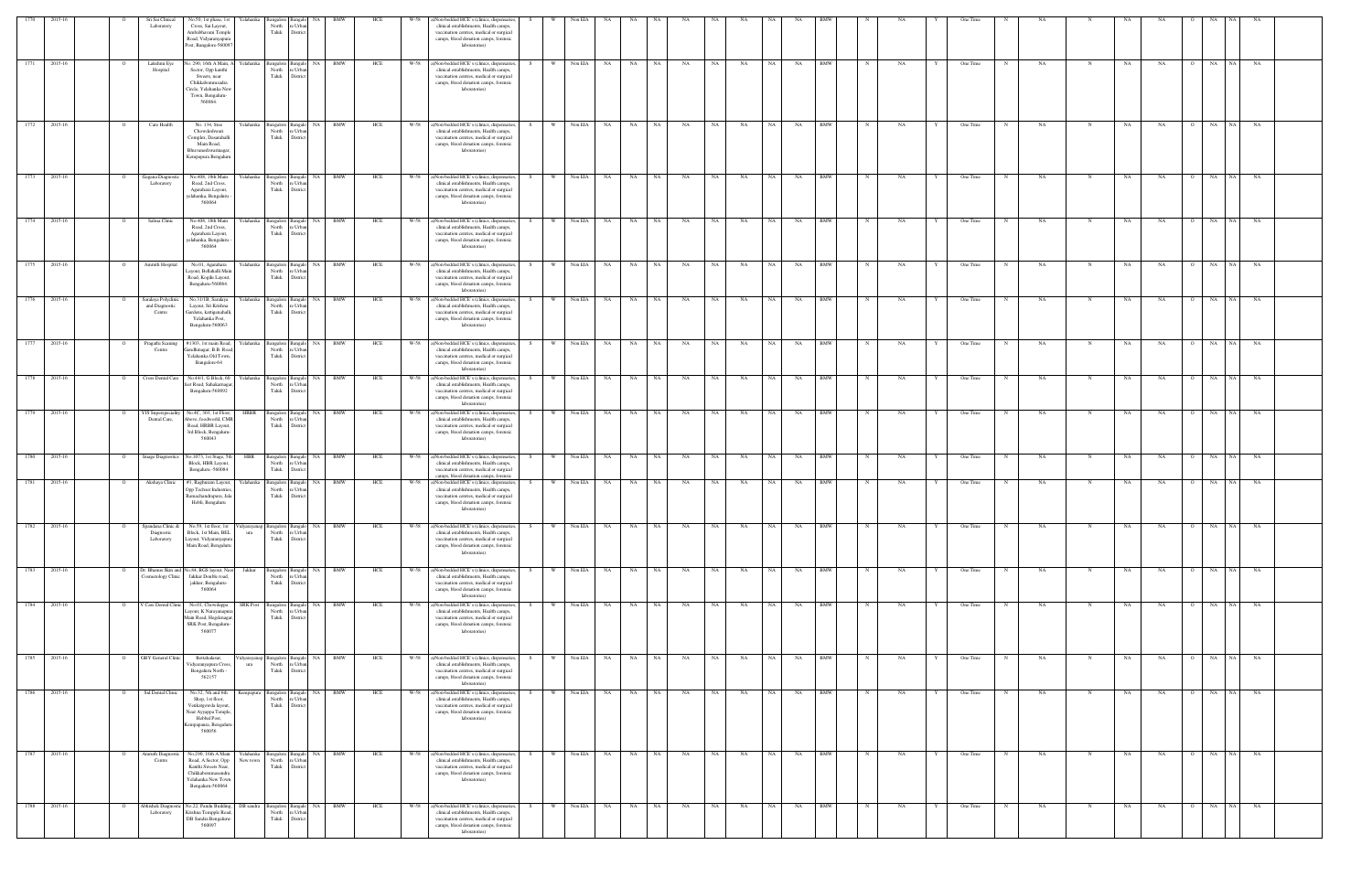| 1789         | 2015-16      |                | Lotus Clinic                                                                             | No.409, Savera<br>omplex, 2nd stage, 3<br>Block, Ganapathy                                                                           | <b>IBR</b> Layou<br>North<br>Taluk                                                    | Urba<br>District                                                          |                         | HCE | W-58 | a)Non-bedded HCE's (clinics, dispensaries,<br>clinical establishments, Health camps,<br>vaccination centres, medical or surgical                                                                |     | Non EIA               |           |      |       |           |           |           |           |           |                   |            |           |   |          |            |      |             |     |           |                |            |           |  |
|--------------|--------------|----------------|------------------------------------------------------------------------------------------|--------------------------------------------------------------------------------------------------------------------------------------|---------------------------------------------------------------------------------------|---------------------------------------------------------------------------|-------------------------|-----|------|-------------------------------------------------------------------------------------------------------------------------------------------------------------------------------------------------|-----|-----------------------|-----------|------|-------|-----------|-----------|-----------|-----------|-----------|-------------------|------------|-----------|---|----------|------------|------|-------------|-----|-----------|----------------|------------|-----------|--|
|              |              |                |                                                                                          | Temple Road, Near<br><b>BDA</b> Complex, HBr<br>Layout, Bengaluru-<br>560043                                                         |                                                                                       |                                                                           |                         |     |      | camps, blood donation camps, forensic<br>laboratories)                                                                                                                                          |     |                       |           |      |       |           |           |           |           |           |                   |            |           |   |          |            |      |             |     |           |                |            |           |  |
| 1790 2015-16 |              |                | Revive Skin & hair<br>Clinic                                                             | Nanjappa Main Road,<br>Vidyaranayapura Post,<br>Banglaore-97.                                                                        | 'idyarayanap<br>North<br>ura<br>Taluk                                                 | <b>Bangalo</b><br>e Urban<br>District                                     | BMW                     | HCE |      | W-58 a)Non-bedded HCE's (clinics, dispensaries<br>clinical establishments, Health camps,<br>vaccination centres, medical or surgical<br>camps, blood donation camps, forensic                   |     | Non EIA               | NA        | NA   | NA    | NA        | NA        | NA        |           | NA        | <b>BMW</b>        |            | NA        |   | One Time |            | NA   |             | NA  | NA        |                | NA         | NA        |  |
|              | 1791 2015-16 | $\circ$        |                                                                                          | Pragathi Diagonostic No.1268, 1st Cross, 1st<br>main Road,<br>iandhinagar, yelahanka<br>Bengaluru-560054                             | yelahanka Bangalore Bangalo<br>North<br>Taluk                                         | e Urban<br>District                                                       | NA<br>BMW               | HCE | W-58 | a)Non-bedded HCE's (clinics, dispensaries<br>clinical establishments, Health camps,<br>vaccination centres, medical or surgical<br>camps, blood donation camps, forensic<br>laboratories)       | S.  | Non EIA<br>- W        | NA        | NA 1 | NA    | NA        | NA        | NA        |           | NA        | <b>BMW</b>        |            | NA        |   | One Time |            | NA   |             | NA  | NA        | $\overline{O}$ | NA<br>NA 1 | NA        |  |
| 1792 2015-16 |              |                |                                                                                          | Sri Balaji Dental Care No.6-1, Shop No.3, 1st<br>Floor, opposite<br>Manjunatha Place,<br>Thanisandra, Bengaluru<br>560077            | Thanisandra Bangalore Bangalo<br>North<br>Taluk                                       | e Urbar<br>District                                                       | NA  <br><b>BMW</b>      | HCE |      | W-58 a)Non-bedded HCE's (clinics, dispensaries<br>clinical establishments, Health camps,<br>vaccination centres, medical or surgical<br>camps, blood donation camps, forensic<br>laboratories)  |     | W Non EIA             | NA        |      | NA NA | NA        | NA        | NA        | NA        | NA        | <b>BMW</b>        | $_{\rm N}$ | NA        |   | One Time | N          | NA   | N           | NA  | <b>NA</b> | $\overline{O}$ | NA<br>NA I | <b>NA</b> |  |
| 1793 2015-16 |              |                | Icbio Clinical<br>Research Pvt Ltd                                                       | No. 16 & 18, Icbio<br>tower, Chikkabettahalli<br>Yelahanka Main Road<br>Vidyaranyapura Post,<br>and Bengaluru-97                     | velahanka<br>North<br>Taluk                                                           | Bangalore Bangalo<br>Urbar<br>District                                    | <b>NA</b><br><b>BMW</b> | HCE | W-58 | a)Non-bedded HCE's (clinics, dispensaries<br>clinical establishments, Health camps,<br>vaccination centres, medical or surgical<br>camps, blood donation camps, forensic<br>laboratories)       |     | W Non EIA             | NA        |      | NA NA | NA        | NA        | NA        |           | NA        | <b>BMW</b>        |            | NA        |   | One Time |            | NA   | $\mathbf N$ | NA  | <b>NA</b> | $\overline{O}$ | NA<br>NA 1 | <b>NA</b> |  |
| 1794 2015-16 |              |                | ternational Steme<br>Service Ltd                                                         | No. 117.<br>VenkateshwaraNagar<br>jakkur Post, Bengaluru<br>560064                                                                   | Jakkur<br>Bangalore<br>North                                                          | <b>Bangalo</b><br>e Urban<br>Taluk District                               | <b>BMW</b><br><b>NA</b> | HCE |      | W-58 a)Non-bedded HCE's (clinics, dispensaries<br>clinical establishments, Health camps,<br>vaccination centres, medical or surgical<br>camps, blood donation camps, forensic<br>laboratories)  |     | Non EIA<br><b>W</b>   | NA        | NA   | NA    | NA        | NA        | NA        |           | NA        | <b>BMW</b>        |            | <b>NA</b> |   | One Time |            | NA   | N           | NA  | <b>NA</b> | $\Omega$       | NA<br>NA 1 | NA        |  |
| 1795 2015-16 |              |                | Vijaya Clinic and<br>Diagnostic Centre                                                   | layout, Vidyaranyapura,<br>Bengaluru-560097                                                                                          | No.111, 3rd Cross, AMS Vidyarayanap Bangalore Bangalo NA BMW<br>North<br>ura<br>Taluk | Urbar<br>District                                                         |                         | HCE |      | W-58 a)Non-bedded HCE's (clinics, dispensaries<br>clinical establishments, Health camps,<br>vaccination centres, medical or surgical<br>camps, blood donation camps, forensic<br>laboratories)  |     | W Non EIA             | NA NA     |      | NA NA | NA        | NA        | NA        | NA 1      | NA        | <b>BMW</b>        | N          | NA        |   | One Time | $_{\rm N}$ | NA.  | $\mathbf N$ | NA  | NA        | $\overline{O}$ | NA<br>NA N | NA        |  |
|              | 1796 2015-16 |                | Suraksha Diagno<br>Centre,                                                               | lo.314, 1st phase, 7th N<br>Main Road, B Sector,<br>Near new Ton Bus<br>Stand, Yelahanka New<br>Town, Bengaluru-<br>560064           | yelahanka<br>Bangalore<br>North<br>Taluk                                              | <b>Bangalo</b><br>e Urbar<br>Distric                                      | <b>BMW</b><br>NA I      | HCE |      | W-58 a)Non-bedded HCE's (clinics, dispensaries<br>clinical establishments, Health camps,<br>vaccination centres, medical or surgical<br>camps, blood donation camps, forensic<br>laboratories)  |     | Non EIA<br>W I        | NA        | NA 1 | NA    | NA        | NA        | NA        | NA 1      | NA        | <b>BMW</b>        |            | NA        |   | One Time |            | NA   |             | NA. | NA        | $\circ$        | NA<br>NA 1 | NA.       |  |
| 1797 2015-16 |              |                | <b>Infant Jesus Health</b><br>Centre                                                     | St Teresas Convent,<br>Geddalahalli, kotanur<br>Post, Bengaluru-56007                                                                | yelahanka<br>Bangalore<br>North<br>Taluk                                              | angalo<br>Urb;<br>Distric                                                 | NA  <br><b>BMW</b>      | HCE |      | W-58 a)Non-bedded HCE's (clinics, dispensaries,<br>clinical establishments, Health camps,<br>vaccination centres, medical or surgical<br>camps, blood donation camps, forensic                  |     | W Non EIA             | NA 1      |      | NA NA | NA        | NA        | NA        | NA I      | NA        | <b>BMW</b><br>BMW |            | NA        |   | One Time |            | NA   |             | NA  | NA        |                | NA<br>NA   | NA        |  |
|              | 1798 2015-16 |                | Shubhodaya Clinic                                                                        | Shop. No. 04, No.5/12,<br>Sri Sai Ram Layout<br>major Sandeep<br>UnniKrishnan Road,<br>Attur, Yelahanka,<br>Bengaluru-560064.        | yelahanka Bangalore Bangalo<br>North<br>Taluk                                         | : Urbar<br>District                                                       | NA 1<br><b>BMW</b>      | HCE |      | W-58 a)Non-bedded HCE's (clinics, dispensaries,<br>clinical establishments, Health camps,<br>vaccination centres, medical or surgical<br>camps, blood donation camps, forensic<br>laboratories) | S.  | W Non EIA             | NA NA     |      | NA NA | <b>NA</b> | NA        | <b>NA</b> | NA 1      | NA        |                   |            | NA.       |   | One Time | N          | NA   |             | NA  | NA        | $\overline{O}$ | <b>NA</b>  | NA NA     |  |
|              | 1799 2015-16 |                | Faruniya Childr<br>Clinic                                                                | #254/133, MIG, 7<br>SPS 4th Stage, 1st Main,<br>2nd Cross, 4th phase<br>Housing Board Colony<br>yelahanka NewTown,<br>Bangalore      | yelahanka<br>North<br>Taluk                                                           | anga<br>e Urban<br>Distric                                                | BMW                     | HCE |      | W-58 a)Non-bedded HCE's (clinics, dispensaries<br>clinical establishments, Health camps,<br>vaccination centres, medical or surgical<br>camps, blood donation camps, forensic<br>laboratories)  |     | Non EIA               | NA        | NA   | NA    | NA        | NA        | NA        |           | NA        | <b>BMW</b>        |            | NA        |   | One Time | N          | NA   |             | NA  | NA        |                | NA         | NA        |  |
|              | 1800 2015-16 |                | Amrutha Diagnostic<br>Centre                                                             | # 58, EWS situated at<br>2nd Cross, 2nd Main<br>Near Corporation Banl<br>ATM, 4th phase 707,<br>Yelahanka New Town,<br>Bangalore     | yelahanka<br>Bangalore<br>North<br>Taluk                                              | angalo<br>Urb;<br>Distric                                                 | NA<br>BMW               | HCE | W-58 | a)Non-bedded HCE's (clinics, dispensaries<br>clinical establishments, Health camps,<br>vaccination centres, medical or surgical<br>camps, blood donation camps, forensic<br>laboratories)       |     | Non EIA<br>- W        | NA        | NA   | NA    | <b>NA</b> | NA        | NA        | NA        | NA        | BMW               |            | NA        |   | One Time |            | NA   | N           | NA  | NA        | $\overline{O}$ | NA  <br>NA | NA        |  |
| 1801         | 2015-16      |                | Pooja Diagnostic<br>Centre                                                               | No.22, 2nd Main, Patel<br>ayyappa Road,<br>Ananthapura main road<br>Singanayakanahalli Post<br>Yelahanka Hobli,<br>bangalore         | velahanka<br>North<br>Taluk                                                           | Bangalore Bangalo<br>e Urban<br>District                                  | NA  <br><b>BMW</b>      | HCE | W-58 | a)Non-bedded HCE's (clinics, dispensaries<br>clinical establishments, Health camps,<br>vaccination centres, medical or surgical<br>camps, blood donation camps, forensic<br>laboratories)       |     | Non EIA<br><b>W</b>   | <b>NA</b> |      | NA NA | NA        | NA        | NA        | <b>NA</b> | NA        | <b>BMW</b>        |            | NA        |   | One Time |            | NA   | N           | NA  | <b>NA</b> | $\Omega$       | NA<br>NA   | NA        |  |
|              | 1802 2015-16 |                | Suraksha Health<br>Centre Diagnostic                                                     | No.745,16th Cross,<br>MCECHS Layout, 80<br>feet Road, Dr. S.K.<br>Nagar, Bengaluru-<br>560077                                        | yelahanka<br>Bangalore<br>North<br>Taluk                                              | <b>Bangalo</b><br>e Urba<br>District                                      | NA BMW                  | HCE |      | W-58 a)Non-bedded HCE's (clinics, dispensaries<br>clinical establishments, Health camps,<br>vaccination centres, medical or surgical<br>camps, blood donation camps, forensic<br>laboratories)  |     | W Non EIA             | NA 1      |      | NA NA | <b>NA</b> | <b>NA</b> | <b>NA</b> | NA        | <b>NA</b> | <b>BMW</b>        |            | NA        |   | One Time |            | NA   | $\mathbf N$ | NA  | NA        | $\overline{O}$ | NA NA NA   |           |  |
| 1803 2015-16 |              |                | Sri Maruthi Clinic                                                                       | No. 68/1, Santhosini<br>'omplex, Ambhabhvar<br>Temple Road,<br>Chikkabettahalli,<br>Vidyaranyapura Post<br>Bengaluru-560097          | idyarayanap<br><b>Bangalore</b><br>North<br>ura<br>Taluk                              | <b>Bangalo</b><br>: Urbar<br>District                                     | NA BMW                  | HCE |      | W-58 a)Non-bedded HCE's (clinics, dispensaries<br>clinical establishments, Health camps,<br>vaccination centres, medical or surgical<br>camps, blood donation camps, forensic<br>laboratories)  |     | W Non EIA             | NA N      |      | NA NA | NA        | <b>NA</b> | <b>NA</b> | NA 1      | NA        | <b>BMW</b>        | N          | NA        |   | One Time | N          | NA   |             | NA  | NA        | $\circ$        | NA NA NA   |           |  |
|              | 1804 2015-16 |                | Nightingales Hom<br>Health Service (A<br>Unit of Medwell<br>Ventures private<br>Limited) | PDS Tower,<br>Ravishankar Residency<br>No.3, Old No.40,<br>Sanjeevininagar, at<br>Shakaranagara,<br>kodigehalli, Bengaluru<br>560092 | Kodigehalli<br>North<br>Taluk                                                         | <b>Bangalo</b><br>e Urban<br>District                                     | <b>NA</b><br>BMW        | HCE | W-58 | a)Non-bedded HCE's (clinics, dispensaries<br>clinical establishments, Health camps,<br>vaccination centres, medical or surgical<br>camps, blood donation camps, forensic<br>laboratories)       |     | Non EIA               | NA.       | NA   | NA    | NA        | NA        | NA        |           | NA        | <b>BMW</b>        |            | NA        |   | One Time |            | NA   |             | NA  | NA        |                | NA<br>NA 1 | NA        |  |
|              | 1805 2015-16 | $\overline{O}$ |                                                                                          | Eshwar Dental Clinic #47/38, Narayanswamy<br>Layout, Near Tennis<br>Court, Thindlu Main<br>Road, Bengaluru-<br>560097                | Thindlu<br>North<br>Taluk                                                             | $\textbf{Bangalore Bangalo} \quad \text{NA} \quad$<br>e Urban<br>District | <b>BMW</b>              | HCE |      | W-58 a)Non-bedded HCE's (clinics, dispensaries,<br>clinical establishments, Health camps,<br>vaccination centres, medical or surgical<br>camps, blood donation camps, forensic<br>laboratories) | S – | W Non EIA             | NA 1      |      | NA NA | <b>NA</b> | NA        | <b>NA</b> | NA 1      | NA        | <b>BMW</b>        | N          | NA        | Y | One Time | N          | NA . | N           | NA  | NA        | $\overline{O}$ | NA NA      | NA        |  |
|              | 1806 2015-16 |                | center)                                                                                  | BMC Womens Clinic No. 426, 4th Cross, Kalyan Nagar Bangalore Bangalo NA BMW<br>Bangalore Medical Kalyan Nagar Bangalor<br>560043     | North<br>Taluk                                                                        | Urban<br>District                                                         |                         | HCE |      | W-58 a)Non-bedded HCE's (clinics, dispensaries,<br>clinical establishments, Health camps,<br>vaccination centres, medical or surgical<br>camps, blood donation camps, forensic<br>laboratories) |     | W Non EIA NA NA NA NA |           |      |       | NA NA     | NA N      | NA        | NA N      | NA BMW    |                   | N          | NA        | Y | One Time | N          | NA   | $\mathbf N$ | NA  | <b>NA</b> |                | 0 NA NA NA |           |  |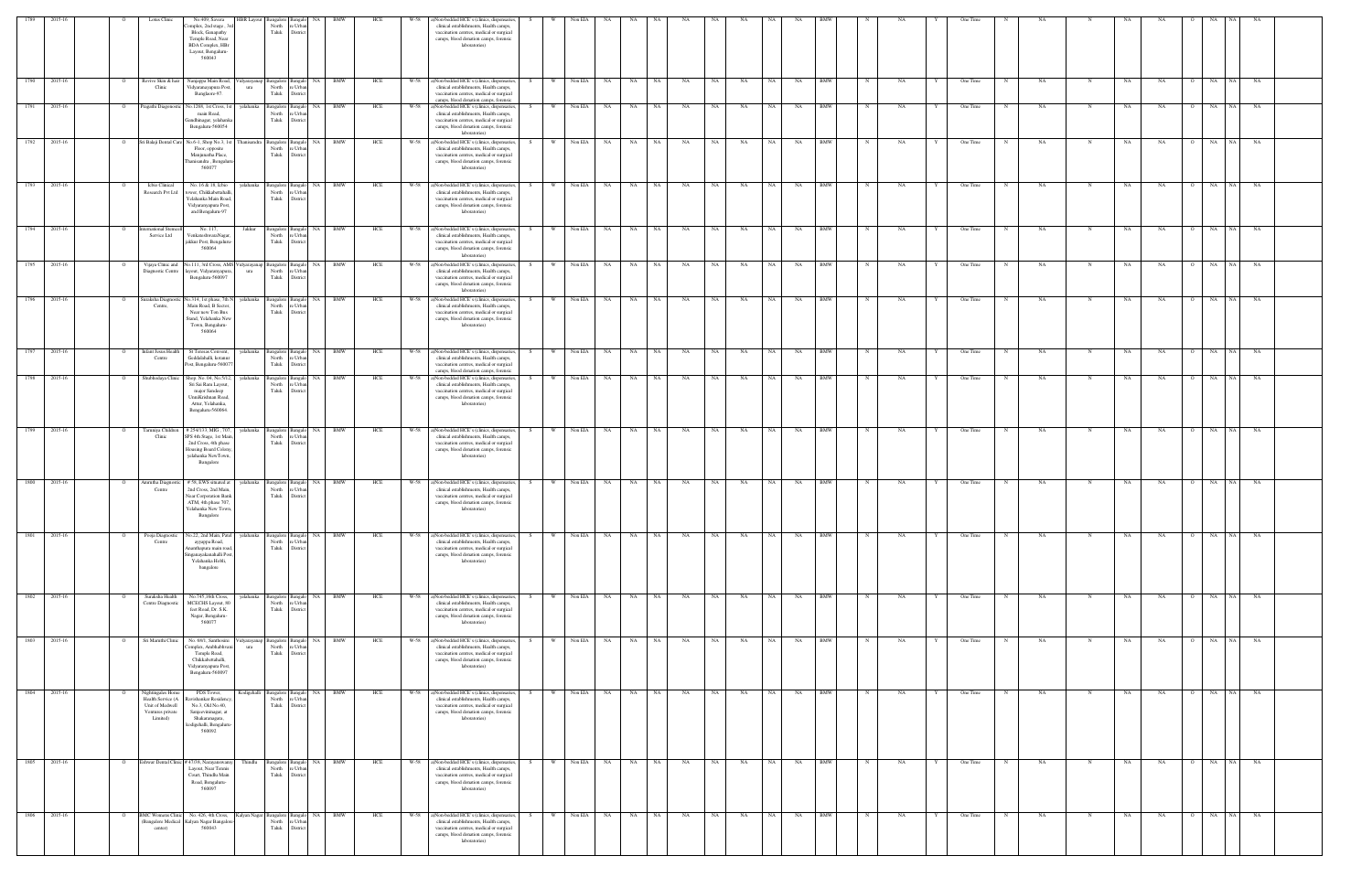|        |              |                | Soukya Foundation<br>Charitable trust,<br><b>Holistic Homeopath</b><br>Clinic | Christel House India<br>Bellahalli Road, Off<br>Hennur Road, Kannu<br>Post, Bengaluru                                            | Kannur                     | angalore Bangalo<br>North<br>e Urb<br>Taluk<br>District            |           |                          | HCE | W-58 | a)Non-bedded HCE's (clinics, dispensaries,<br>clinical establishments, Health camps,<br>vaccination centres, medical or surgical<br>camps, blood donation camps, forensic<br>laboratories)      |          | Non ELA   |           |           |           |           |           |           |           |           |            |             |           | One Time               |           |     |    |           |                |            |           |  |
|--------|--------------|----------------|-------------------------------------------------------------------------------|----------------------------------------------------------------------------------------------------------------------------------|----------------------------|--------------------------------------------------------------------|-----------|--------------------------|-----|------|-------------------------------------------------------------------------------------------------------------------------------------------------------------------------------------------------|----------|-----------|-----------|-----------|-----------|-----------|-----------|-----------|-----------|-----------|------------|-------------|-----------|------------------------|-----------|-----|----|-----------|----------------|------------|-----------|--|
| 1808   | 2015-16      | $\overline{O}$ | M.N. Diagnostic<br>centre,                                                    | No. 1304, Gandhinagar<br>1st Main, Yelahanka,<br>Bengaluru-560064                                                                | Yelahanka                  | Bangalore Bangal<br>North<br>re Urba<br>Taluk<br>District          | <b>NA</b> | <b>BMW</b>               | HCE | W-58 | a)Non-bedded HCE's (clinics, dispensaries<br>clinical establishments, Health camps,<br>vaccination centres, medical or surgical<br>camps, blood donation camps, forensic                        | W        | Non EIA   | NA        | NA 1      | NA        | NA        | NA        | NA        | <b>NA</b> | NA        | <b>BMW</b> |             | NA        | One Time               | NA        | N   | NA | NA        | $\Omega$       | NA<br>NA   | NA        |  |
| 1809   | 2015-16      | $\overline{O}$ | Wellness Health<br>Centre                                                     | No.47, Opp to Sriya<br>Palace.<br>damagondanahalli Miar<br>Road, Ananthapura,<br>Singanayakanahalli,<br>Bengaluru-560064         | Yelahanka                  | Bangalore Bangale<br>North<br>re Urbar<br>Taluk<br>District        | <b>NA</b> | <b>BMW</b>               | HCE |      | W-58 a)Non-bedded HCE's (clinics, dispensaries,<br>clinical establishments, Health camps,<br>vaccination centres, medical or surgical<br>camps, blood donation camps, forensic<br>laboratories) | S.<br>W. | Non EIA   | NA        | NA 1      | <b>NA</b> | NA        | NA        | NA        | NA 1      | <b>NA</b> | <b>BMW</b> | $\mathbf N$ | NA        | One Time<br>N          | NA        |     | NA | NA        | O NA           | NA 1       | NA        |  |
| 1810   | 2015-16      | $\overline{O}$ | Sri Sai Dental Care                                                           | No.134, MIG, 707,<br>CHS, 2nd Cross, 4th<br>Phase, Yelahanka New<br>Town, Bengaluru-<br>560064                                   | Yelahanka                  | Bangalore Bangalo<br>North<br>re Urba<br>Taluk<br>District         | <b>NA</b> | BMW                      | HCE | W-58 | a)Non-bedded HCE's (clinics, dispensaries<br>clinical establishments, Health camps,<br>vaccination centres, medical or surgical<br>camps, blood donation camps, forensic<br>laboratories)       | W        | Non EIA   | NA        | NA 1      | NA        | NA        | NA        | NA        | <b>NA</b> | NA        | <b>BMW</b> |             | NA        | One Time               | <b>NA</b> | N   | NA | NA        | $\Omega$       | NA<br>NA 1 | NA        |  |
| 1811   | 2015-16      |                | Shell india Markets<br>Pvt Ltd                                                | Plot No 07, Bengaluru<br>ard ware Park Indust<br>Park,<br>Mahadevakodigehalli<br>Bengaluru                                       | Yelahanka                  | Bangalore Bangalo<br>North<br>re Urbar<br>Taluk<br>District        | NA        | <b>BMW</b>               | HCE | W-58 | a)Non-bedded HCE's (clinics, dispensaries<br>clinical establishments, Health camps,<br>vaccination centres, medical or surgical<br>camps, blood donation camps, forensic<br>laboratories)       | W.       | Non EIA   | NA        | NA 1      | NA        | NA        | NA        | NA        | <b>NA</b> | NA        | <b>BMW</b> |             | <b>NA</b> | One Time               | <b>NA</b> | N   | NA | <b>NA</b> |                | NA<br>NA   | <b>NA</b> |  |
| 1812   | 2015-16      | $\overline{O}$ | Kushi hospital                                                                | No.2561/A, 2nd Stage,<br>Yelahanka New Town<br>Bengaluru-560064                                                                  | Yelahanka                  | Bangalore Bangalo<br>North<br>re Urbar<br>Taluk<br>District        | <b>NA</b> | <b>BMW</b>               | HCE | W-58 | a)Non-bedded HCE's (clinics, dispensaries<br>clinical establishments, Health camps,<br>vaccination centres, medical or surgical<br>camps, blood donation camps, forensic                        | W        | Non EIA   | NA.       | NA 1      | NA        | NA        | NA        | NA        | <b>NA</b> | NA        | <b>BMW</b> |             | NA        | One Time               | NA        | N   | NA | NA        |                | NA<br>NA   | <b>NA</b> |  |
| 1813   | 2015-16      | $\overline{O}$ | Zilme Hospitals Pv<br>bt I                                                    | No. 33/1, Behind<br>Mahatama Gandhi<br>Statue, horamavu,<br>Bengaluru-560043.                                                    | Yelahanka                  | Bangalore Bangalo<br>North<br>re Urbar<br>Taluk<br>District        | <b>NA</b> | BMW                      | HCE |      | W-58 a)Non-bedded HCE's (clinics, dispensaries,<br>clinical establishments, Health camps,<br>vaccination centres, medical or surgical<br>camps, blood donation camps, forensic<br>laboratories) | S.<br>W  | Non EIA   | NA        | NA 1      | NA        | <b>NA</b> | NA        | NA        | NA 1      | <b>NA</b> | <b>BMW</b> |             | NA        | One Time<br>N          | <b>NA</b> |     | NA | <b>NA</b> | O NA           | NA 1       | NA        |  |
|        | 1814 2015-16 | $\overline{O}$ | Meditech Kidney<br>Stone Center                                               | No.35, HIG A Sector,<br>Yelahanka New town<br>Behind Sub register<br>office Bengaluru-<br>560064                                 | Yelahanka                  | Bangalore Bangalo<br>North<br>e Urh<br>Taluk<br>District           |           | NA BMW                   | HCE |      | W-58 a)Non-bedded HCE's (clinics, dispensaries,<br>clinical establishments, Health camps,<br>vaccination centres, medical or surgical<br>camps, blood donation camps, forensic<br>laboratories) |          | W Non EIA | NA        | NA NA     |           | NA        | <b>NA</b> | NA        | NA 1      | NA        | <b>BMW</b> |             | NA        | One Time<br>$_{\rm N}$ | <b>NA</b> | N   | NA | NA.       | O NA           |            | NA NA     |  |
|        | 1815 2015-16 | $\circ$        | Elbit Medical<br>Diagnostics Ltd                                              | No.2748/2152, MLN<br>Enclave, 16th E Cros<br>8th Main, D Block, Ne<br>to Corporation Bank,<br>Sahakar Nagar,<br>bengaluru-560092 | Yelahanka                  | North<br>e Urb<br>Taluk<br>District                                |           | Bangalore Bangalo NA BMW | HCE |      | W-58 a)Non-bedded HCE's (clinics, dispensaries,<br>clinical establishments, Health camps,<br>vaccination centres, medical or surgical<br>camps, blood donation camps, forensic<br>laboratories) | S.       | W Non EIA | NA 1      | NA NA     |           | NA        | NA        | NA        | NA 1      | NA        | <b>BMW</b> |             | NA        | One Time<br>N          | NA        | N   | NA | NA.       |                | O NA NA NA |           |  |
| 1816   | 2015-16      | $\mathbf{o}$   | Inspire Clinic                                                                | # 860, 1st Main, D<br>Block, SahakarNagar,<br>Bangalore-560092                                                                   | Sahakaranaga<br>$\Gamma$   | Bangalore Bangalo<br>North<br>re Urbar<br>Taluk<br>Distric         | <b>NA</b> | BMW                      | HCE |      | W-58 a)Non-bedded HCE's (clinics, dispensaries,<br>clinical establishments, Health camps,<br>vaccination centres, medical or surgical<br>camps, blood donation camps, forensic                  | S.<br>W  | Non EIA   | NA        | <b>NA</b> | NA        | NA        | NA        | NA        | NA        | NA        | BMW        |             | NA        | One Time               | NA        | N   | NA | <b>NA</b> | $\Omega$       | NA<br>NA 1 | NA        |  |
| 1817   | 2015-16      |                | Hemanth Clinic                                                                | No.1. Basaveshwara<br>Complex, Puttenahalli<br>Yelahanka, Bangalore-<br>560064                                                   | Yelahanka                  | Bangalore Bangal<br>North<br>e Urb<br>Taluk<br>Distri              | - NA      | BMW                      | HCE | W-58 | a)Non-bedded HCE's (clinics, dispensaries,<br>clinical establishments, Health camps,<br>vaccination centres, medical or surgical<br>camps, blood donation camps, forensic<br>laboratories)      |          | Non EIA   | NA        | NA.       | - NA      | NA        | NA        | <b>NA</b> | NA.       | NA.       | BMW        |             | NA.       | One Time               | NA        |     | NA | NA.       |                | NA.        | NA.       |  |
| 1818   | 2015-16      | $\circ$        | Lotus WellBeing P<br>Ltd,                                                     | 1st Floor, Corbel<br>Commercial, Above<br>Reliance Digital, Sahakar<br>Nagar, Bengaluru-<br>560092.                              | ahakaranaga                | Bangalore Bangalo<br>North<br>e Urba<br>Taluk<br>District          | NA        | BMW                      | HCE |      | W-58 a)Non-bedded HCE's (clinics, dispensaries<br>clinical establishments, Health camps,<br>vaccination centres, medical or surgical<br>camps, blood donation camps, forensic<br>laboratories)  | W        | Non EIA   | NA        | NA 1      | NA        | NA        | NA        | NA        | <b>NA</b> | NA        | <b>BMW</b> |             | NA        | One Time               | <b>NA</b> | - N | NA | NA        |                | NA<br>NA 1 | NA        |  |
| 1819   | 2015-16      | $\mathbf{o}$   | <b>Liberty Childrens</b><br>Clinic                                            | Avani No.377/8, opp Yelahanka Bangalore Bangalo NA<br>BWSSB, 80 feet road.<br>Yelahanka New Town,<br>Bengaluru-560064            |                            | North<br>Taluk District                                            | re Urban  | BMW                      | HCE |      | W-58 a)Non-bedded HCE's (clinics, dispensaries,<br>clinical establishments, Health camps,<br>vaccination centres, medical or surgical<br>camps, blood donation camps, forensic<br>laboratories) | W<br>S.  | Non EIA   | NA        | NA        | NA        | NA        | NA        | NA        | NA        | NA        | <b>BMW</b> |             | NA        | One Time               | NA        | N   | NA | NA        | $\overline{O}$ | NA<br>NA 1 | NA        |  |
| 1820   | 2015-16      |                | Med Care<br>Laboratories                                                      | No.141, 1/6, VMS<br>Building, Thindlu mai<br>Road, Vidranyapura<br>post, Bengaluru -<br>560097                                   | idyarayana<br>$_{\rm ura}$ | Bangalore Bangalo<br>North<br>e Urb<br>Taluk<br>District           | <b>NA</b> | <b>BMW</b>               | HCE | W-58 | a)Non-bedded HCE's (clinics, dispensaries,<br>clinical establishments, Health camps,<br>vaccination centres, medical or surgical<br>camps, blood donation camps, forensic<br>laboratories)      |          | Non EIA   | NA        | NA        | NA        | NA        | NA        | NA        | NA 1      | NA        | <b>BMW</b> |             | NA        | One Time               | NA        |     | NA | NA        |                | NA 1<br>NA | NA        |  |
|        | 1821 2015-16 | $\circ$        | Sri Raghavendra<br>Clinic                                                     | 1st Main, Tatanagar,<br>Bengaluru-560092                                                                                         | Tatanagar                  | angalore Bangalo<br>North<br>e Urba<br>Taluk<br>District           |           | NA BMW                   | HCE |      | W-58 a)Non-bedded HCE's (clinics, dispensaries,<br>clinical establishments, Health camps,<br>vaccination centres, medical or surgical<br>camps, blood donation camps, forensic                  | W<br>S.  | Non EIA   | <b>NA</b> | NA 1      | NA        | NA        | NA        | NA        | NA 1      | NA        | <b>BMW</b> |             | NA        | One Time<br>N          | NA        | N   | NA | NA        |                | NA<br>NA   | NA        |  |
|        | 1822 2015-16 | $\mathbf{o}$   | Venus Danthalaya                                                              | No.284, 1st Main, 9th<br>Cross, Tatanagar,<br>Bengaluru-560092                                                                   | Tatanagar                  | Bangalore Bangalo<br>North<br>e Urb<br>Taluk<br>District           | NA        | BMW                      | HCE |      | W-58 a)Non-bedded HCE's (clinics, dispensaries,<br>clinical establishments, Health camps,<br>vaccination centres, medical or surgical<br>camps, blood donation camps, forensic                  | W<br>S   | Non EIA   | NA        | NA 1      | NA        | NA        | NA        | NA        | NA 1      | NA        | <b>BMW</b> |             | NA        | One Time<br>N          | NA        | N   | NA | NA        | $\Omega$       | NA NA NA   |           |  |
| 1823   | 2015-16      | $\circ$        | Amrutha Diagnos<br>Centre                                                     | No.287, 16th A Main<br>Road, Near Loyal City<br>Super market, Yelahanka<br>New Town, Bangalore                                   | Yelahanka<br>New Town      | Bangalore Bangalo<br>North<br>re Urbar<br>Taluk District           | <b>NA</b> | BMW                      | HCE | W-58 | a)Non-bedded HCE's (clinics, dispensaries,<br>clinical establishments, Health camps,<br>vaccination centres, medical or surgical<br>camps, blood donation camps, forensic<br>laboratories)      |          | Non EIA   | NA        | NA        | NA        | NA        | NA        | NA        | NA        | NA        | <b>BMW</b> |             | NA        | One Time               | NA        | N   | NΑ | NA        |                | NA<br>NA 1 | NA        |  |
| 1824   | 2015-16      | $\overline{O}$ | Amrutha Diagno:<br>Centre                                                     | No.1/3, Ground Floor,<br>Vinayaka Layout,<br>Anathapur gate,<br>Yelahanka, Bangalore                                             | Yelahanka                  | Bangalore Bangalo<br>North<br>re Urbar<br>Taluk<br>District        | NA        | <b>BMW</b>               | HCE | W-58 | a)Non-bedded HCE's (clinics, dispensaries<br>clinical establishments, Health camps,<br>vaccination centres, medical or surgical<br>camps, blood donation camps, forensic<br>laboratories)       | W        | Non EIA   | NA        | NA 1      | NA        | NA        | NA        | NA        | NA        | NA        | <b>BMW</b> |             | NA        | One Time               | NA        | N   | NA | NA        |                | NA<br>NA   | NA        |  |
| $1825$ | 2015-16      | $\mathbf{o}$   | smrutha Diagno:<br>Centre                                                     | No.1/34, Shop No.04,<br>4th Cross, Attur Main<br>Road, Yelahanka,<br>Bangalore                                                   | Yelahanka                  | North<br>re Urban<br>Taluk<br>District                             |           | Bangalore Bangalo NA BMW | HCE | W-58 | a)Non-bedded HCE's (clinics, dispensaries,<br>clinical establishments, Health camps,<br>vaccination centres, medical or surgical<br>camps, blood donation camps, forensic<br>laboratories)      | W.<br>S. | Non EIA   | NA        | NA        | NA        | NA        | NA        | NA        | NA 1      | NA        | BMW        | N           | NA        | One Time               | NA        | N   | NA | NA        | $\circ$        | NA 1<br>NA | NA        |  |
|        | 1826 2015-16 | $\circ$        | Samruddhi Eye<br>Hosipital                                                    | No.02, Near Fortuna<br>Vista Apartment,<br>Kodigehalli Main Road,<br>Thindlu, Vidyaranyapu<br>Post, Bengaluru-560097             | dyarayanap<br>ura          | angalore Bangalo<br>North<br>e Urba<br>Taluk<br>District           |           | NA BMW                   | HCE | W-58 | a)Non-bedded HCE's (clinics, dispensaries,<br>clinical establishments, Health camps,<br>vaccination centres, medical or surgical<br>camps, blood donation camps, forensic<br>laboratories)      |          | Non EIA   | NA        | NA 1      | NA        | NA        | NA        | NA        | NA 1      | NA        | <b>BMW</b> |             | NA        | One Time               | NA        |     | NA | NA        |                | NA<br>NA 1 | NA        |  |
| 1827   | 2015-16      | $\circ$        | Newtown Health<br>Centre                                                      | o.787, MIG 2nd Phase,<br>Newtown Main Road,<br>Yelahanka New Town<br>Bengaluru-560064                                            | Yelahanka<br>New town      | <b>3angalore</b> Bangalo<br>North<br>re Urbar<br>Taluk<br>District | <b>NA</b> | BMW                      | HCE | W-58 | a)Non-bedded HCE's (clinics, dispensaries<br>clinical establishments, Health camps,<br>vaccination centres, medical or surgical<br>camps, blood donation camps, forensic<br>laboratories)       |          | Non EIA   | NA        | <b>NA</b> | NA        | NA        | NA        | NA        | <b>NA</b> | NA        | <b>BMW</b> |             | NA        | One Time               | NA        | N   | NA | NA        |                | NA<br>NA   | NA        |  |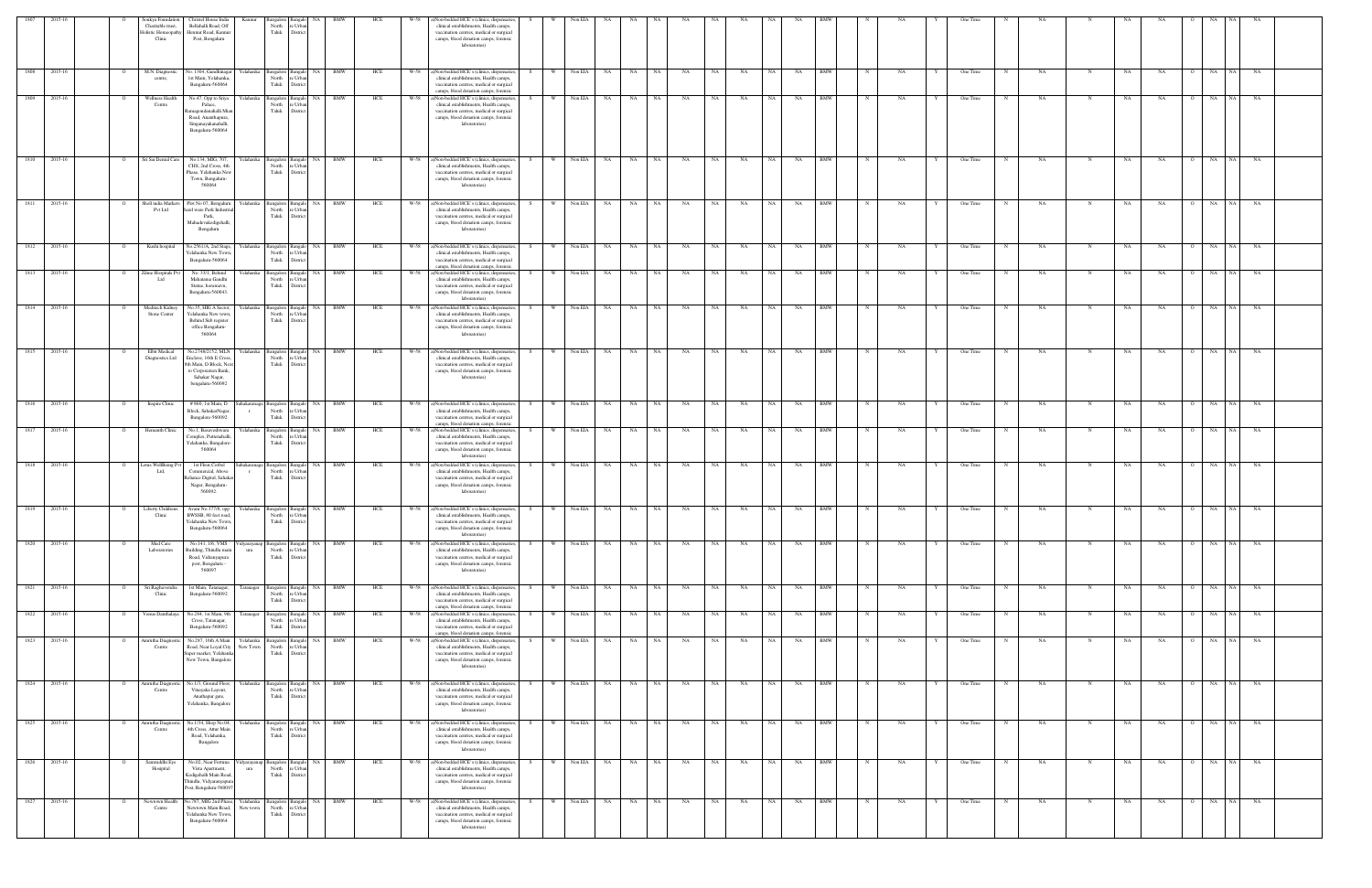| 1828 |              |                | Anvitha Kidney                                                                               | No.2/1A.                                                                                                                                 | vataravan             |                                              |                            |                          |            | W-58 | a)Non-bedded HCE's (clinics, dispensaries,                                                                                                                                                        |           | Non EIA   |           |                          |           |           |           |           |      |           |            |              |    |   |          |             |           |            |           |                       |                 |           |  |
|------|--------------|----------------|----------------------------------------------------------------------------------------------|------------------------------------------------------------------------------------------------------------------------------------------|-----------------------|----------------------------------------------|----------------------------|--------------------------|------------|------|---------------------------------------------------------------------------------------------------------------------------------------------------------------------------------------------------|-----------|-----------|-----------|--------------------------|-----------|-----------|-----------|-----------|------|-----------|------------|--------------|----|---|----------|-------------|-----------|------------|-----------|-----------------------|-----------------|-----------|--|
|      |              |                | Stone & Eye Care<br>Centre                                                                   | Byatarayanapura<br>Bengaluru Bellary Road<br>opp to<br>Kodandaramaswamy<br>temple, Bengaluru-<br>560092                                  | ura                   | North<br>Taluk                               | e Urb.<br>Distric          |                          |            |      | clinical establishments, Health camps,<br>vaccination centres, medical or surgical<br>camps, blood donation camps, forensic<br>laboratories)                                                      |           |           |           |                          |           |           |           |           |      |           |            |              |    |   |          |             |           |            |           |                       |                 |           |  |
| 1829 | 2015-16      |                | Sankalpa ENT Care<br>Centre                                                                  | No.76 and 7th A Main,<br>A Sector, Yelahanka<br>New Town, Bengaluru<br>560064                                                            | Yelahanka<br>New town | 3angalore<br>North<br>Taluk                  | NA<br>Bangal<br>Distri     | <b>BMW</b>               | HCE        | W-58 | a)Non-bedded HCE's (clinics, dispensaries<br>clinical establishments, Health camps,<br>vaccination centres, medical or surgical<br>camps, blood donation camps, forensic<br>laboratories)         |           | Non EIA   | NA        | NA                       | NA        | NA        | NA        | NA        | NA . | NA        | <b>BMW</b> |              | NA |   | One Time |             | NA        | N          | NA        | NA                    | NA<br><b>NA</b> | NA        |  |
| 1830 | 2015-16      |                | Rehoboth Life Care                                                                           | No. 44/1, Thawakkal<br>Building, Sonapanahall<br>hennur-Bagalur Main<br>Road, Bangalore                                                  |                       | Bangalore Bangal<br>North<br>Taluk           | e Urb<br>Distric           | NA BMW                   | HCE        |      | W-58 a)Non-bedded HCE's (clinics, dispensaries<br>clinical establishments, Health camps,<br>vaccination centres, medical or surgical<br>camps, blood donation camps, forensic<br>laboratories)    |           | Non EIA   | NA        | NA 11                    | NA        | NA        | NA        | NA        | NA 1 | NA        | <b>BMW</b> |              | NA |   | One Time |             | NA        |            | NA        | NA                    | NA I<br>NA      | <b>NA</b> |  |
| 1831 | 2015-16      | $\Omega$       | Aster Medical Center                                                                         | No.08, CRM Plazza, A<br>Sector, 1st phase, HIG<br>Yelahanka New Town,<br>Bangalore                                                       | Yelahanka             | <b>Bangalore</b> Bangalo<br>North<br>Taluk   | 'e Urba<br>Distric         | NA BMW                   | HCE        | W-58 | a)Non-bedded HCE's (clinics, dispensaries<br>clinical establishments, Health camps,<br>vaccination centres, medical or surgical<br>camps, blood donation camps, forensic<br>laboratories)         | W I       | Non EIA   | NA        | NA                       | NA        | NA        | NA        | NA        | NA 1 | NA        | <b>BMW</b> |              | NA |   | One Time |             | NA        |            | NA        | NA                    | NA<br>NA        | NA        |  |
| 1832 | 2015-16      | $\overline{O}$ | Aster Clinic                                                                                 | A unit of Aster DM<br>Health Care, Mfar,<br>Manyata tech Park,<br>greenheart, Phase IV<br>Nagavara Village,<br>Kasaba hobli, Bangalor    | Nagawara              | Bangalore Bangalo<br>North<br>Taluk          | e Urb<br>Distric           | NA BMW                   | HCE        | W-58 | a)Non-bedded HCE's (clinics, dispensaries,<br>clinical establishments, Health camps,<br>vaccination centres, medical or surgical<br>camps, blood donation camps, forensic<br>laboratories)        | W ·<br>S. | Non EIA   | <b>NA</b> | NA 1                     | NA 1      | NA        | NA        | NA        | NA 1 | NA        | <b>BMW</b> | N            | NA |   | One Time |             | <b>NA</b> | $_{\rm N}$ | NA        | NA<br>$\circ$         | NA<br>NA 1      | NA        |  |
| 1833 | 2015-16      |                | Zenith Dental                                                                                | No.12, B.G.S Layout,<br>behind Jakkur Flying<br>club, Jakkur Main Road<br>Bangalore-560064                                               | Jakkur                | Bangalore Bangal<br>North<br>Taluk           | e Urb<br>District          | NA BMW                   | HCE        |      | W-58 a)Non-bedded HCE's (clinics, dispensaries<br>clinical establishments, Health camps,<br>vaccination centres, medical or surgical<br>camps, blood donation camps, forensic<br>laboratories)    |           | W Non EIA | NA 1      | NA 1                     | NA        | <b>NA</b> | NA 1      | NA        | NA 1 | NA        | <b>BMW</b> |              | NA |   | One Time |             | NA        |            | NA        | NA                    | NA NA NA        |           |  |
| 1834 | 2015-16      |                | Helix Bio Labs                                                                               | Ravishankar Residency<br>No.66, 1st Cross,<br>Kodigehalli Main Road<br>bangalore-560092                                                  | Kodigehalli           | Bangalore<br>North<br>Taluk                  | 'e Urba<br>Distric         | <b>BMW</b>               | HCE        | W-58 | a)Non-bedded HCE's (clinics, dispensaries<br>clinical establishments, Health camps,<br>vaccination centres, medical or surgical<br>camps, blood donation camps, forensic<br>laboratories)         |           | Non EIA   | NA        | NA                       | NA        | NA        | NA        | NA        | NA   | NA        | BMW        |              | NA |   | One Time |             | NA        |            | NA        | NA                    | NA<br><b>NA</b> | NA        |  |
| 1835 | 2015-16      | $\circ$        | Sri Pawan Clinic                                                                             | No.104, Attur Main<br>Road, Attur Layout,<br>Attur Post, Yelahanka<br>New Town, Bangalore-<br>560064                                     | Attur                 | Bangalore<br>North<br>Taluk                  | NA<br>e Urb<br>Distric     | <b>BMW</b>               | HCE        | W-58 | a)Non-bedded HCE's (clinics, dispensaries,<br>clinical establishments, Health camps,<br>vaccination centres, medical or surgical<br>camps, blood donation camps, forensic<br>laboratories)        |           | Non EIA   | NA        | NA                       | NA        | NA        | NA        | NA        | NA   | NA        | BMW        |              | NA |   | One Time |             | <b>NA</b> | N          | NA        | NA                    | NA<br>NA 1      | NA        |  |
| 1836 | 2015-16      | $\circ$        | Anand Diagnostic<br>Laboratory                                                               | No.453, Ground Floor, HBR Layout<br>1st Stage, 3rd Block,<br>HBR Layout, Near BDA<br>Complex, Bengaluru-<br>560043.                      |                       | Bangalore Bangal<br>North<br>Taluk           | ∘ Urb:<br>District         | NA BMW                   | HCE        |      | W-58 a)Non-bedded HCE's (clinics, dispensaries<br>clinical establishments, Health camps,<br>vaccination centres, medical or surgical<br>camps, blood donation camps, forensic<br>laboratories)    |           | W Non EIA | NA        | NA 1                     | NA        | <b>NA</b> | <b>NA</b> | NA        | NA 1 | NA        | <b>BMW</b> |              | NA |   | One Time | $\mathbf N$ | NA        | N          | NA        | <b>NA</b><br>$\Omega$ | NA NA           | NA        |  |
| 1837 | 2015-16      |                | Sri Sai Krupa<br>Hospital                                                                    | No.19, Kodigehalli<br>Extension, Behind<br>Semler research Centre<br>Sahakar Nagar,<br>Kodigehalli Main Road,<br>Bengaluru-560092        | <b>Codigehalli</b>    | Bangalore Bangal<br>North<br>Taluk           | e Urb.<br>District         | NA BMW                   | HCE        | W-58 | a)Non-bedded HCE's (clinics, dispensaries<br>clinical establishments, Health camps,<br>vaccination centres, medical or surgical<br>camps, blood donation camps, forensic<br>laboratories)         | W I       | Non EIA   | NA        | NA                       | NA        | NA        | NA        | NA        | NA 1 | NA        | BMW        |              | NA |   | One Time |             | NA        | N          | NA        | NA                    | O NA<br>NA      | NA        |  |
| 1838 | 2015-16      | $\overline{O}$ | <b>Ianasa Trinity Hear</b><br>hospital                                                       | No. 438, 1st Main Road,<br>Industrial area,<br>yelahanka New Town<br>Bengaluru-560064                                                    | Yelahanka             | Bangalore Bangalo<br>North<br>Taluk          | e Urba<br>Distric          | NA BMW                   | HCE        | W-58 | a)Non-bedded HCE's (clinics, dispensaries,<br>clinical establishments, Health camps,<br>vaccination centres, medical or surgical<br>camps, blood donation camps, forensic<br>laboratories)        | W ·<br>S. | Non EIA   | <b>NA</b> | NA                       | NA 1      | NA        | NA        | NA        | NA 1 | NA        | <b>BMW</b> | $_{\rm N}$   | NA |   | One Time | N           | <b>NA</b> | N          | NA        | NA<br>$\circ$         | <b>NA</b><br>NA | NA        |  |
| 1839 | 2015-16      | $\circ$        | Reach Psycharity and<br>Counselling Centre                                                   | No.319, 7th Main, 2nd Kalyan Nagar Bangalore Bangal<br>Block, HBR Layout,<br>Kalyan Nagar,<br>Bengaluru-560043                           |                       | North<br>Taluk                               | e Urb<br>District          | NA BMW                   | HCE        |      | W-58 a)Non-bedded HCE's (clinics, dispensaries,<br>clinical establishments, Health camps,<br>vaccination centres, medical or surgical<br>camps, blood donation camps, forensic<br>laboratories)   | S.        | W Non EIA | NA 1      | NA NA                    | NA 1      | <b>NA</b> | NA 1      | NA        | NA 1 | <b>NA</b> | <b>BMW</b> |              | NA |   | One Time | N           | NA        | N          | NA        | <b>NA</b>             | 0 NA NA NA      |           |  |
| 1840 | 2015-16      | $\overline{O}$ |                                                                                              | Yelahanka Standard No. 201, BDA Complex, Yelahanka Bangalore Bangalo NA BMW<br>Diagnostic Centre BB Road, Yelahanka,<br>Bengaluru-560064 |                       | North re Urban<br>Taluk District             |                            |                          | <b>HCE</b> |      | W-58 a)Non-bedded HCE's (clinics, dispensaries, S<br>clinical establishments, Health camps,<br>vaccination centres, medical or surgical<br>camps, blood donation camps, forensic<br>laboratories) |           |           |           | W Non EIA NA NA NA NA NA |           |           |           | NA NA     |      | NA NA BMW |            | N            | NA | Y | One Time | N           | NA.       | N          | NA        | <b>NA</b><br>$\circ$  | NA NA NA        |           |  |
| 1841 | 2015-16      | $\overline{O}$ | Ashraya Clinic                                                                               | No.32, KHB Shopping<br>Complex, New Town,<br>Yelahnka, bengaluru-<br>560064                                                              | Yelahanka             | Bangalore Bangalo<br>North<br>Taluk          | e Urba<br>District         | NA BMW                   | HCE        | W-58 | a)Non-bedded HCE's (clinics, dispensaries,<br>clinical establishments, Health camps,<br>vaccination centres, medical or surgical<br>camps, blood donation camps, forensic<br>laboratories)        |           | Non EIA   | NA        | <b>NA</b>                | <b>NA</b> | NA        | NA        | NA        | NA 1 | NA        | <b>BMW</b> |              | NA |   | One Time |             | NA        |            | NA        | NA                    | NA<br>N A       | NA        |  |
|      | 1842 2015-16 | $\overline{O}$ | Unnathi Clinic                                                                               | No.8, KHB Colony<br>gandhinagar, yelahanka<br>bengaluru-560064                                                                           | Yelahanka             | North<br>Taluk                               | e Urba<br>District         | Bangalore Bangalo NA BMW | HCE        |      | W-58 a)Non-bedded HCE's (clinics, dispensaries,<br>clinical establishments, Health camps,<br>vaccination centres, medical or surgical<br>camps, blood donation camps, forensic<br>laboratories)   | S.        | W Non EIA | NA 1      | NA NA                    |           | NA        | NA 1      | NA        | NA N | NA BMW    |            | N            | NA |   | One Time | N           | NA.       | $_{\rm N}$ | <b>NA</b> | <b>NA</b>             | O NA NA NA      |           |  |
| 1843 | 2015-16      | $\Omega$       | Raidan Health Care<br>and Diagnostics                                                        | No. 669E, Karim<br>Arcade, 80 feet Main<br>Road, 1 st Stage, 2nd<br>Block, HBR Layout,<br>Bengaluru-560043                               | <b>HBR</b> Layout     | Bangalore Bangalo<br>North<br>Taluk District | re Urban                   | NA BMW                   | HCE        | W-58 | a)Non-bedded HCE's (clinics, dispensaries<br>clinical establishments, Health camps,<br>vaccination centres, medical or surgical<br>camps, blood donation camps, forensic<br>laboratories)         | W ·       | Non EIA   | <b>NA</b> | NA 1                     | NA        | NA        | NA        | NA        | NA   | NA        | <b>BMW</b> | $\mathbb{N}$ | NA |   | One Time |             | NA        | $_{\rm N}$ | NA        | <b>NA</b><br>$\Omega$ | NA<br>NA 1      | NA        |  |
| 1844 | 2015-16      | $\overline{O}$ | jawaharlal Nehru<br>Technological<br>Scientific Research<br>Centre                           | Jakkur Post, Bangalore-<br>560064                                                                                                        | Jakkur                | North<br>Taluk District                      | re Urban                   | Bangalore Bangalo NA BMW | HCE        | W-58 | a)Non-bedded HCE's (clinics, dispensaries,<br>clinical establishments, Health camps,<br>vaccination centres, medical or surgical<br>camps, blood donation camps, forensic<br>laboratories)        | S.<br>W I | Non EIA   | NA 1      | NA NA                    |           | NA        | NA 1      | <b>NA</b> | NA   | <b>NA</b> | <b>BMW</b> | N            | NA | Y | One Time | N           | NA.       | N          | NA        | NA                    | O NA NA NA      |           |  |
| 1845 | 2015-16      |                | Dhanvantri Clinic                                                                            | No. 268, 4th Main, 18th Sahakaranaga<br>Cross, CQAL Layout,<br>Sahakarnagar, bengaluru<br>560092                                         |                       | angalore Bangalo<br>North<br>Taluk           | 'e Urba<br>District        | NA BMW                   | HCE        | W-58 | a)Non-bedded HCE's (clinics, dispensaries,<br>clinical establishments, Health camps,<br>vaccination centres, medical or surgical<br>camps, blood donation camps, forensic<br>laboratories)        |           | Non EIA   | <b>NA</b> | NA N                     | NA 1      | <b>NA</b> | NA 1      | NA        | NA 1 | NA        | <b>BMW</b> |              | NA |   | One Time |             | NA        |            | NA        | NA                    | NA NA           | NA        |  |
| 1846 | 2016-17      |                | Omega<br>Multispeciality<br>lospital (A Unit of<br>NARCC<br>Multispeciality<br>Hospital LLP) | No. 1236, Ward No. 04, Yelahanka<br>B Sector, HIG 1 and 2<br>Phase, Yelahanka New<br>Town, Bengaluru-<br>560064                          | New town              | Bangalore Bangalo<br>North<br>Taluk District | re Urban                   | $\it NA$ BMW             | HCE        | W-58 | a)Non-bedded HCE's (clinics, dispensaries<br>clinical establishments, Health camps,<br>vaccination centres, medical or surgical<br>camps, blood donation camps, forensic<br>laboratories)         | W I       | Non EIA   | <b>NA</b> | NA 1                     | NA        | NA        | NA        | NA        | NA 1 | NA        | <b>BMW</b> |              | NA |   | One Time | $\mathbf N$ | NA        | N          | NA        | <b>NA</b><br>$\Omega$ | NA 1            | NA NA     |  |
| 1847 | 2016-17      | $\Omega$       | Ashoks Speciality<br>Clinic                                                                  | No.7 l V Nilaya, D b<br>Sandra, Vidyaranyapura<br>Main Road, bengaluru-<br>560094                                                        | Vidyarayanap<br>ura   | Bangalore Bangalo<br>North<br>Taluk          | e Urba<br>District         | NA BMW                   | HCE        | W-58 | a)Non-bedded HCE's (clinics, dispensaries,<br>clinical establishments, Health camps,<br>vaccination centres, medical or surgical<br>camps, blood donation camps, forensic<br>laboratories)        | S.<br>W.  | Non EIA   | NA        | NA 1                     | NA 1      | NA        | NA        | NA        | NA 1 | NA        | <b>BMW</b> |              | NA |   | One Time | N           | NA        | N          | NA        | NA<br>$\circ$         | NA<br>NA 1      | NA        |  |
| 1848 | 2016-17      | 0              | Thirthwaashram                                                                               | No. 06, Bharathnagar,<br>near Abubkar Masjid<br>Road, Dr. SRK nagar,<br>Thanisandra, Bengaluru<br>560077                                 | Thanisandr            | Bangalore<br>North<br>Taluk                  | Banga<br>e Urb<br>District | NA BMW                   | HCE        | W-58 | a)Non-bedded HCE's (clinics, dispensaries,<br>clinical establishments, Health camps,<br>vaccination centres, medical or surgical<br>camps, blood donation camps, forensic<br>laboratories)        |           | Non EIA   | NA        | NA                       | NA        | NA        | NA        | NA        | NA . | NA        | BMW        |              | NA |   | One Time |             | NA        | N          | NA        | NA                    | NA<br>NA 1      | NA        |  |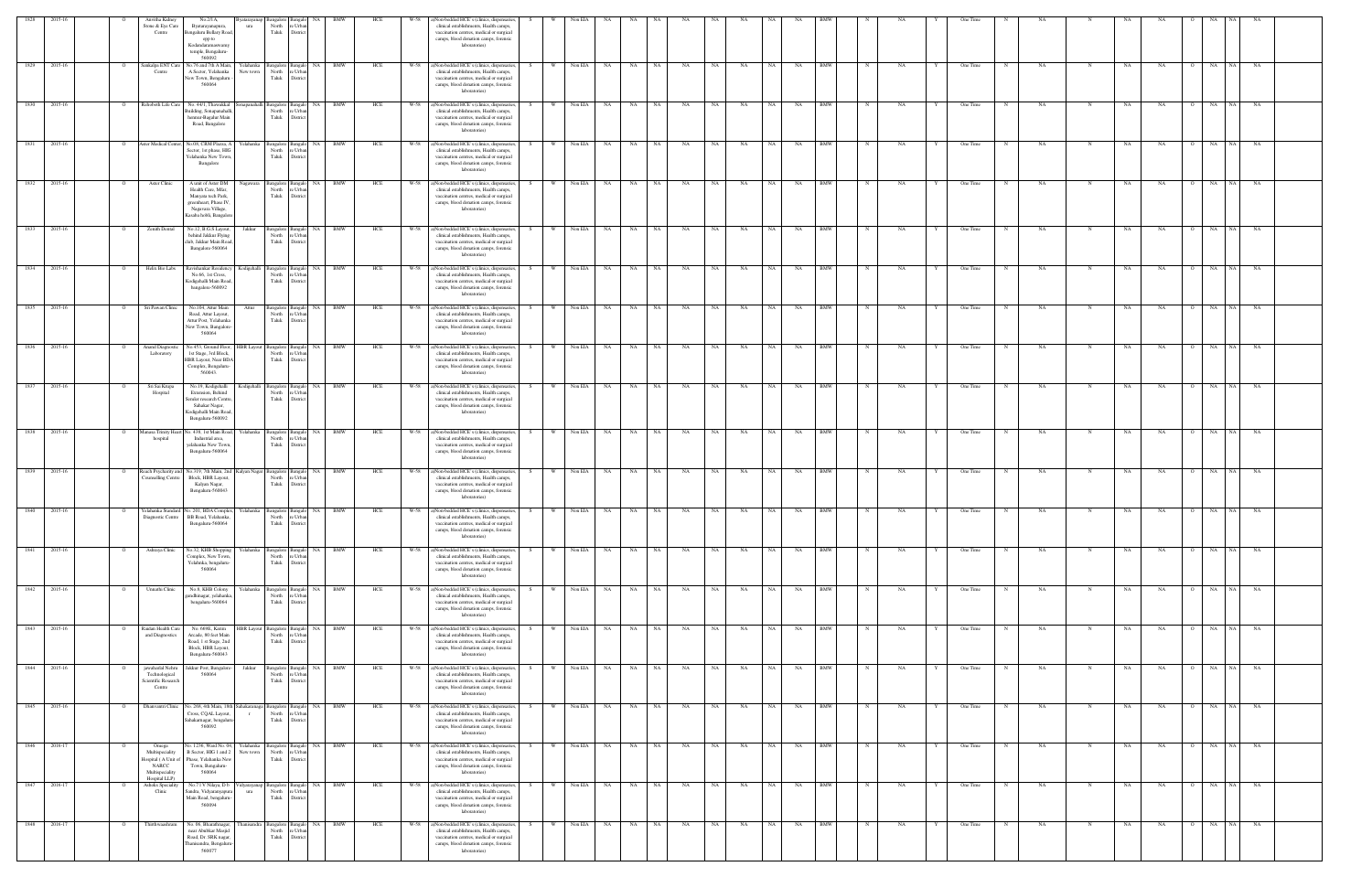| 1849 | 2016-1       | nma Polyclinic and<br>Maternity Home                       | Raghavendra Circle,<br>Horamavu main Road<br>Ramamurthinagar,<br>Bangalore                                                                                   | agar                           | North<br>Taluk                                | ∘ Urb:<br>District                                          |            |     |      | ()Non-bedded HCE's (clinics, dispensaries<br>clinical establishments, Health camps,<br>vaccination centres, medical or surgical<br>camps, blood donation camps, forensic<br>laboratories)       |    |          | Non EIA    |           |           |      |           |           |           |           |           |            |            |    | One Time |     |             |     |           |                |                 |           |  |
|------|--------------|------------------------------------------------------------|--------------------------------------------------------------------------------------------------------------------------------------------------------------|--------------------------------|-----------------------------------------------|-------------------------------------------------------------|------------|-----|------|-------------------------------------------------------------------------------------------------------------------------------------------------------------------------------------------------|----|----------|------------|-----------|-----------|------|-----------|-----------|-----------|-----------|-----------|------------|------------|----|----------|-----|-------------|-----|-----------|----------------|-----------------|-----------|--|
|      | 1850 2016-17 | Guruprasad Clinic                                          | No. 84, 2nd Main,<br>208SFS Home, oppto<br>Mother Diary,<br>Yelahanka New town,<br>Bengaluru-560064                                                          | Yelahanka<br>New town          | Bangalore Bangalo<br>North<br>Taluk           | re Urbar<br>District                                        | NA BMW     | HCE | W-58 | a)Non-bedded HCE's (clinics, dispensaries,<br>clinical establishments, Health camps,<br>vaccination centres, medical or surgical<br>camps, blood donation camps, forensic<br>laboratories)      |    | <b>W</b> | Non EIA    | NA        | NA        | NA   | NA        | <b>NA</b> | NA        | <b>NA</b> | NA        | <b>BMW</b> |            | NA | One Time | NA  |             | NA  | NA        |                | NA<br>NA 1      | NA        |  |
| 1851 | 2016-17      | Pranav Skin Clinic<br>Clinic                               | No. 319, 7th Main, 80<br>nd Women wellness feet Road, Kalyan Nagar,<br>Bangalore                                                                             | Kalyan Nagar Bangalore Bangalo | North<br>Taluk                                | NA  <br>re Urba<br>Distrio                                  | <b>BMW</b> | HCE | W-58 | a)Non-bedded HCE's (clinics, dispensaries<br>clinical establishments, Health camps,<br>vaccination centres, medical or surgical<br>camps, blood donation camps, forensic<br>laboratories)       |    | - W      | Non EIA    | NA        | NA        | NA   | NA        | NA        | NA        | NA        | NA        | <b>BMW</b> |            | NA | One Time | NA  |             | NA  | NA        |                | NA              | NA        |  |
|      | 1852 2016-17 | Manas clinic care and<br>Medical Centre and<br>Diagnostics | 1st main<br>Virupakshapura, Near<br>Maramma Temple,<br>Thindlu Main Road,<br>Kodigehalli, Bengaluru<br>560097                                                |                                | North<br>Taluk                                | Kodigehalli Bangalore Bangalo NA BMW<br>e Urba<br>Distric   |            | HCE |      | W-58 a)Non-bedded HCE's (clinics, dispensaries,<br>clinical establishments, Health camps,<br>vaccination centres, medical or surgical<br>camps, blood donation camps, forensic<br>laboratories) |    | w l      | Non EIA    | <b>NA</b> | NA NA     |      | <b>NA</b> | NA        | <b>NA</b> | NA 1      | <b>NA</b> | <b>BMW</b> |            | NA | One Time | NA  | N           | NA  | NA        | $\circ$        | NA<br>NA        | NA        |  |
| 1853 | 2016-17      | Ninth Month                                                | Vo.553, 1st Floor, 15th<br>Cross, F Block,<br>Shakarnagar Bangalore<br>560092                                                                                | Yelahanka                      | Bangalore Bangalo<br>North<br>Taluk           | re Urba<br>District                                         | NA BMW     | HCE | W-58 | a)Non-bedded HCE's (clinics, dispensaries<br>clinical establishments, Health camps,<br>vaccination centres, medical or surgical<br>camps, blood donation camps, forensic<br>laboratories)       |    | <b>W</b> | Non EIA    | <b>NA</b> | NA        | NA   | NA        | NA        | NA        | <b>NA</b> | NA        | <b>BMW</b> |            | NA | One Time | NA  | N           | NA  | NA        |                | NA<br>NA        | NA        |  |
| 1854 | 2016-17      | Samastha Ayurvedic<br><b>Treatment Clinic</b>              | No. 567, Ground Floor,<br>21st Main, 20th Cross,<br>Sahakarnagar, A Block<br>Bengaluru                                                                       | Sahakaranaga<br>$\Gamma$       | Bangalore Bangalo<br>North<br>Taluk           | re Urbar<br>District                                        | NA BMW     | HCE | W-58 | a)Non-bedded HCE's (clinics, dispensaries<br>clinical establishments, Health camps,<br>vaccination centres, medical or surgical<br>camps, blood donation camps, forensic<br>laboratories)       |    | <b>W</b> | Non EIA    | <b>NA</b> | <b>NA</b> | NA   | <b>NA</b> | NA        | NA        | NA        | NA        | <b>BMW</b> |            | NA | One Time | NA  |             | NA  | NA        |                | NA  <br>NA      | <b>NA</b> |  |
|      | 1855 2016-17 | Navashakthi<br>Nethralaya Pvt Ltd,                         | No. 1803, 14th Main,<br>5th Block, 1st Stage,<br>HBR Layout, Hennus<br>Bengaluru-560043.                                                                     | Hennur                         | Bangalore Bangalo<br>North<br>Taluk           | e Urba<br>District                                          | NA BMW     | HCE | W-58 | a)Non-bedded HCE's (clinics, dispensaries<br>clinical establishments, Health camps,<br>vaccination centres, medical or surgical<br>camps, blood donation camps, forensic<br>laboratories)       |    | <b>W</b> | Non EIA    | NA        | NA        | NA   | NA        | NA        | NA        | NA        | NA        | <b>BMW</b> |            | NA | One Time | NA  |             | NA  | NA        |                | NA<br>NA 1      | NA        |  |
| 1856 | 2016-17      | Reachh Homeopat<br>Clinic,                                 | Site No. 1, Shop No. 2<br>HBR Layout, 4th Block<br>1st stage, 3rd Main,<br>Bengaluru-560043                                                                  | <b>HBR</b> Layout              | Bangalore Bangal<br>North<br>Taluk            | NA.<br>re Urba<br>District                                  | BMW        | HCE | W-58 | a)Non-bedded HCE's (clinics, dispensaries<br>clinical establishments, Health camps,<br>vaccination centres, medical or surgical<br>camps, blood donation camps, forensic<br>laboratories)       |    |          | Non EIA    | NA        | <b>NA</b> | NA   | NA        | <b>NA</b> | NA        | <b>NA</b> | NA        | <b>BMW</b> |            | NA | One Time | NA  | N           | NA  | <b>NA</b> |                | NA<br>NA 1      | NA        |  |
| 1857 | 2016-1       | Medauxin                                                   | No. 85, Udayaravi<br>building, Seller ground<br>floor, NTI layout 1st<br>Phase, Kodigehalli<br>adarappa Layout Mair<br>Road, Bengaluru-<br>560092            | Kodigehalli                    | Bangalore<br>North<br>Taluk                   | Bangak<br>NA.<br>re Urba<br>District                        | <b>BMW</b> | HCE | W-58 | a)Non-bedded HCE's (clinics, dispensaries<br>clinical establishments, Health camps,<br>vaccination centres, medical or surgical<br>camps, blood donation camps, forensic<br>laboratories)       |    |          | Non EIA    | - NA      | NA        | NA   | NA        | NA        | NA        |           | NA        | <b>BMW</b> |            | NA | One Time | NA  |             | NA. | NA        |                | NA              | NA        |  |
|      | 1858 2016-17 | Neha Prakash<br>hospital                                   | No. 08, 6th Main, 5th<br>Phase, yelahanka New<br>Town, Bengaluru-<br>560064                                                                                  | velahanka                      | Bangalore Bangalo<br>North<br>Taluk           | e Urba<br>Distric                                           | NA BMW     | HCE |      | W-58 a)Non-bedded HCE's (clinics, dispensaries,<br>clinical establishments, Health camps,<br>vaccination centres, medical or surgical<br>camps, blood donation camps, forensic<br>laboratories) |    | <b>W</b> | Non EIA    | <b>NA</b> | <b>NA</b> | NA   | <b>NA</b> | <b>NA</b> | NA        | - NA      | NA        | <b>BMW</b> |            | NA | One Time | NA  | $\mathbf N$ | NA  | NA        | $\overline{O}$ | NA<br>NA 1      | NA        |  |
| 1859 | 2016-17      | Grow & Glow Healt<br>Care                                  | Near Families Super<br>Market, Coffee board<br>Layout, Kempapura,<br>hebbal, bengaluru-<br>560024.                                                           | hebbal                         | angalore Bangal<br>North<br>Taluk             | <b>NA</b><br>e Urba<br>District                             | <b>BMW</b> | HCE | W-58 | a)Non-bedded HCE's (clinics, dispensaries<br>clinical establishments, Health camps,<br>vaccination centres, medical or surgical<br>camps, blood donation camps, forensic<br>laboratories)       |    | <b>W</b> | Non EIA    | NA.       | NA        | NA   | NA        | NA        | NA        | <b>NA</b> | NA        | <b>BMW</b> |            | NA | One Time | NA  | N           | NA  | NA        | $\Omega$       | NA<br><b>NA</b> | NA        |  |
|      | 1860 2016-17 | Sri Raksha Health<br>Centre                                | No. 3/B, Jakkur New<br>Extension, Jakkur.<br>Bengaluru                                                                                                       | Jakkur                         | North<br>Taluk                                | NA 1<br>Bangalore Bangalo<br>re Urba<br>District            | <b>BMW</b> | HCE | W-58 | a)Non-bedded HCE's (clinics, dispensaries<br>clinical establishments, Health camps,<br>vaccination centres, medical or surgical<br>camps, blood donation camps, forensic<br>laboratories)       |    | W        | Non EIA    | <b>NA</b> | <b>NA</b> | NA   | NA        | NA        | NA        | NA .      | NA        | BMW        |            | NA | One Time | NA. | N           | NA  | NA        | $\overline{O}$ | NA 1<br>NA      | NA        |  |
|      | 1861 2016-17 | Doctor Pvt Ltd                                             | Modern Family No. 18/80/21, 2/1, Saroj Thanisandra<br>paradise, Thanisandra,<br>Rachanahalli Main<br>Road, Dr Shivaram<br>karanth Nagar,<br>Bengaluru-560077 |                                | Bangalore Bangalo<br>North                    | re Urba<br>Taluk District                                   | NA BMW     | HCE | W-58 | a)Non-bedded HCE's (clinics, dispensaries,<br>clinical establishments, Health camps,<br>vaccination centres, medical or surgical<br>camps, blood donation camps, forensic<br>laboratories)      |    | W        | Non EIA    | NA        | NA        | NA   | NA        | NA        | NA        | <b>NA</b> | NA        | <b>BMW</b> |            | NA | One Time | NA  | N           | NA  | NA        | $\circ$        | NA<br>NA 1      | NA        |  |
|      | 1862 2016-17 | <b>Bangalore Diabete:</b><br>Centre                        | No. 426, 4th Cross, 2nd Kalyan Nagar Bangalore Bangalo<br>Block, Kalyan Nagar,<br>Bengaluru-560043.                                                          |                                | North<br>Taluk                                | re Urbar<br>District                                        | NA BMW     | HCE | W-58 | a)Non-bedded HCE's (clinics, dispensaries<br>clinical establishments, Health camps,<br>vaccination centres, medical or surgical<br>camps, blood donation camps, forensic<br>laboratories)       |    | W        | Non EIA    | NA        | NA        | NA   | NA        | NA        | NA        | NA        | NA        | <b>BMW</b> |            | NA | One Time | NA  | $\mathbf N$ | NA  | NA        |                | NA<br>NA        | NA        |  |
| 1863 | 2016-17      | J B Diagnostic<br>Centre                                   | o.01, Subbanna layout<br>Vidyaranyapura Main<br>Road, D B Sandra,<br>Bengaluru-560097                                                                        | 'idyarayanap<br>ura            | Bangalore Bangalo<br>North<br>Taluk           | NA 1<br>re Urban<br>District                                | <b>BMW</b> | HCE | W-58 | a)Non-bedded HCE's (clinics, dispensaries<br>clinical establishments, Health camps,<br>vaccination centres, medical or surgical<br>camps, blood donation camps, forensic<br>laboratories)       |    | - W      | Non EIA    | NA.       | <b>NA</b> | NA   | NA        | NA        | NA        | <b>NA</b> | NA        | BMW        |            | NA | One Time | NA  | N           | NA  | NA        | $\Omega$       | NA              | NA        |  |
|      | 1864 2016-17 | Nirnay Diagnosti<br>Centre                                 | No.01, M S Palya,<br>Sapthagiri complex,<br>Hesaraghatta road,<br>Vidyaranyapura,<br>bangalore                                                               | ura                            | North<br>Taluk                                | idyarayanap Bangalore Bangalo NA BMW<br>re Urba<br>District |            | HCE | W-58 | a)Non-bedded HCE's (clinics, dispensaries<br>clinical establishments, Health camps,<br>vaccination centres, medical or surgical<br>camps, blood donation camps, forensic<br>laboratories)       |    | <b>W</b> | Non EIA    | NA        | <b>NA</b> | NA   | NA        | NA        | NA        | NA        | NA        | <b>BMW</b> |            | NA | One Time | NA  | N           | NA  | NA        |                | NA<br>NA 1      | NA        |  |
| 1865 | 2016-17      | Relive Hospital                                            | No. 51, 16th Cross,<br>Bhuvaneshwarinagar,<br>Dasarahalli, Hebbal<br>Kempapura, Bengaluru<br>560024                                                          | Kempapura                      | Bangalore Bangalo<br>North<br>Taluk           | re Urban<br>District                                        | NA BMW     | HCE | W-58 | a)Non-bedded HCE's (clinics, dispensaries<br>clinical establishments, Health camps,<br>vaccination centres, medical or surgical<br>camps, blood donation camps, forensic<br>laboratories)       |    | <b>W</b> | Non EIA    | NA        | NA        | NA   | NA        | NA        | NA        | NA        | NA        | <b>BMW</b> |            | NA | One Time | NA  | N           | NA  | <b>NA</b> | $\Omega$       | NA<br>NA        | <b>NA</b> |  |
|      | 1866 2016-17 | R S Diagnostic<br>Centre                                   | No.1/3, Nadamaya<br>Arcade, Vinayaka<br>Layout, Ananthoura<br>Gate, Yelahanka,<br>Bengaluru-560064                                                           | Yelahanka                      | North<br>Taluk                                | Bangalore Bangalo NA BMW<br>re Urban<br>District            |            | HCE | W-58 | a)Non-bedded HCE's (clinics, dispensaries,<br>clinical establishments, Health camps,<br>vaccination centres, medical or surgical<br>camps, blood donation camps, forensic<br>laboratories)      | S. | W I      | Non EIA NA |           | NA        | NA . | <b>NA</b> | <b>NA</b> | NA        | NA        | <b>NA</b> | <b>BMW</b> | N          | NA | One Time | NA  | N           | NA  | NA        | $\circ$        | NA NA           | NA        |  |
|      | 1867 2016-17 | Lotus Advanced<br>Dental care                              | No. 432/4/22,<br>hanisandra Main Roa<br>Nagawara, Bengaluru-<br>560077                                                                                       | Nagawara                       | Bangalore Bangalo<br>North<br>Taluk           | re Urba<br>District                                         | NA BMW     | HCE | W-58 | a)Non-bedded HCE's (clinics, dispensaries<br>clinical establishments, Health camps,<br>vaccination centres, medical or surgical<br>camps, blood donation camps, forensic<br>laboratories)       |    | <b>W</b> | Non EIA    | NA        | NA N      | NA   | NA        | NA        | NA        | NA 1      | NA        | <b>BMW</b> | $_{\rm N}$ | NA | One Time | NA  | $\mathbf N$ | NA  | NA        |                | NA NA           | NA        |  |
|      | 1868 2016-17 | Sanjeevini Clinic                                          | Kempanna Complex,<br>Nagenahalli,<br>inganayakanahalli Post<br>Yelahanka,<br>Doddaballapura Post,<br>Bengaluru                                               | Yelahanka                      | Bangalore Bangak<br>North<br>Taluk District   | NA 1<br>re Urbar                                            | <b>BMW</b> | HCE | W-58 | a)Non-bedded HCE's (clinics, dispensaries<br>clinical establishments, Health camps,<br>vaccination centres, medical or surgical<br>camps, blood donation camps, forensic<br>laboratories)       |    | <b>W</b> | Non EIA    | NA        | NA        | NA   | NA        | NA        | NA        | <b>NA</b> | NA        | <b>BMW</b> |            | NA | One Time | NA  | N           | NA  | <b>NA</b> | $\Omega$       | NA              | NA NA     |  |
|      | 1869 2015-16 | NDR Hospital                                               | Door No.2118, 12th<br>Main Road. B Sectoor,<br>3rd Phase, Yelahanka<br>New Town Bangalore.                                                                   |                                | Yelahanka Bangalore Bangalo<br>North<br>Taluk | NA<br>re Urbar<br>District                                  | <b>BMW</b> | HCE | W-58 | a)Non-bedded HCE's (clinics, dispensaries,<br>clinical establishments, Health camps,<br>vaccination centres, medical or surgical<br>camps, blood donation camps, forensic<br>laboratories)      |    | - W      | Non EIA    | <b>NA</b> | <b>NA</b> | NA   | <b>NA</b> | <b>NA</b> | NA        | <b>NA</b> | NA        | <b>BMW</b> |            | NA | One Time | NA  | N           | NA  | <b>NA</b> | $\circ$        | NA<br>NA 1      | NA        |  |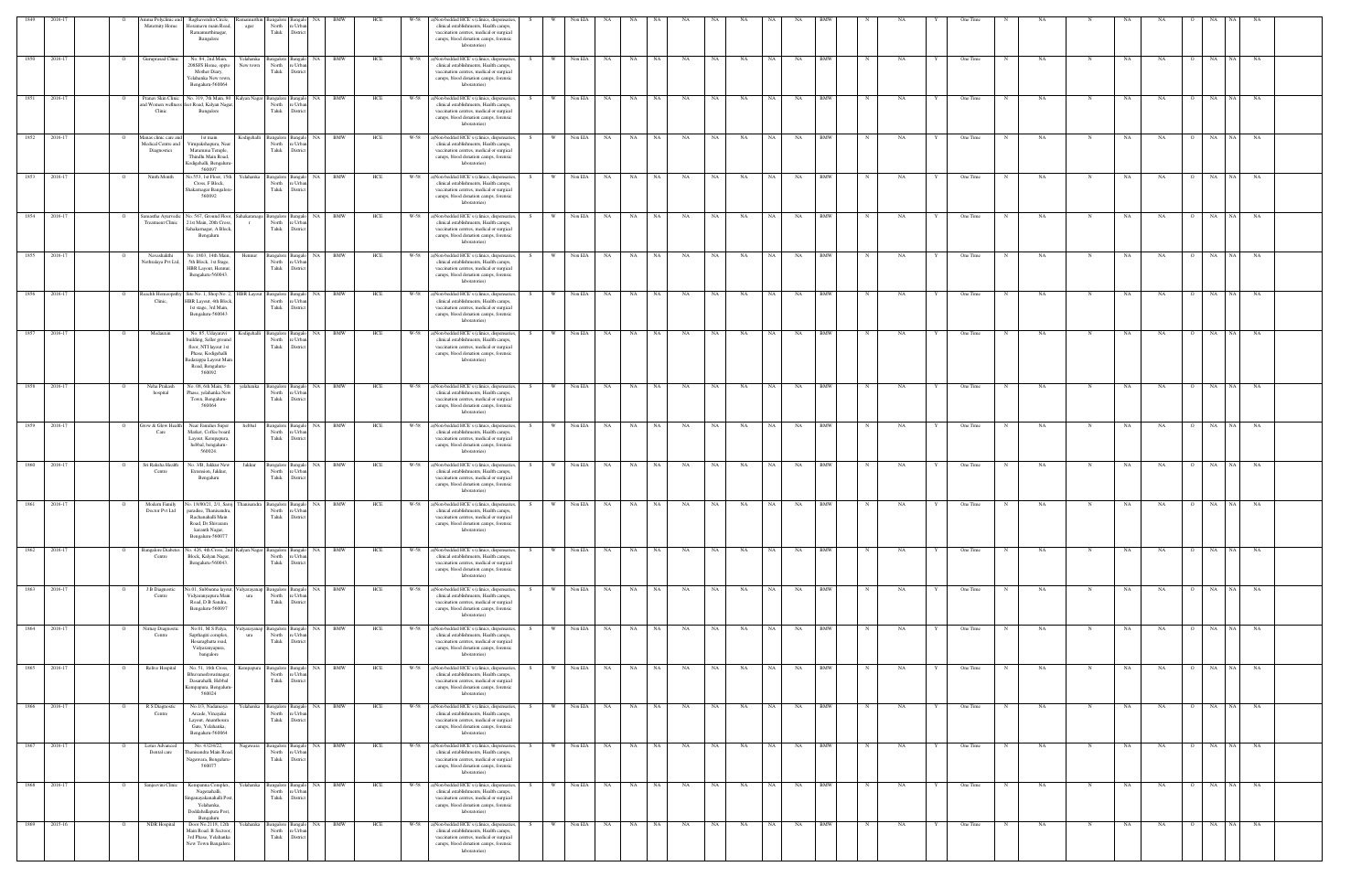| 1870         |         |         |                                                                   | No. 159, Basement                                                                                                                                     |                                                 |                                                                                                                                                                                             |                                    |     |        |                                                                                                                                                                                                 |    |          |            |                    |       |    |           |           |           |           |    |            |             |           |   | One Time   |             |           |            |           |           |                         |                 |           |  |
|--------------|---------|---------|-------------------------------------------------------------------|-------------------------------------------------------------------------------------------------------------------------------------------------------|-------------------------------------------------|---------------------------------------------------------------------------------------------------------------------------------------------------------------------------------------------|------------------------------------|-----|--------|-------------------------------------------------------------------------------------------------------------------------------------------------------------------------------------------------|----|----------|------------|--------------------|-------|----|-----------|-----------|-----------|-----------|----|------------|-------------|-----------|---|------------|-------------|-----------|------------|-----------|-----------|-------------------------|-----------------|-----------|--|
|              |         |         | aramshettys KDC<br>Hospital Pvt ltd,                              | Soorya Plaza, 4th Main<br>ura<br>rd Block, BEL Layou<br>Opp to Canara Bank,<br>Vidyaranyapura,<br>Bengaluru-560097                                    | North<br>Taluk                                  | re Urba<br>District                                                                                                                                                                         |                                    |     |        | Non-bedded HCE's (clinics, dispensaries,<br>clinical establishments, Health camps,<br>vaccination centres, medical or surgical<br>camps, blood donation camps, forensic<br>laboratories)        |    |          |            |                    |       |    |           |           |           |           |    |            |             |           |   |            |             |           |            |           |           |                         |                 |           |  |
| 1871         | 2016-17 |         | Amruth Clinic                                                     | Bazar Road, Near CMC<br>relahanka<br>Office, Yelahanka,<br>Bengaluru-560064.                                                                          | Bangalore Bangale<br>North<br>Taluk             | NA<br>e Urba<br>Distric                                                                                                                                                                     | <b>BMW</b>                         | HCE | W-58   | a)Non-bedded HCE's (clinics, dispensaries,<br>clinical establishments, Health camps,<br>vaccination centres, medical or surgical<br>camps, blood donation camps, forensic<br>laboratories)      |    |          | Non EIA    | <b>NA</b>          | NA .  | NA | NA        | NA        | NA        |           | NA | <b>BMW</b> |             | NA        |   | One Time   |             | NA        | N          | <b>NA</b> | NA        | $\overline{O}$          | NA              | NA        |  |
| 1872         | 2016-17 |         | Dental Den                                                        | 1st Floor, Above ICICI<br>relahanka<br>bank, Opp Indian oil<br>Petrol Pump, Hennur<br>Main Road, Bengaluru<br>560043                                  | North<br>Taluk                                  | NA 1<br>angalore Bangalo<br>e Urb<br>District                                                                                                                                               | <b>BMW</b>                         | HCE | W-58   | a)Non-bedded HCE's (clinics, dispensaries<br>clinical establishments, Health camps,<br>vaccination centres, medical or surgical<br>camps, blood donation camps, forensic<br>laboratories)       |    |          | Non EIA    | <b>NA</b>          | NA 1  | NA | NA        | NA        | NA        |           | NA | <b>BMW</b> |             | NA        |   | One Time   |             | NA        |            | <b>NA</b> | NA.       | $\Omega$                | NA<br>N A       | NA        |  |
| 1873         | 2016-17 |         | Patel Diagnostics                                                 | No. 02, 1st Main,<br><b>relahanka</b><br>Behind KTM<br>Showroom, KHB<br>Colony, Gandhinagar<br>Yelahanka, Bengaluru                                   | Taluk                                           | Bangalore Bangalo<br>North re Urba<br>District                                                                                                                                              | NA BMW                             | HCE | W-58   | a)Non-bedded HCE's (clinics, dispensaries,<br>clinical establishments, Health camps,<br>vaccination centres, medical or surgical<br>camps, blood donation camps, forensic<br>laboratories)      |    | <b>W</b> | Non EIA    | <b>NA</b>          | NA    | NA | NA        | NA        | NA        | NA .      | NA | <b>BMW</b> |             | NA        |   | One Time   |             | NA        |            | NA        | NA        | $\overline{O}$          | NA<br>$N_A$     | NA        |  |
| 1874         | 2016-17 |         | S B Clinic &<br>Diagnostic Centre                                 | No. 104, Opp to Govt<br>Yelahanka<br>School, 4th phase,<br>Yelahanka New Towr<br>Bengaluru-560064                                                     | Taluk                                           | NA<br>Bangalore Bangalo<br>North re Urban<br>District                                                                                                                                       | <b>BMW</b>                         | HCE | W-58   | a)Non-bedded HCE's (clinics, dispensaries,<br>clinical establishments, Health camps,<br>vaccination centres, medical or surgical<br>camps, blood donation camps, forensic<br>laboratories)      |    | <b>W</b> | Non EIA    | <b>NA</b>          | NA    | NA | NA        | NA        | NA        | NA        | NA | <b>BMW</b> |             | NA        |   | One Time   |             | NA        | N          | NA        | NA        | $\overline{O}$          | NA<br>NA        | NA        |  |
| 1875         | 2016-17 |         | Harshini Clinic &<br>Diagnostic Centre                            | No. 3 & 4, B R S<br>dyarayanap<br>Complex, Near tennis<br>ura<br>Court, Thindlu,<br>Codigehalli Main Road<br>Vidyaranyapura post,<br>Bengaluru-560097 | North<br>Taluk                                  | NA 1<br>angalore Bangalo<br>re Urba<br>District                                                                                                                                             | <b>BMW</b>                         | HCE | W-58   | a)Non-bedded HCE's (clinics, dispensaries,<br>clinical establishments, Health camps,<br>vaccination centres, medical or surgical<br>camps, blood donation camps, forensic<br>laboratories)      |    |          | Non EIA    | NA.                | NA    | NA | NA        | NA        | NA        | NA.       | NA | <b>BMW</b> |             | NA        |   | One Time   |             | <b>NA</b> |            | NA        | NA        | $\Omega$                | NA NA           | <b>NA</b> |  |
| 1876         | 2016-17 |         | <b>Dialife Diabetes</b><br>Thyroid and<br><b>Endocrine Centre</b> | No.962, 1st Floor,<br>dyarayanap<br>Above Canara Bank,<br>ura<br>Near Adigas hotel,<br>Vidyaranyapura,<br>Bengaluru-560097                            | Bangalore Bangal<br>Taluk                       | NA 1<br>North re Urbar<br>District                                                                                                                                                          | <b>BMW</b>                         | HCE | W-58   | a)Non-bedded HCE's (clinics, dispensaries,<br>clinical establishments, Health camps,<br>vaccination centres, medical or surgical<br>camps, blood donation camps, forensic<br>laboratories)      |    |          | Non EIA    | <b>NA</b>          | NA    | NA | NA        | <b>NA</b> | NA        | <b>NA</b> | NA | <b>BMW</b> |             | NA        |   | One Time   |             | NA        |            | <b>NA</b> | NA        |                         | NA<br><b>NA</b> | NA        |  |
| 1877         | 2016-17 |         | Jurga Health Care &<br>diagnostics                                | No. 83, Hillside<br>Meadows Layout,<br>ura<br>lesarghatta Main Roa<br>Vidyaranyapura post,<br>Bengaluru-560097                                        | idyarayanap Bangalore Bangalo<br>North<br>Taluk | NA<br>e Urba<br>Distric                                                                                                                                                                     | <b>BMW</b>                         | HCE | W-58   | a)Non-bedded HCE's (clinics, dispensaries,<br>clinical establishments, Health camps,<br>vaccination centres, medical or surgical<br>camps, blood donation camps, forensic<br>laboratories)      |    |          | Non EIA    | NA                 | NA    | NA | NA        | NA        | NA        | <b>NA</b> | NA | BMW        |             | NA        |   | One Time   |             | NA        | N          | <b>NA</b> | NA        | $\circ$                 | NA              | NA        |  |
| 1878 2016-17 |         |         | Dhaarini Health Care                                              | No. 3/6, Sonnegowda<br>Complex, Kodegehalli<br>main Road,<br>SahakarNagar Post,<br>Bengaluru-560092                                                   | ahakaranaga Bangalore Bangalo<br>North<br>Taluk | re Urba<br>District                                                                                                                                                                         | NA BMW                             | HCE | $W-58$ | a)Non-bedded HCE's (clinics, dispensaries,<br>clinical establishments, Health camps,<br>vaccination centres, medical or surgical<br>camps, blood donation camps, forensic<br>laboratories)      |    | W        | Non EIA NA |                    | NA 1  | NA | NA        | <b>NA</b> | NA        | - NA      | NA | <b>BMW</b> |             | NA        |   | One Time   |             | NA        |            | NA        | NA        | $\Omega$                | NA<br>N A       | <b>NA</b> |  |
| 1879         | 2016-17 |         | Floss and Gloss<br>Dental Clinic                                  | No. 78, Hillside<br>M.S. palya<br>Meadows Layout,<br>Iesarghatta Main Roa<br>Near Sambharam<br>College, M.S.Palya,<br>Bengaluru-560097                | Bangalore Bangalo<br>Taluk                      | North re Urba<br>District                                                                                                                                                                   | NA BMW                             | HCE | W-58   | a)Non-bedded HCE's (clinics, dispensaries,<br>clinical establishments, Health camps,<br>vaccination centres, medical or surgical<br>camps, blood donation camps, forensic<br>laboratories)      |    | <b>W</b> | Non EIA    | NA                 | NA    | NA | NA        | NA        | NA        | NA 1      | NA | <b>BMW</b> |             | NA        |   | One Time   |             | NA        | $_{\rm N}$ | NA        | NA        | $\overline{O}$          | NA<br>$N_A$     | NA        |  |
| 1880         | 2016-17 |         | Cosmoderma Clinics<br>& Spas (P) Ltd                              | Yo 3K Helath Care No<br>Horamavu<br>13., Banasawadi Outer<br>Ring Road, Service<br>Road, Horamavu<br>Village, Bengaluru-<br>560043                    | North<br>Taluk                                  | NA<br>Bangalore Bangalo<br>e Urba<br>District                                                                                                                                               | <b>BMW</b>                         | HCE | W-58   | a)Non-bedded HCE's (clinics, dispensaries,<br>clinical establishments, Health camps,<br>vaccination centres, medical or surgical<br>camps, blood donation camps, forensic<br>laboratories)      |    | W        | Non EIA    | NA                 | NA    | NA | NA        | NA        | NA        | NA.       | NA | <b>BMW</b> | N           | NA        |   | One Time   | $_{\rm N}$  | NA        | $_{\rm N}$ | NA        | NA        | $\overline{O}$          | NA 1<br>NA      | NA        |  |
| 1881 2016-17 |         |         | Cure N Care Hospital                                              | No. 25, 5th Cross,<br>Ioramavu<br>Dasappa Layout,<br>Devamatha School<br>Road, Hormavu,<br>Bengaluru-560043                                           | North<br>Taluk                                  | angalore Bangalo<br>e Urba<br>District                                                                                                                                                      | NA BMW                             | HCE |        | W-58 a)Non-bedded HCE's (clinics, dispensaries,<br>clinical establishments, Health camps,<br>vaccination centres, medical or surgical<br>camps, blood donation camps, forensic<br>laboratories) |    | - W      | Non EIA NA |                    | NA NA | NA | NA        | NA        | NA        | NA I      | NA | <b>BMW</b> |             | NA        |   | One Time   | N           | NA        | N          | NA        | NA        | $\overline{O}$          | NA NA NA        |           |  |
| 1882 2016-17 |         |         | Krupa Clinic                                                      | No. 64/3 A2, Krupa<br>Vidyarayanap<br>Circle, Near<br>ura<br>oddabommasandra Bus<br>Stop, Vidyaranyapura<br>Post, Bengaluru-560097                    |                                                 | angalore Bangalo NA BMW<br>North re Urban<br>Taluk District                                                                                                                                 |                                    | HCE | W-58   | a)Non-bedded HCE's (clinics, dispensaries,<br>clinical establishments, Health camps,<br>vaccination centres, medical or surgical<br>camps, blood donation camps, forensic<br>laboratories)      | S  |          |            | Non EIA NA NA NA   |       |    | NA        | NA N      | NA        | NA 1      |    | NA BMW     |             | NA        |   | One Time N |             | NA        |            |           |           |                         | <b>NA</b>       |           |  |
| 1883         | 2016-17 |         | Ashraya Deep<br>Dispensary                                        | No.41, Bellahalli, Kogilu<br>Road, Yelahanka Post,<br>80 Feet Road, Bangalore                                                                         | North<br>Taluk                                  | Yelahanka Bangalore Bangalo NA<br>re Urbar<br>District                                                                                                                                      | BMW                                | HCE | W-58   | a)Non-bedded HCE's (clinics, dispensaries<br>clinical establishments, Health camps,<br>vaccination centres, medical or surgical<br>camps, blood donation camps, forensic<br>laboratories)       |    |          | Non EIA    | <b>NA</b>          | NA    | NA | <b>NA</b> | NA        | NA        | NA.       | NA | BMW        |             | NA.       |   | One Time   |             | NA        | N          | NA        | NA        | $\overline{O}$          | NA              | NA        |  |
| 1884 2016-17 |         |         | Columbia Asia<br>Clinic,                                          | E-1, Manyata Embassy<br>Business Park, Ground<br>Floor, Beech Outer Ring<br>Road, Nagavara,<br>Bengaluru-560045                                       |                                                 | Nagawara Bangalore Bangalo NA BMW<br>North re Urba<br>Taluk District                                                                                                                        |                                    | HCE | W-58   | a)Non-bedded HCE's (clinics, dispensaries,<br>clinical establishments, Health camps,<br>vaccination centres, medical or surgical<br>camps, blood donation camps, forensic<br>laboratories)      |    | w l      | Non EIA NA |                    | NA NA |    | NA        | NA        | NA        | NA 1      | NA | BMW        | N           | NA.       |   | One Time   | N           | NA        | N          | NA .      | <b>NA</b> | $\overline{O}$          | NA NA           | NA        |  |
| 1885         | 2016-17 |         | Uma Clinic                                                        | Vo. 1474/2, 47/3, Opp.<br>Kodigehalli Bus Stop,<br>Sahakarnagar Post,<br>Bengaluru                                                                    |                                                 | Sahakaranaga Bangalore Bangalo NA BMW<br>North re Urban<br>Taluk District                                                                                                                   |                                    | HCE | W-58   | a)Non-bedded HCE's (clinics, dispensaries,<br>clinical establishments, Health camps,<br>vaccination centres, medical or surgical<br>camps, blood donation camps, forensic<br>laboratories)      |    | W        | Non EIA NA |                    | NA N  | NA | NA        | NA        | <b>NA</b> | NA 1      | NA | <b>BMW</b> |             | NA.       |   | One Time   | N           | NA        | N          | NA        | NA        | $\overline{O}$          | NA NA           | <b>NA</b> |  |
| $1886$       | 2016-17 | $\circ$ | Sanjivini Poly Clinic                                             | Chikkajala, Near Bus<br>Chikkajala<br>Stop, Bengaluru                                                                                                 | Taluk                                           | Bangalore Bangalo NA BMW<br>North re Urban<br>District                                                                                                                                      |                                    | HCE | W-58   | a)Non-bedded HCE's (clinics, dispensaries,<br>clinical establishments, Health camps,<br>vaccination centres, medical or surgical<br>camps, blood donation camps, forensic<br>laboratories)      | S. | w I      | Non EIA NA |                    | NA NA |    | NA        | NA N      | NA        | NA 1      | NA | BMW        | N           | NA        | Y | One Time   | N           | NA        | N          | NA        | <b>NA</b> | $\overline{\mathbf{O}}$ | NA NA           | NA        |  |
| 1887 2016-17 |         | $\circ$ | Aayur Jisha Womens<br>Clinic                                      | No. 8/2B, Gaurav<br>Complex, Kogilu Road,<br>Yelahanka, Bengaluru-<br>560064                                                                          | Taluk                                           | North re Urban<br>District                                                                                                                                                                  | Yelahanka Bangalore Bangalo NA BMW | HCE |        | W-58 a)Non-bedded HCE's (clinics, dispensaries,<br>clinical establishments, Health camps,<br>vaccination centres, medical or surgical<br>camps, blood donation camps, forensic<br>laboratories) | S. |          |            | W Non EIA NA NA NA |       |    | NA NA     | NA NA     |           | NA NA     |    | NA BMW     | N           | <b>NA</b> | Y | One Time   | N           | NA        | N          | NA 1      | <b>NA</b> |                         | O NA NA NA      |           |  |
| 1888         | 2016-17 |         | Med Care<br>Laboratories                                          | Asha Complex, B.B.<br>Nagar, Kodigehalli Main<br>Road, Sahakar Nagar<br>Post, Bengaluru-560092                                                        |                                                 | $\begin{tabular}{llllll} \multicolumn{2}{c}{Shakaranaga}&\text{Bangalore}&\text{Bangalo}&\text{NA}&\text{BMW}\\ &\text{r}&\text{North}&\text{re Urban} &\\ \end{tabular}$<br>Taluk District |                                    | HCE | W-58   | a)Non-bedded HCE's (clinics, dispensaries,<br>clinical establishments, Health camps,<br>vaccination centres, medical or surgical<br>camps, blood donation camps, forensic<br>laboratories)      |    | <b>W</b> | Non EIA NA |                    | NA 1  | NA | NA        | NA        | NA        | NA        | NA | <b>BMW</b> | N           | NA        |   | One Time   | $\mathbf N$ | NA        | N          | NA        | NA        | $\overline{O}$          | NA NA           | NA        |  |
| 1889         | 2016-17 |         | Friesta Sciences (A<br>Unit of HCG<br>Enterprises Ltd)            | No. 04, 5th A Main,<br>Hebbal<br><b>Behind Hotel Royal</b><br>Senate, Near Baptist<br>Hospital, Hebbal,<br>Bangalore-560024                           |                                                 | Bangalore Bangalo NA BMW<br>North re Urban<br>Taluk District                                                                                                                                |                                    | HCE | W-58   | a)Non-bedded HCE's (clinics, dispensaries,<br>clinical establishments, Health camps,<br>vaccination centres, medical or surgical<br>camps, blood donation camps, forensic<br>laboratories)      |    | - W      | Non EIA NA |                    | NA    | NA | NA        | NA        | <b>NA</b> | NA 1      | NA | <b>BMW</b> | $\mathbf N$ | NA        | Y | One Time   | N           | NA        | N          | NA        | NA        | $\overline{O}$          | NA<br>NA        | NA        |  |
| 1890 2016-17 |         |         | Dew Dental                                                        | No. 149, 80 feet Road,<br>Dr.<br>thnagar<br>Shivaramakaranthanaga<br>, Bengaluru-560077                                                               | North<br>Taluk                                  | varamkaran Bangalore Bangalo NA BMW<br>re Urbar<br>District                                                                                                                                 |                                    | HCE | W-58   | a)Non-bedded HCE's (clinics, dispensaries,<br>clinical establishments, Health camps,<br>vaccination centres, medical or surgical<br>camps, blood donation camps, forensic<br>laboratories)      |    |          | Non EIA NA |                    | NA    | NA | NA        | NA        | NA        | NA        | NA | <b>BMW</b> |             | NA        |   | One Time   |             | NA        |            | NA        | NA        | $\overline{O}$          | NA<br>NA.       | NA        |  |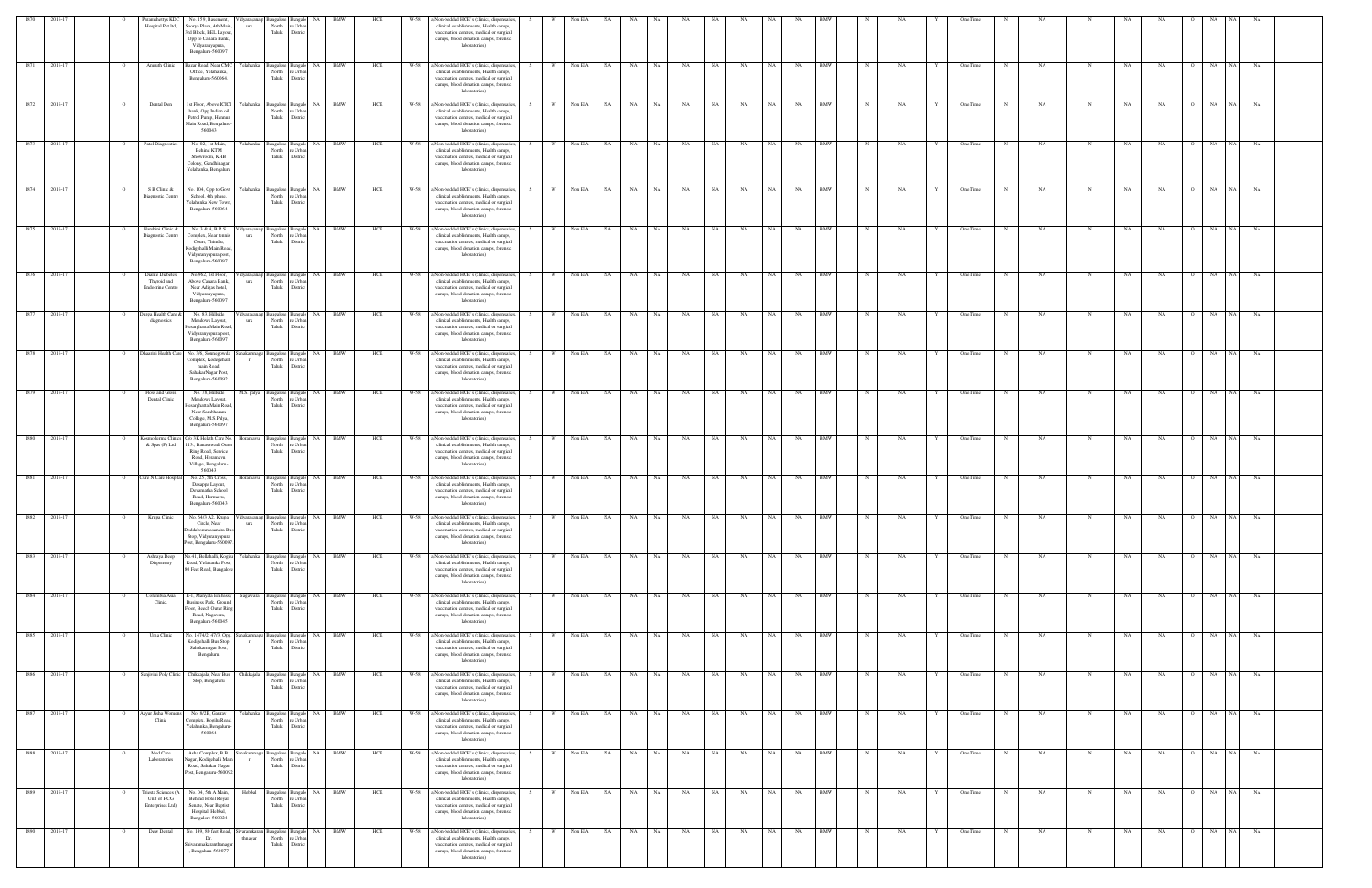| 1891 | 2016-17      | shis Andrology an<br><b>Urology Centre</b>                    | No. 44/2, 1st floor, 60<br>feet Road, G Block,<br>Shakarnagar, Bengalur<br>560092                                                                           | Sahakaranaga             | sangalore<br>North<br>Taluk                      | District                                   |            | HCE |      | a)Non-bedded HCE's (clinics, dispensaries,<br>clinical establishments, Health camps,<br>vaccination centres, medical or surgical<br>camps, blood donation camps, forensic<br>laboratories)                  | Non EIA                 |                        |                   |      |                   |           |            |   |           | One Time      |             |           |             |     |           |           |                |                 |           |  |
|------|--------------|---------------------------------------------------------------|-------------------------------------------------------------------------------------------------------------------------------------------------------------|--------------------------|--------------------------------------------------|--------------------------------------------|------------|-----|------|-------------------------------------------------------------------------------------------------------------------------------------------------------------------------------------------------------------|-------------------------|------------------------|-------------------|------|-------------------|-----------|------------|---|-----------|---------------|-------------|-----------|-------------|-----|-----------|-----------|----------------|-----------------|-----------|--|
| 1892 | 2016-17      | <b>TMI Health Care Py</b><br>Ltd (People Tree<br>Marga)       | No. 23/B, A Sector,<br>Yelahanka New Town,<br>Bengaluru-560064                                                                                              | Yelahanka<br>New Town    | angalore Bangalo<br>North<br>Taluk               | NA<br>: Urban<br>District                  | <b>BMW</b> | HCE |      | W-58 a)Non-bedded HCE's (clinics, dispensaries,<br>W<br>clinical establishments, Health camps,<br>vaccination centres, medical or surgical<br>camps, blood donation camps, forensic<br>laboratories)        | Non EIA<br>NA           | NA                     | NA<br>NA          | NA   | NA<br>NA          | NA        | <b>BMW</b> | N | NA        | One Time      |             | NA        | $_{\rm N}$  | NA  |           | NA        | $\overline{O}$ | NA<br>NA        | NA        |  |
| 1893 | 2016-17      | 32 Happy Pearls<br>$\Omega$<br>Dental Clinic                  | No 184, Muneshwara Kattigenahalli Bangalore<br>Nagar, Bagalur Main<br>Road, Kattigenehalli<br>Village, Jala Hobli,<br>Yelahanka Post,<br>Bengaluru 560 063  |                          | North<br>Taluk                                   | Bangalo<br>NA<br>: Urba<br>District        | BMW        | HCE |      | W-58 a)Non-bedded HCE's (clinics, dispensaries,<br>- W<br>clinical establishments, Health camps,<br>vaccination centres, medical or surgical<br>camps, blood donation camps, forensic<br>laboratories)      | Non EIA<br><b>NA</b>    | NA                     | NA<br><b>NA</b>   | NA 1 | NA<br>NA          | <b>NA</b> | BMW        | N | NA        | One Time      | N           | NA        | $_{\rm N}$  | NA  |           | NA        | $\overline{O}$ | NA<br>NA        | NA.       |  |
| 1894 | 2016-17      | G B Y Clinic,                                                 | Vidyanagar Cross,<br>settahalsur Post, New<br>Airport Road, Bengalur<br>North Bengaluru-<br>562157                                                          | settahalsur              | Bangalore I<br>North<br>Taluk                    | NA<br><b>Bangalo</b><br>Urb<br>Distric     | BMW        | HCE |      | W-58 a)Non-bedded HCE's (clinics, dispensaries,<br>clinical establishments, Health camps,<br>vaccination centres, medical or surgical<br>camps, blood donation camps, forensic<br>laboratories)             | Non EIA<br>NA .         | NA                     | NA<br>NA          | NA   | NA<br>NA          | NA        | <b>BMW</b> |   | NA        | One Time      |             | NA        | $\mathbf N$ |     | NA        | NA        | $\overline{O}$ | NA              | NA        |  |
| 1895 | 2016-17      | Vakkal Health Care<br>Centre                                  | No. 326, 1st Cross,<br>Balaji Krupa Layout,<br>R.K. Hegde nagar, Dr.<br>Shivaramkaranth Nagar<br>Post, Bengaluru-560077                                     | R.K.<br>legdenagar       | Bangalore Bangalo<br>North<br>Taluk              | NA<br>: Urban<br>District                  | <b>BMW</b> | HCE |      | W-58 a)Non-bedded HCE's (clinics, dispensaries,<br>W<br>clinical establishments, Health camps,<br>vaccination centres, medical or surgical<br>camps, blood donation camps, forensic<br>laboratories)        | Non EIA<br>NA           | NA                     | NA<br><b>NA</b>   | NA   | NA<br>NA 1        | NA        | <b>BMW</b> |   | NA        | One Time      |             | <b>NA</b> | $\mathbf N$ | NA  |           | NA        | $\overline{O}$ | NA<br>NA.       |           |  |
| 1896 | 2016-17      | Sri Vrushabendra<br>$\circ$<br>Clinic                         | No. 28/3, Vidyanagar<br>ross, New International<br>Airport Road, Bengaluri<br>562157                                                                        | Vidyanagar<br>Cross      | Bangalore Bangalo<br>North<br>Taluk              | NA 1<br>e Urban<br>District                | <b>BMW</b> | HCE |      | W-58 a)Non-bedded HCE's (clinics, dispensaries,<br>W<br>clinical establishments, Health camps,<br>vaccination centres, medical or surgical<br>camps, blood donation camps, forensic<br>laboratories)        | Non EIA                 | NA 1<br><b>NA</b>      | NA 1<br><b>NA</b> | NA 1 | NA<br>NA          | <b>NA</b> | BMW        | N | NA        | One Time      | N           | NA        | N           |     | NA        | NA        | $\overline{O}$ | NA NA           | NA        |  |
| 1897 | 2016-17      | Dr Lathas Clinic<br>$\circ$                                   | Vo. 2403/1, 13th Main,<br><b>Block</b> , Opp to Basket<br>ball Court,<br>ahakarnagar, Bengalu<br>560092                                                     | Sahakaranaga<br>$\Gamma$ | Bangalore E<br>North<br>Taluk                    | NA<br>3angalo<br>Urb:<br>District          | <b>BMW</b> | HCE | W-58 | a)Non-bedded HCE's (clinics, dispensaries,<br>W<br>clinical establishments, Health camps,<br>vaccination centres, medical or surgical<br>camps, blood donation camps, forensic<br>laboratories)             | Non EIA<br>NA           | NA                     | NA<br>NA          | NA   | NA<br>NA          | NA        | <b>BMW</b> |   | <b>NA</b> | One Time      |             | NA        | N           |     | NA        | NA        | $\circ$        | NA<br>NA        | NA        |  |
| 1898 | 2016-17      | Asia Hospital                                                 | No. 961, 6th Block<br>HMT layout,<br>Vidyaranyapura,<br>Bengaluru-560097                                                                                    |                          | 'idyaranyapu Bangalore E<br>North<br>Taluk       | NA.<br>3angalo<br>: Urbar<br>District      | <b>BMW</b> | HCE |      | W-58 a)Non-bedded HCE's (clinics, dispensaries,<br><b>W</b><br>clinical establishments, Health camps,<br>vaccination centres, medical or surgical<br>camps, blood donation camps, forensic<br>laboratories) | Non EIA<br>NA .         | NA                     | NA<br>NA          | NA   | NA<br>NA          | NA        | <b>BMW</b> |   | NA        | One Time      |             | NA        | N           |     | NA        | NA        | $\Omega$       | NA<br>NA 1      | NA        |  |
| 1899 | 2016-17      | Dr Rajesh Polyclini                                           | No. 55/7, M.S. Palya,<br>Yelahanka Main Road<br>Bengaluru-560097                                                                                            | M.S. palya               | sangalore<br>North<br>Taluk                      | : Urbar<br>District                        | BMW        | HCE | W-58 | a)Non-bedded HCE's (clinics, dispensaries,<br>clinical establishments, Health camps,<br>vaccination centres, medical or surgical<br>camps, blood donation camps, forensic<br>laboratories)                  | Non EIA<br>NA           |                        | NA                | NA   |                   |           | <b>BMW</b> |   |           | One Time      |             |           |             | NA. |           |           |                | NA              |           |  |
| 1900 | 2016-17      | Lishores Health Care<br>0                                     | No. 718, MIG Sector A,<br>Next to Chandra Café,<br>Yelahanka New Town<br>Bengaluru-560064                                                                   | relahanka<br>lew Town    | <b>Bangalore</b><br>North<br>Taluk               | Urb<br>District                            | BMW        | HCE | W-58 | a)Non-bedded HCE's (clinics, dispensaries,<br>clinical establishments, Health camps,<br>vaccination centres, medical or surgical<br>camps, blood donation camps, forensic<br>laboratories)                  | Non EIA<br>NA           | <b>NA</b>              | NA                | NA   | NA<br>- NA        | NA        | <b>BMW</b> |   | NA.       | One Time      |             | NA        |             | NA. |           | NA        | $\circ$        | <b>NA</b>       | NA        |  |
| 1901 | 2016-17      | Sri Lakshmi<br>Venkateshwara<br>Clinic                        | No. 8 & 9, Idhaya<br>omplex, Block-II, Bird<br>Campus, Geddalahalli,<br>Kothanur Post, Hennur<br>Main Road, Bengaluru<br>560077                             |                          | eddalahalli Bangalore<br>North<br>Taluk          | <b>NA</b><br>Urba<br>District              | <b>BMW</b> | HCE | W-58 | a)Non-bedded HCE's (clinics, dispensaries,<br>W<br>clinical establishments, Health camps,<br>vaccination centres, medical or surgical<br>camps, blood donation camps, forensic<br>laboratories)             | Non EIA<br><b>NA</b>    | <b>NA</b>              | <b>NA</b><br>NA   | NA   | NA<br>NA.         | NA        | <b>BMW</b> |   | <b>NA</b> | One Time      |             | NA        |             | NA  |           | NA        | $\overline{O}$ | NA<br><b>NA</b> | <b>NA</b> |  |
| 1902 | 2016-17      | Respicare                                                     | No. 166, CIL/CQAL<br>Layout, 9th Main Road,<br>2nd Phase, Sahakarnagar<br>Behind UCO bank,<br>Bengaluru-560092                                              | hakaranaga<br>$\Gamma$   | Bangalore<br>North<br>Taluk                      | <b>NA</b><br>langak<br>e Urban<br>District | <b>BMW</b> | HCE |      | W-58 a)Non-bedded HCE's (clinics, dispensaries<br><b>W</b><br>clinical establishments, Health camps,<br>vaccination centres, medical or surgical<br>camps, blood donation camps, forensic<br>laboratories)  | Non EIA                 | NA 1<br>NA             | NA 1<br>NA        | NA   | NA<br>NA          | NA        | BMW        |   | NA        | One Time      |             | NA        |             | NA  |           | NA        | $\overline{O}$ | NA<br><b>NA</b> | NA        |  |
| 1903 | 2016-17      | Samiksha Dental<br>clinic                                     | Vo. 325, 4th Main, 7th<br>Cross, Canara Bank<br>Layout, Kodigehalli,<br>Vidyaranyapura Post,<br>Bengaluru-560097                                            | Kodigehalli              | Bangalore<br>North<br>Taluk                      | NA<br>angalo<br>Urba<br>District           | BMW        | HCE | W-58 | a)Non-bedded HCE's (clinics, dispensaries,<br>W<br>clinical establishments, Health camps,<br>vaccination centres, medical or surgical<br>camps, blood donation camps, forensic<br>laboratories)             | Non EIA<br>NA           | NA                     | NA<br>NA          | NA   | NA<br>NA.         | NA        | <b>BMW</b> |   | NA        | One Time      |             | NA        |             | NA  |           | NA        | $\overline{O}$ | NA<br>NA        | NA        |  |
|      | 1904 2016-17 | Yashas Dental Care<br>$\overline{O}$                          | SK Convention Hall<br>Complex, 3rd Main, MS<br>Palya, 2nd Stage, Near<br>Devi Circle,<br>Vidyaranyapura Post,<br>Bengaluru-560097                           | MS Palya                 | Bangalore Bangalo NA BMW<br>North<br>Taluk       | : Urba<br>District                         |            | HCE |      | W-58 a)Non-bedded HCE's (clinics, dispensaries,<br><b>W</b><br>clinical establishments, Health camps,<br>vaccination centres, medical or surgical<br>camps, blood donation camps, forensic<br>laboratories) | Non EIA                 | NA NA                  | NA<br>NA          | NA 1 | NA<br>NA          | NA        | <b>BMW</b> | N | NA        | One Time      | $\mathbf N$ | NA        | $_{\rm N}$  | NA  |           | NA        | $\overline{O}$ | NA NA           | <b>NA</b> |  |
| 1905 | 2016-17      | amma Kidney Ca<br>$\overline{O}$<br>Clinic and<br>Laboratory, | No. 158, Krishna<br>Sankirana, 5th Block, (<br>Opp Doddabommsandra<br>Govt school),<br>Vidyaranyapura Main<br>Road,<br>Doddabommsandra,<br>Bengaluru-560097 | ddabomm<br>andra         | Bangalore Bangalo<br>North<br>Taluk District     | NA<br>re Urban                             | <b>BMW</b> | HCE |      | W-58 a)Non-bedded HCE's (clinics, dispensaries,<br>clinical establishments, Health camps,<br>vaccination centres, medical or surgical<br>camps, blood donation camps, forensic<br>laboratories)             | Non EIA                 | <b>NA</b><br><b>NA</b> | NA<br>NA          | NA 1 | NA<br>NA          | <b>NA</b> | <b>BMW</b> | N | NA        | One Time      | $\mathbf N$ | NA        | N           | NA  |           | NA        | $\overline{O}$ | NA NA           | <b>NA</b> |  |
| 1906 | 2016-17      | P2M Womens Clinic<br>$\overline{O}$                           | No. 37/1, 2nd Cross,<br>20th Main, G Block,<br>ahakamagar, Bengalur<br>560092                                                                               | $\Gamma$                 | Sahakaranaga Bangalore Bangalo<br>North<br>Taluk | NA<br>: Urbar<br>District                  | BMW        | HCE | W-58 | a)Non-bedded HCE's (clinics, dispensaries,<br>- W<br>clinical establishments, Health camps,<br>vaccination centres, medical or surgical<br>camps, blood donation camps, forensic<br>laboratories)           | Non EIA                 | NA 1<br><b>NA</b>      | NA<br>NA          | NA   | NA<br>NA          | NA        | BMW        |   | NA        | One Time      |             | NA        | $\mathbf N$ |     | NA        | NA        | $\overline{O}$ | NA<br>NA.       | NA        |  |
| 1907 | 2017-18      | Monsanto Holding<br>$\overline{O}$<br>Pvt Ltd,                | Green heart Phase-IV M Rachenahalli<br>far, Manyata tech park,<br>nagawara Rachenahalli<br>Village, Bengaluru -<br>560045                                   | Village                  | Bangalore Bangalo<br>North<br>Taluk              | NA<br>e Urban<br>District                  | <b>BMW</b> | HCE | W-58 | a)Non-bedded HCE's (clinics, dispensaries,<br><b>W</b><br>clinical establishments, Health camps,<br>vaccination centres, medical or surgical<br>camps, blood donation camps, forensic<br>laboratories)      | Non EIA<br><b>NA</b>    | NA                     | NA<br><b>NA</b>   | NA   | <b>NA</b><br>NA 1 | NA        | <b>BMW</b> |   | NA        | One Time      |             | NA        | $_{\rm N}$  | NA  |           | NA        | $\overline{O}$ | NA<br>NA        | <b>NA</b> |  |
|      | 1908 2017-18 | ral Mogul Goetze Ind<br>$\overline{O}$                        | Yelahanka,<br>Doddaballapura Main<br>Road, Bengaluru-<br>560064                                                                                             | Yelahanka                | Bangalore Bangalo NA BMW<br>North<br>Taluk       | re Urban<br>District                       |            | HCE |      | W-58 a)Non-bedded HCE's (clinics, dispensaries,<br>S –<br>clinical establishments, Health camps,<br>vaccination centres, medical or surgical<br>camps, blood donation camps, forensic<br>laboratories)      | W Non EIA NA NA NA      |                        | NA                | NA 1 | NA NA             | NA NA     | <b>BMW</b> | N | NA        | One Time<br>Y | N           | NA        | $\mathbf N$ |     | NA        | <b>NA</b> | $\overline{O}$ | NA NA           | <b>NA</b> |  |
|      | 1909 2017-18 | Shinde Dental Clinic,<br>$\overline{O}$                       | No.01, 1st Floor, 1st A<br>Main, Yelahanka New<br>Town, Bengaluru-<br>560064                                                                                | Yelahanka                | Bangalore Bangalo NA BMW<br>North<br>Taluk       | : Urbar<br>District                        |            | HCE |      | W-58 a)Non-bedded HCE's (clinics, dispensaries,<br>W<br>S<br>clinical establishments, Health camps,<br>vaccination centres, medical or surgical<br>camps, blood donation camps, forensic<br>laboratories)   | Non EIA $NA$ NA $NA$ NA |                        | NA                | NA . | <b>NA</b>         | NA NA     | <b>BMW</b> | N | NA        | One Time<br>Y | N           | NA        | N           | NA  |           | NA        | $\overline{O}$ | NA NA           | NA        |  |
|      | 1910 2017-18 | Skino Logixs Skin &<br>$\overline{O}$<br>hair Clinic,         | No.01, 2nd floor,<br>Kempapura Main Road,<br>Near Presidency College,<br>Opp Café coffee day,<br>Bengaluru-560024                                           | Kempapura                | Bangalore Bangalo NA BMW<br>North<br>Taluk       | : Urban<br>District                        |            | HCE |      | W-58 a)Non-bedded HCE's (clinics, dispensaries,<br>clinical establishments, Health camps,<br>vaccination centres, medical or surgical<br>camps, blood donation camps, forensic<br>laboratories)             | W Non EIA NA NA NA      |                        | NA                | NA N | NA                | NA 1      | NA BMW     | N | NA        | One Time      | N           | NA        | N           |     | <b>NA</b> | <b>NA</b> |                | 0 NA NA NA      |           |  |
| 1911 | 2017-18      | Thyro Plus Clinic,<br>$\overline{O}$                          | No. 2122/5, Opp<br>BWSSB Office, D<br><b>Block</b> , Behind Sterling<br>Park, Sahakar Nagar,<br>Bengaluru-560092                                            | $\Gamma$                 | Sahakaranaga Bangalore Bangalo<br>North<br>Taluk | NA<br>e Urban<br>District                  | <b>BMW</b> | HCE |      | W-58 a)Non-bedded HCE's (clinics, dispensaries,<br>- W<br>clinical establishments, Health camps,<br>vaccination centres, medical or surgical<br>camps, blood donation camps, forensic<br>laboratories)      | Non EIA                 | NA 1<br>NA             | NA<br>NA          | NA 1 | NA<br>NA          | <b>NA</b> | BMW        | N | NA        | One Time      | $\mathbf N$ | NA        | N           |     | NA        | NA        | $\overline{O}$ | NA NA           | NA        |  |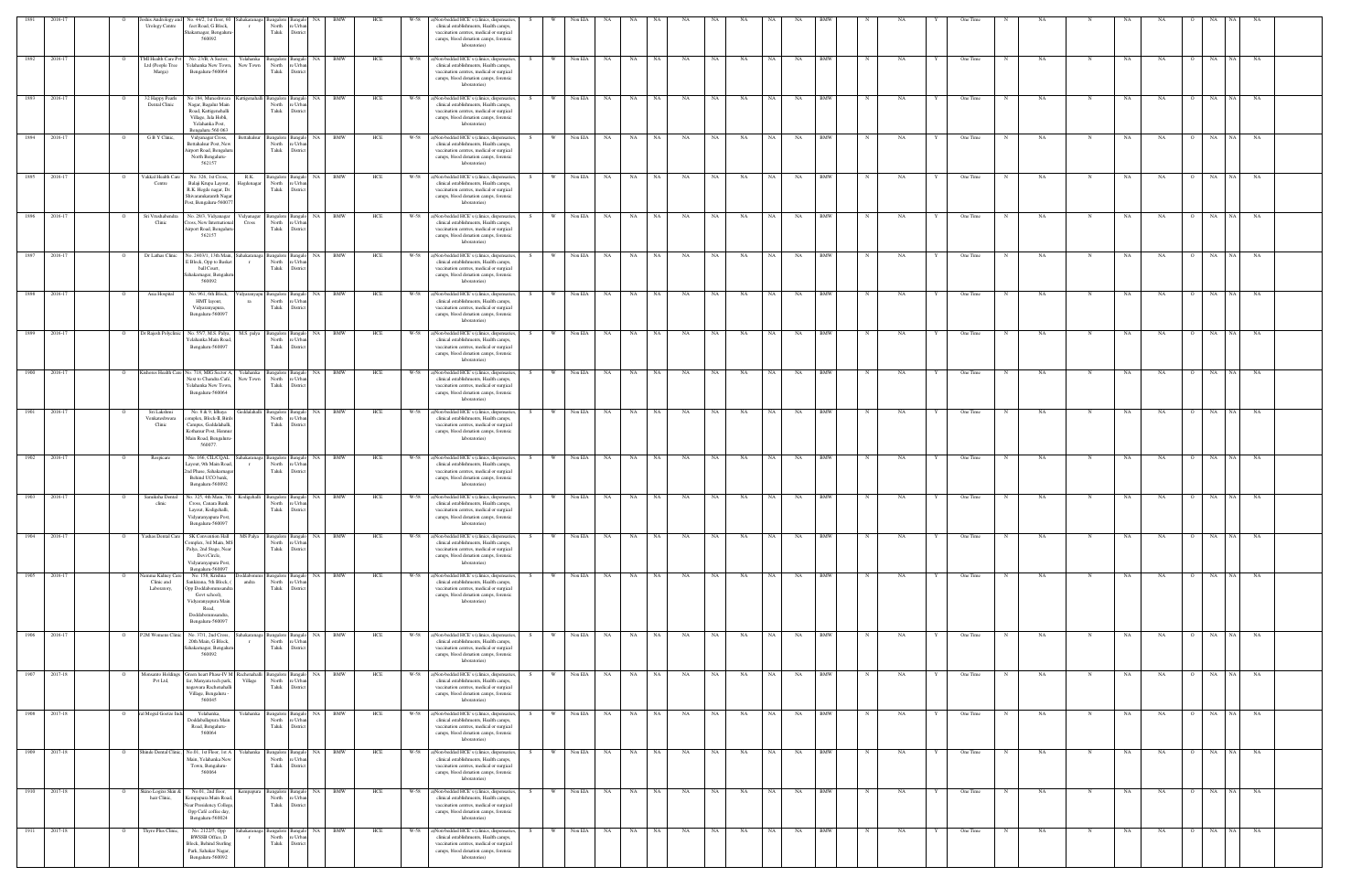| 1912         | 2017-18            |                | Yashoda Dental<br>clinic,                                   | lo. 972, Shop No.2, 1s<br>r elahanka<br>loor, 16th b Cross, (B)<br>Stand Road) Yelahanka<br>New Town, 2nd Stage<br>Bengaluru-560064                        | North<br>Taluk                                                                   | e Urba<br>District                                      |            |            |              | Non-bedded HCE's (clinics, dispensaries<br>clinical establishments, Health camps,<br>vaccination centres, medical or surgical<br>camps, blood donation camps, forensic<br>laboratories)                                                 |     |          | Non EIA            |                 |                 |          |           |           |           |                 |          |                   |             |          |   | One Time             |            |          |            |             |          |                           |                 |                 |  |
|--------------|--------------------|----------------|-------------------------------------------------------------|------------------------------------------------------------------------------------------------------------------------------------------------------------|----------------------------------------------------------------------------------|---------------------------------------------------------|------------|------------|--------------|-----------------------------------------------------------------------------------------------------------------------------------------------------------------------------------------------------------------------------------------|-----|----------|--------------------|-----------------|-----------------|----------|-----------|-----------|-----------|-----------------|----------|-------------------|-------------|----------|---|----------------------|------------|----------|------------|-------------|----------|---------------------------|-----------------|-----------------|--|
| 1913         | 2017-18            |                | erfect Teeth Studio                                         | No. 704, 1st Cross,<br>Nagawara<br>Chankya Layout,<br>Vagawara, Bengaluru<br>560045                                                                        | North<br>Taluk                                                                   | NA<br>Bangalore Bangalo<br>re Urba<br>District          | BMW        | HCE        | W-58         | a)Non-bedded HCE's (clinics, dispensaries,<br>clinical establishments, Health camps,<br>vaccination centres, medical or surgical<br>camps, blood donation camps, forensic<br>laboratories)                                              |     |          | Non EIA            | NA.             | NA              | NA       | NA        | NA        | NA        | - NA            | NA       | BMW               |             | NA       |   | One Time             |            | NA       |            | NA          | NA       | $\overline{O}$            | NA<br>NA        | NA              |  |
| 1914         | 2017-18            |                | ishnu Health Care                                           | Nagamma<br>Ramaswamaiah<br>Compound NES office<br>Road, Sigappa Layout,<br>Near Mini Vidhana<br>Soudha, Yelahanka,<br>Bengaluru-560064                     | <b>Bangalore</b><br>North<br>Taluk                                               | NA<br>Banga<br>e Urba<br>District                       |            | HCE        |              | ()Non-bedded HCE's (clinics, dispensaries<br>clinical establishments, Health camps,<br>vaccination centres, medical or surgical<br>camps, blood donation camps, forensic<br>laboratories)                                               |     |          | Non EIA            |                 |                 | NA       |           |           | NA        |                 | NA       |                   |             |          |   | One Time             |            | NA       |            |             | NA       |                           | NA              |                 |  |
| 1915         | 2017-18            |                | Swathi integrated<br>Clinic                                 | lo. 161/1, Shop No. B4,<br>Kalyan Nagar Bangalore Bangalo<br>Trishl Plaza, Nanjappa<br>Gardens, Babusapalya,<br>Kalyannagar, Bengaluru<br>560043           | Taluk                                                                            | North re Urba<br>District                               | NA BMW     | HCE        | W-58         | a)Non-bedded HCE's (clinics, dispensaries,<br>clinical establishments, Health camps,<br>vaccination centres, medical or surgical<br>camps, blood donation camps, forensic<br>laboratories)                                              |     | W        | Non EIA            | <b>NA</b>       | <b>NA</b>       | NA       | NA        | NA        | NA        | NA              | NA       | <b>BMW</b>        |             | NA       |   | One Time             |            | NA       | N          | NA          | NA       | $\overline{O}$            | <b>NA</b><br>NA | NA              |  |
| 1916         | 2017-18            |                | Podhighai Diagnostic<br>Laboratory & polu<br>Clinic         | No. 01, Rachenahalli,<br>hanisandra<br>Thanisandra Main Road<br>SRK nagar Post,<br>hanisandra, Bengaluru<br>560077                                         | North<br>Taluk                                                                   | Bangalore Bangalo NA BMW<br>re Urba<br>District         |            | HCE        | W-58         | a)Non-bedded HCE's (clinics, dispensaries,<br>clinical establishments, Health camps,<br>vaccination centres, medical or surgical<br>camps, blood donation camps, forensic<br>laboratories)                                              | S – | W \      | Non EIA NA         |                 | NA NA           | NA       | NA        | NA        | <b>NA</b> | NA              | NA       | <b>BMW</b>        | N           | NA       | Y | One Time             | N          | NA       | N          | NA          | NA       | $\overline{O}$            | NA NA           | NA              |  |
|              | 1917 2017-18       |                | Radial Diagnostics<br>d Yelahanka Lior<br><b>Blood Bank</b> | Yelahanka<br>No. 9D, 8th A Cross,<br>16th A Main Road,<br>Yelahanka New Towr<br>Bengaluru-560064                                                           | North<br>Taluk                                                                   | Bangalore Bangalo NA BMW<br>e Urba<br>District          |            | HCE        |              | W-58 a)Non-bedded HCE's (clinics, dispensaries,<br>clinical establishments, Health camps,<br>vaccination centres, medical or surgical<br>camps, blood donation camps, forensic<br>laboratories)                                         |     | W        | Non EIA NA         |                 | NA NA           |          | NA        | NA        | NA        | NA 1            | NA       | <b>BMW</b>        | $\mathbf N$ | NA       |   | One Time             | N          | NA       |            | NA          | NA       | $\overline{O}$            | NA NA           | <b>NA</b>       |  |
| 1918<br>1919 | 2017-18<br>2017-18 |                | Corona Dental Care,<br>Benakha Dental                       | No. 1207/1, Ground<br>Floor, Nanjappa Main<br>ra<br>Road, 2nd Block, Bel<br>ayout, Vidyaranyapura<br>Bengaluru-560097<br>No.1, G.V. Building,              | idyaranyapu Bangalore Bangalo<br>North<br>Taluk<br>idyaranyapu Bangalore Bangalo | NA<br>re Urba<br>District<br>NA                         | BMW<br>BMW | HCE<br>HCE | W-58<br>W-58 | a)Non-bedded HCE's (clinics, dispensaries<br>clinical establishments, Health camps,<br>vaccination centres, medical or surgical<br>camps, blood donation camps, forensic<br>laboratories)<br>a)Non-bedded HCE's (clinics, dispensaries, |     | <b>W</b> | Non EIA<br>Non EIA | <b>NA</b><br>NA | <b>NA</b><br>NA | NA<br>NA | NA<br>NA  | NA<br>NA  | NA<br>NA  | NA<br><b>NA</b> | NA<br>NA | BMW<br><b>BMW</b> |             | NA<br>NA |   | One Time<br>One Time |            | NA<br>NA | N          | NA<br>NA    | NA<br>NA | $\overline{O}$<br>$\circ$ | NA<br>NA<br>NA  | <b>NA</b><br>NA |  |
| 1920         | 2017-18            |                | Clinic,<br>Eshwar Women and                                 | Venkateswamappa<br>ra<br>ayout, Vidyaranyapura<br>Bangalore-560097<br>No. 03, Amrutha                                                                      | North<br>Taluk<br>hakaranaga Bangalore Bangalo                                   | re Urba<br>District                                     | NA BMW     | HCE        | W-58         | clinical establishments, Health camps,<br>vaccination centres, medical or surgical<br>camps, blood donation camps, forensic<br>laboratories)<br>a)Non-bedded HCE's (clinics, dispensaries                                               |     |          | Non EIA            |                 | NA              | NA       | NA        | NA        | NA        |                 | NA       | <b>BMW</b>        |             | NA       |   | One Time             |            | NA       |            |             | NA       |                           | NA              |                 |  |
| 1921         | 2017-18            |                | Day Care Centre<br>Shekhar Super                            | Complex, Amruthahall<br>Main Road,<br>ahakamagar, Bengalu<br>560092<br>lo. 704, 3rd Block, Be                                                              | North<br>Taluk<br>idyaranyapu Bangalore Bangalo                                  | e Urba<br>Distric<br>NA                                 | <b>BMW</b> | HCE        | W-58         | clinical establishments, Health camps,<br>vaccination centres, medical or surgical<br>camps, blood donation camps, forensic<br>laboratories)<br>a)Non-bedded HCE's (clinics, dispensaries                                               |     | W        | Non EIA            | NA.             | <b>NA</b>       | NA       | NA        | NA        | NA        | <b>NA</b>       | NA       | <b>BMW</b>        |             | NA       |   | One Time             |            | NA       | N          | NA          | NA       | $\overline{O}$            | <b>NA</b><br>NA | NA              |  |
| 1922         | 2017-18            |                | Speciality Eye<br>Centre,<br>C Dental Care,                 | ayout, Vidyaranyapur.<br>ra<br>Main Road, Bengalore<br>560097<br>o. 830, 5th Block, BEL<br>'idyaranyapu                                                    | North<br>Taluk                                                                   | re Urbar<br>District<br>Bangalore Bangalo NA BMW        |            | HCE        | W-58         | clinical establishments, Health camps,<br>vaccination centres, medical or surgical<br>camps, blood donation camps, forensic<br>laboratories)<br>a)Non-bedded HCE's (clinics, dispensaries,                                              |     | W        | Non EIA            | NA              | NA              | NA       | NA        | NA        | NA        | NA              | NA       | <b>BMW</b>        |             | NA       |   | One Time             | $_{\rm N}$ | NA       | $_{\rm N}$ | NA          | NA       | $\overline{O}$            | NA<br><b>NA</b> | NA              |  |
| 1923         | 2017-18            |                | North Bangalore                                             | ayout, Vidyaranyapura<br>ra<br>ost, Bengaluru-560097<br>Sy. No. 104, Khata No.<br>Chelekere                                                                | North re Urba<br>Taluk                                                           | District<br>angalore Bangalo NA                         | <b>BMW</b> | HCE        | W-58         | clinical establishments, Health camps,<br>vaccination centres, medical or surgical<br>camps, blood donation camps, forensic<br>laboratories)<br>a)Non-bedded HCE's (clinics, dispensaries,                                              |     | <b>W</b> | Non EIA            | <b>NA</b>       | <b>NA</b>       | NA       | NA        | NA        | NA        | NA              | NA       | <b>BMW</b>        |             | NA       |   | One Time             |            | NA       | N          | NA          | NA       | $\overline{O}$            | NA<br>NA 1      | NA              |  |
|              | 1924 2017-18       | $\overline{O}$ | Hospital                                                    | 25/1, 125/2, Cheleker<br>Village<br>Village, Kalyannagar,<br>Bengaluru-560043<br>Ayur Arogya Dhama No. 249, 6th B Main, Yelahanka Bangalore Bangalo NA BMW | North<br>Taluk                                                                   | e Urba<br>District                                      |            | HCE        |              | clinical establishments, Health camps,<br>vaccination centres, medical or surgical<br>camps, blood donation camps, forensic<br>laboratories)<br>W-58 a)Non-bedded HCE's (clinics, dispensaries, S W Non EIA NA NA NA NA NA NA           |     |          |                    |                 |                 |          |           |           | <b>NA</b> | NA 1            |          | NA BMW            | N           | NA       |   | One Time             | N          | NA       | N          |             | NA NA    |                           | O NA NA NA      |                 |  |
| 1925         | 2017-18            |                | Grace Family Denta                                          | HIG B Sector,<br>felahanka New Town<br>Bengaluru-560064<br>No. 26, 1st Floor, Asha                                                                         | ahakaranaga Bangalore Bangalo                                                    | North re Urban<br>Taluk District<br>NA 1                | <b>BMW</b> | HCE        | W-58         | clinical establishments, Health camps,<br>vaccination centres, medical or surgical<br>camps, blood donation camps, forensic<br>laboratories)<br>a)Non-bedded HCE's (clinics, dispensaries,                                              |     |          | Non EIA            | NA              | NA              | NA       | NA        | NA        | NA        | - NA            | NA       | BMW               |             | NA       |   | One Time             | N          | NA       |            | NA          | NA       | $\circ$                   | NA              | NA              |  |
|              | 1926 2017-18       |                | Clinic<br>Sai Life Span                                     | Complex, B.B. nagar,<br><b>Codigehalli Main Road,</b><br>Sahakarnagar Post,<br>Bengaluru-560092<br>lo. 108, Bhavan Nilaya,<br>Vaderhalli                   | Taluk                                                                            | North re Urban<br>District<br>Bangalore Bangalo NA BMW  |            | HCE        | W-58         | clinical establishments, Health camps,<br>vaccination centres, medical or surgical<br>camps, blood donation camps, forensic<br>laboratories)<br>a)Non-bedded HCE's (clinics, dispensaries                                               |     | W        | Non EIA            | <b>NA</b>       | NA              | NA       | NA        | NA        | NA        | <b>NA</b>       | NA       | <b>BMW</b>        |             | NA       |   | One Time             |            | NA       | N          | NA          | NA       | $\overline{O}$            | NA<br>NA        | NA              |  |
| 1927         | 2017-18            |                | Foundation ®<br>Aedstar Health Cen                          | Nethaji Layout, Near<br>Sambharam College,<br>Vaderhalli, Bengaluru-<br>560097<br>No. 2270, Maruthi                                                        | North<br>Taluk<br>hakaranagar Bangalore Bangalo                                  | e Urba<br>District<br>NA 1                              | <b>BMW</b> | HCE        | W-58         | clinical establishments, Health camps,<br>vaccination centres, medical or surgical<br>camps, blood donation camps, forensic<br>laboratories)<br>a)Non-bedded HCE's (clinics, dispensaries                                               |     | W        | Non EIA            | NA              | NA              | NA       | NA        | NA        | <b>NA</b> | NA              | NA       | <b>BMW</b>        |             | NA       |   | One Time             | N          | NA       | N          | NA          | NA       | $\overline{O}$            | NA<br><b>NA</b> | NA              |  |
| 1928         | 2017-18            |                | anadeshwara poly                                            | Plaza, Kodigehalli mai<br>road, Sahakamagar,<br>Bengaluru - 56092<br>No. 73-1/24, Sri<br>Chikkajala                                                        | North<br>Taluk                                                                   | re Urbar<br>District<br>Bangalore Bangalo               | NA BMW     | HCE        | W-58         | clinical establishments, Health camps,<br>vaccination centres, medical or surgical<br>camps, blood donation camps, forensic<br>laboratories)<br>a)Non-bedded HCE's (clinics, dispensaries                                               |     | <b>W</b> | Non EIA            | <b>NA</b>       | <b>NA</b>       | NA       | <b>NA</b> | <b>NA</b> | NA        | NA 1            | NA       | BMW               | N           | NA       |   | One Time             | N          | NA       | N          | NA          | NA       | $\overline{O}$            | NA NA           | NA              |  |
| 1929         | 2017-18            |                | Metropolis                                                  | banadeshwara Nilaya<br>Ravishankar layout,<br>Chikkajala, Bangalore-<br>562157<br>(Ramaiah Clinic)<br>yelahanka                                            | Taluk                                                                            | North re Urban<br>District<br>NA<br>angalore Bangalo    | <b>BMW</b> | HCE        | W-58         | clinical establishments, Health camps,<br>vaccination centres, medical or surgical<br>camps, blood donation camps, forensic<br>laboratories)<br>Non-bedded HCE's (clinics, dispensaries                                                 |     |          | Non EIA            | <b>NA</b>       | NA              | NA       | NA        | NA        | NA        | NA              | NA       | BMW               |             | NA       |   | One Time             |            | NA       |            | <b>NA</b>   | NA       | $\overline{O}$            | NA 1<br>NA      | NA              |  |
|              |                    |                | <b>Jealthcare Limited</b>                                   | Asmith Building, No<br>71/31, 15th 'A' Cross,<br>Sector, Yelahanka New<br>Town, Bengaluru-<br>560064                                                       | North<br>Taluk                                                                   | e Urba<br>District                                      |            |            |              | clinical establishments, Health camps,<br>vaccination centres, medical or surgical<br>camps, blood donation camps, forensic<br>laboratories)                                                                                            |     |          |                    |                 |                 |          |           |           |           |                 |          |                   |             |          |   |                      |            |          |            |             |          |                           |                 |                 |  |
|              | 1930 2017-18       |                | Saol heart Centre                                           | Hebbal<br>No. 16 and 17th 'A'<br>Cross<br>Bhuvaneshwarinagara,<br>Kempapura, Hebbal,<br>Bangalore - 560024                                                 | North<br>Taluk                                                                   | NA  <br>angalore Bangalo<br>re Urba<br>District         | <b>BMW</b> | HCE        | W-58         | a)Non-bedded HCE's (clinics, dispensaries,<br>clinical establishments, Health camps,<br>vaccination centres, medical or surgical<br>camps, blood donation camps, forensic<br>laboratories)                                              |     | W        | Non EIA NA         |                 | NA 1            | NA       | NA        | NA        | NA        | NA              | NA       | <b>BMW</b>        | N           | NA       |   | One Time             | N          | NA       | N          | $_{\rm NA}$ | NA       | $\overline{O}$            | NA NA           | NA              |  |
| 1931         | 2017-18            |                | Janani Metermity<br>ABD Womens clinic                       | No. 12 maruthi comple<br>Yelahanka<br>Govt hospital road<br>Yelahanka Old town.<br>Bangalore - 560064                                                      | Taluk                                                                            | Bangalore Bangalo<br>NA 1<br>North re Urban<br>District | <b>BMW</b> | HCE        | W-58         | a)Non-bedded HCE's (clinics, dispensaries<br>clinical establishments, Health camps,<br>vaccination centres, medical or surgical<br>camps, blood donation camps, forensic<br>laboratories)                                               |     | - W      | Non EIA            | NA              | <b>NA</b>       | NA       | NA        | <b>NA</b> | NA        | NA              | NA       | <b>BMW</b>        |             | NA       |   | One Time             | N          | NA       | N          | NA          | NA       | $\overline{O}$            | NA<br>NA        | NA              |  |
| 1932         | 2017-18            |                | apthagiri Diagnos                                           | No 69/1<br>Vidyaranyapura main<br>road<br>Doddabommasandra<br>Bangalore                                                                                    | North<br>Taluk                                                                   | NA<br>angalore Bangalo<br>e Urba<br>District            |            | HCE        | W-58         | Non-bedded HCE's (clinics, dispensaries,<br>clinical establishments, Health camps,<br>vaccination centres, medical or surgical<br>camps, blood donation camps, forensic<br>laboratories)                                                |     |          | Non EIA            | NA.             | NA              | NA       | NA        | NA        | NA        |                 | NA       | BMW               |             | NA       |   | One Time             |            | NA       |            | <b>NA</b>   | NA       | $\circ$                   | NA              | NA              |  |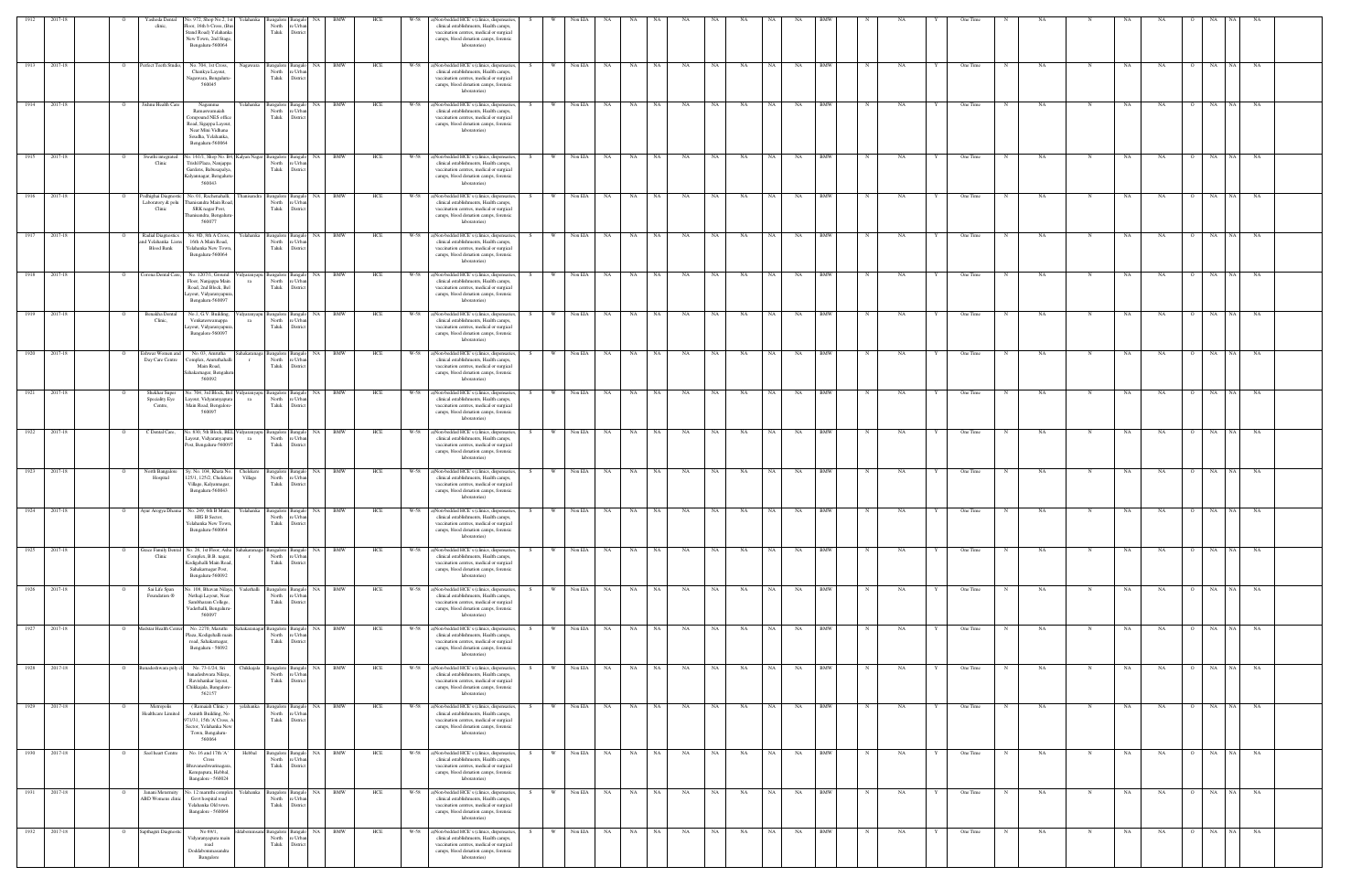| 2017-18                      |          | Opp HDFC Banks<br>S Clinic Diagnostic<br>and Day care<br>ruthahalli Main Roa<br>Bangalore                                                                                                               | Amruthahalli Bangalore Bangalo<br>North<br>Taluk   | <b>NA</b><br>: Urb<br>Distric                                  | HCF |      | Non-bedded HCE's (clinics, dispensaries,<br>clinical establishments, Health camps,<br>vaccination centres, medical or surgical<br>camps, blood donation camps, forensic<br>laboratories)    |     |          | Non EIA    |           |           |      |           |           |           |           |           |            |             |    |   | One Time |   |           |             |    |           |                |                 |           |  |
|------------------------------|----------|---------------------------------------------------------------------------------------------------------------------------------------------------------------------------------------------------------|----------------------------------------------------|----------------------------------------------------------------|-----|------|---------------------------------------------------------------------------------------------------------------------------------------------------------------------------------------------|-----|----------|------------|-----------|-----------|------|-----------|-----------|-----------|-----------|-----------|------------|-------------|----|---|----------|---|-----------|-------------|----|-----------|----------------|-----------------|-----------|--|
| 2017-18<br>1934              |          | i Skin and Cosme<br>No. 58, 6th Cross G<br>Block Shankarnagar,<br>Bangalore - 560092                                                                                                                    | hankarnagar Bangalore Bangalo<br>North<br>Taluk    | NA<br><b>BMW</b><br>re Urbar<br>District                       | HCE | W-58 | a)Non-bedded HCE's (clinics, dispensaries,<br>clinical establishments, Health camps,<br>vaccination centres, medical or surgical<br>camps, blood donation camps, forensic<br>laboratories)  |     | W        | Non EIA    | <b>NA</b> | NA        | NA   | NA        | NA        | NA        | NA        | NA        | <b>BMW</b> |             | NA |   | One Time |   | NA        | N           | NA | NA        |                | NA  <br>NA      | NA        |  |
| 1935<br>2017-18              |          | Philips india Ltd<br>Manyata Tech Park<br>Nagawara<br>Nagavara, Bangalore<br>- 92                                                                                                                       | North<br>Taluk                                     | Bangalore Bangalo NA BMW<br>re Urbar<br>District               | HCE | W-58 | a)Non-bedded HCE's (clinics, dispensaries,<br>clinical establishments, Health camps,<br>vaccination centres, medical or surgical<br>camps, blood donation camps, forensic<br>laboratories)  | S.  | W        | Non EIA NA |           | NA        | NA 1 | <b>NA</b> | <b>NA</b> | <b>NA</b> | NA 1      | <b>NA</b> | <b>BMW</b> | $\mathbf N$ | NA | Y | One Time | N | NA.       | N           | NA | NA        | $\overline{O}$ | NA<br>NA        | NA        |  |
| 1936<br>2017-18              |          | Renuka Health Care<br>No. 1. K. Narayapura<br>Cross, Geddalahalli<br>hennur, Baglur main<br>road, Bangalore -<br>560077                                                                                 | North<br>Taluk                                     | eddalahalli Bangalore Bangalo NA<br>BMW<br>e Urba<br>District  | HCE | W-58 | a)Non-bedded HCE's (clinics, dispensaries,<br>clinical establishments, Health camps,<br>vaccination centres, medical or surgical<br>camps, blood donation camps, forensic<br>laboratories)  |     | <b>W</b> | Non EIA NA |           | NA        | NA   | NA        | NA        | NA        | <b>NA</b> | NA        | <b>BMW</b> |             | NA |   | One Time |   | NA        |             | NA | NA        |                | NA 1<br>NA      | NA        |  |
| 1937<br>2017-18              | $\Omega$ | Narayan Hospital<br>No. 7, 7A Thindlu<br>Village near Tennis<br>Village. Bangalore - 9'                                                                                                                 | nindlu Village Bangalore Bangalo<br>North<br>Taluk | NA 1<br>BMW<br>e Urba<br>District                              | HCE | W-58 | a)Non-bedded HCE's (clinics, dispensaries,<br>clinical establishments, Health camps,<br>vaccination centres, medical or surgical<br>camps, blood donation camps, forensic<br>laboratories)  |     | <b>W</b> | Non EIA NA |           | NA 1      | NA 1 | <b>NA</b> | <b>NA</b> | NA        | NA N      | <b>NA</b> | <b>BMW</b> |             | NA |   | One Time | N | NA        | N           | NA | NA.       | $\Omega$       | NA NA NA        |           |  |
| 1938<br>2017-18              |          | d Diagnostic Laborat<br>No. 2403/1, Ground<br>Floor E Block<br>Sahakarnagar, Bangalor<br>$-560092$                                                                                                      | hakaranagar Bangalore<br>North<br>Taluk            | NA<br>BMW<br>Banga<br>re Urba<br>District                      | HCE | W-58 | ()Non-bedded HCE's (clinics, dispensaries,<br>clinical establishments, Health camps,<br>vaccination centres, medical or surgical<br>camps, blood donation camps, forensic<br>laboratories)  |     | W        | Non EIA    | NA        | NA        | NA   | NA        | NA        | NA        | NA        | NA        | BMW        |             | NΑ |   | One Time |   | NA        |             | NA | NA        |                | NA<br>NA 1      | NA        |  |
| 1939<br>2017-18              |          | ogha Child Health C<br>No 374, 4th Cross 60<br>feet Raod Talakaveri.<br>Sahakarnagar Post                                                                                                               | hakaranagar Bangalore<br>North<br>Taluk            | NA<br>BMW<br>: Urb<br>Distri                                   | HCE |      | (i)Non-bedded HCE's (clinics, dispensaries,<br>clinical establishments, Health camps,<br>vaccination centres, medical or surgical<br>camps, blood donation camps, forensic<br>laboratories) |     |          | Non EIA    | NA        | NA        | NA   | NA        | NA        | NA        | NA        | NA        | BMW        |             | NA |   | One Time |   | NA        |             | NA | NA        | $\circ$        | NA<br>NA        | NA        |  |
| 1940<br>2017-18              |          | nkateshwara Childre<br>No 721. 16th A main<br>r'elahanka<br>road Sector A<br>relahanaka New Tow<br>Bangalore                                                                                            | Bangalore Bangalo<br>North<br>Taluk                | NA 1<br><b>BMW</b><br>e Urba<br>District                       | HCE | W-58 | a)Non-bedded HCE's (clinics, dispensaries,<br>clinical establishments, Health camps,<br>vaccination centres, medical or surgical<br>camps, blood donation camps, forensic<br>laboratories)  |     | W        | Non EIA NA |           | NA        | NA   | NA        | NA        | NA        | NA        | NA        | <b>BMW</b> |             | NA |   | One Time |   | NA        |             | NA | NA        | $\Omega$       | NA<br>NA 1      | <b>NA</b> |  |
| 2017-18                      |          | Sree Sai Freedom<br>No 23.24.25 Vaderahal<br>dyaran yapuı<br>oundation Half Way Vidyaranyapura Post,<br>Convalescent home<br>Bangalore - 560097                                                         | sangalore<br>North<br>Taluk                        | NA<br>BMW<br>Banga<br>re Urba<br>District                      | HCE | W-58 | a)Non-bedded HCE's (clinics, dispensaries,<br>clinical establishments, Health camps,<br>vaccination centres, medical or surgical<br>camps, blood donation camps, forensic<br>laboratories)  |     | <b>W</b> | Non EIA NA |           | NA        | NA . | NA        | NA        | NA        | NA .      | NA        | BMW        |             | NA |   | One Time |   | NA        |             | NA | NA        |                | NA<br>NA 1      | NA        |  |
| 1942<br>2017-18              |          | asa Trinity Heart hosp Site No 4/38, 1st main<br>Yelahanka<br>ad 4th Phase Industri<br>area, Yelahanka New<br>Town Bangalore -<br>560064                                                                | North<br>Taluk                                     | Bangalore Bangalo NA<br>BMW<br>: Urb<br>District               | HCE | W-58 | a)Non-bedded HCE's (clinics, dispensaries,<br>clinical establishments, Health camps,<br>vaccination centres, medical or surgical<br>camps, blood donation camps, forensic<br>laboratories)  | - S | <b>W</b> | Non EIA    | <b>NA</b> | <b>NA</b> | NA   | NA        | NA        | NA        | NA        | NA        | <b>BMW</b> |             | NA |   | One Time |   | NA        | N           | NA | NA        | $\overline{O}$ | NA<br>NA        | NA        |  |
| 1943<br>2017-18              |          | Swetha Clinic<br>No. 313/5 Munikallapp<br><b>Yelahanka</b><br>Layout Amruthahalli<br>Sahakarnagar post<br>Yelahanka Hobli<br>Bangalore                                                                  | Bangalore Bangalo<br>North<br>Taluk                | <b>BMW</b><br>NA<br>e Urb<br>District                          | HCE | W-58 | a)Non-bedded HCE's (clinics, dispensaries,<br>clinical establishments, Health camps,<br>vaccination centres, medical or surgical<br>camps, blood donation camps, forensic<br>laboratories)  |     | W        | Non EIA    | NA        | NA        | NA   | NA        | NA        | NA        | NA        | NA        | <b>BMW</b> |             | NA |   | One Time |   | NA        | N           | NA | NA        |                | NA<br>NA 1      | NA        |  |
| 2017-18                      |          | Or. Teeth Dental Care Shop No. 6. 1st floor N<br>relahanka<br>2127 MIA 3rd Phase<br>12th main 16th B Cross<br>Yelahanka, Bangalore -<br>560064                                                          | Bangalore Bangale<br>North<br>Taluk                | NA<br>BMW<br>re Urba<br>Distric                                | HCE | W-58 | a)Non-bedded HCE's (clinics, dispensaries,<br>clinical establishments, Health camps,<br>vaccination centres, medical or surgical<br>camps, blood donation camps, forensic<br>laboratories)  |     | <b>W</b> | Non EIA    | NA        | NA        | NA   | NA        | NA        | NA        | <b>NA</b> | NA        | <b>BMW</b> |             | NA |   | One Time |   | NA        |             | NA | NA        |                | NA<br>NA 1      | NA        |  |
| 2017-18<br>1945              |          | Dr. Bharatis Ora Care<br>No.738 CHS 707, 4th<br>relahanka<br>Phase main road opp t<br>indira canteen RWF<br>West colony yelahanka,<br>angalore 56006                                                    | Bangalore Bangalo<br>North<br>Taluk                | NA<br>BMW<br>: Urb<br>Distri                                   | HCE | W-58 | (a)Non-bedded HCE's (clinics, dispensaries,<br>clinical establishments, Health camps,<br>vaccination centres, medical or surgical<br>camps, blood donation camps, forensic                  |     | - W      | Non EIA    | NA        | NA        | NA   | NA        | NA        | NA        | NA        | NA        | <b>BMW</b> |             | NA |   | One Time |   | NA        |             | NA | NA        |                | NA<br><b>NA</b> | NA        |  |
| $2017-18$<br>1946            |          | iva Krupa Dental Clin No.745 Shop No 1/12th<br>main 5th Block 6th<br>Cross HMT Layout<br>Vidyaranyapura<br>Bangalore - 560097                                                                           | North<br>Taluk                                     | dyaranyapura Bangalore Bangalo NA<br>BMW<br>e Urba<br>District | HCE | W-58 | a)Non-bedded HCE's (clinics, dispensaries,<br>clinical establishments, Health camps,<br>vaccination centres, medical or surgical<br>camps, blood donation camps, forensic<br>laboratories)  | S   | W        | Non EIA    | <b>NA</b> | NA        | NA   | NA        | NA        | NA        | NA        | NA        | <b>BMW</b> |             | NΑ |   | One Time |   | NA        |             | NA | NA        |                | NA<br>NA 1      | NA        |  |
| 1947<br>2017-18              |          | Relive Hospital<br>No. 474/330/3, above<br>Bagalur<br>amdra bank gundappa<br>circle Baglur, Bangalon<br>562149                                                                                          | North re Urban<br>Taluk                            | Bangalore Bangalo NA BMW<br>District                           | HCE | W-58 | a)Non-bedded HCE's (clinics, dispensaries,<br>clinical establishments, Health camps,<br>vaccination centres, medical or surgical<br>camps, blood donation camps, forensic<br>laboratories)  |     | <b>W</b> | Non EIA NA |           | NA        | NA 1 | NA        | NA        | NA        | NA 1      | NA        | <b>BMW</b> |             | NA |   | One Time |   | NA        | $\mathbf N$ | NA | NA        | $\overline{O}$ | NA<br>NA 1      | NA        |  |
| 1948 2017-18<br>1949 2017-18 |          | nree Rohini Clinical<br>Shop No. 08, Nanda<br>.empapura<br>Laboratory.<br>Gokula Complex, 15th /<br>Cross,<br>3huvaneshwarinagara<br>Opp Coffrr Board,<br>Layout Park,<br>empapura, Bengaluru<br>560024 | North<br>Taluk                                     | Bangalore Bangalo NA<br><b>BMW</b><br>e Urba<br>District       | HCE | W-58 | a)Non-bedded HCE's (clinics, dispensaries,<br>clinical establishments, Health camps,<br>vaccination centres, medical or surgical<br>camps, blood donation camps, forensic<br>laboratories)  | - S | W<br>W   | Non EIA NA |           | NA 1      | NA 1 | NA .      | NA        | NA        | NA        | NA 1      | <b>BMW</b> | N           | NA |   | One Time |   | NA        |             | NA | NA        | $\overline{O}$ | NA<br>NA 1      | NA        |  |
|                              | $\circ$  | Amruth polyclinic,<br>Opp HDFC Bank,<br>isemaraha<br>Hosahalli main road,<br>lli<br>Hunasamaranahalli,<br>Bengaluru North.                                                                              | North<br>Taluk                                     | sangalore Bangalo NA BMW<br>re Urbar<br>District               | HCE | W-58 | a)Non-bedded HCE's (clinics, dispensaries,<br>clinical establishments, Health camps,<br>vaccination centres, medical or surgical<br>camps, blood donation camps, forensic<br>laboratories)  |     |          | Non EIA NA |           | NA N      | NA 1 | NA        | NA        | NA        | NA N      | NA        | <b>BMW</b> | $_{\rm N}$  | NA |   | One Time | N | NA        | N           | NA | <b>NA</b> |                | NA NA NA        |           |  |
| 1950<br>2017-18              |          | <b>Trident Diagnosti</b><br>Vo. 28, 1st floor, opp to<br>idyaranyapu<br>(Surarchita<br>HDFC Bank,<br>ra<br>Healthcare Pvt Ltd).<br>Vidyaranyapura main<br>road, Vidyaranyapura,<br>Bangalore - 560097.  | Bangalore Bangalo<br>North<br>Taluk                | NA<br>BMW<br>re Urban<br>District                              | HCE | W-58 | ()Non-bedded HCE's (clinics, dispensaries,<br>clinical establishments, Health camps,<br>vaccination centres, medical or surgical<br>camps, blood donation camps, forensic<br>laboratories)  |     |          | Non EIA    | NA        | NA        | NA   | NA        | NA        | NA        | NA        | NA        | <b>BMW</b> |             | NA |   | One Time |   | NA        |             | NA | NA        |                | NA<br>NA 1      | NA        |  |
| 1951<br>2017-18              |          | Amruth polyclinic,<br>Ravindra Complex, 1st<br>Yelahanka<br>main road, Beside<br>Janapriya Apartment,<br>Ilalsandra, GKVK Pos<br>Yelahanka, Bangalore<br>560064                                         | North<br>Taluk                                     | Bangalore Bangalo NA<br><b>BMW</b><br>e Urbar<br>District      | HCE | W-58 | a)Non-bedded HCE's (clinics, dispensaries,<br>clinical establishments, Health camps,<br>vaccination centres, medical or surgical<br>camps, blood donation camps, forensic<br>laboratories)  |     | W        | Non EIA    | NA        | NA        | NA   | NA        | NA        | NA        | NA        | NA        | <b>BMW</b> |             | NA |   | One Time |   | NA        | $\mathbf N$ | NA | NA        | $\Omega$       | NA<br>NA 1      | NA        |  |
| 1952 2017-18                 |          | No. 952, A, Sri<br>Yelahanka<br>sapthagiri super<br>speciality Hospital,<br>saveshwara Comple<br>No. 151/952-<br>A/1583/1312/C, Opp to<br>RMZ Gallery, BB road<br>Yelahanka, Bangalore<br>560064.       | North<br>Taluk                                     | Bangalore Bangalo NA BMW<br>e Urba<br>District                 | HCE | W-58 | a)Non-bedded HCE's (clinics, dispensaries,<br>clinical establishments, Health camps,<br>vaccination centres, medical or surgical<br>camps, blood donation camps, forensic<br>laboratories)  |     | W        | Non EIA NA |           | NA N      | NA 1 | NA        | NA        | NA        | NA        | NA        | <b>BMW</b> |             | NA |   | One Time | N | <b>NA</b> | $\mathbf N$ | NA | <b>NA</b> | $\Omega$       | NA<br>NA 1      | NA        |  |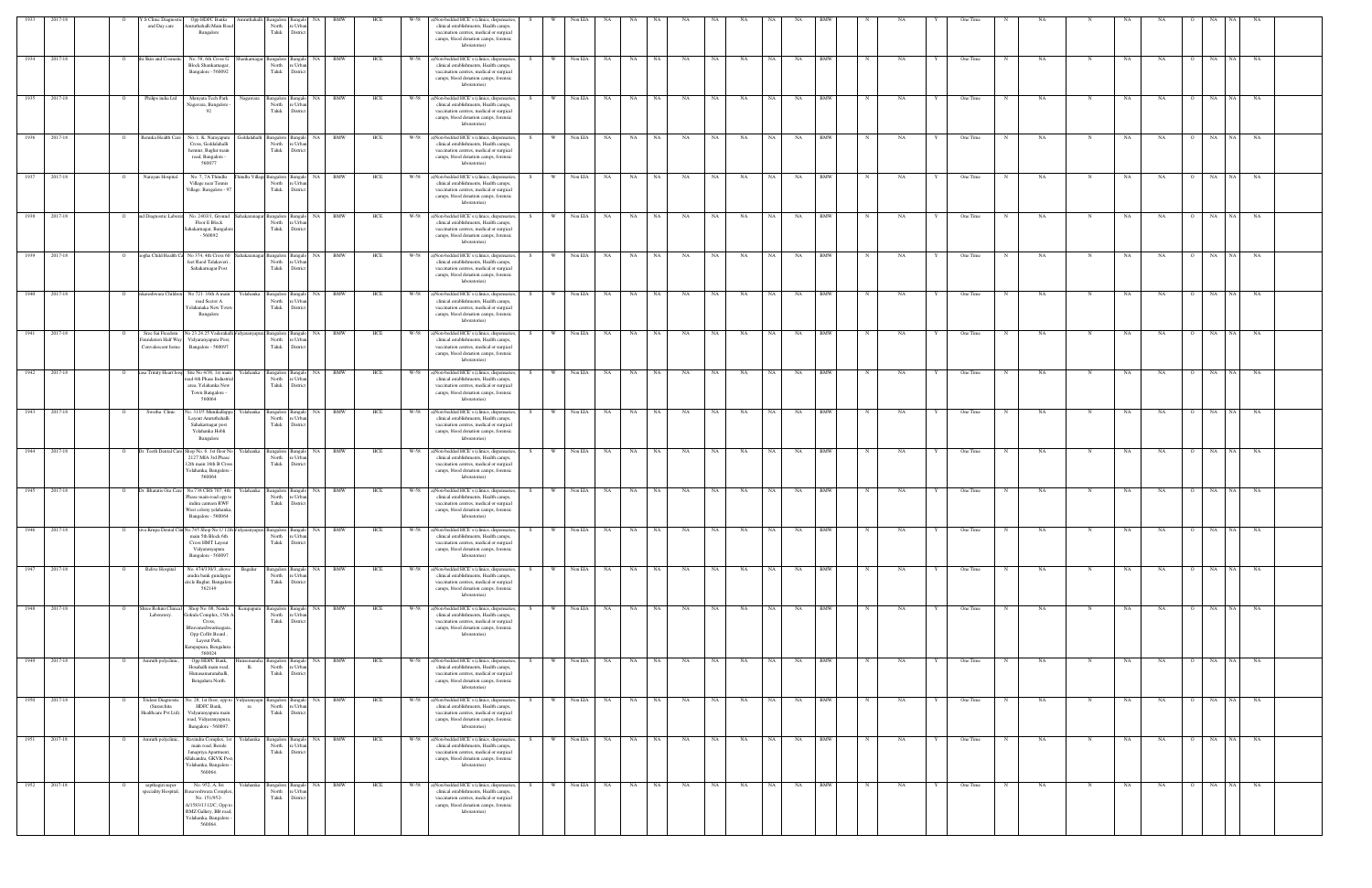| 1953         | 2017-18      |          |                                                        | V-Aid Health care No. 287, 15th 'A' main                                                                                                                               | Yelahanka         | Bangalore Bangalo                                         | <b>NA</b>                                       | BMW        | HCE | W-58 | a)Non-bedded HCE's (clinics, dispensaries,                                                                                                                                                      |      |              | Non EIA    |                    |             |           |           |           |           |           |            |             |           |   | One Time |   |           |             |           |           |                |            |           |  |
|--------------|--------------|----------|--------------------------------------------------------|------------------------------------------------------------------------------------------------------------------------------------------------------------------------|-------------------|-----------------------------------------------------------|-------------------------------------------------|------------|-----|------|-------------------------------------------------------------------------------------------------------------------------------------------------------------------------------------------------|------|--------------|------------|--------------------|-------------|-----------|-----------|-----------|-----------|-----------|------------|-------------|-----------|---|----------|---|-----------|-------------|-----------|-----------|----------------|------------|-----------|--|
|              |              |          | Service Pvt Ltd,                                       | road near loyal city supe<br>market.<br>Chikkabommasandra,<br>Yelahanka, Bangalore<br>560064.                                                                          |                   | North<br>Taluk                                            | e Urba<br>Distrio                               |            |     |      | clinical establishments, Health camps,<br>vaccination centres, medical or surgical<br>camps, blood donation camps, forensic<br>laboratories)                                                    |      |              |            |                    |             |           |           |           |           |           |            |             |           |   |          |   |           |             |           |           |                |            |           |  |
|              | 1954 2017-18 |          | Narayana Healthcare,                                   | No. 124, 4th Cross,<br>Ground floor,<br>Maruthinagar,<br>Bhadrappa layout,<br>Nagashettihalli,<br>Bengaluru - 560094.                                                  |                   | agashettihall Bangalore Bangalo<br>North<br>Taluk         | e Urba<br>District                              | NA BMW     | HCE |      | W-58 a)Non-bedded HCE's (clinics, dispensaries,<br>clinical establishments, Health camps,<br>vaccination centres, medical or surgical<br>camps, blood donation camps, forensic<br>laboratories) |      | W Non EIA NA |            |                    | NA NA       | NA        | NA        | <b>NA</b> | NA        | NA        | <b>BMW</b> | N           | <b>NA</b> | Y | One Time |   | NA        | N           | NA.       | NA        | $\Omega$       | NA NA NA   |           |  |
| 1955         | 2017-18      |          | Manasa hospital                                        | <b>SSS Mansion KIADB</b><br>Industrial area Airport<br>main road, Bagalur<br>colony, Bagalur,<br>Bengaluru                                                             | Bagalur           | Bangalore Bangalo<br>North taluk re Urbar                 | Distric                                         | NA BMW     | HCE | W-58 | a)Non-bedded HCE's (clinics, dispensaries,<br>clinical establishments, Health camps,<br>vaccination centres, medical or surgical<br>camps, blood donation camps, forensic<br>laboratories)      |      | W            | Non EIA    | NA<br><b>NA</b>    | NA          | NA        | NA        | NA        | NA        | NA        | <b>BMW</b> |             | NA        |   | One Time |   | <b>NA</b> |             | NA        | NA        | $\overline{O}$ | NA<br>NA 1 | <b>NA</b> |  |
| 1956         | 2017-18      |          | Medall Clumax Car<br>Centre                            | No. 1, P and T Layout,<br>1st cross, Horamavu,<br>Horamavu main road,<br>Bengaluru - 560043.                                                                           | Horamavu          | orth taluk re Urbar                                       | Bangalore Bangalo NA BMW<br>Distrio             |            | HCE | W-58 | a)Non-bedded HCE's (clinics, dispensaries<br>clinical establishments, Health camps,<br>vaccination centres, medical or surgical<br>camps, blood donation camps, forensic<br>laboratories)       | S.   | W            | Non EIA    | <b>NA</b><br>NA    | NA          | NA        | NA        | NA        | NA        | NA        | <b>BMW</b> | $_{\rm N}$  | NA        |   | One Time | N | <b>NA</b> | N           | NA        | NA        | $\overline{O}$ | NA<br>NA 1 | <b>NA</b> |  |
|              | 1957 2017-18 |          | Homeo care clinic                                      | No. 1314/A, Lakshmi<br>complex, near<br>elahanka police station<br>Bengaluru - 560064.                                                                                 |                   | Vorth taluk re Urba                                       | Yelahanka Bangalore Bangalo NA BMW<br>District  |            | HCE |      | W-58 a)Non-bedded HCE's (clinics, dispensaries,<br>clinical establishments, Health camps,<br>vaccination centres, medical or surgical<br>camps, blood donation camps, forensic<br>laboratories) |      | W Non EIA NA |            |                    | NA NA       | <b>NA</b> | <b>NA</b> | <b>NA</b> | NA I      | NA        | <b>BMW</b> | N           | NA        |   | One Time | N | NA        | N           | NA        | NA        | $\Omega$       | NA NA NA   |           |  |
| 1958         | 2017-18      |          | Namma Clinic                                           | No. 1 st floor, F Block,<br>Sahakarnagar main road<br>Sahakarnagar, opp to<br>Axis Bank, Bangalore<br>560092.                                                          |                   | Sahakarnagar Bangalore Bangalo<br>North taluk re Urbar    | Distric                                         | NA BMW     | HCE | W-58 | a)Non-bedded HCE's (clinics, dispensaries<br>clinical establishments, Health camps,<br>vaccination centres, medical or surgical<br>camps, blood donation camps, forensic<br>laboratories)       |      |              | Non EIA    | NA<br>NA           | NA          | NA        | NA        | NA        | NA        | NA        | BMW        |             | NA        |   | One Time |   | NA        |             | NA        | NA        | $\circ$        | NA<br>NA 1 | NA        |  |
| 1959         | 2017-18      |          | Dr. Shettys Dental<br>Specialities.                    | No. 2064-MIG, 1st<br>floor, 16th B Cross, 3n<br>stage, Yelahanka, Nev<br>town, Bangalore -<br>560064                                                                   | Yelahanka         | Bangalore Bangalo<br>North<br>Taluk                       | NA<br>e Urba<br>Distric                         | BMW        | HCE | W-58 | a)Non-bedded HCE's (clinics, dispensaries<br>clinical establishments, Health camps,<br>vaccination centres, medical or surgical<br>camps, blood donation camps, forensic<br>laboratories)       |      | - W          | Non EIA    | NA<br>NA           | NA          | NA        | NA        | NA        | <b>NA</b> | NA        | <b>BMW</b> |             | NA        |   | One Time |   | NA        |             | NA        | NA        |                | NA<br>NA.  | NA        |  |
|              | 1960 2017-18 |          | Anoops Dental Care<br>Implants and<br>Cosmetic Centre, | Dwaraka Bus Stop,<br>Bagalur Cross,<br>Yelahanka and<br>Bengaluru - 560063.                                                                                            |                   | Yelahanka Bangalore Bangalo<br>North<br>Taluk             | e Urba<br>District                              | NA BMW     | HCE |      | W-58 a)Non-bedded HCE's (clinics, dispensaries,<br>clinical establishments, Health camps,<br>vaccination centres, medical or surgical<br>camps, blood donation camps, forensic<br>laboratories) |      | w l          | Non EIA NA |                    | NA NA       | NA        | NA        | NA        | NA I      | <b>NA</b> | <b>BMW</b> |             | NA        |   | One Time |   | NA        | N           | NA.       | NA        |                | O NA NA NA |           |  |
| 1961         | 2017-18      |          | <b>Axiss Dental South</b><br>Pvt Ltd.                  | No. 19 NTI Layout<br>Vidyaranyapura main<br>road, Bangalore -<br>560097.                                                                                               | idyaranyapu<br>ra | Bangalore Bangalo<br>North<br>Taluk                       | NA<br>re Urbar<br>District                      | <b>BMW</b> | HCE | W-58 | a)Non-bedded HCE's (clinics, dispensaries<br>clinical establishments, Health camps,<br>vaccination centres, medical or surgical<br>camps, blood donation camps, forensic<br>laboratories)       |      |              | Non EIA    | NA<br>NA.          | NA          | NA        | <b>NA</b> | NA        |           | NA        | <b>BMW</b> |             | NA        |   | One Time |   | NA        |             | <b>NA</b> | NA        |                | NA<br>NA.  | NA        |  |
|              | 1962 2017-18 |          | Lakshmi polyclinic<br>and Diagnostic<br>Centre         | No. 13 Sy. No. 34 Attur<br>main road, Yelahanka,<br>Bangalore - 562157                                                                                                 | Yelahanka         | North<br>Taluk                                            | Bangalore Bangalo NA BMW<br>re Urba<br>District |            | HCE | W-58 | a)Non-bedded HCE's (clinics, dispensaries,<br>clinical establishments, Health camps,<br>vaccination centres, medical or surgical<br>camps, blood donation camps, forensic<br>laboratories)      | -S - | w I          | Non EIA    | <b>NA</b><br>NA 1  | NA .        | <b>NA</b> | NA        | NA        | NA 1      | <b>NA</b> | <b>BMW</b> | $_{\rm N}$  | NA        | Y | One Time | N | NA.       | N           | NA        | NA.       | $\overline{O}$ | NA NA NA   |           |  |
| 1963 2017-18 |              |          |                                                        | Sanjeveeni Clinic No. 34, Nanjundeshwara Sanjeveenina<br>Complex,<br>Sanjeveeninagar,<br>Kodigehalli main road,<br>Bangalore - 560092                                  | gara              | North<br>Taluk                                            | Bangalore Bangalo NA BMW<br>e Urba<br>District  |            | HCE |      | W-58 a)Non-bedded HCE's (clinics, dispensaries,<br>clinical establishments, Health camps,<br>vaccination centres, medical or surgical<br>camps, blood donation camps, forensic<br>laboratories) | S.   |              |            | W Non EIA NA NA NA |             | <b>NA</b> | NA        | NA        | NA N      | NA        | <b>BMW</b> | $\mathbf N$ | NA        | Y | One Time | N | NA.       |             | NA        | NA        |                | 0 NA NA NA |           |  |
| 1964         | 2017-18      |          | Chitras lifeline clinic                                | No. 17-V/4, 1169 LMN<br>Arcade Ward No. 4,<br>felahanka new town ra<br>wheel factory, Bangalore<br>$-560064$                                                           | Yelahanka         | Bangalore Bangal<br>North<br>Taluk                        | re Urbar<br>District                            | BMW        | HCE | W-58 | a)Non-bedded HCE's (clinics, dispensaries<br>clinical establishments, Health camps,<br>vaccination centres, medical or surgical<br>camps, blood donation camps, forensic<br>laboratories)       |      |              | Non EIA    | NA<br>NA           | NA          | NA        | <b>NA</b> | NA        |           | NA        | BMW        |             | NA        |   | One Time |   | NA        |             | <b>NA</b> | NA        |                | NA         | NA        |  |
| 1965         | 2017-18      |          | Kalpavriksha Clinic                                    | Mr. Chikkanna<br>Complex, Kattigehalli<br>Gate, Bagalur road,<br>Shelter No. 05,<br>Celahanka, Bangalore<br>560064                                                     | Yelahanka l       | Bangalore Bangalo<br>North<br>Taluk District              | NA<br>re Urbar                                  | BMW        | HCE | W-58 | a)Non-bedded HCE's (clinics, dispensaries<br>clinical establishments, Health camps,<br>vaccination centres, medical or surgical<br>camps, blood donation camps, forensic<br>laboratories)       |      | - W          | Non EIA    | NA<br>NA           | NA          | NA        | NA        | NA        | NA        | NA        | BMW        |             | NA        |   | One Time |   | NA        | N           | NA        | NA        | $\overline{O}$ | NA<br>NA 1 | NA        |  |
|              | 1966 2017-18 |          | PHC - Thindlu                                          | Near Thindlu Primary<br>school Vidyaranyapura<br>post, Bangalore -<br>560097.                                                                                          | Yelahanka         | North<br>Taluk                                            | Bangalore Bangalo NA BMW<br>re Urba<br>District |            | HCE | W-58 | a)Non-bedded HCE's (clinics, dispensaries<br>clinical establishments, Health camps,<br>vaccination centres, medical or surgical<br>camps, blood donation camps, forensic<br>laboratories)       |      | <b>W</b>     | Non EIA NA |                    | NA NA       | <b>NA</b> | NA        | NA        | NA N      | NA        | <b>BMW</b> | $\mathbf N$ | NA        | Y | One Time | N | NA.       |             | NA.       | <b>NA</b> | $\overline{O}$ | NA         | NA NA     |  |
|              | 1967 2017-18 |          | Smileshine Dental<br>Care, No.                         | 69/65/64, BBMP Office<br>Road, Yelahanka,<br>Bangalore                                                                                                                 | Yelahanka         | Bangalore Bangalo<br>Taluk District                       | North re Urban                                  | NA BMW     | HCE | W-58 | a)Non-bedded HCE's (clinics, dispensaries<br>clinical establishments, Health camps,<br>vaccination centres, medical or surgical<br>camps, blood donation camps, forensic<br>laboratories)       |      | <b>W</b>     | Non EIA    | NA<br><b>NA</b>    | NA          | NA        | NA        | NA        | NA 1      | NA        | <b>BMW</b> | $_{\rm N}$  | <b>NA</b> |   | One Time |   | NA        | $\mathbf N$ | <b>NA</b> | NA        | $\overline{O}$ | NA         | NA NA     |  |
|              | 1968 2017-18 | $\Omega$ | Ricoh Innovation Pv<br>Ltd.                            | Cognizant Technology<br>solutions pvt ltd<br>Manyatha Embassy<br>usiness park F-3 (Palm<br>Hebbal outerring road<br>Doddabommasandra,<br>Vidyaranyapura,<br>Bangalore. | ra                | North re Urban<br>Taluk District                          | Vidyaranyapu Bangalore Bangalo NA BMW           |            | HCE | W-58 | a)Non-bedded HCE's (clinics, dispensaries<br>clinical establishments, Health camps,<br>vaccination centres, medical or surgical<br>camps, blood donation camps, forensic<br>laboratories)       | S.   | W            | Non EIA NA |                    | NA<br>NA NA | NA        | NA        | NA        | NA 1      | <b>NA</b> | BMW        | N           | NA        | Y | One Time | N | NA        | $\mathbf N$ | NA 1      | NA.       | $\overline{O}$ | NA NA NA   |           |  |
|              | 1969 2017-18 |          | Abhishek<br>onsoultation centre,                       | No. 65/4/1, Krishna<br>temple road,<br>Doddabommasandra,<br>Vidyaranyapura,<br>Bangalore.                                                                              | ra                | /idyaranyapu Bangalore Bangalo<br>North<br>Taluk District | re Urban                                        | NA BMW     | HCE |      | W-58 a)Non-bedded HCE's (clinics, dispensaries,<br>clinical establishments, Health camps,<br>vaccination centres, medical or surgical<br>camps, blood donation camps, forensic<br>laboratories) | S.   |              |            | W Non EIA NA NA NA |             | <b>NA</b> | NA N      | NA        | NA N      | NA BMW    |            | N           | NA        | Y | One Time | N | NA.       | $\mathbf N$ | NA        | NA        |                | 0 NA NA NA |           |  |
|              | 1970 2017-18 |          | <b>NDR Hospital</b>                                    | Vo. 04, B-Sector, opp t<br>yelahanka new town<br>Busstand, yelahanka,<br>Bangalore - 560064.                                                                           | ∕elahanka         | Bangalore Bangalo<br>North re Urban<br>Taluk District     | NA                                              | BMW        | HCE | W-58 | a)Non-bedded HCE's (clinics, dispensaries<br>clinical establishments, Health camps,<br>vaccination centres, medical or surgical<br>camps, blood donation camps, forensic<br>laboratories)       |      |              | Non EIA    | NA<br>NA           | NA          | NA        | NA        | NA        | NA        | NA        | BMW        |             | NA        |   | One Time |   | NA        |             | NA        | NA        |                | NA<br>NA 1 | NA        |  |
|              | 1971 2017-18 |          | Sri Balaji Diagnostic<br>Centre                        | No. 444, Sriram<br><b>Building near Canara</b><br>Bank Bagalur, Bangalor                                                                                               | Bagalur           | Bangalore Bangalo<br>North<br>Taluk                       | NA  <br>re Urbar<br>District                    | BMW        | HCE | W-58 | a)Non-bedded HCE's (clinics, dispensaries<br>clinical establishments, Health camps,<br>vaccination centres, medical or surgical<br>camps, blood donation camps, forensic<br>laboratories)       |      |              | Non EIA    | <b>NA</b><br>NA    | NA          | NA        | NA        | NA        | NA        | NA        | <b>BMW</b> |             | NA        |   | One Time |   | NA        | N           | NA        | NA        | $\overline{O}$ | NA<br>NA 1 | NA        |  |
|              | 1972 2017-18 |          | Gayathri Clinic.                                       | No. 65, Dashadpet,<br>Bangalore - 560064.                                                                                                                              | Dashadpet         | Bangalore Bangalo<br>North<br>Taluk                       | re Urba<br>District                             | NA BMW     | HCE | W-58 | a)Non-bedded HCE's (clinics, dispensaries<br>clinical establishments, Health camps,<br>vaccination centres, medical or surgical<br>camps, blood donation camps, forensic<br>laboratories)       |      | W            | Non EIA    | NA<br><b>NA</b>    | NA          | NA        | NA        | NA        | NA        | NA        | <b>BMW</b> |             | NA        |   | One Time |   | NA        |             | NA        | NA        | $\Omega$       | NA         | NA NA     |  |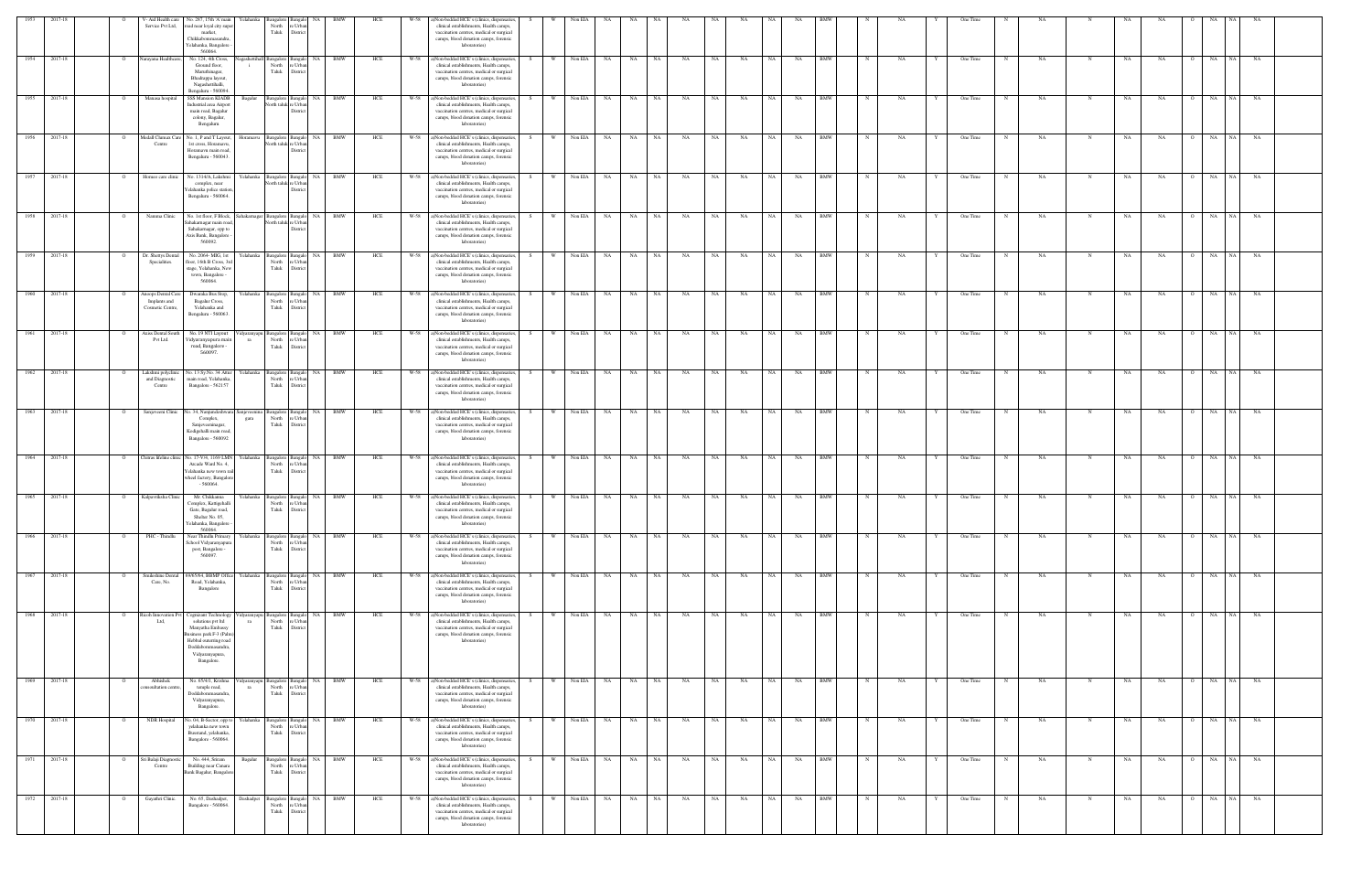|                              |              |                | <b>Bangalore Prime</b><br>Hospital      | No. 02, Katha No.<br>5788/296/A 3rd cross,<br>K. Narayanapura main<br>road, Shirdi Sainagar,<br>hanisandra, Bangalore<br>560077.                 |                   | North<br>Taluk                           | : Urba<br>District                         |                          |     | a)Non-bedded HCE's (clinics, dispensaries,<br>clinical establishments, Health camps,<br>vaccination centres, medical or surgical<br>camps, blood donation camps, forensic<br>laboratories)         |    |          |         |            |           |      |           |      |           |           |           |            |             |    |   |          |            |           |             |           |           |                |             |           |  |
|------------------------------|--------------|----------------|-----------------------------------------|--------------------------------------------------------------------------------------------------------------------------------------------------|-------------------|------------------------------------------|--------------------------------------------|--------------------------|-----|----------------------------------------------------------------------------------------------------------------------------------------------------------------------------------------------------|----|----------|---------|------------|-----------|------|-----------|------|-----------|-----------|-----------|------------|-------------|----|---|----------|------------|-----------|-------------|-----------|-----------|----------------|-------------|-----------|--|
| 1974                         | 2017-18      | $\overline{O}$ | Chaithanya poliya<br>clinic             | Agrahara layout,<br>yelahanka, Bangalore<br>560064                                                                                               | Yelahanka         | Bangalore<br>North<br>Taluk              | Bangalo NA<br>e Urba<br>District           | <b>BMW</b>               | HCE | W-58<br>a)Non-bedded HCE's (clinics, dispensaries,<br>clinical establishments, Health camps,<br>vaccination centres, medical or surgical<br>camps, blood donation camps, forensic<br>laboratories) | S  | W        | Non EIA | NA N       | NA        | NA   | NA        | NA 1 | NA        | NA 1      | NA        | <b>BMW</b> | $\mathbf N$ | NA | Y | One Time | $_{\rm N}$ | NA        | N           | NA        | NA        | $\overline{O}$ | NA 1<br>NA  | <b>NA</b> |  |
|                              | 1975 2017-18 |                | Smilekraft Dental<br>Care,              | 2nd floor CNR<br>Complex, Vinayaka,<br>Layout Doddaballapun<br>road, Yelahanka new<br>town.                                                      | Yelahanak         | Bangalore<br>North<br>Taluk              | : Urb<br>Distric                           | Bangalo NA BMW           | HCE | W-58<br>a)Non-bedded HCE's (clinics, dispensaries,<br>clinical establishments, Health camps,<br>vaccination centres, medical or surgical<br>camps, blood donation camps, forensic<br>laboratories) | S. | <b>W</b> |         | Non EIA NA | NA N      | NA 1 | NA        | NA – | NA        | NA N      | NA        | <b>BMW</b> |             | NA |   | One Time |            | NA        |             | NA        | NA        |                | NA<br>NA 1  | NA        |  |
| 1976                         | 2017-18      | $\circ$        | Manasvitha Clinic.                      | No. 307/303/18, 4th<br>Block,<br>Doddabommasandra,<br>Vidyaranyapura post.<br>Bangalore - 560037                                                 |                   | 'idyaranyapu Bangalore<br>North<br>Taluk | NA<br>saneal<br>e Urba<br>District         | <b>BMW</b>               | HCE | W-58<br>a)Non-bedded HCE's (clinics, dispensaries,<br>clinical establishments, Health camps,<br>vaccination centres, medical or surgical<br>camps, blood donation camps, forensic<br>laboratories) |    | W        | Non EIA | NA         | <b>NA</b> | NA   | NA        | NA   | <b>NA</b> | <b>NA</b> | NA        | <b>BMW</b> |             | NA |   | One Time |            | NA        | N           | NA        | NA        |                | NA  <br>NA  | NA        |  |
| 1977                         | 2017-18      |                | Focus Diagnostic<br>Centre              | No. 69.65.34. Near<br><b>BBMP</b> office Yelahank<br>old town, Bangalore                                                                         | Yelahanka         | Bangalore<br>North<br>Taluk              | NA<br>langalo<br>e Urba<br>distric         | <b>BMW</b>               | HCE | W-58<br>a)Non-bedded HCE's (clinics, dispensaries,<br>clinical establishments, Health camps,<br>vaccination centres, medical or surgical<br>camps, blood donation camps, forensic<br>laboratories) |    |          | Non EIA | NA         | NA        | NA   | NA        | NA   | NA        | NA        | NA        | BMW        |             | NA |   | One Time |            | NA        |             | NΑ        | NA        |                | NA<br>NA.   | NA        |  |
|                              | 1978 2017-18 |                | Ashwini Clinic                          | No. 415, Tala Cauvery<br>layout, Amruthahalli,<br>Bangalore                                                                                      |                   | smruthahalli Bangalore<br>North<br>Taluk | Bangalo NA<br>: Urba<br>listric            | <b>BMW</b>               | HCE | W-58<br>a)Non-bedded HCE's (clinics, dispensaries,<br>clinical establishments, Health camps,<br>vaccination centres, medical or surgical<br>camps, blood donation camps, forensic<br>laboratories) | S. |          | Non EIA | NA         | NA        | NA   | NA        | NA   | NA        | NA        | NA        | <b>BMW</b> |             | NA |   | One Time |            | NA        |             | NA        | NA        |                | NA<br>NA 1  | NA        |  |
| 1979                         | 2017-18      | $\overline{O}$ | DC Ortho Clinic,                        | No. 22, Roche main<br>road, 4th Cross, -CRP<br>Layout, Horamavu,<br>Bangalore - 560043.                                                          | Horamavu          | Bangalore Bangalo<br>North<br>Taluk      | NA<br>e Urbar<br>District                  | <b>BMW</b>               | HCE | W-58<br>a)Non-bedded HCE's (clinics, dispensaries,<br>clinical establishments, Health camps,<br>vaccination centres, medical or surgical<br>camps, blood donation camps, forensic<br>laboratories) |    | W        | Non EIA | NA         | NA        | NA   | NA        | NA   | NA        | <b>NA</b> | NA        | <b>BMW</b> |             | NA |   | One Time |            | <b>NA</b> | N           | NA        | NA        |                | NA<br>NA    | NA        |  |
| 1980                         | 2017-18      | $\Omega$       | Roas Health Centre                      | No. 99, 8th 'A' main<br>road, 1st cross, Srinidhi<br>ayout, Vidyaranyapura,<br>Bangalore - 560097                                                | idyaranyapu<br>ra | Bangalore<br>North<br>Taluk              | Bangalo NA<br>re Urban<br>District         | <b>BMW</b>               | HCE | W-58<br>a)Non-bedded HCE's (clinics, dispensaries,<br>clinical establishments, Health camps,<br>vaccination centres, medical or surgical<br>camps, blood donation camps, forensic<br>laboratories) | S. | W        | Non EIA | NA 1       | NA        | NA   | NA        | NA 1 | NA        | NA 1      | NA        | BMW        | N           | NA |   | One Time | $_{\rm N}$ | NA        |             | NA        | NA        | $\mathbf{O}$   | NA<br>NA 1  | NA        |  |
| $\overline{1981}$            | 2017-18      |                | Kaavya Clinic                           | No. 18, MN Reddy<br>Building, Ananthapur,<br>Yelahanka, Bangalore<br>560064                                                                      |                   | Yelahanka Bangalore<br>North<br>Taluk    | : Urba<br>District                         | Bangalo NA BMW           | HCE | W-58<br>a)Non-bedded HCE's (clinics, dispensaries,<br>clinical establishments, Health camps,<br>vaccination centres, medical or surgical<br>camps, blood donation camps, forensic<br>laboratories) |    | W W      |         | Non EIA NA | NA 1      | NA 1 | NA        | NA   | NA        | NA 1      | NA        | <b>BMW</b> |             | NA |   | One Time |            | NA        |             | NA        | NA        |                | NA<br>NA    | NA        |  |
| 1982                         | 2017-18      | $\Omega$       | Mahalakshmi Clinic                      | No. 789/A, 8th cross,<br>Mahalakshmi Layout,<br>Bangalore - 560086                                                                               | Layout            | Mahalakshmi Bangalore<br>North<br>Taluk  | NA<br>Bangal<br>e Urbar<br>District        | <b>BMW</b>               | HCE | W-58<br>a)Non-bedded HCE's (clinics, dispensaries,<br>clinical establishments, Health camps,<br>vaccination centres, medical or surgical<br>camps, blood donation camps, forensic<br>laboratories) |    | <b>W</b> | Non EIA | NA 1       | NA        | NA 1 | <b>NA</b> | NA 1 | NA        | NA 1      | NA        | <b>BMW</b> |             | NA |   | One Time | $_{\rm N}$ | NA        |             | NA        | NA        |                | NA<br>NA 1  | NA        |  |
| 1983                         | 2017-18      |                |                                         | Mathru Poly Clinic Rachenahalli Main road, Rachenahalli Bangalore<br>hanisandra SRK Nagar<br>post, Bangalore -<br>560077                         | Village           | North<br>Taluk                           | NA<br><b>Bangalo</b><br>e Urba<br>Distric  | BMW                      | HCE | W-58<br>a)Non-bedded HCE's (clinics, dispensaries,<br>clinical establishments, Health camps,<br>vaccination centres, medical or surgical<br>camps, blood donation camps, forensic<br>laboratories) |    | <b>W</b> | Non EIA | NA         | NA        | NA 1 | NA        | NA – | NA        | NA        | NA        | BMW        |             | NA |   | One Time |            | NA        |             | NA        | NA        | $\Omega$       | NA<br>NA 1  | NA        |  |
| 1984                         | 2017-18      |                | mruth Diagno:<br>Centre,                | No. 5, Koorlappa<br>Shopping Complex,<br>Kogilu main road.<br>Maruthinagar,<br>Yelahanka, Bengaluru<br>560064.                                   |                   | Bangalor<br>North<br>Taluk               | : Urb<br>Distri                            | <b>BMW</b>               | HCE | a)Non-bedded HCE's (clinics, dispensaries,<br>clinical establishments, Health camps,<br>vaccination centres, medical or surgical<br>camps, blood donation camps, forensic<br>laboratories)         |    |          | Non EIA | NA         | <b>NA</b> | NA   | NA        | NA – | NA        | NA        | NA        | BMW        |             | NA |   | One Time |            | NA        |             | NA        | NA        |                | NA.<br>NA 1 | NA        |  |
|                              | 1985 2017-18 |                | Prasad Health Care<br>Centre            | Opp SBI ATM Amba<br>Bhavani Temple road,<br>near Sambhram<br><b>Educational Institute</b><br>M.S Palya<br>Vidyaranyapura,<br>Bangalore - 560097. | ra                | idyaranyapu Bangalore<br>North<br>Taluk  | NA<br>e Urba<br>District                   | <b>BMW</b>               | HCE | a)Non-bedded HCE's (clinics, dispensaries,<br>W-58<br>clinical establishments, Health camps,<br>vaccination centres, medical or surgical<br>camps, blood donation camps, forensic<br>laboratories) |    | W        | Non EIA | NA         | NA        | NA   | NA        | NA   | NA        | <b>NA</b> | NA        | <b>BMW</b> |             | NΑ |   | One Time |            | NA        | N           | NA        | NA        | $\Omega$       | NA<br>NA 1  | NA        |  |
|                              | 1986 2017-18 | $\overline{O}$ | Axiss Dental South<br>$(P)$ Ltd,        | No. 498, 1st floor<br>Thanisandra main road<br>Hegdenagara, Bangalore<br>560077.                                                                 | Hegdenagar        | North<br>Taluk                           | e Urban<br>District                        | Bangalore Bangalo NA BMW | HCE | W-58 a)Non-bedded HCE's (clinics, dispensaries,<br>clinical establishments, Health camps,<br>vaccination centres, medical or surgical<br>camps, blood donation camps, forensic<br>laboratories)    | S  | $W =$    | Non EIA | NA 1       | <b>NA</b> | NA   | NA        | NA 1 | <b>NA</b> | NA        | <b>NA</b> | <b>BMW</b> | N           | NA | Y | One Time | N          | NA.       | $_{\rm N}$  | <b>NA</b> | <b>NA</b> |                | O NA NA     | NA        |  |
| 1987                         | 2017-18      |                | J.B. Diagnostic<br>Centre,              | No. 51, Shop No. 2,<br>Dharani complex,<br>Thindlu main road,<br>Veeranna Layout,<br>Vidyaranyapura post.<br>Bangalore                           | idyaranyar<br>ra  | sangalore<br>North<br>Taluk              | Bangalo NA<br>e Urbar<br>District          | BMW                      | HCE | W-58<br>a)Non-bedded HCE's (clinics, dispensaries,<br>clinical establishments, Health camps,<br>vaccination centres, medical or surgical<br>camps, blood donation camps, forensic<br>laboratories) | S. |          |         | Non EIA NA | NA 1      | NA 1 | NA        | NA 1 | NA        | NA 1      | NA .      | BMW        |             | NA |   | One Time |            | NA        |             | NA        | NA        |                | NA<br>NA 1  | NA        |  |
|                              | 1988 2017-18 |                | Sri Lakshmi<br>Venkateshwara<br>Clinic  | Idhaya Complex Block II Yelahanka<br>Birds Campus,<br>Geddalahalli, Kothanur<br>post, hennur main road<br>Bangalore - 560077.                    |                   | Bangalore<br>North<br>Taluk              | NA.<br>Bangalo<br>e Urba<br>District       | <b>BMW</b>               | HCE | W-58 a)Non-bedded HCE's (clinics, dispensaries,<br>clinical establishments, Health camps,<br>vaccination centres, medical or surgical<br>camps, blood donation camps, forensic<br>laboratories)    |    | w ·      | Non EIA | NA N       | NA N      | NA 1 | NA        | NA   | NA        | NA 1      | NA BMW    |            | N           | NA |   | One Time | $_{\rm N}$ | NA        | $\mathbf N$ | NA        | NA        |                | NA NA NA    |           |  |
| 1989                         | 2017-18      | $\Omega$       | Smile craft Dental<br>Studio            | No. 167, MIG G floor,<br>1st main CFS 707, 4th<br>phase, Yelahanka new<br>town, Bangalore -<br>560064.                                           |                   | Yelahanka Bangalore<br>North<br>Taluk    | NA<br><b>Bangalo</b><br>e Urba<br>District | BMW                      | HCE | a)Non-bedded HCE's (clinics, dispensaries,<br>W-58<br>clinical establishments, Health camps,<br>vaccination centres, medical or surgical<br>camps, blood donation camps, forensic<br>laboratories) |    | W        | Non EIA | <b>NA</b>  | NA        | NA 1 | <b>NA</b> | NA 1 | NA        | NA -      | NA        | <b>BMW</b> |             | NA |   | One Time |            | NA        | N           | NA        | NA        | $\circ$        | NA<br>NA    | NA        |  |
| 1990                         | 2017-18      |                | Gopalan Clinic                          | Chijjabettahalli best<br>untry - 2, Hesaraghat<br>main road,<br>Vidhyaranyapuram mair<br>road.<br>Vidhyaranyapuram,<br>Bangalore - 560097.       | ıdvaranyap<br>ra  | Bangalore<br>North<br>Taluk              | <b>NA</b><br>: Urba<br>Distric             | BMW                      | HCE | a)Non-bedded HCE's (clinics, dispensaries,<br>W-58<br>clinical establishments, Health camps,<br>vaccination centres, medical or surgical<br>camps, blood donation camps, forensic<br>laboratories) |    |          | Non EIA | NA         | NA        | NA   | NA        | NA   | NA        | NA        | NA        | BMW        |             | NA |   | One Time |            | NA        |             | NA        | NA        |                | NA.<br>NA 1 | NA        |  |
| 1991                         | 2017-18      |                | Parishrama<br>Diagnostic<br>Laboratory, | No. 77, 1st cross M.S.<br>Palya, Vidyaranyapura<br>main road, Bangalore<br>560097.                                                               | ra                | Vidyaranyapu Bangalore<br>North<br>Taluk | NA<br>Bangalo<br>e Urban<br>District       | <b>BMW</b>               | HCE | W-58<br>a)Non-bedded HCE's (clinics, dispensaries,<br>clinical establishments, Health camps,<br>vaccination centres, medical or surgical<br>camps, blood donation camps, forensic<br>laboratories) |    | <b>W</b> | Non EIA | NA         | NA        | NA   | NA        | NA   | NA        | <b>NA</b> | NA        | <b>BMW</b> |             | NA |   | One Time |            | NA        | N           | NA        | <b>NA</b> | $\Omega$       | NA<br>NA 1  | NA        |  |
| $\boxed{\qquad \qquad 1992}$ | 2018-19      | $\overline{O}$ | Kushal Poly Clinic                      | No. 475/522/58, No. 06,<br>Singanayakanahalli,<br>Ananthpura main road,<br>Yelahanka, Bengaluru.                                                 | Yelahanka         | Bangalore<br>North<br>Taluk              | Bangalo NA<br>e Urbar<br>District          | <b>BMW</b>               | HCE | W-58<br>a)Non-bedded HCE's (clinics, dispensaries,<br>clinical establishments, Health camps,<br>vaccination centres, medical or surgical<br>camps, blood donation camps, forensic<br>laboratories) | S. | W        | Non EIA | <b>NA</b>  | NA        | NA 1 | NA        | NA 1 | <b>NA</b> | NA 1      | NA        | <b>BMW</b> | N           | NA | Y | One Time | N          | NA        | N           | NA        | NA        | $\circ$        | NA NA NA    |           |  |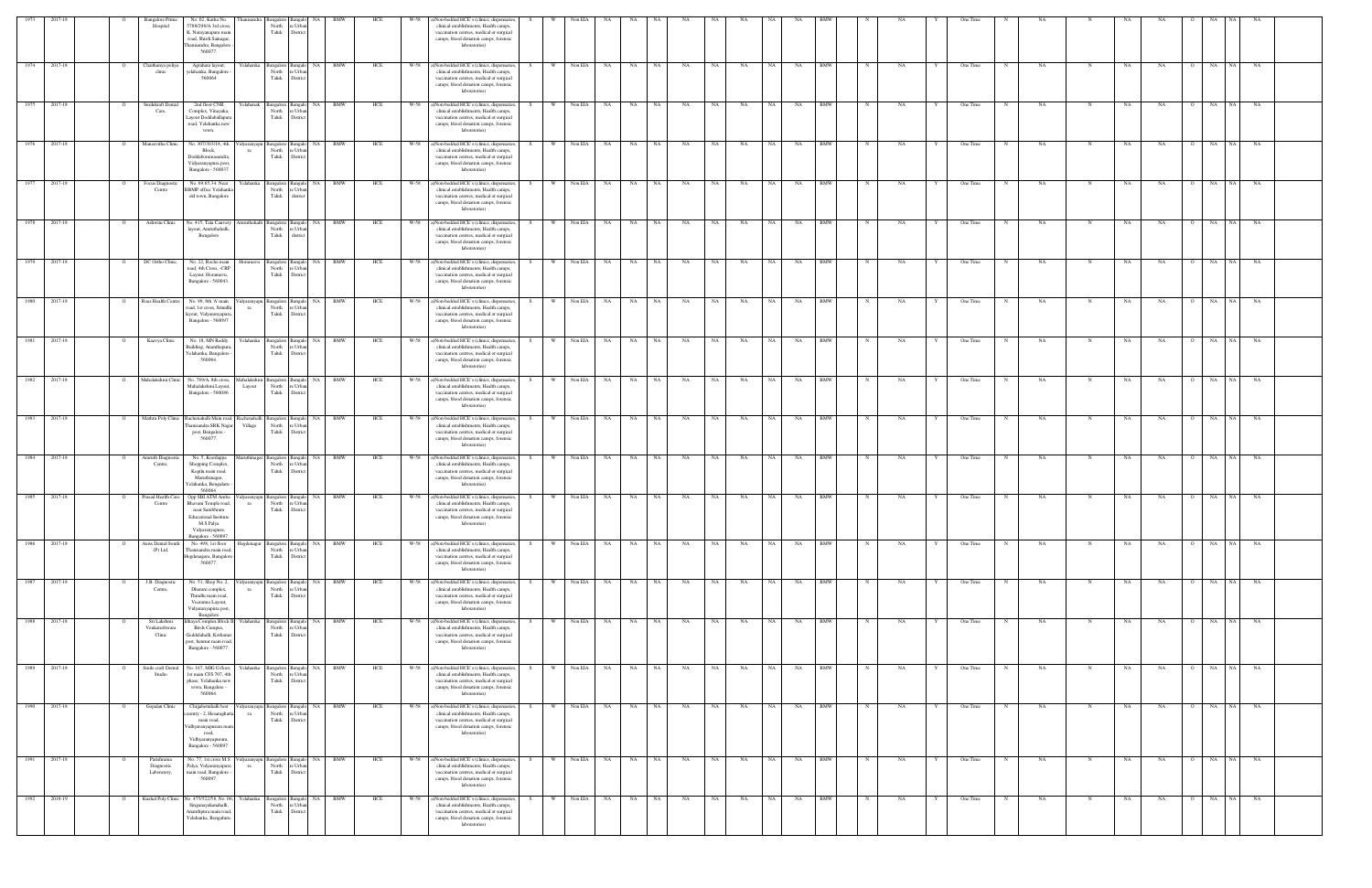| 1993         | 2018-19      | <b>Eytecare Hospita</b><br>(M/S. JSR Raju &<br>others)             | Khata No<br>1210/5/3/1A4, Sy.N<br>3/1 A4, Venkatala<br>Yelahanka Hobli,<br><b>Bangalore North Taluk</b>                                                                 | North<br>Taluk                                                | e Urba<br>District                       |                          | HCE |      | a)Non-bedded HCE's (clinics, dispensaries<br>clinical establishments, Health camps,<br>vaccination centres, medical or surgical<br>camps, blood donation camps, forensic<br>laboratories)       |      |          | Non EIA      |           |           |      |           |           |           |           |           |            |              |    |   | One Time |            |           |             |           |           |                      |           |           |  |
|--------------|--------------|--------------------------------------------------------------------|-------------------------------------------------------------------------------------------------------------------------------------------------------------------------|---------------------------------------------------------------|------------------------------------------|--------------------------|-----|------|-------------------------------------------------------------------------------------------------------------------------------------------------------------------------------------------------|------|----------|--------------|-----------|-----------|------|-----------|-----------|-----------|-----------|-----------|------------|--------------|----|---|----------|------------|-----------|-------------|-----------|-----------|----------------------|-----------|-----------|--|
| 1994 2018-19 |              | Dr. Gaikwads child<br>care centre                                  | No. 2, Next to Shobha<br>Apartment, Jakkur mair<br>road, Amruthahalli,<br>Bengaluru - 560092.                                                                           | Amruthahalli Bangalore Bangalo<br>North<br>Taluk              | e Urban<br>Distric                       | NA 1<br>BMW              | HCE |      | W-58 a)Non-bedded HCE's (clinics, dispensaries<br>clinical establishments, Health camps,<br>vaccination centres, medical or surgical<br>camps, blood donation camps, forensic<br>laboratories)  |      | W        | Non EIA      | <b>NA</b> | <b>NA</b> | NA   | <b>NA</b> | <b>NA</b> | <b>NA</b> | NA 1      | NA        | <b>BMW</b> | $\mathbb{N}$ | NA | Y | One Time | N          | NA.       | $\mathbf N$ | NA        | <b>NA</b> | NA<br>$\circ$        | NA        | NA        |  |
| 1995         | 2018-19      | Saralaya Hospital Pvt<br>Ltd,                                      | No.3/1/1B, Saralaya<br>Layout, Shree Krishna<br>Gardens, Kattigenahalli<br>Yelahanka post,<br>Bengaluru - 560064.                                                       | Cattigenahalli Bangalore<br>North<br>Taluk                    | angalo<br>Urb;<br>Distrio                | NA  <br><b>BMW</b>       | HCE | W-58 | a)Non-bedded HCE's (clinics, dispensaries<br>clinical establishments, Health camps,<br>vaccination centres, medical or surgical<br>camps, blood donation camps, forensic<br>laboratories)       |      | <b>W</b> | Non EIA      | NA        | NA        | NA   | NA        | NA        | NA        | NA        | NA        | <b>BMW</b> |              | NA |   | One Time |            | <b>NA</b> |             | NA        | NA        | NA                   | NA        | NA        |  |
|              | 1996 2018-19 | Child Care Clinic,                                                 | No. 26, Asha Complex,<br>B.B Nagar, Kodigehalli<br>main road, Sahakarnagar<br>post, Bengaluru -<br>560092                                                               | Kodigehalli Bangalore Bangalo<br>North<br>Taluk               | e Urba<br>District                       | NA BMW                   | HCE |      | W-58 a)Non-bedded HCE's (clinics, dispensaries,<br>clinical establishments, Health camps,<br>vaccination centres, medical or surgical<br>camps, blood donation camps, forensic<br>laboratories) |      |          | W Non EIA    | <b>NA</b> | NA N      | NA   | <b>NA</b> | NA        | <b>NA</b> | NA        | NA        | <b>BMW</b> |              | NA |   | One Time | N          | <b>NA</b> |             | NA        | NA        | O NA                 | <b>NA</b> |           |  |
|              | 1997 2018-19 | Spandana Health<br>Care                                            | Jakkur village, No.<br>40337, Jakkur Pantation<br>Bengaluru.                                                                                                            | Jakkur<br>North<br>Taluk                                      | Bangalore Bangalo<br>e Urban<br>District | NA BMW                   | HCE | W-58 | a)Non-bedded HCE's (clinics, dispensaries<br>clinical establishments, Health camps,<br>vaccination centres, medical or surgical<br>camps, blood donation camps, forensic<br>laboratories)       |      | W        | Non EIA      | NA        | NA        | NA   | NA        | NA        | NA        | NA 1      | NA        | <b>BMW</b> |              | NA |   | One Time |            | <b>NA</b> |             | NA        | NA        | O NA                 | NA        |           |  |
| 1998         | 2018-19      | Ahwini Clinic                                                      | Shop.No. 04, MMM<br>Complex, Katiigenahall<br>gate. Bagalur main road,<br>Yelahanka, Bengaluru<br>560063.                                                               | Yelahanka Bangalore Bangalo<br>North<br>Taluk                 | e Urba<br>District                       | NA  <br><b>BMW</b>       | HCE | W-58 | a)Non-bedded HCE's (clinics, dispensaries<br>clinical establishments, Health camps,<br>vaccination centres, medical or surgical<br>camps, blood donation camps, forensic<br>laboratories)       |      | W        | Non EIA      | <b>NA</b> | NA        | NA   | NA        | NA        | NA        | NA        | NA        | <b>BMW</b> |              | NA |   | One Time |            | <b>NA</b> | N           | NA        | NA        | NA<br>$\circ$        | NA        | NA        |  |
|              | 1999 2018-19 | A.V Diagnostic<br>Centre                                           | Sanjeevini polyclinic<br>near Bus Stop,<br>Chikkajala, Bangalore<br>560057.                                                                                             | Chikkajala<br>Bangalore<br>North<br>Taluk                     | 3angalo<br>e Urba<br>District            | NA 1<br><b>BMW</b>       | HCE |      | W-58 a)Non-bedded HCE's (clinics, dispensaries<br>clinical establishments, Health camps,<br>vaccination centres, medical or surgical<br>camps, blood donation camps, forensic<br>laboratories)  |      | w I      | Non EIA      | <b>NA</b> | NA 1      | NA   | NA        | NA        | NA        | <b>NA</b> | NA        | <b>BMW</b> |              | NA |   | One Time |            | NA        |             | NA        | NA        | NA                   | NA.       | NA        |  |
| 2000 2018-19 |              | Lakshmi Dental<br>Clinic                                           | Shop No. 01, No. 03 &<br>4, 1st floor, BRS<br>Complex Punyadham<br>ompound, Kodigehalli,<br>Thindlu main road,<br>Vidyaranyapura post,<br>Virupakshapura,<br>Bangalore. | Kodigehalli<br>North<br>Taluk                                 | Bangalore Bangalo<br>e Urban<br>District | <b>BMW</b><br><b>NA</b>  | HCE | W-58 | a)Non-bedded HCE's (clinics, dispensaries<br>clinical establishments, Health camps,<br>vaccination centres, medical or surgical<br>camps, blood donation camps, forensic<br>laboratories)       |      |          | Non EIA      | NA        | <b>NA</b> | NA   | NA        | NA        | NA        | <b>NA</b> | NA        | <b>BMW</b> |              | NA |   | One Time |            | NA        |             | <b>NA</b> | NA        | NA                   | NA        | NA        |  |
| 2001         | 2018-19      | Samruddhi Clinic,                                                  | No. 676/6, Thindlu<br>illage, Kodigehalli mai<br>road, Vidyaranyapura<br>post, Bangalore                                                                                | 'idyaranyapu Bangalore<br>North<br>ra<br>Taluk                | angalo<br>e Urba<br>District             | NA 1<br>BMW              | HCE | W-58 | a)Non-bedded HCE's (clinics, dispensaries<br>clinical establishments, Health camps,<br>vaccination centres, medical or surgical<br>camps, blood donation camps, forensic<br>laboratories)       |      |          | Non EIA      | NA        | NA<br>NA  |      | NA        | NA        | NA        |           | NA        | BMW        |              | NA |   | One Time |            | NA        |             | NA        | NA        | NA                   | NA        | NA        |  |
|              | 2002 2018-19 | Dheerghayush<br>Ayurveda Clinic                                    | No. 02, Sri.<br>Renukayallama Devi<br>Nilaya, Chinnaswamy<br>layout, M.S. Palya,<br>Vidyaranyapuram,<br>Bangalore - 560097.                                             | 'idyaranyapu Bangalore Bangalo<br>North<br>ra<br>Taluk        | : Urban<br>District                      | NA<br><b>BMW</b>         | HCE | W-58 | a)Non-bedded HCE's (clinics, dispensaries<br>clinical establishments, Health camps,<br>vaccination centres, medical or surgical<br>camps, blood donation camps, forensic<br>laboratories)       |      | <b>W</b> | Non EIA      | NA        | NA        | NA   | NA        | <b>NA</b> | NA        | <b>NA</b> | NA        | <b>BMW</b> |              | NA |   | One Time |            | NA        |             | NA        | NA        | O NA                 | NA        | NA        |  |
|              | 2003 2018-19 | Dr. Nimmis Dental<br>Clinic,                                       | No. 1247, Venkatadri<br>corner, opp canara bank,<br>1st floor,<br>Vidyaranyapura main<br>road, Bangalore -<br>560097                                                    | idyaranyapu Bangalore Bangalo NA BMW<br>North<br>ra<br>Taluk  | e Urban<br>District                      |                          | HCE |      | W-58 a)Non-bedded HCE's (clinics, dispensaries<br>clinical establishments, Health camps,<br>vaccination centres, medical or surgical<br>camps, blood donation camps, forensic<br>laboratories)  | -S - | - W - I  | Non EIA      | NA 1      | NA 11     | NA . | NA        | NA        | <b>NA</b> | NA 1      | NA        | BMW        | N            | NA |   | One Time | N          | NA        |             | NA        | NA        | O NA                 | <b>NA</b> | NA        |  |
| 2004 2018-19 |              | Dental Doves.                                                      | lo. 64/1, TNT Crescen<br>1 st floor above ICICI<br>Bank, Saaipalya<br>Thanisandra main road,<br>Bangalore - 560077.                                                     | sangalore<br>North<br>Taluk                                   | <b>Bangak</b><br>Urb;<br>Distric         | NA<br>BMW                | HCE |      | W-58 a)Non-bedded HCE's (clinics, dispensaries<br>clinical establishments, Health camps,<br>vaccination centres, medical or surgical<br>camps, blood donation camps, forensic<br>laboratories)  |      | W        | Non EIA      | <b>NA</b> | NA        | NA   | NA        | NA        | NA        | NA        | NA        | BMW        |              | NΑ |   | One Time |            | NA        |             | NA        | NA        | NA                   | <b>NA</b> | NA        |  |
| 2005 2018-19 |              | Maruthi Clinic,                                                    | No. 1/3, Dwarakanagar,<br>Yelahanka, Bangalore                                                                                                                          | Yelahanka Bangalore Bangalo<br>North                          | re Urban<br>Taluk District               | NA BMW                   | HCE |      | W-58 a)Non-bedded HCE's (clinics, dispensaries<br>clinical establishments, Health camps,<br>vaccination centres, medical or surgical<br>camps, blood donation camps, forensic<br>laboratories)  |      | <b>W</b> | Non EIA      | NA        | NA 1      | NA   | NA        | NA        | NA        | NA 1      | NA        | <b>BMW</b> | N            | NA |   | One Time | $_{\rm N}$ | NA        | $_{\rm N}$  | NA        | NA        | O NA NA              |           | NA        |  |
|              | 2006 2018-19 | Smilekraft Dental<br>Care,                                         | Plot No. 17, Shop No. 1,<br>Ground floor, Sri Sai<br>krupa susheelamma<br>layout, Doddaballapun<br>main road, Yelahanka<br>Bangalore.                                   | Yelahanka Bangalore Bangalo NA<br>North<br>Taluk              | Urban<br>District                        | <b>BMW</b>               | HCE | W-58 | a)Non-bedded HCE's (clinics, dispensaries<br>clinical establishments, Health camps,<br>vaccination centres, medical or surgical<br>camps, blood donation camps, forensic<br>laboratories)       |      |          | Non EIA      | NA        | NA        | NA   | NA        | NA        | NA        | NA 1      | <b>NA</b> | <b>BMW</b> | $\mathbb{N}$ | NA | Y | One Time | N          | NA        | N           | NA        | <b>NA</b> | <b>NA</b><br>$\circ$ | NA.       | NA        |  |
| 2007 2018-19 |              | Shree Clinic,                                                      | No. 4, Syed peer<br>Building, chikka<br>Bettahalli main road,<br>Vidyaranyapura post,<br>Bangalore.                                                                     | Vidyaranyapu Bangalore Bangalo NA BMW<br>North<br>ra<br>Taluk | e Urba<br>District                       |                          | HCE |      | W-58 a)Non-bedded HCE's (clinics, dispensaries<br>clinical establishments, Health camps,<br>vaccination centres, medical or surgical<br>camps, blood donation camps, forensic<br>laboratories)  |      |          | W Non EIA NA |           | NA NA     |      | NA        | NA        | NA        | NA N      | NA BMW    |            |              | NA |   | One Time | N          | NA        | $_{\rm N}$  | <b>NA</b> | <b>NA</b> | O NA NA              |           | <b>NA</b> |  |
| 2008 2018-19 |              | D Care Speciality<br>Dental Clinic,                                | No. 315, 5th cross, 6th<br>main coffee Board<br>layout, Kempapura,<br>Hebbal, Bangalore -<br>560024.                                                                    | Hebbal<br>North<br>Taluk                                      | Bangalore Bangalo<br>e Urban<br>District | NA BMW                   | HCE | W-58 | a)Non-bedded HCE's (clinics, dispensaries<br>clinical establishments, Health camps,<br>vaccination centres, medical or surgical<br>camps, blood donation camps, forensic<br>laboratories)       |      | <b>W</b> | Non EIA      | NA        | NA        | NA   | NA        | NA        | NA        | NA        | NA        | <b>BMW</b> |              | NA |   | One Time |            | NA        | $_{\rm N}$  | NA        | <b>NA</b> | O NA                 | NA        | NA        |  |
| 2009 2018-19 |              | Sri Sai Balaji Clinic<br>& Bangalore<br>Phesiotherapy Home<br>Care | No. 03, Sri Sai Nilayam,<br>st main, 1st cross AP C<br>Layout Thindlu,<br>Bangalore - 560097                                                                            | Thindlu<br>North<br>Taluk                                     | e Urban<br>District                      | Bangalore Bangalo NA BMW | HCE |      | W-58 a)Non-bedded HCE's (clinics, dispensaries<br>clinical establishments, Health camps,<br>vaccination centres, medical or surgical<br>camps, blood donation camps, forensic<br>laboratories)  | S.   | W I      | Non EIA      | NA        | NA 1      | NA   | NA        | <b>NA</b> | NA        | NA 1      | NA        | <b>BMW</b> | $_{\rm N}$   | NA | Y | One Time | N          | <b>NA</b> | N           | NA        | NA        | O NA NA              |           | NA        |  |
| 2010 2018-19 |              | 32s Ensured<br>Multispeciality<br>Dental Clinic,                   | No. 801, A Block,<br>Sahakarnagar opposit<br>Ganesh Temple,<br>Bangalore - 560092.                                                                                      | ahakarnagar<br>North<br>Taluk                                 | e Urba<br>District                       | Bangalore Bangalo NA BMW | HCE |      | W-58 a)Non-bedded HCE's (clinics, dispensaries<br>clinical establishments, Health camps,<br>vaccination centres, medical or surgical<br>camps, blood donation camps, forensic<br>laboratories)  |      | W        | Non EIA NA   |           | NA NA     |      | NA        | <b>NA</b> | NA        | NA N      | NA        | <b>BMW</b> |              | NA |   | One Time |            | NA        |             | NA        | NA        | O NA NA              |           | <b>NA</b> |  |
| 2011 2018-19 |              | Naina Polyclinic,                                                  | No. 955/2, Papanna<br>layout, kogilu road,<br>maruthinagar, yelahanka<br>Bengaluru - 560064.                                                                            | Yelahanka<br>North<br>Taluk                                   | Bangalore Bangalo<br>e Urban<br>District | NA BMW                   | HCE |      | W-58 a)Non-bedded HCE's (clinics, dispensaries<br>clinical establishments, Health camps,<br>vaccination centres, medical or surgical<br>camps, blood donation camps, forensic<br>laboratories)  |      | W        | Non EIA      | <b>NA</b> | NA        | NA   | NA        | NA        | NA        | NA        | NA        | <b>BMW</b> | $_{\rm N}$   | NA |   | One Time |            | <b>NA</b> | $_{\rm N}$  | NA        | NA        | O NA NA              |           | NA        |  |
| 2012 2018-19 |              | Naina polyclinic &                                                 | No. 2057, Ground floor<br>hysiotherapy centre, 12th B Cross, Yelahanka<br>new town, Bangalore-<br>560064.                                                               | Bangalore<br>∕ elahanka<br>North<br>Taluk                     | angalo<br>e Urban<br>District            | NA<br>BMW                | HCE | W-58 | a)Non-bedded HCE's (clinics, dispensaries<br>clinical establishments, Health camps,<br>vaccination centres, medical or surgical<br>camps, blood donation camps, forensic<br>laboratories)       |      |          | Non EIA      | NA        | NA        | NA   | NA        | NA        | NA        | NA        | NA        | BMW        |              | NA |   | One Time |            | NA        |             | NA        | NA        | NA                   | NA        | NA        |  |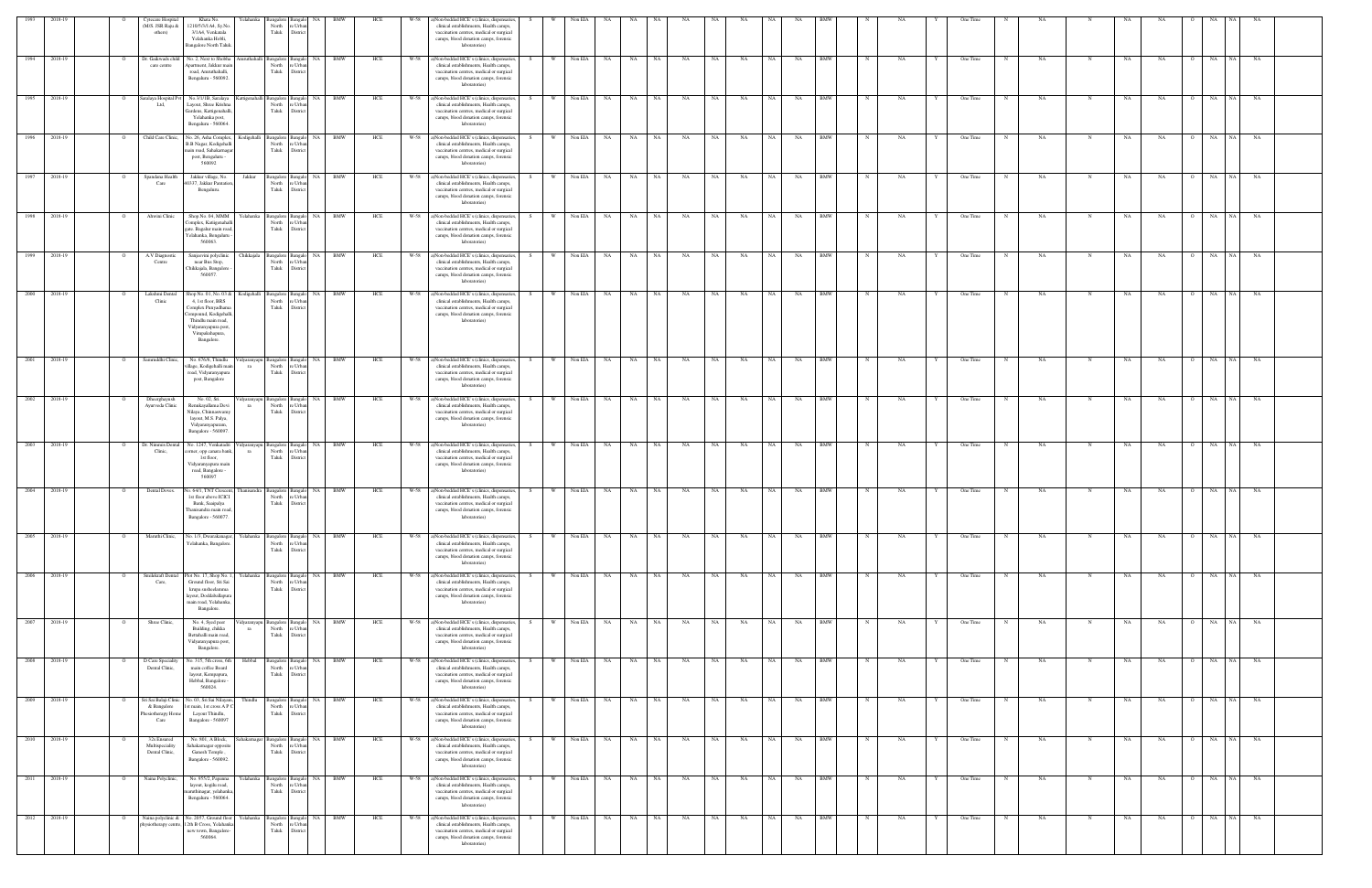| 2013         | 2018-19      |                | Malavya Hospital,                    | Gandhi Nagar, 3rd main,                                                                                                                                            | Yelahanka                      | Bangalore Bangalo                             | <b>NA</b>                                        | <b>BMW</b> | HCE | W-58 | ()Non-bedded HCE's (clinics, dispensaries,                                                                                                                                                      |    |              | Non EIA    |                        |               |           |           |           |           |           |            |             |           |              | One Time |             |           |             |           |           |                             |          |           |  |
|--------------|--------------|----------------|--------------------------------------|--------------------------------------------------------------------------------------------------------------------------------------------------------------------|--------------------------------|-----------------------------------------------|--------------------------------------------------|------------|-----|------|-------------------------------------------------------------------------------------------------------------------------------------------------------------------------------------------------|----|--------------|------------|------------------------|---------------|-----------|-----------|-----------|-----------|-----------|------------|-------------|-----------|--------------|----------|-------------|-----------|-------------|-----------|-----------|-----------------------------|----------|-----------|--|
|              |              |                |                                      | 'elahanka, Bangalore<br>560064.                                                                                                                                    |                                | North<br>Taluk                                | e Urba<br>Distric                                |            |     |      | clinical establishments, Health camps,<br>vaccination centres, medical or surgical<br>camps, blood donation camps, forensic<br>laboratories)                                                    |    |              |            |                        |               |           |           |           |           |           |            |             |           |              |          |             |           |             |           |           |                             |          |           |  |
|              | 2014 2018-19 |                | Relive Hospital                      | No. 371, Dasarahalli,<br>Yelahanka, main road<br>HA farm post, hebbal,<br>Bangalore                                                                                | Hebbal                         | North<br>Taluk                                | Bangalore Bangalo NA BMW<br>re Urba<br>District  |            | HCE |      | W-58 a)Non-bedded HCE's (clinics, dispensaries,<br>clinical establishments, Health camps,<br>vaccination centres, medical or surgical<br>camps, blood donation camps, forensic<br>laboratories) |    | W Non EIA NA |            |                        | NA NA         | NA        | NA        | NA        | NA        | <b>NA</b> | <b>BMW</b> | N           | <b>NA</b> | Y            | One Time |             | NA        | N           | NA.       | NA        | $\Omega$                    | NA NA NA |           |  |
|              | 2015 2018-19 |                | Manas Medical                        | No. 30, Shop No. 3-4, G Kodigehalli Bangalore Bangalo<br>Centre & Diagnostic floor, Virupaksha nagar.<br>Vidyaranyapura post,<br>Kodigehalli, Bengaluru<br>560097. |                                | North re Urbar<br>Taluk                       | District                                         | NA BMW     | HCE | W-58 | a)Non-bedded HCE's (clinics, dispensaries,<br>clinical establishments, Health camps,<br>vaccination centres, medical or surgical<br>camps, blood donation camps, forensic<br>laboratories)      |    | W            | Non EIA    | NA<br><b>NA</b>        | NA            | NA        | NA        | NA        | NA        | NA        | <b>BMW</b> |             | NA        |              | One Time |             | <b>NA</b> |             | NA        | NA        | <b>NA</b><br>$\overline{O}$ | NA 1     | NA        |  |
| 2016         | 2018-19      |                | Manas Child Care,                    | No. Shop-1, G-floor,<br>Virupakshanagar,<br>Vidyaranyapura post,<br>Kodigehalli, Bengaluru<br>560097                                                               | Kodigehalli                    | North<br>Taluk                                | Bangalore Bangalo NA BMW<br>re Urbar<br>District |            | HCE | W-58 | a)Non-bedded HCE's (clinics, dispensaries<br>clinical establishments, Health camps,<br>vaccination centres, medical or surgical<br>camps, blood donation camps, forensic<br>laboratories)       | S. | W            | Non EIA    | NA<br>NA               | NA            | NA        | NA        | NA        | NA        | NA        | <b>BMW</b> | N           | NA        |              | One Time | N           | <b>NA</b> | N           | NA        | NA        | NA<br>$\circ$               | NA 1     | NA        |  |
|              | 2017 2018-19 |                | Yeshodha<br>Foundation,              | Near Shobha Apartment,<br>Vagenahalli, S.N. Hall<br>post, Yelahanka hobli,<br>Bengaluru.                                                                           | Yelahanka Bangalore Bangalo    | North<br>Taluk                                | re Urbar<br>District                             | NA BMW     | HCE |      | W-58 a)Non-bedded HCE's (clinics, dispensaries,<br>clinical establishments, Health camps,<br>vaccination centres, medical or surgical<br>camps, blood donation camps, forensic<br>laboratories) |    | W Non EIA NA |            |                        | NA NA         | <b>NA</b> | NA        | <b>NA</b> | NA 1      | NA        | <b>BMW</b> |             | NA        |              | One Time | N           | NA        | N           | NA        | NA        | $\Omega$                    | NA NA NA |           |  |
| 2018         | 2018-19      |                | D. Care Speciality<br>Dental Clinic, | No. 92, 5th Cross,<br>Bhuvaneshwarinagar<br>Dasarahalli main road,<br>Hebbal, Bengaluru                                                                            | Hebbal                         | Bangalore Bangak<br>North<br>Taluk            | NA<br>re Urbar<br>District                       | <b>BMW</b> | HCE | W-58 | a)Non-bedded HCE's (clinics, dispensaries<br>clinical establishments, Health camps,<br>vaccination centres, medical or surgical<br>camps, blood donation camps, forensic<br>laboratories)       |    |              | Non EIA    | NA<br>NA               | NA            | NA        | NA        | NA        | NA        | NA        | BMW        |             | NA        |              | One Time |             | NA        |             | NA        | NA        | NA<br>$\circ$               | NA 1     | NA        |  |
| 2019         | 2018-19      |                | Sai Poly Clinic,                     | Sai polyclinic, near<br>Gramina Bank,<br>mylanhalli jala hobli,<br>Bengaluru                                                                                       | nvlanhalli                     | Bangalore<br>North<br>Taluk                   | Bangal<br>NA<br>re Urba<br>District              | BMW        | HCE | W-58 | a)Non-bedded HCE's (clinics, dispensaries<br>clinical establishments, Health camps,<br>vaccination centres, medical or surgical<br>camps, blood donation camps, forensic<br>laboratories)       |    |              | Non EIA    | NA<br>NA               | NA            | NA        | NA        | NA        | <b>NA</b> | NA        | <b>BMW</b> |             | NA        |              | One Time |             | NA        |             | NA        | NA        | NA                          |          | NA        |  |
| 2020 2018-19 |              |                | Sree Laxmi Clinic,                   | No. 2056, 13th cross,<br>near dairy circle.<br>Yelahanka new town,<br>Bengaluru - 560065                                                                           |                                | Yelahanka Bangalore Bangalo<br>North<br>Taluk | e Urba<br>District                               | NA BMW     | HCE |      | W-58 a)Non-bedded HCE's (clinics, dispensaries,<br>clinical establishments, Health camps,<br>vaccination centres, medical or surgical<br>camps, blood donation camps, forensic<br>laboratories) |    | W Non EIA NA |            |                        | NA NA         | NA        | NA        | <b>NA</b> | NA I      | <b>NA</b> | <b>BMW</b> |             | NA        |              | One Time |             | NA        | N           | NA        | NA        | O NA NA NA                  |          |           |  |
| 2021         | 2018-19      |                | We Care Clinic,                      | No. 14, Ground floor<br>7th cross,<br>Bhuvaneshwarinagar,<br>Hebbal, Kempapura,<br>Bengaluru - 560024.                                                             | Hebbal.                        | angalore Bangalo<br>North<br>Taluk            | NA<br>re Urba<br>District                        | BMW        | HCE | W-58 | a)Non-bedded HCE's (clinics, dispensaries<br>clinical establishments, Health camps,<br>vaccination centres, medical or surgical<br>camps, blood donation camps, forensic<br>laboratories)       |    |              | Non EIA    | NA<br>NA.              | NA            | NA        | <b>NA</b> | NA        |           | NA        | <b>BMW</b> |             | NA        |              | One Time |             | NA        |             | <b>NA</b> | NA        | NA                          | NA.      | NA        |  |
|              | 2022 2018-19 | $\overline{O}$ | Life Care Diagnostic,                | No. 1151, Y.K.S<br>omplex, Hospital road<br>relahanka, Bengaluru<br>560064.                                                                                        | Yelahanka,                     | North<br>Taluk                                | Bangalore Bangalo NA BMW<br>re Urba<br>District  |            | HCE | W-58 | a)Non-bedded HCE's (clinics, dispensaries,<br>clinical establishments, Health camps,<br>vaccination centres, medical or surgical<br>camps, blood donation camps, forensic<br>laboratories)      | S. | w I          | Non EIA    | <b>NA</b><br>NA 1      | NA .          | NA        | <b>NA</b> | NA        | NA 1      | NA        | <b>BMW</b> | $_{\rm N}$  | NA        | Y            | One Time | N           | NA .      | N           | NA        | NA.       | $\overline{O}$              | NA NA NA |           |  |
| 2023 2018-19 |              |                | Sri Manjunatha<br>Clinic.            | No. 61, 2nd main road, vidyaranyapur Bangalore Bangalo NA BMW<br>defence layout,<br>vidyaranyapura,<br>Bengaluru - 560097.                                         | a,                             | North<br>Taluk                                | e Urba<br>District                               |            | HCE |      | W-58 a)Non-bedded HCE's (clinics, dispensaries,<br>clinical establishments, Health camps,<br>vaccination centres, medical or surgical<br>camps, blood donation camps, forensic<br>laboratories) | S. |              |            | W Non EIA NA NA NA     |               | <b>NA</b> | <b>NA</b> | <b>NA</b> | NA N      | NA        | <b>BMW</b> | $\mathbf N$ | NA        | Y            | One Time | N           | NA.       | N           | NA        | NA        | O NA NA NA                  |          |           |  |
| 2024 2018-19 |              |                | Partha Dental Care<br>India Pvt Ltd, | No. 2383, 1st floor E-<br>Block, above titan opp<br>SBI Sahakarnagar,<br>Bangalore                                                                                 | Sahakarnagar Bangalore Bangalo | North<br>Taluk                                | re Urba<br>District                              | NA BMW     | HCE |      | W-58 a)Non-bedded HCE's (clinics, dispensaries<br>clinical establishments, Health camps,<br>vaccination centres, medical or surgical<br>camps, blood donation camps, forensic<br>laboratories)  |    | <b>W</b>     | Non EIA    | <b>NA</b><br>NA        | NA            | NA        | NA        | NA        | NA        | NA        | <b>BMW</b> |             | NA        |              | One Time | $\mathbf N$ | NA        | N           | NA        | <b>NA</b> | NA<br>$\Omega$              | NA       | <b>NA</b> |  |
|              | 2025 2018-19 |                | Partha Dental Care<br>India Pvt Ltd, | No. 32/1, Rehboth<br>Gallery Hebbal,<br>Kempapura main road,<br>Bangalore - 560024.                                                                                | Hebbal                         | Bangalore Bangalo<br>North<br>Taluk           | NA 1<br>re Urba<br>Distric                       | <b>BMW</b> | HCE | W-58 | a)Non-bedded HCE's (clinics, dispensaries<br>clinical establishments, Health camps,<br>vaccination centres, medical or surgical<br>camps, blood donation camps, forensic<br>laboratories        |    | W            | Non EIA    | NA<br>NA               | NA            | NA        | NA        | NA        | NA        | NA        | BMW        |             | NA        |              | One Time |             | NA        |             | NA        | NA        | $\overline{O}$<br>NA        | NA 1     | NA        |  |
| 2026         | 2018-19      |                | Srinivas medical<br>Centre           | Sathi No. 35/835/690/1,<br>3rd cross NES Office<br>Road, Sugappa Layout<br>Yelahanka, Bangalore                                                                    | Yelahanka                      | Bangalore Bangalo<br>North<br>Taluk           | NA 1<br>e Urba<br>District                       | <b>BMW</b> | HCE | W-58 | a)Non-bedded HCE's (clinics, dispensaries,<br>clinical establishments, Health camps,<br>vaccination centres, medical or surgical<br>camps, blood donation camps, forensic<br>laboratories)      |    |              | Non EIA    | NA<br>NA               | NA            | NA        | NA        | NA        |           | NA        | BMW        |             | NA        |              | One Time |             | NA        |             | NA        | NA        | NA                          |          | NA        |  |
|              | 2027 2018-19 |                | Denatal Touch                        | No. 16/3, Shop No. 1.<br>Dasarahalli main road<br>HA farm post, Bangalor                                                                                           | Dasarahalli                    | Bangalore Bangalo<br>North<br>Taluk           | re Urbar<br>District                             | NA BMW     | HCE | W-58 | a)Non-bedded HCE's (clinics, dispensaries<br>clinical establishments, Health camps,<br>vaccination centres, medical or surgical<br>camps, blood donation camps, forensic<br>laboratories)       |    | <b>W</b>     | Non EIA    | NA<br><b>NA</b>        | NA            | NA        | NA        | NA        | NA        | NA        | <b>BMW</b> |             | NA        |              | One Time |             | <b>NA</b> | N           | NA        | <b>NA</b> | NA<br>$\overline{O}$        | NA NA    |           |  |
|              | 2028 2018-19 |                | AI - Noor Clinic,                    | Shop No. 3, No. 96, 1st<br>main, Shabrin nagar<br>oad, R.K Hegde Nagar,<br>Bangalore.                                                                              | Hegdenagar                     | North re Urbar<br>Taluk                       | Bangalore Bangalo NA BMW<br>District             |            | HCE | W-58 | a)Non-bedded HCE's (clinics, dispensaries<br>clinical establishments, Health camps,<br>vaccination centres, medical or surgical<br>camps, blood donation camps, forensic<br>laboratories)       | S. | - W          | Non EIA NA |                        | NA NA         | NA        | NA        | NA.       | NA 1      | NA .      | <b>BMW</b> | N           | NA        | Y            | One Time | N           | NA        | N           | NA        | NA        | $\overline{O}$              | NA NA NA |           |  |
| 2029 2018-19 |              |                | S.N Diagnostic<br>Centre,            | No. 1084 Government<br>Hospital, Yelahanka ol<br>town, Bangalore.                                                                                                  | Yelahanka                      | North<br>Taluk                                | Bangalore Bangalo NA BMW<br>re Urba<br>District  |            | HCE | W-58 | a)Non-bedded HCE's (clinics, dispensaries,<br>clinical establishments, Health camps,<br>vaccination centres, medical or surgical<br>camps, blood donation camps, forensic<br>laboratories)      | S. | <b>W</b>     | Non EIA NA |                        | NA NA         | NA        | NA        | NA        | NA N      | NA        | <b>BMW</b> | N           | NA        | $\mathbf{Y}$ | One Time | N           | NA        | N           | NA        | NA        | $\overline{O}$              | NA NA NA |           |  |
| 2030 2018-19 |              |                | Sanjeevini Health<br>Clinic          | No. 103/2, Hennur<br>Bagalur main road,<br>Byarathi cross,<br>Bangalore                                                                                            | Hennur                         | North<br>Taluk                                | angalore Bangalo<br>re Urbar<br>District         | NA BMW     | HCE |      | W-58 a)Non-bedded HCE's (clinics, dispensaries,<br>clinical establishments, Health camps,<br>vaccination centres, medical or surgical<br>camps, blood donation camps, forensic<br>laboratories) |    | - William    | Non EIA NA |                        | NA NA         | <b>NA</b> | NA        | NA        | NA        | NA 1      | BMW        | N           | NA        |              | One Time | N           | NA        | N           | NA        | NA        | $\circ$                     | NA NA NA |           |  |
|              | 2031 2018-19 |                | Prakash Clinic                       | Hospital Road,<br>Yelahanka, Bangalore                                                                                                                             |                                | North re Urban<br>Taluk                       | Yelahanka Bangalore Bangalo NA BMW<br>District   |            | HCE | W-58 | a)Non-bedded HCE's (clinics, dispensaries,<br>clinical establishments, Health camps,<br>vaccination centres, medical or surgical<br>camps, blood donation camps, forensic<br>laboratories)      |    | <b>W</b>     | Non EIA    | <b>NA</b><br><b>NA</b> | NA            | NA        | <b>NA</b> | NA        | NA        | NA        | <b>BMW</b> | $\mathbf N$ | NA        | Y            | One Time | N           | NA.       | N           | NA        | <b>NA</b> | NA<br>$\overline{O}$        | NA       | NA        |  |
|              | 2032 2018-19 |                | Lakshya Childrens<br>Clinic,         | No. 197/198, Shop No.<br>10, Hanumantharaya<br>Complex, K.<br>arayapura, Bangalore<br>560077                                                                       | Narayapura                     | Bangalore Bangalo<br>North<br>Taluk           | e Urba<br>District                               | NA BMW     | HCE | W-58 | a)Non-bedded HCE's (clinics, dispensaries,<br>clinical establishments, Health camps,<br>vaccination centres, medical or surgical<br>camps, blood donation camps, forensic<br>laboratories)      |    |              | Non EIA    | NA<br><b>NA</b>        | NA            | NA        | NA        | NA        | NA        | NA        | <b>BMW</b> |             | NA        |              | One Time |             | NA        |             | NA        | NA        | NA<br>$\circ$               | NA 1     | NA        |  |
|              | 2033 2018-19 |                | Swan Diagnostic Lab                  | No. 144, 5th Cross,<br>Prashanthi nagar, K.<br>Jarayanapura main road<br>Thanisandra, Dr. SRK<br>Vagar Post, Bangalore                                             | hanisandra                     | North<br>Taluk                                | Bangalore Bangalo<br>re Urbar<br>District        | NA BMW     | HCE | W-58 | a)Non-bedded HCE's (clinics, dispensaries,<br>clinical establishments, Health camps,<br>vaccination centres, medical or surgical<br>camps, blood donation camps, forensic<br>laboratories)      |    | W.           | Non EIA    | NA NA<br>NA            | $\mathbf{NA}$ | NA        | NA        | NA        | NA 1      | NA        | <b>BMW</b> | $\mathbf N$ | NA        | Y            | One Time | N           | NA        | $\mathbf N$ | NA        | <b>NA</b> | NA<br>$\overline{O}$        | NA NA    |           |  |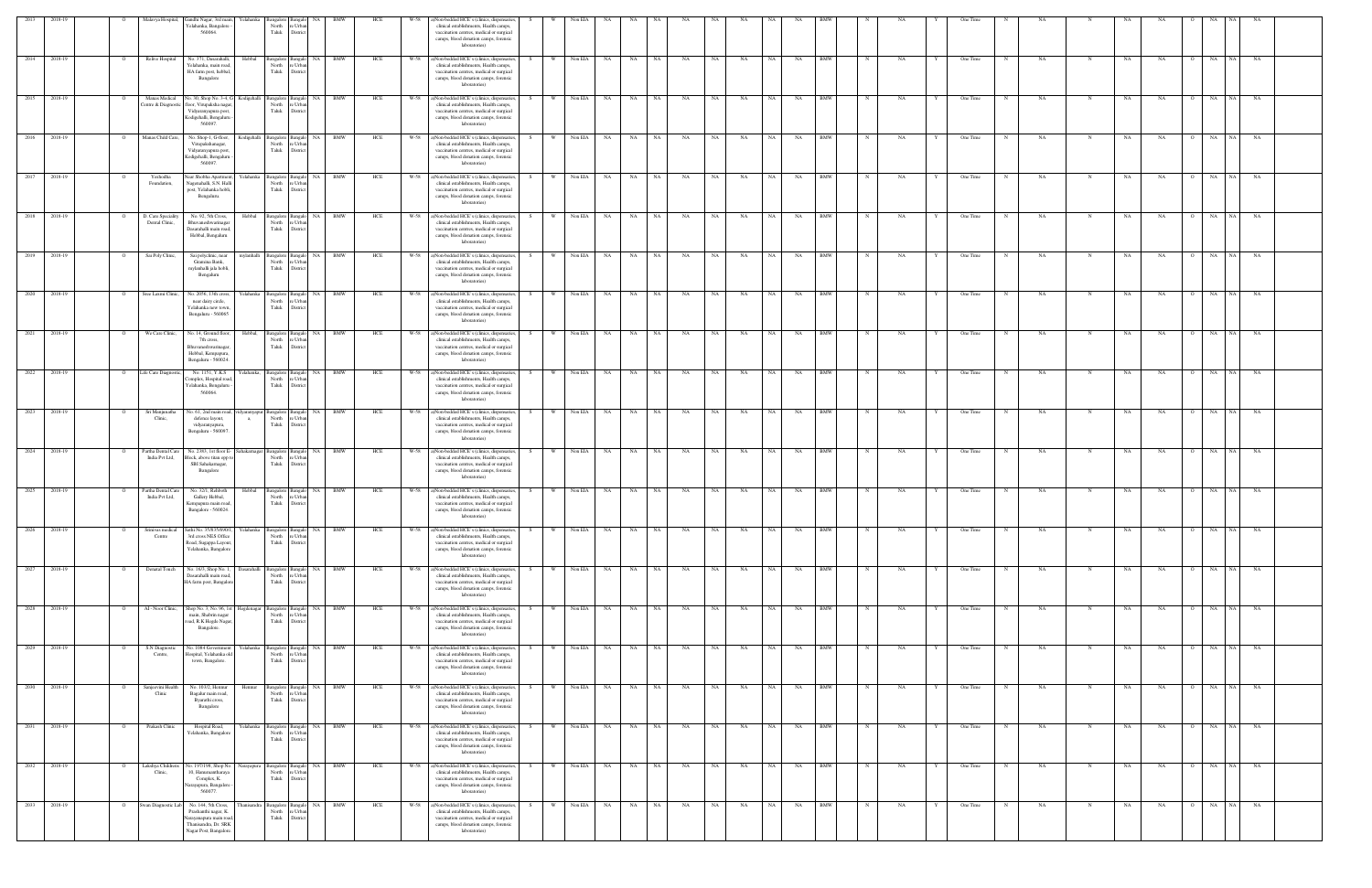| 2034 | 2018-19      | Seven Hills<br>Polyclinic &<br>Diagnostic Centre  | No. 135, 1st Cross,<br>Owaraka Nagar, Bagali<br>main road, IAF (Post),<br>Yelahanka, Bangalore<br>560063                         | ∕ elahanka          | North<br>Taluk                                     | e Urba<br>District                              |            | HCI |      | a)Non-bedded HCE's (clinics, dispensaries,<br>clinical establishments, Health camps,<br>vaccination centres, medical or surgical<br>camps, blood donation camps, forensic<br>laboratories)      |    |          | Non EIA |                 |                 |      |           |           |    |           |    |            |   |     |   | One Time |   |     |   |    |     |                |                   |           |  |
|------|--------------|---------------------------------------------------|----------------------------------------------------------------------------------------------------------------------------------|---------------------|----------------------------------------------------|-------------------------------------------------|------------|-----|------|-------------------------------------------------------------------------------------------------------------------------------------------------------------------------------------------------|----|----------|---------|-----------------|-----------------|------|-----------|-----------|----|-----------|----|------------|---|-----|---|----------|---|-----|---|----|-----|----------------|-------------------|-----------|--|
| 2035 | 2018-19      | Basaveshwara Poly<br>Clinic                       | Shop No. 2/144/194/2<br>Venkatala lake road,<br>Yelahanka, Bangalore<br>560064                                                   | Yelahanka           | Bangalore Bangalo<br>North<br>Taluk                | NA 1<br>re Urbar<br>Distric                     | <b>BMW</b> | HCE | W-58 | a)Non-bedded HCE's (clinics, dispensaries<br>clinical establishments, Health camps,<br>vaccination centres, medical or surgical<br>camps, blood donation camps, forensic<br>laboratories)       |    | - W      | Non EIA | NA              | NA<br>NA        |      | NA        | NA        | NA | NA        | NA | <b>BMW</b> |   | NA  |   | One Time |   | NA  |   | NA | NA  |                | NA                | NA        |  |
| 2036 | 2018-19      |                                                   | Rashmi Chikitsalaya No. 86/87, Shop. No. 1,<br>1st floor Kogilu Village<br>rinivaspura, Bangalore<br>560064.                     | Srinivaspura        | North<br>Taluk                                     | Bangalore Bangalo NA BMW<br>e Urba<br>Distric   |            | HCE | W-58 | a)Non-bedded HCE's (clinics, dispensaries,<br>clinical establishments, Health camps,<br>vaccination centres, medical or surgical<br>camps, blood donation camps, forensic<br>laboratories)      |    |          | Non EIA | NA              | NA<br><b>NA</b> |      | NA        | NA        | NA | NA        | NA | <b>BMW</b> |   | NA  |   | One Time |   | NA  | N | NA | NA  | $\circ$        | NA<br>NA 1        | NA        |  |
| 2037 | 2018-19      | Dharshan Clinic                                   | Shop No. 3, Ramaial<br>complex hospital road<br>Yelahanka, Bangalore                                                             | Yelahanka           | Bangalore Bangalo<br>North<br>Taluk                | re Urbar<br>District                            | NA BMW     | HCE | W-58 | a)Non-bedded HCE's (clinics, dispensaries<br>clinical establishments, Health camps,<br>vaccination centres, medical or surgical<br>camps, blood donation camps, forensic<br>laboratories)       |    | W        | Non EIA | <b>NA</b>       | NA<br>NA        |      | NA        | NA        | NA | <b>NA</b> | NA | <b>BMW</b> |   | NA  |   | One Time |   | NA  | N | NA | NA  |                | NA<br>NA          | NA        |  |
| 2038 | 2018-19      | Smile Brite Dental<br>Centre                      | 1st Floor,<br>Annapoornehswari<br>building, Gubbi Cross,<br>Kothanur Hennur,<br>agalur road, Bangalor<br>560077                  | Kothnur<br>Hennur   | North re Urban<br>Taluk                            | Bangalore Bangalo NA BMW<br>District            |            | HCE | W-58 | a)Non-bedded HCE's (clinics, dispensaries,<br>clinical establishments, Health camps,<br>vaccination centres, medical or surgical<br>camps, blood donation camps, forensic<br>laboratories)      | S. | W        | Non EIA | NA              | NA              | NA   | <b>NA</b> | <b>NA</b> | NA | NA 1      | NA | <b>BMW</b> | N | NA  | Y | One Time | N | NA. |   | NA | NA  | $\overline{O}$ | NA<br>NA 1        | NA        |  |
|      | 2039 2018-19 | V-Care Fertility &<br><b>Urology Centre</b>       | No. 10, Shakthi nagar,<br>main road, Horamavu<br>Bangalore                                                                       | Ioramavu            | North<br>Taluk                                     | Bangalore Bangalo<br>e Urba<br>District         | NA BMW     | HCE | W-58 | a)Non-bedded HCE's (clinics, dispensaries<br>clinical establishments, Health camps,<br>vaccination centres, medical or surgical<br>camps, blood donation camps, forensic<br>laboratories)       |    | <b>W</b> | Non EIA | NA .            | NA<br>NA        |      | NA        | NA        | NA | <b>NA</b> | NA | <b>BMW</b> |   | NA  |   | One Time |   | NA  |   | NA | NA  |                | NA<br>NA 1        | NA        |  |
|      | 2040 2018-19 | OM Poly Clinic                                    | No. 10, Shop No. 1,<br>Katha No. 4/2,<br>Kattigenahalli jala hobli<br>Bangalore                                                  |                     | Kattigenahalli Bangalore Bangalo<br>North<br>Taluk | re Urba<br>District                             | NA BMW     | HCE |      | W-58 a)Non-bedded HCE's (clinics, dispensaries<br>clinical establishments, Health camps,<br>vaccination centres, medical or surgical<br>camps, blood donation camps, forensic<br>laboratories)  |    | <b>W</b> | Non EIA | NA              | NA 1            | NA   | NA        | NA        | NA | NA 1      | NA | <b>BMW</b> |   | NA  |   | One Time | N | NA  | N | NA | NA  | $\Omega$       | NA                | NA NA     |  |
| 2041 | 2018-19      | Sakthi De - Addition<br>& Rehabitimain<br>centre, | No. 111/05, Parvathi<br>oad, Ramaiah comple:<br>Kogilu village,<br>'elahanka, Bangalore<br>560064.                               | felahanka           | Bangalore Bangalo<br>North<br>Taluk                | NA<br>re Urba<br>District                       | <b>BMW</b> | HCE | W-58 | a)Non-bedded HCE's (clinics, dispensaries<br>clinical establishments, Health camps,<br>vaccination centres, medical or surgical<br>camps, blood donation camps, forensic<br>laboratories)       |    | - W      | Non EIA | NA              | NA<br>NA        |      | NA        | NA        | NA |           | NA | <b>BMW</b> |   | NA  |   | One Time |   | NA  |   | NA | NA  |                | NA<br>NA.         | NA        |  |
| 2042 | 2018-19      | Smiley house                                      | vo, 22, Jayanthi nagar<br>main road, Horamavu<br>Bangalore - 560043                                                              |                     | Bangalore<br>North<br>Taluk                        | NA<br>e Urba<br>District                        |            | HCE |      | ()Non-bedded HCE's (clinics, dispensaries<br>clinical establishments, Health camps,<br>vaccination centres, medical or surgical<br>camps, blood donation camps, forensic<br>laboratories)       |    |          | Non EIA |                 | NA<br>NA        |      | NA        | NA        | NA |           | NA | <b>BMW</b> |   |     |   | One Time |   | NA  |   |    | NA. |                | NA                | NA        |  |
|      | 2043 2018-19 |                                                   | Vigneswara Clinic K. Veeranna extension,<br>Thindlu main road,<br>Vidyaranyapura post,<br>Bengaluru - 560097.                    | ra                  | Vidyaranyapu Bangalore Bangalo<br>North<br>Taluk   | e Urba<br>District                              | NA BMW     | HCE | W-58 | a)Non-bedded HCE's (clinics, dispensaries<br>clinical establishments, Health camps,<br>vaccination centres, medical or surgical<br>camps, blood donation camps, forensic<br>laboratories)       |    | W        | Non EIA | NA<br>NA        | NA              |      | NA        | NA        | NA | <b>NA</b> | NA | BMW        |   | NA  |   | One Time |   | NA  |   | NA | NA  | $\Omega$       | NA<br>NA 1        | NA        |  |
|      | 2044 2018-19 | Raj Diagnostic<br>Centre                          | Hosahalli main road,<br>New airport road,<br>Hunasamaranahalli,<br>Bangalore - 562157                                            | ahalli              | nasamaran Bangalore Bangalo<br>North<br>Taluk      | re Urba<br>District                             | NA BMW     | HCE |      | W-58 a)Non-bedded HCE's (clinics, dispensaries<br>clinical establishments, Health camps,<br>vaccination centres, medical or surgical<br>camps, blood donation camps, forensic<br>laboratories)  | S. | w I      | Non EIA | <b>NA</b>       | <b>NA</b>       | NA . | <b>NA</b> | NA        | NA | NA 1      | NA | <b>BMW</b> | N | NA  |   | One Time | N | NA. | N | NA | NA  | $\overline{O}$ | NA NA             | <b>NA</b> |  |
|      | 2045 2018-19 | Manjunath Dental<br>Clinic                        | No, 1310, 42nd Cross,<br>19th main HBR Layout<br>5th Block, Bangalore<br>560043.                                                 | <b>HBR</b> Layout   | North<br>Taluk                                     | NA  <br>Bangalore Bangalo<br>e Urba<br>District | <b>BMW</b> | HCE | W-58 | a)Non-bedded HCE's (clinics, dispensaries<br>clinical establishments, Health camps,<br>vaccination centres, medical or surgical<br>camps, blood donation camps, forensic<br>laboratories)       |    | W        | Non EIA | <b>NA</b>       | NA<br><b>NA</b> |      | NA        | NA        | NA | <b>NA</b> | NA | <b>BMW</b> |   | NA  |   | One Time |   | NA  | N | NA | NA  | $\overline{O}$ | NA<br>NA          | NA        |  |
|      | 2046 2018-19 | Chiranjeevi Clinic                                | No. 722, Deshadpete<br>road, Yelahanka,<br>Bangalore - 560064.                                                                   | Yelahanka           | Bangalore Bangak<br>North<br>Taluk                 | e Urba<br>District                              | NA BMW     | HCE |      | W-58 a)Non-bedded HCE's (clinics, dispensaries,<br>clinical establishments, Health camps,<br>vaccination centres, medical or surgical<br>camps, blood donation camps, forensic<br>laboratories) |    | w I      | Non EIA | <b>NA</b>       | NA<br><b>NA</b> |      | NA        | NA        | NA | <b>NA</b> | NA | <b>BMW</b> |   | NA  |   | One Time | N | NA  | N | NA | NA  | $\Omega$       | NA<br>NA 1        | <b>NA</b> |  |
| 2047 | 2018-19      | <b>Health care Global</b><br>Enterprises Ltd,     | No. 432, BBMP Ward Kalyan Nagar Bangalore Bangalo<br>No. 4, Ground Floor 7 th<br>main, HRBR Layout,<br>Kalyannagar               |                     | North<br>Taluk                                     | NA<br>re Urbar<br>District                      | BMW        | HCE | W-58 | a)Non-bedded HCE's (clinics, dispensaries<br>clinical establishments, Health camps,<br>vaccination centres, medical or surgical<br>camps, blood donation camps, forensic<br>laboratories)       |    |          | Non EIA |                 | NA              |      | NA        | <b>NA</b> | NA |           | NA | BMW        |   | NA  |   | One Time |   | NA  |   |    | NA  |                | NA.               | NA        |  |
| 2048 | 2018-19      | vuputra Diagnos<br>Laboratory                     | Thindlu main road,<br>odigehalli, Bangalore<br>560092.                                                                           | <b>Codigehalli</b>  | Bangalore Bangalo<br>North<br>Taluk                | NA<br>e Urba<br>District                        | BMW        | HCE | W-58 | a)Non-bedded HCE's (clinics, dispensaries<br>clinical establishments, Health camps,<br>vaccination centres, medical or surgical<br>camps, blood donation camps, forensic<br>laboratories)       |    |          | Non EIA | NA              | NA<br>NA        |      | NA        | NA        | NA | NA        | NA | <b>BMW</b> |   | NA  |   | One Time |   | NA  |   | NA | NA  |                | NA<br>NA.         | NA        |  |
|      | 2049 2018-19 | Sarwari Poly Clinic                               | No. 20, 9th Cross, 3rd<br>nain, Coconut Garden,<br>adithyanagar,<br>Chikkabettahalli,<br>Vidyaranyapura,<br>Bangalore            | hikkabettah<br>alli | North<br>Taluk                                     | angalore Bangalo<br>e Urba<br>District          | NA BMW     | HCE | W-58 | a)Non-bedded HCE's (clinics, dispensarie<br>clinical establishments, Health camps,<br>vaccination centres, medical or surgical<br>camps, blood donation camps, forensic<br>laboratories)        |    | - W      | Non EIA | <b>NA</b>       | NA<br>NA        |      | NA        | NA        | NA | <b>NA</b> | NA | <b>BMW</b> |   | NA  |   | One Time |   | NA  |   | NA | NA  |                | NA T<br>NA        | <b>NA</b> |  |
|      | 2050 2018-19 | Dr. Satish Poly Clini                             | No. 101, M.S. Palya<br>Circle, Yelahanka mair<br>road, Vidyaranyapura,<br>Bangalore - 560097.                                    | felahanka           | Bangalore Bangalo<br>North<br>Taluk                | re Urbar<br>District                            | NA BMW     | HCE | W-58 | a)Non-bedded HCE's (clinics, dispensaries<br>clinical establishments, Health camps,<br>vaccination centres, medical or surgical<br>camps, blood donation camps, forensic<br>laboratories)       |    | <b>W</b> | Non EIA | <b>NA</b><br>NA | NA              |      | NA        | NA        | NA | NA 1      | NA | <b>BMW</b> |   | NA  |   | One Time |   | NA  |   | NA | NA  |                | NA<br>NA          | NA        |  |
| 2051 | 2018-19      | Denta Care                                        | o. 04, K. Narayanapura<br>Cross, Geddalahalli,<br>Bangalore - 560077.                                                            | Geddalahalli        | North<br>Taluk                                     | Bangalore Bangalo<br>re Urba<br>District        | NA BMW     | HCE | W-58 | a)Non-bedded HCE's (clinics, dispensaries<br>clinical establishments, Health camps,<br>vaccination centres, medical or surgical<br>camps, blood donation camps, forensic<br>laboratories)       |    | <b>W</b> | Non EIA | NA              | NA              | NA   | NA        | NA        | NA | NA        | NA | <b>BMW</b> | N | NA  |   | One Time | N | NA  | N | NA | NA  | $\circ$        | <b>NA</b><br>NA 1 | NA        |  |
|      | 2052 2018-19 | Sri Giri Clinic                                   | No. 104, 3rd main near<br>Ganesha Temple<br>Hoysala nagar,<br>Bangalore - 560016                                                 |                     | Bangalore Bangalo<br>North<br>Taluk                | re Urba<br>District                             | NA BMW     | HCE | W-58 | a)Non-bedded HCE's (clinics, dispensaries<br>clinical establishments, Health camps,<br>vaccination centres, medical or surgical<br>camps, blood donation camps, forensic<br>laboratories)       |    | W        | Non EIA | NA.             | NA N            | NA   | <b>NA</b> | NA        | NA | NA 1      | NA | <b>BMW</b> |   | NA  |   | One Time |   | NA  |   | NA | NA  |                | NA NA NA          |           |  |
|      | 2053 2018-19 | Sapthagiri Clinic                                 | Narayanpura Builders<br>Thindlu main road,<br>Vidyaranyapura post,<br>Bangalore                                                  | idyaranyapu<br>ra   | Bangalore Bangalo<br>North<br>Taluk                | NA<br>re Urbar<br>District                      | <b>BMW</b> | HCE | W-58 | a)Non-bedded HCE's (clinics, dispensaries<br>clinical establishments, Health camps,<br>vaccination centres, medical or surgical<br>camps, blood donation camps, forensic<br>laboratories)       |    |          | Non EIA | NA<br>NA        | NA              |      | NA        | NA        | NA | NA        | NA | <b>BMW</b> |   | NA  |   | One Time |   | NA  |   | NA | NA  |                | NA<br>NA 1        | NA        |  |
|      | 2054 2018-19 | <b>Identist Family</b><br>Dental Care,            | 1st floor. Maruth<br>Complex, 2nd main<br>/inayaka nagar, Beside<br>notesh Central Park,<br>agalur cross, Bangalor<br>$-560063.$ | <b>Bagalu</b>       | 3angalore<br>North<br>Taluk                        | NA.<br>e Urba<br>District                       |            | HCE |      | ()Non-bedded HCE's (clinics, dispensaries<br>clinical establishments, Health camps,<br>vaccination centres, medical or surgical<br>camps, blood donation camps, forensic<br>laboratories)       |    |          | Non EIA | - NA            | NA<br>NA        |      | NA        | NA        | NA |           | NA | <b>BMW</b> |   | NA. |   | One Time |   | NA  |   |    | NA  |                |                   |           |  |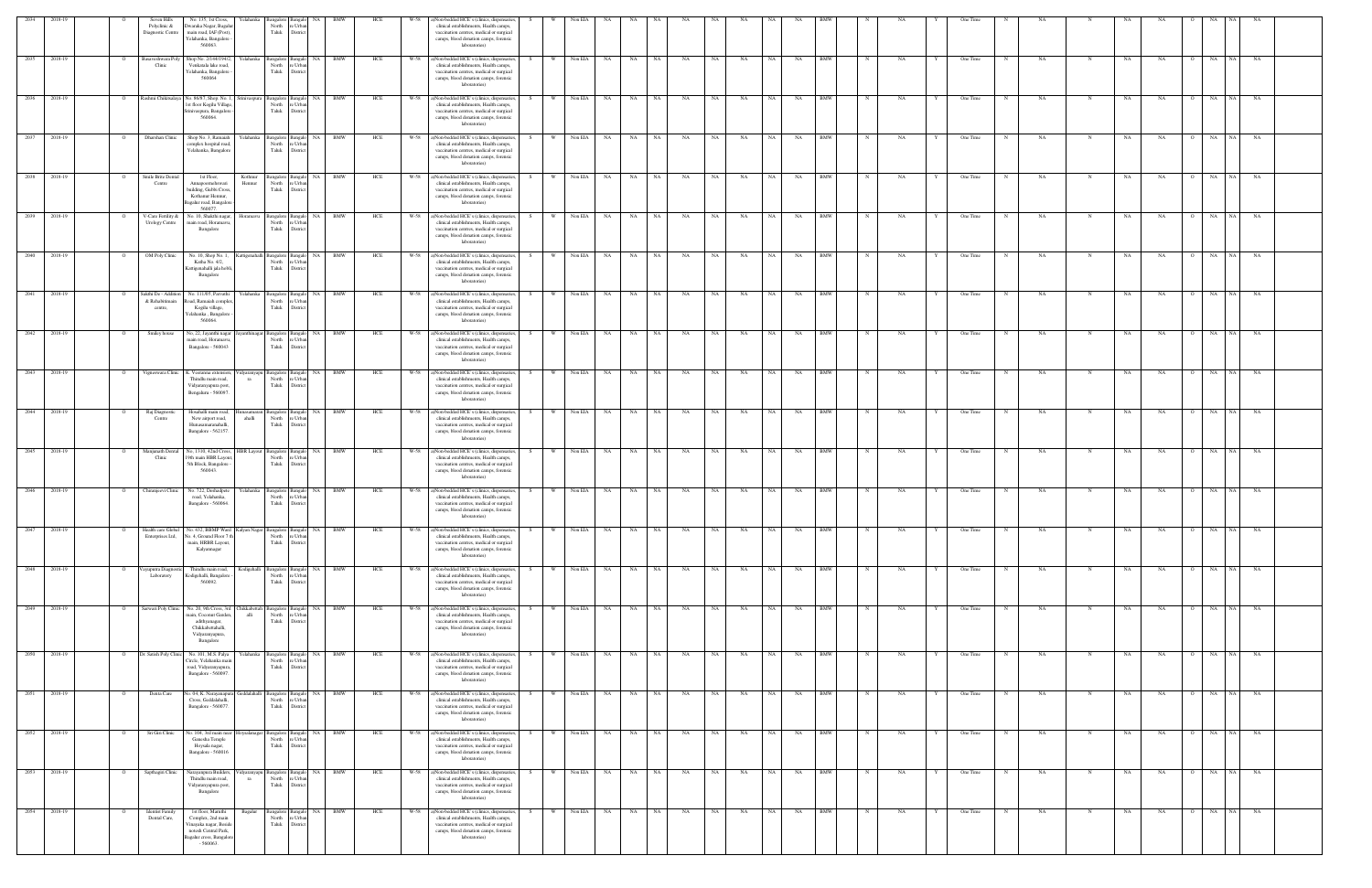| 2055         | 2018-19 |         |                                                                                  | Sri Dhanvantri Clinic No. 32, near R.R School, Vidyaranyapu                                                                                 |                | NA                                                                  | BMW        | HCE |      | )Non-bedded HCE's (clinics, dispensaries,                                                                                                                                                       |     |          | Non EIA    |                  |                   |                   |           |           |           |           |            |              |    |   |          |            |     |             |             |           |                |                 |           |  |
|--------------|---------|---------|----------------------------------------------------------------------------------|---------------------------------------------------------------------------------------------------------------------------------------------|----------------|---------------------------------------------------------------------|------------|-----|------|-------------------------------------------------------------------------------------------------------------------------------------------------------------------------------------------------|-----|----------|------------|------------------|-------------------|-------------------|-----------|-----------|-----------|-----------|------------|--------------|----|---|----------|------------|-----|-------------|-------------|-----------|----------------|-----------------|-----------|--|
|              |         |         |                                                                                  | Doddabommasandra<br>ra<br>Vidyaranyapura post,<br>Bangalore - 560097.                                                                       | North<br>Taluk | e Urba<br>District                                                  |            |     |      | clinical establishments, Health camps,<br>vaccination centres, medical or surgical<br>camps, blood donation camps, forensic<br>laboratories)                                                    |     |          |            |                  |                   |                   |           |           |           |           |            |              |    |   |          |            |     |             |             |           |                |                 |           |  |
| 2056         | 2018-19 |         | Biswas Ayurvedic<br>Piles Clinic,                                                | 2nd main, 2nd cross,<br>Yelahanka<br>Yelahanka,<br>andhinagar, Bangalor<br>560064                                                           | North<br>Taluk | Bangalore Bangalo NA BMW<br>e Urb<br>Distri                         |            | HCE | W-58 | a)Non-bedded HCE's (clinics, dispensaries,<br>clinical establishments, Health camps,<br>vaccination centres, medical or surgical<br>camps, blood donation camps, forensic<br>laboratories)      | S.  |          | Non EIA    | <b>NA</b>        | NA<br>NA          | NA                | NA        | NA        | <b>NA</b> | NA        | <b>BMW</b> |              | NA |   | One Time |            | NA  | N           | NA          | NA        |                | NA<br>NA        | NA        |  |
| 2057         | 2018-19 |         | Pristine Dental<br>Practise,                                                     | G6, 1st floor GDK<br>Kothnur<br>Building, Hennur,<br>Hennur<br>Bagalur main road,<br>Kothnur, Bangalore<br>560077                           | North<br>Taluk | Bangalore Bangalo NA BMW<br>e Urbar<br>District                     |            | HCE |      | W-58 a)Non-bedded HCE's (clinics, dispensaries,<br>clinical establishments, Health camps,<br>vaccination centres, medical or surgical<br>camps, blood donation camps, forensic<br>laboratories) | S.  | - W - I  | Non EIA NA |                  | NA 1              | NA 1<br><b>NA</b> | NA        | NA        | NA 1      | NA        | <b>BMW</b> | $\mathbb{N}$ | NA |   | One Time | N          | NA. | N           | NA          | NA.       | $\Omega$       | NA<br>NA 1      | NA        |  |
| 2058         | 2018-19 |         | Dev Clinic                                                                       | Shop No. 49,<br>Village<br>Channegowda layout,<br>Rachenahalli, Bangalore                                                                   | Taluk          | Rachenahalli Bangalore Bangalo NA BMW<br>North re Urban<br>District |            | HCE | W-58 | a)Non-bedded HCE's (clinics, dispensaries,<br>clinical establishments, Health camps,<br>vaccination centres, medical or surgical<br>camps, blood donation camps, forensic<br>laboratories)      | S.  | W        | Non EIA NA |                  | <b>NA</b><br>NA 1 | NA                | <b>NA</b> | NA        | NA 1      | NA        | <b>BMW</b> | $\mathbb{N}$ | NA | Y | One Time | N          | NA. |             | NA          | NA        | $\overline{O}$ | NA<br>NA 1      | NA        |  |
| 2059         | 2018-19 |         | Jururaj Govind life<br>science LLP<br>Yelahanka,                                 | No. 93, 1st main road,<br>Yelahanka<br>Sector A, 1ST Phase,<br>Yelahanka new town.<br>Bangalore - 560064.                                   | North<br>Taluk | Bangalore Bangalo NA<br>e Urba<br>District                          | <b>BMW</b> | HCE | W-58 | a)Non-bedded HCE's (clinics, dispensaries,<br>clinical establishments, Health camps,<br>vaccination centres, medical or surgical<br>camps, blood donation camps, forensic<br>laboratories)      | - S | <b>W</b> | Non EIA    | <b>NA</b>        | NA<br>NA 1        | NA                | NA        | NA        | NA 1      | NA        | <b>BMW</b> | N            | NA |   | One Time | N          | NA  | N           | NA          | NA        | $\circ$        | NA<br>NA 1      | NA        |  |
| 2060         | 2018-19 |         | Dento World,                                                                     | Hebbal<br>No. 111, Raj Complex<br>5th & 6th cross,<br>Bhuvaneswarinagara,<br>Dasarahalli main road<br>hebbala, Bengaluru<br>560024          | North<br>Taluk | NA 1<br>Bangalore Bangalo<br>e Urba<br>District                     | BMW        | HCE | W-58 | a)Non-bedded HCE's (clinics, dispensaries,<br>clinical establishments, Health camps,<br>vaccination centres, medical or surgical<br>camps, blood donation camps, forensic<br>laboratories)      | - S | <b>W</b> | Non EIA NA |                  | NA 1              | NA 1<br><b>NA</b> | NA        | NA        | NA        | <b>NA</b> | <b>BMW</b> |              | NA |   | One Time | N          | NA  | N           | NA          | NA.       | $\Omega$       | NA              | NA NA     |  |
| 2061         | 2018-19 |         | Adams Diagnostic<br>Centre,                                                      | <b>Beside New Jerusalem</b><br>Ioramavu<br>church, railway brisge<br>Vaddarapalya,<br>Horamavu agara,<br>Bangalore - 560043.                | North<br>Taluk | NA 1<br>Bangalore Bangalo<br>re Urba<br>District                    | BMW        | HCE | W-58 | a)Non-bedded HCE's (clinics, dispensaries,<br>clinical establishments, Health camps,<br>vaccination centres, medical or surgical<br>camps, blood donation camps, forensic<br>laboratories)      |     | W        | Non EIA    | NA               | <b>NA</b><br>NA   | NA                | NA        | NA        | NA        | NA        | <b>BMW</b> |              | NA |   | One Time | $_{\rm N}$ | NA  |             | NA          | NA        |                | NA<br>NA 1      | NA        |  |
| 2062         | 2018-19 |         | nree Gajanan Dent<br>Clinic,                                                     | No. 52/4B. 1st floor.<br>Bhadrappa<br>Srinika Complex<br>layout<br>Bhadrappa layout,<br>Bangalore - 560094.                                 | North<br>Taluk | Bangalore Bangalo NA<br>e Urba<br>District                          | BMW        | HCE | W-58 | a)Non-bedded HCE's (clinics, dispensaries,<br>clinical establishments, Health camps,<br>vaccination centres, medical or surgical<br>camps, blood donation camps, forensic<br>laboratories)      |     | - W      | Non EIA    | NA.              | NA<br>NA          | NA                | NA        | NA        | NA        | NA        | BMW        |              | NA |   | One Time |            | NA  | - N         | NA          | NA        | - 0            | <b>NA</b><br>NA | NA        |  |
| 2063         | 2018-19 | $\circ$ | Maneet polyclinic.                                                               | No. 19,20, 3rd cross,<br>Horamavu<br>faneet polyclinic next<br>Ramdev medicals,<br>Ioramavu, Bengaluru<br>560093.                           | North<br>Taluk | Bangalore Bangalo NA<br>e Urba<br>District                          | <b>BMW</b> | HCE | W-58 | a)Non-bedded HCE's (clinics, dispensaries,<br>clinical establishments, Health camps,<br>vaccination centres, medical or surgical<br>camps, blood donation camps, forensic<br>laboratories)      | - S | W        | Non EIA NA |                  | NA .<br>NA        | <b>NA</b>         | NA        | NA        | NA        | NA        | <b>BMW</b> | $_{\rm N}$   | NA |   | One Time | N          | NA. | N           | NA          | NA        | $\Omega$       | NA 1<br>NA      | <b>NA</b> |  |
| 2064         | 2018-19 |         | <b>Confident poly Clinic</b><br>Multi Speciality<br>Dental & Implants<br>Centre, | No. 87, Vayunandana<br>Kempapura<br>Layout Opposite to<br>Prestige mistry water,<br>Kempapura, Bangalore<br>560024.                         | North<br>Taluk | Bangalore Bangalo<br>re Urbar<br>District                           | NA BMW     | HCE | W-58 | a)Non-bedded HCE's (clinics, dispensaries,<br>clinical establishments, Health camps,<br>vaccination centres, medical or surgical<br>camps, blood donation camps, forensic<br>laboratories)      |     | W.       | Non EIA    | NA               | NA .<br><b>NA</b> | NA                | NA        | NA        | NA -      | NA        | <b>BMW</b> |              | NA |   | One Time | N          | NA. | N           | NA          | <b>NA</b> | $\overline{O}$ | NA 1<br>NA      | NA        |  |
| 2065         | 2018-19 |         | smrutha Sai Dental<br>Clinic,                                                    | lo. 492, 1st floor above<br>yatarayanap<br>SBM Tlakaveri layout,<br>ura<br>Amruthalli main road,<br>Byatarayanapura,<br>Bengaluru - 560092. | North<br>Taluk | Bangalore Bangalo NA<br>e Urba<br>District                          | <b>BMW</b> | HCE | W-58 | a)Non-bedded HCE's (clinics, dispensaries,<br>clinical establishments, Health camps,<br>vaccination centres, medical or surgical<br>camps, blood donation camps, forensic<br>laboratories)      | - S | W        | Non EIA    | <b>NA</b>        | NA<br>NA .        | <b>NA</b>         | NA        | NA        | NA        | NA        | <b>BMW</b> |              | NA |   | One Time | N          | NA  | N           | NA.         | NA        | $\overline{O}$ | NA<br>NA        | NA        |  |
| 2066 2018-19 |         |         | Cauvery Piles Clinic                                                             | No. 05, 1st floor<br>yatarayanap<br>Srinika/jayasri compler<br>ura<br>ing road near Big baza<br>badrappa layout,<br>Bangalore               | North<br>Taluk | NA 1<br>Bangalore Bangalo<br>e Urba<br>District                     | BMW        | HCE |      | W-58 a)Non-bedded HCE's (clinics, dispensaries,<br>clinical establishments, Health camps,<br>vaccination centres, medical or surgical<br>camps, blood donation camps, forensic<br>laboratories) |     | W \      | Non EIA NA |                  | NA .<br>NA 1      | NA                | NA        | NA        | NA        | NA        | <b>BMW</b> |              | NA |   | One Time | N          | NA  | N           | NA          | NA        | $\Omega$       | NA              | NA NA     |  |
| 2067         | 2018-19 |         |                                                                                  | Mathrushree clinic, opp Bus stop, Agrahara<br>Jakkur<br>layout, jakkur post,<br>'elahanka, Bengaluru<br>560064.                             | Taluk          | Bangalore Bangalo<br><b>NA</b><br>North re Urban<br><b>District</b> | <b>BMW</b> | HCE | W-58 | a)Non-bedded HCE's (clinics, dispensaries,<br>clinical establishments, Health camps,<br>accination centres, medical or surgical<br>camps, blood donation camps, forensic<br>laboratories)       | S.  | W.       | Non EIA    | NA               | NA<br>NA          | NA                | NA        | NA        | <b>NA</b> | NA        | BMW        |              | NA |   | One Time |            | NA  | N           | NA          | NA        | $\circ$        | NA<br>NA        | NA        |  |
| 2068         | 2018-19 |         | Sri Suhan Dental<br>Clinic,                                                      | Shop No. 01, Sri Sai<br>Kempapura<br>Complex, Pampa<br>extension, Kempapura<br>Bangalore - 560024.                                          | North<br>Taluk | Bangalore Bangalo NA<br>e Urba<br>District                          | BMW        | HCE | W-58 | ()Non-bedded HCE's (clinics, dispensaries,<br>clinical establishments, Health camps,<br>vaccination centres, medical or surgical<br>camps, blood donation camps, forensic<br>laboratories)      |     |          | Non EIA    | NA               | NA<br>NA          | NA                | NA        | NA        | NA        | NA        | <b>BMW</b> |              | NA |   | One Time |            | NA  |             | NA          | NA        | $\circ$        | NA 1<br>NA      | NA        |  |
| 2069 2018-19 |         |         | Sri Krishna Scannin<br>Diagnostic Centre,                                        | No. 6th, 1st Main, KHB<br>Yelahanka<br>Colony, Yelahanka,<br>Bangalore - 560064.                                                            | North<br>Taluk | Bangalore Bangalo NA BMW<br>e Urba<br>District                      |            | HCE | W-58 | a)Non-bedded HCE's (clinics, dispensaries,<br>clinical establishments, Health camps,<br>vaccination centres, medical or surgical<br>camps, blood donation camps, forensic<br>laboratories)      |     | - W      | Non EIA NA |                  | NA 1<br>NA 1      | NA                | NA        | <b>NA</b> | NA N      | NA 1      | <b>BMW</b> |              | NA |   | One Time |            | NA  | $\mathbf N$ | NA          | NA.       | $\Omega$       | NA              | NA NA     |  |
| 2070         | 2018-19 |         | Shubodaya Clinic,                                                                | Major Sandeep<br>Yelahanka<br>Innikrishna road, Sri S<br>yout, Attur, Yelahanka<br>Bengaluru.                                               | Taluk          | Bangalore Bangalo NA<br>North re Urban<br>District                  | <b>BMW</b> | HCE | W-58 | a)Non-bedded HCE's (clinics, dispensaries,<br>clinical establishments, Health camps,<br>vaccination centres, medical or surgical<br>camps, blood donation camps, forensic<br>laboratories)      |     | W.       | Non EIA NA |                  | NA<br>NA          | <b>NA</b>         | NA        | NA        | NA        | NA        | <b>BMW</b> |              | NA |   | One Time |            | NA  | N           | NA          | NA        | $\overline{O}$ | NA<br>NA        | NA        |  |
| 2071 2018-19 |         |         |                                                                                  | Krishna Polyclinic Kogilulayout, Bengaluru.<br>Kogilu                                                                                       | North<br>Taluk | Bangalore Bangalo NA<br>e Urbar<br>District                         | <b>BMW</b> | HCE | W-58 | a)Non-bedded HCE's (clinics, dispensaries,<br>clinical establishments, Health camps,<br>vaccination centres, medical or surgical<br>camps, blood donation camps, forensic<br>laboratories)      | S.  | W.       | Non EIA NA |                  | NA 1<br>NA        | NA                | NA        | NA        | NA 1      | <b>NA</b> | <b>BMW</b> | N            | NA |   | One Time | N          | NA  | $\mathbf N$ | $_{\rm NA}$ | NA        | $\overline{O}$ | NA 1<br>NA      | NA        |  |
| 2018-19      |         |         | Thirumala Poly<br>Clinic,                                                        | Lakshmi complex Bus<br>ahalli<br>Stop, Singanayakanahalli<br>, Bangalore                                                                    | North<br>Taluk | inganayakan Bangalore Bangalo NA BMW<br>re Urban<br>District        |            | HCE | W-58 | a)Non-bedded HCE's (clinics, dispensaries,<br>clinical establishments, Health camps,<br>vaccination centres, medical or surgical<br>camps, blood donation camps, forensic<br>laboratories)      | S   | $W =$    |            | Non EIA NA NA NA |                   | NA                | NA 1      | NA        | NA N      | NA BMW    |            | $\mathbb N$  | NA | Y | One Time | N          | NA. | N           | NA          | <b>NA</b> | $\overline{O}$ | NA NA NA        |           |  |
| 2073         | 2018-19 |         | Jnicom Diagnostic                                                                | No. 88G M.S Palya nea<br>idyaranyapu<br>Jamia majid,<br>ra<br>Vidyaranyapura main<br>road, Bengaluru                                        | Taluk          | NA<br>Bangalore Bangalo<br>North re Urban<br>District               | <b>BMW</b> | HCE | W-58 | a)Non-bedded HCE's (clinics, dispensaries,<br>clinical establishments, Health camps,<br>vaccination centres, medical or surgical<br>camps, blood donation camps, forensic<br>laboratories)      |     | <b>W</b> | Non EIA    | NA               | NA<br><b>NA</b>   | NA                | NA        | NA        | NA        | NA        | <b>BMW</b> |              | NA |   | One Time |            | NA  |             | NA          | NA        |                | NA<br>NA 1      | NA        |  |
| 2074         | 2018-19 |         | Nakshatra Dental<br>Clinic,                                                      | No. 69, 4th Cross,<br>Maruthi Layout,<br>ra<br>Vinayaka nagar, M.S.<br>Palya, Vidyaranyapura<br>Bengaluru.                                  | North<br>Taluk | idyaranyapu Bangalore Bangalo NA<br>re Urban<br>District            | BMW        | HCE | W-58 | ()Non-bedded HCE's (clinics, dispensaries,<br>clinical establishments, Health camps,<br>vaccination centres, medical or surgical<br>camps, blood donation camps, forensic<br>laboratories)      |     |          | Non EIA NA |                  | NA<br>NA          | NA                | NA        | NA        | NA        | NA        | <b>BMW</b> | N            | NA |   | One Time |            | NA  | N           | NA          | NA        | $\overline{O}$ | NA 1<br>NA      | NA        |  |
| 2075 2018-19 |         |         | NRV Hospital                                                                     | Vidyaranyapura cross<br>Bus stop, B.B. Road,<br>ra<br>Bengaluru - 562157                                                                    | North<br>Taluk | idyaranyapu Bangalore Bangalo NA BMW<br>re Urbar<br>District        |            | HCE | W-58 | a)Non-bedded HCE's (clinics, dispensaries,<br>clinical establishments, Health camps,<br>vaccination centres, medical or surgical<br>camps, blood donation camps, forensic<br>laboratories)      |     | <b>W</b> | Non EIA NA |                  | NA 1<br>NA 1      | NA                | NA        | NA        | NA N      | NA        | <b>BMW</b> | $_{\rm N}$   | NA |   | One Time | N          | NA  | N           | NA          | NA        | $\overline{O}$ | NA              | NA NA     |  |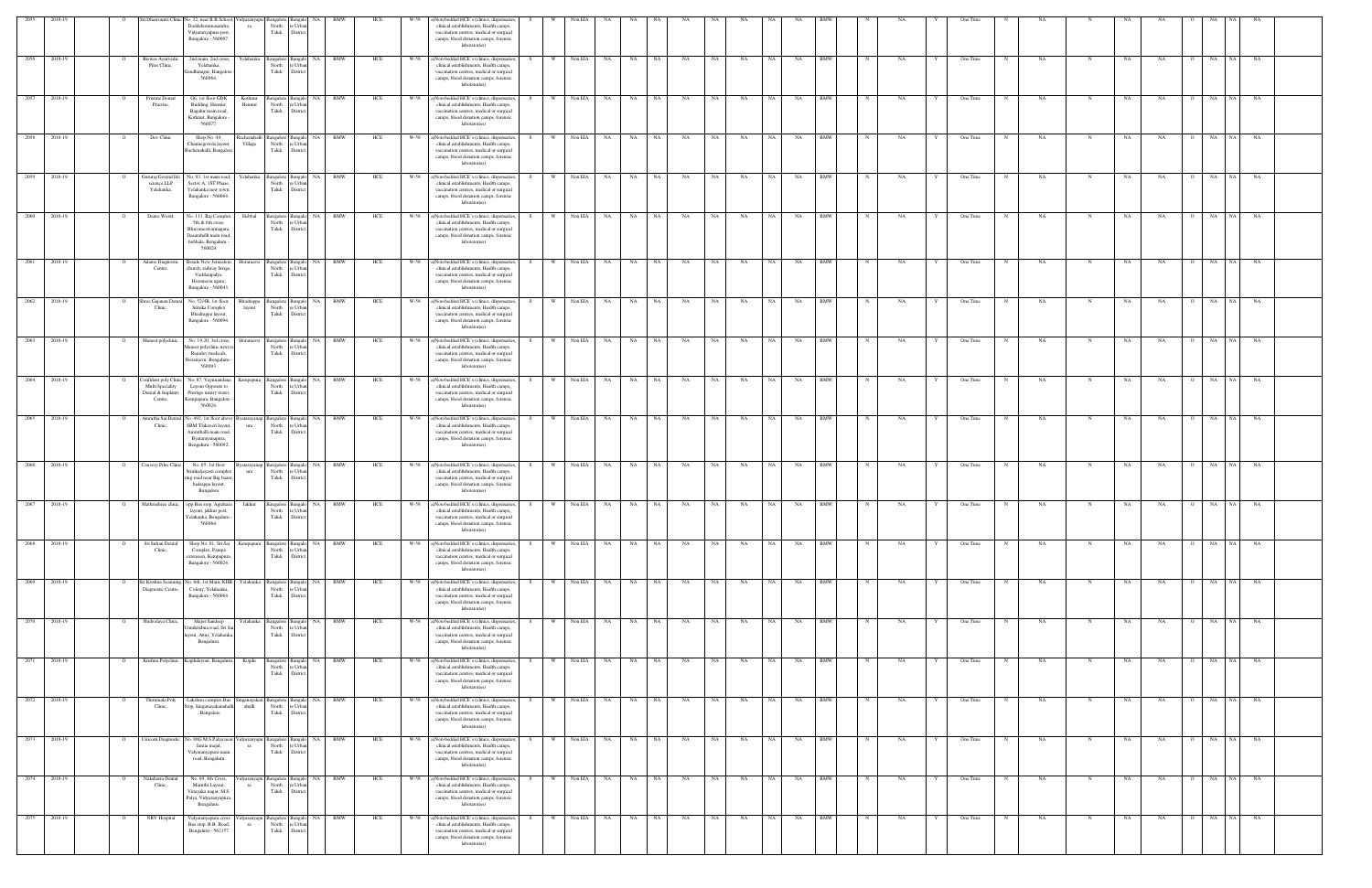| 2076         | 2018-19      | Guru Clinic                                         | near BBMP office,<br>Yelahanka old town,<br>Bangalore - 560064.                                                                                       | Yelahanka         | Bangalore Bangalo<br>North<br>Taluk                       | NA<br>re Urbar<br>Distric                                     | BMW    | HCE | W-58 | a)Non-bedded HCE's (clinics, dispensaries,<br>clinical establishments, Health camps,<br>vaccination centres, medical or surgical<br>camps, blood donation camps, forensic<br>laboratories)      |     |              | Non EIA    |                        |       |           |           |           |           |           |            |             |           |   |          |   |           |             |     |                             |            |           |  |
|--------------|--------------|-----------------------------------------------------|-------------------------------------------------------------------------------------------------------------------------------------------------------|-------------------|-----------------------------------------------------------|---------------------------------------------------------------|--------|-----|------|-------------------------------------------------------------------------------------------------------------------------------------------------------------------------------------------------|-----|--------------|------------|------------------------|-------|-----------|-----------|-----------|-----------|-----------|------------|-------------|-----------|---|----------|---|-----------|-------------|-----|-----------------------------|------------|-----------|--|
|              | 2077 2018-19 | Clinic,                                             | Dent Inn the Dental No. 2051, 1st floor, MIG Yelahanka<br>3rd phase Mother Diary<br>cross, Yelahanka New<br>Town, Bangalore<br>560064                 |                   | North<br>Taluk                                            | Bangalore Bangalo NA BMW<br>e Urba<br>Distrio                 |        | HCE | W-58 | a)Non-bedded HCE's (clinics, dispensaries,<br>clinical establishments, Health camps,<br>vaccination centres, medical or surgical<br>camps, blood donation camps, forensic<br>laboratories)      |     | <b>W</b>     | Non EIA    | <b>NA</b><br>NA 1      | NA    | <b>NA</b> | NA        | NA        | NA        | NA        | <b>BMW</b> | $_{\rm N}$  | NA        |   | One Time |   | NA        | $\mathbf N$ | NA  | NA<br>$\circ$               | NA<br>NA 1 | NA        |  |
|              | 2078 2018-19 | Rashi Diagnostic<br>Centre                          | No. 4/3, DR Ride<br>Complex, Opposite to<br>BDS Nagar,<br>K.Narayanapura,<br>Cothnur post, Bangalon<br>560077                                         | Kothnur           | North<br>Taluk                                            | Bangalore Bangalo NA BMW<br>re Urbar<br>District              |        | HCE |      | W-58 a)Non-bedded HCE's (clinics, dispensaries,<br>clinical establishments, Health camps,<br>vaccination centres, medical or surgical<br>camps, blood donation camps, forensic<br>laboratories) |     | W Non EIA NA |            |                        | NA NA | NA        | NA        | <b>NA</b> | NA 1      | <b>NA</b> | <b>BMW</b> | N           | <b>NA</b> | Y | One Time | N | NA        | N           | NA  | NA<br>$\overline{O}$        | NA NA NA   |           |  |
|              | 2079 2018-19 | Dental & Implast<br>Centre,                         | Dr. Archana Dental No. 22, 1st floor behind<br>Spot Multispeciality mother hood hospital G<br>Block, Sahakarnagar,<br>Bangalore - 560092.             |                   | North re Urbar<br>Taluk                                   | Sahakarnagar Bangalore Bangalo NA BMW<br>District             |        | HCE | W-58 | a)Non-bedded HCE's (clinics, dispensaries,<br>clinical establishments, Health camps,<br>vaccination centres, medical or surgical<br>camps, blood donation camps, forensic<br>laboratories)      | S – | w I          | Non EIA NA | NA NA                  | NA 1  | <b>NA</b> | <b>NA</b> | <b>NA</b> | NA 1      | <b>NA</b> | <b>BMW</b> | N           | <b>NA</b> | Y | One Time | N | NA.       | N           | NA  | NA<br>$\overline{O}$        | NA<br>NA 1 | NA        |  |
|              | 2080 2018-19 | JK Dental &<br>Orthodontic Clinic,                  | No. 1182/6, 1st floor, Sahakarnagar Bangalore Bangalo NA BMW<br>Railway parallel road,<br>CAL Layout, A Block,<br>Sahakarnagar, Bangalor<br>$-560092$ |                   | North<br>Taluk                                            | e Urba<br>District                                            |        | HCE | W-58 | a)Non-bedded HCE's (clinics, dispensaries,<br>clinical establishments, Health camps,<br>vaccination centres, medical or surgical<br>camps, blood donation camps, forensic<br>laboratories)      | S.  | W            | Non EIA    | NA<br>NA 1             | NA    | NA        | NA        | NA        | NA 1      | NA        | <b>BMW</b> | N           | <b>NA</b> |   | One Time | N | <b>NA</b> | N           | NA  | NA<br>$\overline{O}$        | NA<br>NA 1 | NA        |  |
|              | 2081 2018-19 | Mahaveer Clinic,                                    | No. 29, 3rd main,<br>Nethajinagar, Hebbal<br>Cempapura, Bangalore<br>560024                                                                           |                   | Kempapura Bangalore Bangalo<br>North<br>Taluk             | re Urbar<br>District                                          | NA BMW | HCE |      | W-58 a)Non-bedded HCE's (clinics, dispensaries,<br>clinical establishments, Health camps,<br>vaccination centres, medical or surgical<br>camps, blood donation camps, forensic<br>laboratories) |     | w I          |            | Non EIA NA             | NA NA | NA        | NA        | <b>NA</b> | NA 1      | NA        | <b>BMW</b> | $_{\rm N}$  | NA        |   | One Time | N | NA.       | N           | NA  | <b>NA</b><br>$\Omega$       | NA NA NA   |           |  |
| 2082         | 2018-19      | Dr. Reddy Polyclinic                                | No. 77, 1st cross M.S.<br>Palya, Vidyaranyapura<br>post, Bangalore -<br>560097.                                                                       | ra                | Vidyaranyapu Bangalore Bangalo<br>North re Urban<br>Taluk | District                                                      | NA BMW | HCE | W-58 | a)Non-bedded HCE's (clinics, dispensaries,<br>clinical establishments, Health camps,<br>vaccination centres, medical or surgical<br>camps, blood donation camps, forensic<br>laboratories)      |     |              | Non EIA    | <b>NA</b><br>NA        | NA    | <b>NA</b> | NA        | NA        | NA        | NA        | <b>BMW</b> |             | NA        |   | One Time |   | NA        | N           | NA  | NA<br>$\circ$               | NA<br>NA 1 | <b>NA</b> |  |
| 2083         | 2018-19      | Vishesh Diabetes<br>Centre                          | No. 432, Thanisandra<br>main road, Dr. SRK<br>Vagar post, K.R Puran<br>hobli, Bangalore                                                               | K.R Puram         | Bangalore Bangalo<br>North<br>Taluk                       | NA<br>e Urba<br>District                                      | BMW    | HCE | W-58 | a)Non-bedded HCE's (clinics, dispensaries,<br>clinical establishments, Health camps,<br>vaccination centres, medical or surgical<br>camps, blood donation camps, forensic<br>laboratories)      |     |              | Non EIA    | NA 1<br>NA             | NA    | NA        | NA        | NA        | NA        | NA        | <b>BMW</b> |             | NA        |   | One Time |   | NA        |             | NA. | NA<br>$\overline{O}$        | NA<br>NA.  | NA        |  |
|              | 2084 2018-19 | Sevent day adventis<br>nedical & wellness<br>clinic | No. 77, Shanthi<br>Narayana Complex,<br>Horamavu, Bangalore<br>560043.                                                                                |                   | Bangalore Bangak<br>North<br>Taluk                        | e Urba<br>District                                            | NA RMW | HCE | W-58 | a)Non-bedded HCE's (clinics, dispensaries,<br>clinical establishments, Health camps,<br>vaccination centres, medical or surgical<br>camps, blood donation camps, forensic<br>laboratories)      |     | - W          | Non EIA NA | NA 11                  | NA    | NA        | NA        | NA        | - NA      | NA        | <b>BMW</b> |             | NA        |   | One Time |   | NA        |             | NA  | NA<br>- 0                   | NA<br>NA 1 | <b>NA</b> |  |
|              | 2085 2018-19 | Soumya Dental<br>Clinic                             | Opposite to Deeksha<br>Hospital B.B. Road,<br>Yelahanka, Bangalore                                                                                    | Yelahanka         | Bangalore Bangalo<br>North<br>Taluk                       | re Urba<br>District                                           | NA BMW | HCE | W-58 | a)Non-bedded HCE's (clinics, dispensaries,<br>clinical establishments, Health camps,<br>vaccination centres, medical or surgical<br>camps, blood donation camps, forensic<br>laboratories)      |     | W.           | Non EIA    | <b>NA</b><br><b>NA</b> | NA    | <b>NA</b> | NA        | NA        | NA        | NA        | <b>BMW</b> |             | NA        |   | One Time |   | NA.       | $\mathbf N$ | NA  | NA<br>$\overline{O}$        | NA<br>NA 1 | NA        |  |
|              | 2086 2018-19 | Popular clinic                                      | No. 344/A, MS Palya<br>circle, Vidyaranyapura<br>main road, Bangalore                                                                                 | ra                | North<br>Taluk                                            | Vidyaranyapu Bangalore Bangalo NA BMW<br>re Urbar<br>District |        | HCE | W-58 | a)Non-bedded HCE's (clinics, dispensaries,<br>clinical establishments, Health camps,<br>vaccination centres, medical or surgical<br>camps, blood donation camps, forensic<br>laboratories)      |     | W            | Non EIA    | NA<br><b>NA</b>        | NA    | NA        | NA        | NA        | <b>NA</b> | NA        | <b>BMW</b> |             | NA        |   | One Time |   | NA        | N           | NA  | NA<br>$\overline{O}$        | NA<br>NA   | NA        |  |
| 2087 2018-19 |              |                                                     | Sri Homoeo Clinic No. 53/2B, 1st main<br>Surabhi layout, Jakkur<br>road, Opposite to vijaya<br>Bank, Yelahanka,<br>Bangalore                          |                   | North<br>Taluk                                            | Yelahanka Bangalore Bangalo NA BMW<br>e Urba<br>District      |        | HCE |      | W-58 a)Non-bedded HCE's (clinics, dispensaries,<br>clinical establishments, Health camps,<br>vaccination centres, medical or surgical<br>camps, blood donation camps, forensic<br>laboratories) | S.  | W Non EIA NA |            |                        | NA NA | <b>NA</b> | NA        | <b>NA</b> | NA N      | NA        | <b>BMW</b> | $\mathbf N$ | NA        | Y | One Time | N | NA.       | N           | NA  | <b>NA</b><br>$\overline{O}$ | NA NA NA   |           |  |
| 2088 2018-19 |              | Aishwaraya Health<br>care Centre                    | No. 187, 20th main,<br>10th cross, G Block near<br>new shanthi sagar hotel,<br>Sahakaranagar,<br>Bangalore - 56009.                                   |                   | ahakarnagar Bangalore Bangalo<br>North re Urbar<br>Taluk  | District                                                      | NA BMW | HCE | W-58 | a)Non-bedded HCE's (clinics, dispensaries,<br>clinical establishments, Health camps,<br>vaccination centres, medical or surgical<br>camps, blood donation camps, forensic<br>laboratories       |     | <b>W</b>     | Non EIA    | NA<br>NA               | NA    | NA        | NA        | NA        |           | NA        | <b>BMW</b> |             | NA        |   | One Time |   | NA        |             | NA  | NA                          | NA<br>NA.  | NA        |  |
| 2089         | 2018-19      |                                                     | Bone & Joint Clinic No. 979, 9th main road,<br><b>B Block</b> , Sahakarnagar<br>Bangalore - 560092                                                    |                   | Sahakarnagar Bangalore Bangalo<br>North<br>Taluk          | NA<br>re Urbar<br>District                                    | BMW    | HCE | W-58 | a)Non-bedded HCE's (clinics, dispensaries,<br>clinical establishments, Health camps,<br>vaccination centres, medical or surgical<br>camps, blood donation camps, forensic<br>laboratories)      |     |              | Non EIA    | NA<br>NA               | NA    | NA        | NA        | NA        | <b>NA</b> | NA        | BMW        |             | NA        |   | One Time |   | NA        |             | NA  | NA<br>$\circ$               | NA<br>NA.  | NA        |  |
|              | 2090 2018-19 | Kadri Clinic                                        | No. 2186, D Block,<br>Sahakarnagar, Bangalo<br>$-560092$                                                                                              |                   | Sahakarnagar Bangalore Bangalo<br>North<br>Taluk          | e Urba<br>District                                            | NA BMW | HCE | W-58 | a)Non-bedded HCE's (clinics, dispensaries<br>clinical establishments, Health camps,<br>vaccination centres, medical or surgical<br>camps, blood donation camps, forensic<br>laboratories)       |     | <b>W</b>     | Non EIA    | <b>NA</b><br>NA 1      | NA    | NA        | NA        | <b>NA</b> | NA 1      | NA        | <b>BMW</b> |             | NA        |   | One Time |   | NA        |             | NA  | NA<br>$\circ$               | NA         | NA NA     |  |
| 2091         | 2018-19      | Suraksha Dental<br>Clinic                           | No. 10, 1st floor abov<br>ganesh floor mill 1st<br>main, 1 at cross,<br>Maruthinagar,<br>enkatala, 2nd Division<br>Felahanka, Bangalore<br>560064.    | elahanka          | ingalore Bangalo<br>North<br>Taluk                        | re Urbar<br>District                                          | NA BMW | HCE | W-58 | a)Non-bedded HCE's (clinics, dispensaries<br>clinical establishments, Health camps,<br>vaccination centres, medical or surgical<br>camps, blood donation camps, forensic<br>laboratories)       |     | <b>W</b>     | Non EIA    | <b>NA</b><br>NA 1      | NA    | NA        | NA        | NA        | NA        | NA        | <b>BMW</b> |             | NA        |   | One Time |   | NA        |             | NA  | NA                          | NA<br>NA I | NA        |  |
|              | 2092 2018-19 | Surya Kiran<br>Diagnostic Centre                    | No. 170 MIG Ground<br>floor, 4th main road,<br>Yelahanka new town,<br>Bangalore - 560064.                                                             | Yelahanka         | North<br>Taluk                                            | Bangalore Bangalo NA BMW<br>re Urban<br>District              |        | HCE | W-58 | a)Non-bedded HCE's (clinics, dispensaries<br>clinical establishments, Health camps,<br>vaccination centres, medical or surgical<br>camps, blood donation camps, forensic<br>laboratories)       |     | <b>W</b>     | Non EIA    | <b>NA</b><br>NA 1      | NA    | NA        | NA        | <b>NA</b> | NA 1      | NA        | BMW        | $\mathbf N$ | NA        | Y | One Time | N | NA.       | N           | NA  | NA<br>$\overline{O}$        | NA  <br>NA | NA        |  |
|              | 2093 2018-19 | Vinayaka Dento<br>Care,                             | No. 26/27,<br>Adithyanagar, Yelahanl<br>main road, Opposite to<br>Auto Go gas bunk,<br>Bangalore - 560097.                                            | Yelahanka         | Bangalore Bangalo<br>North<br>Taluk                       | e Urba<br>District                                            | NA BMW | HCE | W-58 | a)Non-bedded HCE's (clinics, dispensaries<br>clinical establishments, Health camps,<br>vaccination centres, medical or surgical<br>camps, blood donation camps, forensic<br>laboratories)       |     | W            | Non EIA NA |                        | NA NA | NA        | NA        | NA        | NA 1      | NA        | <b>BMW</b> | $\mathbf N$ | NA        |   | One Time | N | NA        |             | NA  | NA<br>$\circ$               | NA NA NA   |           |  |
|              | 2094 2018-19 | Karunya Care                                        | No. 1/11, Kalathur<br>garden -2, Vaderahalli<br>illage, Vidyaranyapura<br>post, Bangalore                                                             | ıdvaranyapu<br>ra | angalore Bangal<br>North<br>Taluk District                | NA<br>re Urban                                                | BMW    | HCE | W-58 | a)Non-bedded HCE's (clinics, dispensaries<br>clinical establishments, Health camps,<br>vaccination centres, medical or surgical<br>camps, blood donation camps, forensic<br>laboratories)       |     |              | Non EIA    | NA                     | NA    | NA        | NA        | NA        |           | NA        | <b>BMW</b> |             | NA        |   | One Time |   | NA        |             |     | NA                          | NA  <br>NA | NA        |  |
| 2095         | 2018-19      | Ayush Clinic &<br>wellness centre                   | No. 81, 21th cross<br>Virupaksha kodigehalli<br>Bangalore - 560097.                                                                                   | Kodigehalli       | Bangalore Bangalo<br>North<br>Taluk                       | NA<br>re Urbar<br>District                                    | BMW    | HCE | W-58 | a)Non-bedded HCE's (clinics, dispensaries<br>clinical establishments, Health camps,<br>vaccination centres, medical or surgical<br>camps, blood donation camps, forensic<br>laboratories)       |     |              | Non EIA    | NA<br>NA               | NA    | NA        | NA        | NA        | NA        | NA        | BMW        |             | NA        |   | One Time |   | NA        |             | NA  | NA                          | NA<br>NA.  | NA        |  |
|              | 2096 2018-19 | inayaka Diagon:<br>centre                           | No. 264/1, Chinappa<br>Garden, 1st main road<br>Dwaraka nagar, IAF<br>(Post) Yelahanka,<br>Bengaluru - 560097.                                        |                   | angalore<br>North<br>Taluk                                | NA 1<br>e Urba<br>District                                    |        |     | W-58 | ()Non-bedded HCE's (clinics, dispensaries<br>clinical establishments, Health camps,<br>vaccination centres, medical or surgical<br>camps, blood donation camps, forensic<br>laboratories)       |     |              | Non EIA    |                        | NA    |           |           | NA        |           | NA        | <b>BMW</b> |             |           |   | One Time |   | NA        |             |     |                             | NA 1<br>NA |           |  |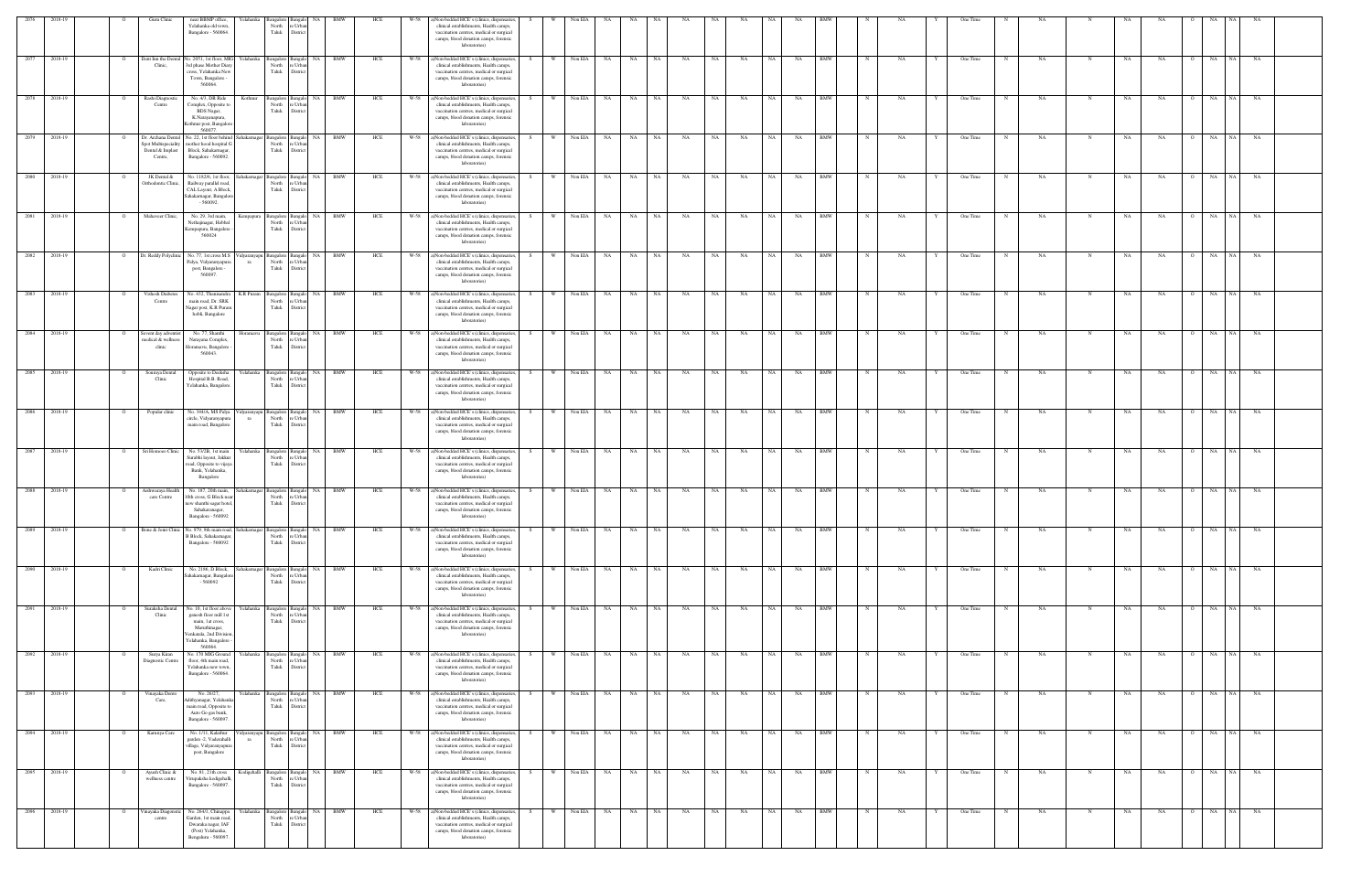|              | 2018-1       |          | J-Shifa Poly Clinic                              | No. 47, Ground floor<br>osabalnagar, Singapun<br>Vidyaranyapura,<br>Bangalore - 560097.                                       | idyaranyap         | North<br>Taluk                                                    | re Urba<br>District                                          |        |     |      | Non-bedded HCE's (clinics, dispensaries<br>clinical establishments, Health camps,<br>vaccination centres, medical or surgical<br>camps, blood donation camps, forensic<br>laboratories)         |       |              |            |                       |       |           |           |           |           |           |            |             |           |   |          |   |           |             |           |           |                |                   |           |  |
|--------------|--------------|----------|--------------------------------------------------|-------------------------------------------------------------------------------------------------------------------------------|--------------------|-------------------------------------------------------------------|--------------------------------------------------------------|--------|-----|------|-------------------------------------------------------------------------------------------------------------------------------------------------------------------------------------------------|-------|--------------|------------|-----------------------|-------|-----------|-----------|-----------|-----------|-----------|------------|-------------|-----------|---|----------|---|-----------|-------------|-----------|-----------|----------------|-------------------|-----------|--|
| 2098         | 2018-19      |          | <b>Bhats</b> Dental                              | No. 2380, floor, 1st<br>main, Sahakarnagar<br>Block, Bangalore<br>560092                                                      | Sahakarnagar       | Bangalore Bangalo<br>North<br>Taluk                               | e Urba<br>Distric                                            | NA BMW | HCE | W-58 | a)Non-bedded HCE's (clinics, dispensaries<br>clinical establishments, Health camps,<br>vaccination centres, medical or surgical<br>camps, blood donation camps, forensic<br>laboratories)       |       | <b>W</b>     | Non EIA    | NA<br><b>NA</b>       | NA    | NA        | NA        | NA        | <b>NA</b> | NA        | <b>BMW</b> |             | NA        |   | One Time |   | NA        | N           | NA        | NA        |                | NA<br><b>NA</b>   | NA        |  |
|              | 2099 2018-19 |          | Sai Ambika Denta<br>Care,                        | No. 624, Asha Reddy<br>Builders, 1st floor, 3rd<br>main, TC Palya main<br>road, Ramamurthy<br>nagar, Bangalore -<br>560016    | agar               | North<br>Taluk                                                    | nmurthyn Bangalore Bangalo NA BMW<br>re Urba<br>District     |        | HCE |      | W-58 a)Non-bedded HCE's (clinics, dispensaries,<br>clinical establishments, Health camps,<br>vaccination centres, medical or surgical<br>camps, blood donation camps, forensic<br>laboratories) |       | W Non EIA NA |            |                       | NA NA | NA        | <b>NA</b> | NA        | NA 1      | NA        | <b>BMW</b> | N           | NA        |   | One Time |   | NA        | N           | NA        | <b>NA</b> | $\overline{O}$ | NA<br>NA          | NA        |  |
| 2100         | 2018-19      |          | Sri Vidya Clinic                                 | No. 44, Ground floor<br>MIG 707, 4th phase,<br>Yelahanka new town,<br>Bangalore - 560064.                                     | Yelahanka          | Bangalore Bangalo<br>North<br>Taluk                               | re Urbar<br>District                                         | NA BMW | HCE | W-58 | a)Non-bedded HCE's (clinics, dispensaries,<br>clinical establishments, Health camps,<br>vaccination centres, medical or surgical<br>camps, blood donation camps, forensic<br>laboratories)      |       | <b>W</b>     | Non EIA    | NA<br><b>NA</b>       | NA    | NA        | NA        | NA        | NA 1      | NA        | <b>BMW</b> |             | NA        |   | One Time |   | <b>NA</b> |             | NA        | NA        | $\overline{O}$ | <b>NA</b><br>NA 1 | <b>NA</b> |  |
| 2101         | 2018-19      |          | Suraksha Dental<br>Clinic                        | No. 154, 1st main near<br>Maramma temple<br>Virupaksha,<br>Vidyaranyapura post,<br>Bangalore                                  | 'idyaranyapu<br>ra | North<br>Taluk                                                    | Bangalore Bangalo NA BMW<br>re Urbar<br>District             |        | HCE | W-58 | a)Non-bedded HCE's (clinics, dispensaries<br>clinical establishments, Health camps,<br>vaccination centres, medical or surgical<br>camps, blood donation camps, forensic<br>laboratories)       | S.    | W ·          | Non EIA    | NA<br>NA              | NA    | <b>NA</b> | NA        | NA        | NA 1      | NA        | <b>BMW</b> |             | NA        |   | One Time |   | NA        |             | NA        | NA        | $\Omega$       | NA 1<br>NA        | NA.       |  |
|              | 2102 2018-19 |          | Dental Clinic                                    | Shop No. 01, Reddy<br>complex Attur layout,<br>Yelahanka, Bangalore                                                           |                    | Yelahanka Bangalore Bangalo<br>North<br>Taluk                     | re Urba<br>District                                          | NA BMW | HCE |      | W-58 a)Non-bedded HCE's (clinics, dispensaries,<br>clinical establishments, Health camps,<br>vaccination centres, medical or surgical<br>camps, blood donation camps, forensic<br>laboratories) |       | W Non EIA NA |            |                       | NA NA | <b>NA</b> | NA        | <b>NA</b> | NA        | NA        | <b>BMW</b> |             | NA        |   | One Time | N | NA        | N           | NA        | NA        | $\Omega$       | NA NA NA          |           |  |
| 2103         | 2018-19      |          | Relive Clinic                                    | Chinappa Building<br>Owarakanagara, Bagali<br>main road, IAF (Post),<br>Yelahanka, Bangalore<br>560064                        | Yelahanka          | Bangalore Bangal<br>North<br>Taluk                                | NA.<br>re Urba<br>District                                   | BMW    | HCE | W-58 | a)Non-bedded HCE's (clinics, dispensaries<br>clinical establishments, Health camps,<br>vaccination centres, medical or surgical<br>camps, blood donation camps, forensic<br>laboratories)       |       |              | Non EIA    | NA<br>NA              | NA    | NA        | <b>NA</b> | NA        | NA        | NA        | <b>BMW</b> |             | NA        |   | One Time |   | NA        | N           | NA        | <b>NA</b> |                | NA<br>NA 1        | <b>NA</b> |  |
| 2104         | 2018-19      |          | Sri Sai Hitech Den<br>Clinic,                    | No. 04, Kooralappa<br>Complex, Kogilu main<br>road, Maruthinagara,<br>Felahanka, Bangalore<br>560064                          | ∫elahanka          | Bangalore 1<br>North<br>Taluk                                     | Bangal<br>NA<br>e Urba<br>District                           | BMW    | HCE | W-58 | a)Non-bedded HCE's (clinics, dispensaries<br>clinical establishments, Health camps,<br>vaccination centres, medical or surgical<br>camps, blood donation camps, forensic<br>laboratories)       |       |              | Non EIA    | <b>NA</b><br>NA       | NA    | NA        | NA        | NA        |           | NA        | <b>BMW</b> |             | NA        |   | One Time |   | NA        |             | NA        | NA        |                | NA                | NA        |  |
|              | 2105 2018-19 |          | Dr. Archana ENT<br>Care centre                   | Ground floor, No. 205<br>4th cross, Dasarahalli<br>main road.<br>Bhuvaneshwarinagara,<br>hebbal post, Bangalore<br>560064.    | rinagar            | Bangalore Banga<br>North<br>Taluk                                 | e Urba<br>Distric                                            | NA RMW | HCI |      | a)Non-bedded HCE's (clinics, dispensaries<br>clinical establishments, Health camps,<br>vaccination centres, medical or surgical<br>camps, blood donation camps, forensic<br>laboratories)       |       |              | Non EIA    | NA                    | NA    |           |           |           |           | NA        | BMW        |             |           |   | One Time |   | <b>NA</b> |             |           | NA        |                | NA<br>NA 1        |           |  |
| 2106         | 2018-19      |          | Aadya Dental Care                                | No. 2027, Ground floor.<br>1st main road,<br>Yelahanka new town,<br>Bangalore - 560064.                                       | Yelahanka          | Bangalore Bangalo<br>North<br>Taluk                               | re Urba<br>District                                          | NA BMW | HCE | W-58 | a)Non-bedded HCE's (clinics, dispensaries<br>clinical establishments, Health camps,<br>vaccination centres, medical or surgical<br>camps, blood donation camps, forensic<br>laboratories)       |       | <b>W</b>     | Non EIA    | NA<br>NA              | NA    | NA        | NA        | NA        | NA        | NA        | <b>BMW</b> |             | <b>NA</b> |   | One Time |   | NA        | $_{\rm N}$  | NA        | <b>NA</b> | $\Omega$       | NA<br>NA          | <b>NA</b> |  |
| 2107         | 2018-19      |          | <b>Urban Diagnostics</b>                         | No. 01, Jayanthinagar<br>'illage, Opp to Sunshin<br>School, Kalkere main<br>road, Horamavu post,<br>Bangalore                 | Kalkere            | North<br>Taluk                                                    | Bangalore Bangalo NA BMW<br>re Urbar<br>District             |        | HCE | W-58 | a)Non-bedded HCE's (clinics, dispensaries,<br>clinical establishments, Health camps,<br>vaccination centres, medical or surgical<br>camps, blood donation camps, forensic<br>laboratories)      | - S - | w I          | Non EIA    | <b>NA</b><br>NA       | NA    | <b>NA</b> | <b>NA</b> | NA        | NA 1      | NA        | <b>BMW</b> | $_{\rm N}$  | NA        |   | One Time | N | <b>NA</b> | N           | NA        | NA        | $\overline{O}$ | NA 1<br>NA        | <b>NA</b> |  |
| 2108 2018-19 |              |          | Dr. Vijaya Multi<br>Speciality Dental<br>Care    | 1st flooe, next to Bharath Tatanagar<br>petrol pump, Balaji<br>layout, Tatanagar,<br>Bangalore.                               |                    | Bangalore Bangalo<br>North<br>Taluk                               | e Urba<br>District                                           | NA BMW | HCE |      | W-58 a)Non-bedded HCE's (clinics, dispensaries,<br>clinical establishments, Health camps,<br>vaccination centres, medical or surgical<br>camps, blood donation camps, forensic<br>laboratories) | S.    |              |            | W Non EIA NA NA NA NA |       | <b>NA</b> | NA N      | NA        | NA N      | NA        | BMW        | $\mathbf N$ | NA        |   | One Time | N | NA        | N           | NA.       | <b>NA</b> |                | O NA NA NA        |           |  |
| 2109         | 2018-19      |          | Amar Jeevika<br>foundation<br>ehabilitation Cent | ,Rehabilitation,<br>Ramagondanahalli opp<br>to Nagarjuna collage,<br>Ananthapura main road,<br>Bangalore - 560064.            |                    | Ananthapura Bangalore Bangalo<br>North re Urban<br>Taluk District |                                                              | NA BMW | HCE | W-58 | a)Non-bedded HCE's (clinics, dispensaries,<br>clinical establishments, Health camps,<br>accination centres, medical or surgical<br>camps, blood donation camps, forensic<br>laboratories)       |       | W            | Non EIA    | <b>NA</b><br>NA       | NA    | NA        | <b>NA</b> | NA        | NA        | NA        | BMW        |             | NA        |   | One Time |   | <b>NA</b> | N           | NA        | NA        | $\Omega$       | NA<br>NA.         | NA        |  |
| 2110 2018-19 |              |          | ea Health Care Pvt<br>$Ltd$ )                    | Mother hood (unit of No. 54/2 Ground floor,<br>Horamavu, Jayanagar<br>main road, K.R Puram<br>hobli, Bangalore -<br>560043.   | Horamavu           | Bangalore Bangalo<br>North<br>Taluk                               | re Urban<br>District                                         | NA BMW | HCE | W-58 | a)Non-bedded HCE's (clinics, dispensaries<br>clinical establishments, Health camps,<br>vaccination centres, medical or surgical<br>camps, blood donation camps, forensic<br>laboratories)       |       |              | Non EIA    | <b>NA</b><br>NA.      | NA    | NA        | NA        | NA        | NA        | <b>NA</b> | <b>BMW</b> |             | NA        |   | One Time |   | NA        |             | NA        | NA        |                | NA<br>NA 1        | NA        |  |
| 2111 2018-19 |              |          | Om Sai Clinic                                    | No. 153, Vinayaka<br>agar, Singapura mair<br>road, M.S Palya,<br>Vidyaranyapura post,<br>Bangalore - 560097.                  | M.S. palya         | Bangalore Bangalo<br>North<br>Taluk                               | e Urba<br>District                                           | NA BMW | HCE | W-58 | a)Non-bedded HCE's (clinics, dispensaries<br>clinical establishments, Health camps,<br>vaccination centres, medical or surgical<br>camps, blood donation camps, forensic<br>laboratories)       |       |              | Non EIA    | <b>NA</b><br>NA       | NA    | NA        | NA        | NA        |           | NA        | <b>BMW</b> |             | NA        |   | One Time |   | NA        |             | NA        | NA        |                | NA<br>NA 1        | NA        |  |
| 2112 2018-19 |              |          | Balaji Clinic                                    | No. 347/2,<br>Chowdeshwari layout,<br>1st main road,<br>Yelahanka old town,<br>Bangalore -560064.                             | Yelahanak          | Bangalore Bangalo<br>North<br>Taluk District                      | re Urban                                                     | NA BMW | HCE | W-58 | a)Non-bedded HCE's (clinics, dispensaries<br>clinical establishments, Health camps,<br>vaccination centres, medical or surgical<br>camps, blood donation camps, forensic<br>laboratories)       |       | <b>W</b>     | Non EIA    | NA<br>NA              | NA    | NA        | NA        | NA        | <b>NA</b> | NA        | <b>BMW</b> |             | NA        |   | One Time |   | NA        | $\mathbf N$ | NA        | NA        | $\Omega$       | <b>NA</b>         | NA NA     |  |
|              | 2113 2018-19 | $\Omega$ | Mangala Gowri<br>Clinic                          | No. 204, 2nd Block, 4th Vidyaranyapu Bangalore Bangalo NA BMW<br>Cross, HMT Layout,<br>Vidyaranyapura,<br>Bangalore - 560097. | ra                 | North re Urban<br>Taluk District                                  |                                                              |        | HCE | W-58 | a)Non-bedded HCE's (clinics, dispensaries,<br>clinical establishments, Health camps,<br>vaccination centres, medical or surgical<br>camps, blood donation camps, forensic<br>laboratories)      | S     | w l          | Non EIA NA |                       | NA NA | NA        | NA N      | NA        | NA 1      | NA        | BMW        | N           | <b>NA</b> | Y | One Time | N | NA        | N           | <b>NA</b> | NA 1      |                | 0 NA NA NA        |           |  |
| 2114 2018-19 |              |          | Shree Raksha<br>Ayurvedic                        | B5, Sapthagiri Complex<br>near rava circle,<br>Kattigehalli, Bagalur<br>main road, Bangalore -<br>560064.                     |                    | North<br>Taluk                                                    | Kattigehalli Bangalore Bangalo NA BMW<br>re Urba<br>District |        | HCE | W-58 | a)Non-bedded HCE's (clinics, dispensaries,<br>clinical establishments, Health camps,<br>vaccination centres, medical or surgical<br>camps, blood donation camps, forensic<br>laboratories)      | S.    | W I          |            | Non EIA NA NA NA      |       | NA        | NA        | NA        | NA N      | NA        | BMW        | N           | NA        |   | One Time | N | NA        | N           | NA        | <b>NA</b> |                | O NA NA NA        |           |  |
| 2115 2018-19 |              |          | Park view Dental                                 | No. 131/132, 1st floor<br>opp to reliance fresh<br>bhuvaneshwar,<br>dasarahalli main road,<br>hebbal, Bangalore               | rinagar            | uvaneshwa Bangalore Bangalo<br>North re Urban<br>Taluk District   |                                                              | NA BMW | HCE | W-58 | a)Non-bedded HCE's (clinics, dispensaries,<br>clinical establishments, Health camps,<br>vaccination centres, medical or surgical<br>camps, blood donation camps, forensic<br>laboratories)      |       | <b>W</b>     | Non EIA    | <b>NA</b><br>NA 1     | NA    | NA        | NA        | NA        | NA 1      | <b>NA</b> | <b>BMW</b> | $_{\rm N}$  | NA        |   | One Time | N | NA        | N           | NA        | <b>NA</b> | $\overline{O}$ | NA NA NA          |           |  |
| 2116 2018-19 |              |          | Vaishanavi dental<br>care                        | No. 277, Krithika 9th<br>cross, Tatanagar,<br>Shakarnagar (post),<br>Bangalore -560092.                                       |                    | North re Urban<br>Taluk                                           | Tatanagar Bangalore Bangalo NA BMW<br>District               |        | HCE |      | W-58 a)Non-bedded HCE's (clinics, dispensaries,<br>clinical establishments, Health camps,<br>vaccination centres, medical or surgical<br>camps, blood donation camps, forensic<br>laboratories) |       | W            | Non EIA NA | NA 1                  | NA .  | <b>NA</b> | <b>NA</b> | <b>NA</b> | NA 1      | NA        | BMW        | $\mathbf N$ | <b>NA</b> | Y | One Time | N | NA        | $\mathbf N$ | NA        | <b>NA</b> | $\overline{O}$ | NA NA NA          |           |  |
|              | 2117 2018-19 |          | Primary Health<br>centre                         | Amruthahalli,<br>sahakamagar post,<br>Byatarayanapura ward<br>No. 07, Bangalore -<br>560092.                                  | ra                 | North<br>Taluk                                                    | ytarayanapu Bangalore Bangalo NA BMW<br>re Urbar<br>District |        | HCE | W-58 | a)Non-bedded HCE's (clinics, dispensaries,<br>clinical establishments, Health camps,<br>vaccination centres, medical or surgical<br>camps, blood donation camps, forensic<br>laboratories)      |       | W            | Non EIA    | <b>NA</b><br>NA       | NA    | NA        | NA        | NA        | NA.       | NA        | <b>BMW</b> | N           | NA        |   | One Time |   | NA        | $\mathbf N$ | NA        | NA        | $\overline{O}$ | NA<br>NA 1        | <b>NA</b> |  |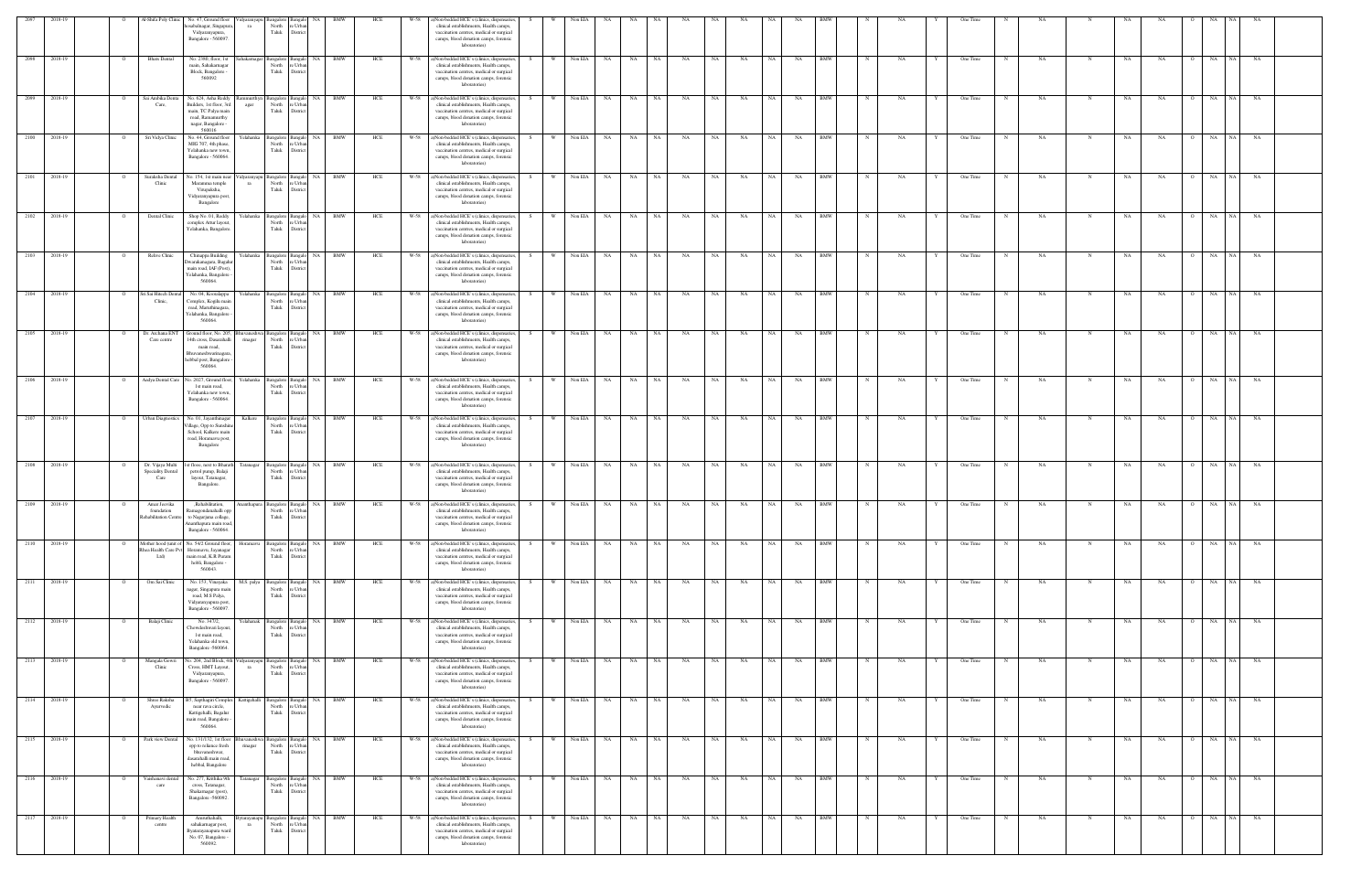| 2118       | 2018-19      |                | Primary Health<br>centre                     | opp to Amba bhavar<br>road, Attur, Bangalore<br>560064.                                                                                           |             | North<br>Taluk                           | : Urba<br>District                          |                                    |     |      | )Non-bedded HCE's (clinics, dispensaries<br>clinical establishments, Health camps,<br>vaccination centres, medical or surgical<br>camps, blood donation camps, forensic<br>laboratories)        |      |          | Non EIA   |            |           |           |           |      |           |           |           |            |            |    |   | One Time |             |           |             |    |                       |            |                   |  |
|------------|--------------|----------------|----------------------------------------------|---------------------------------------------------------------------------------------------------------------------------------------------------|-------------|------------------------------------------|---------------------------------------------|------------------------------------|-----|------|-------------------------------------------------------------------------------------------------------------------------------------------------------------------------------------------------|------|----------|-----------|------------|-----------|-----------|-----------|------|-----------|-----------|-----------|------------|------------|----|---|----------|-------------|-----------|-------------|----|-----------------------|------------|-------------------|--|
| 2119       | 2018-19      |                | Oramax Dental and<br>Implant centre          | Vo. 06, Subbana layout<br>vidyaranyapura main<br>road.<br>Doddabommsandra,<br>Bangalore - 560097.                                                 | andra       | Bangalore<br>North<br>Taluk              | NA<br>langalo<br>e Urbar<br>Distric         | <b>BMW</b>                         | HCE | W-58 | a)Non-bedded HCE's (clinics, dispensaries,<br>clinical establishments, Health camps,<br>vaccination centres, medical or surgical<br>camps, blood donation camps, forensic<br>laboratories)      |      |          | Non EIA   | NA         | NA        | NA        | NA        | NA   | NA        | NA        | NA        | BMW        |            | NA |   | One Time |             | NA        |             | NΑ | NA                    | NA<br>NA.  | NA                |  |
| 2120       | 2018-19      |                | Amruth poly clinic                           | No. 10, 15th across opp<br>to BBMP Park, judicia<br>layout, Yelahanka,<br>Bangalore - 560064.                                                     | yelahanka   | Bangalore<br>North<br>Taluk              | Bangalo NA<br>: Urba<br><b>Victri</b>       | <b>BMW</b>                         | HCE | W-58 | a)Non-bedded HCE's (clinics, dispensaries,<br>clinical establishments, Health camps,<br>vaccination centres, medical or surgical<br>camps, blood donation camps, forensic<br>laboratories)      | S.   | - W      | Non EIA   | NA         | NA        | NA        | NA        | NA   | NA        | NA        | NA        | BMW        |            | NA |   | One Time |             | NA        |             | NA | NA                    | NA<br>NA   | NA                |  |
| 2121       | 2018-19      |                | Agastya specilait<br>clinic                  | 1st, 14th cross,<br>Bhuvaneshwarinagar<br>Dasarahalli post,<br>Bangalore - 560024.                                                                | Dasarahalli | Bangalore<br>North<br>Taluk              | <b>NA</b><br>e Urbar<br>District            | <b>BMW</b>                         | HCE | W-58 | a)Non-bedded HCE's (clinics, dispensaries,<br>clinical establishments, Health camps,<br>vaccination centres, medical or surgical<br>camps, blood donation camps, forensic<br>laboratories)      |      | W        | Non EIA   | NA         | NA        | <b>NA</b> | NA        | NA   | NA        | NA        | NA        | <b>BMW</b> |            | NA |   | One Time |             | NA        | N           | NA | NA                    | NA 1<br>NA | NA                |  |
| 2122       | 2018-19      | $\overline{O}$ | Geetha polyclinic                            | No. 358/A, Geetha<br>nivas, 4th cross,<br>talakaveri layout,<br>mruthahalli, Bangaloro<br>560092                                                  | mruthahalli | Bangalore<br>North<br>Taluk              | <b>Bangalo</b><br>e Urbar<br>District       | NA N<br>BMW                        | HCE | W-58 | a)Non-bedded HCE's (clinics, dispensaries,<br>clinical establishments, Health camps,<br>vaccination centres, medical or surgical<br>camps, blood donation camps, forensic<br>laboratories)      | S    | W        | Non EIA   | NA 1       | NA 1      | NA        | NA        | NA 1 | NA        | NA 1      | NA        | BMW        | N          | NA |   | One Time | N           | NA.       |             | NA | NA<br>$\overline{O}$  | NA<br>NA 1 | NA                |  |
| 2123       | 2018-19      |                | Dr. Batras positivo<br>health clinic pvt ltd | No. 430/363, MVM<br>Plaza, 1st floor, B.B<br>Road, Yelahanka,<br>Bangalore - 560064.                                                              |             | Yelahanka Bangalore<br>North<br>Taluk    | NA<br><b>Bangalo</b><br>: Urba<br>Distric   | BMW                                | HCE | W-58 | a)Non-bedded HCE's (clinics, dispensaries,<br>clinical establishments, Health camps,<br>vaccination centres, medical or surgical<br>camps, blood donation camps, forensic<br>laboratories)      | -S - | <b>W</b> | Non EIA   | NA         | NA        | NA        | NA        | NA   | NA        | NA        | NA        | <b>BMW</b> |            | NA |   | One Time |             | NA        |             | NA | NA                    | NA<br>NA   | NA                |  |
|            | 2124 2018-19 | $\circ$        | Mudala ENT head<br>and neck centre           | No. 09, Mudala ranga<br>nilaya opp to india oil<br>petrol bunk, hennur<br>cross, behind jain height.<br>kalyan nagar post,<br>Bangalore - 560064. |             | Kalyan Nagar Bangalore<br>North<br>Taluk | NA<br>: Urba<br>District                    | BMW                                | HCE | W-58 | a)Non-bedded HCE's (clinics, dispensaries,<br>clinical establishments, Health camps,<br>vaccination centres, medical or surgical<br>camps, blood donation camps, forensic<br>laboratories)      |      | <b>W</b> | Non EIA   | NA 1       | NA        | NA 1      | <b>NA</b> | NA – | <b>NA</b> | NA 1      | NA        | <b>BMW</b> |            | NA |   | One Time | $_{\rm N}$  | NA        |             | NA | NA<br>$\Omega$        | NA         | NA NA             |  |
| 2125       | 2018-19      |                | Star Dental Centre<br>Pvt Ltd                | No. 417, 1st floor 12th A<br>main road, Yelahanka<br>atellite town, Bangalore<br>560064.                                                          | Yelahanaka  | Bangalore<br>North<br>Taluk              | NA<br><b>Bangalo</b><br>e Urba<br>Distric   | BMW                                | HCE | W-58 | a)Non-bedded HCE's (clinics, dispensaries,<br>clinical establishments, Health camps,<br>vaccination centres, medical or surgical<br>camps, blood donation camps, forensic<br>laboratories)      | S.   | <b>W</b> | Non EIA   | NA         | NA        | NA        | NA        | NA   | NA        | NA        | NA        | BMW        |            | NA |   | One Time |             | NA        |             | NA | NA                    | NA<br>NA 1 | NA                |  |
| 2126       | 2018-19      |                | Star Dental Centre<br>Pvt Ltd                | No. 518, Sudhavana<br>building, 1st floor, F<br>Block, 60ft road,<br>Sahakarnagar, Bengalur<br>$-560092.$                                         |             | Sahakarnagar Bangalore<br>North<br>Taluk | NA  <br><b>Bangalo</b><br>: Urb<br>Distri   | <b>BMW</b>                         | HCE | W-58 | a)Non-bedded HCE's (clinics, dispensaries,<br>clinical establishments, Health camps,<br>vaccination centres, medical or surgical<br>camps, blood donation camps, forensic<br>laboratories)      |      |          | Non EIA   | NA         | NA        | NA        | NA        | NA   | NA        | NA        | NA        | <b>BMW</b> |            | NA |   | One Time |             | NA        |             | NA | NA                    | NA<br>NA 1 | NA                |  |
| 2127       | 2018-19      | $\overline{O}$ | Nisarga Polyclinic                           | No. 29, Shop 03, 2nd<br>main. 1st cross.<br>Durgamba layout,<br>Kattigehalli, Yelahanka<br>Bangalore - 560064.                                    |             | Yelahanka Bangalore<br>North<br>Taluk    | <b>Bangalo</b><br>e Urba<br>District        | <b>BMW</b><br>NA                   | HCE | W-58 | a)Non-bedded HCE's (clinics, dispensaries,<br>clinical establishments, Health camps,<br>vaccination centres, medical or surgical<br>camps, blood donation camps, forensic<br>laboratories)      |      | <b>W</b> | Non EIA   | NA         | NA        | NA 1      | NA        | NA   | NA        | NA        | <b>NA</b> | <b>BMW</b> |            | NA |   | One Time | N           | NA        | $\mathbf N$ | NA | NA<br>$\Omega$        | NA 1<br>NA | NA                |  |
| 2128       | 2018-19      | $\circ$        | The tooth Doc Den<br>Clinic                  | No. 20, 1st floor telecon<br>road, Virupaksha<br>kodigehalli, Bangalore<br>560097.                                                                | Kodigehalli | Bangalore<br>North<br>Taluk              | NA<br><b>Bangalo</b><br>e Urbar<br>District | BMW                                | HCE | W-58 | a)Non-bedded HCE's (clinics, dispensaries,<br>clinical establishments, Health camps,<br>vaccination centres, medical or surgical<br>camps, blood donation camps, forensic<br>laboratories)      | S.   | W.       | Non EIA   | <b>NA</b>  | NA 1      | NA 1      | NA        | NA – | NA        | NA .      | NA        | BMW        |            | NA |   | One Time | $\mathbf N$ | NA        |             | NA | NA<br>$\overline{O}$  | NA<br>NA 1 | NA                |  |
| 2129       | 2018-19      |                | Akshaya ENT dental<br>rhinoplasty Clinic,    | No. 139, 1st floor, opp to<br>TRIOIS Maruthinaga<br>bus stop, Kodigehalli<br>main road,<br>Sahakarnagara,<br>Bangalore - 560092.                  | Kodigehalli | Bangalore<br>North<br>Taluk              | NA<br>langalo<br>: Urb<br>Distric           | BMW                                | HCE | W-58 | a)Non-bedded HCE's (clinics, dispensaries,<br>clinical establishments, Health camps,<br>vaccination centres, medical or surgical<br>camps, blood donation camps, forensic<br>laboratories)      |      |          | Non EIA   | NA         | <b>NA</b> | NA        | NA        | NA . | NA        | NA .      | NA        | BMW        |            | NA |   | One Time |             | NA        |             | NA | NA                    | NA<br>NA 1 | NA                |  |
| 2130       | 2018-19      | $\overline{O}$ |                                              | Shri Chetan Clinic No. 311, Hospital Road,<br>Yelahanka, Bangalore -<br>560064.                                                                   |             | Yelahanka Bangalore<br>North<br>Taluk    | NA<br>Bangalo<br>e Urban<br>District        | BMW                                | HCE | W-58 | a)Non-bedded HCE's (clinics, dispensaries,<br>clinical establishments, Health camps,<br>vaccination centres, medical or surgical<br>camps, blood donation camps, forensic<br>laboratories)      | S.   | W        | Non EIA   | NA 1       | <b>NA</b> | NA        | NA        | NA   | NA        | <b>NA</b> | NA        | <b>BMW</b> |            | NA |   | One Time | N           | NA        |             | NA | NA<br>$\Omega$        | NA 1<br>NA | <b>NA</b>         |  |
| 2131       | 2018-19      |                | Sri Raghavendra<br>nursing home,             | No. 947, 16th cross,<br>Yelahanka new town,<br>Bangalore                                                                                          | Yelahanka   | Bangalore<br>North<br>Taluk              | <b>Bangalo</b><br>NA<br>e Urbar<br>District | <b>BMW</b>                         | HCE | W-58 | a)Non-bedded HCE's (clinics, dispensaries,<br>clinical establishments, Health camps,<br>vaccination centres, medical or surgical<br>camps, blood donation camps, forensic<br>laboratories)      |      |          | Non EIA   | NA         | NA        | NA 1      | <b>NA</b> | NA 1 | NA        | NA .      | NA        | <b>BMW</b> |            | NA |   | One Time |             | NA        | N           | NA | NA                    | NA<br>NA 1 | NA                |  |
| 2132       | 2018-19      |                | Shree clinic                                 | lo. 13, Shree nilaya, 1<br>nain, 2nd cross, Balaji<br>layout, kodigehalli,<br>Bangalore.                                                          | 'elahanka   | Bangalor<br>North<br>Taluk               | <b>NA</b><br>: Urba<br>Distric              | BMW                                | HCE | W-58 | a)Non-bedded HCE's (clinics, dispensaries,<br>clinical establishments, Health camps,<br>vaccination centres, medical or surgical<br>camps, blood donation camps, forensic<br>laboratories)      |      |          | Non EIA   |            | NA        | NA        | NA        | NA   | NA        | NA        | NA        | BMW        |            | NA |   | One Time |             | NA        |             | NA | NA                    | NA 1<br>NA | NA                |  |
|            | 2133 2018-19 | $\overline{O}$ | Ganga ENT Clinic                             | No. 30, 1st main, Anada<br>nagar, Bagalur cross,<br>near nitesh central park<br>Bangalore - 560064.                                               | Yelahanka   | Bangalore<br>North<br>Taluk              | <b>Bangalo</b><br>: Urba<br>District        | <b>BMW</b><br>NA                   | HCE | W-58 | a)Non-bedded HCE's (clinics, dispensaries,<br>clinical establishments, Health camps,<br>vaccination centres, medical or surgical<br>camps, blood donation camps, forensic<br>laboratories)      |      | W        | Non EIA   | NA         | NA        | NA 1      | NA        | NA . | NA        | NA 1      | NA        | <b>BMW</b> | N          | NA |   | One Time |             | NA        | N           | NA | NA<br>$\Omega$        | NA 1       | NA NA             |  |
|            | 2134 2018-19 | $\overline{O}$ | Shree Clinic                                 | No. 02, Bhadrappa<br>ayout, kodigehalli mai<br>road, Bangalore -<br>560092.                                                                       |             | North<br>Taluk                           | e Urbar<br>District                         | Yelahanka Bangalore Bangalo NA BMW | HCE | W-58 | a)Non-bedded HCE's (clinics, dispensaries,<br>clinical establishments, Health camps,<br>vaccination centres, medical or surgical<br>camps, blood donation camps, forensic<br>laboratories)      | S –  | W        |           | Non EIA NA | NA 1      | NA 1      | NA        |      | NA NA     | NA        | NA        | <b>BMW</b> | N          | NA | Y | One Time | N           | <b>NA</b> | N           | NA | NA                    | 0 NA NA NA |                   |  |
| $1 - 2135$ | 2018-19      | $\overline{O}$ |                                              | NDR Medical Centre Opp to SBM Bank Govt.<br>Iospital road, Yelahank<br>old town, Bangalore.                                                       | Yelahanka   | Bangalore<br>North<br>Taluk              | Bangalo NA<br>: Urba<br>District            | <b>BMW</b>                         | HCE | W-58 | a)Non-bedded HCE's (clinics, dispensaries,<br>clinical establishments, Health camps,<br>vaccination centres, medical or surgical<br>camps, blood donation camps, forensic<br>laboratories)      | S.   | W        | Non EIA   | NA         | NA        | NA 1      | NA        | NA 1 | NA        | NA 1      | NA        | <b>BMW</b> | N          | NA |   | One Time | N           | <b>NA</b> | $\mathbf N$ | NA | NA<br>$\overline{O}$  | NA<br>NA   | NA                |  |
|            | 2136 2018-19 | $\overline{O}$ | Spurthi clinic                               | No. 06, Venkategowda<br>layout, 1st main road,<br>Hebbal, Kempapura<br>main road, Bangalore<br>560024.                                            |             | Yelahanka Bangalore<br>North<br>Taluk    | Bangalo<br>: Urba<br>District               | <b>BMW</b><br>NA I                 | HCE |      | W-58 a)Non-bedded HCE's (clinics, dispensaries,<br>clinical establishments, Health camps,<br>vaccination centres, medical or surgical<br>camps, blood donation camps, forensic<br>laboratories) |      |          | W Non EIA |            | NA NA     | NA        | NA        | NA N | <b>NA</b> | NA        | NA BMW    |            | $_{\rm N}$ | NA |   | One Time | N           | NA        | $\mathbf N$ | NA | NA<br>$\Omega$        | NA NA NA   |                   |  |
| $-2137$    | 2018-19      | $\overline{O}$ | Mansi Health care                            | No. 401,<br>Munikrishnappa<br>building, byrathi,<br>cothanur post, Bangalore<br>$-560077.$                                                        |             | Yelahanka Bangalore<br>North<br>Taluk    | NA<br><b>Bangalo</b><br>e Urbar<br>District | BMW                                | HCE | W-58 | a)Non-bedded HCE's (clinics, dispensaries,<br>clinical establishments, Health camps,<br>vaccination centres, medical or surgical<br>camps, blood donation camps, forensic<br>laboratories)      |      | <b>W</b> | Non EIA   | NA         | NA        | NA        | NA        | NA N | NA        | NA 1      | <b>NA</b> | <b>BMW</b> |            | NA |   | One Time | $\mathbf N$ | NA.       | $\mathbf N$ | NA | <b>NA</b><br>$\Omega$ | NA         | NA I<br><b>NA</b> |  |
| 2138       | 2018-19      |                | Sai hospital                                 | R.K Hegdenagar,<br>Bangalore - 560045                                                                                                             | Yelahanka   | Bangalore<br>North<br>Taluk              | <b>NA</b><br>: Urba<br>Distric              | BMW                                | HCE | W-58 | a)Non-bedded HCE's (clinics, dispensaries,<br>clinical establishments, Health camps,<br>vaccination centres, medical or surgical<br>camps, blood donation camps, forensic<br>laboratories)      |      |          | Non EIA   | NA         | NA        | <b>NA</b> | NA        | NA   | NA        | NA        | NA        | <b>BMW</b> |            | NA |   | One Time |             | NA        | N           | NA | NA                    | NA 1<br>NA | NA                |  |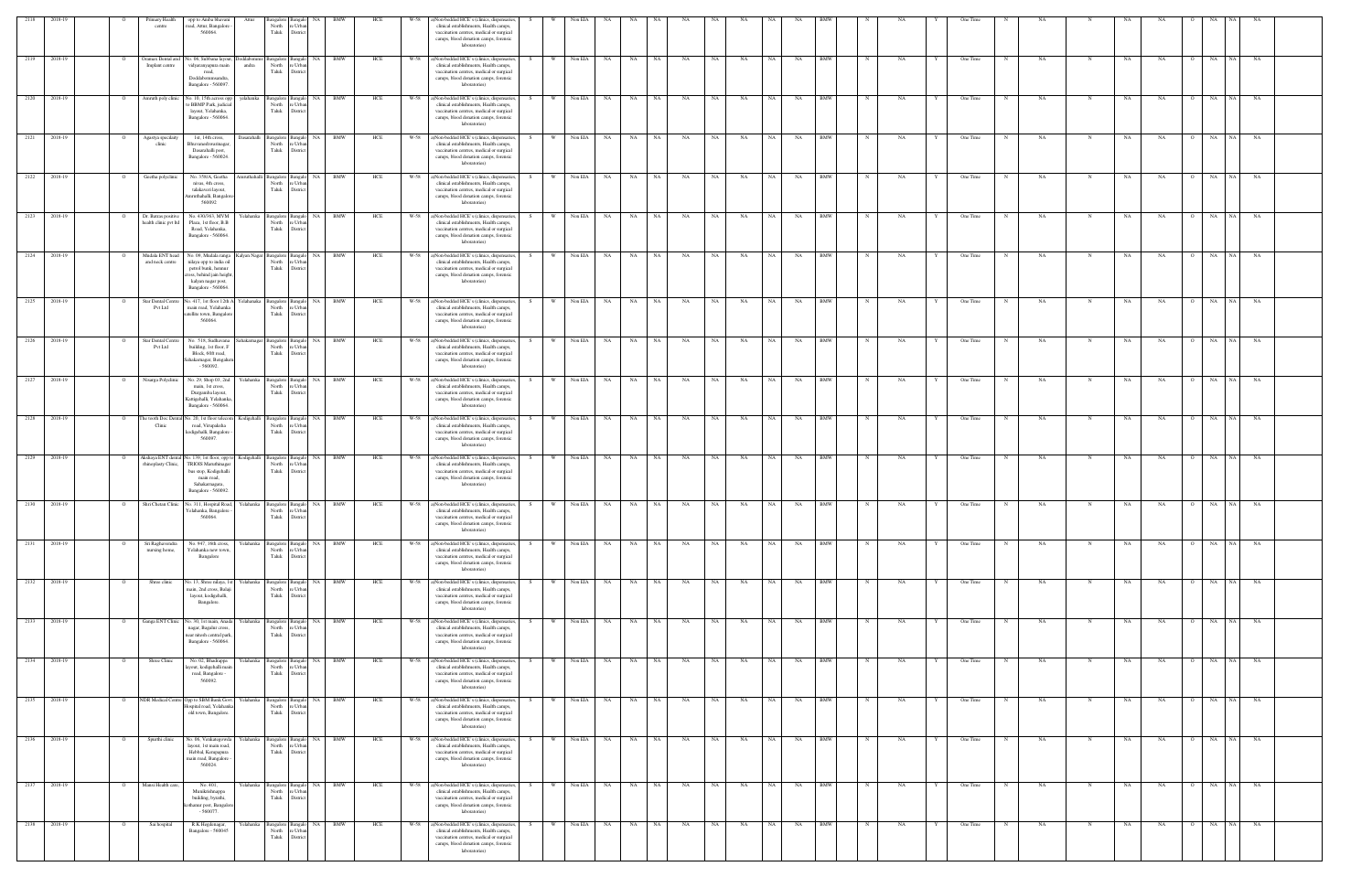| 2139<br>2018-19    |                | Sri Lakshmi<br>Venkateshwara<br>nursing home,   | Bagalur colony,<br>r elahanka<br>Devanahalli main road<br>Bagalur, Bengaluru<br>562149.                                                    | North<br>Taluk                      | e Urba<br>District                                      |            | HCI |      | Non-bedded HCE's (clinics, dispensaries,<br>clinical establishments, Health camps,<br>vaccination centres, medical or surgical<br>camps, blood donation camps, forensic<br>laboratories)        |      |          | Non EIA    |                    |           |      |           |           |           |           |           |            |              |    |   | One Time |   |     |            |           |           |                |                 |           |  |
|--------------------|----------------|-------------------------------------------------|--------------------------------------------------------------------------------------------------------------------------------------------|-------------------------------------|---------------------------------------------------------|------------|-----|------|-------------------------------------------------------------------------------------------------------------------------------------------------------------------------------------------------|------|----------|------------|--------------------|-----------|------|-----------|-----------|-----------|-----------|-----------|------------|--------------|----|---|----------|---|-----|------------|-----------|-----------|----------------|-----------------|-----------|--|
| 2140<br>2018-19    |                | Lotus Childrens<br>clinic,                      | lo. 409, 2nd stage, 3n<br>Yelahanka<br>Block, Near BDA<br>Complex, HBR Layout<br>Bengaluru - 560043.                                       | Bangalore<br>North<br>Taluk         | NA<br>Bangalo<br>e Urba<br>Distric                      | BMW        | HCE | W-58 | a)Non-bedded HCE's (clinics, dispensaries,<br>clinical establishments, Health camps,<br>vaccination centres, medical or surgical<br>camps, blood donation camps, forensic<br>laboratories)      |      | W        | Non EIA    | NA                 | NA        | NA   | NA        | NA        | NA        | NA        | NA        | <b>BMW</b> |              | NA |   | One Time |   | NA  |            | NA        | NA        |                | NA<br>NA.       | NA        |  |
| 2018-19<br>2141    |                | Sai Dental Clinic,                              | No. 6/2, Ramaiah layout,<br>amachandra main roa<br>Vidyaranyapura post,<br>Bangalore - 560097                                              | North<br>Taluk                      | Yelahanka Bangalore Bangalo NA BMW<br>e Urba<br>Distric |            | HCE | W-58 | a)Non-bedded HCE's (clinics, dispensaries,<br>clinical establishments, Health camps,<br>vaccination centres, medical or surgical<br>camps, blood donation camps, forensic<br>laboratories)      | - S  |          | Non EIA    | NA                 | NA        | NA   | NA        | NA        | NA        | NA        | NA        | <b>BMW</b> |              | NA |   | One Time |   | NA  |            | NA        | NA        |                | NA<br>NA        | NA        |  |
| 2018-19<br>2142    |                | fannu nursing horr                              | No. 111, Airport road<br>relahanka<br>kodigehalli gate,<br>Chikkajala post, Jala<br>hobli, Bangalore                                       | Bangalore Bangalo<br>North<br>Taluk | NA<br>e Urbar<br>District                               | <b>BMW</b> | HCE | W-58 | a)Non-bedded HCE's (clinics, dispensaries,<br>clinical establishments, Health camps,<br>vaccination centres, medical or surgical<br>camps, blood donation camps, forensic<br>laboratories)      |      | W        | Non EIA    | <b>NA</b>          | NA        | NA   | NA        | NA        | NA        | NA        | NA        | <b>BMW</b> |              | NA |   | One Time |   | NA  | N          | NA        | NA        |                | NA<br>NA 1      | NA        |  |
| 2143<br>2018-19    |                | MAA Fertility centre                            | RDL Sqaure, 2nd floor,<br>Yelahanka<br>opp to RMI main next to<br>police station,<br>Yelahanka, Bangalore                                  | North<br>Taluk                      | Bangalore Bangalo NA BMW<br>re Urbar<br>District        |            | HCE | W-58 | a)Non-bedded HCE's (clinics, dispensaries,<br>clinical establishments, Health camps,<br>vaccination centres, medical or surgical<br>camps, blood donation camps, forensic<br>laboratories)      | S.   | <b>W</b> | Non EIA NA |                    | <b>NA</b> | NA 1 | NA        | <b>NA</b> | NA        | NA 1      | NA        | <b>BMW</b> | $\mathbb{N}$ | NA |   | One Time | N | NA. |            | NA        | NA        | $\overline{O}$ | NA<br>NA 1      | NA        |  |
| 2144<br>2018-19    |                | Singh dental clinic,                            | M.S Palya circle,<br>Yelahanka<br>Vidyaranyapuram<br>Bangalore - 560097.                                                                   | North<br>Taluk                      | Bangalore Bangalo<br>NA 1<br>e Urba<br>District         | BMW        | HCE | W-58 | a)Non-bedded HCE's (clinics, dispensaries,<br>clinical establishments, Health camps,<br>vaccination centres, medical or surgical<br>camps, blood donation camps, forensic<br>laboratories)      |      | W.       | Non EIA NA |                    | NA        | NA   | NA        | NA        | NA        | NA        | NA        | <b>BMW</b> |              | NA |   | One Time |   | NA  |            | NA        | NA        |                | NA<br>NA 1      | NA        |  |
| 2145<br>2018-19    |                | The Clinic                                      | No. 19/1, Hemana<br>Yelahanka<br>uidling, Agrahara mai<br>road, Muneshwara<br>layout, Yelahanak,<br>Bangalore                              | North<br>Taluk                      | NA 1<br>Bangalore Bangalo<br>e Urba<br>District         | BMW        | HCE | W-58 | a)Non-bedded HCE's (clinics, dispensaries,<br>clinical establishments, Health camps,<br>vaccination centres, medical or surgical<br>camps, blood donation camps, forensic<br>laboratories)      |      | <b>W</b> | Non EIA NA |                    | NA 1      | NA . | <b>NA</b> | NA        | NA        | NA        | NA        | <b>BMW</b> |              | NA |   | One Time | N | NA  | N          | NA        | NA        | $\Omega$       | NA              | NA NA     |  |
| 2146<br>2018-19    |                | National Ayurveda<br>and Hospital,              | No. 22,23,2,4, KNSIT<br>relahanka<br>Campus,<br>Thirumenahalli,<br><b>Jegdengar</b> , Bangalore<br>560064.                                 | Bangalore<br>North<br>Taluk         | NA<br>Banga<br>re Urba<br>District                      | BMW        | HCE | W-58 | ()Non-bedded HCE's (clinics, dispensaries,<br>clinical establishments, Health camps,<br>vaccination centres, medical or surgical<br>camps, blood donation camps, forensic<br>laboratories)      |      | <b>W</b> | Non EIA    | NA                 | NA        | NA   | NA        | NA        | NA        | NA        | NA        | BMW        |              | NΑ |   | One Time |   | NA  |            | NA        | NA        |                | NA<br>NA.       | NA        |  |
| 2147<br>2018-19    |                | Rafi Life Care<br>Hospital                      | o.01 Opp to KG Hal<br>'elahanka<br>olice station, Nagawar<br>main road, Bangalore<br>560045                                                | 3angalore<br>North<br>Taluk         | NA<br>: Urb<br>Distric                                  |            | HCE |      | )Non-bedded HCE's (clinics, dispensaries,<br>clinical establishments, Health camps,<br>vaccination centres, medical or surgical<br>camps, blood donation camps, forensic<br>laboratories)       |      |          | Non EIA    | NA.                | NA        | NA   | NA        | NA        | NA        |           | NA        | BMW        |              |    |   | One Time |   | NA  |            | NA.       | NA        |                | NA              | NA        |  |
| $-2148$<br>2018-19 |                | Saikaar Clinic                                  | relahanka<br>Kempapura main road<br>Hebbal, Bangalore -<br>560024.                                                                         | North<br>Taluk                      | NA<br>Bangalore Bangalo<br>e Urba<br>District           | BMW        | HCE | W-58 | a)Non-bedded HCE's (clinics, dispensaries,<br>clinical establishments, Health camps,<br>vaccination centres, medical or surgical<br>camps, blood donation camps, forensic<br>laboratories)      |      | W        | Non EIA    | <b>NA</b>          | <b>NA</b> | NA   | NA        | NA        | NA        | NA        | NA        | <b>BMW</b> |              | NA |   | One Time |   | NA  |            | NA        | NA        | $\Omega$       | NA<br>NA 1      | NA        |  |
| 2149<br>2018-19    | $\overline{O}$ | Dr. Tinas Skin<br>Solution                      | No. 11/12,<br>Yelahanka<br>Sahakarnagar, Bellary<br>Road, Bangalore -<br>560091.                                                           | North<br>Taluk                      | Bangalore Bangalo NA<br>e Urba<br>District              | <b>BMW</b> | HCE | W-58 | a)Non-bedded HCE's (clinics, dispensaries,<br>clinical establishments, Health camps,<br>vaccination centres, medical or surgical<br>camps, blood donation camps, forensic<br>laboratories)      | -S - | W        | Non EIA NA |                    | NA        | NA 1 | NA        | NA 1      | <b>NA</b> | NA 1      | <b>NA</b> | <b>BMW</b> | $\mathbf N$  | NA |   | One Time | N | NA. | $_{\rm N}$ | NA        | NA        | $\overline{O}$ | NA NA           | NA        |  |
| 2150<br>2018-19    |                | Medi Hope Specialit<br>Hospital                 | Vo. 281&282, Vinayak<br>Yelahanka<br>layout, Janapriya<br>Apartment, Dasarapur<br>Post, Bangalore                                          | North<br>Taluk                      | Bangalore Bangalo NA<br>: Urb<br>District               | BMW        | HCE | W-58 | a)Non-bedded HCE's (clinics, dispensaries,<br>clinical establishments, Health camps,<br>vaccination centres, medical or surgical<br>camps, blood donation camps, forensic<br>laboratories)      | - S  | <b>W</b> | Non EIA    | <b>NA</b>          | <b>NA</b> | NA   | NA        | NA        | NA        | NA        | NA        | <b>BMW</b> |              | NA |   | One Time |   | NA  | N          | NA        | NA        | $\overline{O}$ | NA<br>NA        | NA        |  |
| 2151 2018-19       |                | V Care Dental<br>Orthodontic and<br>Dental Care | No. 409, 1st stage, 3rd<br>Yelahanka<br>block, HBR Layout, Op<br>to BDA Complex,<br>Bangalore - 560043.                                    | North<br>Taluk                      | NA<br>Bangalore Bangalo<br>e Urb<br>District            | BMW        | HCE | W-58 | a)Non-bedded HCE's (clinics, dispensaries,<br>clinical establishments, Health camps,<br>vaccination centres, medical or surgical<br>camps, blood donation camps, forensic<br>laboratories)      |      | <b>W</b> | Non EIA NA |                    | NA        | NA   | NA        | NA        | NA        | <b>NA</b> | NA        | <b>BMW</b> |              | NA |   | One Time | N | NA  | N          | NA        | NA        | $\Omega$       | NA<br>NA 1      | <b>NA</b> |  |
| 2152<br>2018-19    |                | <b>Anand Diagnosti</b><br>Laboratory            | o. 461, HMT Layout,<br>relahanka<br>3rd Block,<br>vidyaranyapurapura,<br>Bangalore - 560097.                                               | 3angalore<br>North<br>Taluk         | <b>NA</b><br>Bangal<br>re Urban<br>District             | <b>BMW</b> | HCE | W-58 | ()Non-bedded HCE's (clinics, dispensaries,<br>clinical establishments, Health camps,<br>vaccination centres, medical or surgical<br>camps, blood donation camps, forensic<br>laboratories)      |      |          | Non EIA    | NA                 | NA        | NA   | NA        | NA        | NA        | <b>NA</b> | NA        | <b>BMW</b> |              | NA |   | One Time |   | NA  |            | <b>NA</b> | NA        |                | NA<br>NA        | NA        |  |
| 2153<br>2018-19    |                | Ekadanta Dental<br>wellness                     | relahanka<br>No. 32, Gangaganga<br>complex, Beside<br>andajaneya, kodigehal<br>main road. Bangalore                                        | North<br>Taluk                      | <b>NA</b><br>Bangalore Bangalo<br>e Urba<br>District    | <b>BMW</b> | HCE | W-58 | ()Non-bedded HCE's (clinics, dispensaries,<br>clinical establishments, Health camps,<br>vaccination centres, medical or surgical<br>camps, blood donation camps, forensic<br>laboratories)      |      |          | Non EIA    | NA                 | NA        | NA   | NA        | NA        | NA        | NA        | NA        | <b>BMW</b> |              | NA |   | One Time |   | NA  | N          | NA        | NA        |                | NA<br>NA 1      | NA        |  |
| 2154 2018-19       |                | Shiva Clinic                                    | No. 06, Gollahalli gate,<br>Yelahanka<br>Jala hobli, Bangalore                                                                             | North<br>Taluk                      | NA I<br>Bangalore Bangalo<br>e Urba<br>District         | <b>BMW</b> | HCE | W-58 | a)Non-bedded HCE's (clinics, dispensaries,<br>clinical establishments, Health camps,<br>vaccination centres, medical or surgical<br>camps, blood donation camps, forensic<br>laboratories)      |      | - W      | Non EIA NA |                    | <b>NA</b> | NA   | NA        | NA        | <b>NA</b> | NA 1      | NA        | <b>BMW</b> |              | NA |   | One Time |   | NA  |            | NA        | NA        |                | NA              | NA NA     |  |
| 2155 2018-19       |                | Care & cure                                     | No. 849/3, 60ft Road<br>Yelahanka<br>nultispeciality Clinic   Sahakarnagar, A Block,<br>Bangalore.                                         | Taluk                               | Bangalore Bangalo NA BMW<br>North re Urban<br>District  |            | HCE | W-58 | a)Non-bedded HCE's (clinics, dispensaries,<br>clinical establishments, Health camps,<br>vaccination centres, medical or surgical<br>camps, blood donation camps, forensic<br>laboratories)      |      | <b>W</b> | Non EIA NA |                    | NA        | NA . | NA        | NA        | NA        | NA 1      | NA        | <b>BMW</b> |              | NA |   | One Time |   | NA  | $_{\rm N}$ | NA        | NA        | $\overline{O}$ | NA NA           | NA        |  |
| 2156 2018-19       |                | Dental wellness<br>centre.                      | No. 10/199, 1st floor,<br>Yelahanka<br>Shivanahalli, Jakkur<br>main road, Bangalore                                                        | North<br>Taluk                      | Bangalore Bangalo NA<br>e Urba<br>District              | BMW        | HCE | W-58 | a)Non-bedded HCE's (clinics, dispensaries,<br>clinical establishments, Health camps,<br>vaccination centres, medical or surgical<br>camps, blood donation camps, forensic<br>laboratories)      |      | W        | Non EIA NA |                    | NA 1      | NA 1 | NA        | NA        | NA        | NA 1      | NA        | <b>BMW</b> |              | NA |   | One Time |   | NA  |            | NA        | NA        | $\overline{O}$ | NA NA           | NA        |  |
| 2157 2018-19       | $\circ$        |                                                 | Pragathi Scan Centre No. 727/605, Maruthi<br>Yelahanka<br>Complex, 1st floor,<br>Bellary Road, Opp BDK<br>Complex, Yelahanka.<br>Bangalore | North<br>Taluk                      | Bangalore Bangalo NA BMW<br>e Urba<br>District          |            | HCE |      | W-58 a)Non-bedded HCE's (clinics, dispensaries,<br>clinical establishments, Health camps,<br>vaccination centres, medical or surgical<br>camps, blood donation camps, forensic<br>laboratories) | -S - |          |            | W Non EIA NA NA NA |           |      | NA        | NA N      | NA        | NA 1      | NA BMW    |            | $\mathbf N$  | NA | Y | One Time | N | NA. | N          | NA        | <b>NA</b> |                | O NA NA NA      |           |  |
| 2158<br>2018-19    |                | Star Dental Centr<br><b>Pvt Ltd</b>             | No. 1242,<br>relahanka<br>Vidyaranyapura main<br>road, BEL Layout,<br>hamundeshwari layout<br>Vidyaranyapura,<br>Bangalore - 560052.       | Bangalore Bangal<br>Taluk           | NA<br>North re Urban<br>District                        | <b>BMW</b> | HCE | W-58 | ()Non-bedded HCE's (clinics, dispensaries,<br>clinical establishments, Health camps,<br>vaccination centres, medical or surgical<br>camps, blood donation camps, forensic<br>laboratories)      |      | W        | Non EIA NA |                    | NA        | NA   | NA        | NA        | NA        | NA        | NA        | <b>BMW</b> |              | NA |   | One Time |   | NA  |            | NA        | NA        |                | NA<br>NA 1      | <b>NA</b> |  |
| 2159<br>2018-19    |                | Shree Dental<br>Wellness Shop,                  | No. 05, Muneshwara<br>Yelahanka<br>Complex, Venkatala BB<br>Road, Yelahanka,<br>Bangalore - 560064.                                        | North<br>Taluk                      | NA<br>Bangalore Bangalo<br>e Urba<br>District           | <b>BMW</b> | HCE | W-58 | a)Non-bedded HCE's (clinics, dispensaries,<br>clinical establishments, Health camps,<br>vaccination centres, medical or surgical<br>camps, blood donation camps, forensic<br>laboratories)      |      |          | Non EIA    | NA                 | NA        | NA   | NA        | NA        | NA        | <b>NA</b> | NA        | <b>BMW</b> |              | NA |   | One Time |   | NA  | N          | NA        | NA        |                | NA<br><b>NA</b> | NA        |  |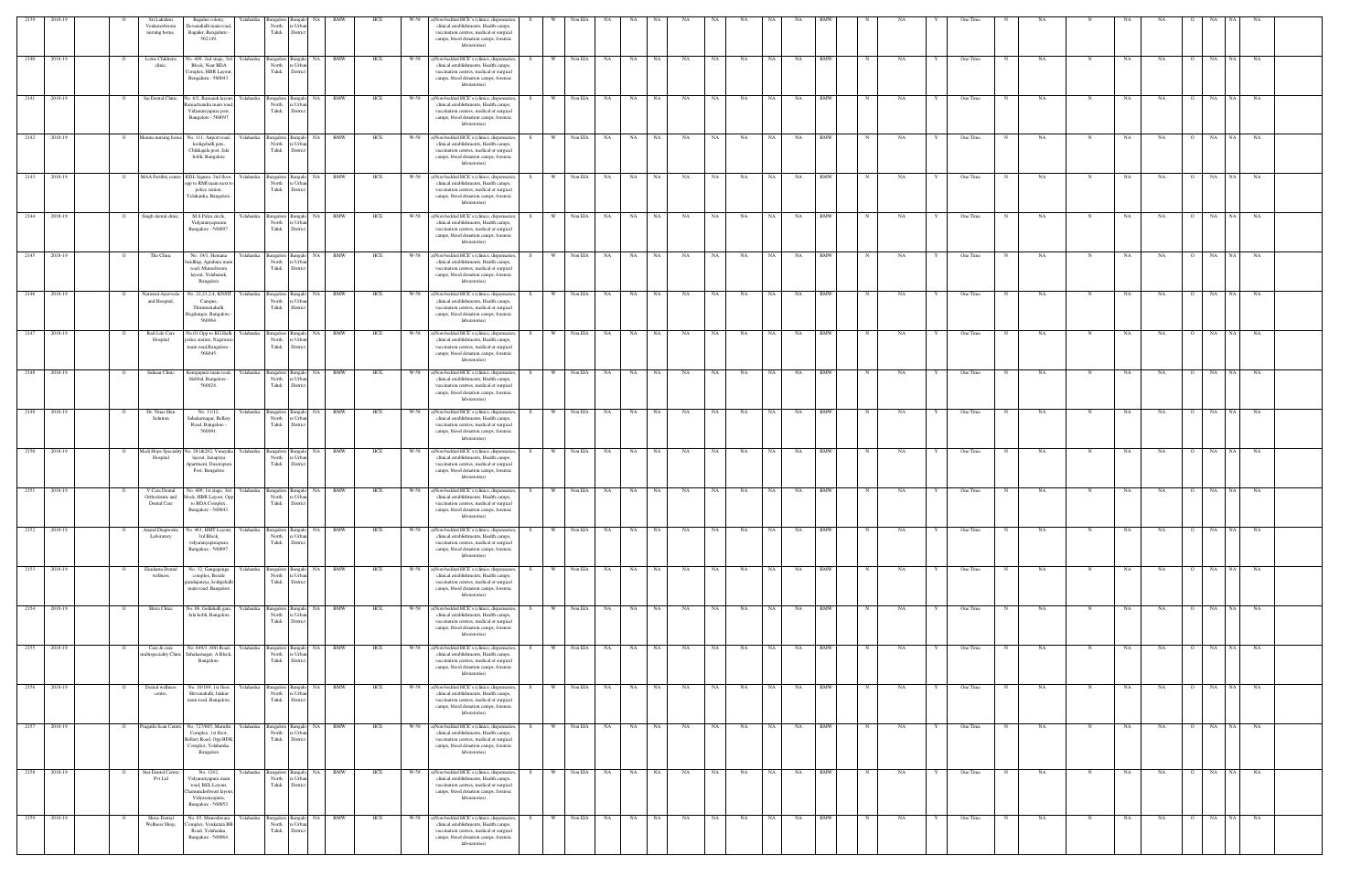| 2160                         | 2018-19      | Prowhite Dental                         | No. 2061, 19th main,                                                                                                | Yelahanka                   | Bangalore Bangalo                             | <b>NA</b>                                                                  | <b>BMW</b> | HCE        | W-58         | ()Non-bedded HCE's (clinics, dispensaries,                                                                                                                                                                                                    |    |                       | Non EIA                  |                                     |                |           |           |           |            |                   |                          |             |    |              | One Time             |             |           |             |           |                 |                           |                      |           |  |
|------------------------------|--------------|-----------------------------------------|---------------------------------------------------------------------------------------------------------------------|-----------------------------|-----------------------------------------------|----------------------------------------------------------------------------|------------|------------|--------------|-----------------------------------------------------------------------------------------------------------------------------------------------------------------------------------------------------------------------------------------------|----|-----------------------|--------------------------|-------------------------------------|----------------|-----------|-----------|-----------|------------|-------------------|--------------------------|-------------|----|--------------|----------------------|-------------|-----------|-------------|-----------|-----------------|---------------------------|----------------------|-----------|--|
|                              |              |                                         | bove lakshmi medical:<br>near dairy circle,<br>Yelahanka new town,<br>Bangalore.                                    |                             | North<br>Taluk                                | e Urba<br>Distric                                                          |            |            |              | clinical establishments, Health camps,<br>vaccination centres, medical or surgical<br>camps, blood donation camps, forensic<br>laboratories)                                                                                                  |    |                       |                          |                                     |                |           |           |           |            |                   |                          |             |    |              |                      |             |           |             |           |                 |                           |                      |           |  |
|                              | 2161 2018-19 | Sri. Ranga Polyclinic<br>and Diagnostic | No, 514, RK<br>Hegdenagar, Dr. SRK<br>Nagar post, Bangalore<br>560077.                                              | Yelahanka Bangalore Bangalo | North<br>Taluk                                | re Urba<br>District                                                        | NA BMW     | HCE        |              | W-58 a)Non-bedded HCE's (clinics, dispensaries,<br>clinical establishments, Health camps,<br>vaccination centres, medical or surgical<br>camps, blood donation camps, forensic<br>laboratories)                                               |    | W Non EIA NA          |                          |                                     | NA NA          | <b>NA</b> | NA        | NA        | NA         | NA                | <b>BMW</b>               | N           | NA | Y            | One Time             |             | NA        | $\mathbf N$ | NA.       | NA              | $\Omega$                  | NA NA NA             |           |  |
| 2162                         | 2018-19      | Smile Dental<br>Speciality              | Vo. 01, Thyappa reddy<br>complex, PWD Road,<br>Narayanapura,<br>Bangalore - 560016.                                 | Yelahanka                   | Bangalore Bangalo<br>North re Urbar<br>Taluk  | District                                                                   | NA BMW     | HCE        | W-58         | a)Non-bedded HCE's (clinics, dispensaries,<br>clinical establishments, Health camps,<br>vaccination centres, medical or surgical<br>camps, blood donation camps, forensic<br>laboratories)                                                    |    | W                     | Non EIA                  | NA<br><b>NA</b>                     | NA             | NA        | NA        | NA        | NA         | NA                | <b>BMW</b>               |             | NA |              | One Time             |             | <b>NA</b> |             | NA        | NA              | $\overline{O}$            | <b>NA</b><br>NA 1    | NA        |  |
| 2163                         | 2018-19      | Vikisa Health Care<br>Pvt Ltd           | No. 01, Adithyanagar,<br>M.S Palya, Bangalore<br>560097                                                             | Yelahanka                   | North<br>Taluk                                | Bangalore Bangalo NA BMW<br>re Urbar<br>District                           |            | HCE        | W-58         | a)Non-bedded HCE's (clinics, dispensaries<br>clinical establishments, Health camps,<br>vaccination centres, medical or surgical<br>camps, blood donation camps, forensic<br>laboratories)                                                     | S. | W                     | Non EIA                  | NA<br>NA N                          | NA             | NA        | NA        | NA        | NA         | NA                | <b>BMW</b>               | N           | NA |              | One Time             | N           | <b>NA</b> | N           | NA        | NA              | $\overline{O}$            | NA<br>NA 1           | <b>NA</b> |  |
|                              | 2164 2018-19 | Nikisa Health Care<br>Pvt Ltd           | No. 112, SFS 407,<br>Yelahanka new town,<br>Bangalore - 560064.                                                     | Yelahanka Bangalore Bangalo | North<br>Taluk                                | re Urbar<br>District                                                       | NA BMW     | HCE        |              | W-58 a)Non-bedded HCE's (clinics, dispensaries,<br>clinical establishments, Health camps,<br>vaccination centres, medical or surgical<br>camps, blood donation camps, forensic<br>laboratories)                                               |    | W Non EIA NA          |                          |                                     | NA NA          | <b>NA</b> | <b>NA</b> | <b>NA</b> | NA 1       | NA                | <b>BMW</b>               |             | NA |              | One Time             | N           | NA        | N           | NA        | NA              | $\Omega$                  | NA NA NA             |           |  |
| 2165                         | 2018-19      | Nikisa Health Care<br><b>Pvt Ltd</b>    | Sy.No. 31, Kempapaur<br>village, Yelahanka hobli,<br>Bangalore.                                                     | Yelahanka                   | Bangalore Bangalo<br>North<br>Taluk           | NA<br>re Urbar<br>District                                                 | <b>BMW</b> | HCE        | W-58         | a)Non-bedded HCE's (clinics, dispensaries,<br>clinical establishments, Health camps,<br>vaccination centres, medical or surgical<br>camps, blood donation camps, forensic<br>laboratories)                                                    |    |                       | Non EIA                  | NA<br>NA                            | NA             | NA        | NA        | NA        | NA         | NA                | BMW                      |             | NA |              | One Time             |             | NA        |             | NA        | NA              | $\circ$                   | NA<br>NA 1           | NA        |  |
| 2166                         | 2018-19      | Vikisa Health Care<br>Pvt Ltd           | No. 897 HMT Society<br>Parameshwari temple<br>road, Vidyaranyapura,<br>Bangalore                                    | felahanka                   | Bangalore Bangal<br>North<br>Taluk            | NA<br>e Urba<br>District                                                   | <b>BMW</b> | HCE        | W-58         | a)Non-bedded HCE's (clinics, dispensaries<br>clinical establishments, Health camps,<br>vaccination centres, medical or surgical<br>camps, blood donation camps, forensic<br>laboratories)                                                     |    |                       | Non EIA                  | NA<br>NA                            | NA             | NA        | NA        | NA        | <b>NA</b>  | NA                | <b>BMW</b>               |             | NA |              | One Time             |             | NA        |             | NA        | NA              |                           | NA                   | NA        |  |
| 2167 2018-19                 |              | Prasad Clinic                           | Kogilu road, Bellahalli,<br>Yelahanka, Bangalore                                                                    |                             | Yelahanka Bangalore Bangalo<br>North<br>Taluk | e Urba<br>District                                                         | NA BMW     | HCE        |              | W-58 a)Non-bedded HCE's (clinics, dispensaries,<br>clinical establishments, Health camps,<br>vaccination centres, medical or surgical<br>camps, blood donation camps, forensic<br>laboratories)                                               |    | W Non EIA NA          |                          |                                     | NA NA          | NA        | NA        | NA        | NA I       | <b>NA</b>         | <b>BMW</b>               |             | NA |              | One Time             |             | NA        | N           | NA        | NA              |                           | O NA NA NA           |           |  |
| 2168                         | 2018-19      | Sanjeevini Clinic                       | 1st cross,<br>Kamakshamma layout<br>Yelhanka old town,<br>Bangalore.                                                | felahanka                   | Bangalore Bangalo<br>North<br>Taluk           | <b>NA</b><br>re Urba<br>District                                           |            | HCE        | W-58         | a)Non-bedded HCE's (clinics, dispensaries<br>clinical establishments, Health camps,<br>vaccination centres, medical or surgical<br>camps, blood donation camps, forensic<br>laboratories)                                                     |    |                       | Non EIA                  | NA<br>NA.                           | NA             | NA        | <b>NA</b> | NA        |            | NA                | <b>BMW</b>               |             | NA |              | One Time             |             | NA        |             | <b>NA</b> | NA              |                           | NA<br>NA.            | NA        |  |
|                              | 2169 2018-19 | <b>Identist Family</b><br>Dental Care,  | R.C.B Complex Site. 01,<br>No. 102, 1st floor, 8th<br>nain, Vinayakanagarm<br>Opp krishna shell,<br>Bangalore       | Yelahanka                   | North<br>Taluk                                | Bangalore Bangalo NA BMW<br>re Urba<br>District                            |            | HCE        | W-58         | a)Non-bedded HCE's (clinics, dispensaries,<br>clinical establishments, Health camps,<br>vaccination centres, medical or surgical<br>camps, blood donation camps, forensic<br>laboratories)                                                    | S. | w I                   | Non EIA                  | <b>NA</b><br>NA 1                   | NA             | NA        | <b>NA</b> | NA        | NA 1       | NA                | <b>BMW</b>               | $_{\rm N}$  | NA | Y            | One Time             | N           | NA .      | N           | NA        | NA.             | $\overline{O}$            | NA NA NA             |           |  |
| 2170 2018-19                 |              | Diagnostic Centre                       | S.B Clinic and No. 28/63, Experimenta<br>House, Yelahanka Nev<br>town, Bangalore -<br>560064.                       | Yelahanka                   | North<br>Taluk                                | Bangalore Bangalo NA BMW<br>e Urba<br>District                             |            | HCE        |              | W-58 a)Non-bedded HCE's (clinics, dispensaries,<br>clinical establishments, Health camps,<br>vaccination centres, medical or surgical<br>camps, blood donation camps, forensic<br>laboratories)                                               | S. |                       |                          | W Non EIA NA NA NA                  |                | <b>NA</b> | NA        | <b>NA</b> | NA N       | NA                | <b>BMW</b>               | $\mathbf N$ | NA | Y            | One Time             | N           | NA.       | N           | NA        | <b>NA</b>       |                           | 0 NA NA NA           |           |  |
| 2171 2018-19                 |              | Shree life care<br>diagnostic centre    | No. 750m Ground floor,<br>facing behind durgamb<br>temple, 4th phase,<br>Yelahanka new town,<br>Bangalore - 560064. | Yelahanka                   | Bangalore Bangalo<br>North<br>Taluk           | re Urba<br>District                                                        | NA BMW     | HCE        |              | W-58 a)Non-bedded HCE's (clinics, dispensaries<br>clinical establishments, Health camps,<br>vaccination centres, medical or surgical<br>camps, blood donation camps, forensic<br>laboratories)                                                |    | <b>W</b>              | Non EIA                  | <b>NA</b><br>NA                     | NA             | NA        | NA        | NA        | NA         | NA                | <b>BMW</b>               |             | NA |              | One Time             | $\mathbf N$ | NA        | N           | NA        | <b>NA</b>       | $\Omega$                  | NA<br>NA             | <b>NA</b> |  |
| 2172 2018-19                 |              | Moloke nature centre                    | No. 1006, Gangothri,<br>13th main, D Block,<br>Sahakarnagar, Bangalore<br>$-560092.$                                | Yelahanka                   | Bangalore Bangalo<br>North<br>Taluk           | NA 1<br>re Urba<br>Distric                                                 | BMW        | HCE        | W-58         | a)Non-bedded HCE's (clinics, dispensaries<br>clinical establishments, Health camps,<br>vaccination centres, medical or surgical<br>camps, blood donation camps, forensic<br>laboratories                                                      |    | W                     | Non EIA                  | NA.<br>NA                           | NA             | NA        | NA        | NA        | NA         | NA                | BMW                      |             | NA |              | One Time             |             | NA        | N           | NA        | NA              | $\overline{O}$            | NA<br>NA 1           | NA        |  |
|                              | 2173 2018-19 | <b>SLK</b> Diagnostic                   | No. 182, MMM<br>omplex, Kattigenahall<br>gate, Bagalur main road,<br>Bangalore.                                     | Yelahanka                   | Bangalore Bangalo<br>North<br>Taluk           | NA 1<br>e Urba<br>District                                                 | <b>BMW</b> | HCE        | W-58         | a)Non-bedded HCE's (clinics, dispensaries,<br>clinical establishments, Health camps,<br>vaccination centres, medical or surgical<br>camps, blood donation camps, forensic<br>laboratories)                                                    |    |                       | Non EIA                  | NA<br>NA                            | NA             | NA        | NA        | NA        |            | NA                | BMW                      |             | NA |              | One Time             |             | NA        |             | NA        | NA              |                           | NA                   | NA        |  |
| 2174 2018-19                 |              | Girish Children<br>Clinic               | No. 793, 8th A Cross, A<br>Sector, Yelahanka, Nev<br>town, Bangalore -<br>560064.                                   | Yelahanka                   | Bangalore Bangalo<br>North<br>Taluk           | re Urbar<br>District                                                       | NA BMW     | HCE        | W-58         | a)Non-bedded HCE's (clinics, dispensaries<br>clinical establishments, Health camps,<br>vaccination centres, medical or surgical<br>camps, blood donation camps, forensic<br>laboratories)                                                     |    | <b>W</b>              | Non EIA                  | NA<br><b>NA</b>                     | NA             | NA        | NA        | NA        | NA         | NA                | <b>BMW</b>               |             | NA |              | One Time             |             | <b>NA</b> | N           | NA        | <b>NA</b>       | $\overline{O}$            | NA                   | NA NA     |  |
|                              | 2175 2018-19 |                                         | arnitha Dental Care No. 81, 1st floor, 12th<br>cross, Virupaksha,<br>Kodigehalli, Bangalore<br>560097               | Yelahanka                   | North re Urbar<br>Taluk                       | Bangalore Bangalo NA BMW<br>District                                       |            | HCE        | W-58         | a)Non-bedded HCE's (clinics, dispensaries<br>clinical establishments, Health camps,<br>vaccination centres, medical or surgical<br>camps, blood donation camps, forensic<br>laboratories)                                                     | S. | - W                   | Non EIA NA<br>Non EIA NA |                                     | NA NA          | <b>NA</b> | NA        | NA.       | NA 1       | NA .              | BMW                      | N           | NA | Y            | One Time             | N           | NA        | N           | NA        | NA              | $\overline{O}$            | NA NA NA             |           |  |
| 2176 2018-19<br>2177 2018-19 |              | K.R Dental Care<br>Impression Denta     | No. 32, 1st floor above<br>exide, Bettahalsuru<br>cross, Bangalore.<br>No. 84/1, A Block,                           | Yelahanka<br>Yelahanka      | North<br>Taluk                                | Bangalore Bangalo NA BMW<br>re Urba<br>District                            | NA BMW     | HCE        | W-58         | a)Non-bedded HCE's (clinics, dispensaries,<br>clinical establishments, Health camps,<br>vaccination centres, medical or surgical<br>camps, blood donation camps, forensic<br>laboratories)<br>W-58 a)Non-bedded HCE's (clinics, dispensaries, | S. | <b>W</b><br>- William | Non EIA NA               |                                     | NA NA<br>NA NA | NA        | NA<br>NA  | NA        | NA N<br>NA | <b>NA</b><br>NA 1 | <b>BMW</b><br>BMW        | N<br>N      | NA | $\mathbf{Y}$ | One Time             | N<br>N      | NA        | N<br>N      | NA        | NA<br>NA        | $\overline{O}$<br>$\circ$ | NA NA NA<br>NA NA NA |           |  |
|                              |              | Care                                    | Sahakarnagar, Bangalor<br>$-560092.$                                                                                |                             | Bangalore Bangalo<br>North<br>Taluk           | re Urban<br>District                                                       |            | HCE        |              | clinical establishments, Health camps,<br>vaccination centres, medical or surgical<br>camps, blood donation camps, forensic<br>laboratories)                                                                                                  |    |                       |                          |                                     |                | <b>NA</b> |           | NA        |            |                   |                          |             | NA |              | One Time             |             | NA        |             | NA        |                 |                           |                      |           |  |
| 2178 2018-19                 | 2179 2018-19 | Family Dental<br>Sanju Dental Clinic    | No. 18 & 19, A Cross<br>Yelahanak new town,<br>Bangalore.<br>No. 9, India adithya                                   | ∕elahanka                   | North re Urban<br>Taluk                       | Yelahanka Bangalore Bangalo NA BMW<br>District<br>Bangalore Bangalo NA BMW |            | HCE<br>HCE | W-58<br>W-58 | a)Non-bedded HCE's (clinics, dispensaries,<br>clinical establishments, Health camps,<br>vaccination centres, medical or surgical<br>camps, blood donation camps, forensic<br>laboratories)<br>a)Non-bedded HCE's (clinics, dispensaries,      |    | <b>W</b>              | Non EIA<br>Non EIA       | <b>NA</b><br><b>NA</b><br><b>NA</b> | NA<br>NA       | NA<br>NA  | <b>NA</b> | NA        | NA 1<br>NA | NA<br>NA          | <b>BMW</b><br><b>BMW</b> | $\mathbf N$ | NA | Y            | One Time<br>One Time | N           | NA.<br>NA | N           | NA<br>NA  | <b>NA</b><br>NA | $\overline{O}$<br>$\circ$ | NA<br>NA<br>NA 1     | NA NA     |  |
|                              |              |                                         | nagar, M.S Palya<br>Yelahanka, New town,<br>Bangalore                                                               |                             | North<br>Taluk                                | e Urba<br>District                                                         |            |            |              | clinical establishments, Health camps,<br>vaccination centres, medical or surgical<br>camps, blood donation camps, forensic<br>laboratories)                                                                                                  |    | W.                    |                          | <b>NA</b>                           |                |           | NA        | NA        |            |                   |                          |             | NA |              |                      |             |           |             |           |                 |                           |                      | NA        |  |
|                              | 2180 2018-19 | Olive Dental                            | No. 1239/3, Ground<br>floor, VK Arcade<br>Vidyarnyapura main<br>road, Bangalore -<br>560097                         | Yelahanka                   | Bangalore Bangalo<br>North<br>Taluk           | re Urbar<br>District                                                       | NA BMW     | HCE        | W-58         | a)Non-bedded HCE's (clinics, dispensaries,<br>clinical establishments, Health camps,<br>vaccination centres, medical or surgical<br>camps, blood donation camps, forensic<br>laboratories)                                                    |    |                       | Non EIA NA               |                                     | NA NA          | NA        | NA N      | NA        | NA 1       | NA                | <b>BMW</b>               | $\mathbf N$ | NA | Y            | One Time             | N           | NA        | $\mathbf N$ | NA        | <b>NA</b>       | $\overline{O}$            | NA                   | NA NA     |  |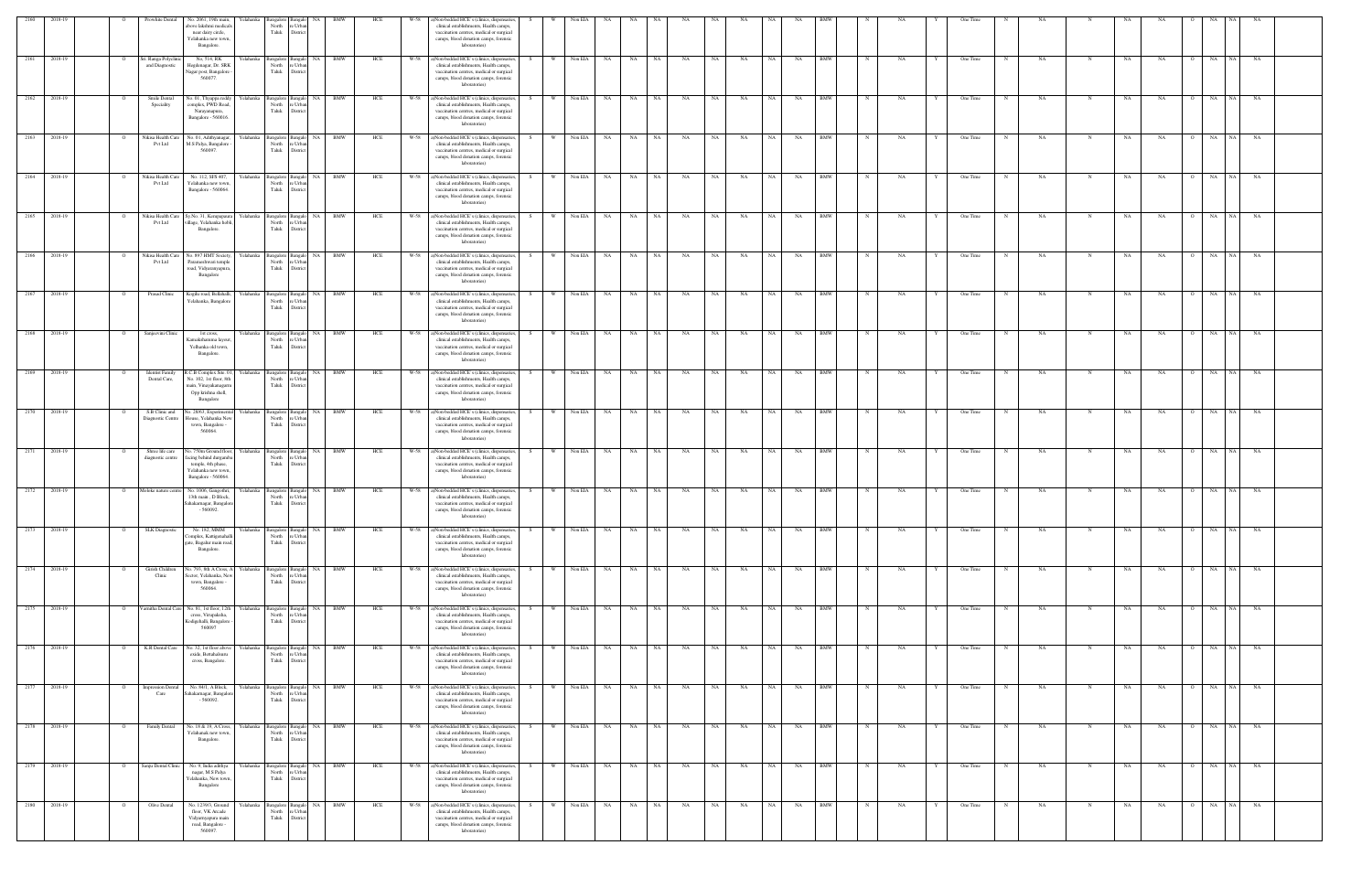| 2181                 | 2018-19                 | Apollo Health and<br>life style ltd,                 | No. 8 (33/1), 1st main,<br>Rama pampa, Extention<br>Hebbal, Kempapura,<br>Bangalore                                 | Yelahanka              | North<br>Taluk                                                     | e Urba<br>District                                        |                  |            | W-58         | ()Non-bedded HCE's (clinics, dispensaries,<br>clinical establishments, Health camps,<br>vaccination centres, medical or surgical<br>camps, blood donation camps, forensic<br>laboratories)                                                  |    |               |                    |                 |                              |          |                 |                 |           |                   |           |                          |            |           |   |                      |   |          |             |                 |                             |                      |           |  |
|----------------------|-------------------------|------------------------------------------------------|---------------------------------------------------------------------------------------------------------------------|------------------------|--------------------------------------------------------------------|-----------------------------------------------------------|------------------|------------|--------------|---------------------------------------------------------------------------------------------------------------------------------------------------------------------------------------------------------------------------------------------|----|---------------|--------------------|-----------------|------------------------------|----------|-----------------|-----------------|-----------|-------------------|-----------|--------------------------|------------|-----------|---|----------------------|---|----------|-------------|-----------------|-----------------------------|----------------------|-----------|--|
|                      | 2182 2018-19            | Apollo Health and<br>life style ltd,                 | Ward No. 07,<br>Kodigehalli,<br>Byatarayanapura,<br>Bangalore-560092.                                               |                        | North<br>Taluk                                                     | Yelahanka Bangalore Bangalo NA BMW<br>e Urba<br>Distric   |                  | HCE        |              | W-58 a)Non-bedded HCE's (clinics, dispensaries,<br>clinical establishments, Health camps,<br>vaccination centres, medical or surgical<br>camps, blood donation camps, forensic<br>laboratories)                                             |    | W Non EIA     |                    | <b>NA</b>       | NA NA                        |          | NA              | NA              | NA        | NA 1              | NA        | <b>BMW</b>               | $_{\rm N}$ | NA        |   | One Time             |   | NA       | N           | NA              | <b>NA</b><br>$\circ$        | NA                   | NA NA     |  |
| 2183                 | 2018-19                 | Apollo Health and<br>life style ltd,                 | No. 01, 583, 3rd Block,<br>Opp reliance fresh, HMT<br>Layout, Vidyaranyapura<br>Bangalore.                          | Yelahanka              | Bangalore Bangalo<br>North<br>Taluk                                | re Urbar<br>District                                      | NA BMW           | HCE        | W-58         | a)Non-bedded HCE's (clinics, dispensaries<br>clinical establishments, Health camps,<br>vaccination centres, medical or surgical<br>camps, blood donation camps, forensic<br>laboratories)                                                   |    | <b>W</b><br>W | Non EIA            | <b>NA</b>       | NA<br>NA                     |          | NA              | NA              | NA        | NA                | NA        | <b>BMW</b>               |            | NA        |   | One Time             |   | NA       | N           | NA              | NA                          | NA  <br>NA<br>NA     | NA        |  |
| 2184                 | 2018-19<br>2185 2018-19 | njeevini Diagno<br>Laboratory,<br>Meenakshi          | No. 103/2, Hennur<br>Bagalur main road,<br>Byarathi cross,<br>Bangalore<br>lo. 580, D.K Complex,                    | Yelahanka              | North<br>Taluk                                                     | Bangalore Bangalo NA BMW<br>re Urbar<br>District          | NA BMW           | HCE        | W-58<br>W-58 | a)Non-bedded HCE's (clinics, dispensaries<br>clinical establishments, Health camps,<br>vaccination centres, medical or surgical<br>camps, blood donation camps, forensic<br>laboratories)<br>a)Non-bedded HCE's (clinics, dispensaries      |    | <b>W</b>      | Non EIA<br>Non EIA | NA              | NA<br>NA                     | NA<br>NA | <b>NA</b>       | NA              | NA        | NA 1<br><b>NA</b> | NA<br>NA  | <b>BMW</b><br><b>BMW</b> |            | NA        |   | One Time<br>One Time |   | NA       |             | NA<br><b>NA</b> | NA                          | NA<br>NA<br>NA 1     | NA.       |  |
| 2186                 | 2018-19                 | Iomeopath Health<br>Care                             | 3rd Vidyarayapura mai<br>road, Bangalore -<br>560097.<br>Sree Raghav Clinic No. 33/C Krishna temple                 | Yelahanka<br>Yelahanka | Bangalore Bangalo<br>North<br>Taluk<br>Bangalore Bangal            | e Urba<br>District<br>NA.                                 | BMW              | HCE<br>HCE | W-58         | clinical establishments, Health camps,<br>vaccination centres, medical or surgical<br>camps, blood donation camps, forensic<br>laboratories)<br>a)Non-bedded HCE's (clinics, dispensaries                                                   |    |               | Non EIA            | <b>NA</b><br>NA | NA                           | NA       | NA<br>NA        | NA<br>NA        | NA<br>NA  | NA                | NA        | <b>BMW</b>               |            | NA<br>NA  |   | One Time             |   | NA<br>NA | N           | NA              | NA<br><b>NA</b>             | NA<br>NA 1           | NA<br>NA  |  |
| 2187                 | 2018-19                 | Pile and Fistulla                                    | oad, Doddabinasandra<br>Vidyaranyapura,<br>Bangalore - 560090.<br>No. 5/2, A.K. Colony                              | Yelahanka              | North<br>Taluk<br>Bangalore Bangalo                                | re Urba<br>District<br>NA                                 | <b>BMW</b>       | HCE        | W-58         | clinical establishments, Health camps,<br>vaccination centres, medical or surgical<br>camps, blood donation camps, forensic<br>laboratories)<br>a)Non-bedded HCE's (clinics, dispensaries                                                   |    |               | Non EIA            | NA<br>NA        |                              | NA       | NA              | NA              | NA        | NA                | NA        | BMW                      |            | NA        |   | One Time             |   | NA       |             | NA              | NA                          | NA<br>NA 1           | NA        |  |
|                      | 2188 2018-19            | Clinic,<br>Lakshmi                                   | (Ward No. 24), HBR<br>Layout, Nagawara Signal<br>arabic collage post,<br>Bangalore - 560045.<br>No. 488, F Block, B | elahanka               | North<br>Taluk<br>Bangalore Bangalo                                | re Urbar<br>District                                      | NA BMW           | HCE        | W-58         | clinical establishments, Health camps,<br>vaccination centres, medical or surgical<br>camps, blood donation camps, forensic<br>laboratories)<br>a)Non-bedded HCE's (clinics, dispensaries,                                                  |    | W             | Non EIA            | NA<br>NA        | NA                           |          | NA              | NA              | NA        | <b>NA</b>         | NA        | <b>BMW</b>               |            | NA        |   | One Time             |   | NA       |             | NA              | NA                          | NA<br>NA 1           | NA        |  |
| 2189 2018-19         |                         | Aultispeciality clini<br><b>Bharath Piles Clinic</b> | Cross, 20th main, opp<br>Poorvika mobie,<br>Sahakarnagar,<br>Bangalore.<br>Ashwath Katte road,                      | ∕elahanka ∶            | North<br>Taluk<br>angalore Bangalo                                 | e Urba<br>Distric                                         | NA BMW           | HCE        | $W-58$       | clinical establishments, Health camps,<br>vaccination centres, medical or surgical<br>camps, blood donation camps, forensic<br>laboratories)<br>a)Non-bedded HCE's (clinics, dispensaries                                                   |    | W.            | Non EIA            | <b>NA</b>       | NA .<br>NA                   |          | NA              | NA              | NA        |                   | NA        | <b>BMW</b>               |            | <b>NA</b> |   | One Time             |   | NA       |             | <b>NA</b>       | NA                          | NA<br>N <sub>A</sub> | NA        |  |
| 2190 2018-19         |                         | Kottakkal arya                                       | Near Ganesha Temple<br>Yelahanka, Bangalore<br>560064<br>No. 2268/69, D Block,                                      | Yelahanka              | North<br>Taluk<br>Bangalore Bangalo                                | e Urba<br>District                                        | NA BMW           | HCE        | W-58         | clinical establishments, Health camps,<br>vaccination centres, medical or surgical<br>camps, blood donation camps, forensic<br>laboratories)<br>a)Non-bedded HCE's (clinics, dispensaries                                                   | S. | w I           | Non EIA            | <b>NA</b>       | NA                           | NA .     | <b>NA</b>       | NA              | NA        | NA .              | NA        | <b>BMW</b>               | N          | NA        |   | One Time             | N | NA.      | N           | NA              | NA<br>$\overline{O}$        | NA NA                | <b>NA</b> |  |
| 2191 2018-19         |                         | vidyasala<br>Shree Ayurvedics,                       | Sahakarnagar, Bangalor<br>$-560092.$<br>No. 803, Ground floor,                                                      | Yelahanka              | North<br>Taluk                                                     | re Urba<br>District<br>Bangalore Bangalo NA BMW           |                  | HCE        | W-58         | clinical establishments, Health camps,<br>vaccination centres, medical or surgical<br>camps, blood donation camps, forensic<br>laboratories)<br>a)Non-bedded HCE's (clinics, dispensaries,                                                  |    | W I           | Non EIA NA         |                 | NA NA                        |          | NA              | NA              | NA        | NA 1              | NA        | <b>BMW</b>               |            | NA        |   | One Time             |   | NA       | N           | NA              | NA<br>$\circ$               | NA<br>NA N           | NA        |  |
|                      |                         |                                                      | 5th cross, A - Block,<br>Sahakarnagar, Bangalor<br>$-560092$                                                        | Yelahanka              | North<br>Taluk                                                     | e Urba<br>District                                        | NA BMW           |            |              | clinical establishments, Health camps,<br>vaccination centres, medical or surgical<br>camps, blood donation camps, forensic<br>laboratories)<br>W-58 a)Non-bedded HCE's (clinics, dispensaries,                                             |    | w I           | Non EIA            |                 |                              | NA       |                 |                 |           | NA                |           | <b>BMW</b>               |            |           |   |                      |   |          |             |                 | $\Omega$                    | NA                   |           |  |
| 2192 2018-19         |                         | Shree Ganesh<br>Ayurvedics                           | No. 139, Maruthinagar<br>Kodigehalli main road<br>Sahakarnagar post,<br>Bangalore.                                  |                        | Bangalore Bangalo<br>North<br>Taluk                                | e Urba<br>District                                        |                  | HCE        |              | clinical establishments, Health camps,<br>vaccination centres, medical or surgical<br>camps, blood donation camps, forensic<br>laboratories)                                                                                                |    |               |                    | NA              | NA N                         |          | NA              | NA              | NA        |                   | NA        |                          | $_{\rm N}$ | NA        |   | One Time             |   | NA       | N           | $_{\rm NA}$     | NA                          | NA                   | <b>NA</b> |  |
| 2193 2018-19<br>2194 | 2018-19                 | Soujanya Clinic<br>Skanda Clinic                     | Vidyaranyapura main<br>road,<br>Doddabommasandra,<br>Bangalore - 560097.<br>Near                                    | ∕elahanka              | Yelahanka Bangalore Bangalo<br>North<br>Taluk<br>Bangalore Bangalo | re Urba<br>District<br>NA                                 | NA BMW<br>BMW    | HCE<br>HCE | W-58         | W-58 a)Non-bedded HCE's (clinics, dispensaries<br>clinical establishments, Health camps,<br>vaccination centres, medical or surgical<br>camps, blood donation camps, forensic<br>laboratories<br>a)Non-bedded HCE's (clinics, dispensaries, |    | W             | Non EIA<br>Non EIA | <b>NA</b><br>NA | <b>NA</b><br><b>NA</b><br>NA | NA       | <b>NA</b><br>NA | <b>NA</b><br>NA | NA<br>NA  | NA                | NA<br>NA  | <b>BMW</b><br><b>BMW</b> |            | NA<br>NA  |   | One Time<br>One Time |   | NA<br>NA | N           | NA<br>NA        | <b>NA</b><br>$\circ$<br>NA  | NA<br>NA .<br>NA     | NA<br>NA  |  |
| 2195 2018-19         |                         | Multispeciality                                      | doddabommasandra<br>arch, Vidyaranyapura,<br>Bangalore - 560097.<br>No. 572, 1st floor, Opp                         | Yelahanka              | North<br>Taluk<br>Bangalore Bangalo                                | e Urba<br>District                                        | NA BMW           | HCE        | W-58         | clinical establishments, Health camps,<br>vaccination centres, medical or surgical<br>camps, blood donation camps, forensic<br>laboratories)<br>a)Non-bedded HCE's (clinics, dispensaries                                                   |    | <b>W</b>      | Non EIA            | <b>NA</b>       | NA                           | NA       | NA              | NA              | $\rm NA$  | NA 1              | NA        | <b>BMW</b>               |            | NA        |   | One Time             |   | NA       | N           | NA              | NA<br>$\Omega$              | NA NA NA             |           |  |
|                      | 2196 2018-19            | Dental Care<br>Chiraya Hospital                      | Sankriti montessori,<br>Kuvempunagar main<br>road, Vidyaranyapura<br>post, Bangalore.<br>No. 6/8, Behind            | felahanka              | North<br>Taluk<br>Bangalore Bangalo                                | e Urba<br>District                                        | NA BMW           | HCE        | W-58         | clinical establishments, Health camps,<br>vaccination centres, medical or surgical<br>camps, blood donation camps, forensic<br>laboratories)<br>a)Non-bedded HCE's (clinics, dispensaries                                                   |    | W I           | Non EIA NA         |                 | NA                           | NA       | <b>NA</b>       | <b>NA</b>       | NA        | NA I              | NA        | <b>BMW</b>               |            | NA        |   | One Time             |   | NA       |             | NA              | NA<br>$\overline{O}$        | NA NA                | NA        |  |
| 2197 2018-19         |                         | Central lab                                          | Anjaneya temple,<br>hanisandra main road<br>Karanthnagar post,<br>Bangalore.<br>No. 1207-1, Basement                | Yelahanka              | North<br>Taluk                                                     | re Urbar<br>District<br>Bangalore Bangalo NA BMW          |                  | HCE        | W-58         | clinical establishments, Health camps,<br>vaccination centres, medical or surgical<br>camps, blood donation camps, forensic<br>laboratories)<br>a)Non-bedded HCE's (clinics, dispensaries                                                   | S. | W V           | Non EIA            | <b>NA</b>       | NA NA                        |          | NA              | NA              | NA        | NA 1              | <b>NA</b> | <b>BMW</b>               | N          | NA        | Y | One Time             | N | NA       | N           | <b>NA</b>       | NA<br>$\circ$               | NA NA NA             |           |  |
| 2198 2018-19         |                         | Amruth Diagnostic                                    | anjappa main road, 2no<br>Block, Vidyaranyapura<br><b>BEL Layout</b> , Bangalore<br>No. 01, Govindraju              | Yelahanka              | North<br>Taluk                                                     | re Urbar<br>District<br>Bangalore Bangalo NA BMW          |                  | HCE        |              | clinical establishments, Health camps,<br>vaccination centres, medical or surgical<br>camps, blood donation camps, forensic<br>laboratories)<br>W-58 a)Non-bedded HCE's (clinics, dispensaries,                                             |    | W Non EIA NA  |                    |                 | NA NA                        |          | <b>NA</b>       | NA 1            | <b>NA</b> | NA I              | NA BMW    |                          | N          | NA        |   | One Time             | N | NA       | N           | NA 1            | NA.                         | O NA NA NA           |           |  |
|                      |                         | Centre                                               | Building, Water tank,<br>Jakkur main road,<br>Bangalore.                                                            |                        | North<br>Taluk                                                     | re Urba<br>District                                       |                  |            |              | clinical establishments, Health camps,<br>vaccination centres, medical or surgical<br>camps, blood donation camps, forensic<br>laboratories)                                                                                                |    |               |                    |                 |                              |          |                 |                 |           |                   |           |                          |            |           |   |                      |   |          |             |                 |                             |                      |           |  |
| 2199 2018-19         |                         | A.R Polyclinic                                       | No. 2/3, Bharathnagar<br>Thanisandra main road<br>Bangalore - 560077.<br>No. 52/1, Nanjappa                         | elahanka               | Bangalore Bangalo<br>North re Urban<br>Taluk District              |                                                           | NA BMW<br>NA BMW | HCE        | W-58         | a)Non-bedded HCE's (clinics, dispensaries,<br>clinical establishments, Health camps,<br>vaccination centres, medical or surgical<br>camps, blood donation camps, forensic<br>laboratories)                                                  |    | - W           | Non EIA            | <b>NA</b>       | NA                           | NA       | NA              | NA              | NA        | <b>NA</b>         | NA        | <b>BMW</b><br><b>BMW</b> |            | NA        |   | One Time             |   | NA       | N           | NA              | NA                          | NA<br>NA 1<br>NA 1   | NA        |  |
| 2200 2018-19         |                         | laya super Specialit<br>Dental Clinic                | Complex, Nanjappa<br>road, Vidyaranyapura,<br>Bangalore - 560097.                                                   | Yelahanka              | Bangalore Bangalo<br>North<br>Taluk                                | re Urbar<br>District                                      |                  | HCE        | W-58         | a)Non-bedded HCE's (clinics, dispensaries<br>clinical establishments, Health camps,<br>vaccination centres, medical or surgical<br>camps, blood donation camps, forensic<br>laboratories)                                                   |    |               | Non EIA            | <b>NA</b>       | NA                           | NA       | NA              | NA              | NA        | NA                | NA        |                          |            | NA        |   | One Time             |   | NA.      | $\mathbf N$ | NA              | NA<br>$\overline{O}$        | NA                   | NA        |  |
| 2201 2018-19         |                         | Suraksha Polyclic<br>and kidney<br>Diagnostic Centre | No. 475/456,<br>Narayanaswamappa<br>comploex, Bazar road,<br>Yelahanak old town,<br>Bangalore                       |                        | North<br>Taluk                                                     | Yelahanka Bangalore Bangalo NA BMW<br>re Urba<br>District |                  | HCE        |              | W-58 a)Non-bedded HCE's (clinics, dispensaries,<br>clinical establishments, Health camps,<br>vaccination centres, medical or surgical<br>camps, blood donation camps, forensic<br>laboratories)                                             |    | W             | Non EIA NA         |                 | NA NA                        |          | <b>NA</b>       | <b>NA</b>       | NA        | NA 1              | NA .      | <b>BMW</b>               | $_{\rm N}$ | NA        |   | One Time             | N | NA       | $\mathbf N$ | NA              | <b>NA</b><br>$\overline{O}$ | NA NA NA             |           |  |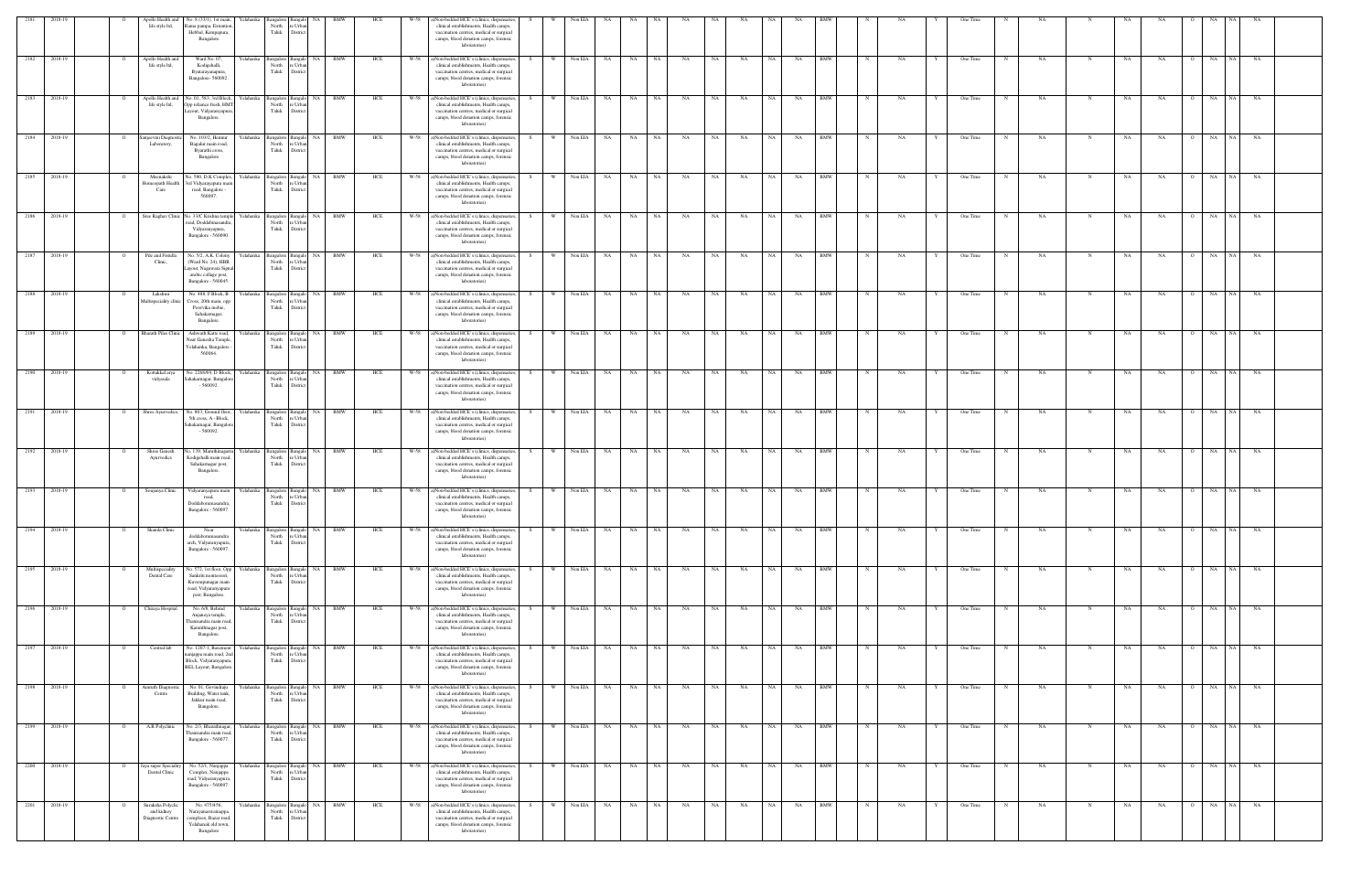| 2202         | 2018-19                 | inidhi Dental Ca                      | No. 56/1, Nanjappa<br>Circle, Vidyaranyapura<br>Bangalore.                                                             | ∫elahanka              | North<br>Taluk                                | e Urba<br>District                               |            |            | W-58         | ()Non-bedded HCE's (clinics, dispensaries,<br>clinical establishments, Health camps,<br>vaccination centres, medical or surgical<br>camps, blood donation camps, forensic<br>laboratories)                                             |      |               |                    |                   |                             |                 |           |           |                 |           |                          |             |           |   |                      |   |          |             |                 |           |                |                       |           |  |
|--------------|-------------------------|---------------------------------------|------------------------------------------------------------------------------------------------------------------------|------------------------|-----------------------------------------------|--------------------------------------------------|------------|------------|--------------|----------------------------------------------------------------------------------------------------------------------------------------------------------------------------------------------------------------------------------------|------|---------------|--------------------|-------------------|-----------------------------|-----------------|-----------|-----------|-----------------|-----------|--------------------------|-------------|-----------|---|----------------------|---|----------|-------------|-----------------|-----------|----------------|-----------------------|-----------|--|
|              | 2203 2018-19            | SLN Dental Clinic,                    | No. 22, Sau orchid<br>chikkabettahalli near,<br>Hesaragatta main road<br>Vidyaranyapura post,<br>Bangalore - 560097.   | Yelahanka              | North<br>Taluk                                | Bangalore Bangalo NA BMW<br>e Urba<br>Distric    |            | HCE        |              | W-58 a)Non-bedded HCE's (clinics, dispensaries,<br>clinical establishments, Health camps,<br>vaccination centres, medical or surgical<br>camps, blood donation camps, forensic<br>laboratories)                                        |      | w l           | Non EIA            | NA                | NA<br>NA 1                  | <b>NA</b>       | NA        | NA        | NA 1            | NA        | <b>BMW</b>               | $_{\rm N}$  | NA        |   | One Time             |   | NA       | $\mathbf N$ | NA              | NA        | $\overline{O}$ | NA<br>NA 1            | <b>NA</b> |  |
| 2204         | 2018-19                 | Health and cure clini                 | No. 94/1, 1st floor bila<br>najid complex,<br>Venkateshpuranaga<br>road, Bangalore -<br>560045.                        | Yelahanka              | angalore Bangalo<br>North<br>Taluk            | re Urba<br>District                              | NA BMW     | HCE        | W-58         | a)Non-bedded HCE's (clinics, dispensaries<br>clinical establishments, Health camps,<br>vaccination centres, medical or surgical<br>camps, blood donation camps, forensic<br>laboratories)                                              |      | <b>W</b><br>W | Non EIA            | NA<br>NA          | NA                          | NA              | NA        | NA        | <b>NA</b>       | NA        | <b>BMW</b>               |             | NA        |   | One Time             |   | NA       | N           | NA              | NA        |                | NA  <br>NA<br>NA      | NA        |  |
| 2205         | 2018-19<br>2206 2018-19 | Sathya Sai Hospital<br>Dental Concept | No. 128, Krishna sanim<br>opp, Govt school, 5th<br>Block,<br>Doddabmmasandra,<br>Bangalore.<br>o. 733, 15th main road, | Yelahanka<br>Yelahanka | North<br>Taluk<br>Bangalore Bangalo           | Bangalore Bangalo NA BMW<br>re Urba<br>District  | NA BMW     | HCE<br>HCE | W-58<br>W-58 | a)Non-bedded HCE's (clinics, dispensaries<br>clinical establishments, Health camps,<br>vaccination centres, medical or surgical<br>camps, blood donation camps, forensic<br>laboratories)<br>a)Non-bedded HCE's (clinics, dispensaries |      | <b>W</b>      | Non EIA<br>Non EIA | <b>NA</b><br>NA   | NA<br>NA<br>NA<br><b>NA</b> | <b>NA</b><br>NA | NA<br>NA  | NA<br>NA  | NA<br><b>NA</b> | NA<br>NA  | <b>BMW</b><br><b>BMW</b> |             | NA<br>NA  |   | One Time<br>One Time |   | NA<br>NA |             | NA<br><b>NA</b> | NA<br>NA  |                | NA<br>NA<br>NA 1      | NA<br>NA  |  |
| 2207         | 2018-19                 | All smile the denta                   | V Block, Sahakarnaga<br>Bamgalore.<br>No. 13/11, 1st floor,                                                            | Yelahanka              | North<br>Taluk<br>Bangalore Bangal            | e Urba<br>District<br>NA.                        | BMW        | HCE        | W-58         | clinical establishments, Health camps,<br>vaccination centres, medical or surgical<br>camps, blood donation camps, forensic<br>laboratories)<br>a)Non-bedded HCE's (clinics, dispensaries                                              |      |               | Non EIA            | NA<br>NA          | NA                          | NA              | NA        | NA        | <b>NA</b>       | NA        | <b>BMW</b>               |             | NA        |   | One Time             |   | NA       | N           | NA              | <b>NA</b> |                | NA<br>NA 1            | NA        |  |
| 2208         | 2018-19                 | clinic<br>Sri Sai Polyclinic          | Sooraj, Bulding, 60ft<br>road, G Block,<br>Sahakranagar, Bangalor<br>$-560092$<br>K. Narayanapura mai                  | felahanka              | North<br>Taluk<br>Bangalore Bangalo           | re Urba<br>District<br>NA                        | BMW        | HCE        | W-58         | clinical establishments, Health camps,<br>vaccination centres, medical or surgical<br>camps, blood donation camps, forensic<br>laboratories)<br>a)Non-bedded HCE's (clinics, dispensaries                                              |      |               | Non EIA            | NA<br>NA          | NA                          | NA              | NA        | NA        |                 | NA        | <b>BMW</b>               |             | NA        |   | One Time             |   | NA       |             | NA              | NA        |                | NA<br>NA.             | NA        |  |
|              | 2209 2018-19            | Srinivasa Clinic                      | road, opp Garden city,<br>Bangalore<br>No. 01, Rachenahalli,                                                           | elahanka               | North<br>Taluk<br>Bangalore Bangak            | re Urba<br>District                              | NA BMW     | HCE        | W-58         | clinical establishments, Health camps,<br>vaccination centres, medical or surgical<br>camps, blood donation camps, forensic<br>laboratories)<br>a)Non-bedded HCE's (clinics, dispensaries                                              |      | W             | Non EIA            | NA<br>NA          | <b>NA</b>                   | NA              | NA        | NA        |                 | NA        | <b>BMW</b>               |             | NA        |   | One Time             |   | NA       |             | NA              | NA        |                | NA<br>NA              | NA        |  |
|              | 2210 2018-19            | Dr. Sculpt Aesthetic                  | anisandra Main Roa<br>rirampura jakkur post<br>Bengaluru-560077<br>No. 519, 1st floor,                                 | celahanka              | North<br>Taluk<br>angalore 1                  | e Urba<br>Distric<br>Bangal                      | NA BMW     | HCE        | $W-58$       | clinical establishments, Health camps,<br>vaccination centres, medical or surgical<br>camps, blood donation camps, forensic<br>laboratories)<br>a)Non-bedded HCE's (clinics, dispensaries                                              |      | W.            | Non EIA            | NA .<br><b>NA</b> | NA                          | NA              | NA        | NA        |                 | NA        | <b>BMW</b>               |             | <b>NA</b> |   | One Time             |   | NA       |             | <b>NA</b>       | NA        |                | NA<br>NA <sup>1</sup> | NA        |  |
|              | 2211 2018-19            | Clinic                                | Sahakarnagar, Bangalo<br>$-560097.$                                                                                    | Yelahanka              | North<br>Taluk                                | e Urba<br>District                               | NA BMW     | HCE        | W-58         | clinical establishments, Health camps,<br>vaccination centres, medical or surgical<br>camps, blood donation camps, forensic<br>laboratories)<br>a)Non-bedded HCE's (clinics, dispensaries                                              | -S - | w I           | Non EIA            | <b>NA</b>         | NA<br><b>NA</b>             | <b>NA</b>       | <b>NA</b> | NA        | NA .            | NA        | <b>BMW</b>               | N           | NA        |   | One Time             | N | NA.      | N           | NA              | NA        | $\overline{O}$ | NA NA                 | NA        |  |
| 2212 2018-19 |                         | Soujanya Clinic<br>Appollo Health and | Vidyaranyapura main<br>road,<br>Doddabommasandra<br>Bangalore - 560097.                                                |                        | Bangalore Bangalo<br>North<br>Taluk           | re Urba<br>District                              | NA BMW     |            | W-58         | clinical establishments, Health camps,<br>vaccination centres, medical or surgical<br>camps, blood donation camps, forensic<br>laboratories)<br>a)Non-bedded HCE's (clinics, dispensaries                                              |      | W \           | Non EIA            | NA                | NA NA                       | NA              | NA        | NA        | NA 1            | NA        | <b>BMW</b>               |             |           |   | One Time             |   |          | N           |                 |           | $\circ$        | NA<br>NA 1            |           |  |
|              |                         | life style                            | No. 02,<br>Shivakaranthnagar,<br>Bangalore.                                                                            | felahanka              | Bangalore Bangalo<br>North<br>Taluk           | e Urba<br>District                               |            | HCE        |              | clinical establishments, Health camps,<br>vaccination centres, medical or surgical<br>camps, blood donation camps, forensic<br>laboratories)                                                                                           |      |               |                    |                   |                             |                 |           |           |                 |           |                          |             | NA        |   |                      |   | NA       |             | NA              | NA        |                |                       | NA        |  |
| 2213 2018-19 |                         | Modern Clinic                         | No. 03, shetty Complex,<br>Lakshmipura cross,<br>Vidyaranyapura cross.<br>Bangalore - 560097.                          | Yelahanka              | Bangalore Bangal<br>North<br>Taluk            | e Urba<br>District                               | NA BMW     | HCE        |              | W-58 a)Non-bedded HCE's (clinics, dispensaries<br>clinical establishments, Health camps,<br>vaccination centres, medical or surgical<br>camps, blood donation camps, forensic<br>laboratories)                                         |      | W ·           | Non EIA            | <b>NA</b>         | NA<br>NA                    | NA              | NA        | NA        | <b>NA</b>       | NA        | <b>BMW</b>               | $\mathbf N$ | NA        |   | One Time             |   | NA       | N           | $_{\rm NA}$     | NA        |                | NA<br>NA 1            | <b>NA</b> |  |
| 2214 2018-19 |                         | Surabhi Homeo<br>Clinic               | 7th cross, 4th Block,<br><b>BEL Layoutm</b><br>Vidyaranyapura,<br>Bangalore - 560097.                                  |                        | Yelahanka Bangalore Bangalo<br>North<br>Taluk | NA 1<br>re Urba<br>Distric                       | <b>BMW</b> | HCE        | W-58         | a)Non-bedded HCE's (clinics, dispensaries<br>clinical establishments, Health camps,<br>vaccination centres, medical or surgical<br>camps, blood donation camps, forensic<br>laboratories                                               |      | W             | Non EIA            | NA                | <b>NA</b><br>NA             | <b>NA</b>       | <b>NA</b> | NA        | NA              | NA        | BMW                      |             | NA        |   | One Time             |   | NA       | N           | NA              | NA        | $\circ$        | NA<br>NA .            | NA        |  |
| 2215         | 2018-19                 | Sri. Sai Madhu<br>Dental Care         | No. 384/2, 1st floor,<br>Raithara sante, RCB<br>Complex, Yelahanka,<br>Bangalore                                       | felahanka              | <b>Bangalore</b><br>North<br>Taluk            | NA<br>Bangalo<br>e Urba<br>District              | BMW        | HCE        | W-58         | a)Non-bedded HCE's (clinics, dispensaries,<br>clinical establishments, Health camps,<br>vaccination centres, medical or surgical<br>camps, blood donation camps, forensic<br>laboratories)                                             |      |               | Non EIA            | NA<br><b>NA</b>   | NA                          | NA              | NA        | NA        |                 | NA        | <b>BMW</b>               |             | NA        |   | One Time             |   | NA       |             | NA              | NA        |                | NA                    | NA        |  |
| 2216 2018-19 |                         | Apoorva Mother and<br>child hospital, | No. 102/85, B.B Road,<br>Yelahanka old town,<br>Bangalore - 560064.                                                    | ∫elahanka              | Bangalore Bangalo<br>North<br>Taluk           | re Urba<br>District                              | NA BMW     | HCE        | W-58         | a)Non-bedded HCE's (clinics, dispensaries<br>clinical establishments, Health camps,<br>vaccination centres, medical or surgical<br>camps, blood donation camps, forensic<br>laboratories)                                              |      | <b>W</b>      | Non EIA            | <b>NA</b>         | NA<br>NA                    | NA              | NA        | $\rm NA$  | NA 1            | NA        | <b>BMW</b>               |             | NA        |   | One Time             |   | NA       | N           | NA              | <b>NA</b> | $\Omega$       | NA NA NA              |           |  |
|              | 2217 2018-19            | Salma Clinic                          | No. 35, 2nd main, lane<br>opp to KNS Institute,<br>Thirumenahalli,<br>Banglore                                         | Yelahanka              | Bangalore Bangalo<br>North<br>Taluk           | re Urbar<br>District                             | NA BMW     | HCE        | W-58         | a)Non-bedded HCE's (clinics, dispensaries<br>clinical establishments, Health camps,<br>vaccination centres, medical or surgical<br>camps, blood donation camps, forensic<br>laboratories)<br>a)Non-bedded HCE's (clinics, dispensaries |      | W.            | Non EIA NA         |                   | NA<br>NA                    | <b>NA</b>       | <b>NA</b> | NA        | NA I            | NA        | <b>BMW</b>               |             | NA        |   | One Time             |   | NA       |             | NA              | NA        | $\overline{O}$ | NA NA<br>NA NA NA     | <b>NA</b> |  |
| 2218 2018-19 |                         | ai Health care denta<br>solution      | 1st floor, A Block, 60ft<br>Road, Sahakarnagar<br>nain road, Bangalore<br>560092.                                      | Yelahanka              | North<br>Taluk                                | Bangalore Bangalo NA BMW<br>re Urba<br>District  |            | HCE        | W-58         | clinical establishments, Health camps,<br>vaccination centres, medical or surgical<br>camps, blood donation camps, forensic<br>laboratories)                                                                                           | S.   | W.            | Non EIA            | NA                | NA NA                       | NA              | NA        | NA        | NA 1            | <b>NA</b> | <b>BMW</b>               | N           | NA        | Y | One Time             | N | NA       | N           | NA              | NA        | $\circ$        |                       |           |  |
| 2219 2018-19 |                         | Medlife internation<br>pvt ltd        | No. 149/149/2, 22&23,<br>Kothihosahalli,<br>Sahakarnagar, Bangalor<br>$-560092.$                                       | Yelahanka              | North<br>Taluk                                | Bangalore Bangalo NA BMW<br>re Urbar<br>District |            | HCE        |              | W-58 a)Non-bedded HCE's (clinics, dispensaries,<br>clinical establishments, Health camps,<br>vaccination centres, medical or surgical<br>camps, blood donation camps, forensic<br>laboratories)                                        |      | W Non EIA NA  |                    |                   | NA NA                       | <b>NA</b>       | NA        | <b>NA</b> | NA I            | NA BMW    |                          | $_{\rm N}$  | NA        |   | One Time             | N | NA       | N           | NA              | NA        |                | O NA NA NA            |           |  |
|              | 2220 2018-19            | Sai<br>Manoharpolyclinic              | No. 31, Behind Big<br>Market, G Block,<br>Sahakarnagar,<br>Bangalore.                                                  | felahanka              | Bangalore Bangalo<br>North re Urban<br>Taluk  | District                                         | NA BMW     | HCE        | W-58         | a)Non-bedded HCE's (clinics, dispensaries,<br>clinical establishments, Health camps,<br>vaccination centres, medical or surgical<br>camps, blood donation camps, forensic<br>laboratories)                                             |      |               | Non EIA            | <b>NA</b><br>NA   | NA                          | NA              | NA        | NA        | <b>NA</b>       | NA        | <b>BMW</b>               |             | NA        |   | One Time             |   | NA       | N           | NA              | NA        |                | NA<br>NA 1            | NA        |  |
| 2221 2018-19 |                         | Whyte Dental Studio                   | No. 47, E Layout, Dr.<br>Shivaramakaranthnagar<br>Bangalore - 560077.                                                  | Yelahanka              | Bangalore Bangalo<br>North<br>Taluk           | NA  <br>re Urbar<br>District                     | <b>BMW</b> | HCE        | W-58         | a)Non-bedded HCE's (clinics, dispensaries<br>clinical establishments, Health camps,<br>vaccination centres, medical or surgical<br>camps, blood donation camps, forensic<br>laboratories)                                              |      | - W           | Non EIA            | <b>NA</b>         | NA<br><b>NA</b>             | NA              | NA        | NA        | NA              | NA        | <b>BMW</b>               |             | NA        |   | One Time             |   | NA.      | $\mathbf N$ | NA              | NA        | $\overline{O}$ | NA<br>NA 1            | NA        |  |
| 2222 2018-19 |                         | Sai manohars clinic                   | No. 13/1, Sooraj<br>Building nest to Big<br>market bellary road,<br>Sahakarnagar, Bangalore<br>$-560092.$              | Yelahanka              | Bangalore Bangalo<br>North<br>Taluk           | re Urba<br>District                              | NA BMW     | HCE        |              | W-58 a)Non-bedded HCE's (clinics, dispensaries,<br>clinical establishments, Health camps,<br>vaccination centres, medical or surgical<br>camps, blood donation camps, forensic<br>laboratories)                                        |      | W             | Non EIA NA         |                   | NA NA                       | <b>NA</b>       | NA        | NA        | NA 1            | NA .      | <b>BMW</b>               | $_{\rm N}$  | NA        |   | One Time             | N | NA       | $\mathbf N$ | NA              | <b>NA</b> | $\circ$        | NA NA NA              |           |  |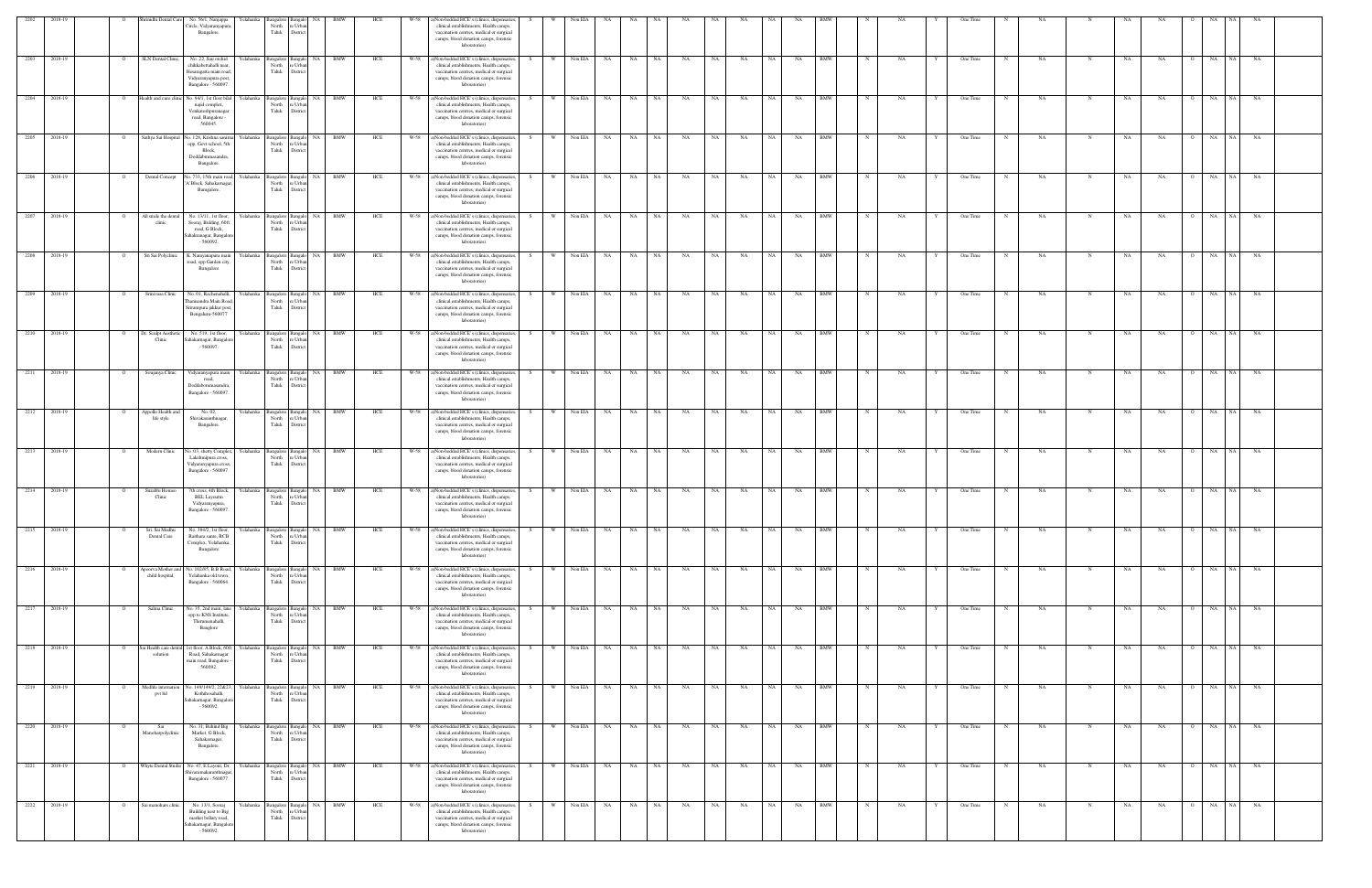| 2223         | 2018-19                 | Omkar child<br>speciality Clinic                              | Opp to Sahakarnagar<br>main road, Bangalore                                                                                     | Yelahanka             | North<br>Taluk                                        | e Urba<br>Distric                                                    |            |            | W-58         | ()Non-bedded HCE's (clinics, dispensaries,<br>clinical establishments, Health camps,<br>vaccination centres, medical or surgical<br>camps, blood donation camps, forensic<br>laboratories)                                             |      |               |                    |           |                 |           |                 |           |           |           |           |                          |            |           |   |                      |   |          |             |                 |                      |                      |           |  |
|--------------|-------------------------|---------------------------------------------------------------|---------------------------------------------------------------------------------------------------------------------------------|-----------------------|-------------------------------------------------------|----------------------------------------------------------------------|------------|------------|--------------|----------------------------------------------------------------------------------------------------------------------------------------------------------------------------------------------------------------------------------------|------|---------------|--------------------|-----------|-----------------|-----------|-----------------|-----------|-----------|-----------|-----------|--------------------------|------------|-----------|---|----------------------|---|----------|-------------|-----------------|----------------------|----------------------|-----------|--|
|              | 2224 2018-19            | Partha Dental Care<br>India Pvt Ltd                           | No. 591, 3rd Block,<br>Vidyaranyapura,<br>Bangalore.                                                                            | Yelahanka             | North<br>Taluk                                        | Bangalore Bangalo NA BMW<br>e Urba<br>Distric                        |            | HCE        |              | W-58 a)Non-bedded HCE's (clinics, dispensaries,<br>clinical establishments, Health camps,<br>vaccination centres, medical or surgical<br>camps, blood donation camps, forensic<br>laboratories)                                        |      | W Non EIA     |                    | NA        | NA NA           |           | <b>NA</b>       | NA        | NA        | NA 1      | NA        | <b>BMW</b>               | $_{\rm N}$ | NA        |   | One Time             |   | NA       | N           | NA              | NA<br>$\circ$        | NA                   | NA NA     |  |
| 2225         | 2018-19                 | Infosis Itd Bharatiya<br>nilestone buildcon<br><b>Pvt Ltd</b> | Sy.No. 32/1, (P), 32/2<br>(P), 32/3, 49 and 50 of<br>Chokkanahalli village.<br>Yelahanka, Bangalore                             | Yelahanka             | Bangalore Bangalo<br>North<br>Taluk                   | re Urbar<br>District                                                 | NA BMW     | HCE        | W-58         | a)Non-bedded HCE's (clinics, dispensaries<br>clinical establishments, Health camps,<br>vaccination centres, medical or surgical<br>camps, blood donation camps, forensic<br>laboratories)                                              |      | <b>W</b>      | Non EIA            | <b>NA</b> | NA              | NA        | NA              | NA        | NA        | <b>NA</b> | NA        | <b>BMW</b>               |            | NA        |   | One Time             |   | NA       | N           | NA              | NA                   | NA  <br>NA<br>NA     | NA        |  |
| 2226         | 2018-19<br>2227 2018-19 | Dentcraft Dental<br>Clinic<br>K.K Dental Care                 | No. 13 Groundfloor,<br>Opposite Kaipa,<br>Aruwana, Apartment,<br>Oth cross, Bangalore<br>560043.<br><b>BBMP</b> Road, Yelahanka | Yelahanka<br>elahanka | North<br>Taluk                                        | Bangalore Bangalo NA BMW<br>re Urba<br>District<br>Bangalore Bangalo | NA BMW     | HCE<br>HCE | W-58<br>W-58 | a)Non-bedded HCE's (clinics, dispensaries<br>clinical establishments, Health camps,<br>vaccination centres, medical or surgical<br>camps, blood donation camps, forensic<br>laboratories)<br>a)Non-bedded HCE's (clinics, dispensaries |      | W<br><b>W</b> | Non EIA<br>Non EIA | NA<br>NA  | NA<br><b>NA</b> | NA<br>NA  | <b>NA</b><br>NA | NA<br>NA  | NA<br>NA  | NA<br>NA  | NA<br>NA  | <b>BMW</b><br><b>BMW</b> |            | NA<br>NA  |   | One Time<br>One Time |   | NA<br>NA |             | NA<br><b>NA</b> | NA<br>NA             | NA<br>NA<br>NA 1     | NA<br>NA  |  |
| 2228         | 2018-19                 | <b>Bangalore Biotech</b>                                      | old town, Bangalore<br>560064<br>No. 49/2, Gubbi cross                                                                          | Yelahanka             | North<br>Taluk<br>Bangalore Bangal                    | e Urba<br>District<br>NA.                                            | BMW        | HCE        | W-58         | clinical establishments, Health camps,<br>vaccination centres, medical or surgical<br>camps, blood donation camps, forensic<br>laboratories)<br>a)Non-bedded HCE's (clinics, dispensaries                                              |      |               | Non EIA            | NA        | NA              | NA        | NA              | NA        | NA        | <b>NA</b> | NA        | <b>BMW</b>               |            | NA        |   | One Time             |   | NA       | N           | NA              | <b>NA</b>            | NA<br>NA 1           | NA        |  |
| 2229         | 2018-19                 | labs Pvt Ltd<br>Cell Craft Biotech                            | Iennur, Bagalur Road<br>Kothanur post,<br>Bangalore - 560077.<br>No. 20, BNGR Plaza,                                            | felahanka             | North<br>Taluk<br>Bangalore Bangalo                   | re Urba<br>District<br>NA                                            | BMW        | HCE        | W-58         | clinical establishments, Health camps,<br>vaccination centres, medical or surgical<br>camps, blood donation camps, forensic<br>laboratories)<br>a)Non-bedded HCE's (clinics, dispensaries                                              |      |               | Non EIA            | NA        | NA              | NA        | NA              | NA        | NA        |           | NA        | <b>BMW</b>               |            | NA        |   | One Time             |   | NA       |             | NA              | NA                   | NA<br>NA 1           | NA        |  |
|              | 2230 2018-19            | Pvt Ltd<br>Fine touch Denta                                   | 1st floor, 7th cross,<br>Nanjappa garden,<br>Bangalore.<br>No. 16, 17th floor,                                                  | elahanka              | North<br>Taluk<br>Bangalore Bangalo                   | re Urba<br>District                                                  | NA BMW     | HCE        | W-58         | clinical establishments, Health camps,<br>vaccination centres, medical or surgical<br>camps, blood donation camps, forensic<br>laboratories)<br>a)Non-bedded HCE's (clinics, dispensaries                                              |      | W             | Non EIA            | NA        | NA              | <b>NA</b> | NA              | NA        | NA        |           | NA        | <b>BMW</b>               |            | NA        |   | One Time             |   | NA       |             | NA              | NA                   | NA<br>NA 1           | NA        |  |
|              | 2231 2018-19            | Clinic<br>urazia Wellness P                                   | Maruthinagar,<br>Celahanka, Bangalore<br>560064<br>No. 235, F Block, HTF                                                        | elahanka              | North<br>Taluk<br>ingalore Bangal                     | e Urba<br>Distric                                                    | NA BMW     | HCE        | $W-58$       | clinical establishments, Health camps,<br>vaccination centres, medical or surgical<br>camps, blood donation camps, forensic<br>laboratories)<br>a)Non-bedded HCE's (clinics, dispensaries                                              |      | W.            | Non EIA            | <b>NA</b> | NA .            | NA        | NA              | NA        | NA        |           | NA        | <b>BMW</b>               |            | <b>NA</b> |   | One Time             |   | NA       |             | <b>NA</b>       | NA                   | NA<br>N <sub>A</sub> | NA        |  |
|              | 2232 2018-19            | Ltd<br>National pandith                                       | ROAD, Sahakarnagar<br>Bangalore.<br>Opp KTM Bike Show                                                                           | Yelahanka             | North<br>Taluk<br>Bangalore Bangalo                   | e Urba<br>District                                                   | NA BMW     | HCE        | W-58         | clinical establishments, Health camps,<br>vaccination centres, medical or surgical<br>camps, blood donation camps, forensic<br>laboratories)<br>a)Non-bedded HCE's (clinics, dispensaries                                              | -S - | w I           | Non EIA            | <b>NA</b> | <b>NA</b>       | NA        | <b>NA</b>       | <b>NA</b> | NA        | NA .      | NA        | <b>BMW</b>               | N          | NA        |   | One Time             | N | NA.      | N           | NA              | NA<br>$\overline{O}$ | NA NA                | NA        |  |
| 2233 2018-19 |                         | bone setter<br>Beat clinic                                    | room, Gandhinaar,<br>Yelahanka, Old town,<br>Bangalore - 560064.<br>No. 212/2, 9th 'A' Cross,                                   | Yelahanka             | North<br>Taluk<br>Bangalore Bangalo                   | re Urba<br>District                                                  | NA BMW     | HCE        | W-58         | clinical establishments, Health camps,<br>vaccination centres, medical or surgical<br>camps, blood donation camps, forensic<br>laboratories)<br>a)Non-bedded HCE's (clinics, dispensaries                                              |      | W \           | Non EIA NA         |           | NA NA           |           | NA              | NA        | NA        | NA 1      | NA        | <b>BMW</b>               |            | NA        |   | One Time             |   | NA       | N           | NA              | NA<br>$\circ$        | NA<br>NA N           | NA        |  |
|              | 2234 2018-19            | Janani Valuntary                                              | irupakshan, Bangalor<br>No. 99/81-2, BB Roadm                                                                                   | Yelahanka             | North<br>Taluk<br>Bangalore Bangalo                   | e Urba<br>District                                                   | NA BMW     | HCE        |              | clinical establishments, Health camps,<br>vaccination centres, medical or surgical<br>camps, blood donation camps, forensic<br>laboratories)<br>W-58 a)Non-bedded HCE's (clinics, dispensaries,                                        |      | W ·           | Non EIA            | <b>NA</b> | NA              | NA        | NA              | NA        | NA        | <b>NA</b> | NA        | <b>BMW</b>               |            | NA        |   | One Time             |   | NA       | N           | $_{\rm NA}$     | NA                   | NA<br>NA 1           | <b>NA</b> |  |
|              | 2235 2018-19            | <b>Blood Bank</b>                                             | Yelahanka old town,<br>Bangalore.<br>Amrutha hospital No. 01, Agrahara Layout                                                   |                       | North<br>Taluk<br>Yelahanka Bangalore Bangalo         | e Urba<br>District<br>NA 1                                           | <b>BMW</b> | HCE        |              | clinical establishments, Health camps,<br>vaccination centres, medical or surgical<br>camps, blood donation camps, forensic<br>laboratories)<br>W-58 a)Non-bedded HCE's (clinics, dispensaries                                         |      | W             | Non EIA            | <b>NA</b> | <b>NA</b>       | NA        | <b>NA</b>       | <b>NA</b> | NA        | NA        | NA        | <b>BMW</b>               |            | NA        |   | One Time             |   | NA       | N           | NA              | NA<br>$\circ$        | NA<br>NA 1           | NA        |  |
| 2236         | 2018-19                 | Attarva Dental and                                            | cross, Kogilu layout,<br>Bangalore - 560064.<br>1st main, 3rd Cross,                                                            | ∕ elahanka            | North<br>Taluk<br>3angalore                           | re Urba<br>Distric<br>NA<br>Bangalo                                  | <b>BMW</b> | HCE        | W-58         | clinical establishments, Health camps,<br>vaccination centres, medical or surgical<br>camps, blood donation camps, forensic<br>laboratories<br>a)Non-bedded HCE's (clinics, dispensaries,                                              |      |               | Non EIA            | NA        | <b>NA</b>       | NA        | NA              | NA        | NA        |           | NA        | <b>BMW</b>               |            | NA        |   | One Time             |   | NA       |             | NA              | NA                   | NA                   | NA        |  |
|              | 2237 2018-19            | childran Clinic<br>Amar Dental Clinic                         | Hunasemaranahalli,<br>Bangalore<br>No. 28, adjacent to                                                                          | Yelahanka             | North<br>Taluk<br>Bangalore Bangalo                   | e Urba<br>District                                                   | NA BMW     | HCE        | W-58         | clinical establishments, Health camps,<br>vaccination centres, medical or surgical<br>camps, blood donation camps, forensic<br>laboratories)<br>a)Non-bedded HCE's (clinics, dispensaries                                              |      | <b>W</b>      | Non EIA            | <b>NA</b> | NA              | NA        | NA              | NA        | $\rm NA$  | NA 1      | NA        | <b>BMW</b>               |            | NA        |   | One Time             |   | NA       | N           | NA              | NA<br>$\Omega$       | NA NA NA             |           |  |
|              | 2238 2018-19            | Skin and V.D Clinic                                           | stetary park, Apartmen<br>kodigehalli main road,<br>Bangalore.<br>No. 286/254,                                                  | felahanka             | North<br>Taluk<br>Bangalore Bangalo                   | e Urba<br>District                                                   | NA BMW     | HCE        | W-58         | clinical establishments, Health camps,<br>vaccination centres, medical or surgical<br>camps, blood donation camps, forensic<br>laboratories)<br>a)Non-bedded HCE's (clinics, dispensaries                                              |      | W.            | Non EIA NA         |           | NA              | NA        | <b>NA</b>       | <b>NA</b> | NA        | NA I      | NA        | <b>BMW</b>               |            | NA        |   | One Time             |   | NA       |             | NA              | NA<br>$\overline{O}$ | NA NA                | NA        |  |
|              | 2239 2018-19            | Ayushman Clinic                                               | Varalakshmi complex<br>hospital roadm<br>Yelahanka, Bangalore<br>560064.<br>No. 198/5, 1st floor,                               | Yelahanka             | North<br>Taluk                                        | re Urbar<br>District<br>Bangalore Bangalo NA BMW                     |            | HCE        | W-58         | clinical establishments, Health camps,<br>vaccination centres, medical or surgical<br>camps, blood donation camps, forensic<br>laboratories)<br>a)Non-bedded HCE's (clinics, dispensaries                                              | S.   | W.            | Non EIA            | NA        | NA NA           |           | NA              | NA        | NA        | NA 1      | <b>NA</b> | <b>BMW</b>               | N          | NA        | Y | One Time             | N | NA       | N           | NA              | NA<br>$\circ$        | NA NA NA             |           |  |
| 2240 2018-19 |                         | Skin Care Centre                                              | Auneshwara Complex<br>Yelahanka north,<br>Bangalore - 560064.<br>No. 784/A, 2nd stage,                                          | Yelahanka             | North<br>Taluk                                        | re Urbar<br>District<br>Bangalore Bangalo NA BMW                     |            | HCE        |              | clinical establishments, Health camps,<br>vaccination centres, medical or surgical<br>camps, blood donation camps, forensic<br>laboratories)<br>W-58 a)Non-bedded HCE's (clinics, dispensaries,                                        |      | W Non EIA NA  |                    |           | NA NA           |           | <b>NA</b>       | <b>NA</b> | <b>NA</b> | NA I      | NA BMW    |                          | $_{\rm N}$ | NA        |   | One Time             | N | NA       | N           | NA              | NA                   | O NA NA NA           |           |  |
|              |                         |                                                               | 16th B' Cross,<br>Yelahanka new town,<br>Bangalore - 560064.                                                                    |                       | North<br>Taluk                                        | re Urbar<br>District                                                 |            |            |              | clinical establishments, Health camps,<br>vaccination centres, medical or surgical<br>camps, blood donation camps, forensic<br>laboratories)                                                                                           |      |               |                    |           |                 |           |                 |           |           |           |           |                          |            |           |   |                      |   |          |             |                 |                      |                      |           |  |
|              | 2241 2018-19            | Omkar child<br>speciality Clinic                              | No. 497/7, opp to axis<br>bank, Sahakrnagar mai<br>road, Bangalore.                                                             | Yelahanka             | Bangalore Bangalo<br>North re Urban<br>Taluk District |                                                                      | NA BMW     | HCE        | W-58         | a)Non-bedded HCE's (clinics, dispensaries,<br>clinical establishments, Health camps,<br>vaccination centres, medical or surgical<br>camps, blood donation camps, forensic<br>laboratories)                                             |      | - W           | Non EIA            | <b>NA</b> | NA              | NA        | NA              | NA        | NA        | <b>NA</b> | NA        | <b>BMW</b><br><b>BMW</b> |            | NA        |   | One Time             |   | NA       | N           | NA              | NA                   | NA<br>NA 1<br>NA 1   | NA        |  |
|              | 2242 2018-19            | Kruthika polyclinic                                           | Opp to milk diary<br>building, Chikkajala,<br>Bangalore                                                                         | Yelahanka             | North<br>Taluk                                        | Bangalore Bangalo NA BMW<br>re Urbar<br>District                     |            | HCE        | W-58         | a)Non-bedded HCE's (clinics, dispensaries<br>clinical establishments, Health camps,<br>vaccination centres, medical or surgical<br>camps, blood donation camps, forensic<br>laboratories)                                              |      |               | Non EIA            | <b>NA</b> | <b>NA</b>       | NA        | NA              | NA        | NA        | NA        | NA        |                          |            | NA        |   | One Time             |   | NA.      | $\mathbf N$ | NA              | NA<br>$\overline{O}$ | NA                   | NA        |  |
|              | 2243 2018-19            | Lifecare path lab                                             | No. 754/361/7&114,<br>Amruthanagar, B Sector<br>near amruthahalli police<br>station, Bangalore -<br>560092.                     |                       | Yelahanka Bangalore Bangalo<br>North<br>Taluk         | re Urba<br>District                                                  | NA BMW     | HCE        |              | W-58 a)Non-bedded HCE's (clinics, dispensaries,<br>clinical establishments, Health camps,<br>vaccination centres, medical or surgical<br>camps, blood donation camps, forensic<br>laboratories)                                        |      | W             | Non EIA NA         |           | NA NA           |           | <b>NA</b>       | <b>NA</b> | NA        | NA 1      | NA .      | <b>BMW</b>               | $_{\rm N}$ | NA        |   | One Time             | N | NA       | $_{\rm N}$  | NA              | <b>NA</b><br>$\circ$ | NA NA NA             |           |  |